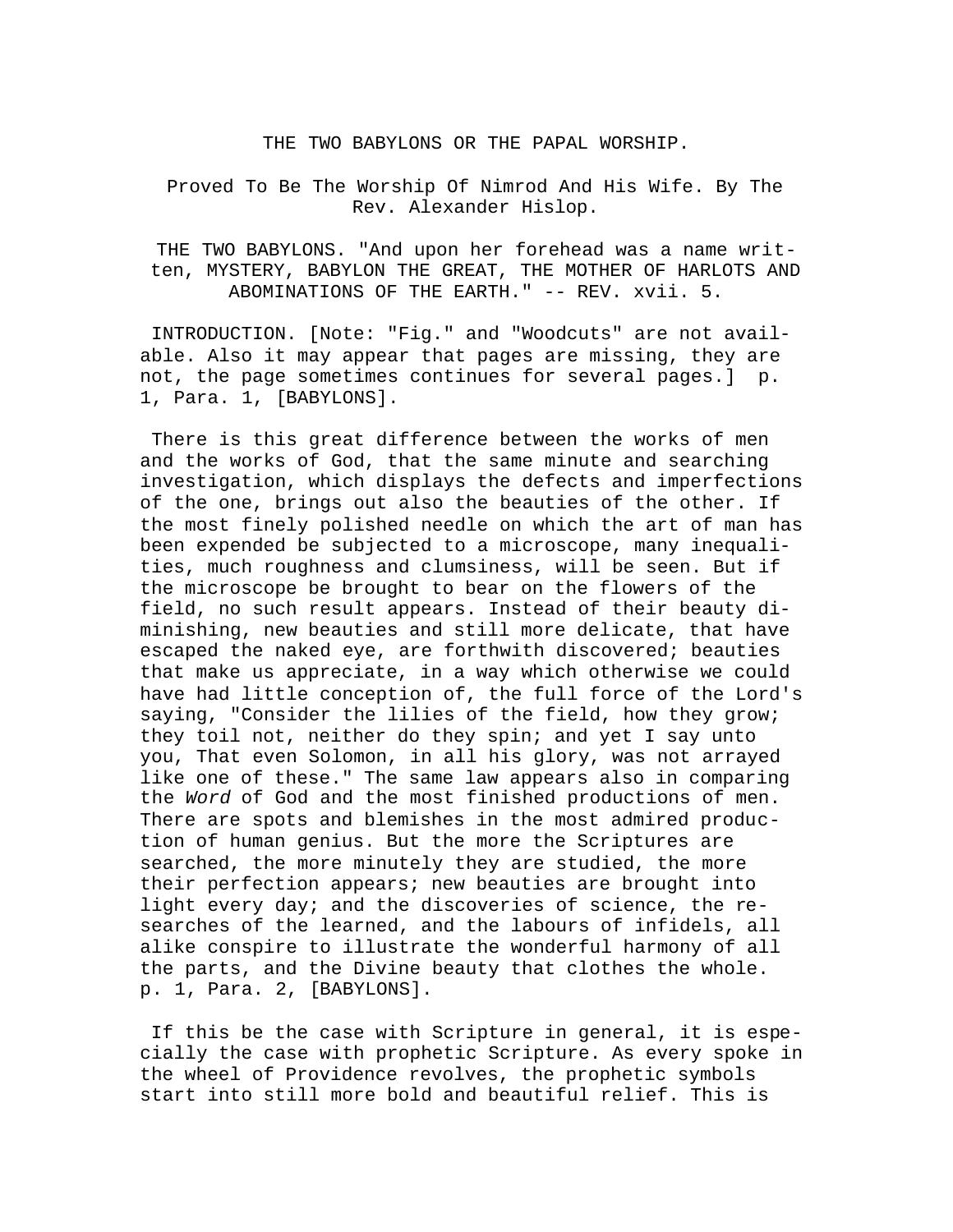very strikingly the case with the prophetic language that forms the groundwork and corner-stone of the present work. There never has been any difficulty in the mind of any enlightened Protestant in identifying the woman "sitting on seven mountains," and having on her forehead the name written, "Mystery, Babylon the Great," with the Roman apostacy. "No other city in the world has ever been celebrated, as the city of Rome has, for its situation on seven hills. Pagan poets and orators, who had no thought of elucidating prophecy, have alike characterised it as 'the seven hilled city.'" Thus Virgil refers to it: "Rome has both become the most beautiful (city) in the world, and alone has surrounded for herself seven heights with a wall." (1) Propertius, in the same strain, speaks of it (only adding another trait, which completes the Apocalyptic picture) as 'The lofty city on seven hills, which governs the whole world." (2) Its "governing the whole world" is just the counterpart of the Divine statement -- "which reigneth over the kings of the earth" (Rev. xvii. 18). To call Rome the city "of the seven hills" was by its citizens held to be as descriptive as to call it by its own proper name. Hence Horace speaks of it by reference to its seven hills alone, when he addresses, "The gods who have set their affections on the seven hills." (3) Martial, in like manner, speaks of "The seven dominating mountains." (4) In times long subsequent, the same kind of language was in current use; for when Symmachus, the prefect of the city, and the last acting Pagan Pontifex Maximus, as the Imperial substitute, introduces by letter one friend of his to another, he calls him "De septem montibus virum' -- "a man from the seven mountains," meaning thereby, as the commentators interpret it, "Civem Romanum," "A Roman Citizen." (5) Now, while this characteristic of Rome has ever been well marked and defined, it has always been easy to show, that the Church which has its seat and headquarters on the seven hills of Rome might most appropriately be called "Babylon," inasmuch as it is the chief seat of idolatry under the New Testament, as the ancient Babylon was the chief seat of idolatry under the Old. But recent discoveries in Assyria, taken in connection with the previously well-known but ill-understood history and mythology of the ancient world, demonstrate that there is a vast deal more significance in the name Babylon the Great than this. It has been known all along that Popery was baptised Paganism; but God is now making it manifest, that the Paganism which Rome has baptised is, in all its essential elements, *the very Paganism* which prevailed in the ancient literal Babylon, when Jehovah opened before Cyrus the two-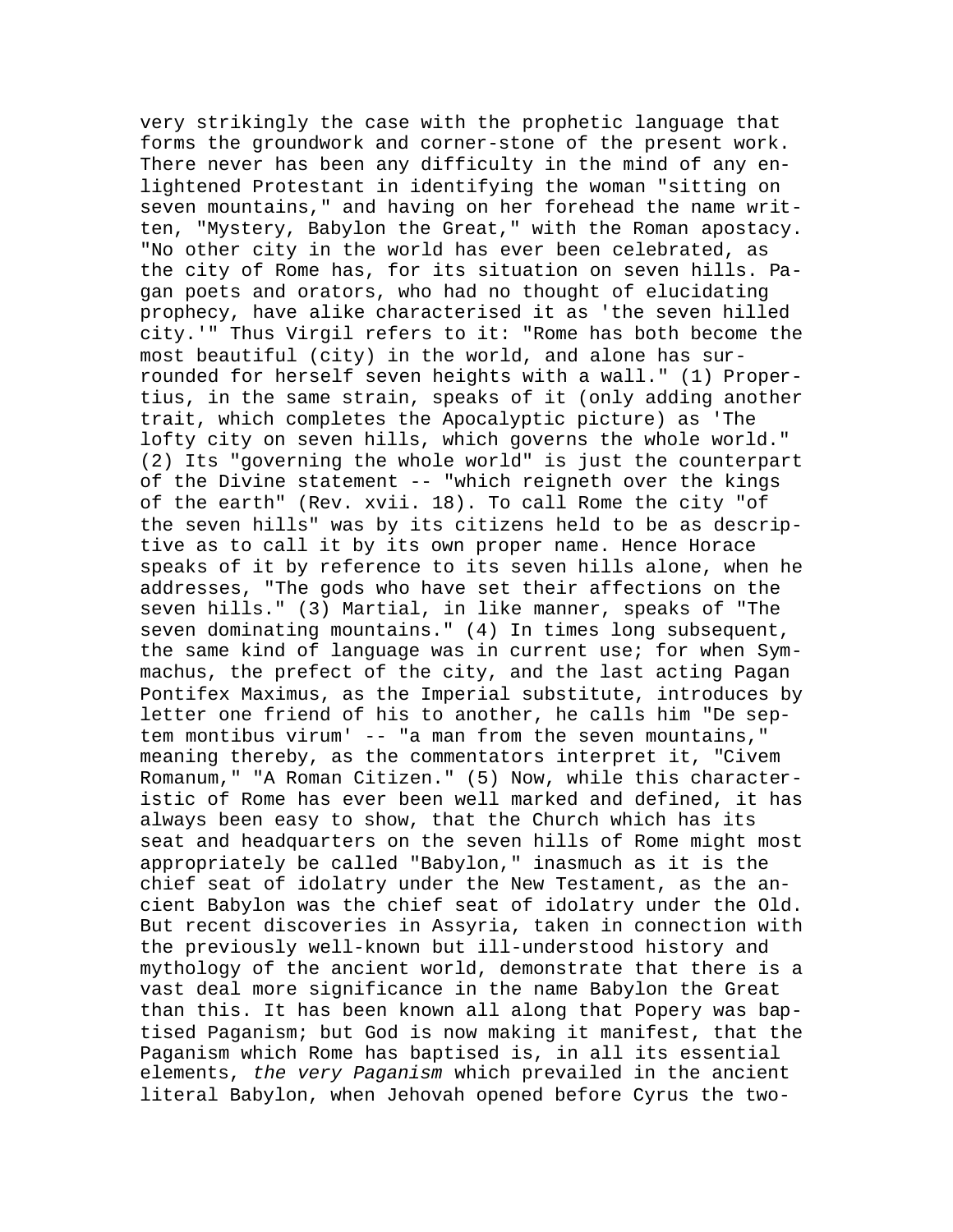leaved gates of brass, and cut in sunder the bars of iron. p. 2, Para. 1 , [BABYLONS].

 That new and unexpected light, in some way or other, should be cast, about this very period, on the Church of the grand Apostacy, the very language and symbols of the Apocalypse might have prepared us to anticipate. In the Apocalyptic visions, it is *just before the judgment upon her* that, for the first time, John sees the Apostate Church with the name Babylon the Great "written upon her forehead" (Rev. xvii. 5). What means the writing of that name *"on the forehead"?* Does it not naturally indicate that, just before judgment overtakes her, her real character was to be so thoroughly developed, that everyone who has eyes to see, who has the least spiritual discernment, would be compelled, as it were, on ocular demonstration, to recognise the wonderful fitness of the title which the Spirit of God had affixed to her. Her judgment is now evidently hastening on; and just as it approaches, the Providence of God, conspiring with the Word of God, by light pouring in from all quarters, makes it more and more evident that Rome is in very deed the Babylon of the Apocalypse; that the essential character of her system, the grand objects of her worship, her festivals, her doctrine and discipline, her rites and ceremonies, her priesthood and their orders, have all been derived from ancient Babylon; and, finally, that the Pope himself is truly and properly the lineal representative of Belshazzar. In the warfare that has been waged against the domineering pretensions of Rome, it has too often been counted enough merely to meet and set aside her presumptuous boast, that she is the mother and mistress of all churches -- the one Catholic Church, out of whose pale there is no salvation. If ever there was excuse for such a mode of dealing with her, that excuse will hold no longer. If the position I have laid down can be maintained, she must be stripped of the name of a Christian Church altogether; for if it was a Church of Christ that was convened on that night, when the pontiff-king of Babylon, in the midst of his thousand lords, "praised the gods of gold, and of silver, and of wood, and of stone" (Dan. v. 4), then the Church of Rome is entitled to the name of a Christian Church; but not otherwise. This to some, no doubt, will appear a very startling position; but it is one which it is the object of this work to establish; and let the reader judge for himself, whether I do not bring ample evidence to substantiate my position. p. 3, Para. 1, [BABYLONS].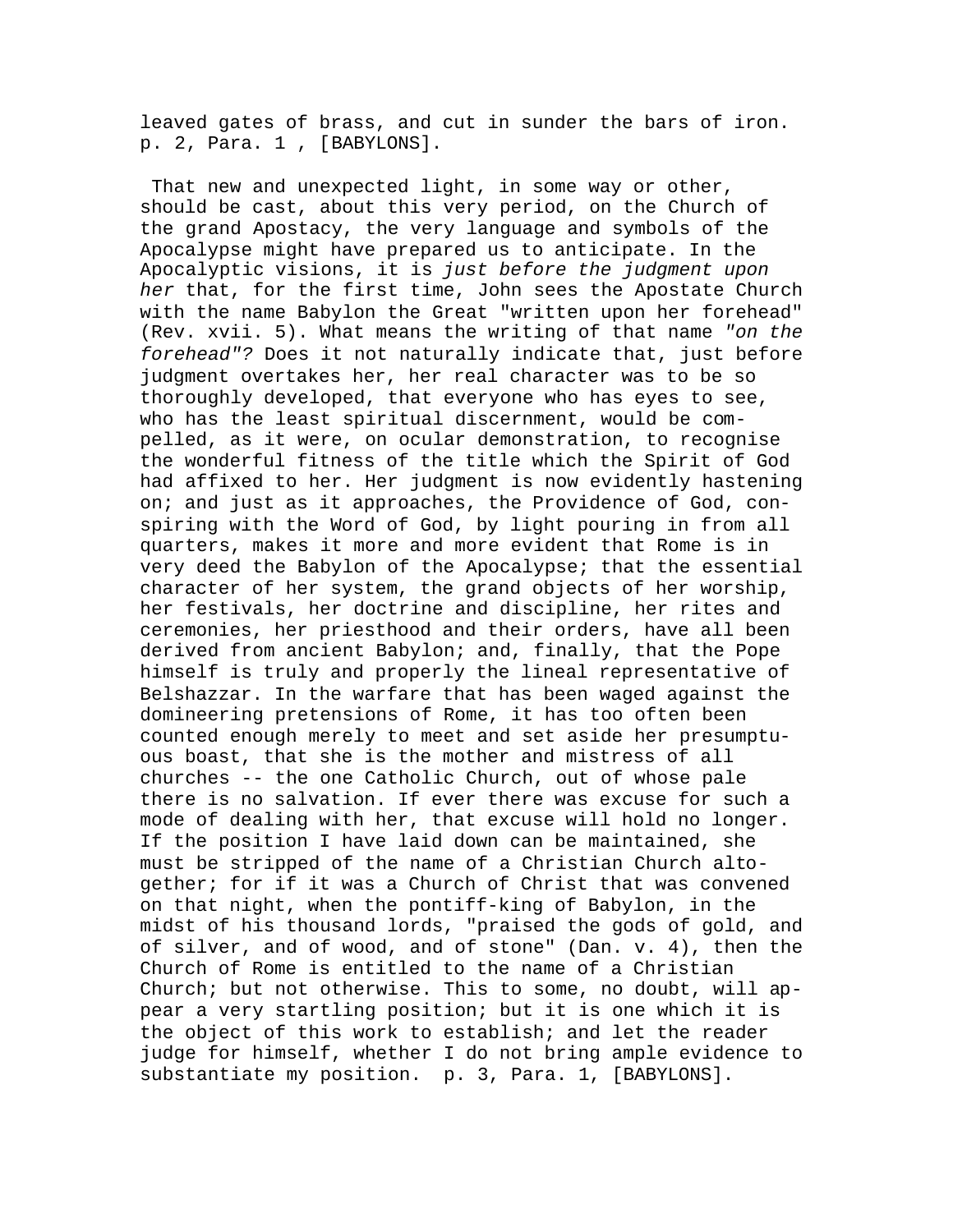CHAPTER I. DISTINCTIVE CHARACTER OF THE TWO SYSTEMS. p. 4, Para. 1, [BABYLONS].

 In leading proof of the Babylonian character of the Papal Church the first point to which I solicit the reader's attention, is the character of MYSTERY which attaches alike to the modern Roman and the ancient Babylonian systems. The gigantic system of moral corruption and idolatry described in this passage under the emblem of a woman with a "GOLDEN CUP IN HER HAND" (Rev. xvii. 4), "making all nations DRUNK with the wine of her fornication" (Rev. xvii. 2: xviii. 3), is divinely called "MYSTERY, Babylon the Great" (Rev. xvii. 5). That Paul's "MYSTERY of iniquity," as described in 2 Thess. ii. 7, has its counterpart in the Church of Rome, no man of candid mind, who has carefully examined the subject, can easily doubt. Such was the impression made by that account on the mind of the great Sir Matthew Hale, no mean judge of evidence, that he used to say, that if the apostolic description were inserted in the public "Hue and Cry" any constable in the realm would be warranted in seizing, wherever he found him, the Bishop of Rome as the head of that "MYSTERY of iniquity." Now, as the system here described is equally characterised by the name of "MYSTERY," it may be presumed that both passages refer to the same system. But the language applied to the New Testament Babylon, as the reader cannot fail to see, naturally leads us back to the Babylon of the ancient world. As the Apocalyptic woman has in her hand A CUP, wherewith she intoxicates the nations, so was it with the Babylon of old. Of that Babylon, while in all its glory, the Lord thus spake, in denouncing its doom by the prophet Jeremiah: "Babylon hath been a GOLDEN CUP in the Lord's hand, that made all the earth drunken: the nations have drunken of her wine; therefore the nations are mad" (Jer. li. 7). Why this exact similarity of language in regard to the two systems? The natural inference surely is, that the one stands to the other in the relation of type and antitype. Now, as the Babylon of the Apocalypse is characterised by the name of "MYSTERY," so the grand distinguishing feature of the ancient Babylonian system was the Chaldean "MYSTERIES," that formed so essential a part of that system. And to these mysteries, the very language of the Hebrew prophet, symbolical though of course it is, distinctly alludes, when he speaks of Babylon as a "golden CUP." To drink of "mysterious beverages," says Salverte, was indispensable on the part of all who sought initiation in these Mysteries. (1) These "mysterious beverages" were composed of *"wine,* honey,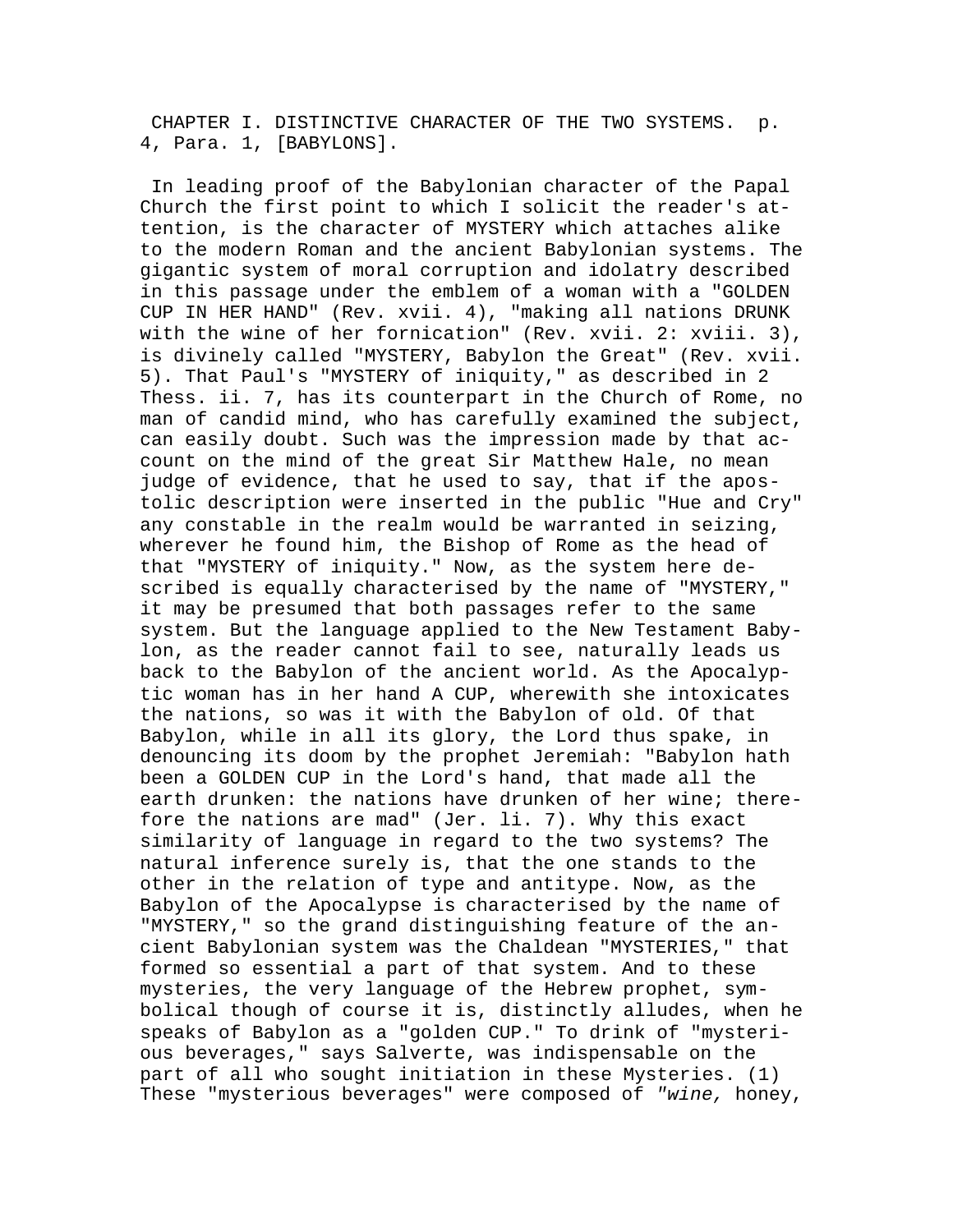water, and flour." (2) From the ingredients avowedly used, and from the nature of others not avowed, but certainly used, (3) there can be no doubt that they were of an intoxicating nature; and till the aspirants had come under their power, till their understandings had been dimmed, and their passions excited by the medicated draught, they were not duly prepared for what they were either to hear or to see. If it be inquired what was the object and design of these ancient "Mysteries," it will be found that there was a wonderful analogy between them and that "Mystery of iniquity" which is embodied in the Church of Rome. Their primary object was to introduce privately, by little and little, under the seal of secrecy and the sanction of an oath, what it would not have been safe all at once and openly to propound. The *time* at which they were instituted proves that this must have been the case. The Chaldean Mysteries can be traced up to the days of Semiramis, who lived only a few centuries after the flood, and who is known to have impressed upon them the image of her own depraved and polluted mind. (4) That beautiful but abandoned queen of Babylon was not only herself a paragon of unbridled lust and licentiousness, but in the Mysteries which she had a chief hand in forming, she was worshipped as Rhea, (5) the great "MOTHER" of the gods, (6) with such atrocious rites as identified her with Venus, the MOTHER of all impurity, and raised the very city where she had reigned to a bad eminence among the nations, as the grand seat at once of idolatry and consecrated prostitution. (7) Thus was this Chaldean queen a fit and remarkable prototype of the *"Woman"* in the Apocalypse, with the golden cup in her hand, and the name on her forehead, "Mystery, Babylon the Great, the MOTHER of harlots and abominations of the earth." (Fig. 1) The Apocalyptic emblem of the Harlot woman with the cup in her hand was even embodied in the symbols of idolatry derived from ancient Babylon, as they were exhibited in Greece; for thus was the Greek Venus originally represented, (8) and it is singular that in our own day, and so far as appears for the first time, the Roman Church has actually taken this very symbol as her own chosen emblem. In 1825, on the occasion of the jubilee, Pope Leo XII. struck a medal, bearing on the one side his own image, and on the other, that of the Church of Rome symbolised as a "Woman," holding in her left hand a cross, and in her right a CUP, with the legend around her, *"Sedet super universum,"* "The whole world is her seat." (9) (Fig. 2.) Now the period when Semiramis lived, -- a period when the patriarchal faith was still fresh in the minds of men, when Shem was still alive,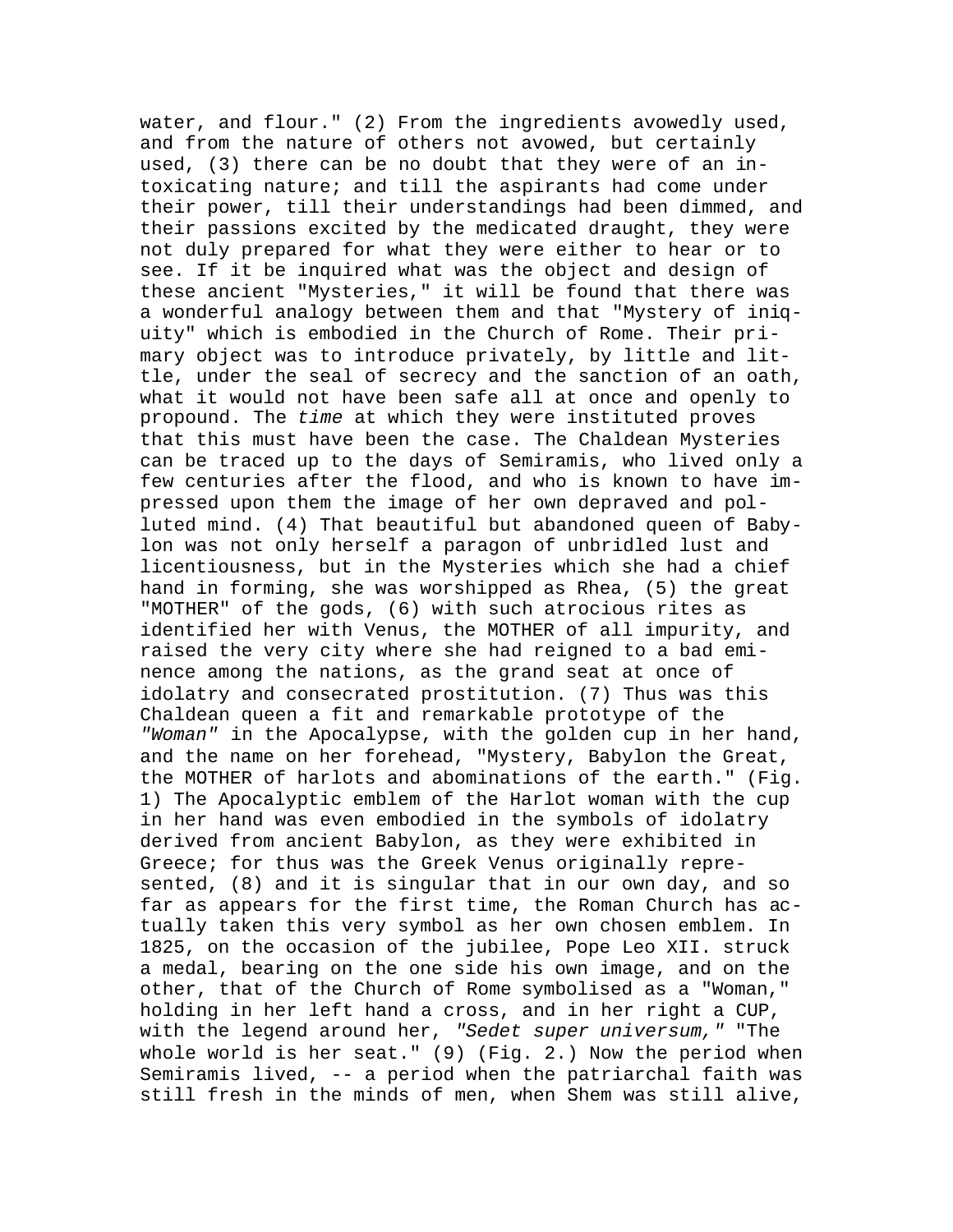(10) to rouse the minds of the faithful to rally around the banner for the truth and cause of God, made it hazardous all at once and publicly to set up such a system as was inaugurated by the Babylonian queen. We know, from the statements in Job, that among patriarchal tribes that had nothing whatever to do with Mosaic institutions, but which adhered to the pure faith of the patriarchs, idolatry in any shape was held to be a crime, to be visited with signal and summary punishment on the heads of those who practised it. "If I beheld the sun," said Job, "when it shined, or the moon walking in brightness; and my heart hath been secretly enticed, and (11) my mouth hath kissed my hand; *this also were an iniquity to be punished by the judge;* for I should have denied the God that is above" (Job xxxi. 26-28). Now if this was the case in Job's day, much more must it have been the case at the earlier period when the Mysteries were instituted. It was a matter, therefore, of necessity, if idolatry were to be brought in, and especially such foul idolatry as the Babylonian system contained in its bosom, that is should be done stealthily and in secret. (12) Even though introduced by the hand of power, it might have produced a revulsion, and violent attempts might have been made by the uncorrupted portion of mankind to put it down; and at all events, if it had appeared at once in all its hideousness, it would have alarmed the consciences of men, and defeated the very object in view. That object was to bind all mankind in blind and absolute submission to a hierarchy entirely dependent on the sovereigns of Babylon. In the carrying out of this scheme, all knowledge, sacred and profane, came to be monopolised by the priesthood, (13) who dealt it out to those who were initiated in the "Mysteries" exactly as they saw fit, according as the interests of the grand system of spiritual despotism they had to administer might seem to require. Thus the people, wherever the Babylonian system spread, were bound neck and heel to the priests. The priests were the only depositaries of religious knowledge; they only had the true tradition, by which the writs and symbols of the public religion could be interpreted; and without blind and implicit submission to them, what was necessary for salvation could not be known. Now compare this with the early history of the Papacy, and with its spirit and *modus operandi* throughout, and how exact was the coincidence! Was it in a period of patriarchal light that the corrupt system of the Babylonian "Mysteries" began? It was in a period of still greater light that that unholy and unscriptual system commenced, that has found such rank development in the Church of Rome. It began in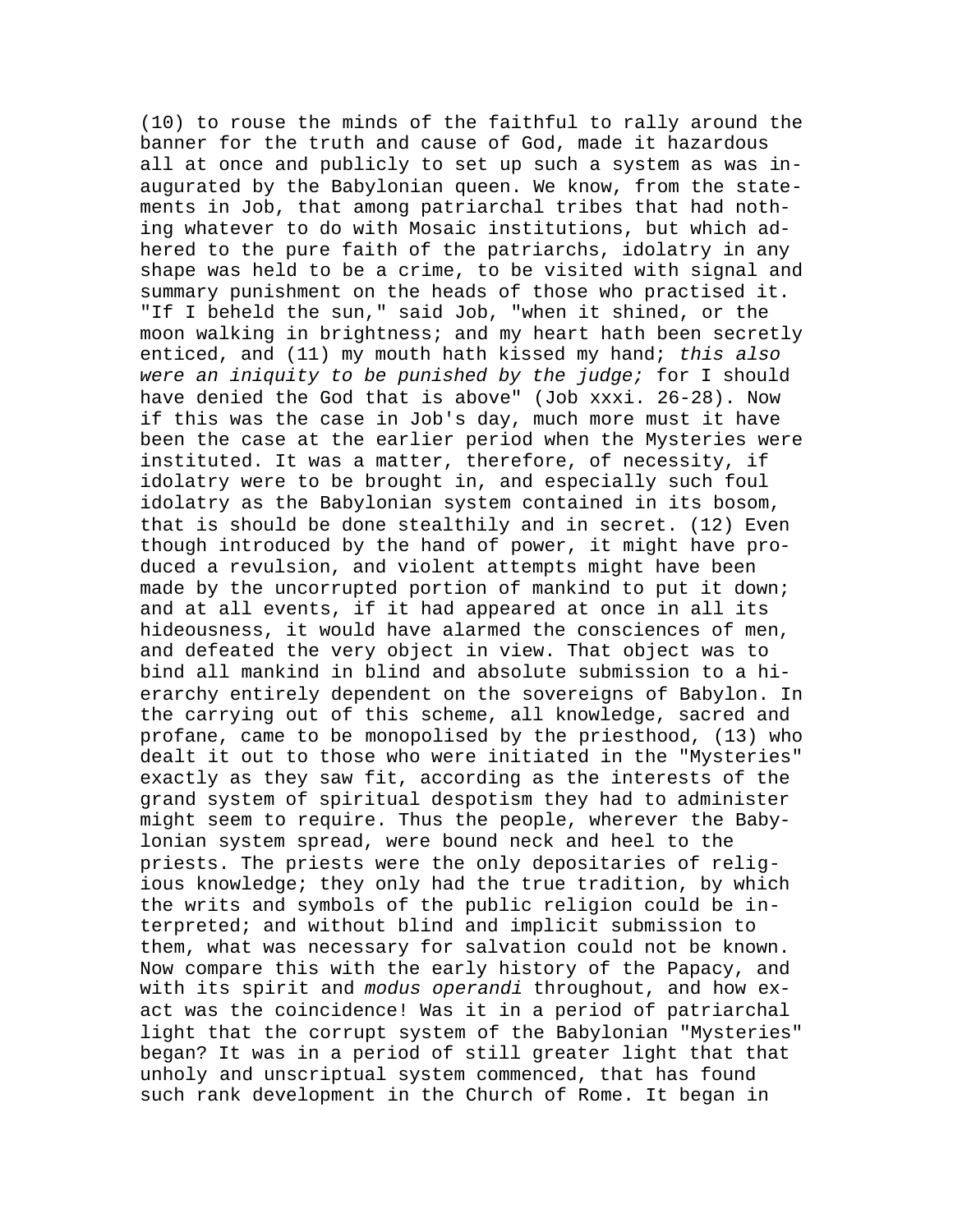the very age of the apostles, when the primitive Church was in its flower, when the glorious fruits of Pentecost were everywhere to be seen, when martyrs were sealing their testimony for the truth with their blood. Even then, when the Gospel shone so brightly, the Spirit of God bore this clear and distinct testimony by Paul: "THE MYSTERY OF INIQUITY DOTH ALREADY WORK" (2 Thess. ii. 7). That system of iniquity which then began it was divinely foretold was to issue in a portentous apostacy, that in due time would be awfully "revealed," and would continue until it should be destroyed "by the breath of the Lord's mouth, and consumed by the brightness of His coming" *(Ibid.* v. 8). But at its first introduction into the Church, it came in secretly and by stealth, with "all DECEIVABLENESS of unrighteousness." It wrought "mysteriously" under fair but false pretences, leading men away from the simplicity of the truth as it is in Jesus. And it did so secretly, for the very same reason that idolatry was secretly introduced in the ancient Mysteries of Babylon; it was not safe, it was prudent to do otherwise. The zeal of the true Church, though destitute of civil power, would have aroused itself, to put the false system and all its abettors beyond the pale of Christianity, if it had appeared openly and all at once in all its grossness; and this would have arrested its progress. Therefore it was brought in secretly, and by little and little, one corruption being introduced after another, as apostacy proceeded, and the backsliding Church became prepared to tolerate it, till it has reached the gigantic height we now see, when in almost every particular the system of the Papacy is the very antipodes of the system of the primitive Church. Of the *gradual* introduction of all that is now most characteristic of Rome, through the working of the *"Mystery of iniquity,"* we have very striking evidence, preserved even by Rome itself, in the inscriptions copied from the Roman catacombs. These catacombs are extensive excavations underground in the neighbourhood of Rome, in which the Christians, in times of persecution during the first three centuries, celebrated their worship, and also buried their dead. On some of the tombstones there are inscriptions still to be found, which are directly in the teeth of the now well-known principles and practices of Rome. Take only one example: What, for instance, at this day is more distinguishing mark of the Papacy than the enforced celibacy of the clergy? Yet from these inscriptions we have most decisive evidence, that even in Rome, there was a time when no such system of clerical celibacy was known. Witness the following, found on different tombs:--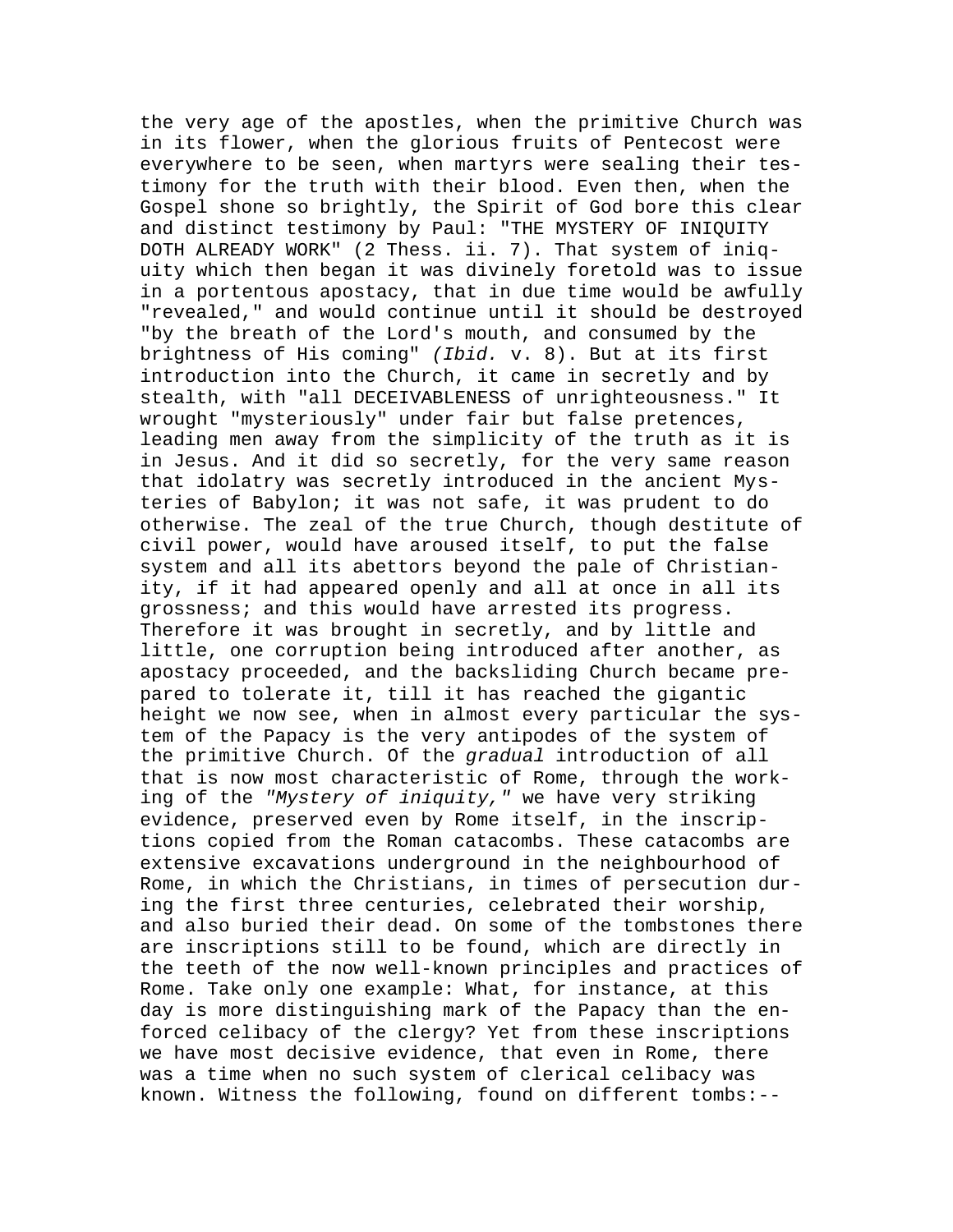[SEE APPENDIX, NOTE A, p.291.1; NOTE B, p.292.1] p. 4, Para. 2, [BABYLONS].

 1. "To Basilius, the *presbyter,* and Felicitas, *his wife.* They made this for themselves." p. 8, Para. 1, [BABYLONS].

 2. "Petronis, a *priest's wife,* the type of modesty, In this place I lay my bones. Spare your tears, dear husband and daughter, and believe that it is forbidden to weep for one [who] lives in God." [14] A prayer here and there for the dead: "May God refresh thy spirit," proves that even then the Mystery of iniquity had *begun* to work; but inscriptions such as the above equally show that it had been slowly and cautiously working, -- that up to the period to which they refer, the Roman Church had not proceeded the length it has done now, of absolutely "forbidding its priests to 'marry.'" Craftily and gradually did Rome lay the foundation of its system of priestcraft, on which it was afterwards to rear so vast a superstructure. At its commencement, *"Mystery"* was stamped upon its system. p. 8, Para. 2, [BABYLONS].

 But this feature of "Mystery" has adhered to it throughout its whole course. When it had once succeeded in dimming the light of the Gospel, obscuring the fulness and freeness of the grace of God, and drawing away the souls of men from direct and immediate dealings with the One Grand Prophet and High Priest of our profession, a mysterious power was attributed to the clergy, which gave them "dominion over the faith" of the people -- a dominion directly disclaimed by apostolic men (2 Cor. i. 24), but which, in connection with the confessional, has become at least as absolute and complete as was ever possessed by Babylonian priest over those initiated in the ancient Mysteries. The clerical power of the Roman priesthood culminated in the erection of the confessional. That confessional was itself borrowed from Babylon. The confession required of the votaries of Rome is entirely different from the confession prescribed in the Word of God. The dictate of Scripture in regard to confession is, "Confess your faults *one to another"* (James v. 16), which implies that the priest should confess to the people, as well as the people to the priest, if either should sin against the other. This could never have served any purpose of spiritual despotism; and therefore, Rome, leaving the Word of God, has had recourse to the Babylonian system. In that system, secret confession to the priest, according to a prescribed form, was required of all who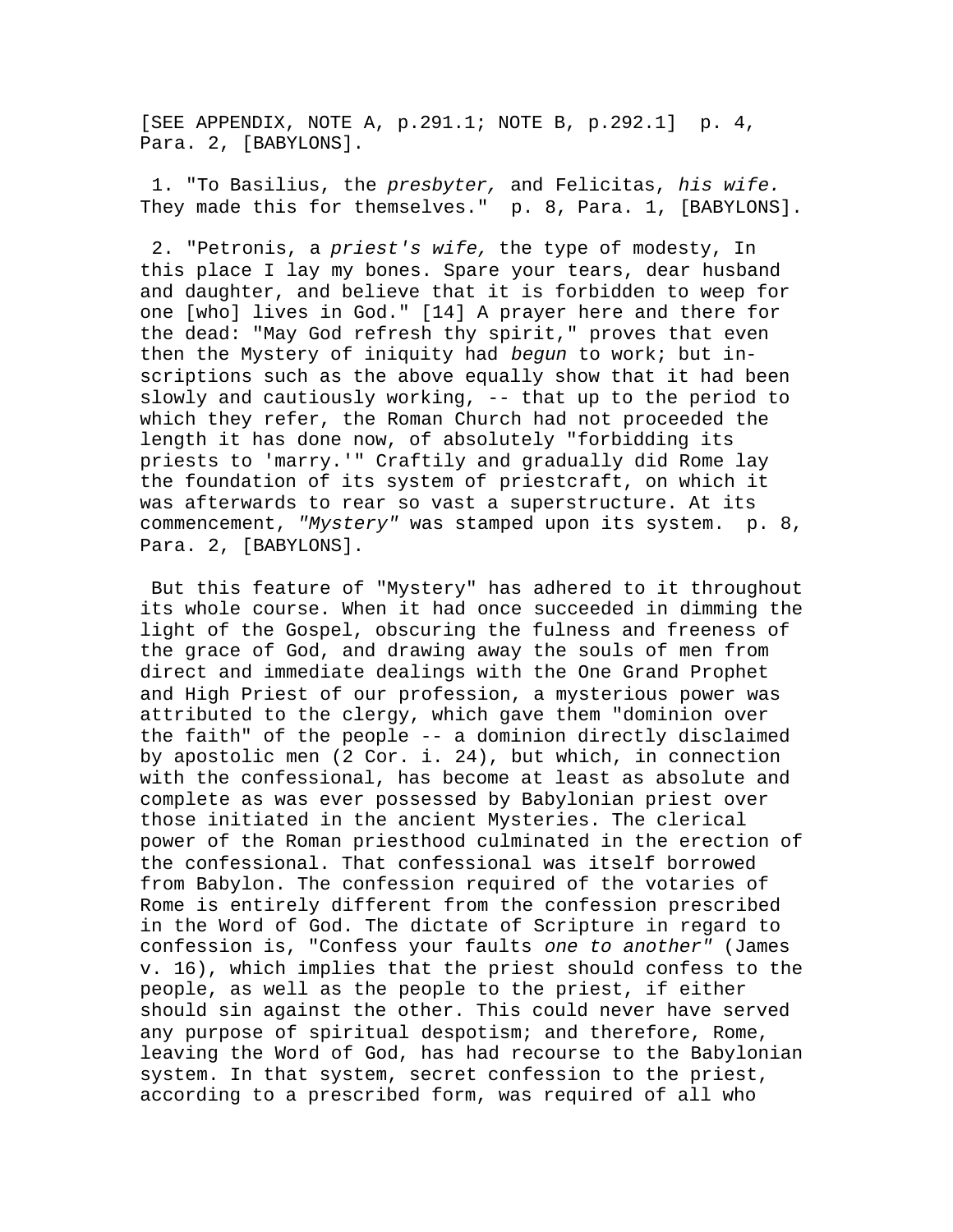were admitted to the "Mysteries;" and till such confession had been made, no complete initiation could take place. Thus does Salverte refer to this confession as observed in Greece, in rites that can be clearly traced to a Babylonian origin: (15) -- "All the Greeks, from Delphi to Thermopylae, were initiated in the Mysteries of the temple of Delphi. Their silence in regard to everything they were commanded to keep secret was secured both by the fear of the penalties threatened to a perjured revelation, and by the general CONFESSION exacted to the aspirants after initiation -- a confession which caused *them* greater dread of the indiscretion of the priest, than gave *him* reason to dread *their* indiscretion." (16) This confession is also referred to by Potter, in his "Greek Antiquities," though it has been generally overlooked. In his account of the Eleusinian mysteries, after describing the preliminary ceremonies and instructions before the admission of the candidates for initiation into the immediate presence of the divinities, he thus proceeds: -- "Then the priest that initiated them called *Ierofantes* [the Hierophant], proposed certain QUESTIONS, as, whether they were fasting, &c., to which they returned answers in a set form." (17) The etcetera here might not strike a casual reader; but it is a pregnant etcetera, and contains a great deal. It means, Are you free from every violation of chastity? and that not merely in the sense of moral impurity, but in that factitious sense of chastity which Paganism always cherishes. (18) Are you free from the guilt of murder? -- for no one guilty of slaughter, even accidentally, could be admitted till he was purged from blood, and there were certain priests, called Koes, who "heard confessions" in such cases, and purged the guilt away. (19) The Strictness of the inquiries in the Pagan confessional is evidently implied in certain licentious poems of Propertius, Tibullus, and Juvenal. (20) Wilkinson, in his chapter on "Private Fasts and Penance," which, he says, "were strictly enforce," in connection with "certain regulations at fixed periods," (21) has several classical quotations, which clearly prove *whence* Popery derived the kind of questions which have stamped that character of obscenity on its confessional, as exhibited in the notorious pages of Peter Dens. The pretence under which this auricular confession was required, was, that the solemnities to which the initiated were to be admitted were so high, so heavenly, so holy, that no man with guilt lying on his conscience, and sin unpurged, could lawfully be admitted to them. For the safety, therefore, of those who were to be initiated, it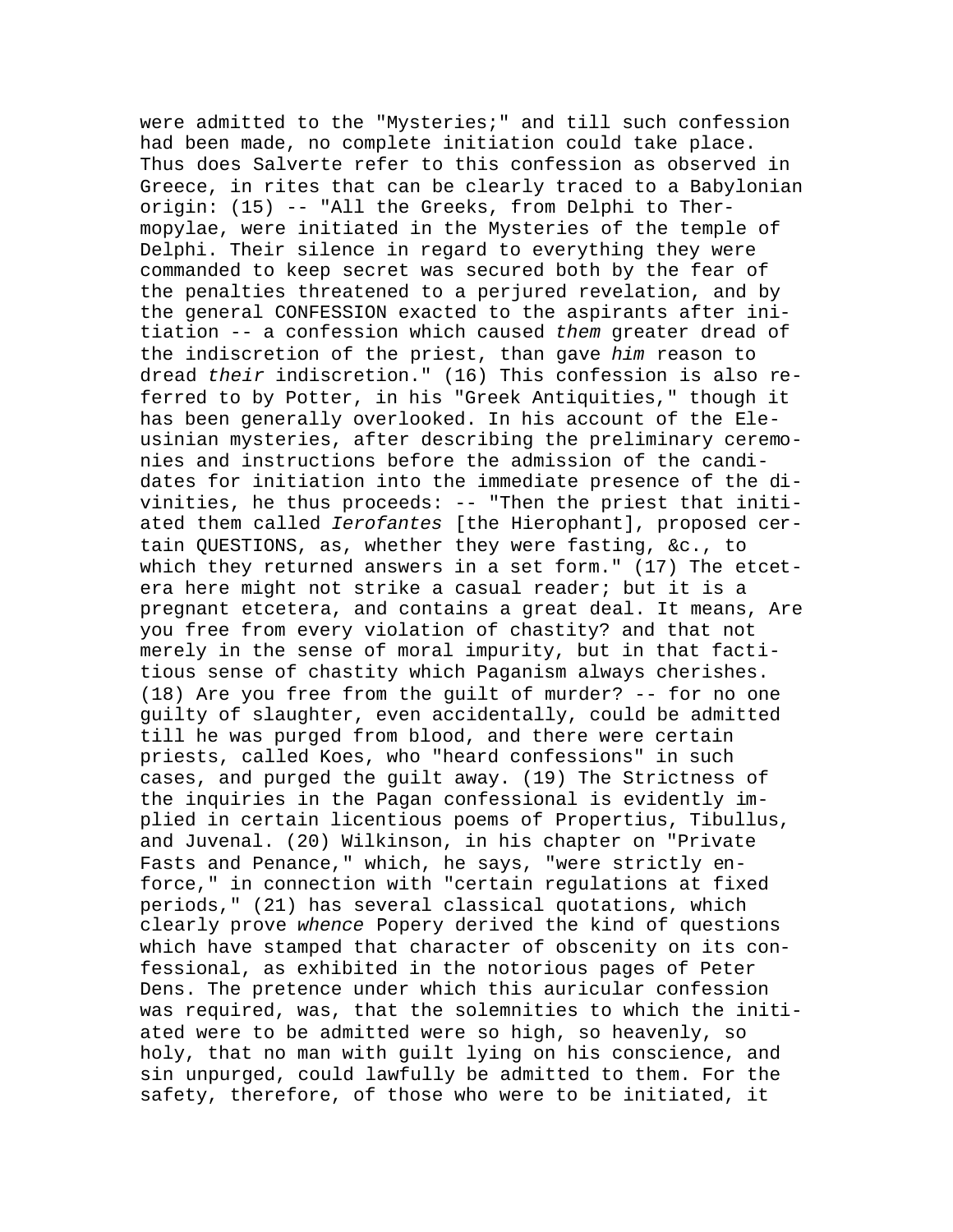was held to be indispensable that the officiating priest should thoroughly probe their consciences, lest coming without due purgation from previous guilt contracted, the wrath of the gods should be provoked against the profane intruders. This was the pretence; but when we know the essentially unholy nature, both of the gods and their worship, who can fail to see that this was nothing more than a pretence; that the grand object in requiring the candidates for initiation to make confession to the priest of all their secret faults and shortcomings and sins, was just to put them entirely in the power of those to whom the inmost feelings of their souls and their most important secrets were confided? Now, exactly in the same way, and for the very same purposes, has Rome erected the confessional. Instead of requiring priests and people alike, as the Scripture does, to "confess their faults one to another," when either have offended the other, it commands all, on pain of perdition, to confess to the priest, (22) whether they have transgressed against him or no, while the priest is under no obligation to confess to the people at all. Without such confession, in the Church of Rome, there can be no admission to the Sacraments, any more than in the days of Paganism there could be no admission without confession to the benefit of the Mysteries. Now, this confession is made by every individual, in SECRECY AND IN SOLITUDE, to the priest sitting in the name and clothed with the authority of God, (23) invested with the power to examine the conscience, to judge the life, to absolve or condemn according to his mere arbitrary will and pleasure. This is the grand pivot on which the whole "Mystery of iniquity," as embodied in the Papacy, is made to turn; and wherever it is submitted to, admirably does it serve the design of binding men in abject subjection to the priesthood. p. 9, Para. 1, [BABYLONS].

 In conformity with the principle out of which the confessional grew, the Church, that is, the clergy, claimed to be the sole depositories of the true faith of Christianity. As the Chaldean priests were believed alone to possess the key to the understanding of the Mythology of Babylon, a key handed down to them from primeval antiquity, so the priests of Rome set up to be the sole interpreters of Scripture; they only had the true tradition, transmitted from age to age, without which it was impossible to arrive at its true meaning. They, therefore, require implicit faith in their dogmas; all men were bound to believe as the Church believed, while the Church in this way could shape its faith as it pleased. As possessing supreme authority, also, over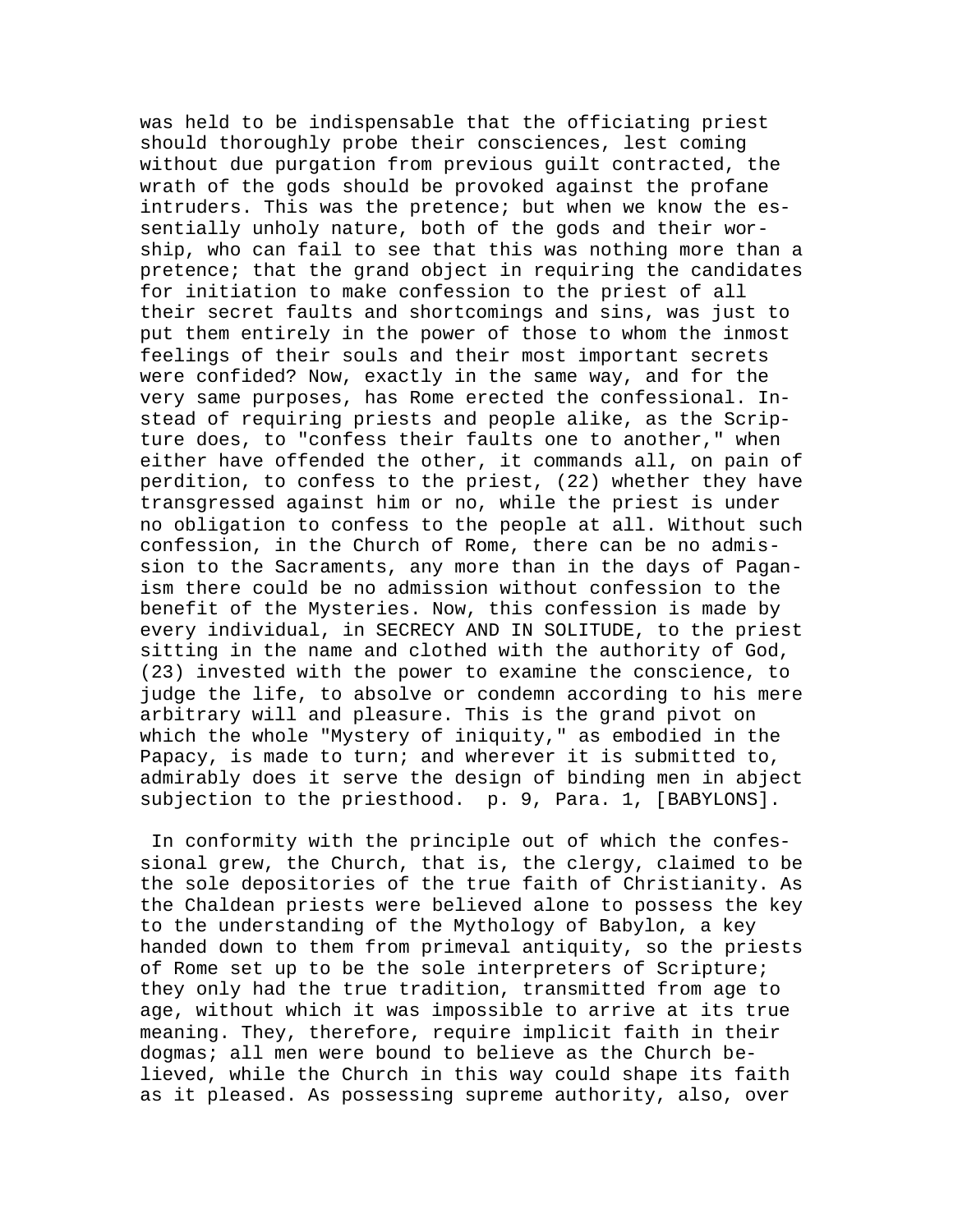the faith, they could let out little or much, as they judged most expedient; and "RESERVE" in teaching the great truths of religion was as essential a principle in the system of Babylon, as it is in Romanism or Tractarianism at this day. (24) It was this priestly claim to dominion over the faith of men, that "imprisoned the truth in unrighteousness" (25) in the ancient world, so that "darkness covered the earth, and gross darkness the people." It was the very same claim, in the hands of the Roman priests, that ushered in the dark ages, when, through many a dreary century, the Gospel was unknown, and the Bible a sealed book to millions who bore the name of Christ. In every respect, then, we see how justly Rome bears on it forehead the name, *"Mystery,* Babylon the Great." p. 11, Para. 1, [BABYLONS].

 CHAPTER II. OBJECTS OF WORSHIP. SECTION I. -- TRINITY IN UNITY. p. 12, Para. 1, [BABYLONS].

 If there be this general coincidence between the systems of Babylon and Rome, the question arises, Does the coincidence stop here? To this answer is, Far otherwise. We have only to bring ancient Babylonian Mysteries to bear on the whole system of Rome, and then it will be seen how immensely the one has borrowed from the other. These Mysteries were long shrouded in darkness, but now the thick darkness begins to pass away. All who have paid the least attention to the literature of Greece, Egypt, Phenicia, or Rome are aware of the place which the "Mysteries" occupied in these countries, and that, whatever circumstantial diversities there might be, in all *essential* respects these "Mysteries" in the different countries were the same. Now, as the language of Jeremiah, already quoted, would indicate that Babylon was the primal source from which all these systems of idolatry flowed, so the deductions of the most learned historians, on mere historical grounds, have led to the same conclusion. (1) From Zonaras [2] we find that the concurrent testimony of the ancient authors he had consulted was to this effect; for, speaking of arithmetic and astronomy, he says: "It is said that these came from the Chaldees to the Egyptians, and thence to the Greeks." If the Egyptians and Greeks derived their arithmetic and astronomy from Chaldea, seeing these in Chaldea were sacred sciences, and monopolised by the priests, that is sufficient evidence that they must have derived their religion from the same quarter. Both Bunsen and Layard in their researches have come to substantially the same result. The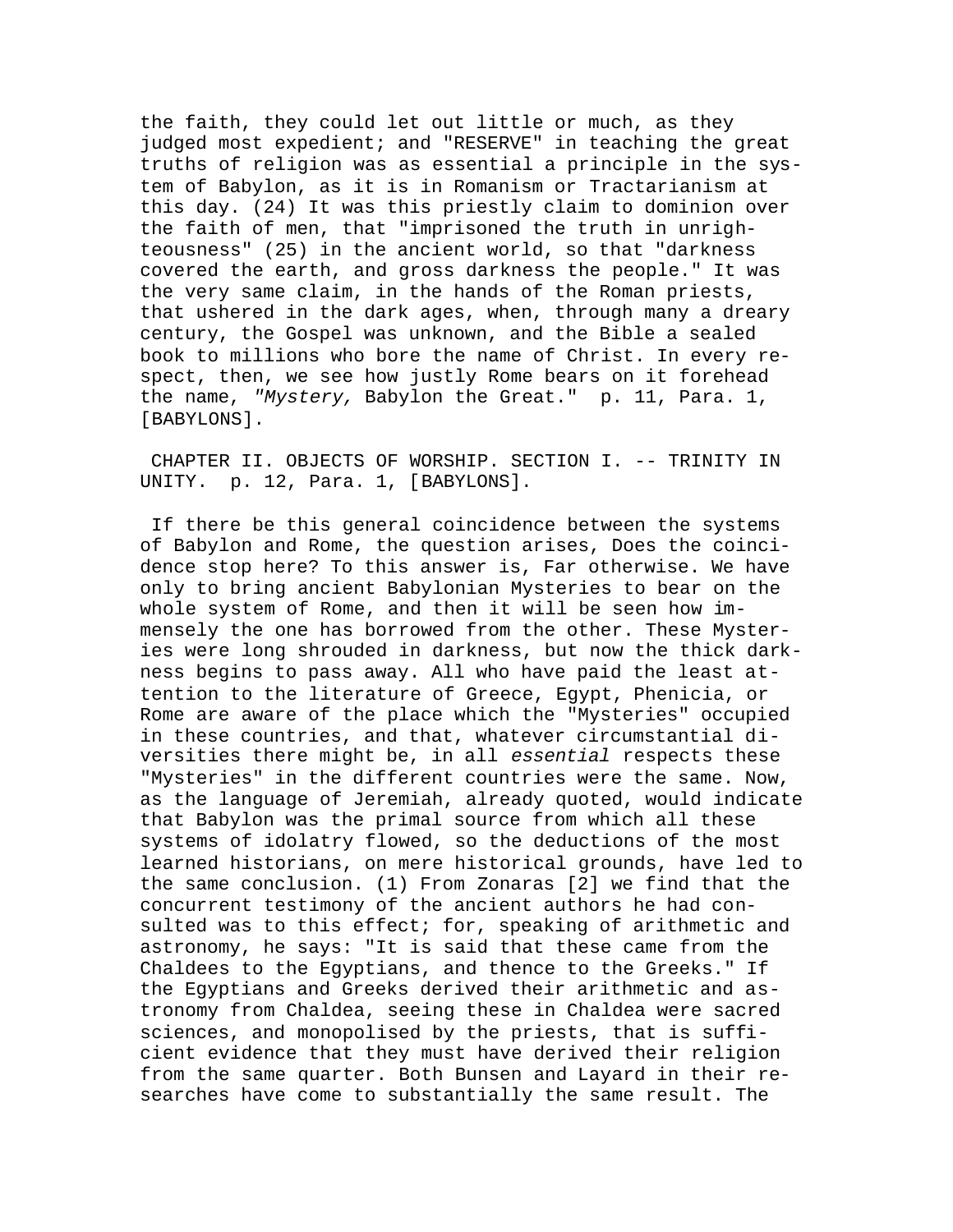statement of Bunsen is to the effect that the religious system of Egypt was derived from Asia, and "the primitive empire in Babel." (3) Layard, again, though taking a somewhat more favourable view of the system of the Chaldean MAGI, than, I am persuaded, the facts of history warrant, nevertheless thus speaks of that system:-- "Of the great antiquity of this primitive worship there is abundant evidence, and that it originated among the inhabitants of the Assyrian plains, we have the united testimony of sacred and profane history. It obtained the epithet of *perfect,* and was believed to be the most ancient of religious systems, having preceded that of the Egyptians (Egyptiis vero antiquiores esse MAGOS Aristoteles auctor est in primo de Philosophia libro. -- *Theopompi Frag.)"* (4) "The identity," he adds, "of many of the Assyrian doctrines with those of Egypt is alluded to by Porphyry and Clemens;" and, in connection with the same subject, he quotes the following from Birch on Babylonian cylinders and monuments: -- "The zodiacal signs .... show unequivocally that the Greeks derived their notions and arrangements of the zodiac [and consequently their Mythology, that was intertwined with it] from the Chaldees. The identity of Nimrod with the constellation Orion is not to be rejected." (5) Ouvaroff, also, in his learned work on the Eleusinian mysteries, has come to the same conclusion. After referring to the fact that the Egyptian priests claimed the honour of having transmitted to the Greeks the first elements of Polytheism, he thus concludes:-- "These positive facts would sufficiently prove, even without the conformity of ideas, that the Mysteries transplanted into Greece, and there united with a certain number of local notions, never lost the character of their origin derived from the cradle of the moral and religious ideas of the universe. All these separate facts -- all these scattered testimonies, recur to that fruitful principle which places in the East the centre of science and civilisation." (6) If thus we have evidence that Egypt and Greece derived their religion from Babylon, we have equal evidence that the religious system of the Phenicians came from the same source. Macrobius shows that the distinguishing feature of the Phenician idolatry must have been imported from Assyria, which, in classic writers, included Babylonia. "The worship of the Architic Venus," says he, "formerly flourished as much among the Assyrians as it does now among the Phenicians." (7) p. 12, Para. 2, [BABYLONS].

 Now to establish the identity between the systems of ancient Babylon and Papal Rome, we have just to inquire in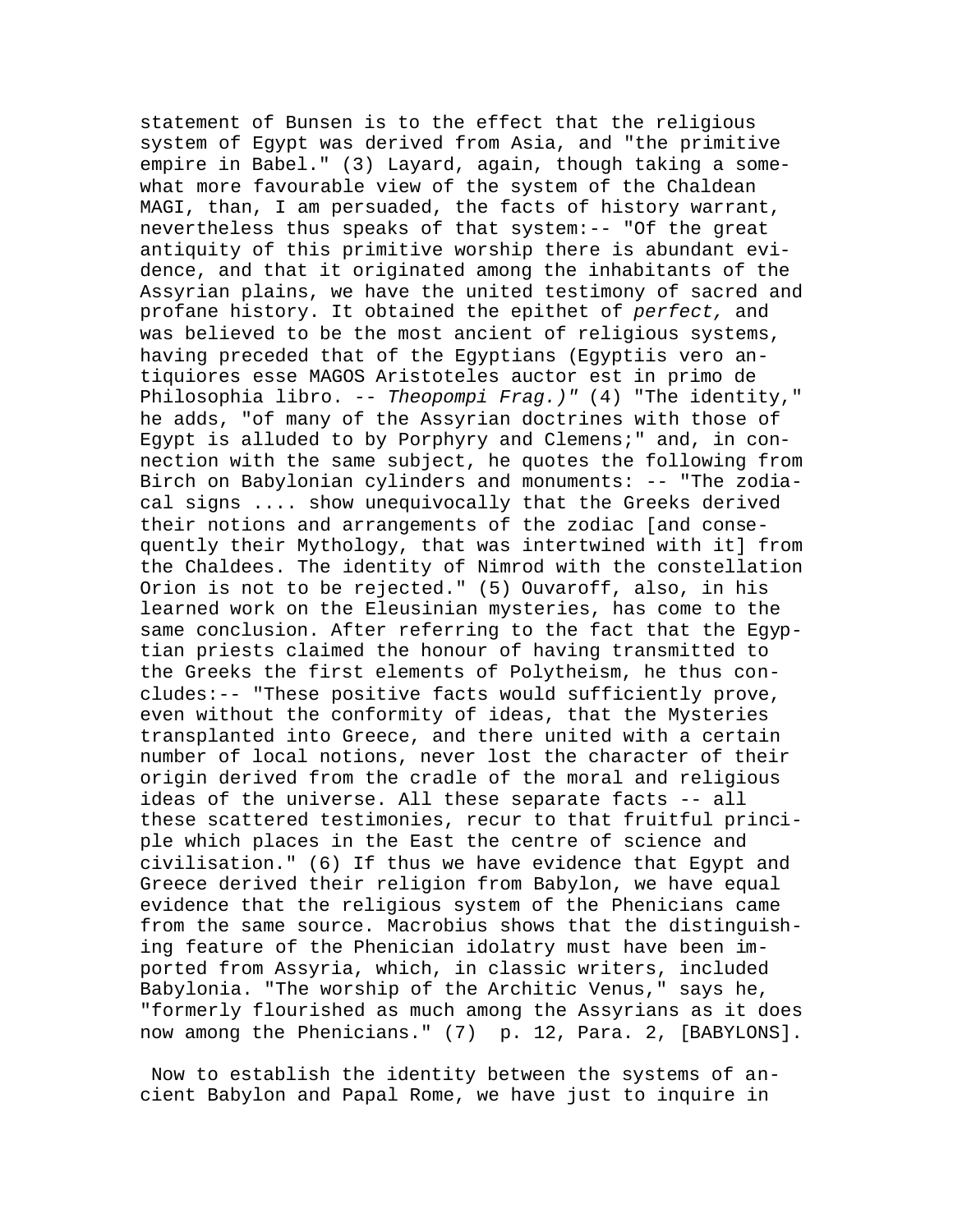how far does the system of the Papacy agree with the system established in these Babylonian Mysteries. In prosecuting such an inquiry there are considerable difficulties to be overcome; for, as in geology, it is impossible at all points to reach the deep, underlying strata of the earth's surface, so it is not to be expected that in any one country we should find a complete and connected account of the system established in that country. But yet, even as the geologist, by examining the contents of a fissure here, an upheaval there, and what "crops out" of itself on the surface elsewhere, is enabled to determine, with wonderful certainty, the order and general contents of the different strata over all the earth, so is it with the subject of the Chaldean Mysteries. What is wanted in one country is supplemented in another; and what actually "crops out" in different directions, to a large extent necessarily determines the character of much that does not directly appear on the surface. Taking, then, the admitted unity and Babylonian character of the ancient Mysteries of Egypt, Greece, Phenicia, and Rome, as the clue to guide us in our researches, let us go on from step to step in our comparison of the doctrine and practice of the two Babylons -- the Babylon of the Old Testament and the Babylon of the New. p. 13, Para. 1, [BABYLONS].

 And here I have to notice, first, the identity of the *objects of worship* in Babylon and Rome. The ancient Babylonians, just as the modern Romans, recognised in *words* the unity of the Godhead; and, while worshipping innumerable minor deities, as possessed of certain influence on human affairs, they distinctly acknowledged that there was ONE infinite and Almighty Creator, supreme over all. (8) Most other nations did the same. "In the early ages of mankind," says Wilkinson in his "Ancient Egyptians," "the existence of a sole and omnipotent Deity, who created all things, seems to have been the *universal belief;* and tradition taught men the same notions on this subject, which, in later times, have been adopted by all civilised nations." (9) "The Gothic religion," says Mallet, "taught the being of a supreme God, Master of the Universe, to whom all things were submissive and obedient." -- (Tacit. de Morib. Germ.) The ancient Icelandic mythology calls him "the Author of every thing that existeth, the eternal, the living, and awful Being; the searcher into concealed things, the Being that never changeth." It attributeth to this deity "an infinite power, a boundless knowledge, and incorruptible justice." (10) We have evidence of the same having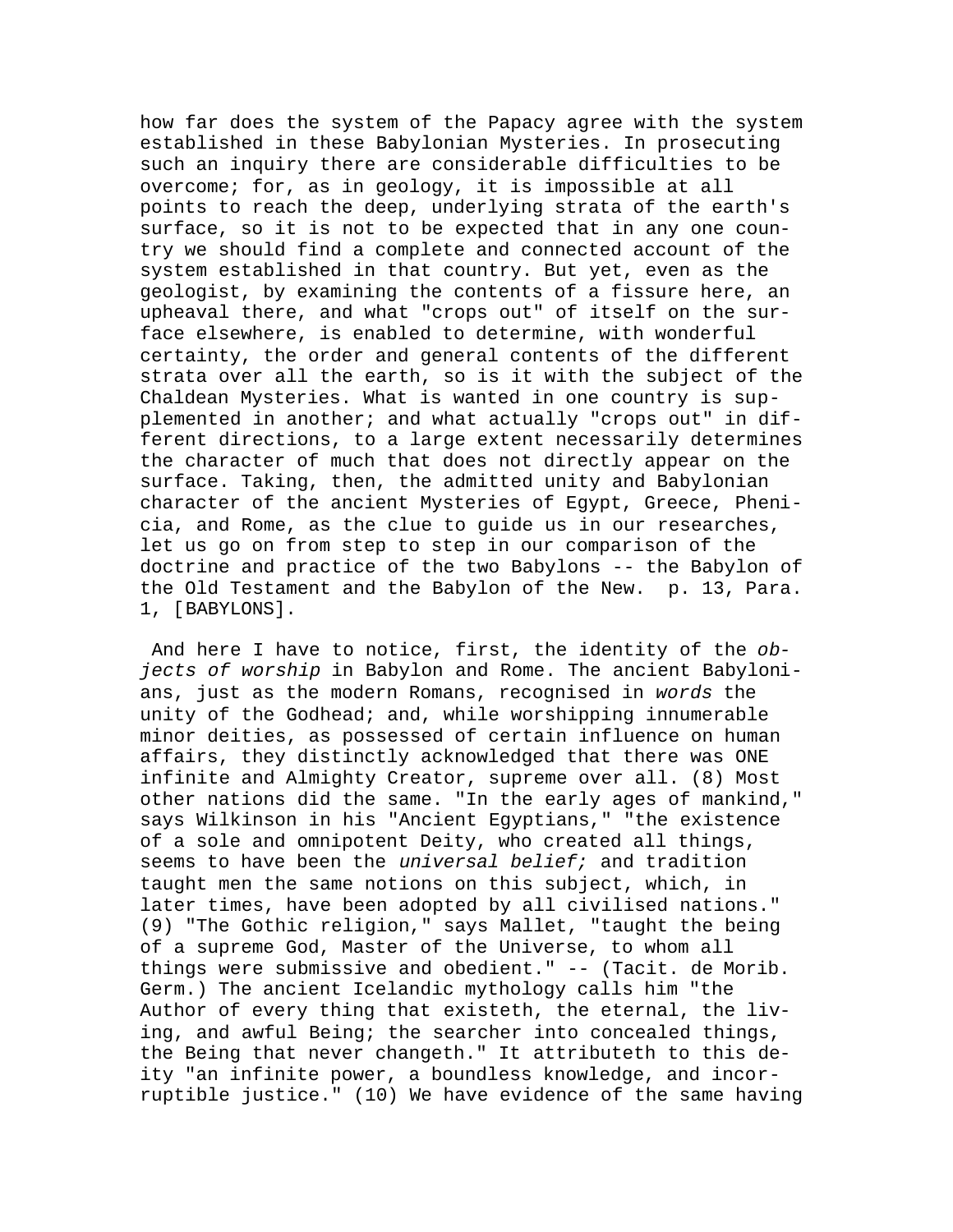been the faith of ancient Hindostan. Though modern Hinduism recognises millions of gods, yet the Indian sacred books show that originally it had been far otherwise. Major Moor, speaking of Brahm, the supreme God of the Hindoos, says: "Of Him whose Glory is so great, there is no image" (Veda). He "illumines all, delights all, whence all proceeded; that by which they live when born, and that to which all must return" (Veda). (11) In the "Institutes of Menu," he is characterised as "he whom the mind alone can perceive; whose essence eludes the external organs, who has no visible parts, who exists from eternity .... the soul of all beings, whom no being can comprehend." (12) In these passages, there is a trace of the existence of Pantheism; but the very language employed bears testimony to the existence among the Hindoos at one period of a far purer faith. p. 14, Para. 1, [BABYLONS].

 Nay, not merely had the ancient Hindoos exalted ideas of the *natural* perfections of God, but there is evidence that they were well aware of the *gracious* character of God, as revealed in His dealings with a lost and guilty world. This is manifest from the very name Brahm, appropriated by them to the one infinite and eternal God. There has been a great deal of unsatisfactory speculation in regard to the meaning of this name, but when the different statements in regard to Brahm are carefully considered, it becomes evident that the name Brahm is just the Hebrew Rahm, with the digamma prefixed, which is very frequent in Sanscrit words derived from Hebrew or Chaldee. Rahm in Hebrew signifies "The merciful or compassionate one." (13) But Rahm also signifies the WOMB [14] or the *bowels;* [15] as the seat of compassion. Now we find such language applied to Brahm, the one supreme God, as cannot be accounted for, except on the supposition that Brahm had the very same meaning as the Hebrew Rahm. Thus, we find the God Crishna, in one of the Hindoo sacred books, when asserting his high dignity as a divinity and his identity with the Supreme, using the following words: "The great Brahm is my WOMB, and in it I place my foetus, and from it is the procreation of all nature. The great Brahm is the WOMB of all the various forms which are conceived in every natural womb." (16) How could such language ever have been applied to "The supreme Brahm, the most holy, the most high God, the Divine being, before all other gods; without birth, the mighty Lord, God of gods, the universal Lord," (17) but from the connection between Rahm "the womb" and Rahm "the merciful one"? Here, then, we find that Brahm is just the same as "Er-Rahman," "The all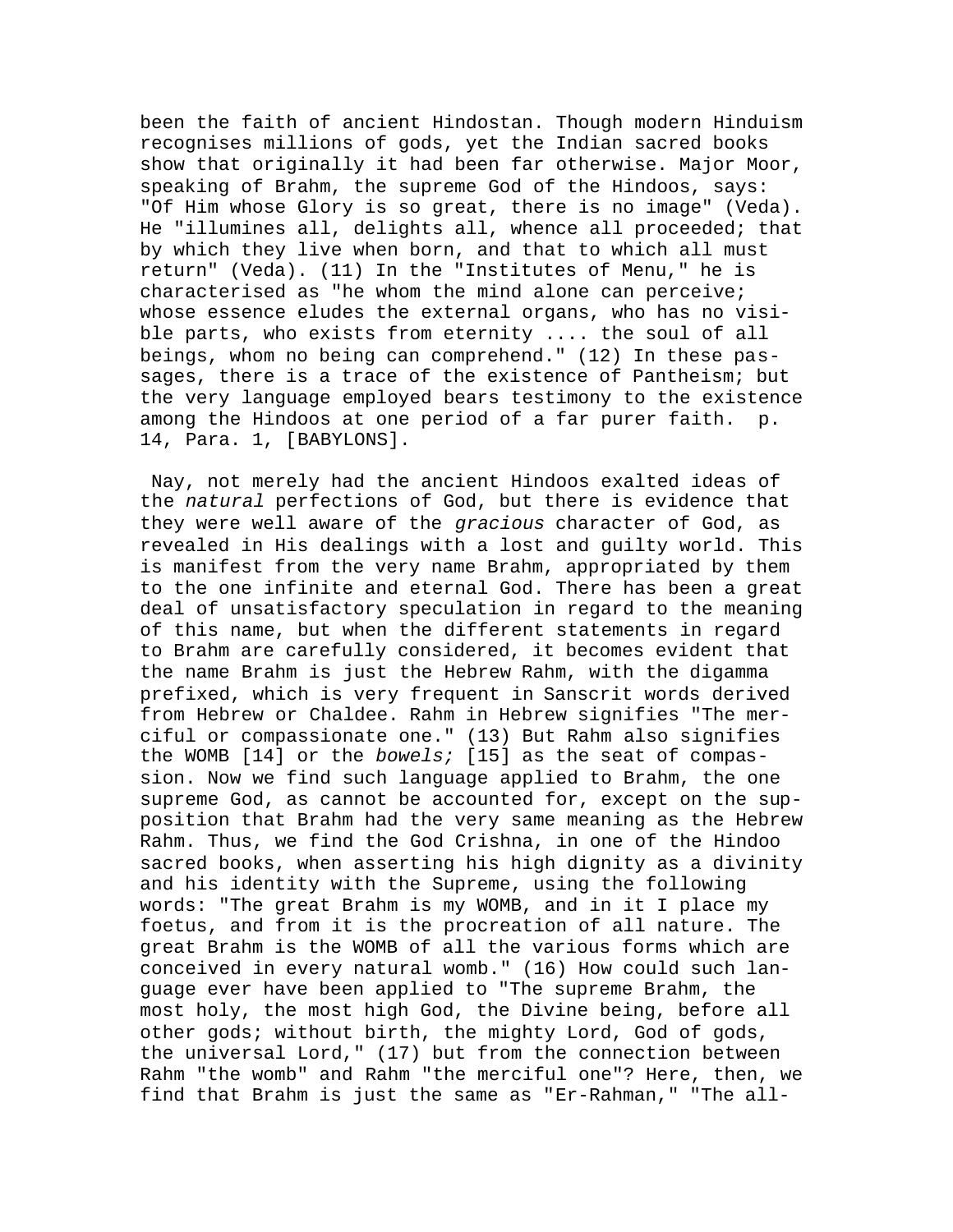merciful one," -- a title applied by the Turks to the Most High, and that the Hindoos, notwithstanding their deep religious degradation *now,* had *once* known that "the most holy, most high god," is also "The God of Mercy," in other words, that he is "a just god and a Saviour." (18) And proceeding on this interpretation of the name Brahm, we see how exactly their religious knowledge as to the creation had coincided with the account of the origin of all things, as given in Genesis. It is well known that the Brahmins, to exalt themselves as a priestly, half-divine caste, to whom all others ought to bow down, have for many ages taught that, while the other castes came from the arms, and body and feet of Brahma -- the visible representative and manifestation of the invisible Brahm, and identified with him - - *they alone* came from the mouth of the creative God. Now we find statements in their sacred books which prove that *once* a very different doctrine must have been taught. Thus, in one of the Vedas, speaking of Brahma, it is expressly stated that "ALL beings" "are created from his MOUTH." (19) In the passage in question an attempt is made to mystify the matter; but, taken in connection with the meaning of the name Brahm, as already given, who can doubt what was the real meaning of the statement, opposed though it be to the lofty and exclusive pretensions of the Brahmins? It evidently meant that He who, ever since the fall, has been revealed to man as the "Merciful (20) and Gracious One" (Exod. xxxiv. 6), was known at the same time as the Almighty One, who in the beginning *"spake* and it was done," *"commanded* and all things stood fast," who made all things by the *"Word* of His power." After what has now been said, any one who consults the "Asiatic Researches," vol. vii. p. 293, may see that it is in a great measure from a wicked perversion of this Divine title of the One Living and True God, a title that ought to have been so dear to sinful men, that all those moral abominations have come that make the symbols of the pagan temples of India so offensive to the eye of purity. (21) p. 14, Para. 2, [BABYLONS].

 So utterly idolatrous was the Babylonian recognition of the Divine unity, that Jehovah, the Living God, severely condemned His own people for giving any countenance to it: "They that sanctify themselves, and purify themselves in the gardens, after the rites of the ONLY ONE, (22) eating swine's flesh, and the abomination, and the mouse, shall be consumed together" (Isaiah lxvi. 17). In the unity of that one Only God of the Babylonians, there were three persons, and to symbolise that doctrine of the Trinity, they em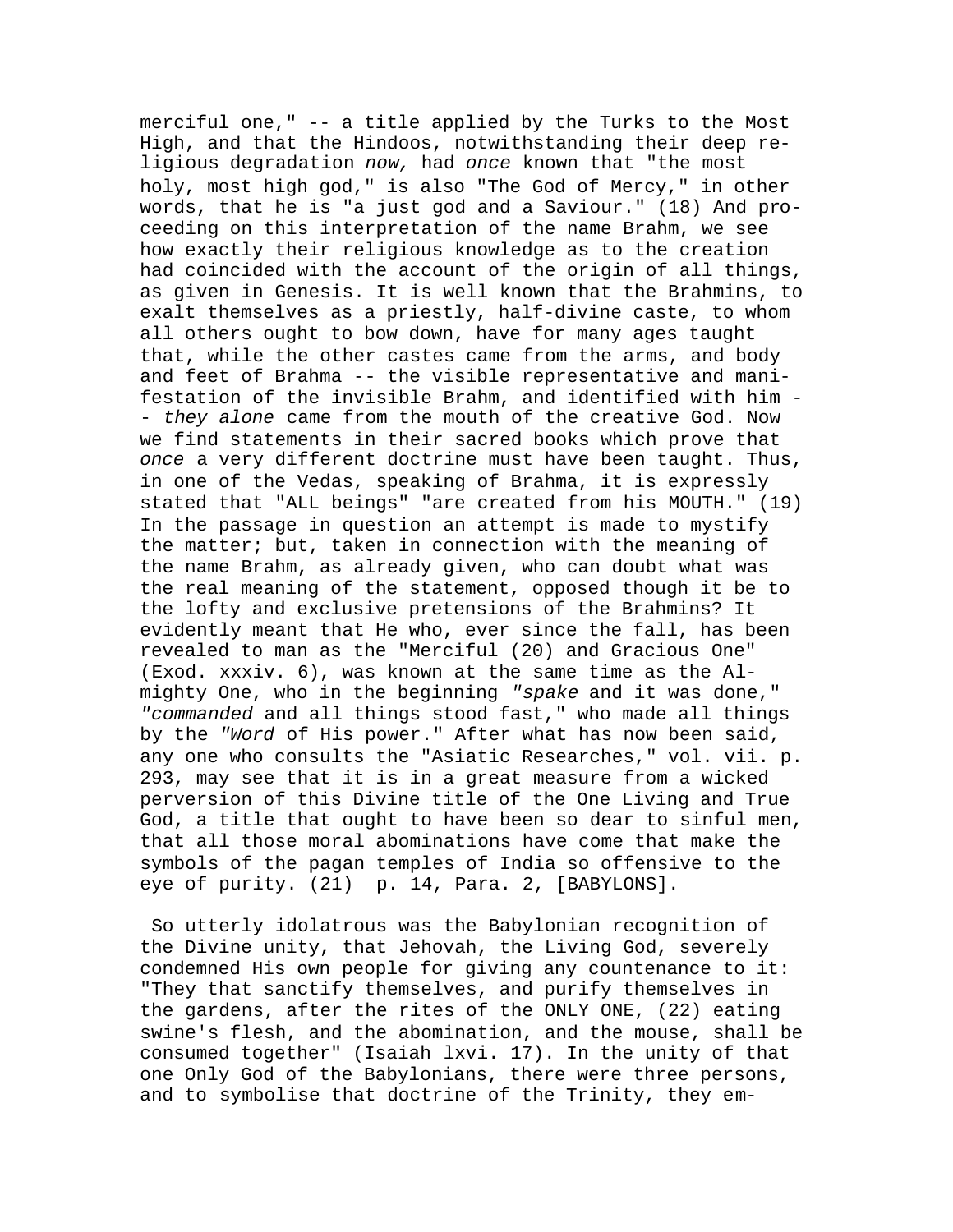ployed, as the discoveries of Layard prove, the equilateral triangle, just as it is well known the Romish Church does at this day. (23) In both cases such a comparison is most degrading to the King Eternal, and is fitted utterly to pervert the minds of those who contemplate it, as if there was or could be any similitude between such a figure and Him who hath said, "To whom will ye liken God, and what likeness will ye compare unto Him?" p. 16, Para. 1, [BABYLONS].

 The Papacy has in some of its churches, as, for instance, in the monastery of the so-called Trinitarians of Madrid, an image of the Triune God, with three heads on one body. (24) The Babylonians had something of the same. Mr. Layard, in his last work, has given a specimen of such a triune divinity, worshipped in ancient Assyria (25) (Fig. 3). The accompanying cut (Fig. 4) of such another divinity, worshipped among the Pagans of Siberia, and given in Parson's "Japhet." (26) The three heads are differently arrange in Layard's specimen, but both alike are evidently intended to symbolise the same great truth, although all such representations of the Trinity necessarily and utterly debase the conceptions of those, among whom such images prevail, in regard to that sublime mystery of our faith. In India, the supreme divinity, in like manner, in one of the most ancient cave-temples, is represented with three heads on one body, under the name of 'Eko Deva Trimurtti," "One God, three forms." (27) In Japan, the Buddhists worship their great divinity, Buddha, with three heads, in the very same form, under the name of "San Pao Fuh." (28) All these have existed from ancient times. While overlaid with idolatry, the recognition of a Trinity was universal in all the ancient nations of the world, proving how deep-rooted in the human race was the primeval doctrine on this subject, which comes out so distinctly in Genesis. (29) When we look at the symbols in the triune figure of Layard, already referred to, and minutely examine them, they are very instructive. Layard regards the circle in that figure as signifying "Time without bounds." But the hieroglyphic meaning of the circle is evidently different. A circle in Chaldea was zero; (30) and zero also signified "the seed." Therefore, according to the genius of the mystic system of Chaldea, which was to a large extent founded on double meanings, that which, to the eyes of men in general, was only zero, "a circle," was understood by the initiated to signify zero, "the seed." Now, viewed in this light, the triune emblem of the supreme Assyrian divinity shows clearly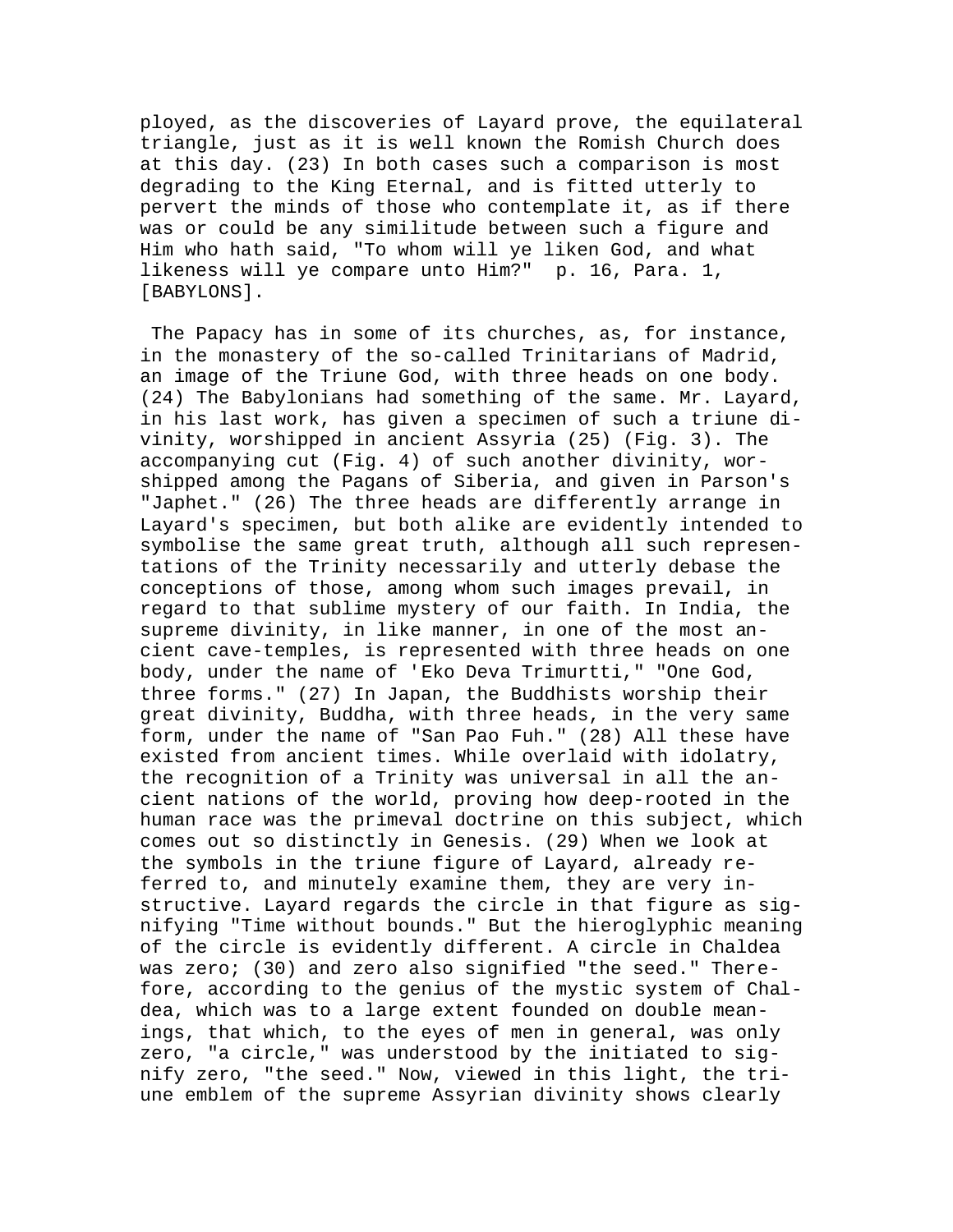what had been the original patriarchal faith. First, there is the head of the old man; next, there is the zero, or circle, for "the seed;" and lastly, the wings and tail of the bird or dove; (31) showing, though blasphemously, the unity of Father, Seed, or Son, and Holy Ghost. While this had been the original way in which Pagan idolatry had represented the Triune God, and though this kind of representation had survived to Sennacherib's time, yet there is evidence that, at a very early period, an important change had taken place in the Babylonian notions in regard to the divinity; and that the three persons had come to be, the Eternal Father, the Spirit of God incarnate in a human mother, and a Divine Son, the fruit of that incarnation. p. 17, Para. 1, [BABYLONS].

 SECTION II. -- THE MOTHER AND CHILD, AND THE ORIGINAL OF THE CHILD. p. 19, Para. 1, [BABYLONS].

 While this was the theory, the first person in the Godhead was practically overlooked. (Fig. 5) From Babylon. (32) (Fig. 6) From India. (33) As the Great Invisible, taking no immediate concern in human affairs, he was "to be worshipped through silence alone." (34) that is, in point of fact, he was not worshipped by the multitude at all. The same thing is strikingly illustrated in India at this day. Though Brahma, according to the sacred books, is the first person of the Hindoo Triad, and the religion of Hindostan is called by his name, yet he is never worshipped, and there is scarcely a single Temple in all India now in existence of those that were formerly erected to his honour. (35) So also is it in those countries of Europe where the Papal system is most completely developed. In Papal Italy, as travellers universally admit (except where the Gospel has recently entered), all appearance of worshipping the King Eternal and Invisible is almost extinct, while the Mother and the Child are the grand objects of worship. Exactly so, in this latter respect, also was it in ancient Babylon. The Babylonians, in their *popular religion,* supremely worshipped a Goddess Mother and a Son, who was represented in pictures and in images as an infant or child in his mother's arms (Figs. 5 and 6). From Babylon, this worship of the Mother and the Child spread to the ends of the earth. In Egypt, the Mother and the Child were worshipped under the names of Isis and Osiris. (36) In India, even to this day, as Isi and Iswara; (37) in Asia, as Cybele and Deoius; [38] in Pagan Rome, as Fortuna and Jupiter-puer, or Jupiter, the boy; (39) in Greece, as Ceres, the Great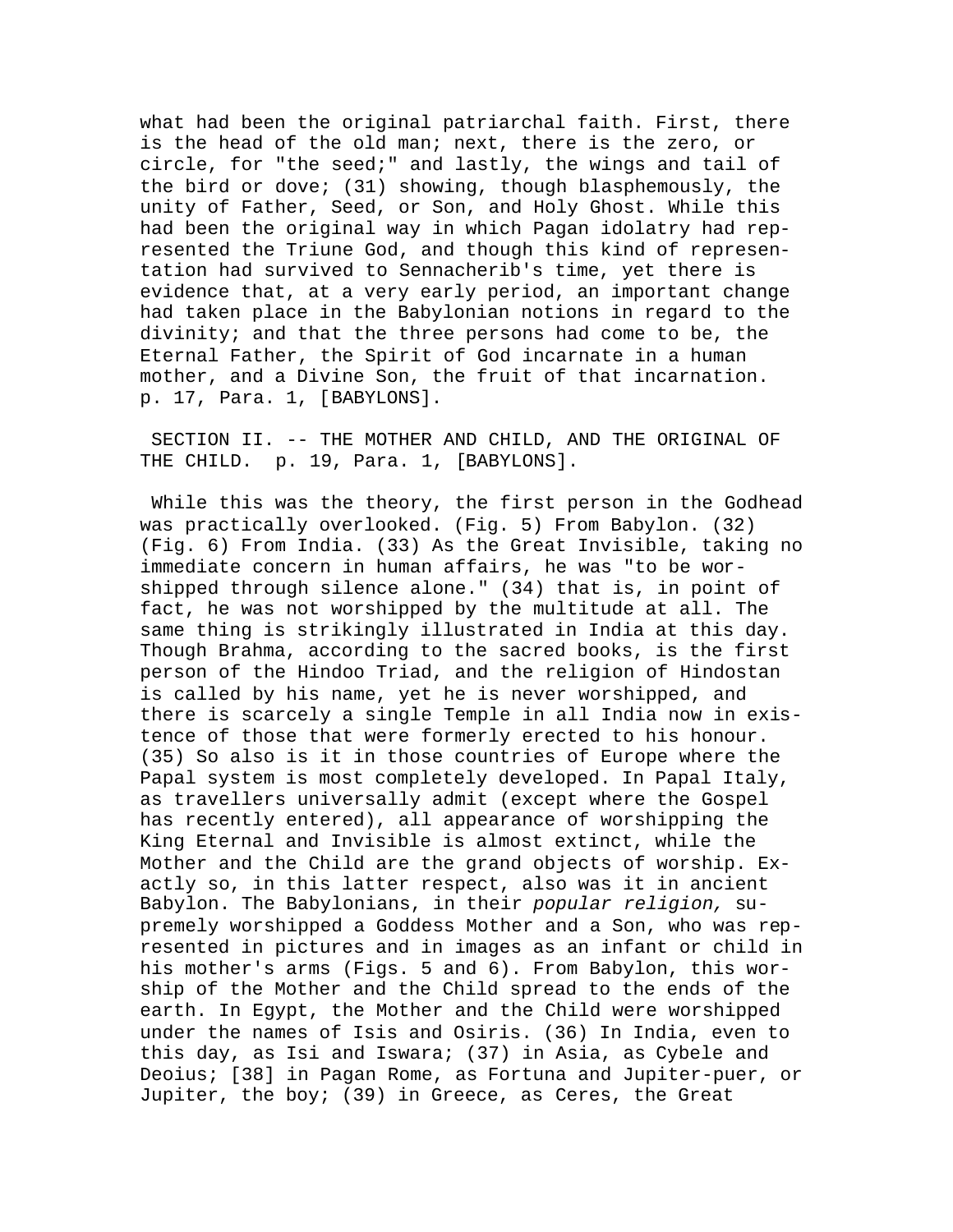Mother, with the babe at her breast, (40) or as Irene, the goddess of Peace, with the boy Plutus in her arms; (41) and even in Thibet, in China, and Japan, the Jesuit missionaries were astonished to find the counterpart of Madonna (42) and her child as devoutly worshipped as in Papal Rome itself; Shing Moo, the Holy Mother in China, being represented with a child in her arms, and a *glory* around her, exactly as if a Roman Catholic artist had been employed to set her up. (43) p. 19, Para. 2, [BABYLONS].

 SUB-SECTION I. THE CHILD IN ASSYRIA. p. 21, Para. 1, [BABYLONS].

 The original of that mother, so widely worshipped, there is reason to believe, was Semiramis, (44) already referred to, who, it is well known, was worshipped by the Babylonians, (45) and other eastern nations, (46) and that under the name of Rhea, [47] the great Goddess "Mother." p. 21, Para. 2, [BABYLONS].

 It was from the son, however, that she derived all her glory and her claims to deification. That son, though represented as a child in his mother's arms, was a person of great stature and immense bodily powers, as well as most fascinating manners. In Scripture he is referrd to (Ezek. viii. 14) under the name of Tammuz, but he is commonly known among classical writers under the name of Bacchus, that is, "The Lamented one." (48) To the ordinary reader the name of Bacchus suggests nothing more than revelry and drunkenness, but it is now well known, that amid all the abominations that attended his orgies, their grand design was professedly "the purification of souls," (49) and that from the guilt and defilement of sin. This lamented one, exhibited and adored as a little child in his mother's arms, seems, in point of fact, to have been the *husband* of Semiramis, whose name, Ninus, by which he is commonly known in classical history, literally signified "The Son." (50) As Semiramis, the wife, was worshipped as Rhea, whose grand distinguishing character was that of the great goddess "Mother," (51) the conjunction with her of her husband, under the name of Ninus, or "The Son," was sufficient to originate the peculiar worship of the "Mother and Son," so extensively diffused among the nations of antiquity; and this, no doubt, is the explanation of the fact which has so much puzzled the inquirers into ancient history, that Ninus is sometimes called the *husband,* and sometimes the *son* of Semiramis. (52) This also accounts for the origin of the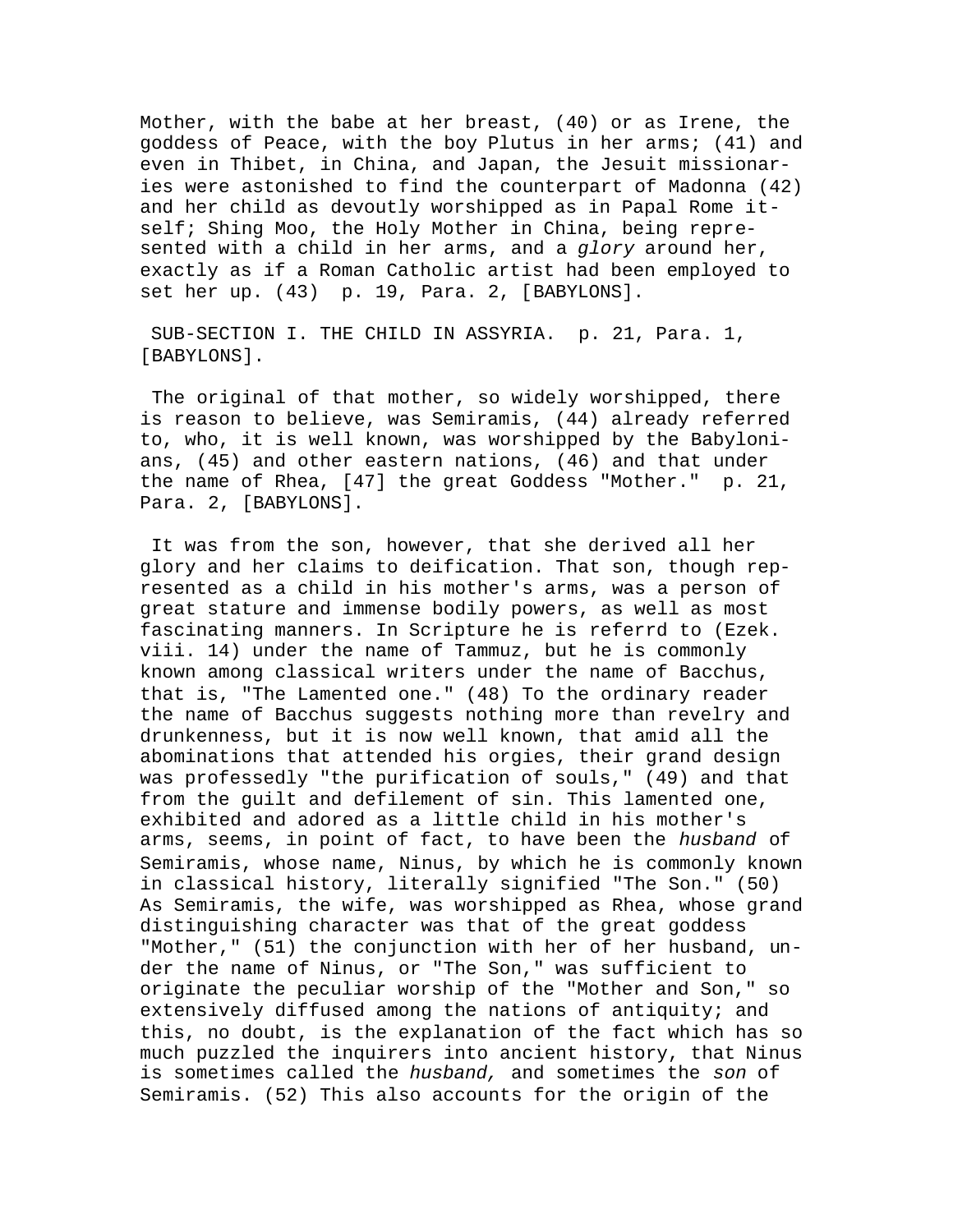very same confusion of relationship between Isis and Osiris, the mother and child of the Egyptians; for as Bunsen shows, Osiris was represented in Egypt as at once the son and husband of his mother; and actually bore, as one of his titles of dignity and honour, the name "Husband of the Mother." (53) This still further casts light on the fact already noticed, that the Indian God Iswara is represented as a babe at the breast of his own wife Isi, or Parvati. p. 21, Para. 3, [BABYLONS].

 Now, this Ninus, or "Son," borne in the arms of the Babylonian Madonna, is so described as very clearly to identify him with Nimrod. "Ninus, king of the Assyrians," (54) says Trogus Pompeius, epitomised by Justin, "first of all changed the contented moderation of the ancient manners, incited by a new passion, the desire of conquest. He was the *first who carried on war against his neighbours,* and he conquered all nations from Assyria to Lybia, as they were yet unacquainted with the arts of war." (55) This account points directly to Nimrod, and can apply to no other. The account of Diodorus Siculus entirely agrees with it, and adds another trait that goes still further to determine the identity. That account is as follows:-- "Ninus, the most ancient of the Assyrian kings mentioned in history, performed great actions. Being naturally of a warlike disposition, and ambitious of glory that results from valour, he armed a considerable number of young men that were brave and vigorous like himself, trained them up a long time in laborious exercises and hardships, and by that means accustomed them to bear the fatigues of war, and to face dangers with intrepidity." (56) As Diodorus makes Ninus "the most ancient of the Assyrian kings," and represents him as the beginning those wars which raised his power to an extraordinary height by bringing the *people* of Babylonia under subjection to him, while as yet the *city* of Babylon was not in existence, this shows that he occupied the very position of Nimrod, of whom the Scriptural account is, that he *first* "began to be mighty on the earth," and that the *"beginning* of his kingdom was Babylon." As the Babel builders, when their speech was confounded, were scattered abroad on the face of the earth, and therefore deserted both the city and the tower which they had commenced to build, Babylon as a *city,* could not properly be said to exist till Nimrod, by establishing his power there, made it the foundation and starting-point of his greatness. In this respect, then, the story of Ninus and of Nimrod exactly harmonise. The way, too, in which Ninus gained his power is the very way in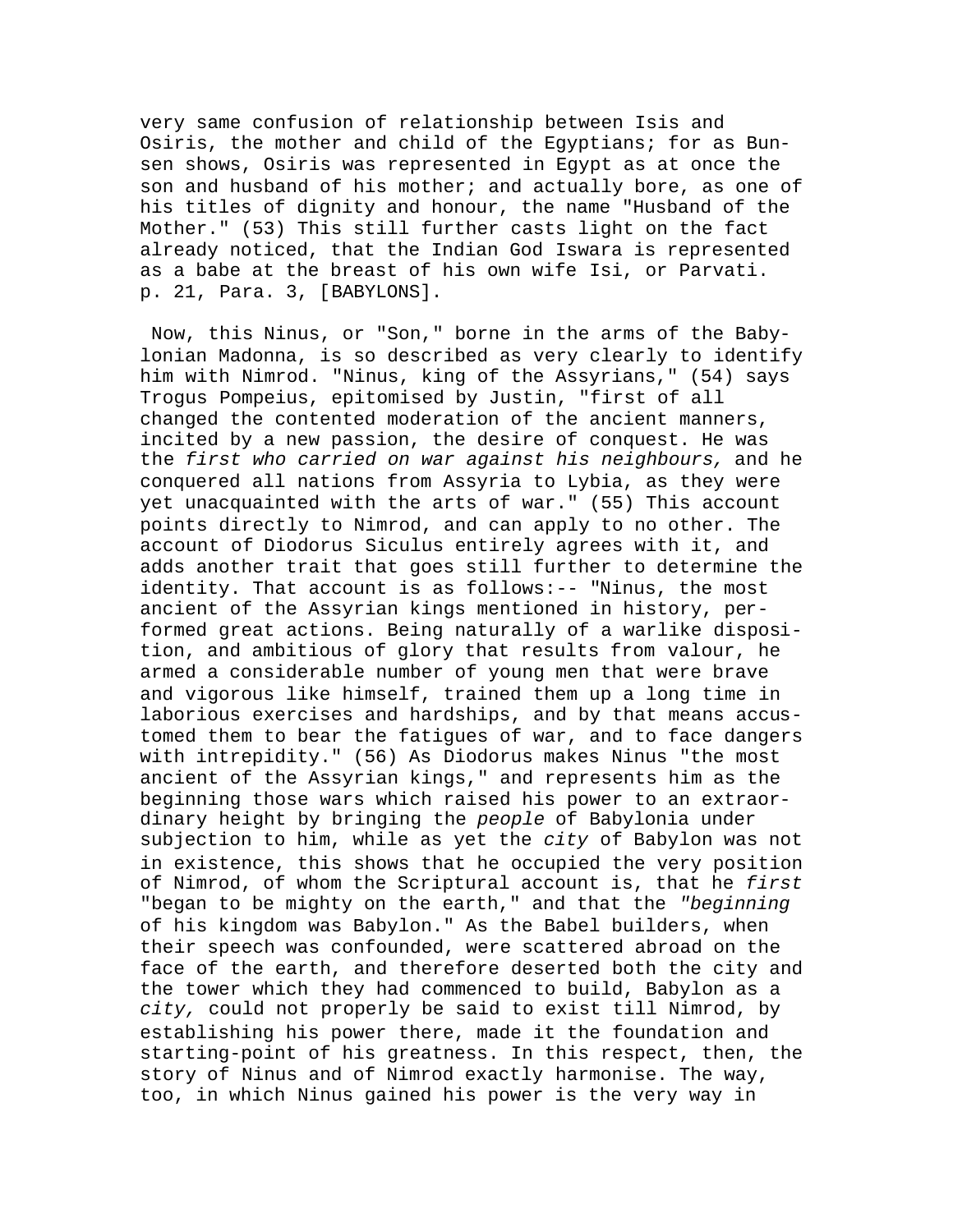which Nimrod erected his. There can be no doubt that it was by inuring his followers to the toils and dangers of the chase, that he gradually formed them to the use of arms, and so prepared them for aiding him in establishing his dominions; just as Ninus, by training his companions for a long time "in laborious exercises and hardships," qualified them for making him the first of the Assyrian kings. p. 23, Para. 1, [BABYLONS].

 The conclusions deduced from these testimonies of ancient history are greatly strengthened by many additional considerations. In Gen. x. 11, we find a passage, which, when its meaning is properly understood, casts a very steady light on the subject. That passage, as given in the authorised version, runs thus:-- "Out of that land went forth Asshur, and builded Nineveh." This speaks of it as something remarkable, that Asshur went out of the land of Shinar, while yet the human race in general went forth from the same land. It goes upon the supposition that Asshur had some sort of divine right to that land, and that he had been, in a manner, expelled from it by Nimrod, while no divine right is elsewhere hinted at in the context, or seems capable of proof. Moreover, it represents Asshur as setting up in the IMMEDIATE NEIGHBOURHOOD of Nimrod as mighty a kingdom as Nimrod himself, Asshur building *four* cities, one of which is emphatically said to have been "great." Now, it is in the last degree improbable that Nimrod would have quietly borne so mighty a rival so near him. To obviate such difficulties as these, it has been proposed to render the words, "out of that land he (Nimrod) went forth into Asshur, or Assyria." But then according to ordinary usage of grammar, the word in the original should have been 'Ashurah," with the sign of motion to a place affixed to it, whereas it is simply Asshur, without any such sign of motion affixed. I am persuaded that the whole perplexity that commentators have hitherto felt in considering this passage, has arisen from supposing that there is a proper name in the passage, where in reality no proper name exists. Asshur is the passive participle of a verb, which, in its Chaldee sense, signifies "to make *strong,"* (57) and, consequently, signifies "being strengthened," or "made strong." Read thus, the whole passage is natural and easy (ver. 10), "And the beginning of his (Nimrod's kingdom was Babel, and Erech, and Accad, and Calneh." A *beginning* naturally implies something to succeed, and here we find it (ver. 11); "Out of that land he went forth, being made strong, or when he had been made strong (Ashur), and builded Nineveh," &c. Now, this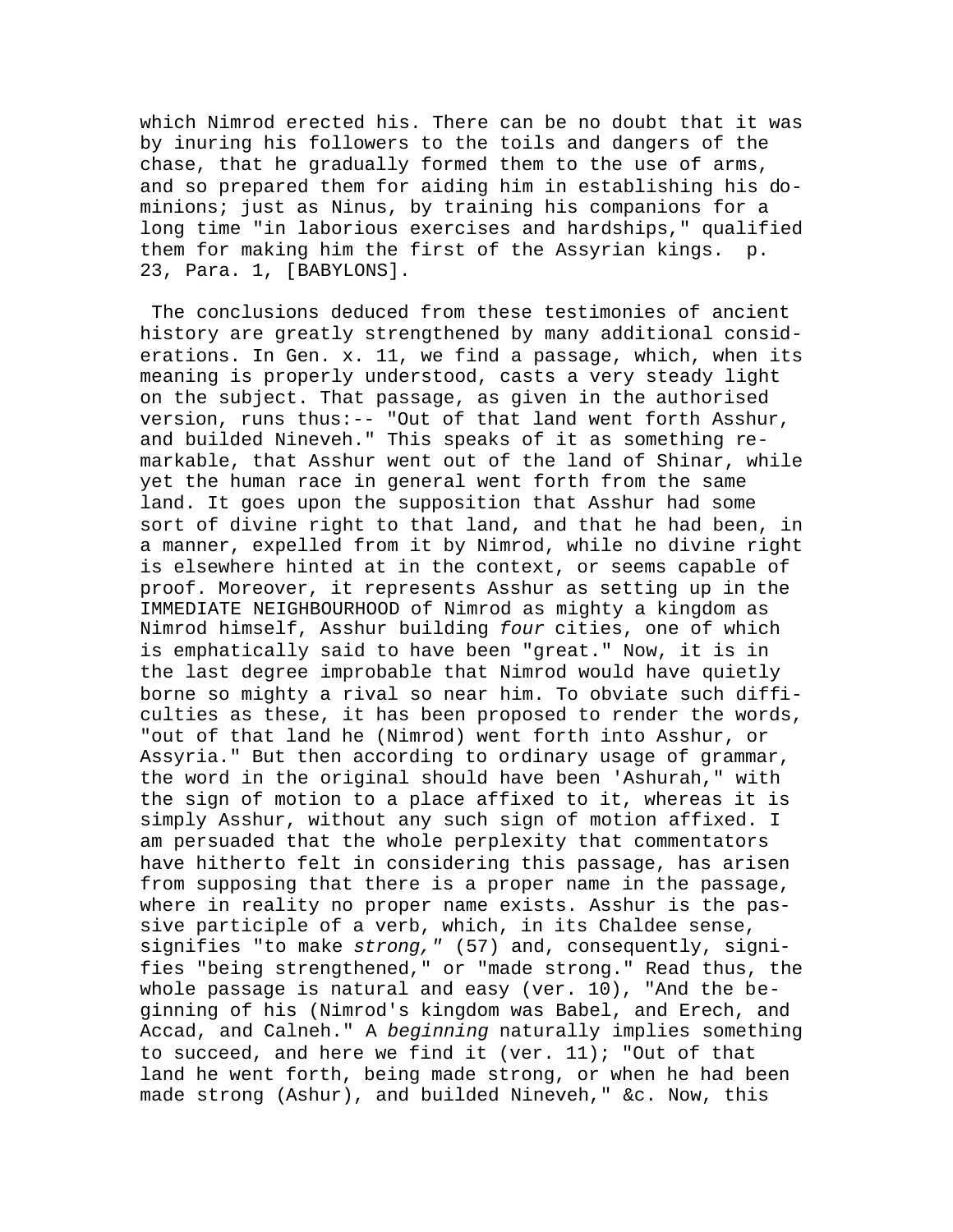exactly agrees with the statement in the ancient history of Justin: "Ninus *strengthened* the greatness of his acquired dominion by continue possession. Having subdued, therefore, his neighbours, when, by an accession of forces, being still further *strengthened,* he *went* forth against other tribes, and every new victory paved the way for another, he subdued all the peoples of the East." (58) Thus, then, Nimrod, or Ninus, was the builder of Nineveh; and the origin of the name of that city, as "the habitation of Ninus," is accounted for, (59) and light is thereby, at the same time, cast on the fact, that the name of the chief part of the ruins of Nineveh is Nimrod at this day. (60) p. 24, Para. 1, [BABYLONS].

 Now, assuming that Ninus is Nimrod, the way in which that assumption explains what is otherwise inexplicable in the statements of ancient history greatly confirms the truth of that assumption itself. Ninus is said to have been the son of Belus or Bel, and Bel is said to have been the founder of Babylon. If Ninus was in reality the first king of Babylon, how could Belus or Bel, his father, be said to be the founder of it? Both might very well be, as will appear if we consider who was Bel, and what we can trace of his doings. If Ninus was Nimrod, who was the historical Bel? He must have been Cush; for "Cush begat Nimrod" (Gen. x. 8); and Cush is generally represented as having been a ringleader in the great apostacy. (61) But again, Cush, as the son of Ham, was Hermes or Mercury; for Hermes is just an Egyptian synonym for the "son of Ham." (62) Now, Hermes was the great original prophet of idolatry; for he was recognized by the pagans as the author of their religious rites, and the interpreter of the gods. The distinguished Gesenius identifies him with the Babylonian Nebo, as the prophetic god; and a statement of Hyginus shows that he was known as the grand agent in that movement which produced the division of tongues. His words are these: "For many ages men lived under the government of Jove [evidently not the Roman Jupiter, but the Jehovah of the Hebrews], without cities and without laws, and all speaking one language. But after that Mercury interpreted the speeches of men (whence an interpreter is called Hermeneutes), the same individual distributed the nations. Then discord began." (63) Here there is a manifest enigma. How could Mercury or Hermes have any need to interpret the speeches of mankind when they "all spake one language"? To find out the meaning of this, we must go to the language of the Mysteries. Peresh, in Chaldee, signifies "to interpret;" but was pronounced by old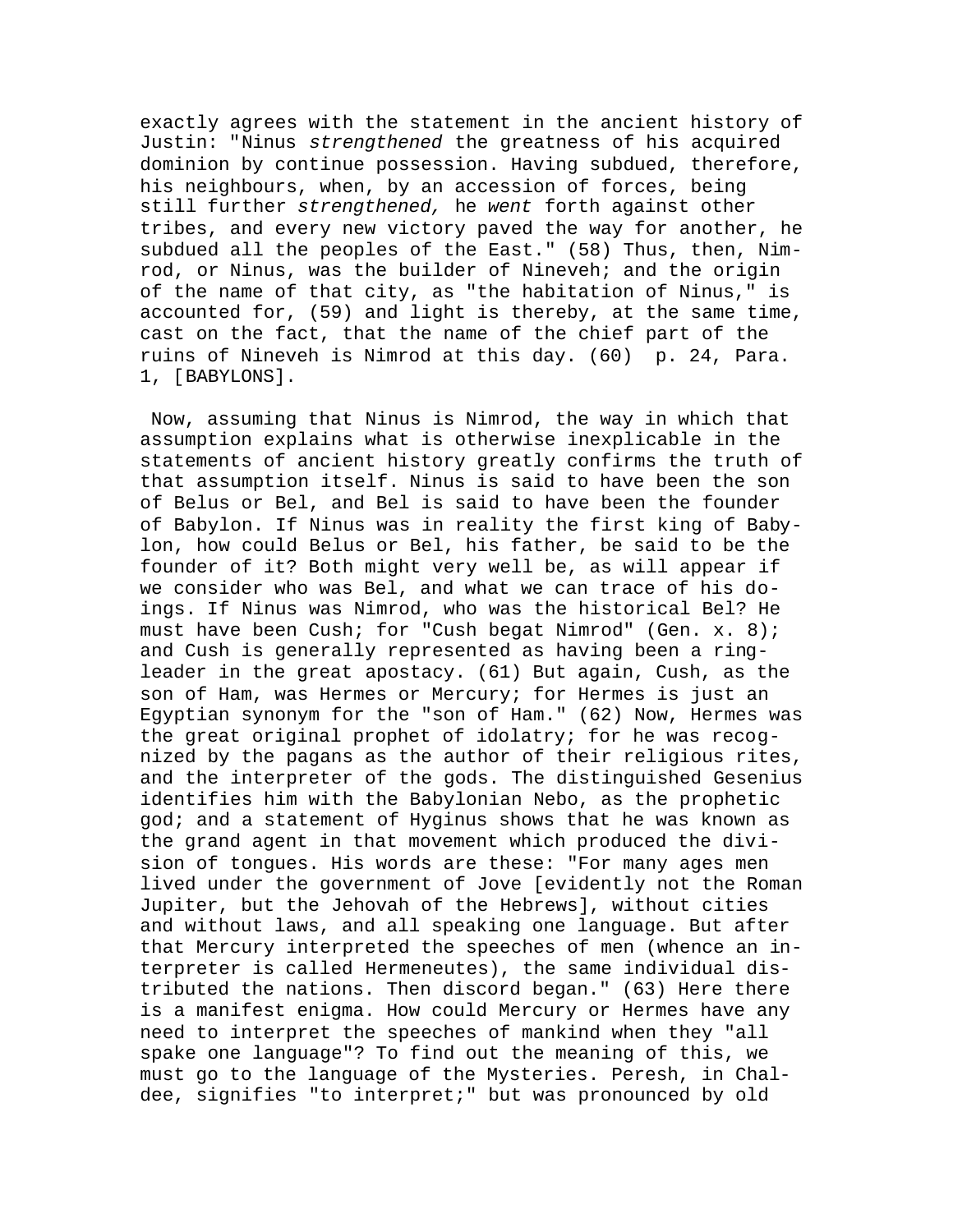Egyptians and by Greeks, and often by the Chaldees themselves, in the same way as "Peres," to "divide." Mercury, then, or Hermes, or Cush, "the son of Ham," was the "DIVIDER of the speeches of men." He, it would seem, had been the ringleader in the scheme for building the great city and tower of Babel; and, as the well-known title of Hermes, -- "the *interpreter* of the gods," would indicate, had encouraged them, in the name of God, to proceed in their presumptuous enterprise, and so had caused the language of men to be divided, and themselves to be scattered abroad on the face of the earth. Now look at the name of Belus or Bel, given to the father of Ninus, or Nimrod, in connection with this. While the Greek name Belus represented both the Baal and Bel of the Chaldees, these were nevertheless two entirely distinct titles. These titles were both alike often given to the same god, but they had totally different meanings. Baal, as we have already seen, signified "The Lord;" but Bel signified "The Confounder." When, then, we read that Belus, the father of Ninus, was he that built or founded Babylon, can there be a doubt, in what sense it was that the title of Belus was given to him? It must have been in the sense of Bel the "Confounder." And to this meaning of the name of the Babylonian Bel, there is a very distinct allusion in Jeremiah i. 2, where it is said "Bel is confounded," that is, "The Confounder is brought to confusion." That Cush was known to pagan antiquity under the very character of Bel, "The Confounder," a statement of Ovid very clearly proves. The statement to which I refer is that in which Janus "the god of gods," (64) from whom all the other gods had their origin, (65) is made to say of himself: "The ancients .... called me Chaos." (66) Now, first this decisively shows that Chaos was known not merely as a *state* of confusion, but as the *"god* of Confusion." But, secondly, who that is at all acquainted with the laws of Chaldaic pronunciation, does not know that Chaos is just one of the established forms of the name of Chus or Cush? (67) Then, look at the symbol of Janus (see Fig. 7 (68)), whom "the ancients called Chaos," and it will be seen how exactly it tallies with the doings of Cush, when he is identified with Bel, "The Confounder." That symbol is a club; and the name of "a club" in Chaldee comes from the very word which signifies "to break in pieces, or *scatter abroad."* (69) He who caused the confusion of tongues was he who "broke" the previously united earth (Gen. xi. 1) "in pieces," and "scattered" the fragments abroad. How significant, then, as a symbol, is the club, as commemorating the work of Cush, as Bel, the "Confounder"? And that signifi-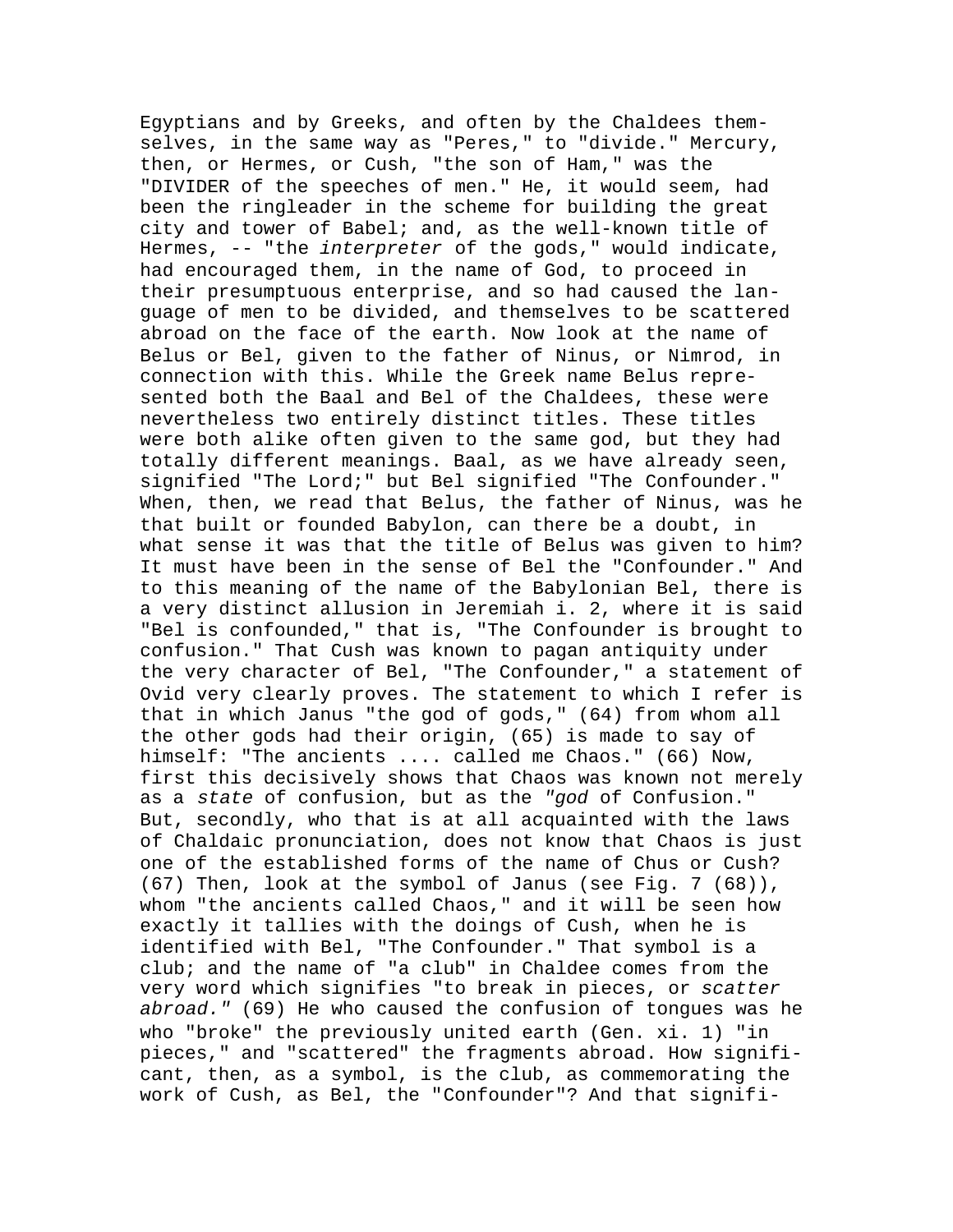cance will be all the more apparent when the reader turns to the Hebrew of Gen. xi. 9, and finds that the very word from which a club derives its name is that which is employed when it is said, that in consequence of the confusion of tongues, the children of men were "scattered abroad on the face of all the earth." (70) The word there used for scattering abroad is Hephaitz, which, in the Greek form becomes Hephaizt, (71) and hence the origin of the well-known but little understood name of Hephaistos, as applied to Vulcan, "The father of the gods." (72) Hephaistos is the name of the ringleader in the first rebellion, as "The Scatterer abroad," as Bel is the name of the same individual as the "Confounder of tongues." Here, then, the reader may see the real origin of Vulcan's Hammer, which is just another name for the club of Janus or Chaos, "The god of Confusion;" and to this, as breaking the earth in pieces, there is a covert allusion in Jer. L. 23, where Babylon, as identified with its primeval god, is thus apostrophised: "How is the hammer of the whole earth cut asunder and broken!" Now, as the tower-building was the first act of open rebellion after the flood, and Cush, as Bel, was the ringleader in it, he was, of course, the first to whom the name Merodach, "The great Rebel," (73) must have been given, and, therefore, according to the usual parallelism of the prophetic language, we find both names of the Babylonian god referred to together, when the judgment on Babylon is predicted: "Bel is confounded: Merodach is broken in pieces" (Jer. L. 2). The judgment comes upon the Babylonian god according to what he had done. As Bel, he had "confounded" the whole earth, therefore *he* is "confounded." As Merodach, by the rebellion he had stirred up, he had "broken" the united world in pieces; therefore he *himself* is "broken in pieces." p. 25, Para. 1, [BABYLONS].

 So much for the historical character of Bel, as identified with Janus or Chaos, the *god* of confusion, with his symbolical club. (74) Proceeding, then, on these deductions, it is not difficult to see how it might be said that Bel or Belus, the father of Ninus, founded Babylon, while, nevertheless, Ninus or Nimrod was properly the builder of it. Now, though Bel or Cush, as being specially concerned in laying the first foundations of Babylon, might be looked upon as the first king, as in some of the copies of "Eusebius's Chronicle" he is represented, yet it is evident, from both sacred history and profane, that he could never have reigned as king of the Babylonian monarchy, properly so called; and accordingly, in the Armenian version of the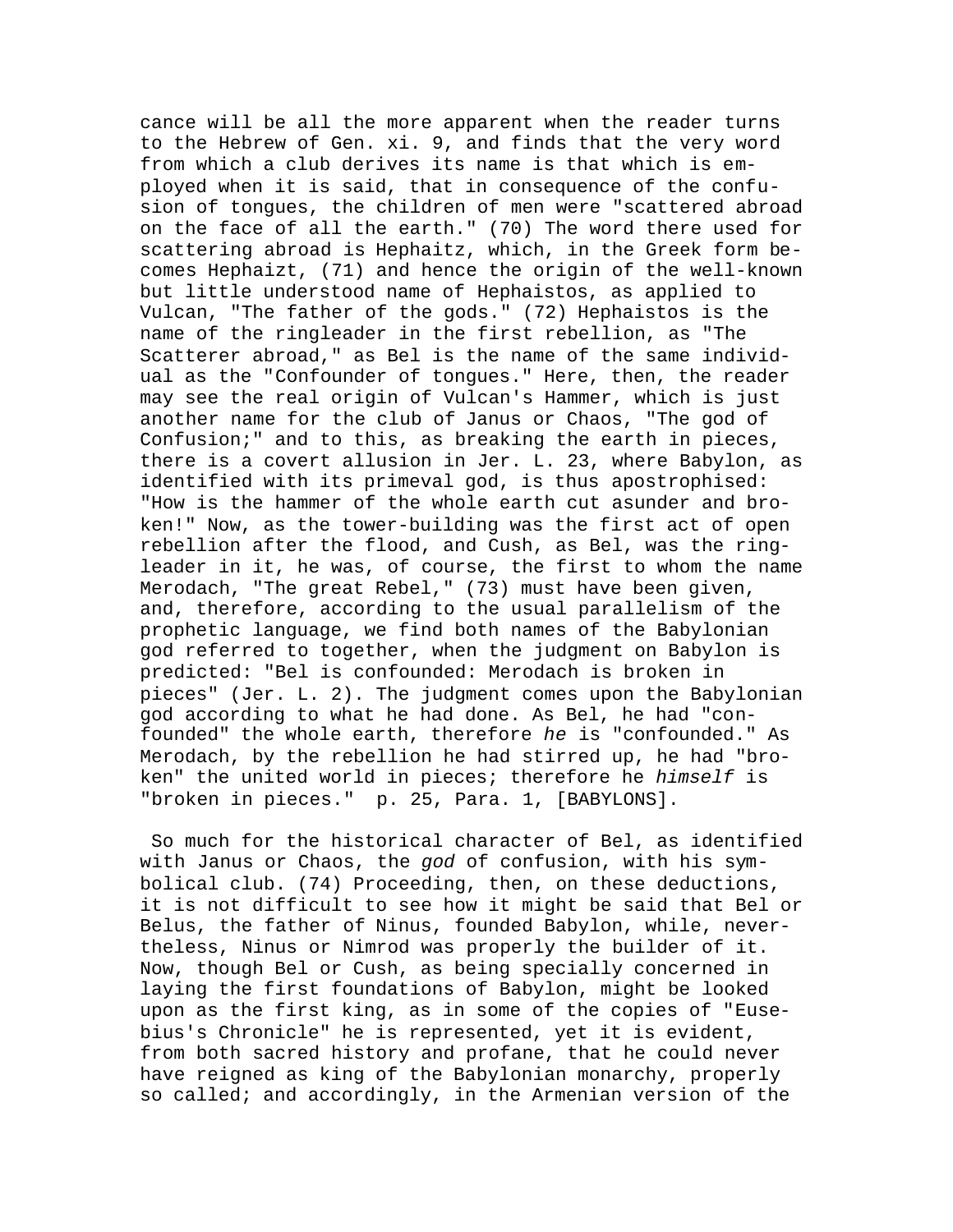"Chronicle of Eusebius," which bears the undisputed palm for correctness and authority, his name is entirely omitted in the list of Assyrian kings, and that of Ninus stands first, in such terms as exactly correspond with the Scriptural account of Nimrod. Thus, then, looking at the fact that Ninus is currently made by antiquity the son of Belus, or Bel, when we have seen that the historical Bel is Cush, the identity of Ninus and Nimrod is still further confirmed. p. 28, Para. 1, [BABYLONS].

 But when we look at what is said of Semiramis, the wife of Ninus, the evidence receives an additional development. That evidence goes conclusively to show that the wife of Ninus could be none other than the wife of Nimrod, and, further, to bring out one of the grand characters in which Nimrod, when deified, was adored. In Daniel xi. 38, we read of a god called *Ala Mahozine* (75) -- i.e., the "god of fortifications." Who this god of fortifications could be, commentators have found themselves at a loss to determine. In the records of antiquity the existence of any *god* of fortifications has been commonly overlooked; and it must be confessed that no such god stands forth there with any prominence to the ordinary reader. But of the existence of a *goddess* of fortifications, every one knows that there is the amplest evidence. That goddess is Cybele, who is universally represented with a mural or turreted crown, or with a fortification, on her head. Why was Rhea or Cybele thus represented? Ovid asks the question and answers it himself; and the answer is this: The reason he says, why the statue of Cybele wore a crown of towers was, "because she first erected them in cities." (76) The first city in the world after the flood (from whence the commencement of the world itself was often dated) that had towers and encompassing walls, was Babylon; and Ovid himself tells us that it was Semiramis, the first queen of that city, who was believed to have "surrounded Babylon with a wall of brick." (77) Semiramis, then, the first deified queen of that city and tower whose top was intended to reach to heaven, must have been the prototype of the goddess who *"first* made towers in cities." When we look at the Ephesian Diana, we find evidence to the very same effect. In general, Diana, was depicted as a virgin, and the patroness of virginity; but the Ephesian Diana was quite different. She was represented with all the attributes of the Mother of the gods (see Fig. 8), and, *as* the Mother of the gods, she wore a turreted crown, such as no one can contemplate without being forcibly reminded of the tower of Babel. Now this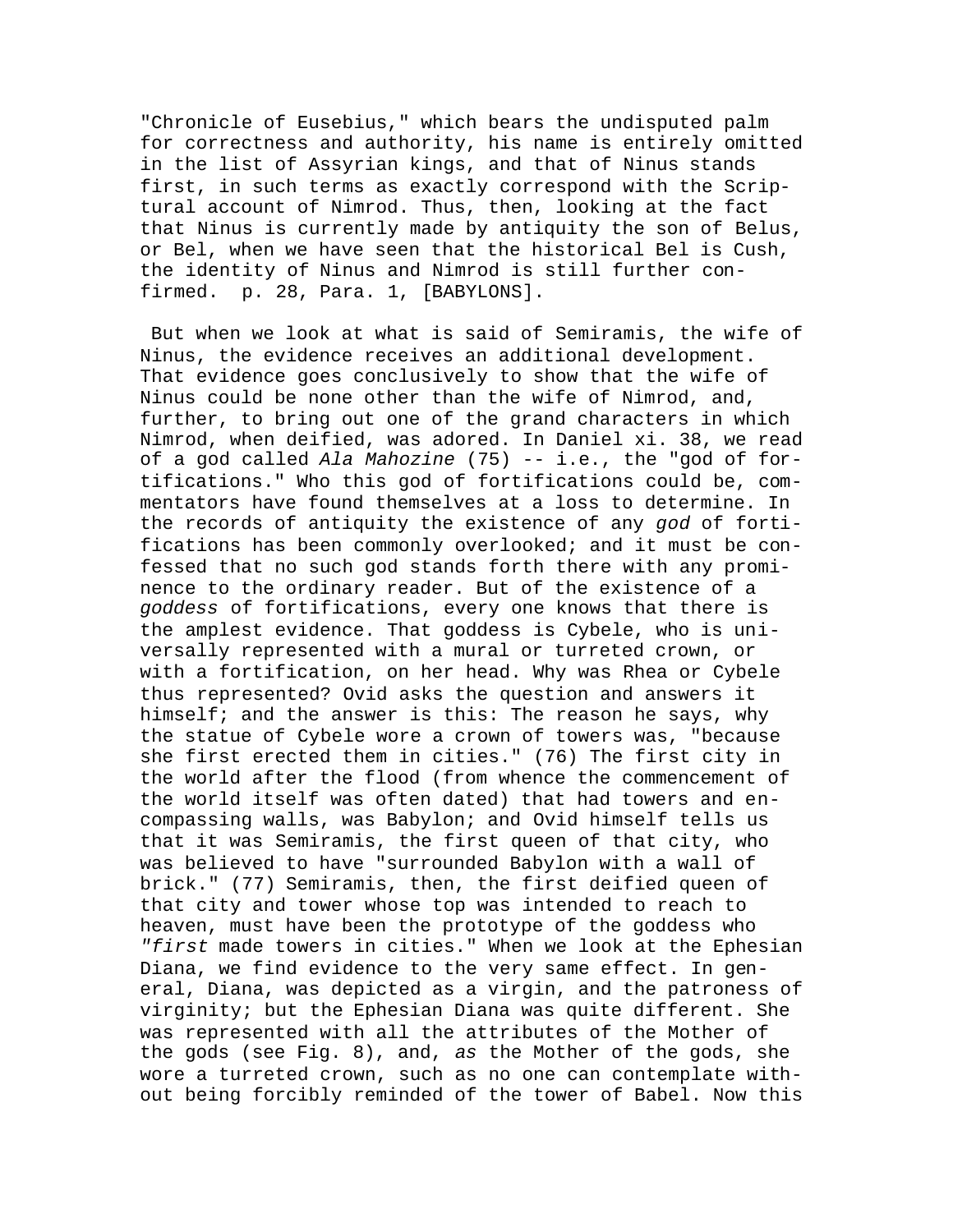tower-bearing Diana is by an ancient scholiast expressly identified with Semiramis. (78) When, therefore, we remember that Rhea or Cybele, the tower-bearing goddess, was, in point of fact, a Babylonian goddess, (79) and that Semiramis, when deified, was worshipped under the name of Rhea, (80) there will remain, I think, no doubt as to the personal identify of the *"goddess* of fortifications." p. 29, Para. 1, [BABYLONS].

 Now there is no reason to believe that Semiramis alone (though some have represented the matter so) built the battlements of Babylon. We have the express testimony of the ancient historian, Megasthenes, as preserved by Abydenus, that it was "Belus" who "surrounded Babylon with a wall." (81) As "Bel," the Confounder, who began the city and tower of Babel, had to leave both unfinished, this could not refer to *him.* It could refer only to his son Ninus, who inherited his father's title, and who was the first actual king of the Babylonian empire, and, consequently Nimrod. The real reason that Semiramis, the wife of Ninus, gained the glory of finishing the fortifications of Babylon, was, that she came in the esteem of the ancient idolators to hold a preponderating position, and to have attributed to her all the different characters that belonged, or were supposed to belong, to her husband. Having ascertained, then, one of the characters in which the deified *wife* was worshipped, we may from that conclude what was the corresponding character of the deified *husband.* Layard distinctly indicates his belief that Rhea or Cybele, the "tower-crown" goddess, was just the female counterpart of the "deity presiding over bulwarks or fortresses;" (82) and that this deity was Ninus, or Nimrod, we have still further evidence from what the scattered notices of antiquity say of the first deified king of Babylon, under a name that identifies him as the husband of Rhea, the "tower-bearing" goddess. That name is Kronos or Saturn. (83) It is well known that Kronos, or Saturn, was Rhea's husband; but it is not so well known who was Kronos himself. Traced back to his original, that divinity is proved to have been the first king of Babylon. Theophilus of Antioch shows that Kronos in the east was worshipped under the names of Bel and Baal; (84) and from Eusebius we learn that the first of the Assyrian kings, whose name was Belus, was also by the Assyrians called Kronos. (85) As the genuine copies of Eusebius do not admit of any Belus, as an actual king of Assyria, prior to Ninus, king of the Babylonians, and distinct from him, that shows that Ninus, the first king of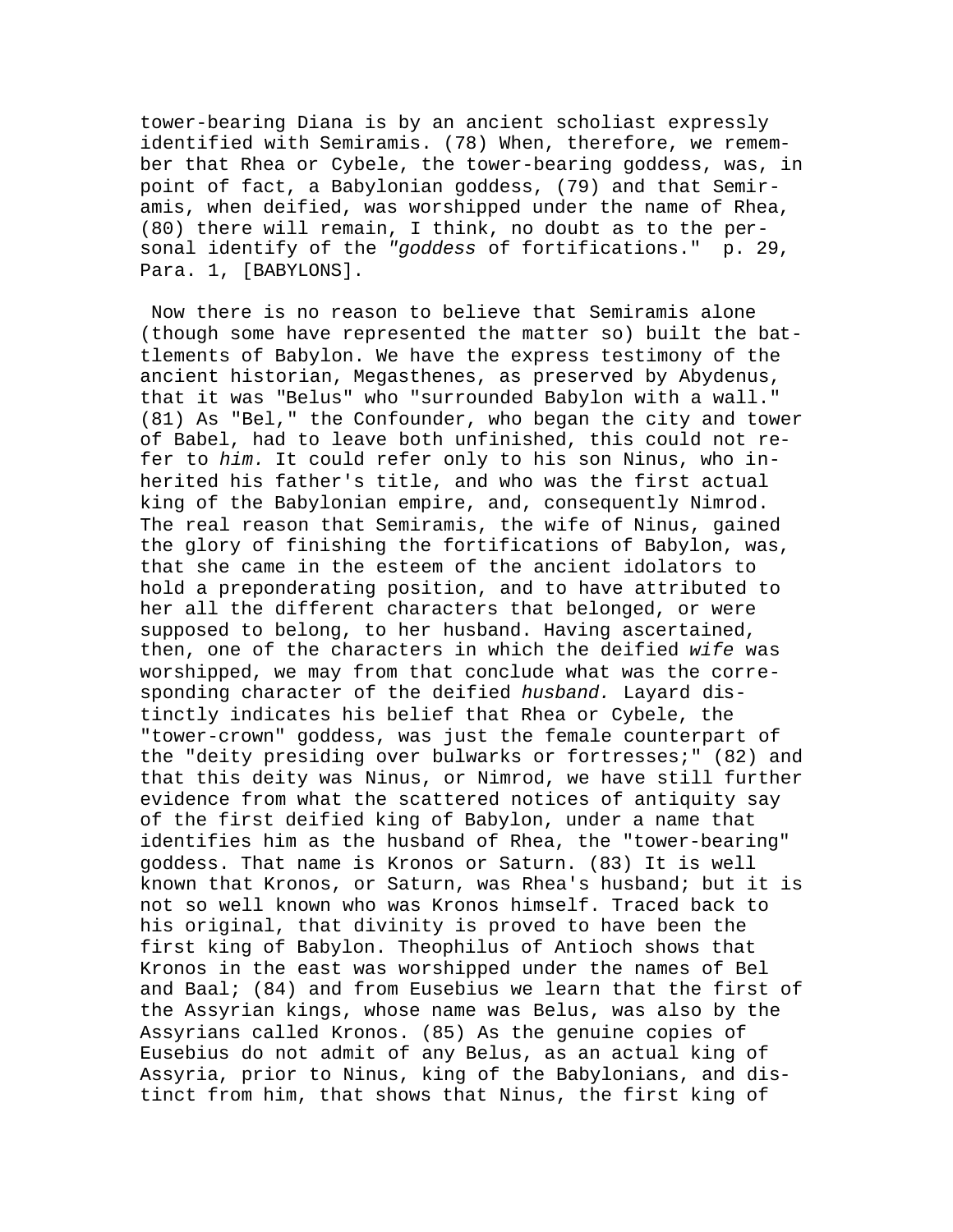Babylon, was Kronos. But, further, we find that Kronos was king of the Cyclops, who were his brethren, and who derived that name from him, (86) and that the Cyclops were known as "the inventors of tower-building," (87) The king of the Cyclops, "the inventors of tower-building," occupied a position exactly correspondent to that of Rhea, who "first erected (towers) in cities." If, therefore, Rhea, the *wife* of Kronos, was the *goddess* of fortifications, Kronos or Saturn, the *husband* of Rhea, that is, Ninus or Nimrod, the first king of Babylon, must have been Ala mahozin, "the god of fortifications." (88) p. 31, Para. 1, [BABYLONS].

 The name Kronos itself goes not a little to confirm the argument. Kronos signifies "The Horned One." (89) As a horn is a well-known Oriental emblem for power or might, Kronos, "The Horned one," was, according to the mystic system, just a synonym for the Scriptural epithet applied to Nimrod - viz., Gheber, "The mighty one" (Gen. x. 8), "He began to be mighty on the earth." The name Kronos, as the classical reader is well aware, is applied to Saturn as the "Father of the gods." We have already had another "father of the gods" brought under our notice, even Cush in his character of Bel the Confounder, or Hephaistos, "The Scatterer abroad;" (90) and it is easy to understand how, when the deification of mortals began, and the "mighty" Son of Cush was deified, the father, especially considering the part which he seems to have had in concocting the whole idolatrous system, would have to be deified too, and of course, in his character as the Father of the "Mighty one," and of all the "immortals" that succeeded him. But, in point of fact, we shall find, in the course of our inquiry, that Nimrod was the *actual* Father of the gods, as being the *first* of deified mortals; and that, therefore, it is in exact accordance with historical fact that Kronos, the Horned, or Mighty one, is, in the classic Pantheon, known by that title. [SEE APPENDIX, NOTE D, p.296.1] p. 32, Para. 1, [BABYLONS].

 The meaning of this name Kronos, "The Horned one," as applied to Nimrod, fully explains the origin of the remarkable symbol, so frequently occurring among the Nineveh sculptures, the gigantic HORNED man-bull, as representing the great divinities in Assyria. The same word that signified a *bull,* signified also a *ruler* or *prince.* (91) Hence the "Horned bull" signified "The Mighty Prince," thereby pointing back to the first of those "Mighty ones," who, under the name of Guebres, Gabrs, or Cabiri, occupied so con-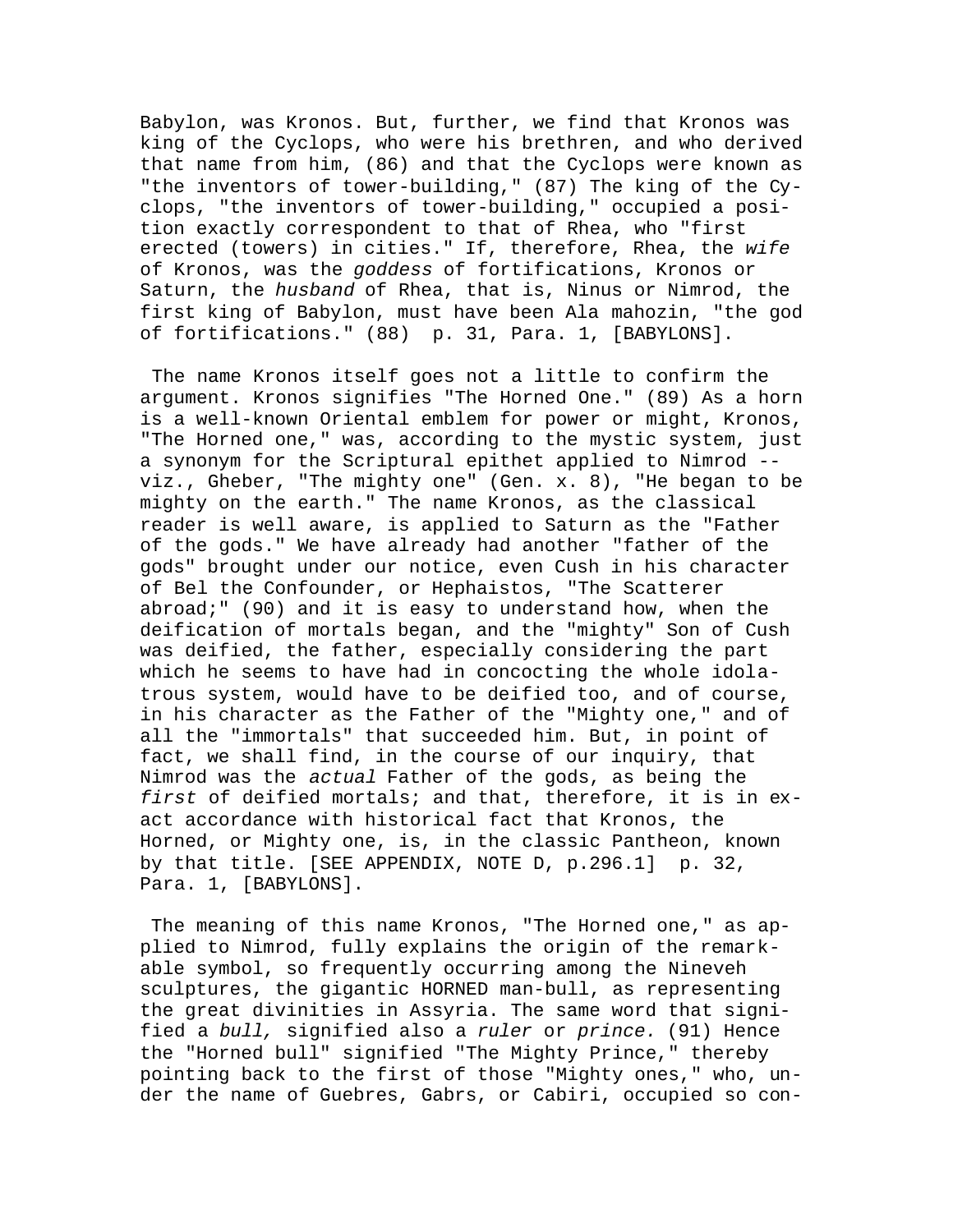spicuous a place in the ancient world, and to whom the deified Assyrian monarchs covertly traced back the origin of their greatness and might. This explains the reason why the Bacchus of the Greeks was represented as wearing horns, and why he was frequently addressed by the epithet "Bullhorned," as one of the high titles of his dignity. (92) Even in comparatively recent times, Togrul Begh, the leader of the Seljukian Turks, who came from the neighbourhood of the Euphrates, was in a similar manner represented with three horns growing out of his head, as the emblem of his sovereignty (Fig. 9). (93) This, also, in a remarkable way accounts for the origin of one of the divinities worshipped by our Pagan Anglo-Saxon ancestors under the name of Zernebogus. This Zernebogus was "the black, malevolent, illomened divinity," (94) in other words, the exact counterpart of the popular idea of the Devil, as supposed to be black, and equipped with horns and hoofs. This name analysed and compared with the accompanying woodcut (Fig. 10), from Layard, (95) casts a very singular light on the source from whence has come the popular superstition in regard to the grand Adversary. The name Zer-Nebo-Gus is almost pure Chaldee, and seems to unfold itself as denoting "The seed of the prophet Cush." We have seen reason already to conclude that, under the name Bel, as distinguished from Baal, Cush was the great soothsayer or false prophet worshipped at Babylon. But independent inquirers have been led to the conclusion that Bel and Nebo were just two different titles for the same god, and that a prophetic god. Thus does Kitto comment on the words of Isaiah xlvi. 1: "Bel boweth down, Nebo stoopeth," with reference to the latter name: "The word seems to come from Nibba, to deliver an oracle, or to prophesy; and hence would mean an 'oracle,' and may thus, as Calmet suggests ('Commentaire Literal,' *in loc.),* be no more than another name for Bel himself, or a characterising epithet applied to him; it being not unusual to repeat the same thing, in the same verse, in equivalent terms." (96) "Zer-Nebo-Gus," the great "seed of the prophet Cush," was, of course, Nimrod; for Cush was Nimrod's father. Turn now to Layard, and see how this land of ours and Assyria are thus brought into intimate connection. In the woodcut referred to, first we find "the Assyrian Hercules," (97) that is "Nimrod the giant," as he is called in the Septuagint version of Genesis, without club, spear, or weapons of any kind, attacking a bull. Having overcome it, he sets the bull's horns on his head, as a trophy of victory and a symbol of power; and thenceforth the hero is represented, not only with the bull's horns on his head, as a trophy of vic-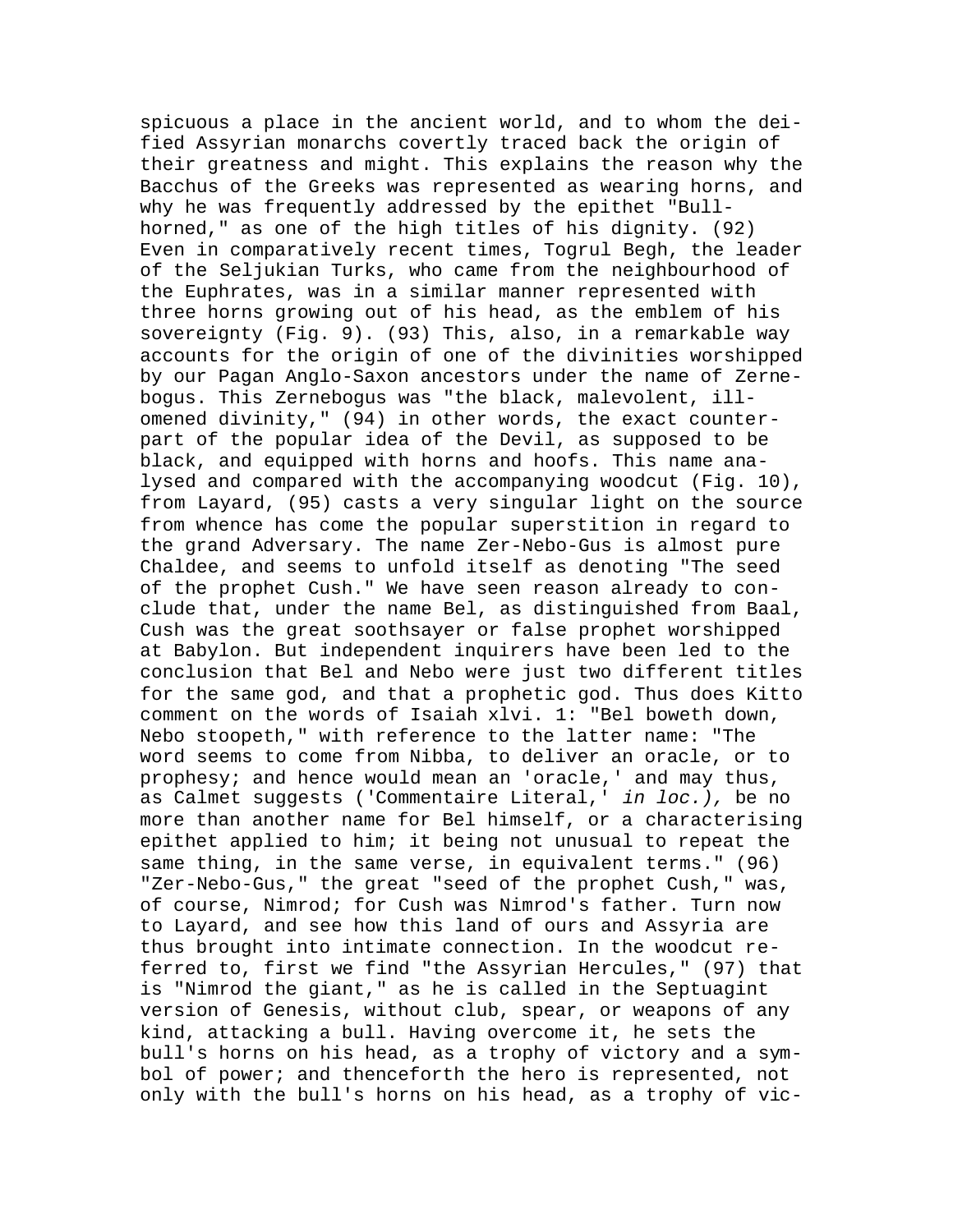tory and a symbol of power; and thenceforth the hero is represented, not only with the horns and hoofs above, but from the middle downwards, with the legs and cloven feet of the bull. Thus equipped he is represented as turning next to encounter a lion. This, in all likelihood, is intended to commemorate some event in the life of him who first began to be mighty in the chase and in war, and who, according to all ancient traditions, was remarkable also for bodily power, as being the leader of the Giants that rebelled against heaven. Now Nimrod, as the son of Cush, was black, in other words, was a negro. "Can the AETHIOPIAN change his skin?" is in the original, "Can the Cushite" do so? Keeping this, then, in mind, it will be seen that in that figure disentombed from Nineveh, we have both the prototype of the Anglo-Saxon Zer-Nebo-Gus, "the seed of the prophet Cush," and the real original of the black Adversary of mankind, with horns and hoofs. It was in a different character from that of the Adversary that Nimrod was originally worshipped; but among a people of a fair complexion, as the Anglo-Saxons, it was inevitable that, if worshipped at all, it must generally be simply as an object of fear; and so *Kronos,* "The Horned one," who wore the "horns," as the emblem both of his physical might and sovereign power, has come to be, in popular superstition, the recognised representative of the Devil. p. 33, Para. 1, [BABYLONS].

 In many and far-severed countries, horns became the symbols of sovereign power. The *corona or crown,* that still encircles the brows of European monarchs, seems remotely to be derived from the emblem of *might* adopted by *Kronos,* or Saturn, who, according to Pherecydes, was "the first before all others that ever wore a crown." (98) The first regal crown appears to have been only a band, in which the horns were set. From the idea of power contained in the "horn," even subordinate rulers seem to have worn a circlet adorned with a single horn, in token of their derived authority. Bruce, the Abyssinian traveller gives examples of Abyssinian chiefs thus decorated (Fig. 11), in regard to whom he states that the horn attracted his particular attention, when he perceived that the *governors of provinces* were distinguished by this head-dress. (99) In the case of sovereign powers, the royal head-band was adorned sometimes with a double, sometimes with a triple horn. The double horn had evidently been the original symbol of power or might on the part of sovereigns; for, on the Egyptian monuments, the heads of the deified royal personages have generally no more than the two horns to shadow forth their power. As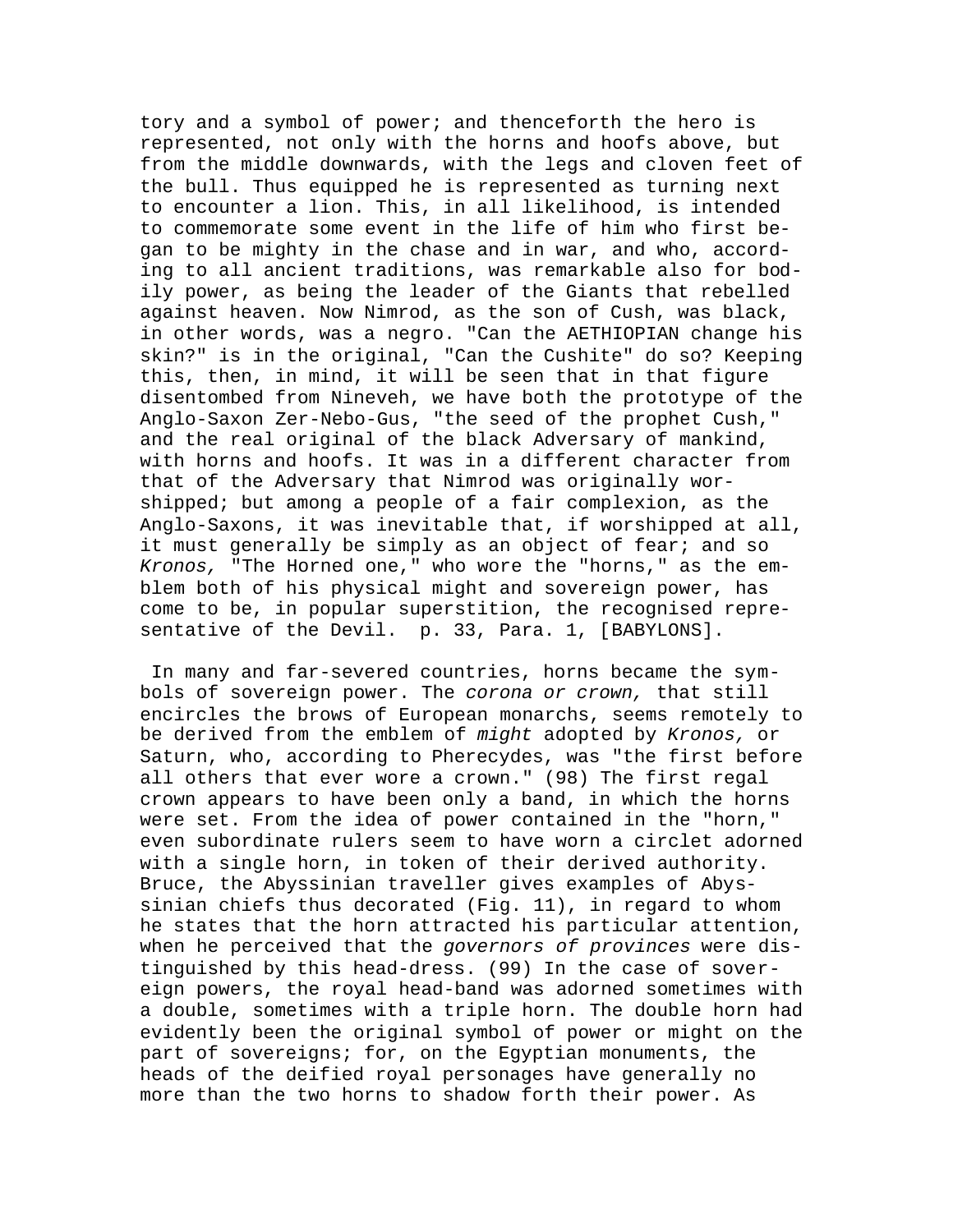sovereignty in Nimrod's case was founded on physical force, so the two horns of the bull were the symbols of that physical force. And, in accordance with this, we read in "Sanchuniathon," that "Astarte put on her own head a bull's head as the ensign of royalty." (100) By-and-by, however, another and higher idea came in, and the expression of that idea was seen in the symbol of the *three* horns. A cap seems in course of time to have come to be associated with the regal horns. In Assyria the three-horned cap was one of the *sacred emblems,"* (101) in token that the power connected with it was of celestial origin, -- the three horns evidently pointing at the power of the trinity. Still, we have indications that the horned band, without any cap, was anciently the *corona* or royal crown. The crown borne by the Hindoo god Vishnu, in his *avatar* of the Fish, is just on open circle or band, with three horns standing erect from it, with a knob on the top of each horn (Fig. 12). (102) All the *avatars* are represented as crowned with a crown that seems to have been modelled from this, consisting of a coronet with three points, standing erect from it, in which Sir William Jones recognises the AETHIOPIAN or Parthian coronet. (103) The open tiara of Agni, the Hindoo god of fire, shows in its lower round the double horn, (104) made in the very same way as in Assyria, (105) proving at once the ancient custom, and whence that custom had come. Instead of the three horns, three horn-shaped leaves came to be substituted (Fig.  $13$ ); (106) and thus the horned band gradually passed into the modern coronet or crown with the three leaves of the fleur-de-lis, or other familiar threeleaved adornings. p. 35, Para. 1, [BABYLONS].

 Among the Red Indians of America there had evidently been something entirely analogous to the Babylonian custom of wearing the horns; for, in the "buffalo dance" there, each of the dancers had his head arrayed with buffalo's horns; (107) and it is worthy of especial remark, that the "Satyric dance," (108) or dance of the Satyrs in Greece, seems to have been the counterpart of this Red Indian solemnity; for the satyrs were horned divinities, and consequently those who imitated their dance must have had their heads set off in imitation of theirs. When thus we find a custom that is clearly founded on a form of speech that characteristically distinguished the region where Nimrod's power was wielded, used in so many different countries far removed from on another, where no such form of speech was used in *ordinary life,* we may be sure that such a custom was not the result of mere accident, but that it indicates the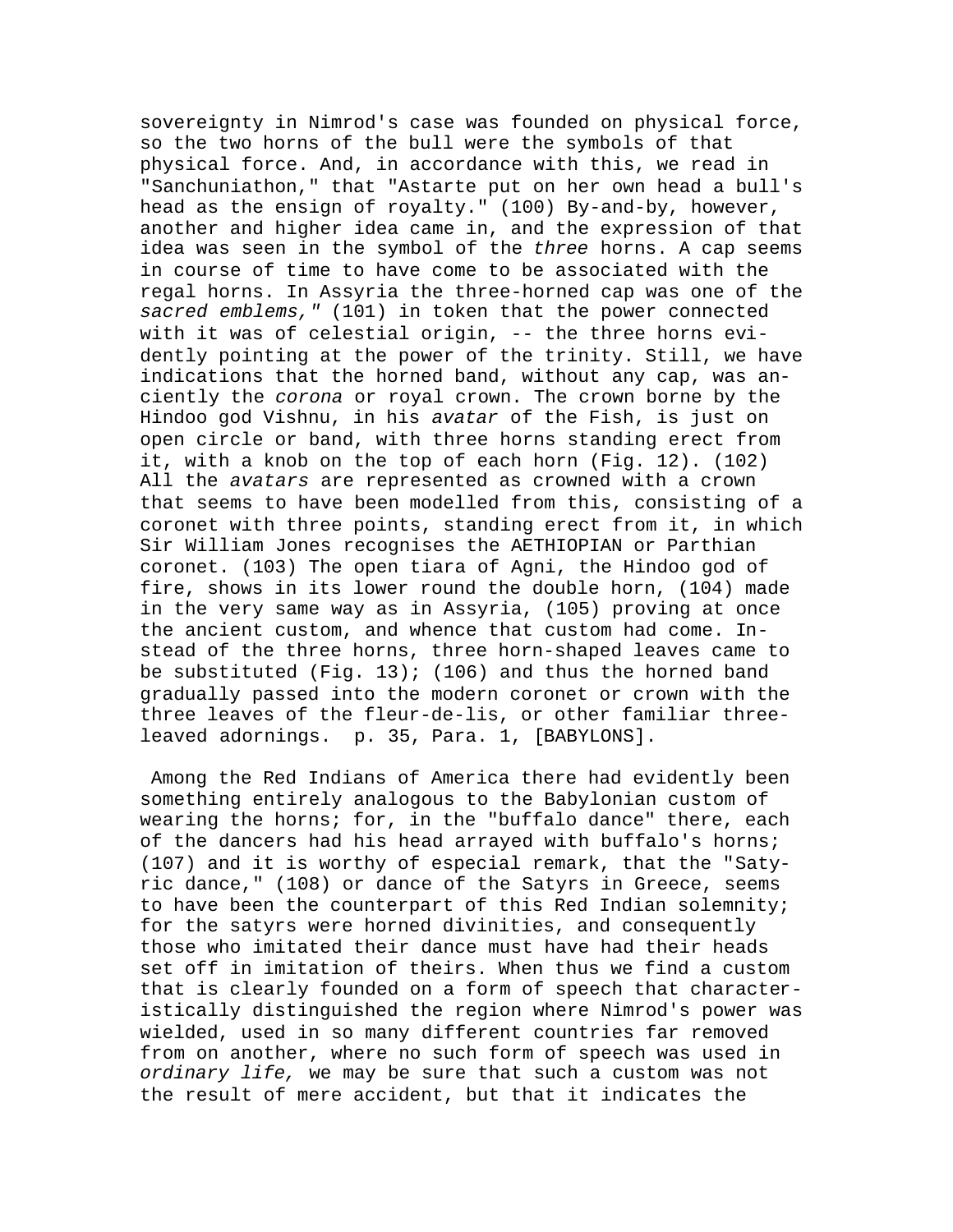wide-spread diffusion of an influence that went forth in all directions from Babylon, from the time that Nimrod first "began to be mighty on the earth." p. 37, Para. 1, [BABYLONS].

 There was another way in which Nimrod's power was symbolised besides by the "horn." A synonym for Gheber, "The mighty one," was "Abir," while "Aber" also signified a "wing." Nimrod, as Head and Captain of those men of war, by whom he surrounded himself, who were the instruments of establishing his power, was "Baal-aberin," "Lord of the mighty ones." But "Baal-abirin" (pronounced nearly in the same way) signified "The winged one," 9) and therefore in symbol he was represented, not only as a horned bull, but as at once a horned and winged bull -- as showing not merely that he was mighty himself, but that the mighty ones under his command, who were ever ready to carry his will into effect, and to put down all opposition to his power; and to shadow forth the vast extent of his might, he was represented with great and wide-expanding wings. To this mode of representing the mighty kings of Babylon and Assyria, who imitated Nimrod and his successors, there is manifest allusion in Isaiah viii. 6-8: "Forasmuch as this people refuseth the waters of Shiloah that go softly, and rejoice in Rezin and Remaliah's son; now therefore, behold, the Lord bringeth up upon them the waters of the river, strong and mighty, even the king of Assyria, and all his glory; and he shall come up over all his banks. And he shall pass through Judah; he shall overflow and go over; he shall reach even unto the neck; and the STRETCHING OUT OF HIS WINGS shall FILL the breadth of thy land, O Immanuel." When we look at such figures as those which are here presented to the reader (Figs. 14 and 15), with their great extent of expanded wing, as symbolising an Assyrian king, what a vividness and force does it give to the inspired language of the prophet! And how clear is it, also, that the stretching forth of the Assyrian monarch's WINGS, that was to *"fill* the breadth of Immanuel's land," has that very symbolic meaning to which I have referred -- viz., the overspreading of the land by his "mighty ones," or hosts of armed men, that the king of Babylon was to bring with him in his overflowing invasion! The knowledge of the way in which the Assyrian monarchs were represented, and of the meaning of that representation, gives additional force to the story of the dream of Cyrus the Great, as told by Herodotus. Cyrus, says the historian, dreamt that he saw the son of one of his princes, who was at the time in a distant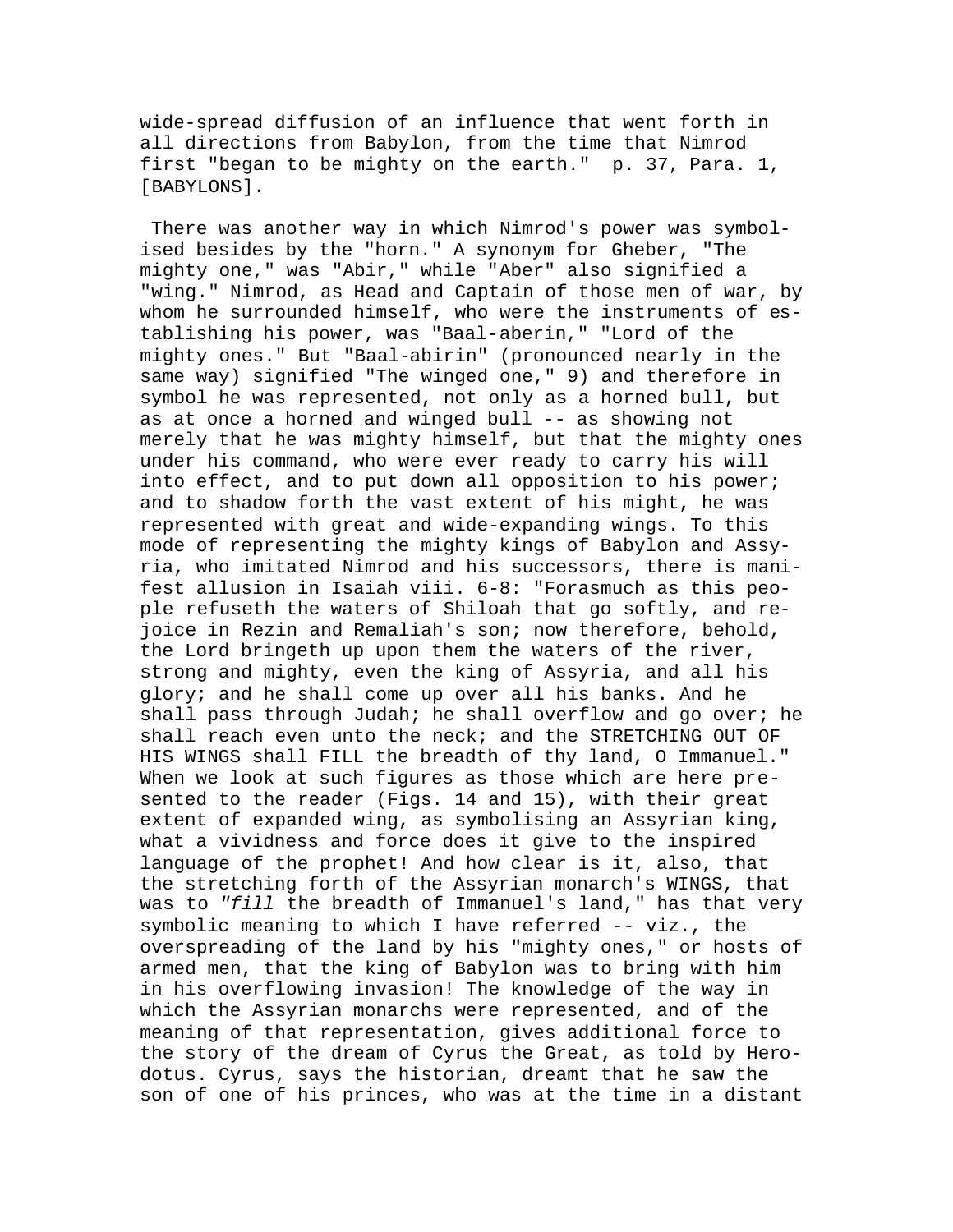province, with two great "wings on his shoulders, the one of which overshadowed Asia, and the other Europe," [110 from which he immediately concluded that he was organising *rebellion* against him. The symbols of the Babylonians, whose capital Cyrus had taken, and to whose power he had succeeded, were entirely familiar to him; and if the "wings" were the symbols of sovereign power, and the possession of them implied the *lordship* over the *might,* or the armies of the empire, it is easy to see how very naturally any suspicions of disloyalty affecting the individual in question might take shape in the manner related, in the dreams of him who might harbour these suspicions. p. 37, Para. 2, [BABYLONS].

 Now, the understanding of this equivocal sense of "Baalaberin" can alone explain the remarkable statement of Aristophanes, that at the beginning of the world "the birds" were *first* created, and *then, after* their creation, came the "race of the blessed immortal gods." (111) This has been regarded as either an atheistical or nonsensical utterance on the part of the poet, but, with the true key applied to the language, it is found to contain an important historical fact. Let it only be borne in mind that "the birds" -- that is, the "winged ones" -- symbolised "the Lords of the mighty ones," and then the meaning is clear, viz., that men *first* "began to be mighty on the earth;" and *then,* that the "Lords" or Leaders of "these mighty ones" were *deified.* The knowledge of the mystic sense of this symbol accounts also for the origin of the story of Perseus, the son of Jupiter, miraculously born of Danae, who did such wondrous things, and who passed from country to country on wings divinely bestowed on him. This equally casts light on the symbolic myths in regard to Bellerophon, and the feats which he performed on his winged horse, and their ultimate disastrous issue; how high he mounted in the air, and how terrible was his fall; and of Icarus, the son of Daedalus, who, flying on wax-cemented wings over the Icarian Sea, had his wings melted off through his too near approach to the sun, and so gave his name to the sea where he was supposed to have fallen. The fables all referred to those who trode, or were supposed to have trodden, in the steps of Nimrod, the first "Lord of the mighty ones," and who in that character was symbolised as equipped with wings. p. 39, Para. 1, [BABYLONS].

 Now, it is remarkable that, in the passage of Aristophanes already referred to, that speaks of the birds, or "the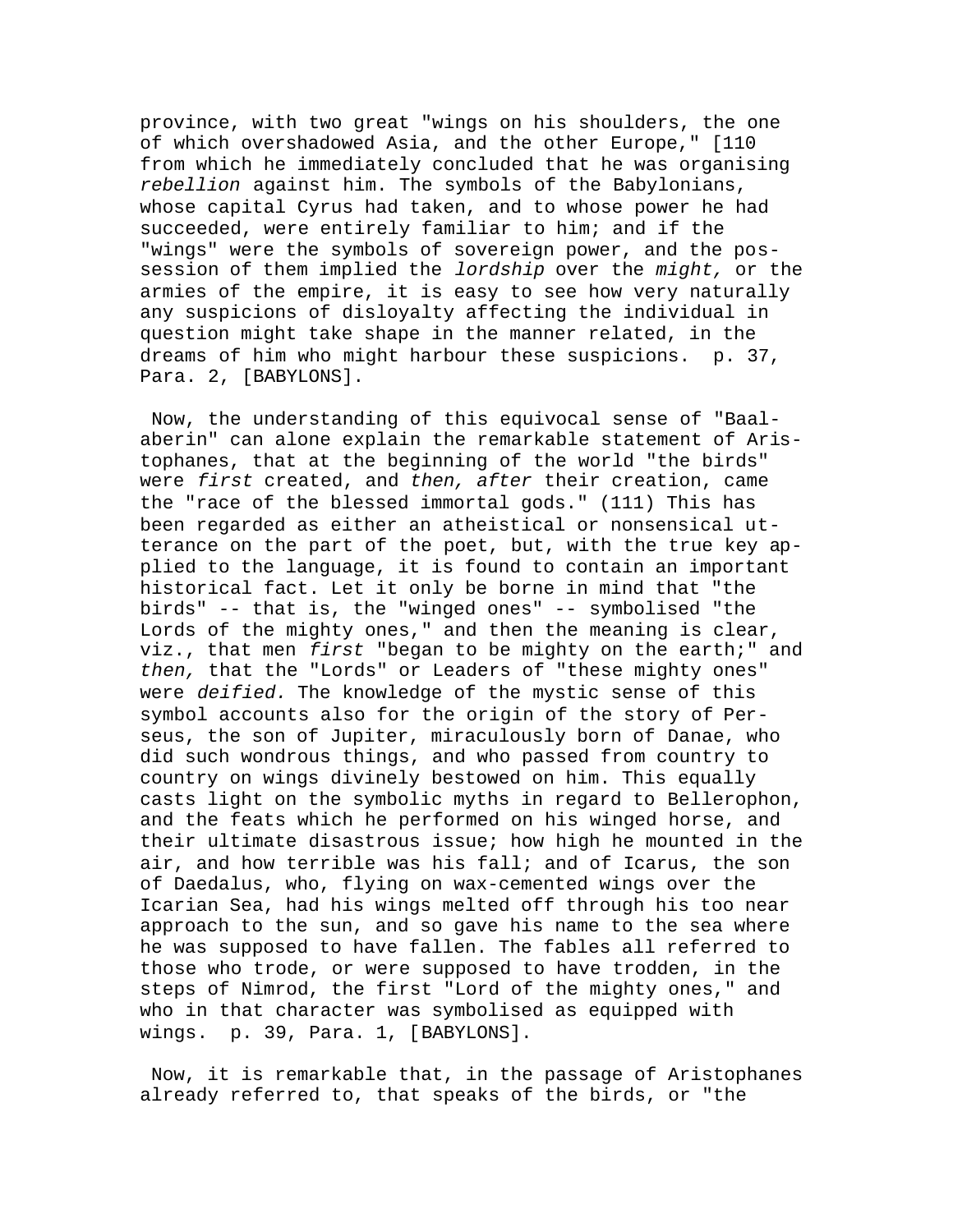winged ones," being produced *before* the gods, we are informed that he from whom both "mighty ones" and gods derived their origin, was none other than the winged *boy* Cupid. (112) Cupid, the son of Venus, occupied, as will afterwards be proved, in the mystic mythology the very same position as Nin, or Ninus, "the son," did to Rhea, the mother of the gods. (113) As Nimrod was unquestionably the *first* of "the mighty ones" after the Flood, this statement of Aristophanes, that the *boy-god* Cupid, himself a *winged* one, produced all the birds or "winged ones," while occupying the very position of Nin or Ninus, "the son," shows that in this respect also Ninus and Nimrod are identified. While this is the evident meaning of the poet, this also, in a strictly historical point of view, is the conclusion of the historian Apollodorus; for he states that "Ninus is Nimrod." (114) And then, in conformity with this identity of Ninus and Nimrod, we find, in one of the most celebrated sculptures of ancient Babylon, Ninus and his wife Semiramis represented as actively engaged in the pursuits of the chase. (115) --"the quiver-bearing Semiramis" being a fit companion for "the mighty Hunter before the Lord." p. 40, Para. 1, [BABYLONS].

 SUB-SECTION II. -- THE CHILD IN EGYPT. p. 40, Para. 2, [BABYLONS].

 When we turn to Egypt we find remarkable evidence of the same thing there also. Justin, as we have already seen, says that "Ninus subdued all nations, as far as Lybia," and consequently Egypt. The statement of Diodorus Siculus is to the same effect, Egypt being one of the countries that, according to him, Ninus brought into subjection to himself. (116) In exact accordance with these historical statements, we find that the name of the third person in the primeval triad of Egypt was Khons. But Khons, in Egyptian, comes from a word that signifies "to chase." (117) Therefore, the name of Khons, the son of Maut, the goddess-mother, who was adorned in such a way as to identify her with Rhea, the great goddess-mother of Chaldea, (118) properly signifies "The Huntsman," or god of the chase. As Khons stands in the very same relation to the Egyptian Maut as Ninus does to Rhea, how does this title of "The Huntsman" identify the Egyptian god with Nimrod? Now this very name Khons, brought into contact with the Roman mythology, not only explains the meaning of a name in the Pantheon there, that hitherto has stood greatly in need of explanation, but causes that name, when explained, to reflect light back again on this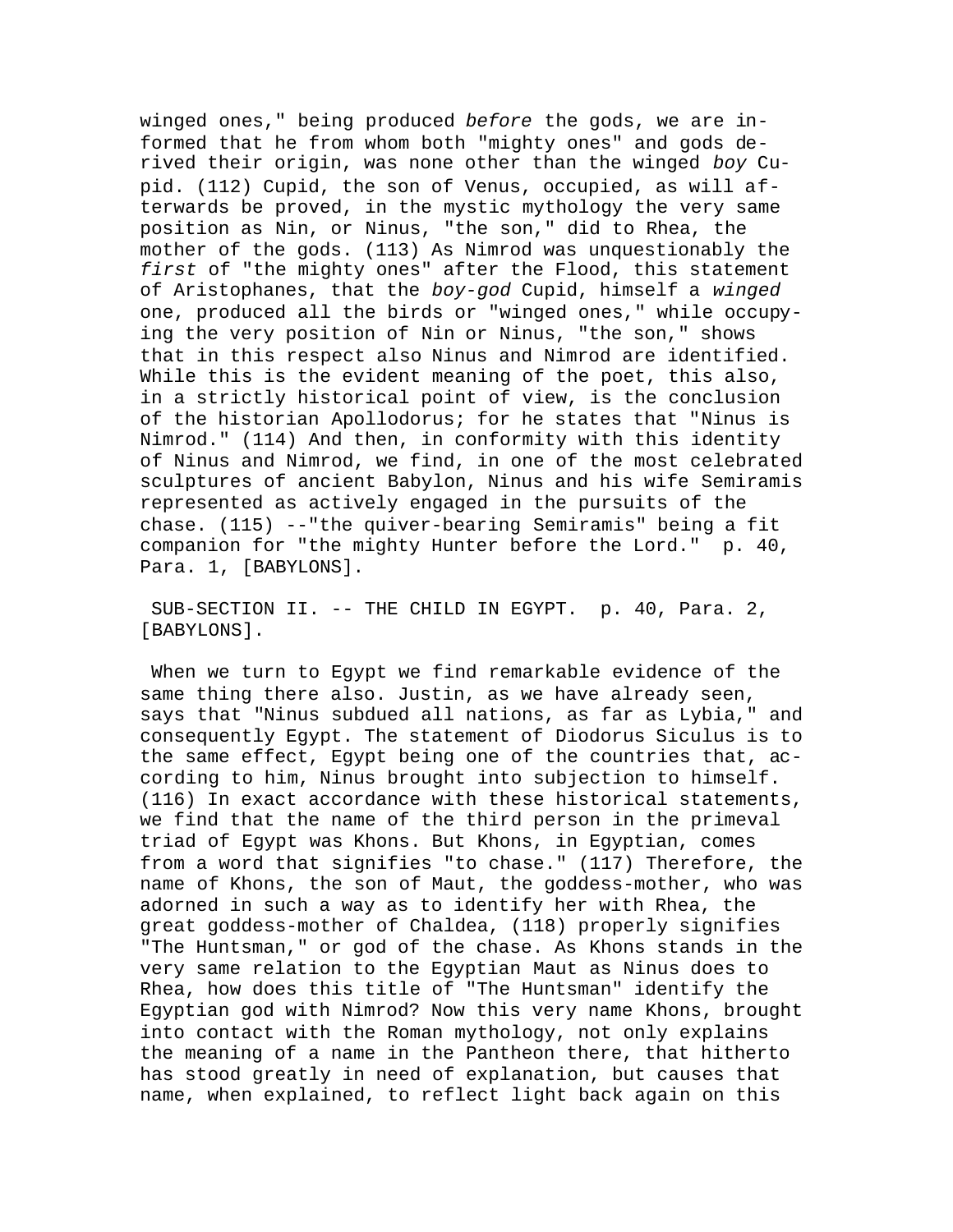Egyptian divinity, and to strengthen the conclusion already arrived at. The name to which I refer is the name of the Latin god Consus, who was in one aspect identified with Neptune, (119) but who was also regarded as "the god of hidden counsels," or "the concealer of secrets," who was looked up to as the patron of horsemanship, and was said to have produced the horse. (120) Who could be the "god of hidden counsels," or the "concealer of secrets," but Saturn, the god of the "mysteries," and whose name as used at Rome, signified "The hidden one"? (121) The father of Khons, or Khonso (as he was also called), that is, Amoun, was, as we are told by Plutarch, known as "The hidden God;" (122) and as father and son in the same triad have ordinarily a correspondence of character, this shows that Khons also must have been known in the very same character of Saturn, "The hidden one." If the Latin Consus, then, thus exactly agreed with the Egyptian Khons, as the god of "mysteries," or "hidden counsels," can there be a doubt that Khons, the Huntsman, also agreed with the same Roman divinity as the supposed producer of the horse? Who so likely to get the credit of producing the horse as the great huntsman of Babel, who no doubt enlisted it in the toils of the chase, and by this means must have been signally aided in his conflicts with the wild beasts of the forest? In this connection, let the reader call to mind that fabulous creature, the Centaur, half-man, half-horse, that figures so much in the mythology of Greece. That imaginary creation, as is generally admitted, was intended to commemorate the man who first taught the art of horsemanship. (123) But that creation was not the offspring of Greek fancy. Here, as in many other things, the Greeks have only borrowed from an earlier source. The Centaur is found on coins struck in Babylonia (Fig. 16), (124) showing that the idea must have originally come from that quarter. The Centaur is found in the Zodiac (Fig. 17), 5) the antiquity of which goes up to a high period, and which had its origin in Babylon. The Centaur was represented, as we are expressly assured by Berosus, the Babylonian historian, in the temple of Babylon, [126 and his language would seem to show that so also it had been in primeval times. The Greeks did themselves admit this antiquity and derivation of the Centaur; for though Ixion was commonly represented as the father of the Centaurs, yet they also acknowledge that the primitive Centaurus was the same as Kronos, or Saturn, the father of the gods. (127) But we have seen that Kronos was the first King of Babylon, or Nimrod; consequently, the first Centaur was the same. Now, the way in which the Centaur was represented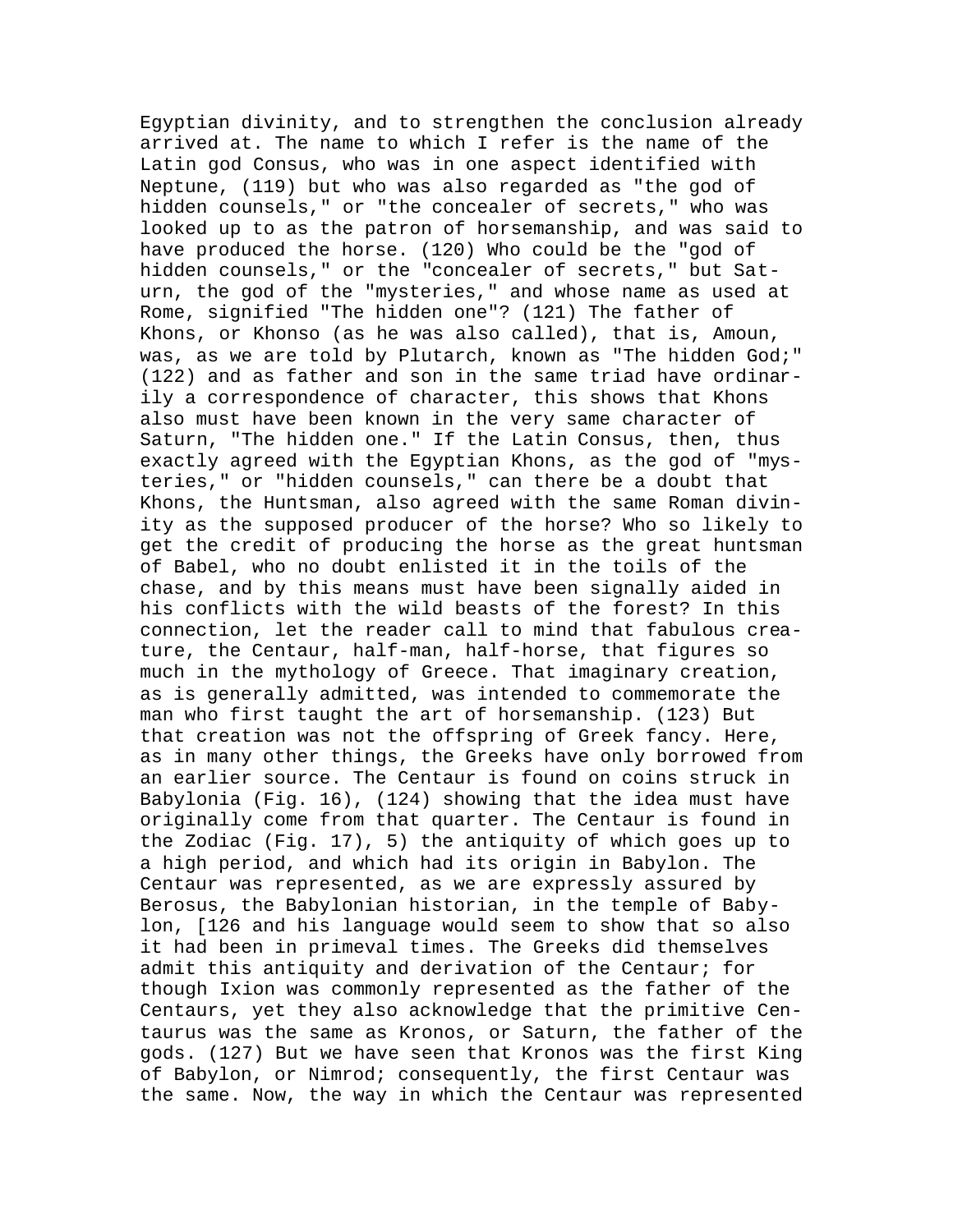on the Babylonian coins, and in the Zodiac, viewed in this light, is very striking. The Centaur was the same as the sign Sagittarius, or "The Archer." (128) If the founder of Babylon's glory was "The mighty Hunter," whose name, even in the days of Moses, was a proverb -- (Gen. x. 9, 'Wherefore, *it is said,* Even as Nimrod, the mighty hunter before the Lord") -- when we find the "Archer" with his bow and arrow, in the symbol of the supreme Babylonian divinity, (129) and the "Archer," among the signs of the Zodiac that originated in Babylon, I think we may safely conclude that this Man-horse or Horse-man Archer primarily referred to *him,* and was intended to perpetuate the memory at once of his fame as a huntsman and his skill as a horse-breaker. p. 40, Para. 3, [BABYLONS].

 Now, when we thus compare the Egyptian Khons, the "Huntsman," with the Latin Consus, the god of horse-races, who "produced the horse," and the Centaur of Babylon, to whom was attributed the honour of being the author of horsemanship, while we see how all the lines converge in Babylon, it will be very clear, I think, whence the primitive Egyptian god Khons has been derived. E, p.297.1] p. 42, Para. 1, [BABYLONS].

Khons, the son of the great goddess-mother, seems to have been generally represented as a full-grown god. (130) The Babylonian divinity was also represented very frequently in Egypt in the very same way as in the land of his nativity - - i.e., as a child in his mother's arms. (131) This was the way in which Osiris, "the son, the husband of his mother," was often exhibited, and what we learn of this god, equally as in the case of Khonso, shows that in his original he was none other than Nimrod. (132) It is admitted that the secret system of Free Masonry was originally founded on the Mysteries of the Egyptian Isis, the goddess-mother, or wife of Osiris. But what could have led to the union of a Masonic body with these Mysteries, had they not had particular reference to architecture, and had the god who was worshipped in them not been celebrated for his success in perfecting the arts of fortification and building? Now, if such were the case, considering the relation in which, as we have already seen, Egypt stood to Babylon, who would naturally be looked up to there as the great patron of the Masonic art? The strong presumption is, that Nimrod must have been the man. He was the first that gained fame in this way. As the child of the Babylonian goddess-mother, he was worshipped, as we have seen, in the character of Ala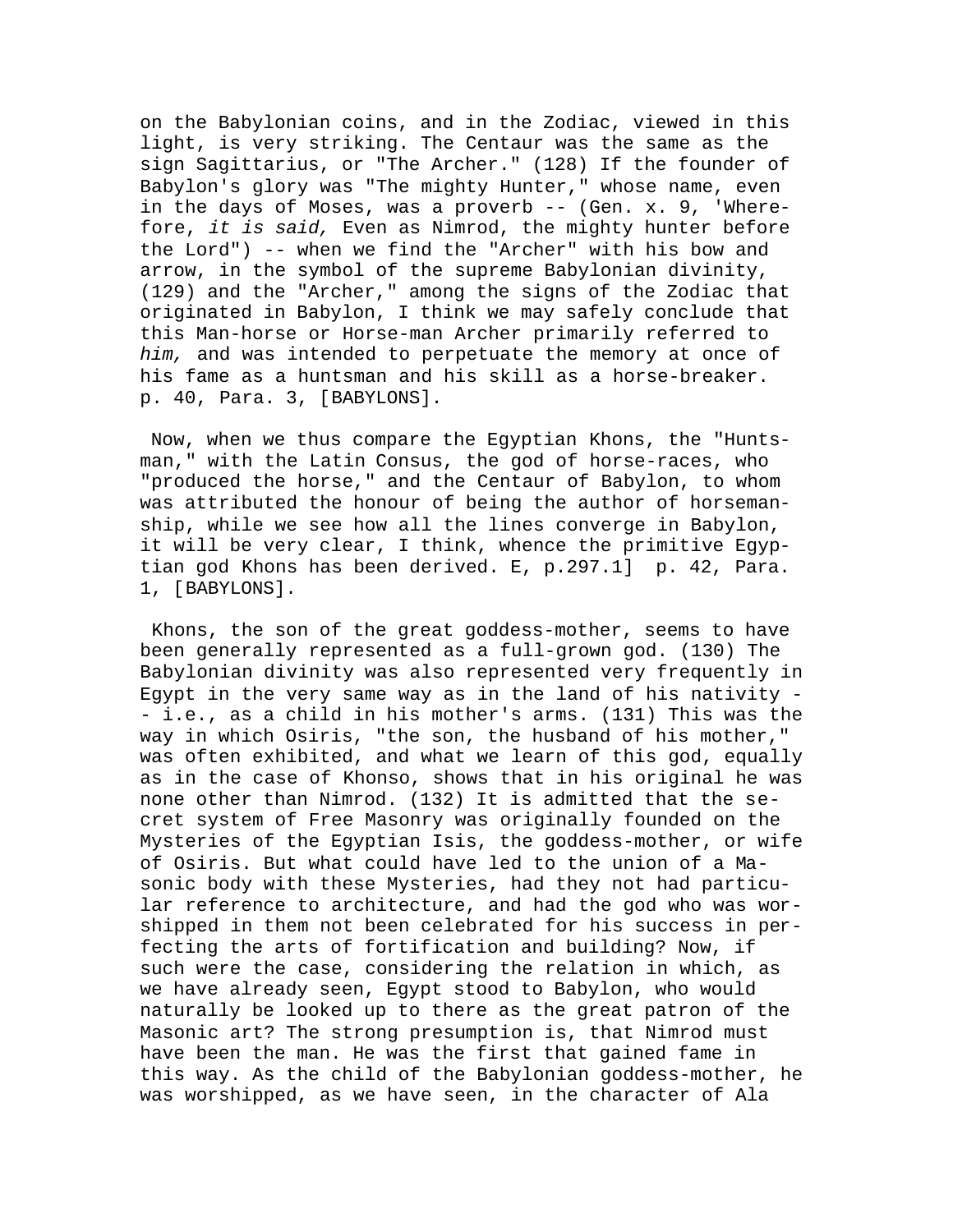mahozim, "The god of fortifications." Osiris, in like manner, the child of the Egyptian Madonna, was equally celebrated as "the strong chief of the buildings." (133) This strong chief of the buildings was originally worshipped in Egypt with every physical characteristic of Nimrod. I have already noticed the fact that Nimrod, as the son of Cush, was a negro. Now, there was a tradition in Egypt, recorded by Plutarch, that "Osiris was *black,"* (134) which, in a land where the general complexion was dusky, must have implied something more than ordinary in its darkness. Plutarch also states that Horus, the son of Osiris, "was of a fair complexion," (135) and it was in this way, for the most part, that Osiris was represented. But we have unequivocal evidence that Osiris, the son and husband of the great goddess-queen of Egypt, was also represented as a veritable negro. In Wilkinson may be found a representation of him (Fig. 18) (136) with the unmistakable features of the genuine Cushite or negro. Bunsen would have it that this is a mere random importation from some of the barbaric tribes; but the dress in which this negro god is arrayed tells a different tale. That dress directly connects him with Nimrod. This negro-featured Osiris is clothed from head to foot in a *spotted* dress, the upper part being a leopard's skin, the under part also being spotted to correspond with it. Now the name Nimrod (137) signifies "the subduer of the leopard." This name seems to imply, that as Nimrod had gained fame by subduing the horse, and so making use of it in the chase, so his fame as a huntsman rested mainly on this, that he found out the art of making the leopard aid him in hunting the other wild beasts. A particular kind of tame leopard is used in India at this day for hunting; and of Bagajet I., the Mogul Emperor of India, it is recorded that in his hunting establishment he had not only hounds of various breeds, by leopards also, whose "collars were set with jewels." (138) Upon the words of the prophet Habakkuk, chap. i. 8, "swifter than leopards," Kitto has the following remarks: -- "The swiftness of the leopard is proverbial in all counties where it is found. This, conjoined with its other qualities, suggested the idea in the East of partially training it, that it might be employed in hunting. .... Leopards are now rarely kept for hunting in Western Asia, unless by kings and governors; but they are more common in the eastern parts of Asia. Orosius relates that one was sent by the king of Portugal to the Pope, which excited great astonishment by the [speed] in which it overtook, and the facility with which it killed, deer and wild boars. Le Bruyn mentions a leopard kept by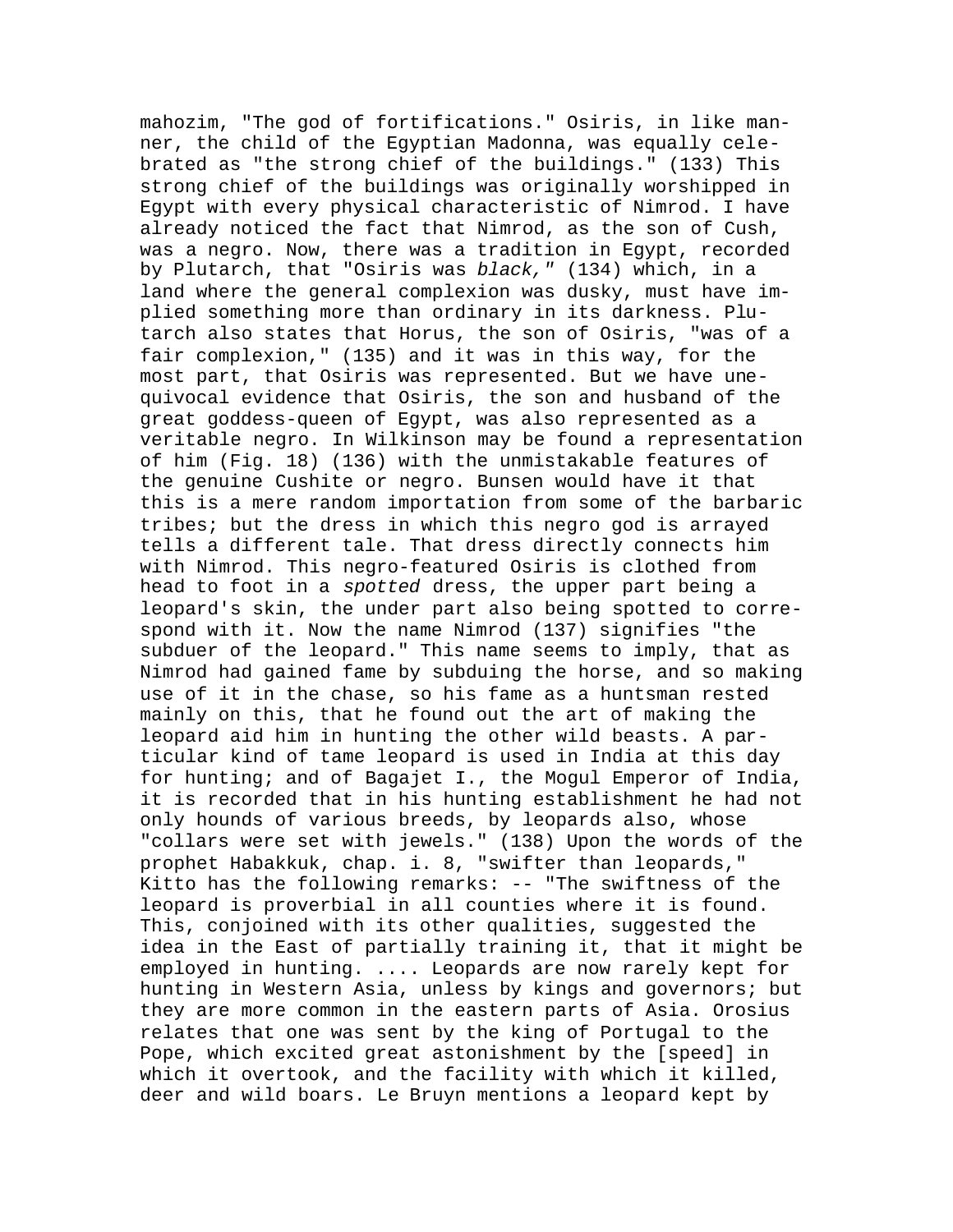the Pasha who governed Gaza, and the other territories of the ancient Philistines, and which he frequently employed in hunting jackals. But it is in India that the *cheetah,* or hunting leopard, is most frequently employed, and is seen in the perfection of his power." (139) This custom of taming the leopard, and pressing it into the service of man in this way, is traced up to the earliest times of primitive antiquity. In the works of Sir William Jones, we find it stated from the Persian legends, that Hoshang, the father of Tahmurs, who built Babylon, was the "first who bred dogs and leopards for hunting." (140) As Tahmurs, who built Babylon, could be none other than Nimrod, this legend only attributes to his father what, as his name imports, he got the fame of doing himself. Now, as the classic god bearing the lion's skin is recognised by that sign as Hercules, the slayer of the Nemean lion, so in like manner, the god clothed in the leopard's skin would naturally be marked out as Nimrod, the "leopard-subduer." That this leopard skin, as appertaining to the Egyptian god, was no occasional thing, we have clearest evidence. Wilkinson tells us that on all high occasions when the Egyptian high priest was called to officiate, it was indispensable that he should do so wearing, as his robe of office, the leopard's skin (Fig. 19). (141) As it is a universal principle in all idolatries that the high priest wears the insignia of the god he serves, this indicates the importance which the spotted skin must have had attached to it as a symbol of the god himself. The ordinary way in which the favourite Egyptian divinity Osiris was *mystically* represented was under the form of a young bull or calf -- the calf Apis -- from which the golden calf of the Israelites was borrowed. There was a reason why that calf should not commonly appear in the appropriate symbols of the god he represented, for that calf represented the divinity in the character of Saturn, "The HIDDEN one," "Apis' being only another name for Saturn. (142) The cow of Athor, however, the female divinity corresponding to Apis, is well known as a "spotted cow," (143) and it is singular that the Druids of Britain also worshipped "a spotted cow." (144) Rare though it be, however, to find an instance of the deified calf or young bull represented with the spots, there is evidence still in existence, that *even it* was sometimes so represented. The accompanying figure (Fig. 20) represents that divinity, as copied by Col. Hamilton Smith "from the original collection made by the artists of the French Institute of Cairo." (145) When we find that Osiris, the grand god of Egypt, under different forms, was thus arrayed in a leopard's skin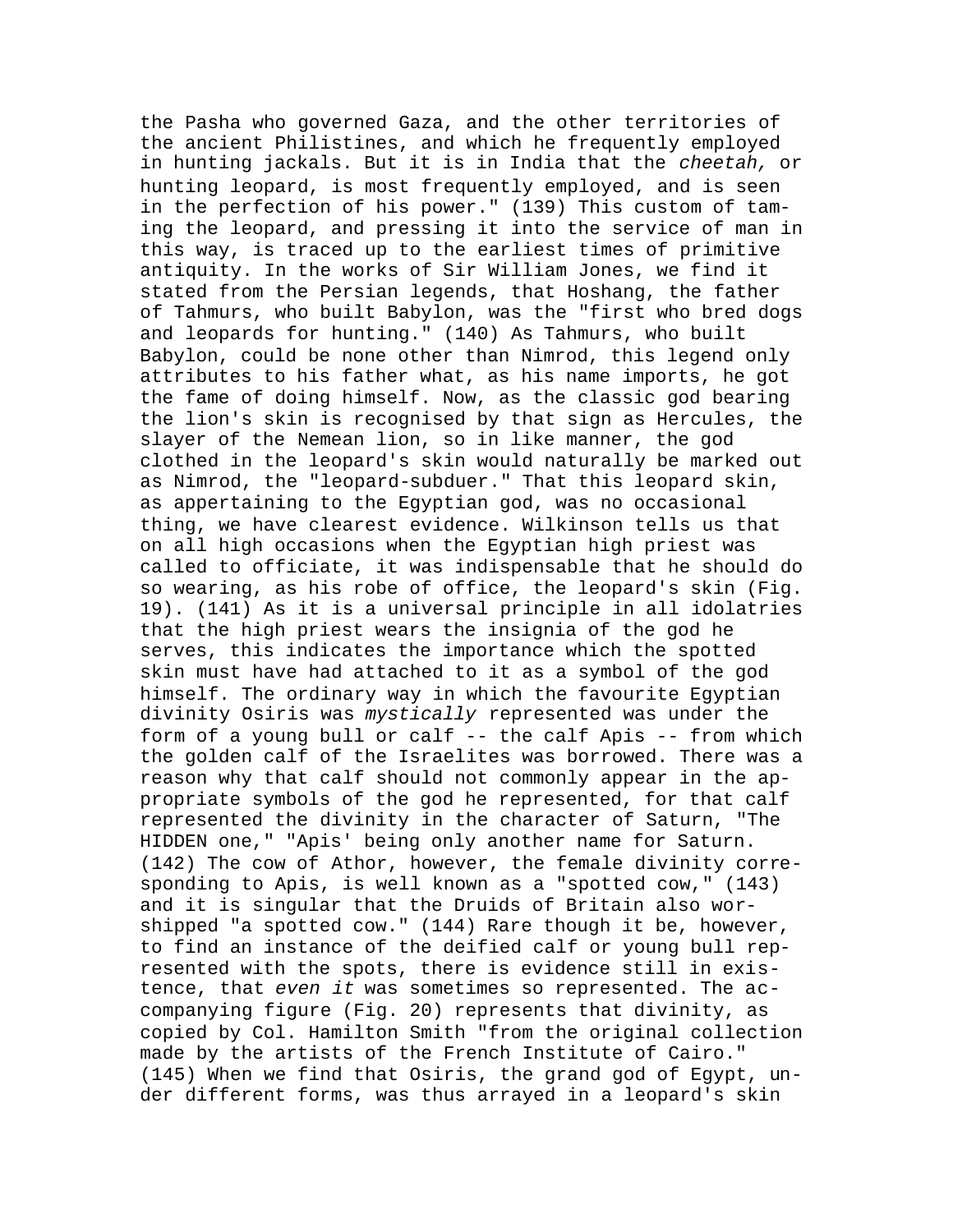or spotted dress, and that the leopard-skin dress was so indispensable a part of the sacred robes of his high priest, we may be sure that there was a deep meaning in such a costume. and what could that meaning be, but just to identify Osiris with the Babylonian god, who was celebrated as the "Leopard-tamer," and who was worshipped even as he was, as Ninus, the CHILD in his mother's arms? p. 43, Para. 1, [BABYLONS].

 SUB-SECTION III. -- THE CHILD IN GREECE. p. 46, Para. 1, [BABYLONS].

 Thus much for Egypt. Coming into Greece, not only do we find evidence there to the same effect, but increase of that evidence. The god worshipped as a child in the arms of the great Mother in Greece, under the names of Dionysus, or Bacchus, or Iacchus, is, by ancient inquirers, expressly identified with the Egyptian Osiris. This is the case with Herodotus, who had prosecuted his inquiries in Egypt itself, who ever speaks of Osiris as Bacchus. (146) To the same purpose is the testimony of Diodorus Siculus. "Orpheus," says he, "introduced from Egypt the greatest part of the mystical ceremonies, the orgies that celebrate the wanderings of Ceres, and the whole fable of the shades below. The rites of Osiris and Bacchus are the same; those of Isis and Ceres *Demetra* exactly resemble each other, except in name." (147) Now, as if to identify Bacchus with Nimrod, "the Leopard-tamer," leopards were employed to draw his car; he himself was represented as clothed with a leopard's skin; his priests were attired in the same manner, or when a leopard's skin was dispensed with, the *spotted* skin of a fawn was used as a priestly robe in its stead. This very custom of wearing the spotted fawn-skin seems to have been imported into Greece originally from Assyria, where a spotted fawn was a sacred emblem, as we learn from the Nineveh sculptures; for there we find a divinity bearing a spotted fawn, or spotted fallow-deer (Fig. 21), in his arm, as a symbol of some mysterious import. (148) The origin of the importance attached to the spotted fawn and its skin had evidently come thus: When Nimrod, as "the Leopard-tamer," began to be clothed in the leopard-skin, as the trophy of his skill, his spotted dress and appearance must have impressed the imaginations of those who saw him; and he came to be called not only the "Subduer of the *Spotted one"* (for such is the precise meaning of Nimr -- the name of the leopard), but to be called "The spotted one" himself. We have distinct evidence to this effect borne by Damascius,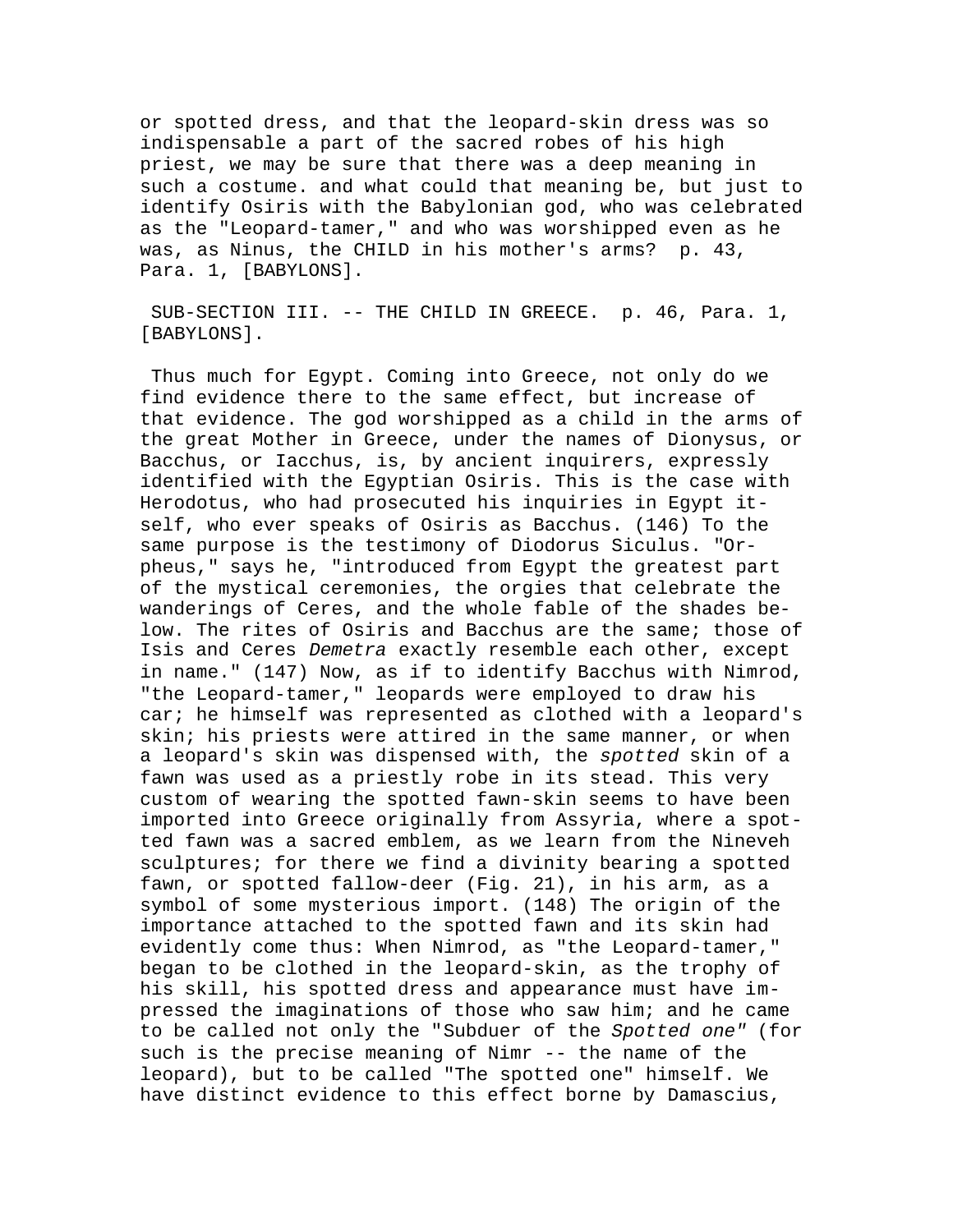who tells us that the Babylonians called "the only son" of the great goddess-mother "Momis, or Moumis." (149) Now, Momis, or Moumis, in Chaldee, like Nimr. signified "The spotted one." Thus, then, it became easy to represent Nimrod by the symbol of the "spotted fawn," and especially in Greece, and wherever a pronunciation akin to that of Greece prevailed. The name of Nimrod, as known to the Greeks, was Nebrod. (150) The name of the fawn, as "the spotted one," in Greece was Nebros; (151) and thus nothing could be more natural than that Nebros, the "spotted fawn," should become a synonym for Nebrod himself. When, therefore, the Bacchus of Greece was symbolised by the Nebros, or "spotted fawn," as we shall find he was symbolised, what could be the design but just covertly to identify him with Nimrod? p. 46, Para. 2, [BABYLONS].

We have evidence that this god, whose emblem was the Nebros, was known as having the very lineage of Nimrod. From Anacreon, we find that a title of Bacchus was Aithiopais (152) -- i.e., "the son of AETHIOPS." But who was AETHIOPS? As the AETHIOPIANS were Cushites, so AETHIOPS was Cush. "Chus," says Eusebius, "was he from whom came the AETHIOPIANS." (153) The testimony of Josephus is to the same effect. As the father of the AETHIOPIANS, Cush was AETHIOPS, by way of eminence. Therefore Epiphanius, referring to the extraction of Nimrod, thus speaks: "Nimrod, the son of Cush, the AETHIOP." (154) Now, as Bacchus was the son of AETHIOPS, or Cush, so to the *eye* he was represented in that character. As Nin "the Son," he was portrayed as a youth or child; and that youth or child was generally depicted with a *cup* in his hand. That cup, to the multitude, exhibited him as the god of drunken revelry; and of such revelry in his orgies, no doubt there was abundance; but yet, after all, the cup was mainly a hieroglyphic, and that of the name of the god. The name of a cup, in the sacred language, was khus, and thus the *cup* in the hand of the youthful Bacchus, the son of AETHIOPS, showed that he was the *young* Chus, or the *son* of Chus. In the accompanying woodcut (Fig. 22), (155) the cup in the right hand of Bacchus is held up in so significant a way, as naturally to suggest that it must be a symbol; and as to the branch in the other hand, we have express testimony that it is a symbol. But it is worthy of notice that the branch has not leaves to determine what precise kind of a branch it is. It must, therefore, be a generic emblem for a branch, or a symbol of a branch in general; and, consequently, it needs the cup as its complement, to determine specifically what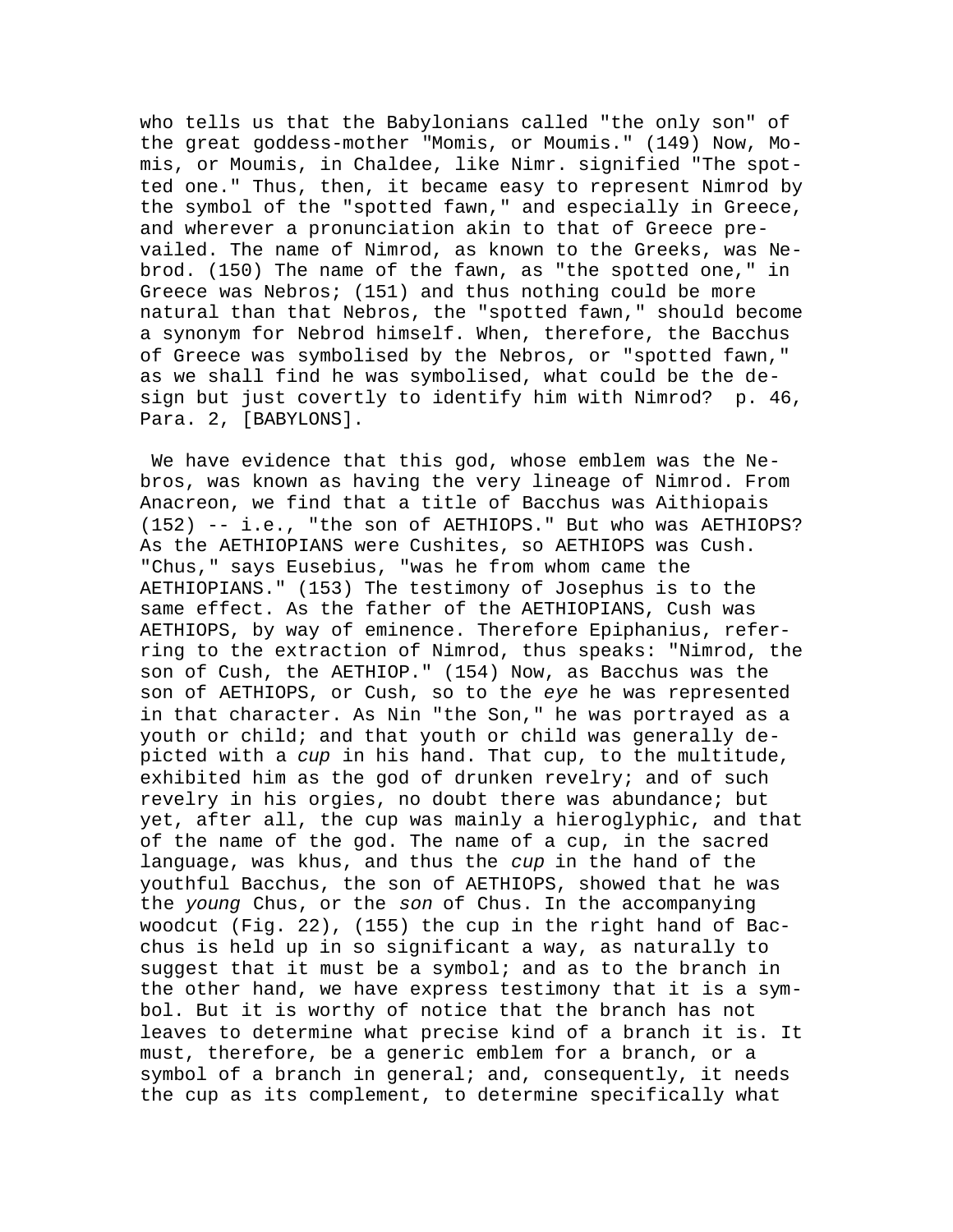sort of a branch it is. The two symbols, then, must be read together; and read thus, they are just equivalent to  $-$ - the "Branch of Chus" -- i.e., "the scion or son of Cush." (156) p. 48, Para. 1, [BABYLONS].

 There is another hieroglyphic connected with Bacchus that goes not a little to confirm this -- that is, the Ivy branch. No emblem was more distinctive of the worship of Bacchus than this. Wherever the rites of Bacchus were performed, wherever his orgies were celebrated, the Ivy branch was sure to appear. Ivy, in some form or other, was essential to these celebrations. The votaries carried it in their hands, (157) bound it around their heads, [158] or had the Ivy leaf even indelibly stamped upon their persons. (159) What could be the use, what could be the meaning of this? A few words will suffice to show it. In the first place, then, we have evidence that Kissos, the Greek name for Ivy, was one of the *names* of Bacchus; (160) and further, that though the name of Cush, in its proper form, was known to the priests in the Mysteries, yet that the established way in which the name of his descendants, the Cushites, was ordinarily pronounced in Greece, was not after the Oriental fashion, but as "Kissaioi," or "Kissioi." Thus, Strabo, speaking of the inhabitants of Susa, who were the people of Chusistan, or the ancient land of Cush, says: "The Susians are called Kissioi," (161) -- that is beyond all question, Cushites. Now, if Kissioi be Cushites, then Kissos is Cush. Then, further, the branch of Ivy that occupied so conspicuous a place in all Bacchanalian celebrations was an express symbol of Bacchus himself; for Hesychius assures us that Bacchus, as represented by his priest, was known in the Mysteries *as* "The branch." (162) From this, then, it appears how Kissos, the Greek name of Ivy, became the name of Bacchus. As the son of Cush, and as identified with him, he was sometimes called by his father's name -- Kissos. (163) His actual relation, however, to his father was specifically brought out by the Ivy branch, for "the branch of Kissos," which to the profane vulgar was only "the branch of Ivy," was to the initiated "The branch of Cush." (164) p. 49, Para. 1, [BABYLONS].

 Now, this god, who was recognised as "the scion of Cush, was worshipped under a name, which, while appropriate to him in his vulgar character as the god of the vintage, did also describe him as the great Fortifier. That name was Bassareus, which, in its two-fold meaning, signified at once "The houser of grapes, or the vintage gatherer," and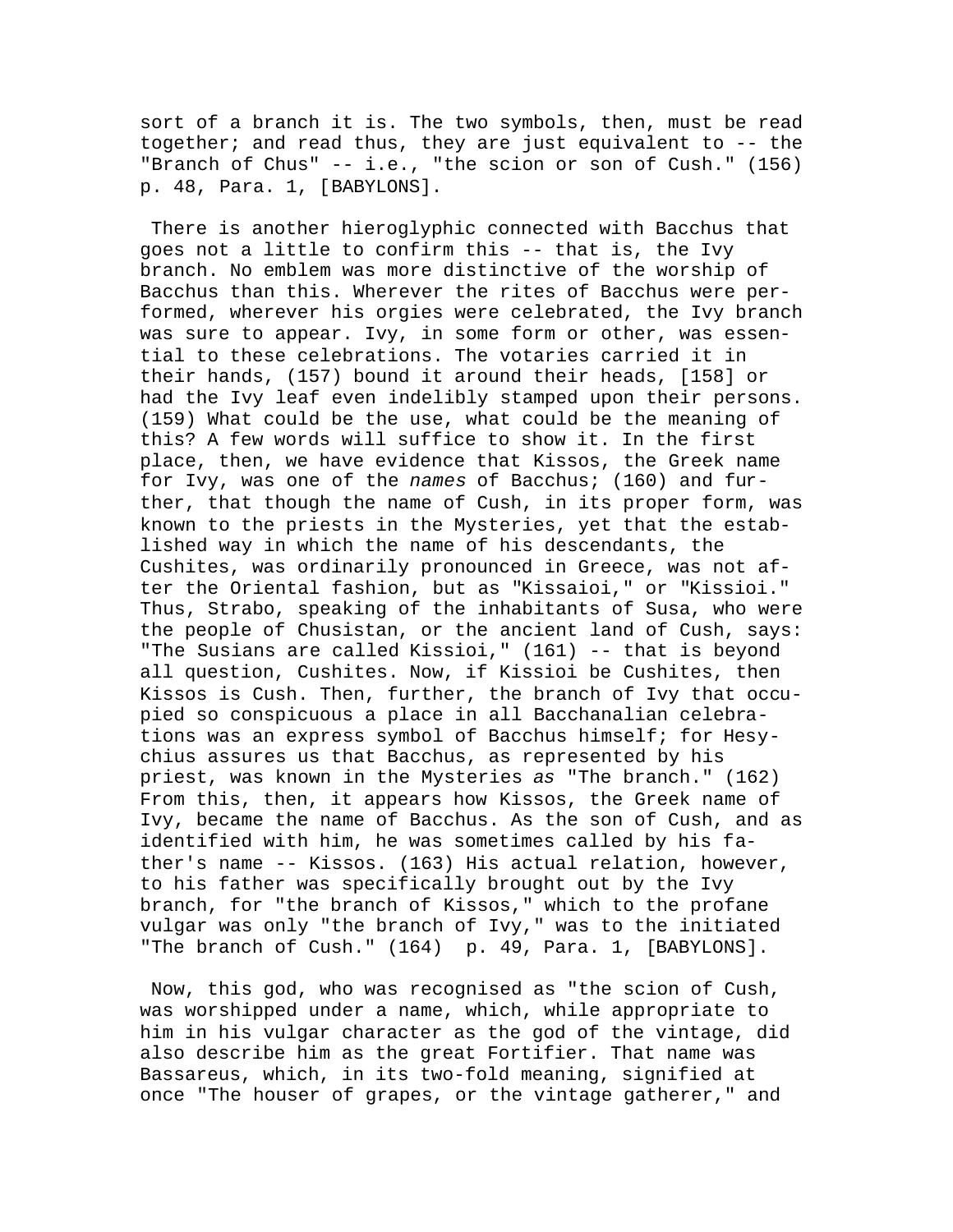"The Encompasser with a wall," (165) in this latter sense identifying the Grecian god with the Egyptian Osiris, "the strong chief of the buildings," and with the Assyrian "Belus, who encompassed Babylon with a wall." p. 50, Para. 1, [BABYLONS].

 Thus from Assyria, Egypt, and Greece, we have cumulative and overwhelming evidence, all conspiring to demonstrate that the child worshipped in the arms of the goddess-mother in all these countries in the very character of Ninus or Nin, "the Son," was Nimrod, the son of Cush. A feature here, or an incident there, may have been borrowed from some succeeding hero; but it seems impossible to doubt, that the child Nimrod was the prototype, the grand original. p. 50, Para. 2, [BABYLONS].

 The amazing extent of the worship of this man indicates something very extraordinary in his character; and there is ample reason to believe, that in his own day he was an object of high popularity. Though by setting up as king, Nimrod invaded the patriarchal system, and abridged the liberties of mankind, yet he was held by many to have conferred benefits upon them, that amply indemnified them for the loss of their liberties, and covered him with glory and renown. By the time that he appeared, the wild beasts of the forest multiplying more rapidly than the human race, must have committed great depredations on the scattered and straggling populations of the earth, and must have inspired great terror into the minds of men. The danger arising to the lives of men from such a source as this, when population is scanty, is implied in the reason given by God Himself for not driving out the doomed Canaanites before Israel at once, though the measure of their iniquity was full (Exod. xxiii. 29, 30): "I will not drive them out from before thee in one year, lest the land become desolate, and the beast of the field multiply against thee. By little and little I will drive them out from before thee, until thou be increased." The exploits of Nimrod, therefore, in hunting down the wild beasts of the field, and ridding the world of monsters, must have gained for him the character of a pre-eminent benefactor of his race. By this means, not less than by the bands he trained, was his power acquired, when he *first* began to be mighty upon the earth; and in the same way, no doubt, was that power consolidated. Then, over and above, as the first great city-builder after the flood, by gathering men together in masses, and surrounding them with walls, he did still more to enable them to pass their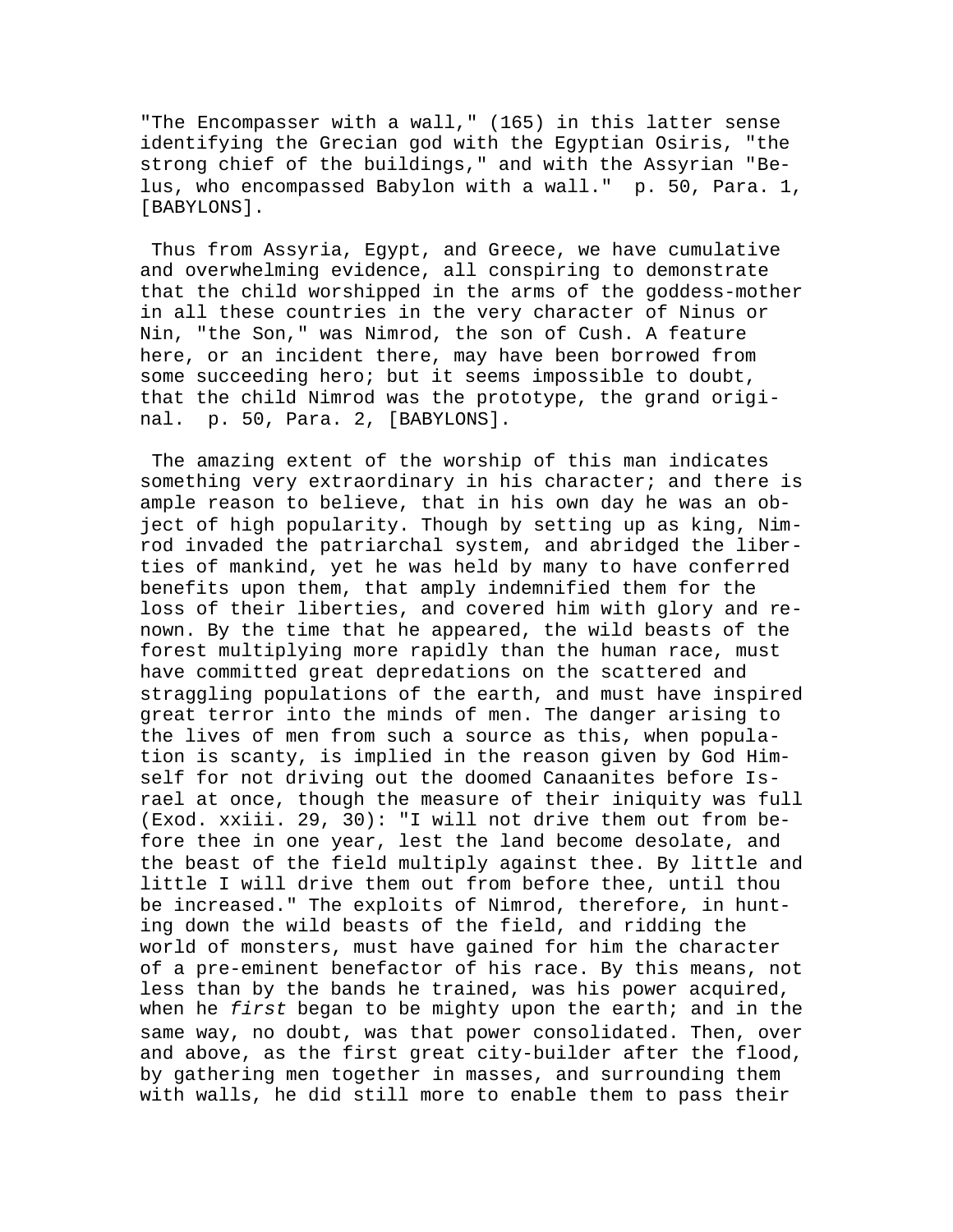days in security, free from the alarms to which they had been exposed in their scattered life, when no one could tell but that at any moment he might be called to engage in deadly conflict with prowling wild beasts, in defence of his own life and of those who were dear to him. Within the battlements of a fortified city no such danger from savage animals was to be dreaded; and for the security afforded in this way, men no doubt looked upon themselves greatly indebted to Nimrod. No wonder, therefore, that the name of the "mighty hunter," who was at the same time the prototype of "the god of fortifications," should have become a name of renown. Had Nimrod gained renown only thus, it had been well. But not content with delivering men from the fear of wild beasts, he set to work also to emancipate them from that fear of the Lord which is the beginning of wisdom, and in which alone true happiness can be found. For this very thing, he seems to have gained, as one of the titles by which men delighted to honour him, the title of the "Emancipator," or "Deliverer." The reader may remember a name that has already come under his notice. That name is the name of Phoroneus. The era of Phoroneus is exactly the era of Nimrod. He lived about the time when men had used one speech, when the confusion of tongues began, and when mankind was scattered abroad. (166) He is said to have been the first that gathered mankind into communities, (167) the first of mortals that reigned, (168) and the first that offered idolatrous sacrifices. (169) This character can agree with none but that of Nimrod. Now the name given to him in connection with his "gathering men together," and offering idolatrous sacrifice, is very significant. Phoroneus, in one of its meanings, and that one of the most natural, signifies the "Apostate." (170) That name had very likely been given him by the uninfected portion of the sons of Noah. But that name had also another meaning, that is, "to set free;" and therefore his own adherents adopted it, and glorified the great "Apostate" from the primeval faith, though he was the first that abridged the liberties of mankind, as the grand "Emancipator!" (171) And hence, in one form or other, this title was handed down to his deified successors as a title of honour. (172) All tradition from the earliest times bears testimony to the apostacy of Nimrod, and to his success in leading men away from the patriarchal faith, and delivering their minds from that awe of God and fear of the judgments of heaven that must have rested on them while yet the memory of the flood was recent. And according to all the principles of depraved human nature, this too, no doubt, was one grand element in his fame; for men will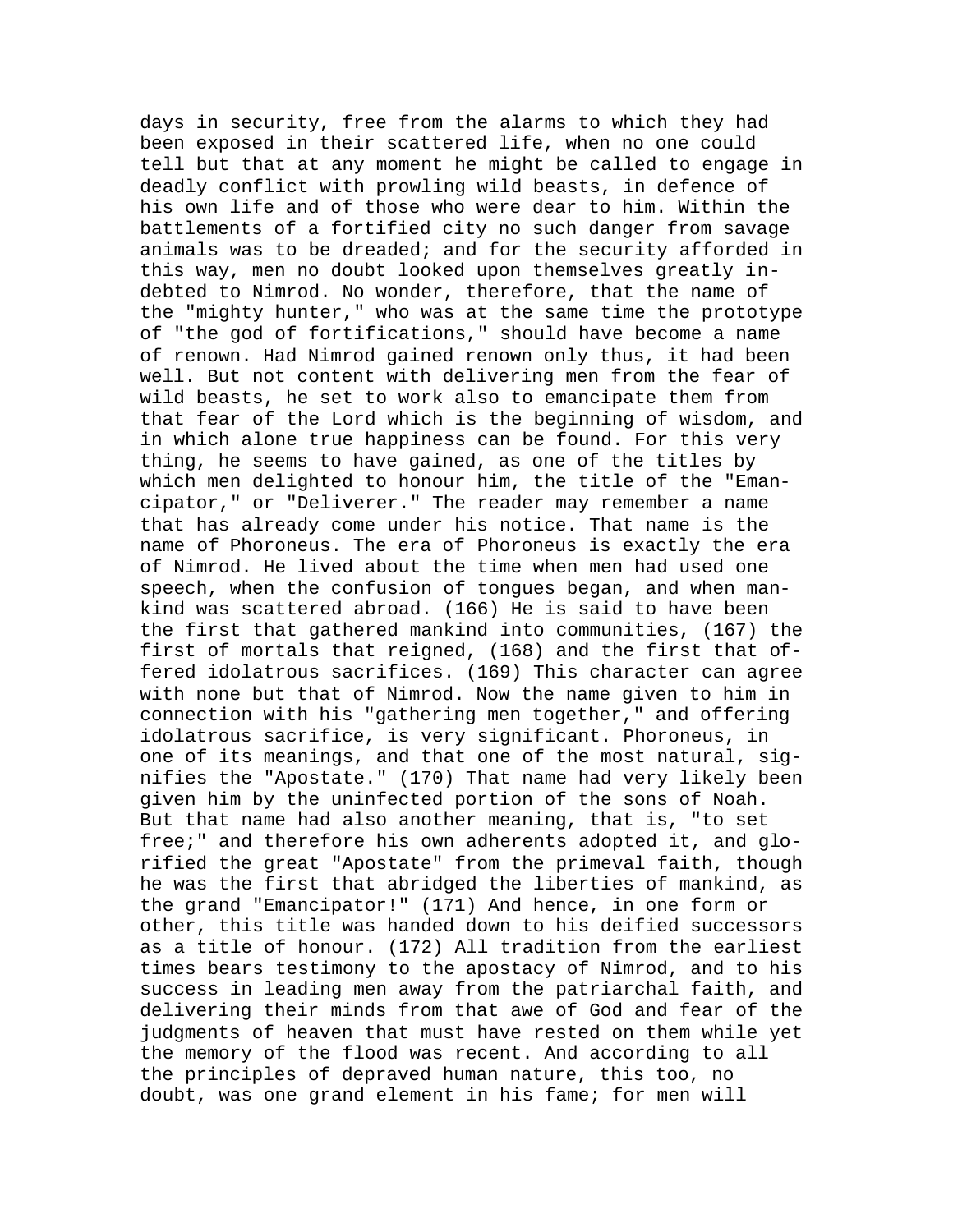readily rally around any one who can give the least appearance of plausibility to any doctrine which will teach that they can be assured of happiness and heaven at last, though their hearts and natures are unchanged, and though they live without God in the world. p. 50, Para. 3, [BABYLONS].

 How great was the boon conferred by Nimrod on the human race, in the estimation of ungodly men, by emancipating them from the impressions of true religion, and putting the authority of heaven to a distance from them, we find most vividly described in a Polynesian tradition, that carries its own evidence with it. John Williams, the well-known missionary, tells us that, according to one of the ancient traditions of the islanders of the South Seas, "the heavens were originally so close to the earth that men could not walk, but were compelled to crawl" under them. "This was found a very serious evil; but at length an individual conceived the sublime idea of elevating the heavens to a more convenient height. For this purpose he put forth his utmost energy, and by the first effort raised them to the top of a tender plant called *teve,* about four feet high. There he deposited them until he was refreshed, when, by a second effort, he lifted them to the height of a tree called Kauariki, which is as large as the sycamore. By the third attempt he carried them to the summits of the mountains; and after a long interval of repose, and by a most prodigious effort, he elevated them to their present situation." For this, as a mighty benefactor of mankind, "this individual was deified; and up to the moment that Christianity was embraced, the deluded inhabitants worshipped him as the 'Elevator of the heavens.'" (173) Now, what could more graphically describe the position of mankind soon after the flood, and the proceedings of Nimrod as Phoroneus, "The Emancipator," (174) than this Polynesian fable? While the awful catastrophe by which God had showed His avenging justice on the sinners of the old world was yet fresh in the minds of men, and so long as Noah, and the upright among his descendants, sought with all earnestness to impress upon all under their control the lessons which that solemn event was so well fitted to teach, "heaven," that is, God, must have seemed very near to earth. To maintain the union between heaven and earth, and to keep it as close as possible, must have been the grand aim of all who loved God and the best interests of the human race. But this implied the restraining and discountenancing of all vice and all those "pleasures of sin,' after which the natural mind unrenewed and unsanctified, continually pants. This must have been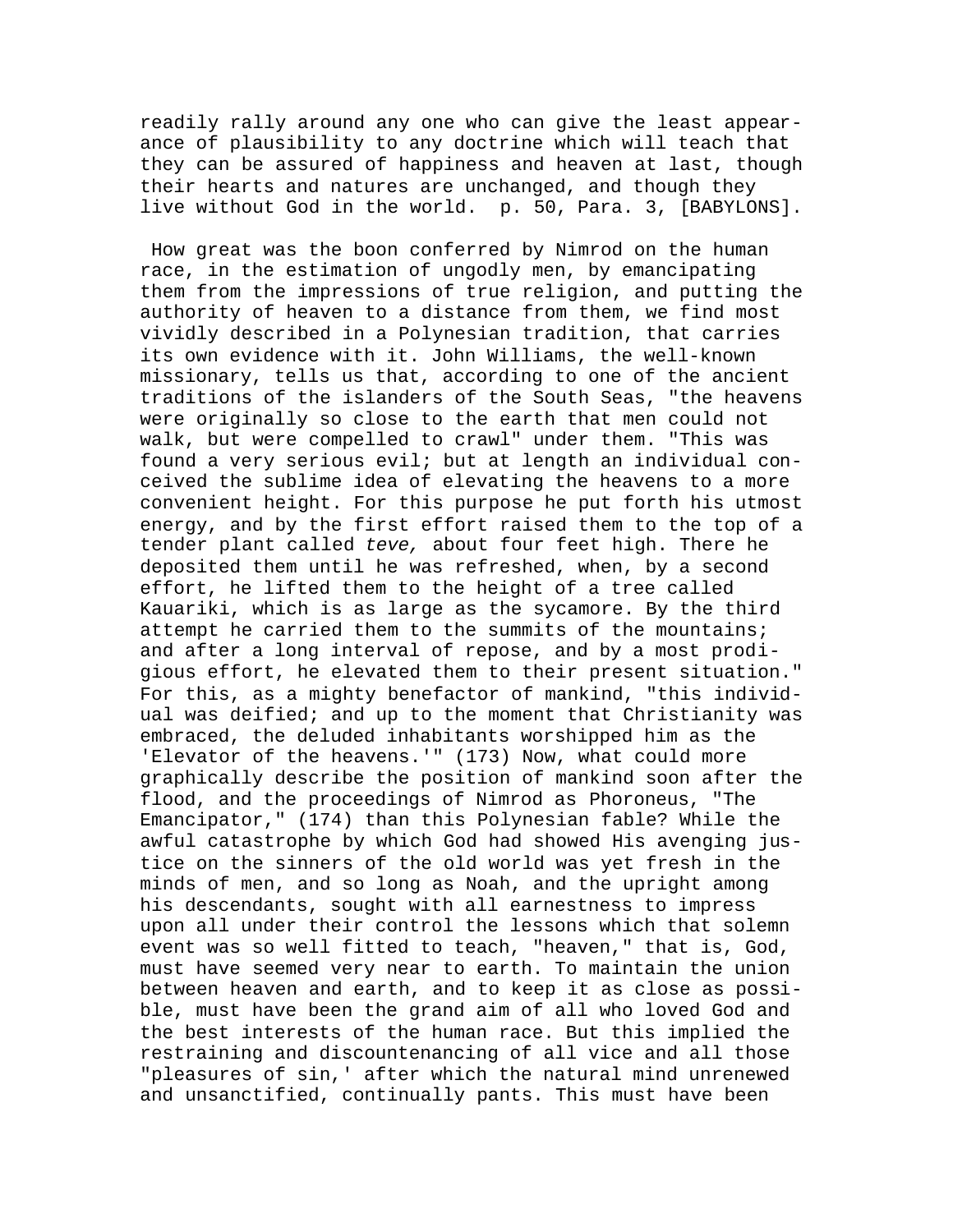secretly felt by every unholy mind as a state of insufferable bondage. "The carnal mind is enmity against God," is "not subject to His law," neither indeed is "able to be' so. It says to the Almighty, "Depart from us, for we desire not the knowledge of Thy ways." So long as the influence of the great father of the new world was in the ascendant, while his maxims were regarded, and a holy atmosphere surrounded the world, no wonder that those who were alienated from God and godliness, felt heaven and its influence and authority to be intolerably near, and that in such circumstances they "could not walk," but only "crawl," -- that is, that they had no freedom to "walk after the sight of their own eyes and the imaginations of their own hearts." From this bondage Nimrod emancipated them. By the apostacy he introduced, by the free life he developed among those who rallied around him, and by separating them from the holy influences that had previously less or more controlled them, he helped them to put God and the strict spirituality of His law at a distance, and thus he became the "Elevator of the heavens," making men feel and act as if heaven were afar off from earth, and as if either the God of heaven "could not see through the dark cloud," or did not regard with displeasure the breakers of His laws. Then all such would feel that they could breathe freely, and that now they could walk at liberty. For this, such men could not but regard Nimrod as a high benefactor. p. 52, Para. 1, [BABYLONS].

 Now, who could have imagined that a tradition from Tahiti would have illuminated the story of Atlas? But yet, when Atlas, bearing the *heavens* on his shoulders, is brought into juxtaposition with the deified hero of the South Seas, who blessed the world by heaving up the superincumbent heavens that pressed so heavily upon it, who does not see that the one story bears a relation to the other? (175) Thus, then, it appears that Atlas, with the heavens resting on his broad shoulders, refers to no mere distinction in astronomical knowledge, however great, as some have supposed, but to a quite different thing, even to that great apostacy in which the Giants rebelled against *Heaven,* (176) and in which apostacy Nimrod, "the mighty one," [177] as the acknowledged ringleader, occupied a pre-eminent place. (178) p. 54, Para. 1, [BABYLONS].

 According to the system which Nimrod was the grand instrument in introducing, men were led to believe that a real spiritual change of heart was unnecessary, and that so far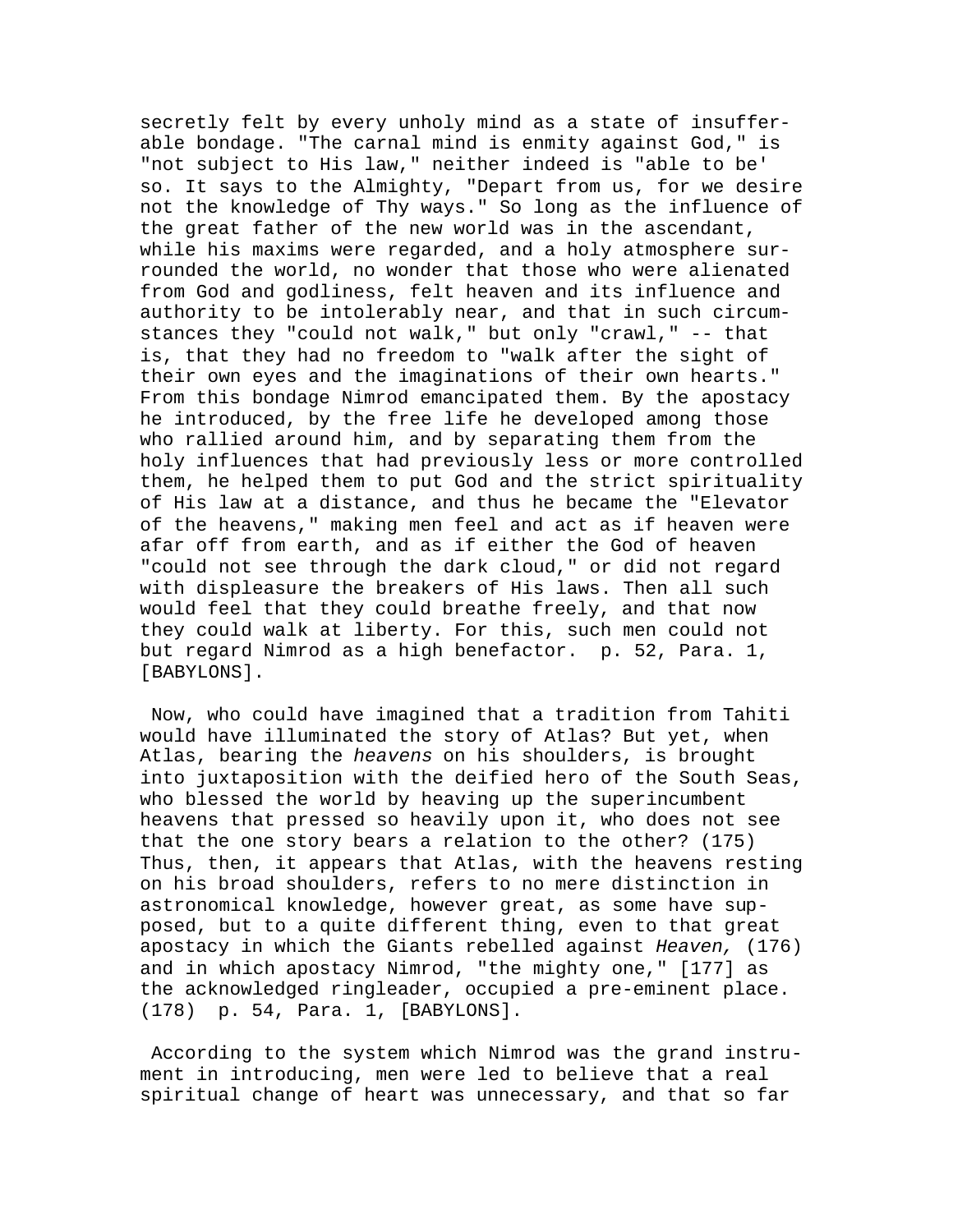as change was needful, they could be regenerated by mere external means. Looking at the subject in the light of the Bacchanalian orgies, which, as the reader has seen, commemorated the history of Nimrod, it is evident that he led mankind to seek their chief good in sensual enjoyment, and showed them how they might enjoy the pleasures of sin, without any fear of the wrath of a holy God. In his various expeditions he was always accompanied by troops of women; and by music and song, and games and revelries, and everything that could please the natural heart, he commended himself to the good graces of mankind. p. 55, Para. 1, [BABYLONS].

 SUB-SECTION IV. -- THE DEATH OF THE CHILD. p. 55, Para. 2, [BABYLONS].

 How Nimrod died, Scripture is entirely silent. There was an ancient tradition that he came to a violent end. The circumstances of that end, however, as antiquity represents them, are clouded with fable. It is said that tempests of wind sent by God against the Tower of Babel overthrew it, and that Nimrod perished in its ruins. (179) This could not be true, for we have sufficient evidence that the Tower of Babel stood long after Nimrod's day. Then, in regard to the death of Ninus, profane history speaks darkly and mysteriously, although one account tells us his having met with a violent death similar to that of Pentheus, (180) Lycurgus, [181] and Orpheus, [182] who were said to have been torn in pieces. (183) The identity of Nimrod, however, and the Egyptian Osiris, having been established, we have thereby light as to Nimrod's death. Osiris met with a violent death, and that violent death of Osiris was the central theme of the whole idolatry of Egypt. If Osiris was Nimrod, as we have seen, that violent death which the Egyptians so pathetically deplored in their annual festivals was just the death of Nimrod. The accounts in regard to the death of the god worshipped in the several mysteries of the different countries are all to the same effect. A statement of Plato seems to show, that in his day the Egyptian Osiris was regarded as identical with Tammuz: (184) and Tammuz is well known to have been the same as Adonis, (185) the famous HUNTSMAN, for whose death Venus is fabled to have made such bitter lamentations. As the women of Egypt wept for Osiris, as the Phenician and Assyrian women wept for Tammuz, so in Greece and Rome the women wept for Bacchus, whose name, as we have seen, means "The bewailed," or "Lamented one." And now, in connection with the Bacchanal lam-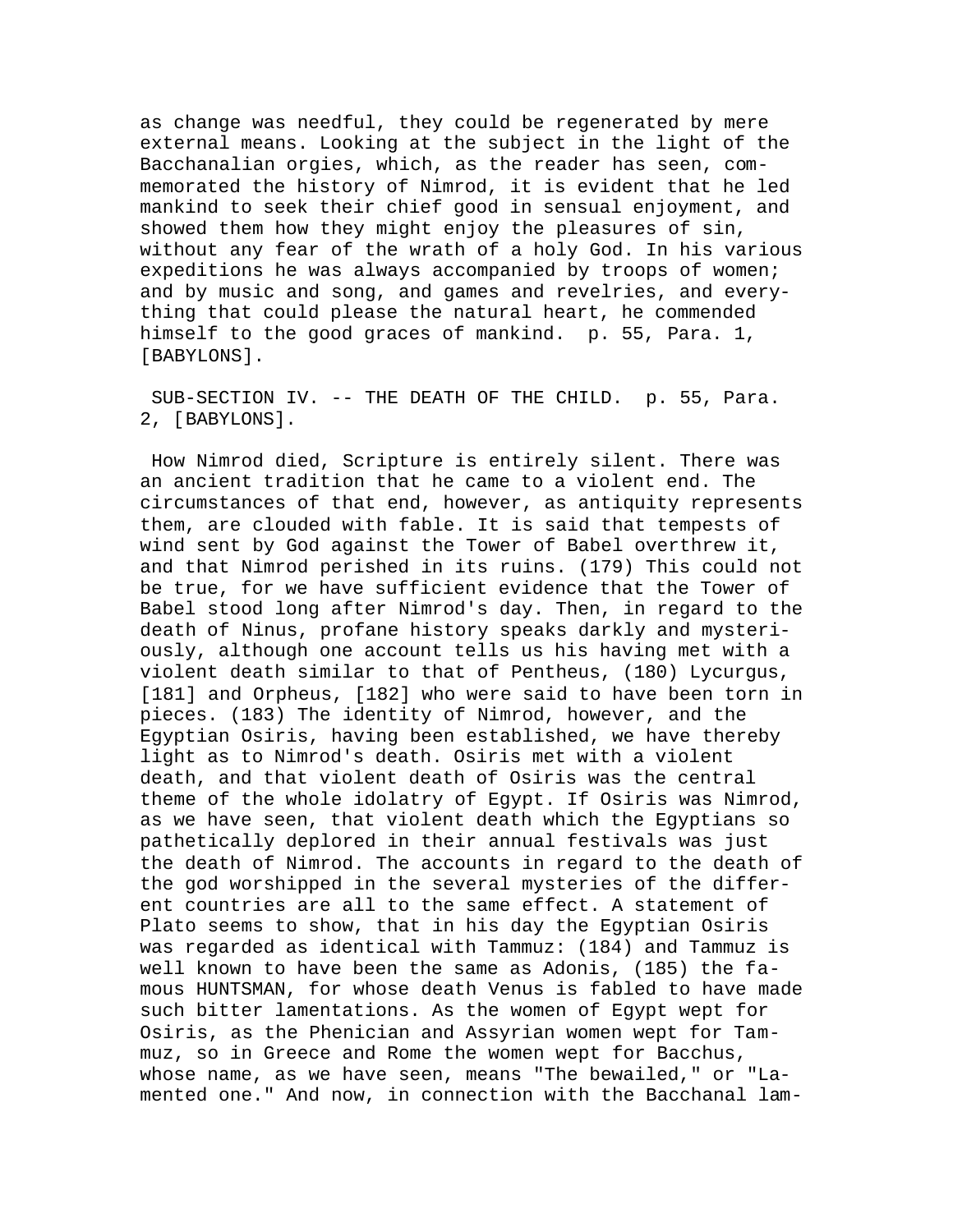entations, the importance of the relation established between Nebros, "The spotted fawn," and Nebrod, "The might hunter," will appear. The Nebros, or "spotted fawn," was the symbol of Bacchus, as representing Nebrod or Nimrod himself. Now, on certain occasions, in the mystical celebrations, the Nebros, or "spotted fawn," was torn in pieces, expressly, as we learn from Photius, as a commemoration of what happened to Bacchus, (186) whom that fawn represented. The tearing in pieces of Nebros, "the spotted one," goes to confirm the conclusion, that the death of Bacchus, even as the death of Osiris, represented the death of Nebrod, whom, under the very name of "The Spotted one," the Babylonians worshipped. Though we do not find any account of Mysteries observed in Greece in memory of Orion, the giant and might hunter celebrated by Homer, under that name, yet he was represented symbolically as having died in a similar way to that in which Osiris died, and as having then been translated to heaven. (187) From Persian records we are expressly assured that it was Nimrod who was deified after his death by the name of Orion, and placed among the stars. (188) Here, then, we have large and consenting evidence, all leading to one conclusion, that the death of Nimrod, the child worshipped in the arms of the goddessmother of Babylon, was a death of violence. p. 55, Para. 3, [BABYLONS].

 Now, when this mighty hero, in the midst of his career of glory, was suddenly cut off by a violent death, great seems to have been the shock that the catastrophe occasioned. When the news spread abroad, the devotees of pleasure felt as if the best benefactor of mankind were gone, and the gaiety of nations eclipsed. Loud was the wail that everywhere ascended to heaven among the apostates from the primeval faith for so dire a catastrophe. Then began those weepings for Tammuz, in the guilt of which the daughters of Israel allowed themselves to be implicated, and the existence of which can be traced not merely in the annals of classical antiquity, but in the literature of the world from Ultima Thule to Japan. p. 57, Para. 1, [BABYLONS].

 Of the prevalence of such weepings in China, thus speaks the Rev. W. Gillespie: "The dragon-boat festival happens in midsummer, and is a season of great excitement. About 2000 years ago there lived a young Chinese Mandarin, Wat-yune, highly respected and beloved by the people. To the grief of all, he was suddenly drowned in the river. Many boats immediately rushed out in search of him, but his body was never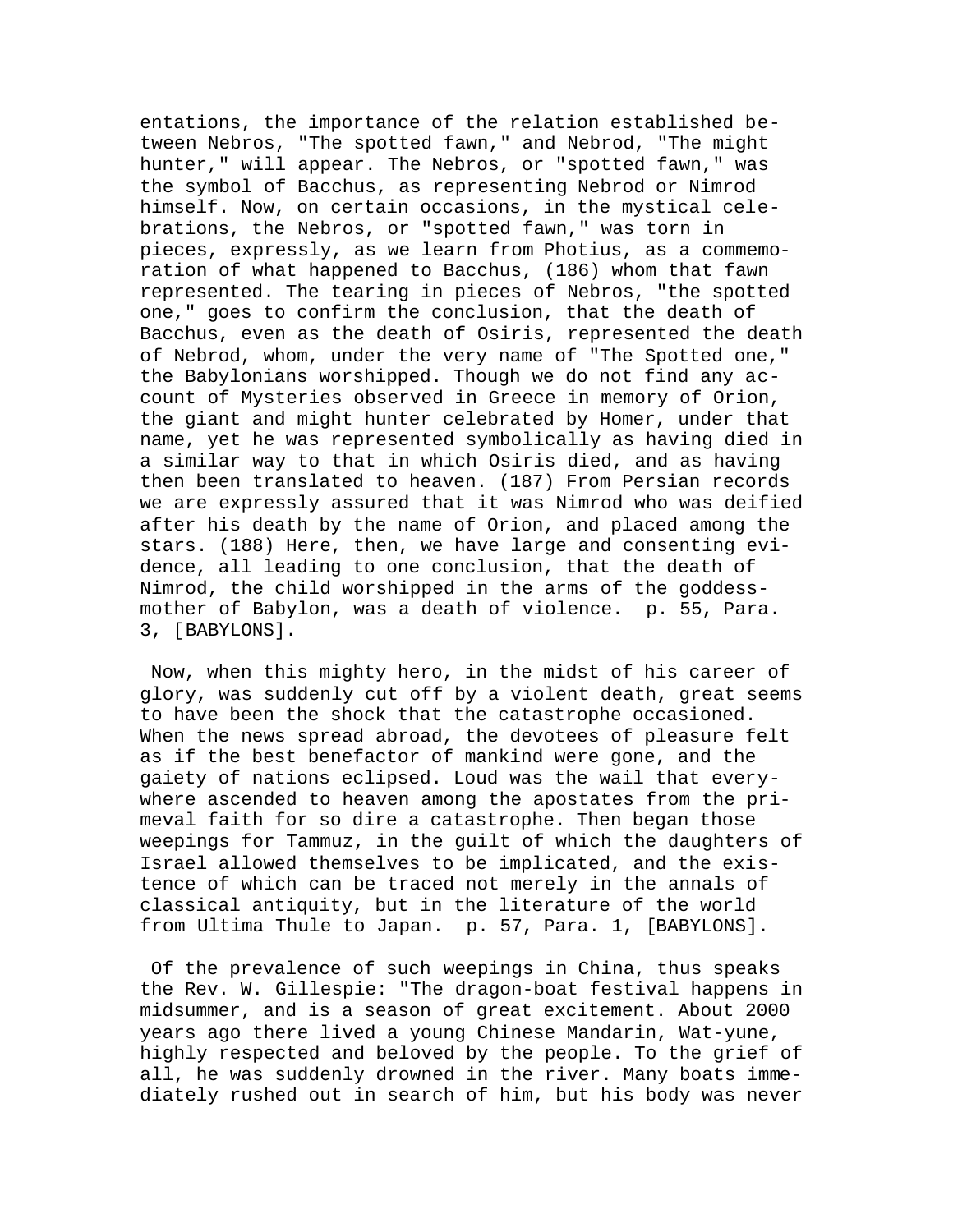found. Ever since that time, on the same day of the month, the dragon-boats go out in search of him." "It is something," adds the author, "like the bewailing of Adonis, or the weeping for Tammuz mentioned in Scripture." (189) As the great god Buddha is generally represented in China as a *Negro,* that may serve to identify the beloved Mandarin whose loss is thus annually bewailed. The religious system of Japan largely coincides with that of China. In Iceland, and throughout Scandinavia, there were similar lamentations for the loss of the god Balder. Balder, through the treachery of the god Loki, the spirit of evil, according as had been written in the book of destiny, "was slain, although the empire of heaven depended on his life." His father Odin had "learned the terrible secret from the book of destiny, having conjured one of the Volar from her infernal abode. All the gods trembled at the knowledge of this event. Then Frigga [the wife of Odin] called on every object, animate and inanimate, to take an oath not to destroy or furnish arms against Balder, Fire, water, rocks, and vegetables were bound by this solemn obligation. On e plant only, the misletoe, was overlooked. Loki discovered the omission, and made that contemptible shrub the fatal weapon. Among the warlike pastimes of Valhalla [the assembly of the gods] one was to throw darts at the invulnerable deity, who felt a pleasure in presenting his charmed breast to their weapons. At a tournament of this kind, the evil genius putting a sprig of the misletoe into the hands of the blind Hoder, and directing his aim, the dreaded prediction was accomplished by an unintentional fratricide. (190) The spectators were struck with speechless wonder; and their misfortune was the greater, that no one, out of respect to the sacredness of the place, dared to avenge it. With tears of lamentation they carried the lifeless body to the shore, and laid it upon a ship, as a funeral pile, with that of Nanna his lovely bride, who had died of a broken heart. His horse and arms were burnt at the same time, as was customary at the obsequies of the ancient heroes of the north." Then Frigga, his mother, was overwhelmed with distress. "Inconsolable for the loss of her beautiful son," says Dr. Crichton, "she despatched Hermod (the swift) to the abode of Hela [the goddess of Hell, or the infernal regions], to offer a ransom for his release. The gloomy goddess promised that he should be restored, provided everything on earth were found to weep for him. Then were messengers sent over the whole world, to see that the order was obeyed, and the effect of the general sorrow was 'as when there is a universal thaw.'" (191) There are considerable variations from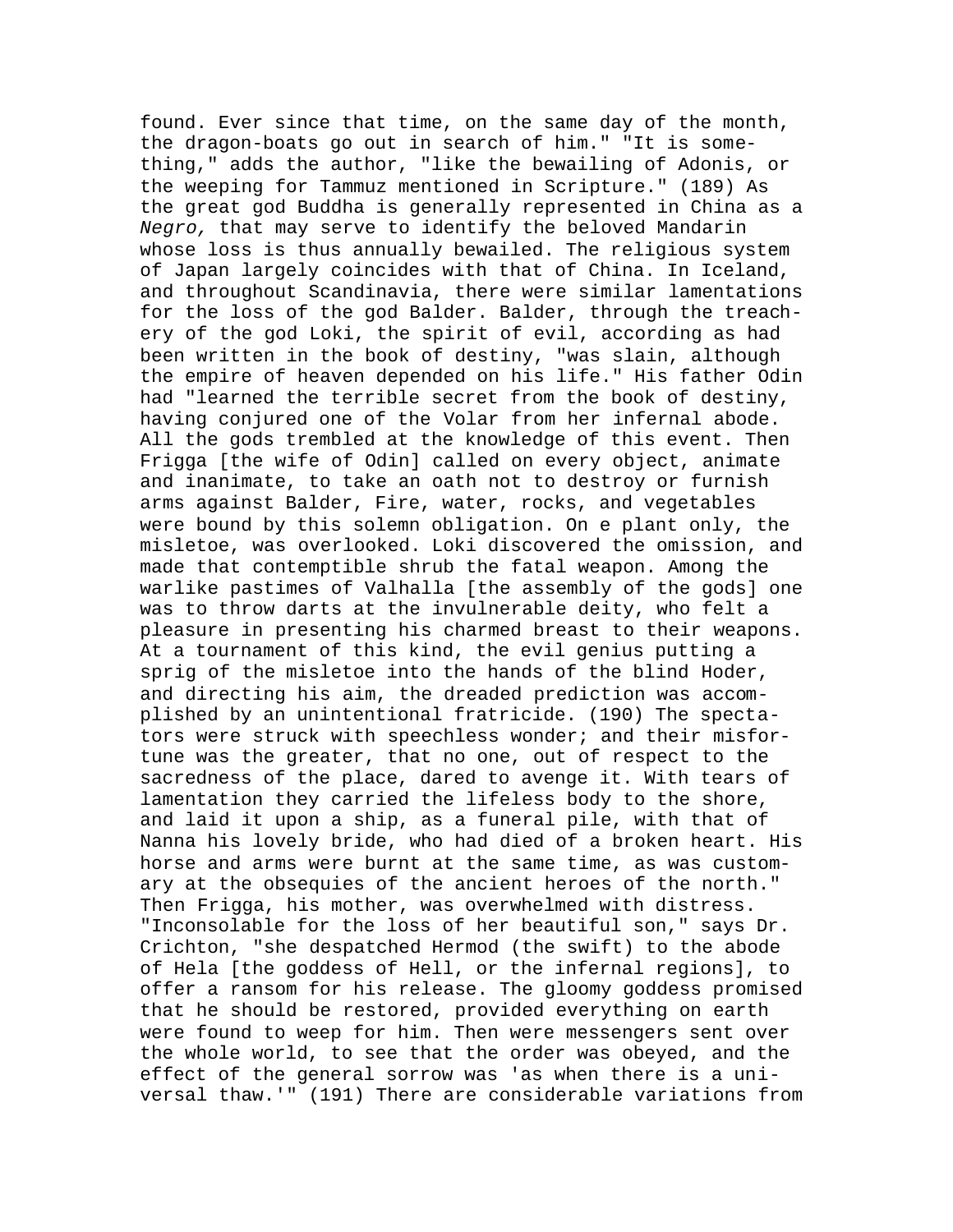the original story in these two legends; but at bottom the essence of the stories is the same, indicating that they must have flowed from one fountain. p. 57, Para. 2, [BABYLONS].

 SUB-SECTION V. -- THE DEIFICATION OF THE CHILD. p. 57, Para. 3, [BABYLONS].

 If there was one who was more deeply concerned in the tragic death of Nimrod than another, it was his wife Semiramis, who, from an originally humble position, had been raised to share with him the throne of Babylon. What, in this emergency shall she do? Shall she quietly forego the pomp and pride to which she has been raised? No. Though the death of her husband has given a rude shock to her power, yet her resolution and unbounded ambition were in nowise checked. On the contrary, her ambition took a still higher flight. In life her husband had been honoured as a hero; in death she will have him worshipped as a god, yea, as the woman's promised seed, "Zero-asta," (192) who was destined to bruise the serpent's head, and who, in doing so, was to have his own heel bruised. The patriarchs, and the ancient world in general, were perfectly acquainted with the grand primeval promise of Eden, and they knew right well that the bruising of the heel of the promised seed implied his death, and that the curse could be removed from the world only by the death of the grand Deliverer. If the promise about the bruising of the serpent's head, recorded in Genesis, as made to our first parents, was actually made, and if all mankind were descended from them, then it might be expected that some trace of this promise would be found in all nations. And such is the fact. There is hardly a people or kindred on earth in whose mythology it is not shadowed forth. The Greeks represented their great god Apollo as slaying the serpent Pytho, and Hercules as strangling serpents while yet in his cradle. In Egypt, in India, in Scandinavia, in Mexico, we find clear allusions to the same great truth. 'The evil genius," says Wilkinson, "of the adversaries of the Egyptian god Horus is frequently figured under the form of a snake, whose head he is seen piercing with a spear. The same fable occurs in the religion of India, where the malignant serpent Calyia is slain by Vishnu, in his avatar of Crishna (Fig. 23); and the Scandinavian deity Thor was said to have bruised the head of the great serpent with his mace." "The origin of this," he adds, "may be readily traced to the Bible." (193) In reference to a similar belief among the Mexicans, we find Humboldt saying,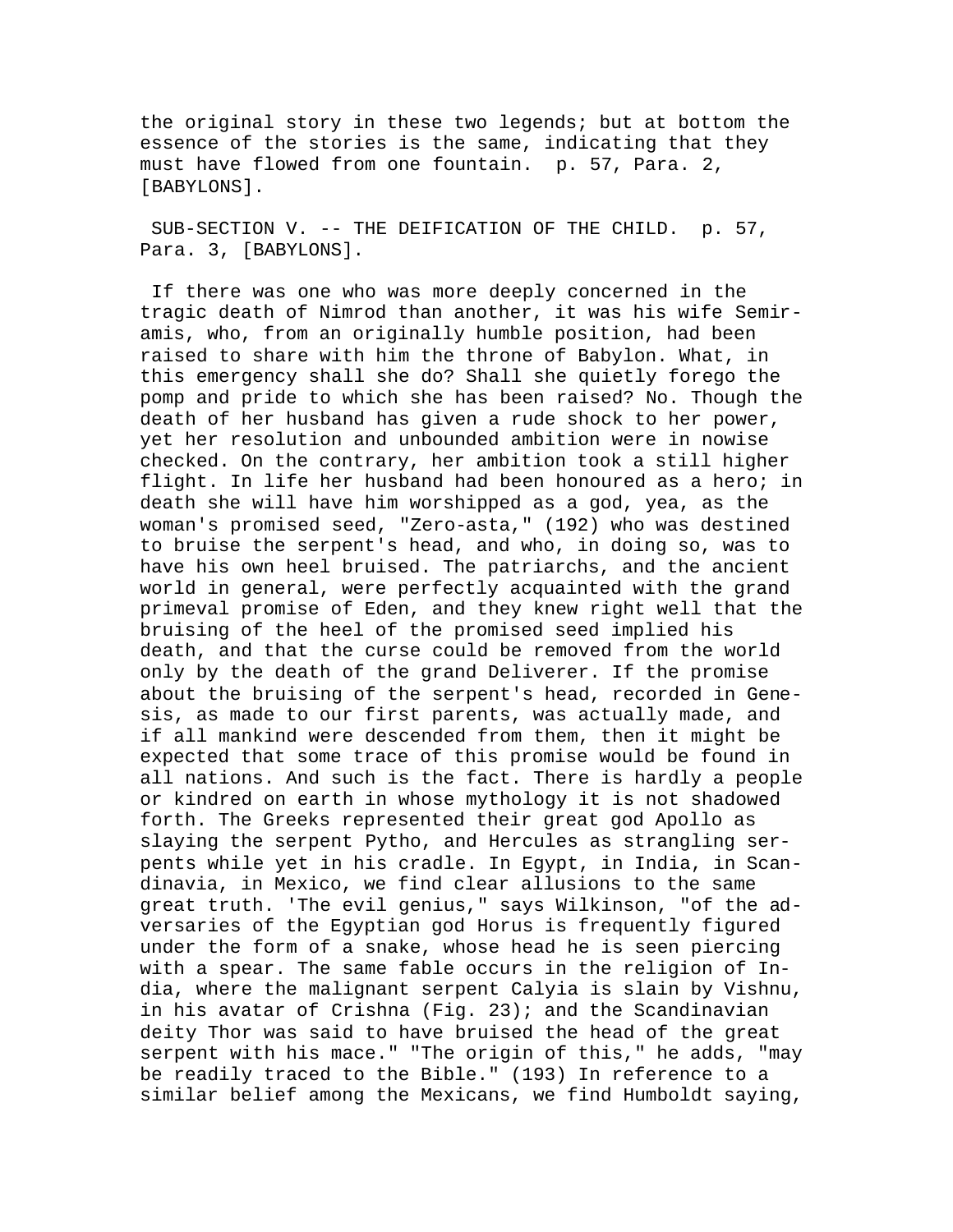that "The serpent crushed by the great spirit Teotl, when he takes the form of one of the subaltern deities, is the genius of evil -- a read Kakodaemon." (194) Now, in almost all cases, when the subject is examined to the bottom, it turns out that the serpent destroying god is represented as enduring hardships and sufferings that end in his death. Thus the god Thor, while succeeding at last in destroying the great serpent, is represented as, in the very moment of victory, perishing from the venomous effluvia of his breath. (195) The same would seem to be the way in which the Babylonians represented their great serpent-destroyer among the figures of their ancient sphere. His mysterious suffering is thus described by the Greek poet Aratus, whose language shows that when he wrote, the meaning of the representation had been generally lost, although, when viewed in the light of Scripture, it is surely deeply significant:-- "A human figure, 'whelmed with toil, appears; Yet still with name uncertain he remains; Nor known the labour that he thus sustains; But since upon his knees he seems to fall, Him ignorant mortals Engonasis call; And while sublime his awful hands are spread, Beneath him rolls the dragon's horrid head, And his right *foot* unmoved appears to rest, Fixed on the writhing monster's burnished crest." (196) p. 57, Para. 4, [BABYLONS].

 The constellation thus represented is commonly known by the name of "The Kneeler," from this very description of the Greek poet; but it is plain that, as "Eugonasis" came from the Babylonians, it must be interpreted, as the action of the figure itself implies, the title of the mysterious sufferer is just "The Serpent-crusher." (197) Sometimes, however, the actual crushing of the serpent was represented as a much more easy process; yet, even then, death was the ultimate result; and that death of the serpent-destroyer is so described as to leave no doubt whence the fable was borrowed. This is particularly the case with the Indian god Crishna, to whom Wilkinson alludes in the extract already given. In the legend that concerns him, the whole of the primeval promise in Eden is very strikingly embodied. First, he is represented in pictures and images with his foot; on the great serpent's head, (198) and then, after destroying it, he is fabled to have died [as] in the case of Tammuz, great lamentations are annually made for his death. (199) Even in Greece, also, in the classic story of Paris and Achilles, we have a very plain allusion to that part of the primeval promise, which referred to the bruising of the conqueror's "heel." Achilles, the only son of a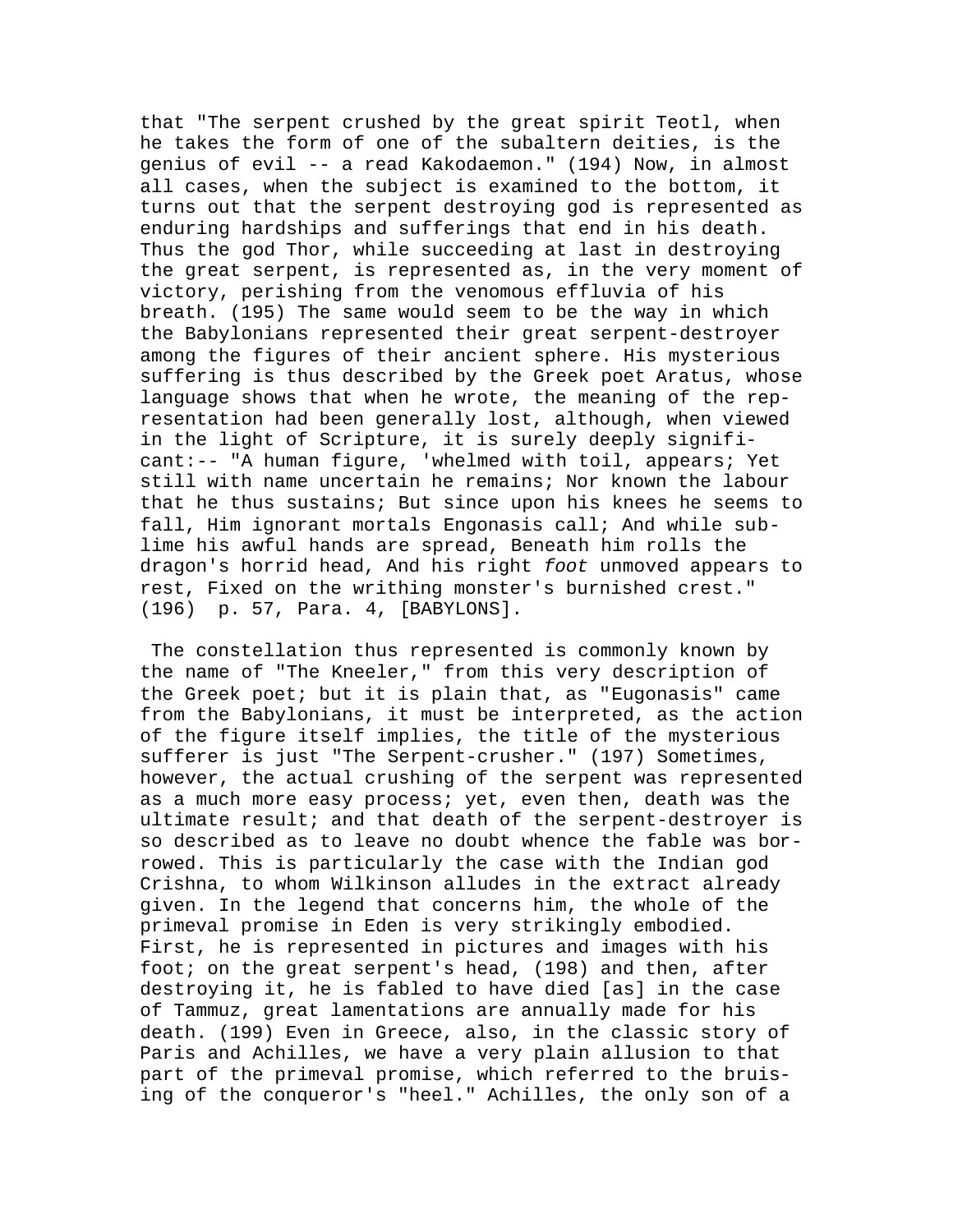goddess, was invulnerable in all points *except the heel,* but there a wound was deadly. At that his adversary took aim, and death was the result. p. 61, Para. 1, [BABYLONS].

 Now, if there be such evidence still, that even Pagans knew that it was by dying that the promised Messiah was to destroy death and him that has the power of death, that is the Devil, how much more vivid must have been the impression of mankind in general in regard to this vital truth in the early days of Semiramis, when they were so much nearer the fountain-head of all Divine tradition. When, therefore, the name Zorastes, "the seed of the woman," was given to him who had perished in the midst of a prosperous career of false worship and apostacy, there can be no doubt of the meaning which that name was intended to convey. And the fact of the violent death of the hero, who, in the esteem of his partisans, had done so much to bless mankind, to make life happy, and to deliver them from the fear of the wrath to come, instead of being fatal to the bestowal of such a title upon him, favoured rather than otherwise the daring design. All that was needed to countenance the scheme on the part of those who wished an excuse for continued apostacy from the true God, was just to give out that, though the great patron of the apostacy had fallen a prey to the malice of men, he had freely offered himself for the good of mankind. Now, this was what was actually done. The Chaldean version of the story of the great Zoroaster is that he prayed to the supreme God of heaven to take away his life; that his prayer was heard, and that he expired, assuring his followers that, if they cherished due regard for his memory, the empire would never depart, from the Babylonians. (200) What Berosus, the Babylonian historian, says of the cutting off of the head of the great god Belus, is plainly to the same effect. Belus, says Berosus, commanded one of the gods to cut off his head, that from the blood thus shed by his own command and with his own consent, when mingled with the earth, new creatures might be formed, the first creation being represented as a sort of a failure. (201) Thus the death of Belus, who was Nimrod, like that attributed to Zoroaster, was represented as entirely voluntary, and as submitted to for the *benefit of the world.* p. 61, Para. 2, [BABYLONS].

 It seems to have been now only when the dead hero was to be deified, that the secret Mysteries were set up. The previous form of apostacy during the life of Nimrod appears to have been open and public. Now, it was evidently felt that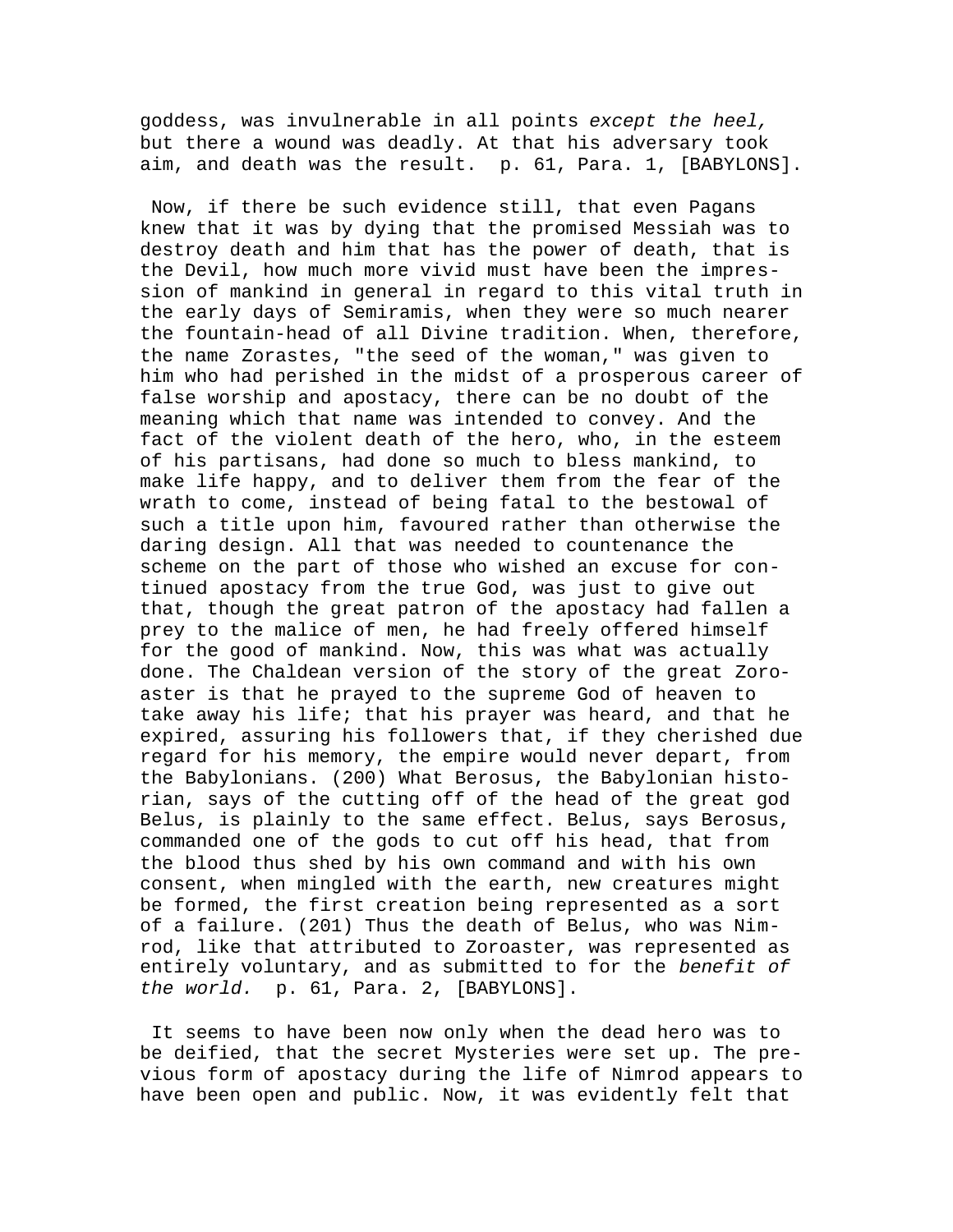publicity was out of the question. The death of the great ringleader of the apostacy was not the death of a warrior slain in battle, but an act of judicial rigour, solemnly inflicted. This is well established by the accounts of the deaths of both Tammuz and Osiris. The following is the account of Tammuz, given by the celebrated Maimonides, deeply read in all the learning of the Chaldeans: "When the false prophet named Thammuz preached to a certain king that he should worship the seven stars and the twelve signs of the Zodiac, that king ordered him to be put to a terrible death. On the night of his death all the images assembled from the ends of the earth into the temple of Babylon, to the great golden image of the Sun, which was suspended between heaven and earth. That image prostrated itself in the midst of the temple, and so did all the images around it, while it related to them all that had happened to Thammuz. The images wept and lamented all the night long, and then in the morning they flew away, each to his own temple again, to the ends of the earth. And hence arose the custom every year, on the first day of the month Thammuz, to mourn and to weep for Thammuz." (202) There is here, of course, all the extravagance of idolatry, as found in the Chaldean sacred books that Maimonides had consulted; but there is no reason to doubt that fact stated either as to the manner or the cause of the death of Tammuz. In this Chaldean legend, it is stated that it was by the command of a "certain king" that this ringleader in apostacy was put to death. Who could this king be, who was so determinedly opposed to the worship of the host of heaven? From what is related of the Egyptian Hercules, we get very valuable light on this subject. It is admitted by Wilkinson that the most ancient Hercules, and truly primitive one, was he who was known in Egypt as having, "by the power of the gods"  $(203)$   $(i.e., by$ the SPIRIT) fought against and overcome the Giants. Now, no doubt, the title and character of Hercules were afterwards given by the Pagans to him whom they worshipped as the grand deliverer or Messiah, just as the adversaries of the Pagan divinities came to be stigmatised as the "Giants" who rebelled against heaven. But let the reader only reflect who *were* the real Giants that rebelled against Heaven. They were Nimrod and his party; for the "Giants" were just the "Mighty ones," of whom Nimrod was the leader. Who, then, was most likely too head the opposition to the apostacy from the primitive worship? If Shem was at that time alive, as beyond question he was, who so likely as he? In exact accordance with this deduction, we find that one of the names of the primitive Hercules in Egypt was "Sem." (204)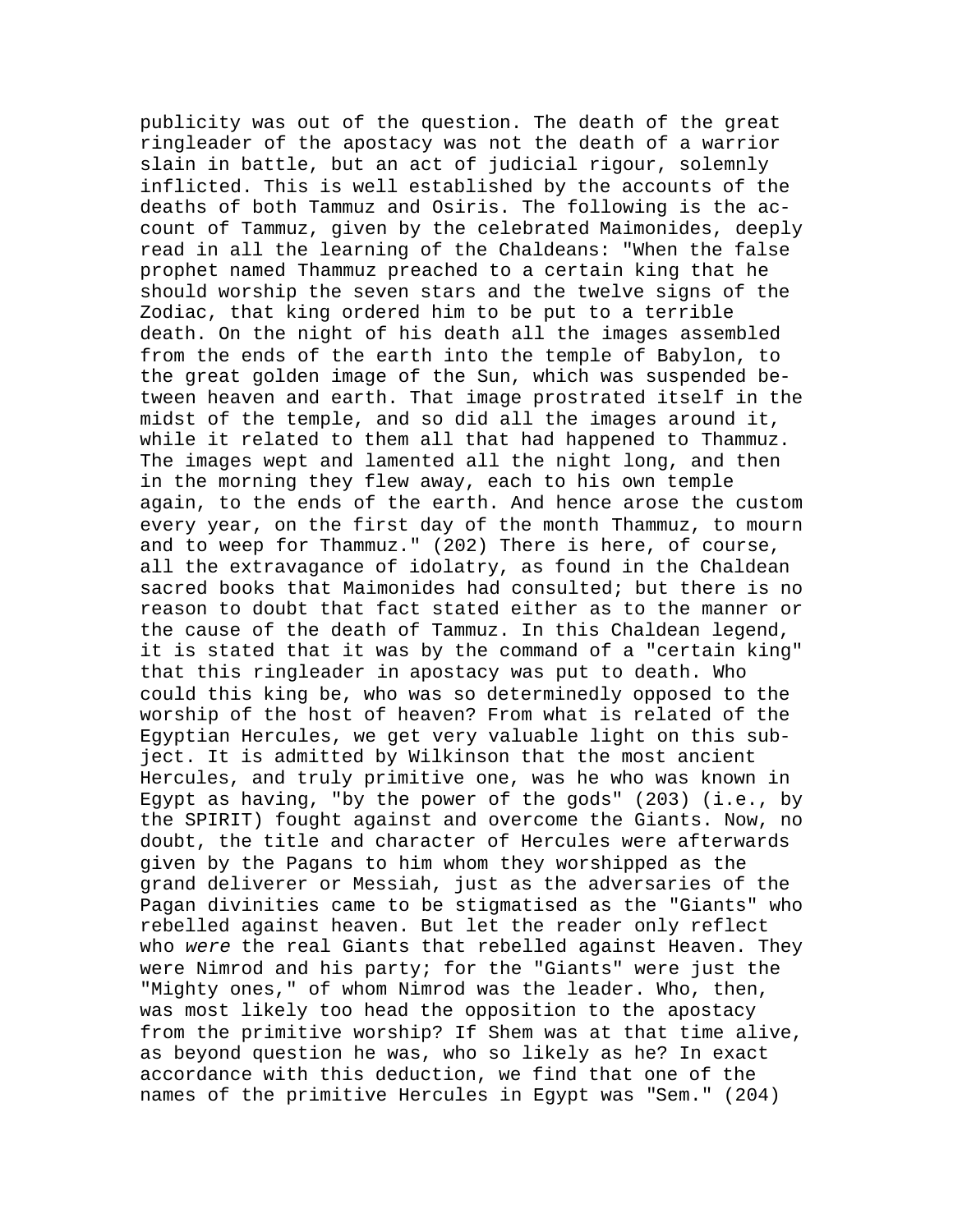p. 62, Para. 1, [BABYLONS].

 If "Sem," then, was the primitive Hercules, who overcame the Giants, and that not by mere physical force, but by "the power of God," or the influence of the Holy Spirit, that entirely agrees with his character; and more than that, it remarkably agrees with the Egyptian account of the death of Osiris. The Egyptians say, that the grand enemy of their god overcame him, not by open violence, but that, having entered into a *conspiracy* with seventy-two of the leading men of Egypt, he got him into his power, put him to death, and then cut his dead body into pieces, and sent the different parts to so many different cities throughout the country. (205) The real meaning of this statement will appear, if we glance at the judicial institutions of Egypt. Seventy-two was just the number of the judges, both civil and sacred, who, according to Egyptian law, were required to determine what was to be the punishment of one guilty of so high an offence as that of Osiris, supposing this to have become a matter of judicial inquiry. In determining such a case, there were necessarily two tribunals concerned. First, there were the ordinary judges, who had power of life and death, and who amounted to thirty, (206) then there was, over and above, a tribunal consisting of forty-two judges, who, if Osiris was condemned to die, had to determine whether his body should be buried or no, for, before burial, every one after death had to pass the ordeal of this tribunal. (207) As burial was refused him, both tribunals would necessarily be concerned; and thus there would be exactly seventy-two persons, under Typho the president, to condemn Osiris to die and to be cut in pieces. What, then, does the statement amount to, in regard to the conspiracy, but just to do this, that the great opponent of the idolatrous system which Osiris introduced, had so convinced these judges of the enormity of the offence which he had committed, that they gave up the offender to an awful death, and to ignominy after it, as a terror to any who might afterwards tread in his steps. The cutting of the dead body in pieces, and sending the dismembered parts among the different cities, is paralleled, and its object explained, by what we read in the Bible of the cutting of the dead body of the Levite's concubine in pieces (Judges xix. 29), and sending one of the parts to each of the twelve tribes of Israel; and the similar step taken by Saul, when he hewed the two yoke of oxen asunder, and sent them throughout all the coasts of his kingdom (1 Sam. xi. 7). It is admitted by commentators that both the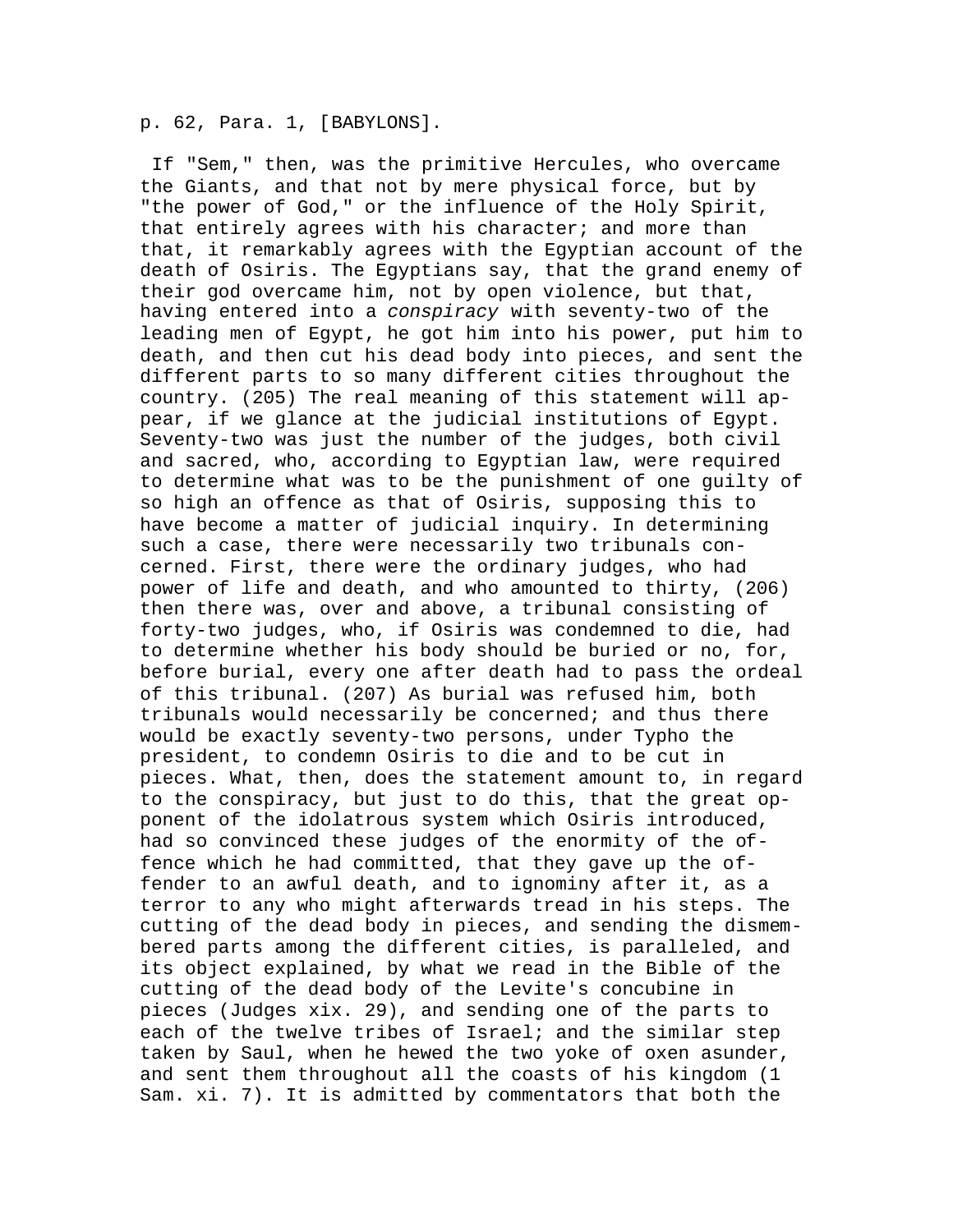Levite and Saul acted on a patriarchal custom, according to which summary vengeance would be dealt to those who failed to come to the gathering that in this solemn way was summoned. This was declared in so many words by Saul, when the parts of the slaughtered oxen were sent among the tribes: "Whosoever cometh not forth after Saul and after Samuel, so shall it be done to his oxen." In like manner, when the dismembered parts of Osiris were sent among the cities by the seventy-two "conspirators" -- in other words, by the supreme judges of Egypt, it was equivalent to a solemn declaration in their name, that "whosoever should do as Osiris had done, so should it be done to him; so should he also be cut in pieces." p. 63, Para. 1, [BABYLONS].

 When irreligion and apostacy again arose into the ascendant, this act, into which the constituted authorities who had to do with the ringleader of the apostates were led, for the putting down of the combined system of irreligion and despotism set up by Osiris or Nimrod, was naturally the object of intense abhorrence to all his sympathisers; and for his share in it the chief actor was stigmatised as Typho, or "The Evil One." (208) The influence that this abhorred Typho wielded over the minds of the so-called "conspirators," considering the physical force with which Nimrod was upheld, must have been wonderful, and goes to show, that though his deed in regard to Osiris is veiled, and himself branded by a hateful name, he was indeed none other than that primitive Hercules who overcame the Giants by "the power of God," by the persuasive might of his Holy Spirit. p. 64, Para. 1, [BABYLONS].

 In connection with this character of Shem, the myth that makes Adonis, who is identified with Osiris, perish by the tusks of a wild boar, is easily unravelled. (209) The tusk of a wild boar was a symbol. In Scripture, a tusk is called "a horn;" (210) among many of the Classic Greeks it was regarded in the very same light. (211) When once it is known that a tusk is regarded as a "horn" according to the symbolism of idolatry, the meaning of the boar's tusks, by which Adonis perished, is not far to seek. The bull's horns that Nimrod wore were the symbol of physical power. The boar's tusks were the symbol of *spiritual* power. As a "horn" means *power,* so a tusk, that is, a horn in the mouth, means "power in the mouth;" in other words, the power of persuasion; the very power with which "Sem," the primitive Hercules, was so signally endowed. Even from the ancient traditions of the Gael, we get an item of evidence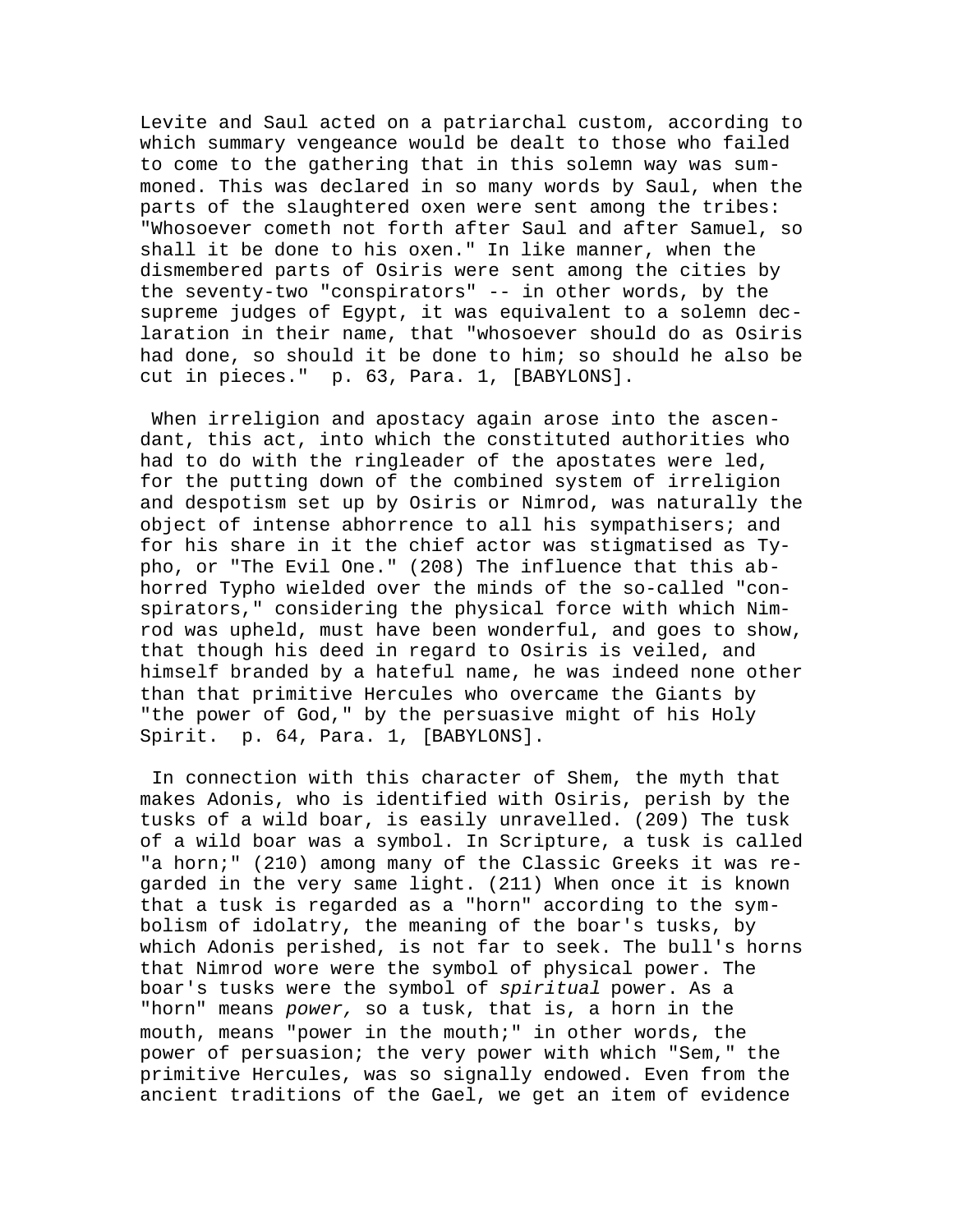that at once illustrates this idea of power in the mouth, and connects it with that great son of Noah, on whom the blessing of the Highest, as recorded in Scripture, did specially rest. The Celtic Hercules was called Hercules Ogmius, which, in Chaldee, is "Hercules the Lamenter." (212) No name could be more appropriate, none more descriptive of the history of Shem, than this. Except our first parent, Adam, there was, perhaps, never a mere man that saw so much grief as he. Not only did he see a vast apostacy, which, with his righteous feelings, and witness as he had been of the awful catastrophe of the flood, must have deeply grieved him; but he lived to bury SEVEN GENERATIONS of his descendants. He lived 502 years after the flood, and as the lives of men were rapidly shortened after that event, no less than SEVEN generations of his lineal descendants died before him (Gen. xi. 10-32). How appropriate a name Ogmius, "The Lamenter or Mourner," for one who had such a history! Now, how is this "Mourning" Hercules represented as putting down enormities and redressing wrongs? Not by his club, like the Hercules of the Greeks, but by the force of persuasion. Multitudes were represented as following him, drawn by fine chains of gold and amber inserted into their ears, and which chains proceeded from his mouth. (213) There is a great difference between the two symbols -- the tusks of a boar and the golden chains issuing from the mouth, that draw willing crowds by the ears; but both very beautifully illustrate the same idea -- the might of that persuasive power that enabled Shem for a time to withstand the tide of evil that came rapidly rushing in upon the world. p. 65, Para. 1, [BABYLONS].

 Now when Shem had so powerfully wrought upon the minds of men as to induce them to make a terrible example of the great Apostate, and when that Apostate's dismembered limbs were sent to the chief cities, where no doubt his system had been established, it will be readily perceived that, in these circumstances, if idolatry was to continue -- if, above all, it was to take a step in advance, it was indispensable that it should operate in secret. The terror of an execution, inflicted on one so mighty as Nimrod, made it needful that, for some time to come at least, the extreme of caution should be used. In these circumstances, then, began, there can hardly be a doubt, that system of "Mystery," which, having Babylon for its centre, has spread over the world. In these Mysteries, under the seal of secrecy and the sanction of an oath, and by means of all the fertile resources of magic, men were gradually led back to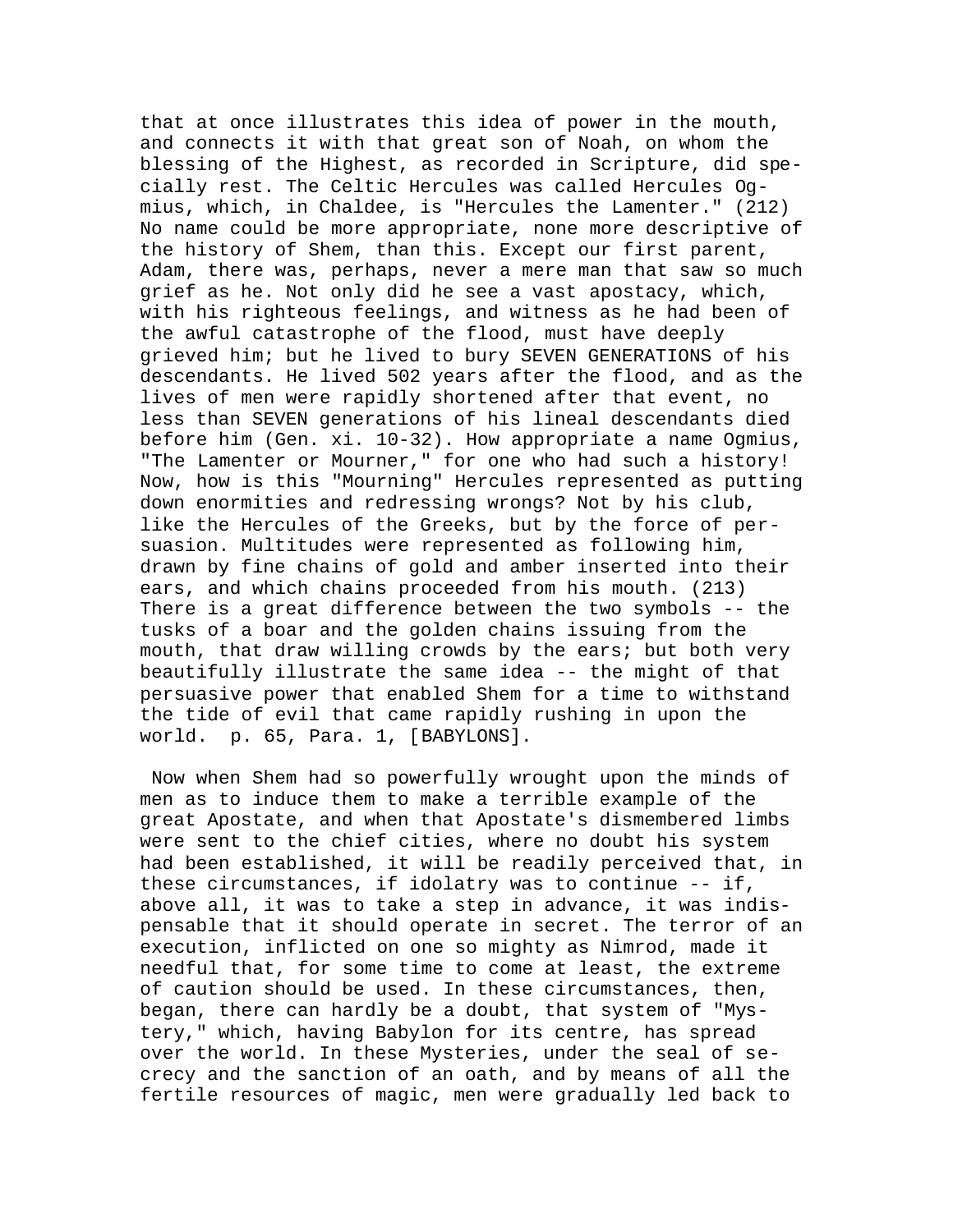all the idolatry that had been publicly suppressed, while new features were added to that idolatry that made it still more blasphemous than before. That magic and idolatry were twin sisters, and came into the world together, we have abundant evidence. "He" (Zoroaster), says Justin the historian, "was said to be the first that invented magic arts, and that most diligently studied the motions of the heavenly bodies." (214) The Zoroaster spoken of by Justin is the Bactrian Zoroaster; but this is generally admitted to be a mistake. Stanley, in his *History of Oriental Philosophy,* concludes that this mistake had arisen from similarity of name, and that from this cause *that* had been attributed to the Bactrian Zoroaster which properly belonged to the Chaldean, "since it cannot be imagined that the Bactrian was the inventor of those arts in which the Chaldean, who lived contemporary with him, was so much skilled." (215) Epiphanius had evidently come to the same substantial conclusion before him. He maintains, from the evidence open to him in his day, that it was *"Nimrod,* that established the sciences of magic and astronomy, the invention of which was subsequently attributed to (the Bactrian) Zoroaster." (216) As we have seen that Nimrod and the Chaldean Zoroaster are the same, the conclusions of the ancient and the modern inquirers into Chaldean antiquity entirely harmonise. Now the secret system of the Mysteries gave vast facilities for imposing on the senses of the initiated by means of the various tricks and artifices of magic. Notwithstanding all the care and precautions of those who conducted these initiations, enough has transpired to give us a very clear insight into their real character. Everything was so contrived as to wind up the minds of the novices to the highest pitch of excitement, that, after having surrendered themselves implicitly to the priests, they might be prepared to receive anything. After the candidates for initiation had passed through the confessional, and sworn the required oaths, "strange and amazing objects," says Wilkinson, "presented themselves. Sometimes the place they were in seemed to shake around them; sometimes it appeared bright and resplendent with light and radiant fire, and then again covered with black darkness, sometimes terrible apparitions astonished the trembling spectators." (217) Then, at last, the great god, the central object of their worship, Osiris, Tammuz, Nimrod or Adonis, was revealed to them in the way most fitted to soothe their feelings and engage their blind affections. An account of such a manifestation is thus given by an ancient Pagan, cautiously indeed, but yet in such a way as shows the nature of the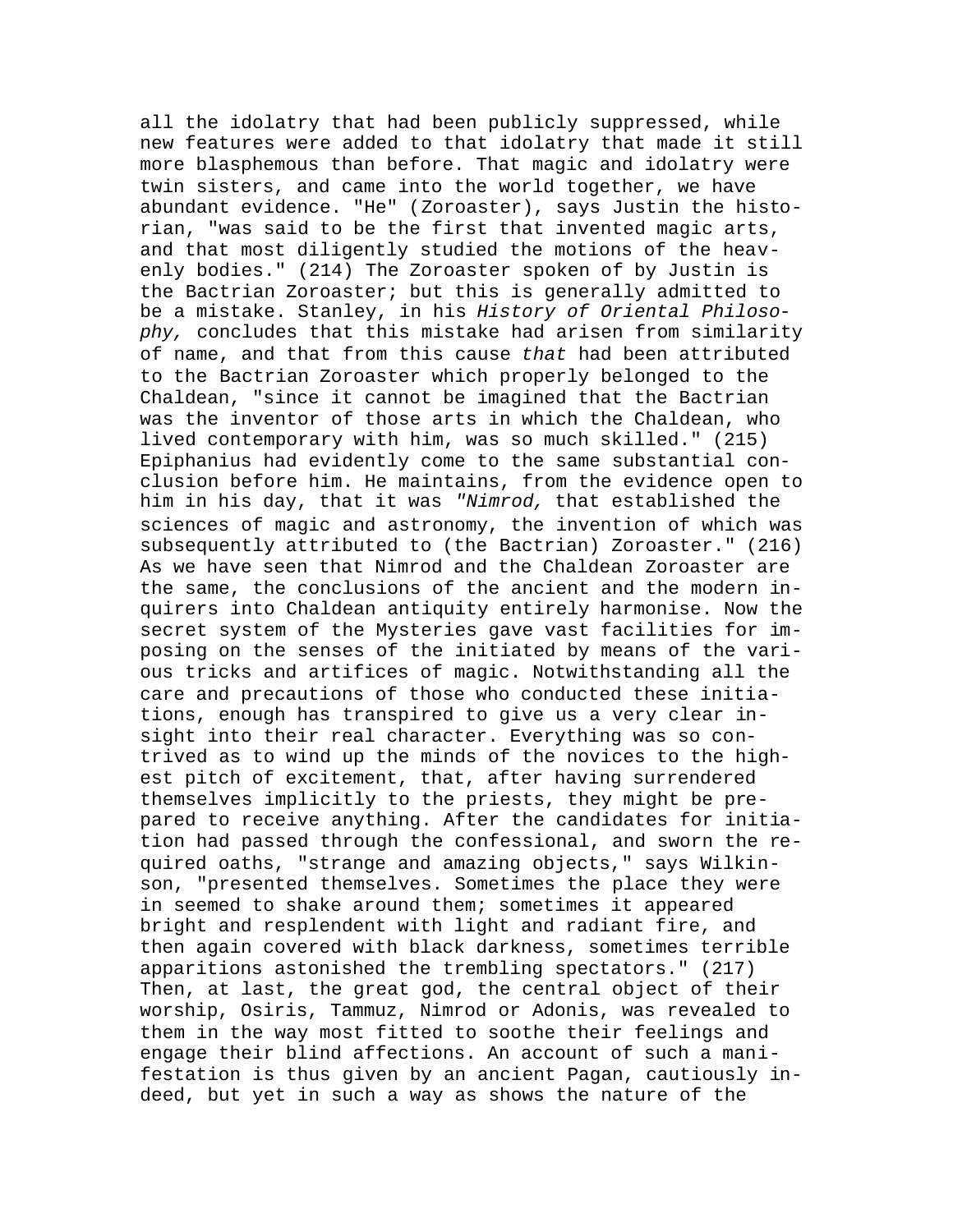magic secret by which such an apparent miracle was accomplished: "In a manifestation which one must not reveal .... there is seen on a wall of the temple a mass of light, which appears at first at a very great distance. It is transformed, while unfolding itself, into a visage evidently divine and supernatural, of an aspect severe, but with a touch of sweetness. Following the teachings of a mysterious religion, the Alexandrians honour it as Osiris or Adonis." (218) From this statement, there can hardly be a doubt that the magical art here employed was none other than that now made use of in the very earliest periods for presenting to the view of the living, in the secret Mysteries, those who were dead. We have statements in ancient history referring to the very time of Semiramis, which imply that magic rites were practised for this very purpose; (219) and as the magic lantern, or something akin to it, was manifestly used in later times for such an end, it is reasonable to conclude that the same means, or similar, were employed in the most ancient time, when the same *effects* were produced. Now, in the hands of crafty, designing men, this was a powerful means of imposing upon those who were willing to be imposed upon, who were averse to the holy spiritual religion of the living God, and who still hankered after the system that was put down. It was easy for those who controlled the Mysteries, having discovered secrets that were then unknown to the mass of mankind, and which they carefully preserved in their own exclusive keeping, to give them what might seem ocular demonstration, that Tammuz, who had been slain, and for whom such lamentations had been made, was still alive, and encompassed with divine and heavenly glory. From the lips of one so gloriously revealed, or what was practically the same, from the lips of some unseen priest, speaking in his name from behind the scenes, what could be too wonderful or incredible to be believed? Thus the whole system of the secret Mysteries of Babylon was intended to glorify a dead man; and when once the worship of one dead man was established, the worship of many more was sure to follow. This casts light upon the language of the 106th Psalm, where the Lord, upbraiding Israel for their apostacy, says: "They joined themselves to Baalpeor, and ate the sacrifices of the *dead."* Thus, too, the way was paved for bringing in all the abominations and crimes of which the Mysteries became the scenes; for, to those who liked not to retain God in their knowledge, who preferred some visible object of worship, suited to the sensuous feelings of their carnal minds, nothing could seem a more cogent reason for faith or practice than to hear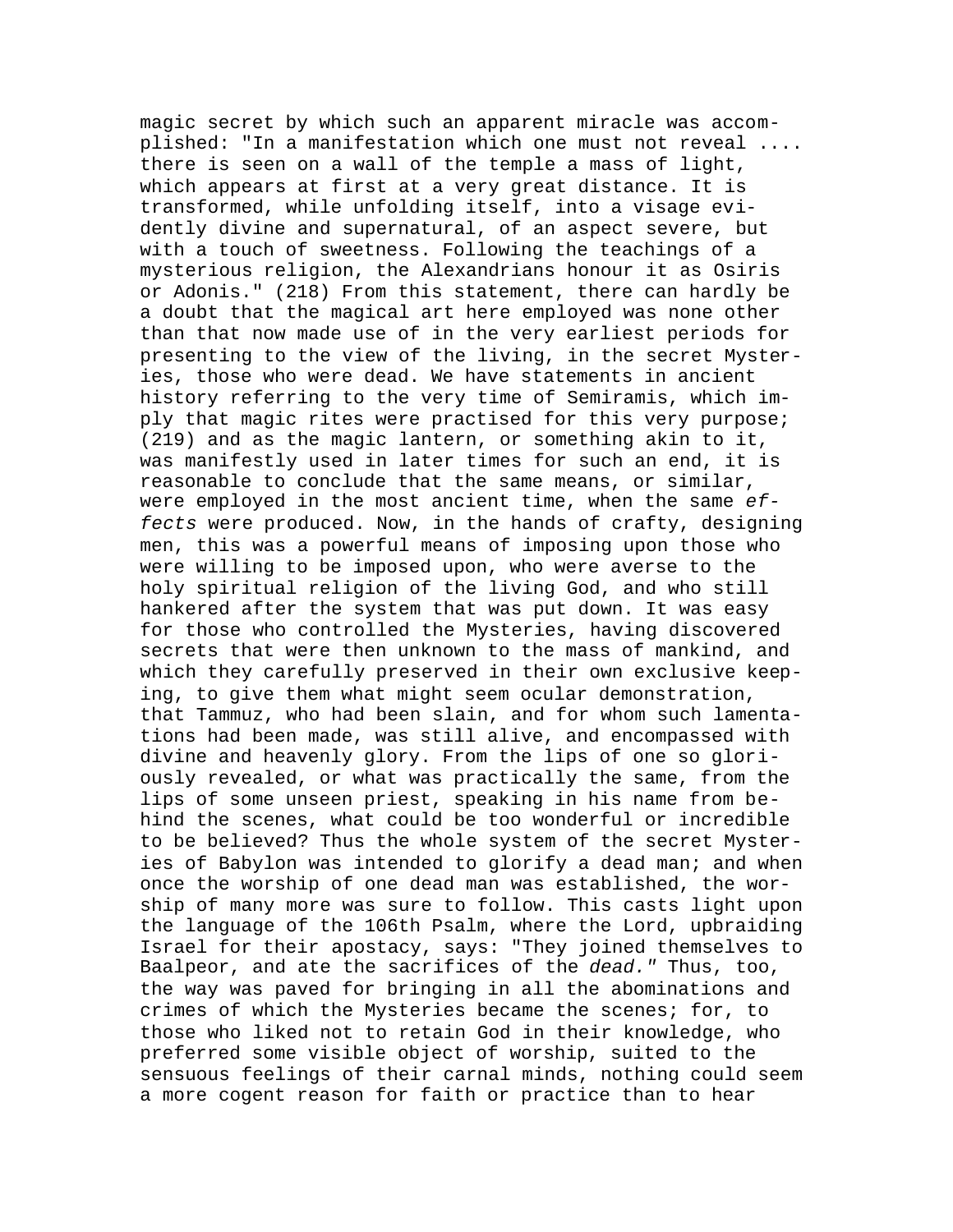with their own ears a command given forth amid so glorious a manifestation apparently by the very divinity they adored. p. 66, Para. 1, [BABYLONS].

 The scheme, thus skilfully formed, took effect. Semiramis gained glory from her dead and deified husband; and in course of time both of them, under the names of Rhea and Nin, or "Goddess-Mother and Son," were worshipped with an enthusiasm that was incredible, and their images were everywhere set up and adored. (220) Wherever the negro aspect of Nimrod was found an obstacle to his worship, this was very easily obviated. According to the Chaldean doctrine of the transmigration of souls, all that was needful was just to teach that Ninus had reappeared in the person of a posthumous son, of a fair complexion, supernaturally borne by his widowed wife after the father had gone to glory. As the licentious and dissolute life of Semiramis gave her many children, for whom no ostensible father on earth would be alleged, a plea like this would at once sanctify sin, and enable her to meet the feelings of those who were disaffected to the true worship of Jehovah, and yet might have no fancy to bow down before a negro divinity. From the light reflected on Babylon by Egypt, as well as from the form of the extant images of the Babylonian child in the arms of the goddess-mother, we have every reason to believe that this was actually done. In Egypt the *fair* Horus, the son of the *black* Osiris, who was the favourite object of worship, in the arms of the goddess Isis, was said to have been miraculously born in consequence of a connection, on the part of that goddess, with Osiris after his death, (221) and, in point of fact, to have been a new incarnation of that god, to avenge his death on his murderers. It is wonderful to find in what widely-severed countries, and amongst what millions of the human race at this day, who never saw a negro, a negro god is worshipped. But yet, as we shall afterwards see, among the civilised nations of antiquity, Nimrod almost everywhere fell into disrepute, and was deposed from his original pre-eminence, expressly *ob deformitatem,* (222) "on account of his ugliness." Even in Babylon itself, the posthumous child, as identified with his father, and inheriting all his father's glory, yet possessing more of his mother's complexion, came to be the favourite type of the Madonna's divine son. p. 69, Para. 1, [BABYLONS].

 This son, thus worshipped in his mother's arms, was looked upon as invested with all the attributes, and called by al-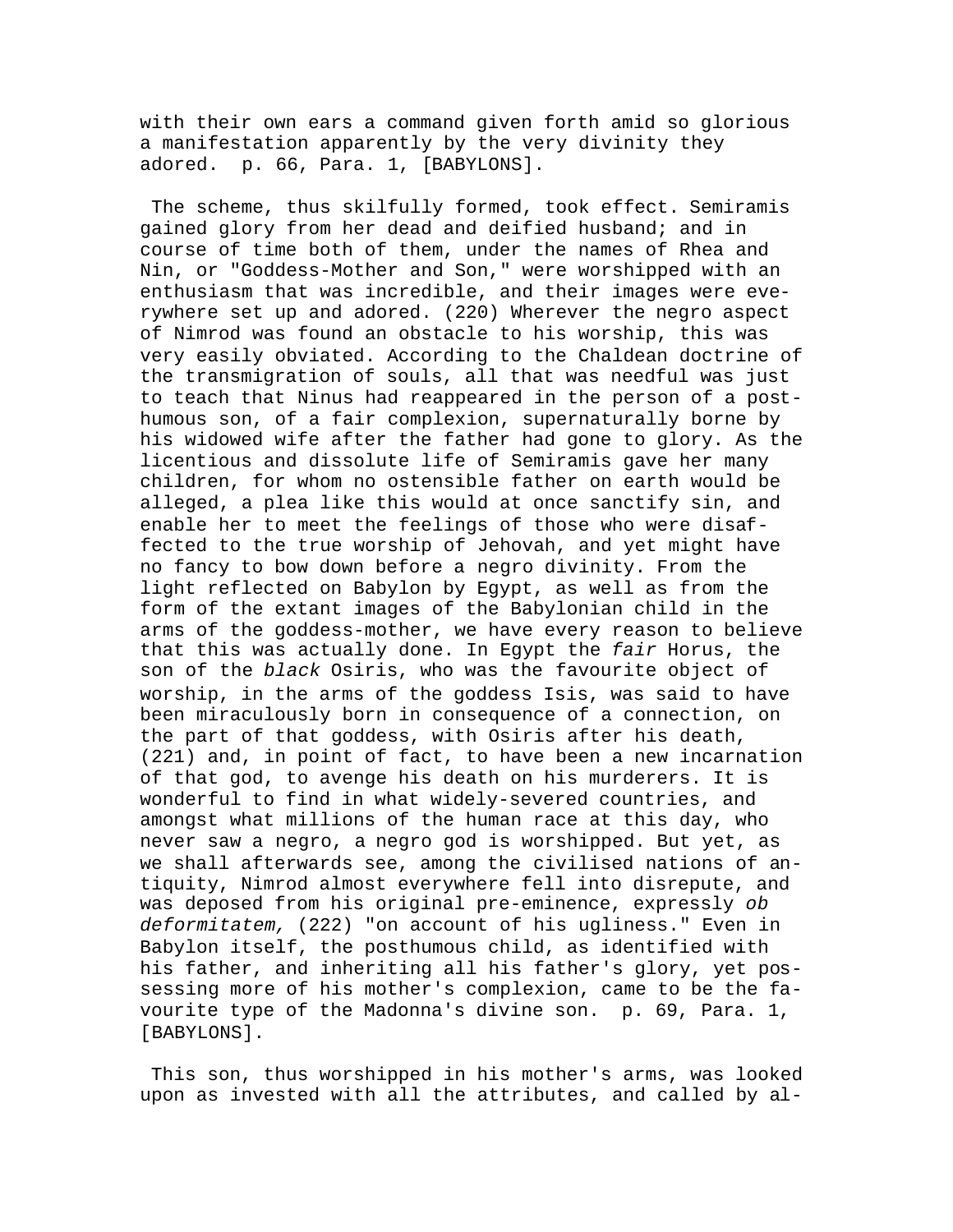most all the names of the promised Messiah. As Christ, in the Hebrew of the Old Testament, was called Adonai, The Lord, so Tammuz was called Adon or Adonis. Under the name of Mithras, he was worshipped as the "Mediator." (223) As Mediator and head of the covenant of grace, he was styled Baal-berith, Lord of the Covenant (Fig. 24) -- (Judges viii. 33). In this character he is represented in Persian monuments as seated on the rainbow, the well-known symbol of the covenant. (224) In India, under the name of Vishnu, the Preserver of Saviour of men, though a god, he was worshipped as the great "Victim-Man," who before the worlds were, because there was nothing else to offer, offered *himself* as a sacrifice. (225) The Hindu sacred writings teach that this mysterious offering before all creation is the foundation of all the sacrifices that have ever been offered since. (226) Do any marvel at such a statement being found in the sacred books of a Pagan mythology? Why should they? Since sin entered the world there has been only one way of salvation, and that through the blood of the everlasting covenant -- a way that all mankind once knew, from the days of righteous Abel downwards. When Abel, "by faith," offered unto God his more excellent sacrifice than that of Cain, it was his faith "in the blood of the Lamb slain," in the purpose of God "from the foundation of the world," and in due time to be actually offered up on Calvary, that gave all the "excellence" to his offering. If Abel knew of "the blood of the Lamb," why should Hindoos not have known of it? One little word shows that even in Greece the virtue of "the blood of God" had once been known, though that virtue, as exhibited in its poets, was utterly obscured and degraded. That word is Ichor. Every reader of the bards of classic Greece knows that Ichor is the tern peculiarly appropriated to the blood of a divinity. Thus Homer refers to it: -- "From the clear vein the immortal Ichor flowed, Such stream as issues from a wounded god, Pure emanation, uncorrupted flood, Unlike our gross, diseased terrestrial blood." (227) Now, what is the proper meaning of the term Ichor? In Greek it has no etymological meaning whatever; but, in Chaldee, Ichor signifies "The precious thing." Such a name, applied to the blood of a divinity, could have only one origin. It bears its evidence on the very face of it, as coming from that grand patriarchal tradition, that led Abel to look forward to the "precious blood" of Christ, the most "precious" gift that love Divine could give to a guilty world, and which, while the blood of the only genuine "Victim-Man," is at the same time, in deed and in truth, "The blood of God" (Acts xx.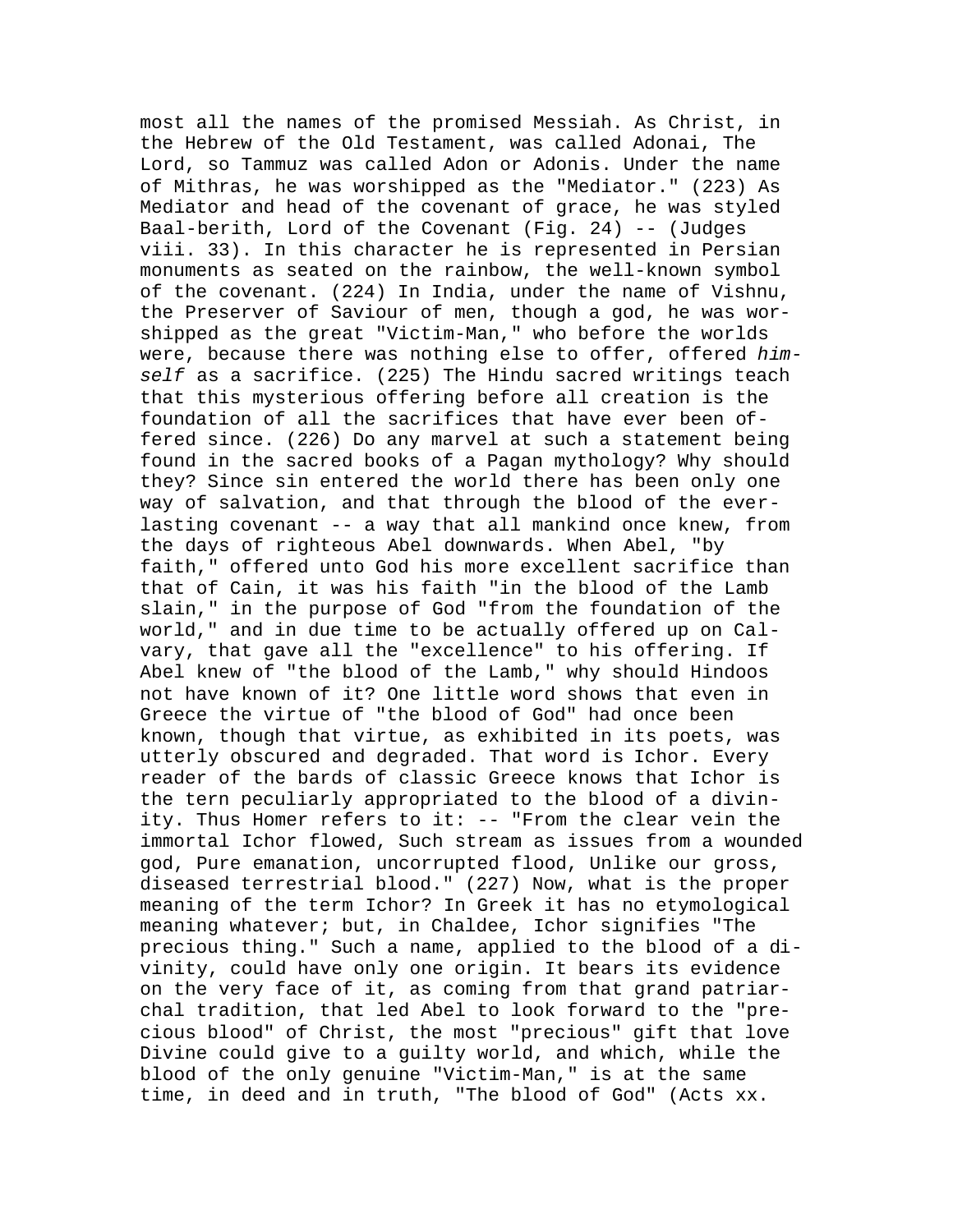28). Even in Greece itself, though the doctrine was utterly perverted, it was not entirely lost. It was mingled with falsehood and fable, it was hid from the multitude; but yet, in the secret mystic system it necessarily occupied an important place. As Servius tells us that the grand purpose of the Bacchic orgies "was the purification of souls," (228) and as in these orgies there was regularly the tearing asunder and the shedding of the blood of an animal, in memory of the shedding of the life's blood of the great divinity commemorated in them, could this symbolical shedding of the blood of that divinity have no bearing on the "purification" from sin, these mystic rites were intended to effect? We have seen that the sufferings of the Babylonian Zoroaster and Belus were expressly represented as voluntary, and as submitted to for the benefit of the world, and that in connection with crushing the great serpent's head, which implied the removal of sin and the curse. If the Grecian Bacchus was just another form of the Babylonian divinity, then his sufferings and blood-shedding must have been represented as having been undergone for the same purpose - - viz., for the "purification of souls." From this point of view, let the well-known name of Bacchus in Greece be looked at. The name was Dionysus or Dionusos. What is the meaning of that name? Hitherto it has defied all interpretation. But deal with it as belonging to the language of that land from which the god himself originally came, and the meaning is very plain. *D'ion-nuso-s* signifies "THE SIN-BEARER," (229) a name entirely appropriate to the character of him whose sufferings were represented as so mysterious, and who was looked up to as the great "purifier of souls." p. 70, Para. 1, [BABYLONS].

 Now, this Babylonian God, known in Greece as "The sinbearer," and in India as the "Victim-Man," among the Buddhists of the East, the original elements of whose system are clearly Babylonian, was commonly addressed as the "Saviour of the world." (230) It has been all along well enough known that the Greeks occasionally worshipped the supreme god under the title of "Zeus the Saviour;" but this title was thought to have reference only to deliverance in battle, or some such-like temporal deliverance. But when it is known that "Zeus the Saviour" was only at title of Dionysus, (231) the "sin-bearing Bacchus," his character, as "The Saviour," appears in quite a different light. In Egypt, the Chaldean god was held up as the great object of love and adoration, as the god through whom "goodness and truth were revealed to mankind." (232) He was regarded as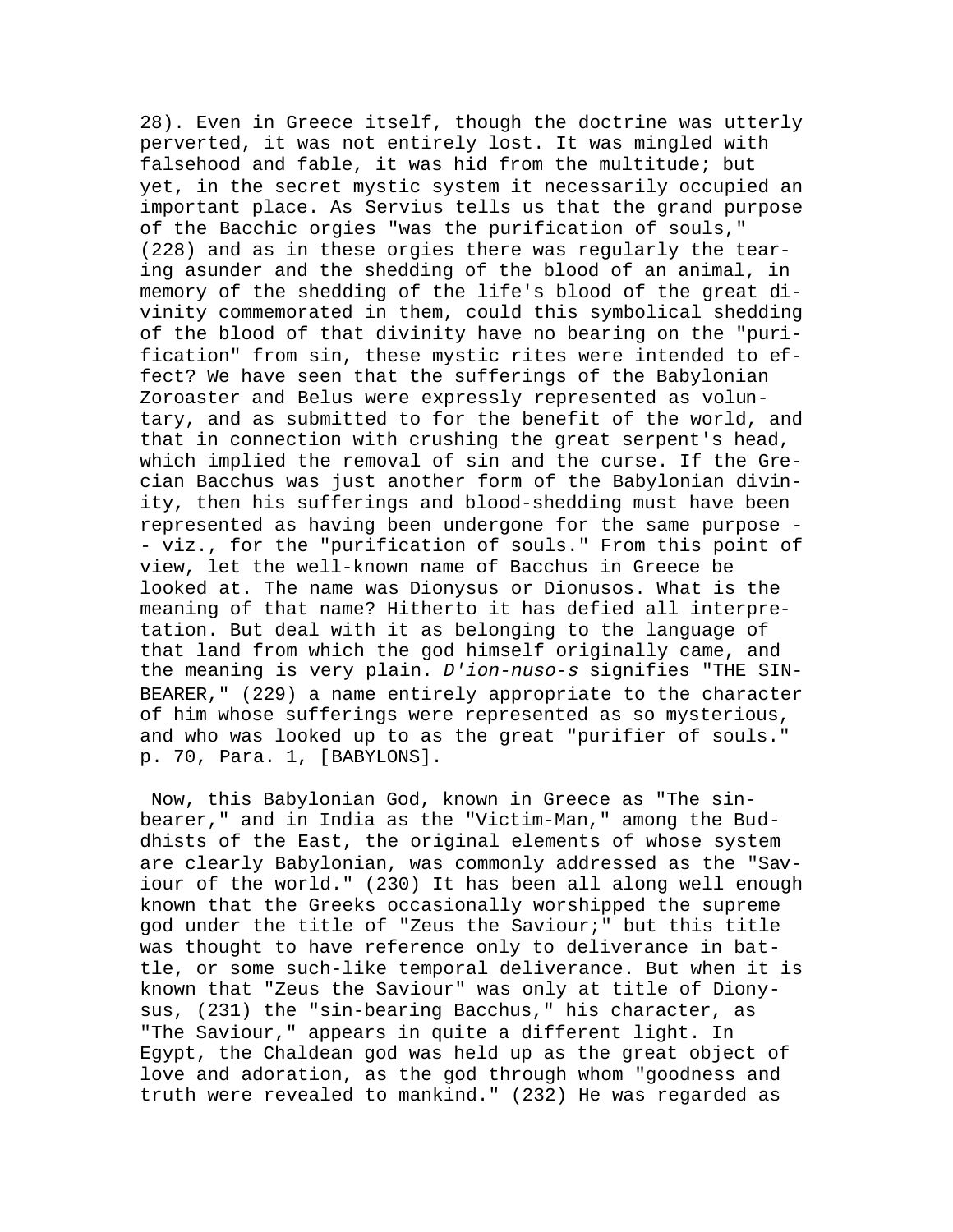the predestined heir of all things; and, on the day of his birth, it was believed that a voice was heard to proclaim, "The Lord of all the earth is born." (233) In this character he was styled "King of kings, and Lord of lords," it being as a professed representative of this hero-god that the celebrated Sesostris caused this very title to be added to his name on the monuments which he erected to perpetuate the fame of his victories. (234) Not only was he honoured as the great "World King," he was regarded as Lord of the invisible world, and "Judge of the dead;" and it was taught that, in the world of spirits, all must appear before his dread tribunal, to have their destiny assigned them. (235) As the true Messiah was prophesied of under the title of the "Man whose name was the branch," he was celebrated not only as the "Branch of Cush," but as the "Branch of God," graciously given to the earth for healing all the ills that flesh is heir to. (236) He was worshipped in Babylon under the name of El-Bar, or "God the Son." Under this very name he is introduced by Berosus, the Chaldean historian, as the second in the list of Babylonian sovereigns. (237) Under this name he has been found in the sculptures of Nineveh by Layard, the name Bar "the Son," having the sign denoting El or "God" prefixed to it. (238) Under the same name he has been found by Sir H. Rawlinson, the names "Beltis" and the "Shining Bar" being in immediate juxtaposition. (239) Under the name of Bar he was worshipped in Egypt in the earliest times, though in later times the god Bar was degraded in the popular Pantheon, to make way for another more popular divinity. (240) In Pagan Rome itself, as Ovid testifies, he was worshipped under the name of the "Eternal Boy." (241) Thus daringly and directly was a mere mortal set up in Babylon in opposition to the "Son of the Blessed." [SEE APPENDIX, NOTE F, p.299.1] p. 72, Para. 1, [BABYLONS].

 SECTION III. -- THE MOTHER OF THE CHILD. p. 74, Para. 1, [BABYLONS].

 Now while the mother derived her glory in the first instance from the divine character attributed to the child in her arms, the mother in the long-run practically *eclipsed* the son. At first, in all likelihood, there would be no thought whatever of ascribing divinity to the mother. There was an express promise that necessarily led mankind to expect that, at some time or other, the Son of God, in amazing condescension, should appear in this world as the Son of man. But there was no promise whatever, or the least shadow of a promise, to lead any one to anticipate that a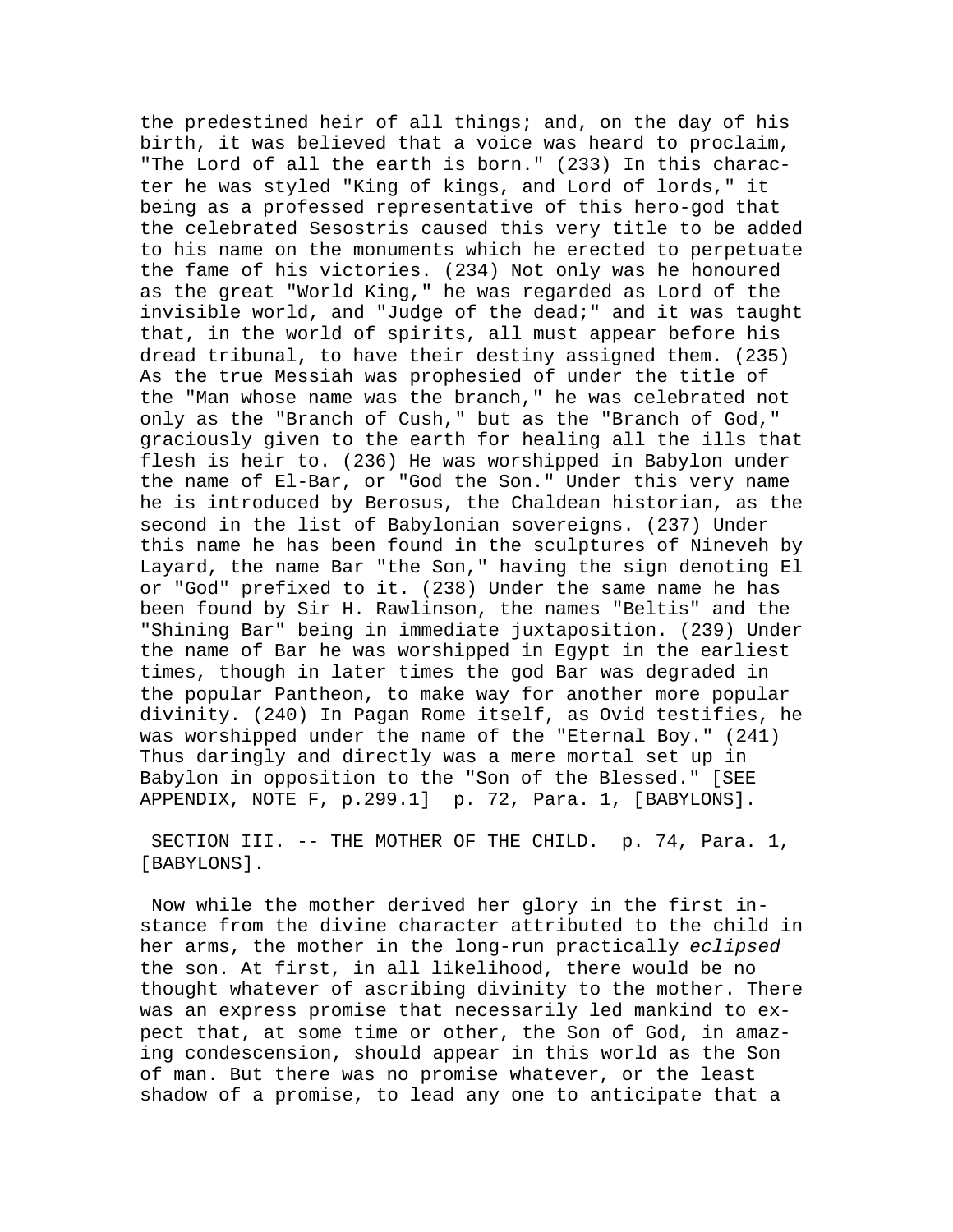*woman* should ever be invested with attributes that should *raise* her to a level with Divinity. It is in the last degree improbable, therefore, that when the mother was first exhibited with the child in her arms, it should be intended to give divine honours to her. She was doubtless used chiefly as a pedestal for the upholding of the divine Son, and holding him forth to the adoration of mankind; and glory enough it would be counted for her, alone of all the daughters of Eve, to have given birth to the promised seed, the world's only hope. But while this, no doubt, was the design, it is a plain principle in all idolatries that that which most appeals to the senses must make the most powerful impression. Now the son, even in his new incarnation, when Nimrod was believed to have reappeared in a fairer form, was exhibited merely as a child, without any very particular attraction; while the mother in whose arms he was, was set off with all the art of painting and sculpture, as invested with much of that extraordinary beauty which in reality belonged to her. The beauty of Semiramis is said on one occasion to have quelled a rising rebellion among her subjects on her sudden appearance among them; and it is recorded that the memory of the admiration excited in their minds by her appearance on that occasion was perpetuated by a statue erected in Babylon, representing her in the guise in which she had fascinated them so much. (242) This Babylonian queen was not merely in *character* coincident with the Aphrodite of Greece and the Venus of Rome, but was, in point of fact, the historical original of that goddess that by the ancient world was regarded as the very embodiment of everything attractive in female from, and the perfection of female beauty; for Sanchuniathon assures us that Aphrodite or Venus was identical with Astarte, (243) and Astarte being interpreted, [244] is none other than "The woman that made towers or encompassing walls" -- i.e., Semiramis. The Roman Venus, as is well-known, was the Cyprian Venus, and the Venus of Cyprus is historically proved to have been derived from Babylon. (See Chap. IV. Sect. III.) Now, what in these circumstances might have been expected actually took place. If the child was to be adored, much more the mother. The mother, in point of fact, became the favourite object of worship. (245) To justify this worship, the mother was raised to divinity as well as her son, and she was looked upon as destined to complete that bruising of the serpent's head, which it was easy, if such a thing was needed, to find abundant and plausible reasons for alleging that Ninus or Nimrod, the great Son, in his mortal life had only begun. p. 74, Para. 2,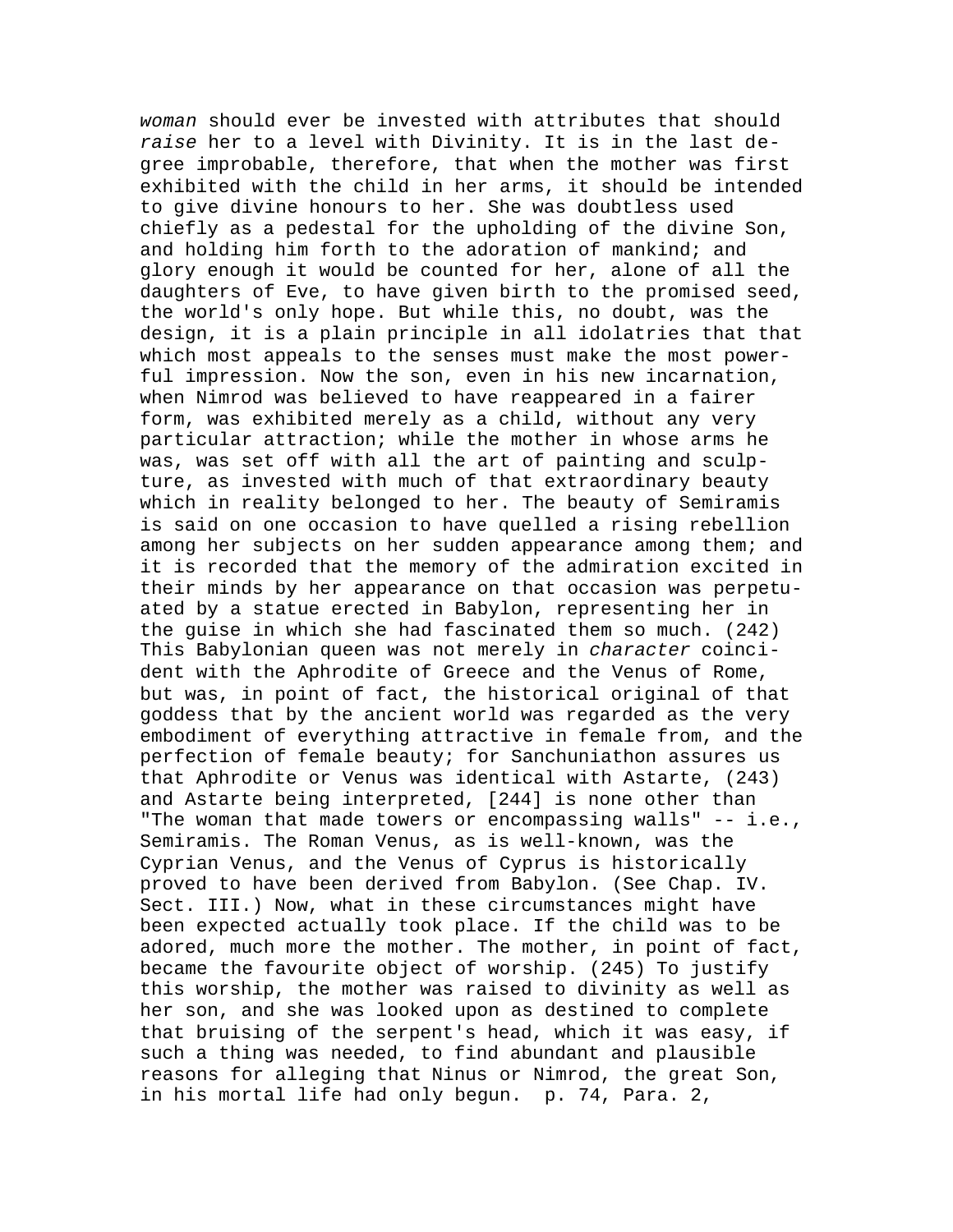## [BABYLONS].

 The Roman Church maintains that it was not so much the *seed* of the woman, as the woman *herself,* that was to bruise the head of the serpent. In defiance of all grammar, she renders the Divine denunciation against the serpent thus: *She* shall bruise thy head, and thou shalt bruise *her* her heel." The same was held by the ancient Babylonians, and symbolically represented in their temples. In the uppermost story of the tower of Babel, or temple of Belus, Diodorus Siculus tells us there stood three images of the great divinities of Babylon; and one of these was of *a woman grasping a serpent's head.* (246) Among the Greeks the same thing was symbolised; for Diana, whose real character was originally the same as that of the great Babylonian goddess, (247) was represented as bearing in one of her hands a serpent *deprived of its head.* (248) As time wore away, and the facts of Semiramis's history became obscured, her son's birth was boldly declared to be miraculous: and therefore she was called *"Alma* Mater," (249) "the *Virgin* Mother." That the birth of the Great Deliverer was to be miraculous, was widely known long before the Christian era. For centuries, some say for thousands of years before that event, the Buddist priests had a tradition that a *Virgin* was to bring forth a child to bless the world. (250) That this tradition came from no Popish or Christian source, is evident from the surprise felt and expressed by the Jesuit missionaries, when they first entered Thibet and China, and not only found a mother and a child worshipped as at home, but that mother worshipped under a character exactly corresponding with that of their own Madonna, "Virgo Deipara," "the *Virgin* mother of God," (251) and that, too, in regions where they could not find the least trace of either the name or history of our Lord Jesus Christ having ever been known. (252) The primeval promise that the "seed of the *woman* should bruise the serpent's head," naturally suggested the idea of a miraculous birth. Priestcraft and human presumption set themselves wickedly to anticipate the fulfilment of that promise; and the Babylonian queen seems to have been the first to whom that honour was given. The highest titles were accordingly bestowed upon her. She was called the "queen of heaven." (Jeremiah xliv. 17, 18, 18, 25.) (253) In Egypt she was styled Athor -- i.e., "the Habitation of God," (254) to signify that in her dwelt all the "fulness of the Godhead." To point out the great goddess-mother, in a Pantheistic sense, as at once the Infinite and Almighty one, and the *Virgin* mother, this inscrip-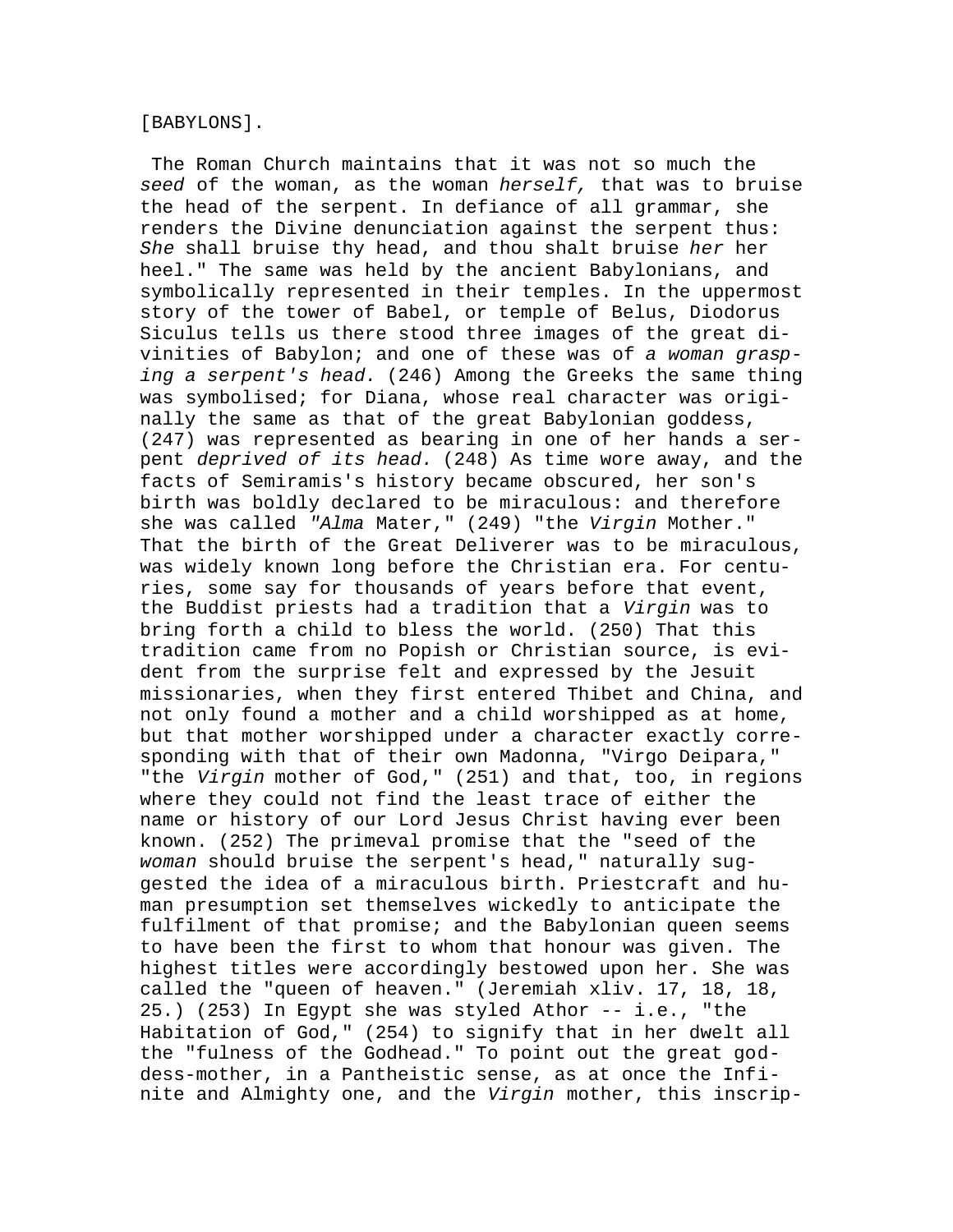tion was engraven upon one of her temples in Egypt: "I am all that has been, or that is, or that shall be. No mortal has removed my veil. The fruit which I have brought forth is the Sun." (255) In Greece she had the name of Hestia, and amongst the Romans, Vesta, which is just a modification of the same name -- a name which, though it has been commonly understood in a different sense, really meant *"The Dwelling-place."* (256) As the Dwelling-place of Deity, thus is Hestia or Vesta addressed in the *Orphic Hymns:--* "Daughter of Saturn, venerable dame, Who dwell'st amid great fire's eternal flame, In thee the *gods* have fix'd their DWELLING-PLACE, Strong stable basis of the mortal race." (257) Even when Vesta is *identified* with fire, this same character of Vesta as "The Dwelling-place" still distinctly appears. Thus Philolaus, speaking of a fire in the middle of the centre of the world, calls it "The Vesta of the universe, The HOUSE of Jupiter, The mother of the gods." (258) In Babylon, the title of the goddess-mother as the Dwelling-place of God was Sacca, (259) or in the emphatic form, Sacta, that is, "The Tabernacle." Hence, at this day, the great goddesses in India, as wielding all the power of the god whom they represent, are called "Sacti," or the "Tabernacle." (260) Now in her, as the Tabernacle or Temple of God, not only all power, but all grace and goodness were believed to dwell. Every quality of gentleness and mercy was regarded as centred in her; and when death had closed her career, while she was fabled to have been deified and changed into a pigeon, (261) to express the celestial benignity of her nature, she was called by the name of "D'iune," (262) or "The Dove," or without the article, "Juno," -- the name of the Roman "queen of heaven," which has the very same meaning; and under the *form* of a dove as well as her own, she was worshipped by the Babylonians. The dove, the chosen symbol of this deified queen, is commonly represented with an olive branch in her mouth (Fig. 25), as she herself in her human form also is seen bearing the olive branch in her hand; (263) and from this form of representing her, it is highly probable that she has derived the name by which she is commonly known, for "Z'emir-amit" means "The branch-bearer." (264) When the goddess was thus represented as the Dove with the olive branch, there can be no doubt that the symbol had partly reference to the story of the flood; but there was much more in the symbol than a mere memorial of that great event. (265) "A branch," as has been already proved, was the symbol of the deified son, and when the deified mother was represented as a Dove, what could the meaning of this representation be but just to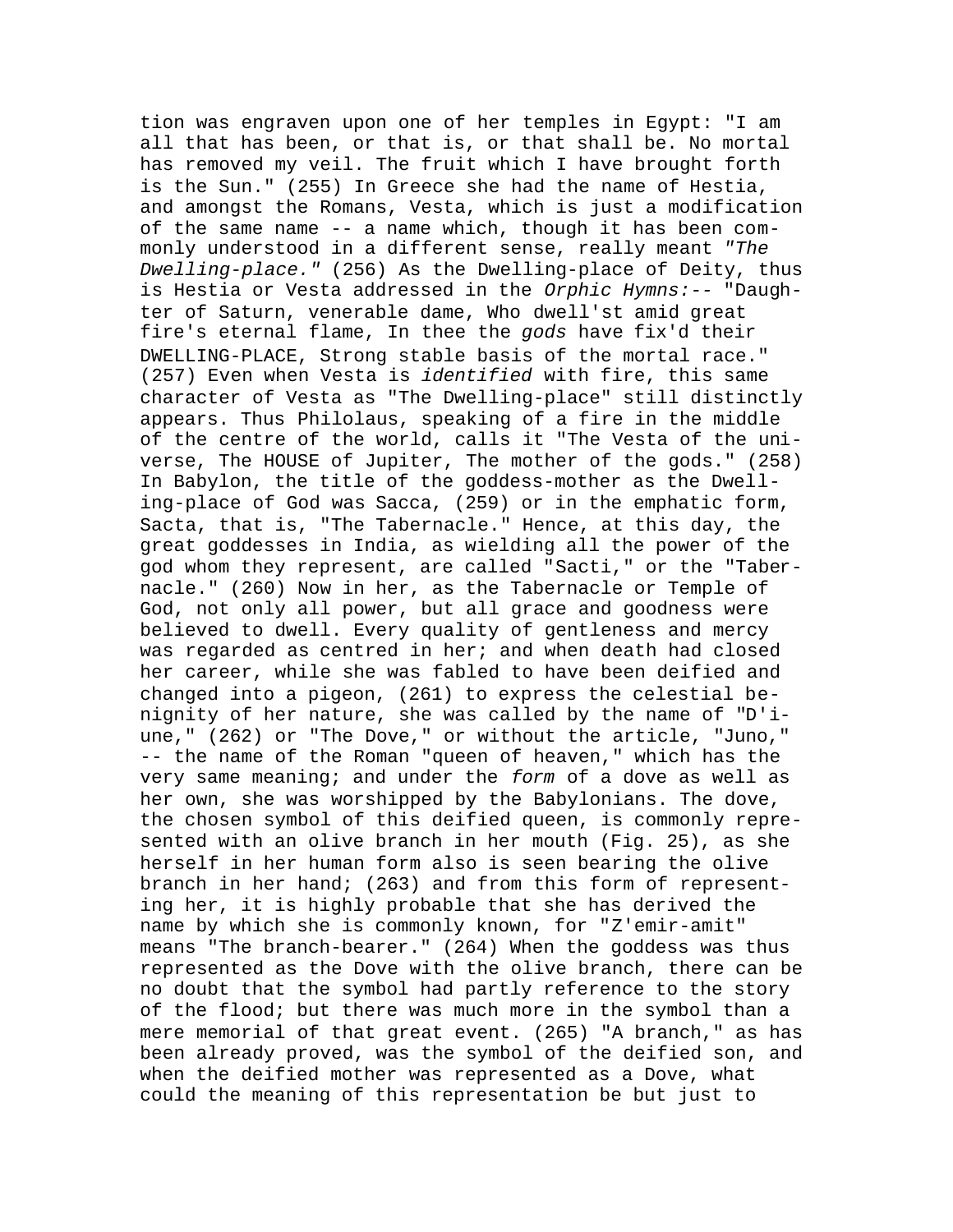identify *her* with the Spirit of all grace, that brooded, dove-like, over the deep at the creation; for in the sculptures at Nineveh, as we have seen, the wings and tail of the dove represented the *third* member of the idolatrous Assyrian trinity. In confirmation of this view, it must be stated that the Assyrian "Juno," or "The Virgin Venus," as she was called, was identified with the *air.* Thus Julius Firmicus says:-- "The Assyrians and part of the Africans wish the *air* to have the supremacy of the elements, for they have consecrated this same [element] under the name of Juno, or the Virgin Venus." [266] Why was *air* thus identified with Juno, whose symbol was that of the third person of the Assyrian trinity? Why, but because in Chaldee the same word which signifies the *air* signifies also the *"Holy Ghost."* The knowledge of this entirely accounts for the statement of Proclus, that "Juno imports the generation of soul." (267) Whence could the soul -- the spirit of man - be supposed to have its origin, but from the Spirit of God. In accordance with this character of Juno as the incarnation of the Divine Spirit, the source of life, and also as the goddess of the *air,* thus is she invoked in the "Orphic Hymns":-- "O royal Juno, of majestic mien, *Aerial* formed, divine, Jove's blessed queen, Throned in the bosom of caerulean *air,* The race of mortals is thy constant care; The *cooling gales,* thy power alone inspires, Which nourish *life,* which every *life* desires; Mother of showers and *winds,* from thee alone Producing all things, mortal *life* is known; All natures show thy temperament divine, And universal sway alone is thine, With sounding blasts of wind, the swelling sea And rolling rivers roar when shook by thee." (268) [SEE APPENDIX, NOTE G, p.302.1; NOTE H, p.305.1; NOTE I, p.305.3] p. 75, Para. 1, [BABYLONS].

 Thus, then, the deified queen, when in all respects regarded as a veritable woman, was at the same time adored as the incarnation of the Holy Ghost, the Spirit of peace and love. In the temple of Hierapolis in Syria, there was a famous statue of the goddess Juno, to which crowds from all quarters flocked to worship. The image of the goddess was richly habited, on her head was a golden dove, and she was called by a name peculiar to that country, "Semeion." (269) What is the meaning of Semeion? It is evidently "The Habitation;" (270) and the "golden dove" on her head shows plainly who it was that was supposed to dwell in her - even the Spirit of God. When such transcendent dignity was bestowed on her, when such winning characters were attributed to her, and when, over and above all, her images pre-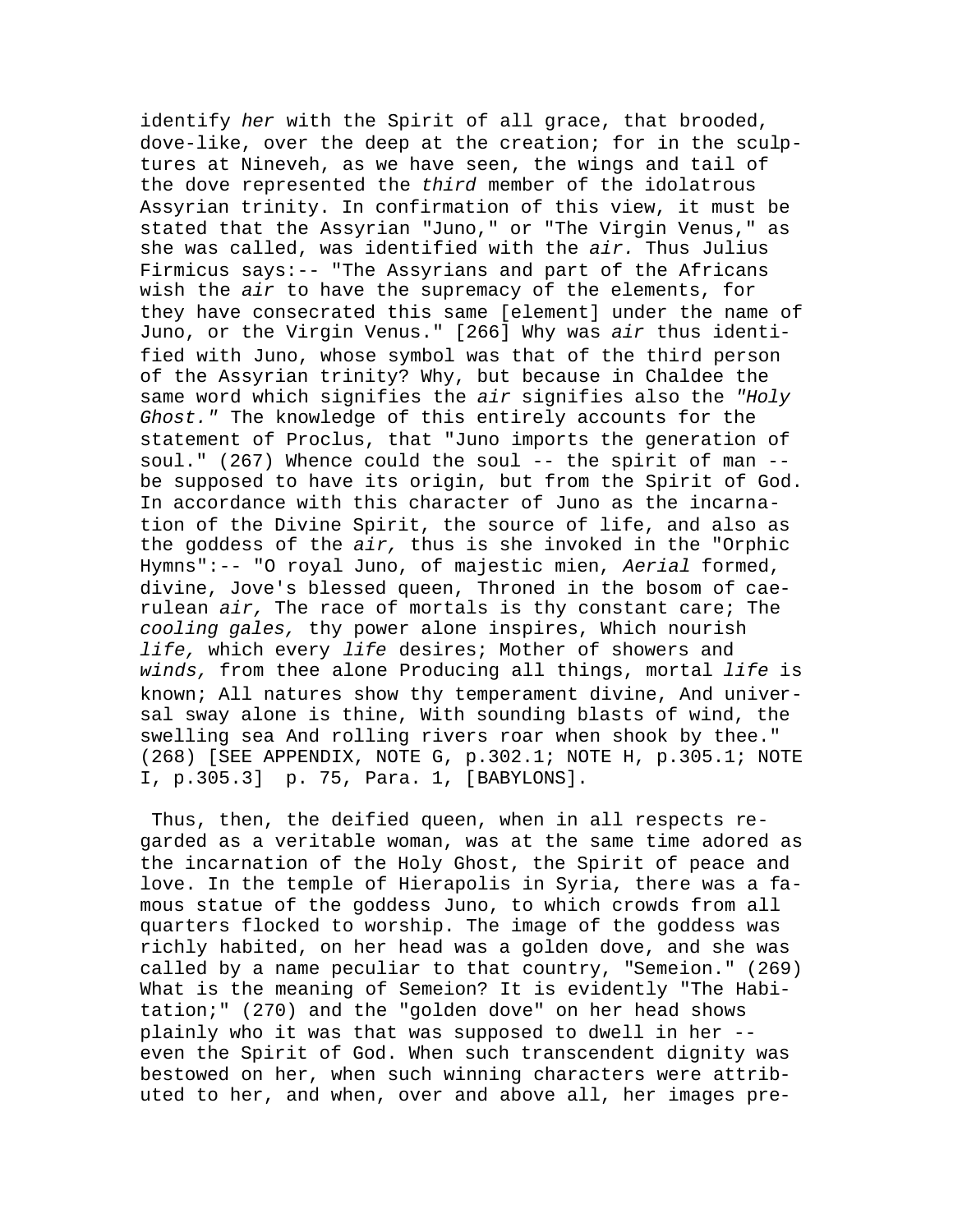sented her to the eyes of men as Venus Urania, "the heavenly Venus," the queen of beauty, who assured her worshippers of salvation, while giving loose reins to every unholy passion, and every depraved and sensual appetite -- no wonder that everywhere she was enthusiastically adored. Under the name of the "Mother of the gods," the goddess queen of Babylon became an object of almost universal worship. "The Mother of the gods," says Clericus, "was worshipped by the Persians, the Syrians, and all the kings of Europe and Asia, with the most profound religious veneration." (271) Tacitus gives evidence that the Babylonian goddess was worshipped in the heart of Germany, (272) and Caesar, when he invaded Britain, found that the priests of this same goddess, known by the name of Druids, had been there before him. (273) Herodotus, from personal knowledge, testifies, that in Egypt this "queen of heaven" was "the greatest and most worshipped of all divinities." (274) Wherever her worship was introduced, it is amazing what fascinating power it exerted. Truly, the nations might be said to be "made drunk" with the wine of her fornications. So deeply, in particular, did the Jews in the days of Jeremiah drink of her wine cup, so bewitched were they with her idolatrous worship, that even after Jerusalem had been burnt, and the land desolated for this very thing, they could not be prevailed on to give it up. While dwelling in Egypt as forlorn exiles, instead of being witnesses for God against the heathenism around them, they were as much devoted to this form of idolatry as the Egyptians themselves. Jeremiah was sent of God to denounce wrath against them, if they continued to worship the queen of heaven; but his warnings were in vain. "Then," saith the prophet, "all the men which knew that their wives had burnt incense unto other gods, and all the women that stood by, a great multitude, even all the people that dwelt in the land of Egypt, in Pathros, answered Jeremiah, saying, As for the word that thou hast spoken unto us in the name of the Lord, we will not hearken unto thee; but we will certainly do whatsoever thing goeth forth out of our own mouth, to burn incense unto the queen of heaven, and to pour out drink-offerings unto her, as we have done, we, and our fathers, our kings, and our princes, in the cities of Judah, and in the streets of Jerusalem: for then had we plenty of victuals, and were well, and saw no evil" (Jer. xliv. 15-17). Thus did the Jews, God's own peculiar people, emulate the Egyptians in their devotion to the queen of heaven. p. 80, Para. 1, [BABYLONS].

The worship of the goddess-mother with the child in her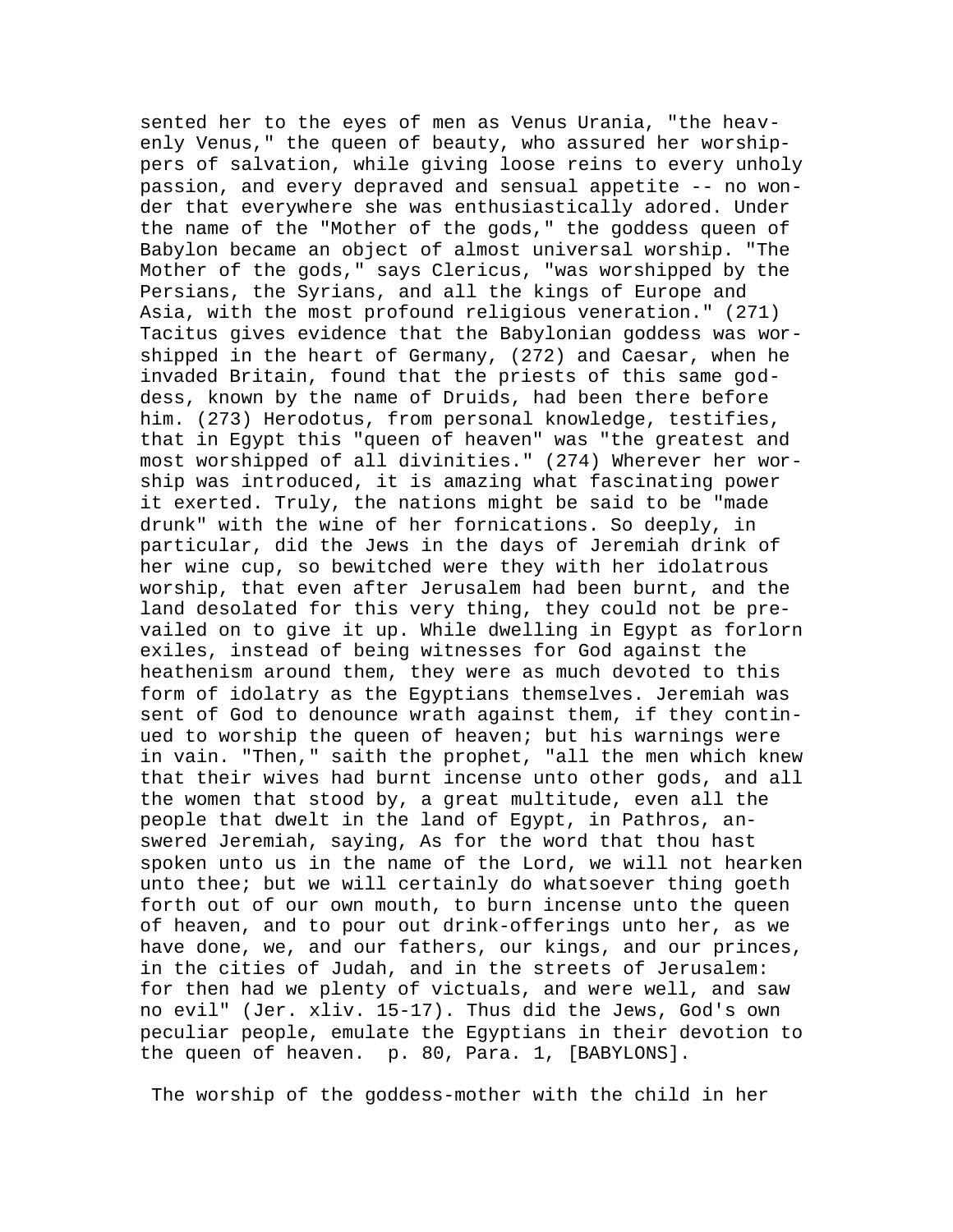arms continued to be observed in Egypt till Christianity entered. If the Gospel had come in power among the mass of the people, the worship of this goddess-queen would have been overthrown. With the generality it came only in name. Instead, therefore, of the Babylonian goddess being cast out, in too many cases her name only was changed. She was called the Virgin Mary, and, with her child, was worshipped with the same idolatrous feeling by professing Christians, as formerly by open and avowed Pagans. The consequence was, that when, in A.D. 325, the Nicene Council was summoned to condemn the heresy of Arius, who denied the true divinity of Christ, that heresy indeed was condemned, but not without the help of men who gave distinct indications of a desire to put the creature on a level with the Creator, to set the Virgin-mother side by side with her Son. At the council of Nice, says the author of "Nimrod," "The Melchite section" -- that is, the representatives of the so-called Christianity of Egypt -- "held that there were three persons in the Trinity -- the Father, the Virgin Mary, and Messiah their Son." (275) In reference to this astounding fact, elicited by the Nicene Council, Father Newman speaks exultingly of these discussions as tending to the glorification of Mary. "Thus," says he, "the controversy opened a question which it did not settle. It discovered a new sphere, if we may so speak, in the realms of light, *to which the Church had not yet assigned its inhabitant.* Thus, there was a wonder in Heaven; a throne was seen far above all created powers, mediatorial, intercessory, a title archetypal, a crown bright as the morning star, a glory issuing from the eternal throne, robes pure as the heavens, and a sceptre over all. And who was the predestined heir of that majesty? Who was that wisdom, and what was her name, *the mother of fair love,* and fear, and holy hope, exalted like a palm-tree in Engaddi, and a rose-plant in Jericho, created from the beginning before the world, in God's counsels, and in Jerusalem was her power? The vision is found in the Apocalypse 'a Woman clothed with the sun, and the moon under her feet, and upon her head a crown of twelve stars.' (276) "The votaries of Mary," adds he, "do not exceed the true faith, unless the blasphemers of her Son came up to it. The Church of Rome is not idolatrous, unless Arianism is orthodoxy." (277) This is the very poetry of blasphemy. It contains an argument too; but what does that argument amount to? It just amounts to this, that if Christ be admitted to be truly and properly God, and worthy of Divine honours, His mother, from whom He derived merely His humanity, must be admitted to be the same, must be raised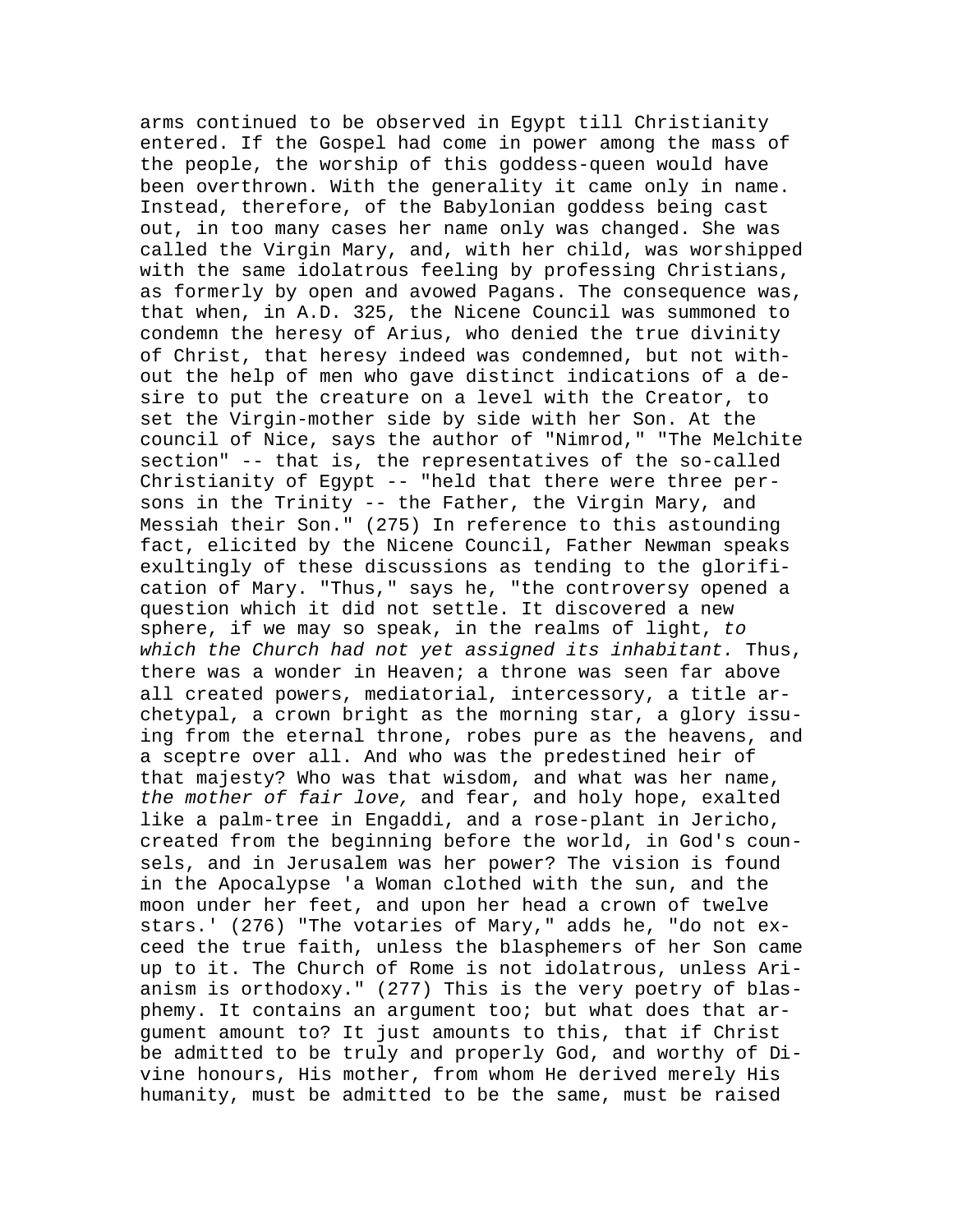far above the level of all creatures, and be worshipped as a partaker of the Godhead. the divinity of Christ is made to stand or fall with the divinity of His mother. Such is Popery in the nineteenth century; yet, such is Popery in England. It was known already that Popery abroad was bold and unblushing in its blasphemies; that in Lisbon a church was to be seen with these words engraven on its front, "To the virgin goddess of Loretto, the Italian race, devoted to her DIVINITY, have dedicated this temple." (278) But when till now was such language ever heard in Britain before? This, however, is just the exact reproduction of the doctrine of ancient Babylon in regard to the great goddessmother. The Madonna of Rome, then, is just the Madonna of Babylon. The "Queen of Heaven" in the one system is the same as the "Queen of Heaven" in the other. The goddess worshipped in Babylon and Egypt as the *Tabernacle* or Habitation of God, is identical with her who, under the name of Mary, is called by Rome "the HOUSE consecrated to God," "the awful Dwelling-place," (279) "the Mansion of God," (280) the "Tabernacle of the Holy Ghost," [281] the "Temple of the Trinity." (282) Some may possibly be inclined to defend such language, by saying that the Scripture makes every believer to be a temple of the Holy Ghost, and, therefore, what harm can there be in speaking of the Virgin Mary, who was unquestionably a saint of God, under that name, or names of a similar import? Now, no doubt it is true that Paul says (1 Cor. iii. 16), "Know ye not that ye are the temple of God, and that the Spirit of God dwelleth in you?" It is not only true, but it is a great truth, and a blessed one -- a truth that enhances every comfort when enjoyed, and takes the sting out of every trouble when it comes, that every genuine Christian has less or more experience of what is contained in these words of the same apostle (2 Cor. vi. 16), "Ye are the temple of the living God; as God hath said, I will dwell in them and walk in them, and I will be their God, and they shall be my people." It must also be admitted, and gladly admitted, that this implies the indwelling of all the Persons of the glorious Godhead; for the Lord Jesus hath said (John xiv. 23), "If a man love me, he will keep my words; and my Father will love him, and WE will come unto him, and make our abode with him." But while admitting all this, on examination it will be found that the Popish and the Scriptural ideas conveyed by these expressions, however apparently similar, are essentially different. When it is said that a believer is "a temple of God," or a temple of the Holy Ghost, the meaning is (Eph. iii. 17) that "Christ dwells in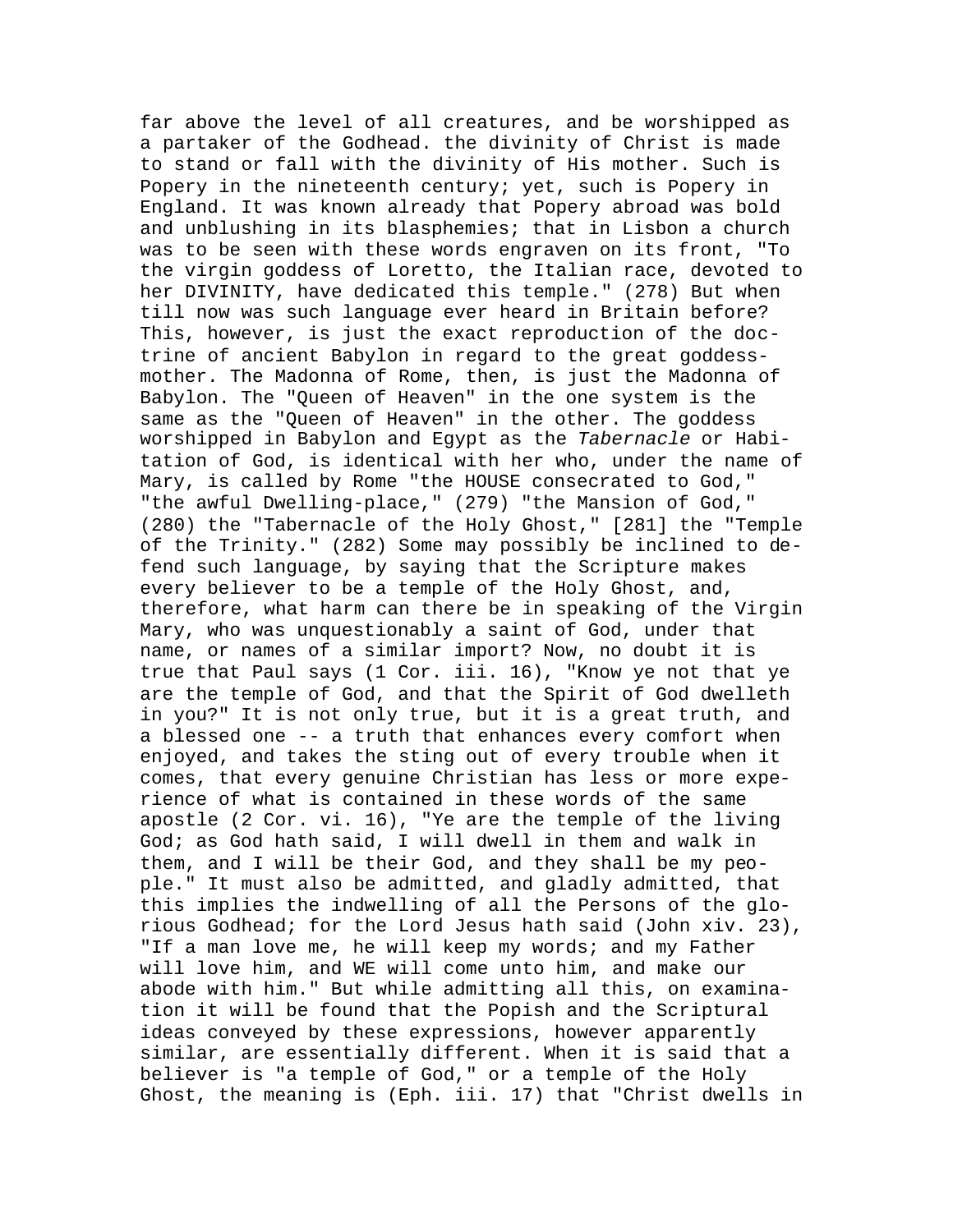the heart by faith." But when Rome says that Mary is "The Temple" or "Tabernacle of God," the meaning is the exact Pagan meaning of the tern -- viz., that the union between her and the Godhead is a union akin to the hypostatical union between the divine and human nature of Christ. The human nature of Christ *is* the "Tabernacle of God," inasmuch as the Divine nature has veiled it glory in such a way, by assuming our nature, that we can come near without overwhelming dread to the Holy God. To this glorious truth John refers when he says (John i. 14), "The Word was made flesh, and dwelt (literally *tabernacled)* among us, and we beheld His glory, the glory as of the only begotten of the Father, full of grace and truth." In this sense, Christ, the Godman, is the only "Tabernacle of God." Now, it is precisely in this sense that Rome calls Mary the "Tabernacle of God," or of the "Holy Ghost." Thus speaks the author of a Popish work devoted to the exaltation of the Virgin, in which all the peculiar titles and prerogatives of Christ are given to Mary: "Behold the tabernacle of God, the mansion of God, the habitation, the city of God is with men, and in men and for men, for their salvation, and exaltation, and eternal glorification. .... Is it most clear that this is true of the holy church? and in like manner also equally true of the most holy sacrament of the Lord's body? Is it (true) of every one of us in as far as we are truly Christians? Undoubtedly; but we have to contemplate this mystery (as existing) in a *peculiar manner* in the most holy Mother of our Lord." (283) Then the author, after endeavouring to show that "Mary is rightly considered as the Tabernacle of God with men," and that in a peculiar sense, a sense different from that in which all Christians are the "temple of God," thus proceeds with express reference to *her* in this character of the Tabernacle: "Great truly is the benefit, singular is the privilege, that the Tabernacle of God should be with men, IN WHICH men may safely come near to God become man." (284) Here the whole mediatorial glory of Christ, as the God-man in whom dwelleth all the fullness of the Godhead bodily, is given to Mary, or at least is shared with her. The above extracts are taken from a work published upwards of two hundred years ago. Has the Papacy improved since then? Has it repented of its blasphemies? No, the very reverse. The quotation already given from Father Newman proves this; but there is still stronger proof. In a recently published work, the same blasphemous idea is even more clearly unfolded. While Mary is called "The HOUSE consecrated to God," and the "TEMPLE of the Trinity," the following versicle and response will show in what sense she is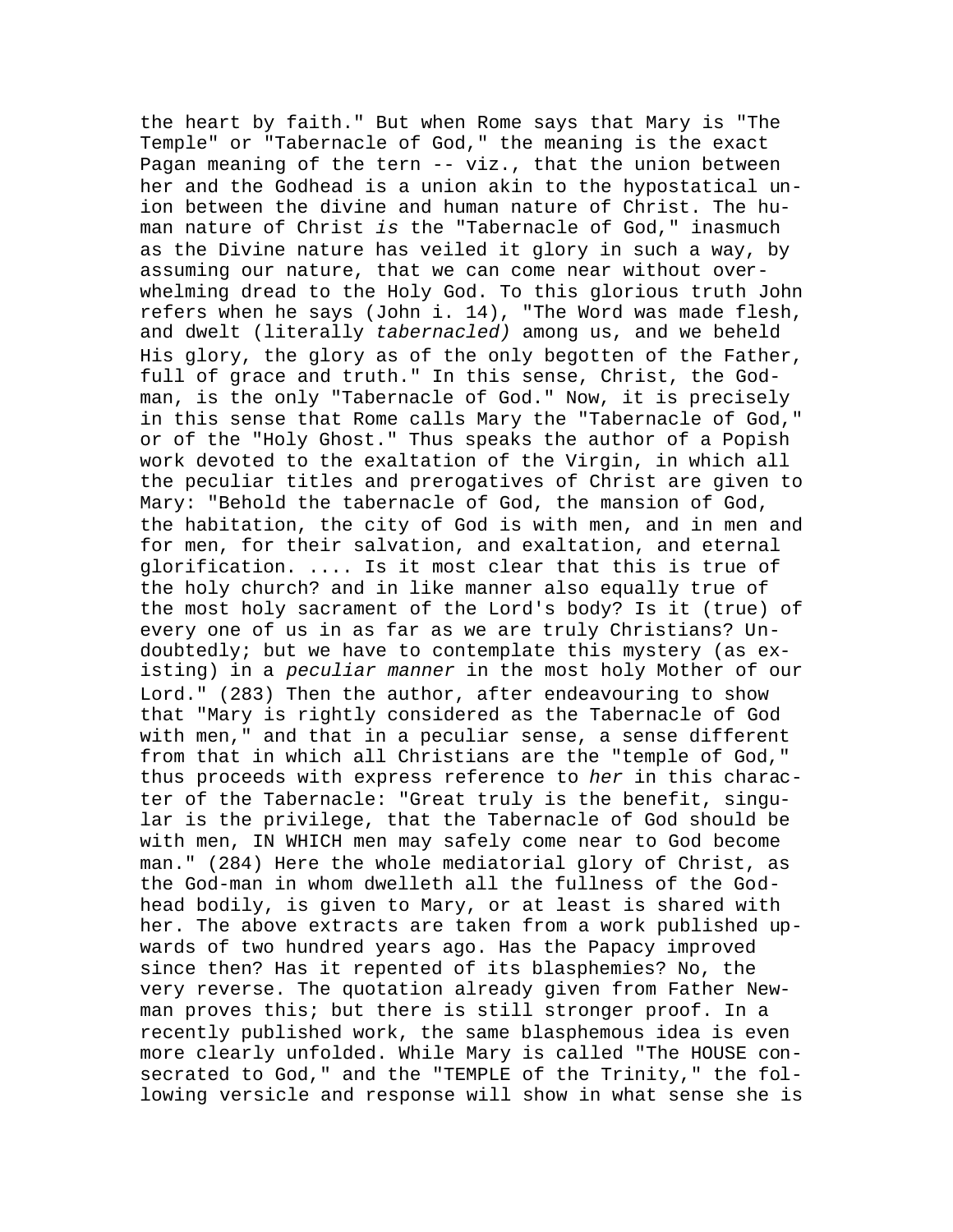regarded as the temple of the Holy Ghost: "V. Ipse [deus] creavit illam in Spiritu Sancto. R. Et EFFUDIT ILLIAM inter omnia opera sua. V. Domina, exaudi," &c., which is thus translated: "V. The Lord himself created HER in the Holy Ghost, and POURED HER out among all his works. V. O Lady, hear," &c. (285) This astounding language manifestly implies that Mary is *identified* with the Holy Ghost, when it speaks of *her* "being poured out" on "all the works of God;" and that, as we have seen, was just the very way in which the Woman, regarded as the "Tabernacle" or House of God by the Pagans, was looked upon. Where is such language used in regard to the Virgin? Not in Spain; not in Austria; not in the dark places of Continental Europe; but in London, the seat and centre of the world's enlightenment. p. 82, Para. 1, [BABYLONS].

 The names of blasphemy bestowed by the Papacy on Mary have not one shadow of foundation in the Bible, but are all to be found in the Babylonian idolatry. Yea, the very features and complexion of the Roman and Babylonian Madonnas are the same. Till recent times, when Raphael somewhat departed from the beaten track, there was nothing either Jewish or even Italian in the Romish Madonnas. Had these pictures or images of the Virgin Mother been intended to represent the mother of our Lord, naturally they would have been cast either in the one mould or the other. But it was not so. In a land of dark-eyed beauties, with raven locks, the Madonna was always represented with blue eyes and golden hair, a complexion entirely different from the Jewish complexion, which naturally would have been supposed to belong to the mother of our Lord, but which precisely agrees with that which all antiquity attributes to the goddess queen of Babylon. In almost all lands the great goddess has been described with golden or yellow hair, showing that there must have been one grand prototype, to which they were all made to correspond. *"Flava ceres,"* the "yellow-haired Ceres," might not have been accounted of any weight in this argument if she had stood alone, for it might have been supposed in that case that the epithet "yellow-haired" was borrowed from the corn that was supposed to be under her guardian care. But many other goddesses have the very same epithet applied to them. Europa, whom Jupiter carried away in the form of a bull, is called "The yellow-haired Europa." (286) Minerva is called by Homer "the blue-eyed Minerva,' (287) and by Ovid "the yellow haired;" (288) the huntress Diana, who is commonly identified with the moon, is addressed by Anacreon as "the yellow-haired daughter of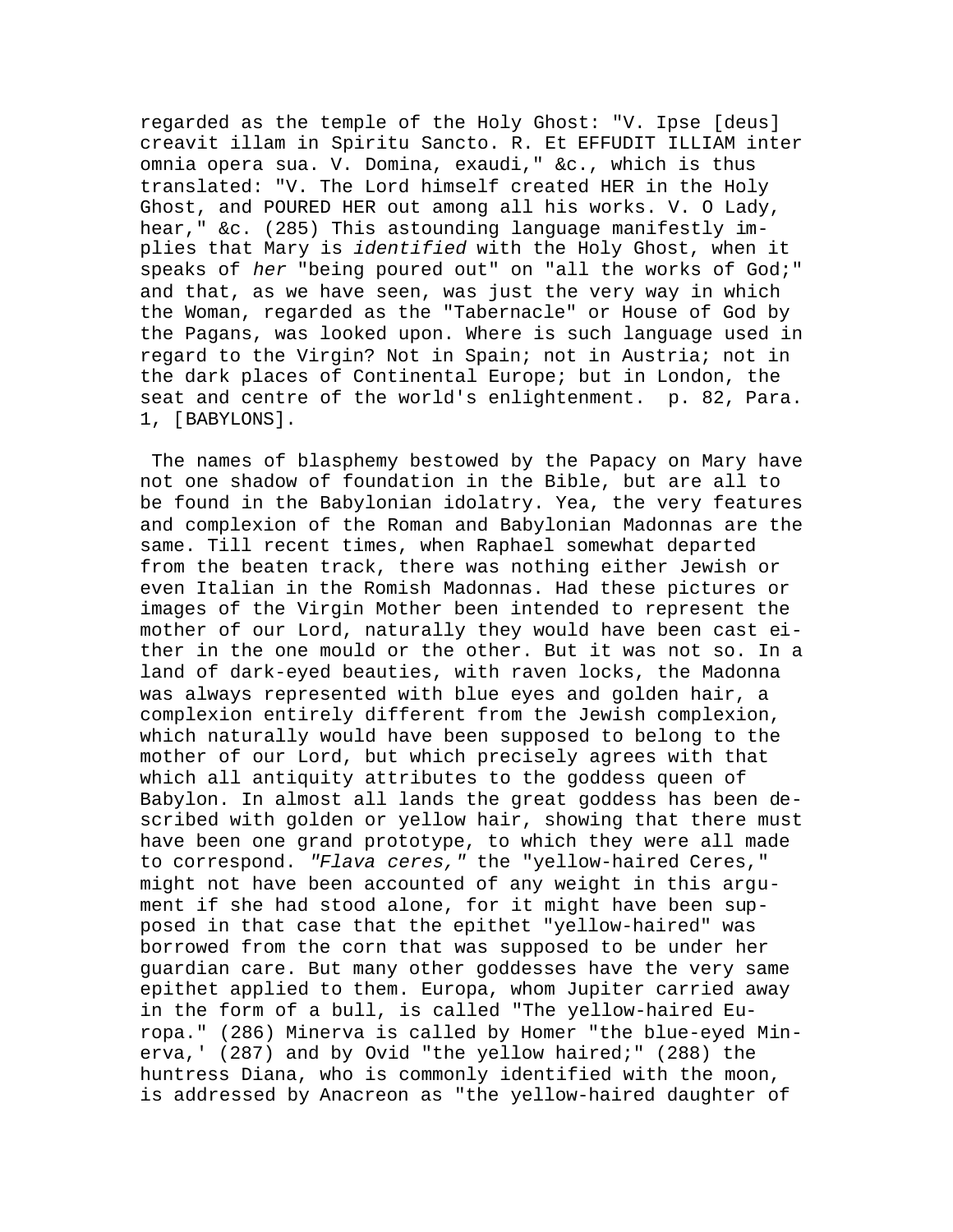Jupiter," (289) a title which the pale face of the silver moon could surely never have suggested. Dione, the mother of Venus, is described by Theocritus as "yellow-haired." (290) Venus herself is frequently called "Aurea Venus," the "golden Venus." (291) The Indian goddess Lakshmi, the "Mother of the Universe," is described as of "a golden complexion." (292) Ariadne, the wife of Bacchus, was called "the yellow-haired Ariadne." (293) Thus does Dryden refer to her golden or yellow hair:-- "Where the rude waves in Dian's harbour play, The fair forsaken Ariadne lay; There, sick with grief and frantic with despair, Her dress she rent, and tore her golden hair." (294) The Gorgon Medusa before her transformation, while celebrated for her beauty, was equally celebrated for her golden hair:-- "Medusa once had charms: to gain her love a rival crowd of anxious lovers strove. They who have seen her, own they ne'er did trace More moving features in a sweeter face; But above all, her length of hair they own In golden ringlets waved, and graceful shone." (295) The mermaid that figured so much in the romantic tales of the north, which was evidently borrowed from the story of Atergatis, the fish goddess of Syria, who was called the mother of Semiramis, and was sometimes identified with Semiramis herself, (296) was described with hair of the same kind. "The Ellewoman," such is the Scandinavian name for mermaid, "is fair," says the introduction to the "Danish Tales" of Hans Anderson, "goldhaired, and plays most sweetly on a stringed instrument." (297) "She is frequently seen sitting on the surface of the waters, and combing her long golden hair with a golden comb." (298) Even when Athor, the Venus of Egypt, was represented as a cow, doubtless to indicate the complexion of the goddess that cow represented, the cow's *head and neck were gilded.* (299) When, therefore, it is known that the most famed pictures of the Virgin Mother in Italy represented her as of a fair complexion and with golden hair, and when over all Ireland the Virgin is almost invariably represented at this day in they very same manner, who can resist the conclusion that she must have been thus represented, only because she had been copied from the same prototype as the Pagan divinities? p. 85, Para. 1, [BABYLONS].

 Nor is this agreement in complexion only, but also in features. Jewish features are everywhere marked, and have a character peculiarly their own. But the original Madonnas have nothing at all of Jewish form or feature; but are declared by those who have personally compared both, (300)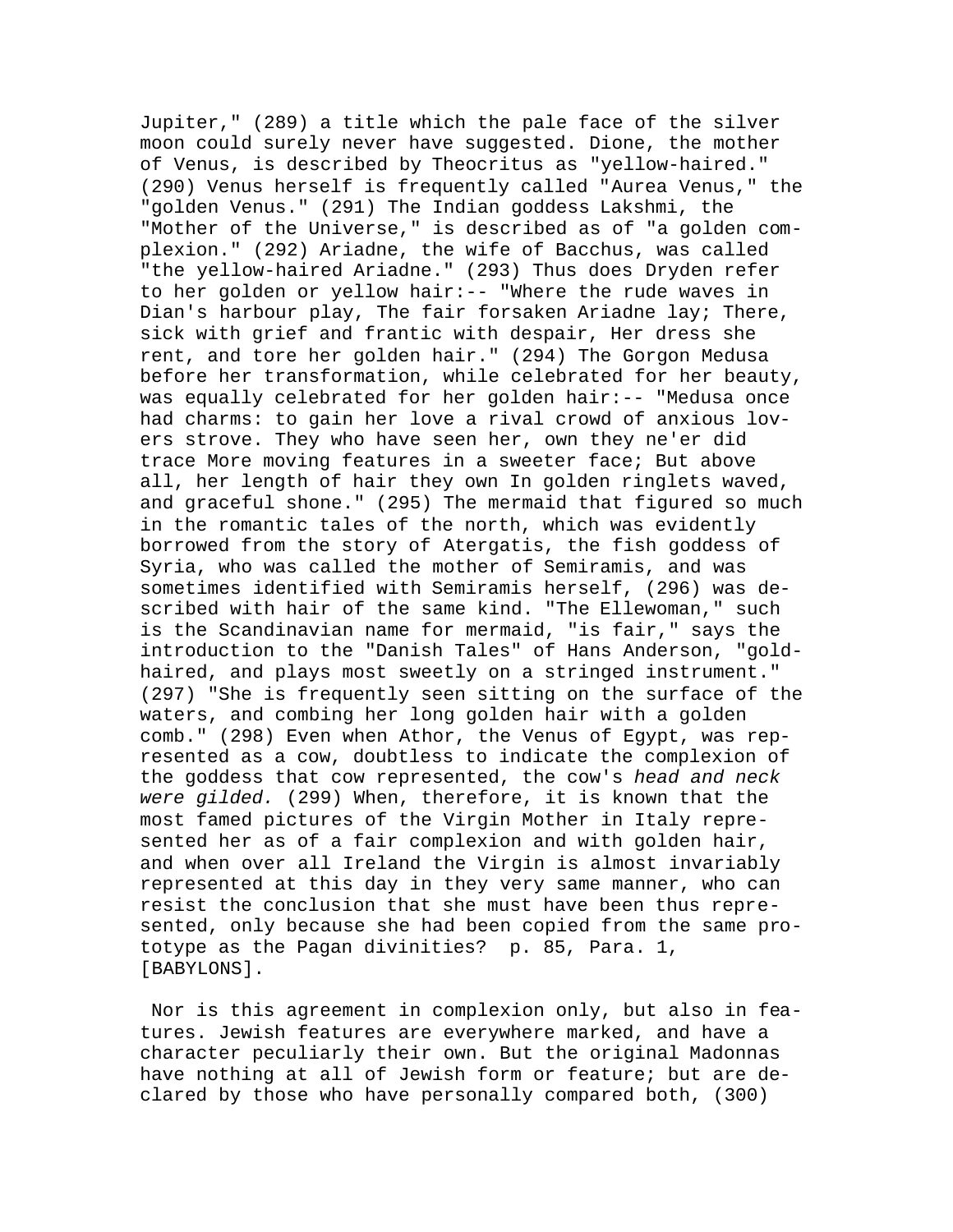entirely to agree in this respect, as well as in complexion, with the Babylonian Madonnas found by Sir Robert Ker Porter among the ruins of Babylon. p. 86, Para. 1, [BABYLONS].

 There is yet another remarkable characteristic of these pictures worthy of notice, and that is the nimbus or peculiar *circle* of light that frequently encompasses the head of the Roman Madonna. With this *circle* the heads of the socalled figures of Christ are also frequently surrounded. Whence could such a device have originated? In the case of our Lord, if His head had been merely surrounded with rays, there might have been some *pretence* for saying that that was borrowed from the Evangelic narrative, where it is stated, that on the holy mount His face became resplendent with light. But where, in the whole compass of Scripture, do we ever read that His head was surrounded with a *disk,* or a *circle* of light? But what will be searched for in vain in the Word of God, is found in the artistic representations of the great gods and goddesses of Babylon. The disk, and particularly the *circle,* were the well-known symbols of the Sun-divinity, and figured largely in the symbolism of the East. With the circle or the disk the head of the Sundivinity was encompassed. The same was the case in Pagan Rome. Apollo, as the child of the Sun, was often thus represented. The goddesses that claimed kindred with the Sun were equally entitled to be adorned with the nimbus or luminous circle. We give from *Pompeii* a representation of Circe, "the daughter of the Sun" (see Fig. 26), with her head surrounded with a circle, in the very same way as the head of the Roman Madonna is at this day surrounded. Let any one compare the nimbus around the head of Circe, with that around the head of the Popish Virgin, and he will see how exactly they correspond. (301) p. 87, Para. 1, [BABYLONS].

 Now, could any one possibly believe that all this coincidence could be accidental. Of course, if the Madonna had ever so exactly resembled the Virgin, that would never have excused idolatry. But when it is evident that the goddess enshrined in the Papal Church for the supreme worship of its votaries, is that very Babylonian queen who set up Nimrod, or Ninus "the Son," as the rival of Christ, and who in her own person was the incarnation of every kind of licentiousness, how dark a character does that stamp on the Roman idolatry. What will it avail to mitigated the heinous character of that idolatry, to say that the child she holds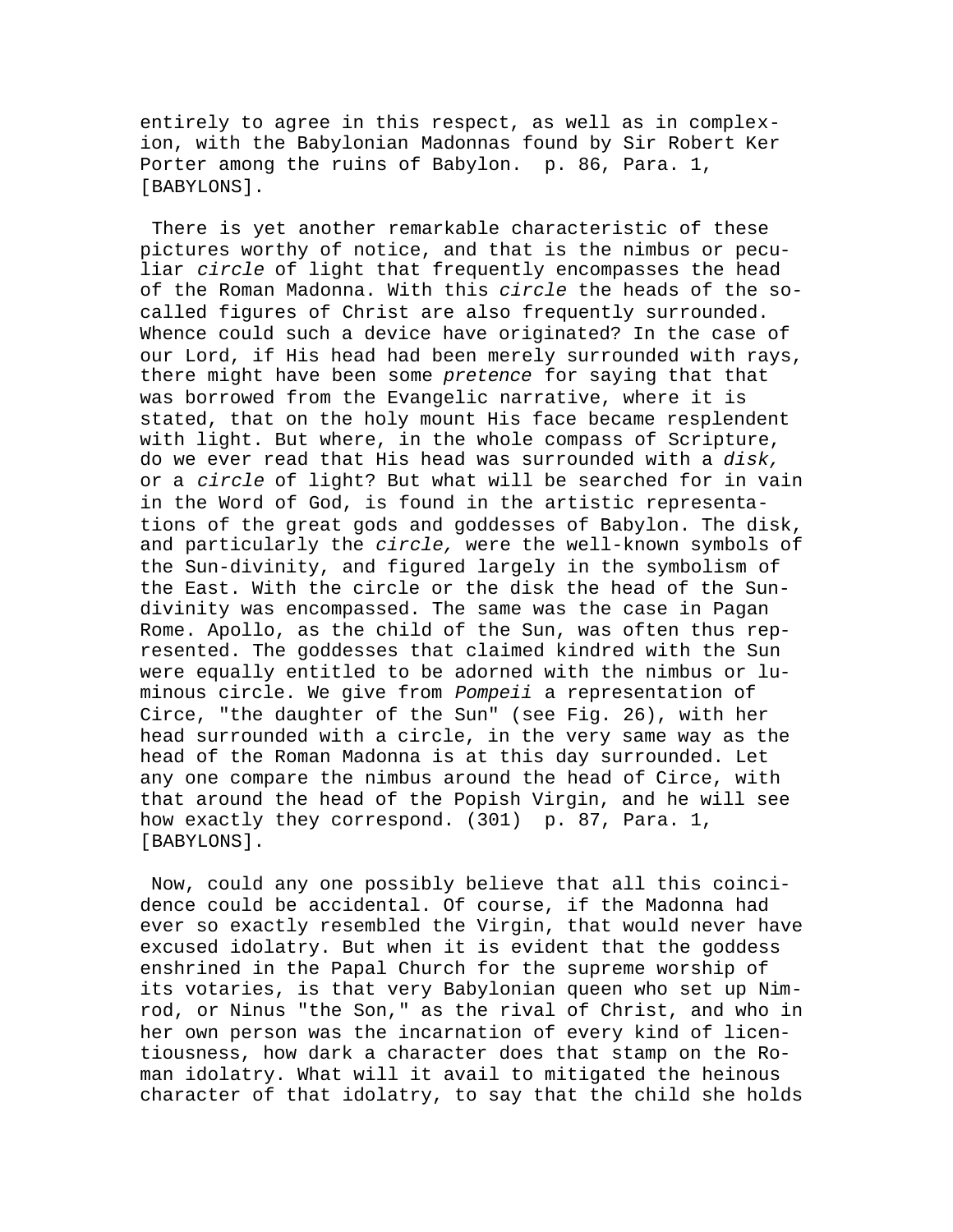forth to adoration is called by the name of Jesus? When she was worshipped with her child in Babylon of old, that child was called by a name as peculiar to Christ, as distinctive of His glorious character, as the name of Jesus. He was called "Zoro-asta," "the seed of the woman." But that did not hinder the hot anger of God from being directed against those in the days of old who worshipped that "image of jealousy, provoking to jealousy." (302) Neither can the giving of the name of Christ to the infant in the arms of the Romish Madonna, make it less the "image of jealousy," less offensive to the Most High, less fitted to provoke His high displeasure, when it is evident that that infant is worshipped as the child of her who was adored as Queen of Heaven, with all the attributes of divinity, and was at the same time the "Mother of harlots and abominations of the earth." Image-worship in every case the Lord abhors; but image-worship of such a kind as this must be peculiarly abhorrent to His holy soul. Now, if the facts I have adduced be true, is it wonderful that such dreadful threatenings should be directed in the Word of God against the Romish apostacy, and that the vials of this tremendous wrath are destined to be outpoured upon its guilty head? If these things be true (and gainsay them who can), who will venture now to plead for Papal Rome, or to call her a Christian Church? Is there one, who fears God, and who reads these lines, who would not admit that Paganism alone could ever have inspired such a doctrine as that avowed by the Melchites at the Nicene Council, that the Holy Trinity consisted of "the Father, the Virgin Mary, and the Messiah their Son"? (303) Is there one who would not shrink with horror from such a thought? What, then, would the reader say of a Church that teaches its children to adore such a Trinity as that contained in the following lines?-- "Heart of Jesus I adore thee; Heat of Mary, I implore thee; Heart of Joseph, pure and just; IN THESE THREE HEARTS I PUT MY TRUST." (304) If this is not Paganism, what is there that can be called by such a name? Yet this is the Trinity which *now* the Roman Catholics of Ireland from tender infancy are taught to adore. This is the Trinity which, in the latest books of catechetical instruction is presented as the grand object of devotion to the adherents of the Papacy. The manual that contains this blasphemy comes forth with the express *"Imprimatur"* of "Paulus Cullen," Popish Archbishop of Dublin. Will any one after this say that the Roman Catholic Church must still be called Christian, because it holds the doctrine of the Trinity? So did the Pagan Babylonians, so did the Egyptians, so do the Hindoos at this hour, in the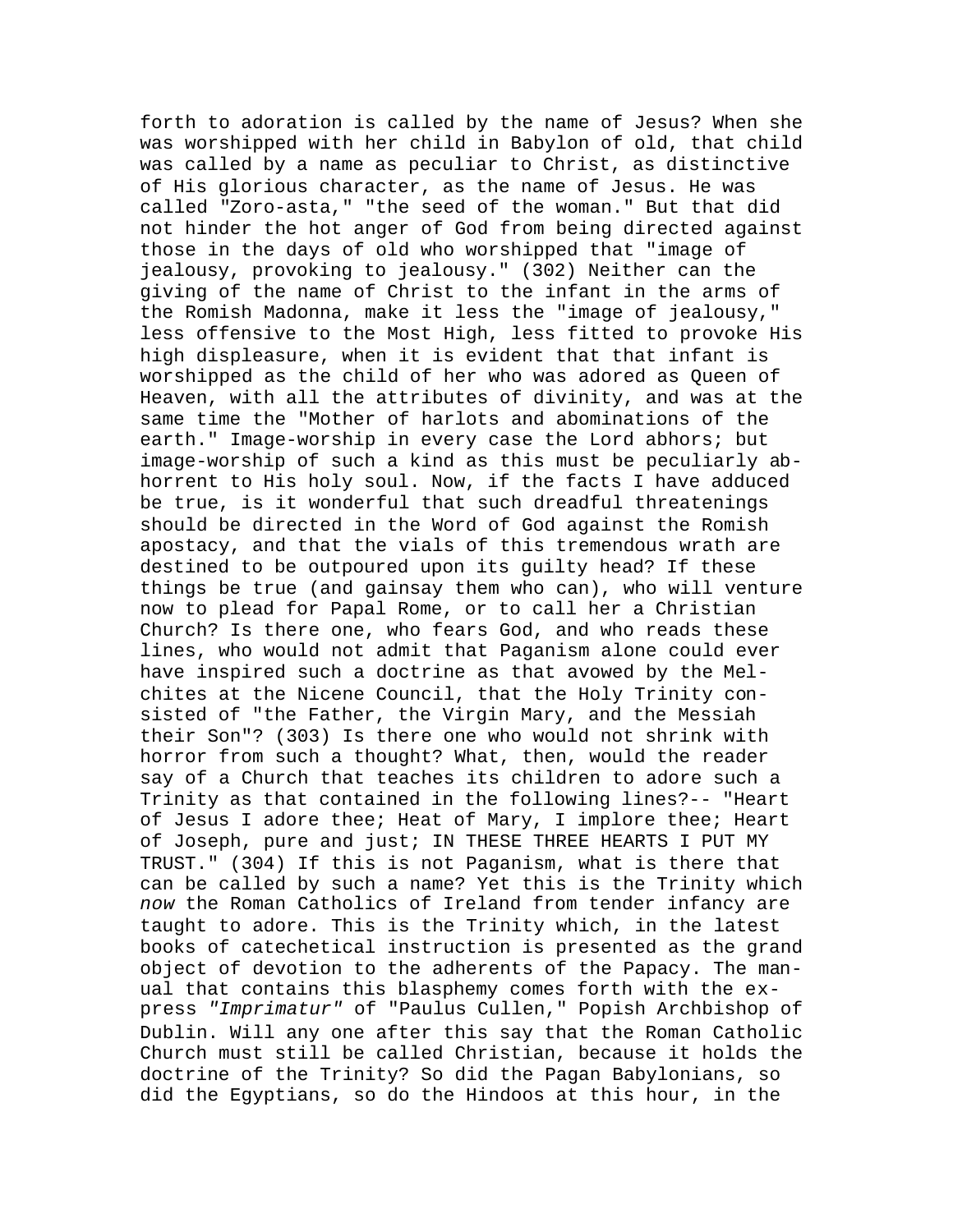very same sense in which Rome does. They all admitted a trinity, but did they worship THE Triune Jehovah, the King Eternal, Immortal, and Invisible. And will any one say with such evidence before him, that Rome does so? Away then, with the deadly delusion that Rome is Christian! There might once have been some palliation for entertaining such a supposition; but every day the "Grand Mystery" is revealing itself more and more in its true character. There is not, and there cannot be, any safety for the souls of men in "Babylon." "Come out of her, my people," is the loud and express command of God. Those who disobey that command, do it at their peril. p. 87, Para. 2, [BABYLONS].

 CHAPTER III. FESTIVALS. SECTION I. -- CHRISTMAS AND LADY-DAY. p. 91, Para. 1, [BABYLONS].

 If Rome be indeed the Babylon of the Apocalypse, and the Madonna enshrined in her sanctuaries be the very queen of heaven, for the worshipping of whom the fierce anger of God was provoked against the Jews in the days of Jeremiah, it is of the last consequence that the fact should be established, every one who trembles at the Word of God must shudder at the very thought of giving such a system, either individually or nationally, the least countenance or support. Something has been said already that goes far to prove the identity of the Roman and Babylonian systems; but at every step the evidence become still more overwhelming. That which arises from comparing the different festivals is peculiarly so. p. 91, Para. 2, [BABYLONS].

 The festivals of Rome are innumerable; but five of the most important may be singled out for elucidation -- viz., Christmas-day, Lady-day, Easter, the Nativity of St. John, and the Feast of the Assumption. Each and all of these can be proved to be Babylonian. And first, as to the festival in honour of the birth of Christ, or Christmas. How comes it that that festival was connected with the 25th of December? There is not a word in the Scriptures about the precise day of His birth, or the time of the year when He was born. What is recorded there, implies that at what time soever His birth took place, it *could* not have been on the 25th of December. At the time that the angel announced His birth to the shepherds of Bethlehem, they were feeding their flocks by night in the open fields. Now, no doubt, the climate of Palestine is not so severe as the climate of this country; but even there, though the heat of the day be considerable, the cold of the night, from December to Feb-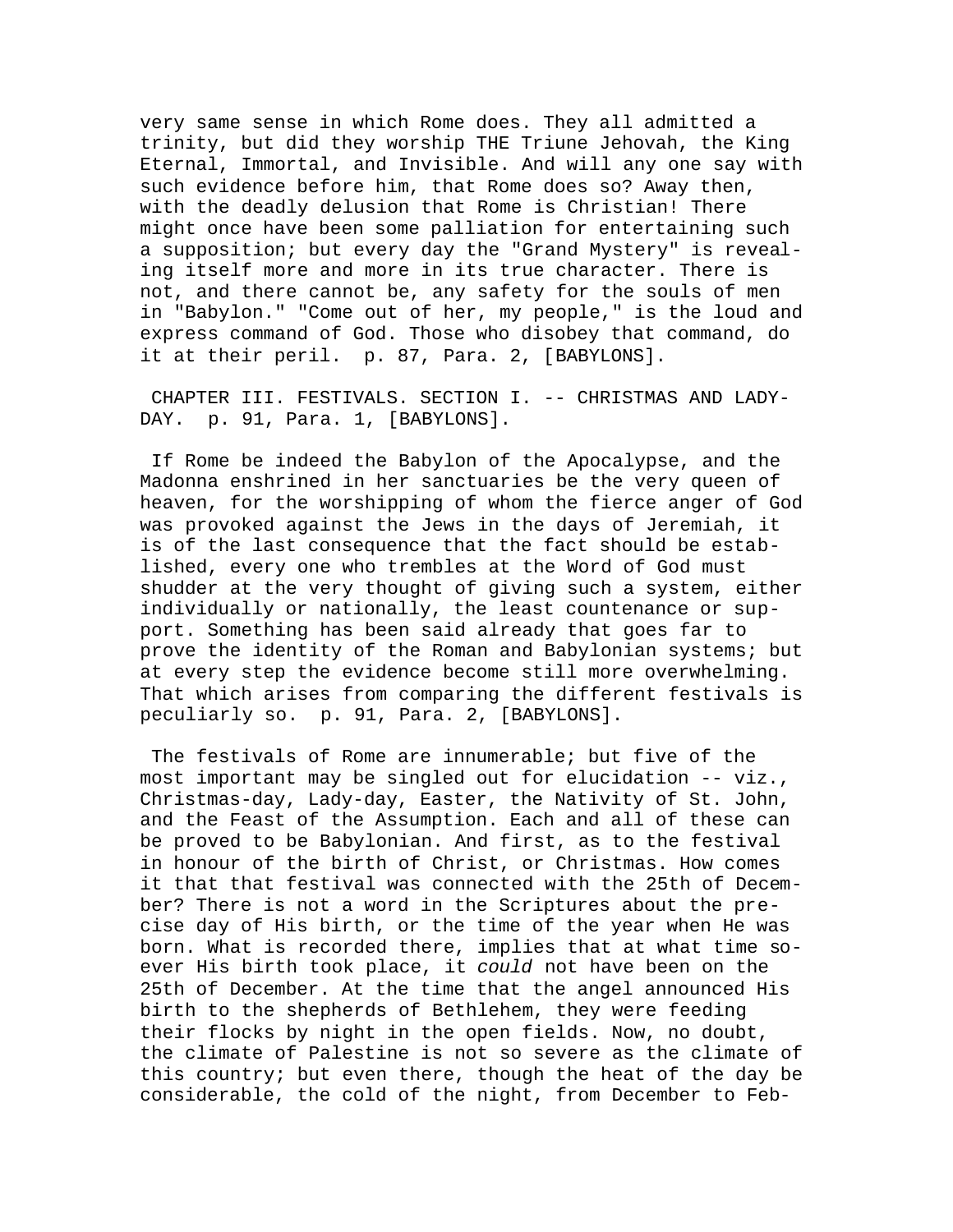ruary, is very piercing, (1) and it was *not* the custom for the shepherds of Judea to watch their flocks in the open fields *later* than about the end of October. (2) It is in the last degree incredible, then, that the birth of Christ could have taken place at the end of December. There is great unanimity among commentators on this point. Besides Barnes, Doddridge, Lightfoot, Joseph Scaliger, and Jennings, in his "Jewish Antiquities," who are all of opinion that December 25th could not be the right time of our Lord's nativity, the celebrated Joseph Mede pronounces a very decisive opinion to the same effect. After a long and careful disquisition of the subject, among other arguments he adduces the following:-- "At the birth of Christ every woman and child was to go to be taxed at the city whereto they belonged, whither some had long journeys; but the middle of winter was not fitting for such a business, especially for women with child, and children to travel in. Therefore, Christ could not be born in the depth of winter. Again, at the time of Christ's birth, the shepherds lay abroad watching with their flocks in the night time; but this was not likely to be in the middle of winter. And if any shall think the winter wind was not so extreme in these parts, let him remember the words of Christ in the gospel, 'Pray that your flight be not in the winter.' If the winter was so bad a time to flee in, it seems no fit time for shepherds to lie in the fields in, and women and children to travel in." (3) Indeed, it is admitted by the most learned and candid writers of all parties (4) that the day of our Lord's birth cannot be determined, (5) and that *within the Christian Church* no such festival as Christmas was ever heard of *till the third* century, and that not till the *fourth* century was far advanced did it gain much observance. How, then, did the Romish Church fix on December the 25th as Christmas-day? Why, thus: Long before the fourth century, and long before the Christian era itself, a festival was celebrated among the *heathen,* at that precise time of the year, in honour of the birth of the son of the Babylonian queen of heaven; and it may fairly be presumed that, in order to conciliate the heathen, and to swell the number of the nominal adherents of Christianity, the same festival was adopted by the Roman Church, giving it only the name of Christ. This tendency on the part of Christians to meet Paganism half-way was very early developed; and we find Tertullian, even in his day, about the year 230, bitterly lamenting the inconsistency of the disciples of Christ in this respect, and contrasting it with the strict fidelity of the Pagans to their own superstition. "By us," says he,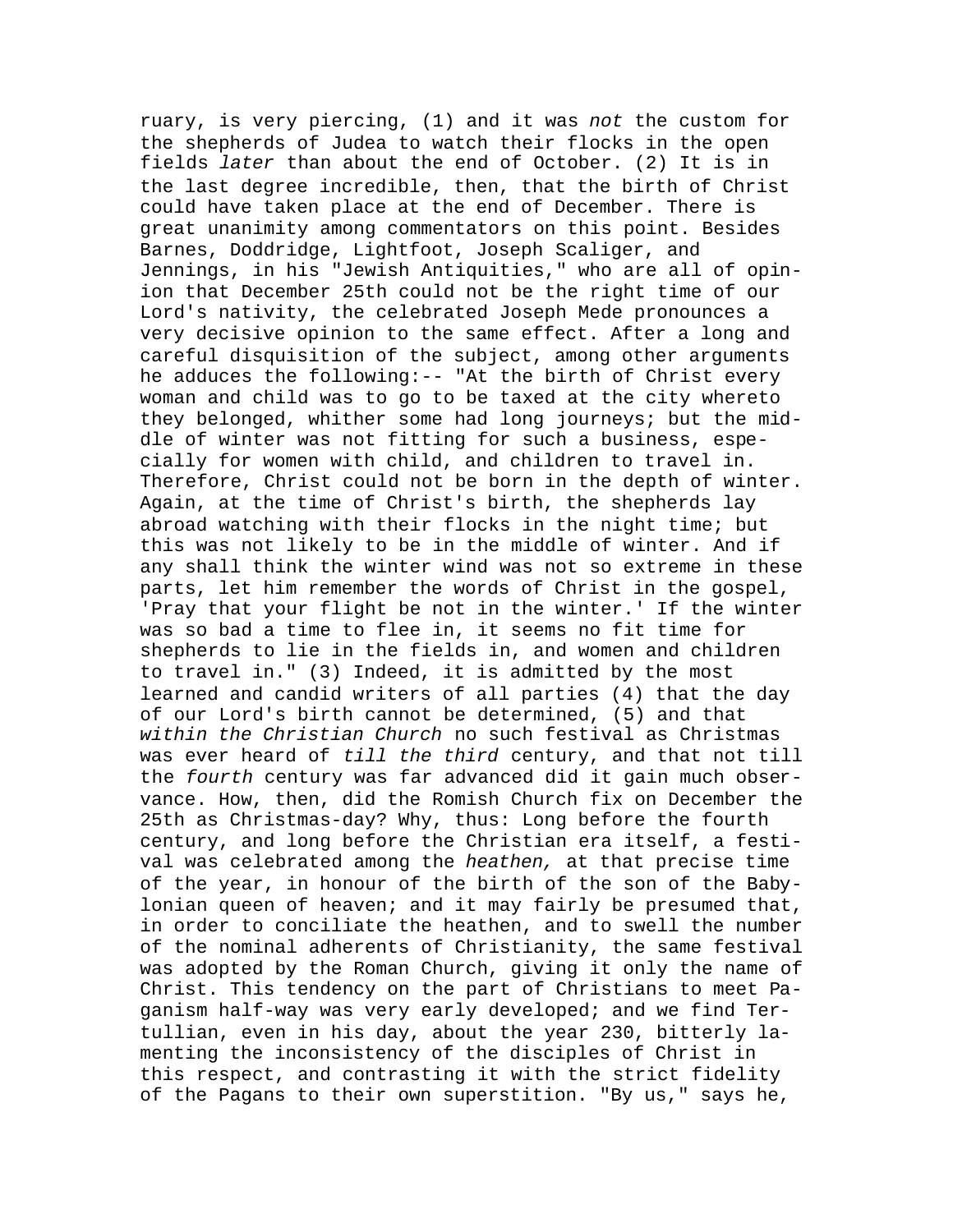"who are strangers to Sabbaths, (6) and new moons, and festivals, once acceptable to God, the Saturnalia, the feasts of January, the *Brumalia,* and Matronalia, are now frequented; gifts are carried to and fro, new year's day presents are made with din, and sports and banquets are celebrated with uproar; oh, how much more faithful are the heathen to *their* religion, who take special care to adopt no solemnity from the Christians." (7) Upright men strove to stem the tide, but in spite of all their efforts, the apostacy went on, till the Church, with the exception of a small remnant, was submerged under Pagan superstition. That Christmas was originally a Pagan festival, is beyond all doubt. The time of the year, and the ceremonies with which it is still celebrated, prove its origin. In Egypt, the son of Isis, the Egyptian title for the queen of heaven, was born at this very time, "about the time of the winter solstice." (8) The very name by which Christmas is popularly known among ourselves -- Yule-day (9) -- proves at once its Pagan and Babylonian origin. "Yule" is the Chaldee name for an "infant" or "little child," (10) and as the 25th of December was called by our Pagan Anglo-Saxon ancestors, "Yule-day," or the "Child's day," and the night that preceded it, "Mother-night," (11) long before they came in contact with Christianity, that sufficiently proves its real character. far and wide, in the realms of Paganism, was this birth-day observed. This festival has been commonly believed to have had only an astronomical character, referring simply to the completion of the sun's yearly course, and the commencement of a new cycle. (12) But there is indubitable evidence that the festival in question had a much higher reference than this -- that it commemorated not merely the figurative birth-day of the sun in the renewal of its course, but the birth-day of the grand Deliverer. Among the Sabeans of Arabia, who regarded the moon, and not the sun, as the visible symbol of the favourite object of their idolatry, the same period was observed as the birth festival. Thus we read in Stanley's *Sabean Philosophy:* "On the 24th of the tenth month," that is December, according to our reckoning, "the Arabians celebrated the BIRTHDAY OF THE LORD -- that is the Moon." (13) The Lord Moon was the great object of Arabian worship, and that Lord Moon, according to them, was *born* on the 24th of December, which clearly shows that the course of the sun. It is worthy of special note, too, that if Christmas-day among the ancient Saxons of this island, was observed to celebrate the birth of any Lord of the host of heaven, the case must have been precisely the same here as it was in Arabia. The Saxons, as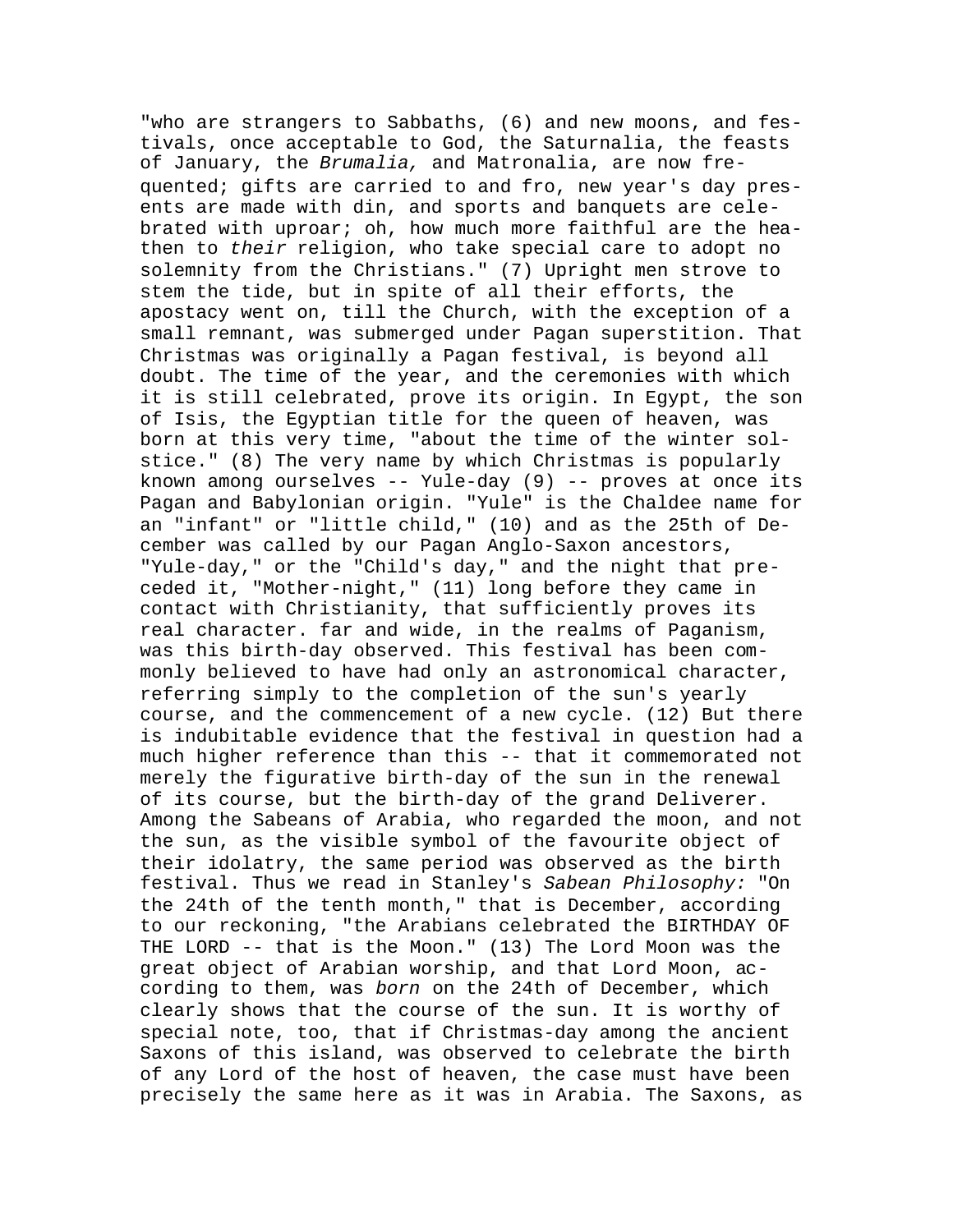is well known, regarded the *Sun* as a *female* divinity, and the Moon as a male. (14) It must have been the birth-day of the same Lord Moon was observed by the Arabians on the 24th of December. The name of the Lord Moon in the East seems to have been Meni, for this appears the most natural interpretation of the Divine statement in Isaiah lxv. 11, "But ye are they that forsake my holy mountain, that prepare a temple for Gad, and that furnish the drink-offering unto Meni." (15) There is reason to believe that Gad refers to the sun-god, and that Meni in like manner designates the moon-divinity. (16) Meni, or Manai, signifies "The Numberer," and it is by the changes of the moon that the months are numbered: Psalm civ. 19, "He appointed the *moon* for seasons: the sun knoweth the time of its going down." The name of the "Man of the Moon," or the god who presided over that luminary among the Saxons, was Mane, as given in the "Edda," (17) and Mani, in the "Voluspa." [18] That it was the birth of the "Lord Moon" that was celebrated among our ancestors at Christmas, we have remarkable evidence in the name that is still given in the lowlands of Scotland to the Feast on the last day of the year, which seems to be a remnant of the old birth festival for the cakes then made are called Nur-Cakes, or *Birth-* cakes. That name is Hogmanay. (19) Now, "Hog-Manai' in Chaldee signifies "The feast of the Numberer;" in other words, The festival of Deus Lunus, or of the Man of the Moon. To show the connection between country and country, and the inveterate endurance of old customs, it is worthy of remark, that Jerome, commenting on the very words of Isaiah already quoted, about spreading "a table for Gad," and "pouring out a drink-offering to Meni," observes that it "was the custom so late as his time [in the fourth century], in all cities especially in Egypt and at Alexandria, to set tables, and furnish them with various luxurious articles of food, and with goblets containing a mixture of new wine, *on the last day of the month and the year,* and that the people drew omens from them in respect of the fruitfulness of the year." (20) The Egyptian year began at a different time from ours; but this is as near as possible (only substituting whisky for wine), the way in which Hogmanay is still observed on the *last* day of the *last* month of our year in Scotland. I do not know that any omens are drawn from anything that takes place at that time, but everybody in the south of Scotland is personally cognisant of the fact, that, on Hogmanay, or the evening before New Year's day, among those who observe old customs, a table is spread, and that while buns and other dainties are provided by those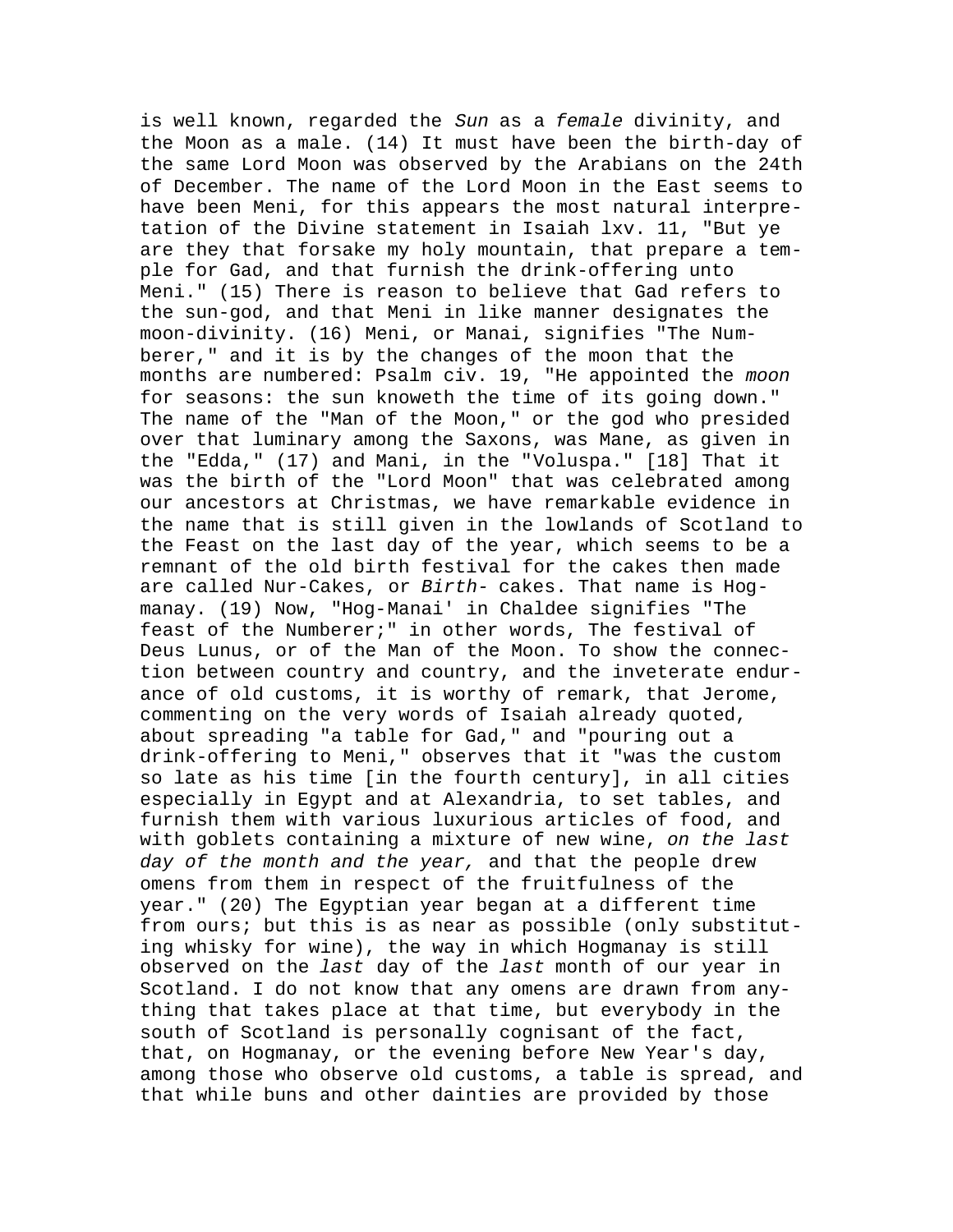who can afford them, oat cakes and cheese are brought forth among those who never see oat cakes but on this occasion, and that strong drink forms an essential article of the provision. p. 91, Para. 3, [BABYLONS].

 Even where the sun was the favourite object of worship, as in Babylon itself and elsewhere, at this festival he was worshipped not merely as the orb of day, but as God incarnate. (21) It was an essential principle of the Babylonian system, that the Sun or Baal was the one only God. (22) When, therefore, Tammuz was worshipped as God incarnate, that implied also that he was an incarnation of the Sun. In the Hindoo mythology, which is admitted to be essentially Babylonian, this comes out very distinctly. There, Suryea, or the Sun, is represented as being incarnate, and *born* for the purpose of subduing the enemies of the gods, who, without such a birth, could not have been subdued. (23) p. 96, Para. 1, [BABYLONS].

 It was no mere astronomic festival, then, that the Pagans celebrated at the winter solstice. That festival at Rome was called the feast of Saturn, and the mode in which it was celebrated there, showed whence it had been derived. The feast, as regulated by Caligula, lasted five days; (24) loose reins were given to *drunkenness* and revelry, slaves had a temporary emancipation, (25) and used all manner of freedoms with their masters. (26) This was precisely the way in which, according to Berosus, the drunken festival of the month Thebeth, answering to our December, in other words, the festival of Bacchus, was celebrated in Babylon. "It was the custom," says he, "during the five days it lasted, for masters to be in subjection to their servants, and one of them ruled the house, clothed in a purple garment like a king." (27) This "purple-robed" servant was called "Zoganes," (28) the "Man of sport and wantonness," and answered exactly to the "Lord of Misrule," that in the dark ages, was chosen in all Popish countries to head the revels of Christmas. The wassailling bowl of Christmas had it precise counterpart in the "Drunken festival" of Babylon; and many of the other observances still kept up among ourselves at Christmas came from the very same quarter. The candles, in some parts of England, lighted on Christmaseve, and used so long as the festive season lasts, were equally lighted by the Pagans on the eve of the festival of the Babylonian god, to do honour to him: for it was one of the distinguishing peculiarities of his worship to have lighted wax-candles on his altars. (29) The Christmas tree,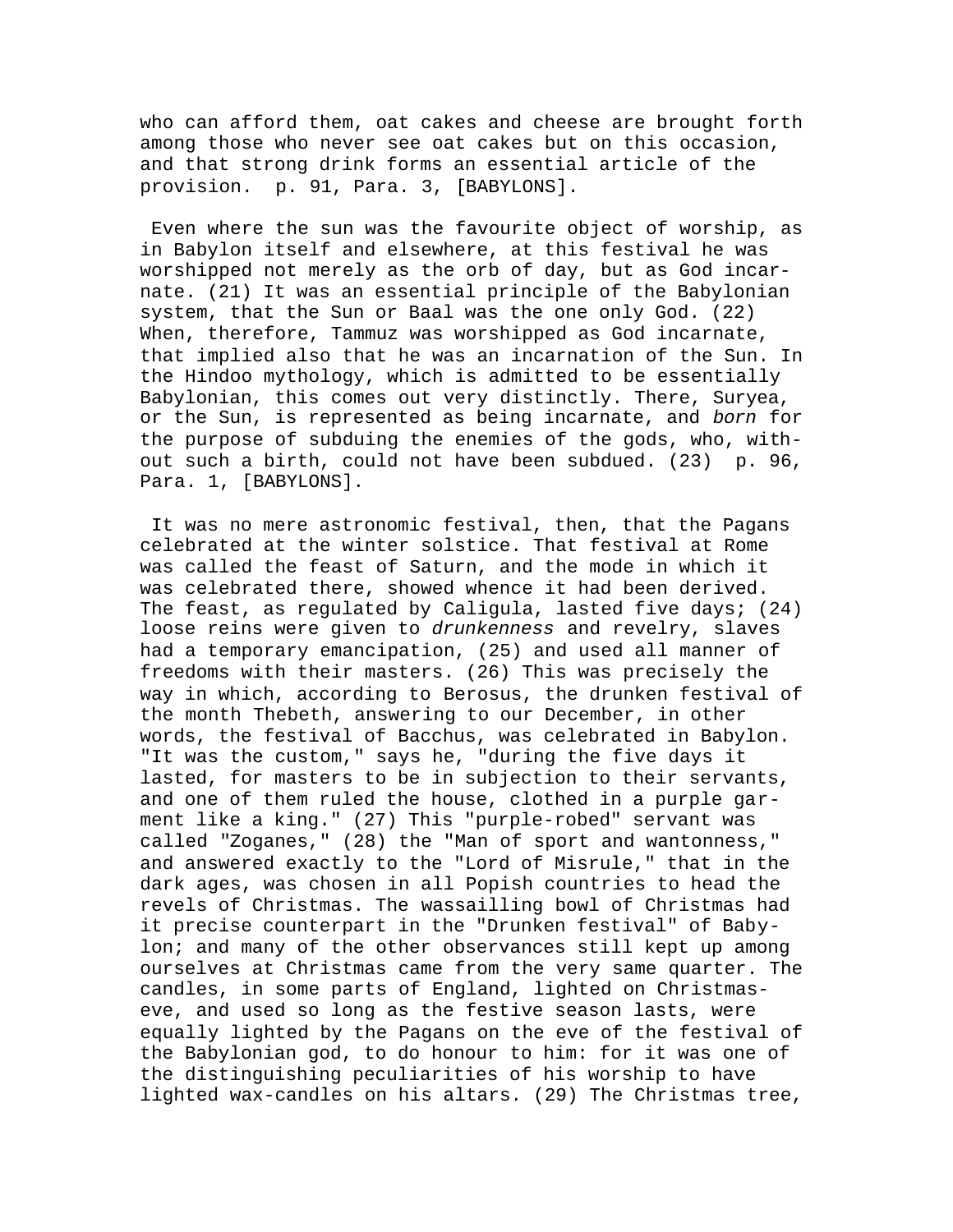now so common among us, was equally common in Pagan Rome and Pagan Egypt. In Egypt that tree was the palm-tree; in Rome it was the fir; (30) the palm-tree denoting the Pagan Messiah, as Baal-Tamar, the fir referring to him as Baal-Berith. The mother of Adonis, the Sun-God and great mediatorial divinity, was mystically said to have been changed into a tree, and when in that state to have brought forth her divine son. (31) If the mother was a tree, the son must have been recognised as the "Man the branch." And this entirely accounts for the putting of the Yule Log into the fire on Christmas-eve, and the appearance of the Christmastree the next morning. As Zero-Ashta, "The seed of the woman," which name also signified *Ignigena,* or "born of the fire," he has to enter the fire on "Mother-night,' that he may be born the next day out of it, as the "Branch of God," or the Tree that brings all divine gifts to men. But why, it may be asked, does he enter the fire under the symbol of a Log? To understand this, it must be remembered that the divine child born at the winter solstice was born as a new incarnation of the great god (after that god had been cut in pieces), on purpose to revenge his death upon his murderers. (32) Now the great god, cut off in the midst of his power and glory, was symbolised as a huge tree, stripped of all its branches, and cut-down almost to the ground. (33) But the great serpent, the symbol of the life restoring (34) AESCULAPIUS, twists itself around the dead stock (see Fig. 27), (35] and lo, at its side up sprouts a young tree -- a tree of an entirely different kind, that is destined never to be cut down by hostile power -- even the palmtree, the well-known symbol of victory. The Christmas-tree, as has been stated, was generally at Rome a different tree, even the fir; but the very same idea as was implied in the palm-tree was implied in the Christmas-fir; for that covertly symbolised the new-born God as Baal-berith, (36) "Lord of the Covenant," and thus shadowed forth the perpetuity and everlasting nature of his power, now that after having fallen before his enemies, he had risen triumphant over them all. Therefore, the 25th of December, the day that was observed at Rome as the day when the victorious god reappeared on earth, was held at the *Natalis invicti solis,* "The birth-day of the unconquered Sun." (37) Now the Yule Log is the dead stock of Nimrod, deified as the sungod, but cut down by his enemies; the Christmas-tree is Nimrod *redivivus* -- the slain god come to life again. In the light reflected by the above statement on customs that still linger among us, the origin of which has been lost in the midst of hoar antiquity, let the reader look at the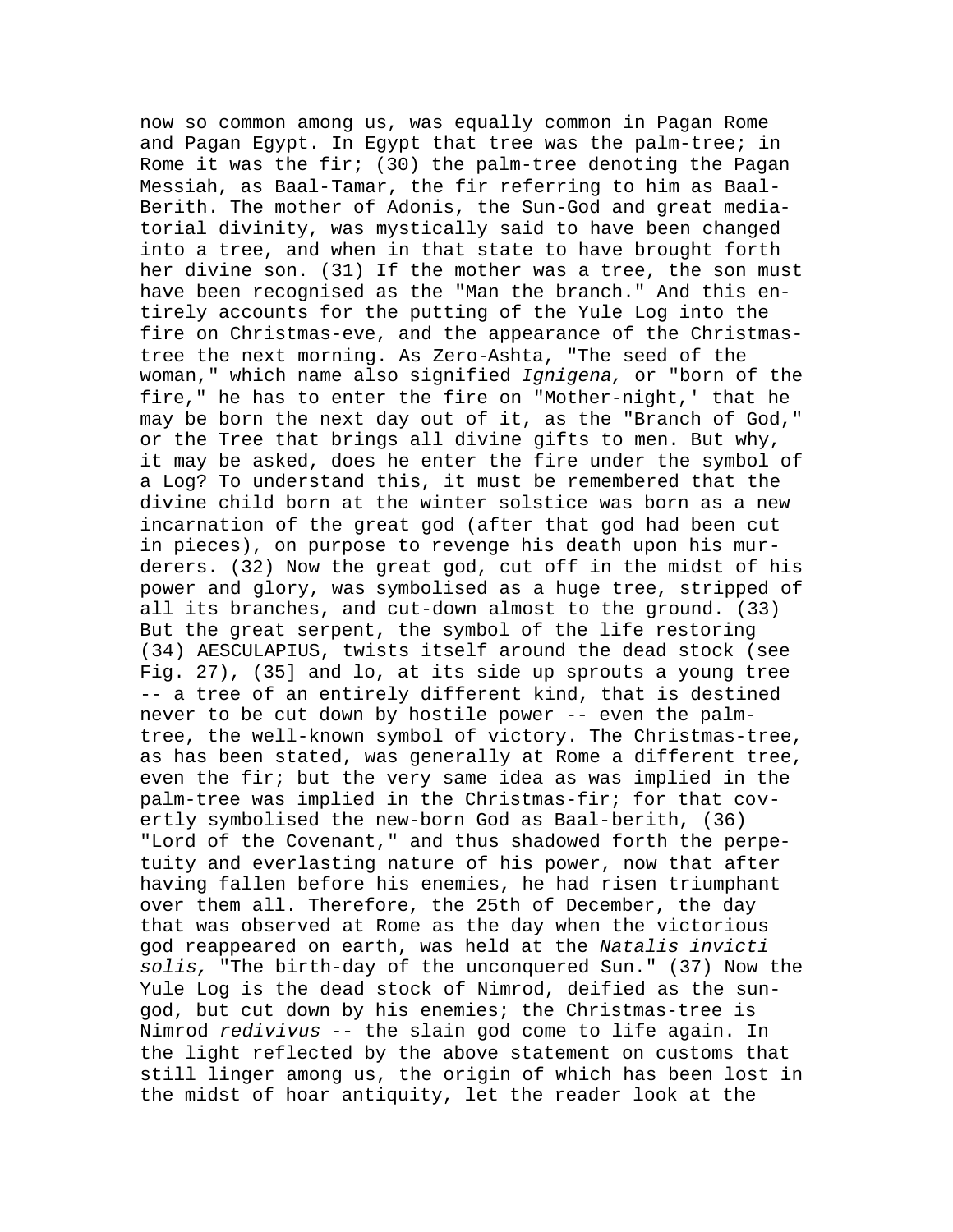singular practice still kept up in the South on Christmaseve, of kissing under the misletoe bough. That misletoe bough in the Druidic superstition, which, as we have seen, was derived from Babylon, was a representation of the Messiah, "The man the branch." The misletoe was regarded as a divine branch (38) -- a branch that came from heaven, and grew upon a tree that sprang out of the earth. Thus by the engrafting of the celestial branch into the earthly tree, heaven and earth, that sin had severed, were joined together, and this the misletoe bough became the token of Divine reconciliation. Whence could such an idea have come? May it not have come from the eighty-fifth Psalm, ver. 10, 11, "Mercy and truth are met together; righteousness and peace have KISSED each other. Truth shall spring out of the earth [in consequence of the coming of the promised Saviour], and righteousness shall look down from heaven"? Certain it is that that Psalm was written soon after the Babylonish captivity; and as multitudes of the Jews, after that event, still remained in Babylon under the guidance of inspired men, such as Daniel, as a part of the Divine word it must have been communicated to them, as well as to their kinsmen in Palestine. Babylon was, at that time, the centre of the civilised world; and thus Paganism, corrupting the Divine symbol as it ever has done, had opportunities of sending forth its debased counterfeit of the truth to all the ends of the earth, through the Mysteries that were affiliated with the great central system in Babylon. Thus the very customs of Christmas still existent cast surprising light at once on the revelations of grace made to all the earth, and the efforts made by Satan and his emissaries to materialise, carnalise, and degrade them. p. 96, Para. 2, [BABYLONS].

 In many countries the boar was sacrificed to the god, for the injury a boar was fabled to have done to him. According to one version of the story of the death of Adonis, or Tummuz, it was, as we have seen, in consequence of a wound from the tusk of a boar that he died. (39) The Phrygian Attes, the beloved of Cybele, whose story was identified with that of Adonis, was fabled to have perished in like manner, by the tusk of a boar. (40) Therefore, Diana, who though commonly represented in popular myths only as the huntress Diana, was in reality the great mother of gods, (41) has frequently the boar's head as her accompaniment, in token not of any mere success in the chase, but of her triumph over the grand enemy of the idolatrous system, in which she occupied so conspicuous a place. According to Theocritus,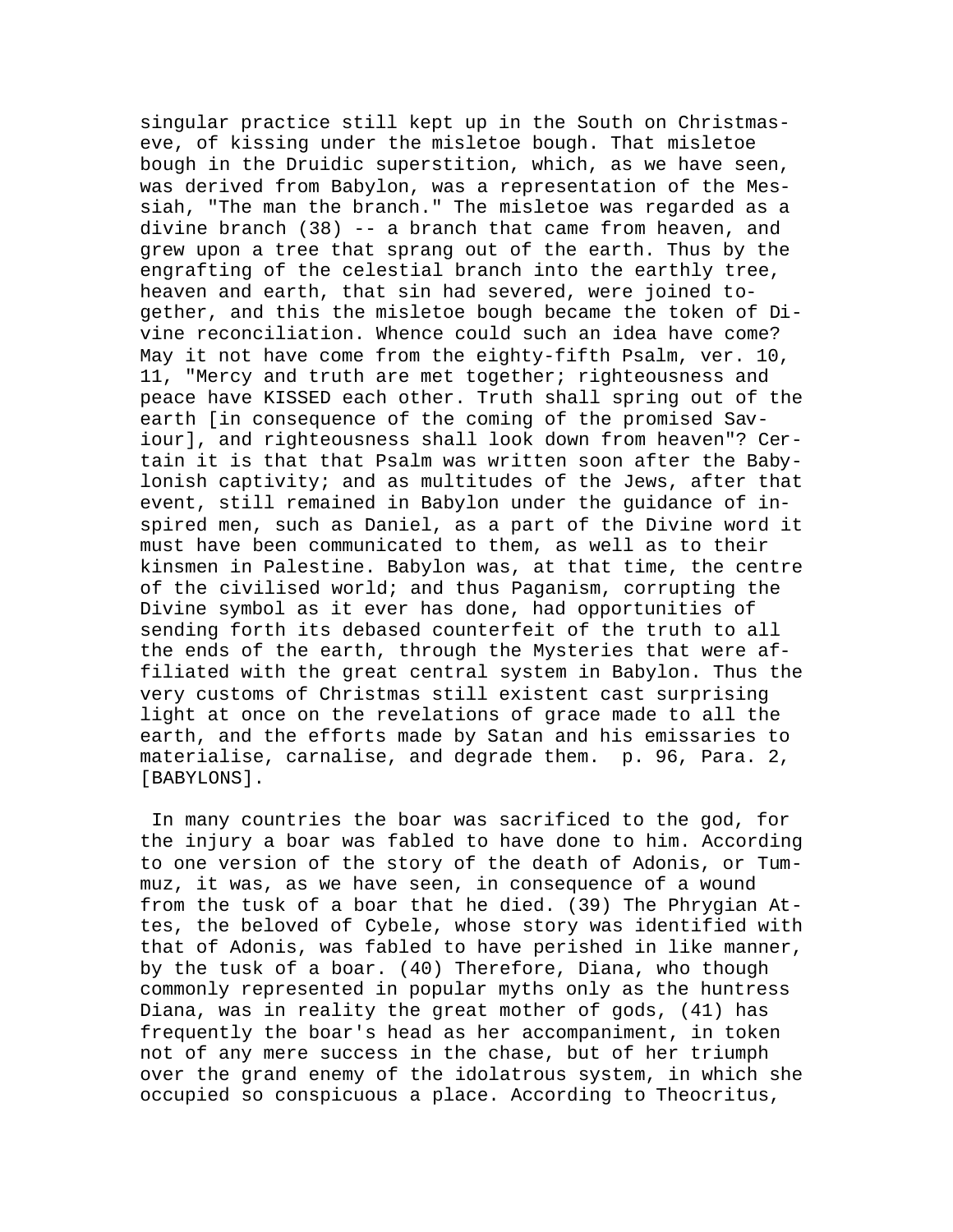Venus was reconciled to the boar that killed Adonis, because when brought in chains before her, it pleaded so pathetically that it had not killed her husband of malice prepense, but only through accident. (42) But yet, in memory of the deed that the mystic boar had done, many a boar lost its head or was offered in sacrifice to the offended goddess. In Smith, Diana is represented with a boar's head lying beside her, on the top of a heap of stones, (43) and in the accompanying woodcut (Fig. 28), (44) in which the Roman Emperor Trajan is represented burning incense to the same goddess, the boar's head forms a very prominent figure. On Christmas-day the Continental Saxons offered a boar in sacrifice to the Sun, (45) to propitiate her (46) for the loss of her beloved Adonis. In Rome a similar observance had evidently existed; for a boar formed the great article at the feast of Saturn, as appears from the following words of Martial:-- "That boar will make you a good Saturnalia." (47) Hence the boar's head is still a standing dish in England at the Christmas dinner, when the reason of it is long since forgotten. Yea, the "Christmas goose" and "Yule cakes" were essential articles in the worship of the Babylonian Messiah, as that worship was practised both in Egypt and at Rome (Fig. 29). Wilkinson, in reference to Egypt, shows that "the favourite offering' of Osiris was "a goose," (48) and moreover, that the "goose could not be eaten except in the depth of winter." (49) As to Rome, Juvenal says, "that Osiris, if offended, could be pacified only by a large goose and a thin cake." (50) In many countries we have evidence of a sacred character attached to the goose. It is well known that the capitol of Rome was on one occasion saved when on the point of being surprised by the Gauls in the dead of night, by the cackling of the geese sacred to Juno, kept in the temple of Jupiter. (51) The accompanying woodcut (Fig. 30) (52) proves that the goose in Asia Minor was the symbol of Cupid, just as it was the symbol of Seb in Egypt. In India, the goose occupied a similar position; for in that land we read of the sacred "Brahmany goose," or goose sacred to Brahma. (53) Finally, the monuments of Babylon show (54) that the goose possessed a like mystic character in Chaldea, and that it was offered in sacrifice there, as well as in Rome or Egypt, for there the priest is seen with the goose in the one hand, and his sacrificing knife in the other. (55) There can be no doubt, then, that the Pagan festival at the winter solstice -- in other words, Christmas -- was held in honour of the birth of the Babylonian Messiah. p. 99, Para. 1, [BABYLONS].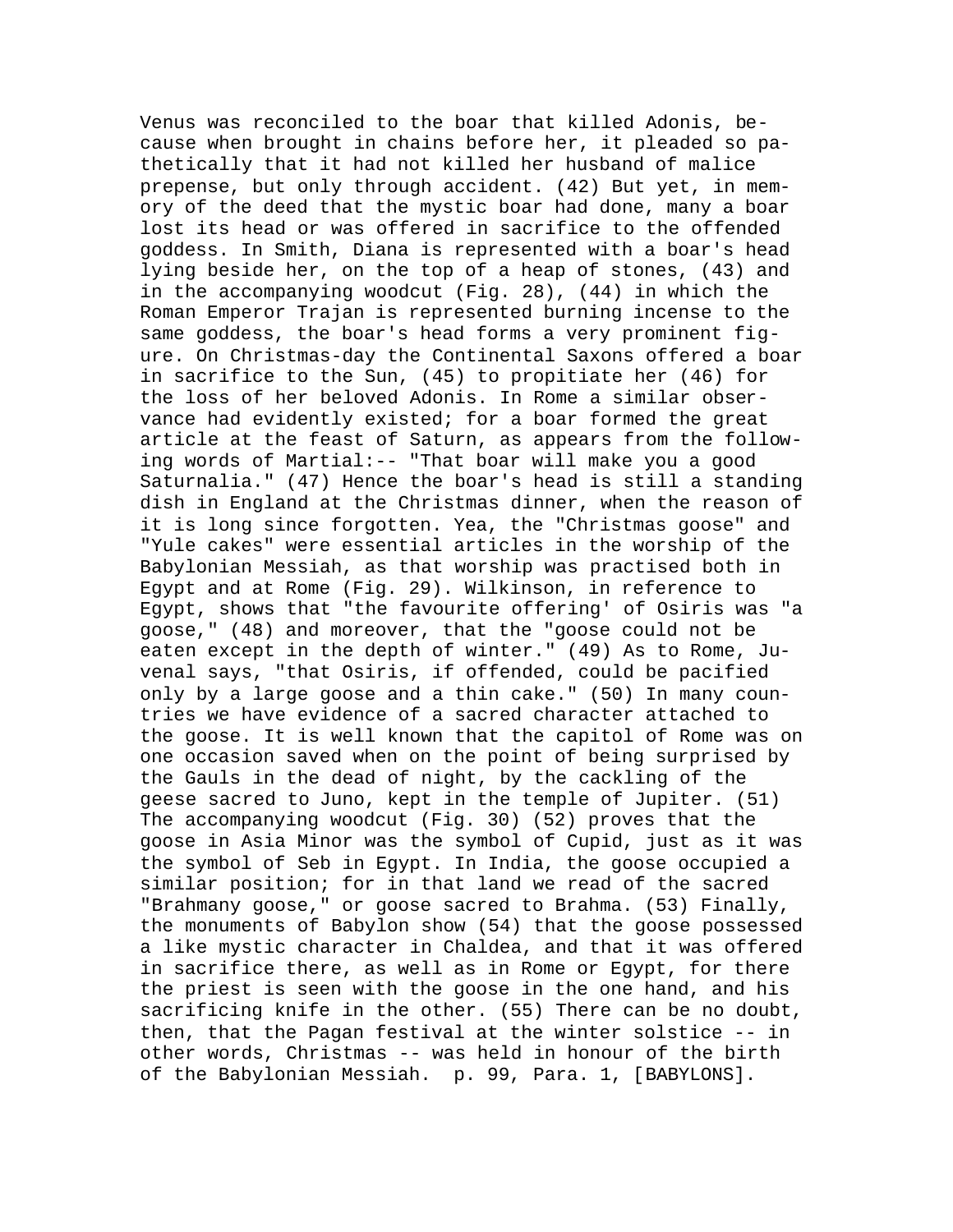The consideration of the next great festival in the Popish calendar gives the very strongest confirmation to what has now been said. That festival, called Lady-day, is celebrated at Rome on the 25th of March, in alleged commemoration of the miraculous conception of our Lord in the womb of the Virgin, on the day when the angel was sent to announce to her the distinguished honour that was to be bestowed upon her as the mother of the Messiah. But who could tell when this annunciation was made? The Scripture gives no clue at all in regard to the time. But it mattered not. Before our Lord was either conceived or born, that very day now set down in the Popish calendar for the "Annunciation of the Virgin" was observed in *Pagan* Rome in honour of Cybele, the *Mother* of the Babylonian Messiah. (56) Now, it is manifest that Lady-day and Christmas-day stand in intimate relation to one another. Between the 25th of March and the 25th of December there are exactly nine months. If, then, the false Messiah was conceived in March and born in December, can any one for a moment believe that the conception and birth of the true Messiah can have so exactly synchronised, not only to the month, but to the day? The thing is incredible. Lady-day and Christmas-day, then, are purely Babylonian. p. 102, Para. 1, [BABYLONS].

SECTION II. *EASTER.* p. 103, Para. 1, [BABYLONS].

 Then look at Easter. What means the term Easter itself? It is not a Christian name. It bears its Chaldean origin on its very forehead. Easter is nothing else than Astarte, one of the titles of Beltis, the queen of heaven, whose name, as pronounced by the people of Nineveh, was evidently identical with that now in common use in this country. That name, as found by Layard on the Assyrian monuments, is Ishtar. (57) The worship of Bel and Astarte was very early introduced by the Phenicians, who, centuries before the Christian era, traded to the tin-mines of Cornwall. But the unequivocal traces of that worship are found in regions of the British islands where the Phenicians never penetrated, and it has everywhere left indelible marks of the strong hold which it must have had on the early British mind. From Bel, the 1st of May is still called Beltane in the Almanac; (58) and we have customs still lingering at this day among us, which prove how exactly the worship of Bel or Moloch (for both titles belonged to the same god) had been observed even in the northern parts of this island. "The late Lady Baird, of Fern Tower, in Perthshire," says a writer in "Notes and Queries," thoroughly versed in British antiqui-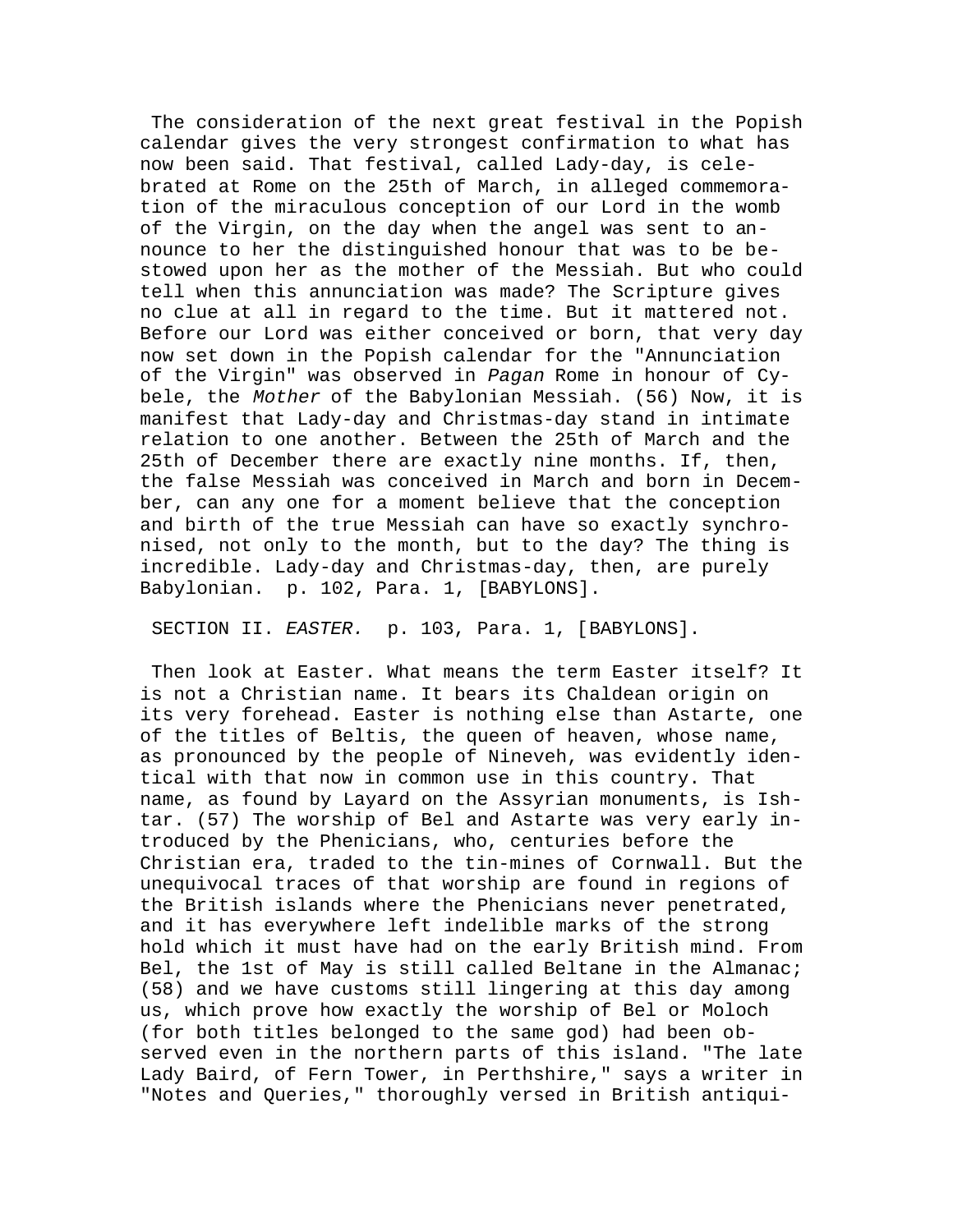ties, (59) "told me, that every year, at Beltane (or the 1st of May), a number of men and women assemble at an ancient Druidical circle of stones on her property near Crieff. They light a fire in the centre, each person puts a bit of oat-cake in a shepherd's bonnet; they all sit down, and draw blindfold a piece from the bonnet. One piece has been previously blackened, and whoever gets that piece has to jump through the fire in the centre of the circle, and pay a forfeit. This is, in fact, a part of the ancient worship of Baal, and the person on whom the lot fell was previously burnt as a sacrifice. Now, the passing through the fire represents that, and the payment of the forfeit redeems the victim." If Baal was thus worshipped in Britain, it will not be difficult to believe that his consort Astarte was also adored by our ancestors, and that from Astarte, whose name in Nineveh was Ishtar, the religious solemnities of April, as now practised, are called by the name of Easter -- that month, among our Pagan ancestors, having been called Easter-monath. The festival, of which we read in Church history, under the name of Easter, in the third of fourth centuries, was quite a different festival from that now observed in the Romish Church, and *at that time* was not known by such name as Easter. (60) It was called Pasch, or the Passover, and though not of Apostolic institution, (61) was very early observed by many professing Christians, in commemoration of the death and resurrection of Christ. That festival agreed originally with the time of the Jewish Passover, when Christ was crucified, a period which, in the days of Tertullian, at the end of the second century, was believed to have been the 23rd of March. (62) That festival was not idolatrous, and it was preceded by no Lent. "It ought to be known," said Cassianus, the monk of Marseilles, writing in the fifth century, and contrasting the primitive Church with the Church in his day, "that the observance of the forty days had no existence, so long as the perfection of that primitive Church remained inviolate." (63) Whence, then came this observance? The forty days' abstinence of Lent was directly borrowed from the worshippers of the Babylonian goddess. Such a Lent forty days, "in the spring of the year," is still observed by the Yezidis or Pagan Devil-worshippers of Koordistan, (64) who have inherited it from their early masters, the Babylonians. Such a Lent of forty days was held in spring by the Pagan Mexicans, for thus we read in Humboldt, (65) where he gives account of Mexican observances: "Three days after the vernal equinox .... began a solemn fast of *forty days* in honour of the sun." Such a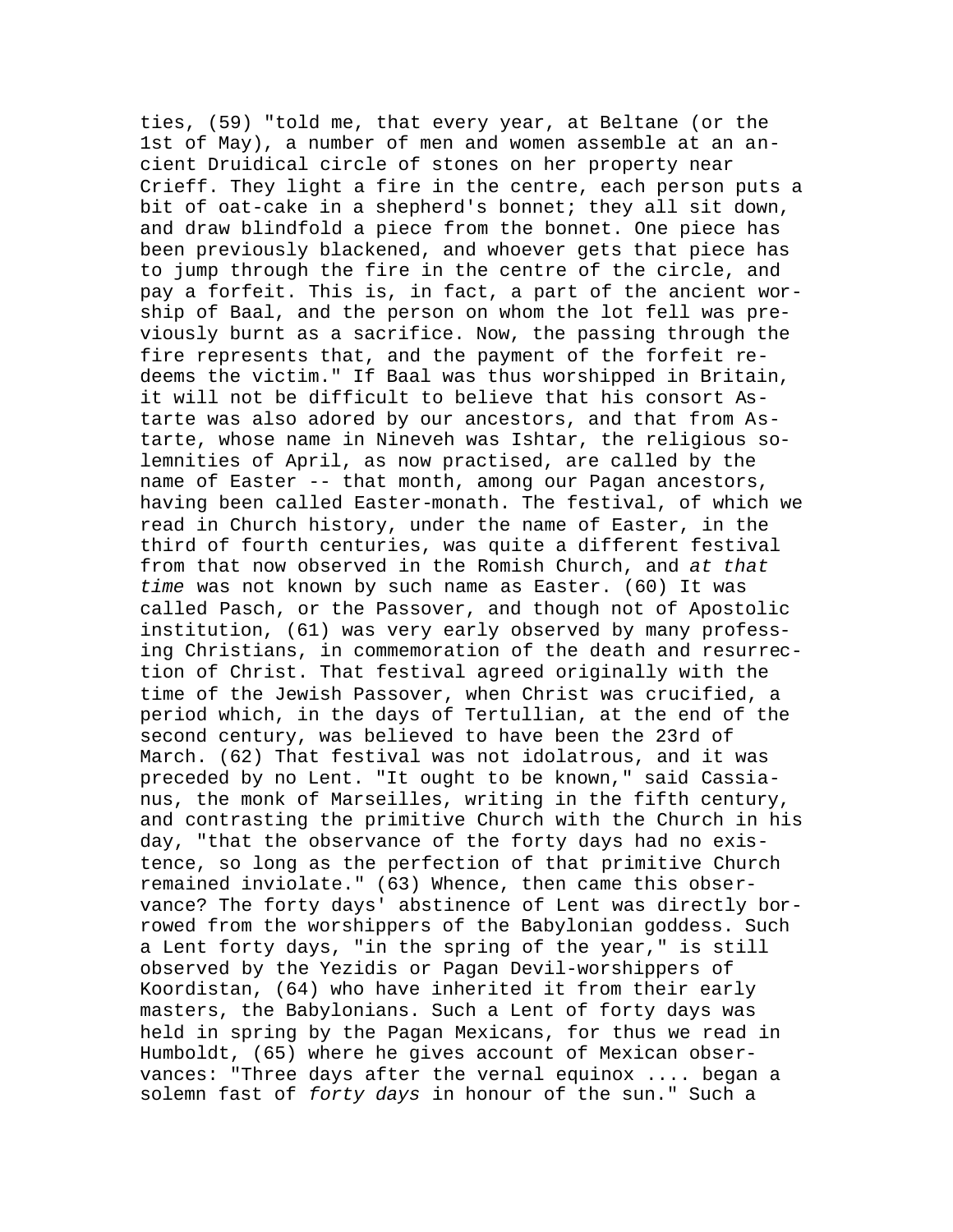Lent of forty days was observed in Egypt, as may be seen on consulting Wilkinson's *Egyptians.* (66) This Egyptian Lent of forty days, we are informed by Landseer, in his *Sabean Researches,* was held expressly in commemoration of Adonis or Osiris, the great mediatorial god. (67) At the same time, the rape of Proserpine seems to have been commemorated, and in a similar manner; for Julius Firmicus informs us that, for "forty nights" the "wailing for Proserpine" continued; (68) and from Arnobius we learn that the fast which the Pagans observed, called "Castus" or the "sacred" fast, was, by the Christians in his time, believed to have been primarily in imitation of the long fast of Ceres, when for many days she determinedly refused to eat on account of "excess of sorrow" *(violentia moeroris),* (69) that is, on account of the loss of her daughter Proserpine, when carried away by Pluto, the god of hell. As the stories of Bacchus, or Adonis and] Proserpine, though originally distinct, were made to join on and fit in to one another, so that Bacchus was called Liber, and his wife Ariadne, Libera (70) (which was one of the names of Proserpine), [71] it is highly probable that the forty days' fast of Lent was made in later times to have reference to both. Among the Pagans this Lent seems to have been an indispensable preliminary to the great annual festival in commemoration of the death and resurrection of Tammuz, which was celebrated by alternate weeping and rejoicing, and which, in many countries, was considerably later than the Christian festival, being observed in Palestine and Assyria in June, therefore called the "month of Tammuz;" in Egypt, about the middle of May, and in Britain, some time in April. To conciliate the Pagans to nominal Christianity, Rome, pursuing its usual policy, took measures to get the Christian and Pagan festivals amalgamated, and, by a complicated but skilful adjustment of the calendar, it was found no difficult matter, in general, to get Paganism and Christianity -- now far sunk in idolatry -- in this as in so many other things, to shake hands. The instrument in accomplishing this amalgamation was the abbot Dionysius the Little, (72) to whom also we owe it, as modern chronologers have demonstrated, that the date of the Christian era, or of the birth of Christ Himself, was moved FOUR YEARS from the true time. Whether this was done through ignorance or design may be matter of question; but there seems to be no doubt of the fact, that the birth of the Lord Jesus was made full four years later than the truth. (73) This change of the calendar in regard to Easter was attended with momentous consequences. It brought into the Church the grossest corruption and the rankest su-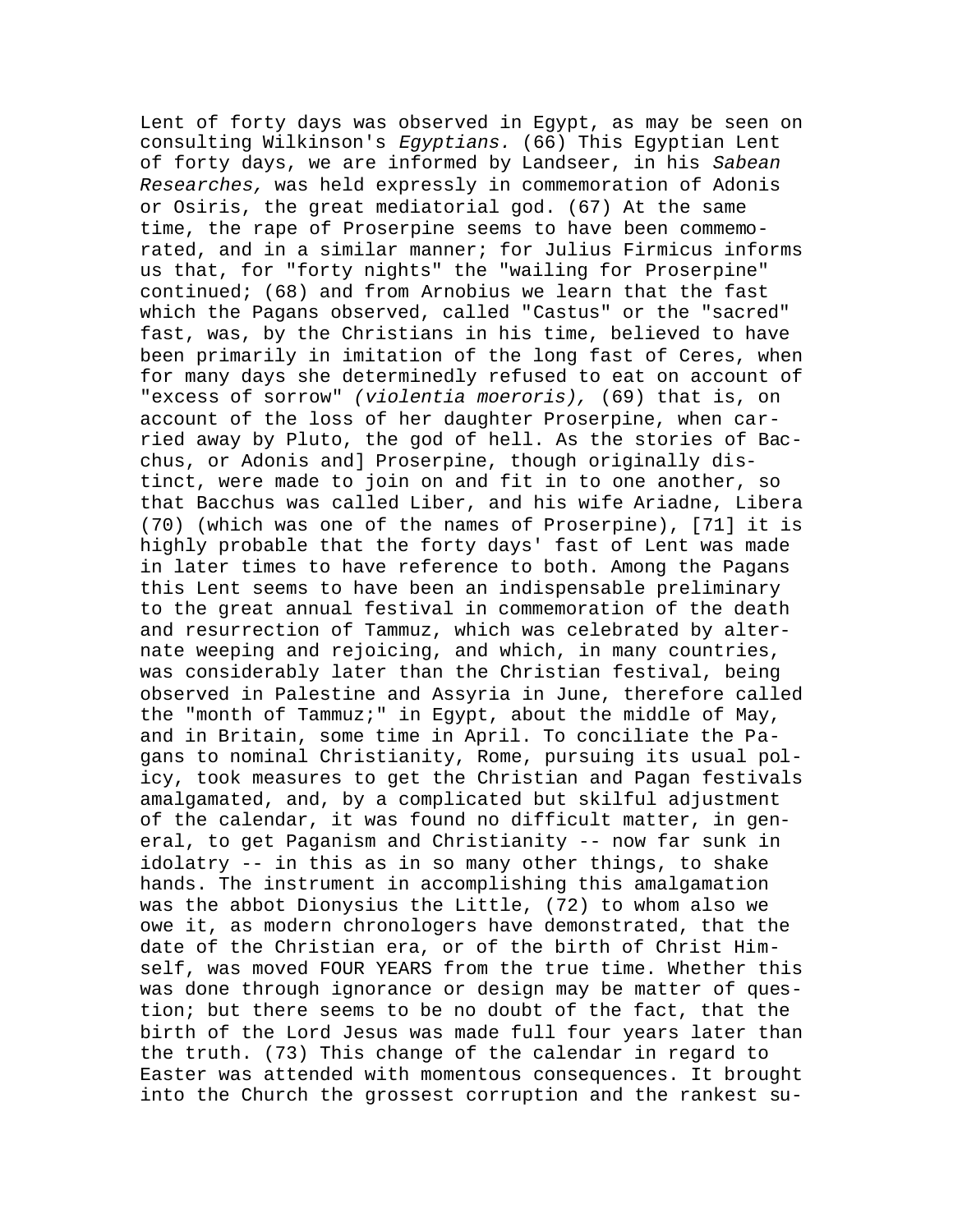perstition in connection with the abstinence of Lent. Let any one only read the atrocities that were commemorated during the "sacred fast" or Pagan Lent, as described by Arnobius and Clemens Alexandrinus, (74) and surely he must blush for the Christianity of those who, with the full knowledge of all these abominations, "went down to Egypt for help" to stir up the languid devotion of the degenerate Church, and who could find no more excellent way to "revive" it, than by borrowing from so polluted a source; the absurdities and abominations connected with which the early Christian writers held up to scorn. That Christians should ever think of introducing the Pagan abstinence of Lent was a sign of evil; it inevitably led to deeper degradation. Originally, even in Rome, Lent, with the preceding revelries of the Carnival, was entirely unknown; and even when fasting before the Christian Pasch, it came to conform with the ritual of Paganism. What may have been the period of fasting in the Roman Church before the sitting of the Nicene Council does not very clearly appear, but for a considerable period after that Council, we have distinct evidence that it did not exceed three weeks. (75) The words of Socrates, writing on this very subject, about A.D. 450, are these: "Those who inhabit the princely city of Rome fast together before Easter three weeks, excepting the Saturday and Lord's-day." (76) But at last, when the worship of Astarte was rising into the ascendant, steps were taken to get the whole Chaldean Lent of six weeks, or forty days, made imperative on all within the Roman empire of the West. The way was prepared for this by a Council held at Aurelia in the time of Hormisdas, Bishop of Rome, about the year 519, which decreed that Lent should be solemnly kept before Easter. (77) It was with the view, no doubt, of carrying out this decree that the calendar was, a few days after, readjusted by Dionysius. This decree could not be carried out all at once. About the end of the sixth century, the first decisive attempt was made to enforce the observance of the new calendar. It was in Britain that the first attempt was made in this way; (78) and here the attempt met with vigorous resistance. The difference, in point of time, betwixt the Christian Pasch, as observed in Britain by the native Christians, and the Pagan Easter enforced by Rome, at the time of its enforcement, was a whole month; (79) and it was only by violence and bloodshed, at last, that the Festival of the Anglo-Saxon or Chaldean goddess came to supersede that which had been held in honour of Christ. p. 103, Para. 2, [BABYLONS].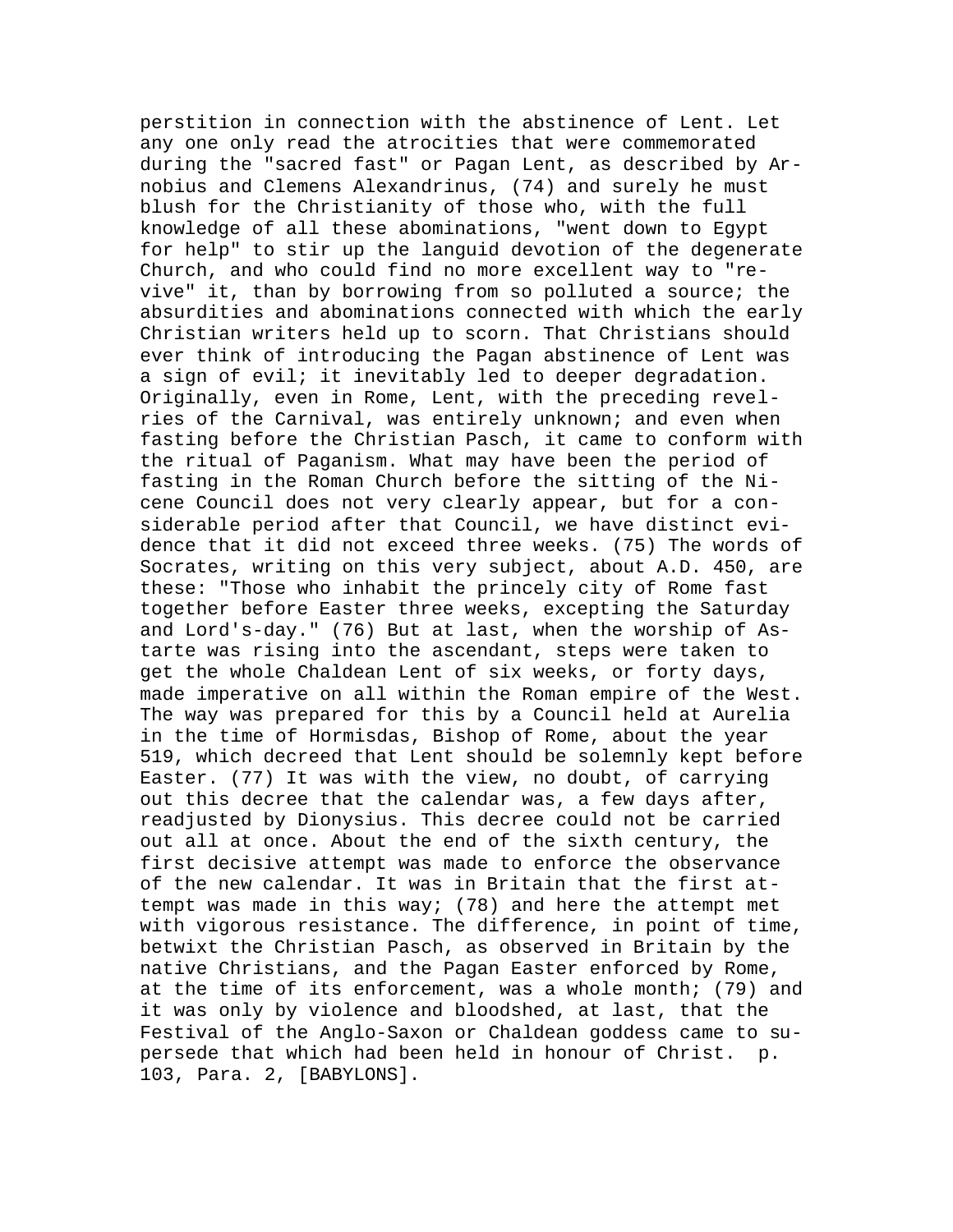Such is the history of Easter. The popular observances that still attend the period of its celebration amply confirm the testimony of history as to its Babylonian character. The hot cross buns of Good Friday, and the dyed eggs of Pasch or Easter Sunday, figured in the Chaldean rites just as they do now. The "buns," known too by that identical name, were used in the worship of the queen of heaven, the goddess Easter, as early as the days of Cecrops, the founder of Athens -- that is, 1500 years before the Christian era. "One species of sacred bread," says Byrant, (80) "which used to be offered to the gods, was of great antiquity, and called Boun." Diogenes laertius, speaking of this offering being made by Empedocles, describes the chief ingredients of which it was composed, saying, "He offered one of the sacred cakes called Boun, which was made of fine flour and honey." (81) The prophet Jeremiah takes notice of this kind of offering when he says, "The children gather wood, the fathers kindle the fire, and the women knead their dough, to make cakes to the queen of heaven." (82) The hot cross buns are not now *offered,* but *eaten,* on the festival of Astarte; but this leaves no doubt as to whence they have been derived. The origin of the Pasch eggs is just as clear. The ancient Druids bore an egg, as the sacred emblem of their order. (83) In this Dionysiaca, or mysteries of Bacchus, as celebrated in Athens, one part of the nocturnal ceremony consisted in the consecration of an egg. (84) The Hindoo fables celebrate their mundane egg as of a golden colour. (85) The people of Japan make their sacred egg to have been brazen. (86) In China, at this hour, dyed or painted eggs are used on sacred festivals, even as in this country. (87) In ancient times eggs were used in the religious rites of the Egyptians and the Greeks, and were hung up for mystic purposes in their temples. (88) (Fig. 31.) From Egypt these sacred eggs can be distinctly traced to the banks of the Euphrates. The classic poets are full of the fable of the mystic egg of the Babylonians; and thus its tale is told by Hyginus, the Egyptian, the learned keeper of the palatine library at Rome, in the time of Augustus, who was skilled in all the wisdom of his native country: "An egg of wondrous size is said to have fallen from heaven into the river Euphrates. The fishes rolled it to the bank, where the doves having settled upon it, and hatched it, out came Venus, who afterwards was called the Syrian Goddess" (89) -- that is, Astarte. Hence the egg became one of the symbols of Astarte or Easter; and accordingly, in Cyprus, one of the chosen seats of the worship of Venus, or Astarte, the egg of wondrous size was represented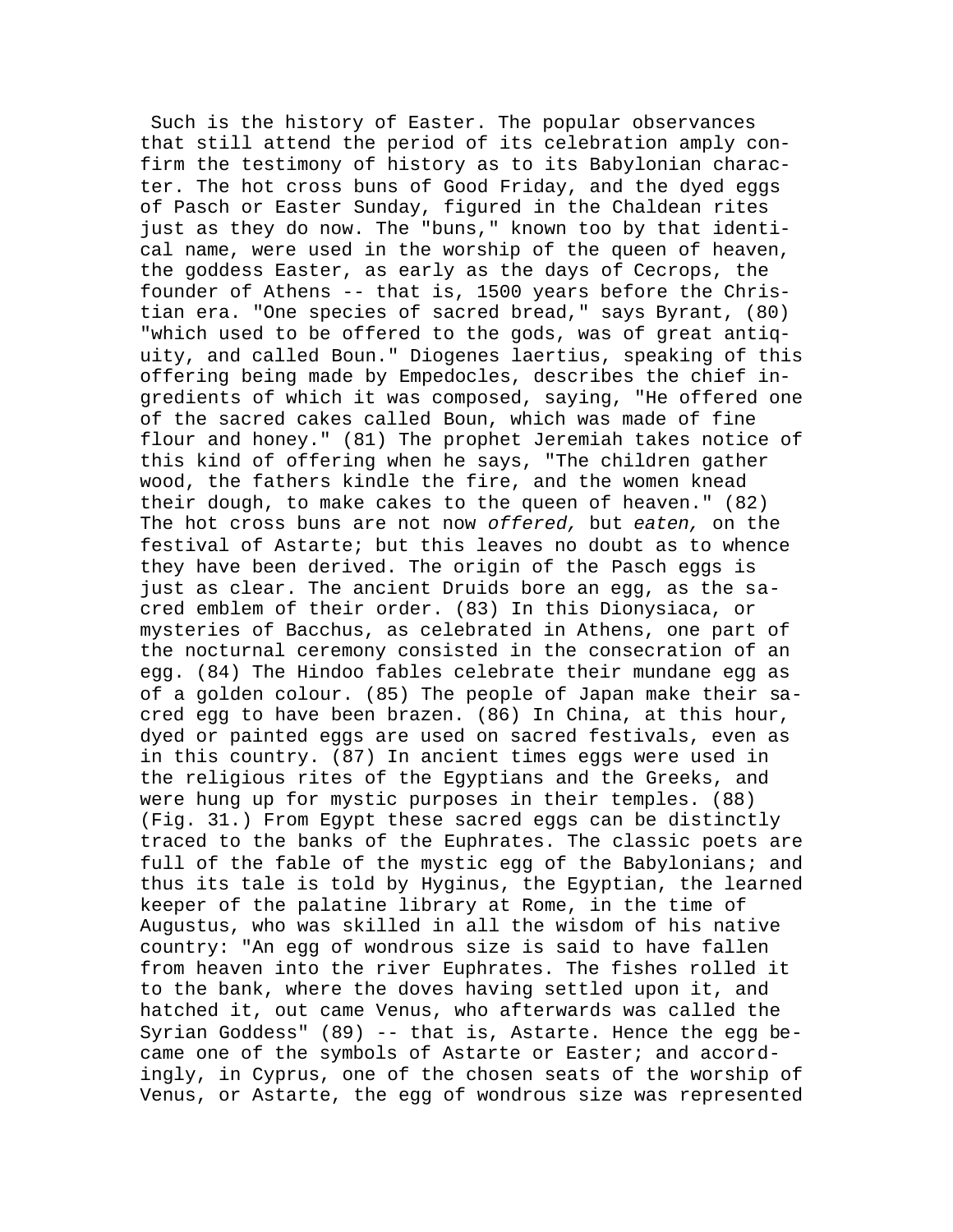on a grand scale. (See Fig. 32.) (90) p. 107, Para. 1, [BABYLONS].

 The occult meaning of this mystic egg of Astarte, in one of its aspects (for it had a twofold significance), had reference to the ark (91) during the time of the flood, in which the whole human race were shut up, as the chick is enclosed in the egg before it is hatched. If any be inclined to ask, how could it ever enter the minds of men to employ such an extraordinary symbol for such a purpose, the answer is, first, The sacred egg of Paganism, as already indicated (p. 108), is well known as the "mundane egg," that is, the egg in which the *world* was shut up. Now the *world* has two distinct meanings -- it means either the material earth, or the *inhabitants* of the earth. The latter meaning of the term is seen in Gen. xi. 1, "The whole earth was of one language and of one speech," where the meaning is that the whole people of the world were so. If then the *world* is seen shut up in an egg, and floating on the waters, it may not be difficult to believe, however the idea of the *egg* may have come, that the egg thus floating on the wide universal sea might be Noah's family that contained the whole world in its bosom. Then the application of the word *egg* to the ark comes thus:-- The Hebrew name for an egg is Baitz, or in the feminine (for there are both genders), Baitza. This, in Chaldee and Phenician, becomes Gaith or Baitha, (92) which in these languages is also the usual way in which the name of a *house* is pronounced. (93) The *egg* floating on the waters that contained the *world,* was the *house* floating on the waters of the deluge, with the elements of the new world in its bosom. The coming of the egg from heaven evidently refers to the preparation of the ark by express appointment of God; and the same thing seems clearly implied in the Egyptian story of the mundane egg which was said to have come out of the *mouth* of the great god. (94) The doves resting on the egg need no explanation. This, then, was the meaning of the mystic egg in one aspect. As, however, everything that was good or beneficial to mankind was represented in the Chaldean mysteries, as in some way connected with the Babylonian goddess, so the greatest blessing to the human race, which the ark contained in its bosom, was held to be Astarte, who was the great civiliser and benefactor of the world. Though the deified queen, whom Astarte represented, had no actual existence till some centuries after the flood, yet through the doctrine of metempsychosis, which was firmly established in Babylon, it was easy for her worshippers to be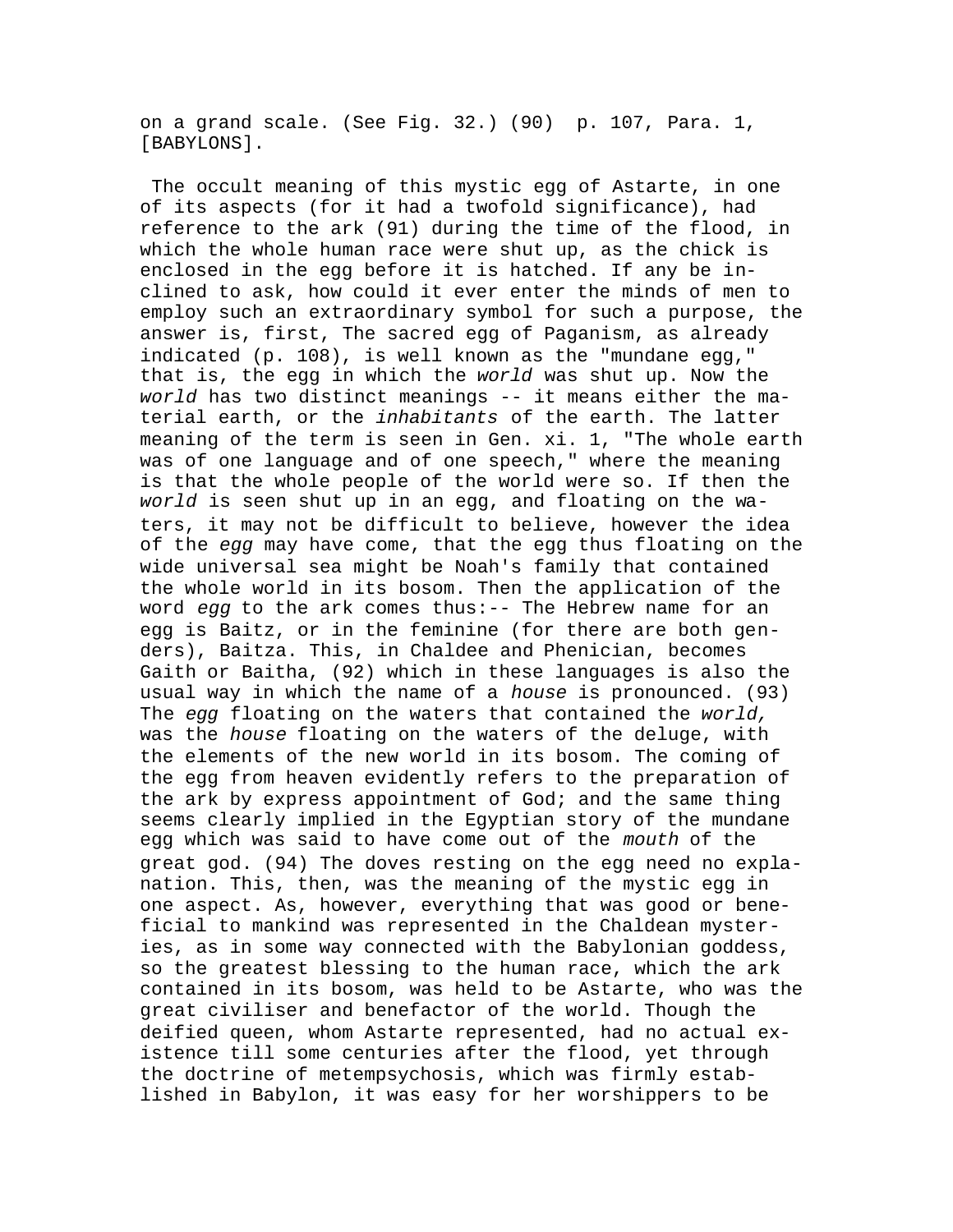made to believe that, in a previous incarnation, she had lived in the Antediluvian world, and passed in safety through the waters of the flood. now the Romish Church adopted this mystic egg of Astarte, and consecrated it as a symbol of Christ's resurrection. A form of prayer was even appointed to be used in connection with it, Pope Paul V. teaching his superstitious votaries thus to pray at Easter:-- "Bless, O Lord, we beseech thee, this thy creature of *eggs,* that it may become wholesome sustenance unto thy servants, eating it in remembrance of our Lord Jesus Christ, &c." (95) Besides the mystic egg, there was also another emblem of Easter, the goddess queen of Babylon, and that was the Rimmon or "pomegranate." With the Rimmon or "pomegranate" in her hand, she is frequently represented in ancient medals, and the house of Rimmon, in which the King of Damascus, the Master of Naaman, the Syrian, worshipped, was in all likelihood a temple of Astarte, where that goddess with the Rimmon was publicly adored. The pomegranate is a fruit that is full of seeds; and on that account it has been supposed that it was employed as an emblem of that vessel in which the germs of the new creation were preserved, wherewith the world was to be sown anew with man and with beast, when the desolation of the deluge had passed away. But upon more searching inquiry, it turns out that the Rimmon or "pomegranate" had reference to an entirely different thing. Astarte, or Cybele, was called also Idaia Mater, (96) and the sacred mount in Phrygia, most famed for the celebration of her mysteries, was named Mount Ida -- that is, in Chaldee, the sacred language of these mysteries, the Mount of *Knowledge.* "Idais Mater," then, signifies "the Mother of *Knowledge"* -- in other words, our Mother Eve, who first coveted the *"knowledge* of good and evil," and actually *purchased* it at so dire a price to herself and to all her children. Astarte, as can be abundantly shown, was worshipped not only as an incarnation of the Spirit of god, but also of the mother of mankind. (97) When, therefore, the mother of the gods, and the mother of *knowledge,* was represented with the fruit of the pomegranate in her extended hand (see Fig. 33), inviting those who ascended the sacred mount to initiation in her mysteries, can there be a doubt what that fruit was intended to signify? Evidently, it must accord with her assumed character; it must be the fruit of the "Tree of Knowledge" -- the fruit of that very "Tree, whose mortal taste Brought death into the world, and all our woe." (98) The knowledge to which the votaries of the Idaean goddess were admitted, was precisely of the same kind as that which Eve derived from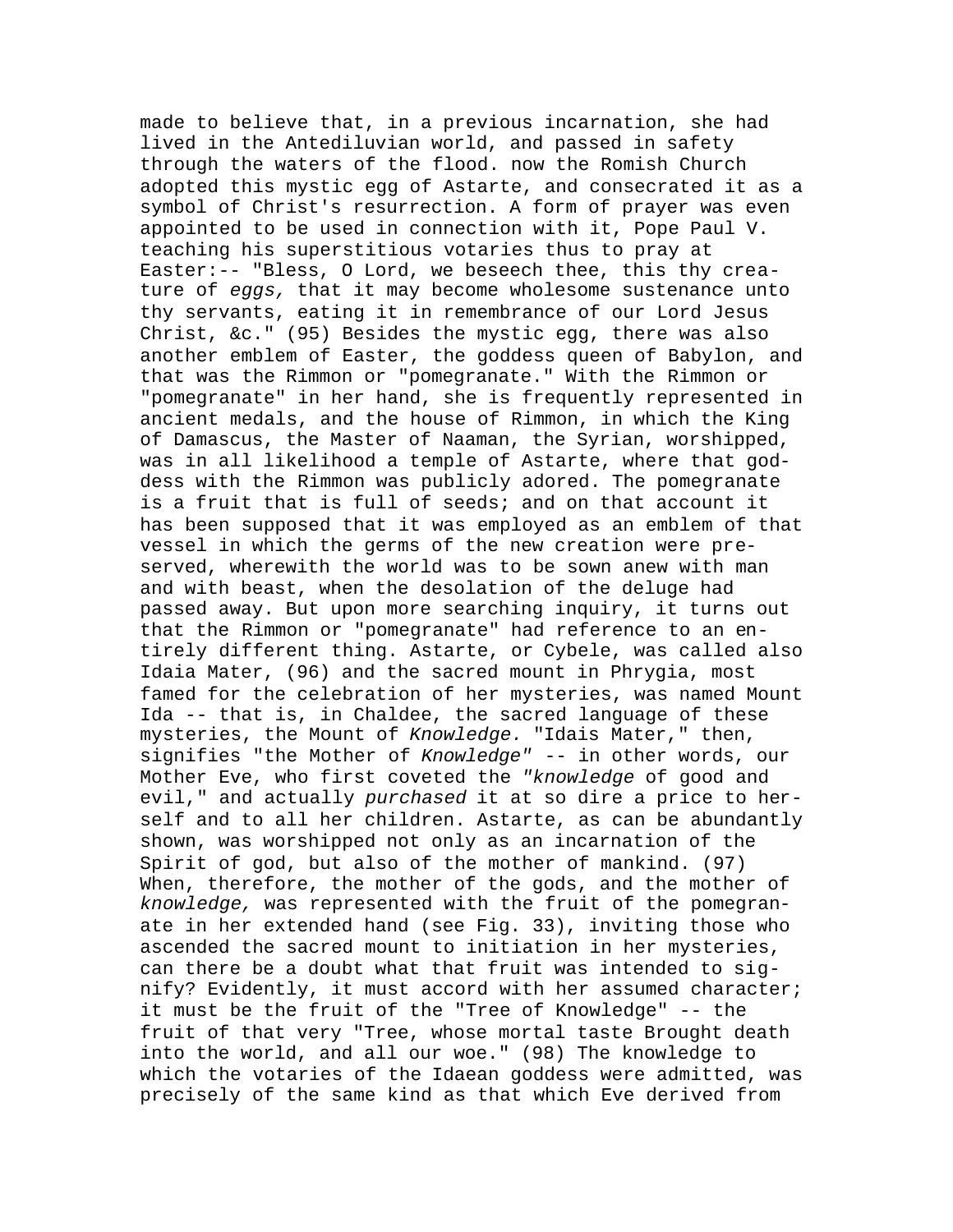the eating of the forbidden fruit, the practical knowledge of all that was morally evil and base. Yet to Astarte, in this character, men were taught to look at their grand benefactress, as gaining for them knowledge, and blessings connected with that knowledge, which otherwise they might in vain have sought from Him, who is the Gather of lights, from whom cometh down every good and perfect gift. Popery inspires the same feeling in regard to the Romish queen of heaven, and leads its devotees to view the sin of Eve in much the same light as that in which Paganism regarded it. In the Canon of the Mass, the most solemn service in the Romish Missal, the following expression occurs, where the sin of our first parent is apostrophised: *"O beata culpa, quoe talem meruisti redemptorem."* (99) "Oh blessed fault, which didst procure such a Redeemer!" The idea contained in these words is purely Pagan. They just amount to this: "Thanks be to Eve, to whose sin we are indebted for the glorious Saviour." It is true the idea contained in them is found in the same words in the writings of Augustine; but it is an idea utterly opposed to the spirit of the Gospel, which only makes sin the more exceeding sinful, from the consideration that it needed such a ransom to deliver from its awful curse. Augustine had imbibed many Pagan sentiments, and never got entirely delivered from them. It is wonderful that one so good and so enlightened as Merle D'Aubigne should see no harm in such words! p.307.2] p. 109, Para. 1, [BABYLONS].

 As Rome cherishes the same feelings as Paganism did, so it has adopted also the very same symbols, so far as it has the opportunity. In this country, and most of the countries of Europe, no pomegranates grow; and yet, even here, the superstition of the Rimmon must, as far as possible, be kept up. Instead of the pomegranate, therefore, the orange is employed; and so the Papists of Scotland join oranges with their eggs at Easter; and so also, when Bishop Gillis of Edinburgh went through the vain-glorious ceremony of washing the feet of twelve ragged Irishmen a few years ago at Easter, he concluded by presenting each of them with two eggs and an orange. p. 112, Para. 1, [BABYLONS].

 Now, this use of the orange as the representative of the fruit of Eden's "dread probationary tree," be it observed, is not modern invention; it goes back to the distant times of classic antiquity. The gardens of the Hesperides in the West, are admitted by all who have studied the subject, just to have been the counterpart of the paradise of Eden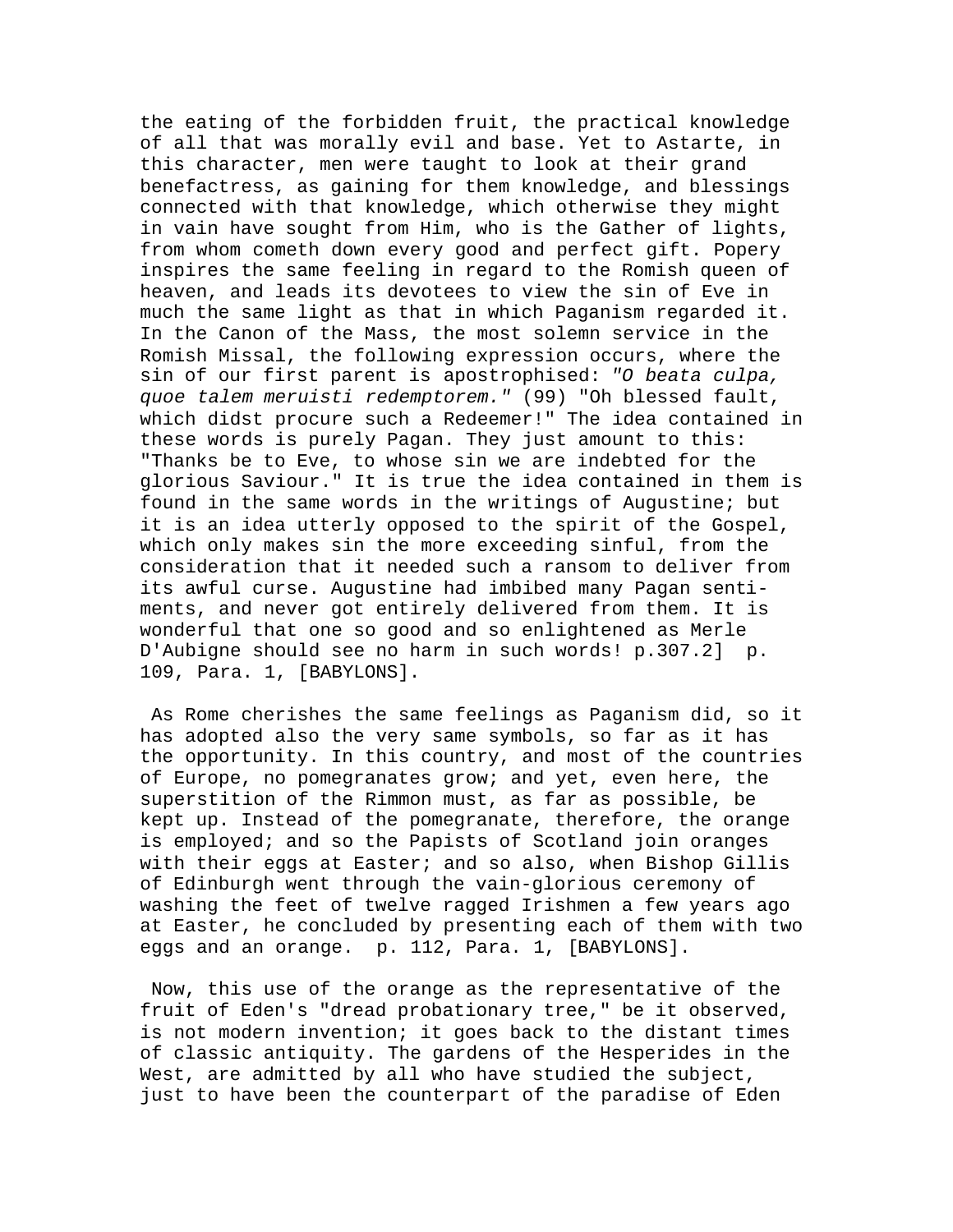in the East. The description of the sacred gardens, as situated in the Isles of the Atlantic, over against the coast of Africa, shows that their legendary site exactly agrees with the Cape Verd or Canary Isles, or some of that group; and, of course, that the "golden fruit" on the sacred tree, so jealously guarded, was none other than the orange. Now, let the reader mark well: According to the classic Pagan story, there was no serpent in that garden of delight in the "islands of the blest," to TEMPT mankind to violate their duty to their great benefactor, by eating of the sacred tree which he had reserved as the test of their allegiance. No; on the contrary, it was the Serpent, the symbol of the Devil, the Principle of evil, the Enemy of man, that *prohibited* them from eating the precious fruit - that strictly watched it -- that would not allow it to be touched. Hercules, on form of the Pagan Messiah -- not the primitive, but the Grecian Hercules -- pitying man's unhappy state, slew or subdued the serpent, the envious being that grudged mankind the use of that which was so necessary to make them at once perfectly happy and wise, and bestowed upon them what otherwise would have been hopelessly beyond their reach. Here, then, God and the devil are exactly made to change places. Jehovah, who *prohibited* man from eating of the tree of knowledge, is symbolised by the serpent, and held up as an ungenerous and malignant being, while he who emancipated man from Jehovah's yoke, and gave him of the fruit of the forbidden tree -- in other words, Satan under the name of Hercules -- is celebrated as the good and gracious Deliverer of the human race. What a mystery of iniquity is here! Now all this is wrapped up in the sacred *orange* of Easter. p. 112, Para. 2, [BABYLONS].

 SECTION III. THE NATIVITY OF ST. JOHN. p. 113, Para. 1, [BABYLONS].

 The Feast of the Nativity of St. John is set down in the Papal calendar for the 24th of June, or Midsummer-day. The very same period was equally memorable in the Babylonian calendar as that of one of its most celebrated festivals. It was at Midsummer, or the summer solstice, that the *month* called in Chaldea, Syria, and Phenicia by the name of "Tammuz" began; and on the *first* day -- that is, on or about the 24th of June -- one of the grand original festivals of Tammuz was celebrated. (100) For different reasons, in different countries, other periods had been devoted to commemorate the death and reviving of the Babylonian god; but *this,* as may be inferred when his festival was primitively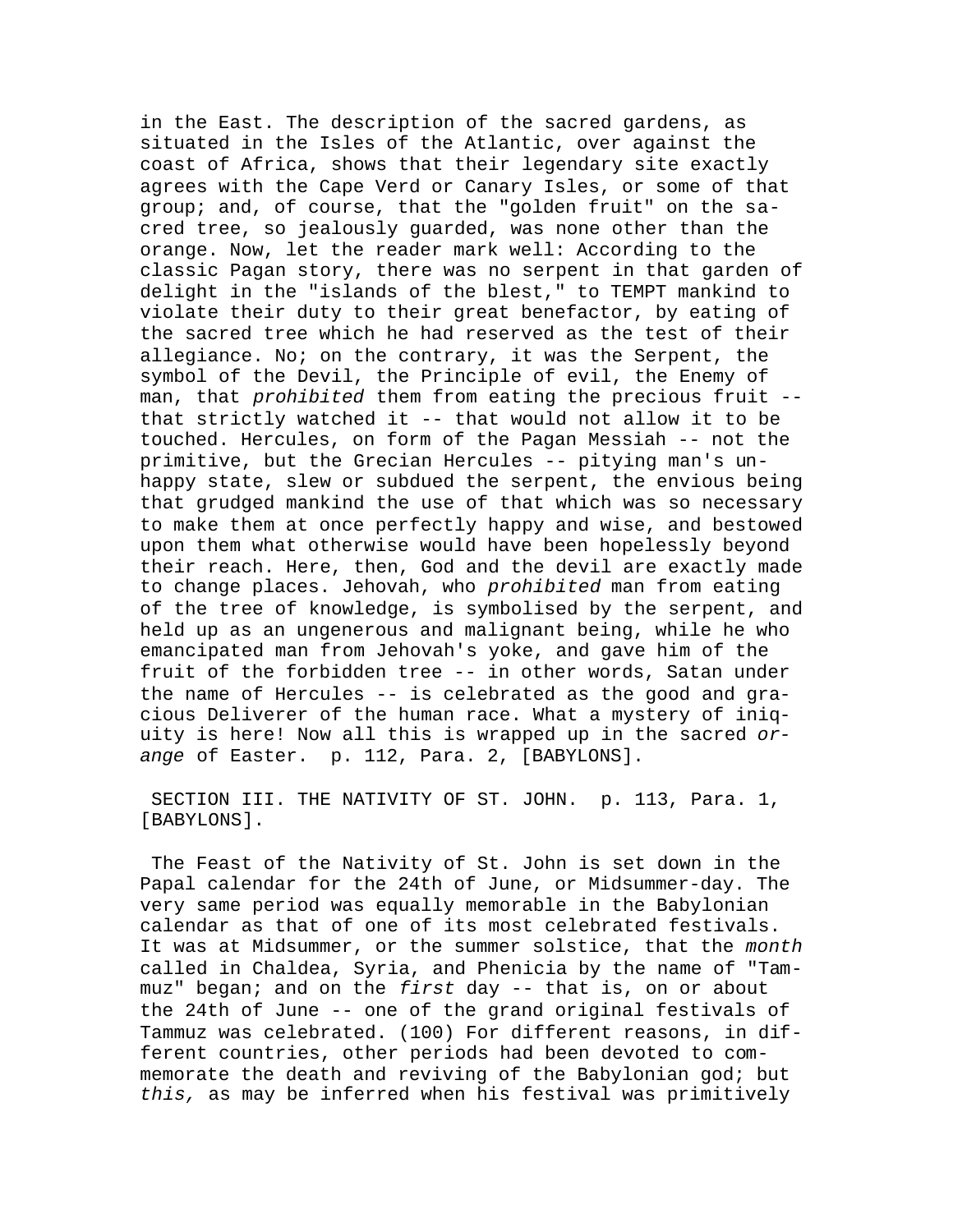observed in the land where idolatry had its birth. And so strong was the hold that this festival, with its peculiar rites, had taken of the minds of men, that even when other days were devoted to the great events connected with the Babylonian Messiah, as was the case in some parts of our own land, this sacred season could not be allowed to pass without the due observances of some, at least, of its peculiar rites. When the Papacy sent its emissaries over Europe, towards the end of the sixth century, to gather in the Pagans into its fold, this festival was found in high favour in many countries. What was to be done with it? Were they to wage war with it? No. This would have been contrary to the famous advice of Pope Gregory I., that, by all means they should meet the Pagans half-way, and so bring them into the Roman Church. (101) The Gregorian policy was carefully observed; and so Midsummer-day, that had been hallowed by Paganism to the worship of Tammuz, was incorporated as a sacred Christian festival in the Roman calendar. p. 113, Para. 2, [BABYLONS].

 But still a question was to be determined, What was to be the *name* of this Pagan festival, when it was baptised, and admitted into the ritual of Roman Christianity? To call it by its old name of Bel or Tammuz, at the early period when it seems to have been adopted, would have been too bold. To call it by the name of Christ was difficult, inasmuch as there was nothing special in His history at that period to commemorate. But the subtlety of the agents of the Mystery of Iniquity was not to be baffled. If the name of Christ could not be conveniently tacked to it, what should hinder its being called by the name of His forerunner, John the Baptist? John the Baptist was born six months before our Lord. When, therefore, the Pagan festival of the winter solstice had once been consecrated as the birthday of the Saviour, it followed, as a matter of course, that if His forerunner was to have a festival at all, his festival must be at this very season; for between the 24th of June and the 25th of December -- that is, between the summer and the winter solstice -- there are just six months. Now, for the purposes of the Papacy, nothing could be more opportune than this. One of the many sacred names by which Tammuz or Nimrod was called, when he reappeared in the Mysteries, after being slain, was Oannes. (102) The name of John the Baptist, on the other hand, in the sacred language adopted by the Roman Church, was Joannes. To make the festival of the 24th of June, the, suit Christians and Pagans alike, all that was needful was just to call it the festival of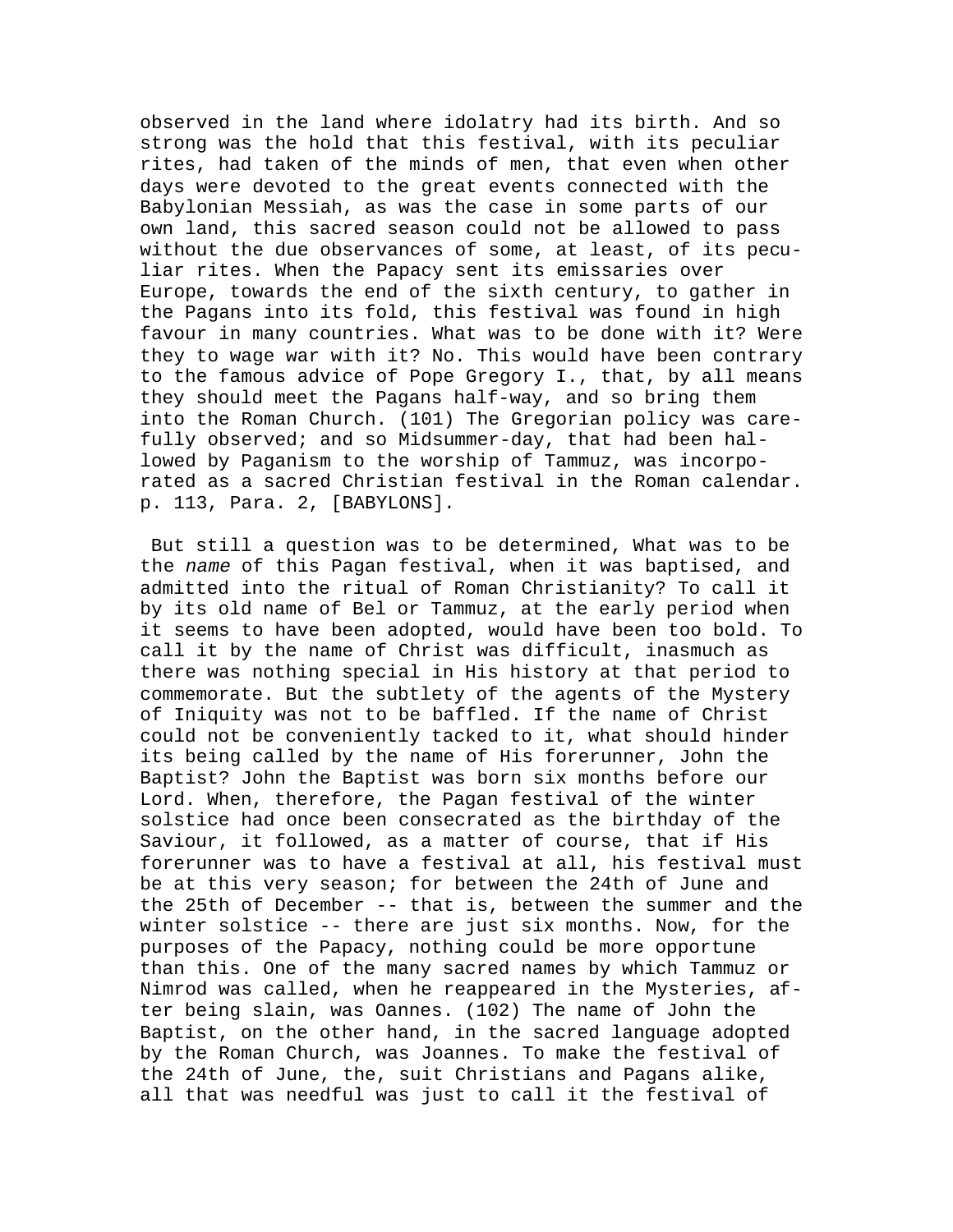Joannes; and thus the Christians would suppose that they were honouring John the Baptist, while the Pagans were still worshipping their old god Oannes, or Tammuz. Thus, the very period at which the great summer festival of Tammuz was celebrated in ancient Babylon, is at this very hour observed in the Papal Church as the Feast of the nativity of St. John. And the *fete* of St. John begins exactly as the festal day began in Chaldea. It is well known that, in the East, the day began in the *evening."* So, though the 24th be set down as the nativity, yet it is on St. John's EVE - that is, on the evening of the 23rd -- that the festivities and solemnities of that period begin. p. 113, Para. 3, [BABYLONS].

 Now, if we examine the festivities themselves, we shall see how purely Pagan they are, and how decisively they prove their real descent. The grand distinguishing solemnities of St. John's Eve are the Midsummer fires. These are lighted in France, in Switzerland, in Roman Catholic Ireland, and in some of the Scottish isles of the West, where Popery still lingers. They are kindled through out all the grounds of the adherents of Rome, and flaming brands are carried about their corn-fields. Thus does Bell, in his *Wayside Pictures,* describe the St. John's fires of Brittany, in France:-- "Every *fete* is marked by distinct features peculiar to itself. That of St. John is perhaps, on the whole, the most striking. Throughout the day the poor children go about begging contributions for lighting the fires of Monsieur St. Jean, and towards evening one fire is gradually followed by two, three, four; then a thousand gleam out from the hill-tops, till the whole country glows under the conflagration. Sometimes the priests light the first fire in the market place; and sometimes it is lighted by an angel, who is made to descend by a mechanical device from the top of the church, with a flambeau in her hand, setting the pile in a blaze, and flying back again. The young people dance with a bewildering activity about the fires; for there is a superstition among them that, if they dance round nine fires before midnight, they will be married in the ensuing year. Seats are placed close to the flaming piles for the dead, whose spirits are supposed to come there for the melancholy pleasure of listening once more to their native songs, and contemplating the lively measures of their youth. Fragments of the torches on those occasions are preserved as spells against thunder and nervous diseases; and the crown of flowers which surmounted the principal fire is in such request as to produce tumultuous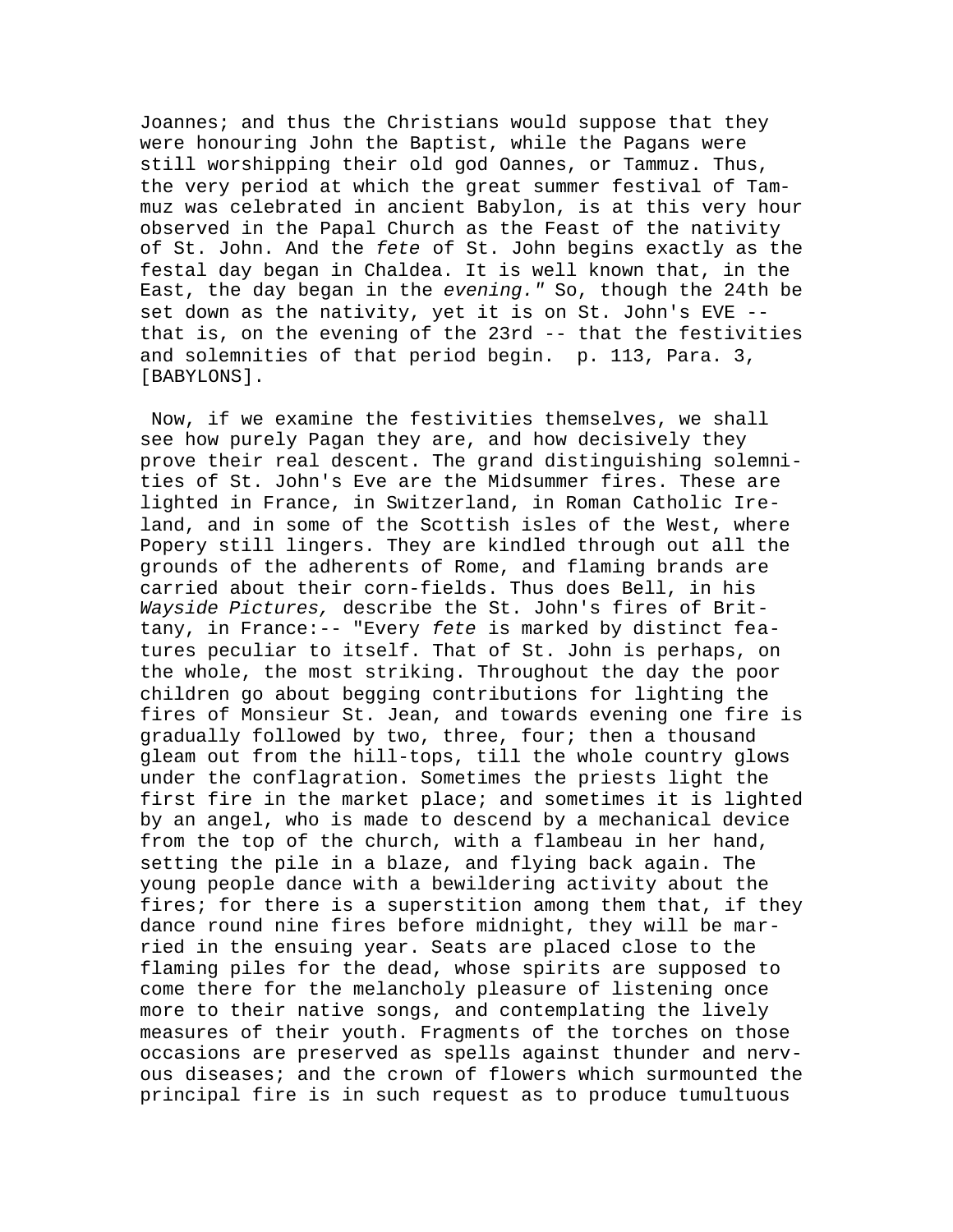jealousy for its possession." (103) Thus is it in France. Turn now to Ireland. "On that great festival of the Irish peasantry, St. John's Eve," says Charlotte Elizabeth, describing a particular festival which she had witnessed, "it is the custom, at sunset on that evening, to kindle immense fires throughout the country, built, like our bonfires, to a great height, the pile being composed of turf, bogwood, and such other combustible substances as they can gather. The turf yields a steady, substantial body of fire, the bogwood a most brilliant flame, and the effect of these great beacons blazing on every hill, sending up volumes of smoke from every point of the horizon, is very remarkable. Early in the evening the peasants began to assemble, all habited in their best array, glowing with health, every countenance full of that sparkling animation and excess of enjoyment that characterise the enthusiastic people of the land. I had never seen anything resembling it; and was exceedingly delighted with their handsome, intelligent, merry faces; the bold bearing of the men, and the playful but really modest deportment of the maidens; the vivacity of the aged people, and the wild glee of the children. The fire being kindled, a splendid blaze shot up; and for a while they stood contemplating it with faces strangely disfigured by the peculiar light first emitted when the bogwood was thrown on it. After a short pause, the ground was cleared in front of an old blind piper, the very *beau ideal* of energy, drollery, and shrewdness, who, seated on a low chair, with a well-plenished jug with his reach, screwed his pipes to the liveliest tunes, and the endless jug began. But something was to follow that puzzled me not a little. When the fire burned for some hours and got low, an indispensable part of the ceremony commenced. Every one present of the peasantry passed through it, and several children were thrown across the sparkling embers; while a wooden frame of some eight feet long, with a horse's head fixed to one end, and a large white sheet thrown over it, concealing the wood and the man on whose head it was carried, made its appearance. This was greeted with loud shouts as the 'white horse;' and having been safely carried, by the skill of its bearer, several times through the fire with a bold leap, it pursued the people, who ran screaming in every direction. I asked what the horse was meant for, and was told it represented 'all cattle.' Here," adds the authoress, "was the old Pagan worship of Baal, if not of Moloch too, carried on openly and universally in the heart of a nominally Christian country, and by millions professing the Christian name! I was confounded, for I did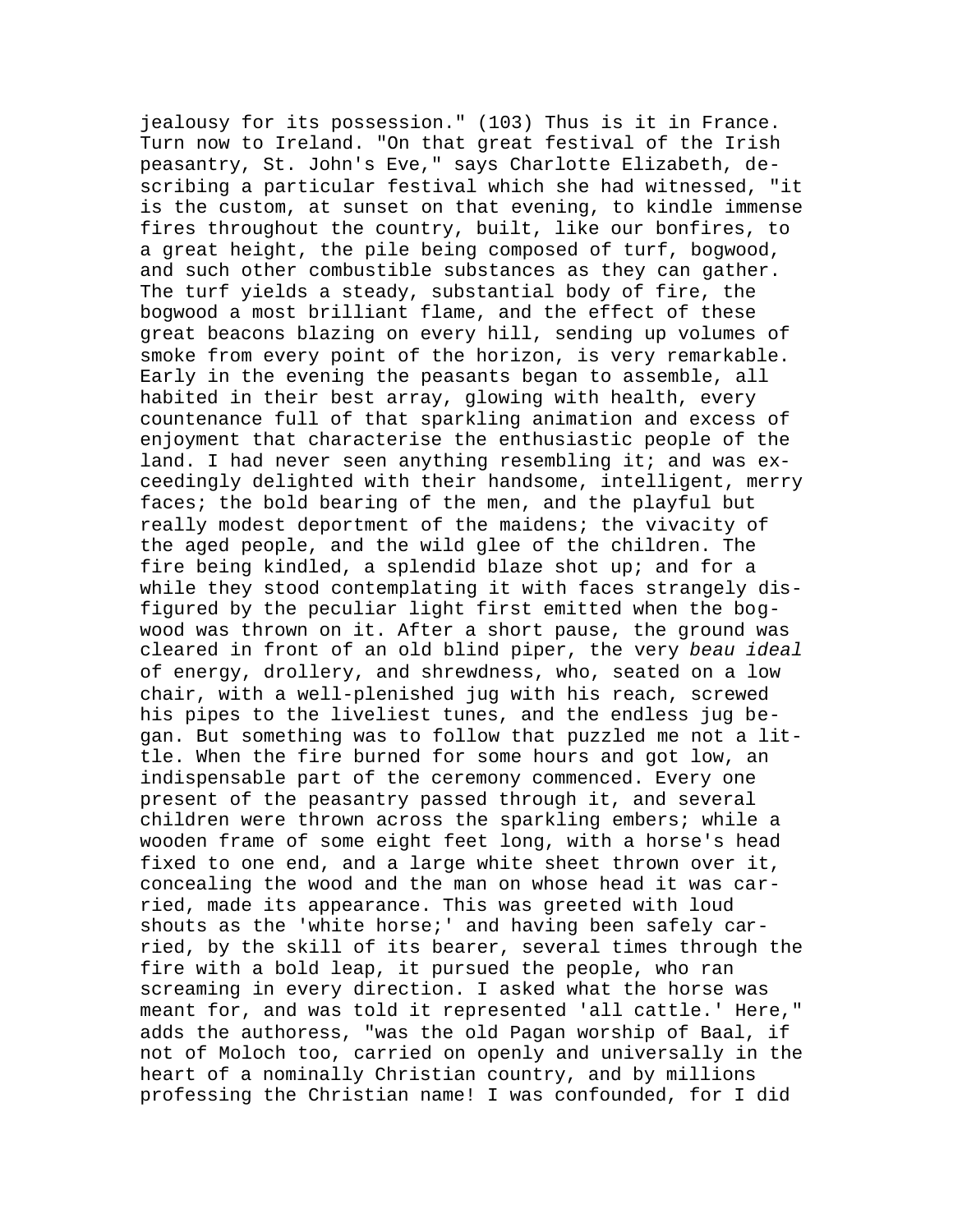not then know that Popery is only a crafty adaptation of Pagan idolatries to its own scheme." (104) p. 114, Para. 1, [BABYLONS].

 Such is the festival of St. John's Eve, as celebrated at this day in France and in Popish Ireland. Such is the way in which the votaries of Rome pretend to commemorate the birth of him who came to prepare the way of the Lord, by turning away His ancient people from all their refuges of lies, and shutting them up to the necessity of embracing that kingdom of God that consists not in any mere external thing, but in "righteousness, and peace, and joy in the Holy Ghost." We have seen that the very sight of the rites with which that festival is celebrated, led the authoress just quoted at once to the conclusion that what she saw before her was truly a relic of the Pagan worship of Baal. The history of the festival, and the way in which it is observed, reflect mutual light upon each other. Before Christianity entered the British Isles, the Pagan festival of the 24th of June was celebrated among the Druids by blazing fires in honour of their great divinity, who, as we have already seen, was Baal. "These Midsummer fires and sacrifices," says Toland, in his *Account of the Druids,* "were [intended] to obtain a blessing on the fruits of the earth, now becoming ready for gathering; as those of the first of May, that they might prosperously grow; and those of the last of October were a thanksgiving for finishing the harvest." (105) Again, speaking of the Druidical fires at Midsummer, he thus proceeds: "To return to our carn-fires, it was customary for the lord of the place, or his son, or some other person of distinction, to take the entrails of the sacrificed animals in his hands, and, walking barefoot over the coals thrice after the flames had ceased, to carry them straight to the Druid, who waited in a whole skin at the altar. If the nobleman escaped harmless, it was reckoned a good omen, welcomed with loud acclamations; but if he received any hurt, it was deemed unlucky both the community and himself." "Thus, I have seen," adds Toland, "the people running and leaping through the St. John's fires in Ireland; and not only proud of passing unsinged, but, as if it were some kind of *lustration,* thinking themselves in an especial manner blest by the ceremony, of whose original, nevertheless, they were wholly ignorant, in their imperfect imitation of it." (106) We have seen reason already (p. 51) to conclude that Phoroneus, "the first of mortals that reigned" -- i.e., Nimrod and the Roman goddess Feronia - bore a relation to one another. In connection with the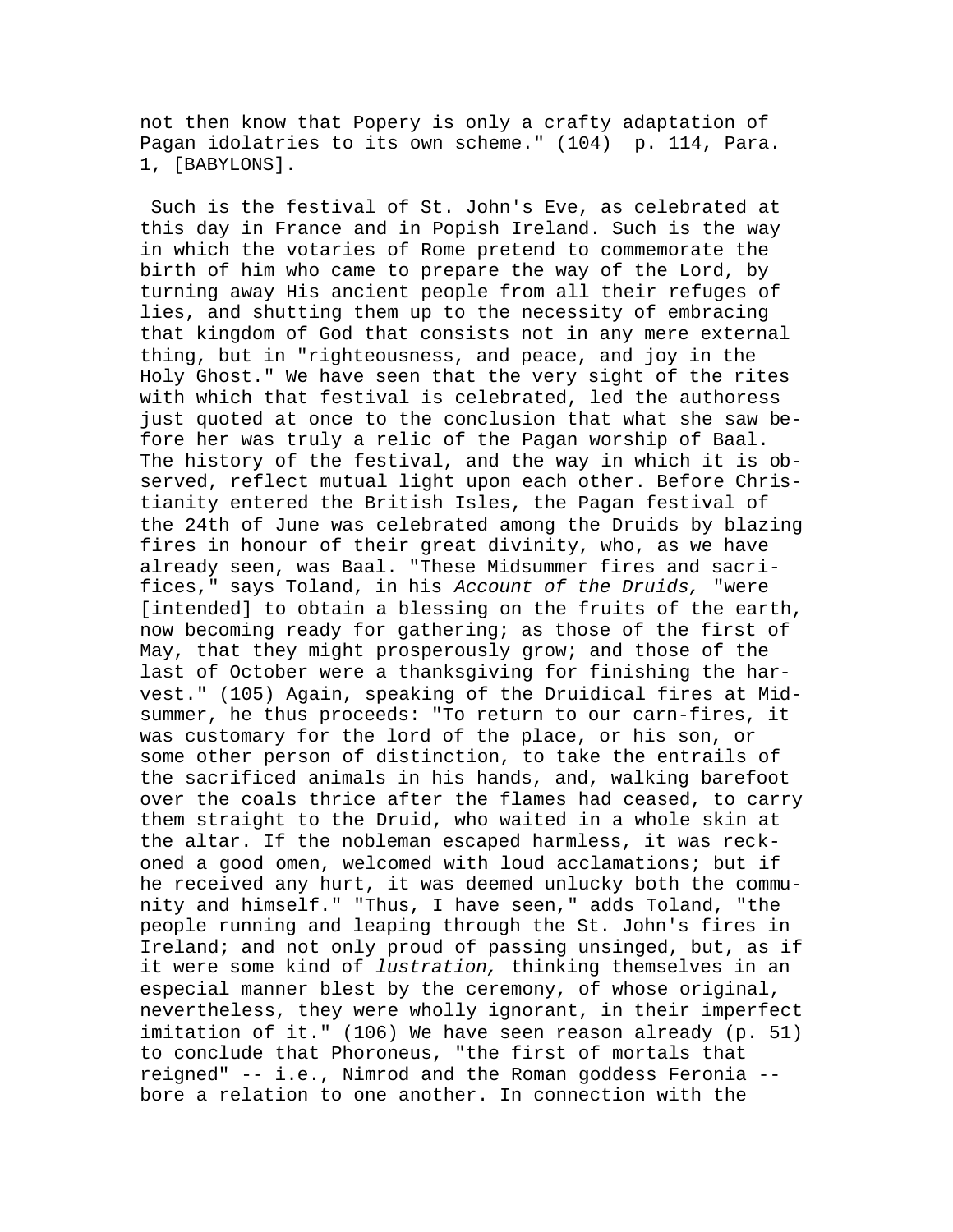fires of "St. John," that relation is still further established by what has been handed down from antiquity in regard to these two divinities; and, at the same time, the origin of these fires is elucidated. Phoroneus is described in such a way as shows that he was known as having been connected with the origin of fire-worship. Thus does Pausanias refer to him:-- "Near this image [the image of Biton] they [the Argives] enkindle a fire, for they do not admit that fire was given by Prometheus, to men, but ascribe the invention of it to Phoroneus." (107) There must have been something tragic about the death of this fireinventing Phoroneus, who "first gathered mankind into communities;" (108) for, after describing the position of his sepulchre, Pausanias adds: "Indeed, even at present they perform funeral obsequies to Phoroneus;" (109) language which shows that his death must have been celebrated in some such way as that of Bacchus. Then the character of the worship of Feronia, as coincident with fire-worship, is evident from the rites practised by the priests at the city lying at the foot of Mount Soracte, called by her name. "The priests," says Bryant, referring both to Pliny and Strabo as his authorities, "with their feet naked, walked over a large quantity of live coals and cinders." (110) To this same practice we find Aruns in Virgil referring, when addressing Apollo, the sun-god, who had his shrine at Soracte, where Feronia was worshipped, and who therefore must have been the same as Jupiter Anxur, her contemplar divinity, who was regarded as a "youthful Jupiter," even as Apollo was often called the "young Apollo":-- "O patron of Soracte's high abodes, Phoebus, the ruling power among the gods, Whom first we serve; whole woods of unctuous pine Are felled for thee, and to thy glory shine. By thee protected, with our naked soles, Through flames unsinged we march and tread the kindled coals." (111) Thus the St. John's fires, over whose cinders old and young are made to pass, are traced up to "the first of mortals that reigned." p. 116, Para. 1, [BABYLONS].

 It is remarkable, that a festival attended with all the essential rites of the fire-worship of Baal, is found among Pagan nations, in regions most remote from one another, about the very period of the month of Tammuz, when the Babylonian god was anciently celebrated. Among the Turks, the fast of Ramazan, which, says Hurd, begins on the 12th of June, is attended by an illumination of burning lamps. (112) In China, where the Dragon-boat festival is celebrated in such a way as vividly to recall to those who have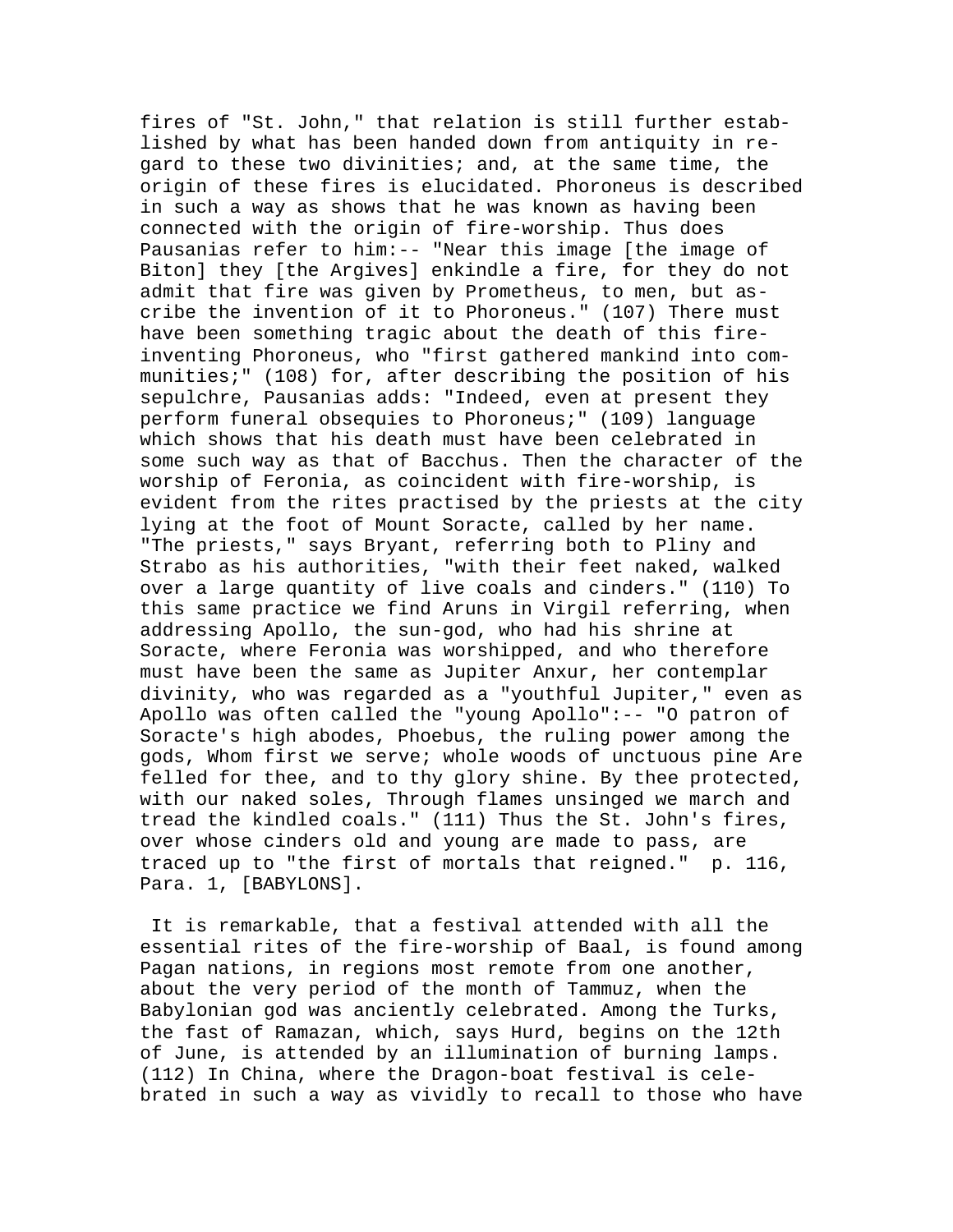witnessed it, the weeping for Adonis, the solemnity begins at Midsummer. (113) In Peru, during the reign of the Incas, the feast of Raymi, the most magnificent feast of the Peruvians, when the sacred fire every year used to be kindled anew from the sun, by means of a concave mirror of polished metal, took place at the very same period. Regularly as Midsummer came round, there was first, in token of mourning, "for three days, a general fast, and no fire was allowed to be lighted in their dwellings," and then, on the fourth day, the mourning was turned into joy, when the Inca, and his court, followed by the whole population of Cuzco, assembled at early dawn in the great square to greet the rising of the sun. "Eagerly," says Prescott, "they watched the coming of the deity, and no sooner did his first yellow rays strike the turrets and loftiest buildings of the capital, than a shout of gratulation broke forth from the assembled multitude, accompanied by songs of triumph, and the wild melody of barbaric instruments, that swelled louder and louder as his bright orb, rising above the mountain range towards the east, shone in full splendour on his votaries." (114) Could this alternate mourning and rejoicing, at the very time when the Babylonians mourned and rejoiced over Tammuz, be accidental? As Tammuz was the Sun-divinity incarnate, it is easy to see how such mourning and rejoicing should be connected with the worship of the sun. In Egypt, the festival of the burning lamps, in which many have already been constrained to see the counterpart of the festival of St. john, was avowedly connected with the mourning and rejoicing for Osiris. "At Sais," says Herodotus, (115) they show the sepulchre of him whom I do not think it right to mention on this occasion." This is the invariable way in which the historian refers to Osiris, into whose mysteries he had been initiated, when giving accounts of any of the rites of his worship. "It is in the sacred enclosure behind the temple of Minerva, and close to the wall of this temple, whose whole length it occupies. (116) They also meet at Sais, to offer sacrifice during a certain night, when every one lights, in *the open air,* a number of lamps around his house. The lamps consist of small cups filled with salt and oil, having a wick floating in it which burns all night. This festival is called the festival of burning lamps. The Egyptians who are unable to attend also observe the sacrifice, and burn lamps at home, so that not only at Sais, but *throughout Egypt, the same illumination takes place.* They assign a sacred reason for the festival celebrated on this night, and for the respect they have for it." (117) Wilkinson, (118) in quoting this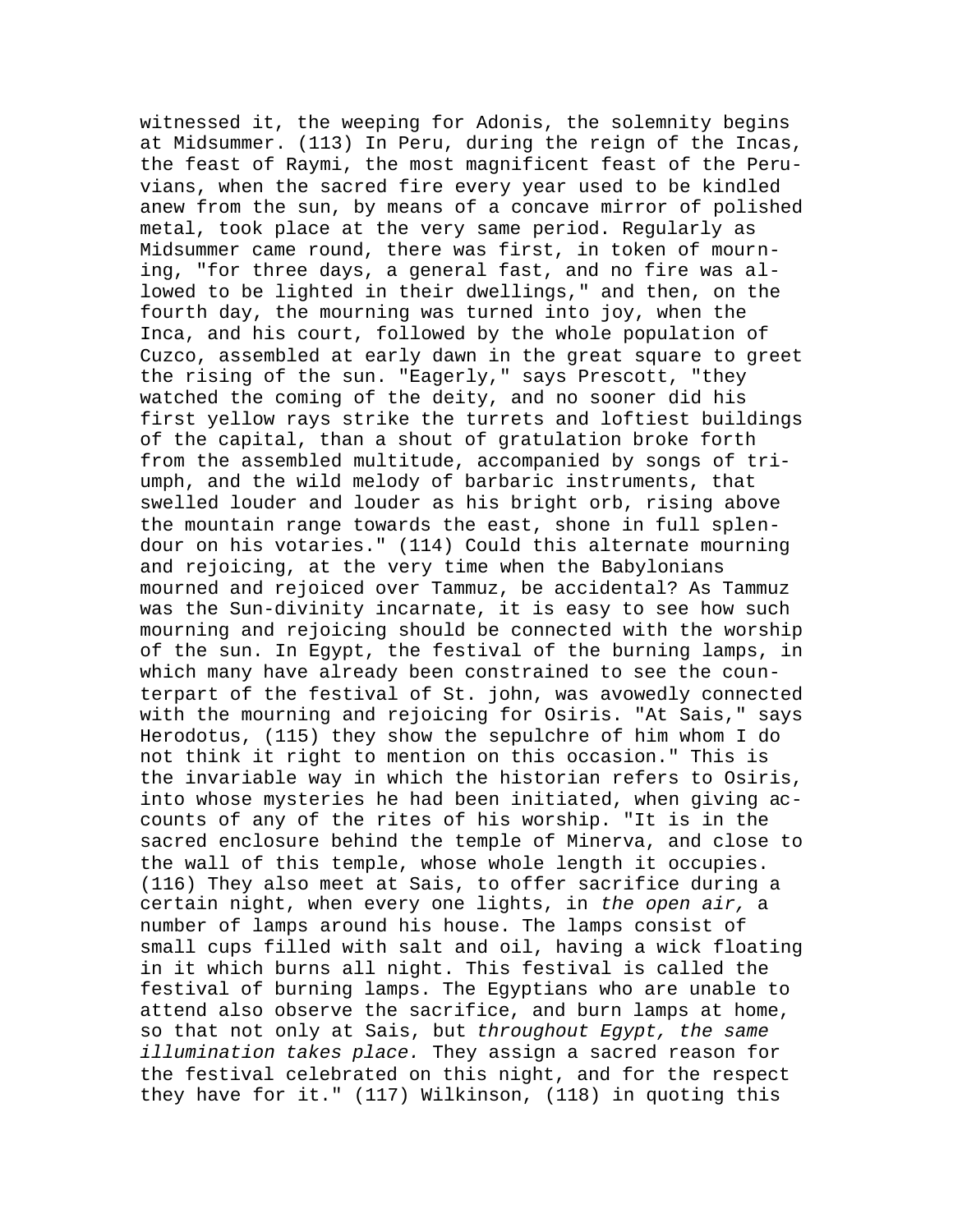passage of Herodotus, expressly identifies this festival with the lamentation for Osiris, and assures us that "it was considered of the greatest consequence to do honour to the deity by the proper performance of this rite." p. 117, Para. 1, [BABYLONS].

 Among the Yezidis, or Devil-worshippers of Modern Chaldea, the same festival is celebrated at this day, with rites probably almost the same, so far as circumstances will allow, as thousands of years ago, when in the same regions the worship of Tammuz was in all its glory. Thus graphically does Mr. Layard describe a festival of this kind at which he himself had been present: "As the twilight faded, the Fakirs, or lower orders of priests, dressed in brown garments of coarse cloth, closely fitting to their bodies, and wearing black turbans on their heads issued from the tomb, each bearing a light in one hand, and a pot of oil, with a bundle of cotton wick in the other. They filled and trimmed lamps placed in niches in the walls of the courtyard and scattered over the buildings on the sides of the valley, and even on isolated rocks, and in the hollow trunks of trees. Innumerable stars appeared to glitter on the black sides of the mountain and in the dark recesses of the forest. As the priests made their way through the crowd to perform their task, men and women passed their right hands through the flame; and after rubbing the right eyebrow with the part which had been *purified by the sacred element,* they devoutly carried it to their lips. Some who bore children in their arms anointed them in like manner, whilst others held out their hands to be touched by those who, less fortunate than themselves, could not reach the flame. .... As night advanced, those who had assembled - they must now have amounted to nearly five thousand persons -- lighted torches, which they carried with them as they wandered through the forest. The effect was magical: the varied groups could be faintly distinguished through the darkness -- men hurrying to and fro -- women with their children seated on the house-tops -- and crowds gathering round the pedlars, who exposed their wares for sale in the court-yard. Thousands of lights were reflected in the fountains and streams, glimmered amongst the foliage of the trees, and danced in the distance. Thousands of lights were reflected in the fountains and streams, glimmered amongst the foliage of the trees, and danced in the distance. As I was gazing on this extraordinary scene, the hum of human voices was suddenly hushed, and a strain, solemn and *melancholy,* arose from the valley. It resembled some majestic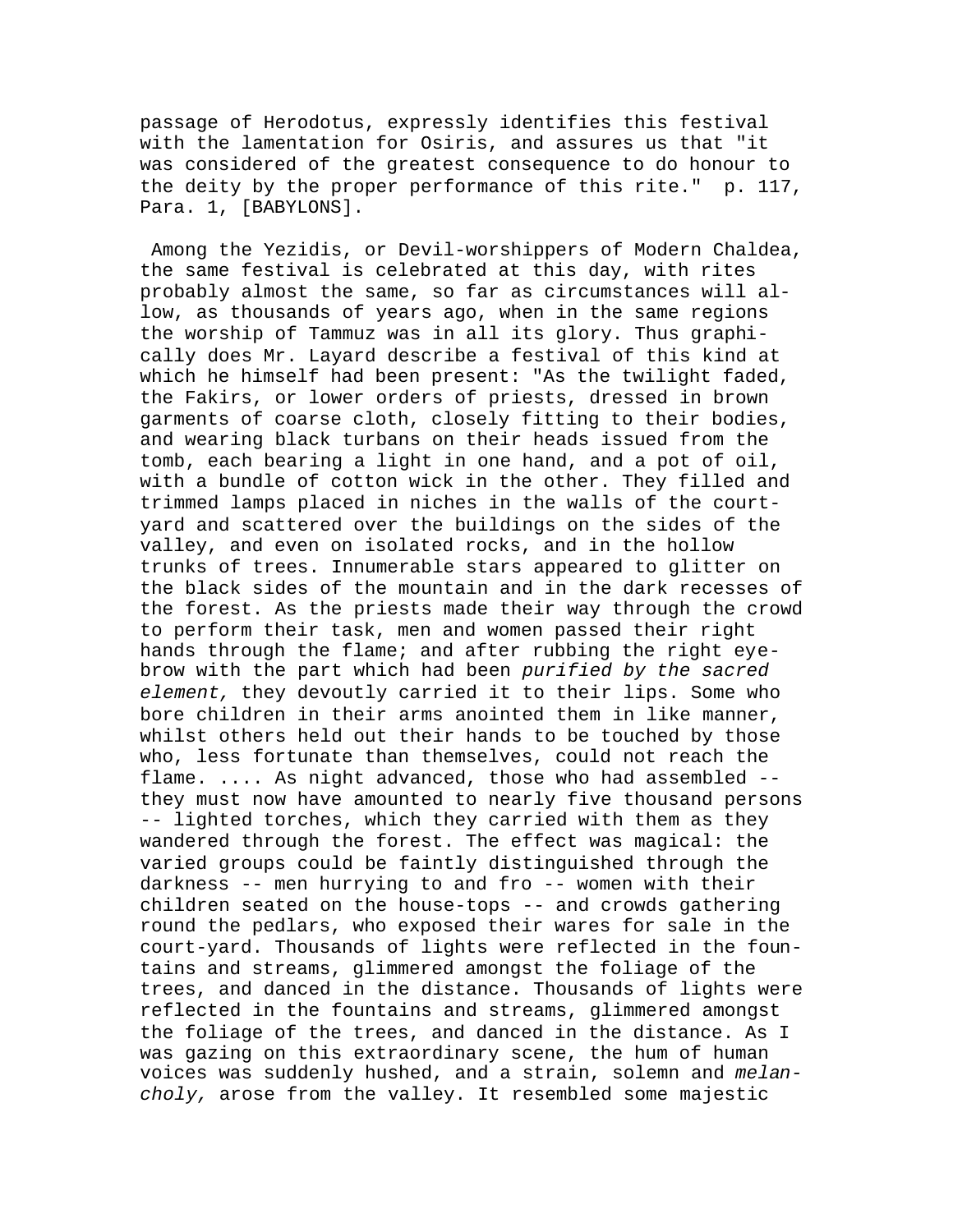chant which years before I had listened to in the cathedral of a distant land. Music so *pathetic and so sweet* I never before heard in the East. The voices of men and women were blended in harmony with the soft notes of many flutes. At measured intervals the song was broken by the loud clash of cymbals and tambourines; and those who were within the precincts of the tomb then joined in the melody. .... The tambourines, which were struck simultaneously, only interrupted at intervals the song of the priests. As the time quickened they broke in more frequently. The chant gradually gave way to a lively melody, which, increasing in measure, was finally lost in a confusion of sounds. The tambourines were beaten with extraordinary energy -- the flutes poured forth a rapid flood of notes -- the voices were raised to the highest pitch -- the men outside joined in the cry -- whilst the women made the rocks resound with the shrill *tahlehl.* p. 119, Para. 1, [BABYLONS].

 "The musicians, giving way to the excitement, threw their instruments into the air, and strained their limbs into every contortion, until they fell exhausted to the ground. I never heard a more frightful yell than that which rose in the valley. It was midnight. I gazed with wonder upon the extraordinary scene around me. Thus were probably celebrated ages ago the mysterious rites of the Corybantes, when they met in some consecrated grove." (119) Layard does not state at what period of the year this festival occurred; but his language leaves little doubt that he regarded it as a festival of Bacchus; in other words, of the Babylonian Messiah, whose tragic death, and subsequent restoration to life and glory, formed the corner-stone of ancient Paganism. The festival was avowedly held in honour at once of Sheikh Shems, or the Sun, and of the Sheik Adi, or "Prince of Eternity," around whose *tomb* nevertheless the solemnity took place, just as the lamp festival in Egypt, in honour of the sun-god Osiris, was celebrated in the precincts of the *tomb* of that god at Sais. p. 120, Para. 1, [BABYLONS].

 Now, the reader cannot fail to have observed that in this Yezidi festival, men, women, and children were "PURIFIED" by coming in contact with *"the sacred element"* of fire. In the rites of Zoroaster, the great Chaldean god, fire occupied precisely the same place. It was laid down as an essential principle in his system, that "he who approached the fire would receive a light from divinity," (120) and that "through divine fire all the stains produced by gen-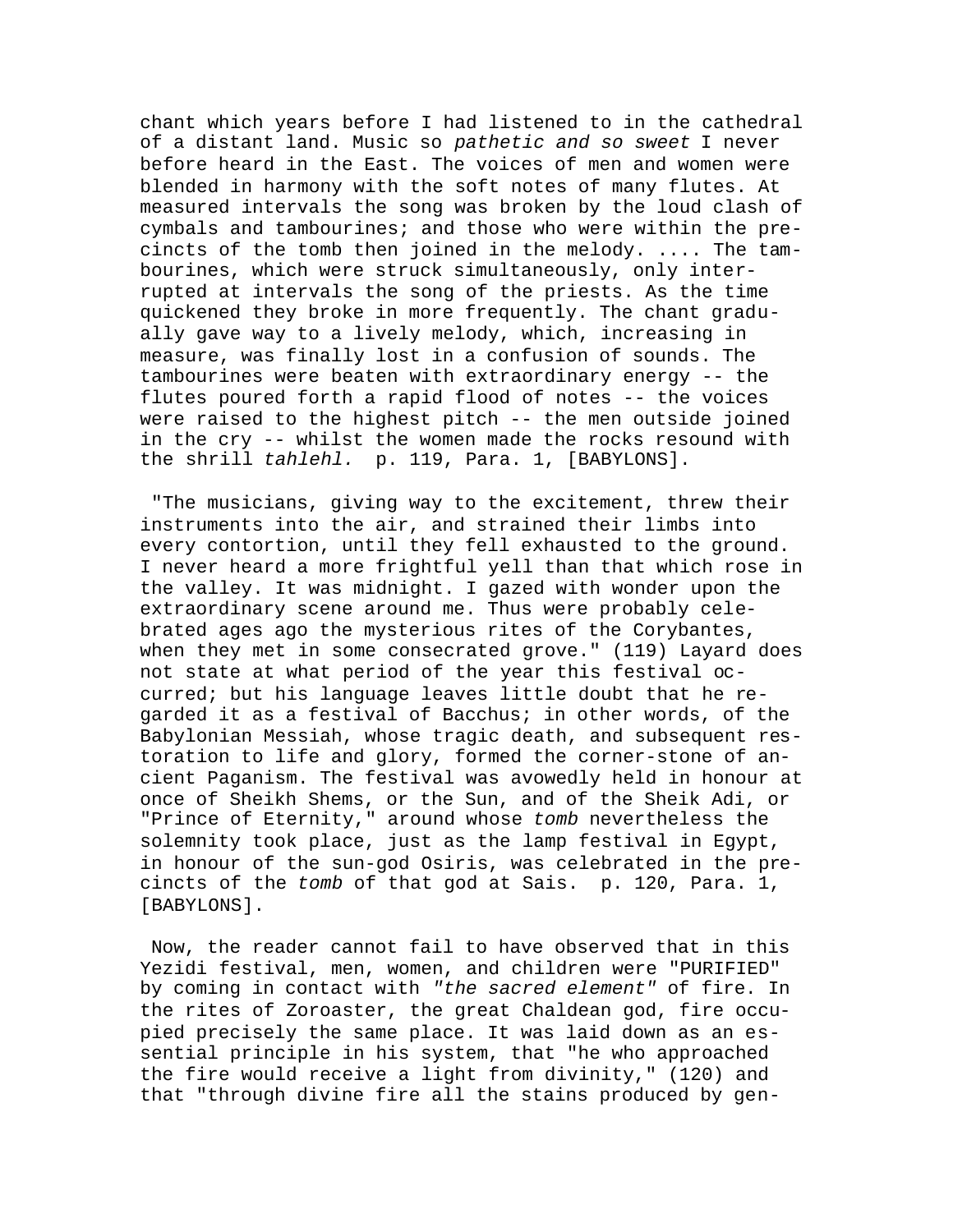eration would be purged away." (121) Therefore it was that "children were made to pass through the fire to Moloch' (Jer. xxxii. 35), to purge them from original sin, and through this purgation many a helpless babe became a victim to the bloody divinity. Among the Pagan Romans, this purifying by passing through the fire was equally observed; 'for," says Ovid, enforcing the practice, "Fire purifies both the shepherd and the sheep." (122) Among the Hindoos, from time immemorial, fire has been worshipped for its purifying efficacy. Thus a worshipper is represented by Colebrooke, according to the sacred books, as addressing the fire: "Salutation to thee [O fire!], who dost seize oblations, to thee who dost shine, to thee who dost scintillate, may thy auspicious flame burn our foes; mayest thou, the PURIFIER, be auspicious unto us." (123) There are some who maintain a "perpetual fire," and perform daily devotions to it, and in "concluding the sacraments of the gods," thus every day present their supplications to it: "Fire, thou dost expiate a sin against the gods; may this oblation be efficacious. Thou dost expiate a sin against man; thou dost expiate a sin against the *manes* [departed spirits]; thou dost expiate a sin against my own soul; thou dost expiate repeated sins: thou dost expiate every sin which I have committed, whether wilfully or unintentionally; may this oblation be efficacious." (124) Among the Druids, also, fire was celebrated as the purifier. Thus, in a Druidic song, we read, "They celebrated the praise of the holy ones in the presence of the *purifying fire,* which was made to ascend on high." (125) If, indeed, a blessing was expected in Druidical times from lighting the carn-fires, and making either young or old, either human beings or cattle, pass through the fire, it was simply in consequence of the purgation from sin that attached to human beings and all things connected with them, that was believed to be derived from this passing through the fire. It is evident that this very same belief about the *"purifying"* efficacy of fire is held by the Roman Catholics of Ireland, when they are so zealous to pass both themselves and their children through the fires of St. John. (126) Toland testifies that it is as a *"lustration"* that these fires are kindled; and all who have carefully examined the subject must come to the same conclusion. p. 120, Para. 2, [BABYLONS].

 Now, if Tammuz was, as we have seen, the same as Zoroaster, the god of the ancient "fire-worshippers," and if his festival in Babylon so exactly synchronised with the feast of the Nativity of St. John, what wonder that that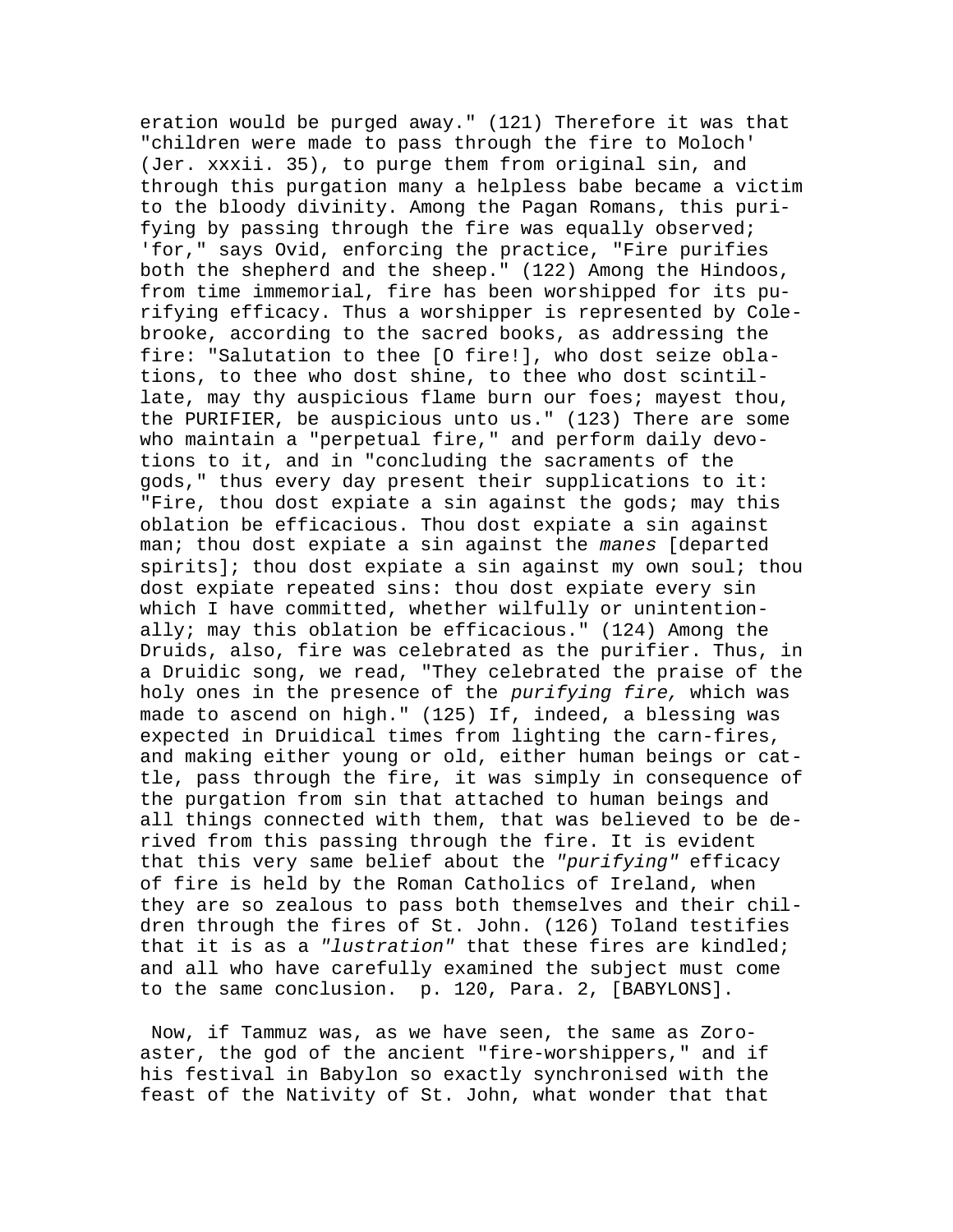feast is still celebrated by the blazing "Baal-fires," and that it presents so faithful a copy of what was condemned by Jehovah of old in His ancient people when they "made their children pass through the fire to Moloch"? But who that knows anything of the Gospel would call such a festival as this a Christian festival? The Popish priests, if they do not openly teach, at least allow their deluded votaries to believe, as firmly as ever ancient fire worshippers did, that material fire can purge away the guilt and stain of sin. How that tends to rivet upon the minds of their benighted vassals one of the most monstrous but profitable fables of their system, will come to be afterwards considered. p. 121, Para. 1, [BABYLONS].

 The name Oannes could be known only to the initiated as the name of the Pagan Messiah; and at first, some measure of circumspection was necessary in introducing Paganism into the Church. But, as time went on, as the Gospel became obscured, and the darkness became more intense, the same caution was by no means so necessary. Accordingly, we find that, in the dark ages, the Pagan Messiah has not been brought into the Church in a mere clandestine manner. Openly and avowedly under his well-known classic names of Bacchus and Dionysus, has he had canonised, and set up for the worship of the "faithful." Yes, Rome, that professes to be pre-eminently the Bride of Christ, the only Church in which salvation is to be found, has had the unblushing effrontery to give the grand Pagan adversary of the Son of God, UNDER HIS OWN PROPER NAME, a place in her calendar. The reader has only to turn to the Roman calendar, and he will find that this is a literal fact; he will find that October the 7th is set apart to be observed in honour of "St. Bacchus the Martyr." Now, no doubt, Bacchus *was* a "martyr"; he died a violent death; he lost his life for religion; but the religion for which he died was the religion of the fire-worshippers; for he was put to death, as we have seen from Maimonides, for maintaining the worship of the host of heaven. This patron of the heavenly host, and of fire worship (for the two went always hand in hand together), has Rome canonised; for that this "St. Bacchus the Martyr" was the identical Bacchus of the Pagans, the god of drunkenness and debauchery, is evident from the *time* of his festival; for October 7th follows soon after the end of the vintage. At the end of the vintage in autumn, the old Pagan Romans used to celebrate what was called the "Rustic Festival" of Bacchus; (127) and about that very time does the Papal festival of "St. Bacchus the Martyr" occur. p. 121,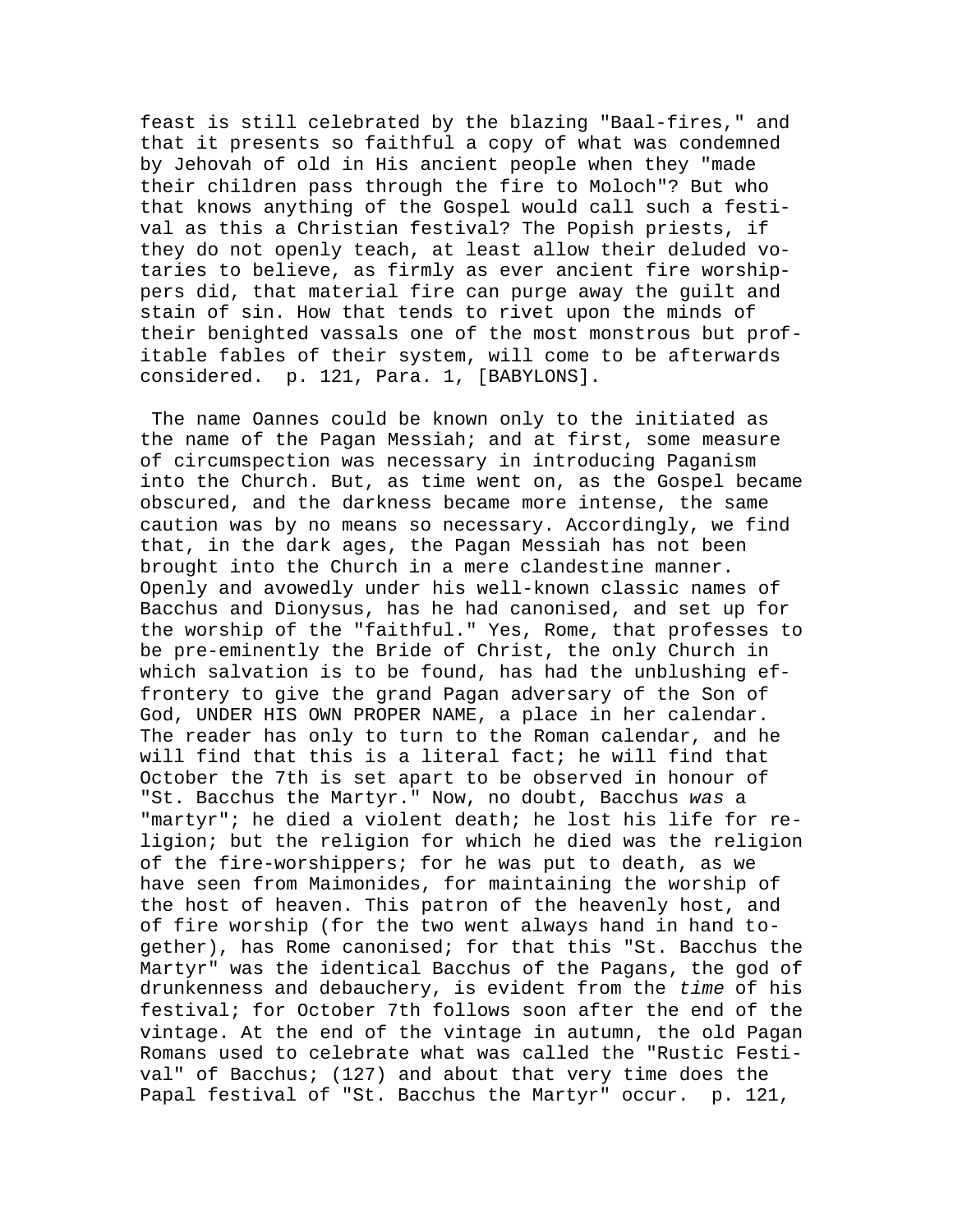Para. 2, [BABYLONS].

 As the Chaldean god has been admitted into the Roman calendar under the name of Bacchus, so also is he canonised under his other name of Dionysus. (128) The Pagans were in the habit of worshipping the same god under different names; and, accordingly, not content with the festival to Bacchus, under the name by which he was most commonly known at Rome, the Romans, no doubt to please the Greeks, celebrated a rustic festival to him, two days afterwards, under the name of Dionysus Eleuthereus, the name by which he was worshipped in Greece. (129) That "rustic" festival was briefly called by the name of Eionysia; or, expressing its object more fully, the name became 'Festum Dionysi Eleutherei rusticum' -- i.e., the *"rustic* festival of Dionysus Eleuthereus." (130) Now, the Papacy in its excess of zeal for saints and saint-worship, has actually split Dionysus Eleuthereus into two, has made two several saints out of the *double name* of one Pagan divinity; and more than that, has entry in the calendar: "The festival of St. Dionysius, (131) and of his companions, St. Eleuther and St. Rustic." (132) Now this Dionysius, whom Popery has so marvellously furnished with two companions, is the famed St. Denys, the patron saint of Paris; and a comparison of the history of the Popish saint and the Pagan god will cast no little light on the subject. St. Deny's, on being beheaded and cast into the Seine, so runs the legend, after floating a space on its waters, to the amazement of the spectators, took up his head in his hand, and so marched away with it to the place of burial. In commemoration of so stupendous a miracle, a hymn was duly chanted for many a century in the Cathedral of St. Denys, at Paris, containing the following verse:-- "Se cadavee mox erexit, Truncus truncum caput vexit, Quem ferentem hoc direxit Angelorum legio." (133) p. 122, Para. 1, [BABYLONS].

 At last, even Papists began to be ashamed of such an absurdity being celebrated in the name of religion; and in 1789, "the office of St. Denys" was abolished. Behold, however, the march of events. The world has for some time past been progressing back again to the dark ages. The Romish Breviary, which had been given up in France, has, within the last six years, been reimposed by Papal authority on the Gallican Church, with all its lying legends, and this among the rest of them; the Cathedral of St. Denys is again being rebuilt, and the old worship bids fair to be restored in all its grossness. (134) Now, how could it ever enter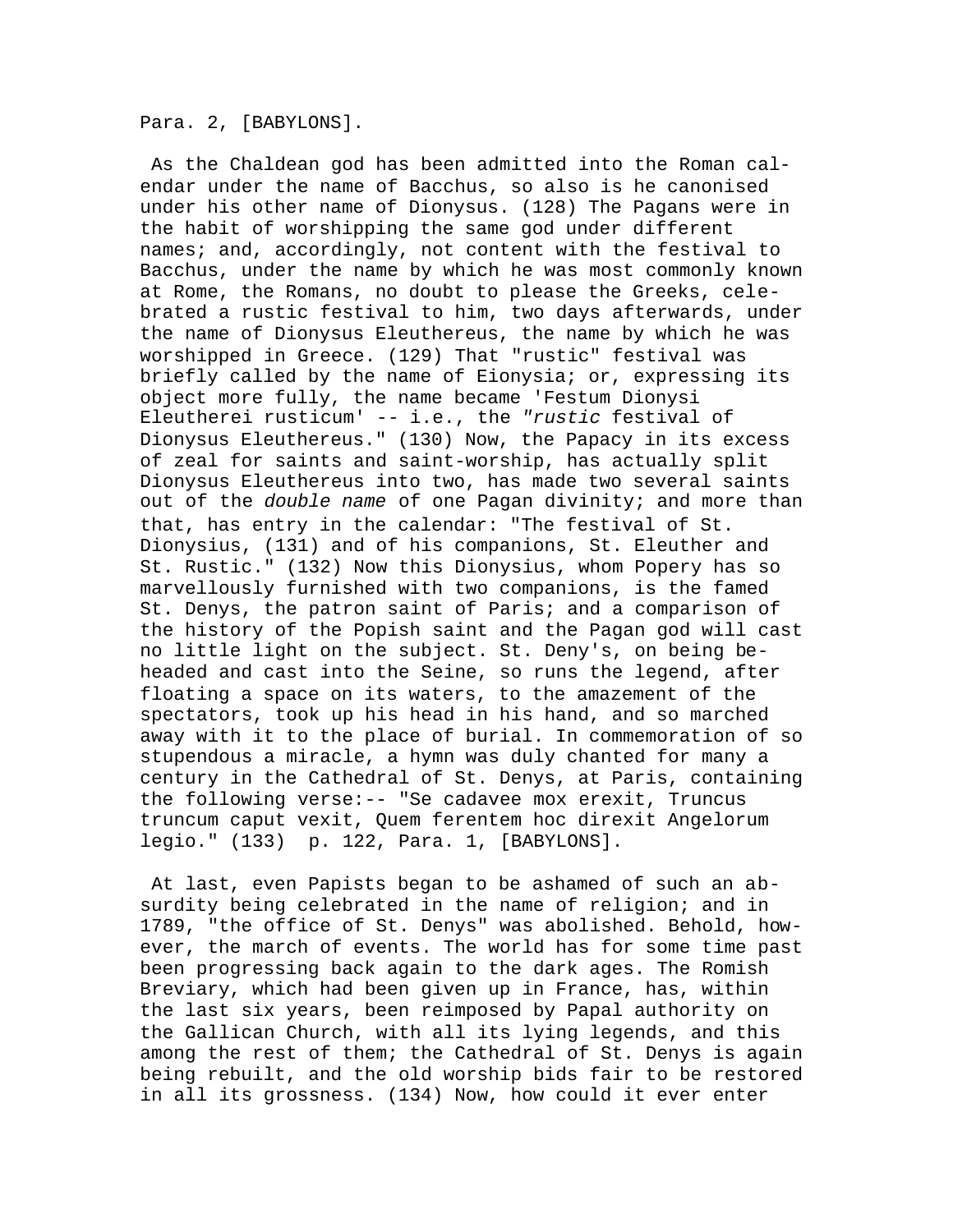the minds of men to invent so monstrous a fable? The origin of it is not far to seek. The Church of Rome represented her canonised saints, who were said to have suffered martyrdom by the sword, as headless images or statues with the severed head borne in the hand. "I have seen," says Eusefe Salverte, "in a church of Normandy, St. Clair; St. Mithra, at Arles, in Switzerland, all the soldiers of the Theban legion represented with their heads in their hands. St. Valerius is thus figured at Limoges, on the gates of the cathedral, and other monuments. The grand seal of the canton of Zurich represents, in the same attitude, St. Felix, St. Regula, and St. Exsuperantius. *There* certainly is the origin of the pious fable which is told of these martyrs, such as St. Denys and many others besides.' (135) This was the *immediate* origin of the story of the dead saint rising up and marching away with his head in his hand. But it turns out that this very mode of representation was borrowed from Paganism, and borrowed in such a way as identifies the Papal St. Denys of Paris with the pagan Dionysus, not only of Rome but of Babylon. Dionysus or Bacchus, in one of his transformations, was represented as Capricorn, the "goathorned fish;" and there is reason to believe that it was in this very form that he had the name of Oannes. in this form in India, under the name "Souro," that is evidently "the seed," he is said to have done many marvellous things. (136) Now, in the Persian Sphere he was not only represented mystically as Capricorn, but also in the human shape; and then exactly as St. Denys is represented by the Papacy. The words of the ancient writer who describes this figure in the Persian Sphere are these: "Capricorn, the third Decan. *The half of the figure without a head, because it head is in its hand."* (137) Nimrod had his head cut off; and in commemoration of that fact, which his worshippers so piteously bewailed, his image in the Sphere was so represented. That dissevered head, in some of the versions of his story, was fabled to have done as marvellous things as any that were done by the lifeless trunk of St. Denys. Bryant has proved, in this story of Orpheus, that it is just a slightly-coloured variety of the story of Osiris. (138) As Osiris was cut in pieces in Egypt, so Orpheus was torn in pieces in Thrace. Now, when the mangled limbs of the latter had been strewn about the field, his head, floating on the Hebrus, gave proof of the miraculous character of him that owned it. "Then," says Virgil:-- "Then, when his head from his fair shoulders torn, Washed by the waters, was on Hebrus borne, Even then his trembling voice invoked his bride, With his last voice, 'Eurydice,' he cried; 'Eury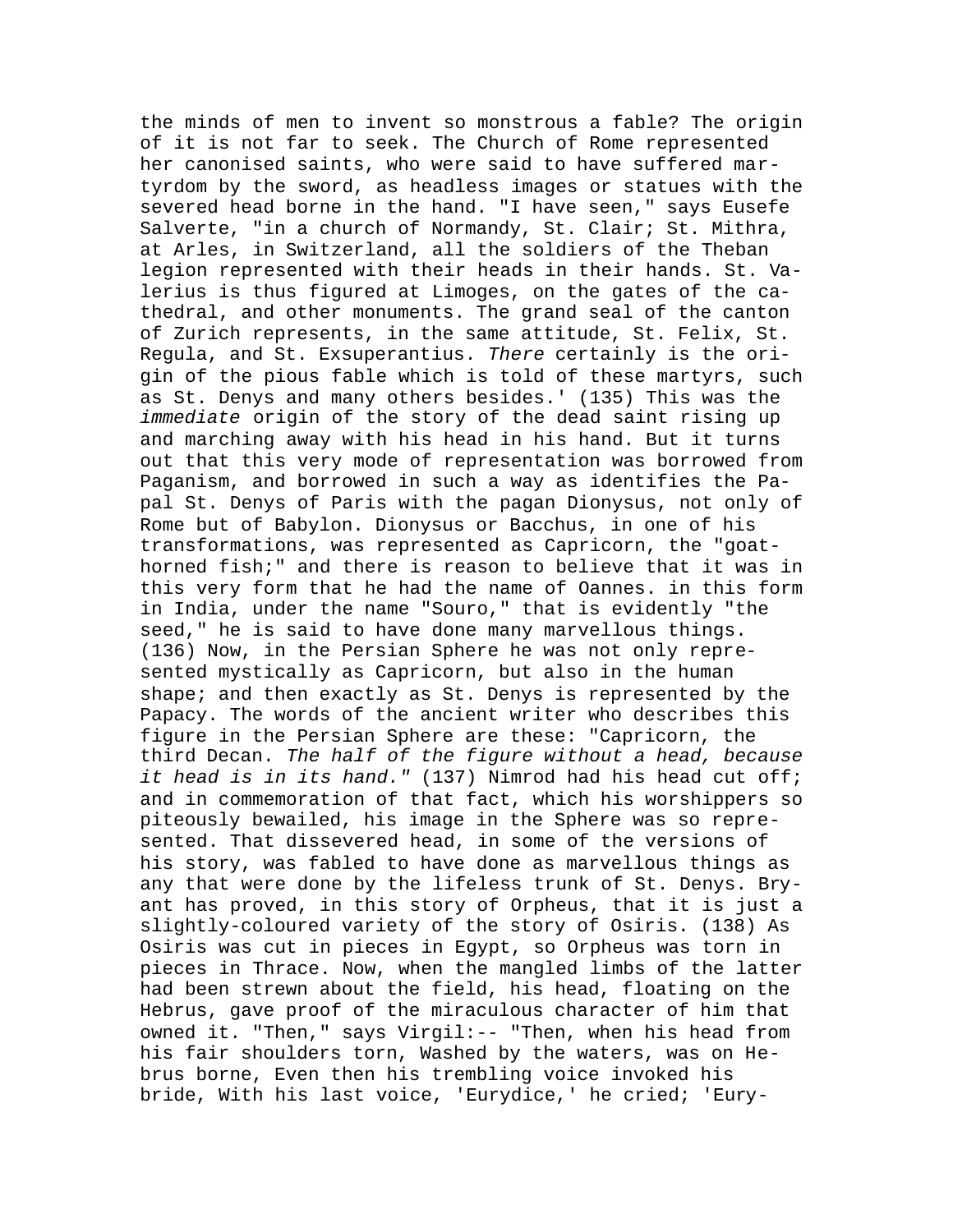dice,' the rocks and river banks replied." (139) p. 123, Para. 1, [BABYLONS].

 There is diversity here, but amidst that diversity there is an obvious unity. In both cases, the head dissevered from the lifeless body occupies the foreground of the picture; in both cases, the miracle is in connection with a river. Now, when the festivals of "St. Bacchus the Martyr," and of "St. Dionysius and Eleuther," so remarkably agree with the *time* when the festivals of the Pagan god of wine were celebrated, whether by the name of Bacchus, or Dionysus, or Eleuthereus, and when the mode of representing the modern Dionysius and the ancient Dionysus are evidently the very same, while the legends of both so strikingly harmonise, who can doubt the real character of those Romish festivals? They are not Christian. They are Pagan; they are unequivocally Babylonian. [APPENDIX, NOTE K, p.310.1] p. 124, Para. 1, [BABYLONS].

 SECTION IV. -- THE FEAST OF THE ASSUMPTION. p. 125, Para. 1, [BABYLONS].

 If what has been already said shows the carnal policy of Rome at the expense of truth, the circumstances attending the festival of the Assumption show the daring wickedness and blasphemy of that Church still more; considering that the doctrine in regard to this festival, so far as the Papacy is concerned, was not established in the dark ages, but three centuries after the Reformation, amid all the boasted light of the nineteenth century. The doctrine on which the festival of the Assumption is founded, is this: that the Virgin Mary saw no corruption, that in body and in soul she was carried up to heaven, and now is invested with all power in heaven and in earth. This doctrine has been unblushingly avowed in the face of the British public, in a recent pastoral of the Popish Archbishop of Dublin. This doctrine has now received the stamp of Papal Infallibility, having been embodied in the late blasphemous decree that proclaims the "Immaculate Conception." Now, it is impossible for the priests of Rome to find one shred of countenance for such a doctrine in Scripture. But, in the Babylonian system, the fable was ready made to their hand. There it was taught that Bacchus went down to hell, rescued his mother from the infernal powers, and carried her with him in triumph to heaven. (140) This fable spread wherever the Babylonian system spread; and, accordingly, at this day, the Chinese celebrate, as they have done from time immemo-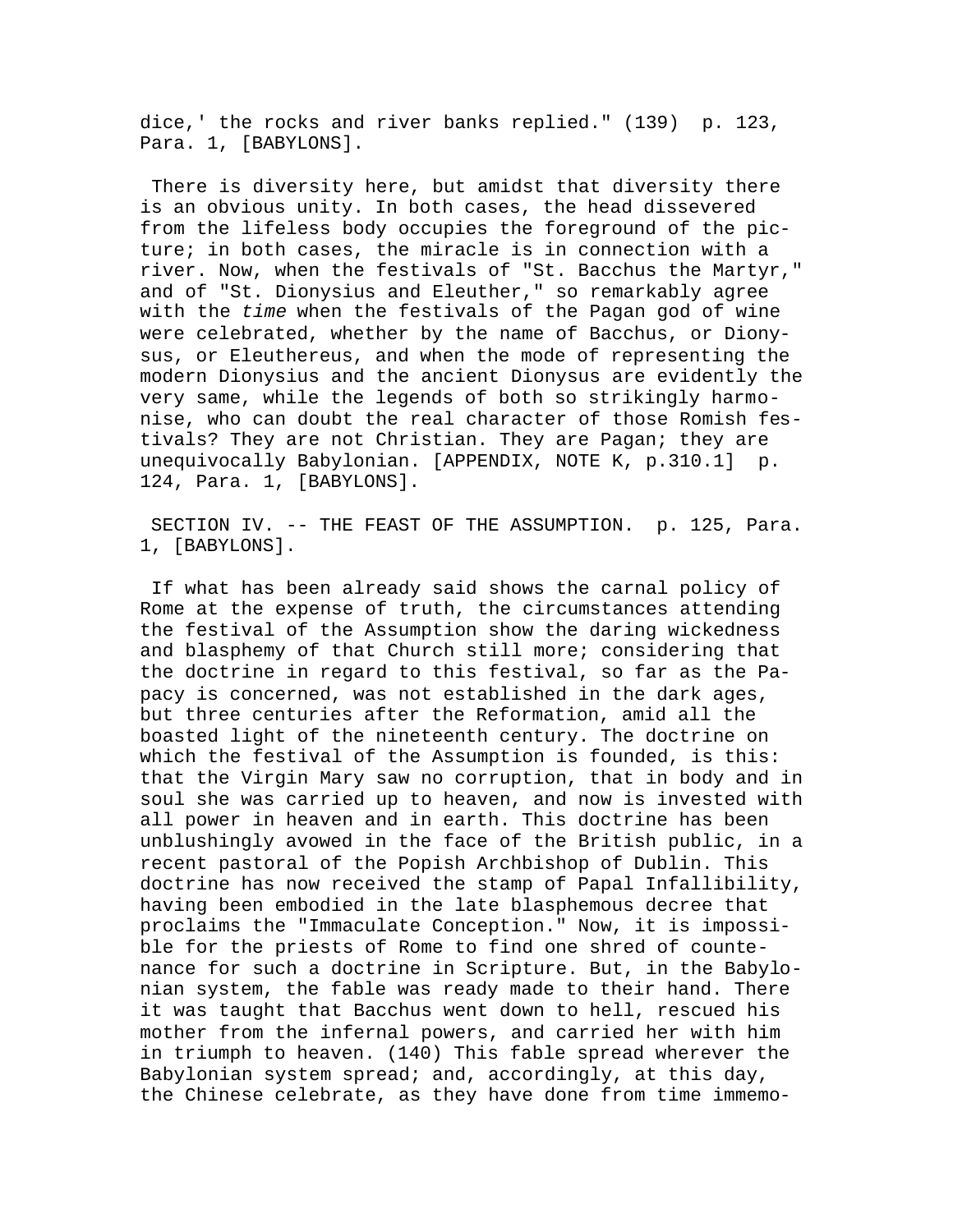rial, a festival in honour of a Mother, who *by her son* was rescued from the power of death and the grave. The festival of the Assumption in the Romish Church is held on the 15th of August. The Chinese festival, founded on a similar legend, and celebrated with lanterns and chandeliers, as shown by Sir J. F. Davis in his able and graphic account of China, is equally celebrated in the month of August. (141) Now, when the mother of the Pagan Messiah came to be celebrated as having been thus *"Assumed,"* then it was that, under the name of the "Dove," (142) she was worshipped as the Incarnation of the Spirit of God, with whom she was identified. As such as she was regarded as the source of all holiness, and the grand "PURIFIER," and, of course, was known herself as the "Virgin" mother "PURE AND UNDEFILED." (143) Under the name of Proserpine (with whom, though the Babylonian goddess was originally distinct, she was identified), while celebrated, as the *mother* of the first Bacchus, and known as "Pluto's honoured wife," she is also addressed, in the Orphic Hymns," as "Associate of the seasons, essence bright, All-ruling VIRGIN, bearing heavenly light." (144) Whoever wrote these hymns, the more they are examined the more does it become evident, when they are compared with the most ancient doctrine of Classic Greece, that their authors understood and thoroughly adhered to the genuine theology of Paganism. To the fact that Proserpine was currently worshipped in Pagan Greece, though well-known to be the wife of Pluto, the god of hell, under the name of "The Holy Virgin," we find Pausanias, while describing the grove Carnasius, thus bearing testimony: "This grove contains a statue of Apollo Carneus, of Mercury carrying a ram, and of Proserpine, the daughter of Ceres, who is called, 'The HOLY VIRGIN.'" (145) The purity of this "Holy Virgin' did not consist merely in freedom from actual sin, but she was especially distinguished for her "immaculate conception;" for Proclus says, "She is called Core, through the purity of her essence, and her UNDEFILED transcendency in her GENERATIONS." (146) Do men stand amazed at the recent decree? There is no real reason to wonder. It was only in following out the Pagan doctrine previously adopted and interwoven with the whole system of Rome to its logical consequences, that that decree has been issued, and that the Madonna of Rome had been formally pronounced at last, in every sense of the term, absolutely "IMMACULATE." p. 125, Para. 2, [BABYLONS].

 Now, after all this, is it possible to doubt that the Madonna of Rome, with the child in her arms, and the Madonna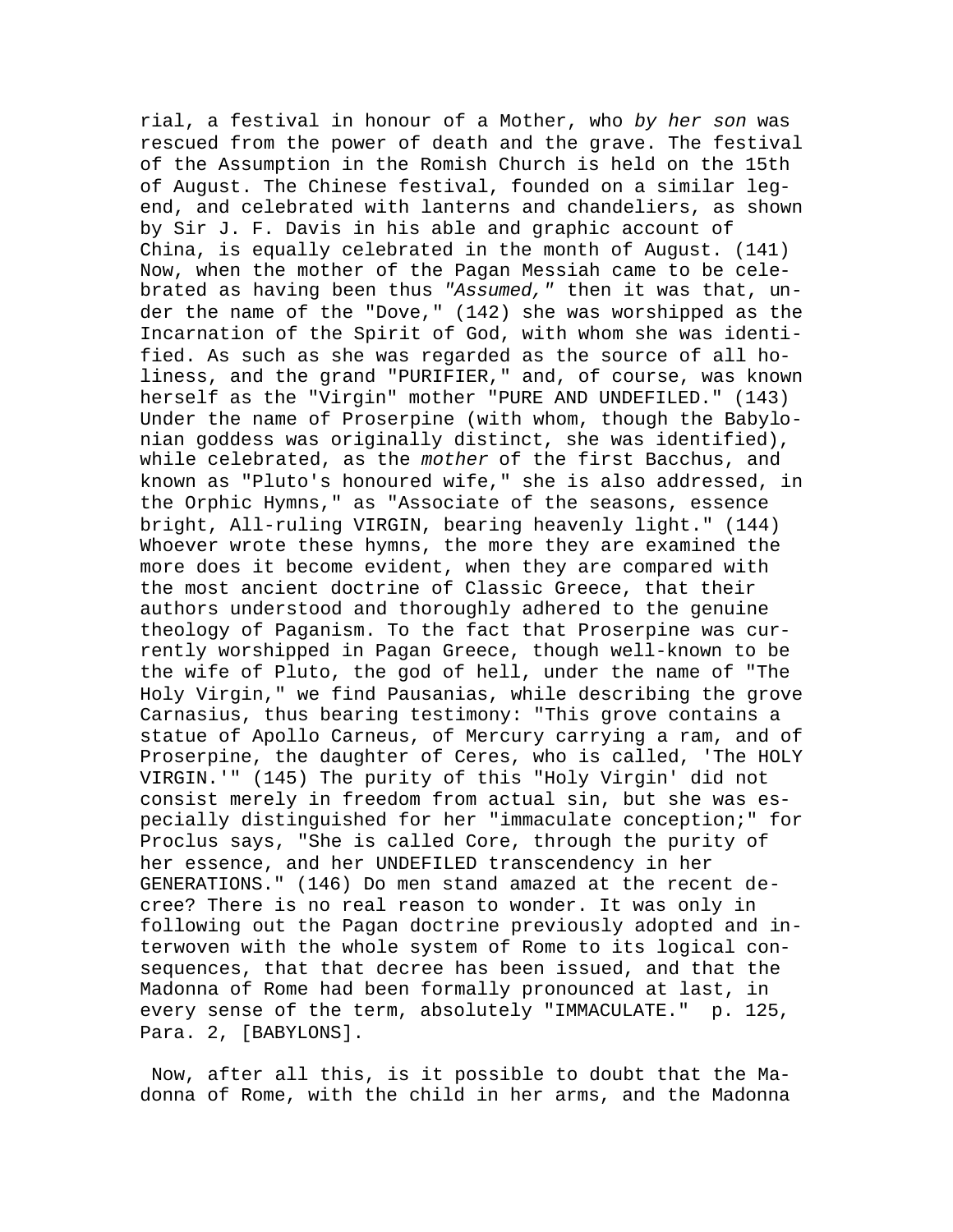of Babylon, are one and the same goddess? It is notorious that the Roman Madonna is worshipped as a goddess, yea, is the supreme object of worship. Will not, then, the Christians of Britain revolt at the idea of longer supporting this monstrous Babylonian Paganism? What Christian constituency could tolerate that its representative should vote away the money of this Protestant nation for the support of such blasphemous idolatry? (147) Were not the minds of men judicially blinded, they would tremble at the very thought of incurring the guilt that this land, by upholding the corruption and wickedness of Rome, has for years past been contracting. Has not the Word of God, in the most energetic and awful terms, doomed the New Testament Babylon? And has it not equally declared, that those who *share* in Babylon's *sins,* shall *share* in Babylon's *plagues?* (Rev. xviii. 4.) p. 127, Para. 1, [BABYLONS].

 The guilt of idolatry is by many regarded as comparatively slight and insignificant guilt. But not so does the God of heaven regard it. Which is the commandment of all the ten that is fenced about with the most solemn and awful sanctions? It is the second: "Thou shalt not make unto thee any graven image, or any likeness of anything that is in the heaven above, or that is in the earth beneath, or that is in the water under the earth: thou shalt not bow down thyself to them, nor serve them: *for I the Lord thy God am a jealous God, visiting the iniquity of the fathers upon the children unto the third and fourth generation of them that hate me."* These words were spoken by God's own lips, they were written by God's own finger on the tables of stone; not for the instruction of the seed of Abraham only, but of all the tribes and generations of mankind. *No other commandment has such a threatening attached to it as this.* Now, if God has threatened to visit the SIN OF IDOLATRY ABOVE ALL OTHER SINS, and if we find the heavy judgments of God pressing upon us as a nation, while this very sin is crying to heaven against us, ought it not to be a matter of earnest inquiry, if among all our other national sins, which are both many and great, this may not form "the very head and front of our offending'? What though we do not ourselves bow down to stocks and stones? Yet if we, making a profession the very opposite, encourage, and foster, and maintain that very idolatry which God has so fearfully threatened with His wrath, our guilt, instead of being the less, is only so much the greater, for it is a sin against the light. Now, the facts are manifest to all men. It is notorious, that in 1845 anti-Christian idolatry was incor-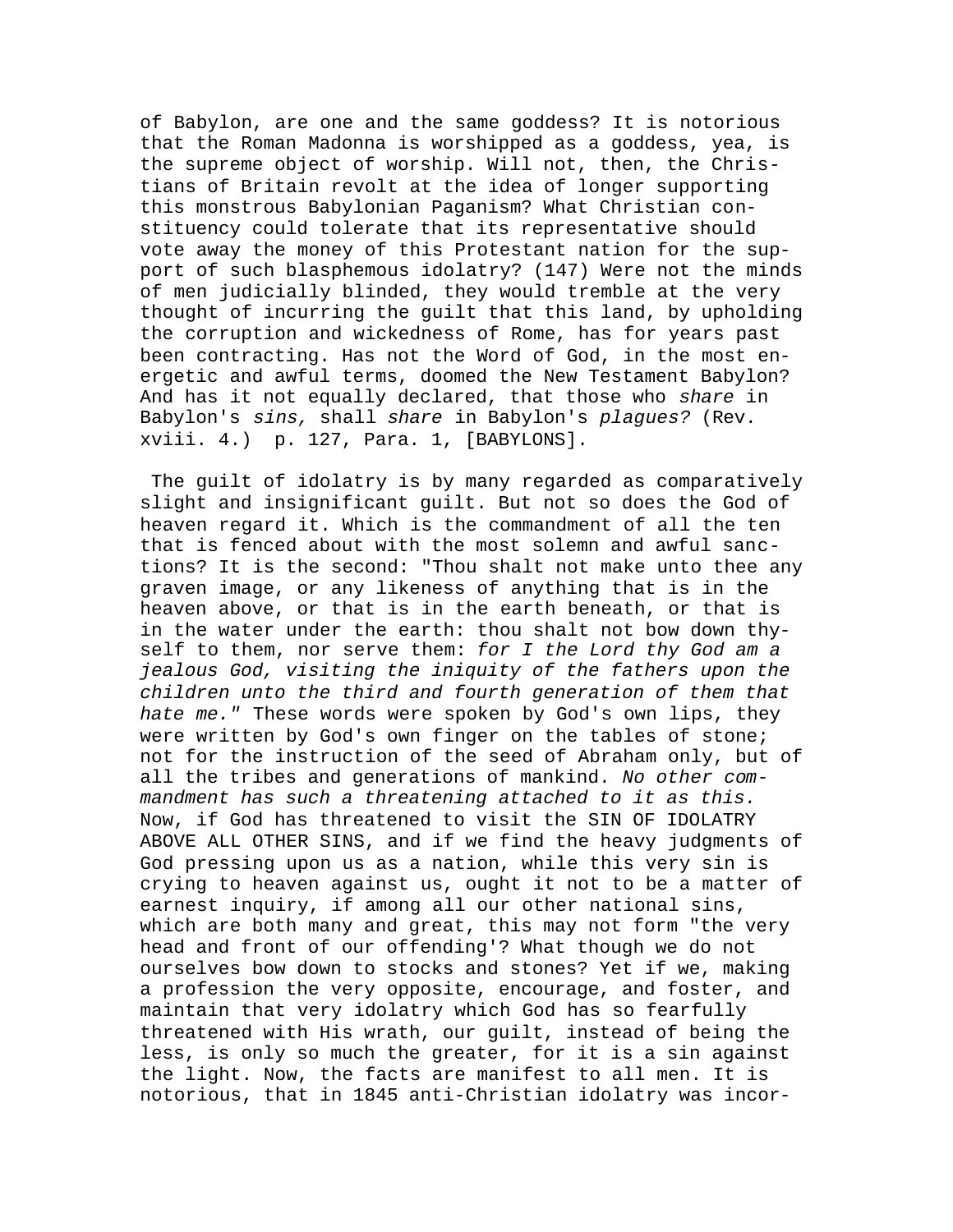porated in the British Constitution, in a way in which for a century and a-half it had not been incorporated before. It is equally notorious, that *ever since,* the nation has been visited with one succession of judgments after another. Ought we then to regard to see in it the fulfilment of the threatening pronounced by God in the Apocalypse? This is at this moment an intensely practical subject. If our sin in this matter is not nationally recognised, if it is not penitently confessed, if it is not put away from us; if, on the contrary, we go on increasing it, if now for the first time since the Revolution, while so manifestly dependent on the God of battles for the success of our arms, we affront Him to His face by sending idol priests into our camp, then, though we have national fasts, and days of humiliation without number, they cannot be accepted; they may procure us a temporary respite, but we may be certain that "the Lord's anger will not be turned away, His hand will be stretched out still." (148) p. 127, Para. 2, [BABYLONS].

 CHAPTER IV. DOCTRINE AND DISCIPLINE. p. 129, Para. 1, [BABYLONS].

 When Linacer, a distinguished physician, but bigoted Romanist, in the reign of Henry VIII., first fell in with the New Testament, after reading it for a while, he tossed it from him with impatience and a great oath, exclaiming, "Either this book is not true, or we are not Christians." He saw at once that the system of Rome and the system of the New Testament were directly opposed to one another; and no one who impartially compares the two systems can come to any other conclusion. In passing from the Bible to the Breviary, it is like passing from light to darkness. While the one breathes glory to God in the highest, peace on earth, and good will to men, the other inculcates all that is dishonouring to the Most High, and ruinous to the moral and spiritual welfare of mankind. How came it that such pernicious doctrines and practices were embraced by the Papacy? Was the Bible so obscure or ambiguous that men naturally fell into the mistake of supposing that it required them to believe and practise the very opposite of what it did? No; the doctrine and discipline of the Papacy were never derived from the Bible. The fact that wherever it has the power, it lays the reading of the Bible under its ban, and either consigns that choicest gift of heavenly love to the flames, or shuts it up under lock and key, proves this of itself. But it can be still more conclusively established. A glance at the main pillars of the Papal system will suf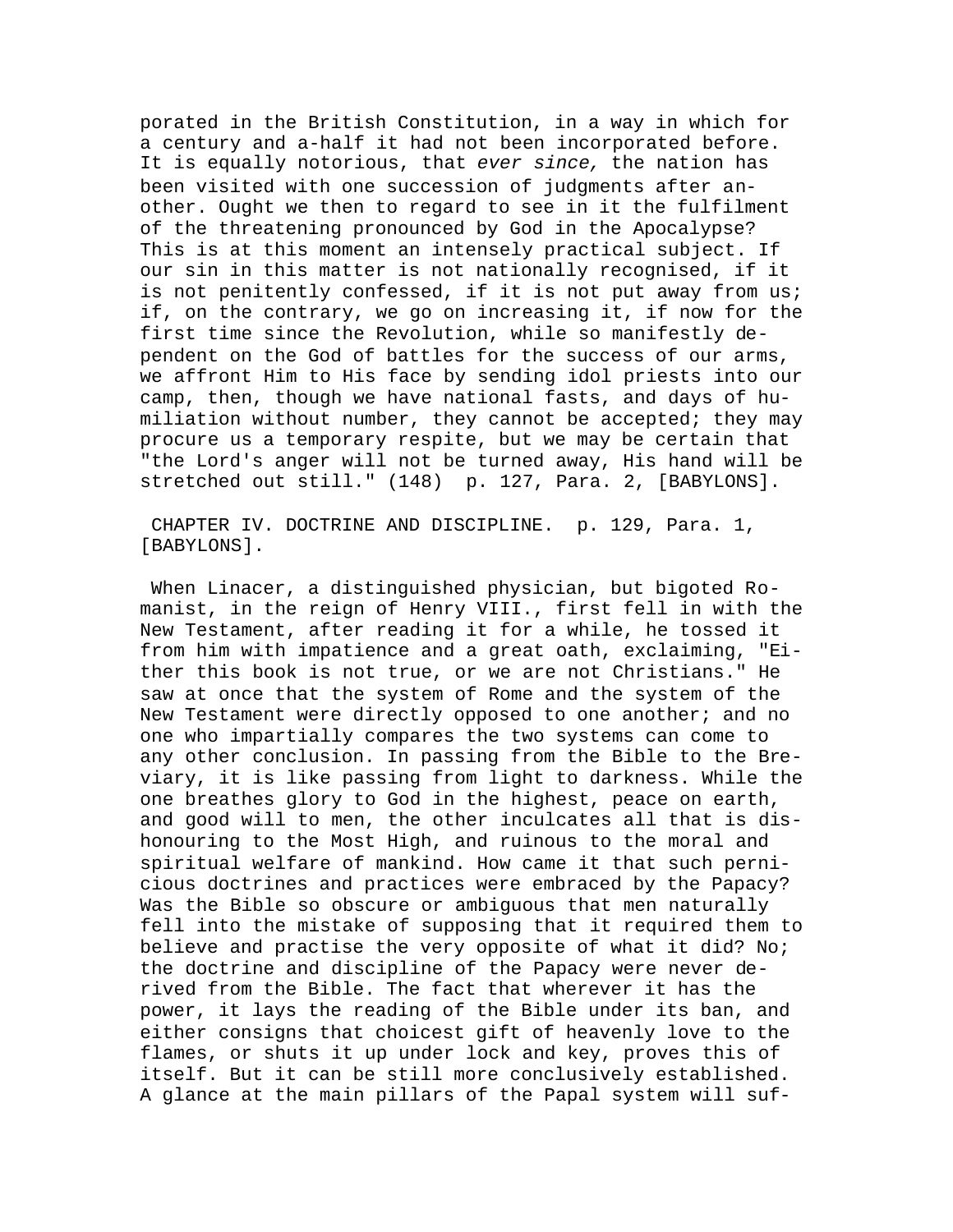ficiently prove that its doctrine and discipline, in all essential respects, have been derived from Babylon. Let the reader now scan the evidence. p. 129, Para. 2, [BABYLONS].

 SECTION I. -- BAPTISMAL REGENERATION. p. 129, Para. 3, [BABYLONS].

 It is well known that regeneration by baptism is a fundamental article of Rome, yea, that it stands at the very threshold of the Roman system. So important, according to Rome, is baptism for this purpose, that, on the one hand, it is pronounced of "absolute necessity for salvation," (1) insomuch that infants dying without it cannot be admitted to glory; and on the other, its virtues are so great, that it is declared in all cases infallibly to "regenerate us by a new spiritual birth, making us children of God:" (2) - it is pronounced to be "the *first* door by which we enter into the fold of Jesus Christ, the *first* means by which we receive the grace of reconciliation with God; therefore the merits of His death are by baptism applied to our souls in so superabundant a manner, as fully to satisfy Divine justice for all demands against us, whether for original or actual sin." (3) Now, in both respects this doctrine is absolutely anti-Scriptural; in both it is purely Pagan. It is anti-Scriptural, for the Lord Jesus Christ has expressly declared that infants, without the slightest respect to baptism or any external ordinance whatever, *are* capable of admission into all the glory of the heavenly world: "Suffer the little children to come unto Me, and forbid them not; for of *such is the kingdom of heaven."* John the Baptist, while yet in his mother's womb was so filled with joy at the advent of the Saviour, that, as soon as Mary's salutation sounded in the ears of his own mother, the unborn babe "leaped in the womb for joy." Had that child died at the birth, what could have excluded it from "the inheritance of the saints in light" for which it was so certainly "made meet"? Yet the Roman Catholic Bishop Hay, in defiance of every principle of God's Word, does not hesitate to pen the following: "Question: If a young child were put to death for the sake of Christ, this would be to it the *baptism of blood,* and carry it to heaven; but except in this case, as such infants are incapable of having the desire of baptism, with the other necessary dispositions, if they are not actually baptised with water, THEY CANNOT GO TO HEAVEN." (4) As this doctrine never came from the Bible, whence came it? It came from heathenism. The classic reader cannot fail to remember where, and in what melancholy plight, AENEAS, when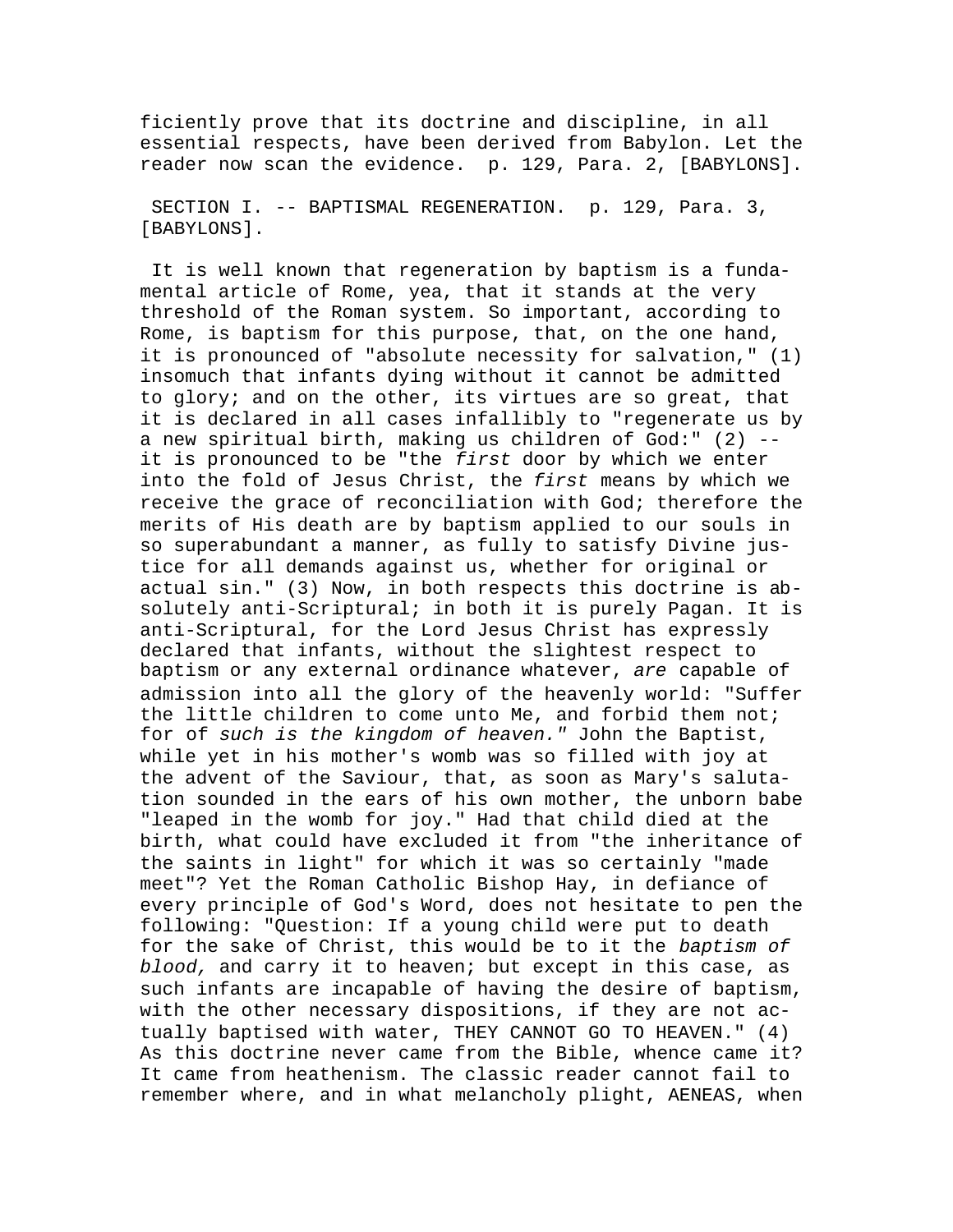he visited the infernal regions, found the souls of unhappy infants who had died before receiving, so to speak, "the rites of the Church":-- *"Before the gates* the cries of babes new-born, Whom fate had from their tender mothers torn, Assault his ears." (5) p. 129, Para. 4, [BABYLONS].

 These wretched babes, to glorify the virtue and efficacy of the mystic rites of Paganism, are excluded from the Elysian Fields, the paradise of the heathen, and have among their nearest associates no better company than that of guilty suicides:-- (6) "The next in place and punishment are they Who prodigally threw their souls away, Fools, who, repining at their wretched state, And loathing anxious life, suborned their fate." p. 130, Para. 1, [BABYLONS].

 So much for the *lack* of baptism. Then as to its *positive* efficacy when obtained, the Papal doctrine is equally anti-Scriptural. There are professed Protestants who hold the doctrine of Baptismal Regeneration; but the Word of God knows nothing of it. The Scriptural account of baptism is, *not* that it *communicates* the new birth, but that it is the appointed means of signifying and *sealing* that new birth where it already exists. In this respect baptism stands on the very same ground as circumcision. Now, what says God's Word of the efficacy of circumcision? This it says, speaking of Abraham: "He received the sign of circumcision, a seal of the righteousness of the faith which he had, yet being uncircumcised" (Romans iv. 11). Circumcision was not intended to *make* Abraham righteous; he was righteous already before he was circumcised. But it was intended to *declare* him righteous, to give him the more abundant evidence in his own consciousness of his being so. Had Abraham not been righteous *before* his circumcision, his circumcision could not have been a seal, could not have given confirmation to that which did not exist. So with baptism, it is "a seal of the righteousness of the faith" which the man "has before he is baptised:" for it is said, "He that believeth, and is baptised, shall be saved" (Mark xvi. 16). Where faith exists, if it be genuine, it is the evidence of a new heart, of a *regenerated nature;* and it is only on the profession of that faith and regeneration in the case of an adult, that he is admitted to baptism. Even in the case of infants, who can make no profession of faith or holiness, the administration of baptism is not for the purpose of regenerating them, or *making* them holy, but of *declaring* them "holy," in the sense of being fit for being consecrated, even in infancy, to the service of Christ, just as the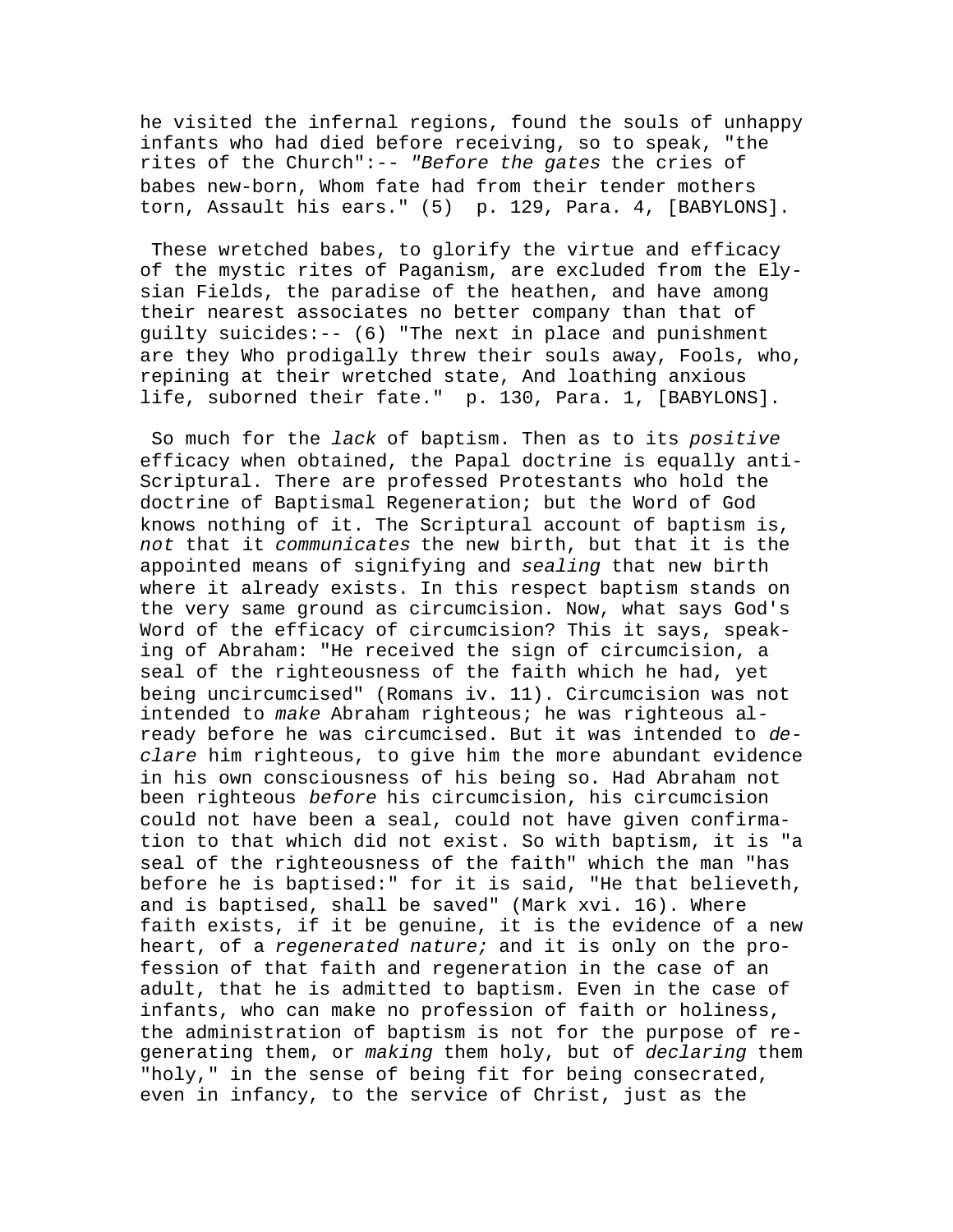whole nation of Israel, in consequence of their relation to Abraham, according to the flesh, were "holy unto the Lord." If they were not, in that figurative sense, "holy," they would not be fit subjects for baptism, which is the *"seal"* of a holy state. But the Bible pronounces them, in consequence of their descent from believing parents, to be "holy," and that even where only one of the parents is a believer: "The unbelieving husband is sanctified by the wife, and the unbelieving wife is sanctified by the husband; else were your children unclean, but now the are HOLY" (1 Cor. vii. 14). It is in consequence of, and solemnly to declare, that "holiness," with all the responsibilities attaching to it, that they are baptised. That "holiness," however, is very different from the "holiness" of the new nature; and although the very fact of baptism, if Scripturally viewed and duly improved, is, in the hand of the good Spirit of God, an important *means* of making that "holiness" a glorious reality, in the highest sense of the term, yet it does not in all cases necessarily secure their spiritual regeneration. God may, or may not, as He sees fit, give the new heart, before, or at, or after baptism; but manifest it is, that thousands who have been duly baptised are still unregenerate, are still in precisely the same position as Simon Magus, who, after being canonically baptised by Philip, was declared to be "in the gall of bitterness and the bond of iniquity" (Acts viii. 23). The doctrine of Rome, however, is, that all who are canonically baptised, however ignorant, however immoral, if they only give implicit faith to the Church, and surrender their consciences to the priests, are as much regenerated as ever they can be, and that children coming from the waters of baptism are entirely purged from the stain of original sin. Hence we find the Jesuit missionaries in India boasting of making converts by thousands, by the mere fact of baptising them, without the least previous instruction, in the most complete ignorance of the truths of Christianity, on their mere profession of submission to Rome. This doctrine of Baptismal Regeneration also is essentially Babylonian. Some may perhaps stumble at the idea of regeneration at all having been known in the Pagan world; but if they only go to India, they will find at this day, the bigoted Hindoos, who have never opened their ears to Christian instruction, as familiar with the term and the idea as ourselves. The Brahmins make it their distinguishing boast that they are "twice-born" (7) men, and that, as such, they are sure of eternal happiness. Now, the same was the case in Babylon, and there the new birth was conferred by baptism. In the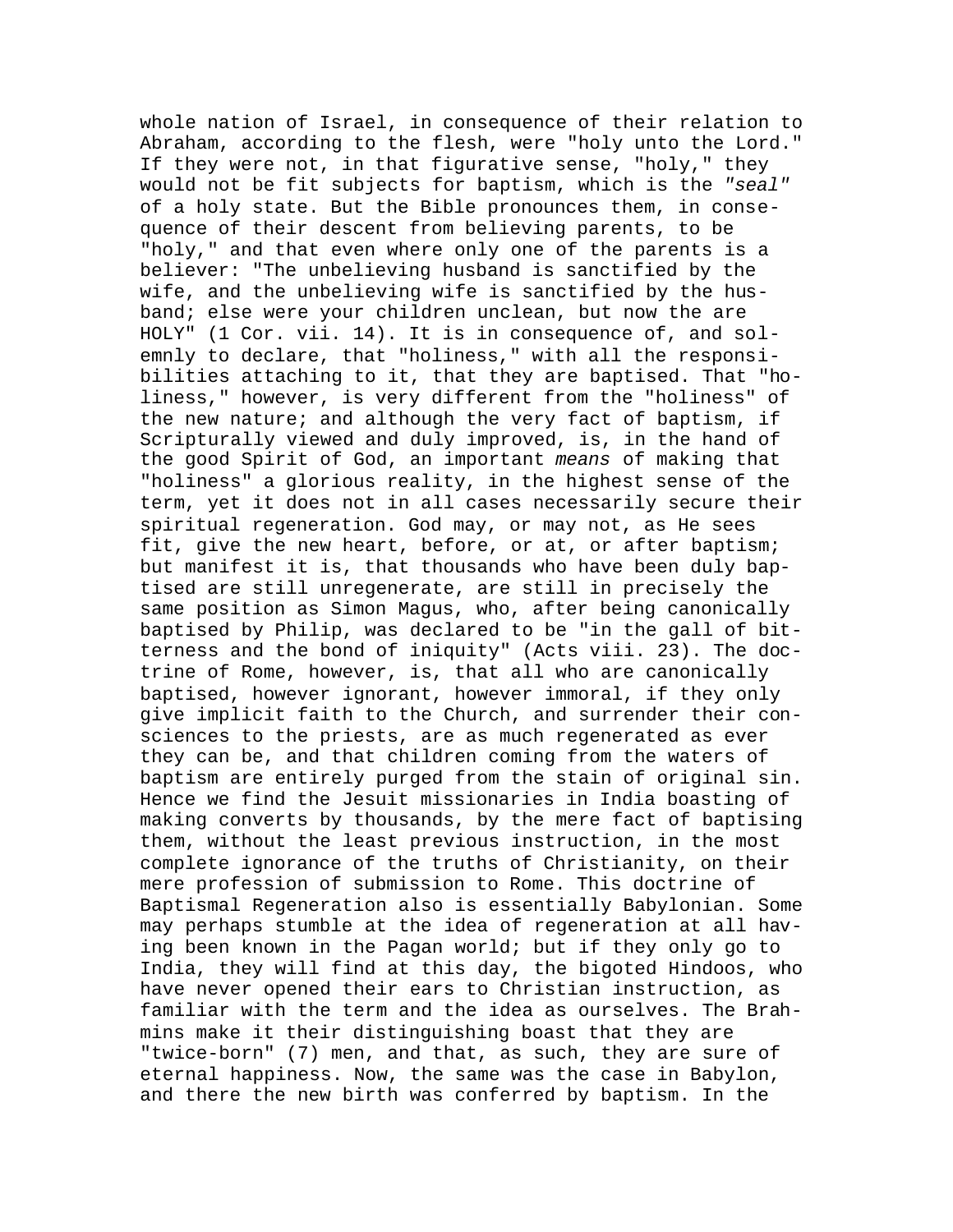Chaldean mysteries, *before* any instruction could be received, it was required first of all, that the person to be initiated submit to baptism in token of blind and implicit obedience. We find different ancient authors bearing direct testimony both to the fact of this baptism and the intention of it. "In certain sacred rites of the heathen," says Tertullian, especially referring to the worship of Isis and Mithra, "the mode of initiation is by baptism." (8) The term "initiation" clearly shows that it was to the Mysteries of these divinities he referred. This baptism was by immersion, and seems to have been rather a rough and formidable process; for we find that he who passed through the purifying waters, and other necessary penances, *"if he survived,* was then admitted to the knowledge of the Mysteries." (9) To face this ordeal required no little courage on the part of those who were initiated. There was this grand inducement, however, to submit, that they who were thus baptised were, as Tertullian assures us, promised, as the consequence, "REGENERATION, and the pardon of all their perjuries." (10) Our own Pagan ancestors, the worshippers of Odin, are known to have practised baptismal rites, which, taken in connection with their avowed object in practising them, show that, originally, at least, they must have believed that the natural guilt and corruption of their new-born children could be washed away by sprinkling them with water, or by plunging them, as soon as born, into lakes or rivers. (11) Yea, on the other side of the Atlantic, in Mexico, the same doctrine of baptismal regeneration was found in full vigour among the natives, when Cortez and his warriors landed on their shores. (12) The ceremony of Mexican baptism, which was beheld with astonishment by the Spanish Roman Catholic missionaries, is thus strikingly described in Prescott's *Conquest of Mexico:--* "When everything necessary for the baptism had been made ready, all the relations of the child were assembled, and the midwife, who was the person that performed the rite of baptism, (13) was summoned. At early dawn, they met together in the court-yard of the house. When the sun had risen, the midwife, taking the child in her arms, called for a little earthen vessel of water, while those about her placed the ornaments, which had been prepared for baptism, in the midst of the court. To perform the rite of baptism, she placed herself with her face toward the west, and immediately began to go through certain ceremonies. .... After this she sprinkled water on the head of the infant, saying, 'O my child, take and receive the water of the Lord of the world, which is our life, which is given for the increasing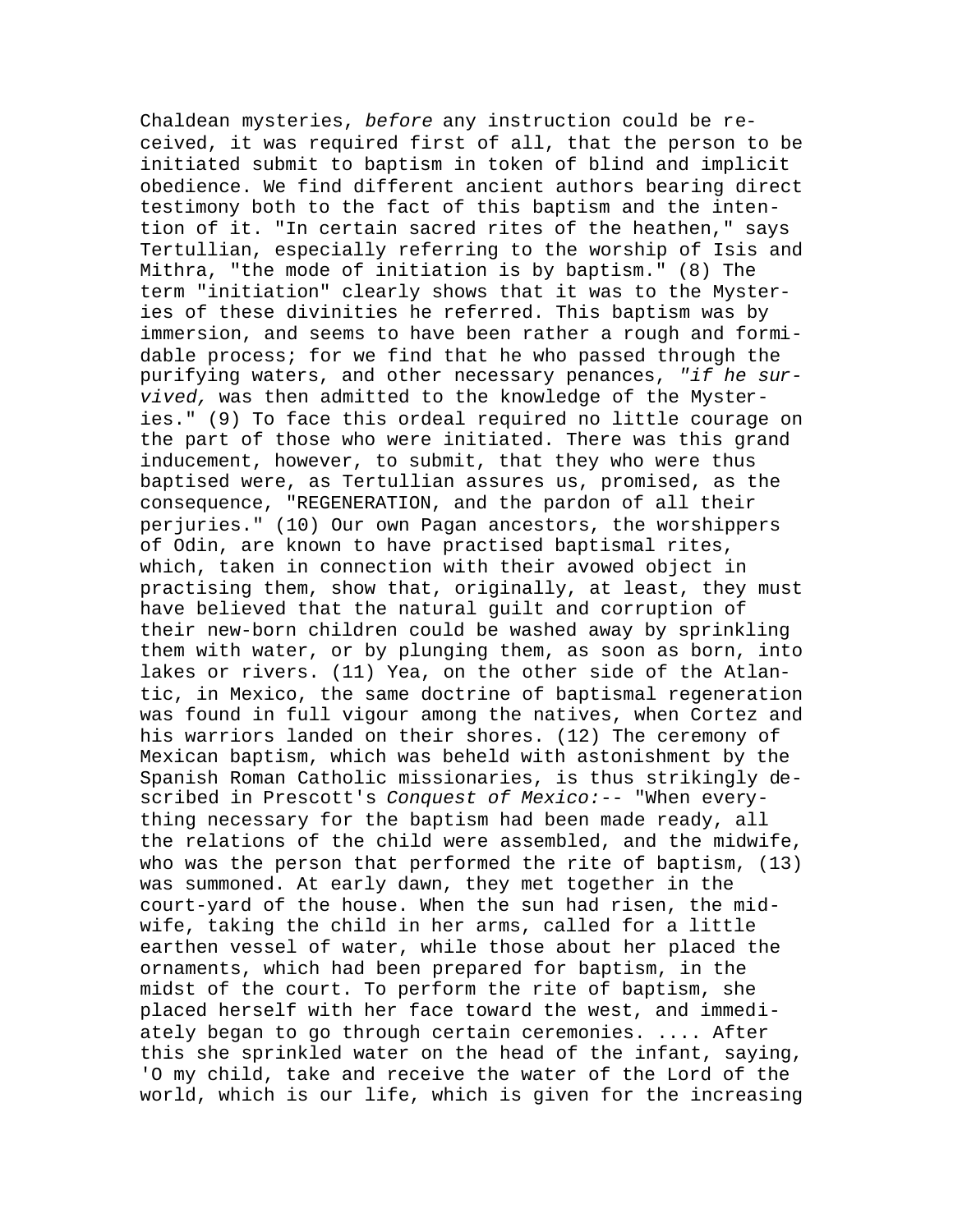and renewing of our body. *It is to wash and to purify.* I pray that these heavenly drops may enter into your body, and dwell there; that they may destroy and remove from you all the evil and sin which was given you before the beginning of the world, since all of us are under its power.' .... She then washed the body of the child with water, and spoke in this manner: 'Whencesoever thou comest, thou that art hurtful to this child, leave him and depart from him, for he now liveth anew, and is BORN ANEW; now he is purified and cleansed afresh, and our mother Chalchivitlycue [the goddess of water] bringeth him into the world.' Having thus prayed, the midwife took the child in both hands, and, lifting him towards heaven, said, 'O Lord, thou seest here thy creature, whom thou hast sent into the world, this place of sorrow, suffering, and penitence. Grant him. O Lord, thy gifts and inspiration, for thou art the Great God, and with thee is the great goddess.'" (14) Here is the *opus operatum* without mistake. Here is baptismal regeneration and exorcism too, (15) as thorough and complete as any Romish priest or lover of Tractarianism could desire. Does the reader ask what evidence is there that Mexico had derived this doctrine from Chaldea? The evidence is decisive. From the researches of Humboldt we find that the Mexicans celebrated Wodan as the founder of their race, just as our own ancestors did. The Wodan or Odin of Scandinavia can be proved to be the Adon of Babylon. (16) The Wodan of Mexico, from the following quotation, will be seen to be the very same: "According to the ancient traditions collected by the Bishop Francis Nunez de la Vega," says Humboldt, "the Wodan of the Chiapanese [of Mexico] was grandson of that illustrious old man, who at the time of the great deluge, in which the greater part of the human race perished, was saved on a raft, together with his family. Wodan cooperated in the construction of the great edifice which had been undertaken by men to reach the skies; the execution of this rash project was interrupted; each family received from that time a different language; and the great spirit Teotl ordered Wodan to go and people the country of Anahuac." (17) This surely proves to demonstration whence originally came the Mexican mythology and whence also that doctrine of baptismal regeneration which the Mexicans held in common with the Egyptian and Persian worshippers of the Chaldean Queen of Heaven. Prestcott, indeed, has cast doubts on the genuineness of this tradition, as being too exactly coincident with the Scriptural history to be easily believed. But the distinguished Humboldt, who had carefully examined the matter, and who had no prejudice to warp him,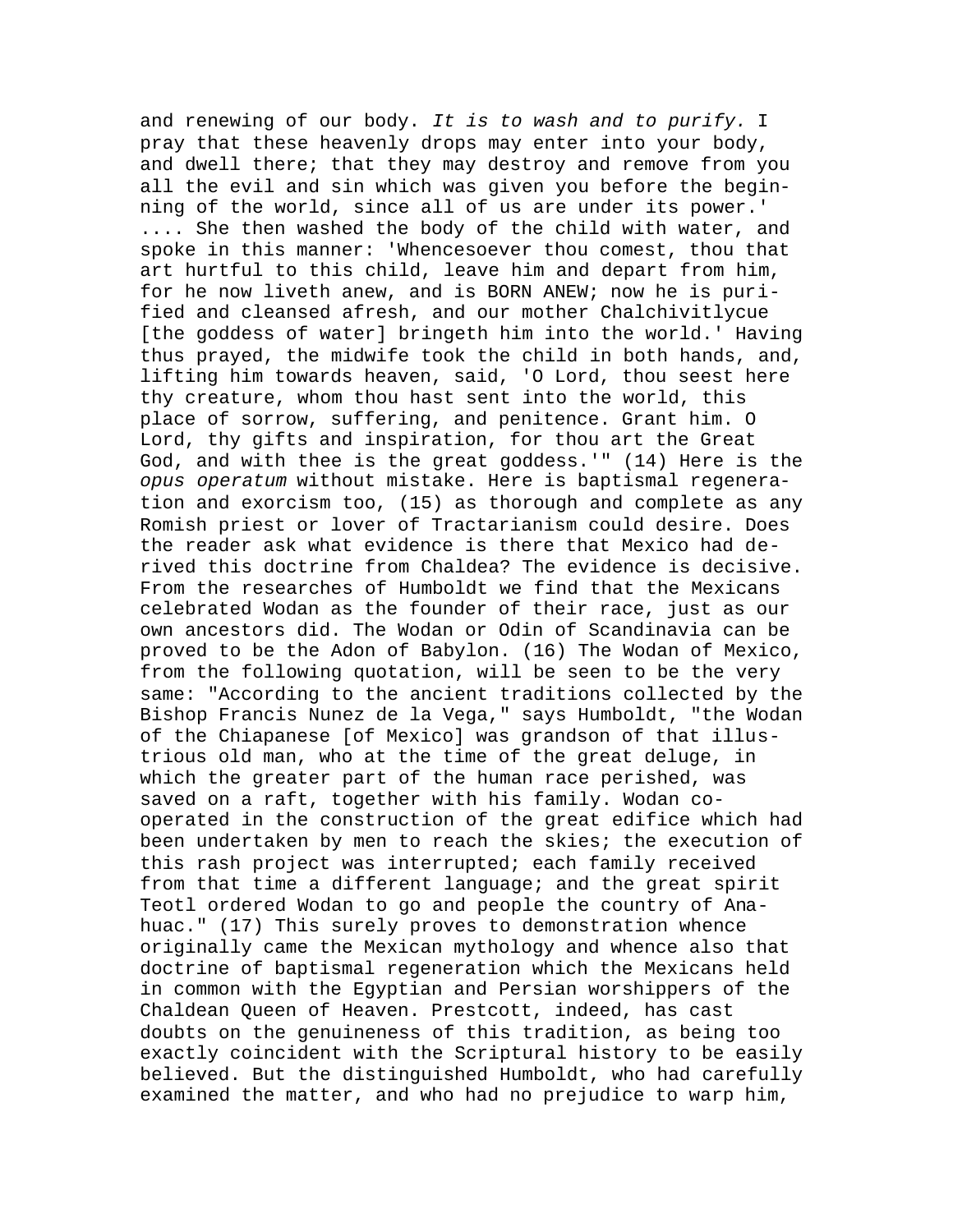expresses his full belief in its correctness; and even from Prestcott's own interesting pages, it may be proved in every essential particular, with the single exception of the name of Wodan, to which he makes no reference. But, happily, the fact that that name had been borne by some illustrious hero among the supposed ancestors of the Mexican race, is put beyond all doubt by the singular circumstance that the Mexicans had one of their days called Wodansday, exactly as we ourselves have. (18) This, taken in connection with all the circumstances, is a very striking proof, at once of the unity of the human race, and of the widespread diffusion of the system that began at Babel. [APPENDIX, NOTE L, p.312.1] p. 131, Para. 1, [BABYLONS].

 If the question arise, How came it that the Babylonians themselves adopted such a doctrine as regeneration by baptism. we have light also on that. In the Babylonian Mysteries, the commemoration of the flood, of the ark, and the grand events in the life of Noah, was mingled with the worship of the Queen of Heaven and her son. Noah, as having lived in two worlds, both before the flood and after it, was called "Diphues," or "twice-born," (19) and was represented as a god with two heads looking in opposite directions, the one old, and *the other young* (Fig. 34). (20) Though we have seen that the two-headed Janus in one aspect had reference to Cush and his son, Nimrod, viewed as one god, in a two-fold capacity, as the Supreme, and Father of all the deified "mighty ones," yet, in order to gain for him the very authority and respect essential to constitute him properly the head of the great system of idolatry that the apostates inaugurated, it was necessary to represent him as in some way or other identified with the great patriarch, who was the Father of all, and who had so miraculous a history. Therefore in the legends of Janus, we find mixed up with other things derived from an entirely different source, statements not only in regard to his being the "Father of the world," but also his being "the inventor of ships," (21) which plainly have been borrowed from the history of Noah; and therefore, the remarkable way in which he is represented in the figure here presented to the reader may confidently be concluded to have been primarily suggested by the history of the great Diluvian patriarch, whose integrity in his *two-fold* life is so particularly referred to in the Scripture, where it is said (Gen. vi. 9(, "Noah was a just man, and perfect in his *generations,"* that is, in his life before the flood, and in his life after it. The whole mythology of Greece and Rome, as well as Asia, is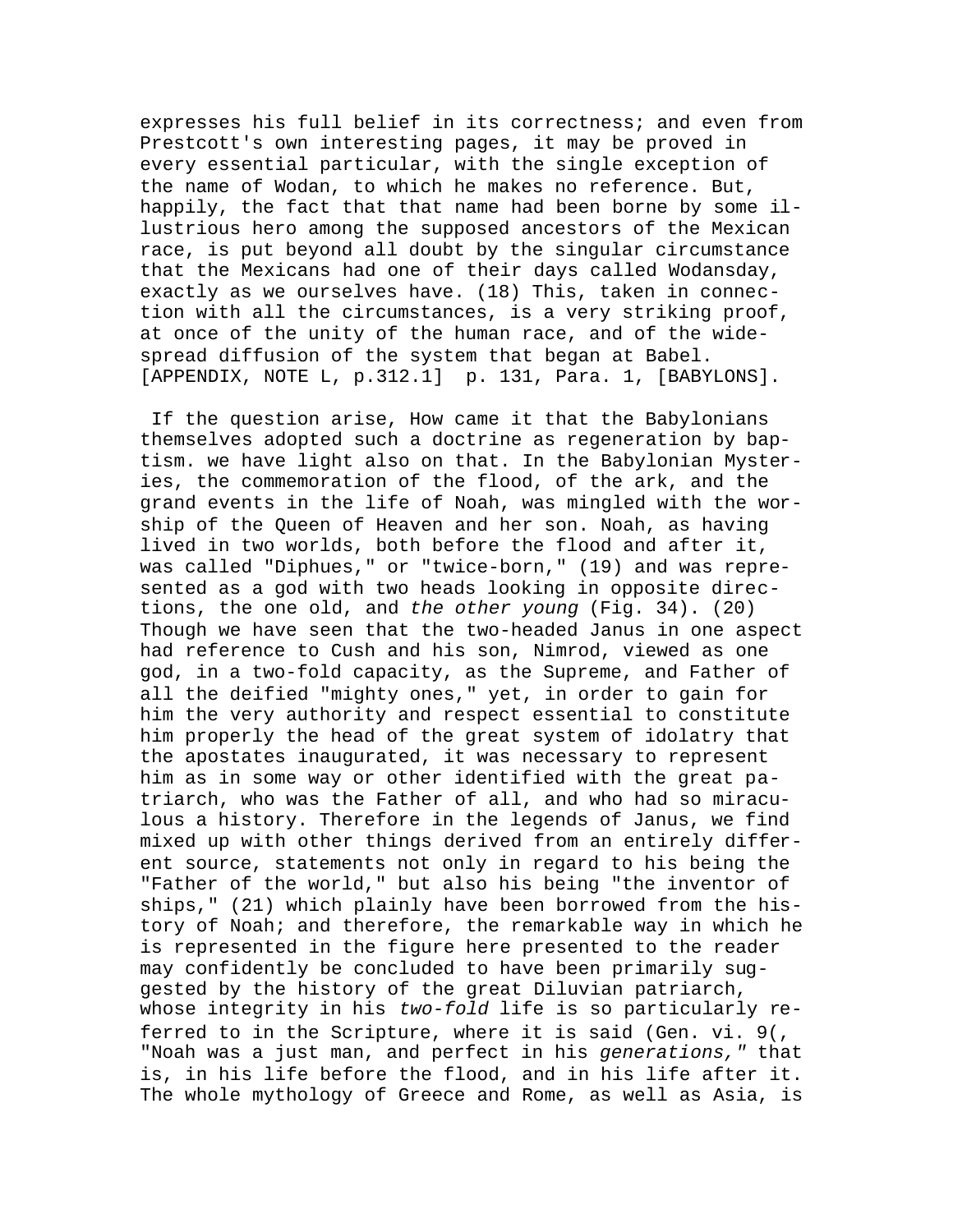full of the history and deeds of Noah, which it is impossible to misunderstand. In India, the god Vishnu, "the Preserver," who is celebrated as having miraculously preserved one righteous family at the time when the world was drowned, not only has the story of Noah wrought up with his legend, but is called by his very name. Vishnu is just the Sanscrit form of the Chaldee "Ish-nuh," "the man Noah," or the "Man of *rest."* (22) In the case of Indra, the "king of the gods," and *god of rain,* which is evidently only another form of the same god, the name is found in the precise form of Ishnu. Now, the very legend of Vishnu, that pretends to make him no mere creature, but the supreme and "eternal god," shows that this interpretation of the name is no mere unfounded imagination. Thus is he celebrated in the "Matsya Puran:" "The sun, the wind, the ether, all things incorporeal, were absorbed into his Divine essence; and the universe being consumed, the eternal and omnipotent god, having assumed an ancient form, REPOSED mysteriously upon the surface of that (universal) *ocean.* But no one is capable of knowing whether that being was then visible or invisible, or what the holy name of that person was, or what the cause of his mysterious SLUMBER. Nor can any one tell how long he thus REPOSED until he conceived the thought of acting; for no one saw him, no one approached him, and none can penetrate the mystery of his real essence." (23) In conformity with this ancient legend, Vishnu is still represented as *sleeping* four months every year. Now, connect this story with the name of Noah, the man of "Rest," and with his personal history during the period of the flood, when the world was destroyed, when for forty days and forty nights all was chaos, when neither sun nor moon nor twinkling star appeared, when sea and sky were mingled, and all was one wide universal "ocean," on the bosom of which the patriarch floated, when there was no human being to "approach" him but those who were with him in the ark, and "the mystery of his real essence is penetrated" at once, "the holy name of that person" is ascertained, and his "mysterious slumber" fully accounted for. Now, wherever Noah is celebrated, whether by the name of Saturn,  $(24)$  "the hidden one," -for that name was applied to him as well as to Nimrod, on account of his having been "hidden" in the ark, in the "day of the Lord's fierce anger," -- or, "Oannes," or "Janus," the "Man of the Sea," he is generally described in such a way as shows that he was looked upon as Diphues, "twiceborn," or "regenerate." The "twice-born" Brahmins, who are all so many gods upon earth, by the very title they take to themselves, show that the god whom they *represent,* and to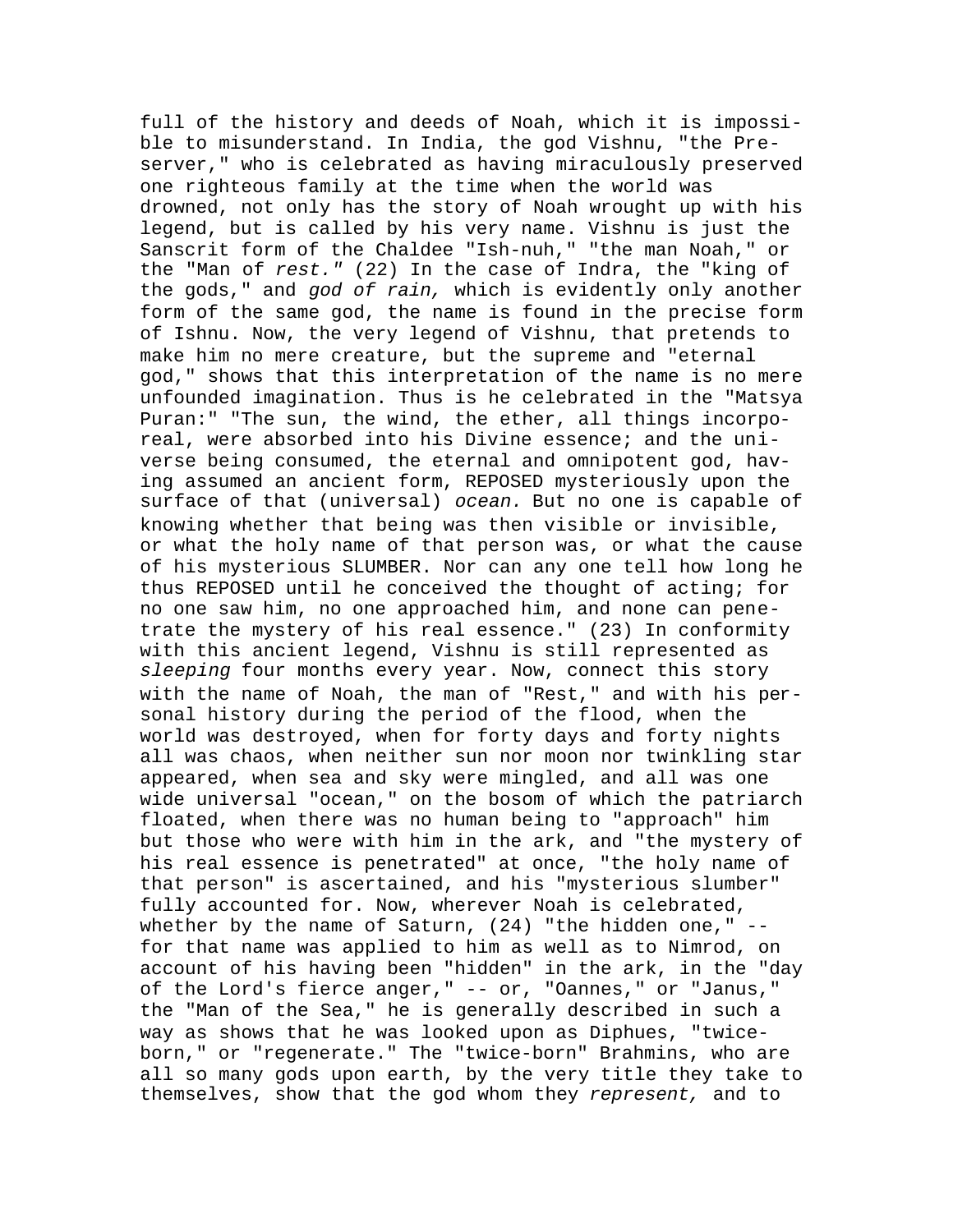whose prerogatives they lay claim, had been known as the "twice-born" god. The connection of 'regenerate.' The "twice-born" Brahmins, who are all so many gods upon earth, by the very title they take to themselves, show that the god whom they *represent,* to whose prerogatives they lay claim, had been known as the "twice-born" god. The connection of "regeneration" with the history of Noah, comes out with special evidence in the accounts handed down to us of the Mysteries as celebrated in Egypt. The most learned explorers of Egyptian antiquities, including Sir Gardiner Wilkinson, admit that the story of Noah was mixed up with the story of Osiris. (25) The ship of Isis, and the *coffin* of Osiris, floating on the waters, point distinctly to that remarkable event. There were different periods in different places in Egypt, when the fate of Osiris was lamented; and at one time there was more special reference to the personal history of "the mighty hunter before the Lord," and at another to the awful catastrophe through which Noah passed. In the great and solemn festival called "The Disappearance of Osiris," it is evident that it is Noah himself who was then supposed to have been lost. The time when Osiris was "shut up in his coffin," and when that coffin was set afloat on the waters, as stated by Plutarch, agrees exactly with the period when Noah entered the ark. That time was "the 17th day of the month Athyr, when the overfowing of the Nile had ceased, when the nights were growing long and the days decreasing." (26) The month Athyr was the second month after the autumnal equinox, at which time the civil year of the Jews and the patriarchs began. According to this statement, then, Osiris was "shut up in his coffin' on the 17th day of the second month of the patriarchal year. Compare this with the Scriptural account of Noah's entering into the ark, and it will be seen how remarkably they agree (Gen. vii. 11), "In the six hundredth year of Noah's life, in the SECOND MONTH, in the SEVENTEENTH DAY of the month, were all the fountains of the great deep broken up; in the self-same day entered Noah into the ark." The period, too, that Osiris (otherwise Adonis) was believed to have been shut up in his coffin, was precisely the same as Noah was confined in the ark, a whole year. (27) Now, the statements of Plutarch demonstrate that, as Osiris at this festival was looked upon as *dead* and *buried* when put into his ark or coffin, and committed to the deep, so, when at length he came out of it again, that new state was regarded as a state of "new life," or "REGENERATION." (28) There seems every reason to believe that by the ark and the flood God actually gave to the patriarchal saints, and especially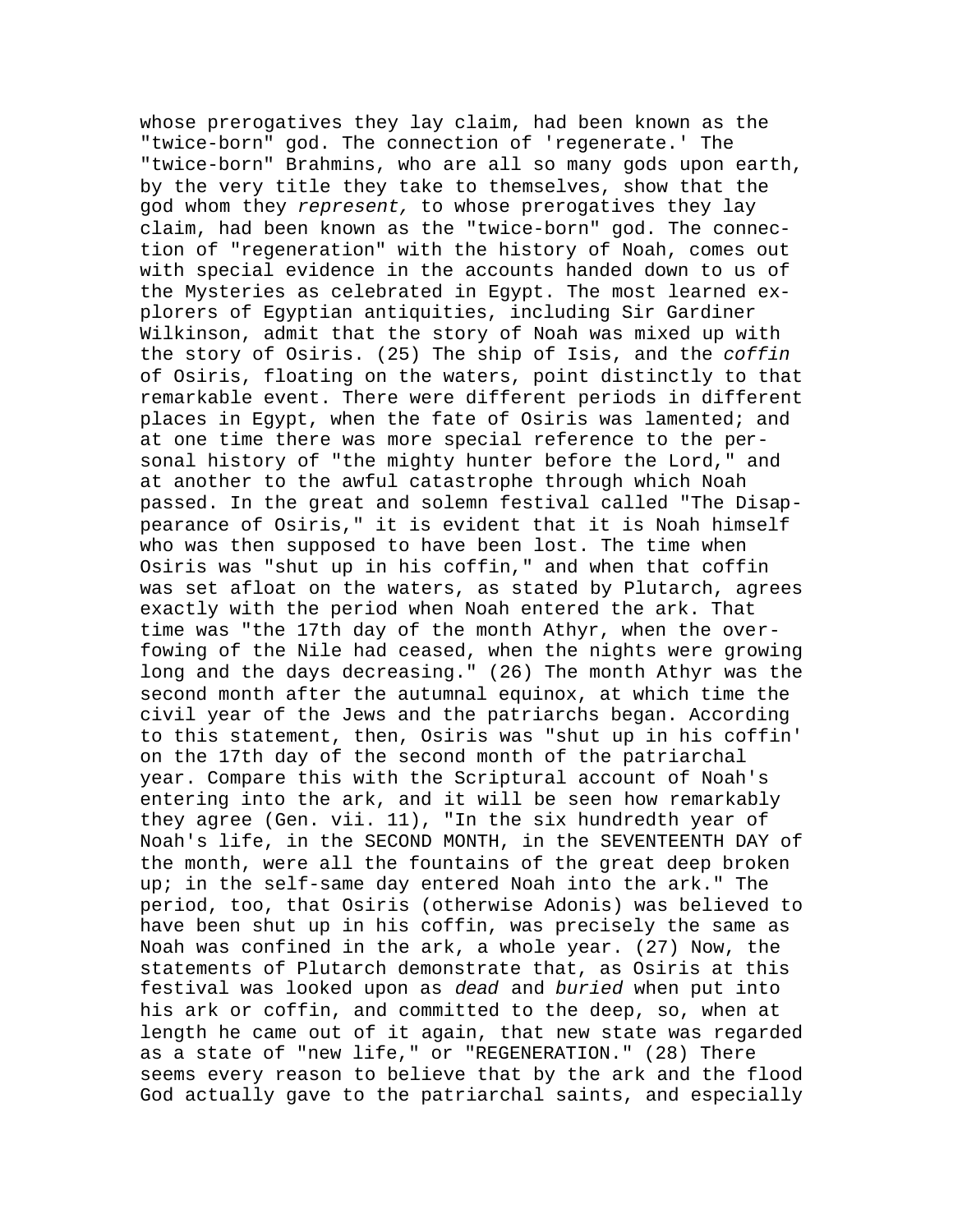to righteous Noah, a vivid typical representation of the power of the blood and Spirit of Christ, at once in saving from wrath, and cleansing from all sin -- a representation which was a most cheering *"seal"* and confirmation to the faith of those who really believed. To this Peter seems distinctly to allude, when he says, speaking of this very event, "The like figure whereunto baptism doth also now save us." Whatever primitive truth the Chaldean priests held, they utterly perverted and corrupted it. They willingly overlooked the fact, that it was "the righteousness of the faith" which Noah "had *before"* the flood, that carried him safely through the avenging waters of that dread catastrophe, and ushered him, as it were, from the womb of the ark, by a new birth, into a new world, when on the ark resting on Mount Araret, he was released from his long confinement. They led their votaries to believe that, if they only passed through the baptismal waters, and the penances therewith connected, that of itself would make them like the second father of mankind, "Diphueis," "twice-born," or "regenerate," would entitle them to all the privileges of "righteous" Noah, and give them that "new birth" *(palingenesia)* (29) which their consciences told them they so much needed. The Papacy acts on precisely the same principle; and from this very source has its doctrine of baptismal regeneration been derived, about which so much has been written and so many controversies been waged. Let men contend as they may, this, and this only, will be found to be the real origin of the anti-Scriptural dogma. (30) p. 134, Para. 1, [BABYLONS].

 The reader has seen already how faithfully Rome has copied the Pagan exorcism in connection with baptism. All the other peculiarities attending the Romish baptism, such as the use of salt, spittle, chrism, or anointing with oil, and marking the forehead with the sign of the cross, are equally Pagan. Some of the continental advocates of Rome have *admitted* that some of these at least have not been derived from *Scripture.* Thus Jodocus Tiletanus of Louvaine, defending the doctrine of "Unwritten Tradition," does hot hesitate to say, "We are not satisfied with that which the apostles or the Gospel do declare, but we say that, as well before as after, there are divers matters of importance and weight accepted and received out of a doctrine which is nowhere set forth in writing. For we do blesse the water wherewith we baptize, and the oyle wherewith we annoynt; yea, and besides that, him that is christened. And (I pray you) out of what Scripture have we learned the same? Have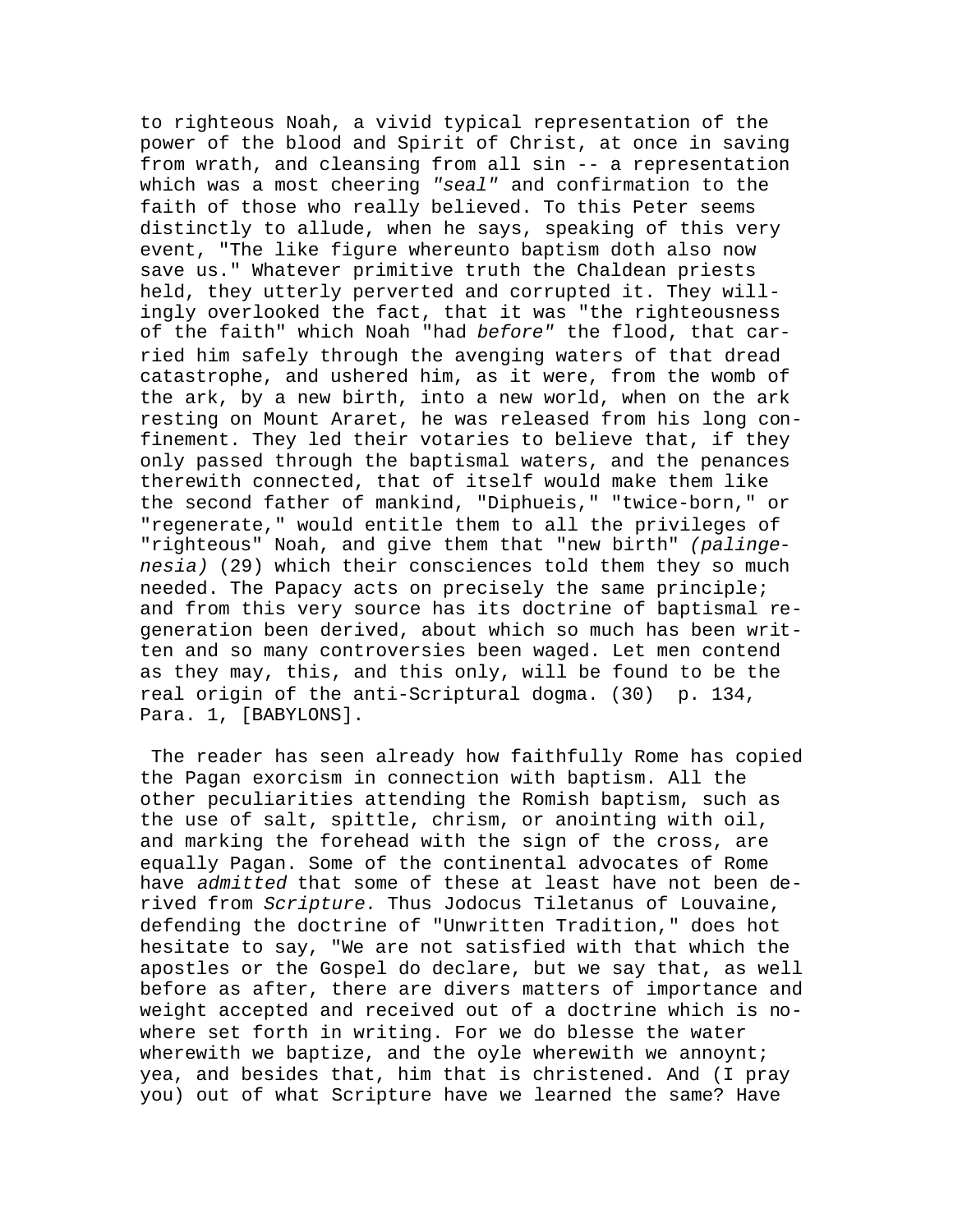we it not of a secret and unwritten ordinance? And further, what Scripture hath taught us to grease with oyle? Yea, I pray you, whence cometh it, that we do dype the childe three times in the water? Doth it not come out of this hidden and undisclosed doctrine, which our forefathers have received closely without any curiosity, and do observe it still." (31) This learned divine of Lourvaine, of course, maintains that "the hidden and undisclosed doctrine" of which he speaks, was the "unwritten word" handed down through the channel of infallibility, from the Apostles of Christ to his own tome. But, after what we have already seen, the reader will probably entertain a different opinion of the source from which the hidden and undisclosed doctrine must have come. And, indeed, Father Newman himself admits, in regard to "holy water" (that is, water impregnated with "salt," and consecrated), and many other things that were, as he says, "the very instruments and appendages of demon-worship" -- that they were all of "Pagan" origin, and "sanctified by adoption into the Church." (32) What plea, then, what palliation can he offer, for so extraordinary an adoption? Why, this: that the Church had "confidence in the power of Christianity to resist the infection of evil," and to transmute them to "an evangelical use." What right had the Church to entertain any such "confidence"? What fellowship could light have with darkness? what concord between Christ and Belial? Let the history of the Church bear testimony to the vanity, yea, impiety of such a hope. Let the progress of our inquiries shed light upon the same. At the present stage, there is only one of the concomitant rites of baptism to which I will refer - viz., the use of *"spittle* in that ordinance; and an examination of the very words of the Roman ritual, in applying it, will prove that its use in baptism *must* have come from the Mysteries. The following is the account of its application, as given by Bishop Hay:-- (33) "The priest recites another exorcism, and at the end of it touches the ear and nostrils of the person to be baptised with a little *spittle,* saying 'Ephpheta, that is, Be thou opened into and *odour of sweetness;* but be thou put to flight, O Devil, for the judgment of God will be at hand.'" Now, surely the reader will at once ask, what possible, what conceivable connection can there be between *spittle* and an *"odour of sweetness"?* If the secret doctrine of the Chaldean mysteries be set side by side with this statement, it will be seen that, absurd and nonsensical as this collocation of terms may appear, it was not at random that *"spittle"* and an *"odour of sweetness"* were brought together. We have seen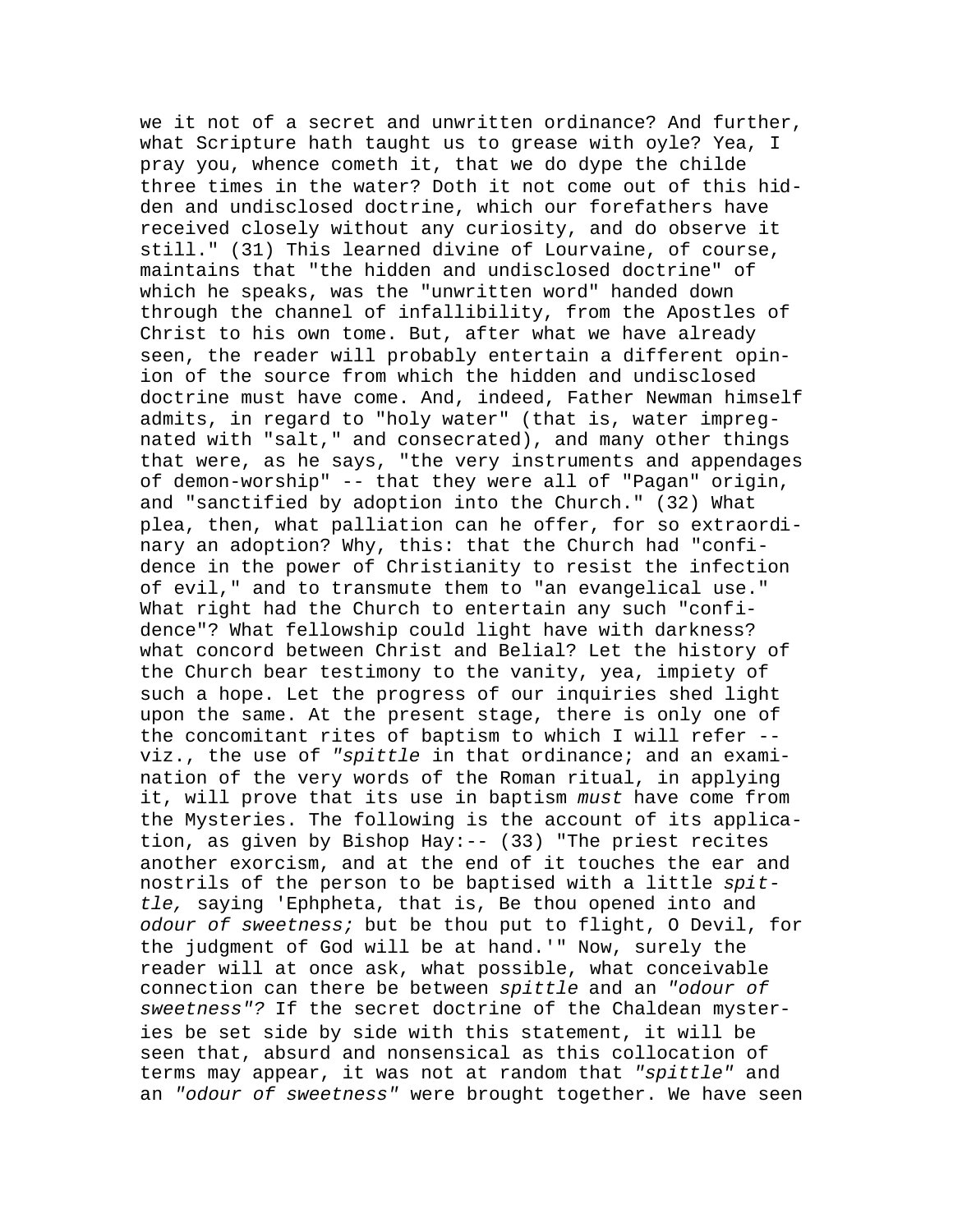already how thoroughly Paganism was acquainted with the attributes and work of the promised Messiah, though all that acquaintance with these grand themes was used for the purpose of corrupting the minds of mankind, and keeping them in spiritual bondage. We have now to see that, as they were well aware of the *existence* of the Holy Spirit, so, intellectually, they were just as well acquainted with His *work,* though their knowledge on that subject was equally debased and degraded. Servius, in his comments upon Virgil's *First Georgic,* after quoting the well-known expression, "Mystica vannus Iacchi," "the mystic fan of Bacchus," says that that "mystic fan" symbolised the "purifying of souls." (34) Now, how could the fan be a symbol of the purification of souls? The answer is, The fan is an instrument for producing "wind"'; (35) and in Chaldee, as has been already observed, it is one and the same word which signifies "wind" and the "Holy Spirit." There can be no doubt, that, from the very beginning, the "wind" was one of the Divine patriarchal emblems by which the power of the Holy Ghost was shadowed forth, even as our Lord Jesus Christ said to Nicodemus, "The *wind* bloweth where it listeth, and thou hearest the sound thereof, but canst not tell whence it cometh or whither it cometh or whither it goeth: so is every one that is born of the *Spirit."* Hence, when Bacchus was represented with "the mystic fan," that was to declare him to be the mighty One with whom was "the residue of the Spirit." Hence came the idea of purifying the soul by means of the wind, according to the description of Virgil, who represents the stain and pollution of sin as being removed in this very way:-- "For this are various penances enjoined, And some are hung to bleach upon the WIND." (36) Hence the priests of Jupiter (who was originally just another form of Bacchus), (see Fig. 35), were called Flamens,  $(37)$  -- that is Breathers, or bestowers of the Holy Ghost, by breathing upon their votaries. p. 137, Para. 1, [BABYLONS].

 Now, in the Mysteries, the *"spittle"* was just another symbol for the same thing. In Egypt, through which the Babylonian system passed to Western Europe, the name of the "Pure and Purifying Spirit' was "Rekh." (38) But "Rekh" also signified "spittle"; [39] so that to anoint the nose and ears of the initiated with "spittle," according to the mystic system, was held to be anointing them with the Purifying Spirit." That Rome in adopting the "spittle" actually copied from some Chaldean ritual in which "spittle" was the appointed emblem of the "Spirit," is plain from the account which she gives in her own recognised formularies of the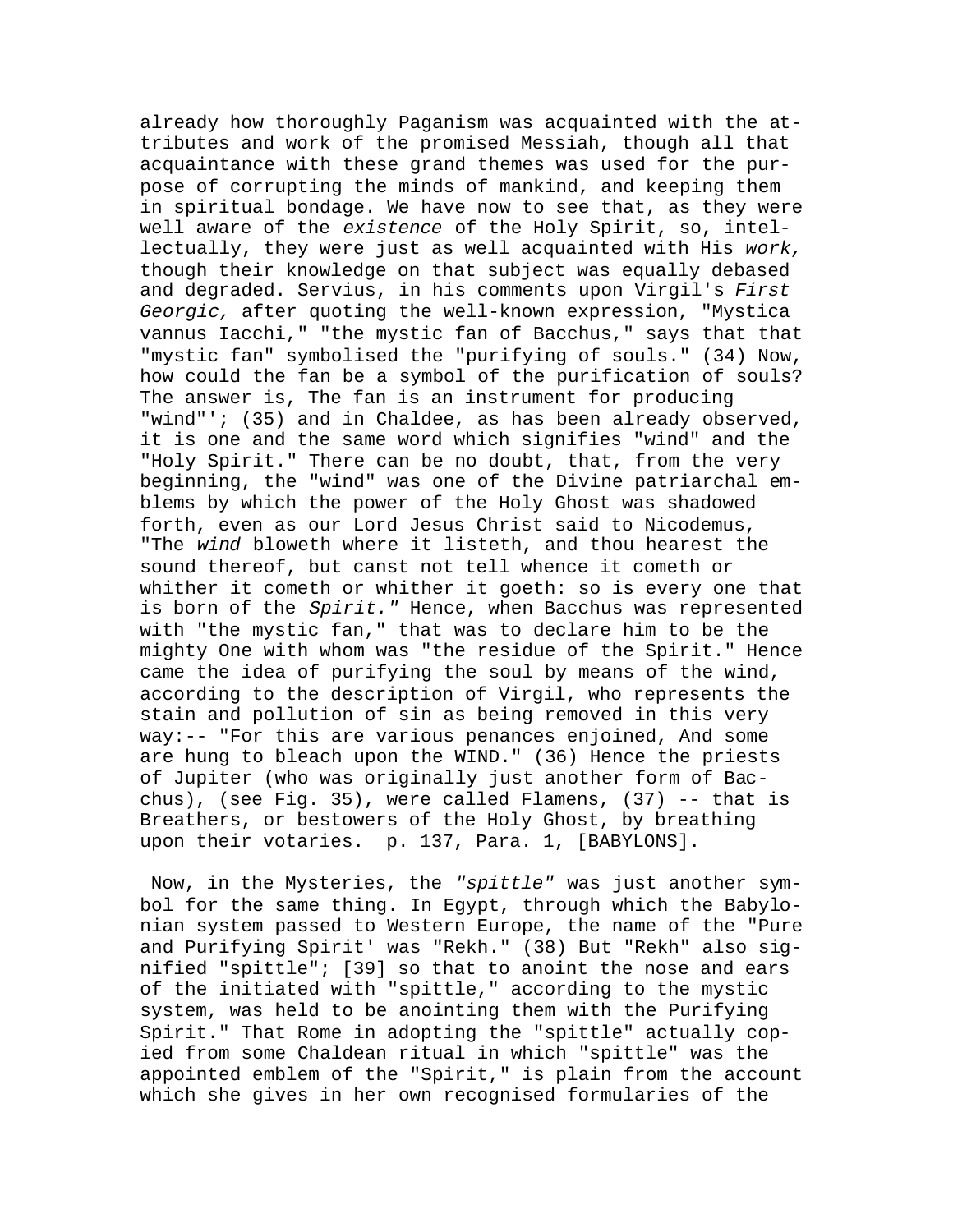reason for anointing the *ears* with it. The reason for anointing the *ears* with *"spittle,"* says Bishop Hay, is because "by the grace of baptism, the ears of our soul are opened to hear the Word of God, and the *inspirations of His Holy Spirit."* (40) But what, it may be asked, has the "spittle" to do with the "odour of sweetness"? I answer, The very word "Rekh," which signified the "Holy Spirit," and was visibly represented by the "spittle," was intimately connected with "Rikh," which signifies a "fragrant smell," or "odour of sweetness. (41) Thus, a knowledge of the Mysteries gives sense and a consistent meaning to the cabalistic saying addressed by the Papal baptiser to the person about to be baptised, when the "spittle" is daubed on his nose and ears, which otherwise would have no meaning at all -- *"Ephpheta, Be thou opened into an odour of sweetness."* While this was the primitive truth concealed under the "spittle," yet the whole spirit of Paganism was so opposed to the spirituality of the patriarchal religion, and indeed intended to make it void, and to draw men utterly away from it, while pretending to do homage to it, that among the multitude in general the magic use of "spittle" became the symbol of the grossest superstition. Theocritus shows with what debasing rites it was mixed up in Sicily and Greece; (42) and Persius thus holds up to scorn the people of Rome in his day for their reliance on it to avert the influence of the "evil eye":-- "Our superstitions with our life begin; The obscene old grandam, or the next of kin, The new-born infant from the cradle takes, And first of spittle a lustration makes; Then in the spawl her middle finger dips, Pretending force of magic to prevent *(urentes oculos)* By virtue of her nasty excrement." -- Dryden. (43) p. 139, Para. 1, [BABYLONS].

 While thus far we have seen how the Papal baptism is just a reproduction of the Chaldean, there is still one other point to be noticed, which makes the demonstration complete. That point is contained in the following tremendous curse fulminated against a man who committed the unpardonable offence of leaving the Church of Rome, and published grave and weighty reasons for so doing: "May the Father, who creates man, curse him! May the Son, who suffered for us, curse him! May the *Holy Ghost who suffered for us in baptism,* curse him! (44) I do not stop to show how absolutely and utterly opposed such a curse as this is to the whole spirit of the Gospel. But what I call the reader's attention to is the astounding statement that "the Holy Ghost suffered for us in baptism." Where in the whole com-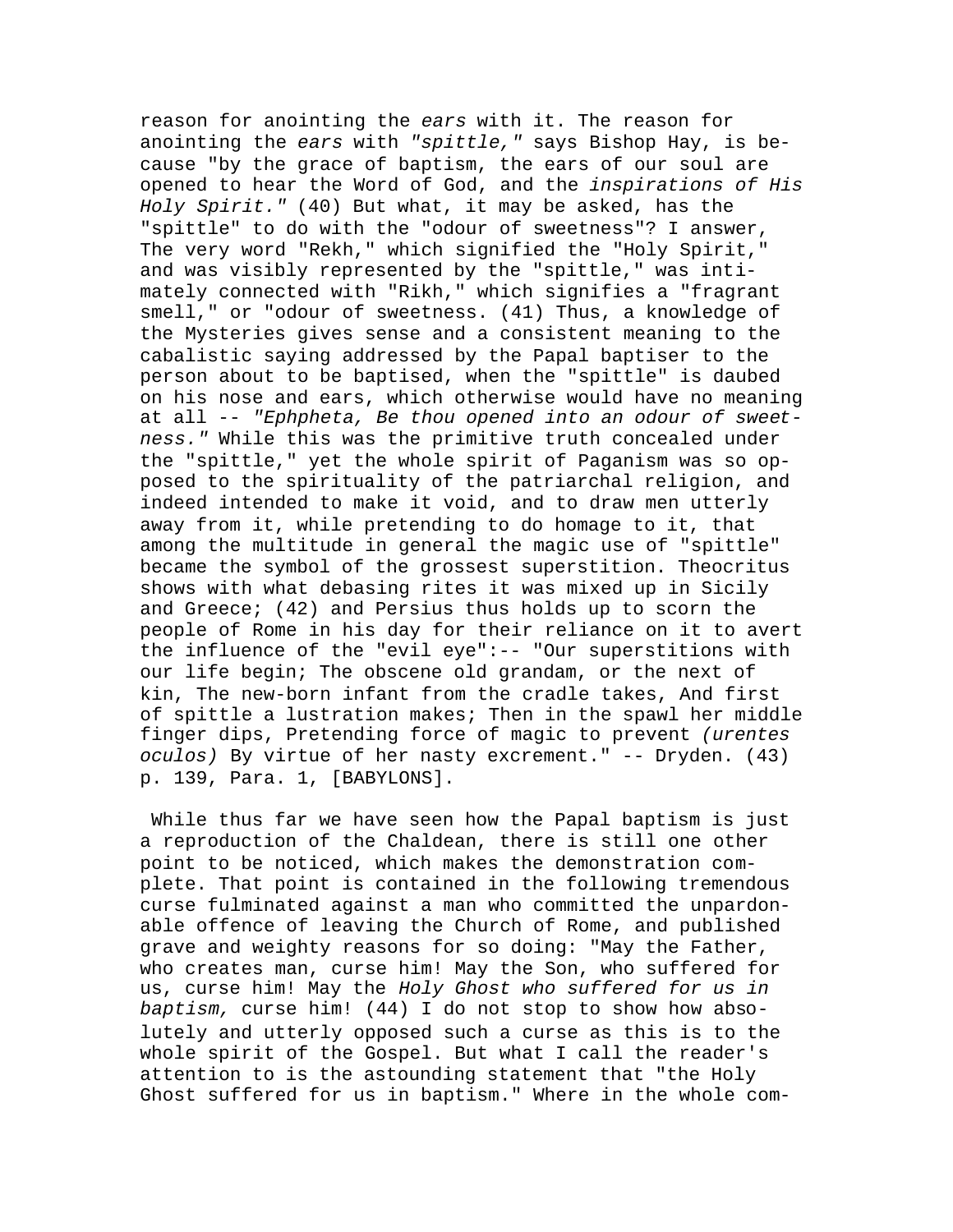pass of Scripture could warrant be found for such an assertion as this, or anything that could even suggest it? But let the reader revert to the Babylonian account of the personality of the Holy Ghost, and the amount of blasphemy contained in this language will be apparent. According to the Chaldean doctrine, Semiramis, the wife of Ninus or Nimrod, when exalted to divinity under the name of the Queen of Heaven, came, as we have seen, to be worshipped as Juno, the "Dove" -- in other words, the Holy Spirit incarnate. Now, when her husband, for his blasphemous rebellion against the majesty of heaven, was cut off, for a season it was a time of tribulation also for her. The fragments of ancient history that have come down to us give an account of her trepidation and flight, to save herself from her adversaries. In the fables of the mythology, this flight was mystically represented in accordance with what was attributed to her husband. The bards of Greece represented Bacchus, when overcome by his enemies, as taking refuge in the depths of the ocean (see Fig. 36). (45) Thus, Homer:-- "In a mad mood, while Bacchus blindly raged, Lycurgus drove his trembling bands, confused, O'er the vast plains of Nusa. They in haste Threw down their sacred implements, and fled In fearful dissipation. Bacchus saw Rout upon rout, and, lost in dismay, Plunged in the deep. Here Thetis in her arms Received him shuddering at the dire event." (46) p. 141, Para. 1, [BABYLONS].

 In Egypt, as we have seen, Osiris, as identified with Noah, was represented, when overcome by his grand enemy Typhon, or the "Evil One," as passing through the waters. The poets represented Semiramis as sharing in his distress, and likewise seeking safety in the same way. We have seen already, that, under the name of Astarte, she was said to have come forth from the wondrous egg that was found floating on the waters of the Euphrates. Now Manilius tells, in his *Astronomical Poetics,* what induced her to take refuge in these waters. "Venus plunged into the Babylonian waters," says he, "to shun the fury of the snake-footed Typhon." (47) When Venus Urania, or Dione, (48) the "Heavenly Dove," plunged in deep distress into these waters of Babylon, be it observed what, according to the Chaldean doctrine, this amounted to. It was neither more nor less than saying that the Holy Ghost incarnate in deep tribulation entered these waters, and that on purpose that these waters might be fit, not only by the temporary abode of the Messiah in the midst of them, but by the Spirit's efficacy thus imparted to them, for giving new life and regenera-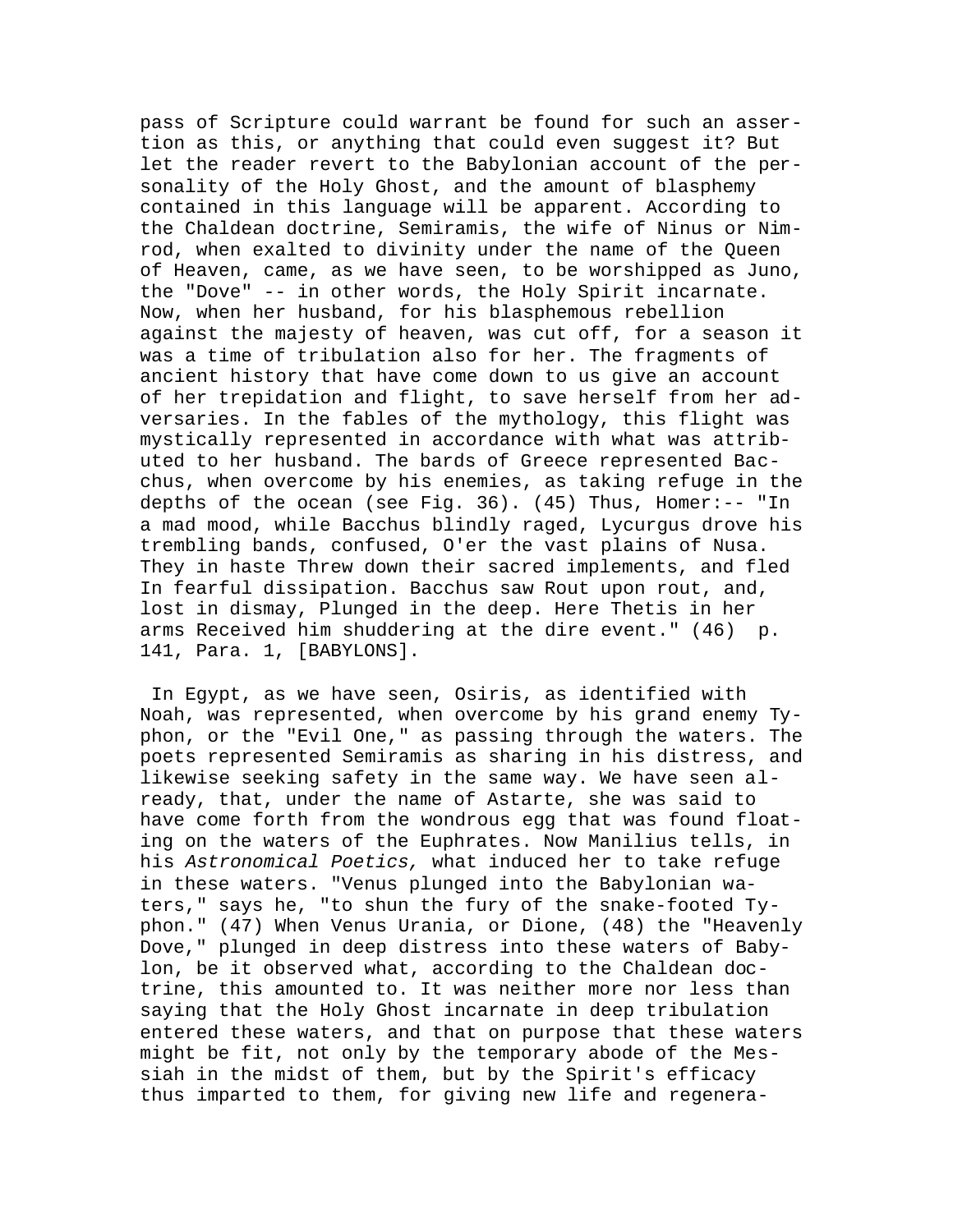tion, *by baptism,* to the worshippers of the Chaldean Madonna. We have evidence that the purifying virtue of the waters, which in Pagan esteem had such efficacy in cleansing from guilt and regenerating the soul, was derived in part from the passing of the Mediatorial god, the sun-god and god of fire, through these waters during his humiliation and sojourn in the midst of them; and that the Papacy at this day retains the very custom which had sprung up from that persuasion. So far as heathenism is concerned, the following extracts from Potter and Athenaeus speak distinctly enough: "Every person," says the former, "who came to the solemn sacrifices [of the Greeks] was purified by water. To which end, at the entrance of the temples there was commonly placed a vessel full of holy water." (49) How did this water get its holiness? This water "was consecrated," says Athenaeus, "by putting into it a BURNING TORCH taken from the altar." (50) The *burning torch* was the express symbol of the god of fire; and by the light of this torch, so indispensable for consecrating "the holy water," we may easily see whence came one great part of the purifying virtue of "the water of the loud resounding sea," which was held to be so efficacious in purging away the guilt and stain of sin, (51) -- even from the sun-god having taken refuge in its waters. Now this very same method is used in the Romish Church for consecrating the water for baptism. The unsuspicious testimony of Bishop Hay leaves no doubt on this point: "It" [the water kept in the baptismal font], says he, "is blessed on the eve of Pentecost, because it is the Holy Ghost who gives to the waters of baptism the power and efficacy of sanctifying our souls, and because the baptism of Christ is 'with the Holy ghost, and with fire' (Matt. iii. 11). In blessing the waters a LIGHTED TORCH is put into the font." (52) Here, then, it is manifest that the baptismal *regenerating* water of Rome is consecrated just as the *regenerating* and *purifying* water of the Pagans was. Of what avail is it for Bishop Hay to say, with the view of sanctifying superstition and "making apostacy plausible," that this is done "to represent the fire of Divine love, which is communicated to the soul by baptism and the light of good example, which all who are baptised ought to give." (53) This is the fair face put on the matter; but the fact still remains that while the Romish doctrine in regard to baptism is purely Pagan, in the ceremonies connected with the Papal baptism one of the essential rites of the ancient fire-worship is still practised at this day, just as it was practised by the worshippers of Bacchus, the Babylonian Messiah. As Rome keeps up the remembrance of the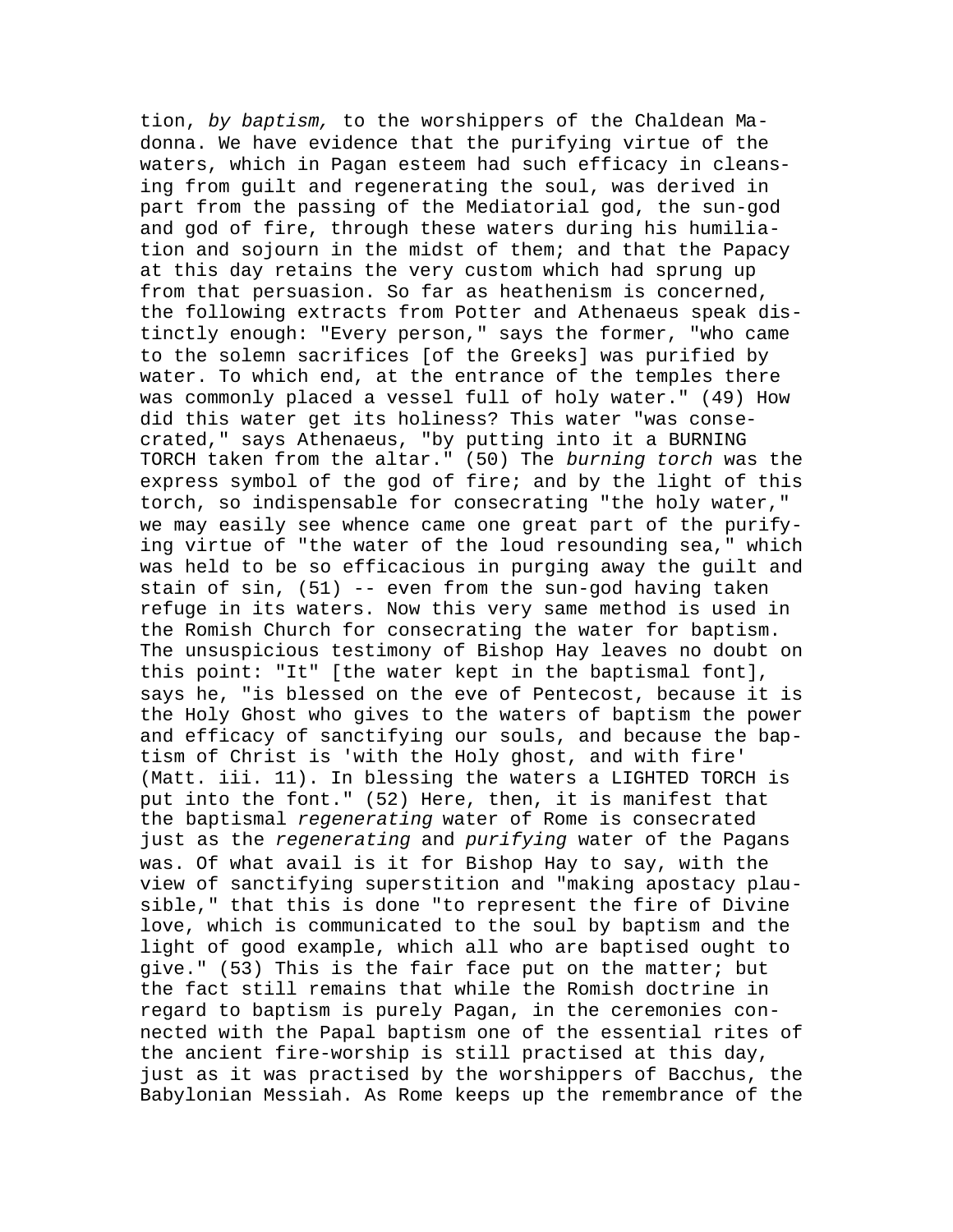fire-god passing through the waters and giving virtue to them, so when it speaks of the "Holy Ghost *suffering* for us in baptism," it in like manner commemorated the part which Paganism assigned to the Babylonian goddess when she plunged into the waters. The sorrows of Nimrod, or Bacchus, when in the waters were meritorious sorrows. The sorrows of his wife, in whom the Holy Ghost miraculously dwelt, were the same. The sorrows of the Madonna, then, when in these waters, fleeing from Typhon's rage, were the birth-throes by which children were born to God. And thus, even in the Far West, Chalchivitlycue, the Mexican "goddess of the waters," and "mother" of all the regenerate, was represented as purging the new-born infant from original sin, and "bringing it anew into the world." (54) Now, the Holy Ghost was idolatrously worshipped in Babylon under the form of a "Dove." Under the same form, and with equal idolatry, the Holy Ghost is worshipped in Rome. When, therefore, we read, in opposition to every Scripture principle, that *"the Holy Ghost suffered for us in baptism,"* surely it must now be manifest who is that Holy Ghost that is really intended. It is no other than Semiramis, the very incarnation of lust and all uncleanness. p. 142, Para. 1, [BABYLONS].

 SECTION II. -- JUSTIFICATION BY WORKS. p. 144, Para. 1, [BABYLONS].

 The worshippers of Nimrod and his queen were looked upon as regenerated and purged from sin by baptism, which baptism received its virtue from the sufferings of these two great Babylonian divinities. But yet in regard to justification, the Chaldean doctrine was that it was by works and merits of men themselves that they must by justified and accepted of God. The following remarks of Christie in his observations appended to Ouvaroff's *Eleusinian Mysteries,* show that such was the case: "Mr. Ouvaroff has suggested that one of the great objects of the Mysteries was the presenting to fallen man the means of his return to God. These means were the cathartic virtues -- (i.e., the virtues by which sin is removed), by the exercise of which a corporeal life was to be vanquished. Accordingly the Mysteries were termed Teletae, 'perfections,' because they were supposed to induce a perfectness of life. Those who were purified by them were styled Teloumenoi and Tetelesmenoi, that is, 'brought ... to perfection,' which depended on the exertions of the individual." (55) In the *Metamorphosis* of Apulcius, who was himself initiated in the mysteries of Isis, we find this same doctrine of human merits distinctly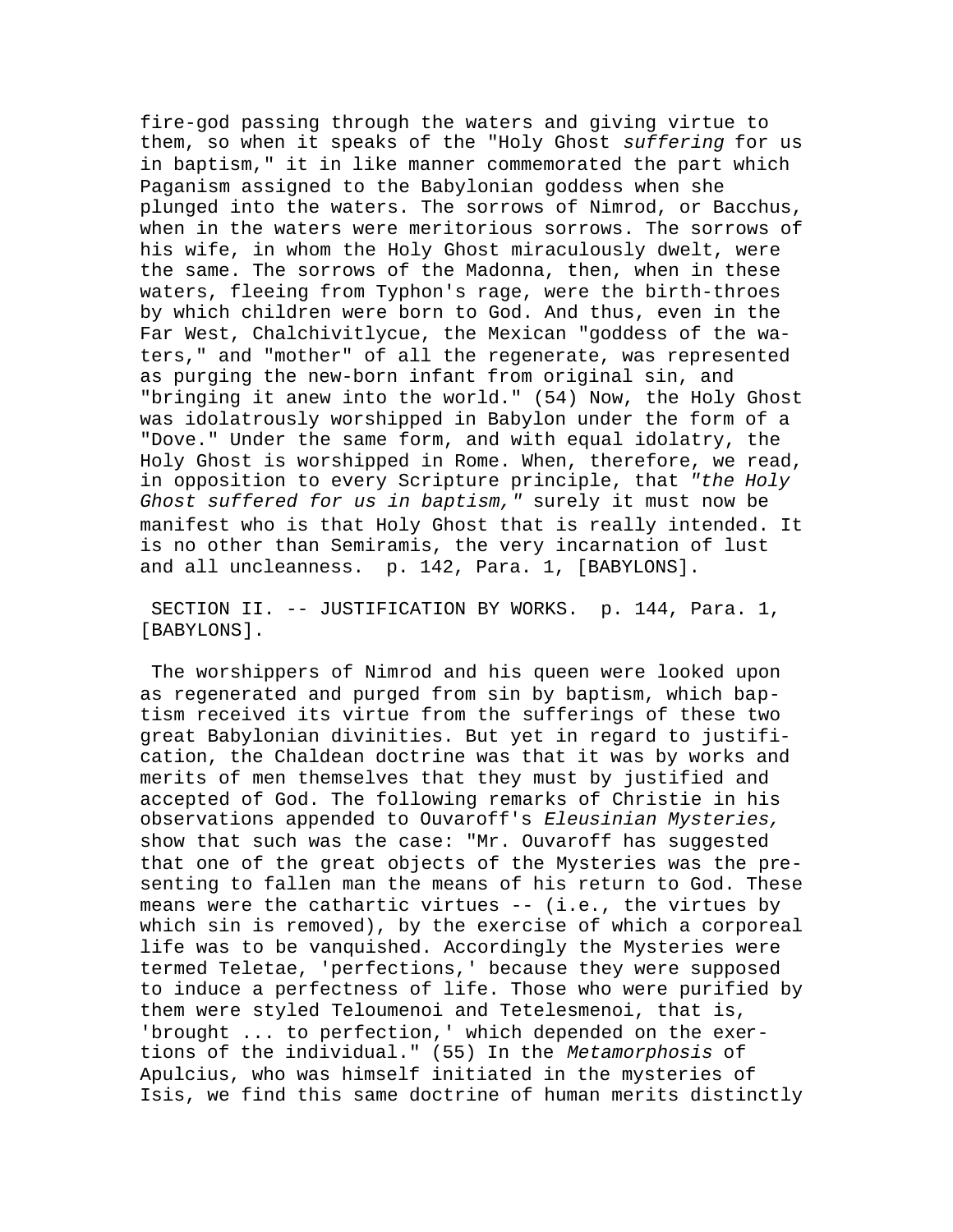set forth. Thus the goddess is herself represented as addressing the hero of his tale: "If you shall be found to DESERVE the protection of my divinity by *sedulous obedience, religious devotion, and inviolable chastity,* you shall be sensible that it is possible for me, and me alone, to extend your life beyond the limits that have been appointed to it by your destiny." (56) When the same individual has received a proof of the supposed favour of the divinity, thus do the onlookers express their congratulations: "Happy, be Hercules! and thrice blessed he to have MERITED, by the innocence and probity of his past life, such special patronage of heaven." (57) This was it in life. At death, also, the grand passport into the unseen world was still through the merits of men themselves, although the name of Osiris was, as we shall by-and-by see, given to those who departed in the faith. "When the bodies of persons of distinction" (after some other rites had been performed for the dead) one of the embalmers pronounced an invocation to the sun in behalf of the deceased." The formula, according to Euphantus, who translated it from the original into Greek, was as follows: "O thou Sun, our sovereign lord! and all ye Deities who have given life to man, receive me, and grant me an abode with the eternal gods. During the whole course of may life I have scrupulously worshipped the gods my father taught me to adore; I have ever honoured my parents, who begat this body; I have killed no one; I have not defrauded any, nor have I done any injury to any man." (58) Thus the merits, the obedience, or the innocence of man was the grand plea. The doctrine of Rome in regard to the vital article of a sinner's justification is the very same. Of course this of itself would prove little in regard to the affiliation of the two systems, the Babylonian and the Roman; for, from the days of Cain downward, the doctrine of human merit and of selfjustification has everywhere been indigenous in the heart of depraved humanity. But, what is worthy of notice in regard to this subject is, that in the two systems, it was *symbolised* in precisely the same way. In the Papal legends it is taught that St. Michael the Archangel has committed to him the balance of God's justice, (59) and that in the two opposite scales of that balance the merits and the demerits of the departed are put that they may be fairly weighed, the one over against the other, and that as the scale turns to the favourable or unfavourable side they may be justified or condemned as the case may be. Now, the Chaldean doctrine of justification, as we get light on it from the monuments of Egypt, is symbolised in precisely the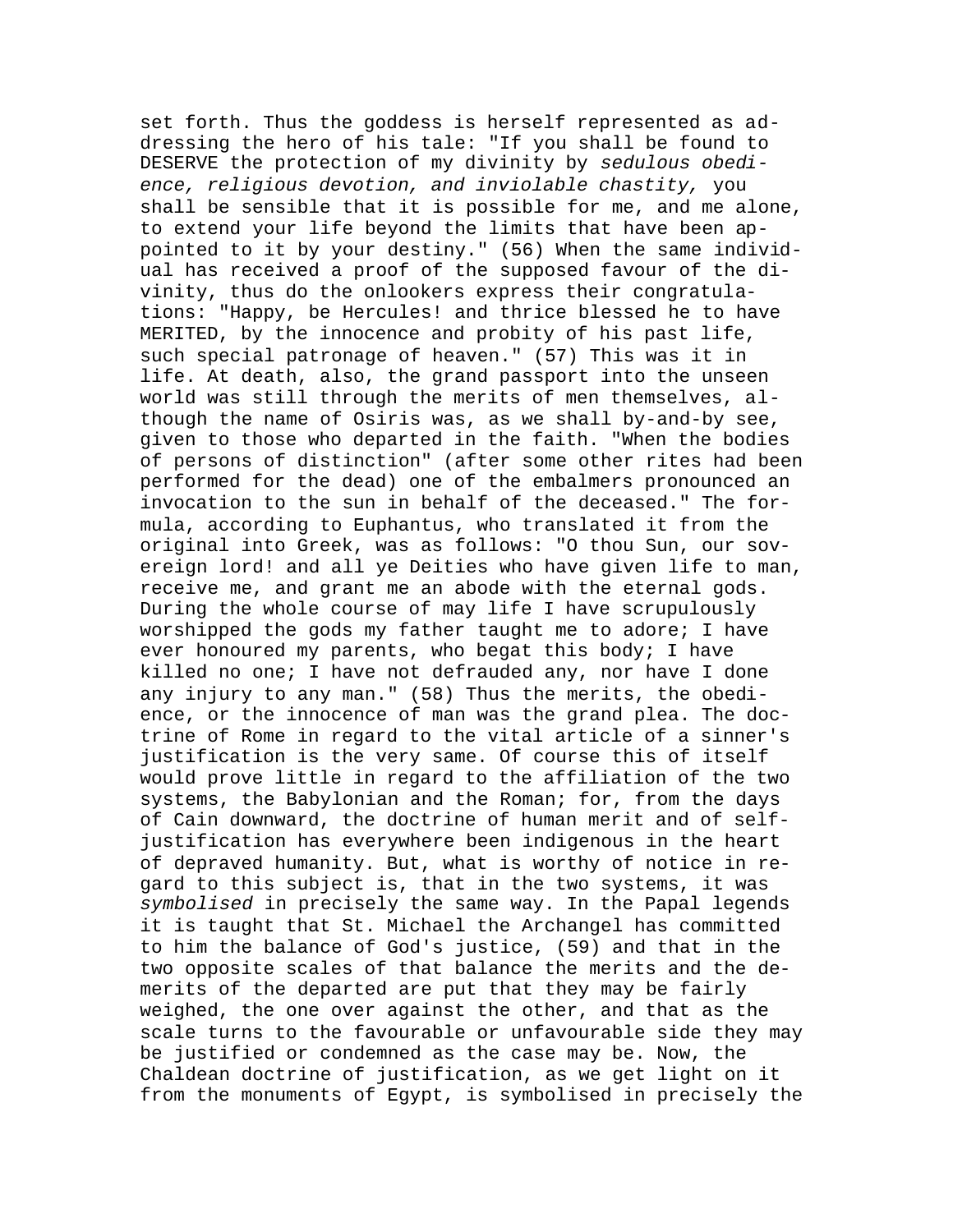same way, except that in the land of Ham the scales of justice were committed to the charge of the god Anubis instead of St. Michael the Archangel, and that the good deeds and the bad seem to have been weighted separately, and a distinct record made of each, so that when both were summed up and the balance struck, judgment was pronounced accordingly. Wilkinson states that Anubis and his scales are often represented; and that in some cases there is some difference in the *details.* But it is evident from his statements, that the *principle* in all is the same. The following is the account which he gives of one of these judgment scenes, previous to the admission of the dead to Paradise: "Cerberus is present as the guardian of the gates, near which the scales of justice are erected; and Anubis, the director of the weight having placed a vase representing the good actions of the deceased in one scale, and the figure or emblem of truth in the other, proceeds to ascertain his claims for admission. If, on being weighed, he is found wanting, he is rejected, and Osiris, the judge of the dead, inclining his sceptre in token of condemnation, pronounces judgment upon him, and condemns his soul to return to earth under the form of a pig or some unclean animal. .... But if, when the SUM of his deeds are recorded by Thoth [who stands by to mark the results of the different weighings of Anubis], his virtues so far PREDOMINATE as to entitle him to admission to the mansions of the blessed, Horus, taking in his hand the tablet of Thoth, introduces him to the presence of Osiris, who, in his palace, attended by Isis and Nepthys, sits on his throne in the midst of the waters, from which rises the lotus, bearing upon its expanded flowers the four Genii of Amenti.' (60) The same mode of symbolising the justification by works had evidently been in use in Babylon itself; and, therefore, there was great force in the Divine handwriting on the wall, when the doom of Belshazzar went forth: *"Tekel,"* "Thou art weighed in the balances, and art found wanting." In the Parsee system, which has largely borrowed from Chaldea, the principle of weighing the good deeds over against the bad deeds is fully developed. "For three days after dissolution," says Vaux, in his *Nineveh and Persepolis,* giving an account of Parsee doctrines in regard to the dead, "the soul is supposed to flit round its tenement of clay, in hopes of reunion; on the fourth, the Angel Seroch appears, and conducts it to the bridge of Chinevad. On this structure, which they assert connects heaven and earth, sits the Angel of Justice, to weigh the actions of mortals; when the good deeds prevail, the soul is met on the bridge by a dazzling figure,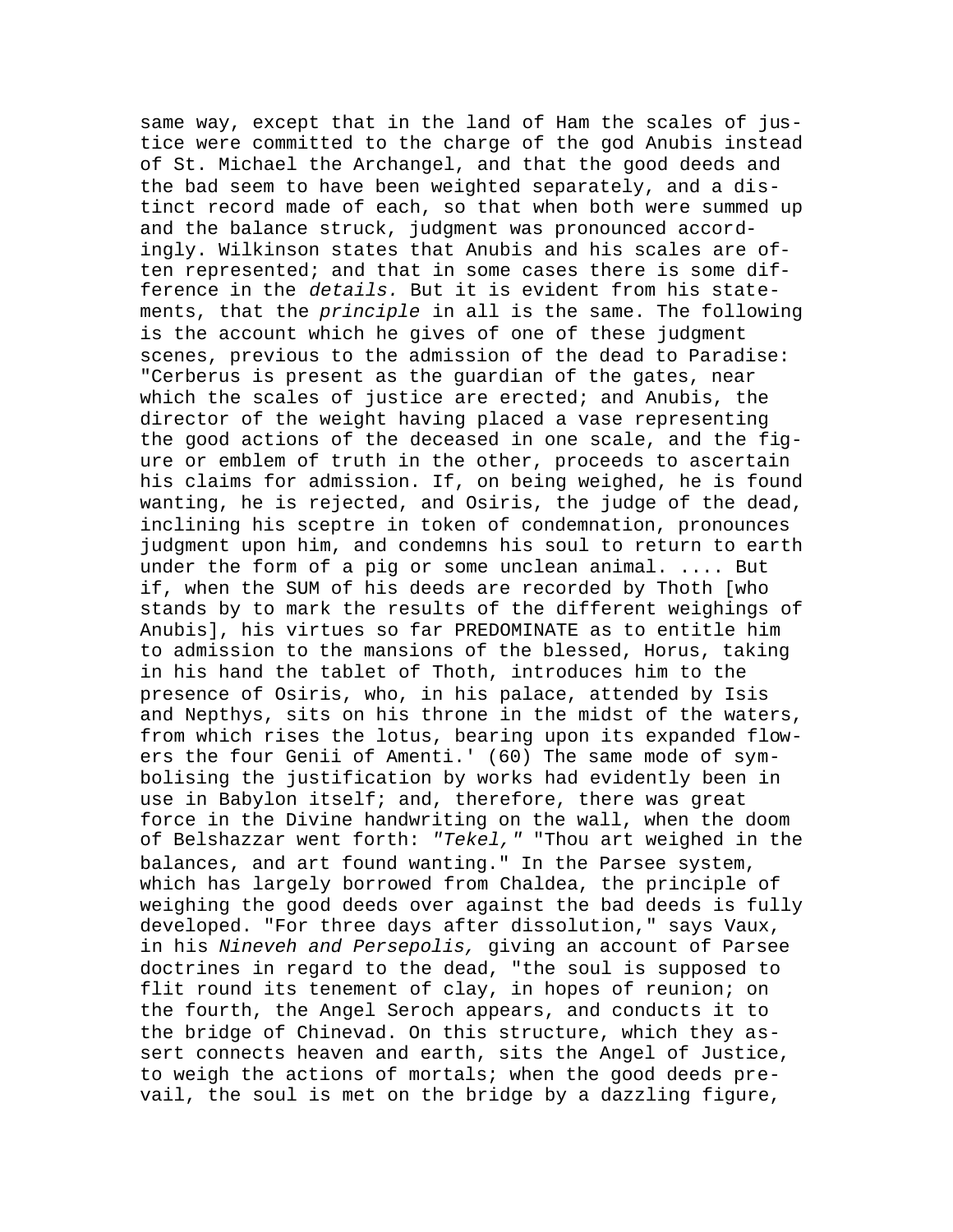which says, 'I am thy good angel; I was pure originally, but thy good deeds have rendered me purer;' and passing his hand over the neck of the blessed soul, leads it to Paradise. If iniquities preponderate, the soul is met by a hideous spectre, which howls out, 'I am thy evil genius; I was impure from the first, but thy misdeeds have made me fouler; through thee we shall remain miserable until the resurrection;' the sinning soul is then dragged away to hell, where Ahriman sits to taunt it with its crimes." (61) Such is the doctrine of Parseeism. The same is the case in China, where Bishop Hurd, giving an account of the Chinese descriptions of the infernal regions, and of the figures that refer to them, says, "One of them always represents a sinner in a pair of scales, with his iniquities in the one, and his good works in another." "We meet with several such representations," he adds, "in the Grecian mythology." (62) Thus does Sir J, F, Davis describe the operation of the principle in China: "In a work of some note on morals, called *Merits and Demerits Examined,* a man is directed to keep a debtor and creditor account with himself of the acts of each day, and at the end of the year to wind it up. If the balance is in his favour, it serves as the foundation of a stock of merits for the ensuing year: and if against him, it must be liquidated by future good deeds. Various lists and comparative tables are given of both good and bad actions in the several relations of life; and benevolence is strongly inculcated in regard first to man, and, secondly, to the brute creation. To cause another's death is reckoned at one hundred on the side of demerit; while a single act of charitable relief counts as one on the other side. .... To save a person's life ranks in the above work as an exact set-off to the opposite act of taking it away; and it is said that this deed of merit will prolong a person's life twelve years." (63) p. 144, Para. 2, [BABYLONS].

 While such a mode of justification is, on the one hand, in the very nature of the case, utterly demoralising, there never could by means of it, on the other, be in the bosom of any man whose conscience is aroused, any solid feeling of comfort, or assurance as to his prospects in the eternal world. Who could ever tell, however good he might suppose himself to be, whether the *"sum* of his good actions" would or would not counterbalance the amount of sins and transgressions that his conscience might charge against him. How very different the Scriptural, the god-like plan of "justification by faith," and "faith alone, without the deeds of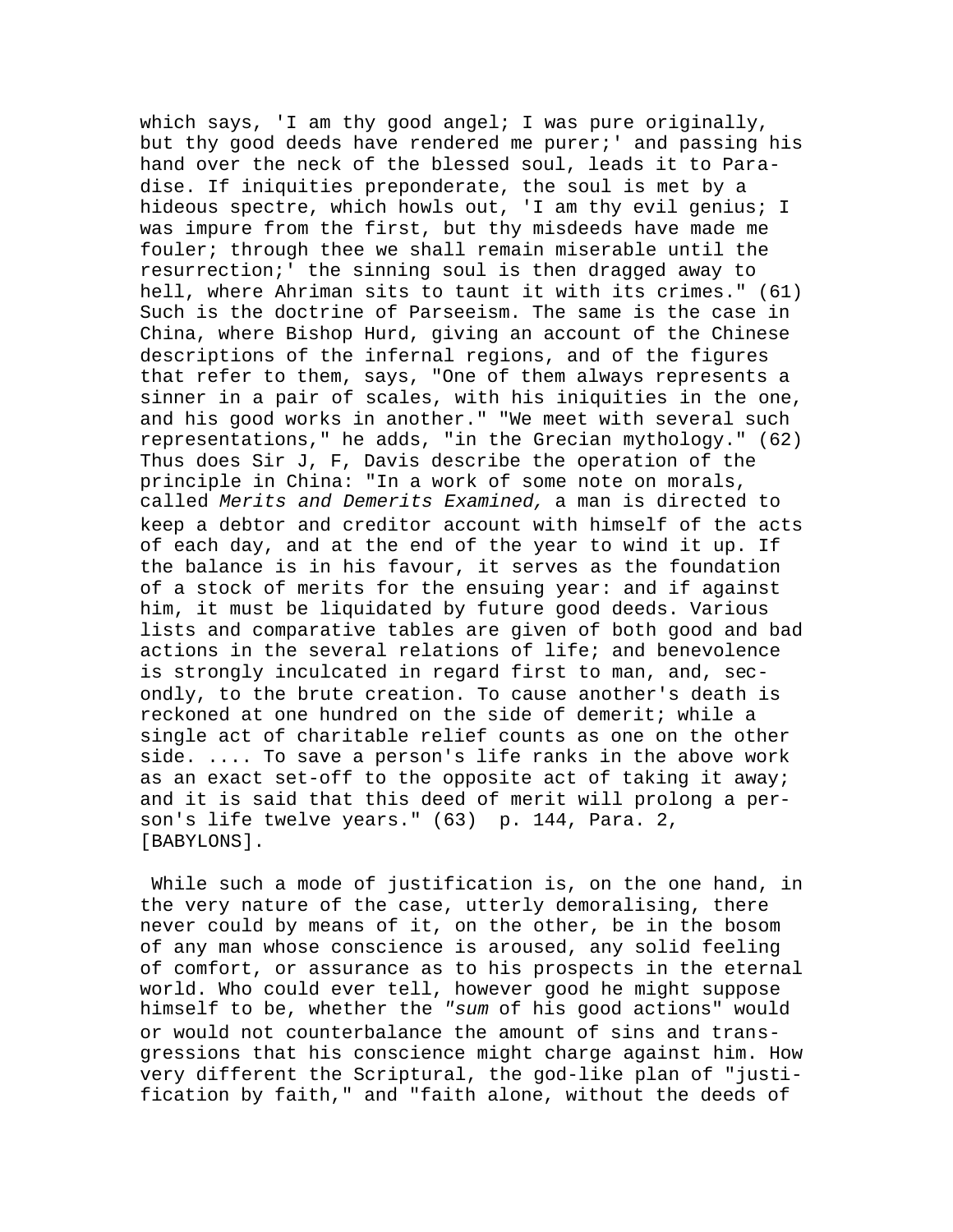the law," absolutely irrespective of human merits, simply and solely through the "righteousness of Christ, that is unto all and upon all them that believe," that delivers at once and for ever "from all condemnation," those who accept of the offered Saviour, and by faith are vitally united to Him. It is not the will of our Father in heaven, that His children in this world should be ever in doubt and darkness as to the vital point of their eternal salvation. Even a genuine saint, no doubt, may for a season, if need be, be in heaviness through manifold temptations, but such is not the natural, the normal state of a healthful Christian, of one who knows the fulness and the freeness of the blessings of the Gospel of peace. God has laid the most solid foundation for all His people to say, with John, "We have KNOWN and believed the love which God hath to us" (1 John iv. 16); or with Paul, "I am PERSUADED that neither death, nor life, nor angels, nor principalities, nor powers, nor things present, nor things to come, nor height, nor depth, nor any other creature, shall be able to separate us from the love of God, which is in Christ Jesus" (Rom. viii. 38, 39). But this no man can every say, who "goes about to establish his own righteousness" (Rom. x. 3), who seeks, in any shape, to be justified by works. Such assurance, such comfort, can come only from a simple and believing reliance on the free, unmerited grace of God, given *in and along* with Christ, the unspeakable gift of the Father's love. It was this that made Luther's spirit to be, as he himself declared, "as free as a flower of the field," (64) when, single and alone, he went up to the Diet of Worms, to confront all the prelates and potentates there convened to condemn the doctrine which he held. It was this that in every age made the martyrs go with such sublime heroism not only to prison but to death. It is this that emancipates the soul, restores the true dignity of humanity, and cuts up by the roots all the imposing pretensions of priestcraft. It is this only that can produce a life of loving, filial, hearty obedience to the law and commandments of God; and that, when nature fails, and when the king of terrors is at hand, can enable poor, guilty sons of men, with the deepest sense of unworthiness, yet to say, "O death, where is thy sting? O grave, where is thy victory? Thanks be unto God, who giveth us the victory through Jesus Christ our Lord" (1 Cor. xv. 55, 57). p. 147, Para. 1, [BABYLONS].

 Now, to all such confidence in God, such assurance of salvation, spiritual despotism in every age, both Pagan and Papal, has ever shown itself unfriendly. Its grand object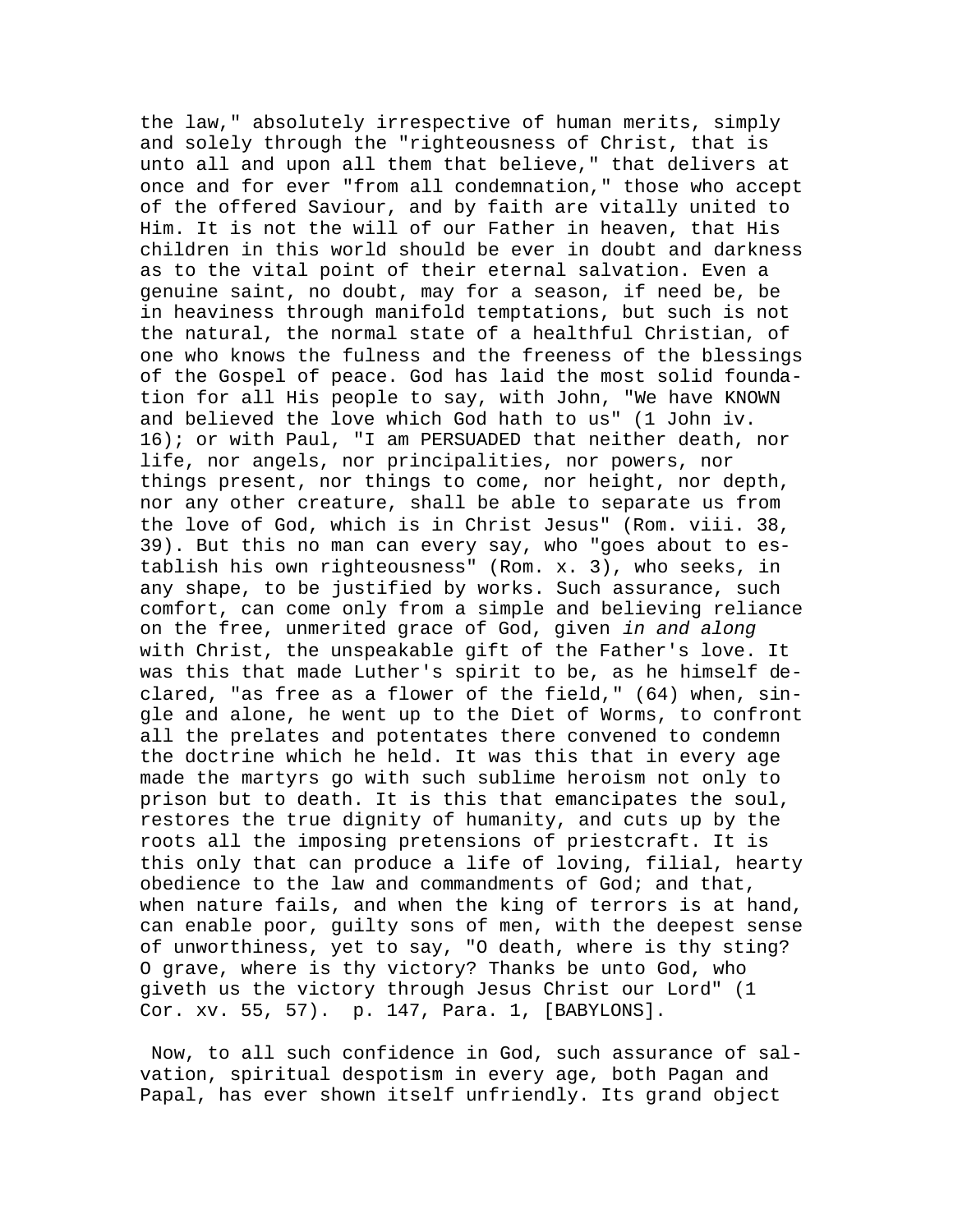has always been to keep the souls of its votaries away from direct and immediate intercourse with a living and merciful Saviour, and consequently from assurance of His favour, to inspire a sense of the necessity of human mediation, and so to establish itself on the ruins of the hopes and the happiness of the world. Considering the pretensions which the Papacy makes to absolute infallibility, and the supernatural powers which it attributes to the functions of its priests, in regard to regeneration and the forgiveness of sins, it might have been supposed, as a matter of course, that all its adherents would have been encouraged to rejoice in the continual assurance of their personal salvation. But the very contrary is the fact. After all its boastings and high pretensions, perpetual doubt on the subject of a man's salvation, to his life's end, is inculcated as a duty; it being peremptorily decreed as an article of faith by the Council of Trent, "That *no man* can know with infallible assurance of faith that he HAS OBTAINED the grace of God." (65) This very decree Rome, while directly opposed to the Word of God, stamps its own lofty claims with the brand of imposture; for if no man who has been regenerated by its baptism, and who has received its absolution from sin, can yet have any *certain assurance* after all that "the grace of God" has been *conferred* upon him, what can be the worth of its *opus operatum?* Yet, in seeking to keep its devotees in continual doubt and uncertainty as to their final state, it is "wise after its generation." In the Pagan system, it was the priest alone who could at all pretend to anticipate the operation of the scales of Anubis; and, in the confessional, there was from time to time, after a sort, a mimic rehearsal of the dread weighing that was to take place at last in the judgment scene before the tribunal of Osiris. There the priest sat in judgment on the good deeds and bad deeds of his penitents; and, as his power and influence were founded to a large extent on the mere principle of slavish dread, he took care that the scale should generally turn in the wrong direction, that they might be more subservient to his will in casting in a due amount of good works into the opposite scale. As he was the grand judge of what these works should be, it was his interest to appoint what should be most for the selfish aggrandisement of himself, or the glory of his order; and yet so to weigh and counterweigh merits and demerits, that there should always be left a large balance to be settled, not only by the man himself, but by his heirs. If any man had been allowed to believe himself beforehand absolutely sure of glory, the priests might have been in danger of be-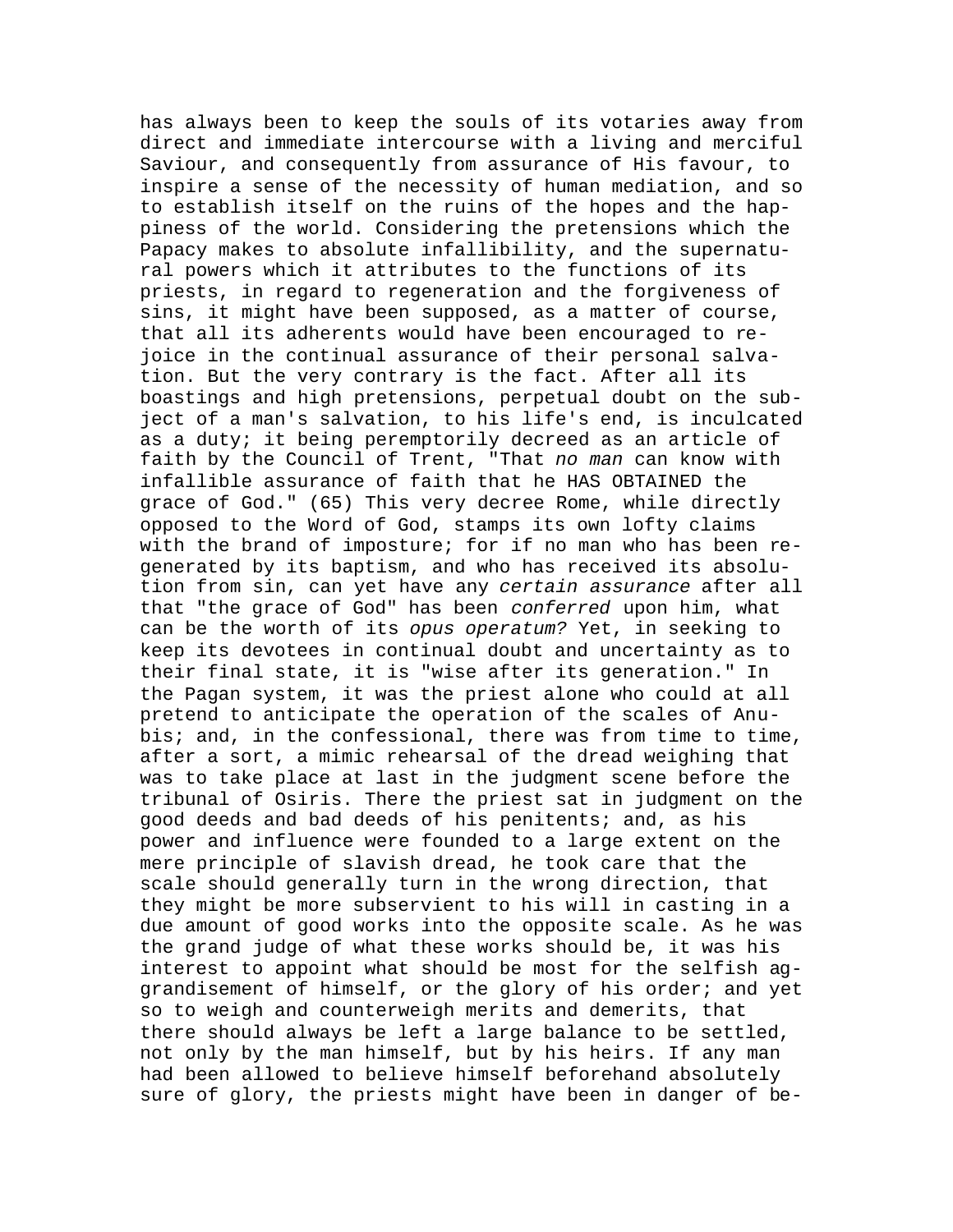ing robbed of their dues after death -- an issue by all means to be guarded against. Now, the priests of Rome have in every respect copied after the priests of Anubis, the god of the scales. In the confessional, when they have an object to gain, they make the sins and transgressions good weight; and then, when they have a man of influence, or power, or wealth to deal with, they will not give him the slightest hope till round sums of money, or the founding of an abbey, or some other object on which they have set their heart, be cast into the other scale. In the famous letter of Pere La Chaise, the confessor of Louis XIV. of France, giving an account of the method which he adopted to gain the consent of that licentious monarch to the revocation of the Edict of Nantes, by which such cruelties were inflicted on his innocent Huguenot subjects, we see how the fear of the scales of St. Michael operated in bringing about the desired result:-- "Many a time since," says the accomplished Jesuit, referring to an atrocious sin of which the king had been guilty, "many a time since, when I have had him at confession, *I have shook hell about his ears, and made him sigh, fear and tremble,* before I would give him absolution. By this I saw that he had still an inclination to me, and was willing to be under my government; so I set the baseness of the action before him by telling the whole story, and how wicked it was, and that it could not be forgiven till he had done some good action to BALANCE that, and expiate the crime. Whereupon he at last asked me what he must do. I told him that he must root out all heretics from his kingdom." (66) This was the "good action" to be cast into the *scale* of St. Michael the Archangel, to "BALANCE" his crime. The king, wicked as he was -- sore against his will -- consented; the "good action" was cast in, the "heretics" were extirpated; and the king was absolved. But yet the absolution was not such but that, when he went the way of all the earth, there was still much to be cast in before the scales could be fairly adjusted. Thus Paganism and Popery alike "make merchandise of the souls of men" (Rev. xviii. 13). Thus the one with the scales of Anubis, the other with the scales of St. Michael, exactly answer to the Divine description of Ephraim in his apostacy: "Ephraim is a merchant, the balances of deceit are in his hand" (Hosea xii. 7). The Anubis of the Egyptians was precisely the same as the Mercury of the Greeks  $(67)$  -- the god of thieves." St. Michael, in the hands of Rome, answers exactly to the same character. By means of him and his scales, and their doctrine of human merits, they have made what they call the house of God to be nothing else than a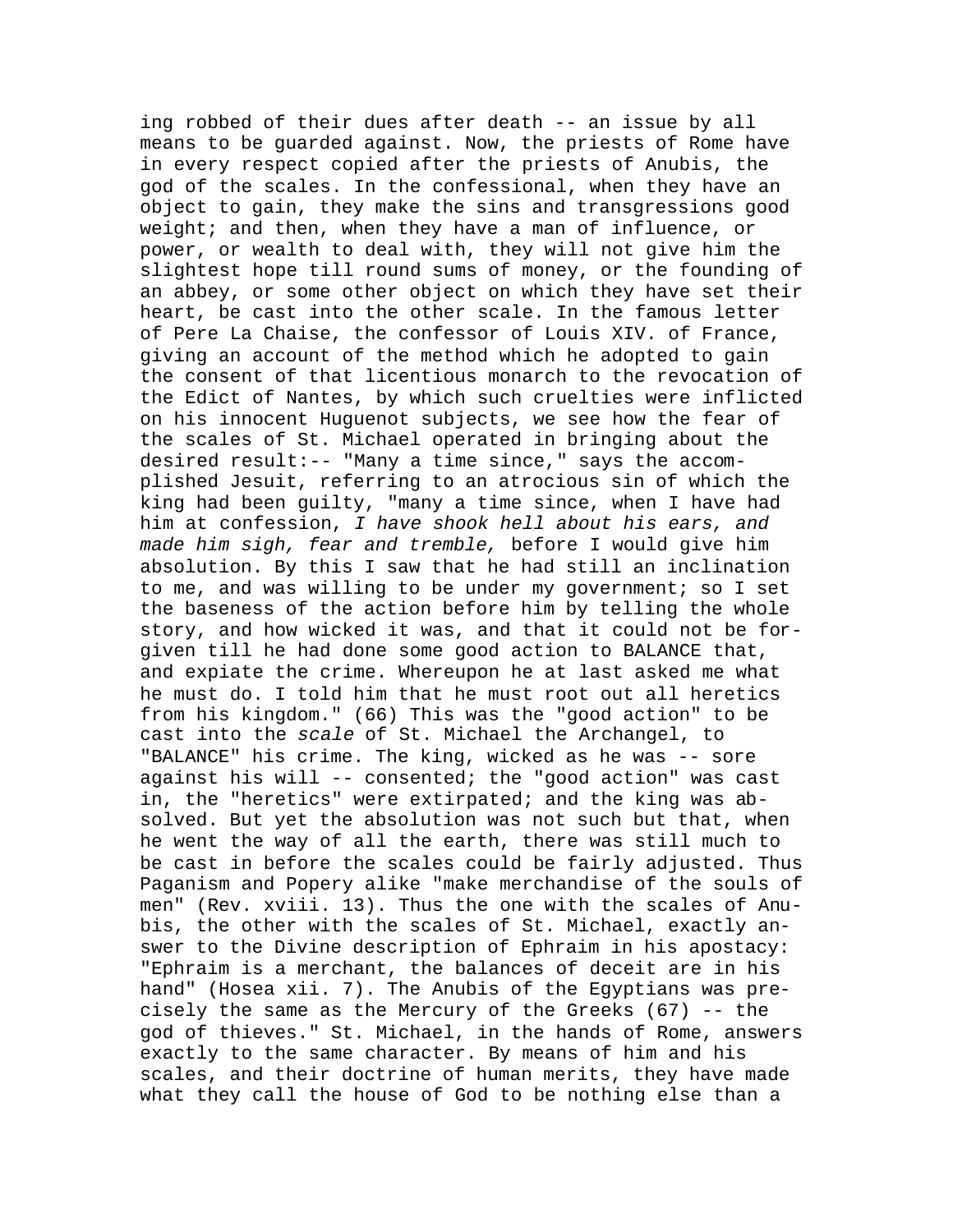"den of thieves." To rob men of their money is bad, but infinitely worse to cheat them also of their souls. p. 148, Para. 1, [BABYLONS].

 Into the scales of Anubis, the ancient Pagans, by way of securing their justification, were required to put not merely good deeds, properly so called, but deeds of austerity and self-mortification inflicted on their own persons, for averting the wrath of the gods. (68) The scales of St. Michael inflexibly required to be balanced in the very same way. The priests of Rome teach that when sin is forgiven, the *punishment* is not thereby fully taken away. However perfect may be the pardon that God, through the priests, may bestow, yet punishment, greater or less, still remains behind, which men must endure, and that to *"satisfy the justice of God."* Again and again has it been shown that man cannot do anything to satisfy the justice of God, that to that justice he is hopelessly indebted, that he "has" absolutely "nothing to pay;" and more than that, that there is no need that he should attempt to pay one farthing; for that, in behalf of all who believe, Christ has finished transgression, made an end of sin, and made *all* the satisfaction to the broken law that that law could possibly demand. Still Rome insists that every man must be punished for his own sins, and that God *cannot be satisfied* (69) without groans and sighs, lacerations of the flesh, tortures of the body, and penances without number, on the part of the offender, however broken in heart, however contrite that offender may be. Now, looking simply at the Scripture, this perverse demand for self-torture on the part of those for whom Christ has made a *complete* and *perfect* atonement, might seem exceedingly strange; but, looking at the real character of the god whom the Papacy has set up for the worship of its deluded devotees, there is nothing in the least strange about it. That god is Moloch, the god of barbarity and blood. Moloch signifies "king"; and Nimrod was the first after the flood that violated the patriarchal system, and set up as "king" over his fellows. At first he was worshipped as the "revealer of goodness and truth, "but by-and-by his worship was made to correspond with his dark and forbidding countenance and complexion. The name Moloch originally suggested nothing of cruelty or terror; but now the well-known rites associated with that name have made it for ages a synonym for all that is most revolting to the heart of humanity, and amply justify the description of Milton:-- "First Moloch, horrid king, besmeared with blood Of human sacrifice, and parents' tears, Though, for the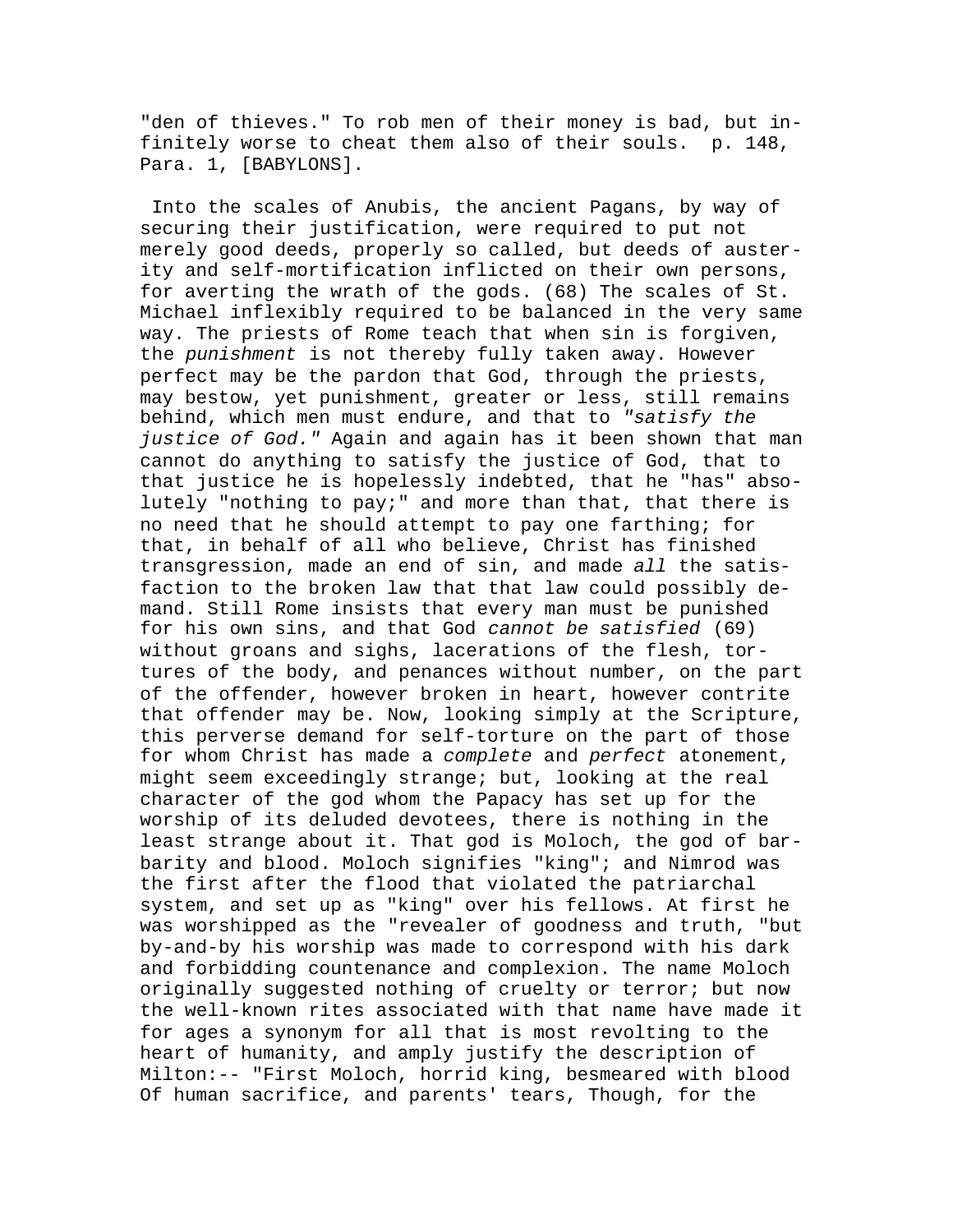noise of drums and timbrels loud, Their children's cries unheard, that passed through fire To his grim idol." (70) p. 150, Para. 1, [BABYLONS].

 In almost every land the bloody worship prevailed; "horrid cruelty," hand in hand with abject superstition, filled not only "the dark places of the earth," but also regions that boasted of their enlightenment. Greece, Rome, Egypt, Phenicia, Assyria, and our own land under the savage Druids, at one period or other in their history, worshipped the same god and in the same way. Human victims were his most acceptable offerings; human groans and wailings were the sweetest music in his ears; human tortures were believed to delight his heart. His image bore, as the symbol of "majesty," a *whip,* (71) and with [it] whips his worshippers, at some of his festivals, [and] were required unmercifully to scourge themselves. "After the ceremonies of sacrifice," says Herodotus, speaking of the feast of Isis at Busiris, "the whole assembly, to the amount of many thousands, scourge themselves; but in whose honour they do this I am not at liberty to disclose." (72) This reserve Herodotus generally uses, out of respect to his oath as an initiated man; but subsequent researches leave no doubt as to the god "in whose honour" the scourgings took place. In Pagan Rome the worshippers of Isis observed the same practice in honour of Osiris, In Greece, Apollo, the Delian god, who was identical with Osiris, (73) was propitiated with similar penances by the sailors who visited his shrine, as we learn from the following lines of Callimachus in his hymn to Delos:-- "Soon as they reach thy soundings, down at once They drop slack sails and all the naval gear. The ship is moored; nor do the crew presume To quit thy sacred limits, till they've passed A fearful penance; with the galling whip Lashed thrice around thine altar." (74) p. 151, Para. 1, [BABYLONS].

 Over and above the scourgings, there were also slashings and cuttings of the flesh required as propitiatory rites on the part of his worshippers. "In the solemn celebration of the Mysteries," says Julius Firmicus, "all things in order had to be done, which the youth either did or *suffered* at his death." (75) Osiris was cut in pieces; therefore, to imitate his fate, so far as living men might do so, they were required to cut and wound their own bodies. Therefore, when the priests of Baal contended with Elijah, to gain the favour of their god, and induce him to work the desired miracle in their behalf, "they cried aloud and cut them-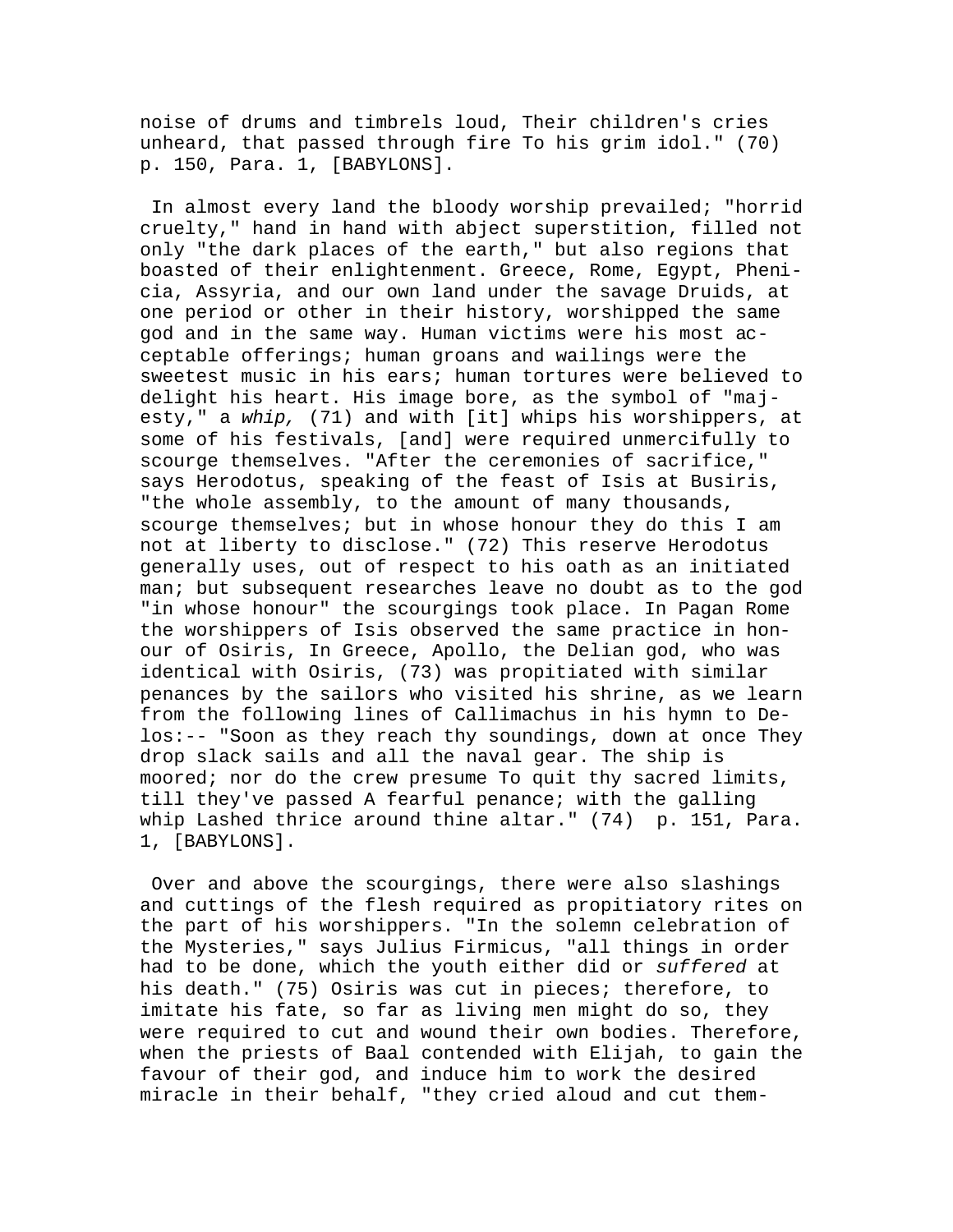selves, after their manner, with knives and with lancets, till the blood gushed out upon them." (76) In Egypt, the natives in general, though liberal in the use of the whip, seem to have been sparing of the knife; but even there, there were men also who mimicked on their own persons the dismemberment of Osiris. "The Carians of Egypt," says Herodotus, in the place already quoted, "treat themselves at this solemnity with still more severity, for they cut themselves in the face with swords." (77) To this practice, there can be no doubt, there is a direct allusion in the command in the Mosaic law, "Ye shall make no cuttings in your flesh for the dead." (78) These cuttings in the flesh are largely practised in the worship of the Hindoo divinities, as propitiatory rites or meritorious penances. They are well known to have been practised in the rites of Bellona, (79) the "sister" or "wife of the Roman war-god Mars," whose name, "The lamenter of Bel," clearly proves the original of her husband to whom the Romans were so fond of tracing back their pedigree. They were practised also in the most savage form in the gladiatorial shows, in which the Roman people, with all their boasted civilisation, so much delighted. The miserable men who were doomed to engage in these bloody exhibitions did not do so generally of their own free will. But yet, the principle on which these shows were conducted was the very same as that which influenced the priests of Baal. They were celebrated as propitiatory sacrifices. From Fuss we learn that "gladiatorial shows were sacred" to Saturn; (80) and in Ausonius we read that "the amphitheatre claims its gladiators for itself, when at the end of December they PROPITIATE with their blood the sickle-bearing Son of Heaven." (81) On this passage, Justus Lipsius, who quotes it, thus comments: "Where you will observe two things, both, that the gladiators fought on the Saturnalia, and that they did so for the purpose of appeasing and PROPITIATING Saturn." (82) "The reason of this," he adds, "I should suppose to be, that Saturn is not among the celestial but the infernal gods. Plutarch, in his book of 'Summaries,' says, that 'the Romans looked upon Kronos as a subterranean and infernal God'" (83) There can be no doubt that this is so far true, for the name of Pluto is only a synonym for Saturn, "The Hidden One." (84) But yet, in the light of the real history of the historical Saturn, we find a more satisfactory reason for the barbarous custom that so much disgraced the escutcheon of Rome in all its glory, when mistress of the world, when such multitudes of men were "Butchered to make a Roman holiday." When it is remembered that Saturn himself was cut in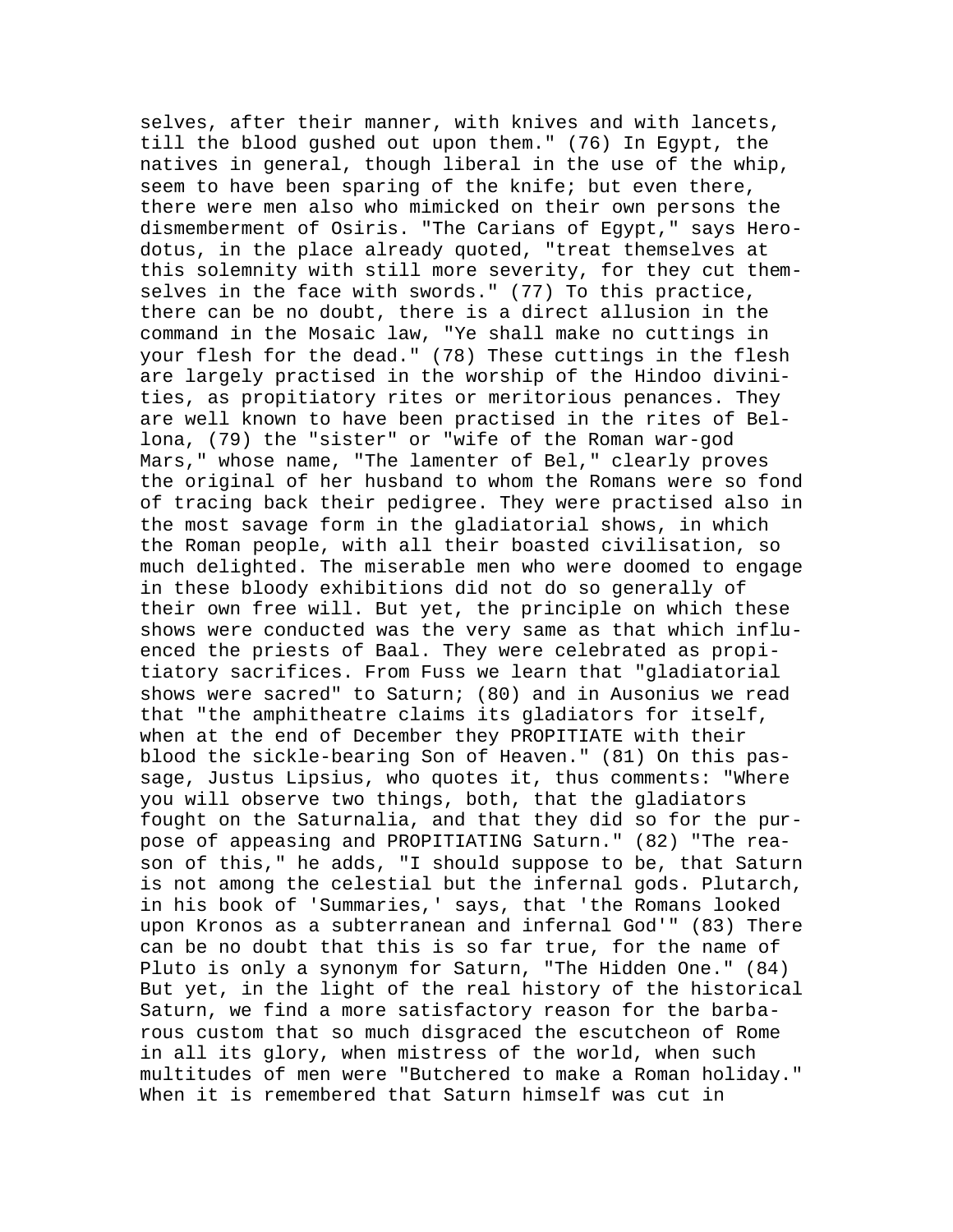pieces, it is easy to see how the idea would arise of offering a welcome sacrifice to him by setting men to cut one another in pieces on his birthday, by way of propitiating his favour. p. 152, Para. 1, [BABYLONS].

 The practice of such penances, then, on the part or those of the Pagans who cut and slashed themselves, was intended to propitiate and please their god, and so to lay up a stock of merit that might tell in their behalf in the scales of Anubis. In the Papacy, the penances are not only intended to answer the same end, but, to a large extent, they are identical. I do not know, indeed, that they use the *knife* as the priests of Baal did; but it is certain that they look upon the shedding of their own *blood* as a most meritorious penance, that gains them high favour with God, and wipes away many sins. Let the reader look at the pilgrims at Lough Dergh, in Ireland, crawling on their bare knees over the sharp rocks, and leaving the bloody tracks behind them, and say what substantial difference there is between that and cutting themselves with knives. In the matter of scourging themselves, however, the adherents of the Papacy have literally borrowed the lash of Osiris. Everyone has heard of the Flagellants, who publicly scourge themselves on the festivals of the Roman Church, and who are regarded as saints of the first water. In the early ages of Christianity such flagellations were regarded as purely and entirely Pagan. Athenagoras, one of the early Christian Apologists, holds up the Pagans to ridicule for thinking that sin could be atoned for, or God propitiated, by any such means. (85) But now, in the high places of the Papal Church, such practices are regarded as the grand means of gaining the favour of God. On Good Friday, at Rome and Madrid, and other chief seats of Roman idolatry, multitudes flock together to witness the performances of the saintly whippers, who lash themselves till the blood gushes in streams from every part of their body. (86) They pretend to do this in honour of Christ, on the festival set apart professedly to commemorate His death, just as the worshippers of Osiris did the same on the festival when they lamented for his loss. (87) But can any man of the least Christian enlightenment believe that the exalted Saviour can look on such rites as doing honour to Him, which pour contempt on His all-perfect atonement, and represent His most "precious blood" as needing to have its virtue *supplemented* by that of blood drawn from the backs of wretched and misguided sinners? Such offerings were altogether fit for the worship of Moloch; but they are the very opposite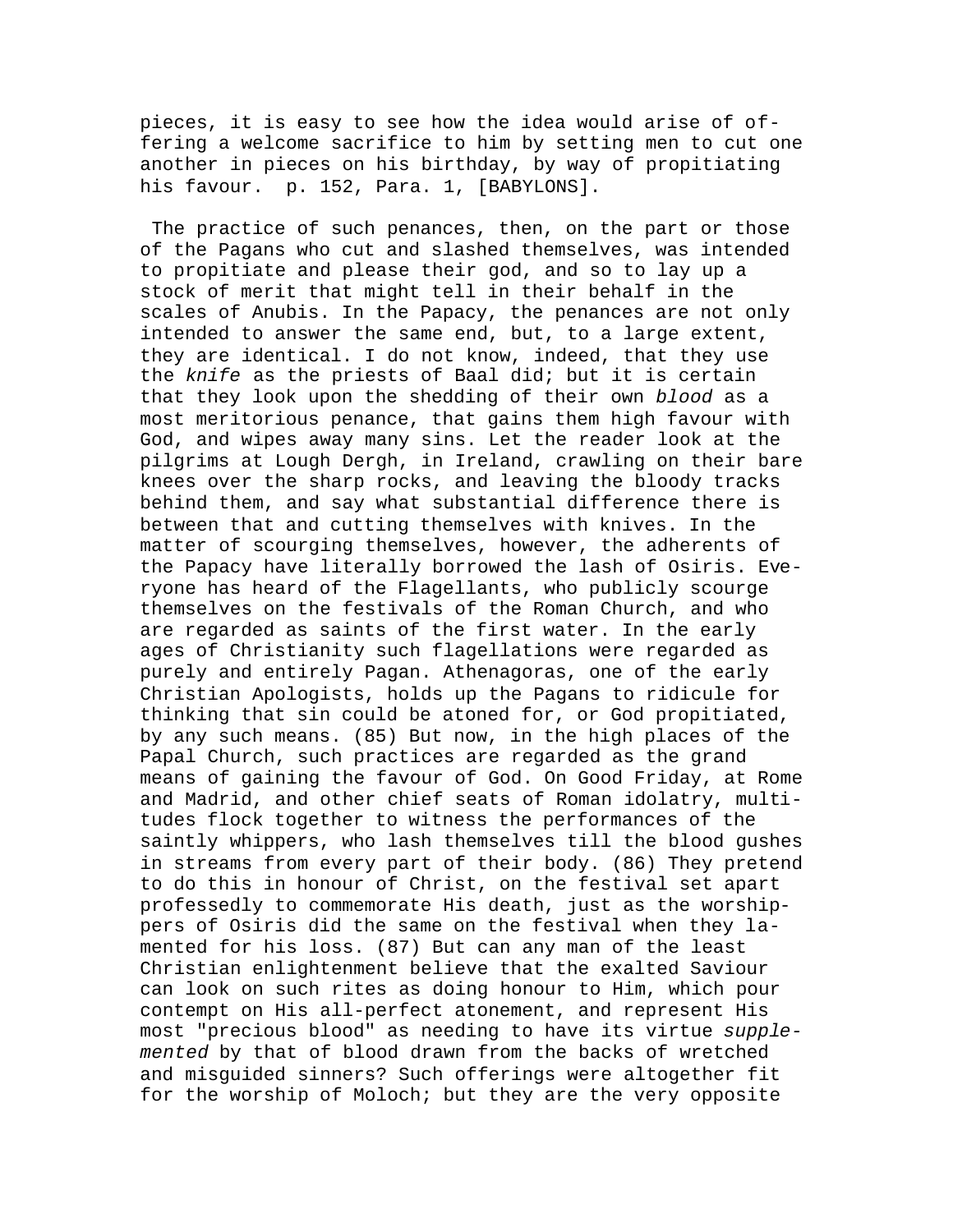of being fit for the service of Christ. p. 153, Para. 1, [BABYLONS].

 It is not in one point only, but in manifold respects, that the ceremonies of "Holy Week" at Rome, as it is termed, recall to memory the rites of the great Babylonian god. The more we look at these rites, the more we shall be struck with the wonderful resemblance that subsists between them and those observed at the Egyptian festival of burning lamps and the other ceremonies of the fire-worshippers in different countries. In Egypt the *grand illumination* took place beside the sepulchre of Osiris at Sais. (88) In Rome in "Holy Week," a sepulchre of Christ also figures in connection with a brilliant illumination of burning tapers. (89) In Crete, where the tomb of Jupiter was exhibited, that tomb was an object of worship to the Cretans. (90) In Rome, if the devotees do not worship the so-called sepulchre of Christ, they worship what is entombed within it. (91) As there is reason to believe that the Pagan festival of burning lamps was observed in commemoration of the ancient fire-worship, so there is a ceremony at Rome in the Easter week, which is an unmistakable act of fire-worship, when a *cross of fire* is the grand object of worship. This ceremony is thus graphically described by the authoress of *Rome in the 19th Century;* "The effect of the blazing cross of fire suspended from the dome above the confession or tomb of St. Peter's, was strikingly brilliant at night. It is covered with innumerable lamps, which have the effect of one blaze of fire. .... The whole church was thronged with a vast multitude of all classes and countries, from royalty to the meanest beggar, all gazing upon this one object. In a few minutes the Pope and all his Cardinals descended into St. Peter's, and room being kept for them by the Swiss guards, the aged Pontiff .... prostrated himself in silent adoration before the CROSS OF FIRE. A long train of Cardinals knelt before him, whose splendid robes and attendant train-bearers, formed a striking contrast to the humility of their attitude." (92) What could be a more clear and unequivocal act of fire-worship than this? Now, view this in connection with the fact stated in the following extract from the same work, and how does the one cast light on the other:-- "With Holy Thursday our miseries began [that is, from crowding]. On this disastrous day we went before none to the Sistine chapel .... and beheld a procession led by the inferior orders of clergy, followed up by the Cardinals in superb dresses, bearing long wax tapers in their hands, and ending with the Pope himself, who walked beneath a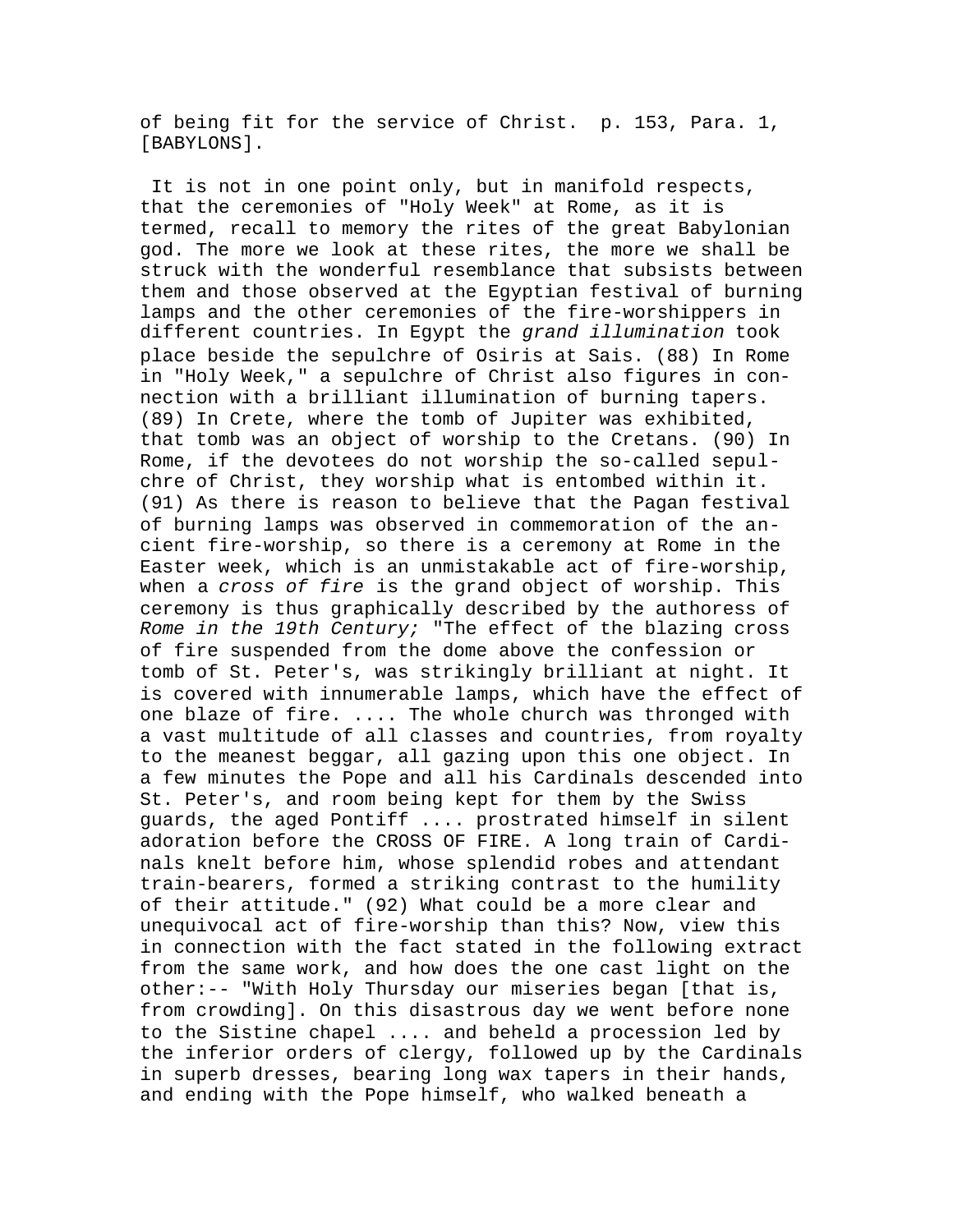crimson canopy, with his head uncovered, bearing the Host in a box; and this being, as you know, the real flesh and blood of Christ, was carried from the Sistine chapel through the intermediate hall to the Paulina chapel, where it was deposited in the sepulchre prepared to receive it beneath the altar. .... I never could learn why Christ was to be buried before He was dead, for, as the crucifixion did not take place till Good Friday, it seems odd to inter Him on Thursday. His body, however, is laid in the sepulchre, in all the churches of Rome, where this rite is practised, on Thursday forenoon, and it remains there till Saturday at mid-day, when, for some reason best known to themselves, He is supposed to rise from the grave amidst the firing of cannon, and blowing of trumpets, and jingling of bells, which have been carefully tied up ever since the dawn of Holy Thursday, lest the devil should get into them." (93) The worship of the cross of fire on Good Friday explains at once the anomaly otherwise so perplexing, that Christ should be buried on Thursday, and rise from the dead on Saturday. If the festival of Holy Week be really, as its rites declare, one of the old festivals of Saturn, the Babylonian fire-god, who, though an infernal god, was yet Phoroneus, the great "Deliverer," it is altogether natural that the god of the Papal idolatry, though called by Christ's *name,* should rise from the dead on his *own* day - the *Dies Saturni,* or "Saturn's day," (94) On the day before the *Miserere* is sung with overwhelming pathos, that few can listen to it unmoved, and many even swoon with the emotions that are excited. What if this be at bottom only the old song of Linus, (95) of whose very touching and melancholy character Herodotus speaks so strikingly? Certain it is, that much of the pathos of the *Miserere* depends on the part borne in singing it by the *sopranos;* and equally certain it is that Somiramis, the wife of him who, historically celebrated in many countries, enjoys the fame, such as it is, of having been the inventress of the practice from which *soprano singing* took its rise. (96) p. 154, Para. 1, [BABYLONS].

 Now, the flagellations which form an important part of the penances that take place at Rome on the evening of Good Friday, formed an equally important part in the rites of that fire-god, from which, as we have seen, the Papacy has borrowed so much. These flagellations, then, of "Passion Week," taken in connection with the other ceremonies of that period, bear their additional testimony to the real character of that god whose death and resurrection Rome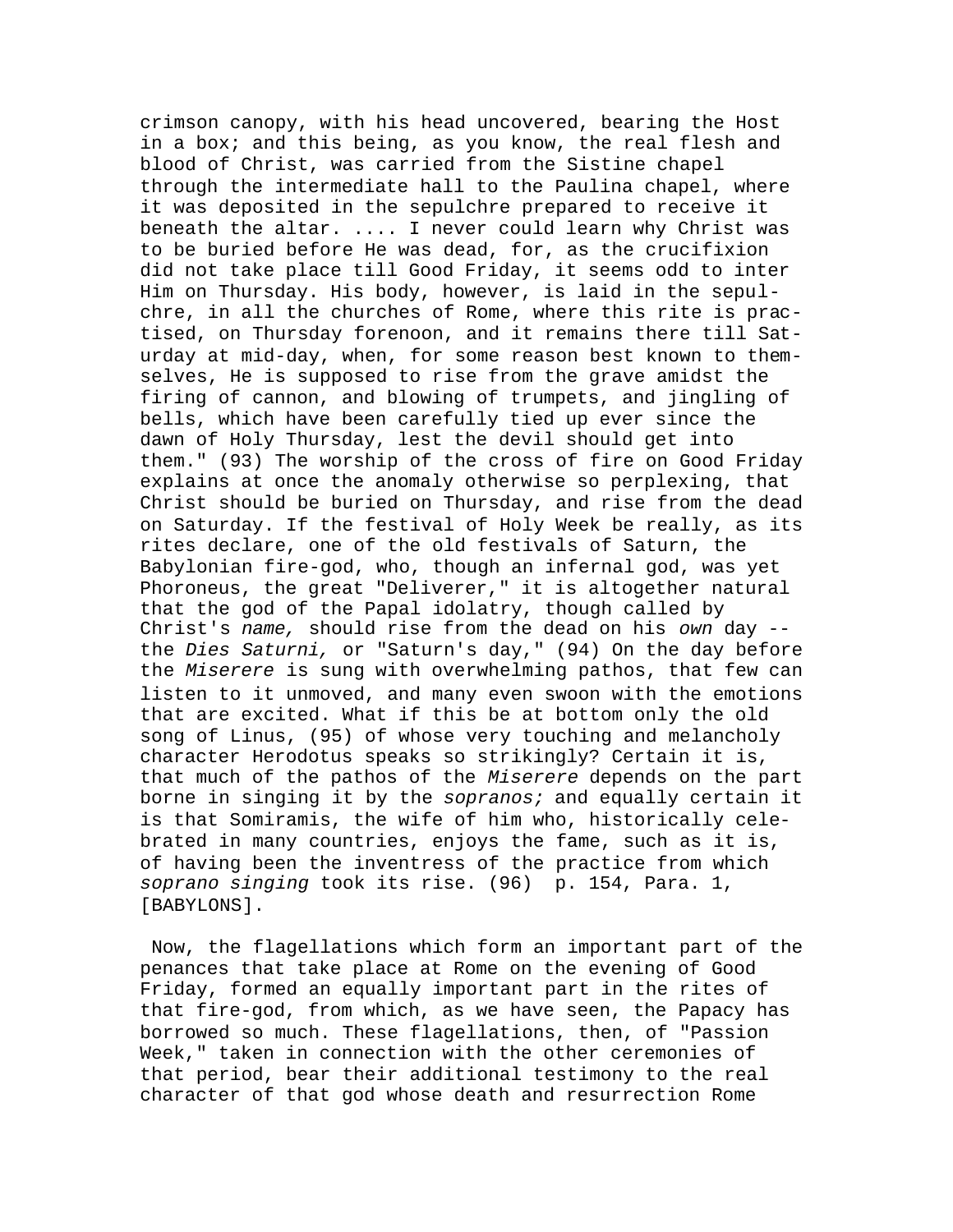then celebrates. Wonderful it is to consider that, in the very high place of what is called Catholic Christendom, the essential rites at this day are seen to be the very rites of the old Chaldean fire-worshippers. p. 156, Para. 1, [BABYLONS].

 SECTION III. -- THE SACRIFICE OF THE MASS. p. 156, Para. 2, [BABYLONS].

 If baptismal regeneration, the initiating ordinance of Rome, and justification by works, be both Chaldean, the principle embodied in the "unbloody sacrifice" of the mass is not less so. We have evidence that goes to show the Babylonian origin of the idea of the "unbloody sacrifice" very distinctly. From Tacitus (97) we learn that no blood was allowed to be offered on the altars of Paphian Venus. Victims were used for the purposes of the Haruspex, that presages of the issues of events might be drawn from the inspection of the entrails of these victims; but the altars of the Paphian goddess were required to be kept pure from blood. Tacitus shows that the Haruspex of the temple of the Paphian Venus was brought from *Cilicia,* for his knowledge of her rites, that they might be duly performed according to the supposed will of the goddess, the Cilicians having peculiar knowledge of her rites. Now, Tarsus, the capital of Cilicia, was built by Sennacherib, the Assyrian king, in express imitation of Babylon. (98) Its religion would naturally correspond; and when we find "unbloody sacrifice" in Cyprus, whose priest come from Cilicia, that, in the circumstances, is itself a strong presumption that the "unbloody sacrifice" came to it through Cilicia from Babylon. This presumption is greatly strengthened when we find from Herodotus that the peculiar and abominable institution of Babylon in prostituting virgins in honour of Mylitta, was observed also in Cyprus in honour of Venus. (99) But the positive testimony of Pausanias brings this] presumption to a certainty. "Near this," says that historian, speaking of the temple of Vulcan at Athens, "is the temple of Celestial Venus, who was first worshipped by the Assyrians, and after these by the Paphians in Cyprus, and the Phenicians who inhabited the city of Ascalon in Palestine. But the Cythereans venerated this goddess in consequence of learning her sacred rites from the Phenicians." (100) The Assyrian Venus, then-- that is, the great goddess of Babylon -- and the Cyprian Venus were one and the same, and consequently the "bloodless" altars of the Paphian goddess, from whom she was derived. In this respect the goddess-queen of Chal-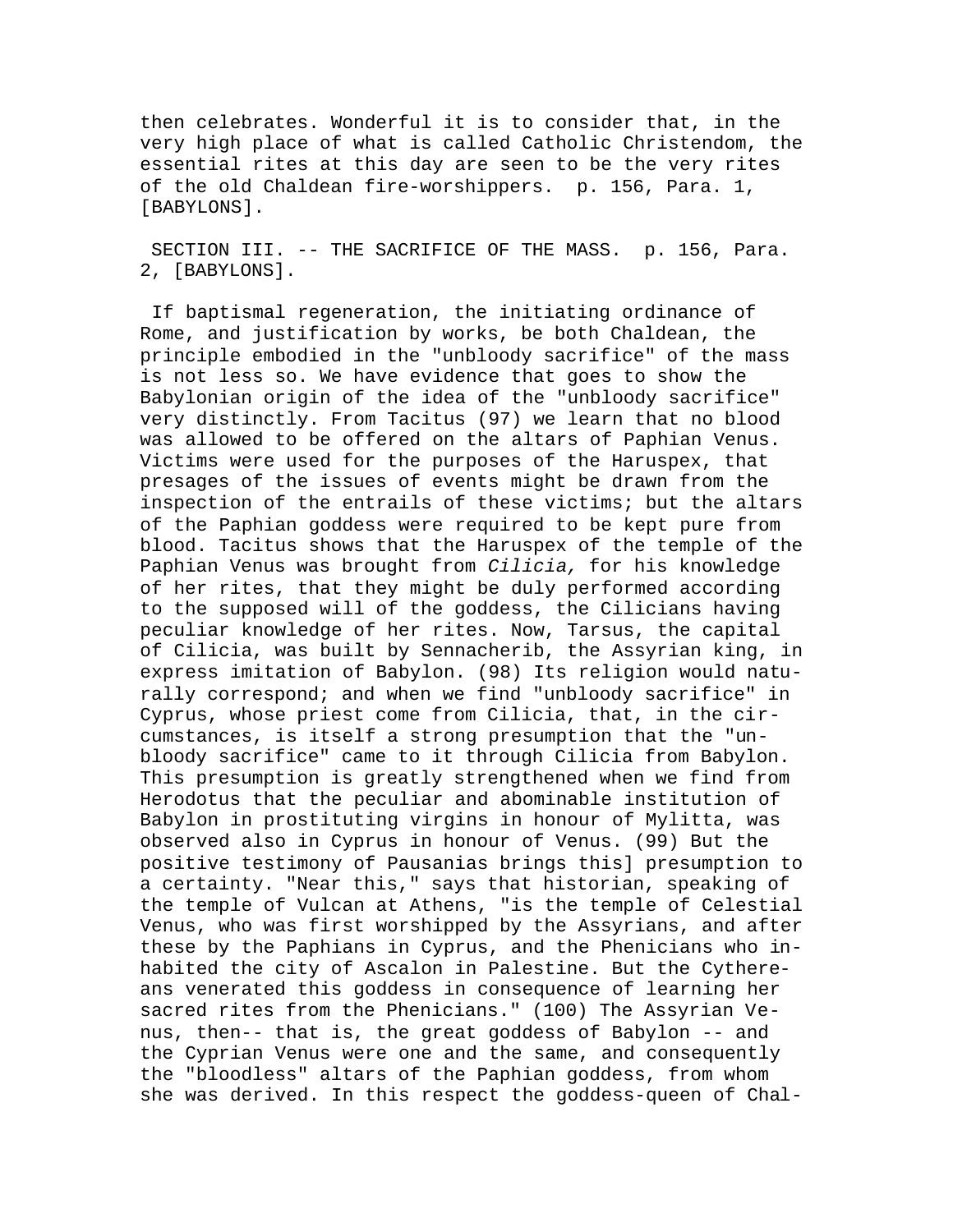dea differed from her son, who was worshipped in her arms. *He* was, as we have seen, represented as delighting in blood. But *she,* as the mother of grace and mercy, as the celestial "Dove," as "the hope of the whole world," (101) was averse to blood, and was represented in a benign and gentle character. Accordingly, in Babylon she bore the name of Mylitta (102) -- that is, "The Mediatrix." [103] Every one who reads the Bible, and sees how expressly it declares that, as there is only "one God," so there is only "one Mediator between God and man" (1 Tim. ii. 5), must marvel how it could ever have entered the mind of any one to bestow on Mary, as is done by the Church of Rome, the character of the "Mediatrix." But the character ascribed to the Babylonian goddess as Mylitta sufficiently accounts for this. In accordance with this character of Mediatrix, she was called Aphrodite  $--$  that is, "the wrath-subduer" (104)  $--$  who by her charms could soothe the breast of angry Jove, and soften the most rugged spirits of gods or mortal-men. In Athens she was called Amarusia (105) -- that is, "The Mother of gracious acceptance." (106) In Rome she was called "Bona Dea," "the good goddess," the mysteries of this goddess being celebrated by women with peculiar secrecy. In India the goddess Lakshmi, "the Mother of the Universe," the consort of Vishnu, is represented also as possessing the most gracious and genial disposition; and that disposition is indicated in the same way as in the case of the Babylonian goddess. "In the festivals of Lakshmi," says Coleman, "no *sanguinary sacrifices are offered."* (107) In China, the great gods, on whom the final destinies of mankind depend, are held up to the popular mind as objects of dread; but the goddess Kusnyin, "the goddess of mercy," (108) whom the Chinese of Canton recognise as bearing an analogy to the Virgin of Rome, is described as looking with an eye of compassion on the guilty, and interposing to save miserable souls even from torments to which in the world of spirits they have been doomed. (109) Therefore she is regarded with peculiar favour by the Chinese. This character of the goddess-mother has evidently radiated in all directions from Chaldea. Now, thus we see how it comes that Rome represents Christ, the "Lamb of god," meek and lowly in heart, who never brake the bruised reed, nor quenched the smoking flax -- who spake words of sweetest encouragement to every mourning penitent -- who wept over Jerusalem -- who prayed for His murderers -- as a stern and inexorable judge, before whom the sinner "might grovel in the dust, and still never be sure that his prayers would be heard," (110) while Mary is set off in the most winning and engaging light, as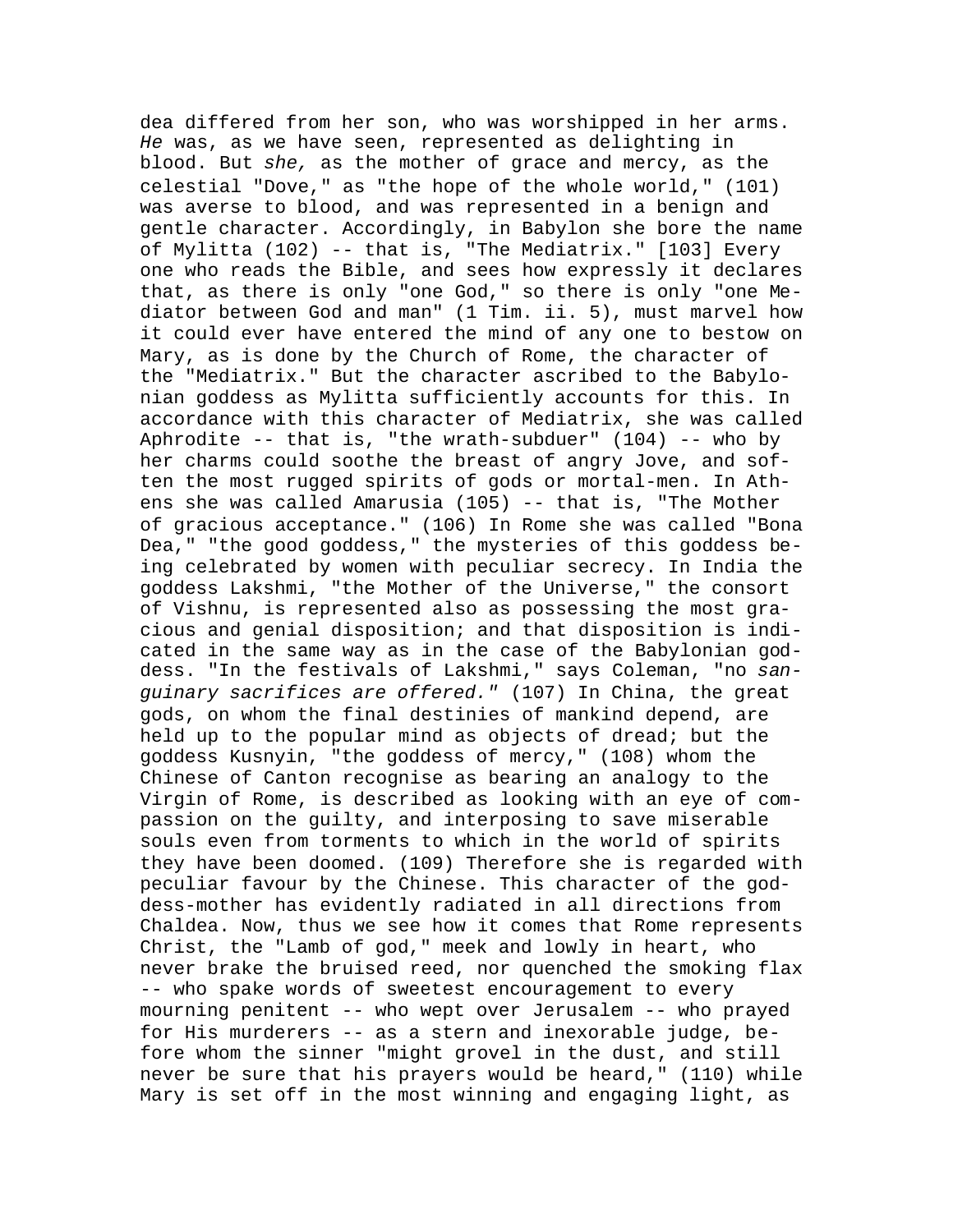the hope of the guilty, as the grand refuge of sinners; how it is that the former is said to have "reserved justice and judgment to himself," but to have committed the exercise of all mercy to His Mother! (111) The most standard devotional works of Rome are pervaded by this very principle, exalting the compassion and gentleness of the mother at the expense of the loving character of the Son. Thus, St. Alphonsus Liguori tells his readers that the sinner that ventures to come directly to Christ may come with dread and apprehension of His wrath; but let him only employ the mediation of the Virgin with her Son, and she has only to *"show"* that Son *"the breasts that gave Him suck,"* (112) and his wrath will immediately be appeased. But where in the Word of God could such an idea have been found? Not surely in the answer of the Lord Jesus to the woman who exclaimed, "Blessed is the womb that bare thee, and the paps that thou hast sucked!" Jesus answered and said unto her *"Yea, rather,* blessed are they that hear the word of God and keep it" (Luke xi. 27, 28). There cannot be a doubt that this answer was given by the prescient Saviour, to check in the very bud every idea akin to that expressed by Liguori. Yet this idea, which is not to be found in Scripture, which the Scripture expressly repudiates, was widely diffused in the realms of Paganism. Thus we find an exactly parallel representation in the Hindoo mythology in regard to the god Siva and his wife Kali, when that god appeared as a little child. "Siva," says the Lainga Puran, "appeared as an infant in a cemetery, surrounded by ghosts, and on beholding him, Kali (his wife) took him up, and, *caressing him, gave him her breast.* He sucked the nectareous fluid; but becoming ANGRY, in order to divert and PACIFY him, Kali *clasping him to her bosom,* danced with her attendant goblins and demons amongst the dead, until he was *pleased and delighted;* while Vishnu, Brahma, Indra, and all the gods, bowing themselves, praised with laudatory strains the god of gods, Kal and Parvati." (113) Kali, in India, is the goddess of destruction, the power of the goddess *mother,* in appeasing an offended god, by means only suited to PACIFY a peevish child, has found an introduction. If the Hindoo story exhibits its "god of gods" in such a degrading light, how much more honouring is the Papal story to the Son of the Blessed, when it represents Him as needing to be *pacified* by His mother exposing to Him "the breasts that He has sucked." All this is done only to exalt the Mother, as *more* gracious and *more* compassionate than her glorious Son. Now, this was the very case in Babylon: and to this character of the goddess queen her favourite offerings exactly corre-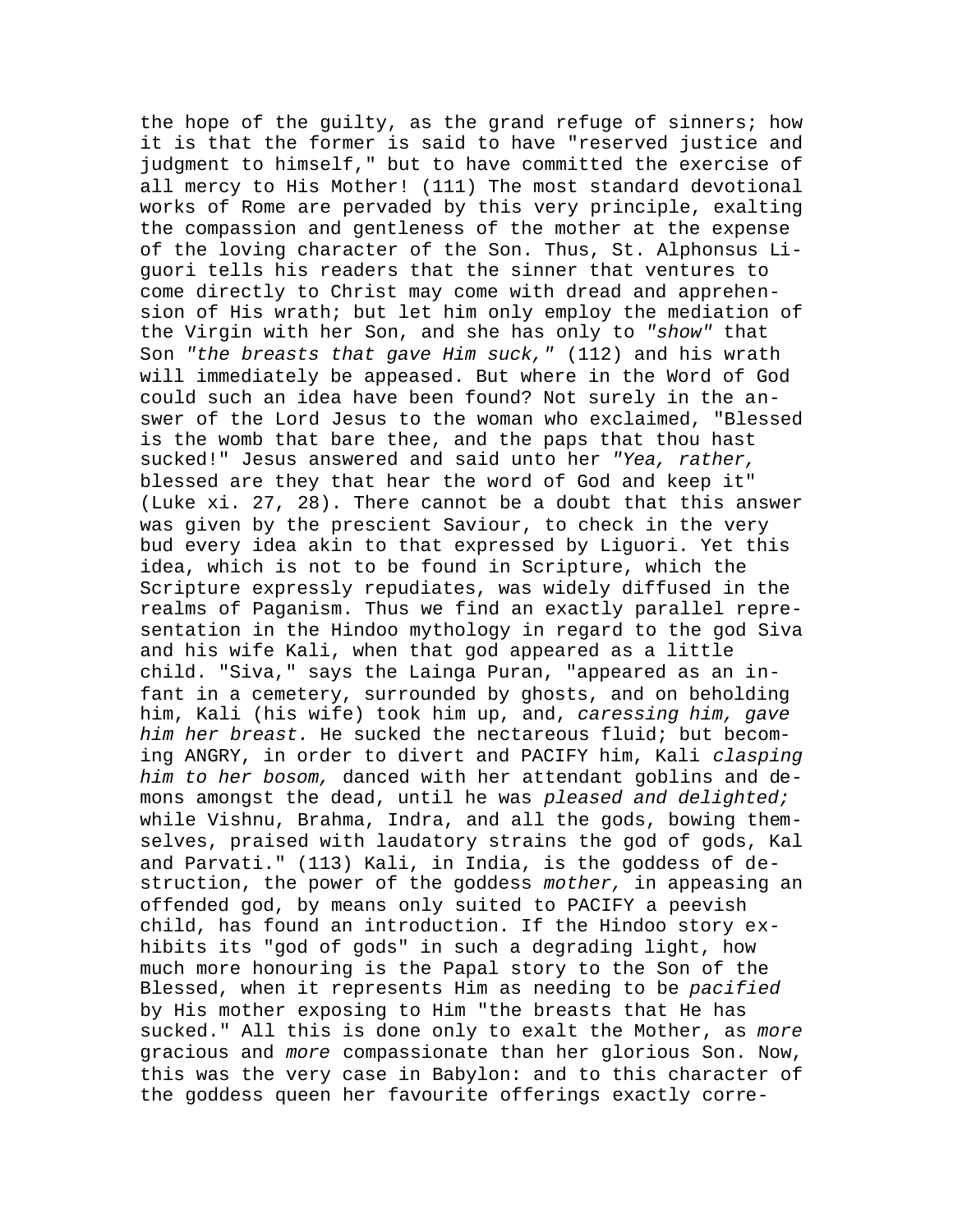spond. Therefore, we find the women of Judah represented as simply "burning incense, pouring out drink-offerings, and offering *cakes* to the queen of heaven" (Jeremiah xliv. 19). The cakes were "the unbloody sacrifice" she required. That "unbloody sacrifice" her votaries not only offered, but when admitted to the higher mysteries, they partook of, swearing anew fidelity to her. In the fourth century, when the queen of heaven, under the name of Mary, was beginning to be worshipped in the Christian Church, this "unbloody sacrifice" also was brought in. Epiphanius states that the practice of offering and eating it began among the women of Arabia; (114) and at that time it was well known to have been adopted from the pagans. The very shape of the unbloody sacrifice of Rome may indicate whence it came. It is a small thin, *round* wafer; and on its *roundness* the Church of Rome lays so much stress, to use the pithy language of John Knox in regard to the wafer-god, "If, in making the *roundness* the ring be broken, then must another of his fellow-cakes receive that honour to be made a god, and the crazed or cracked miserable cake, that once was in hope to be made a god, must be given to a baby to play withal." (115) What could have induced the Papacy to insist so much on the *"roundness"* of its "unbloody sacrifice"? Clearly not any reference to the Divine institution of the Supper of our Lord; for in all the accounts that are given of it, no reference whatever is made to the *form* of the bread which our Lord took, when He blessed and brake it, and gave it to His disciples, saying, "Take, eat; this is My body: this do in remembrance of Me." As little can it be taken from any regard to injunctions about the form of the Jewish Paschal bread; for no injunctions on that subject are given in the books of Moses. The importance, however, which Rome attaches to the *roundness* of the wafer, must have a reason; and that reason will be found. if we look at the altars of Egypt. "The thin, *round* cake," says Wilkinson, "occurs on all altars." (116) Almost every jot or tittle in the Egyptian worship had a symbolical meaning. The *round disk,* so frequent in the sacred emblems of Egypt, symbolised the *sun.* Now, when Osiris, the sun-divinity, became incarnate, and was born, it was not merely that he should give his life as a *sacrifice* for men, (117) but that he might also be the life and *nourishment* of the souls of men. It is universally admitted that Isis was the original of the Greek and Roman Ceres. But Ceres, be it observed, was worshipped not simply as the *discoverer* of corn; she was worshipped as "the MOTHER of Corn." (118) The child she brought forth was He-Sirei, "the Seed," or, as he was most frequently called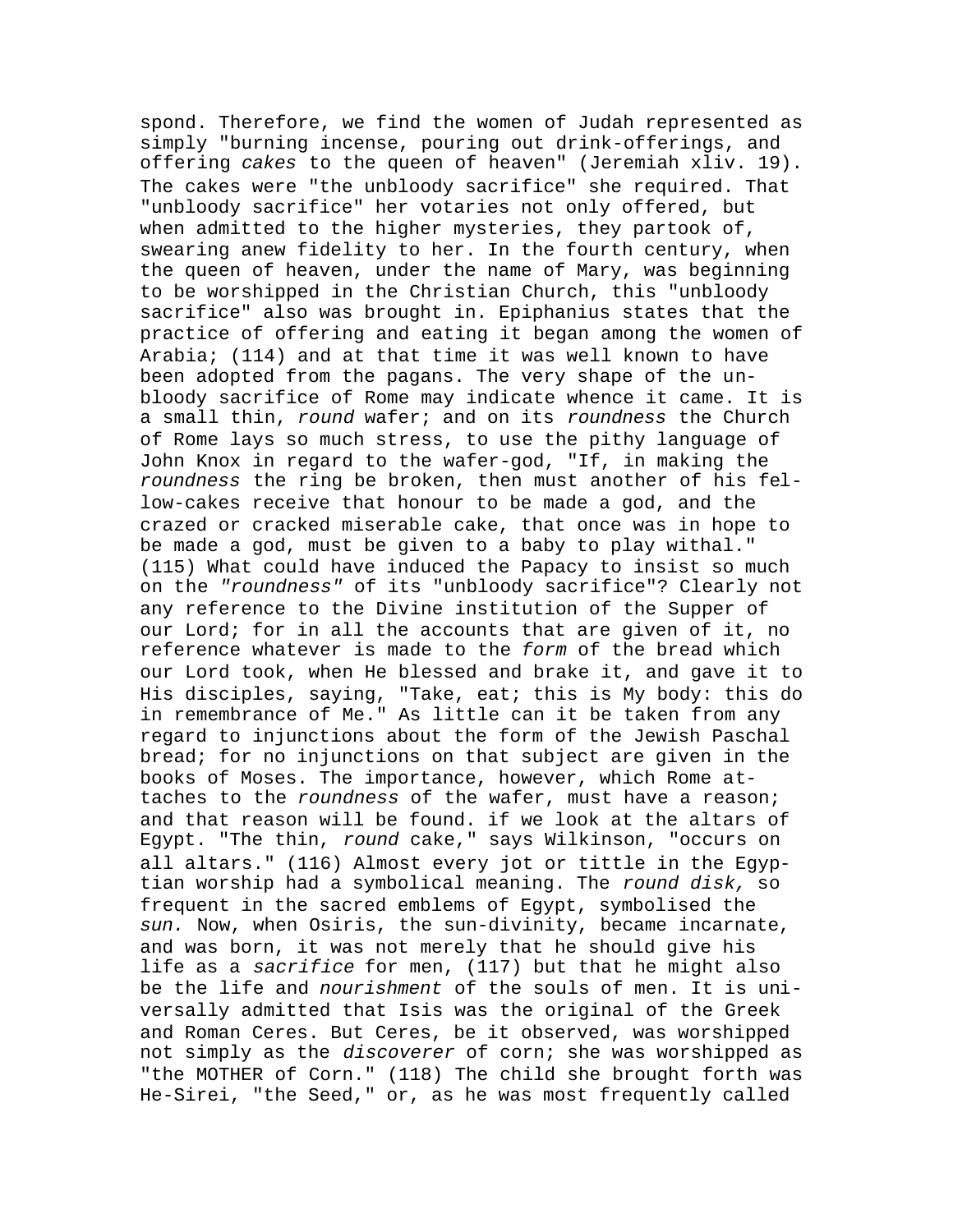in Assyria, "Bar," which signifies at once "the *Son"* and "the *Corn."* (Fig. 37.) (119) The uninitiated might reverence Ceres for the gift of material corn to nourish their *bodies,* but the initiated adored her for a higher gift - for food to nourish their souls -- for giving them that bread of God that cometh down from heaven -- for the life of the world, of which, "if a man eat, he shall never die." Does any one imagine that it is a mere *New Testament* doctrine, that Christ is the "bread of life"? There never *was,* there never *could* be, spiritual life in any soul, since the world began, at least since the expulsion from Eden, that was not nourished and supported by a continual feeding by faith on the Son of God, "in whom it hath pleased the Father that all fulness should dwell" (Col. i. 19), "that out of His fulness we might receive, and grace for grace" (John i. 16). Paul tells us that the manna of which the Israelites ate in the wilderness was to them a type and lively symbol of "the bread of life;" (1 Cor. x. 3), "They did all eat the same *spiritual* meat"--i.e., meat which was intended not only to support their natural lives, but to point them to Him who was the life of their souls. Now, Clement of Alexandria, to whom we are largely indebted for all the discoveries that, in modern times, have been made in Egypt, expressly assures us that, "in their *hidden character,* the enigmas of the Egyptians were VERY SIMILAR TO THOSE OF THE JEWS." (120) That the initiated Pagans actually believed that the "Corn" which Ceres bestowed on the world was not the "Corn" of this earth, but the Divine "Son," through whom alone spiritual and eternal life could be enjoyed, we have clear and decisive proof. The Druids were devoted worshippers of Ceres, and as such they were celebrated in their mystic poems as "bearers of the ears of corn." (121) Now, the following is the account which the Druids give of their great divinity, under the form of *"Corn."* That divinity was represented as having, in the first instance, incurred, for some reason or other, the displeasure of Ceres, and as fleeing in terror from her. In his terror, "he took the form of a bird, and mounted into the air. That element afforded him no refuge; for *The Lady,* in the form of a sparrow-hawk, was gaining upon him -- she was just in the act of pouncing upon him. Shuddering with dread, he perceived a heap of clean wheat upon a floor, dropped into the midst of it, and assumed the form of a *single grain."* Ceridwen [i.e., the British Ceres] took the form of a black high-crested hen, descended into the wheat, scratched him out, distinguished, and swallowed him. And, as the history relates, she was pregnant of him nine months, and when de-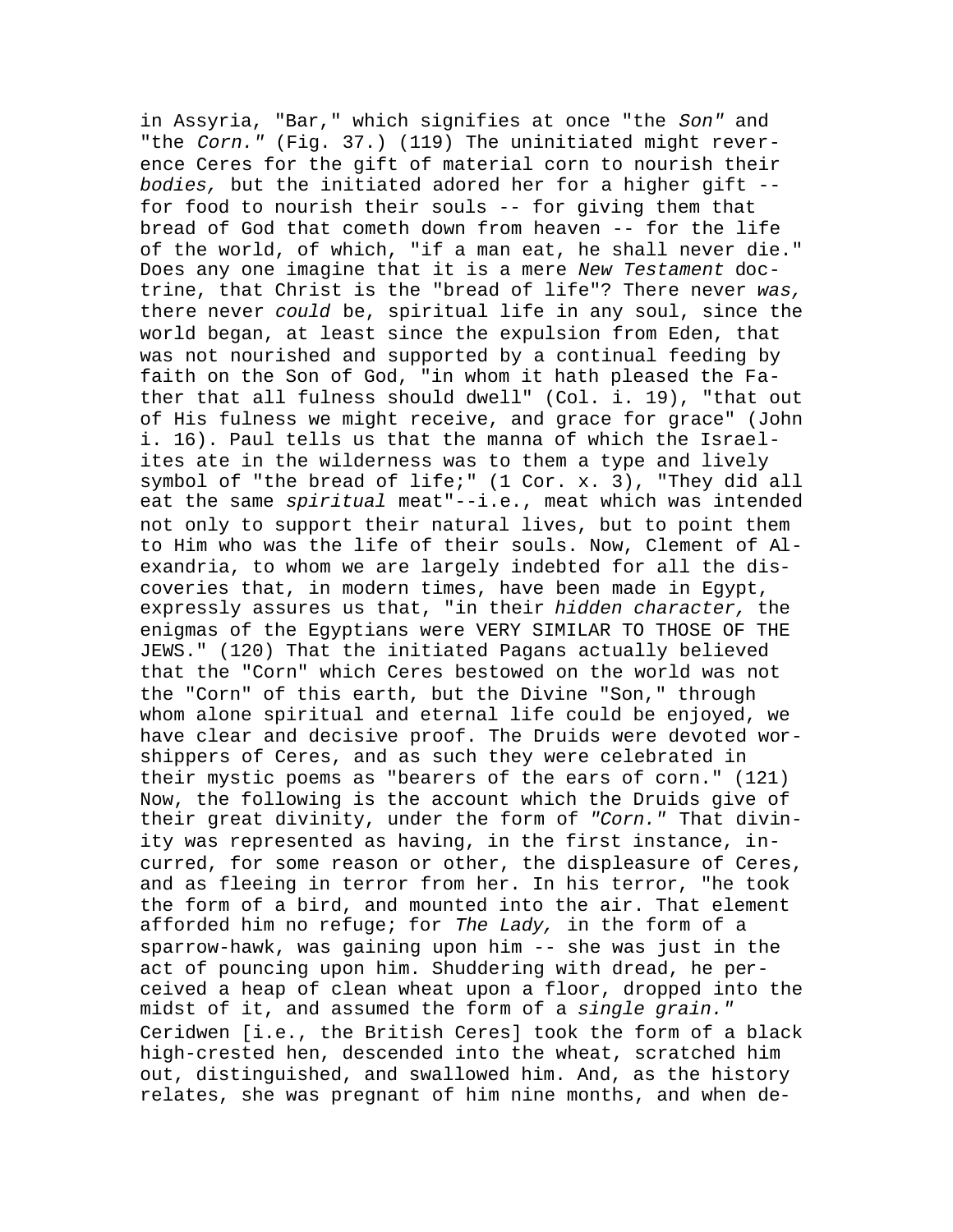livered of him, she found him *so lovely a babe,* that she had not resolution to put him to death." (122) Here it is evident that the *grain of corn,* is expressly identified with *"the lovely babe:"* from which it is still further evident that Ceres, who, to the profane vulgar was known only as the Mother of "Bar," "the Corn," was known to the initiated as the Mother of "Bar," "the Son." And now, the reader will be prepared to understand the full significance of the representation in the Celestial sphere of "the Virgin with the ear of wheat in her hand." That *ear of wheat* in the Virgin's *hand* is just another symbol for the *child* in the *arms* of the Virgin Mother. p. 156, Para. 3, [BABYLONS].

 Now, this Son, who was symbolised as "Corn," was the SUNdivinity incarnate, according to the sacred oracle of the great goddess of Egypt: "No mortal hath lifted my veil. The fruit which I have brought forth is the SUN." (123) What more natural then, if this incarnate divinity is symbolised as the *"bread* of God," than that he should be represented as a *"round* wafer," to identify him with the Sun? Is this mere fancy? Let the reader peruse the following extract from Hurd, in which he describes the embellishments of the Romish altar, on which the sacrament or consecrated wafer is deposited, and then he will be able to judge:-- "A plate of silver, in the form of a SUN, is fixed opposite to the SACRAMENT on the altar; which, with the light of the tapers, makes a most brilliant appearance." (124) What has that "brilliant" *"Sun"* to do there, on the altar, over against the *"sacrament,"* or *round* or wafer? In Egypt, the *disk* of the Sun was represented as adoring it. Near the small town of Babain, in Upper Egypt, there still exist in a grotto, a representation of a sacrifice to the sun, where two priests are seen worshipping the sun's image, as in the accompanying woodcut (Fig. 38.) (125) In the great temple of Babylon, the golden image of the Sun was exhibited for the worship of the Babylonians. (126) In the temple of Cuzco, in Peru, the disk of the sun was fixed up in flaming gold upon the wall, (127) that all who entered might bow down before it. The Paeonians of Thrace were sunworshippers; and in their worship they adored an image of the sun in the form of a disk at the tope of a long pole. (128) In the worship of Baal, as practised by the idolatrous Israelites in the days of their apostacy, the worship of the sun's image was equally observed; and it is striking to find that the image of the sun, which apostate Israel worshipped, was erected *above the altar.* When the good king Josiah set about the work of reformation, we read that his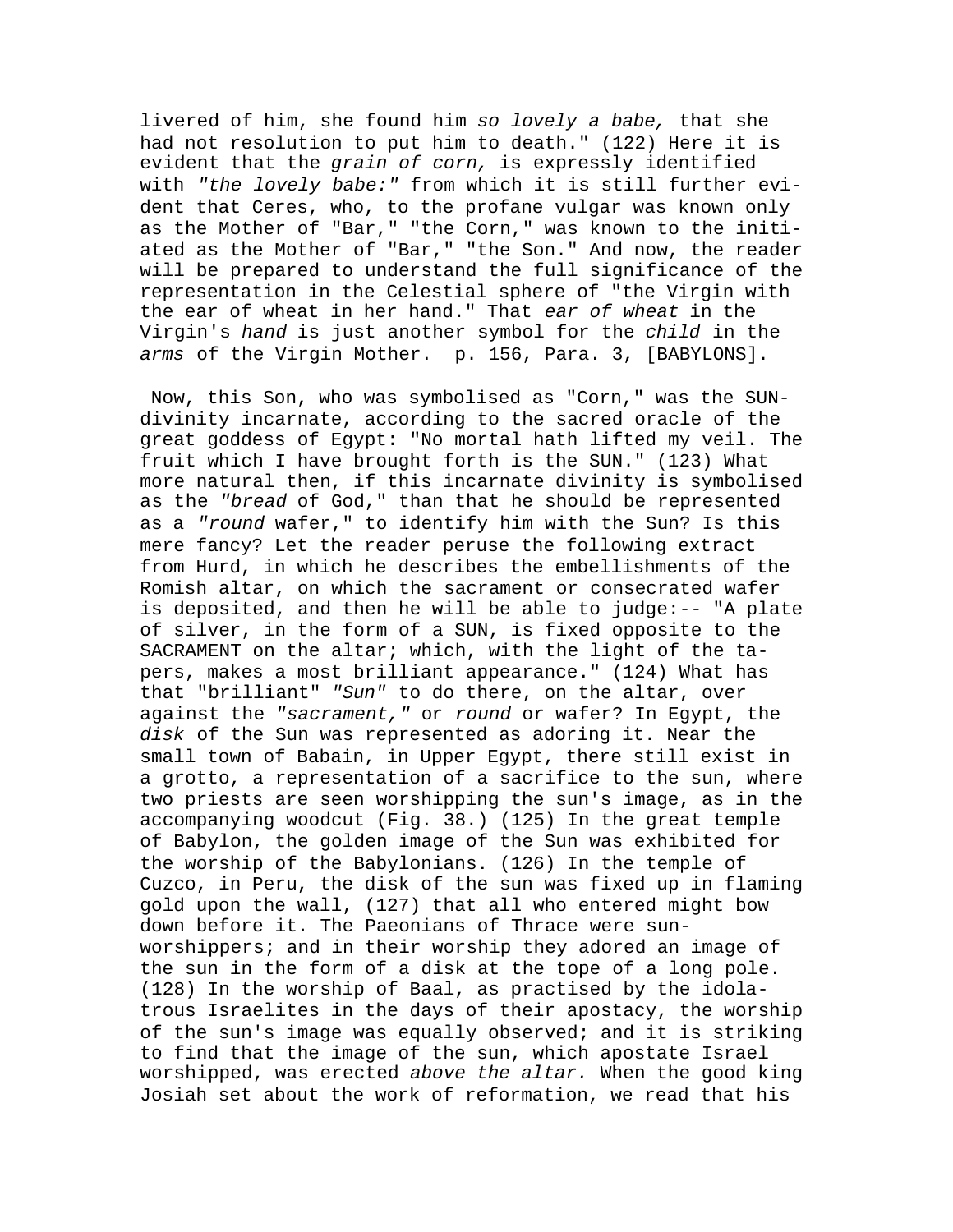servants in carrying out the work, proceeded thus (2 Chron. xxxiv. 4): "And they brake down the *altars* of Baalim in his presence, and the images (margin, SUN-IMAGES) that were on high above them, he cut down." Benjamin of Tudela, the great Jewish traveller, gives a striking account of sunworship even in comparatively modern times, as subsisting among the Cushites of the East, from which we find that the image of the sun was, even in his day, worshipped on the altar. "There is a temple," says he, "of the posterity of Chus, addicted to the contemplation of the stars. They worship the sun as a god, and the whole country, for half-amile round their town, is filled with great altars dedicated to him. By the dawn of morn they get up and run out of town, to wait the rising sun, to whom, *on every altar,* there is a *consecrated image,* not in the likeness of a man, but *of the solar orb,* framed by magic art. These orbs, as soon as the sun rises, take fire, and resound with a great noise, while everybody there, men and women, hold censers in their hands, and all burn incense to the sun." (129) From all this, it is manifest that the image of the sun above, or on the altar, was one of the recognised symbols of those who worshipped Baal or the Sun. And here, in a socalled Christian Church, a brilliant plate of silver, "in the form of a SUN," is so placed on the altar, that every one who adores at that altar must bow down in lowly reverence before that image of the *"Sun."* Whence, I ask, could that have come, but from the ancient sun-worship, or the worship of Baal? And when the wafer is so placed that the silver "SUN" is fronting the *"round"* wafer, whose *"roundness"* is so important an element in the Romish Mystery, what can be the meaning of it, but just to show to those who have eyes to see, that the "Wafer" itself is only another symbol of Baal, or the Sun. If the sun-divinity was worshipped in Egypt as "the Seed," or in Babylon as the "Corn," precisely so is the wafer adored in Rome. *"Breadcorn* of the elect, have mercy upon us," is one of the appointed prayers of the Roman Litany, addressed to the wafer, in the celebration of the mass. (130) And one at least of the imperative requirements as to the way in which that wafer is to be partaken of, is the very same as was enforced in the old worship of the Babylonian divinity. Those who partake of it are required to partake absolutely fasting. This is very stringently laid down. Bishop Hay, laying down the law on the subject, says that it is indispensable, "that we be fasting from midnight, so as to have taken nothing into our stomach from twelve o'clock at night before we receive, neither food, nor drink, nor medicine."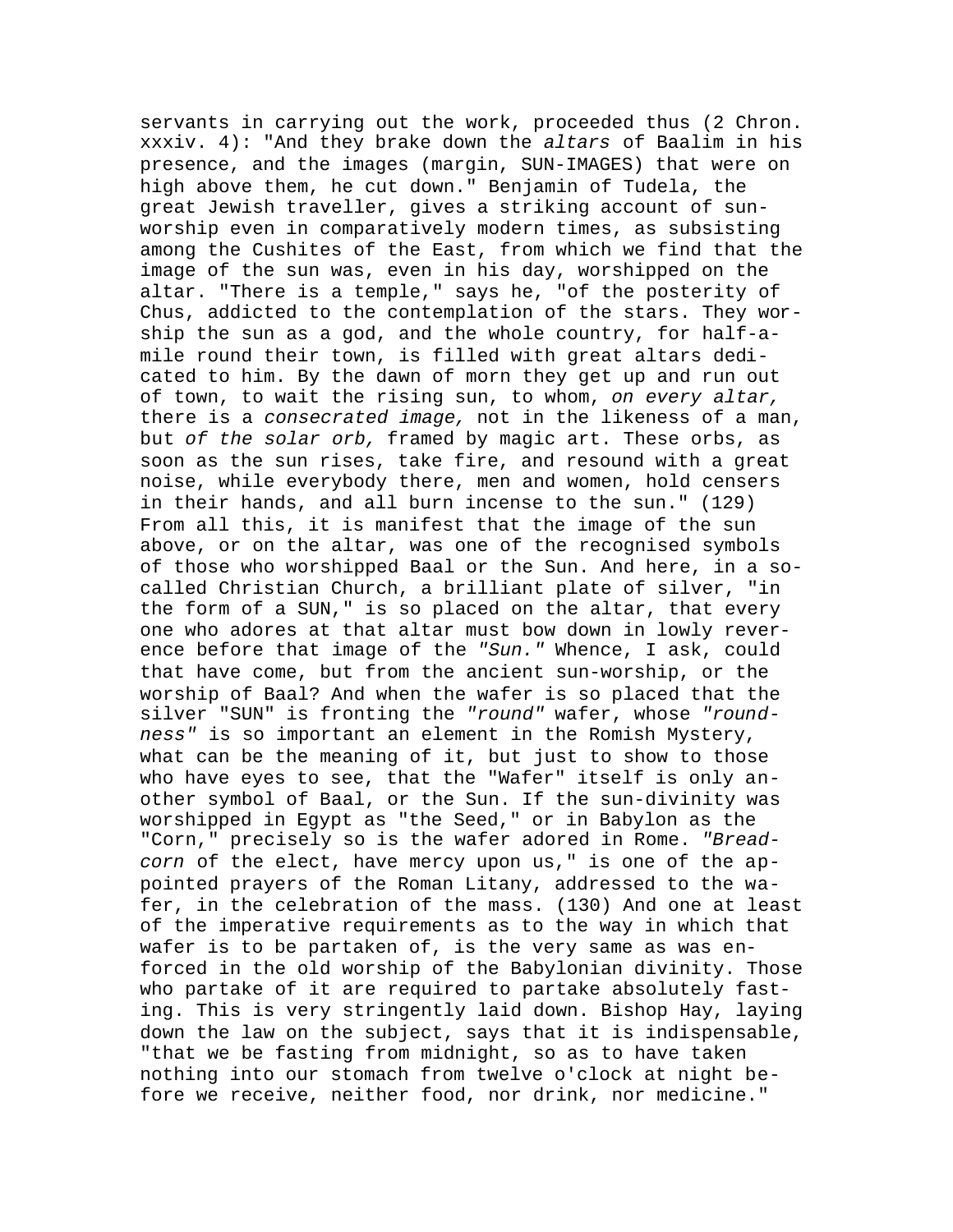(131) Considering that our Lord Jesus Christ instituted the Holy Communion immediately after His disciples had partaken of the paschal feast, such a strict requirement of fasting might seem very unaccountable. But look at this provision in regard to the "unbloody sacrifice" of the mass in the light of the Eleusinian Mysteries, and it is accounted for at once; for there the first question put to those who sought initiation was, "Are you fasting?" (132) and unless that question was answered in the affirmative, no initiation could take place. There is no question that fasting is in certain circumstances a Christian duty; but while neither the letter nor the spirit of the Divine institution requires any such stringent regulation as the above, the regulations in regard to the Babylonian Mysteries make it evident whence this requirement has really come. p. 162, Para. 1, [BABYLONS].

 Although the god whom Isis or Ceres brought forth, and who was offered to her under the symbol of the wafer or thin round cake, as "the bread of life,' was in reality the fierce, scorching Sun, or terrible Moloch, yet in that offering all his terror was veiled, and everything repulsive was cast into the shade. In the appointed symbol he is offered up to the benignant Mother, who tempers judgment with mercy, and to whom all spiritual blessings are ultimately referred; and blessed by that mother, he is given back to be feasted upon, as the staff of life, as the nourishment of her worshippers' souls. Thus the Mother was held up as the favourite divinity. And thus, also, and for an entirely similar reason, does the Madonna of Rome entirely eclipse her son as the "Mother of grace and mercy." p. 164, Para. 1, [BABYLONS].

 In regard to the Pagan character of the "unbloody sacrifice" of the mass, we have seen not little already. But there is something yet to be considered, in which the working of the mystery of iniquity will still further appear. There are letters on the wafer that are worth reading. These letters are I. H. S. What mean these mystical letters? To a Christian these letters are represented as signifying, *"Iesus Hominum Salvator,"* "Jesus the Saviour of men." But let a Roman worshipper of Isis (for in the age of the emperors there were innumerable worshippers of Isis in Rome) cast his eyes upon them, and how will he read them? He will read them, of course, according to his own wellknown system of idolatry: *"Isis, Horus, Seb,"* that is, "The Mother, the Child, and the Father of the gods," -- in other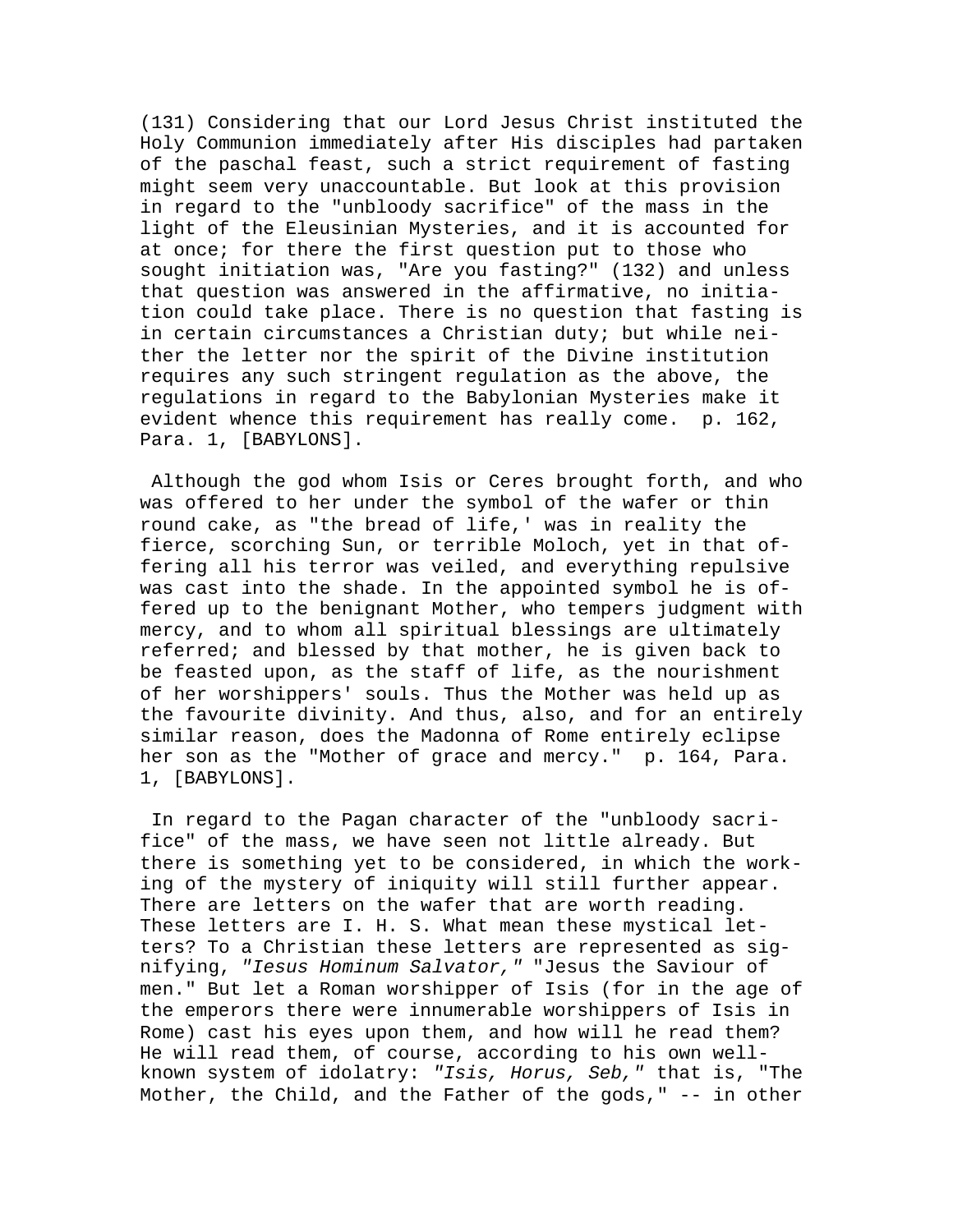words, "The Egyptian Trinity." Can the reader imagine that this double sense is accidental? Surely not. The very same spirit that converted the festival of the Pagan Oannes into the feast of the Christian Joannes, retaining at the same time all its ancient Paganism, has skilfully planned the initials I. H. S. TO PAY THE *semblance* of a tribute to Christianity, while Paganism in reality has all the *substance* of the homage bestowed upon it. p. 164, Para. 2, [BABYLONS].

When the women of Arabia began to adopt this wafer and offer the "unbloody sacrifice," all genuine Christians saw at once the real character of their sacrifice," They were treated as heretics, and branded with the name of Collyridians, from the Greek name for the cake which they employed. But Rome saw that the heresy might be turned to account; and therefore, though condemned by the sound portion of the Church, the practice of offering and eating this "unbloody sacrifice" was patronised by the Papacy; and now, throughout the whole bounds of the Romish communion, it has superseded the simple but most precious sacrament of the Supper instituted by our Lord Himself. p. 164, Para. 3, [BABYLONS].

 Intimately connected with the sacrifice of the mass is the subject of transubstantiation; but the consideration of it will come more conveniently at a subsequent stage of this inquiry. p. 165, Para. 1, [BABYLONS].

SECTION IV. -- EXTREME UNCTION. p. 165, Para. 2, [BABYLONS].

 The last office which Popery performs for living men is to give them "extreme unction," to anoint them in the name of the Lord, after they have been shriven and absolved, and thus to prepare them for their last and unseen journey. The pretence for this "unction" of dying men is professedly taken from a command of James in regard to the visitation of the sick; but when the passage in question is fairly quoted it will be seen that such a practice could never have arisen from the apostolic direction -- that it must have come from an entirely different source. "Is any sick among you?" says James (v. 14, 15), "let him call for the elders of the church; and let them pray over him, anointing him with oil in the name of the Lord: and the prayer of faith shall save the sick, and the Lord shall RAISE HIM UP." Now, it is evident that this prayer and anointing were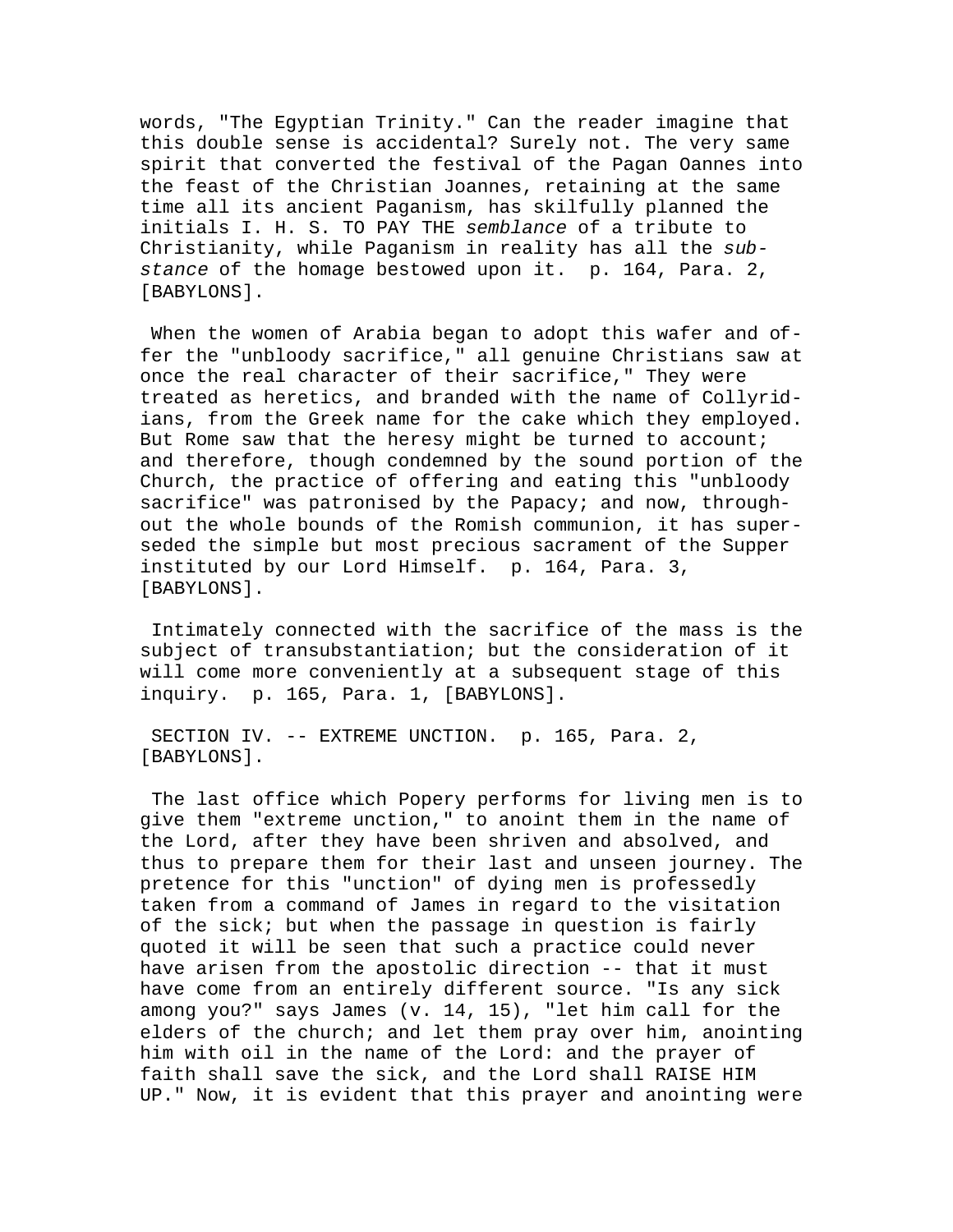intended for the *recovery* of the sick. Apostolic men, for the laying of the foundations of the Christian Church, were, by their great King and Head, invested with miraculous powers -- powers which were intended only for a time, and were destined, as the apostles themselves declared, while exercising them, to "vanish away" (1 Cor. xiii. 8). These powers were every day exercised by the "elders of the Church," when James wrote his epistle, and that for *healing* the bodies of men, even as our Lord Himself did. The "extreme unction" of Rome, as the very expression itself declares, is *not* intended for any such purpose. It is not intended for healing the sick, or *"raising them up;"* for it is *not* on any account to be administered till *all hope of recovery* is gone, and death is visibly at the very doors. As the object of this anointing is the very opposite of the Scriptural anointing, it must have come from a quite different quarter. That quarter is the very same from which the Papacy has imported so much heathenism, as we have seen already, into its own foul bosom. From the Chaldean Mysteries, extreme unction has obviously come. Among the many names of the Babylonian god was the name "Beel-samen," "Lord of Heaven," (133) which is the name of the sun, but also of course of the sun-god. But Beel-samen also properly signifies "Lord of Oil," and was evidently intended as a synonym of the Divine name, "The Messiah." In Herodotus we find a statement made which this name alone can fully explain. There an individual is represented as having dreamt that the sun had anointed her father. (134) That the sun should anoint any one is certainly not an idea that could naturally have presented itself; but when the name "Beelsamen," "Lord of Heaven," is seen also to signify "Lord of Oil," it is easy to see how that idea would be suggested. This also accounts for the fact that the body of the Babylonian Belus was represented as having been preserved in his sepulchre in Babylon till the time of Xerxes, floating in oil. (135) And for the same reason, no doubt, it was that at Rome the "statue of Saturn" was "made hollow, and *filled with oil."* (136) p. 165, Para. 3, [BABYLONS].

 The olive branch, which we have already seen to have been one of the symbols of the Chaldean god, had evidently the same hieroglyphical meaning; for, as the olive was the oiltree, so an olive branch emblematically signified a "son of oil," or an "anointed one" (Zech. iv. 12-14). Hence the reason that the Greeks, in coming before their gods in the attitude of suppliants deprecating their wrath and entreating their favor, came to the temple on many occasions bear-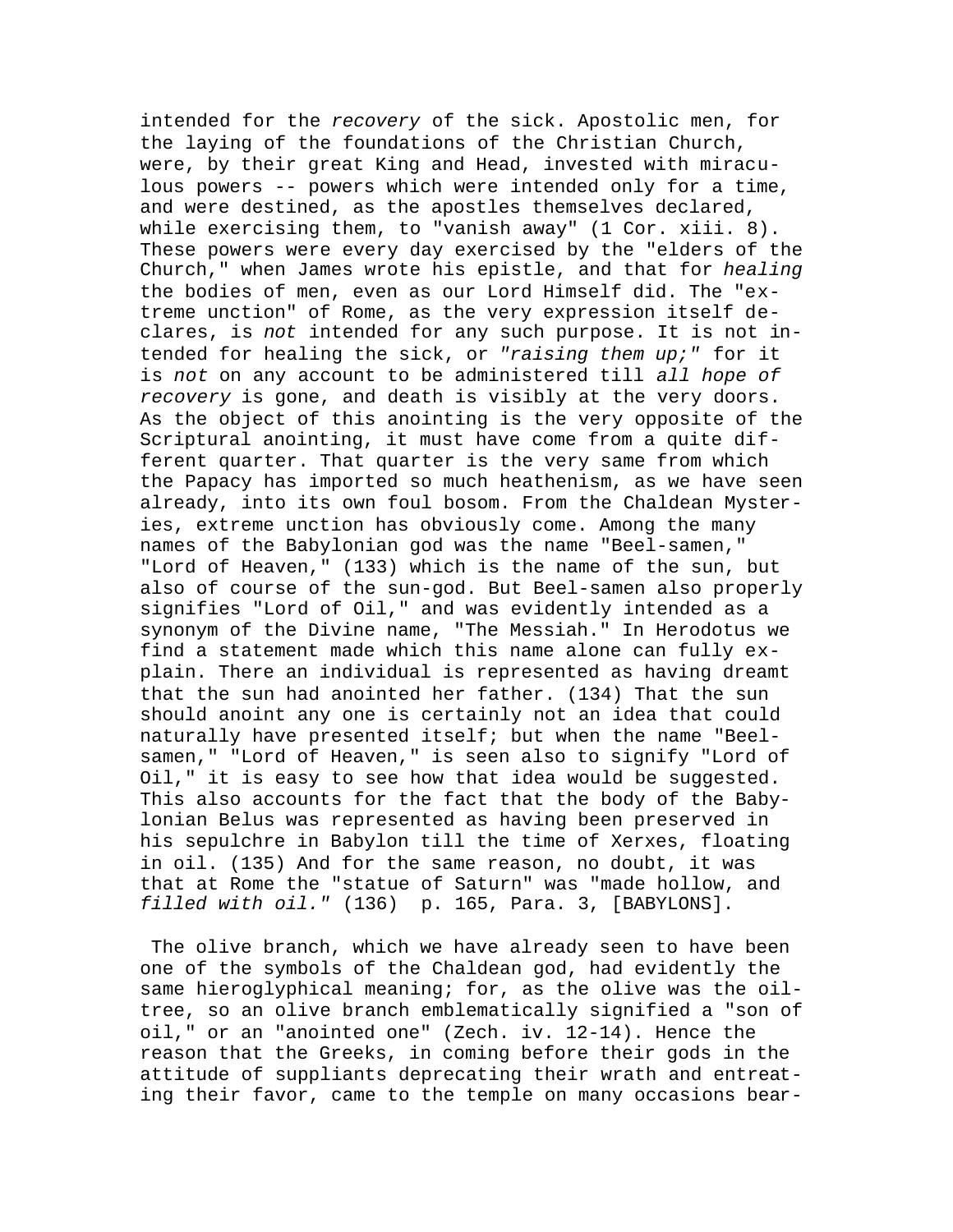ing an olive branch in their hands. As the olive branch was one of the recognised symbols of their Messiah, whose great mission it was to make peace between God and man, so, in bearing this branch of the anointed one, they thereby testified that in the *name* of that anointed one they came seeking peace. Now, the worshippers of this Beel-samen, "Lord of Heaven," and "Lord of Oil," were anointed in the name of their god. It was not enough that they were anointed with "spittle"; they were also anointed with "magical ointments" of the most powerful kind; and these ointments were the means of introducing into their bodily systems such drugs as tended to excite their imaginations and add to the power of the magical drinks they received, that they might be prepared for the visions and revelations that were to be made to them in the Mysteries. These *"unctions,"* says Salverte, "were exceedingly frequent in the ancient ceremonies. .... Before consulting the oracle of Trophonius, they were rubbed with oil over the whole body. This preparation certainly concurred to produce the desire vision. Before being admitted to the Mysteries of the Indian sages, Apollonius and his companion were rubbed with an oil so powerful that *they felt as if bathed with fire."* (137) This was professedly an unction in the name of the "Lord of Heaven," to fit and prepare them for being admitted *in vision* into his awful presence. The very same reason that suggested such an unction before initiation on this present scene of things, would naturally plead more powerfully still for a special *"unction"* when the individual was called, not in vision, but in reality, to face the "Mystery of mysteries," his personal introduction into the world unseen and eternal. Thus the Pagan system naturally developed itself into "extreme unction." (138) Its votaries were *anointed* for their last journey, that by the double influence of superstition and powerful stimulants introduced into the frame by the only way in which it might then be possible, their minds might be fortified at once against the sense of guilt and the assaults of the king of terrors. From this source, and this alone, there can be no doubt came the "extreme unction" of the Papacy, which was entirely unknown among Christians till corruption was far advanced in the Church. (139) p. 166, Para. 1, [BABYLONS].

 SECTION V. -- PURGATORY AND PRAYERS FOR THE DEAD. p. 167, Para. 1, [BABYLONS].

 "Extreme unction," however, to a burdened soul, was but a miserable resource, after all, in the prospect of death. No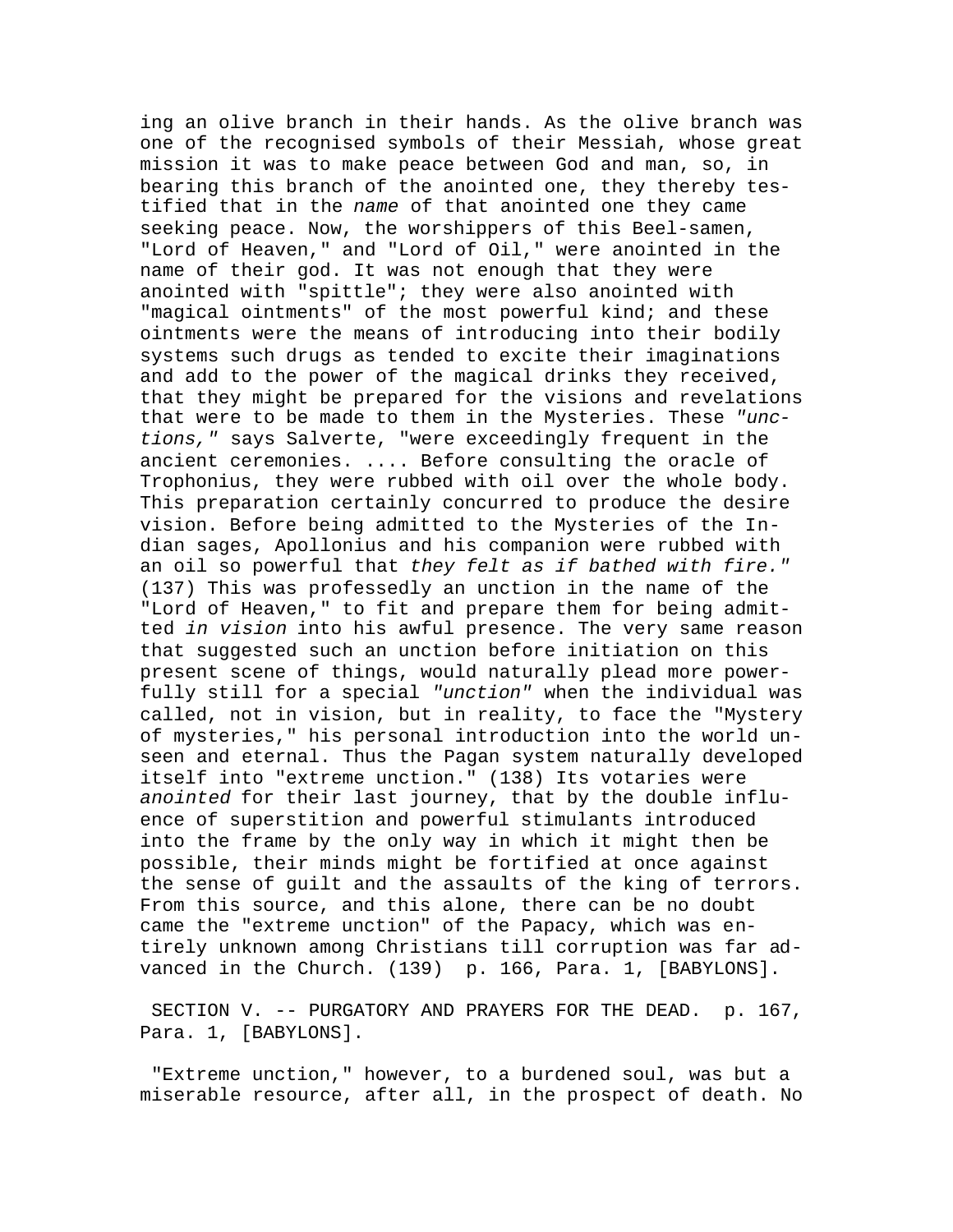wonder, therefore, that something else was found to be needed by those who had received all that priestly assumption could pretend to confer, to comfort them in the prospect of eternity. In every system, therefore, except that of the Bible, the doctrine of a purgatory after death, and prayers for the dead, has always been found to occupy a place. Go wherever we may, in ancient or modern times, we shall find that Paganism leaves hope after death for sinners, who, at the time of their departure, were consciously unfit for the abodes of the blest. For this purpose a middle state has been feigned, in which, by means of purgatorial pains, guilt unremoved in time may in a future world be purged away, and the soul be made meet for final beatitude. In Greece the doctrine of a purgatory was inculcated by the very chief of the philosophers. Thus Plato, speaking of the future judgment of the dead, holds out the hope of final deliverance for *all,* but maintains that, of "those who are judged," "some" must *first* "proceed to a subterranean place of judgment, where they shall *sustain the punishment they have deserved;"* while others, in consequence of a favorable judgment, being elevated at once into a certain celestial place, "shall pass their time in a manner becoming the life they have lived in a human shape." (140) In Pagan Rome, purgatory was equally held up before the minds of men; but there, there seems to have been no hope held out to any of exemption from its pains. Therefore, Virgil, describing its different tortures, thus speaks:-- "Nor can the grovelling mind, In the dark dungeon of the limbs confined, Assert the native skies, or own its heavenly kind. Nor death itself can wholly wash their stains; But long-contracted filth, even in the soul, remains The relics of inveterate vice they wear, And spots of sin obscene in *every face* appear, For this are various penances enjoined; And some are hung to bleach upon the wind, Some plunge in water, *others purged in fires,* Till all the dregs are drained, and all the rust expires. *All* have their Manes, and those Manes bear. The few so cleansed to these abodes repair, And breathe in ample fields the soft Elysian air. Then are they happy, when by length of time The scurf is worn away of each committed crime; No speck is left of their habitual stains, But the pure ether of the soul remains." (141) p. 167, Para. 2, [BABYLONS].

 In Egypt, substantially the same doctrine of purgatory was inculcated. But when once this doctrine of purgatory was admitted into the popular mind, then the door was opened for all manner of priestly extortions. Prayers for the dead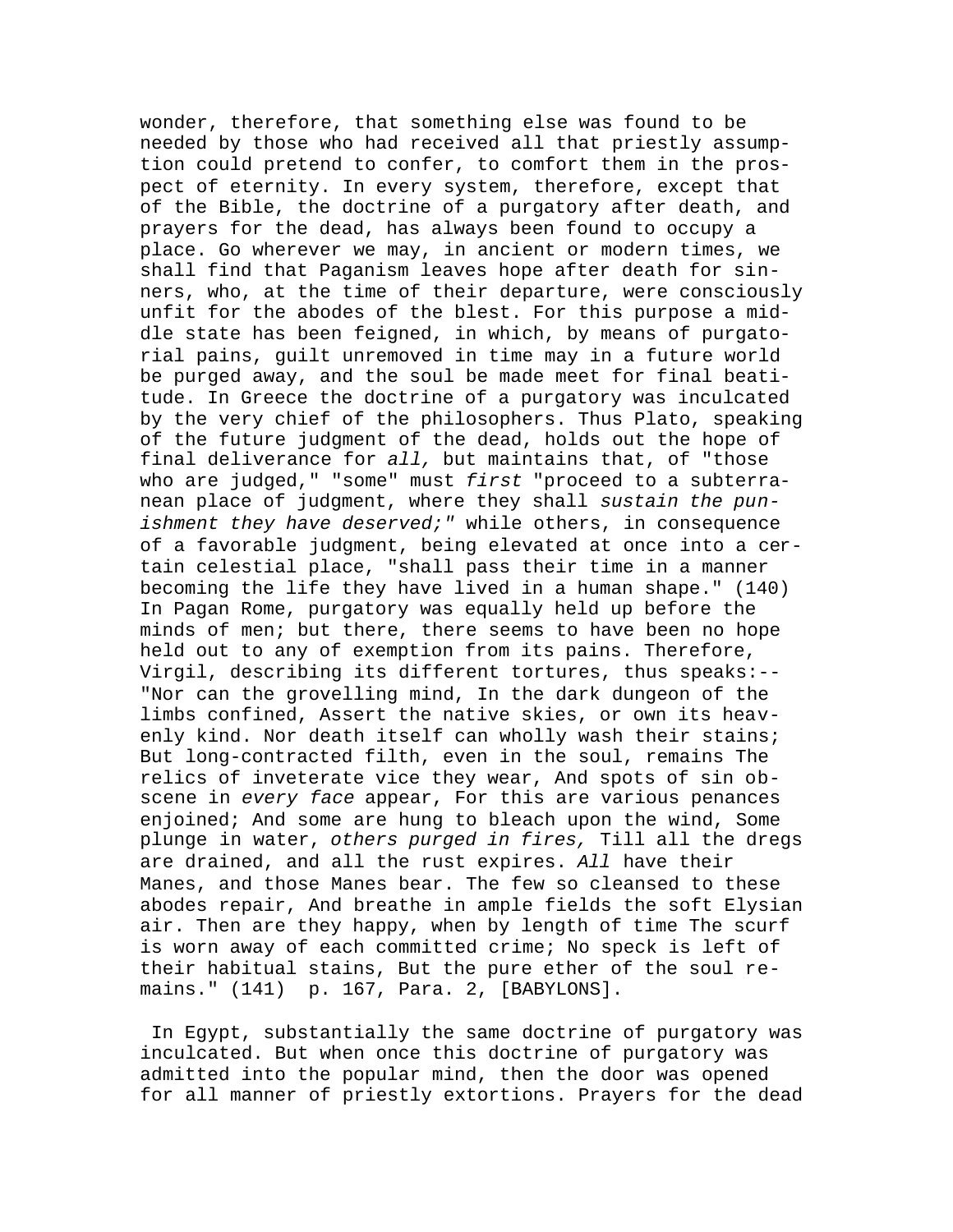never go hand in hand with purgatory; but no prayers can be completely efficacious without the interposition of the priest; and no priestly functions can be rendered unless there be *special pay* for them. Therefore, in every land we find the Pagan priesthood "devouring widows' houses," and making merchandise of the tender feelings of sorrowing relatives, sensitively alive to the immortal happiness of the beloved dead. From all quarters there is one universal testimony as to the burdensome character and the *expense* of these posthumous devotions. One of the oppressions under which the poor Romanists in Ireland groan, is the periodical special devotions, for which they are required to pay, when death has carried away one of the inmates of their dwelling. Not only are there funeral services and funeral dues for the repose of the departed, at the time of burial, but the priest pays repeated visits to the family for the same purpose, which entail heavy expense, beginning with what is called "the month's mind," that is, a service in behalf of the deceased when a month after death-has elapsed. Something entirely similar to this had evidently been the case in ancient Greece; for, says Muller in his *History of the Dorians,* "the Argives sacrificed on the thirtieth day [after death] to Mercury as the conductor of the dead." (142) In India many and burdensome are the services of the Sradd'ha, or funeral obsequies for the repose of the dead; and for securing the due efficacy of these, it is inculcated that "donations of cattle, land, gold, silver, and other things," should be made by the man himself at the approach of death; or, "if he be too weak, by another in his name.' (143) Wherever we look, the case is nearly the same. In Tartary, "The Gurjumi, or prayers for the dead," says the *Asiatic Journal,* "are very expensive." (144) In Greece, says Suidas. (145) "the greatest and most *expense* sacrifice was the mysterious sacrifice called the Telete," a sacrifice which, according to Plato, "was offered for the living and the *dead,* and was supposed to free them from all the evils to which the wicked are liable when they have left this world." (146) In Egypt the exactions of the priest for funeral dues and masses for the dead were far from being trifling. "The priests," says Wilkinson, induced the people to expend large sums on the celebration of funeral rites; and *many who had barely sufficient to obtain the necessaries of life* were anxious to save something for the expenses of their death. For, beside the embalming process, which sometimes cost a talent of silver, or about 250 Pounds English money, the tomb itself was purchased at an immense expense; and numerous demands were made upon the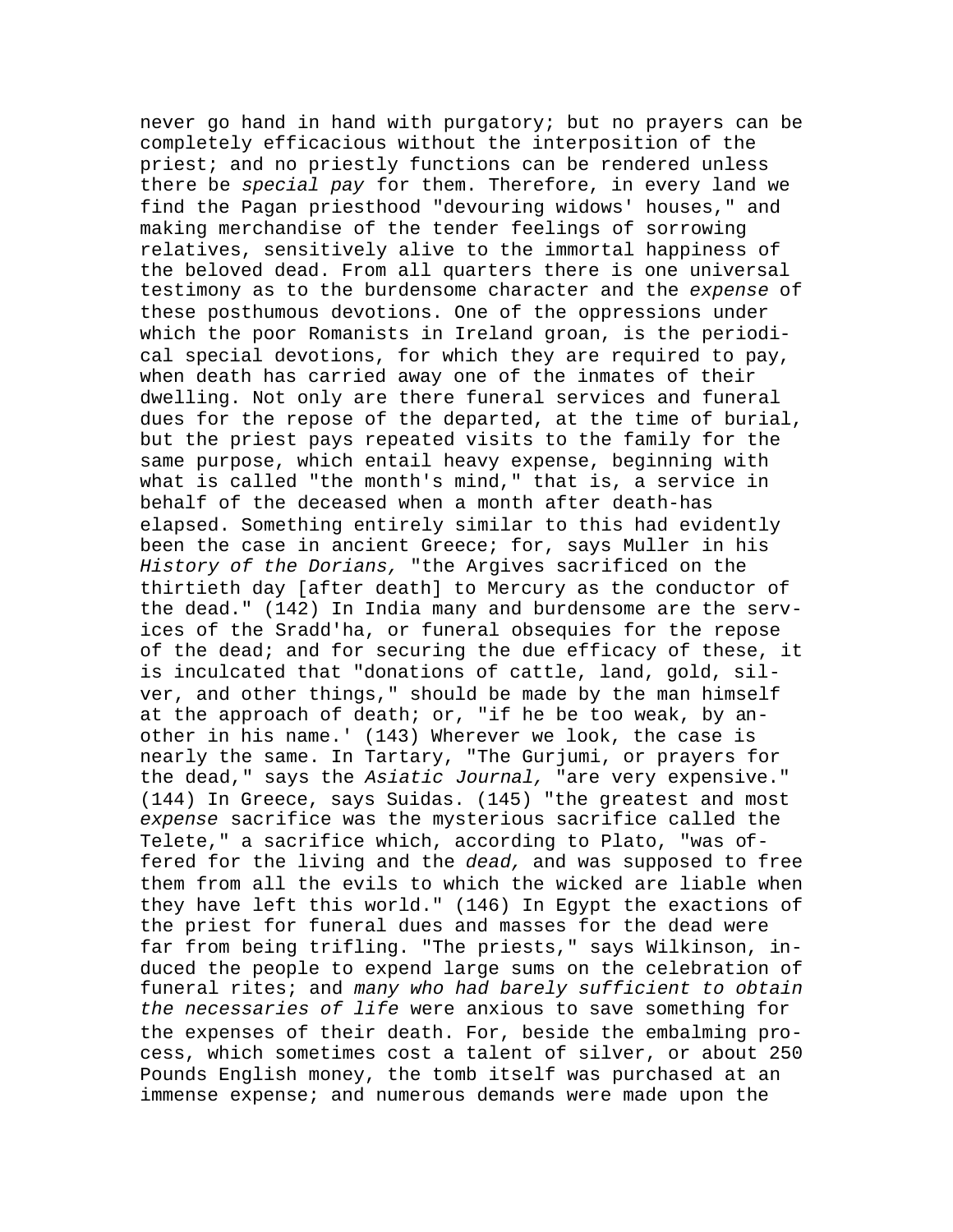estate of the deceased, for the celebration of prayer and other services for the soul." (147) "The ceremonies," we find him elsewhere saying, "consisted of a sacrifice similar to those offered in the temples, vowed for the deceased to one or more gods (as Osiris, Anubis, and others connected with Amenti); incense and libation were also presented; and a prayer was sometimes read, the relations and friends being present as mourners. They even joined their prayers to those of the priest. The priest who officiated at the burial service was selected from the grade of Pontiffs, who wore the leopard skin; but various other rites were performed by one of the minor priests to the mummies, previous to their being lowered into the pit of the tomb after that ceremony. Indeed, they contained to be administered at intervals, *as long as the family paid for their performance."* (148) Such was the operation of the doctrine of purgatory and prayers for the dead among avowed and acknowledged Pagans; and in what essential respect does it differ from the operation of the same doctrine in Papal Rome? There are the same extortions in the one as there were in the other. The doctrine of purgatory is purely Pagan, and cannot for a moment stand in the light of Scripture. For those who die in Christ no purgatory *is,* or *can* be, needed; for "the blood of Jesus Christ, God's Son, cleanseth from ALL sin." If this be true, where can there be the need for any other cleansing? On the other hand, for those who die without personal union to Christ, and consequently unwashed, unjustified, unsaved, there can be no other cleansing; for, while "he that hath the Son hath life, he that hath not the Son hath *not* life," and never *can* have it. Search the Scripture through, and it will be found that, in regard to all who *"die in their sins,"* the decree of God is irreversible" "Let him that is unjust still, and let him that is filthy be filthy still." Thus the whole doctrine of purgatory is a system of pure barefaced Pagan imposture, dishonouring to God, deluding men who live in sin with the hope of atoning for it after death, and cheating them at once out of their property and their salvation. In the Pagan purgatory, fire, water, wind, were represented (as may be seen from the lines of Virgil) (149) as combining to purge away the stain of sin. In the purgatory of the Papacy, ever since the days of Pope Gregory, FIRE itself has been the grand means of purgation. (150) Thus, while the purgatorial fires of the future world are just the carrying out of the principle embodied in the blazing and purifying Baal-fires of the eve of St. John, they formed another link in identifying the system of Rome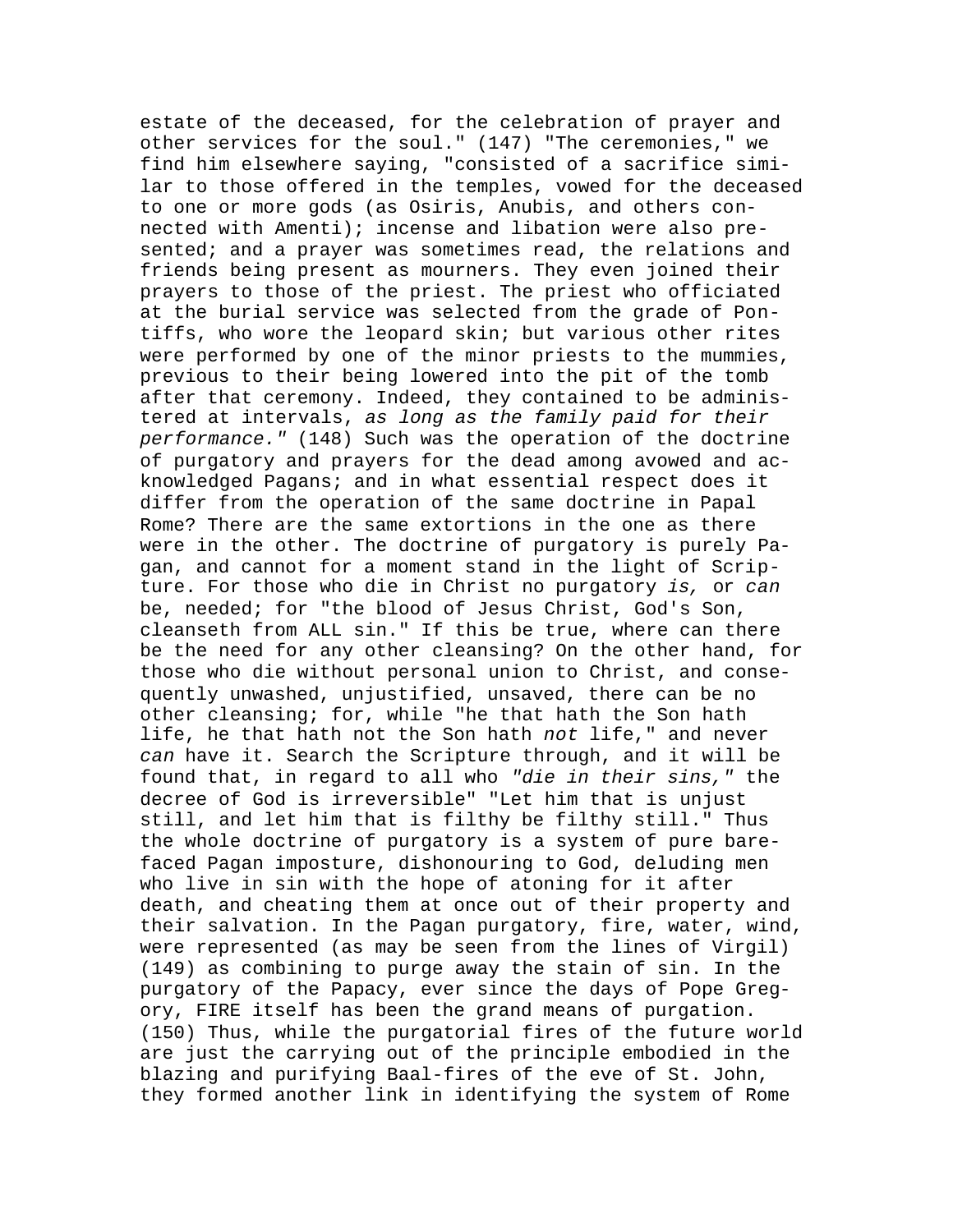with the system of Tammuz or Zoroaster, the great God of the ancient fire-worshippers. p. 168, Para. 1, [BABYLONS].

 Now, if baptismal regeneration, justification by works, penance as a satisfaction to God's justice, the unbloody sacrifice of the mass, extreme unction, purgatory, and prayers for the dead, were all derived from Babylon, how justly may the general system of Rome be styled Babylonian? And if the account already given be true, what thanks ought we to render to God, that, from a system such as this, we were set free at the blessed Reformation! How great a boon is it to be delivered from trusting in such refuges of lies as could no more take away sin than the blood of bulls or of goats! How blessed to feel that the blood of the Lamb, applied by the Spirit of God to the most defiled conscience, completely purges it from dead works and from sin! How fervent ought our gratitude to be, when we know that, in all our trials and distresses, we may come boldly unto the throne of grace, in the name of no creature, but of God's eternal and well-beloved Son; and that that Son is exhibited as a most tender and compassionate high priest, who is TOUCHED with a feeling of our infirmities, having been in all points tempted like as we are, yet without sin. Surely the thought of all this, while inspiring tender compassion for the deluded slaves of Papal tyranny, ought to make us ourselves stand fast in the liberty wherewith Christ has made us free, and quit ourselves like men, that neither we nor our children may every again be entangled in the yoke of bondage. p. 170, Para. 1, [BABYLONS].

 CHAPTER V. RITES AND CEREMONIES. p. 170, Para. 1, [BABYLONS].

 SECTION I. -- IDOL PROCESSIONS. p. 170, Para. 2, [BABYLONS].

 Those who have read the account of the last idol procession in the capital of Scotland, in John Knox's *History of the Reformation,* cannot easily have forgot the tragi-comedy with which it ended. The light of the Gospel had widely spread, the Popish idols had lost their fascination, and popular antipathy was everywhere rising against them. "The images," says the historian, "were stolen away in all parts of the country; and in Edinburgh was that great idol called Sanct Geyle [the patron saint of the capital], first drowned in the North Loch, after burnt, which raised no small trouble in the town." (1) The bishops demanded of the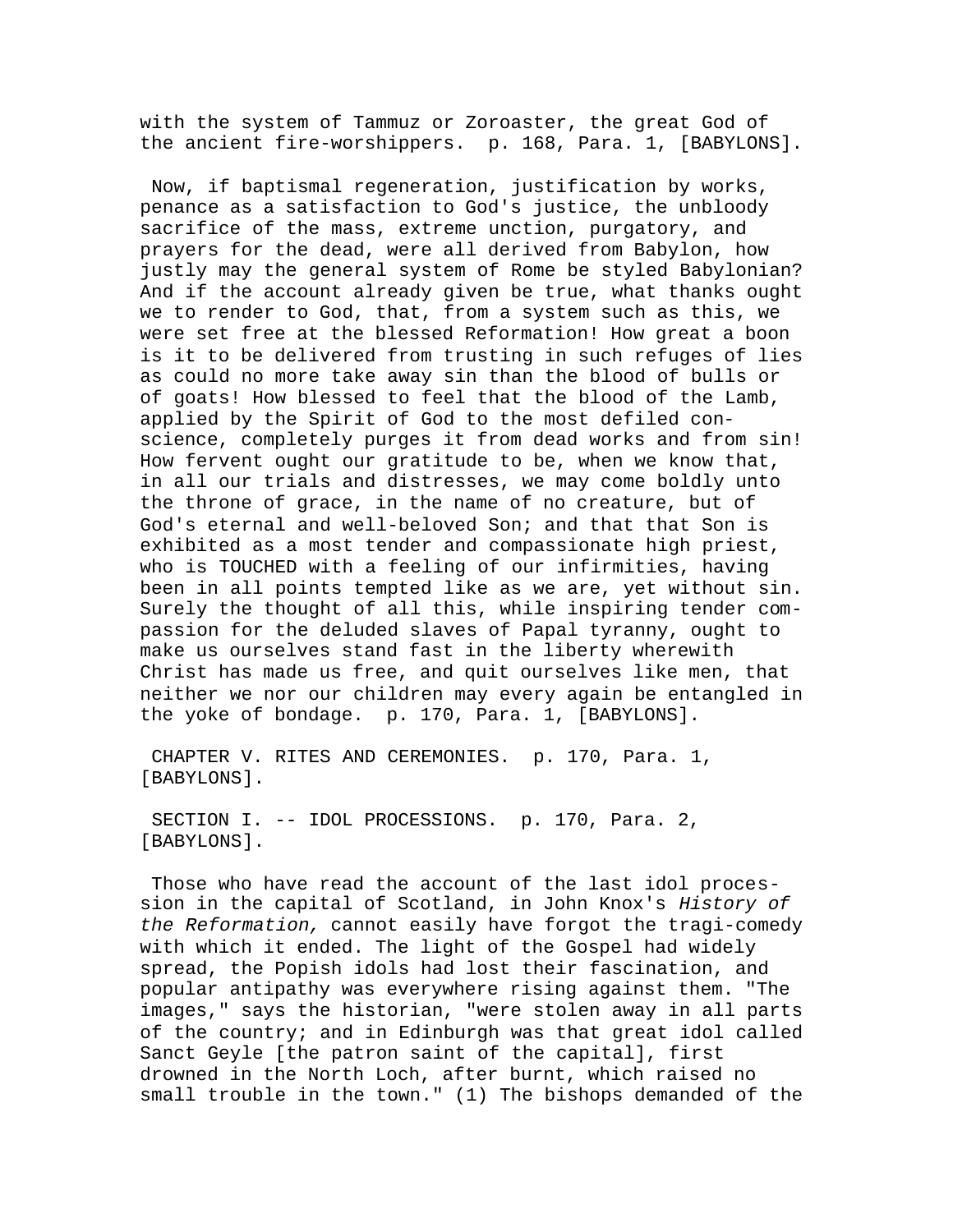Town Council either "to get them again the old Sanct Geyle, or else, upon their (own) expenses, to make a new image." (2) The Town Council *could* not do the one, and the other they absolutely *refused* to do; for they were now convinced of the sin of idolatry. The bishops and priests, however, were still made upon their idols; and, as the anniversary of the feast of St. Giles was approaching, when the saint used to be carried in procession through the town, they determined to do their best, that the accustomed procession should take place with as much pomp as possible. For this purpose, "a marmouset idole' was borrowed from the Grey friars, which the people, in derision, called 'Young Sact Geyle," and which was made to do service instead of the old one. On the appointed day, says Knox, "there assembled priests, friars, canons .... with taborns and trumpets, banners, and bag-pipes; and who was there to lead the ring but the Queen Regent herself, with all her shavelings, for honour of that feast. West about goes it, and comes down the High Street, and down to the Canno Cross." (3) As long as the Queen was present, all went to the heart's content of the priests and their partisans. But no sooner had majesty retired to dine, than some in the crowd, who had viewed the whole concern with an evil eye, "drew nigh to the idol, as willing to help to bear him, and getting the fertour (or barrow) on their shudders, began to shudder, thinking that thereby the idol should have fallen. But that was provided and prevented by the iron nails [with which it was fastened to the fertour]; and so began one to  $\text{cry},$ 'Down with the idol, down with it;' and so without delay it was pulled down. Some brag made the priests' patrons at the first; but when they saw the feebleness of their god, for one took him by the heels, and dadding (4) his head to the calsay, [5] left Dagon without head or hands, and said, 'Fye upon thee, thou young Sanct Geyle, thy father would have tarried (6) four such [blows];' this considered, we say, the priests and friars fled faster than they did at Pinkey Cleuch. There might have been seen so sudden a fray as seldom has been seen amongst that sort of men within this realm; for down goes the crosses, off goes the surplice, round caps corner with the crowns. The Grey friars gaped, the Black friars blew, the priests panted and fled, and happy was he that first gat the house; for such ane sudden fray come never amongst the generation of Antichrist within this realm before." (7) p. 170, Para. 3, [BABYLONS].

Such an idol procession among a people who had begun to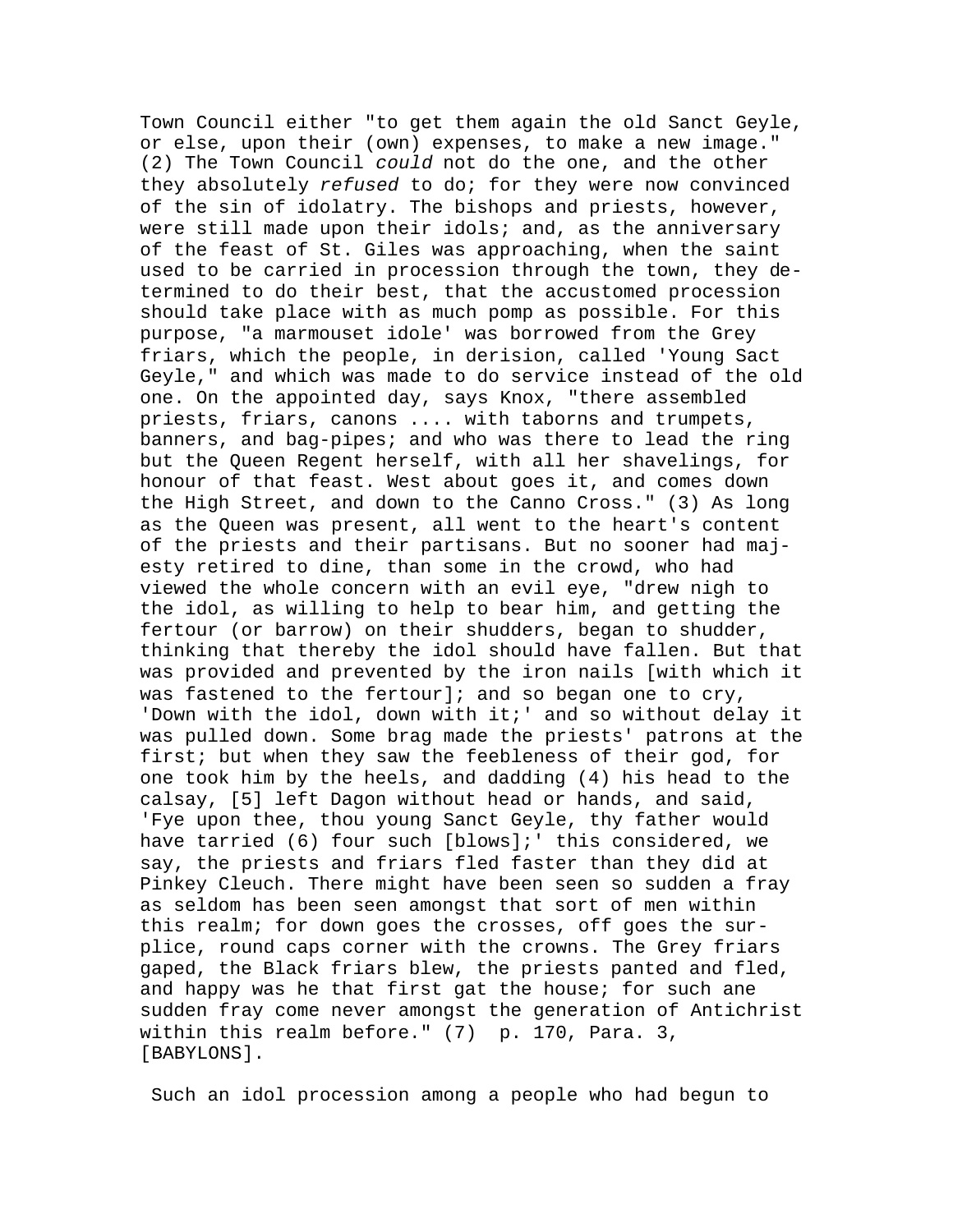study and relish the Word of God, elicited nothing by indignation and scorn. But in Popish lands, among a people studiously kept in the dark, such processions are among the favourite means which the Romish Church employs to bind its votaries to itself. The long processions with images borne on men's shoulders, with the gorgeous dresses of the priests, and the various habits of different orders of monks and nuns, with the aids of flying banners and the thrilling strains of instrumental music, if not too closely scanned, are well fitted "plausibly to amuse" the worldly mind, to gratify the love for the picturesque, and when the emotions thereby called forth are dignified with the names of piety and religion, to minister to the purposes of spiritual despotism. accordingly, Popery has ever largely availed itself of such pageants. On joyous occasions, it has sought to consecrate the hilarity and excitement created by such processions to the service of its idols; and is seasons of sorrow, it has made use of the same means to draw forth the deeper wail of distress from the multitudes that throng the procession, as if the mere loudness of the cry would avert the displeasure of a justly offended God. Gregory, commonly called the Great, seems to have been the first who, on a *large scale,* introduced those religious processions into the Roman Church. In 590, when Rome was suffering under the heavy hand of God from the pestilence, he exhorted the people to unite publicly in supplication to God. appointing that they should meet at daybreak in SEVEN DIFFERENT COMPANIES, according to their respective ages, SEXES, and stations, and walk in seven different processions, reciting litanies or supplications, till they all met at one place. (8) They did so, and proceeded singing and uttering the words, "Lord, have mercy upon us," carrying along with them, as Baronius relates, by Gregory's express command, an image of the Virgin. (9) The very idea of such processions was an affront to the majesty of heaven; it implied that God who is a Spirit "saw with eyes of flesh," and might be moved by imposing picturesqueness of such a spectacle, just as sensuous mortals might. As an experiment it had but slender success. In the space of one hour, while thus engaged, eighty persons fell to the ground, and breathed their last. (10) Yet this is now held up to Britons as "the more excellent way" for deprecating the wrath of God in a season of national distress. "Had this calamity," says Dr. Wiseman, referring to the Indian disasters, "had this calamity fallen upon our forefathers in Catholic days, one would have seen the streets of this city [London] trodden in every direction by penitential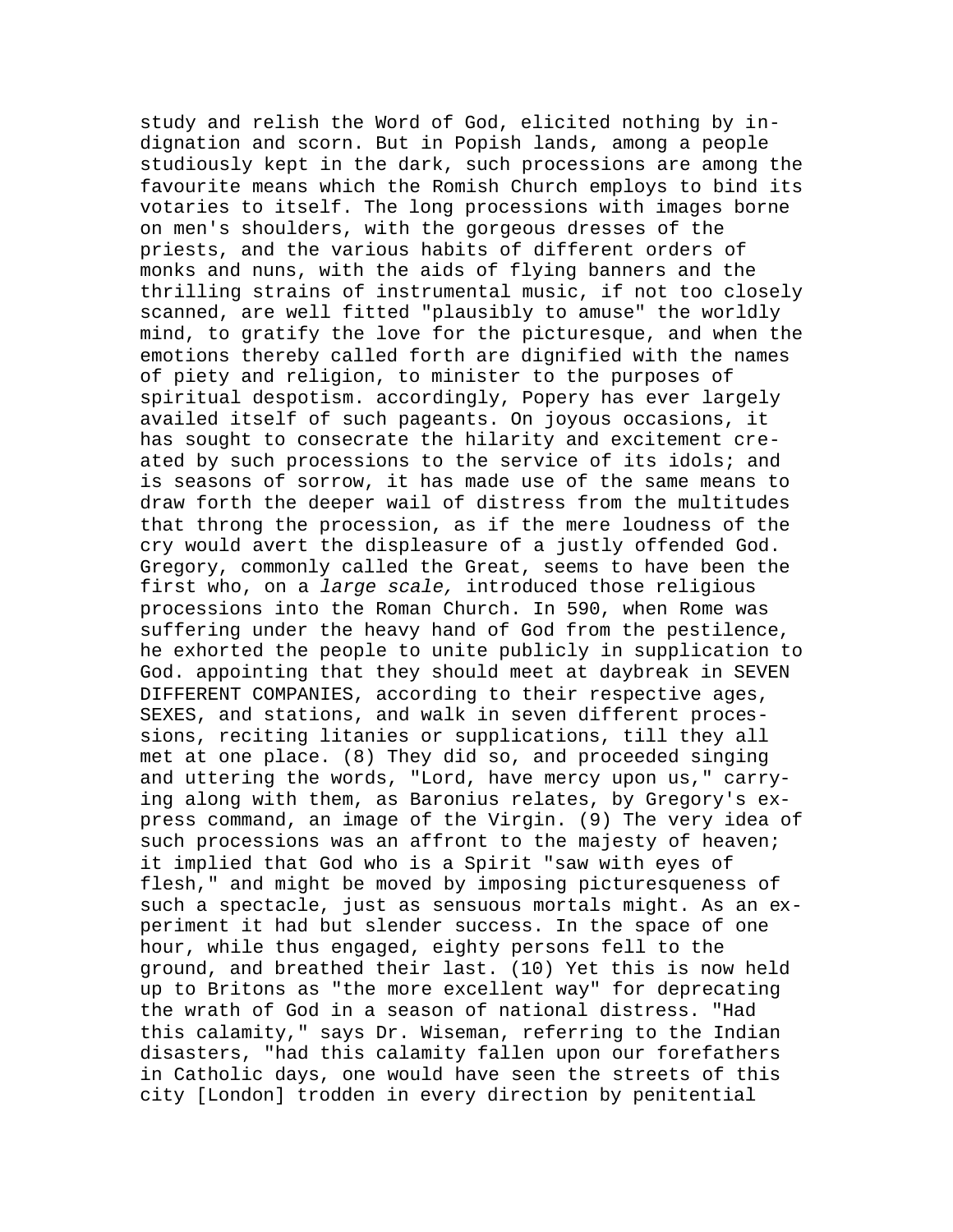processions, crying out, like David, when pestilence had struck the people." If this allusion to David has any pertinence or meaning, it must imply that David, in the time of pestilence, headed some such "penitential process." But Dr. Wiseman knows, or ought to know, that David did nothing of the sort, that his penitence was expressed in no such way as by processions, and far less by idol processions, as "in the Catholic days of our fore-fathers," to which we are invited to turn back. This reference to David, then, is a mere blind, intended to mislead those who are not given to Bible reading, as if such "penitential processions" had something of Scripture warrant to rest upon. The *Times,* commenting on this recommendation of the Papal dignitary, has hit the nail on the head. "The historic idea," says that journal, "is simple enough, and as old as old can be. We have it in Homer -- the procession of Hecuba and the ladies of Troy to the shrine of Minerva, in the Acropolis of that city." It was a time of terror and dismay in Troy, when Diomede, with resistless might, was driving everything before him, and the overthrow of the proud city seemed at hand. To avert the apparently inevitable doom, the Trojan Queen was divinely directed "To lead the assembled train OF Troy's chief matron's to Minerva's fane." And she did so:-- "Herself .... the long procession leads; The train majestically slow proceeds. Soon as to Ilion's topmost tower they come, And awful reach the high Palladian dome, Antenor's consort, fair Theano, waits As Pallas' priestess, and unbars the gates. With hands uplifted and imploring eyes, They fill the dome with supplicating cries." (11) p. 172, Para. 1, [BABYLONS].

 Here is a precedent for "penitential processions" in connection with idolatry entirely to the point, such as will be sought for in vain in the history of David, or any of the Old Testament saints. Religious processions, and especially processions with images, whether of a jubilant or sorrowful description, are purely Pagan. In the Word of God we find two instances in which there were processions practised with Divine sanction; but when the object of these processions, it will be seen that there is no analogy between them and the processions of Rome. The two cases to which I refer are the seven days' encompassing of Jericho, and the procession at the bringing up of the ark of God from Kirjath-jearim to the city of David. The processions, in the first case, though attended with the symbols of Divine worship, were not intended as acts of religious worship, but were a miraculous mode of conducting war, when a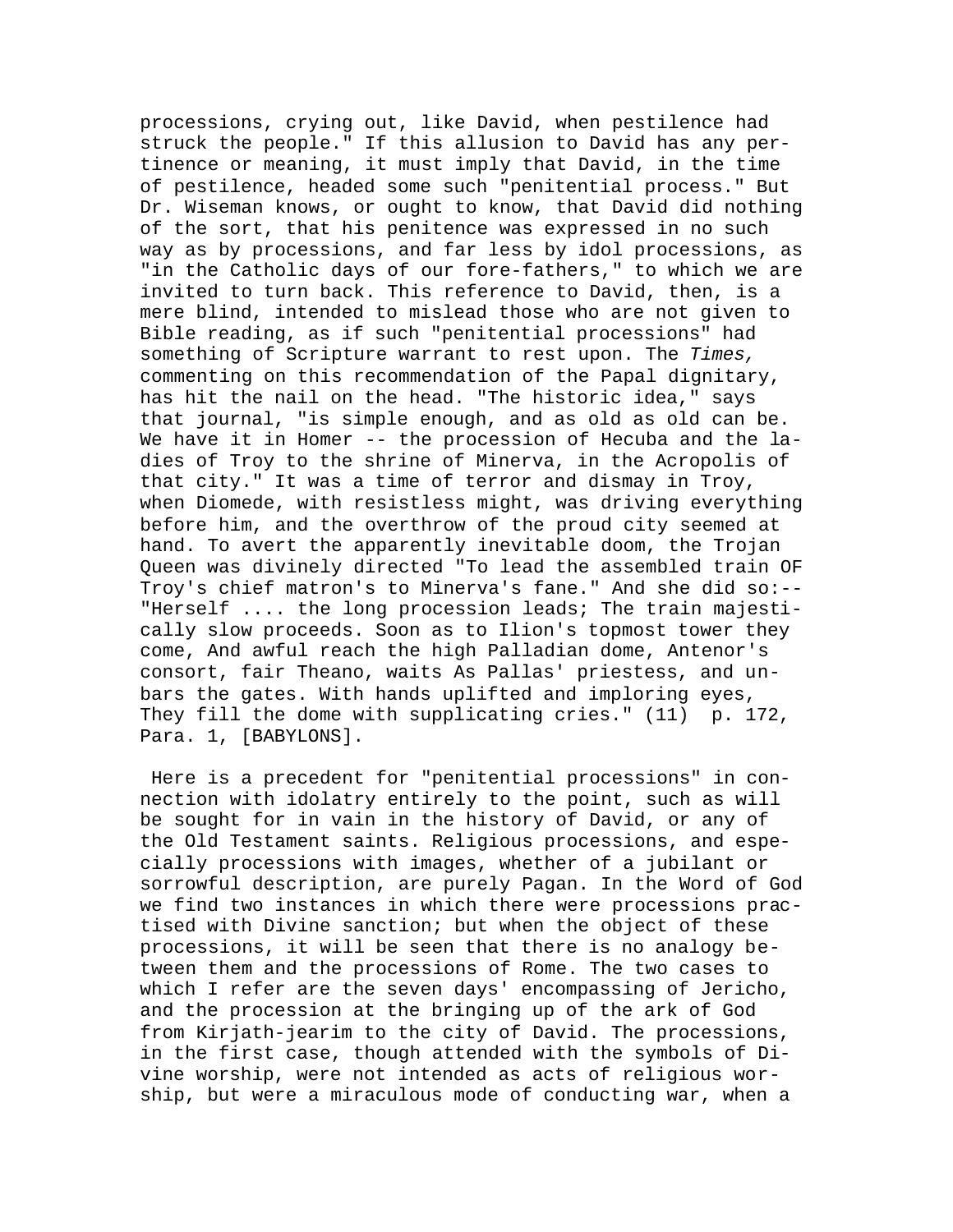single interposition of Divine power was to be vouchsafed. In the other, there was simply the removing of the ark, the symbol of Jehovah's presence, from the place where, for a long period, it had been allowed to lie in obscurity, to the place which the Lord Himself had chosen for its abode; and on such an occasion it was entirely fitting and proper that the transference should be made with all religious solemnity. But these were simply occasional things, and have nothing at all in common with Romish processions, which form a regular part of the Papal ceremonial. But, though Scripture speaks nothing of religious processions in the approved worship of God, it refers once and again to Pagan processions, and these, too, accompanied with images; and it vividly exposes the folly of those who can expect any good from gods that cannot move from one place to another, unless they are carried. Speaking of the gods of Babylon, thus saith the prophet Isaiah (chap. xlvi. 6), "They lavish gold out of the bag, and weigh silver in the balance, and hire a goldsmith; and he maketh it a god: they fall down, yea they worship. *They bear him upon the shoulder, they carry him,* and set him in his place, and he standeth; from his place he shall not remove." In the sculptures of Nineveh these processions of idols, borne on men's shoulders, are forcibly represented, (12) and form at once a striking illustration of the prophetic language, and of the real *origin* of the Popish processions. In Egypt, the same practice was observed. In "the procession of shrines," says Wilkinson, "it was usual to carry the statue of the principal deity, in whose honour the procession took place, together with that of the king, and the figures of his ancestors, borne in the same manner, on men's shoulders." (13) But not only are the processions in general identified with the Babylonians system. We have evidence that these processions trace their origin to that very disastrous event in the history of Nimrod, which has already occupied so much of our attention. Wilkinson says "that Diodorus speaks of an Ethiopian festival of Jupiter, when his statue was carried in procession, probably to commemorate the supposed refuge of the gods in that country, which," says he, "may have been a memorial of the flight of the Egyptians with their gods." (14) The passage of Diodorus, to which Wilkinson refers, is not very decisive as to the object for which the statues of Jupiter and Juno (for Diodorus mentions the shrine of Juno as well as of Jupiter) were annually carried into the land of Ethiopia, and then, after a certain period of sojourn there, were brought back to Egypt again. (15) But, on comparing it with other passages of antiquity, its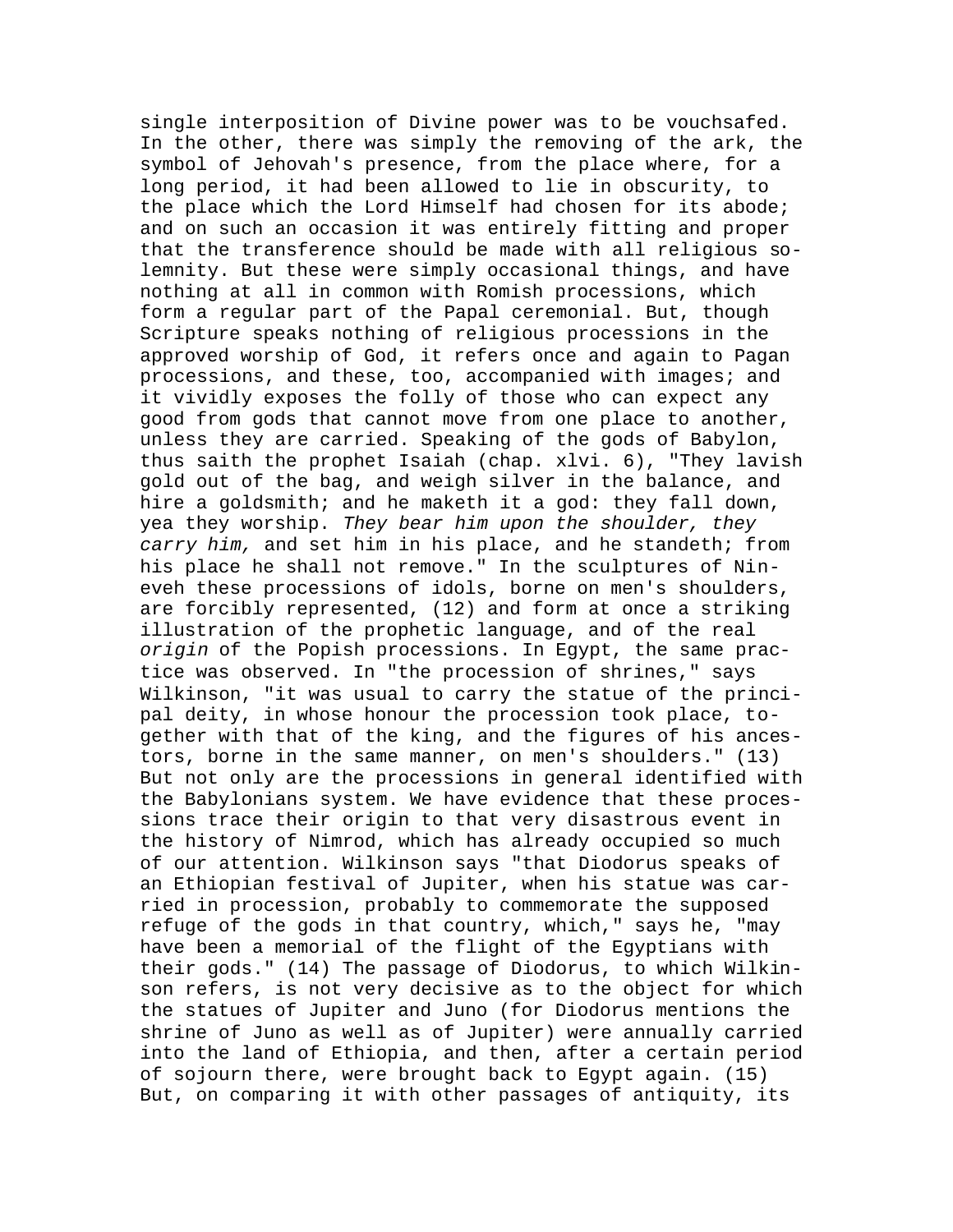object very clearly appears. Eustathius says, that at the festival in question, "according to some, the *Ethiopians* used to fetch the images of Zeus, and other gods from the great temple of Zeus at Thebes. With these images they went about at a certain period in Libya, and celebrated a splendid festival for twelve gods." (16) As the festival was called an Ethiopian festival; and as it was Ethiopians that both carried away the idols and brought them back again, this indicates that the idols must have been Ethiopian idols; and as we have seen that Egypt was under the power of Nimrod, and consequently of the Cachets or Ethiopians, when idolatry was for a time put down in Egypt, (17) what would this carrying of the idols into Ethiopia, the land of the Cachets, that was solemnly commemorated every year, be, but just the natural result of the temporary suppression of the idol-worship inaugurated by Nimrod. In Mexico, we have an account of an exact counterpart of this Ethiopian festival. There, at a certain period, the images of the gods were carried out of the country in a mourning procession, as if taking their leave of it, and then, after a time, they were brought back to it again with every demonstration of joy. (18) In Greece, we find a festival of an entirely similar kind, which, while it connects itself with the Ethiopian festival of Egypt on the one hand, brings that festival, on the other, into the closest relation to the penitential procession of Pope Gregory. Thus we find Potter referring first to a "Delphian festival in memory of a JOURNEY of Apollo;" (19) and then under the head of the festival called Apollonia we thus read: "To Apollo, at AEGIALEA on this account: Apollo having obtained a victory over Python, went to AEGIALEA, accompanied with his sister Diana; but, *being frightened from thence, fled into Crete.* After this, the AEGIALEANS were infected with an epidemical distemper; and, being advised by the prophets to appease the two offended deities, sent SEVEN boys and as many virgins to entreat them to return. [Here is the typical germ of 'The Sevenfold Litany' of Pope Gregory.] Apollos and Diana accepted their piety, .... and it became a *custom* to appoint chosen boys and virgins, to make a solemn procession, in show, as if they designed to bring back Apollo and Diana, which continued till Pausanias's time." (20) The contest between Python and Apollo, in Greece, is just the counterpart of that between Typho and Osiris in Egypt; in other words, between Shem and Nimrod. Thus we see the real meaning and origin of the Ethiopian festival, when the Ethiopians carried away the gods from the Egyptian temples. That festival evidently goes back to the time when Nimrod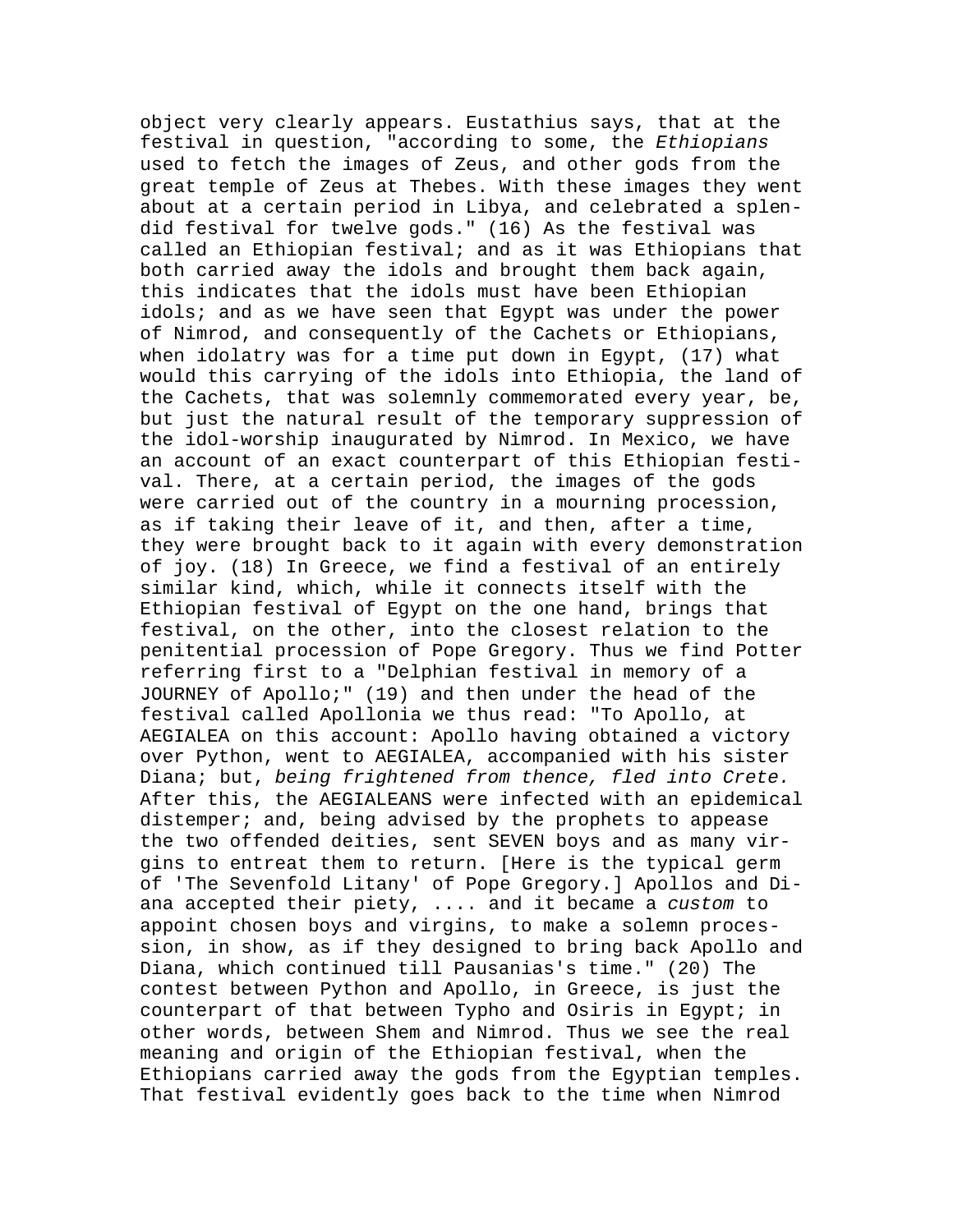being cut off, idolatry durst not show itself except among the devoted adherents of the "Might hunter" (who were found in his own family -- the family of Cush), when, with great weepings and lamentations, the idolaters fled with their gods on their shoulders, to hide themselves where they might. (21) In commemoration of the suppression of idolatry, and the unhappy consequences that were supposed to flow from that oppression, the first part of the festival, as we get light upon it both from Mexico and Greece, had consisted of a procession of mourners; and then the mourning was turned into joy, in memory of the happy return of these banished gods to their former exaltation. Truly a worthy origin for Pope Gregory's "Sevenfold Litany" and the Popish processions. p. 173, Para. 1, [BABYLONS].

 SECTION II. -- RELIC WORSHIP. p. 176, Para. 1, [BABYLONS].

 Nothing is more characteristic of Rome than the worship of relics. Wherever a chapel is opened, or a temple consecrated, it cannot be thoroughly complete without some relic or other of he-saint or she-saint to give sanctity to it. The relics of the saints and rotten bones of the martyrs form a great part of the wealth of the Church. The grossest impostures have been practised in regard to such relics; and the most drivelling tales have been told of their wonder-working powers, and that too by Fathers of high name in the records of Christendom. Even Augustine, with all his philosophical acuteness and zeal against some forms of false doctrine, was deeply infected with the grovelling spirit that led to relic worship. Let any one read the stuff with which he concludes his famous "City of God," and he will in no wise wonder that Rome has made a saint of him, and set him up for the worship of her devotees. Take only a specimen or two of the stories with which he bolsters up the prevalent delusions of his day: "When the Bishop Projectius brought the relics of St. Stephen to the town called Aquae Tibiltinae, the people came in great crowds to honour them. Amongst these was a blind woman, who entreated the people to lead her to the bishop who had the HOLY RELICS. They did so, and the bishop gave her some flowers which he had in his hand. She took them, and put them to her eyes, and immediately her sight was restored, so that she passed speedily on before all the others, no longer requiring to be guided." (22) In Augustine's day, the formal *"worship"* of the relics was not yet established; but the martyrs to whom they were supposed to have belonged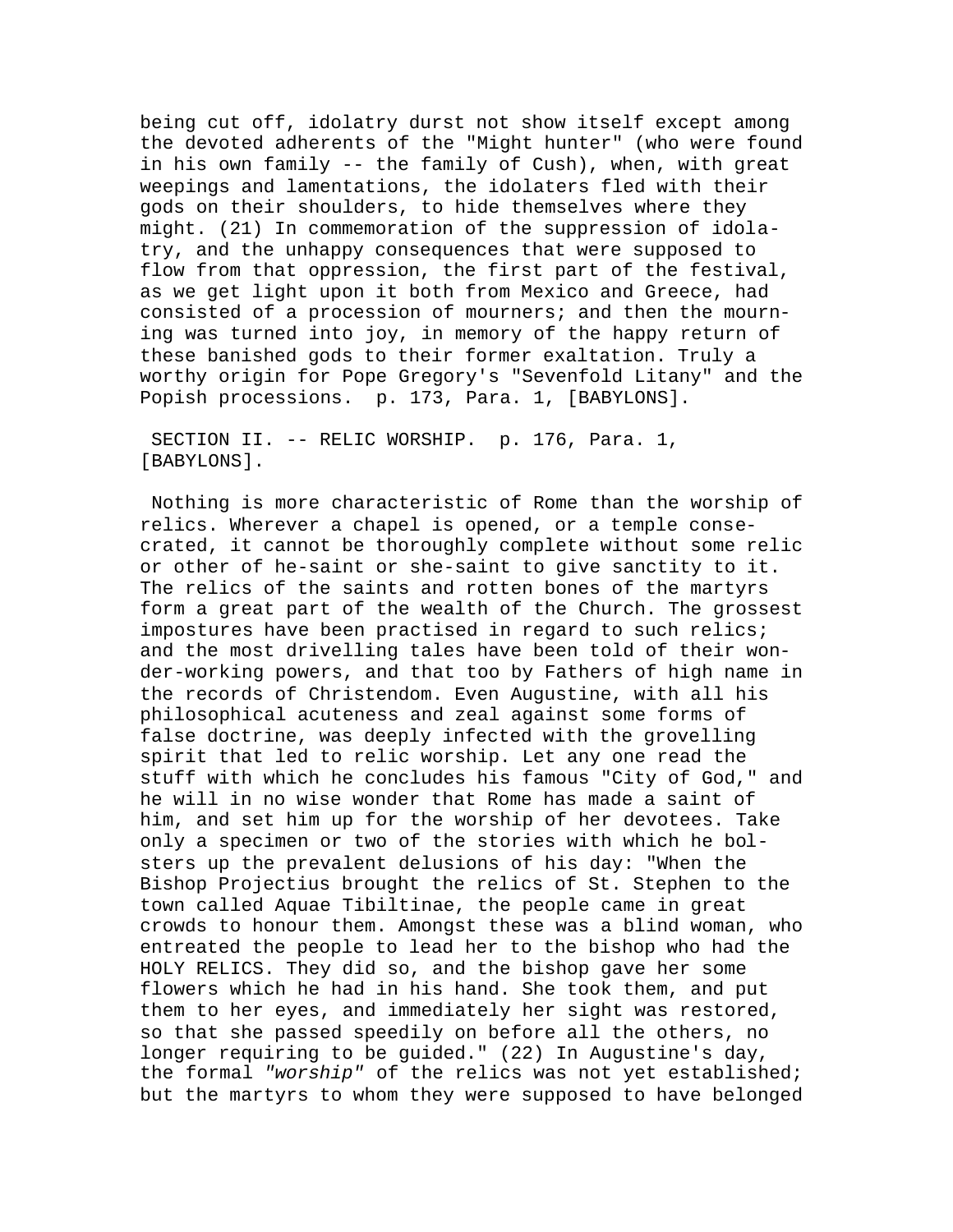were already invoked with prayers and supplications, and that with the high approval of the Bishop of Hippo, as the following story will abundantly show: Here, in Hippo, says he, there was a poor and holy old man, by name Florentius, who obtained a living by tailoring. This man once lost his coat, and not being able to purchase another to replace it, he came to the shrine of the Twenty Martyrs, in this city, and prayed aloud to them, beseeching that they would enable him to get another garment. A crowd of silly boys who overheard him, followed him at his departure, scoffing at him, and asking him whether he had begged fifty pence from the martyrs to buy a coat. The poor man went silently on towards home, and as he passed near the sea, he saw a large fish which had been cast up on the sand, and was still panting. The other persons who were present allowed him to take up this fish, which he brought to one Catosus, a cook, and a good Christian, who bought it from him for three hundred pence. With this he meant to purchase wool, which his wife might spin, and make into a garment for him. When the cook cut up the fish, he found within its belly a ring of gold, which his conscience persuaded him to give to the poor man from whom he bought the fish. He did so, saying, at the same time, "Behold how the Twenty Martyrs have clothed you! (23) Thus did the great Augustine inculcate the worship of dead men, and the honouring of their wonderworking relics. The "silly children" who "scoffed" at the tailor's prayer seem to have had more sense than either the "holy old tailor" or the bishop. Now, if men professing Christianity were thus, in the fifth century, paving the way for the worship of all manner of rags and rotten bones; in the realms of Heathendom the same worship had flourished for ages before Christian saints or martyrs had appeared in the world. In Greece, the superstitious regard to relics, and especially to the bones of the deified heroes, was a conspicuous part of the popular idolatry. The work of Pausanias, the learned Grecian antiquary, is full of reference to this superstition. Thus, of the shoulder-blade of Pelops, we read that, after passing through divers adventures, being appointed by the oracle of Delphi, as a divine means of delivering the Eleans from a pestilence under which they suffered, it "was committed," as a sacred relic, "to the custody" of the man who had fished it out of the sea, and of his posterity after him. (24) The bones of the Trojan Hector were preserved as a precious deposit at Thebes. "They" [the Thebans], says Pausanias, "say that his [Hector's] bones were brought hither from Troy, in consequence of the following oracle: 'Thebans, who inhabit the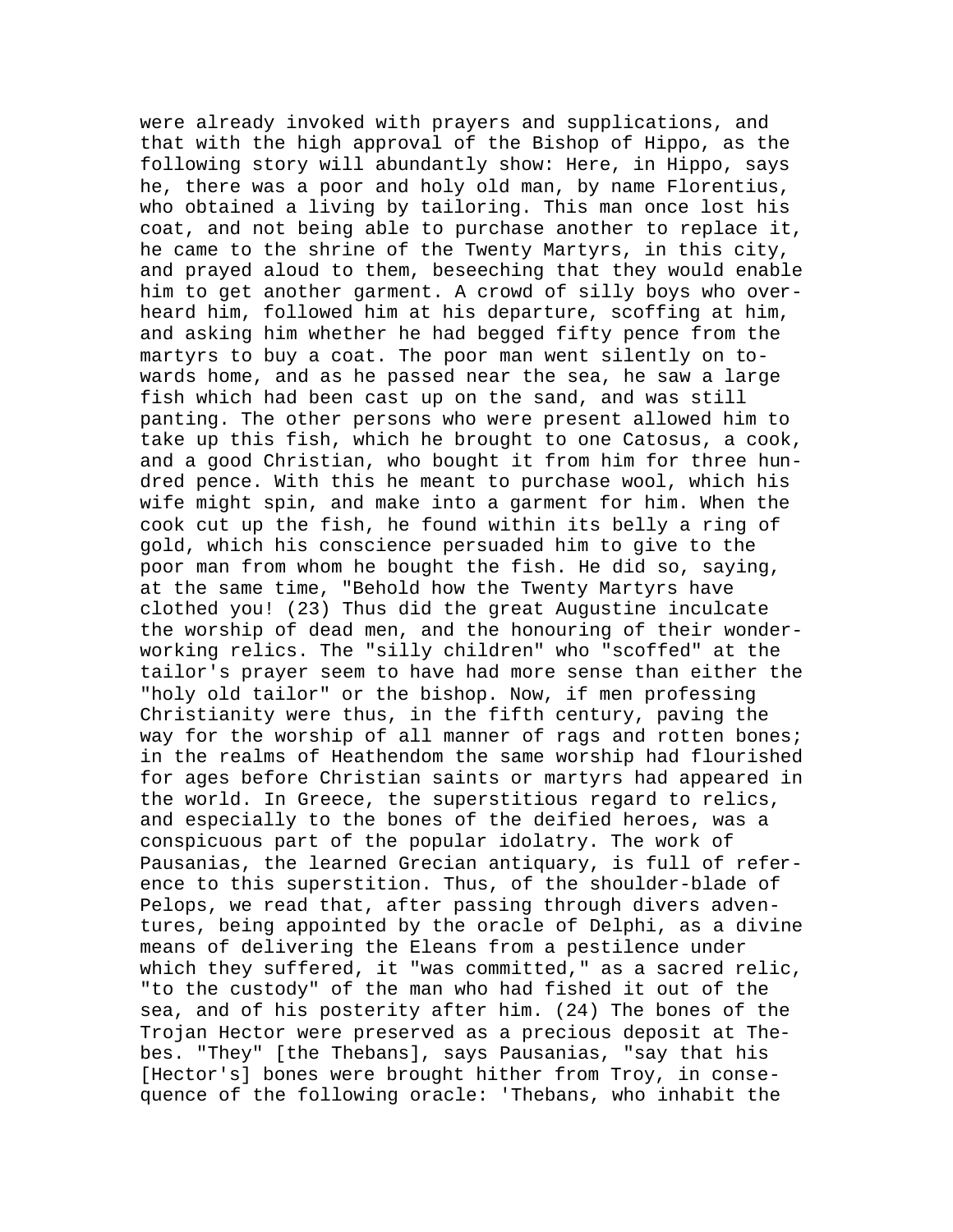city of Cadmus, if you wish to reside in your country, blest with the possession of blameless wealth, bring the bones of Hector, the son of Priam, into your dominion from Asia, and reverence the hero agreeably to the mandate of Jupiter'" (25) Many other similar instances from the same author might be adduced. The bones thus carefully kept and reverenced were all believed to be miracle-working bones. From the earliest periods, the system of Buddhism has been propped up by relics, that have wrought miracles at least as well vouched as those wrought by the relics of St. Stephen, or by the "Twenty Martyrs." In the "Mahawanso," one of the great standards of the Buddhist faith, reference is thus made to the enshrining of the relics of Buddha: "The vanquisher of foes having perfected the works to be executed within the relic receptacle, convening an assembly of the priesthood, thus addressed them: 'The works that were to be executed by me, in the relic receptacle, are completed. To-morrow, I shall enshrine the relics. Lords, bear in mind the relics.'" (26) Who has not heard of the Holy Coat of Treves, and its *exhibition* to the people? From the following, the reader will see that there was an exactly similar exhibition of the Holy Coat of Buddha: "Thereupon (the nephew of the Naga Rajah) by his supernatural gift, springing up into the air to the height of seven palmyra trees, and stretching out his arm brought to the spot where he was poised, the Dupathupo (or shrine) in which the DRESS laid aside by Buddho, as Prince Siddhatto, on his entering the priesthood, was enshrined .... and EXHIBITED IT TO THE PEOPLE." (27) This "Holy Coat" of Buddha was no doubt as genuine, and as well entitled to worship, as the "Holy Coat" of Treves. The resemblance does not stop here. It is only a year or two ago since the Pope presented to his beloved son, Francis Joseph of Austria, a "TOOTH" of "St. Peter," as a mark of his special favour and regard. (28) The *teeth* of Buddha are in equal request among his worshippers. 'King of Devas," said a Buddhist missionary, who was sent to one of the principal courts of Ceylon to demand a relic or two from the Rajah, "King of Devas, thou possessest the right canine *tooth relic* (of Buddha), as well as the right collar bone of the divine teacher. Lord of Devas, demur not in matters involving the salvation of the land of Lanka." (29) Then the miraculous efficacy of these relics is shown in the following: "The Saviour of the world (Buddha) even after he had attained to Parinibanan or final emancipation (i.e., after his death), by means of a corporal relic, performed *infinite acts to the utmost perfection,* for the spiritual comfort and mundane prosperity of mankind. While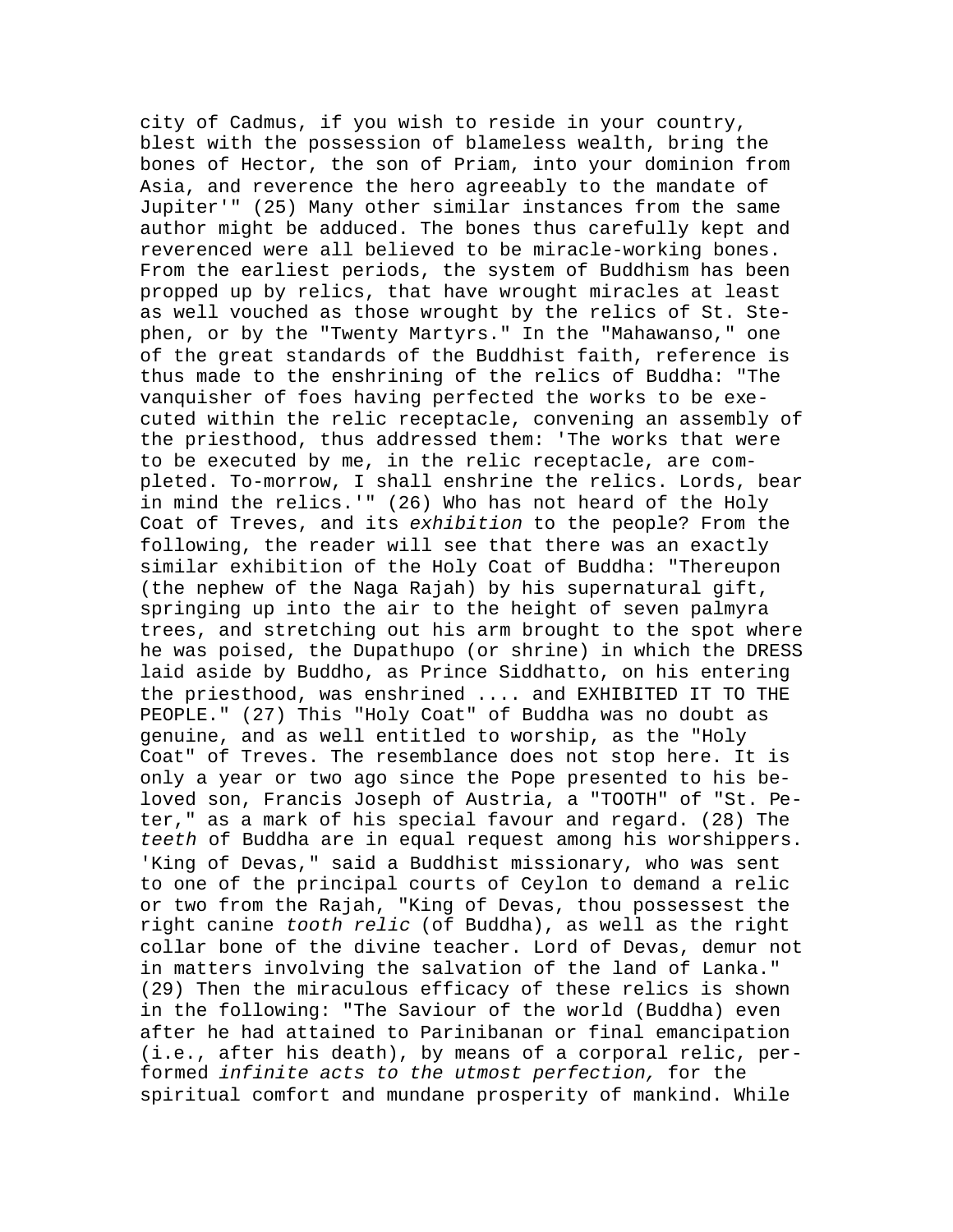the Vanquisher (Jeyus) yet lived, what must he not have done?" (30) Now, in the *Asiatic Researches,* a statement is made in regard to these relics of Buddha, which marvellously reveals to us the real origin of this Buddhist relic worship. The statement is this: "The bones or limbs of Buddha were scattered all over the world, like those of Osiris and Jupiter Zagreus. To collect them was the first duty of his descendants and followers, and then to entomb them. Out of filial piety, the remembrance of this mournful search was yearly kept up by a fictitious one, with all possible marks of grief and sorrow till a priest announced that the sacred relics were at last found. This is practised to this day by several Tartarian tribes of the religion of Buddha; and the expression of the bones of the Son of the Spirit of heaven is peculiar to the Chinese and some tribes in Tartary." (31) Here, then, it is evident that the worship of relics is just a part of those ceremonies instituted to commemorate the tragic death of Osiris or Nimrod, who, as the reader may remember, was divided into fourteen pieces, which were sent into so many different regions infected by his apostacy and false worship, to operate *in terrorem* upon all who might seek to follow his example. When the apostates regained their power, the very first thing they did was to seek for these dismembered *relics* of the great ringleader in idolatry, and to entomb them with every mark of devotion. Thus does Plutarch describe the search: "Being acquainted with this event [viz., the dismemberment of Osiris], Isis set out once more in search of the scattered members of her husband's body, using a boat made of the papyrus rush in order more easily to pass through the lower and fenny parts of the country. .... And one reason assigned for the different sepulchres of Osiris shown in Egypt is, that wherever any one of his scattered limbs was discovered she buried it on the spot; though others suppose that it was owing to an artifice of the queen, who presented each of those cities with an image of her husband, in order that, if Typho should overcome Horus in the approaching contest, he might be unable to find the real sepulchre. Isis succeeded in recovering all the different members, with the exception of one, which had been devoured by the Lepidotus, the Phagrus, and the Oxyrhynchus, for which reason these fish are held in abhorrence by the Egyptians. To make amends, she consecrated the Phallus, and instituted a solemn festival to its memory." (32) Not only does this show the real origin of relic worship; it shows also that the *multiplication* of relics can pretend to the most venerable antiquity. If, therefore, Rome can boast that she has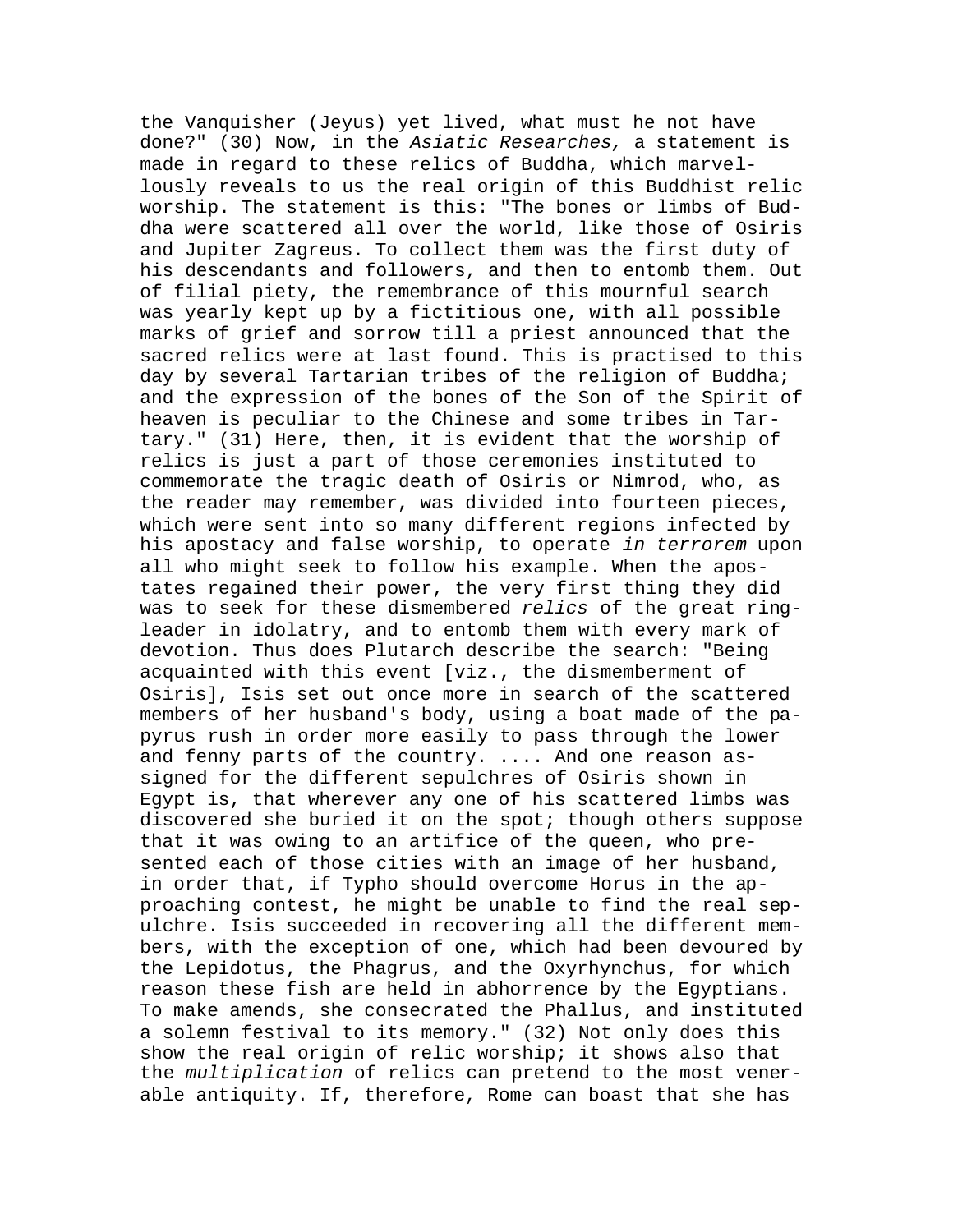sixteen or twenty holy coats, seven or eight arms of St. Matthew, two or three hands of St. Peter, this is nothing more than Egypt could do in regard to the relics of Osiris. Egypt was *covered* with sepulchres of its martyred god; and many a leg and arm and skull, all vouched to be genuine, were exhibited in the rival burying-places for the adoration of the Egyptian faithful. Nay, not only were these Egyptian relics sacred themselves, they CONSECRATED THE VERY GROUND in which they were entombed. This fact is brought out by Wilkinson, from a statement of Plutarch: (33) "The Temple of this deity at Abydos," says he, "was also particularly honoured, and so holy was the place considered by the Egyptians, that persons living at some distance from it sought, and perhaps with difficulty obtained, permission to possess a sepulchre within its Necropolis, in order that, after death, *they might repose* in GROUND HALLOWED BY THE TOMB of this great and mysterious deity." (34) If the places where the relics of Osiris were buried were accounted peculiarly holy, it is easy to see how naturally this would give rise to the *pilgrimages* so frequent among the heathen. The reader does not heed to be told what merit Rome attaches to such *pilgrimages* to the tombs of saints, and how, in the Middle Ages, one of the most favourite ways of washing away sin was to undertake a pilgrimage to the shrine of St. Jago di Compostella in Spain, or to the Holy Sepulchre in Jerusalem. (35) Now, in the Scripture there is not the slightest trace of any such thing as a *pilgrimage* to the tomb of saint, martyr, prophet, or apostle. The very way in which the Lord saw fit to dispose of the body of Moses in burying it Himself in the plains of Moab, so that no man should ever know where his sepulchre was, was evidently designed to rebuke every such feeling as that from which such *pilgrimages* arise. And considering *whence* Israel had come, the Egyptian ideas with which they were infected, as shown in the matter of the golden calf, and the high reverence they must have entertained for Moses, the wisdom of God in so disposing of his body must be apparent. In the land where Israel had so long sojourned, there were great and pompous *pilgrimages* at certain seasons of the year, and these often attended with gross excesses. Herodotus tells us, that in his time the multitude who went annually on pilgrimage to Bubastis amounted to 700,000 individuals, and that then more wine was drunk than at any other time in the year, (36) Wilkinson thus refers to a similar pilgrimage to Philae: "Besides the celebration of the great mysteries which took place at Philae, a grand ceremony was performed at a particular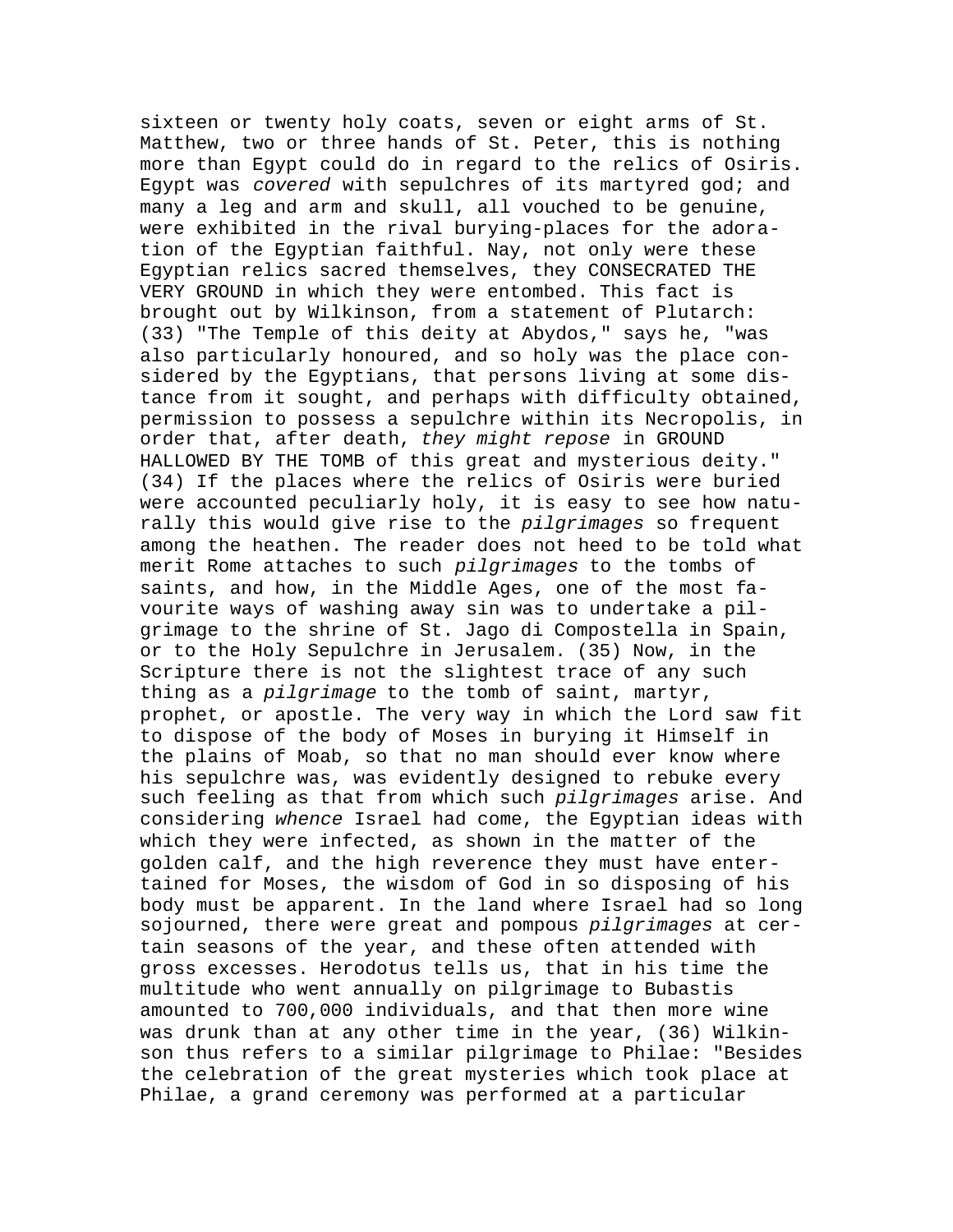time, when the priest, in solemn procession, visited his tomb, and crowned it with flowers. (37) Plutarch even pretends that all access to the island was forbidden at every other period, and that no bird would fly over it, or fish swim near this CONSECRATED GROUND.' (38) This seems not to have been a procession merely of the priests in the immediate neighbourhood of the tomb, but a truly national *pilgrimage;* for, says Diodorus, "the sepulchre of Osiris at Philae is revered by all the priests throughout Egypt." (39) We have not the same minute information about the relic worship in Assyria or Babylon; but we have enough to show that, as it was the Babylonian god that was worshipped in Egypt under the name of Osiris, so in his own country there was the same superstitious reverence paid to his relics. We have seen already, that when the Babylonian Zoroaster died, he was said voluntarily to have given his life as a sacrifice, and to have "charged his countrymen to *preserve his remains,"* assuring them that on the observance or neglect of this dying command, the fate of their empire would hinge. (40) And, accordingly, we learn from Ovid, that the "Busta Nini," or "Tomb of Ninus," long ages thereafter, was one of the monuments of Babylon. (41) Now, in comparing the death and fabled resurrection of the false Messiah with the death and resurrection of the true, when he actually appeared, it will be found that there is a very remarkable contrast. When the false Messiah died, limb was severed from limb, and his bones were scattered over the country. When the death of the true Messiah took place, Providence so arranged it that the body should be kept entire, and that the prophetic word should be exactly fulfilled -- "a bone of Him shall not be broken." When, again, the false Messiah was pretended to have had a resurrection was nothing but a pretence and a sham. When, however, the true Messiah was "declared to be the Son of God with power, by the resurrection from the dead," the tomb, though jealously watched by the armed unbelieving soldiery of Rome, was found to be absolutely empty, and no dead body of the Lord was ever afterwards found, or even pretended to have been found. The resurrection of Christ, therefore, stands on a very different footing from the resurrection of Osiris. Of the body of Christ, of course, in the nature of the case, there could be no relics. Rome, however, to carry out the Babylonian system, has supplied the deficiency by means of the relics of the saints; and now the relics of St. Peter and St. Paul, of St. Thomas A'beckett and St. Lawrence O'toole, occupy the very same place in the worship of the Papacy as the relics of Osiris in Egypt, or of Zoro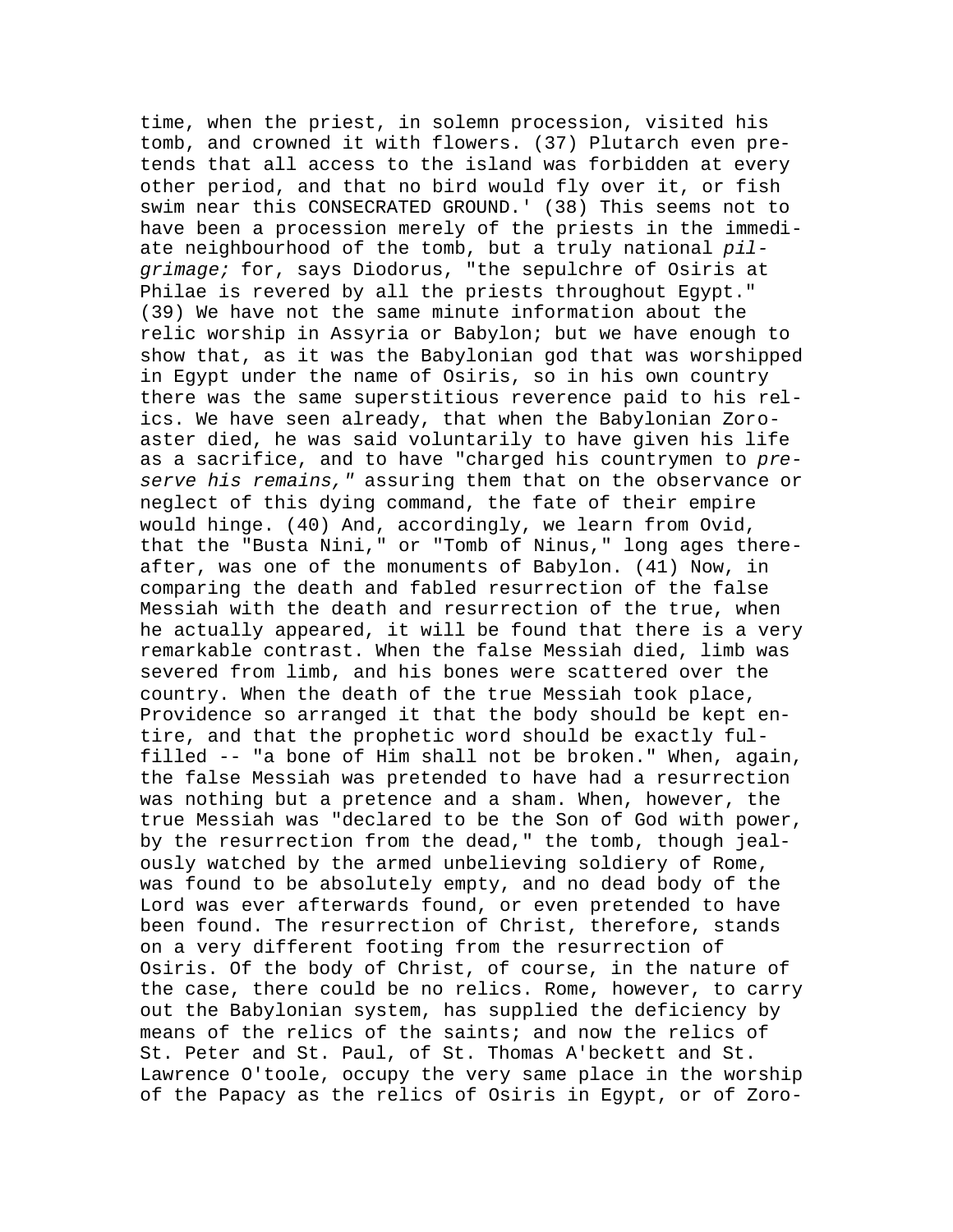aster in Babylon. p. 176, Para. 2, [BABYLONS].

 SECTION III. -- THE CLOTHING AND CROWNING OF IMAGES. p. 181, Para. 1, [BABYLONS].

 In the Church of Rome, the clothing and crowning of images form no insignificant part of the ceremonial. The sacred images are not represented, like ordinary statues, with the garments formed of the same material as themselves, but they have garments put on them from time to time, like ordinary mortals of living flesh and blood. Great expense is often lavished on their drapery; and those who present to them splendid robes are believed thereby to gain their signal favour, and to lay up a large stock of merit for themselves. Thus, in September, 1852, we find the Duke and Duchess of Montpensier celebrated in the *Tablet,* not only for their charity in "giving 3000 reals in alms to the poor," but especially, and *above all,* for their piety in *"presenting the Virgin with a magnificent dress of tissue of gold, with white lace and a silver crown."* Somewhat about the same time the piety of the dissolute Queen of Spain was testified by a similar benefaction, when she deposited at the feet of the Queen of Heaven the homage of the dress and jewels she wore on a previous occasion of solemn thanksgiving, as well as the dress in which she was attired when she was stabbed by the assassin Merino. "The mantle," says the Spanish journal *Espana,* "exhibited the marks of the wound, and its ermine lining was stained with the precious blood of Her Majesty. In the basket (that bore the dresses) were likewise the jewels which adorned Her Majesty's head and breast. Among them was a diamond stomacher, so exquisitely wrought, and so dazzling, that it appeared to be wrought of a single stone." (42) This is all sufficiently childish, and presents human nature in a most humiliating aspect; but it is just copied from the old Pagan worship. The same clothing adorning of the gods went on in Egypt, and there were sacred persons who alone could be permitted to interfere with so high a function. Thus, in the Rosetta Stone we find these sacred functionaries distinctly referred to: "The chief priests and prophets, and those who have access to the adytum to *clothe the gods,* .... assembled in the temple at Memphis, established the following decree." (43) The "clothing of the gods" occupied an equally important place in the sacred ceremonial of ancient Greece. Thus, we find Pausanias referring to a present made to Minerva: "In after times Laodice, the daughter of Agapenor, sent a veil to Tegea, to Minerva Alea." The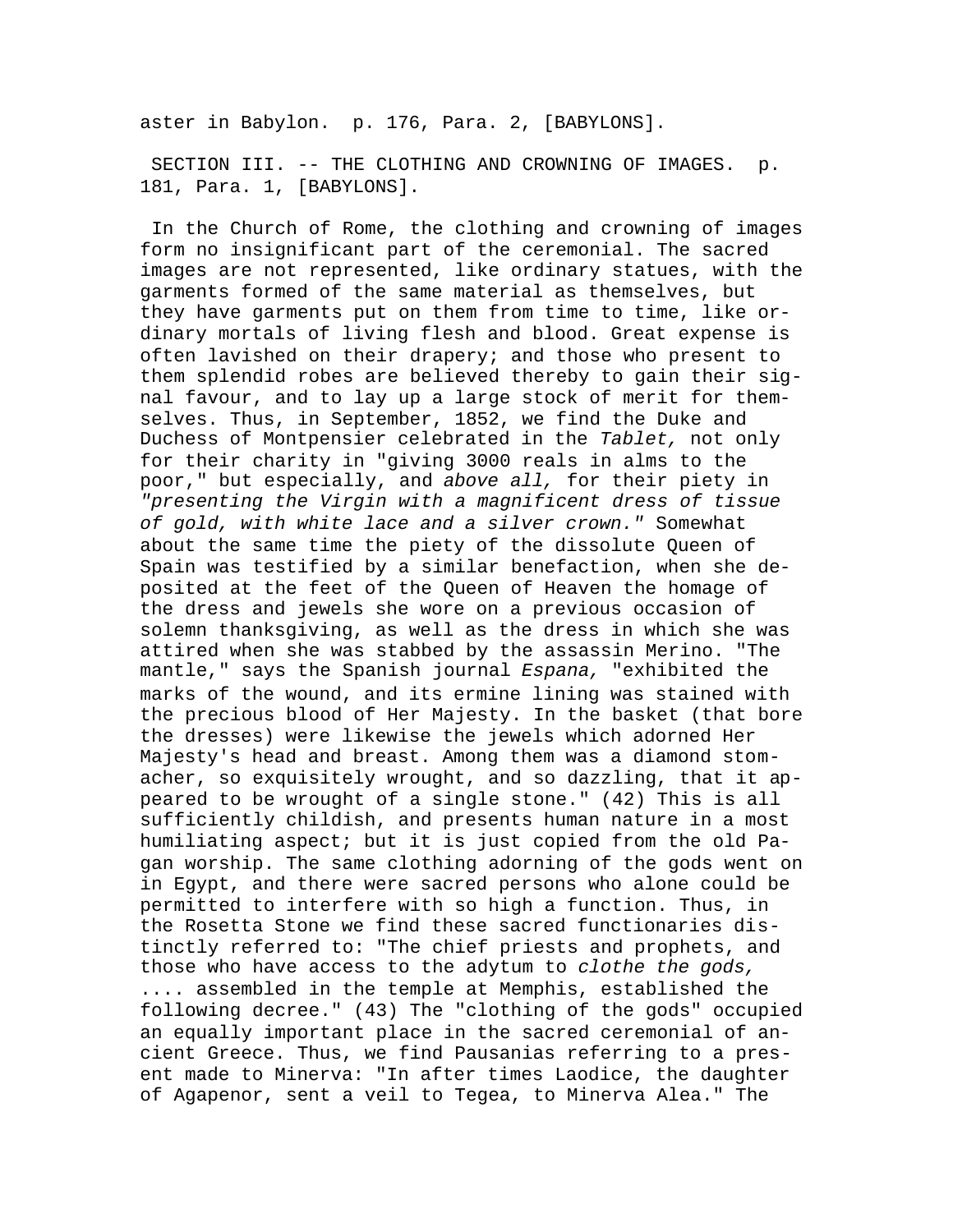epigram [inscription] on this offering indicates, at the same time, the origin of Laodice:-- "Laodice, from Cyprus, the divine, To her paternal wide-extended land, This veil - - an offering to Minerva -- sent." (44) Thus, also, when Hecuba, the Trojan queen, in the instance already referred to, was directed to lead the penitential procession through the streets of Troy to Minerva's temple, she was commanded not to go empty-handed, but to carry along with her, as her most acceptable offering -- "The largest mantle your full wardrobes hold, Most prized for art, and laboured o'er with gold." The royal lady punctually obeyed:-- "The Phrygian queen to her rich wardrobe went, Where treasured odours breathed a costly scent; There lay the vestures of no vulgar art; Sidonian maids embroidered every part, Whom from soft Sydon youthful Paris bore, With Helen touching on the Tyrian shore. Here, as the Queen revolved with careful eyes The various textures and the various dyes, She chose a veil that shone superior far, And glowed refulgent as the morning star." (45) There is surely a wonderful resemblance here between the piety of the Queen of Troy and that of the Queen of Spain. Now, in ancient Paganism there was a mystery couched under the clothing of the gods. If gods and goddesses were so much pleased by being clothed, it was because there had once been a time in their history when they stood greatly in *need* of clothing. Yes, it can be distinctly established, as has been already hinted, that ultimately the great god and great goddess of Heathenism, while the facts of their own history were interwoven with their idolatrous system, were worshipped also as incarnations of our great progenitors, whose disastrous fall stripped them of their primeval glory, and made it needful that the hand Divine should cover their nakedness with clothing specially prepared for them. I cannot enter here into an elaborate proof of this point; but let the statement of Herodotus be pondered in regard to the annual ceremony, observed in Egypt, of slaying a ram, and clothing the FATHER OF THE GODS with its skin. (46) Compare this statement with the Divine record in Genesis about the clothing of the "Father of *Mankind"* in a coat of sheepskin; and after all that we have seen of the deification of dead men, can there be a doubt what it was that was thus annually commemorated? Nimrod himself, when he was cut in pieces, was necessarily stripped. That exposure was identified with the nakedness of Noah, and ultimately with that of Adam. His sufferings were represented as *voluntarily* undergone for the good of mankind. His nakedness, therefore, and the nakedness of the "Father of the gods," of whom he was an incarnation, was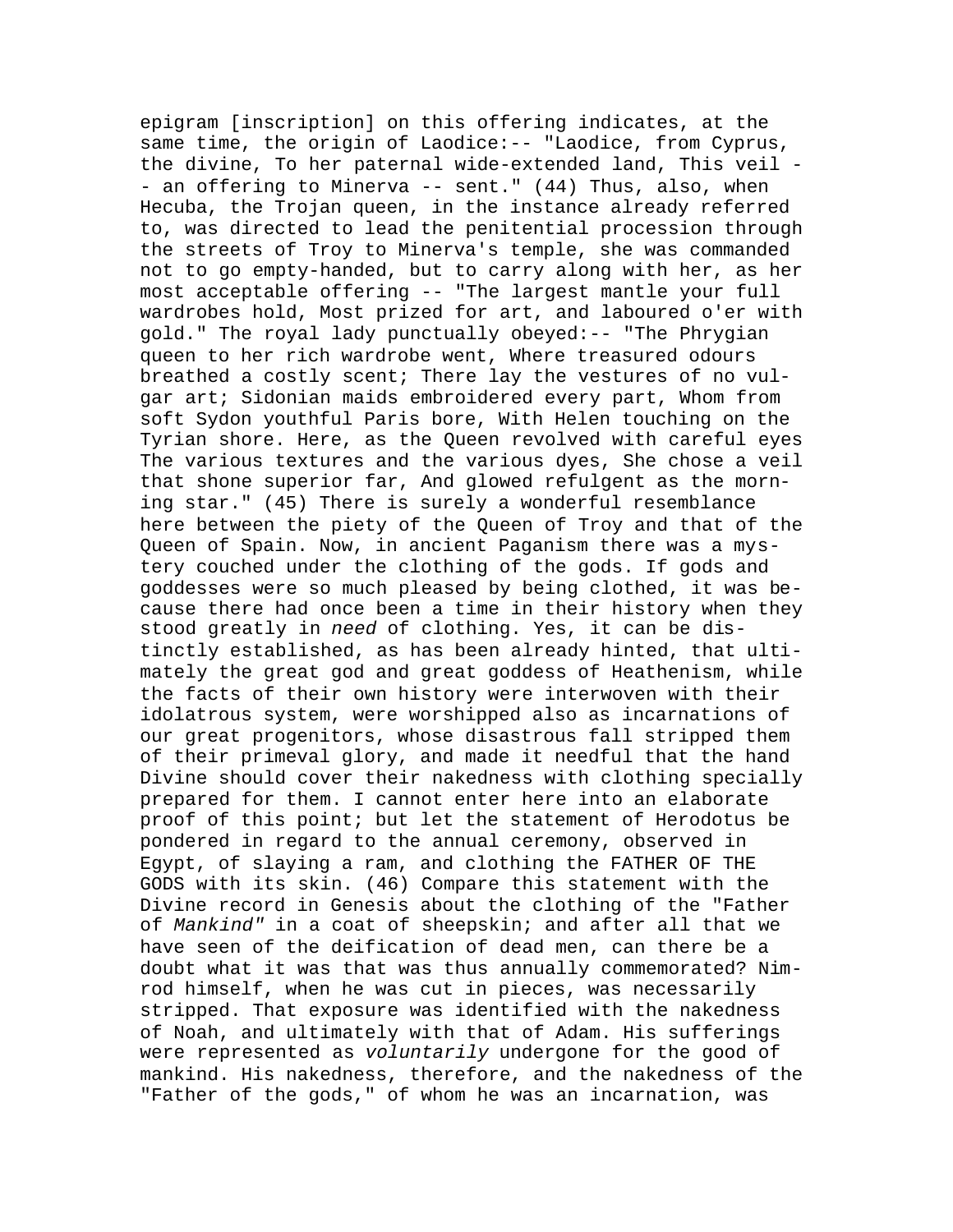held to be a *voluntary* humiliation too. When, therefore, his suffering was over, and his humiliation past, the clothing in which he was invested was regarded as a meritorious clothing, available not only for himself, but for all who were initiated in his mysteries. In the sacred rites of the Babylonian god, both the exposure and the clothing that were represented as having taken place, in his own history, were repeated on all his worshippers, in accordance with the statement of Firmicus, that the initiated underwent what their god had undergone. (47) First, after being duly prepared by magic rites and ceremonies, they were ushered, in a state of absolute nudity, into the innermost recesses of the temple. This appears from the following statement of Proclus: "In the most holy of the mysteries, they say that the mystics at first meet with the many-shaped genera [i.e., with evil demons], which are hurled forth before the gods: but on entering the interior parts of the temple, unmoved and guarded by the mystic rites, they genuinely receive in their bosom divine illumination, and, DIVESTED OF THEIR GARMENTS, participate, as they would say, of a divine nature." (48) When the initiated, thus "illuminated" and made partakers of a "divine nature," after being "divested of their garments," were clothed anew, the garments with which they were invested were looked upon as "sacred garments," and possessing distinguished virtues. "The coat of skin" with which the Father of mankind was divinely invested after he was made so painfully sensible of his nakedness, was, as all intelligent theologians admit, a typical emblem of the glorious righteousness of Christ -- "the garment of salvation," which is "unto all and upon all them that believe." The garments of those initiated after their disrobing of their former clothes, were evidently intended as a *counterfeit* of the same. "The garments of those initiated in the Eleusinian Mysteries," says Potter, "were accounted *sacred,* and of no less efficacy to avert evils than charms and incantations. They were never cast off till completely worn out." (49) And of course, if possible, in these *"sacred garments"* they were buried; for Herodotus, speaking of Egypt, whence these mysteries were derived, tells us that "religion" prescribed the garments of the dead. (50) The efficacy of "sacred garments' as a means of salvation and delivering from evil in the unseen and eternal world, occupies a foremost place in many religions. Thus the Parsees, the fundamental elements of whose system came from the Chaldean Zoroaster, believe that "the *sadra* or *sacred vest"* tends essentially to "preserve the departed soul from the calamities accruing from Ahriman," or the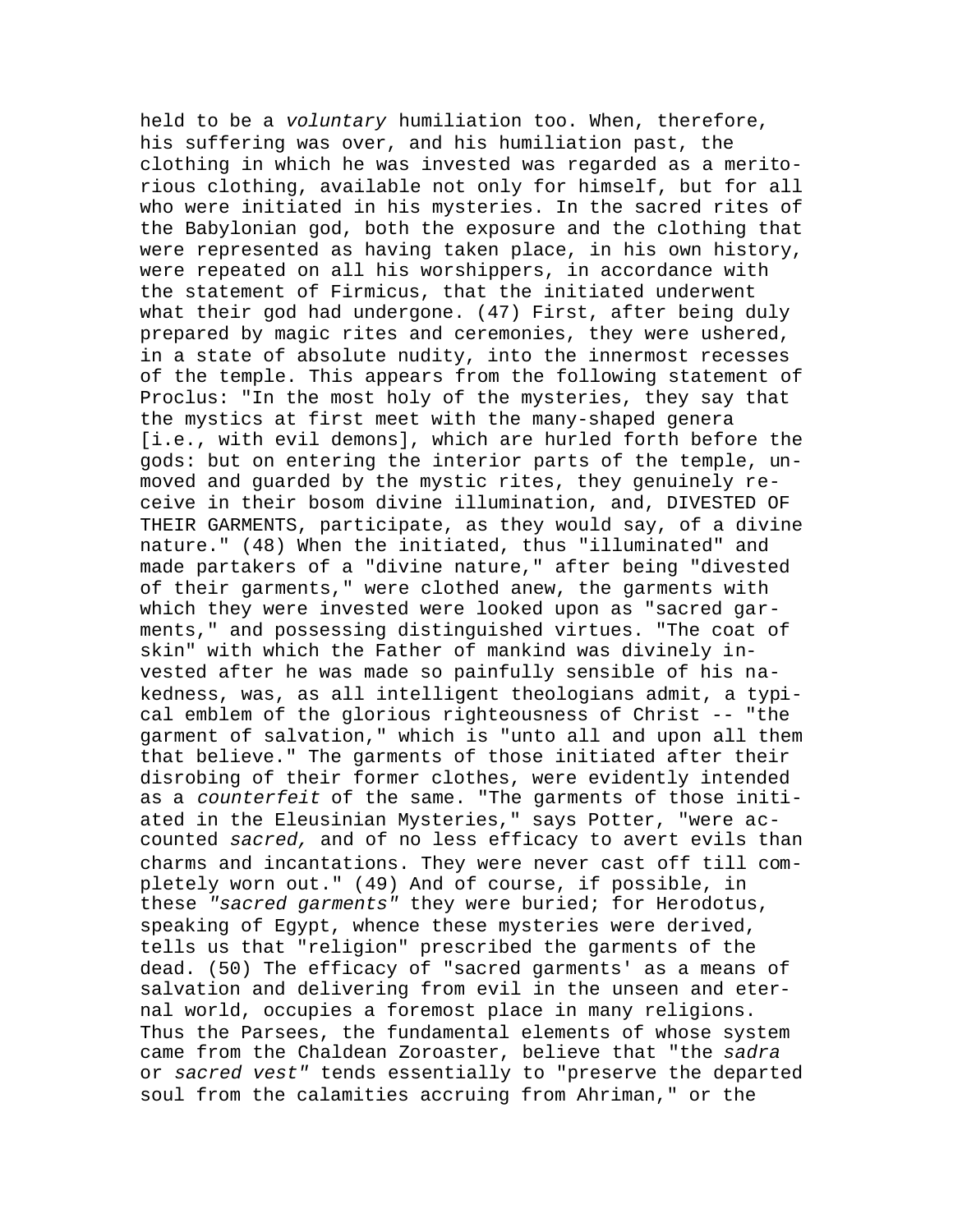Devil; and they represent those who neglect the use of this *"sacred vest"* as suffering in their souls, and "uttering the most dreadful appalling cries," on account of the torments inflicted on them "by all kinds of reptiles and noxious animals, who assail them with their teeth and stings, and give them not a moment's respite." (51) What could have ever led mankind to attribute such virtue to a *"sacred vest"?* If it be admitted that it is just a perversion of the "sacred garment" put on our first parents, all is clear. This, too, accounts for the superstitious feeling in the Papacy, otherwise so unaccountable, that led so many in the dark ages to fortify themselves against the fears of the judgment to come, by seeking to be buried in a monk's dress. "To be buried in a friar's cast-off habit, accompanied by letters enrolling the deceased in a monastic order, was accounted a sure deliverance from eternal condemnation! In 'Piers the Ploughman's Creed,' a friar is described as wheedling a poor man out of his money by assuring him that, if he will only contribute to his monastery, 'St. Francis himself shall fold thee in his cope, And present thee to the Trinity, and pray for thy sins.'" (52) [APPENDIX, NOTE M, p.313.3] p. 181, Para. 2, [BABYLONS].

 In virtue of the same superstitious belief, King John of England was buried in a monk's cowl; (53) and many a royal and noble personage besides, "before life and immortality" were anew "brought to light" at the Reformation, could think of no better way to cover their naked and polluted souls in prospect of death, than by wrapping themselves in the garment of some monk or friar as unholy as themselves. Now, all these refuges of lies, in Popery as well as Paganism, taken in connection with the clothing of the saints of the one system, and of the gods of the other, when traced to their source, show that since sin entered the world, man has ever felt the need of a better righteousness than his own to cover him, and that the time was when all the tribes of the earth knew that the only righteousness that could avail for such a purpose was "the righteousness of God," and that of "God manifest in the flesh." p. 184, Para. 1, [BABYLONS].

 Intimately connected with the "clothing of the images of the saints" is also the *"crowning"* of them. For the last two centuries, in the Popish communion, the festivals for *crowning* the "sacred images" have been more and more celebrated. In Florence, a few years ago, the image of Madonna with the child in her arms was *"crowned"* with unusual pomp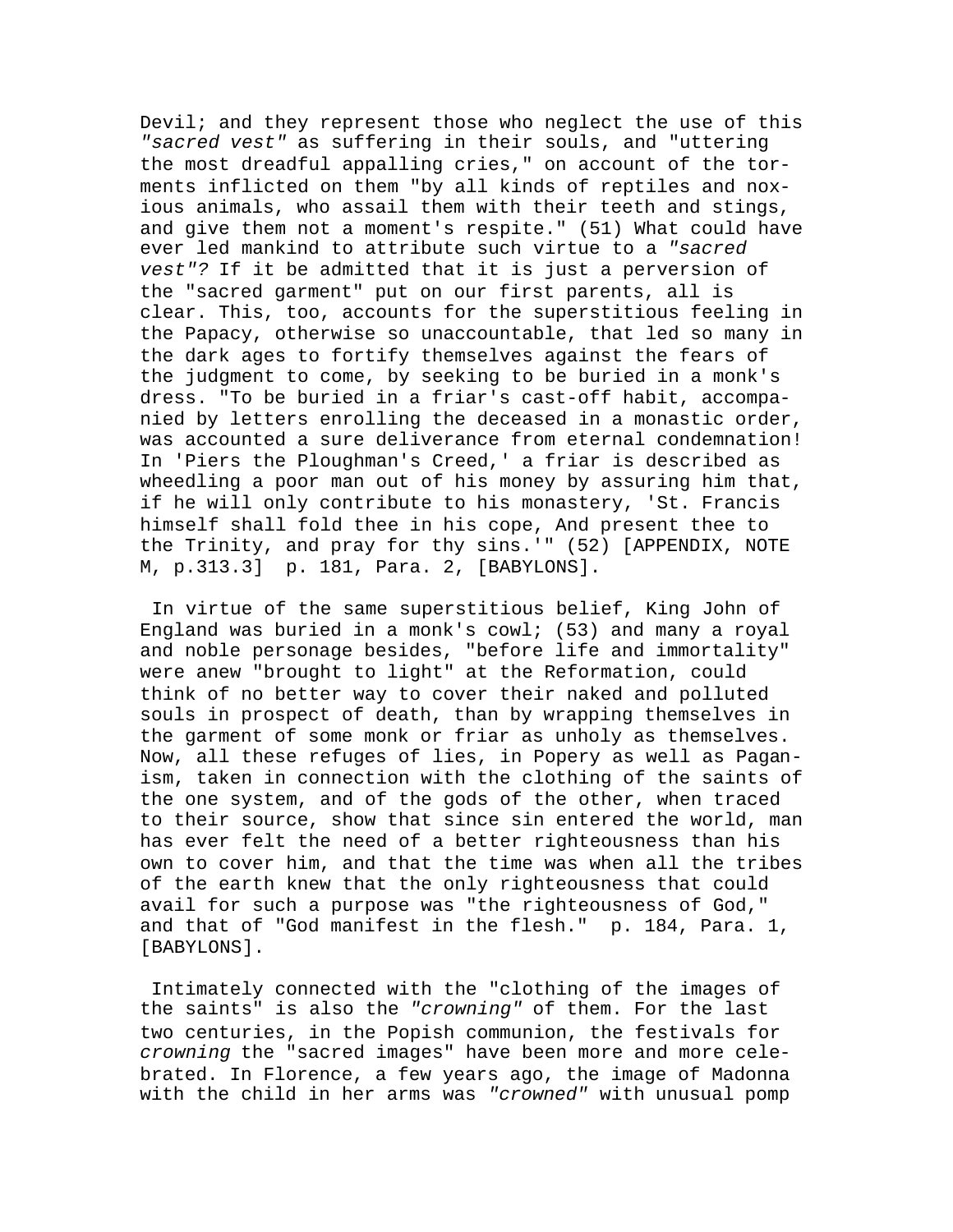and solemnity. (54) Now, this too arose out of the facts commemorated in the history of Bacchus or Osiris. As Nimrod was the first king after the Flood, so Bacchus was celebrated as the first who wore a crown. (55) When, however, he fell into the hands of his enemies, as he was stripped also of his *crown.* The "falling of the *crown* from the head of Osiris" was specially commemorated in Egypt. That crown at different times was represented in different ways, but in the most famous myth of Osiris it was represented as a "Melilot garland." (56) Melilot is a species of trefoil; and trefoil in the Pagan system was one of the emblems of the Trinity. Among the Tractarians at this day, trefoil is used in the same symbolical sense as it has long been in the Papacy, from which Puseyism has borrowed it. Thus, in a blasphemous Popish representation of what is called God the Father (of the fourteenth century), we find him represented as wearing a crown with three points, each of which is surmounted with a leaf of white clover (Fig. 39). (57) But long before Tractarianism or Romanism was known, trefoil was a sacred symbol. The clover leaf was evidently a symbol of high import among the ancient Persians; for thus we find Herodotus referring to it, in describing the rites of the Persian Magi -- "If any (Persian) intends to offer to a god, he leads the animal to a consecrated spot. Then, dividing the victim into parts, he boils the flesh, and lays it upon the most tender herbs, especially TREFOIL. This done, a magus -- without a magus no sacrifice can be performed -- sings a sacred hymn." (58) In Greece, the clover, or trefoil, in some form or other, had also occupied an important place; for the rod of Mercury, the conductor of souls, to which such potency was ascribed, was called "Rabdos Treipetelos," or "the *three-leaved rod."* (59) Among the British Druids the white clover leaf was held in high esteem as an emblem of their Triune God, (60) and was borrowed from the same Babylonian source as the rest of their religion. The Melilot, or trefoil garland, then, with which the head of Osiris was bound, was the crown of the Trinity -- the crown set on his head as the representative of the Eternal --"The crown of all the earth," in accordance with the voice divine at his birth, "The Lord of all the earth is born." Now, as that "Melilot garland," that crown of universal dominion, fell "from his head" before his death, so, when he rose to new life, the crown must be again set upon his head, and his universal dominion solemnly avouched. Hence, therefore, came the solemn crowning of the statues of the great god, and also the laying of the "chaplet" on his altar, as a trophy of his recovered "dominion."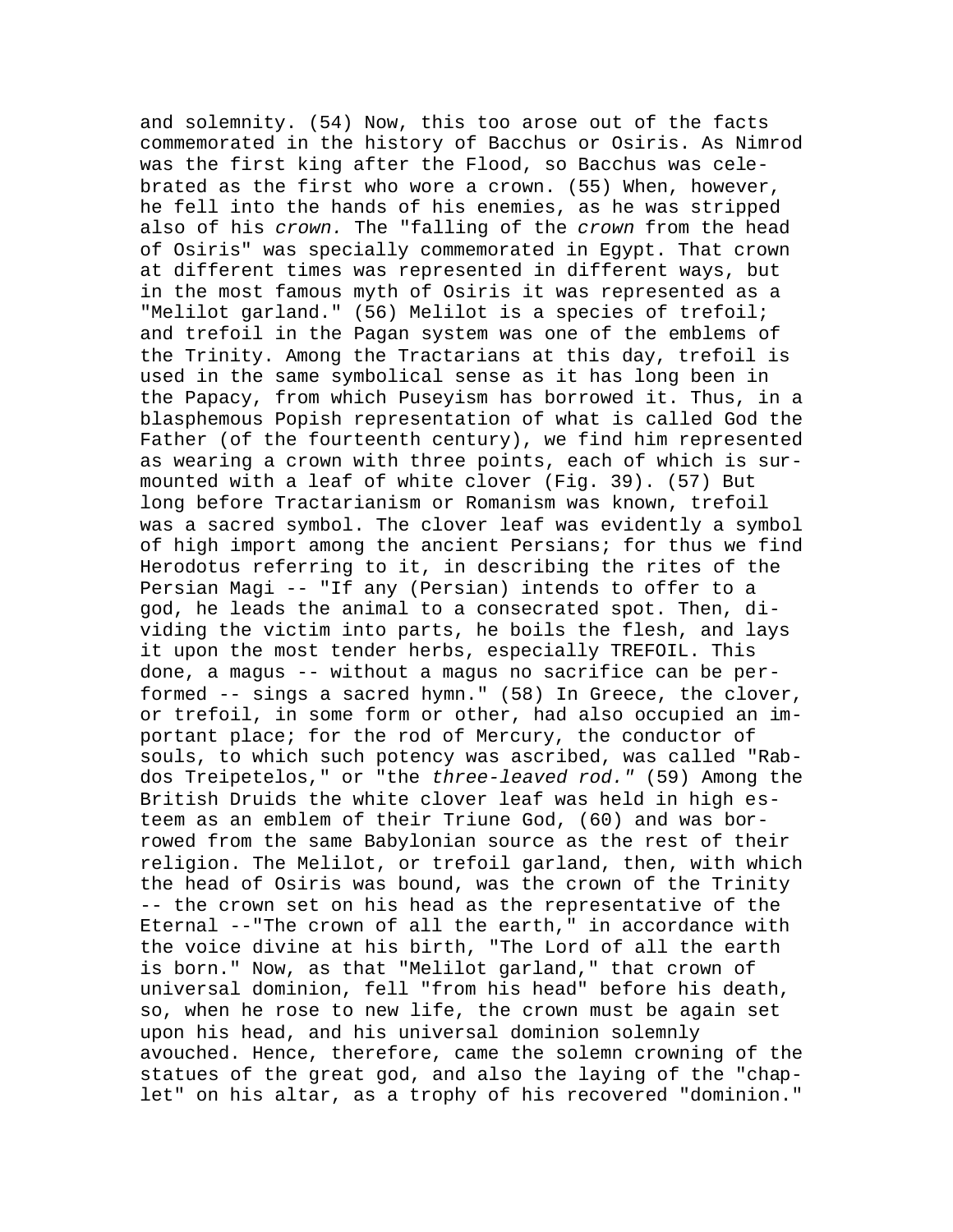But if the great god was crowned, it was needful also that the great goddess should receive a similar honour. Therefore it was fabled that when Bacchus carried his wife Ariadne to heaven, in token of the high dignity bestowed upon her, he set a crown upon her head; (61) and the remembrance of this crowning of the wife of the Babylonian god is perpetuated to this hour by the well-known figure in the sphere called *ariadnoea corona,* (62) This is, beyond question, the real source of the Popish rite of crowning the image of the Virgin. p. 185, Para. 1, [BABYLONS].

 From the fact that the Melilot garland occupied so conspicuous a place in the myth of Osiris, and that the "chaplet" was laid on his altar, and his tomb was "crowned" (63) with flowers, arose the custom, so prevalent in heathenism, of adorning the altars of the gods with "chaplets" of all sorts, and with a gay profusion of flowers. (64) Side by side with this reason for decorating the altars with flowers, there was also another. When in: p. 186, Para. 1, [BABYLONS].

 "That fair field Of Enna, Proserpine gathering flowers, Herself, a fairer flower, by gloomy Dis, Was gathered;" p. 186, Para. 2, [BABYLONS].

 --and all the flowers she had stored up in her lap were lost, the loss thereby sustained by the world not only drew forth her own tears, but was lamented in the Mysteries as a loss of no ordinary kind, a loss which not only stripped her of her own spiritual glory, but blasted the fertility and beauty of the earth itself. (65) That loss, however, the wife of Nimrod, under the name of Astarte, or Venus, was believed to have more than repaired. Therefore, while the sacred "chaplet" of the discrowned god was placed in triumph anew on his head and on his altars, the recovered flowers which Proserpine had lost were also laid on these altars along with it, in token of gratitude to that mother of grace and goodness, for the beauty and temporal blessings that the earth owed to her interposition and love. (66) In Pagan Rome especially this was the case. The altars were profusely adorned with flowers. From that source directly the Papacy has borrowed the custom of adorning the altar with flowers; and from the Papacy, Puseyism, in Protestant England, is labouring to introduce the custom among ourselves. But, viewing it in connection with its source, surely men with the slightest spark of Christian feeling may well blush to think of such a thing. It is not only op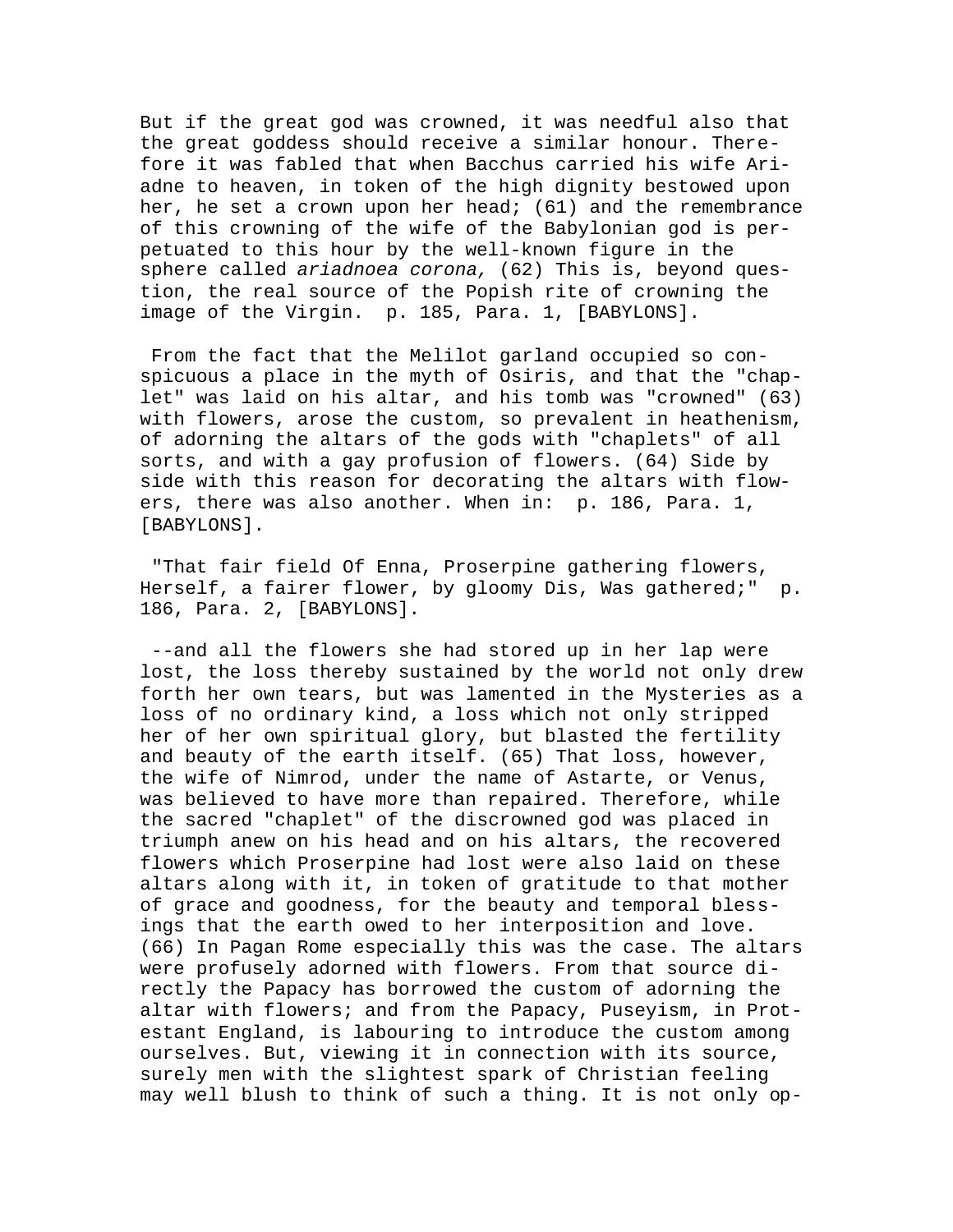posed to the genius of the Gospel dispensation, which requires that they who worship God, who is a Spirit, "worship Him in spirit and in truth;" (67) but it is a direct symbolising with those who rejoiced in the *re-establishment* of Paganism in *opposition* to the worship of the one living and true God. p. 186, Para. 3, [BABYLONS].

 SECTION IV.--THE ROSARY AND THE WORSHIP OF THE SACRED HEART. p. 187, Para. 1, [BABYLONS].

 Every one knows how thoroughly Romanist is the use of the rosary; and how the devotees of Rome mechanically tell their prayers upon their beads. The rosary, however, is no invention of the Papacy. It is of the highest antiquity, and almost universally found among Pagan nations. The rosary was used as a sacred instrument among the ancient Mexicans. (68) It is commonly employed among the Brahmins of Hindustan; and in the Hindoo sacred books reference is made to it again and again. Thus, in an account of the death of Sati, the wife of Shiva, we find the rosary introduced: "On hearing of this event, Shiva fainted from grief; then, having recovered, he hastened to the banks of the river of heaven, where he beheld lying the body of his beloved Sati, arrayed in white garments, *holding a rosary in her hand,* and glowing with splendour, bright as burnished gold." (69) In Thibet it has been used from time immemorial. and among all the millions in the East that adhere to the Buddhist faith. The following, from Sir John F. Davis, will show how it is employed in China: "From the Tartar religion of the Lamas, the rosary of 108 beads has become a part of the ceremonial dress attached to the nine grades of official rank. It consists of a necklace of stones and coral, nearly as large as a pigeon's egg, descending to the waist, and distinguished by various beads, according to the quality of the wearer. There is a small rosary of eighteen beads, of inferior size, *with which the bonzes count their prayers and ejaculations exactly as in the Romish ritual.* The laity in China sometimes wear this at the wrist, perfumed with musk, and give it the name of Heang-choo, or fragrant beads." (70) In Asiatic Greece the rosary was commonly used, as may be seen from the image of the Ephesian Diana. (71) In Pagan Rome the same appears to have been the case. The necklaces which the Roman ladies wore were not merely ornamental bands about the neck, but hung down the breast, (72) just as the modern rosaries do; and the name by which they were called indicates the use to which they were applied. *"Monile,"* the ordinary word for a necklace,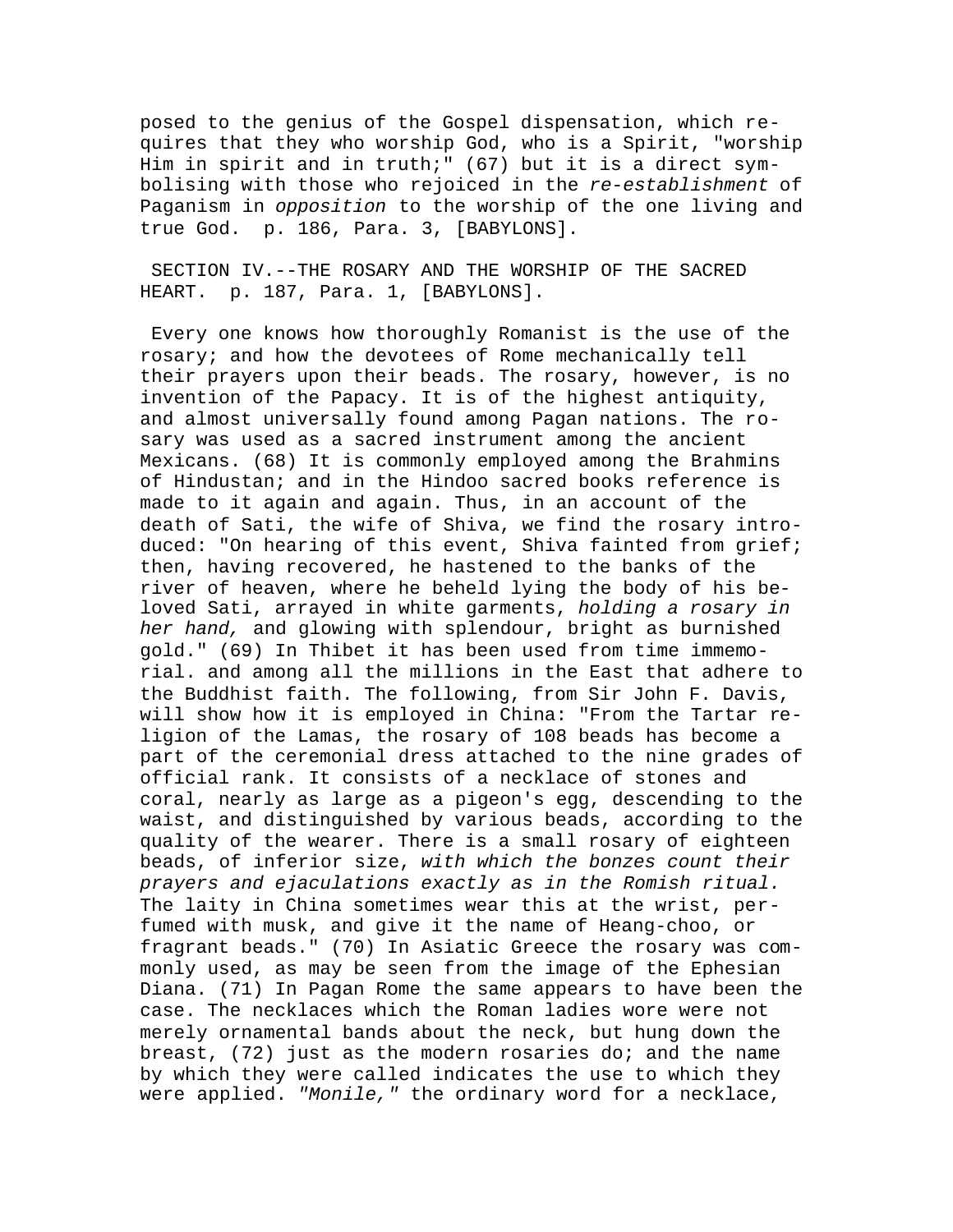can have no other meaning than that of a "Remembrancer." Now, whatever might be the pretence, in the first instance, for the introduction of such "Rosaries" or "Remembrancers," the very idea of such a thing is thoroughly Pagan. (73) It supposes that a certain number of prayers must be regularly gone over; it overlooks the grand demand which God makes for the heart, and leads those who use them to believe that form and routine are everything, and that "they must be heard for their much speaking." p. 187, Para. 2, [BABYLONS].

 In the Church of Rome a new kind of devotion has of late been largely introduced, in which the beads play an important part, and which shows what new and additional strides in the direction of the old Babylonian Paganism the Papacy every day is steadily making. I refer to the "Rosary of the Sacred Heart." It is not very long since the worship of the "Sacred Heart" was first introduced; and now, everywhere it is the favourite worship. It was so in ancient Babylon, as is evident from the Babylonian system as it appeared in Egypt. There also a "Sacred Heart" was venerated. The "Heart" was one of the sacred symbols of Osiris when he was born again, and appeared as Hapocrates, or the infant divinity, (74) borne in the arms of his mother Isis. Therefore, the fruit of the Egyptian Persea was peculiarly sacred to him, from its resemblance to the "HUMAN HEART." (75) Hence this infant divinity was frequently represent with a heart, or the heart-shaped fruit of the Persea, in one of his hands. (76) (Fig. 49.) The accompanying woodcut is from *Pompeii;* but the following extract, from John Bell's criticism on the antiques in the Picture Gallery of Florence, will show that the boyish divinity had been represented elsewhere also in ancient times in the same manner. Speaking of a statue of Cupid, he says it is "a fair, full, fleshy, round boy, in fine and sportive action, *tossing back a heart."* (77) Thus the boy-god came to be regarded as the "god of the heart," in other words, as Cupid, or the god of love. To identify this infant divinity, with his father "the mighty hunter," he was equipped with "bow and arrows;" and in the hands of the poets, for the amusement of the profane vulgar, this sportive boy-god was celebrated as taking aim with his gold-tipped shafts at the hearts of mankind. His real character, however, as the above statement shows, and as we have seen reason already to conclude, was far higher and of a very different kind. He was the woman's seed. Venus and her son Cupid, then, were none other than the Madonna and the child. (78) Look-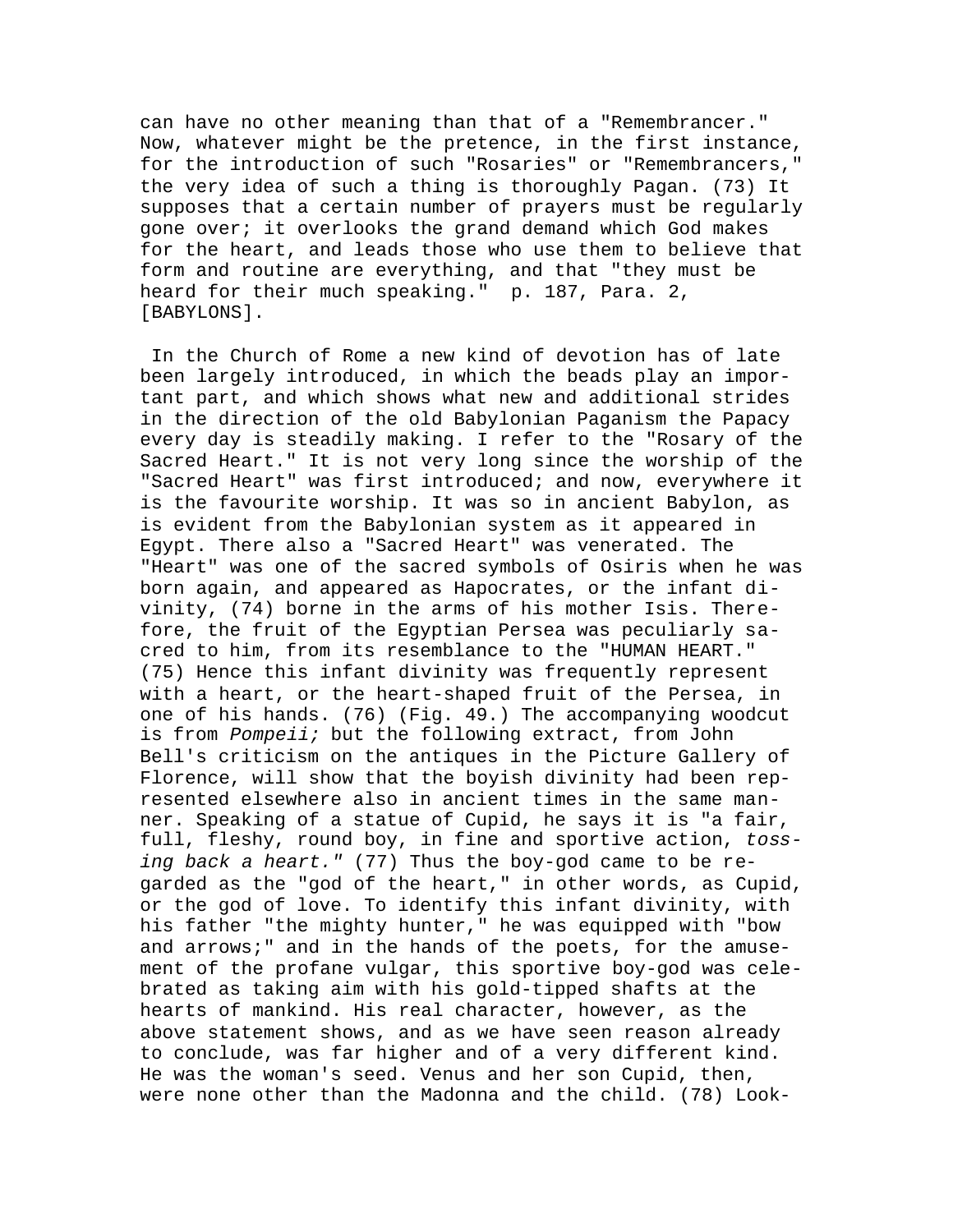ing at the subject in this light, the real force and meaning of the language will appear, which Virgil puts into the mouth of Venus, when addressing the youthful Cupid:-- "My son, *my strength,* whose mighty power alone Controls the thunderer on his awful throne, To thee thy much afflicted mother flies, And on thy succour and thy faith relies." (79) From what we have seen already as to the *power and glory* of the Goddess Mother being entirely built on the divine character attributed to her *Son,* the reader must see how exactly this is brought out, when the Son is called "THE STRENGTH" of his Mother. As the boy-god, whose symbol was the *heart,* was recognised as the peculiar customs of the Romans. Kennett tells us, in his *Antiquities,* that the Roman youths, in their tender years, used to wear a golden ornament suspended from their necks, called *bulla,* which was hollow, and *heart-shaped.* (80) Barker, in his work on Cilicia, while admitting that the Roman bulla was *heartshaped,* (81) further states, that "it was usual at the birth of a child to name it after some divine personage, who was supposed to receive it under his care;" but that the "name was not retained beyond infancy, when the bulla was given up." (82) Who so likely to be the god under one or other of his many names whose express symbol they wore, and who, while he was recognised as the great and mighty war-god, was *also* exhibited himself in his favourite form as a little child? p. 188, Para. 1, [BABYLONS].

 The veneration of the "sacred heart" seems also to have extended to India, for there Vishnu, the Mediatorial god, in one of his forms, with the mark of the wound in his *foot,* (83) in consequence of which he died, and for which such lamentation is annually made, is represented as wearing a *heart* suspended on his breast (Fig. 41). (84) Is it asked, How came it that the "Heart' became the recognised symbol of the Child of the great Mother? The answer is, "The Heart" in Chaldee is "BEL"; and as, at first, after the check given to idolatry, almost all the most important elements of the Chaldean system were introduced under a veil, so under that veil they continued to be shrouded from the gaze of the uninitiated, after the first reason -- the reason of fear -- had long ceased to operate. Now, the worship of the "Sacred Heart" was just, under a symbol, the worship of the "Sacred *Bel,"* that mighty one of Babylon, who had died a martyr for idolatry; for Harpocrates, or Horus, the infant god, was regarded as Bel, born again. (85) That this was in very deed the case, the following extract from Taylor, in one of his notes to his translation of the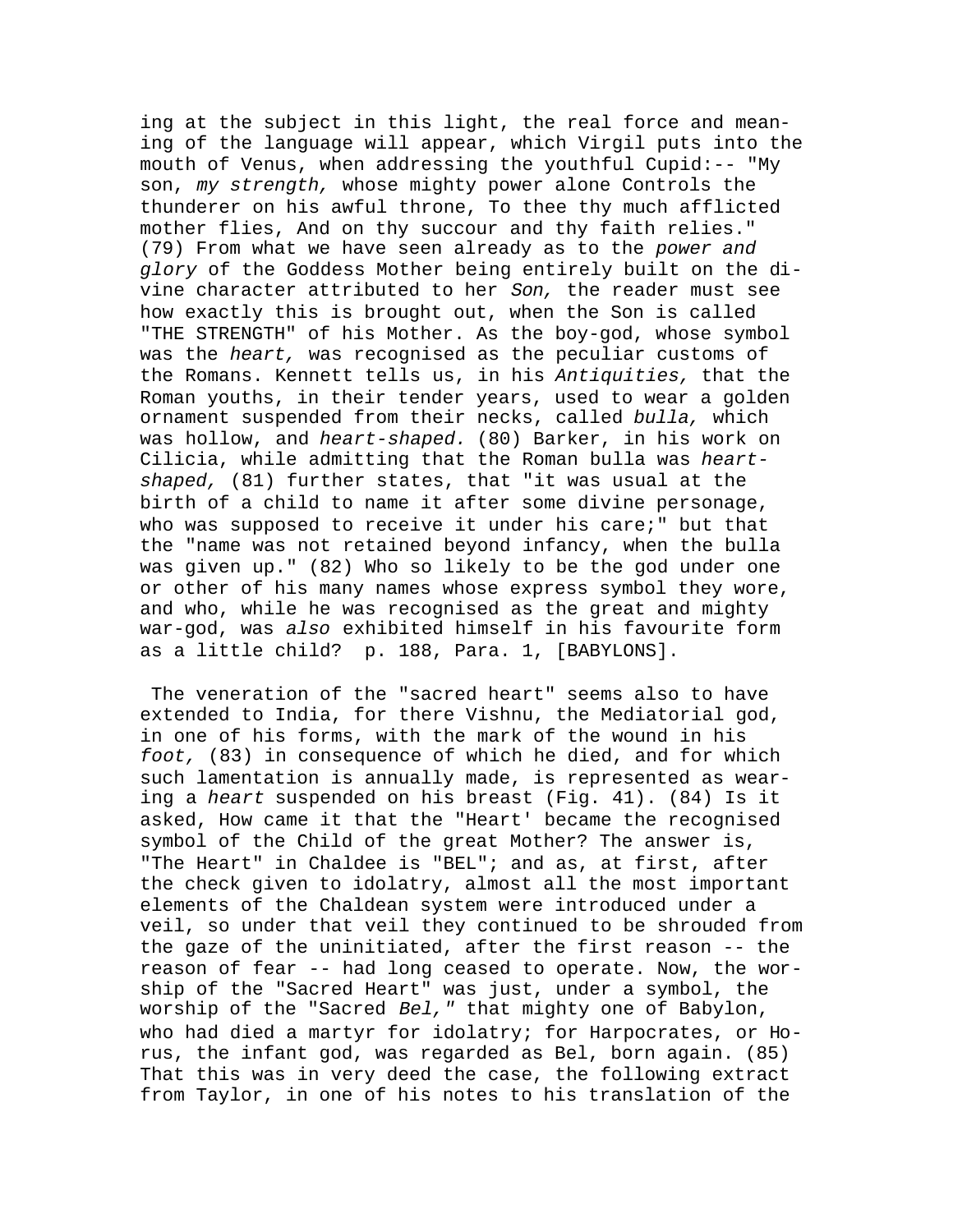*Orphic Hymns,* will show. "While Bacchus," says he, was "beholding himself" with admiration "in a mirror, he was miserably torn to pieces by the Titans, who, not content with this cruelty, first boiled his members in water, and afterwards roasted them in the fire; but while they were tasting his flesh thus dressed, Jupiter, excited by the steam, and perceiving the cruelty of the deed, hurled his thunder at the Titans, but committed his members to Apollo, the brother of Bacchus, that they might be properly interred. And this being performed, Dionysius [i.e., Bacchus], (whose HEART, during his laceration, was snatched away by Minerva and preserved) by a new REGENERATION, again emerged, and he being restore to his pristine life and integrity, afterwards filled up the number of the gods." (86) This surely shows, in a striking light, the peculiar *sacredness* of the *heart* of Bacchus; and that the regeneration of his *heart* has the very meaning I have attached to it  $-$ - viz., the new birth or new incarnation of Nimrod or Bel. When Bel, however, was born again as a child, he was, as we have seen, represented as an incarnation of the sun. Therefore, to indicate his connection with the fiery and burning sun, the "sacred heart" was frequently represented as a "heart of *flame."* (87) So the "Sacred Heart" of Rome is actually worshipped as a *flaming* heart, as may be seen on the rosaries devoted to that worship. Of what use, then, is it to say that the "Sacred Heart" which Rome worships is called by the name of "Jesus," when not only is the devotion given to a material image borrowed from the worship of the Babylonian Antichrist, but when the attributes ascribed to that "Jesus" are *not* the attributes of the living and loving Saviour, but the genuine attributes of the ancient Moloch or Bel? p. 190, Para. 1, [BABYLONS].

 SECTION V. -- LAMPS AND WAX-CANDLES. p. 191, Para. 1, [BABYLONS].

 Another peculiarity of the Papal worship is the use of lamps and wax-candles. If the Madonna and child are set up in a niche, they must have a lamp to burn before them; if mass is to be celebrated, though in broad procession is to be formed, it cannot be thorough and complete without lighted tapers to grace the goodly show. The use of these lamps and tapers comes from the same source as all the rest of the Papal superstition. That which caused the "Heart," when it became an emblem of the incarnate Son, to be represented as a heart on *fire,* required also that burning lamps and lighted candles should form part of the worship of that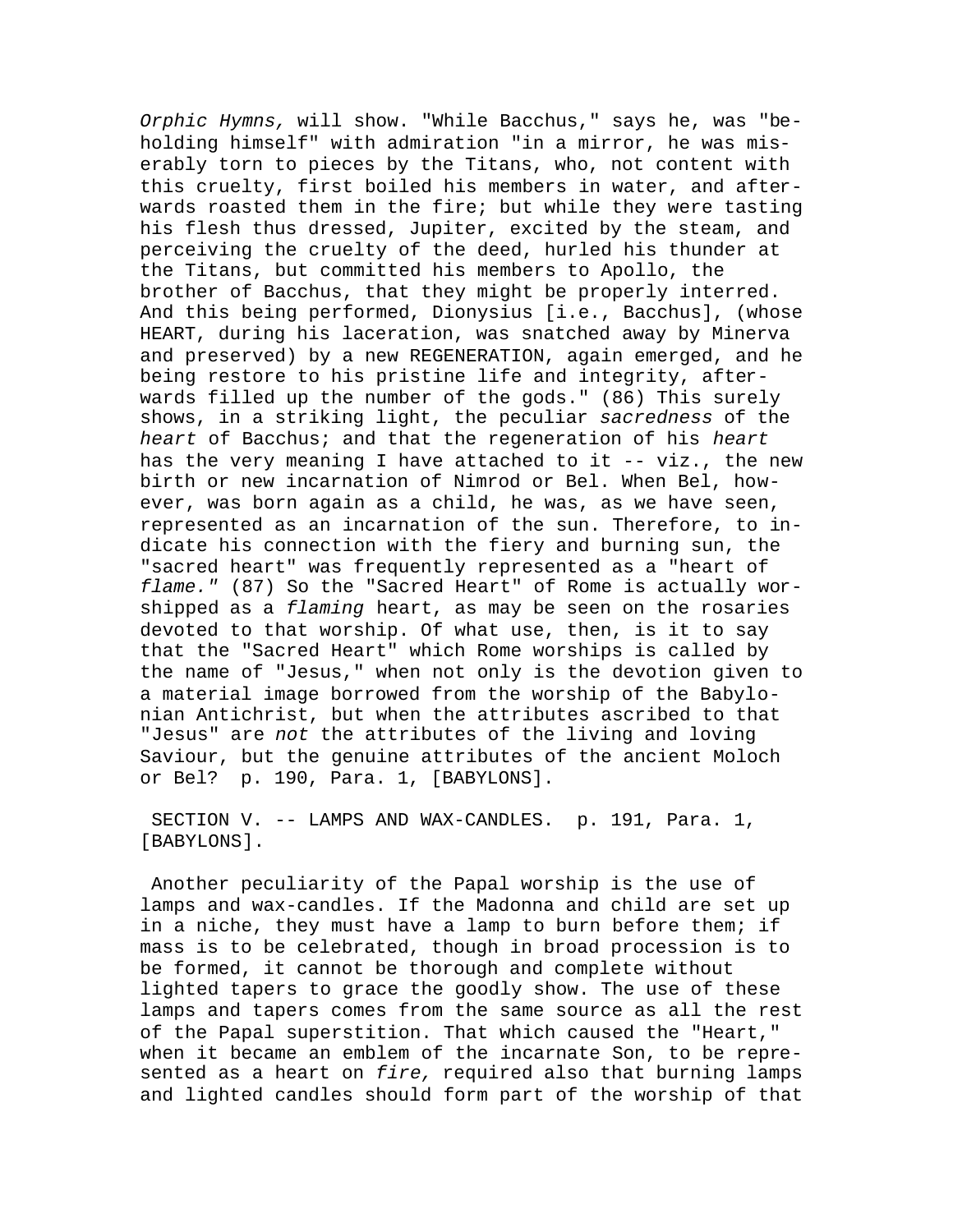Son; for so, according to the established rites of Zoroaster, was the sun-god worshipped. (88) When every Egyptian on the same night was required to light a lamp before his house in the open air, this was an act of homage to the sun, that had veiled its glory by enshrouding itself in a human form. (89) When the Yezidis of Koordistan, at this day, once a year celebrate their festival of "burning lamps," that, too, is to the honour of Sheikh Shems, or the Sun. (90) Now, what on these high occasions was done on a grand scale was also done on a smaller scale, in the individual acts to worship to their god, by the lighting of lamps and tapers before the favourite divinity. In Babylon, this practice had been exceeding prevalent, as we learn from the Apocryphal writer of the Book of Baruch. "They (the Babylonians)," says he, "light up lamps to their gods, and that in greater numbers, too, than they do for themselves, although the gods cannot see one of them, and are senseless as the beams of their houses." (91) In Pagan Rome, the same practice was observed. Thus we find Licinius, the Pagan Emperor, before joining battle with Constantine, his rival, calling a council of his friends in a thick wood, and there offering sacrifices to his gods, "lighting up wax-tapers" before them, and at the same time, in his speech, giving his gods a hint, that if they did not give him the victory against Constantine, his enemy and theirs, he would be under the necessity of abandoning their worship, and lighting up no more "wax-tapers to their honour." (92) In the Pagan processions, also, at Rome, the wax-candles largely figured. "At these solemnities," says Dr. Middleton, referring to Apuleius as his authority, "at these solemnities, the chief magistrate used frequently to assist, in robes of ceremony, attended by the priests in surplices, *with wax-candles* in their hands." (93) Now, so thoroughly and exclusively Pagan was this custom of lighting up lamps and candles in daylight, that we find Christian writers, such as Lactantius, in the fourth century, exposing the absurdity of the practice, and deriding the Romans "for lighting up candles to God, as if He lived in the dark." (94) Had such a custom at that time gained the least footing among Christians, Lactantius could never have ridiculed it as he does, as a practice peculiar to Paganism. But what was unknown to the Christian Church in the beginning of the fourth century, soon thereafter began to creep in, and now forms one of the most marked peculiarities of that community that boasts that it is the "Mother and mistress of all Churches." p. 191, Para. 2, [BABYLONS].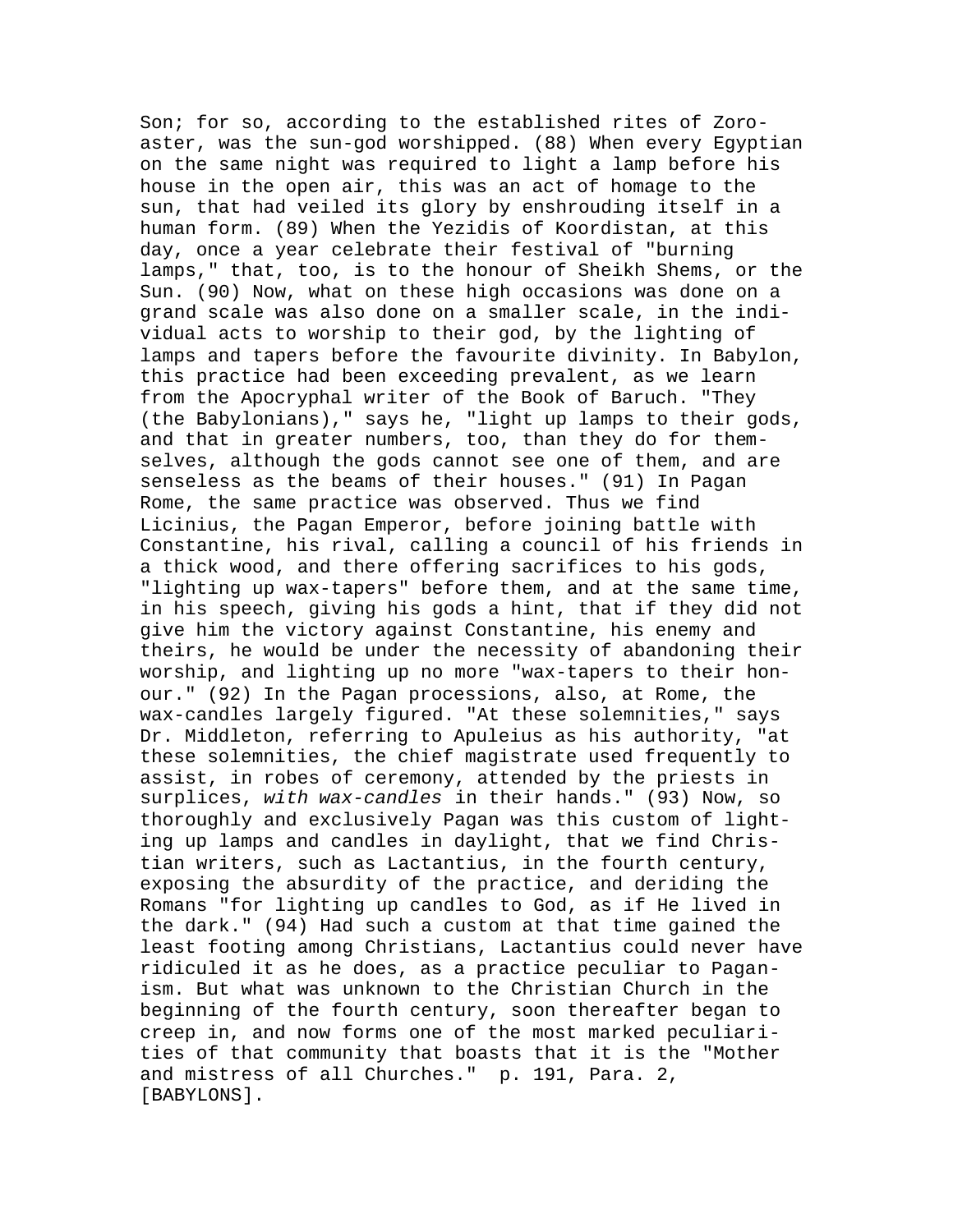While Rome uses both lamps and wax-candles in her sacred rites, it is evident, however, that she attribute some preeminent virtue to the latter above all other lights. Up to the time of the Council of Trent, she thus prayed on Easter Eve, at the blessing of the Easter candles: "Calling upon thee in thy works, this holy Eve of Easter, we offer most humbly unto thy Majesty this sacrifice; namely, a fire not defiled with the fat of flesh, nor polluted with unholy oil or ointment, nor attainted with any profane fire; but we offer unto thee with obedience, proceeding from perfect devotion, a fire of wrought WAX and wick, kindled and made to burn in honour of thy name. This so great a MYSTERY therefore, and the marvellous sacrament of this holy eve, must needs be extolled with due and deserved praises." (95) That there *was* some occult "Mystery," as is here declared, couched under the "wax-candles," in the original system of idolatry, from which Rome derived its ritual, may be well believed, when it is observed with what unanimity nations the most remote have agreed to use *wax-candles* in their sacred rites. Among the Tungusians, near the Lake Baikal in Siberia, *"wax-tapers* are placed before the Burchans," the gods or idols of that country. (96) In the Molucca Islands, wax-tapers are used in the worship of Nito, or Devil, whom these islanders adore. "Twenty or thirty persons having assembled," says Hurd, "they summon the Nito, by beating a small consecrated drum, whilst two or more of the company light up *wax-tapers,* and pronounce several mysterious words, which they consider as able to conjure him up." (97) In the worship of Ceylon," says the same author, "some devotees, who are not priests, erect chapels for themselves, but in each of them they are obliged to have an image of Buddha, and light up tapers or *wax-candles* before it, and adorn it with flowers." (98) A practice thus so general must have come from some primeval source, and must have originally had some mystic reason at the bottom of it. The wax-candle was, in fact, a *hieroglyphic,* like so many other things which we have already seen, and was intended to exhibit the Babylonian god in one of the essential characters of the Great Mediator. The classic reader may remember that one of the gods of primeval antiquity was called Ouranos, (99) that is, "The Enlightener." In this very character was Nimrod worshipped when he was deified. As the Sun-god he was regarded not only as the illuminator of the material world, but as the enlightener of the *souls* of men, for he was recognised as the revealer of "goodness and truth." (100) It is evident, from the Old Testament, not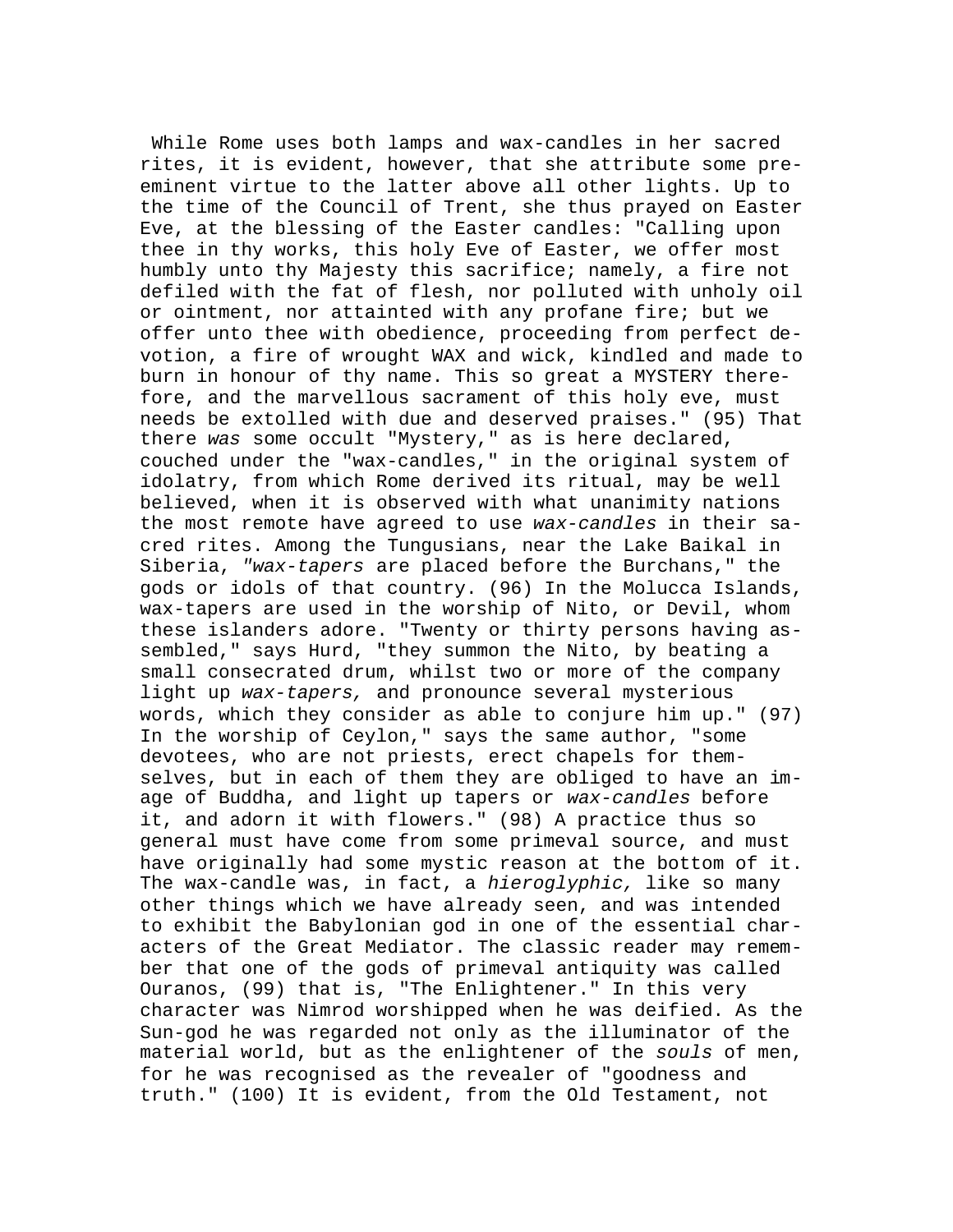less than the New, that the proper and personal name of our Lord Jesus Christ is, "The Word of God," as the Revealer of the heart and counsels of the Godhead. Now, to identify the Sun-god with the Great Revealer of the Godhead, while under the name of Mithra, he was exhibited in sculpture as a Lion; that Lion had a *Bee* represented between his lips. (101) (Fig. 42.) The bee between the *lips* of the Sun-god was intended to point him out as "the Word;" for Dabar, the expression which signifies in Chaldee a "Bee," signifies also a "Word"; and the position of that bee in the *mouth* leaves no doubt as to the idea intended to be conveyed. It was intended to impress the belief that Mithra (who, says Plutarch, was worshipped as *Mesites,* "The Mediator"), (102) in his character as Ouranos, "The Enlightener," was no other than that glorious one of whom the Evangelist John says, "In the beginning was the Word, and the Word was with God, and the Word was God. The same was in the beginning with God. .... In Him was life; and the life was THE LIGHT OF MEN." The Lord Jesus Christ ever was the revealer of the Godhead, and must have been known to the patriarchs as such; for the same Evangelist says, "No man hath seen God at any time: the only-begotten Son, which is in the bosom of the Father, He hath *declared,"* that is, He hath *revealed* "Him." Before the Saviour came, the ancient Jews commonly spoke of the Messiah, or the Son of God, under the name of Dabar, or the "Word." This will appear from a consideration of what is stated in the 3rd chapter of 1st Samuel. In the first verse of that chapter it is said, "The Word of the Lord was precious in those days; there was no open vision," that is, in consequence of the sin of Eli, the Lord had not, for a long time, revealed Himself in vision to him, as He did to the prophets. When the Lord had called Samuel, this "vision" of the God of Israel was restored (though not to Eli), for it is said in the last verse (v. 21), "And the Lord APPEARED again in Shiloh; for the Lord *revealed* Himself to Samuel by the WORD of the Lord." Although the Lord *spake* to Samuel, this language implies more than speech, for it is said, "The Lord *appeared"* -- i.e., was *seen.* When the Lord *revealed* Himself, or was *seen* by Samuel, it is said that it was "by (Dabar) the Word of the Lord." The "Word of the Lord" to be visible, must have been the personal "Word of God," that is, Christ. (103) This had evidently been a primitive name by which He was known; and therefore it is not wonderful that Plato should speak of the second person of his Trinity under the name of the Logos, which is just a translation of "Dabar," or "the Word." (104) Now, the light of the wax-candle, as the light of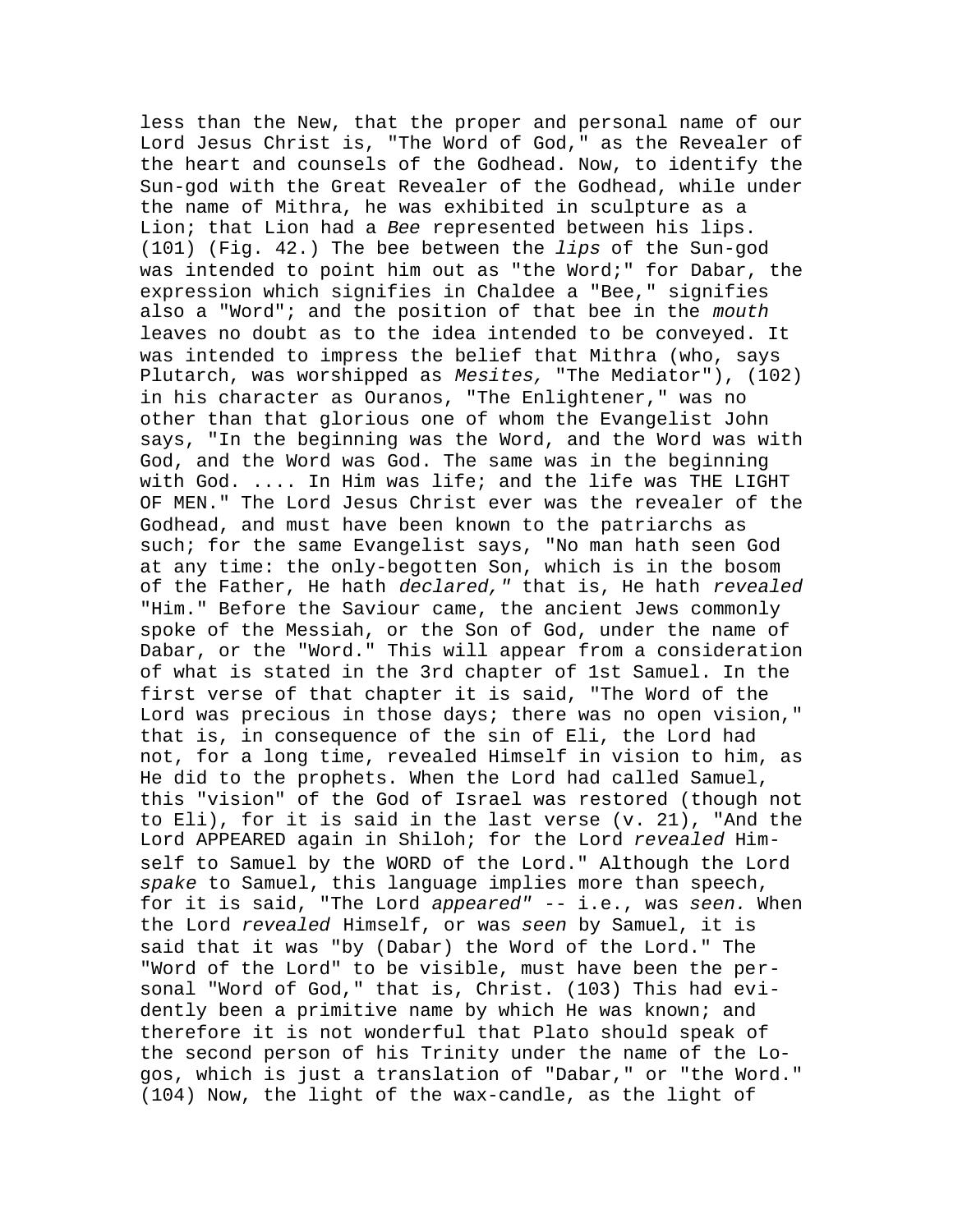Dabar, "the Word." Thus the apostates turned away from the "True Light," and set up a shadow in His stead. That this was really the case is plain; for, says Crabb, speaking of Saturn, "on his altars were placed wax-tapers lighted, because by Saturn men were reduced from the darkness of error to the light of truth." (105) In Asiatic Greece, the Babylonian god was evidently recognised as the Light-giving "Word," for there we find the Bee occupying such a position as makes it very clear that it was a symbol of the great Revealer. Thus we find Muller referring to the symbols connected with the worship of the Ephesian Diana: "Her constant symbol is the bee, which is not otherwise attributed to Diana. .... The chief priest himself was called Essen, or the *king-bee."* (106) The character of the chief priest shows the character of the god he represented. The contemplar divinity of Diana, the tower-bearing goddess, was of course the same divinity as invariably accompanied the Babylonian goddess: and this title of the priest shows that the Bee which appeared on her medals was just another symbol for her child, as the "Seed of the Woman," in his assumed character, as *Dabar,* "The Word" that enlightened the souls of men. That this is the precise "Mystery" couched under the wax-candles burning on the altars of the Papacy, we have very remarkable evidence from its own formularies; for, in the very same place in which the "Mystery" of the wax-candle is spoken of, thus does Rome refer to the Bee, by which the wax is produced: "Forasmuch as we do marvellously wonder, in considering the first beginning of this substance, to wit, wax-tapers, then must we of necessity greatly extol the original of Bees, for .... they gather the flowers with their feet, yet the flowers are not injured thereby; they bring forth no young ones, but deliver their young swarms through their *mouths,* like as Christ (for a wonderful example) is proceeded from His Fathers MOUTH." (107) Here it is evident that Christ is referred to as the "Word of God;" and how could any imagination ever have conceived such a parallel as is contained in this passage, had it not been for the equivoque between "Dabar," "the Bee," and "Dabar," "the Word." In a Popish work already quoted, the *Pancarpium Marianum,* I find the Lord Jesus expressly called by the name of the Bee. Referring to Mary, under the title of "The Paradise of Delight," the author thus speaks: "In this Paradise that celestial Bee, that is, the *incarnate Wisdom,* did feed. Here it found that dropping honeycomb, with which the whole bitterness of the corrupted world has been turned into sweetness." (108) This blasphemously represents the Lord Jesus as having derived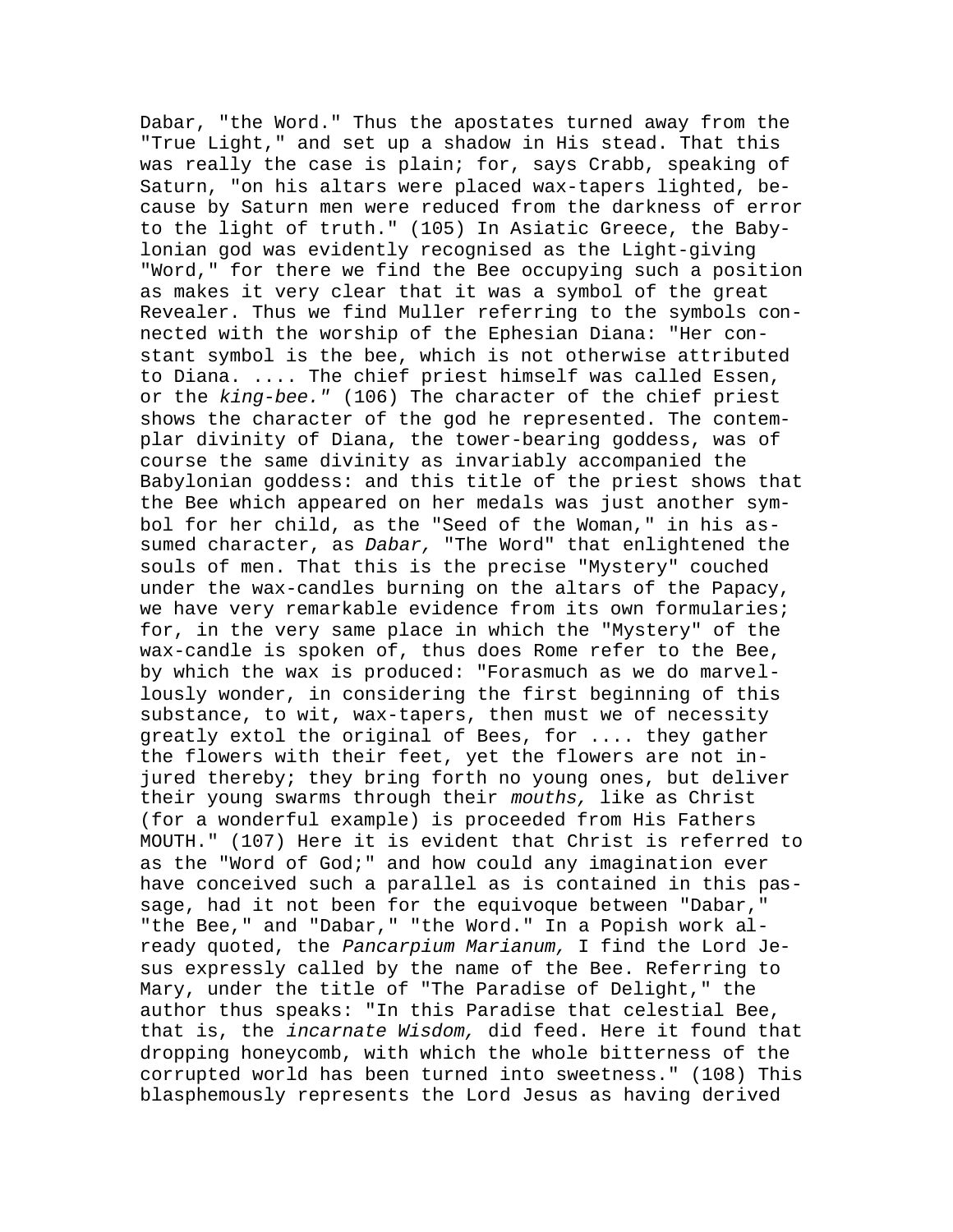everything necessary to bless the world from His mother! Could this ever have come from the Bible? No. It must have come only from the source where the writer learned to call "the incarnate Wisdom" by the name of the Bee. Now, as the equivoque from which such a name applied to the Lord Jesus springs, is founded only on the Babylonian tongue, it shows whence his theology has come, and it proves also to demonstrate that this whole prayer about the blessing of waxcandles must have been drawn from a Babylonian prayer-book. Surely, at every step, the reader must see more and more the exactitude of the Divine name given to the woman on the seven mountains, "Mystery, Babylon the Great!" p. 192, Para. 1, [BABYLONS].

 SECTION VI. -- THE SIGN OF THE CROSS. p. 197, Para. 1, [BABYLONS].

 There is yet one more symbol of the Romish to be noticed, and that is the sign of the cross. In the Papal system, as is well known, the sign of the cross and the image of the cross are all in all. No prayer can be said, no worship engaged in, no step almost can be taken, without the frequent use of the sign of the cross. The cross is looked upon as the grand charm, as the great refuge in every season of danger, in every hour of temptation as the infallible preservative from all the powers of darkness. The cross is adored with all the homage due only to the Most High; and for any one to call it, in the hearing of a genuine Romanist, by the Scriptural term, "the accursed tree" is a mortal offence. To say that such superstitious feeling for the sign of the cross, such worship as Rome pays to a wooden or a metal cross, ever grew out of the saying of Paul, "God forbid that I should glory, save in the crucified -- is a mere absurdity, a shallow subterfuge and pretence. The magic virtues attributed to the so-called sign of the cross, the worship bestowed on it, never came from such a source. The same sign of the cross that Rome now worships was used in the Babylonian Mysteries, was applied by Paganism to the same magic purposes, was honoured with the same honours. That which is now called the Christian cross was originally no Christian emblem at all, but was the mystic Tau of the Chaldeans and Egyptians -- the true original form of the letter T -- the initial of the name of Tammuz - - which, in Hebrew, radically the same as ancient Chaldee, as found on coins, was formed as in No. 1 (109) of the accompanying woodcut (Fig. 43); and in Etrurian and Coptic, as in Nos. 2 (110) and 3. [111] That mystic Tau was marked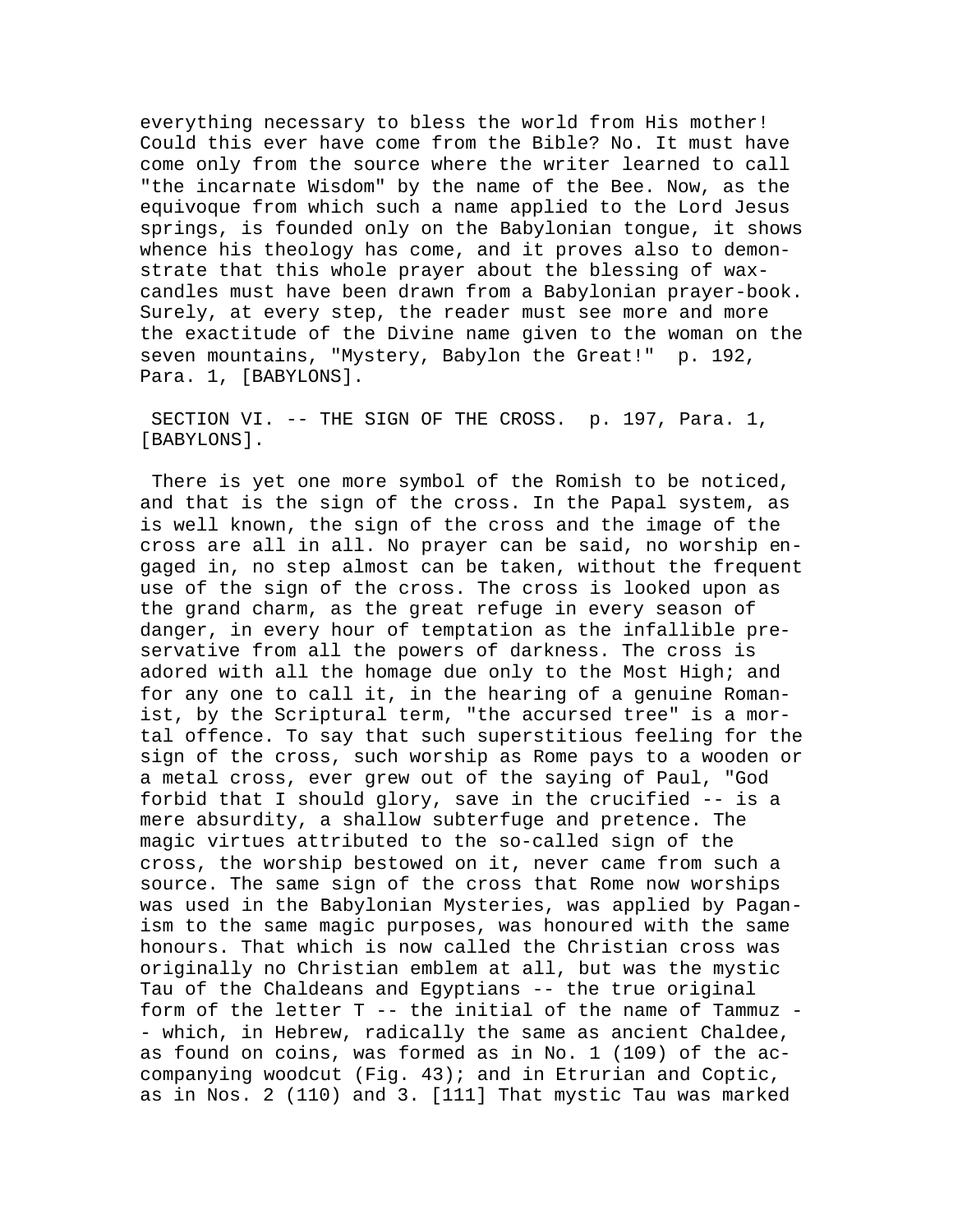in baptism on the foreheads of those initiated in the Mysteries, (112) and was used in every variety of way as a most sacred symbol. To identify Tammuz with the sun it was joined sometimes to the circle of the sun, as in No. 4; sometimes it was *inserted* in the circle, as in No. 5. (113) Whether the Maltese cross, which the Romish bishops append to their names as a symbol of their episcopal dignity, is the letter T, may be doubtful; but there seems no reason to doubt that that Maltese cross is an express symbol of the sun; for Layard found it as a sacred symbol in Nineveh in such a connection as led him to identify it with the sun. (114) The mystic Tau, as the symbol of the great divinity, was called "the sign of life;" it was used as an amulet over the heart; (115) it was marked on the official garments of the priests, as on the official garments of the priests of Rome; it was borne by kings in their hand, as a token of their dignity or divinely-conferred authority. (116) The Vestal virgins of Pagan Rome wore it suspended from their necklaces, as the nuns do now. (117) The Egyptians did the same, and many of the barbarous nations with whom they had intercourse, as the Egyptian monuments bear witness. In reference to the adorning of some of these tribes, Wilkinson thus writes: "The girdle was sometimes highly ornamented; men as well as women wore ear-rings; and they frequently had a *small cross* suspended to a necklace, or to the collar of their dress. The adoption of this last was not peculiar to them; it was also appended to, or figured upon, the robes of the Rot-n-no; and traces of it may be seen in the fancy ornaments of the Rebo, showing that it was already in use as *early as the fifteenth century before the Christian era."* 118] (Fig. 44.) There is hardly a Pagan tribe where the cross has not been found. The cross was worshipped by the Pagan Celts long before the incarnation and death of Christ. (119) "It is a fact," says Maurice, "not less remarkable than well-attested, that the Druids in their groves were accustomed to select the most stately and beautiful tree as an emblem of the Deity they adored, and having cut the side branches, they affixed two of the largest of them to the highest part of the trunk, in such a manner that those branches extended on each side like the arms of a man, and, together with the body, presented the appearance of a HUGE CROSS, and on the bark, in several places, was also inscribed the letter Thau." (120) It was worshipped in Mexico for ages before the Roman Catholic missionaries set foot there, large stone crosses being erected, probably to the "god of rain." (121) The cross thus widely worshipped, or regarded as a sacred emblem, was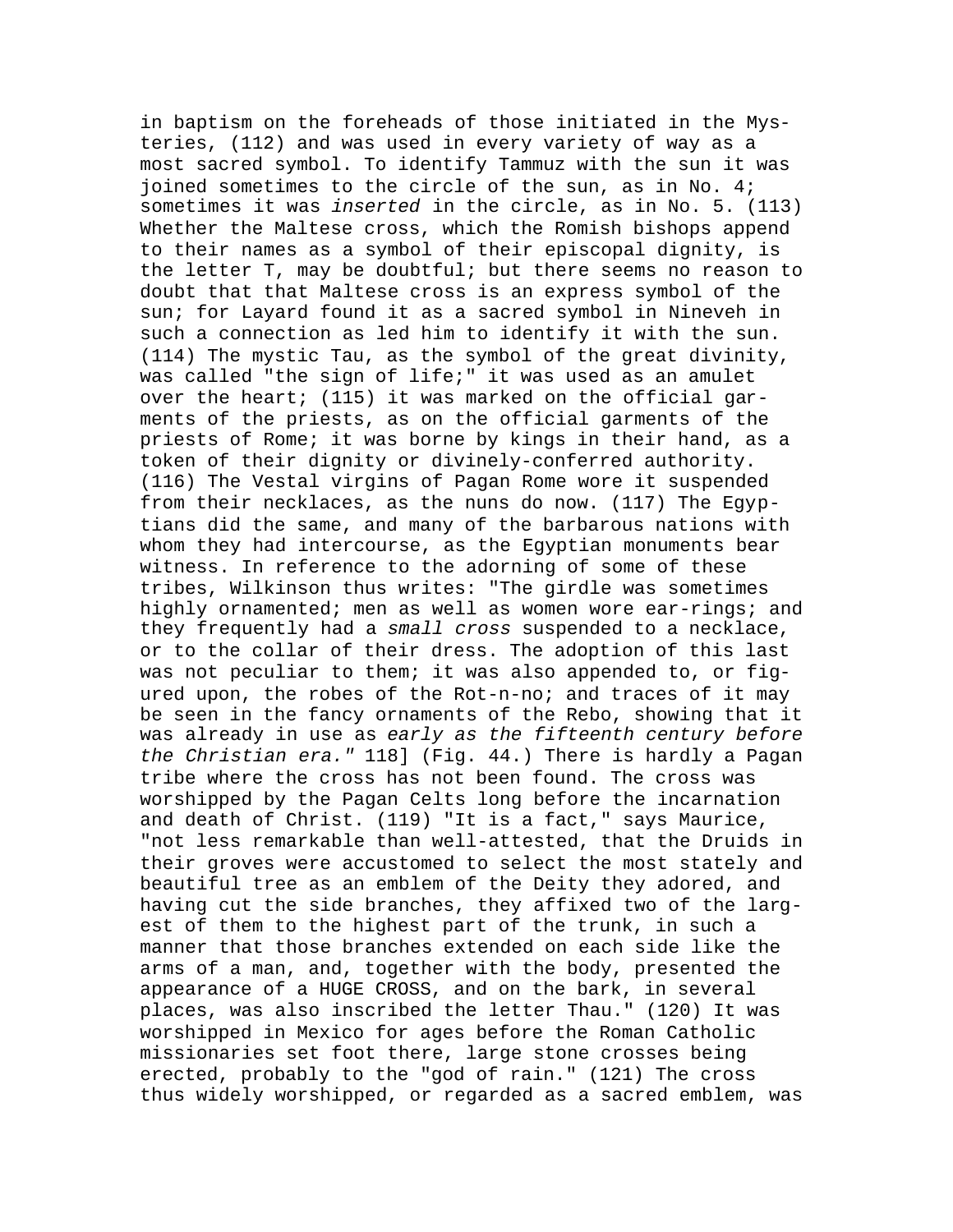the unequivocal symbol of Bacchus, the Babylonian Messiah, for he was represented with a head-band covered with crosses (see Fig. 45). (122) This symbol of the Babylonian god is reverenced at this day in all the wide wastes of Tartary, where Buddhism prevails, and the way in which it is represented among them forms a striking commentary on the language applied by Rome to the Cross. "The cross," says Colonel Wilford, in the *Asiatic Researches,* "though not an object of *worship* among the Baud'has or Buddhists, is a favourite emblem and device among them. It is exactly the cross of the Manicheans, with leaves and flowers springing from it. This cross, putting forth leaves and flowers (and fruit also, as I am told), is called the divine tree, the tree of the gods, the tree of life and knowledge, and productive of whatever is good and desirable, and is placed in the terrestrial paradise." (123) (Fig. 45.) [124] Compare this with the language of Rome applied to the cross, and it will be seen how exact is the coincidence. In the Office of the Cross, it is called the "Tree of life," and the worshippers are taught thus to address it: "Hail, O Cross, triumphal wood, true salvation of the world, among trees there is none like thee in leaf, flower, and bud. .... O Cross, our only hope, increased righteousness to the godly and pardon the offences of the guilty." (125) Can any one, reading the gospel narrative of the crucifixion, possibly believe that that narrative of itself could ever germinate into such extravagance of "leaf, flower, and bud," as thus appears in this Roman Office? But when it is considered that the Buddhist, like the Babylonian cross, was the recognised emblem of Tammuz, who was known as the misletoe branch, or 'All-heal," then it is easy to see how the sacred Initial should be represented as covered with leaves, and how Rome, in adopting it, should call it the "Medicine which preserves the healthful, heals the sick, and does what mere human power alone could never do." (126) p. 197, Para. 2, [BABYLONS].

 Now, this Pagan symbol seems first to have crept into the Christian Church, and generally into Africa. A statement of Tertullian, about the middle of the third century, shows how much, by that time, the Church of Carthage was infected with the old leaven. (127) Egypt especially, which was never thoroughly evangelised, appears to have taken the lead in bringing in this Pagan symbol. The first form of that which is called the *Christian Cross,* found on *Christian* monuments there, is the unequivocal Pagan Tau, or Egyptian "Sign of life." Let the reader peruse the follow-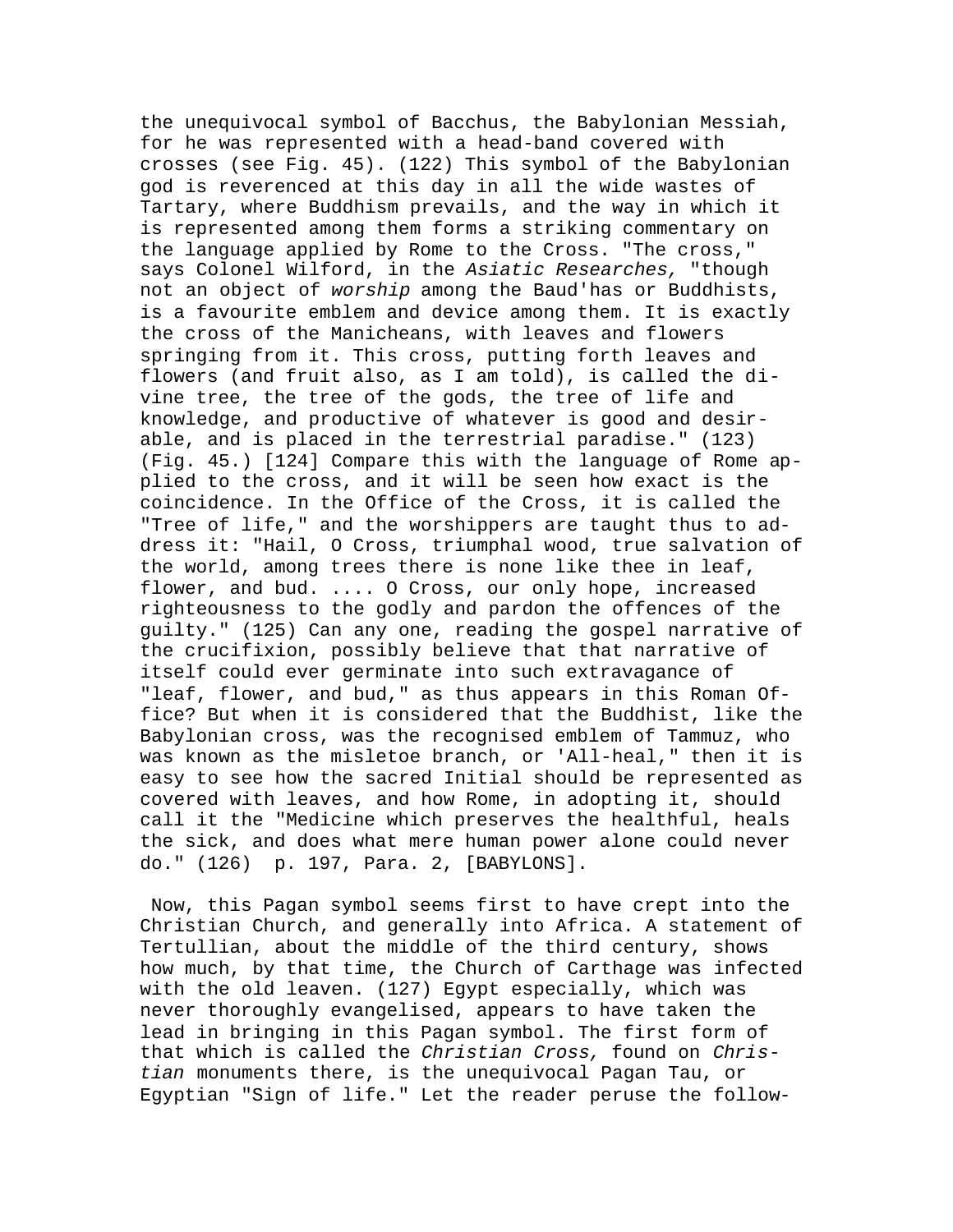ing statement of Sir G. Wilkinson: "A still more curious fact may be mentioned respecting this hieroglyphical character [the Tau], that the early Christians of Egypt adopted it in lieu of the cross, which was *afterwards* substituted for it, prefixing it to inscriptions in the same manner as the cross in *latter times.* For, though Dr. Young had some scruples in believing the statement of Sir A. Edmonstone, that it holds that position in the sepulchres of the great Oasis, I can attest that such is the case, and that numerous inscriptions, headed by the *Tau,* are preserved to the present day on early Christian monuments." (128) The drift of this statement is evidently this, that in Egypt the earliest form of that which has since been *called* the cross, was no other than the "Crux Ansata," or "Sign of life," borne by Osiris and all the Egyptian gods; that the *ansa* or "handle" was afterwards dispensed with, and that it became the simple Tau, or ordinary cross, as it appears at this day, and that the design of its first employment on the sepulchres, therefore, could have no reference to the crucifixion of the Nazarene, but was simply the result of the attachment to old and long-cherished Pagan symbols, which is always strong in those who, with the adoption of the Christian name and profession, are still, to a large extent, Pagan in heart and feeling. This, and this only, is the origin of the worship of the "cross." p. 201, Para. 1, [BABYLONS].

 This, no doubt, will appear all very strange and very incredible to those who have read Church history, as most have done to a large extent, even amongst Protestants, through Romish spectacles; and especially to those who call to mind the famous story told of the miraculous appearance of the cross to Constantine on the day before the decisive victory at the Milvian bridge, that decided the fortunes of avowed Paganism and nominal Christianity. That story, as commonly told, if true, would certainly give a Divine sanction to the reverence for the cross. But that story, when sifted to the bottom, according to the common version of it, will be found to be based on a delusion -- a delusion, however, into which so good a man as Milner has allowed himself to fall. Milner's account is as follows:-- "Constantine, marching from France into Italy against Maxentius, in an expedition which was likely either to exalt or to ruin him, was oppressed with anxiety. Some god he thought needful to protect him; the God of the Christians he was most inclined to respect, but he wanted some satisfactory proof of His real existence and power, and he nei-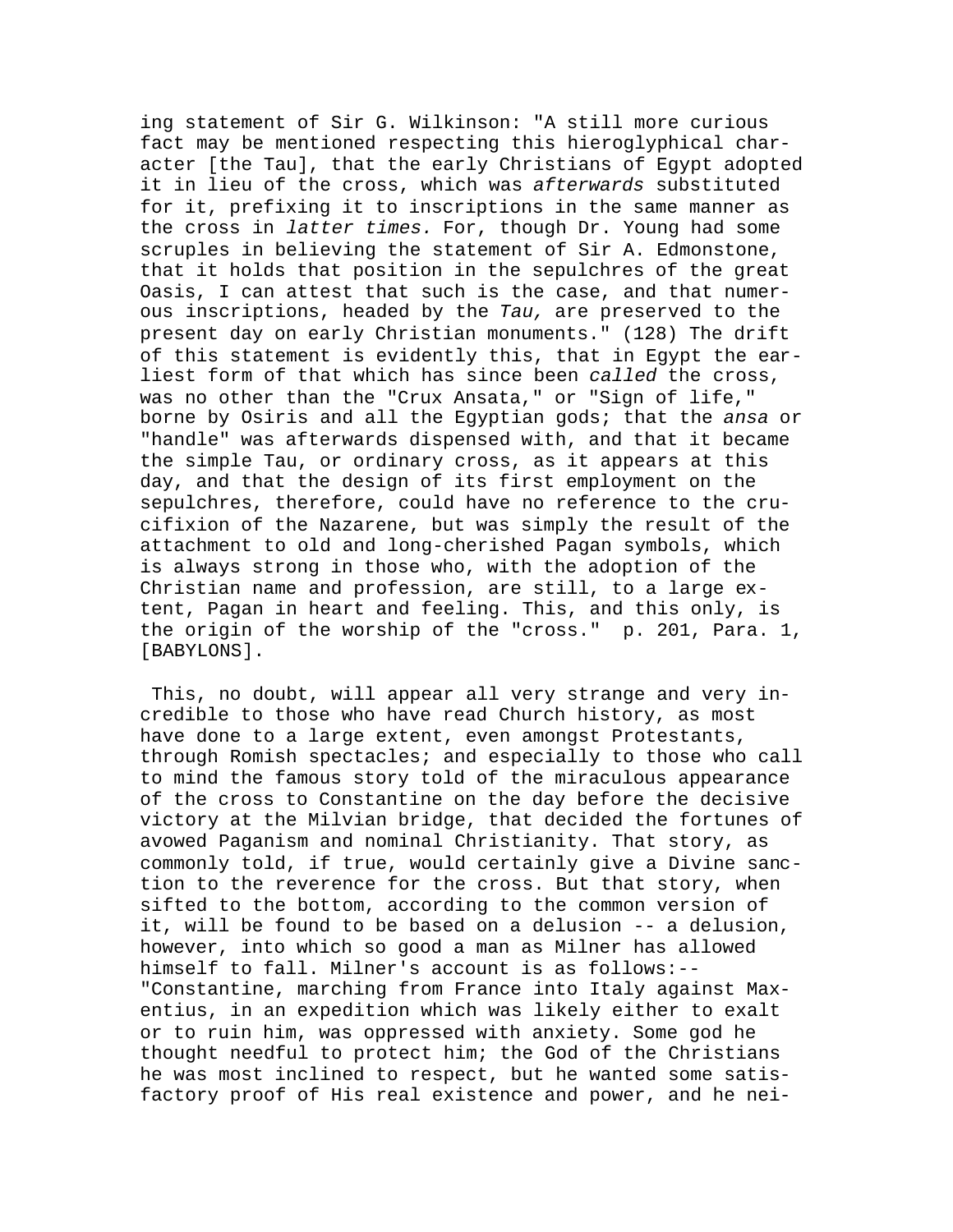ther understood the means of acquiring this, nor could he be content with the atheistic indifference in which so many generals and heroes since his time have acquiesced. He prayed, he implored with such vehemence and importunity, and God left him not unanswered. While he was marching with his forces in the afternoon, the trophy of the cross appeared very luminous in the heavens, brighter than the sun, with this inscription, 'Conquer by this.' He and his soldiers were astonished at the sight; but he continued pondering on the event till night. And Christ appeared to him when asleep with the same sign of the cross, and directed him to make use of the symbol as his military ensign." (129) Such is the statement of Milner. Now, in regard to the "trophy of the cross," a few words will suffice to show that it is utterly unfounded. I do not think it necessary to dispute the fact of some miraculous sign having been given. There may, or there may not, have been on this occasion a *"dignus vindice nodus,"* a crisis worthy of a Divine interposition. Whether, however, there was anything out of the ordinary course, I do not inquire. But this I say, on the *supposition* that Constantine in this matter acted in good faith, and that there actually *was* a miraculous appearance in the heavens, that it was not the sign of the cross that was seen, but quite a different thing, the *name* of Christ. That this was the case, we have at once the testimony of Lactantius, who was the tutor of Constantine's son Crispus -- the earliest author who gives any account of the matter, and the indisputable evidence of the standards of Constantine themselves, as handed down to us on medals struck at the time. The testimony of Lactantius is most decisive: "Constantine was warned in a dream to make the celestial sign of God upon his soldiers' shields, and so to join battle. He did as he was bid, and with the transverse letter X circumflecting the head of it, he marks *Christ* on their shields. Equipped with this sign, his army takes the sword." (130) Now, the letter X was just the initial of the *name* of Christ, being equivalent in Greek to CH. If, therefore, Constantine did as he was bid, when he made "the celestial sign of God" in the form of "the letter X," it was that "letter X," as the symbol of *"Christ,"* and *not* the sign of the cross, which he saw in the heavens. When the Labarum, or far-famed standard of Constantine itself, properly so called, was made, we have the evidence of Ambrose, the well-known Bishop of Milan, that that standard was formed on the very principle contained in the statement of Lactantius -- viz., simply to display the Redeemer's name. He calls it "Labarum, hoc est Christi sacratum nomine sig-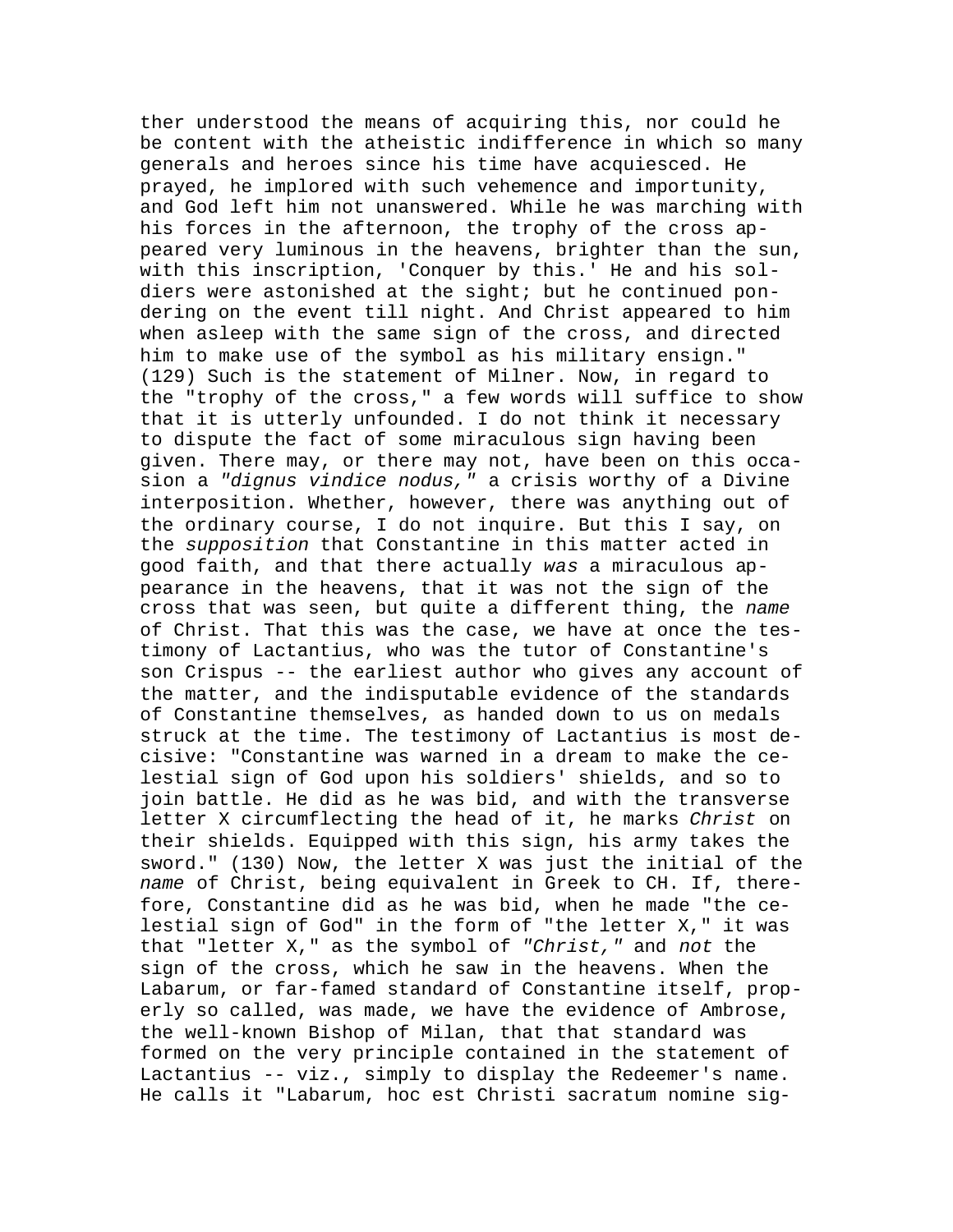num." 1 "The Labarum, that is, the ensign consecrated by the NAME of Christ." [132 There is not the slightest allusion to any cross -- to anything but the simple name of Christ. While we have these testimonies of Lactantius and Ambrose, when we come to examine the standard of Constantine, we find the accounts of both authors fully borne out; we find that that standard, bearing on it these very words, *"Hoc signo victor eris,"* "In this sign thou shalt be a conqueror," said to have been addressed from heaven to the emperor, has nothing at all in the shape of a cross, but "the letter X." In the Roman Catacombs, on a Christian monument to "Sinphonia and her sons," there is a distinct allusion to the story of the vision; but that allusion also shows that the X, and not the cross, was regarded as the "heavenly sign." The words at the head of the inscription are these:-- "IN HOC VINCES (133) X." Nothing whatever but the X is here given as the "Victorious Sign." There are some examples, no doubt, of Constantine's standard, in which there is a *cross-bar,* from which the flag is suspended, that contains that "letter X;" (134) and Eusebius, who wrote when superstition and apostacy were working, tries hard to make it appear that that cross-bar was the essential element in the ensign of Constantine. But this is obviously a mistake; that cross-bar was nothing new, nothing peculiar to Constantine's standard. Tertullian shows (135) that that cross-bar was found long before on the *vexillum,* the Roman Pagan standard, that carried a flag; and it was used simply for the purpose of displaying that flag. If, therefore, that cross-bar was the "celestial sign," it needed no voice from heaven to direct Constantine to make it; nor would the making or displaying of it have excited any particular attention on the part of those who saw it. We find no evidence at all that the famous legend, 'In this overcome," has any reference to this cross-bar; but we find evidence the most decisive that that legend does refer to the X. Now, that that X was not intended as the sign of the cross, but as the initial of Christ's name, is manifest from this, that the Greek P, equivalent to our R, is inserted in the middle of it, making by their union CHR. Any one who pleases may satisfy himself of this by examining the plates given in Mr. Elliot's *Horoe Apocalypticoe.* (136) The standard of Constantine, then, was just the *name* of Christ. Whether the device came from earth or from heaven -- whether it was suggested by human wisdom or Divine, supposing that Constantine was sincere in his Christian profession, nothing more was implied in it than a literal embodiment of the sentiment of the Psalmist, "In the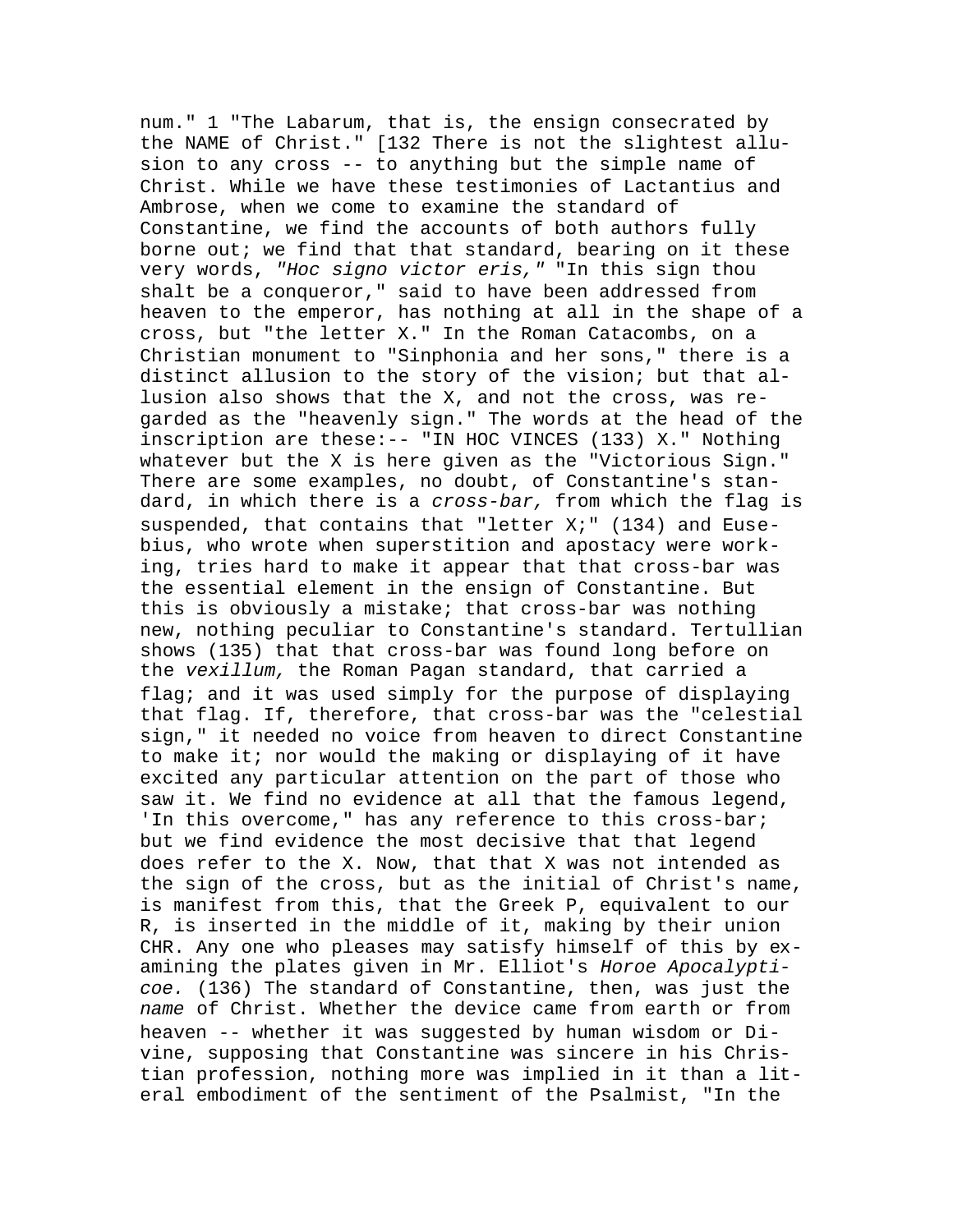*name* of the Lord will we display our banners." To display that name on the standards of Imperial Rome was a thing absolutely new; and the sight of that *name,* there can be little doubt, nerved the Christian soldiers in Constantine's army with more than usual fire to fight and conquer at the Milvian bridge. p. 201, Para. 2, [BABYLONS].

 In the above remarks I have gone on the supposition that Constantine acted in good faith as a Christian. His good faith, however, has been questioned; (137) and I am not without suspicions that the X *may* have been intended to have one meaning to the Christians and another to the Pagans. It is certain that the X was the symbol of the god Ham in Egypt, and as such was exhibited on the breast of his image. (138) Whichever view be taken, however, of Constantine's sincerity, the supposed Divine warrant for reverencing the sign of the cross entirely falls to the ground. In regard to the X, there is no doubt that, by the Christians who knew nothing of secret plots or devices, it was generally taken, as Lactantius declares, as equivalent to the name of *"Christ."* In this view, therefore, it had no very great attractions for the Pagans, who, even in worshipping Horus, had always been accustomed to make use of the mystic Tau or cross, as the "sign of life," or the magical charm that secured all that was good, and warded off everything that was evil. When, therefore, multitudes of the Pagans, on the conversion of Constantine, flocked into the Church, like the semi-Pagans of Egypt, they brought along with them their predilection for the old symbol. The consequence was, that in no great length of time, as apostacy proceeded, the X which in itself was not an unnatural symbol of Christ, the true Messiah, and which had once been regarded as such, was allowed to go entirely into disuse, and the Tau, the sign of the cross, the indisputable sign of Tammuz, the false Messiah, was everywhere *substituted* in its stead. Thus, by the "sign of the cross," Christ had been crucified anew by those who profess to be His disciples. Now, if these things be matter of historic fact, who can wonder that, in the Romish Church, "the sign of the cross" has always and everywhere been seen to be such an instrument of rank superstition and delusion? p. 204, Para. 1, [BABYLONS].

 There is more, much more, in the rites and ceremonies of Rome that might be brought to elucidate our subject. but the above may suffice. (139) p. 205, Para. 1, [BABYLONS].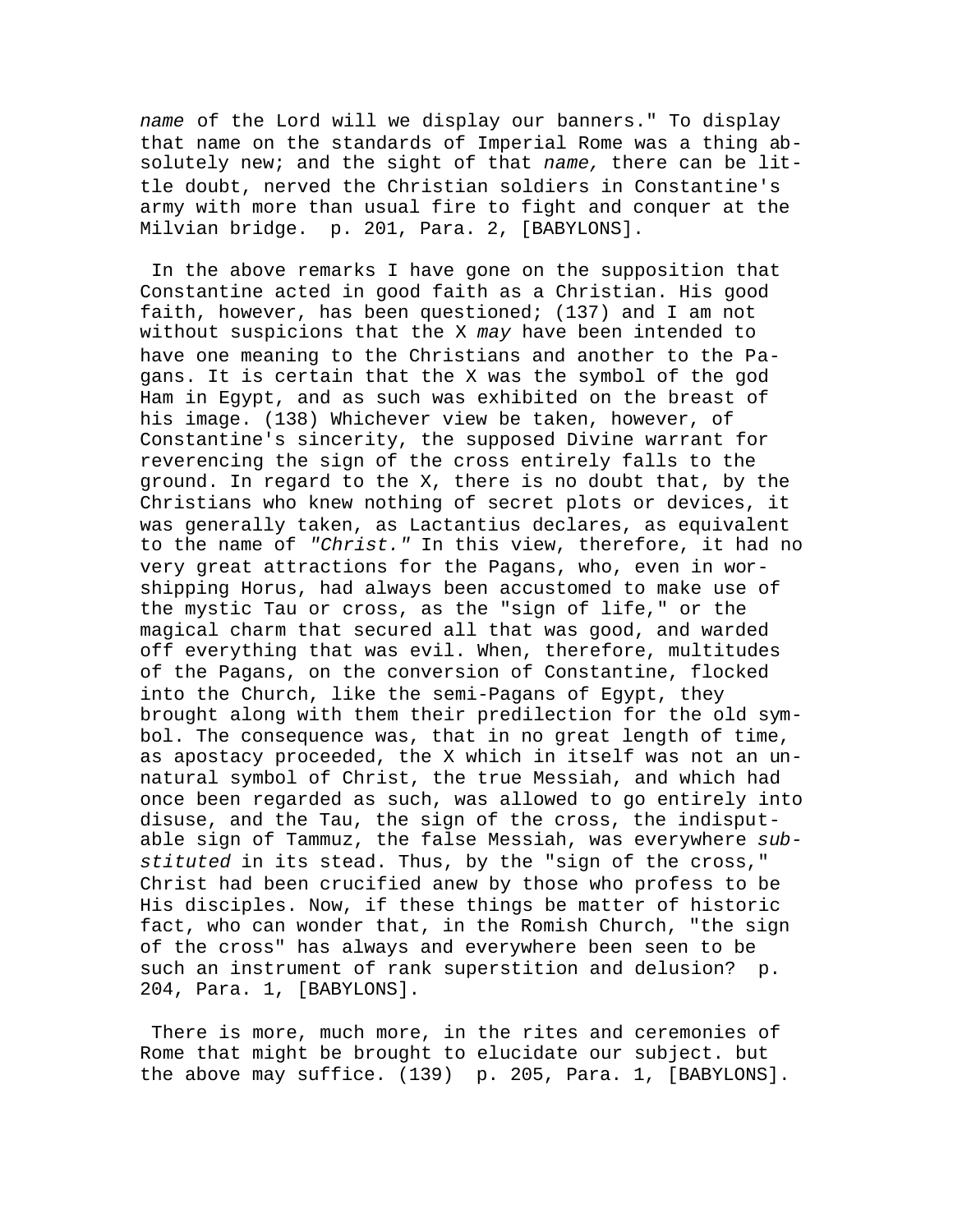CHAPTER VI RELIGIOUS ORDERS. p. 206, Para. 1, [BABYLONS].

SECTION I. -- THE SOVEREIGN PONTIFF. p. 206, Para. 2, [BABYLONS].

 The gift of the ministry is one of the greatest gifts which Christ has bestowed upon the world. It is in reference to this that the Psalmist, predicting the ascension of Christ, thus loftily speaks of its blessed results: "Thou hast ascended up on high; Thou hast led captivity captive; Thou hast received *gifts for men,* even for the rebellious, that the Lord God might dwell among them" (Eph. iv. 8-11). The Church of Rome, at its first planting, had the divinely bestowed gift of a Scripture ministry and government; and then "its faith was spoken of throughout the whole world;" its works of righteousness were both rich and abundant. But, in an evil hour, the Babylonian element was admitted into its ministry, and thenceforth, that which had been intending as a blessing, was converted into a curse. Since then, instead of sanctifying men, it has only been the means of demoralising them, and making them "twofold more the children of hell" than they would have been had they been left simply to themselves. p. 206, Para. 3, [BABYLONS].

 If there be any who imagine that there is some occult and mysterious virtue in an apostolic succession that comes through the Papacy, let them seriously consider the real character of the Pope's own orders, and of those of his bishops and clergy. From the Pope downwards, all can be shown to be *now* radically Babylonian. The College of Cardinals, with the Pope at its head, is just the counterpart of the Pagan College of Pontiffs, with its "Pontifex Maximus," or "Sovereign Pontiff," which had existed in Rome from the earliest times, and which is known to have been framed on the model of the grand original Council of Pontiffs at Babylon. The Pope *now* pretends to supremacy in the Church as the successor of Peter, to whom it is alleged that our Lord exclusively committed the keys of the kingdom of heaven. But here is the important fact that, *till* the Pope was invested with the title, which for a *thousand* years had had attached to it the power of the keys of Janus and Cybele, (1) no such claim to pre-eminence, or anything approaching to it, was ever publicly made on his part, on *the ground of his being the possessor of the keys bestowed on Peter.* Very early, indeed, did the bishops of Rome show a proud and ambitious spirit; but, for the first three centu-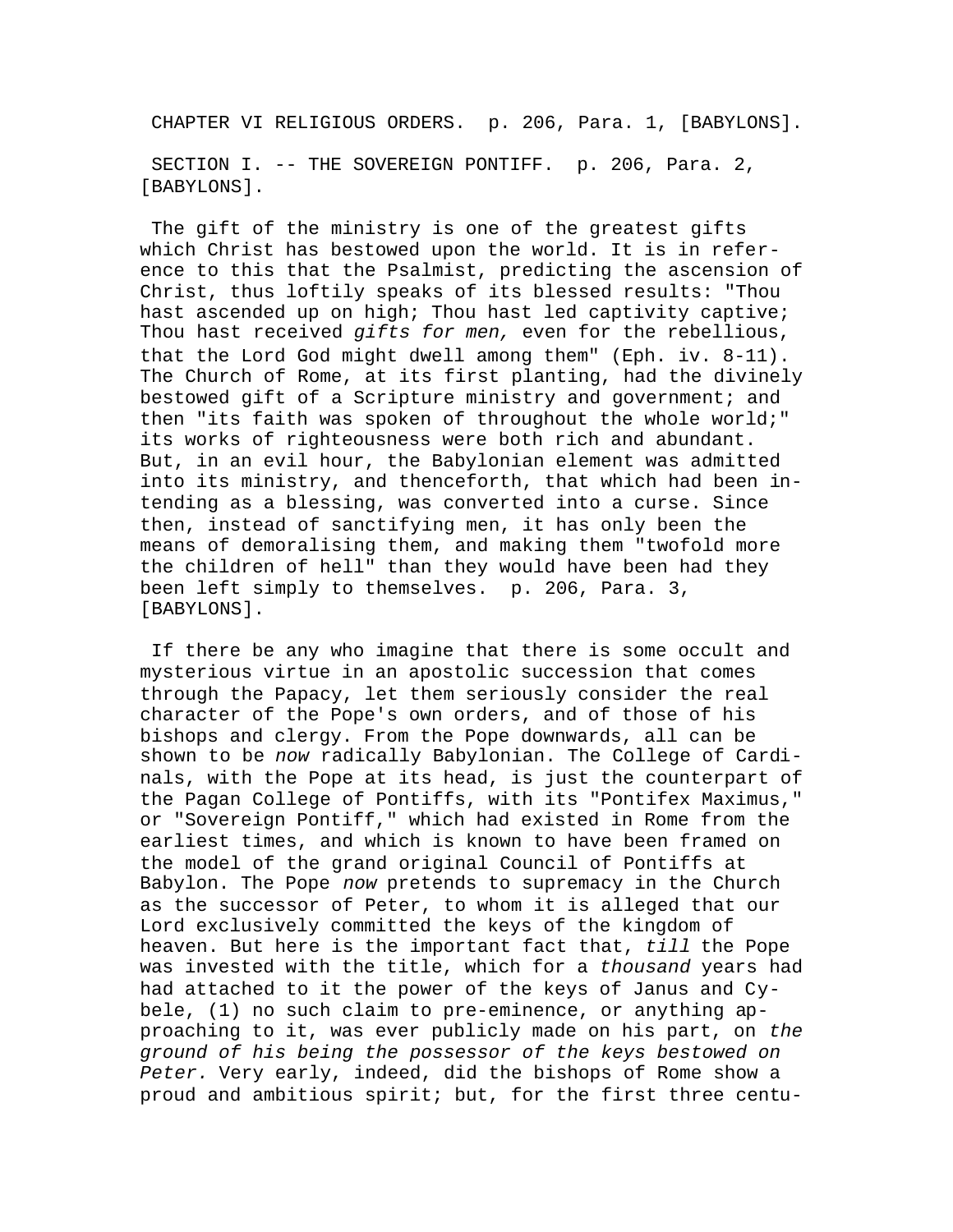ries, their claim for superior honour was founded simply on the dignity of their see, as being that of the imperial city, the capital of the Roman world. When, however, the seat of empire was removed to the East, and Constantinople threatened to eclipse Rome, some new ground for maintaining the dignity of the Bishop of Rome must be sought. That new ground was found when, about 378, the Pope fell heir to the keys that were the symbols of two well-known Pagan divinities at Rome. Janus bore a key, (2) and Cybele bore a key; [3] and these are the two keys that the Pope emblazons on his arms as the ensigns of his spiritual authority. How the Pope came to be regarded as wielding the power of these keys will appear in the sequel; but that he did, in the popular apprehension, become entitled to that power at the period referred to is certain. Now, when he had come, in the estimation of the *Pagans,* to occupy the place of the representatives of Janus and Cybele, and therefore to be entitled to bear their keys, the Pope saw that if he could only get it believed among the *Christians* that *Peter alone* had the power of the keys, and that he was Peter's successor, then the sight of these keys would keep up the delusion, and thus, though the temporal dignity or Rome as a *city* should decay, his won dignity as the *Bishop* of Rome would be more firmly established than ever. On this policy it is evident he acted. Some time was allowed to pass away, and then, when the secret working of the Mystery of iniquity had prepared the way for it, for the first time did the Pope publicly assert his pre-eminence, as founded on the keys given to Peter. About 378 was he raised to the position which gave him, in Pagan estimation, the power of the keys referred to. In 431, and not before, did he publicly lay claim to the possession of Peter's keys. (4) This, surely, is a striking coincidence. Does the reader ask how it was possible that men could give credit to such a baseless assumption? The words of Scripture, in regard to this very subject, give a very solemn but satisfactory answer (2 Thess. ii. 10, 11): "Because they received not the love of the truth, that they might be saved. .... For this cause God shall send them strong delusion, that they should believe a lie." Few lies could be more gross; but, in course of time, it came to be widely believed; and now, as the statue of Jupiter is worshipped at Rome as the veritable image of Peter, so the keys of Janus and Cybele have for ages been devoutly believed to represent the keys of the same apostle. p. 206, Para. 4, [BABYLONS].

While nothing but judicial infatuation can account for the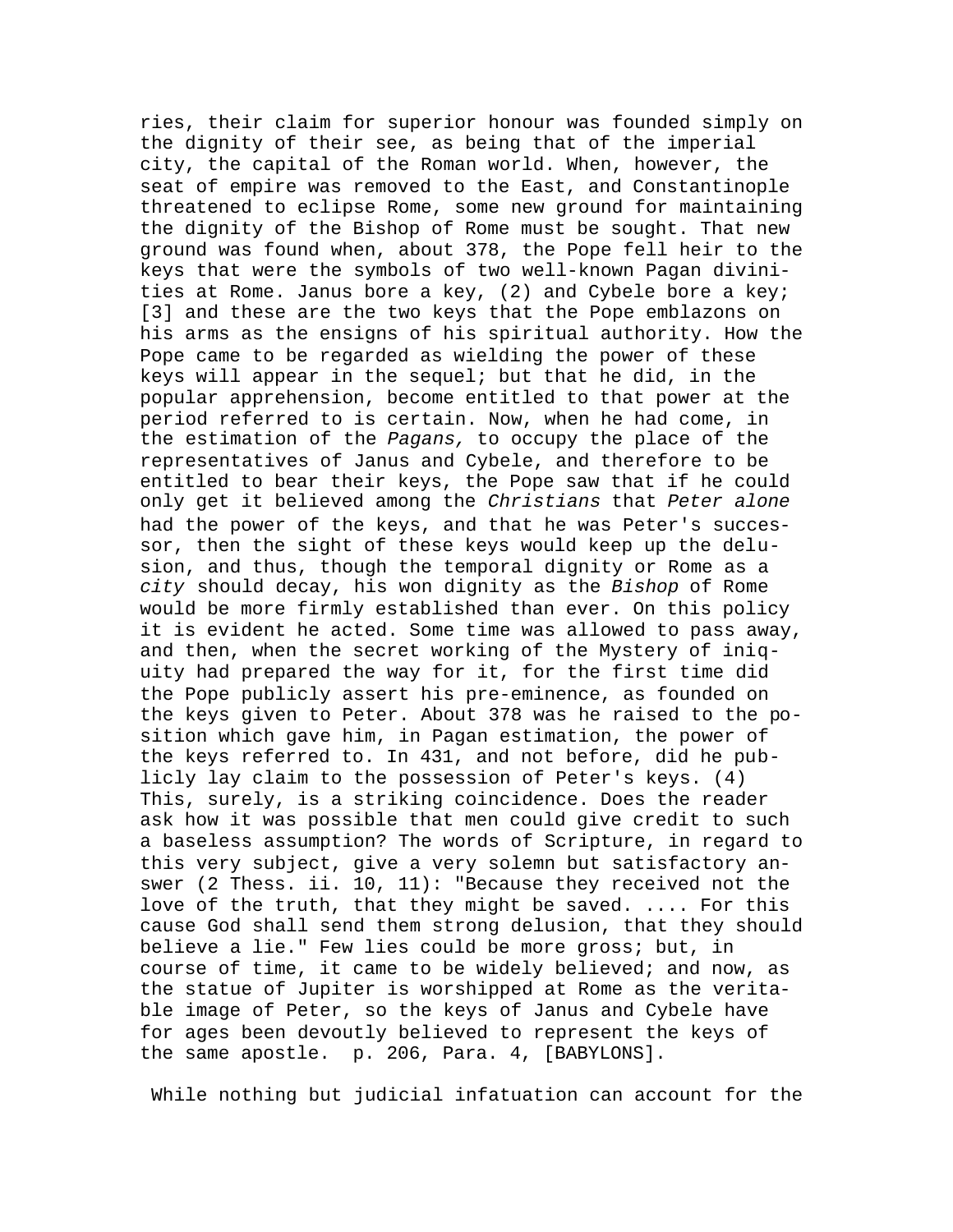credulity of the Christians in regarding these keys as emblems of an exclusive power given by Christ to the Pope through Peter, it is not difficult to see how the *Pagans* would rally round the Pope all the more readily when they heard him found his power on the possession of *Peter's* keys. The keys that the Pope bore *were* the keys of a "Peter" well known to the Pagans initiated in the Chaldean Mysteries. That Peter the apostle was ever Bishop of Rome has been proved again and again to be an arrant fable. That he ever even set foot in Rome is at the best highly doubtful. His visit to that city rests on no better authority than that of a writer at the end of the second century of beginning of the third -- viz., the author of the work called *The Clementines,* (5) who gravely tells us that on the occasion of his visit, finding Simon Magus there, the apostle challenged him to give proof of his miraculous or magical powers, whereupon the sorcerer flew up into the air, and Peter brought him down in such haste that his leg was broken. (6) All historians of repute have at once rejected this story of the apostolic encounter with the magician as being destitute of all contemporary evidence; but as the visit of Peter to Rome rests on the same authority, it must stand or fall along with it, or, at least, it must be admitted to be extremely doubtful. But, while this is the case with Peter the *Christian,* it can be shown to be by no means doubtful that before the Christian era, and downwards, there *was* a "Peter" at Rome, who occupied the highest place in the *Pagan* priesthood. The priest who explained the Mysteries to the initiated was sometimes called by a Greek term, the Hierophant; but in primitive Chaldee, the real language of the Mysteries, his title, as pronounced without the points was "Peter" -- i.e., "the interpreter." (7) As the revealer of that which was hidden, nothing was more natural than that, while opening up the esoteric doctrine of the Mysteries, he should be decorated with the keys of the two divinities whose mysteries he unfolded. (8) Thus we may see how the keys of Janus and Cybele would come to be known as the keys of Peter, the "interpreter" of the Mysteries. Yea, we have the strongest evidence that, in countries far removed from one another, and far distant from Rome, these keys were known by initiated Pagans not merely as the "keys of Peter," but as the keys of a Peter identified with Rome. In the Eleusinian Mysteries at Athens, when the candidates for initiation were instructed in the secret doctrine of Paganism, the explanation of that doctrine was read to them out of a book called by ordinary writers the "Book Petroma;" that is, as we are told, a book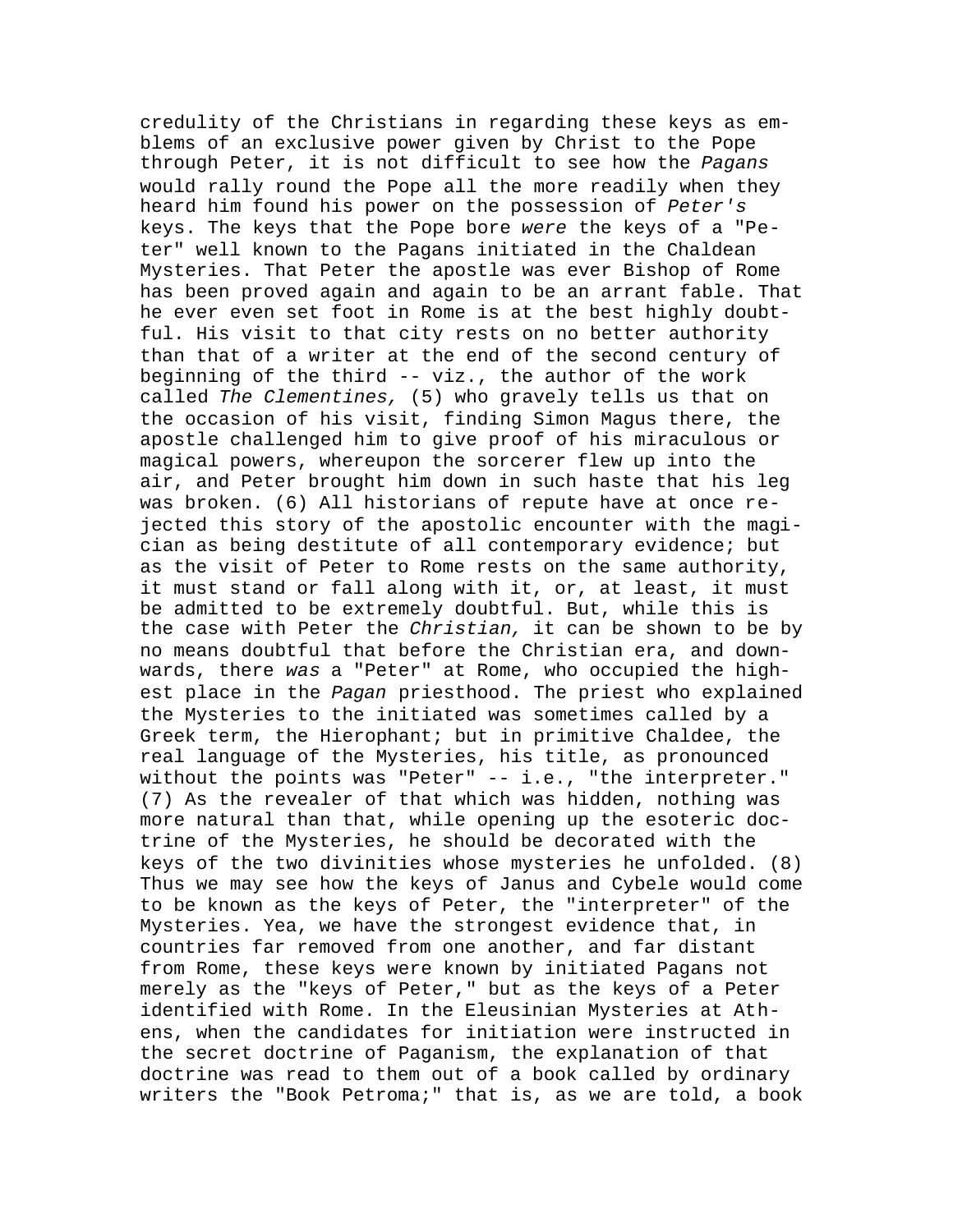formed of stone. (9) But this is evidently just a play upon words, according to the usual spirit of Paganism, intended to amuse the vulgar. The nature of the case, and the history of the Mysteries, alike show that this book could be none other than the "Book Pet-Roma;" that is, the "Book of the Grand Interpreter," in other words, of Hermes Trismegistus, the great "Interpreter of the Gods." In Egypt, from which Athens derived its religion, the books of Hermes were regarded as the divine fountain of all true knowledge of the Mysteries. (10) In Egypt, therefore, Hermes was looked up to in this very character of Grand Interpreter, or "Peter-Roma." (11) In Athens, Hermes, as is well known, occupied precisely the same place, (12) and, of course, in the sacred language, must have been known by the same title. The priest, therefore, that in the name of Hermes explained the Mysteries, must have been decked not only with the keys of Peter, but with the keys of "Peter-Roma." Here, then, the famous "Book of Stone" begins to appear in a new light, and not only so, but to shed new light on one of the darkest and most puzzling passages of Papal history. It has always been a matter of amazement to candid historical inquirers how it could ever have come to pass that the name of Peter should be associated with *Rome* in the way in which it is found from the fourth century downwards -- how so many in different countries had been led to believe that Peter, who was an "apostle of the *circumcision,"* had apostatised from his Divine commission, and become bishop of a *Gentile* Church, and that he should be the spiritual ruler in Rome, when no satisfactory evidence could be found for his ever having been in Rome at all. But the book of "Peter-Roma" accounts for what otherwise is entirely inexplicable. The existence of such a title was too valuable to be overlooked by the Papacy; and, according to its usual policy, it was sure, if it had the opportunity, to turn it to the account of its own aggrandisement. And that opportunity it had. When the Pope came, as he did, into intimate connection with the Pagan priesthood; when they came at last, as we shall see they did, under his control, what more natural than to seek not only to reconcile Paganism and Christianity, but to make it appear that the Pagan "Peter-Roma," with his keys, meant "Peter of Rome," and that that "Peter of Rome" was the very apostle to whom the Lord Jesus Christ gave the "keys of the kingdom of heaven"? Hence, from the mere jingle of words, persons and things essentially different were confounded; and Paganism and Christianity jumbled together, that the towering ambition of a wicked priest might be gratified; and so, to the blinded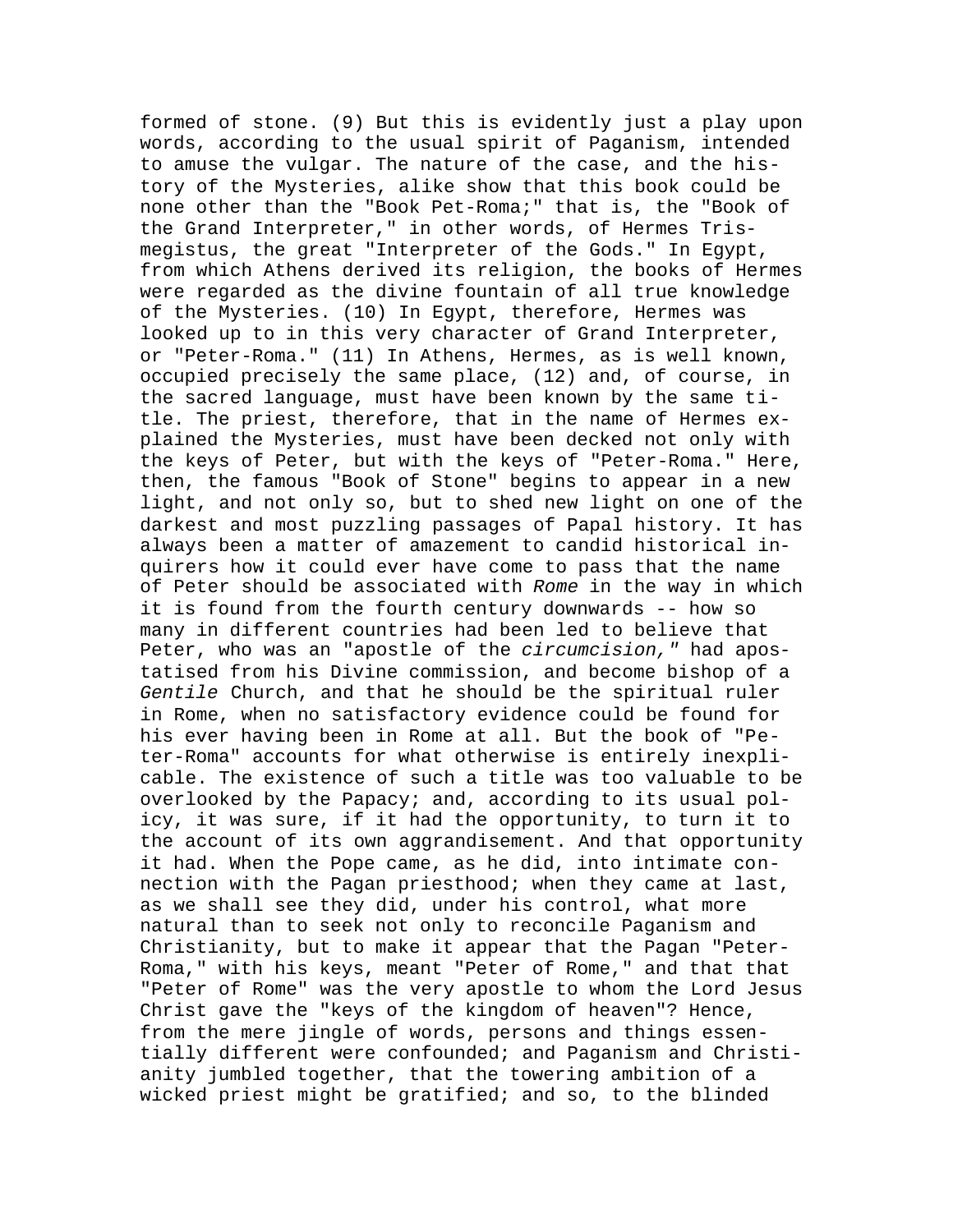Christians of the apostacy, the Pope was the representative of Peter the apostle, while to the initiated Paganism he was only the representative of Peter, the interpreter of their well-known Mysteries. (13) Thus was the Pope the express counterpart of "Janus, the double-faced." Oh! what an emphasis of meaning in the Scriptural expression, as applied to the Papacy, "The Mystery of Iniquity"! p. 207, Para. 1, [BABYLONS].

 The reader will now be prepared to understand how it is that the Pope's Grand Council of State, which assists him in the government of the Church, comes to be called the College of Cardinals. The term Cardinal is derived from *Cardo,* a hinge. Janus, whose key the Pope bears, was the god of doors and hinges, and was called Patulcius, and Clusius "the opener and the shutter." (14) This had a blasphemous meaning, for he was worshipped at Rome as the grand mediator. Whatever important business was in hand, whatever deity was to be invoked, an invocation first of all must be addressed to Janus, (15) who was recognised as the "God of gods," [16] in whose mysteriously divinity the characters of father and son were combined, (17) and without that no prayer could be heard -- the "door of heaven' could not be opened. (18) It was this same god whose worship prevailed so exceedingly in Asia Minor at the time when our Lord sent, by his servant John, the seven Apocalyptic messages to the churches established in that region. And, therefore, in one of these messages we find Him tacitly rebuking the profane ascription of His own peculiar dignity to that divinity, and asserting His exclusive claim to the prerogative usually attributed to His rival. Thus, Rev. iii. 7: "And to the angel of the church in Philadelphia write: These things saith he that is holy, he that is true, he that hath the key of David, *he that openeth, and no man shutteth; and shutteth, and no man openeth."* Now, to this Janus, as Mediator, worshipped in Asia Minor, and equally, from very early times, in Rome, belonged the government of the world; and, "all power in heaven, in earth, and the sea," according to Pagan ideas, was vested in him. (19) In this character he was said to have *"jus vertendi cardinis"* -- the "power of turning the hinge" -- of opening the doors of heaven, or of opening or shutting the gates of peace or war upon earth. The Pope, therefore, when he set up as the High-priest of Janus, assumed also the *"jus vertendi cardinis,"* "the power of turning the hinge," -- of opening and shutting in the blasphemous Pagan sense. Slowly and cautiously at first was this power asserted; but the founda-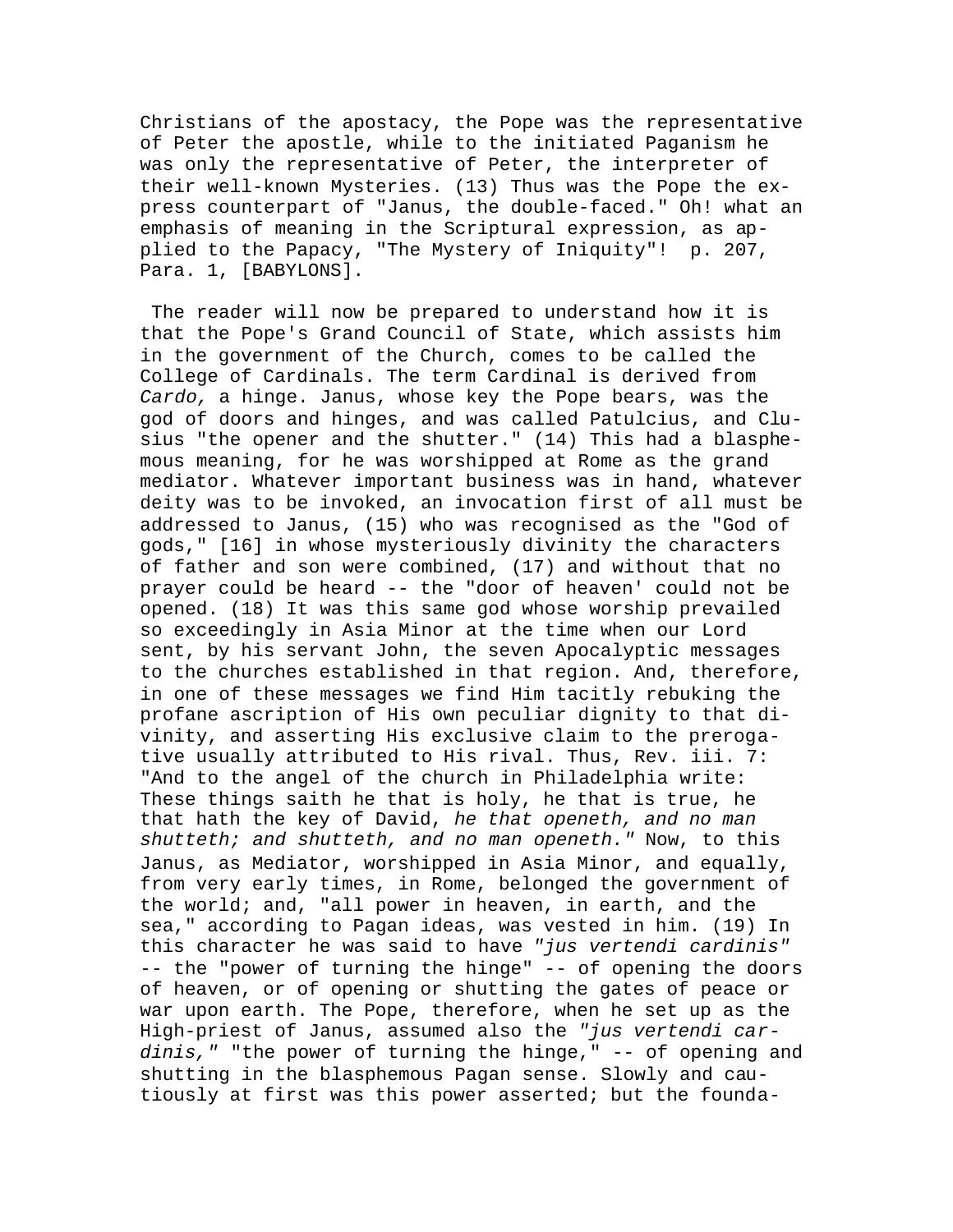tion being laid, steadily, century after century, was the grand superstructure of priestly power erected upon it. The Pagans, who saw what strides, under Papal directions, Christianity, as professed in Rome, was making towards Paganism, were more than content to recognise the Pope as possessing this power; they gladly encouraged him to rise, step by step, to the full height of the blasphemous pretensions befitting the representative of Janus -- pretensions which, as all men know, are *now,* by the unanimous consent of Western Apostate Christendom, recognised as inherent in the office of the Bishop of Rome. To enable the Pope, however, to rise to the full plenitude of power which he now asserts, the co-operation of others was needed. When his power increased, when his dominion extended, and especially after he became a temporal sovereign, the key of Janus became too heavy for his single hand -- he needed some to share with him the power of the "hinge." Hence his privy councillors, his high functionaries of state, who were associated with him in the government of the Church and the world, got the now well-known title of "Cardinals" -- the priests of the *"hinge."* This title had been previously borne by the high officials of the Roman Emperor, who, as "Pontifex Maximus," had been himself the representative of Janus, and who delegated his powers to servants of his own. Even in the reign of Theodosius, the Christian Emperor of Rome, the title of Cardinal was borne by his Prime Minister. (20) But now both the name and the power implied in the name have long since disappeared from all civil functionaries of temporal sovereigns; and those only who aid the Pope in wielding the key of Janus -- in opening and shutting -- are known by the title of Cardinals, or priests of the *"hinge."* p. 210, Para. 1, [BABYLONS].

 I have said that the Pope became the representative of Janus, who, it is evident, was none other than the Babylonian Messiah. If the reader only considers the blasphemous assumptions of the Papacy, he will see how exactly it has copied from it original. In the countries where the Babylonian system was most thoroughly developed, we find the Sovereign Pontiff of the Babylonian god invested with the very attributes now ascribed to the Pope. Is the Pope called *"God upon earth,"* the "Vice-God," and "Vicar of Jesus Christ"? The King in Egypt, who was Sovereign-Pontiff, (21) was, says Wilkinson, regarded with the highest reverence as "THE REPRESENTATIVE OF THE DIVINITY ON EARTH." (22) Is the Pope "Infallible," and does the Church of Rome, in consequence, boast that it has always been "unchanged and un-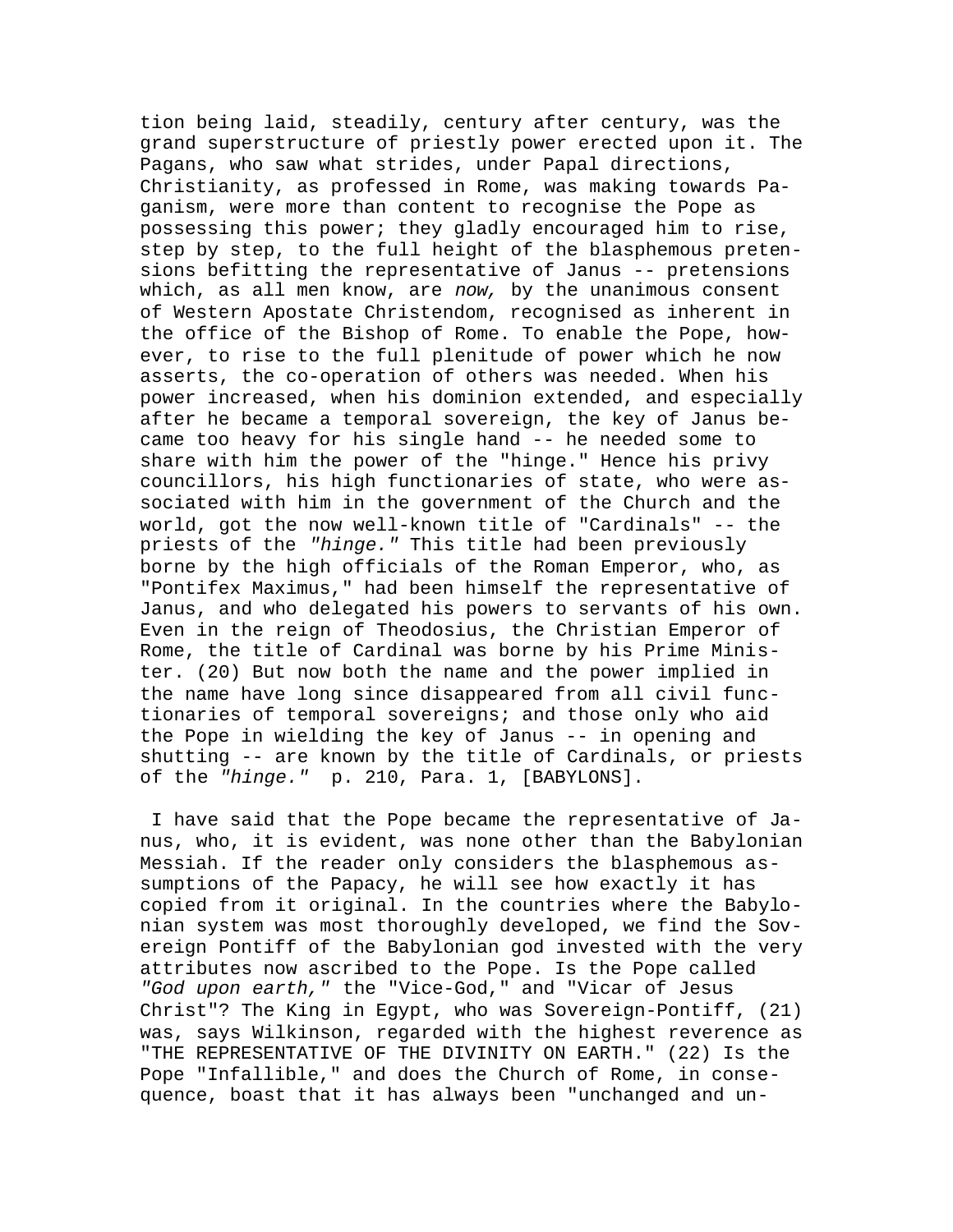changeable"? The same was the case with the Chaldean Pontiff, and the system over which he presided. The Sovereign Pontiff, says the writer just quoted, was believed to be "INCAPABLE OF ERROR," (23) and, in consequence, there was "the greatest respect for the sanctity of old edicts;" and hence, no doubt, also the origin of the custom that "the laws of the Medes and Persians could not be altered." Does the Pope receive the adorations of the Cardinals? The king of Babylon, as Sovereign Pontiff, was adored in like manner. (24) Are kings and ambassadors required to kiss the Pope's *slipper?* This, too, is copied from the same pattern; for, says Professor Gaussen, quoting Strabo and Herodotus, "the kings of Chaldea wore on their feet *slippers* which the kings they conquered used to *kiss."* (25) In kind, is the Pope addressed by the title of "Your Holiness"? So also was the Pagan Pontiff of Rome. The title seems to have been common to *all* the Pontiffs. Symmachus, the last Pagan representative of the Roman Emperor, as Sovereign Pontiff, addressing one of his colleagues or fellow-pontiffs, on a step of promotion he was about to obtain, says, "I hear that YOUR HOLINESS *(sanctitatem tuam)* is to be called out by the sacred letters." (26) p. 211, Para. 1, [BABYLONS].

 Peter's keys have now been restored to their rightful owner. Peter's chair must also go along with them. That far-famed chair came from the very same quarter as the cross-keys. The very same reason that led the Pope to assume the Chaldean keys naturally led him also to take possession of the vacant chair of the Pagan Pontifex Maximus. As the Pontifex, by virtue of his office, had been the Hierophant, or Interpreter of the Mysteries, his chair of office was as well entitled to be called "Peter's" chair as the Pagan keys to be called "the keys of Peter;" and so it was called accordingly. The real pedigree of the far-famed chair of Peter will appear from the following fact: "The Romans had," says Bower, "as they thought, till the year 1662, a pregnant proof, not only of Peter's erecting their chair, but of his sitting in it himself; for, till that year, the very chair on which they believed, or would make others believe, he had sat, was shown and exposed to public adoration on the 18th of January, the festival of the said chair. But while it was cleaning, in order to set it up in some conspicuous place of the Vatican, the twelve labours of Hercules unluckily appeared on it!" (27) and so it had to be laid aside. The partisans of the Papacy were not a little disconcerted by this discovery; but they tried to put the best face on the matter they could. "Our worship,"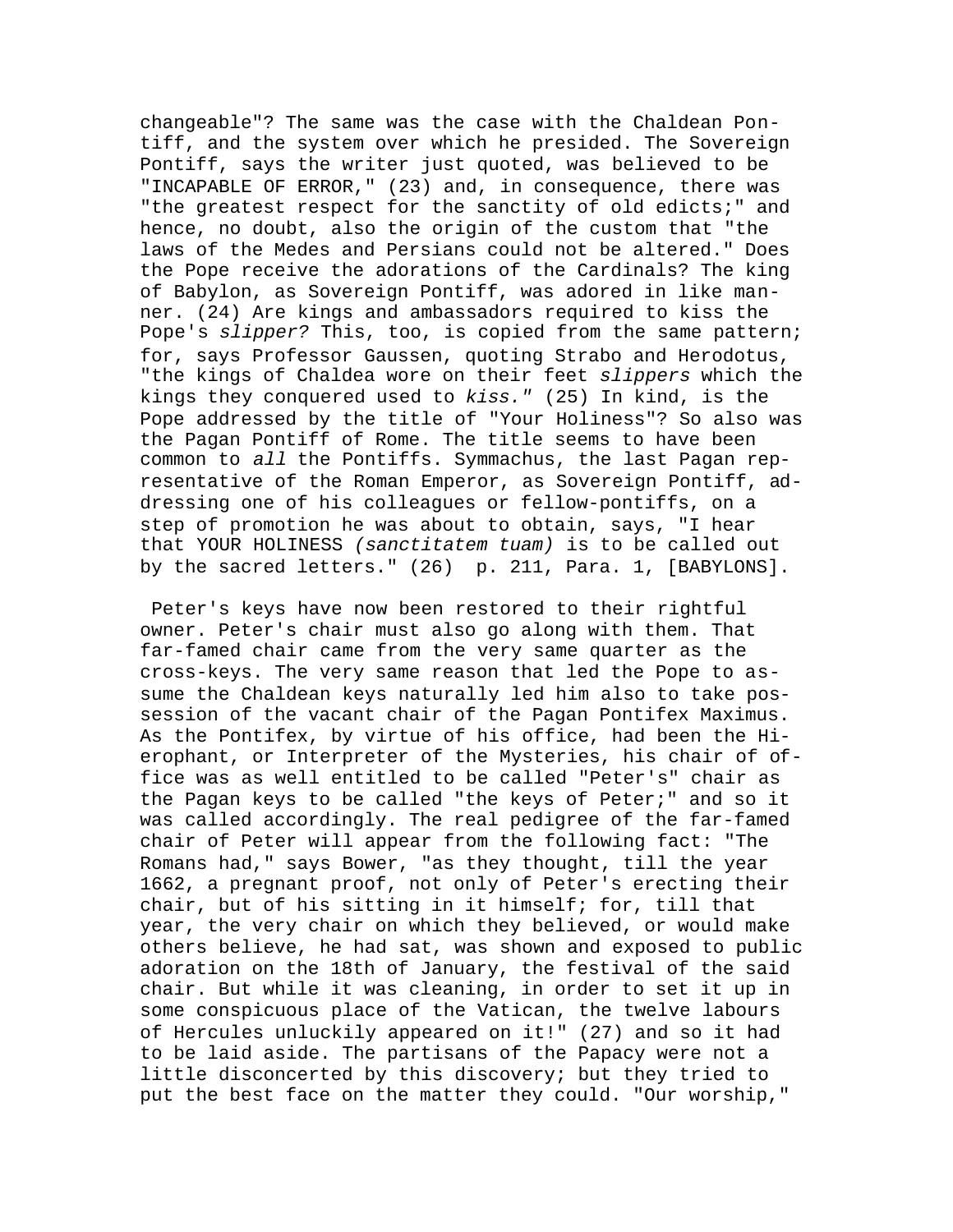said Giacomo Bartolini, in his *Sacred Antiquities of Rome,* while relating the circumstances of the discovery, "Our worship, however, was not misplaced, since it was not to the wood we paid it, but to the prince of the apostles, St. Peter," that had been supposed to sit in it. (28) Whatever the reader may think of this apology for chair-worship, he will surely at least perceive, taking this in connection with what we have already seen, that the hoary fable of Peter's chair is fairly exploded. In modern times, Rome seems to have been rather unfortunate in regard to Peter's chair; for, even after that which bore the twelve labours of Hercules had been condemned and cast aside, as unfit to bear the light that the Reformation had poured upon the darkness of the Holy See, that which was chosen to replace it was destined to reveal still more ludicrously the barefaced impostures of the Papacy. The former chair was borrowed from the Pagans; the next appears to have been purloined from the Mussulmans; for when the French soldiers under General Bonaparte took possession of Rome in 1795, they found on the back of it, in Arabic, this well-known sentence of the Koran, "There is no God but God, and Mahomet is His Prophet." (29) p. 212, Para. 1, [BABYLONS].

 The Pope has not merely a chair to *sit* in; but he has a chair to be *carried* in, in pomp and state, on men's shoulders, when he pays a visit to St. Peter's, or any of the churches of Rome. Thus does an eye-witness describe such a pageant on the Lord's Day, in the headquarters of Papal idolatry: "The drums were heard beating without. The guns of the soldiers rung on the stone pavement of the house of God, as, at the bidding of their officer, they grounded, shouldered, and presented arms. How unlike the Sabbath - how unlike religion -- how unlike the suitable preparation to receive a minister of the meek and lowly Jesus! Now, moving slowly up, between the two armed lines of soldiers, appeared a long procession of ecclesiastics, bishops, canons, and cardinals, preceding the Roman pontiff, who was born on a gilded chair, clad in vestments resplendent as the sun. His bearers were twelve men clad in crimson, being immediately preceded by several persons carrying a cross, his mitre, his triple crown, and other insignia of his office. As he was borne along on the shoulders of men, amid the gaping crowds, his head was shaded or canopied by two immense fans, made of peacocks' feathers, which were borne by two attendants." (30) Thus it is with the Sovereign Pontiff of Rome at this day; only that, frequently, over and above being shaded by the fan, which is just the "Mystic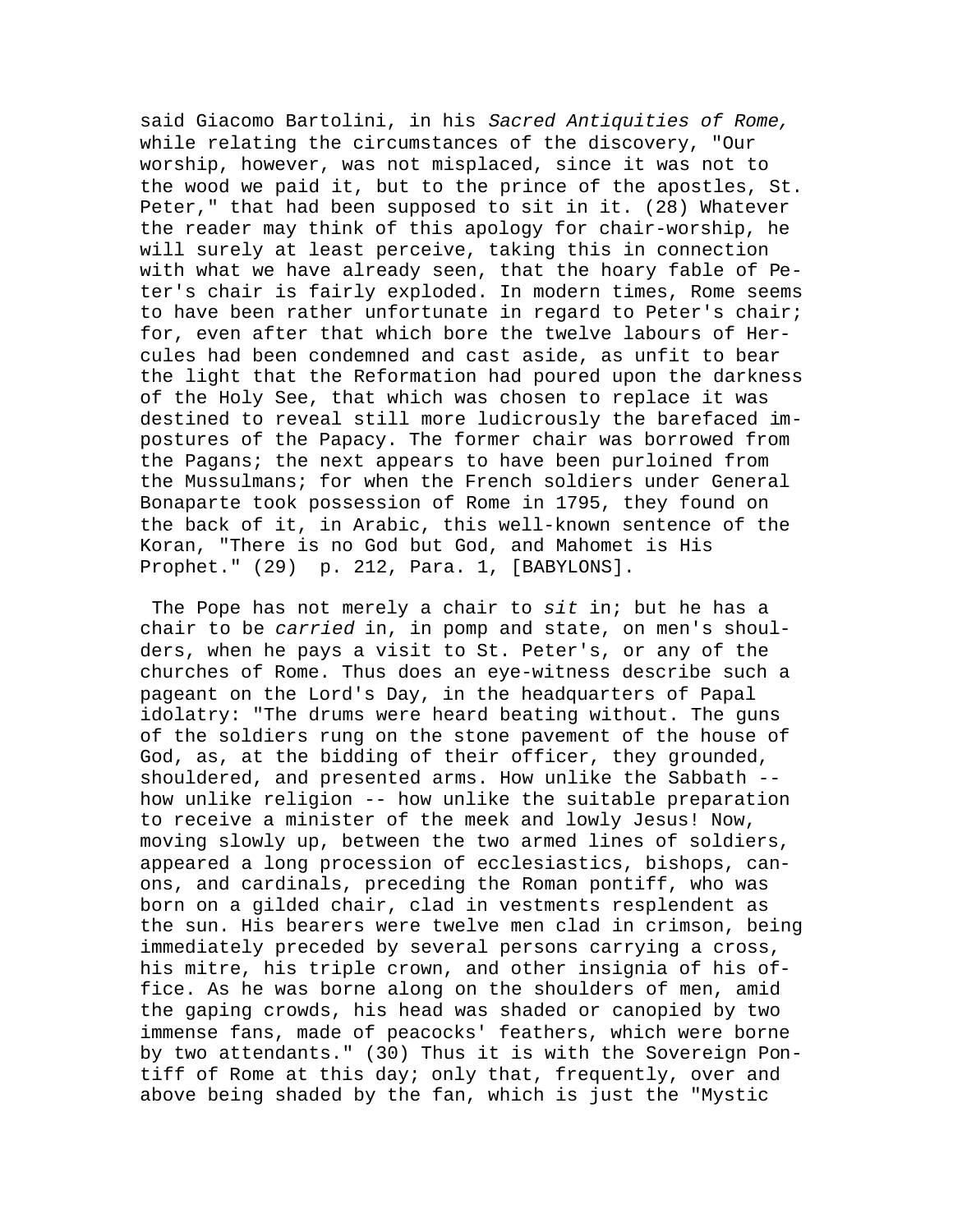fan of Bacchus," his chair of state is also covered with a regular canopy. Now, look back through the vista of three thousand years, and see how the Sovereign Pontiff of Egypt used to pay a visit to the temple of his god. "Having reached the precincts of the temple," says Wilkinson, "the guards and royal attendants selected to be the representatives of the whole army entered the courts. .... Military bands played the favourite airs of the country; and the numerous standards of the different regiments, the banners floating on the wind, the bright lustre of arms, the immense concourse of people, and the imposing majesty of the lofty towers of the propylaea, decked with their brightcoloured flags, streaming above the cornice, presented a scene seldom, we may say, equalled on any occasion, in any country. The most striking feature of this pompous ceremony was the brilliant cortege of the monarch, who was either borne in his chair of state by the principal officers of state, under a rich canopy, or walked on foot, overshadowed with rich flabella and fans of waving plumes." (31) We give, as a woodcut, from Wilkinson (Fig. 47), [32] the central portion of one of his plated devoted to such an Egyptian procession, that the reader may see with his own eyes how exactly the Pagan agrees with the well-known account of the Papal ceremonial. p. 213, Para. 1, [BABYLONS].

 So much for Peter's chair and Peter's keys. Now Janus, whose key the Pope usurped with that of his wife or mother Cybele, was also Dagon. Janus, the two-headed god, "who had lived in two worlds," was the Babylonian divinity as an incarnation of Noah. Dagon, the fish-god, represented that deity as a manifestation of the same patriarch who had lived so long in the waters of the deluge. As the Pope bears the key of Janus, so he wears the mitre of Dagon. The excavations of Nineveh have put this beyond all possibility of doubt. The Papal mitre is entirely different from the mitre of Aaron and the Jewish high priests. That mitre was a turban. The two-horned mitre, which the Pope wears, when he sits on the high altar at Rome and receives the adoration of the Cardinals, is the very mitre worn by Dagon, the fish-god of the Philistines and Babylonians. There were two ways in which Dagon was anciently represented. The one was when he was depicted as half-man half-fish; the upper part being entirely human, the under part ending in the tail of a fish. The other was, when, to use the words of Layard, "the head of the fish formed a *mitre* above that of the man, while its scaly, fan-like tail fell as a cloak behind, leaving the human limbs and feet exposed." (33) Of Dagon in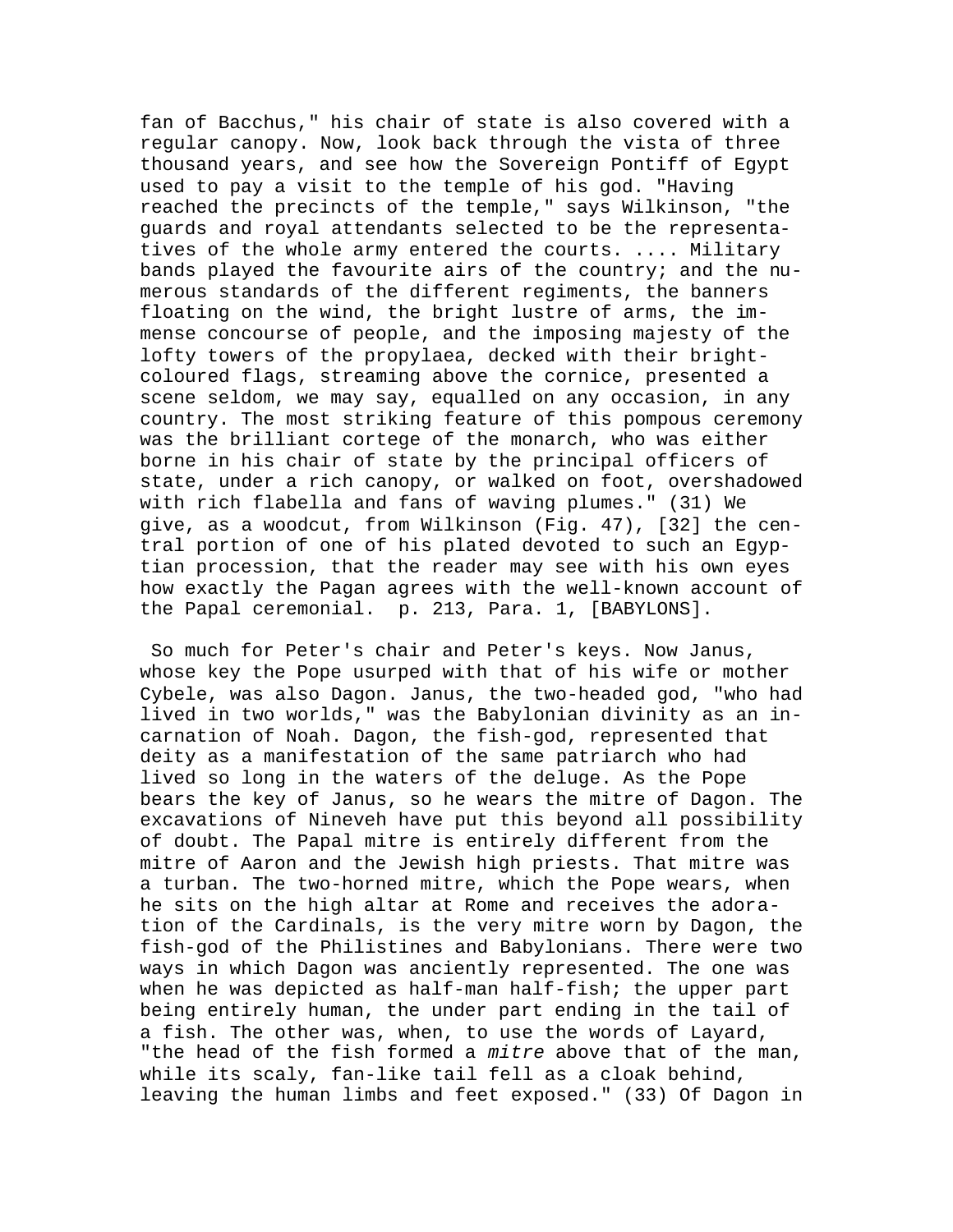this form Layard gives a representation in his last work, which is here represented to the reader (Fig.  $48$ ); and no one who examines his mitre, and compares it with the Pope's as given in Elliot's *Horoe,* (34) can doubt for a moment that from that, and no other source, has the pontifical mitre been derived. The gaping jaws of the fish surmounting the head of the man at Nineveh are the unmistakable counterpart of the horns of the Pope's mitre at Rome. Thus was it in the East, at least five hundred years before the Christian era. The same seems to have been the case also in Egypt; for Wilkinson, speaking of a fish of the species of Siluris, says "that one of the Genii of the Egyptian Pantheon appears under a *human form,* with the head of this fish." (35) In the West, at a later period, we have evidence that the Pagans had detached the fish-head mitre from the body of the fish, and used that mitre alone to adorn the head of the great Mediatorial god; for on several Maltese Pagan coins that god, with the well-known attributes of Osiris, is represented with nothing of the fish save the mitre on his head (Fig. 49); (36) very nearly in the same form as the mitre of the Pope, or of a Papal bishop at this day. Even in China, the same practice of wearing the fishhead mitre had evidently once prevailed; for the very counterpart of the Papal mitre, as worn by the Chinese Emperor, has subsisted to modern times. "Is it known," asks a wellread author of the present day, in a private communication to me, "that the Emperor of China, in all ages, even to the present year, as high priest of the nation, once a-year prays for and blesses the whole nation, having his priestly robes on and his mitre on his head, the same, the very same, as that worn by the Roman Pontiff for nearly 1200 years? Such is the fact." (37) In proof of this statement the accompanying figure of the Imperial mitre (Fig. 50) (38) is produced -- which is the very facsimile of the Popish Episcopal Mitre, in a front view. The reader must bear in mind, that even in Japan, still farther distant from Babel than China itself, one of the divinities is represented with the same symbol of might as prevailed in Assyria - even the bull's horns, and is called "The ox-headed Prince of Heaven." (39) If the symbol of Nimrod, as Kronos, "The Horned one," is thus found in Japan, it cannot be surprising that the symbol of Dagon should be found in China. p. 214, Para. 1, [BABYLONS].

 But there is another symbol of the Pope's power which must not be overlooked, and that is the pontifical crosier. Whence came the crosier? The answer to this, in the first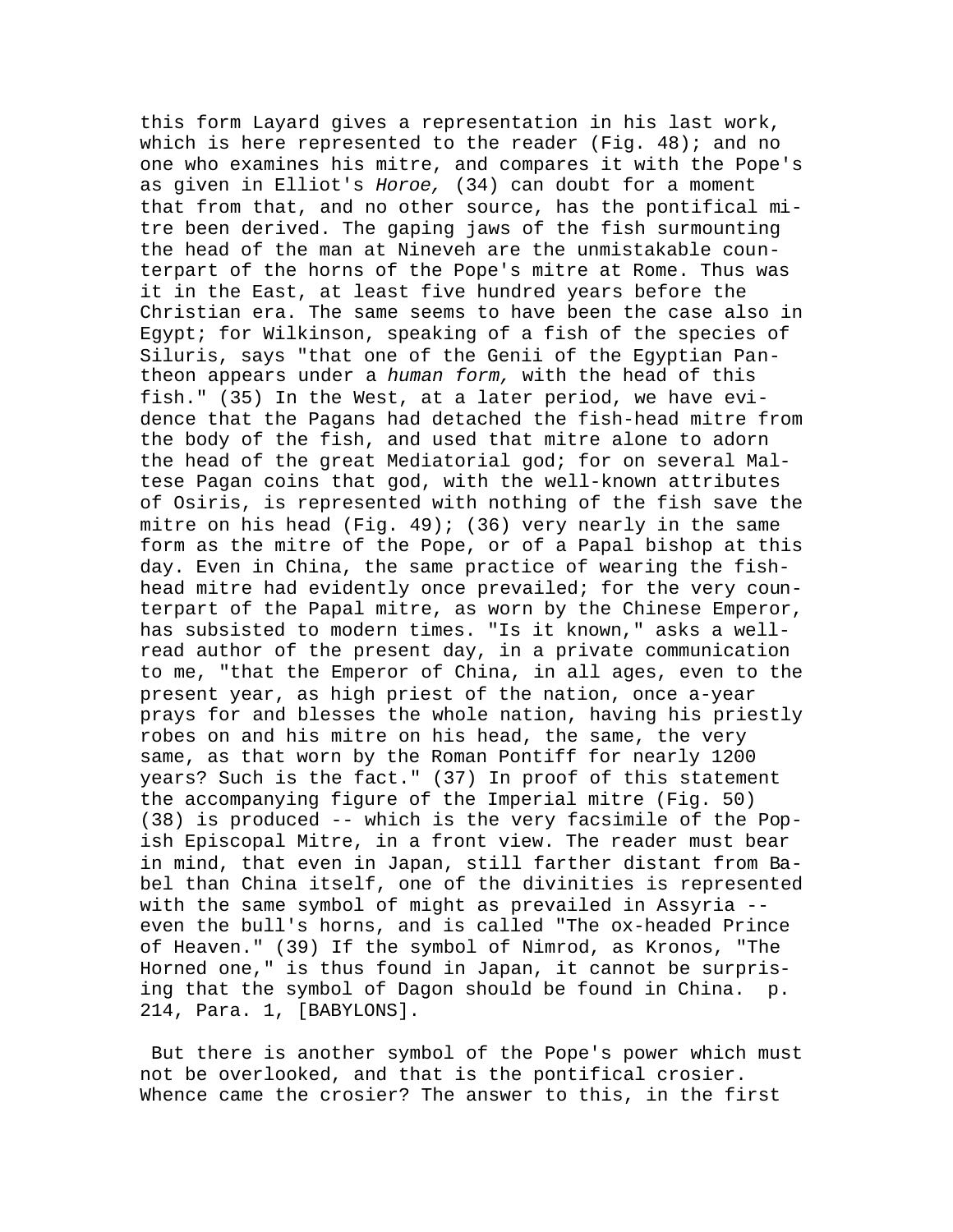place, is, that the Pope stole it from the Roman augur. The classical reader may remember, that when the Roman augurs consulted the heavens, or took prognostics from the aspect of the sky, there was a certain instrument with which it was indispensable that they should be equipped. That instrument with which they described the portion of the heavens on which their observations were to be made, was curved at the one end, and was called *"lituus."* Now, so manifestly was the *"lituus,"* or crooked rod of the Roman agures, identical with the pontifical crosier, that Roman Catholic writers themselves, writing in the Dark Ages, at a time when disguise was thought unnecessary, did not hesitate to use the term *"lituus"* as a synonym for the crosier." (40) Thus a Papal writer describes a certain Pope or Papal bishop as *"mitra litupque decorus,"* adorned with the mitre and the augur's rod, meaning thereby that he was "adorned with the mitre and the *crosier."* But this lituus, or divining-rod, of the Roman augurs, was, as is well known, borrowed from the Etruscans, who, again, had derived it, along with their religion, from the Assyrians. As the Roman augur was distinguished by his crooked rod, so the Chaldean soothsayers and priest, in the performance of their magic rites, were generally equipped with a crook or crosier. This magic crook can be traced up directly to the first king of Babylon, that is, Nimrod, who, as stated by Berosus, was the first that bore the title of a Shepherd-king. (41) In Hebrew, or the Chaldee of the days of Abraham, "Nimrod the Shepherd," is just Nimrod "He-Roe"; and from this title of the "mighty hunter before the Lord," have no doubt been derived, both the name of Hero itself, and all that Hero-worship which has since overspread the world. Certain it is that Nimrod's deified successors have generally been represented with the crook or crosier. This was the case in Babylon and Nineveh, as the extant monuments show. The accompanying figure (Fig. 51) (42) from Babylon shows the crosier in its ruder guise. In Layard, it may be seen in a more ornate form, and nearly resembling the papal crosier as borne at this day. (43) This was the case in Egypt, after the Babylonian power was established there, as the statues of Osiris with his crosier bear witness, (44) Osiris *himself* being frequently represented *as* a crosier with an eye above it. (45) This is the case among the negroes of Africa, whose god, called the Fetiche, is represented in the form of a crosier, as is evident from the following words of Hurd: "They place Fetiches before their doors, and these titular deities are made in the form of *grapples* or *hooks,* which we generally make use of to shake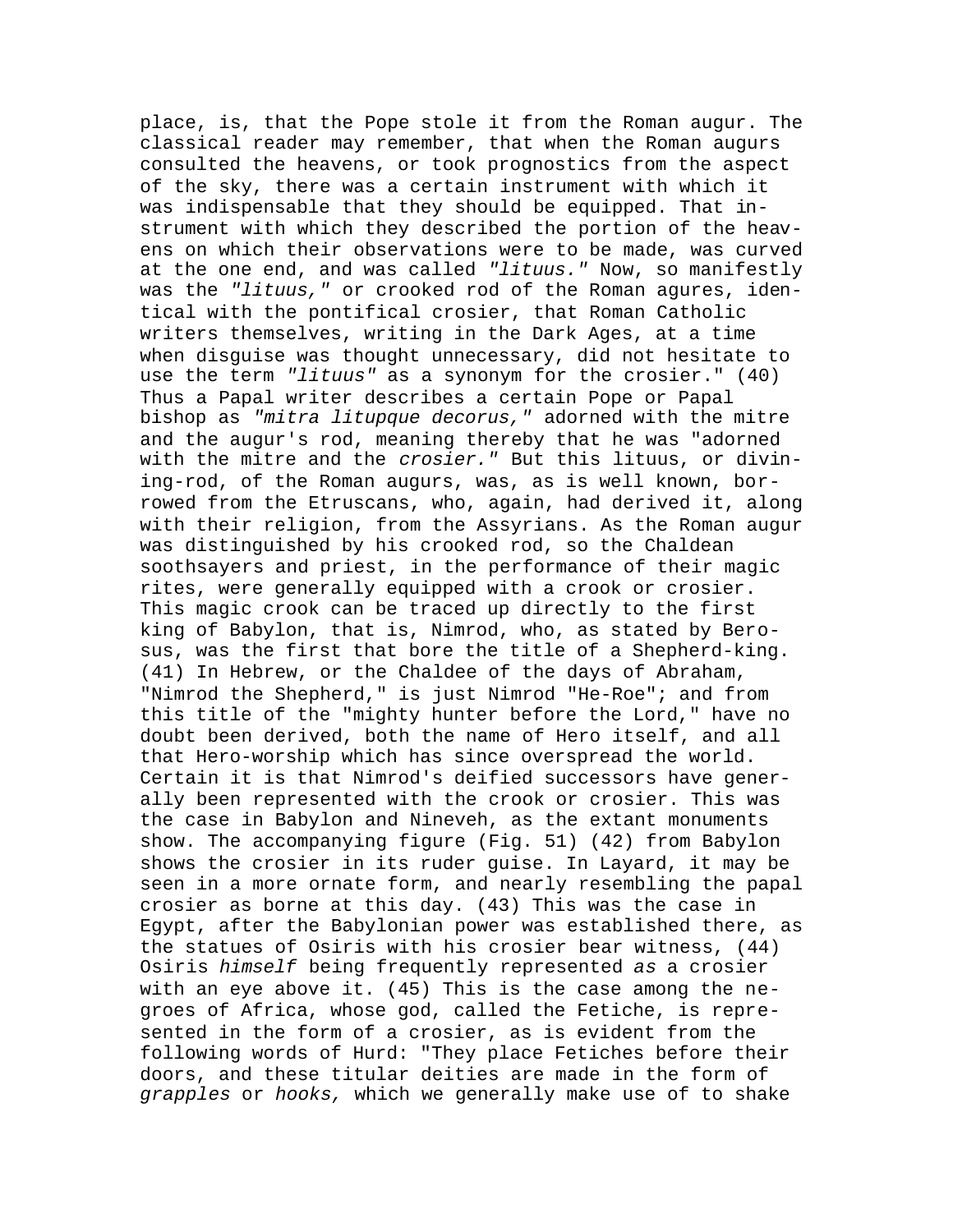our fruit trees." (46) This is the case at this hour in Thibet, where the Lamas or Theros bear, as stated by the Jesuit Huc, a crosier, as the ensign of their office. This is the case even in the far-distant Japan, where, in a description of the idols of the great temple of Miaco, the spiritual capital, we find this statement: "Their heads are adorned with rays of glory, and some of them have *shepherds' crooks* in their hands, pointing out that they are the guardians of mankind against all the machinations of evil spirits." (47) The crosier of the Pope, then, which he bears as an emblem of his office, as the great shepherd of the sheep, is neither more nor less than the augur's crooked staff, or magic rod of the priests of Nimrod. p. 216, Para. 1, [BABYLONS].

 Now, what say the worshippers of the apostolic succession to all this? What think they now of their vaunted orders as derived from *Peter of Rome?* Surely they have much reason to be proud of them. But what, I further ask, would even the old Pagan priests say, who left the stage of time while the martyrs were still battling against their gods, and, rather than symbolise with them, "loved not their lives unto the death," if they were to see the present aspect of the socalled Church of European Christendom? What would Belshazzar himself say, if it were possible for him to "revisit the glimpses of the moon," and enter St. Peter's at Rome, and see the Pope in his pontificals, in all his pomp and glory? Surely he would conclude that he had only entered one of his own well-known temples, and that all things continued as they were at Babylon, on that memorable night, when he saw with astonished eyes the handwriting on the wall: "Mene, mene, tekel, Upharsin." p. 218, Para. 1, [BABYLONS].

 SECTION II. -- PRIESTS, MONKS, AND NUNS. p. 219, Para. 1, [BABYLONS].

 If the head be corrupt, so also must be the members. If the Pope be essentially Pagan, what else can be the character of his clergy? If they derive their orders from a radically corrupted source, these orders must partake of the corruption of the source from which they flow. This might be inferred independently of any special evidence; but the evidence in regard to the Pagan character of the Pope's clergy is as complete as that in regard to the Pope himself. In whatever light the subject is viewed, this will be very apparent. p. 219, Para. 2, [BABYLONS].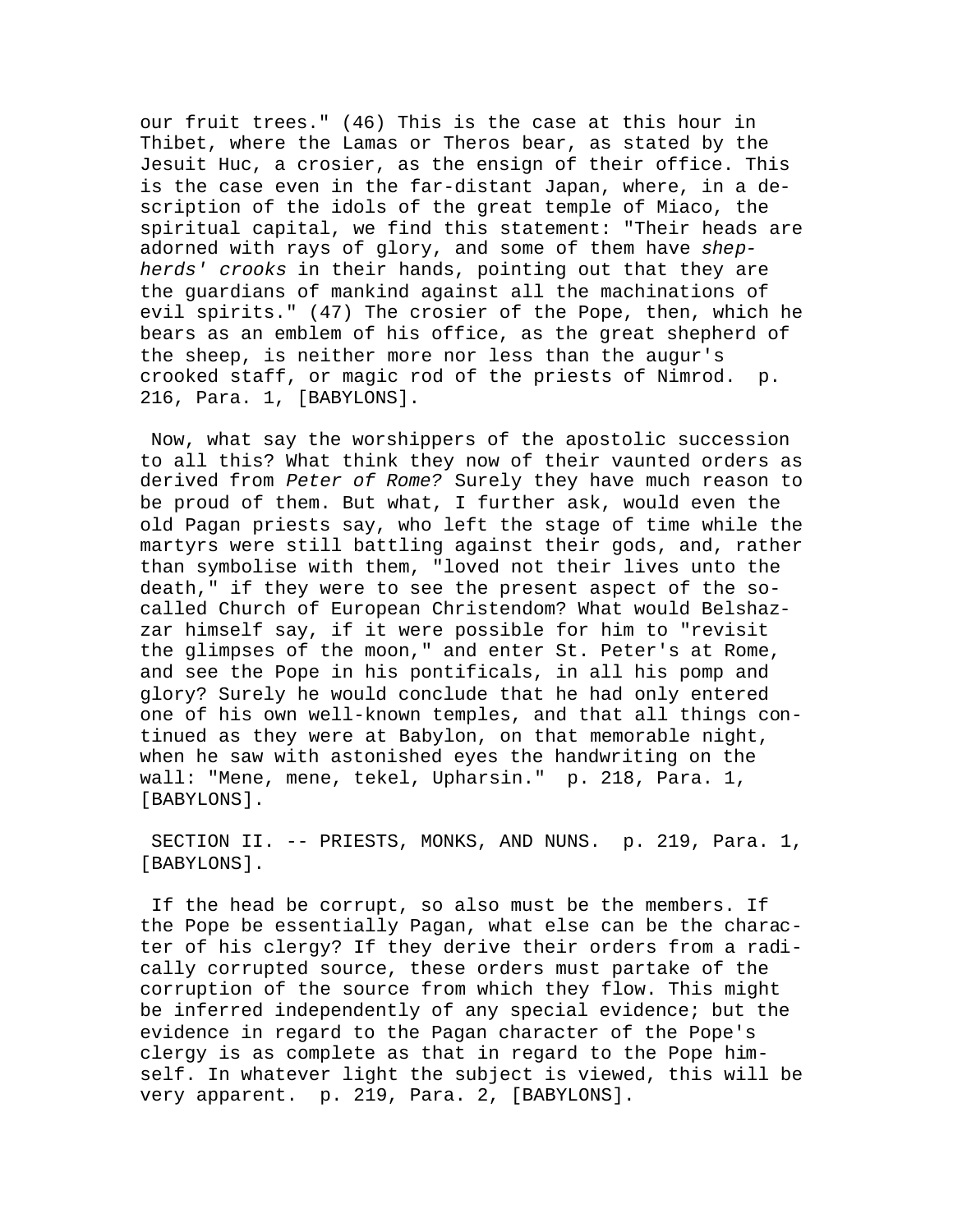There is a direct contrast between the character of the ministers of Christ, and that of the Papal priesthood. When Christ commissioned His servants, it was "to feed His sheep, to feed His lambs," and that with the Word of God, which testifies of Himself, and contains the words of eternal life. When the Pope ordains his clergy, he takes them bound to *prohibit,* except in special circumstances, the reading of the Word of God "in the vulgar tongue," that is, in a language which the people can understand. He gives them, indeed, a commission; and what is it? It is couched in these astounding words: "Receive the power of sacrificing for the living and the dead." (48) What blasphemy could be worse than this? What more derogatory to the *one* sacrifice of Christ, whereby "He hath perfected for ever them that are sanctified"? (Heb. x. 14). This is the real distinguishing function of the popish priesthood. At the remembrance that this power, in these very words, had been conferred on him, when ordained to the priesthood, Luther used, in after years, with a shudder, to express his astonishment that "the earth had not opened its mouth and swallowed up both him who uttered these words, and him to whom they were addressed." (49) The sacrifice which the papal priesthood are empowered to offer, as a "true propitiatory sacrifice" for the sins of the living and the dead, is just the "unbloody sacrifice" of the mass, which was offered up in Babylon long before it was ever heard of in Rome. p. 219, Para. 3, [BABYLONS].

 Now, while Semiramis, the real original of the Chaldean Queen of Heaven, to whom the "unbloody sacrifice" of the mass was first offered, was in her own person, as we have already seen, the very paragon of impurity, she at the same time affected the greatest favour for that kind of sanctity which looks down with contempt on God's holy ordinance of marriage. The Mysteries over which she presided were scenes of the rankest pollution; and yet the higher orders of the priesthood were bound to a life of celibacy, as a life of peculiar and pre-eminent holiness. Strange though it may seem, yet the voice of antiquity assigns to that abandoned queen the invention of clerical celibacy, and that in the most stringent form. (50) In some countries, as in Egypt, human nature asserted its rights, and though the general system of Babylon was retained, the yoke of celibacy was abolished, and the priesthood were permitted to marry. But every scholar knows that when the worship of Cybele, the Babylonian goddess, was introduced into Pagan Rome, it was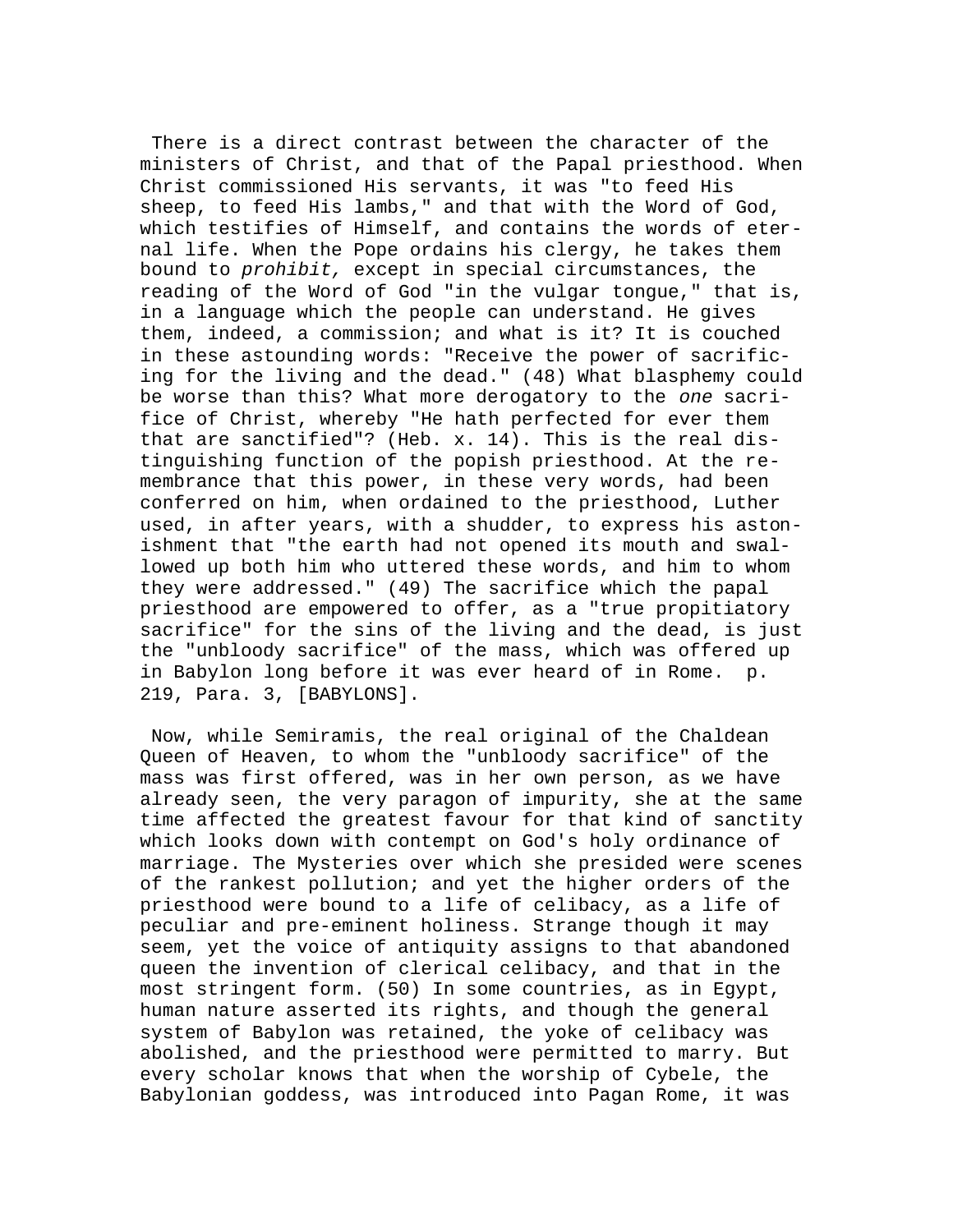introduced in its primitive form, with its celibate clergy. (51) When the Pope appropriated to himself so much that was peculiar to the worship of that goddess, from the very same source, also, he introduced into the priesthood under his authority the binding obligation of celibacy. The introduction of such a principle into the Christian Church had been distinctly predicted as one grand mark of the apostacy, when men should "depart from the faith, and speaking lies in hypocrisy, having their consciences seared with a hot iron, should *forbid to marry."* The effects of its introduction were most disastrous. (52) The records of all nations where priestly celibacy has been introduced have proved that, instead of ministering to the *purity* of those condemned to it, it has only plunged them in the deepest pollution. The history of Thibet, and China, and Japan, where the Babylonian institute of priestly celibacy has prevailed from time immemorial, bears testimony to the abominations that have flowed from it. (53) The excesses committed by the celibate priests of Bacchus in Pagan Rome in their secret Mysteries, were such that the Senate felt called upon to expel them from the bounds of the Roman republic. (54) In Papal Rome the same abominations have flowed from priestly celibacy, in connection with the corrupt and corrupting system of the confessional, insomuch that all men who have examined the subject have been compelled to admire the amazing significance to the name divinely bestowed on it, both in a literal and figurative sense, "Babylon the Great, THE MOTHER OF HARLOTS AND ABOMINATIONS OF THE EARTH." (55) Out of a thousand facts of a similar kind, let one only be adduced, vouched for by the distinguished Roman Catholic historian De Thou. When Pope Paul V. meditated the suppression of the licensed brothels in the "Holy City," the Roman Senate petitioned against his carrying his design into effect, on the ground that the existence of such places was the only means of *hindering the priest from seducing their wives and daughters!!* (56) p. 219, Para. 4, [BABYLONS].

 These celibate priests have all a certain mark set upon them at their ordination; and that is the clerical tonsure. The tonsure is the first part of the ceremony of ordination; and it is held to be a most important element in connection with the orders of the Romish clergy. When, after long contendings, the Picts were at last brought to submit to the Bishop of Rome, the acceptance of this tonsure as the tonsure of St. Peter on the part of the clergy was the visible symbol of that submission. Naitan, the Pictish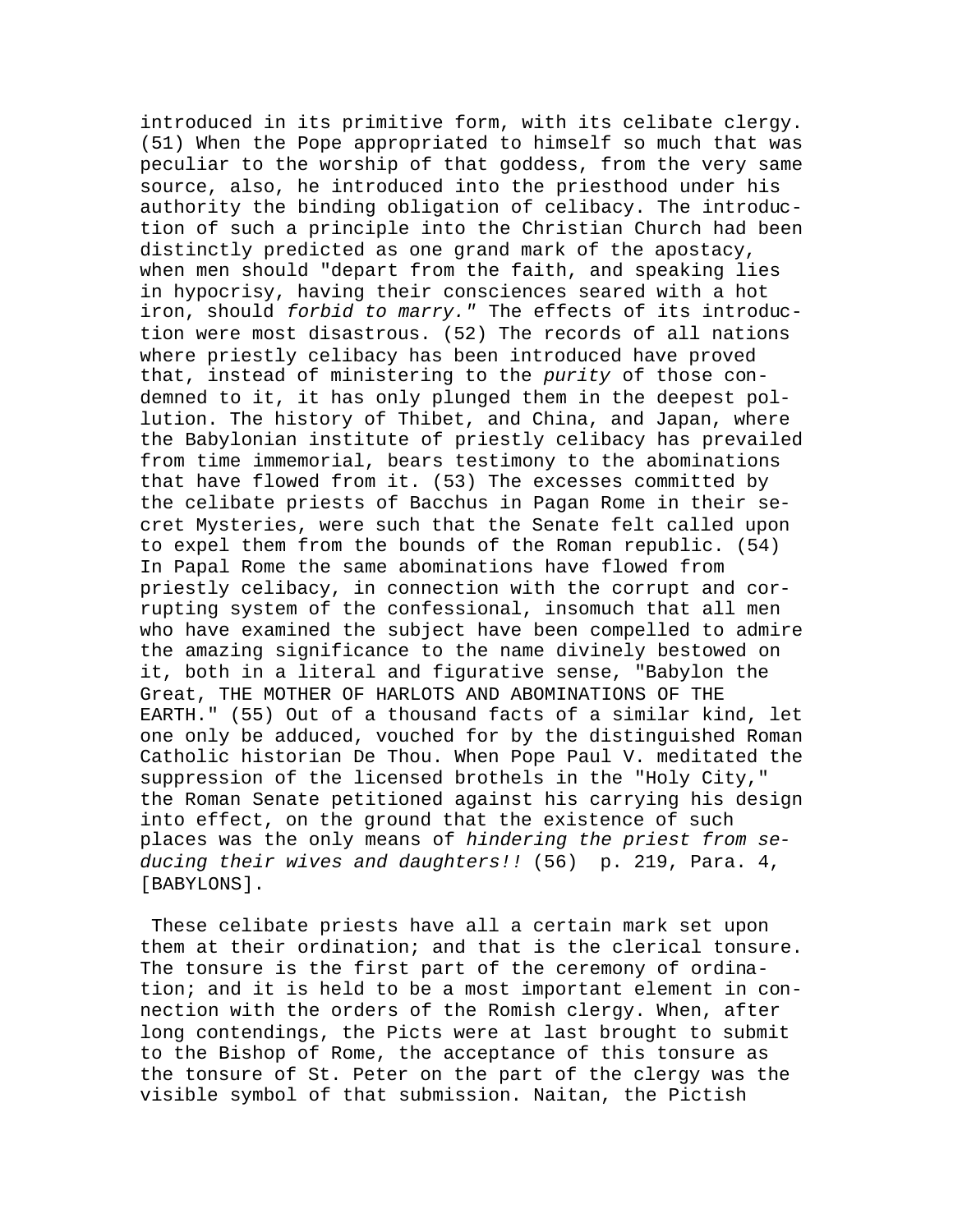king, having assembled the nobles of his court and the pastors of his church, thus addressed them: "I recommend all the clergy of my kingdom to receive the tonsure." Then, without delay, as Bede informs us, this important revolution was accomplished by royal authority. (57) He sent agents into every province, and caused all the ministers and monks to receive the *circular tonsure,* according to the Roman fashion, and thus to submit to Peter, "the most blessed Prince of the apostles." (58) "It was the mark," says Merle D'Aubigne, "that Popes stamped not on the forehead, but on the crown. A royal proclamation, and a few clips of the scissors, placed the Scotch, like a flock of sheep, beneath the crook of the shepherd of the Tiber." (59) Now, as Rome set so much importance on this tonsure, let it be asked what was the meaning of it? It was the visible inauguration of those who submitted to it as the priests of Bacchus. This tonsure cannot have the slightest pretence to Christian authority. It was indeed the "tonsure of Peter," but not of the Peter of Galilee, but of the Chaldean "Peter" of the Mysteries. *He* was a tonsured priest, for so was the god whose Mysteries he revealed. Centuries before the Christian era, thus spoke Herodotus of the Babylonian tonsure: "The Arabians acknowledge no other gods than Bacchus and Urania [i.e., the Queen of Heaven], and they say that their hair was cut in the same manner as Bacchus's is cut; now, they cut it in a *circular form,* shaving it around the temples." (60) What, then, could have led to this tonsure of Bacchus? Everything in his history was mystically or hieroglyphically represented, and that in such a way as none but the initiated could understand. One of the things that occupied the most important place in the Mysteries was the mutilation to which he was subjected when he was put to death. In memory of that, he was lamented with bitter weeping every year, as "Rosh-Gheza," "the mutilated Prince." But "Rosh-Gheza" (61) also signified the "clipped or shaved head." Therefore he was himself represented either with the one or the other form of tonsure; and his priests, for the same reason, at their ordination had their heads either clipped or shaven. Over all the world, where the traces of the Chaldean system are found, this tonsure or shaving of the head is always found along with it. The priests of Osiris, the Egyptian Bacchus, were always distinguished by the shaving of their heads. (62) In Pagan Rome, [63] in India, and even in China, the distinguishing mark of the Babylonian priesthood was the shaven head. Thus Gautama Buddha, who lived at least 540 years before Christ, when setting up the sect of Buddhism in India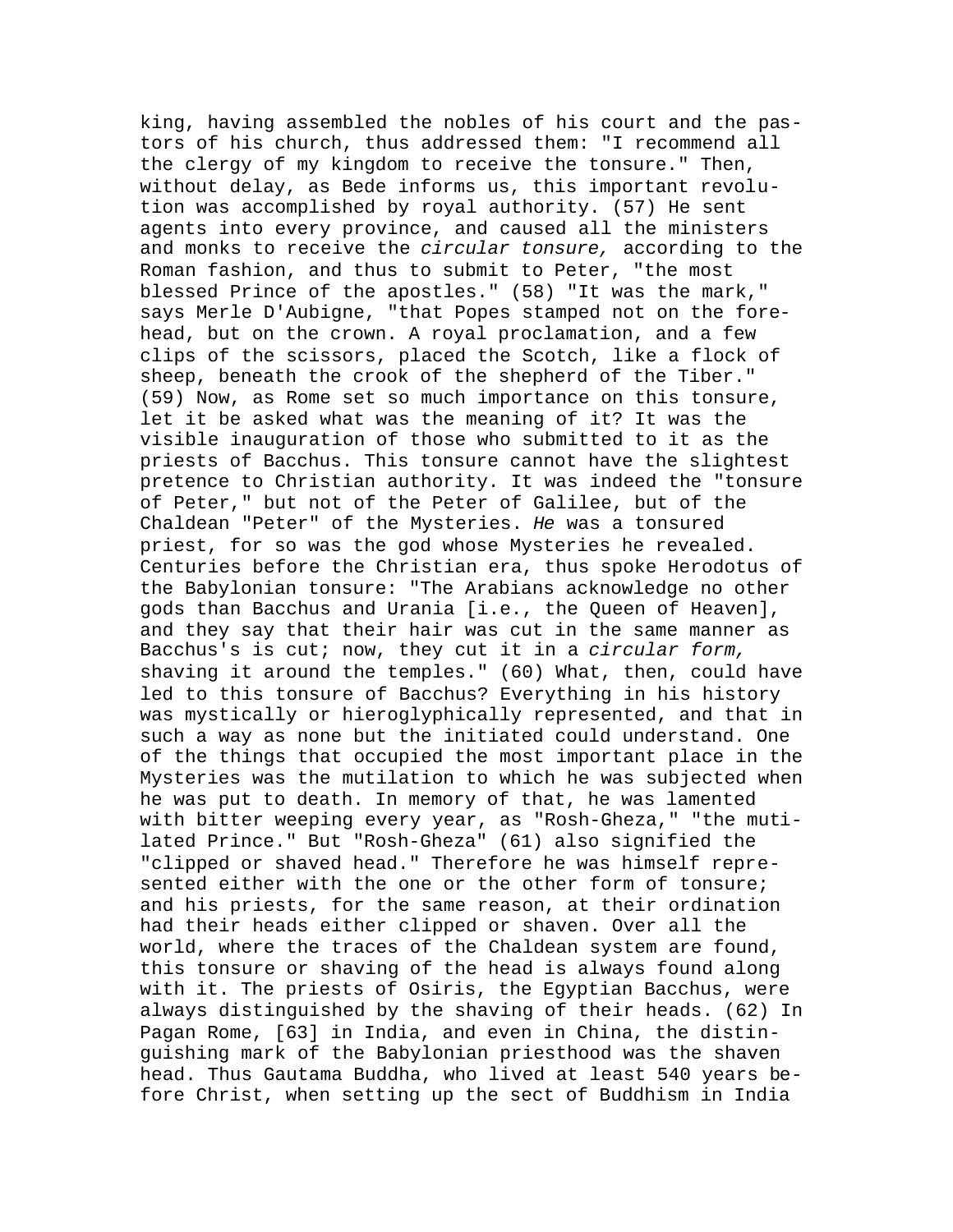which spread to the remotest regions of the East, first shaved his own head, in obedience, as he pretended, to a Divine command, and then set to work to get others to imitate his example. One of the very titles by which he was called was that of the "Shaved-head." (64) "The *shavedhead,"* says on of the Purans, "that he might perform the orders of Vishnu, formed a number of disciples, and of *shaved-heads* like himself." The high antiquity of this tonsure may be seen from the enactment in the Mosaic law against it. The Jewish priests were expressly forbidden to make any baldness upon their heads (Lev. xxi. 5), which sufficiently shows that, even so early as the time of Moses, the "shaved-head" had been already introduced. In the Church of Rome the heads of the ordinary priests are only *clipped,* the heads of the monks or regular clergy are *shaven,* but both alike, at their consecration, receive the *circular tonsure,* thereby identifying them, beyond all possibility of doubt, with Bacchus, "the mutilated prince." (65) Now, if the priests of Rome take away the key of knowledge, and lock up the Bible from the people; if they are ordained to offer the Chaldean sacrifice in honour of the Pagan Queen of Heaven; if they are bound by the Chaldean law of celibacy, that plunges them in profligacy; if, in short, they are all marked at their consecration with the distinguishing mark of the priests of the Chaldean Bacchus, what right, what possible right, can they have to be called ministers of Christ? p. 220, Para. 1, [BABYLONS].

 But Rome has not only her ordinary secular clergy, as they are called; she has also, as every one knows, other religious orders of a different kind. She has innumerable armies of monks and nuns all engaged in her service. Where can there be shown the least warrant for such an institution in Scripture? In the religion of the Babylonian Messiah their institution was from the earliest times. In that system there were monks and nuns in abundance. In Thibet and Japan, where the Chaldean system was early introduced, monasteries are still to be found, and with the same disastrous results to morals as in Papal Europe. (66) In Scandinavia, the priestesses of Freya, who were generally kings' daughters, whose duty it was to watch the sacred fire, and who were bound to perpetual virginity, were just an order of nuns. (67) In Athens there were virgins maintained at the public expense, who were strictly bound to single life. (68) In Pagan Rome, the Vestal virgins, who had the same duty to perform as the priestesses of Freya, occupied a similar position. Even in Peru, during the reign of the In-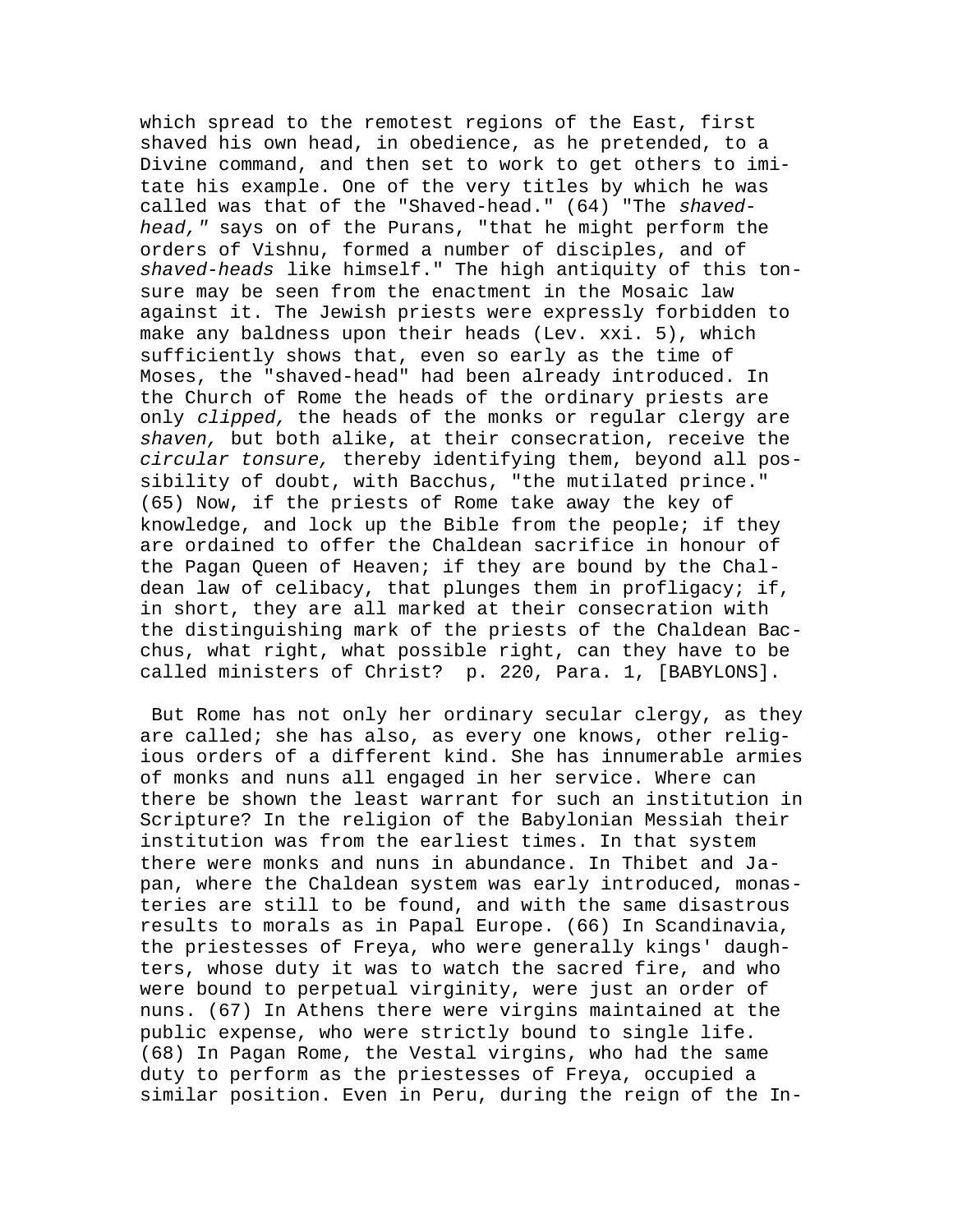cas, the same system prevailed, and showed so remarkable an analogy, as to indicate that the Vestals of Rome, the nuns of the Papacy, and the Holy Virgins of Peru, must have sprung from a common origin. Thus does Prescott refer to the Peruvian nunneries: "Another singular analogy with Roman Catholic institutions is presented by the virgins of the sun, the elect, as they were called. These were young maidens dedicated to the service of the deity, who at a tender age were taken from their homes, and introduced into convents, where they were placed under the care of certain elderly matrons, *mamaconas,* (69) who had grown grey within their walls. It was their duty to watch over the sacred fire obtained at the festival of Raymi. From the moment they entered the establishment they were cut off from all communication with the world, even with their own family and friends. .... Woe to the unhappy maiden who was detected in an intrigue! By the stern law of the Incas she was to be *buried alive."* This was precisely the fate of the Roman Vestal who was proved to have violated her vow. Neither in Peru, however, nor in Pagan Rome was the obligation to virginity so stringent as in the Papacy. It was not perpetual, and therefore not so exceedingly demoralising. After a time, the nuns might be delivered from their confinement, and marry; from all hopes of which they are absolutely cut off in the Church of Rome. In all these cases, however, it is plain that the principle on which these institutions were founded was originally the same. "One is astonished," adds Prescott, "to find so close a resemblance between the institutions of the American Indian, the ancient Roman, and the modern Catholic." (70) p. 223, Para. 1, [BABYLONS].

 Prescott finds it difficult to account for this resemblance; but the one little sentence from the prophet Jeremiah, which was quoted at the commencement of this inquiry, accounts for it completely: "Babylon hath been a golden cup in the Lord's hand, that hath made ALL THE EARTH drunken" (Jer. li. 7). This is the Rosetta stone that has helped already to bring to light so much of the secret iniquity of the Papacy, and that is destined still further to decipher the dark mysteries of every system of heathen mythology that either has been or that is. The statement of this text can be proved to be a literal fact. It can be proved that the idolatry of the whole earth is one, that the sacred language of all nations is radically Chaldean - that the GREAT GODS of every country and clime are called by Babylonian names -- that all the Paganisms of the human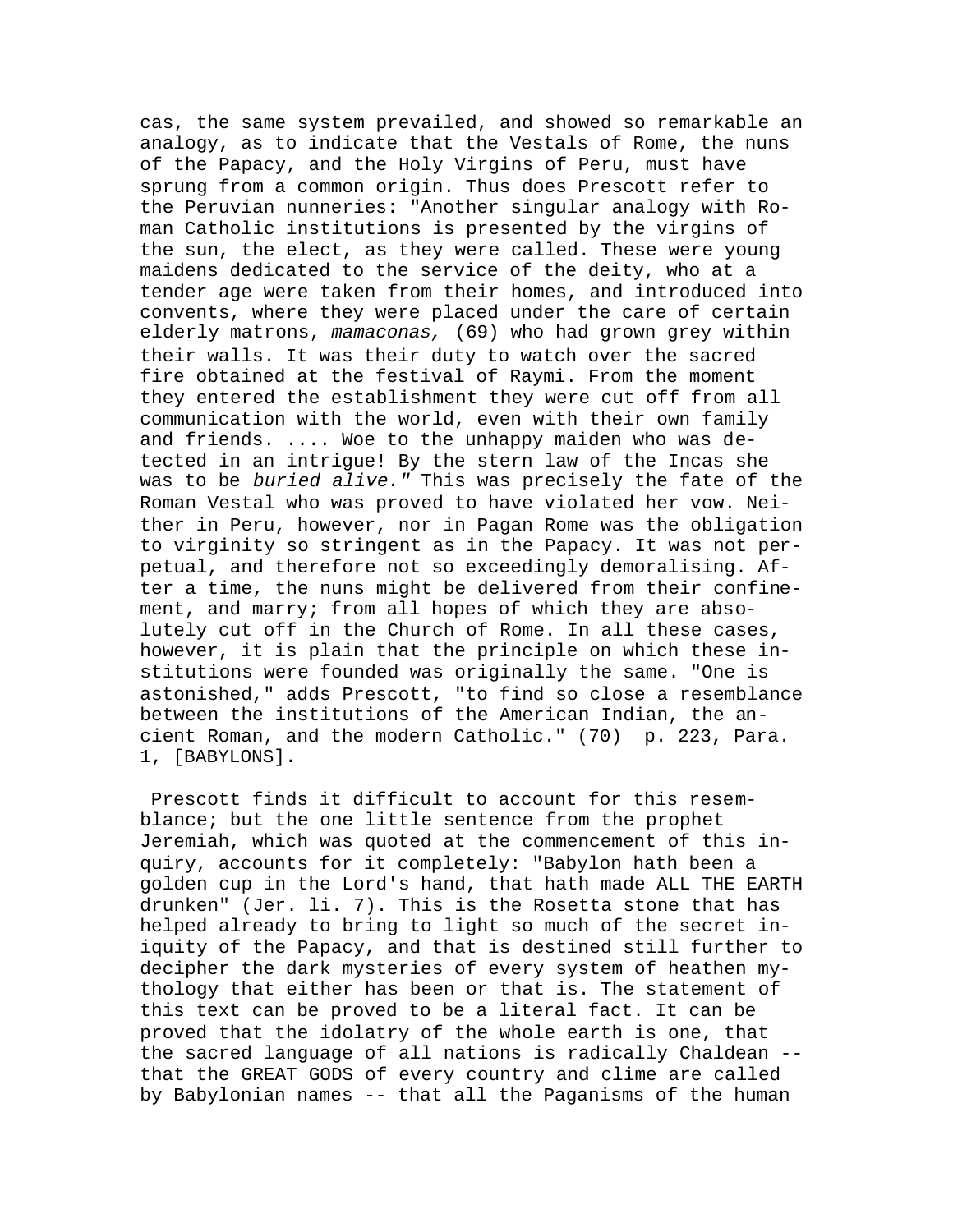race are only a wicked and deliberate, but yet most instructive corruption of the primeval gospel first preached in Eden, and through Noah, afterwards conveyed to all mankind. The system first concocted in Babylon, and thence conveyed to the ends of the earth, has been modified and diluted in different ages and countries. *In Papal Rome only is it now found nearly pure and entire.* But yet, amid all the seeming variety of heathenism, there is an astonishing oneness and identity, bearing testimony to the truth of God's Word. The overthrow of all idolatry cannot now be distant. But before the idols of the heathen shall be finally cast to the moles and to the bats, I am persuaded that they will be made to fall down and worship "the Lord the king," to bear testimony to His glorious truth, and with one loud and united acclaim, ascribe salvation, and glory, and honour, and power unto Him that sitteth upon the throne, and to the Lamb, for ever and ever. p. 224, Para. 1, [BABYLONS].

 CHAPTER VII. THE TWO DEVELOPMENTS HISTORICALLY AND PROPHETICALLY CONSIDERED. p. 225, Para. 1, [BABYLONS].

 Hitherto we have considered the history of the Two Babylons chiefly in detail. Now we are to view them as organized systems. The idolatrous system of the ancient Babylon assumed different phases in different periods of its history. In the prophetic description of the modern Babylon, there is evidently also a development of different powers at different times. Do these two developments bear any typical relation to each other? Yes, they do. When we bring the religious history of the ancient Babylonian Paganism to bear on the prophetic symbols that shadow forth the organised working of idolatry in Rome, it will be found that it casts as much light on this view of the subject as on that which has hitherto engaged our attention. The powers of iniquity at work in the modern Babylon are specifically described in chapters xii. and xiii. of the Revelation; and they are as follows:-- I. The Great Red Dragon; II. The Beast that comes up out of the sea; III. The beast that ascendeth out of the earth; and IV. The Image of the Beast. (1) In all these respects it will be found, on inquiry, that, in regard to succession and order of development, the Paganism of the Old Testament Babylon was the exact type of the Paganism of the New. p. 225, Para. 2, [BABYLONS].

SECTION I. -- THE GREAT RED DRAGON. p. 225, Para. 3, [BABYLONS].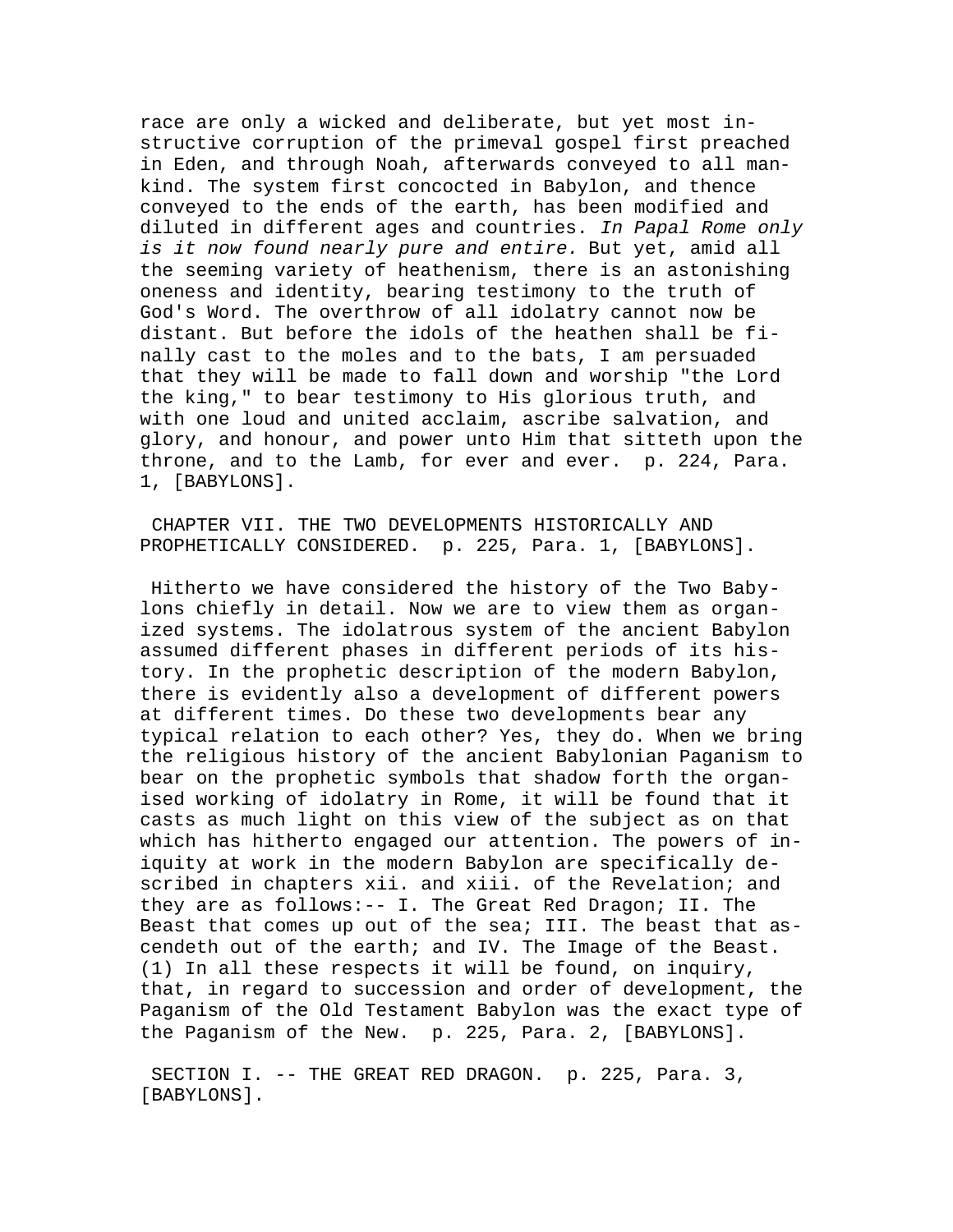This formidable enemy of the truth is particularly described in Rev. xii. 3: "And there appeared another wonder in heaven, a great red dragon." It is admitted on all hands that this is the first grand enemy that in Gospel times assaulted the Christian Church. If the terms in which it is described, and the deeds attributed to it, are considered, it will be found that there is a great analogy between it and the first enemy of all, that appeared against the ancient Church of God soon after the Flood. The term dragon, according to the associations currently connected with it, is somewhat apt to mislead the reader, by recalling to his mind the fabulous dragons of the Dark Ages, equipped with wings. At the time this Divine description was given, the term dragon had no such meaning among either profane or sacred writers. "The dragon of the Greeks," says Pausanias, "was only a large snake;" (2) and the context shows that this is the very case here; for what in the third verse is called a "dragon," in the fourteenth is simply described as a "serpent." Then the word rendered "Red" properly means "Fiery"; so that the "Red Dragon" signifies the "Fiery Serpent" or "Serpent of Fire." Exactly so does it appear to have been in the first form of idolatry, that, under the patronage of Nimrod, appeared in the ancient world. The "Serpent of Fire" in the plains of Shinar seems to have been the grand object of worship. There is the strongest evidence that apostacy among the sons of Noah began in fire-worship, and that in connection with the symbol of the serpent. p. 225, Para. 4, [BABYLONS].

 We have seen already, on different occasions, that fire was worshipped as the enlightener and the purifier. Now, it was thus at the very beginning; for Nimrod is singled out by the voice of antiquity as *commencing* this fire-worship. (3) The identity of Nimrod and Ninus has already been proved; and under the name of Ninus, also, he is represented as originating the same practice. In a fragment of Apollodorus it is said that "Ninus taught the Assyrians to worship fire." (4) The sun, as the great source of light and heat, was worshipped under the name of Baal. Now, the fact that the sun, under that name, was worshipped in the earliest ages of the world, shows the audacious character of these first beginnings of apostacy. Men have spoken as if the worship of the sun and of the heavenly bodies was a very excusable thing, into which the human race might very readily and very innocently fall. But how stands the fact? According to the primitive language of mankind, the sun was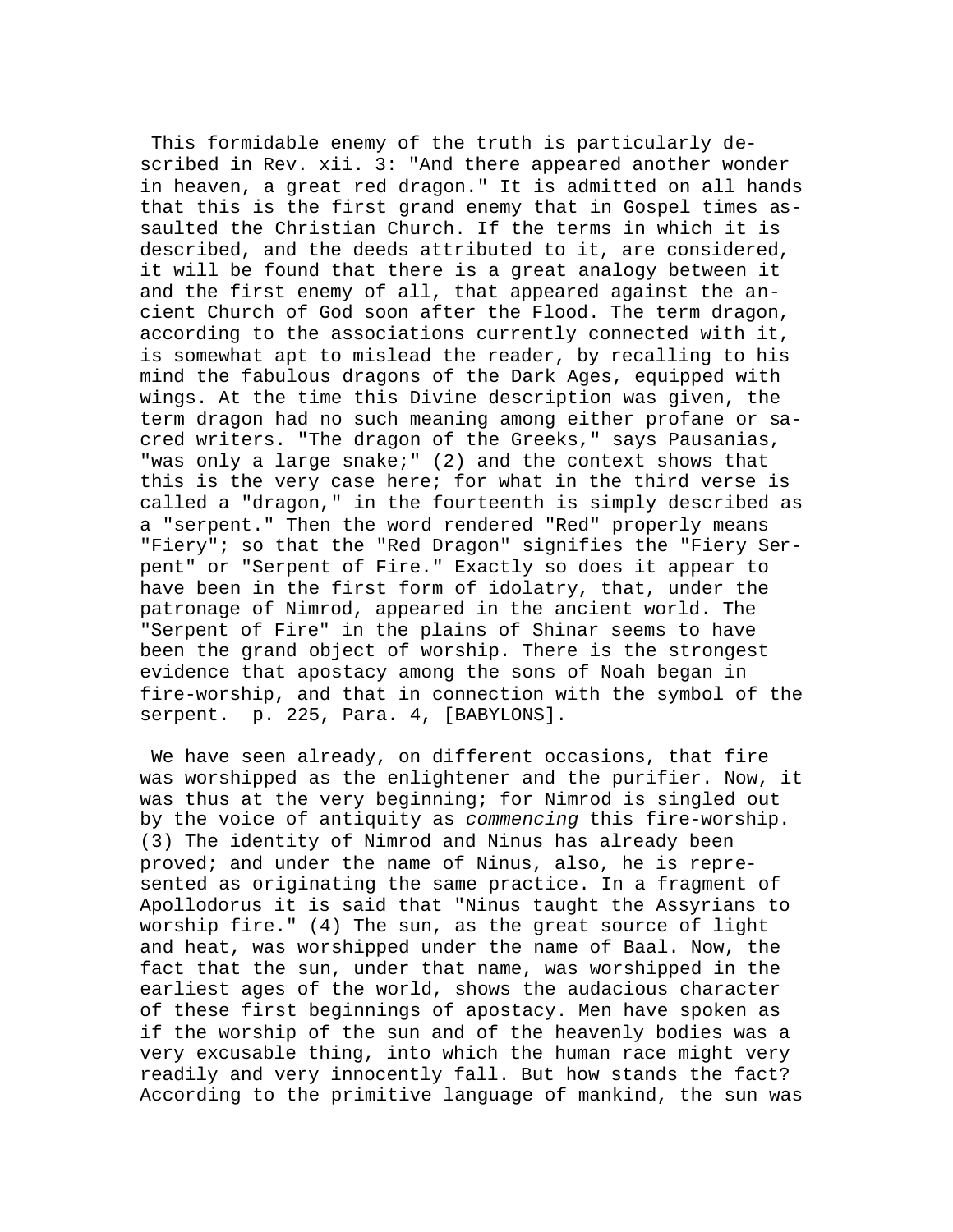called "Shemesh" -- that is, "the Servant' -- that name, no doubt, being divinely given, to keep the world in mind of the great truth that, however glorious was the orb of day, it was, after all, the appointed *Minister* of the bounty of the great unseen Creator to His creatures upon earth. Men knew this, and yet with the full knowledge of it, they put the servant in the place of the Master; and called the sun Baal -- that is, the Lord -- and worshipped him accordingly. What a meaning, then, in that saying of Paul, that, *"when they knew God,* they glorified Him not as God;" but "changed the truth of God into a lie, and worshipped and served the creature more than the Creator, who is God over all, blessed for ever." The beginning, then, of sunworship, and of the worship of the host of heaven, was a sin against the light -- a presumptuous, heaven-daring sin. As the sun in the heavens was the great object of worship, so *fire* was worshipped as its earthly representative. To this primeval fire-worship Vitruvius alludes when he says that "men were first formed into states and communities by meeting around fires." (5) And this is exactly in conformity with what we have already seem (p. 117) in regard to Phoroneus, whom we have identified with Nimrod, that while he was said to be the "inventor of fire," he was also regarded as the first that "gathered mankind into communities." p. 226, Para. 1, [BABYLONS].

 Along with the sun, as the great fire-god, and, in due time, identified with him, was the serpent worshipped. (See Fig. 52.) (6) "In the mythology of the primitive world," says Owen, "the serpent is universally the symbol of the sun." (7) In Egypt, one of the commonest symbols of the sun, or sun-god, is a disc with a serpent around it. (8) The original reason of that identification seems just to have been that, as the sun was the great enlightener of the *physical* world, so the serpent was held to have been the great enlightener of the *spiritual,* by giving mankind the "knowledge of good and evil." This, of course, implies tremendous depravity on the part of the ring-leaders in such a system, considering the period when it began; but such appears to have been the real meaning of the identification. At all events, we have evidence, both Scriptural and profane, for the fact, that the worship of the serpent began side by side with the worship of fire and the sun. The inspired statement of Paul seems decisive on the subject. It was, he says, *"when men knew God, but glorified Him not as God,"* that they changed the glory of God, not only into an image made like to corruptible man, but into the likeness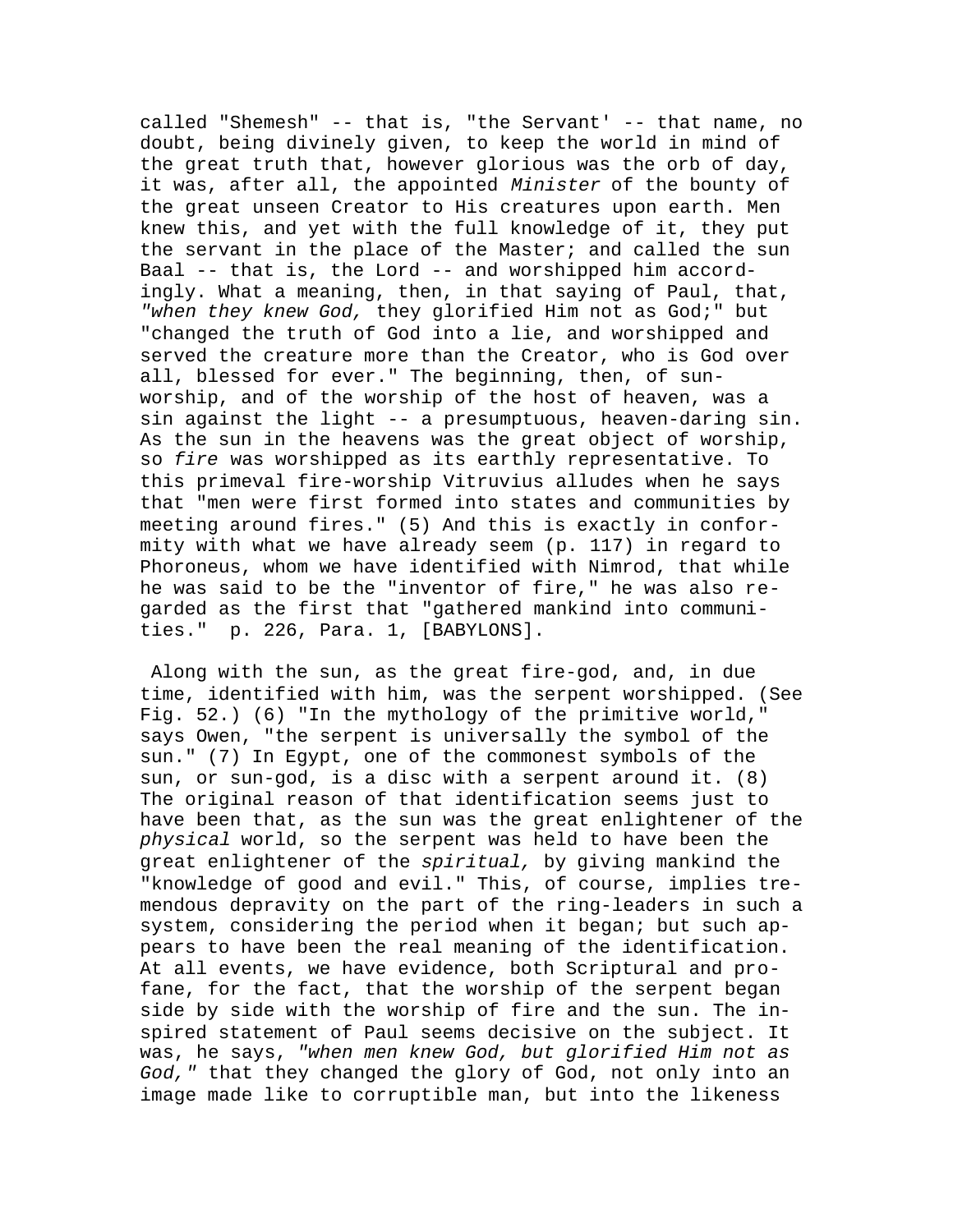of *"creeping things"* -- that is, of *serpents* (Rom. i. 23). With this profane history exactly coincides. Of profane writers, Sanchuniathon, the Proenician, who is believed to have lived about the time of Joshua, says -- "Thoth first attributed something of the divine nature to the serpent and the serpent tribe, in which he was followed by the Phoenicians and Egyptians. For this animal was esteemed by him to be the most *spiritual* of all the reptiles, and of a FIERY nature, inasmuch as it exhibits an incredible celerity, moving by its spirit, without either hands or feet. .... Moreover, it is long-lived, and has the quality of RENEWING ITS YOUTH .... as Thoth has laid down in the sacred books; upon which accounts this animal is introduced in the sacred rites and Mysteries." (9) p. 227, Para. 1, [BABYLONS].

 Now, Thoth, it will be remembered, was the counsellor of Thamus, that is, Nimrod. (10) From this statement, then, we are led to the conclusion that serpent-worship was a part of the primeval apostacy of Nimrod. The "FIERY NATURE" of the serpent, alluded to in the above extract, is continually celebrated by the heathen poets. Thus Virgil, "availing himself," as the author of *Pompeii* remarks, "of the divine nature attributed to serpents," (11) describes the sacred serpent that came from the tomb of Anchises, when his son AENEAS had been sacrificing before it, in such terms as illustrate at once the language of the Phoenician, and the "Fiery Serpent" of the passage before us:-- "Scarce had he finished, when, with speckled pride, A serpent from the tomb began to glide; His hugy bulk on seven high volumes rolled, Blue was his breadth of back, but streaked with scaly gold. Thus, riding on his curls, he seemed to pass *A rolling fire along, and singe the grass."* (12) It is not wonderful, then, that fire-worship and serpent-worship should be conjoined. The serpent, also, as 'renewing its youth" every year, was plausibly represented to those who wished an excuse for idolatry as a meet emblem of the sun, the great regenerator, who every year regenerates and renews the face of nature, and who, when deified, was worshipped as the grand Regenerator of the *souls* of men. p. 227, Para. 2, [BABYLONS].

 In the chapter under consideration, the "great fiery serpent' is represented with all the emblems of royalty. All its heads are encircled with "crowns or diadems;" and so in Egypt, the serpent of fire, or serpent of the sun, in Greek was called the Basilisk, that is, the *"royal* serpent," to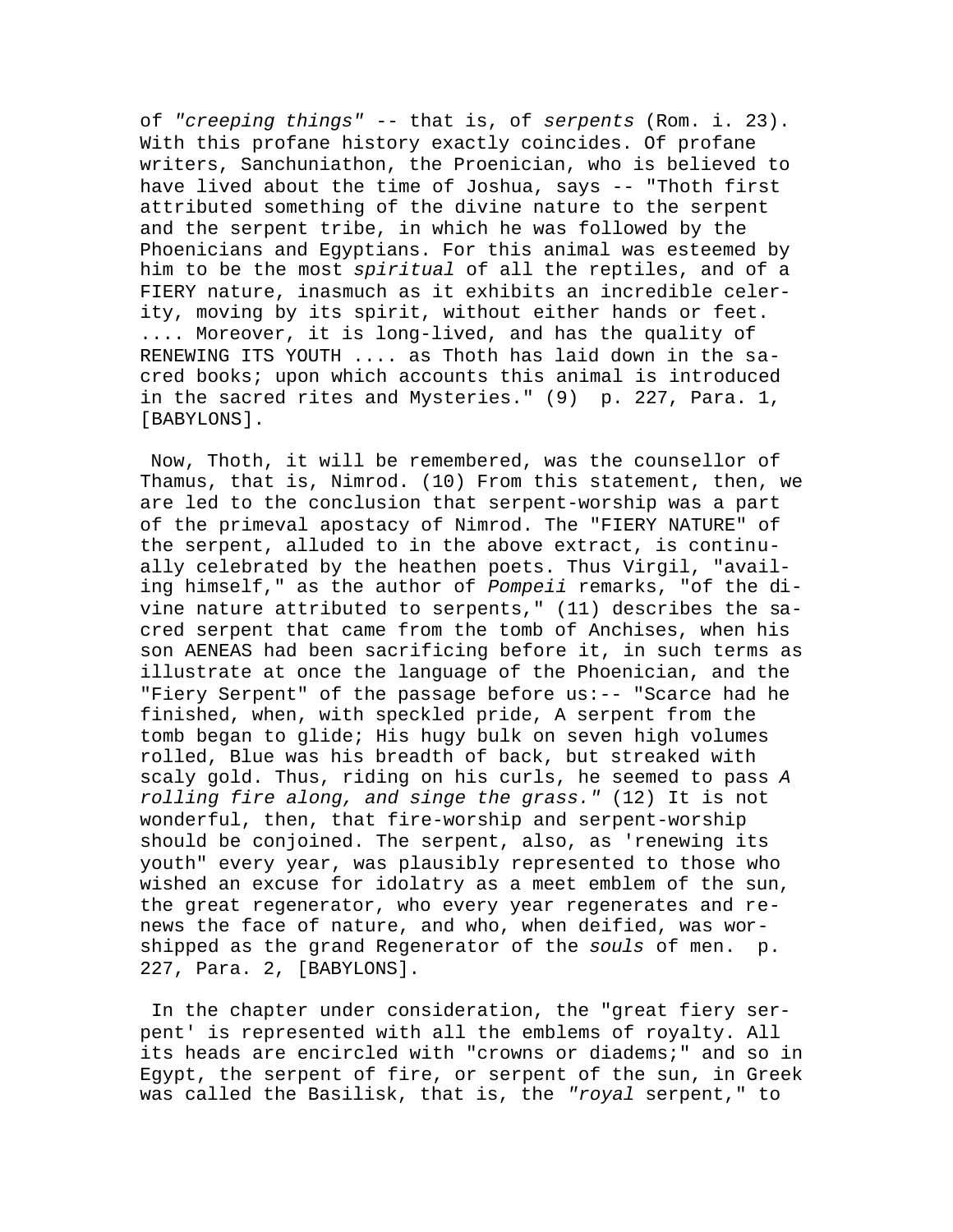identify it with Moloch, which name, while it recalls the ideas both of *fire* and *blood,* properly signifies *"the King."* The Basilish was always, among the Egyptians, and among many nations besides, regarded as "the very type of majesty and dominion." (13) As such, its image was worn affixed to the head-dress of the Egyptian monarchs; and it was not lawful for any one else to wear it. (14) The sun identified with this serpent was called "P'ouro," (15) which signifies at once "the Fire" and "the King," and from this very name the epithet "Purros," the "Fiery, " is given to the "Great seven-crowned serpent' of our text. (16) p. 228, Para. 1, [BABYLONS].

 Thus was the Sun, the Great Fire-god, identified with the Serpent. But he had also a human representative, and that was Tammuz, for whom the daughters of Israel lamented, in other words Nimrod. We have already seen the identity of Nimrod and Zoroaster. Now, Zoroaster was not only the head of the Chaldean Mysteries, but, as all admit, the head of the fire-worshippers. (17) The title given to Nimrod, as the first of the Babylonian kings, by Berosus, indicates the same thing. That title is Alorus, (18) that is, "the god of fire." [19] As Nimrod, "the god of fire," was Molk-Gheber, or, "the Mighty king," inasmuch as he was the *first* who was called Moloch, or King, and the first who began to be "mighty" *(Gheber)* on the earth, we see at once how it was that the "passing through the fire to Moloch" originated, and how the god of fire among the Romans came to be called "Mulkiber." (20) It was only after his death, however, that he appears to have been deified. Then, retrospectively, he was worshipped as the child of the Sun, or the Sun incarnate. In his own life-time, however, he set up no higher pretensions than that of being Bol-Khan, or Priest of Baal, from which the other name of the Roman fire-god Vulcan is evidently derived." (21) Everything in the history of Vulcan exactly agrees with that of Nimrod. Vulcan was "the most ugly and deformed" of all the gods. (22) Nimrod, over all the world, is represented with the features and complexion of a negro. Though Vulcan was so ugly, that when he sought a wife, "all the beautiful goddesses rejected him with horror;" yet "Destiny, the irrevocable, interposed, and pronounced the decree, by which [Venus] the most beautiful of the goddesses, was united to the most unsightly of the gods." (23) So, in spite of the black and Cushite features of Nimrod, he had for his queen Semiramis, the most beautiful of women. The wife of Vulcan was noted for her infidelities and licentiousness; the wife of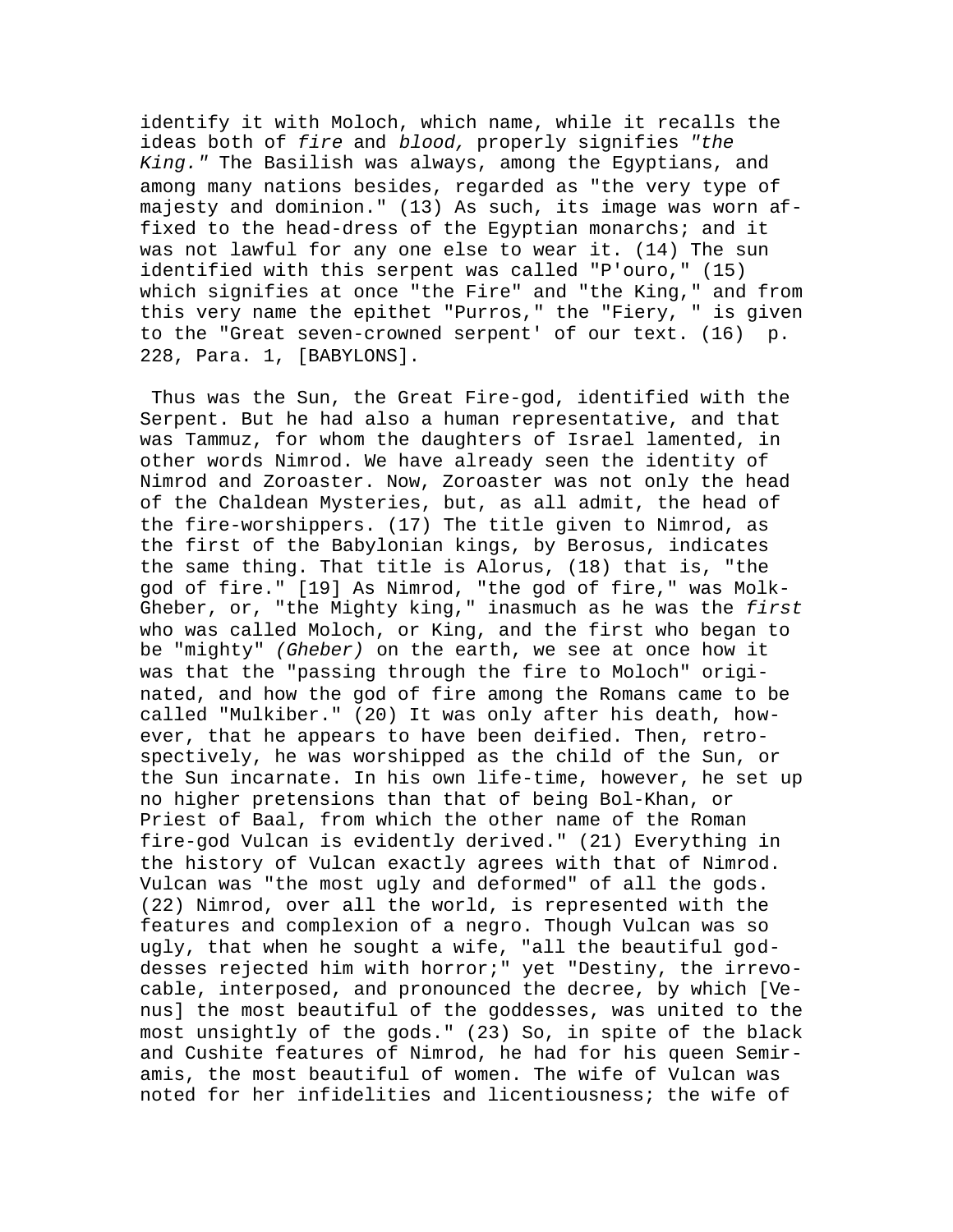Nimrod was the very same. (24) Vulcan was the head and chief of the Cyclops, that is, "the kings of flame." (25) Nimrod was the head of the fire-worshippers. Vulcan was the forger of the thunderbolts by which such havoc was made among the enemies of the gods. Ninus, or Nimrod, in his wars with the king of Bactria, seems to have carried on the conflict in a similar way. From Arnobius we learn, that when the Assyrians under Ninus made war against the Bactrians, the warfare was waged not only by the sword and bodily strength, but by magic and by means derived from the secret instructions of the Chaldean. (26) When it is known that the historical Cyclops are, by the historian Castor, traced up to the very time of Saturn or Belus, the first king of Babylon, (27) and when we learn that Jupiter (who was worshipped in the very same character as Ninus, "the child"), (28) when fighting against the Titans, "received from the Cyclops aid' by means of "dazzling lightnings and thunders," we may have some pretty clear idea of the magic arts derived from the Chaldean Mysteries, which Ninus employed against the Bactrian king. There is evidence that, down to a late period, the priests of the Chaldean Mysteries knew the composition of the formidable Greek fire, which burned under water, and the secret of which has been lost; (29) and there can be little doubt that Nimrod, in erecting his power, availed himself of such or similar scientific secrets, which he and his associates alone possessed. [APPENDIX, NOTE N, p.313.2] p. 228, Para. 2, [BABYLONS].

 In these, and other respects yet to be noticed, there is an exact coincidence between Vulcan, the god of fire of the Romans, and Nimrod, the fire-god of Babylon. In the case of the classic Vulcan, it is only in his character of the fire-god as a physical agent that he is popularly represented. But it was in his spiritual aspects, in cleansing and regenerating the souls of men, that the fire-worship told most effectually on the world. The power, the popularity, and skill of Nimrod, as well as the seductive nature of the system itself, enabled him to spread the delusive doctrine far and wide, and he was represented under the well-known name of Phaethon, (30) as on the point of "setting the whole world on fire," or (without the poetical metaphor) of involving all mankind in the guilt of fireworship. The extraordinary prevalence of the worship of the fire-god in the early ages of the world, is proved by legends found over all the earth, and by facts in almost every clime. Thus, in Mexico, the natives relate, that in primeval times, just after the first age, the world was burnt up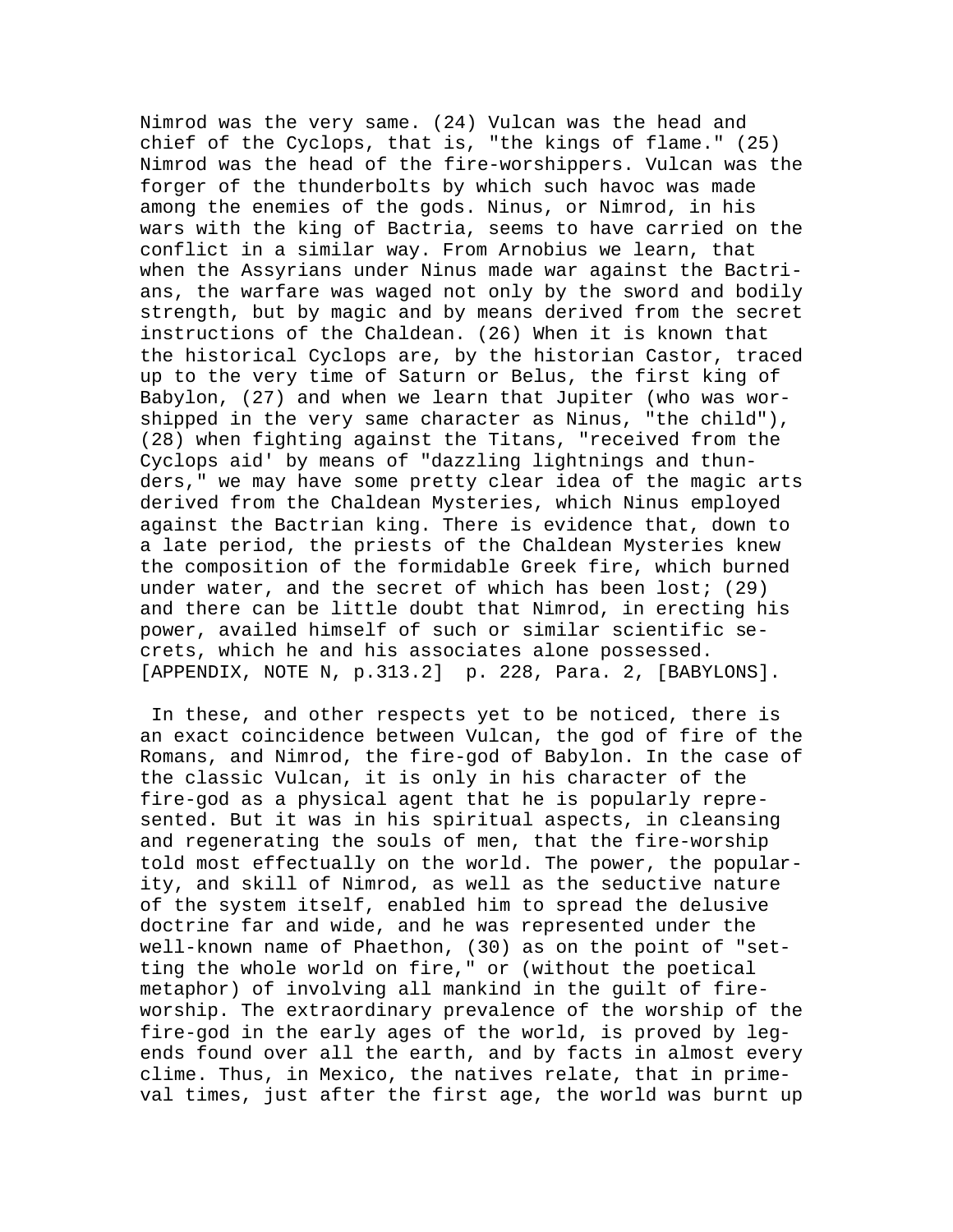with fire. (31) As their history, like the Egyptian, was written in Hieroglyphics, it is plain that this must be symbolically understood. In India, they have a legend to the very same effect, though somewhat varied in its form. The Brahmins say that, in a very remote period of the past, one of the gods shone with such insufferable splendour, "inflicting distress on the universe by his effulgent beams, brighter than a thousand worlds," (32) that, unless another more potent god had interposed and cut off his head, the result would have been most disastrous. In the Druidic Triads of the old British Bards, there is distinct reference to the same event. They say that in primeval times a "tempest of fire arose, which split the earth asunder to the great deep," from which none escaped but "the select company shut up together in the enclosure with the strong door," with the great "patriarch distinguished for his integrity," (33) that is evidently with Shem, the leader of the faithful -- who preserved their "integrity" when so many made shipwreck of faith and a good conscience. These stories all point to one and the same period, and they show how powerful had been this form of apostacy. The Papal purgatory and the fires of St. John's Eve, which we have already considered, and many other fables or practices still extant, are just so many relics of the same ancient superstition. [APPENDIX, NOTE O, p.317.1] p. 230, Para. 1, [BABYLONS].

 It will be observed, however, that the Great Red Dragon, or Great Fiery Serpent, is represented as standing before the Woman with the crown of twelve stars, that is, the true Church of God, *"To devour her child as soon as it should be born."* Now, this is in exact accordance with the character of the Great Head of the system of fire-worship. Nimrod, as the representative of the devouring fire to which human victims, and especially children, were offered in sacrifice, was regarded as the great child-devourer. Though, at his first deification, he was set up himself as Ninus, or the child, yet, as the first of mankind that was deified, he was, of course, the actual father of all the Babylon gods; and, therefore, in that character he was afterwards universally regarded. (34) As the Father of the gods, he was, as we have seen, called Kronos; and every one knows that the classical story of Kronos was just this, that, *"he devoured his sons as soon as they were born."* (35) Such is the analogy between type and antitype. This legend has a further and deeper meaning; but, as applied to Nimrod, or "The Horned One," (36) it just refers to the fact, that, as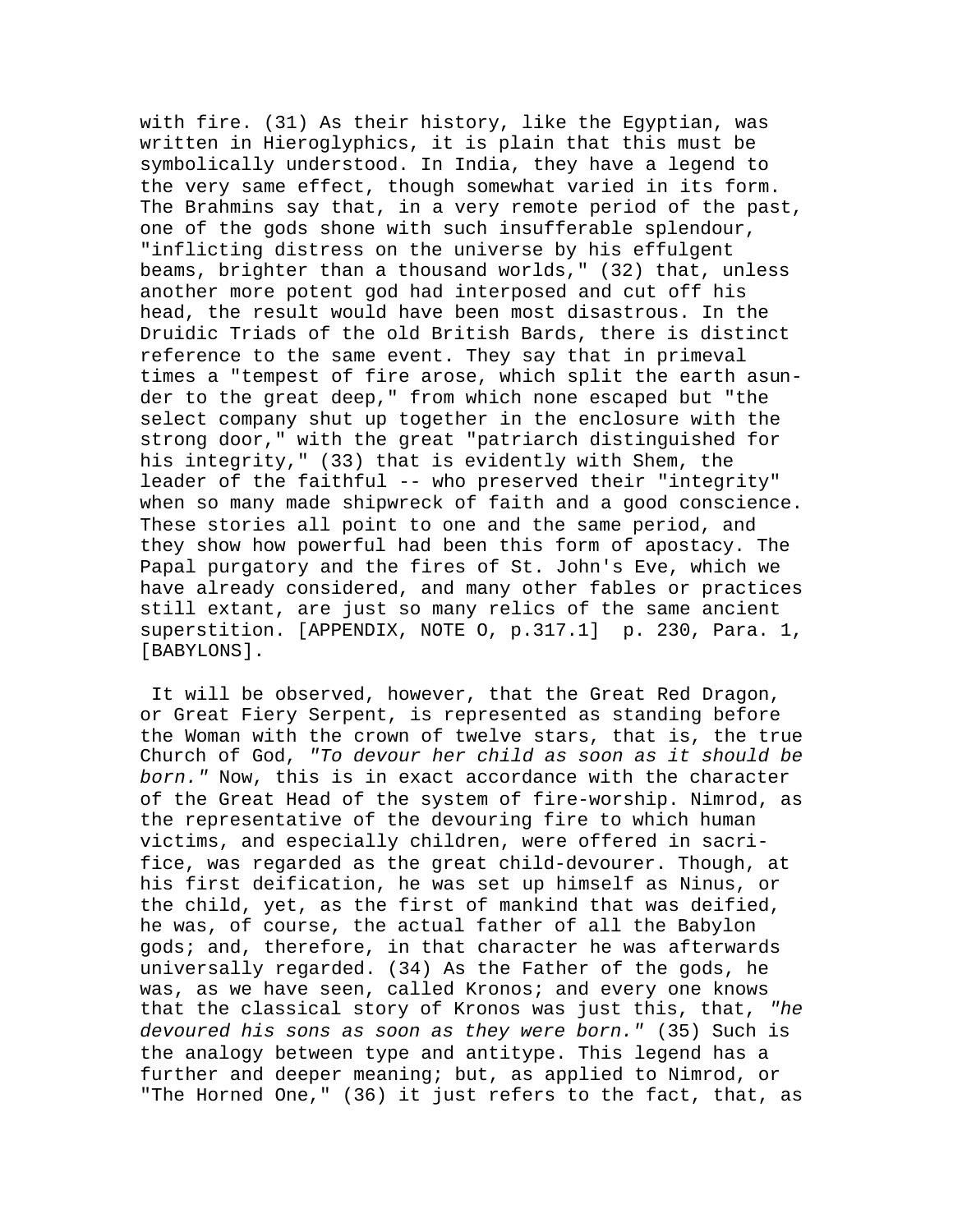the representative of Moloch or Baal, infants were the most acceptable offerings at his altar. We have ample and melancholy evidence on this subject from the records of antiquity. "The Phenicians," says Eusebius, "every year sacrificed their beloved and only-begotten children to Kronos or Saturn, (37) and the Rhodians also often did the same." Diodorus Siculus states that the Carthaginians, on one occasion, when besieged by the Sicilians, and sore pressed, in order to rectify, as they supposed, their error in having somewhat departed from the ancient custom of Carthage, in this respect, hastily "chose out two hundred of the noblest of their children, and publicly sacrificed them" to this god. (38) There is reason to believe that the same practice obtained in our own land in the times of the Druids. We know that they offered human sacrifices to their bloody gods. We have evidence that they made "their children pass through the fire to Moloch," and that makes it highly probable that they also offered them in sacrifice; for, from Jeremiah xxxii. 35, compared with Jeremiah xix. 5, we find that these two things were parts of one and the same system. The god whom the Druids worshipped was Baal, as the blazing Baal-fires show, and the last-cited passage proves that *children* were offered in sacrifice to Baal. When "the fruit of the body" was thus offered, it was "for the sin of the soul." And it was a principle of the Mosaic law, a principle no doubt derived from the patriarchal faith, that the priest must partake of whatever was offered as a sin-offering (Numbers xviii. 9, 10). Hence, the priests of Nimrod or Baal were necessarily required to eat of the human sacrifices; and thus it has come to pass that "Cahna-Bal," (39) the "Priest of Baal," is the established word in our own tongue for a devourer of human flesh. (40) p. 231, Para. 1, [BABYLONS].

 Now, the ancient traditions relate that the apostates who joined in the rebellion of Nimrod made war upon the faithful among the sons of Noah. Power and numbers were on the side of the fire-worshippers. But on the side of Shem and the faithful was the mighty power of God's Spirit. Therefore many were convinced of their sin, arrested in their evil career; and victory, as we have already seen, declared for the saints. The power of Nimrod came to an end, (41) and with that, for a time, the worship of the sun, and the fiery serpent associated with it. The case was exactly as stated here in regard to the antitype (Rev. xii. 9): "The great dragon," or fiery serpent, was "cast out of heaven to the earth, and his angels were cast out with him;" that is,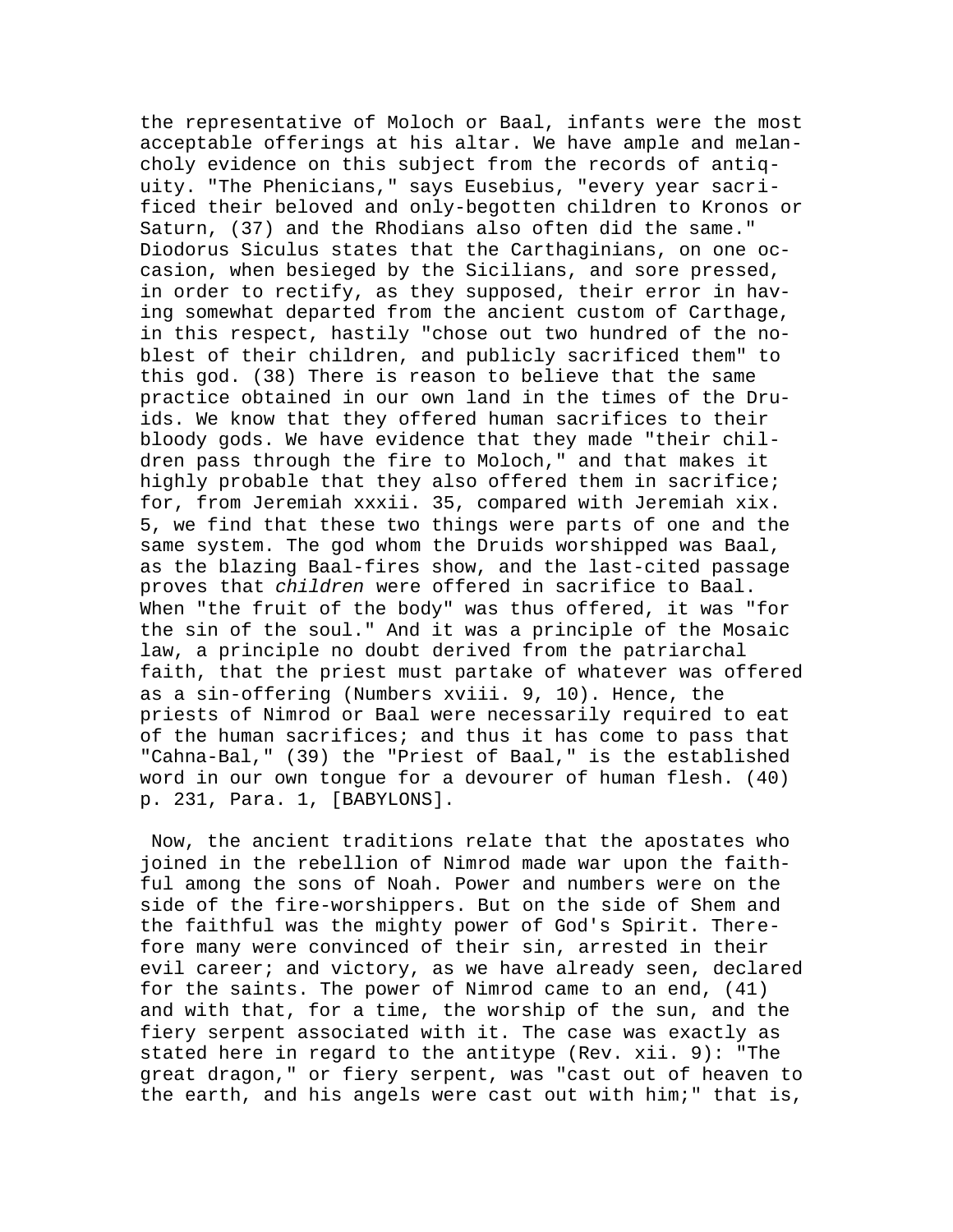the Head of the fire-worship, and all his associates and underlings, were cast down from the power and glory to which they had been raised. Then was the time when the whole gods of the classic Pantheon of Greece were fain to flee and hide themselves from the wrath of their adversaries. (42) Then it was, that, in India, Indra, the king of the gods, Surya, the god of the sun, Agni, the god of fire, and all the rabble rout of the Hindu Olympus, were driven from heaven, wandered over the earth, (43) or hid themselves, in forests, (44) disconsolate, and ready to "perish of hunger." [45] Then it was that Phaethon, while driving the chariot of the sun, when on the point of setting the world on fire, was smitten by the Supreme God, and cast headlong to the earth, while his sisters, the daughters of the sun, inconsolably lamented him, as, "the women wept for Tammuz." Then it was, as the reader must be prepared to see, that Vulcan, or Molk-gheber, the classic "god of fire," was so ignominiously hurled down from heaven, as he himself relates in Homer, speaking of the wrath of the King of Heaven, which in this instance must mean God Most High:- - "I felt his matchless might, Hurled headlong downwards from the ethereal height; Tossed all the day in rapid circles round, Nor, till the sun descended, touched the ground. Breathless I fell, in giddy motion lost. The Sinthians raised me on the Lemnian coast." (46) The lines, in which Milton refers to this same downfall, though he gives it another application, still more beautifully describe the greatness of the overthrow:-- "In Ausonian land Men called him Mulciber; and how he fell From heaven, they fabled. Thrown by angry Jove Sheer o'er the crystal battlements; from morn To noon he fell, from noon to dewy eve, A summer's day; and, with the setting sun, Dropped from the zenith, like a falling star, On Lemnos, the AEGEAN isle." (47) p. 232, Para. 1, [BABYLONS].

 These words very strikingly show the tremendous fall of Molkgheber, or Nimrod, "the Mighty King," when "suddenly he was cast down from the height of his power, and was deprived at once of his kingdom and his life." (48) Now, to this overthrow there is very manifest allusion in the prophetic apostrophe of Isaiah to the king of Babylon, exulting over his approaching downfall: "How art thou fallen from heaven, O Lucifer, son of the morning!" The Babylonian king pretended to be a representative of Nimrod or Phaethon; and the prophet, in these words had been cast down from his high estate, so certainly should he. In the classic story, Paethon is said to have been consumed with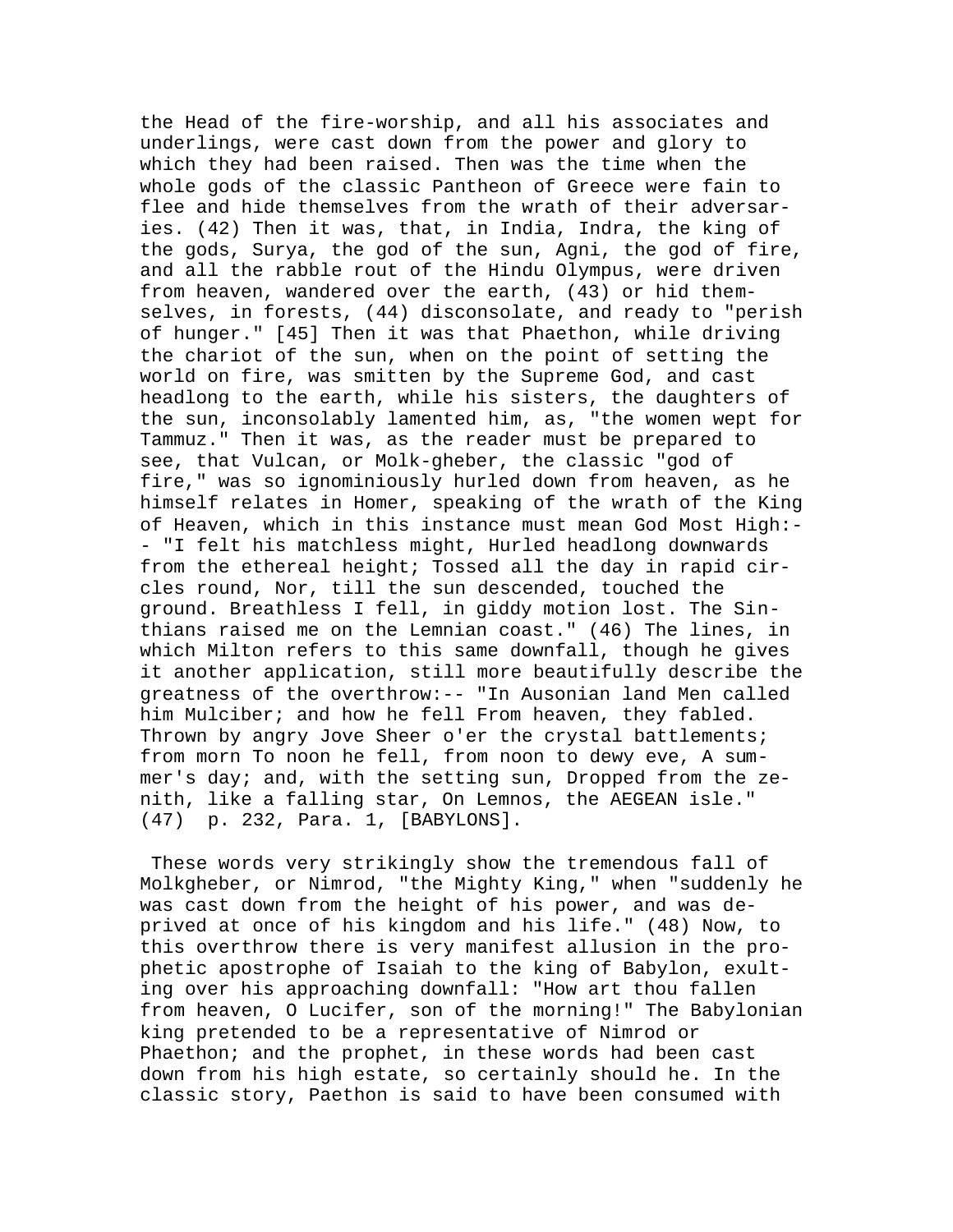lightning (and, as we shall see by-and-by, AESCULAPIUS also died the same death); but the lightning is a mere metaphor for the *wrath of God,* under which his life and his kingdom had come to an end. When the history is examined, and the figure stripped off, it turns out, as we have already seen, that he was judicially *slain with the sword.* (49) p. 234, Para. 1, [BABYLONS].

 Such is the language of the prophecy, and so exactly does it correspond with the character, and deeds, and fate of the ancient type. How does it suit the antitype? Could the power of Pagan Imperial Rome -- that power that first persecuted the Church of Christ, that stood by its soldiers around the tomb of the Son of God Himself, to devour Him, if it had been possible, when He should be brought forth, as the *first-begotten* from the dead, (50) to rule all nations -- be represented by a "Fiery Serpent"? Nothing could more lucidly show it forth. Among the lords many, and the gods many, worshipped in the imperial city, the two grand objects of worship were the "Eternal Fire," kept perpetually burning in the temple of Vesta, and the sacred Epidaurian Serpent. In Pagan Rome, this fire-worship and serpentworship were sometimes separate, sometimes conjoined; but both occupied a pre-eminent place in Roman esteem. The fire of Vesta was regarded as one of the grand safeguards of the empire. It was pretended to have been brought from Troy by AENEAS, who had it confided to his care by the shade of Hector, (51) and was kept with the most jealous care by the Vestal virgins, who, for their charge of it, were honoured with the highest honours. The temple where it was kept, says Augustine, "was the most sacred and most reverenced of all the temples of Rome." (52) The fire that was so jealously guarded in the very same light as by the old Babylonian fire-worshippers. It was looked upon as the purifier, and in April every year, at the Palilia, or feast of Pales, both men and cattle, for this purpose, were made to pass through the fire. (53) The Epidaurian snake, that the Romans worshipped along with the fire, was looked on as the divine representation of AESCULAPIUS, the child of the Sun. (54) AESCULAPIUS, whom that sacred snake represented, was evidently, just another name for the great Babylonian god. His fate was exactly the same as that of Phaethon. He was said to have been smitten with lightning for raising the dead. (55) It is evident that this could never have been the case in a physical sense, nor could it easily have been believed to be so. But view it in a spiritual sense, and then the statement is just this, that he was believed to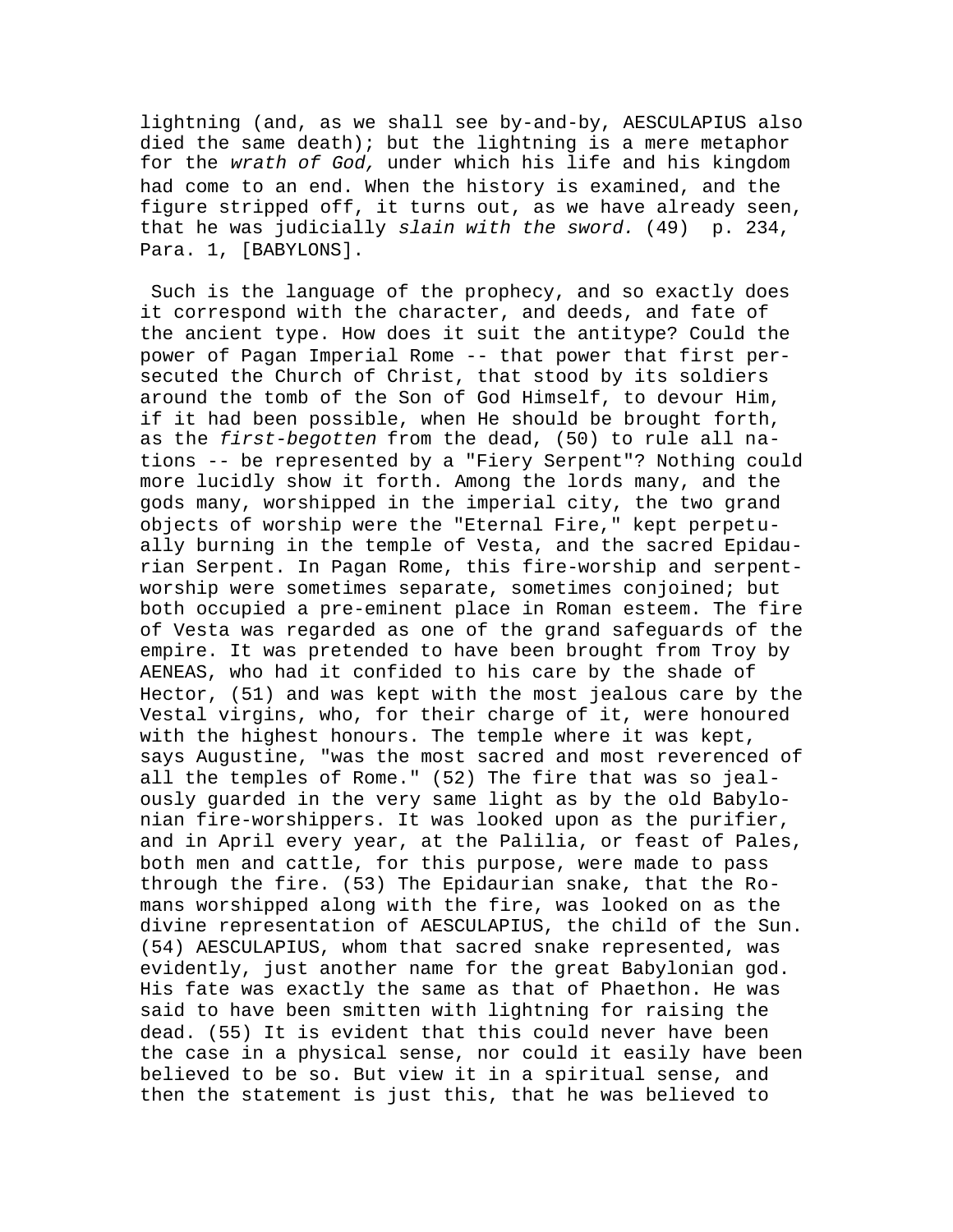raise men who were dead in trespasses and sins to newness of life. Now, this was exactly what Phaethon was pretending to do, when he was smitten for setting the world on fire. In the Babylonian system there was a symbolical death, (56) that all the initiated had to pass through, before they got the new life which was implied in regeneration, and that just to declare that they had passed from death unto life. as the passing through the fire was both a purgation from sin and the means of regeneration, so it was also for raising the dead that Phaethon was smitten. Then, as AESCULAPIUS was the child of the Sun, so was Phaethon. (57) To symbolise this relationship, the head of the image of AESCULAPIUS was generally encircled with rays. (58) The Pope thus encircles the heads of the pretended images of Christ; but the real source of these irradiations is patent to all acquainted either with the literature or the art of Rome. Thus speaks Virgil of Latinus:-- "And now, in pomp, the peaceful kings appear, Four steeds the chariot of Latinus bear, Twelve golden beams around his temples play, To mark his lineage from the god of day." (59) p. 234, Para. 2, [BABYLONS].

 The "golden beams" around the head of AESCULAPIUS were intended to mark the same, to point him out as the child of the Sun, or the Sun incarnate. The "golden beams" around the heads of pictures and images called by the name of Christ, were intended to show the Pagans that they might safely worship them, as the images of their well-known divinities, though called by a different name. Now AESCULAPIUS, in a time of deadly pestilence, had been invited from Epidaurus to Rome. The god, under the form of a larger serpent, entered the ship that was sent to convey him to Rome, and having safely arrived in the Tiber, was solemnly inaugurated as the guardian god of the Romans. (60) From that time forth, in private as well as in public, the worship of the Epidaurian snake, the serpent that represented the Sun-divinity incarnate, in other words, the "Serpent of Fire," became nearly universal, In almost every house the sacred serpent, which was a harmless sort, was to be found. "These serpents nestled about the domestic altars," says the author of *Pompeii,* "and came out, like dogs or cats, to be patted by the visitors, and beg for something to eat. Nay, at table, if we may build upon insulated passages, they crept about the cups of the guests, and, in hot weather, ladies would use them as live boas, and twist them found their necks for the sake of coolness. .... These sacred animals made war on the rats and mice, and thus kept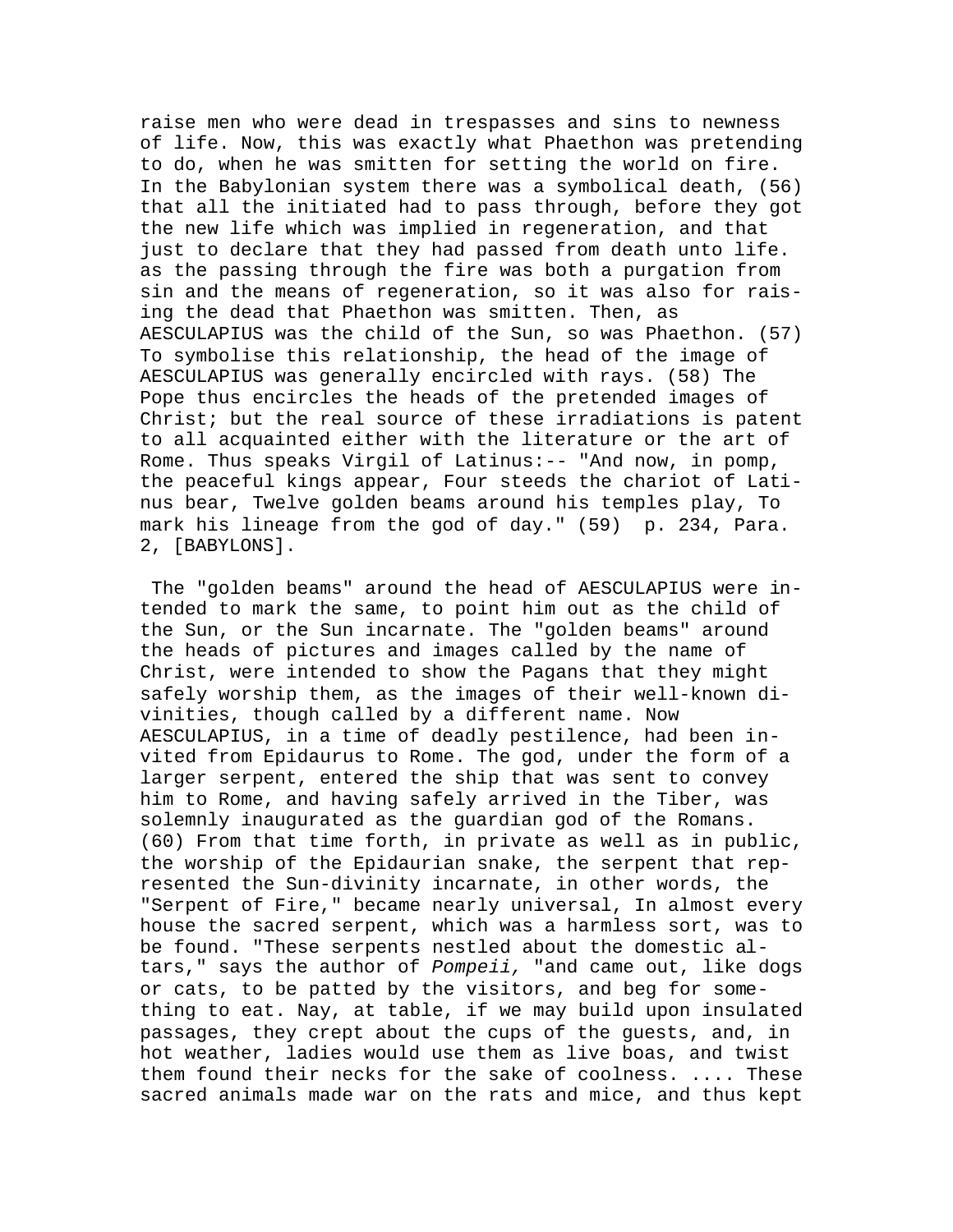down one species of vermin; but as they bore a charmed life, and no one laid violent hands on them, they multiplied so fast, that, like the monkeys of Benares, they became an intolerable nuisance. The frequent fires at Rome were the only things that kept them under." (61) The reader will find, in the accompanying woodcut (Fig. 53), a representation of Roman fire-worship and serpent-worship at once separate and conjoined. (62) The reason of the double representation of the god I cannot here enter into; but it must be evident, from the words of Virgil already quoted, that the figures in the upper compartment having their heads encircled with rays, represent the fire-god, or Sundivinity; and what is worthy of special note is, that these fire-gods are *black,* (63) the colour thereby identifying them with the AETHIOPIAN or *black* Phaethon; while, as the author of *Pompeii* himself admits, these same black firegods are in the under compartment represented by two huge serpents. Now, if this worship of the sacred serpent of the Sun, the great fire-god, was so universal in Rome, what symbol could more graphically portray the idolatrous power of Pagan Imperial Rome than the "Great Fiery Serpent"? No doubt it was to set forth this very thing that the Imperial standard itself -- the standard of the Pagan Emperor of Rome, as Pontifex Maximus, Head of the great system of fire-worship and serpent-worship -- was a serpent elevated on a lofty pole, and so coloured, as to exhibit it as a recognised symbol of fire-worship. (64) p. 237, Para. 1, [BABYLONS].

 As Christianity spread in the Roman Empire, the powers of light and darkness came into collision (Rev. xii. 7, 8):-- "Michael and his angels fought against the dragon; and the dragon fought and his angels, and prevailed not; neither was their place found any more in heaven. And the great dragon was cast out; .... he was cast out into the earth, and his angels were cast out with him." The "great serpent of fire" was cast out, when, be the decree of Gratian, Paganism throughout the Roman empire was abolished -- when the fires of Vesta were extinguished, and the revenues of the Vestal virgins were confiscated -- when the Roman Emperor (who though for more than a century and a-half a professor of Christianity, had been "Pontifex Maximus," the very head of the idolatry of Rome, and as such, on high occasions, appearing invested with all the idolatrous insignia of Paganism,) through force of conscience abolished his own office. (65) While Nimrod was personally and *literally* slain by the sword, it was through the sword of the Spirit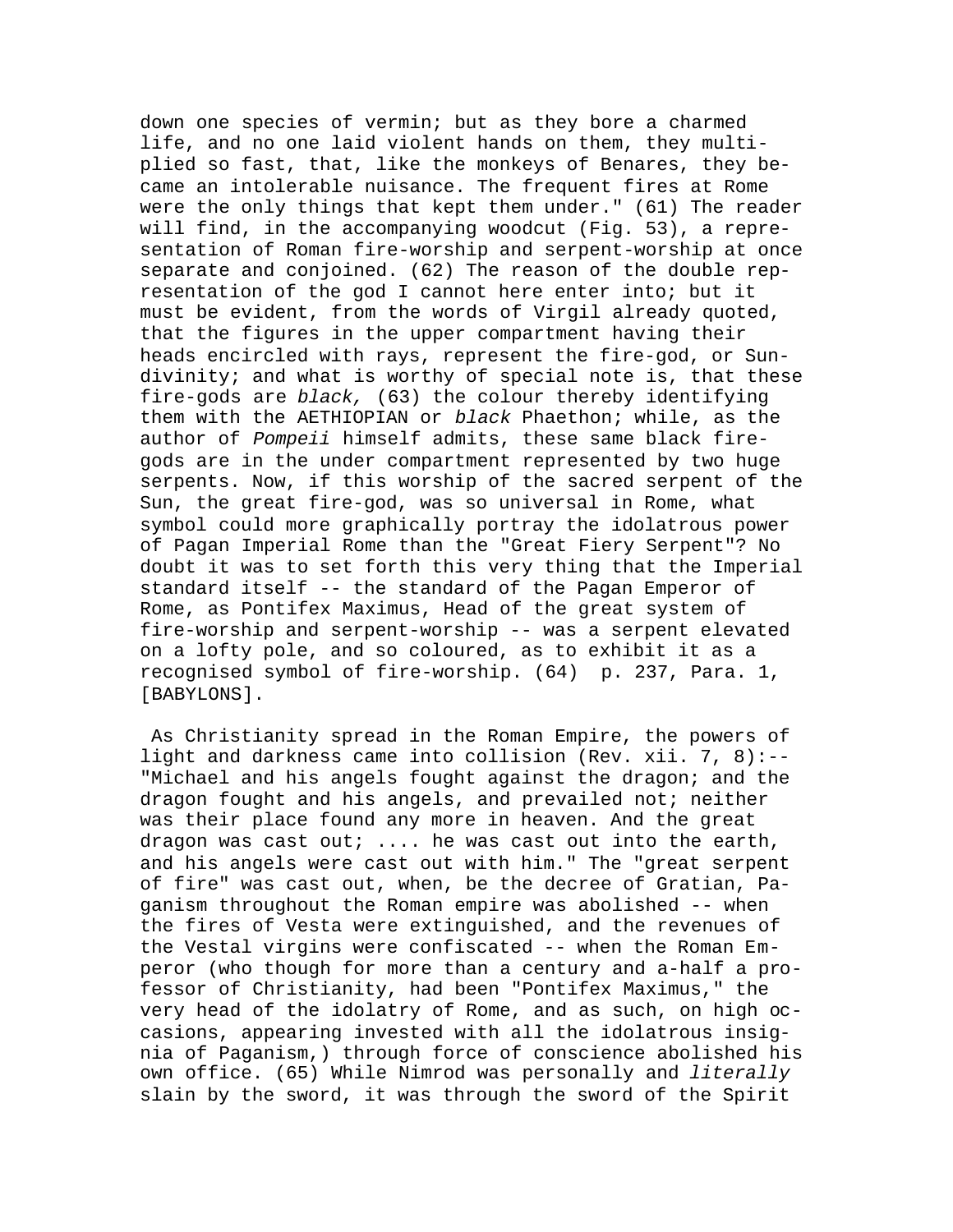that Shem overcame the *system* of fire-worship, and so bowed the hearts of men, as to cause it for a time to be utterly extinguished. In like manner did the Dragon of fire, in the Roman Empire, receive a deadly wound from a sword, and that the *sword* of the Spirit, which is the Word of God. There is thus far an exact analogy between the type and the antitype. [APPENDIX, NOTE P, p.319.1] p. 238, Para. 1, [BABYLONS].

 But not only is there this analogy. It turns out, when the records of history are searched to the bottom, that when the head of the Pagan idolatry of Rome was slain with the sword by the extinction of the office of Pontifex Maximus, the last Roman Pontifex Maximus was the ACTUAL, LEGITIMATE, SOLE REPRESENTATIVE OF NIMROD and his adolatrous system then existing. To make this clear, a brief glance at the Roman history is necessary. In common with all the earth, Rome at a very early prehistoric period, had drunk deep of Babylon's "golden cup." But above and beyond all other nations, it had had a connection with the idolatry of Babylon that put it in a position peculiar and alone. Long before the days of Romulus, a representative of the Babylonian Messiah, called by his name, had fixed his temple as a god, and his palace as a king, on one of those heights which came to be included within the walls of that city which Remus and his brother were destined to found. On the Capitoline hill, so famed in after-days as the great high place of Roman worship, Saturnia, or the city of Saturn, the great Chaldean god, had in the days of dim and distant antiquity been erected. (66) Some revolution had then taken place -- the graven images of Babylon had been abolished - the erecting of any idol had been sternly prohibited, (67) and when the twin founders of the now world-renowned city reared its humble walls, the city and the palace of their Babylonian predecessor had long lain in ruins. The ruined state of this sacred city, even in the remote age of Evander, is alluded to by Virgil. Referring to the time when AENEAS is said to have visited that ancient Italian king, thus he speaks:-- "Then saw two *heaps of ruins;* once they stood Two stately towns on either side the flood; *Saturnia* and Janicula's remains; And either place the founder's name retains." (68) The deadly wound, however, thus given to the Chaldean system, was destined to be healed. A colony of Etruscans, earnestly attached to the Chaldean idolatry, had migrated, some say from Asia Minor, others from Greece, and settled in the immediate neighbourhood of Rome. (69) They were ultimately incorporated in the Roman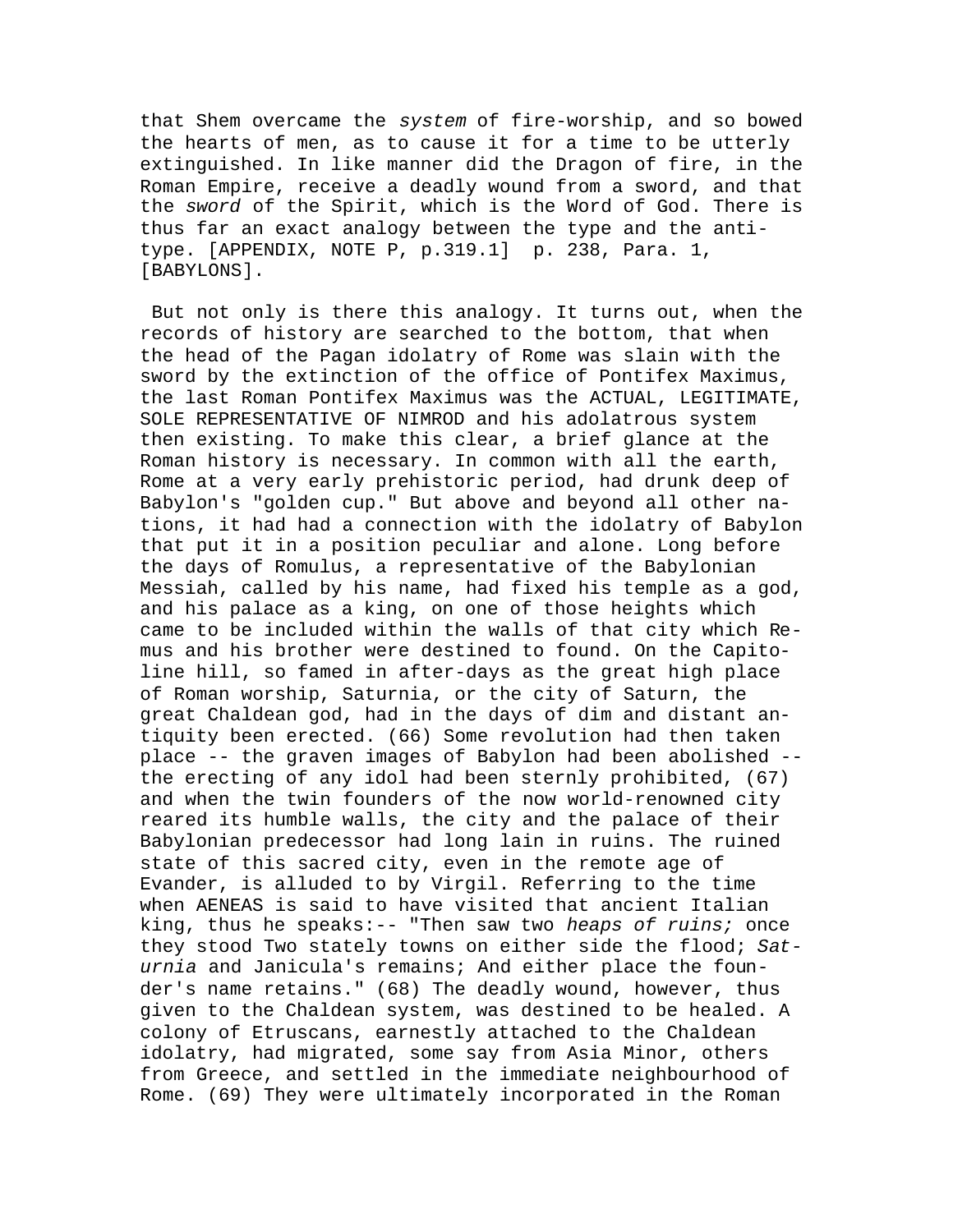state, but long before this political union took place they exercised the most powerful influence on the religion of the Romans. From the very first their skill in augury, soothsaying, and all science, real or pretended, that the augurs or soothsayers monopolised, made the Romans look up to them with respect. It is admitted on all hands that the Romans derived their knowledge of augury, which occupied so prominent a place in every public transaction in which they engaged, chiefly from the Tuscans, (70) that is, the people of Etruria, and at first none but natives of that country were permitted to exercise the office of a Haruspex, which had respect to all the rites essentially involved in sacrifice. (71) Wars and disputes arose between Rome and the Etruscans; but still the highest of the noble youths of Rome were sent to Etruria to be instructed in the sacred science which flourished there. (72) The consequence was, that under the influence of men whose minds were moulded by those who clung to the ancient idol-worship, the Romans were brought back again to much of that idolatry which they had formerly repudiated and cast off. Though Numa, therefore, in setting up his religious system, so far deferred to the prevailing feeling of his day and forbade imageworship, yet in consequence of the alliance subsisting between Rome and Etruria in sacred things, matters were put in train for the ultimate subversion of that prohibition. The college of Pontiffs, of which he laid the foundation, (73) in process of time came to be substantially an Etruscan college, and the Sovereign Pontiff that presided over that college, and that controlled all the public and private religious rites of the Roman people in all essential respects, became in spirit and in practice an Etruscan Pontiff. p. 239, Para. 1, [BABYLONS].

 Still the Sovereign Pontiff of Rome, even after the Etruscan idolatry was absorbed into the Roman system, was only an offshoot from the grand original Babylonian system. He was a devoted worshipper of the Babylonian god; but he was not the legitimate representative of that God. The true legitimate Babylonian Pontiff had his seat beyond the bounds of the Roman empire. That seat, after the death of Belshazzar, and the expulsion of the Chaldean priesthood from Babylon by the Medo-Persian kings, was at Pergamos, where afterwards was one of the seven churches of Asia. (74) There, in consequence, for many centuries was "Satan's seat" (Rev. ii. 13). There, under favour of the deified (75) kings of Pergamos, was his favourite abode, there was the worship of AESCULAPIUS, under the form of the serpent,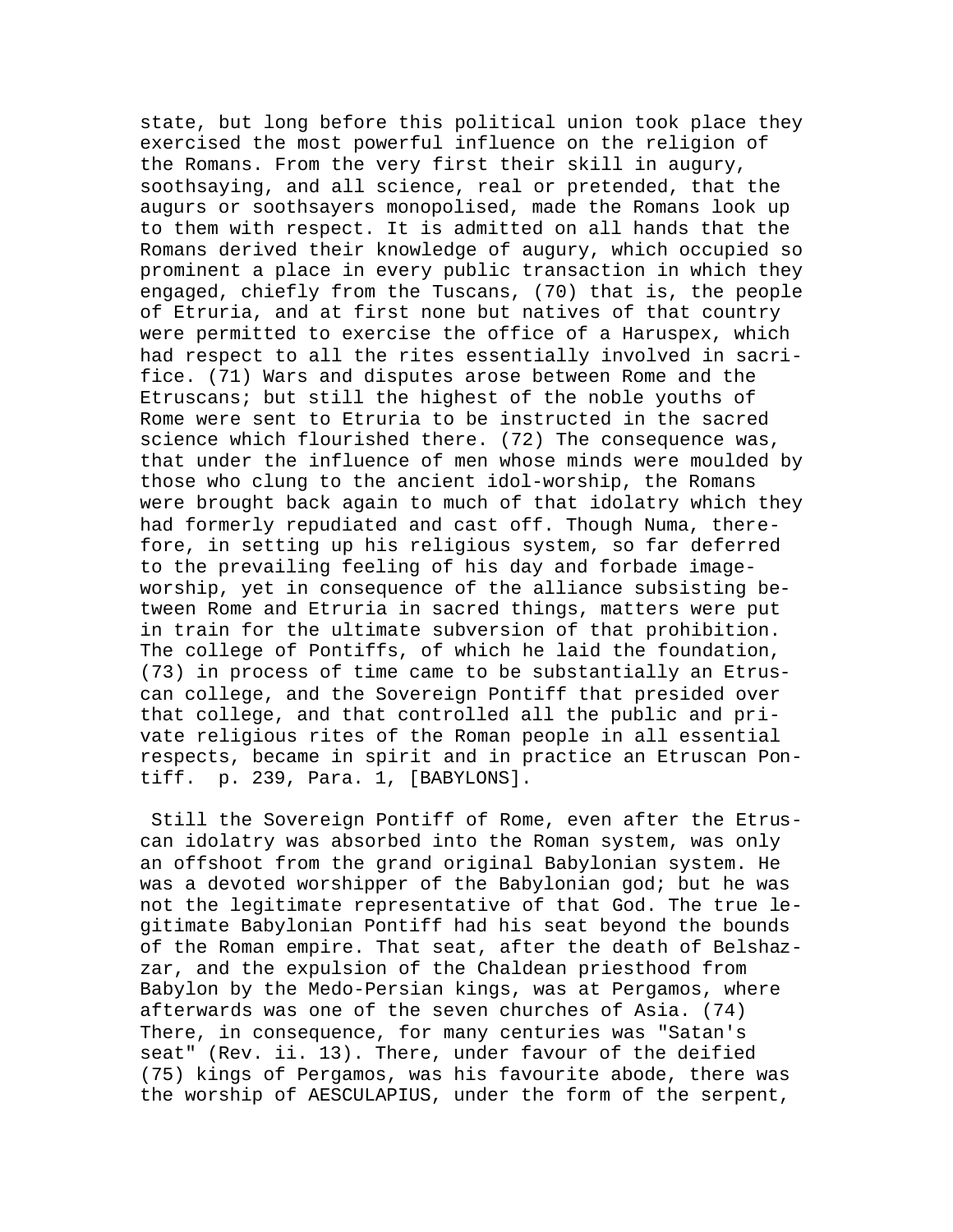celebrated with frantic orgies and excesses, that elsewhere were kept under some measure of restraint. At first, the Roman Pontiff had no immediate connection with Pergamos and the hierarchy there; yet, in course of time, the Pontificate of Rome and the Pontificate of Pergamos came to be identified. Pergamos itself became part and parcel of the Roman empire, when Attalus III., the last of its kings, at his death, left by will all his dominions to the Roman people, B.C. 133. (76) For some time after the kingdom of Pergamos was merged in the Roman dominions, there was no one who could set himself openly and advisedly to lay claim to all the dignity inherent in the old title of the kings of Pergamos. The original powers even of the Roman Pontiffs seem to have been by that time abridged, (77) but when Julius Caesar, who had previously been elected Pontifex Maximus, (78) became also, as Emperor, the supreme civil ruler of the Romans, then, as head of the Roman state, and head of the Roman religion, all the powers and functions of the *true legitimate Babylonian Pontiff* were supremely vested in him, and he found himself in a position to assert these powers. Then he seems to have laid claim to the divine dignity of Attalus, as well as the kingdom that Attalus had bequeathed to the Romans, as centering in himself; for his well-known watchword, *"Venus Genetrix,"* which meant that Venus was the mother of the Julian race, appears to have been intended to make him "The Son" of the great goddess, even as the "Bull-horned" Attalus had been regarded. (79) Then, on certain occasions, in the exercise of his high pontifical office, he appeared of course in all the pomp of the Babylonian costume, as Belshazzar himself might have done, in robes of scarlet, (80) with the crosier of Nimrod in his hand, wearing the mitre of Dagon and bearing the keys of Janus and Cybele. (81) Thus did matters continue, as already stated, even under so-called Christian emperors; who, as a salve to their consciences, appointed a heathen as their substitute in the performances of the more *directly* idolatrous functions of the pontificate (that substitute, however, acting in their name and by their authority), until the reign of Gratian, who, as shown by Gibbon, was the first that refused to be arrayed in the idolatrous pontifical attire, or to act as Pontifex. (82) Now, from all this it is evident that, when Paganism in the Roman empire was abolished, when the office of Pontifex Maximus was suppressed, and all the dignitaries of paganism were cast down from their seats of influence and of power, which they had still been allowed in some measure to retain, this was not merely the casting down of the Fiery Dragon of Rome,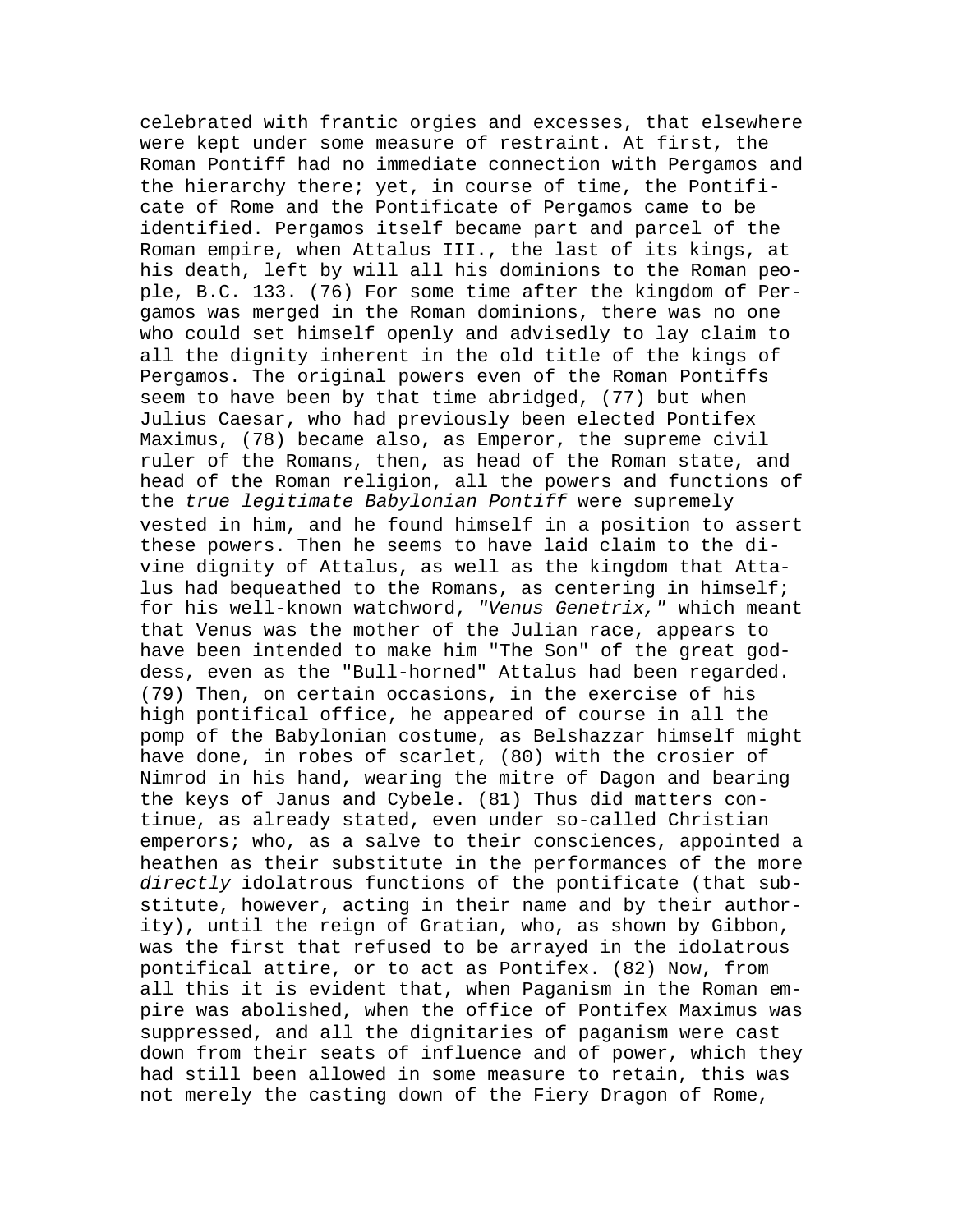but the casting down of the Fiery Dragon of Babylon. It was just the enacting over again, in a symbolical sense, upon the true and sole legitimate successor of Nimrod, what had taken place upon himself, when the greatness of his downfall gave rise to the exclamation, "How are thou fallen from heaven, O Lucifer, son of the morning!" p. 240, Para. 1, [BABYLONS].

 SECTION II. -- THE BEAST FROM THE SEA. p. 242, Para. 1, [BABYLONS].

 The next great enemy introduced to our notice is the Beast from the Sea (Rev. xiii. 1):-- "I stood," says John, "upon the sand of the sea-shore, and saw a beast rise up out of the sea." The seven heads and ten horns on this beast, as on the great dragon, show that this power is essentially the same beast, but that it has undergone a circumstantial change. In the old Babylonian system, after the worship of the god of fire, there speedily followed the worship of the god of water or the sea. As the world formerly was in danger of being burnt up, so now it was in equal danger of being drowned. In the Mexican story it is said to have actually been so. First, say they, it was destroyed by fire, and then it was destroyed by water. (83) The Druidic mythology gives the same account; for the Bards affirm that the dreadful tempest of fire that split the earth asunder, was rapidly succeeded by the bursting of the Lake Llion, when the waters of the abyss poured forth and "overwhelmed the whole world." (84) In Greece we meet with the very same story. Diodorus Siculus tells us that, in former times, "a monster called AEGIDES, who vomited flames, appeared in Phrygia; hence spreading along Mount Taurus, the conflagration burnt down all the woods as far as India; then, with a retrograde course, swept the forests of Mount Lebanon, and extended as far as Egypt and Africa; at last a stop was put to it by Minerva. The Phrygians remembered well this CONFLAGRATION and the FLOOD which FOLLOWED it." (85) Ovid, too, has a clear allusion to the same fact of the fireworship being speedily followed by the worship of water, in his fable of the transformation of Cycnus. He represents *King* Cycnus, an attached friend of Phaethon, and consequently of fire-worship, as, after his friend's death, *hating the fire,* and taking to the contrary element that of *water,* through *fear,* and so being transformed into a swan. (86) In India, the great deluge, which so occupies so conspicuous a place in its mythology, evidently has the same symbolical meaning, although the story of Noah is mixed up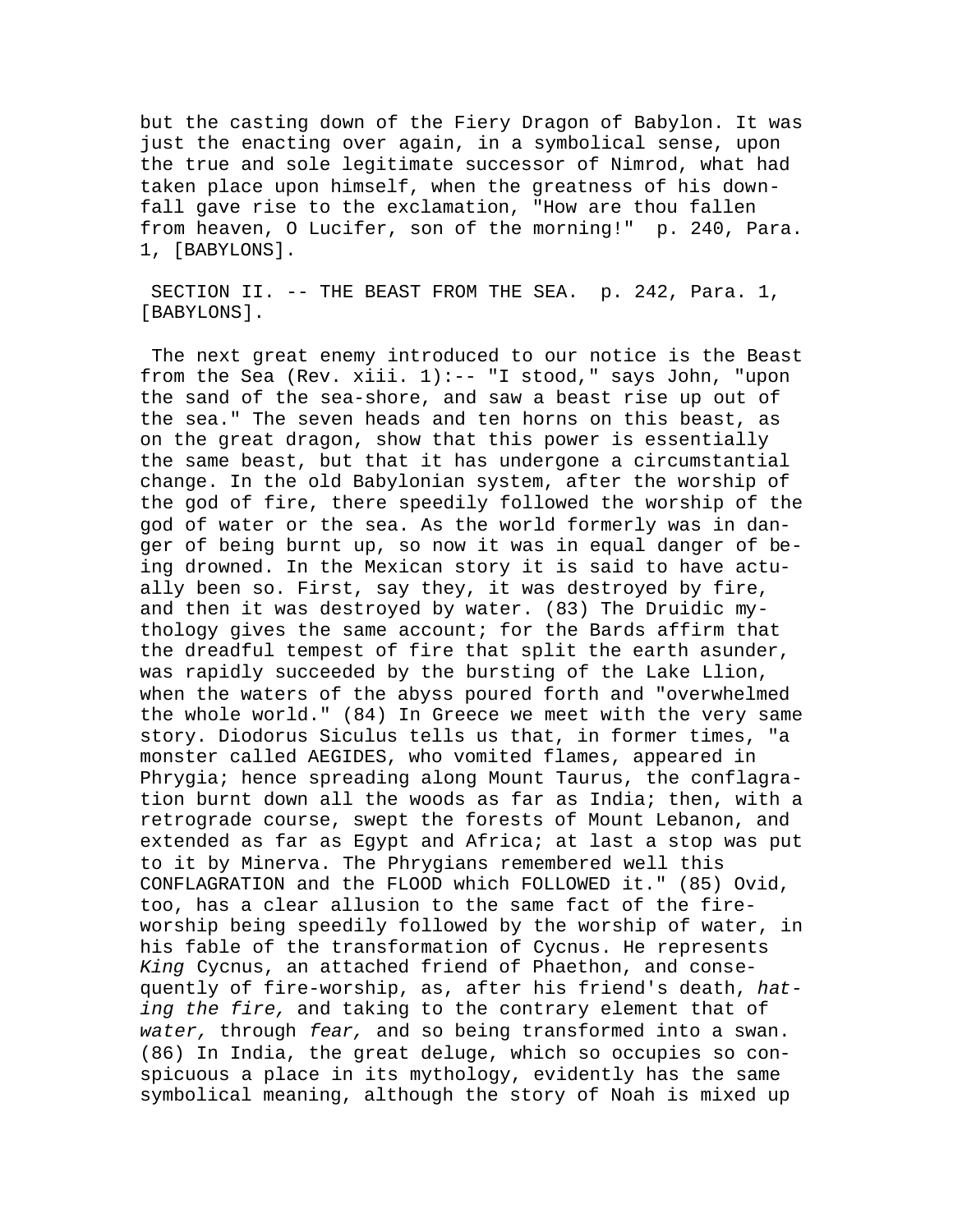with it; for it was during that deluge that "the lost Vedas," or sacred books, were recovered, by means of the great *god,* under the form of a FISH. The "loss of the Vedas" had evidently taken place at that very time of terrible disaster to the gods, when, according to the Purans, a great enemy of these gods, called Durgu, "abolished all religious ceremonies, the Grahmins, through fear, forsook the *reading of the Veda,* .... fire lost its energy, and the terrified stars retired from sight;" (87) in other words, when idolatry, fire-worship, and the worship of the host of heaven had been suppressed. When we turn to Babylon itself, we find there also substantially the same account. In Berosus, the deluge is represented as coming *after* the time of Alorus, or the "god of fire," that is, Nimrod, which shows that there, too, this deluge was symbolical. Now, out of this deluge emerged Dagon, the fish-god, or god of the sea. The origin of the worship of Dagon, as shown by Berosus, was founded upon a legend, that, at a remote period of the past, when men were sunk in barbarism, there came up a BEAST CALLED OANNES FROM THE RED SEA. or Persian Gulf - half-man, half-fish -- that civilised the Babylonians, taught them arts and sciences, and instructed them in politics and religion. (88) The worship of Dagon was introduced by the very parties -- Nimrod, of course, excepted -- who had previously seduced the world into the worship of fire. In the secret Mysteries that were then set up, while in the first instance, no doubt, professing the greatest antipathy to the prescribed worship of fire, they sought to regain their influence and power by scenic representations of the awful scenes of the Flood, in which Noah was introduced under the name of Dagon, or the Fish-god -- scenes in which the whole family of man, both from the nature of the event and their common connection with the second father of the human race, could not fail to feel a deep interest. The concocters of these Mysteries saw that if they could only bring men back again to idolatry in any shape, they could soon work that idolatry so as substantially to re-establish the very system that had been put down. Thus it was, that, as soon as the way was prepared for it, Tammuz was introduced as one who had allowed himself to be slain for the good of mankind. A distinction was made between good serpents and bad serpents, one kind being represented as the serpent of Agathodaemon, or the good divinity, another as the serpent of Cacodaemon, or the evil one. (89) It was easy, then, to lead men on by degrees to believe that, in spite of all appearances to the contrary, Tammuz, instead of being the patron of serpent-worship in any evil sense,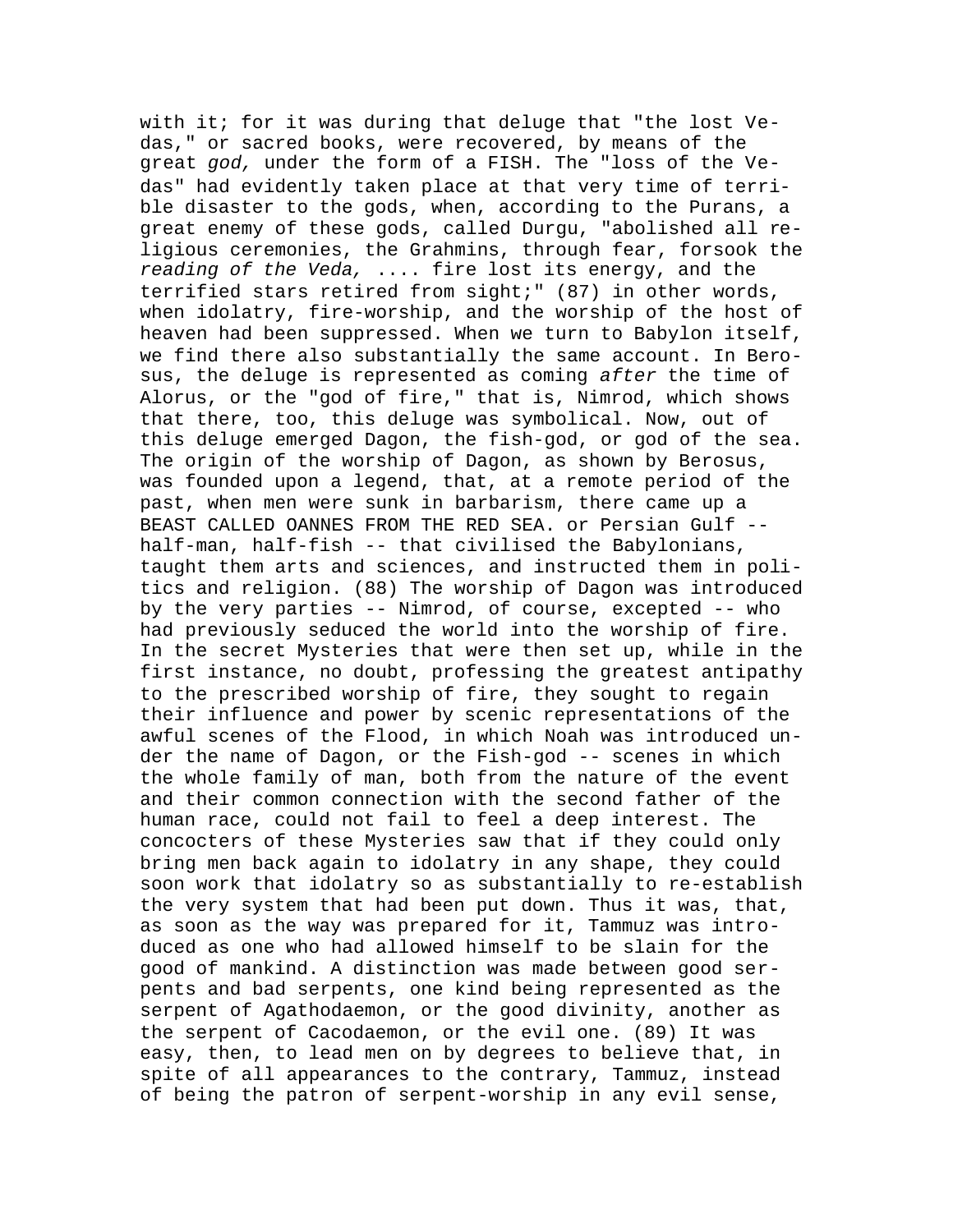was in reality the grand enemy of the Apophis, or great malignant serpent that envied the happiness of mankind, and that in fact he was the very seed of the woman who was destined to bruise the serpent's head. By means of the metempsychosis, it was just as easy to identify Nimrod and Noah, and to make it appear that the great patriarch, in the person of this his favoured descendant, had graciously condescended to become incarnate anew, as Dagon, that he might bring mankind back again to the blessings they had lost when Nimrod was slain. Certain it is, that Dagon was worshipped in the Chaldean Mysteries, wherever they were established, in a character that represented both the one and the other. (90) p. 242, Para. 2, [BABYLONS].

 In the previous system, the grand mode of purification had been by fire. *Now,* it was by water that men were to be purified. Then began the doctrine of baptismal regeneration, connected, as we have seen, with the passing of Noah through the waters of the Flood. Then began the reverence for holy wells, holy lakes, holy rivers, which is to be found wherever these exist on the earth; which is not only to be traced among the Parsees, who, along with the worship of fire, worship also the Zereparankard, or Caspian Sea, (91) and among the Hindoos, who worship the purifying waters of the Ganges, and who count it the grand passport to heaven, to leave their dying relatives to be smothered in its stream; but which is seen in full force at this day in Popish Ireland, in the universal reverence for holy wells, and the annual pilgrimages to Loch Dergh, to wash away sin in its blessed waters; and which manifestly lingers also among ourselves, in the popular superstition about witches which shines out in the well-known line of Burns-- "A running stream they daurna cross." p. 244, Para. 1, [BABYLONS].

 So much for the worship of water. Along with the waterworship, however, the old worship of fire was soon incorporated again. In the Mysteries, both modes of purification were conjoined. Though water-baptism was held to regenerate, yet purification by fire was still held to be indispensable; (92) and, long ages after baptismal regeneration had been established, the children were still made "to pass through the fire to Moloch." This double purification both by fire and water was practised in Mexico, among the followers of Wodan. (93) This double purification was also commonly practised among the old Pagan Romans; (94) and, in course of time, almost everywhere throughout the Pagan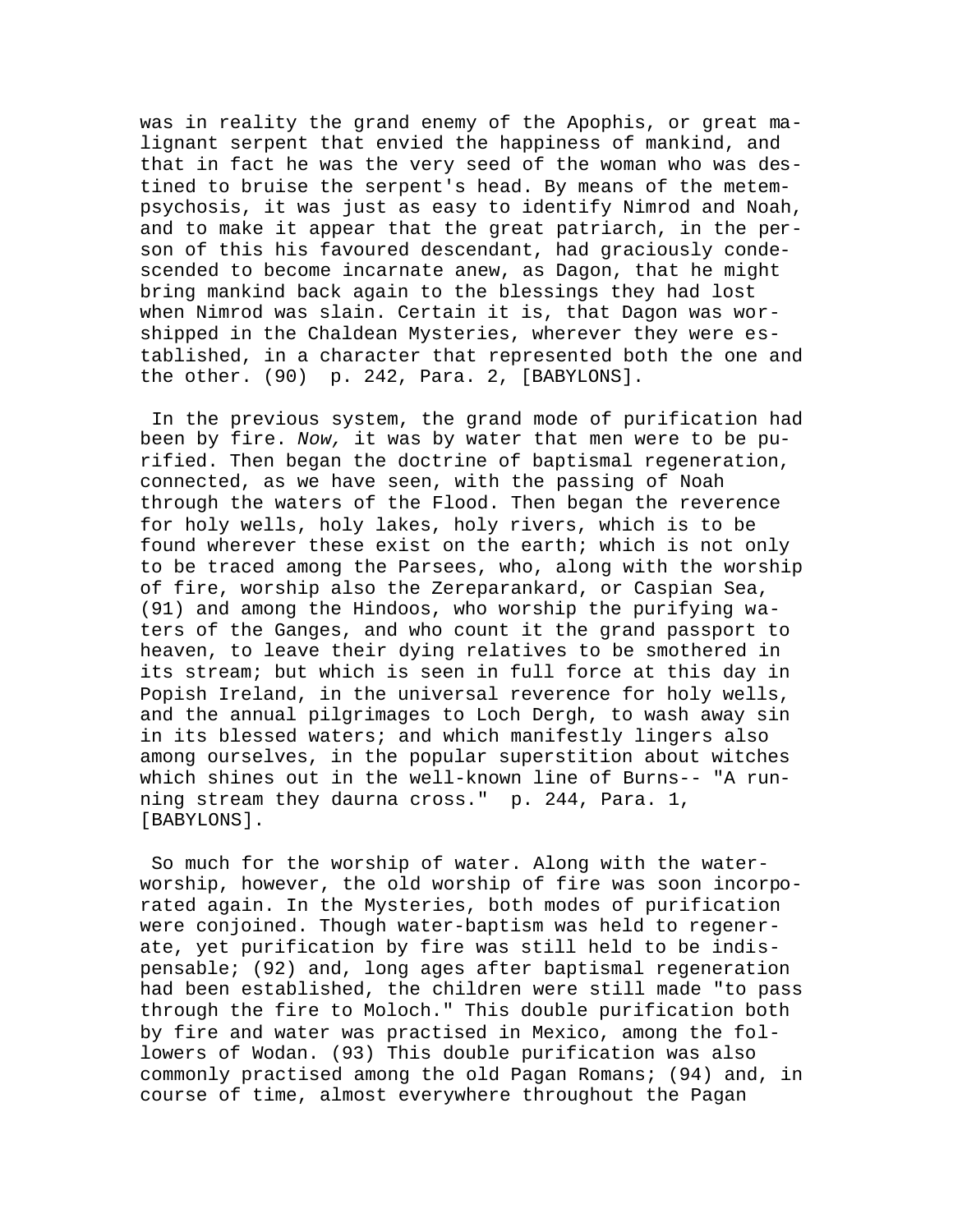world, both the fire-worship and serpent-worship of Nimrod, which had been put down, was re-established in a new form, with all its old and many additional abominations besides. p. 245, Para. 1, [BABYLONS].

 Now, this god of the sea, when his worship had been firmly re-established, and all formidable opposition had been put down, was worshipped also as the great god of war, who, though he had died for the good of mankind, now that he had risen again, was absolutely invincible. In memory of this new incarnation, the 25th of December, otherwise Christmas Day, was, as we have already seen, celebrated in Pagan Rome as *"Natalis Solis invicti,"* "the birth-day of the Unconquered Sun." (95) We have equally seen that the very name of the Roman god of war is just the name of Nimrod; for Mars and Mavors, the two well-known names of the Roman war-god, are evidently just the Roman forms of the Chaldee "Mar" or "Mavor," the Rebel. (96) Thus terrible and invincible was Nimrod when he reappeared as Dagon, the beast from the sea. If the reader looks at what is said in Rev. xiii. 3, he will see precisely the same thing: 'And I saw one of his heads as it were wounded unto death; and his deadly wound was healed: and all the world wondered after the beast. And they worshipped the dragon, which gave power unto the beast, and they worshipped the beast, saying, Who is like unto the beast? who is able to make war with him?" Such, in all respects, is the analogy between the language of the prophecy and the ancient Babylonian type. p. 246, Para. 1, [BABYLONS].

 Do we find, then, anything corresponding to this in the religious history of the Roman empire after the fall of the old Paganism of that empire? Exactly in every respect. No sooner was Paganism legally abolished, the eternal fire of Vesta extinguished, and the old serpent cast down from the seat of power, where so long he had sat secure, than he tried the most vigorous means to regain his influence and authority. Finding that persecution of Christianity, as such, in the meantime would not do to destroy the church symbolised by the sun-clothed Woman, he made another tack (Rev. xii. 15): "And the serpent cast out of his mouth a flood of water after the woman, that he might cause her to be carried away of the flood." The symbol here is certainly very remarkable. If this was the dragon of *fire,* it might have been expected that it would have been represented, according to popular myths, as vomiting fire after the woman. But it is not so. It was a *flood of water* that he cast out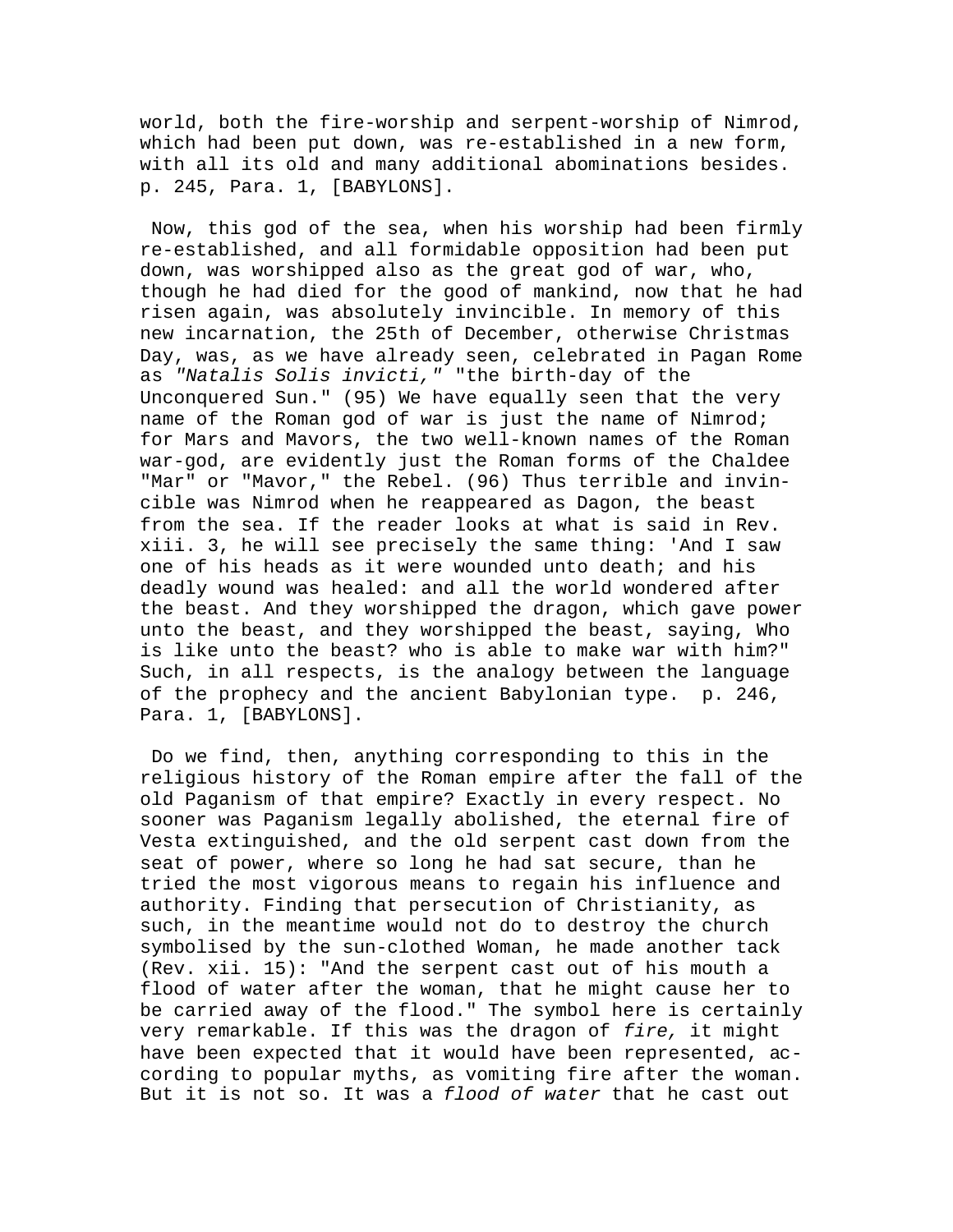of his mouth. What could this mean? As the water came out of the *mouth* of the dragon -- that must mean doctrine, and of course, *false* doctrine. But is there nothing more specific than this? A single glance at the old Babylonian type will show that the water cast out of the mouth of the serpent must be the *water of baptismal regeneration.* Now, it was precisely at this time, when the old Paganism was suppressed, that the doctrine of regenerating men by baptism, which had been working in the Christian Church before, threatened to spread like a deluge over the face of the Roman empire. (97) It was then precisely that our Lord Jesus Christ began to be popularly called Ichthys, that is, "the Fish," (98) manifestly to identify him with Dagon. At the end of the fourth century, and from that time forward, it was taught, that he who had been washed in the baptismal font was thereby born again, and made pure as the virgin snow. p. 246, Para. 2, [BABYLONS].

 This flood issued not merely from the mouth of Satan, the old serpent, but from the mouth of him who came to be recognised by the Pagans of Rome as the visible head of the old Roman Paganism. When the Roman fire-worship was suppressed, we have seen that the office of Pontifex Maximus, the head of that Paganism, was abolished. That was "the wounding unto death" of the head of the Fiery Dragon. But scarcely had that head received its deadly wound, when it began to be healed again. Within a few years after the Pagan title of Pontifex had been abolished, it was revived, and that by the very Emperor that had abolished it, and was bestowed, with all the Pagan associations clustering around it, upon the Bishop of Rome, (99) who, from that time forward, became the grand agent in pouring over professing Christendom, first the ruinous doctrine of baptismal regeneration, and then all the other doctrines of Paganism derived from ancient Babylon. When this Pagan title was bestowed on the Roman bishop, it was not as a mere empty title of honour it was bestowed, but as a title to which formidable power was annexed. To the authority of the Bishop of Rome in this new character, as Pontifex, when associated "with five or seven other bishops" as his counsellors, bishops, and even metropolitans of foreign churches over extensive regions of the West, in Gaul not less than in Italy, were subjected; and civil pains were attached to those who refused to submit to his pontifical decisions. (100) Great was the danger to the cause of truth and righteousness when such power was, by imperial authority, vested in the Roman bishop, and that a bishop so willing to give him-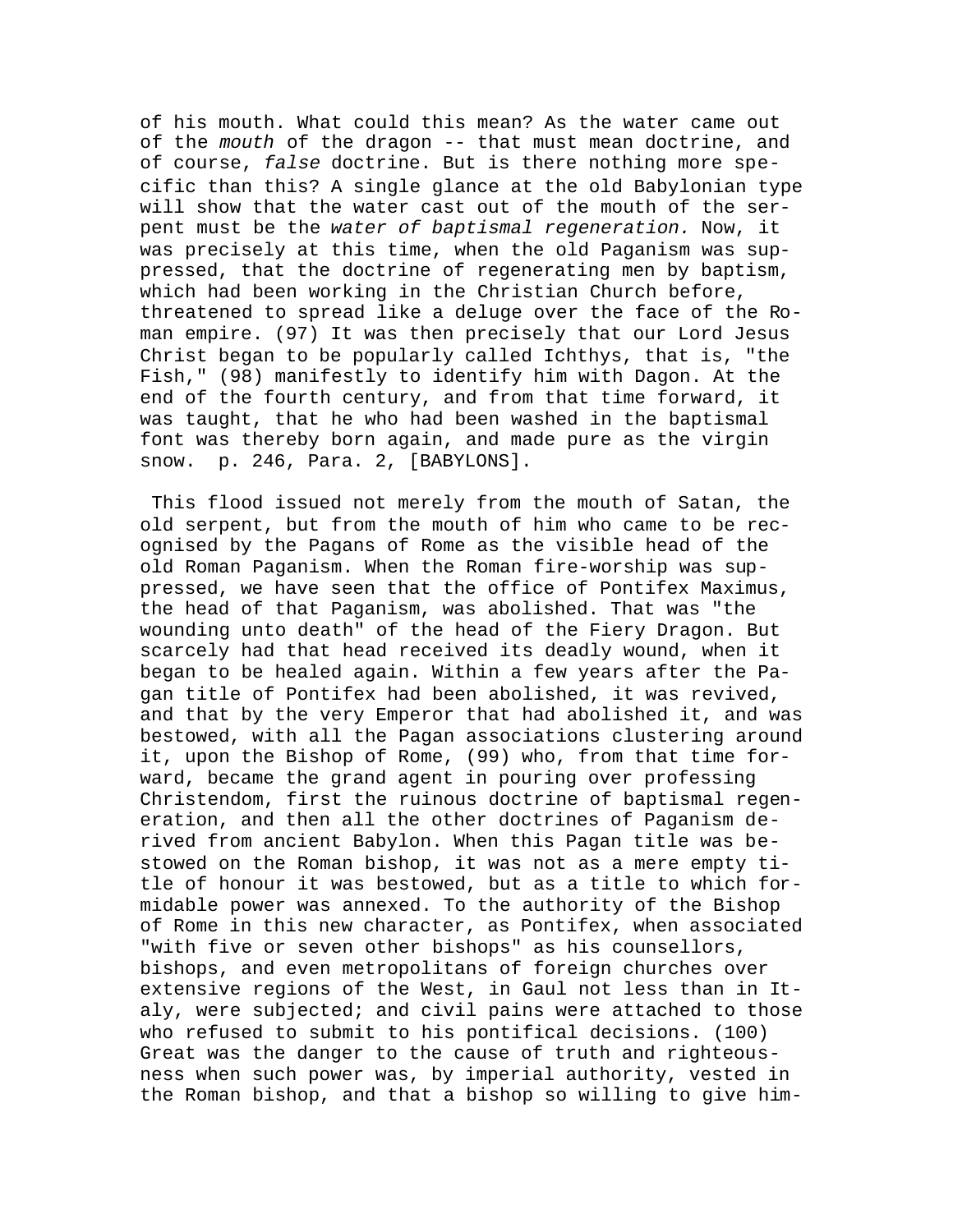self to the propagation of false doctrine. Formidable, however, as the danger was, the true Church, the Bride, the Lamb's wife (so far as that Church was found within the bounds of the Western Empire), was wonderfully protected from it. That Church was for a time saved from the peril, not merely by the mountain fastnesses in which many of its devoted members found an asylum, as Jovinian, Vigilantius, and the Waldenses, and such-like faithful ones, in the wilderness among the Cottian Alps, and other secluded regions of Europe, but also not a little, by a signal interposition of Divine Providence in its behalf. That interposition is referred to in these words (Rev. xii. 16): "The earth opened her mouth and swallowed up the flood, which the dragon cast out of his mouth." What means the symbol of the "earth's opening its mouth"? In the natural world, when the earth opens its mouth, there is an earthquake; and an "earthquake," according to the figurative language of the Apocalypse, as all admit, just means a great political convulsion. Now, when we examine the history of the period in question, we find that the fact exactly agrees with the prefiguration; that soon after the Bishop of Rome became Pontiff, and, as Pontiff, set himself so zealously to bring in Paganism into the Church, those political convulsions began in the civil empire of Rome, which never ceased till the framework of that empire was broken up, and it was shattered to pieces. But for this the spiritual power of the Papacy might have been firmly established over all the nations of the West, long before the time it actually was so. It is clear, that immediately after Damasus, the Roman bishop, received his pontifical power, the predicted "apostacy" (1 Tim iv. 3), so far as Rome was concerned, was broadly developed. Then were men "forbidden to marry," (101) and "commanded to abstain from meats." [102] Then, with a vactitious doctrine of sin, a factitious holiness also was inculcated, and people were led to believe that all baptised persons were necessarily regenerated. Had the Roman Empire of the West remained under one civil head, backed by that civil head, the Bishop of Rome might very soon have infected all parts of that empire with the Pagan corruption he had evidently given himself up to propagate. Considering the cruelty (103) with which Jovinian, and all who opposed the Pagan doctrines in regard to marriage and abstinence, were treated by the Pontifex of Rome, under favour of the imperial power, it may easily be seen how serious would have been the consequences to the cause of truth in the Western Empire had this state of matters been allowed to pursue its natural course. But now the great Lord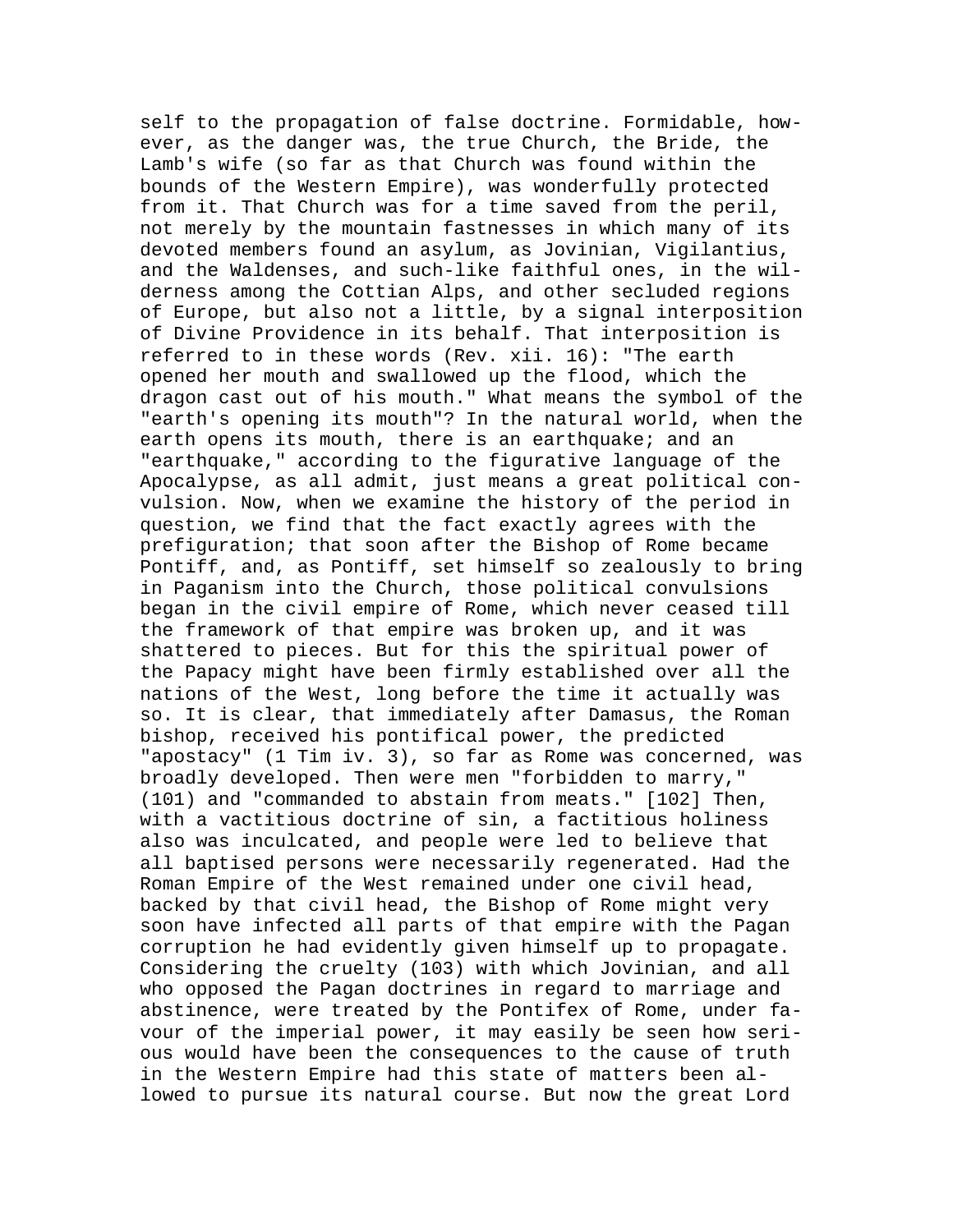of the Church interfered. The "revolt of the Goths," and the sack of Rome by Alaric the Goth, 410, gave that shock to the Roman Empire which issued, by 476, in its complete upbreaking and the extinction of the imperial power. although, therefore, in pursuance of the policy previously inaugurated, the Bishop of Rome was formally recognised, by an imperial edict in 445, as "Head of all the Churches of the West," all bishops being commanded "to hold and observe as a law whatever it should please the Bishop of Rome to ordain or decree;" (104) the convulsions of the empire, and the extinction, soon thereafter, of the imperial power itself, to a large extent nullified the disastrous effects of this edict. The "earth's opening its mouth," then -- in other words, the breaking up of the Roman Empire into so many independent sovereignties -- was a benefit to true religion, and prevented the flood of error and corruption, that had its source in Rome, from flowing as fast and as far as it would otherwise have done. When many different wills in the different countries were substituted for the *one* will of the Emperor, on which the Sovereign Pontiff leaned, the influence of that Pontiff was greatly neutralised. "Under these circumstances," says Gieseler, referring to the influence of Rome in the different kingdoms into which the empire was divided, "under these circumstances, the Popes could not directly interfere in ecclesiastical matters; and their communications with the established Church of the country depended entirely on the royal pleasure." (105) The Papacy at last overcame the effects of the earthquake, and the kingdoms of the West were engulfed in that flood of error that came out of the mouth of the dragon. But the overthrow of the imperial power, when so zealously propping up the spiritual despotism of Rome, gave the true Church in the West a lengthened period of comparative freedom, which otherwise it could not have had. The Dark Ages would have come sooner, and the darkness would have been more intense, *but for* the Goths and Vandals, and the political convulsions that attended their irruptions. They were raised up to scourge an apostatising community, *not* to persecute the saints of the Most High, though these, too, may have occasionally suffered in the common distress. The hand of Providence may be distinctly seen, in that, at so critical a moment, the earth opened its mouth and helped the woman. p. 247, Para. 1, [BABYLONS].

 To return, however, to the memorable period when the pontifical title was bestowed on the Bishop of Rome. The circumstances in which that Pagan title was bestowed upon Pope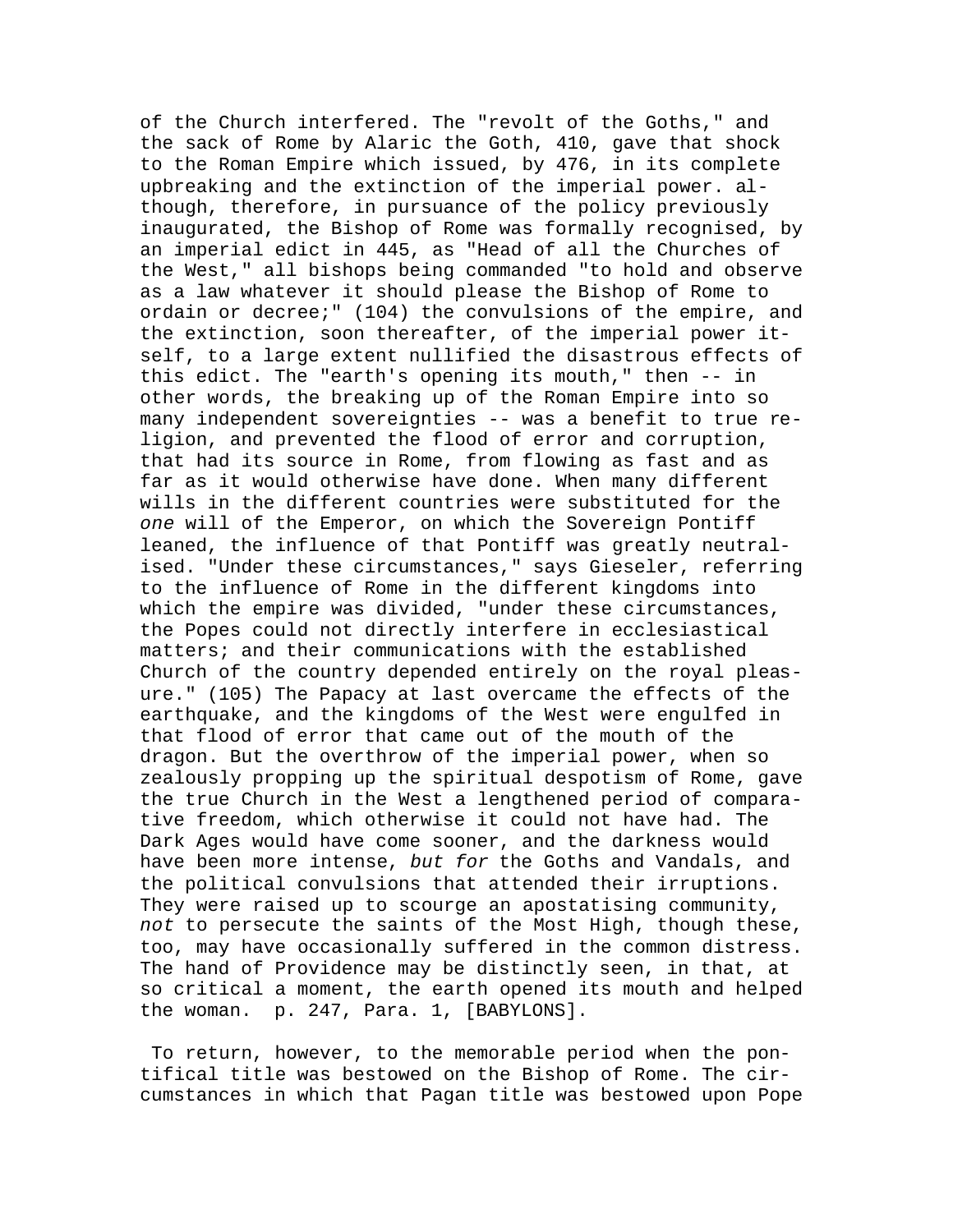Damasus, were such as might have been not a little trying to the faith and integrity of a much better man than he. Though Paganism was legally abolished in the Western Empire of Rome, yet in the city of the Seven Hills it was still rampant, insomuch that Jerome, who knew it well, writing of Rome at this very period, calls it "the sink of all superstitions." (106) The consequence was, that, while everywhere else throughout the empire the Imperial edict for the abolition of Paganism was respected, in Rome itself it was, to a large extent, a dead letter. Symmachus, the prefect of the city, and the highest patrician families, as well as the masses of the people, were fanatically devoted to the old religion; and, therefore, the Emperor found it necessary, in spite of the law, to connive at the idolatry of the Romans. How strong was the hold that Paganism had in the Imperial city, even after the fire of Vesta was extinguished, and State support was withdrawn from the Vestals, the reader may perceive from the following words of Gibbon: "The image and altar of Victory were indeed removed from the Senate-house; but the Emperor yet spared the statues of the gods which were exposed to public view; four hundred and twenty-four temples or chapels still remained to satisfy the devotion of the people, and in every quarter of Rome the delicacy of the Christians was offended by the fumes of idolatrous sacrifice." (107) Thus strong was Paganism in Rome, even after State support was withdrawn about 376. But look forward only about fifty years, and see what has become of it. The name of Paganism has almost entirely disappeared; insomuch that the younger Theodosius, in an edict issued A.D. 423, uses these words: "The Pagans that remain, although now we may believe there are none." (108) The words of Gibbon in reference to this are very striking. While fully admitting that, notwithstanding the Imperial laws made against Paganism, "no peculiar hardships" were imposed on "the sectaries who credulously received the fables of Ovid, and obstinately rejected the miracles of the Gospel," he expresses his surprise at the rapidity of the revolution that took place among the Romans from Paganism to Christianity. "The ruin of Paganism," he says -- and his dates are from A.D. 378, the year when the Bishop of Rome was made Pontifex, to 395 -- "The ruin of Paganism, in the age of Theodosius, is perhaps the only example of the total *extirpation* of any ancient and popular superstition; and may therefore deserve to be considered as a singular event in the history of the human mind." .... After referring to the hasty conversion of the senate, he thus proceeds: "The edifying example of the Anician family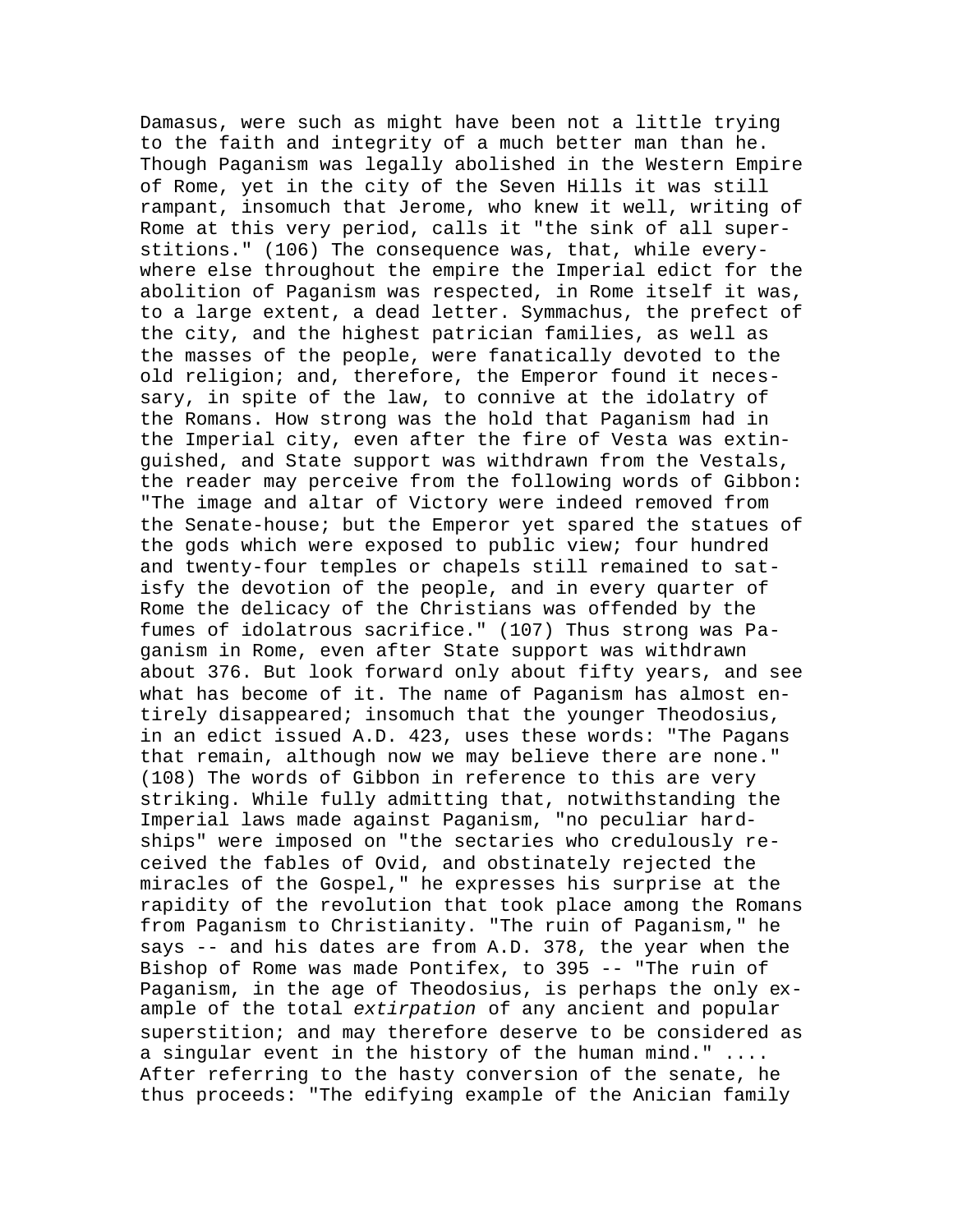[in embracing Christianity] was soon imitated by the rest of the nobility. .... The citizens who subsisted by their own industry, and the populace who were supported by the public liberality, filled the churches of the Lateran and Vatican with an incessant throng of devout proselytes. The decrees of the senate, which proscribed the worship of idols, were ratified by the *general consent* of the Romans; the splendour of the capitol was defaced, and the solitary temples were abandoned to ruin and contempt. Rome submitted to the yoke of the Gospel. .... The generation that arose in the world, after the promulgation of Imperial laws, was ATTRACTED within the pale of the Catholic Church, and SO RAPID, yet SO GENTLE was the fall of Paganism, that only twenty-eight years after the death of Theodosius [the elder], the faint and minute vestiges were no longer visible to the eye of the legislator." (109) Now, how can this great and rapid revolution be accounted for? Is it because the Word of the Lord has had free course and been glorified? Then, what means the new aspect that the Roman Church has now begun to assume? In exact proportion as Paganism has disappeared from *without* the Church, in the very same proportion it appears *within* it. Pagan dresses for the priests, Pagan festivals for the people, Pagan doctrines and ideas of all sorts, are everywhere in vogue. (110) The testimony of the same historian, who has spoken so decisively about the rapid conversion of the Romans to the profession of the Gospel, is not less decisive on this point. In his account of the Roman Church, under the head of "Introduction of Pagan Ceremonies," he thus speaks: "As the objects of religion were gradually reduced to the standard of the imagination, the rites and ceremonies were introduced that seemed most powerfully to effect the senses of the vulgar. If, in the beginning of the fifth century, Tertullian or Lactantius had been suddenly raised from the dead, to assist at the festival of some popular saint or martyr, he would have gazed with astonishment and indignation on the profane spectacle which had succeeded to the pure and spiritual worship of a Christian congregation. As soon as the doors of the church were thrown open, they must have been offended by the smoke of incense, the perfume of flowers, and the glare of lamps and tapers, which diffused at noon-day a gaudy, superfluous, and, in their opinion, sacrilegious light." (111) Gibbon has a great deal more to the same effect. Now, can any one believe that this was accidental? No. It was evidently the result of that unprincipled policy, of which, in the course of this inquiry, we have already seen such innumerable instances on the part of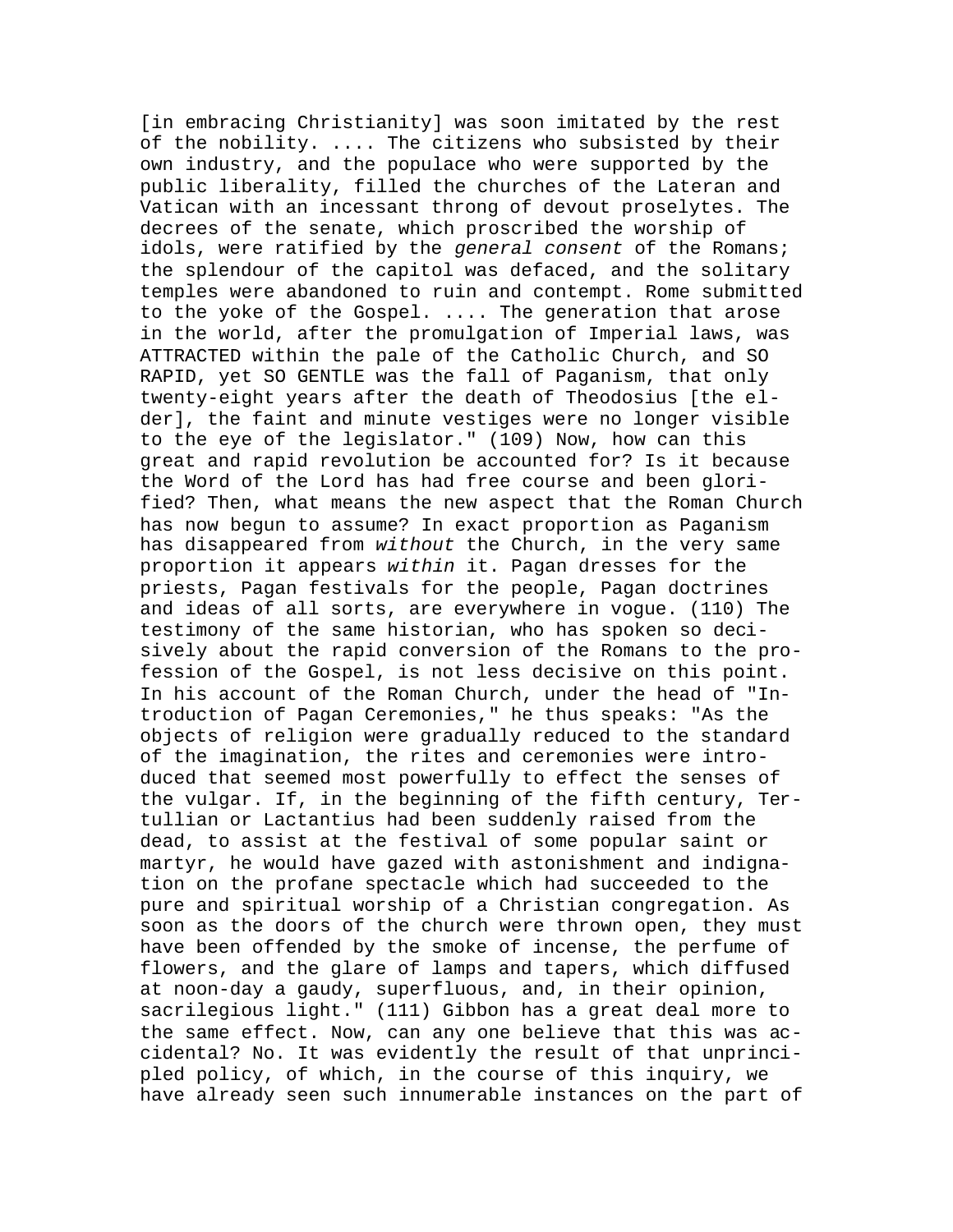the Papacy. (112) Pope Damasus saw that, in a city preeminently given to idolatry, if he was to maintain the Gospel pure and entire, he must be willing to bear the cross, to encounter hatred and ill-will, to endure hardness as a good soldier of Jesus Christ. On the other hand, he could not but equally see, that if bearing the *title,* around which, for so many ages, all the hopes and affections of Paganism had clustered, he should give its votaries reason to believe that he was willing to act up to the original spirit of that title, he might count on popularity, aggrandisement and glory. Which alternative, then, was Damasus likely to choose? The man that came into the bishopric of Rome, as a thief and a robber, over the dead bodies of above a hundred of his opponents, (113) could not hesitate as to the election he should make. The result shows that he had acted in character, that, in assuming the Pagan title of Pontifex, he had set himself at whatever sacrifice of truth to justify his claims to that title in the eyes of the Pagans, as the legitimate representative of their long line of pontiffs. There is no possibility of accounting for the facts on any other supposition. It is evident also that he and his successors were ACCEPTED in that character by the Pagans, who, in flocking into the Roman Church, and rallying around the new Pontiff, did not change *their* creed or worship, but brought *both* into the Church along with them. The reader has seen how complete and perfect is the copy of the old Babylonian Paganism, which, under the patronage of the Popes, has been introduced into the Roman Church. He has seen that the god whom the Papacy worships as the Son of the Highest, is not only, in spite of a Divine command, worshipped under the form of an image, made, as in the days of avowed Paganism, by art and man's device, but that attributes are ascribed to Him which are the very *opposite* of those which belong to the merciful Saviour, but which attributes are precisely those which were ascribed to Moloch, the fire-god, or Ala Mahozim, "the god of fortifications." (114) He has seen that, about the very time when the Bishop of Rome was invested with the Pagan title of Pontifex, the Saviour began to be called Ichthys, or "the Fish," thereby identifying Him with Dagon, or the Fish-god; (115) and that, ever since, advancing step by step, as circumstances would permit, what has gone under the name of the worship of Christ, has just been the worship of that same Babylonian divinity, with all its rites and pomps and ceremonies, precisely as in ancient Babylon. Lastly, he has seen that the Sovereign Pontiff of the so-called Christian Church of Rome has so wrought out the *title* bestowed upon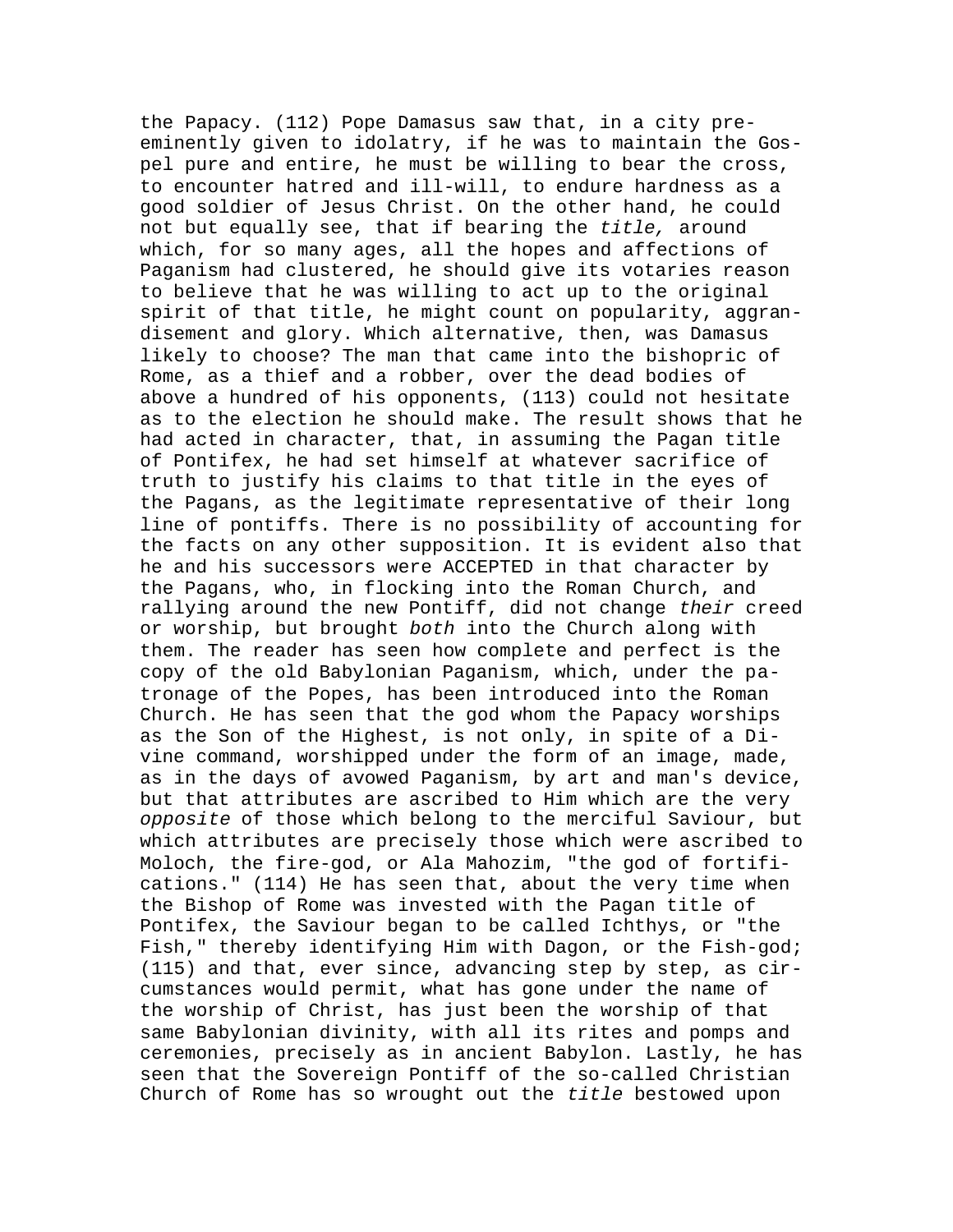him in the end of the fourth century, as to be now dignified, as for centuries he has been, with the very "names of blasphemy" originally bestowed on the old Babylonian pontiffs. (116) p. 249, Para. 1, [BABYLONS].

 Now, if the circumstances in which the Pope has risen to all this height of power and blasphemous assumption, be compared with a prediction in Daniel, which, for want of the true key has never been understood, I think the reader will see how literally in the history of the Popes of Rome that prediction has been fulfilled. The prediction to which I allude is that which refers to what is commonly called the "Wilful King" as described in Dan. xi. 36, and succeeding verses. That "Wilful King" is admitted on all hands to be a king that arises in Gospel times, and in Christendom, but has generally been supposed to be an Infidel Antichrist, not only opposing the truth but opposing Popery as well, and every thing that assumed the very name of Christianity. But now, let the prediction be read in the light of the facts that have passed in review before us, and it will be seen how very different is the case (ver. 36): "And the king shall do according to his will; and he shall exalt himself and magnify himself above every god, and shall speak marvellous things against the God of gods, and shall prosper till the indignation be accomplished: for that that is determined shall be done. Neither shall he regard the god of his fathers, nor the desire of women, nor regard any god: for he shall magnify himself above all." So far these words give an exact description of the Papacy, with its pride, its blasphemy, and forced celibacy and virginity. But the words that follow, according to any sense that the commentators have put upon them, have never hitherto been found capable of being made to agree either with the theory that the Pope was intended, or any other theory whatever. Let them, however, only be literally rendered, and compared with the Papal history, and all is clear, consistent, and harmonious. The inspired seer has declared that, in the Church of Christ, some one shall arise who shall not only aspire to a great height, but shall actually reach it, so that "he shall do according to his will;" his will shall be supreme in opposition to all law, human and Divine. Now, if this king is to be a pretended successor of the fisherman of Galilee, the question would naturally arise, How could it be possible that he should ever have the means of rising to such a height of power? The words that follow give a distinct answer to that question: "He shall not REGARD 7) any god, for he shall magnify himself above all. BUT, in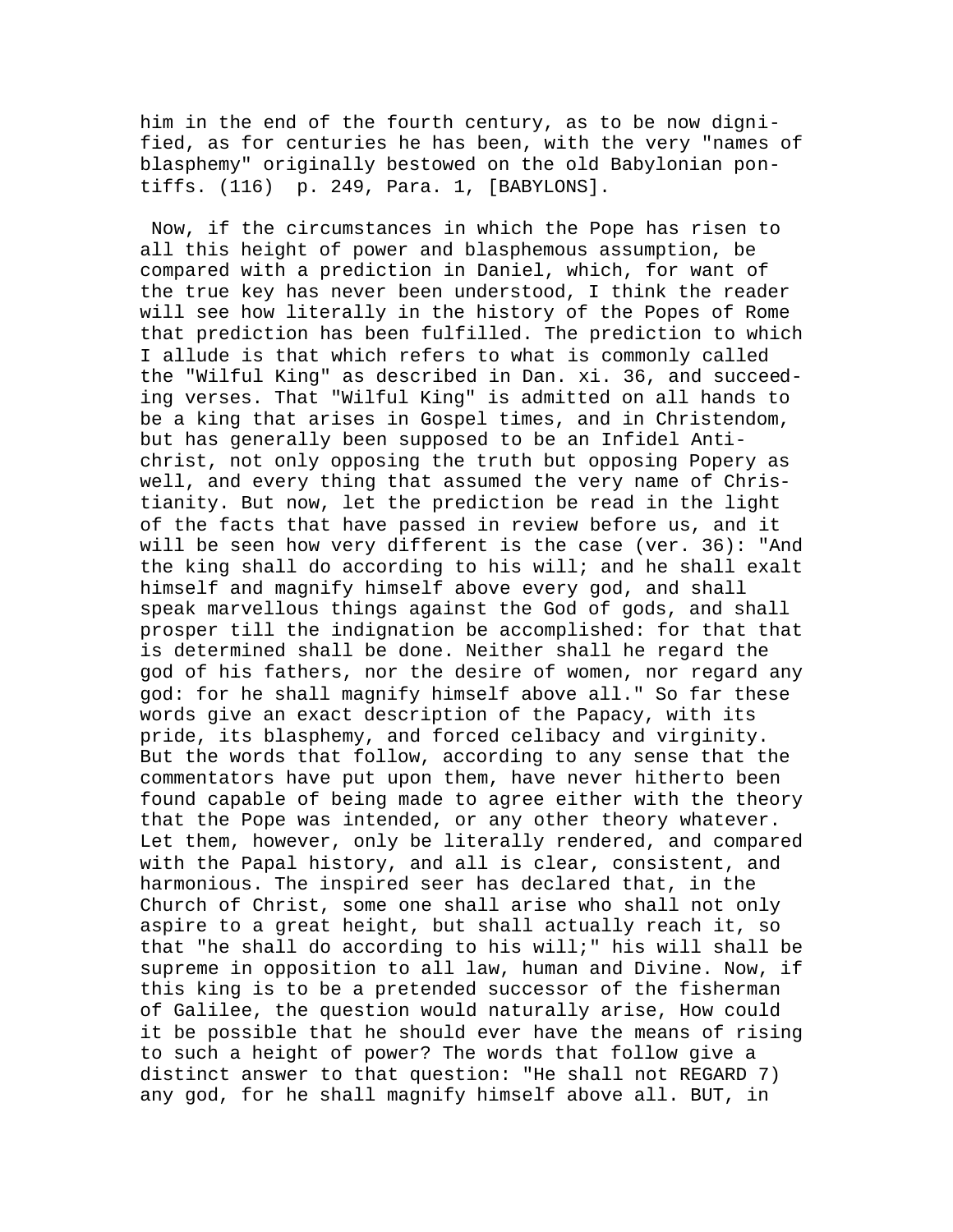*establishing* himself, shall he honour the god of fortifications *(Ala Mahozim),* and a god, whom his fathers knew not, shall he honour with gold and silver, and with precious stones and pleasant things. Thus shall he make into strengthening bulwarks [118 [for himself] the people of a strange god, whom he shall acknowledge and increase with glory; and he shall cause them to rule over many, and he shall divide the land for gain." Such is the prophecy. Now, this is exactly what the Pope did. Self-aggrandisement has ever been the grand principle of the Papacy; and, in *"establishing"* himself, it was just the "God of Fortifications" that he honoured. The worship of that god he introduced into the Roman Church; and, by so doing, he converted that which otherwise would have been a source of weakness to him, into the very tower of his strength -- he made the very Paganism of Rome by which he was surrounded by the bulwark of his power. When once it was proved that the Pope was willing to adopt Paganism under Christian names, the Pagans and Pagan priests would be his most hearty and staunch defenders. And when the Pope began to wield lordly power over the Christians, who were the men that he would recommend -- that he would promote -- that he would advance to honour and power? Just the very people most devoted to "the worship of the strange god' which he had introduced into the Christian Church. Gratitude and self-interest alike would conspire to this. Jovinian, and all who resisted the Pagan ideas and Pagan practices, were excommunicated and persecuted. (119) Those only who were heartily attached to the apostacy (and none could now be more so than genuine Pagans) were favoured and advanced. Such men were sent from Rome in all directions, even as far as Britain, to restore the reign of Paganism -- they were magnified with high titles, the lands were divided among them, and all to promote "the gain" of the Romish see, to bring in "Peter's pence" from the ends of the earth to the Roman Pontiff. But it is still further said, that the selfmagnifying king was to "honour a god, whom his fathers knew not, with gold and silver and precious stones." The principle on which transubstantiation was founded is unquestionably a Babylonian principle, but there is no evidence that that principle was applied in the way in which it has been by the Papacy. Certain it is, that we have evidence that no such wafer-god as the Papacy worships was ever worshipped in Pagan Rome. "Was any man ever so mad," says Cicero, who himself was a Roman augur and a priest -- "was any man ever so mad as to take that which he feeds on for a god?" (120) Cicero could not have said this if anything like wafer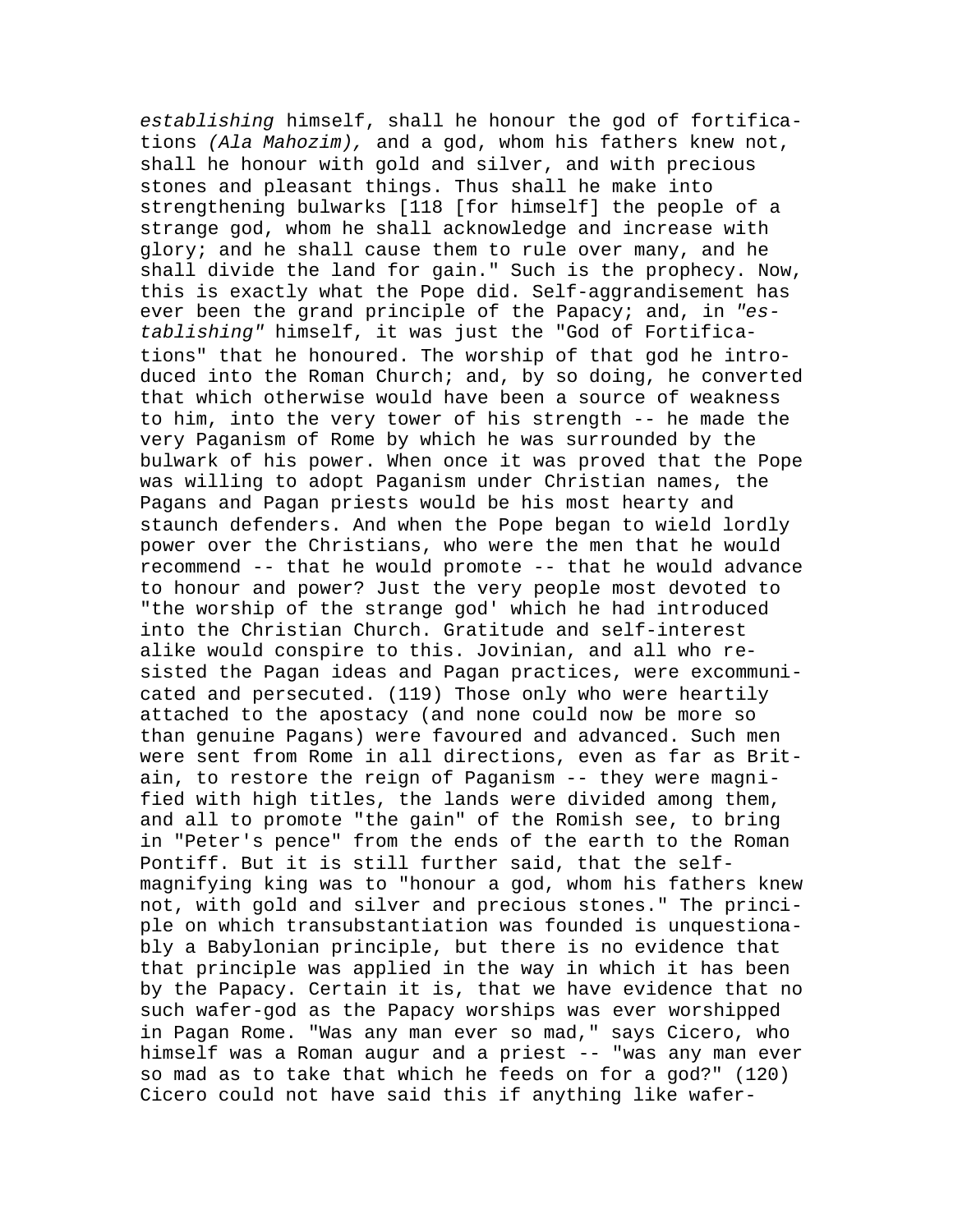worship had been established in Rome. But what was too absurd for Pagan Romans is no absurdity at all for the Pope. The host, or consecrated wafer, is the great god of the Romish Church. That host is enshrined in a box adorned with gold and silver and precious stones. And thus it is manifest that "a god" whom even the Pope's *Pagan* "fathers knew not," he at this day honours in the very way that the terms of the prediction imply that he would. Thus, in every respect, when the Pope was invested with the Pagan title of Pontifex, and set himself to make that title a reality, he exactly fulfilled the prediction of Daniel recorded more than 900 years before. p. 253, Para. 1, [BABYLONS].

 But to return to the Apocalyptic symbols. It was out of the mouth of the "Fiery Dragon" that "the flood of water" was discharged. The Pope, as he is now, was at the close of the fourth century the only representative of Belshazzar, or Nimrod, on the earth; for the Pagans manifestly ACCEPTED him as such. He was equally, of course, the legitimate successor of the *Roman* "Dragon of fire." When, therefore, on being dignified with the title of Pontifex, he set himself to propagate the old Babylonian doctrine of baptismal regeneration, that was just a direct and formal fulfilment of the Divine words, that the great Fiery Dragon should "cast out of his mouth a flood of water to carry away the Woman with the flood." He, and those who co-operated with him in this cause, paved the way for the erecting of that tremendous civil and spiritual despotism which began to stand forth full in the face of Europe in A.D. 606, when, amid the convulsions and confusions of the nations, tossed like a tempestuous sea, the Pope of Rome was made Universal Bishop; and when the ten chief kingdoms of Europe recognised him as Christ's Vicar upon earth, the only centre of unity, the only source of stability to their thrones. Then by his own act and deed, and by the *consent* of the UNIVERSAL PAGANISM of Rome, he was actually the representative of Dagon; and as he bears upon his head at this day the mitre of Dagon, so there is reason to believe he did then. (121) Could there, then, be a more exact fulfilment of chap. xiii. 1: "And I stood upon the sand of the sea, and saw a beast rise up out of the sea, having seven heads and ten horns, and upon his horns ten crowns, and upon his heads the names of blasphemy. .... And I saw one of his heads as it had been wounded to death; and his deadly wound was healed, and all the world wondered after the beast"? p. 255, Para. 1, [BABYLONS].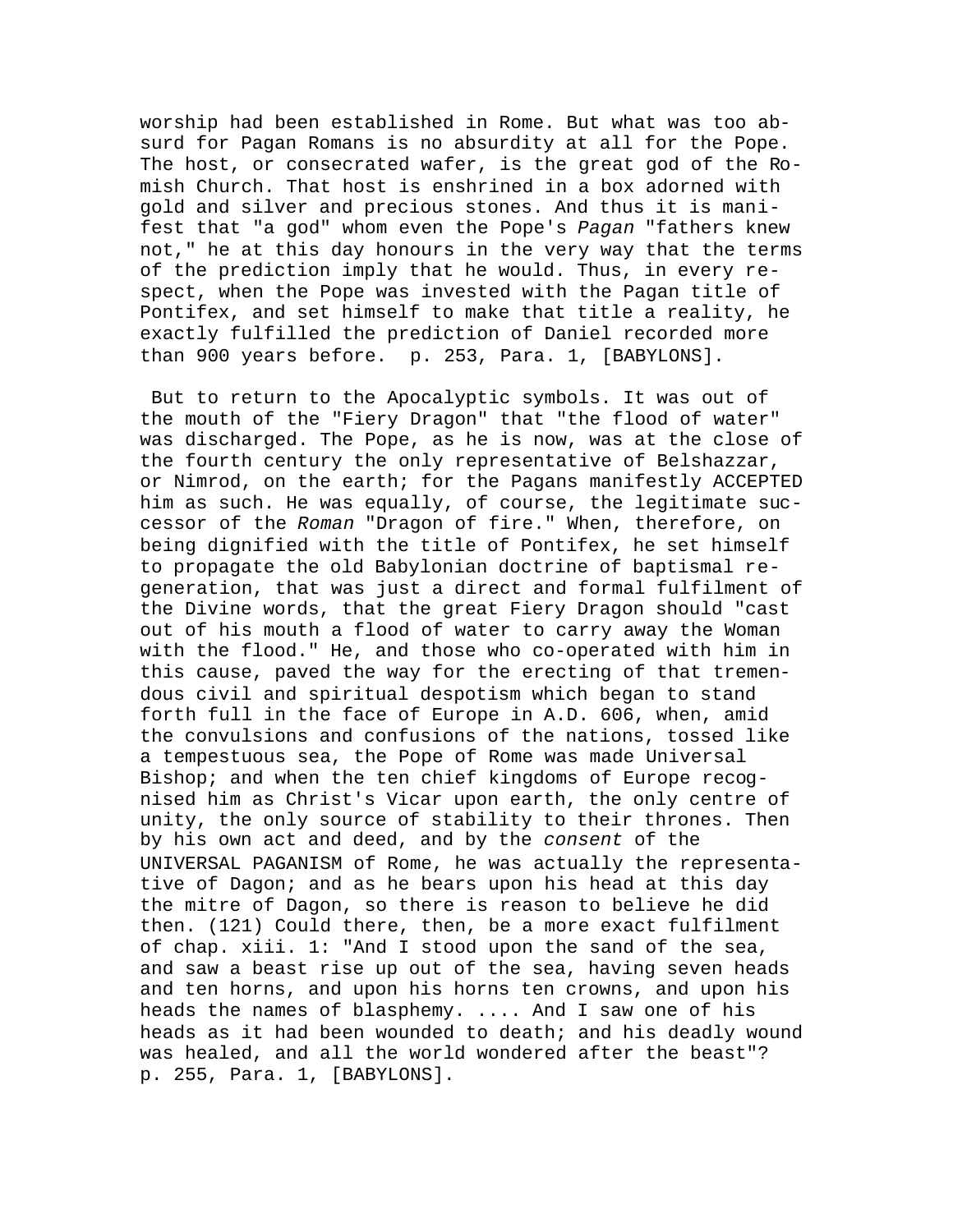SECTION III. -- THE BEAST FROM THE EARTH. p. 256, Para. 1, [BABYLONS].

This beast is presented to our notice (Rev. xiii. 11): "And I beheld another beast coming up out of the earth; and he had two horns like a lamb, and he spake as a serpent." Though this beast is *mentioned* after the beast from the sea, it does not follow that he came into *existence* after the sea-beast. The work he did seems to show the very contrary; for it is by his instrumentality that mankind are led (ver. 12) "to worship the first beast" after that beast had received the deadly wound, which shows that he must have been in existence before. The reason that he is mentioned second, is just because, as he exercises all the powers of the first beast, and leads all men to worship him, so he could not properly be described till that beast had first appeared on the stage. Now, in ancient Chaldea there was the type, also, of this. That god was called in Babylon Nebo, in Egypt Nub or Num, (122) and among the Romans Numa, for Numa Pompilius, the great priest-king of the Romans, occupied precisely the position of the Babylonian Nebo. Among the Etrurians, from whom the Romans derived the most of their rites, he was called Tages, and of this Tages it is particularly recorded, that just as John saw the beast under consideration "come up out of the earth," so Tages was a child suddenly and miraculously born out of a furrow or hole in the ground. (123) In Egypt, this God was represented with the head and horns of a ram (Fig. 55). (124) In Etruria he seems to have been represented in a somewhat similar way; for there we find a Divine and miraculous child exhibited wearing the ram's horns (Fig. 56). (125) The name Nebo, the grand distinctive name of this god, signifies "The Prophet," and as such, he gave oracles, practised augury, pretended to miraculous powers, and was an adept in magic. He was the great wonder-worker, and answered exactly to the terms of the prophecy, when it is said (ver. 13), "he doeth great wonders, and causeth fire to come down from heaven in the sight of men." It was in this very character that the Etrurian Tages was known; for it was he who was said to have taught the Romans augury, and all the superstition and wonder-working jugglery connected therewith. (126) As in recent times, we hear of weeping images and winking Madonnas, and innumerable prodigies besides, continually occurring in the Romish Church, in proof of this papal dogma or that, so was it also in the system of Babylon. There is hardly a form of "pious fraud" or saintly imposture practised at this day on the banks of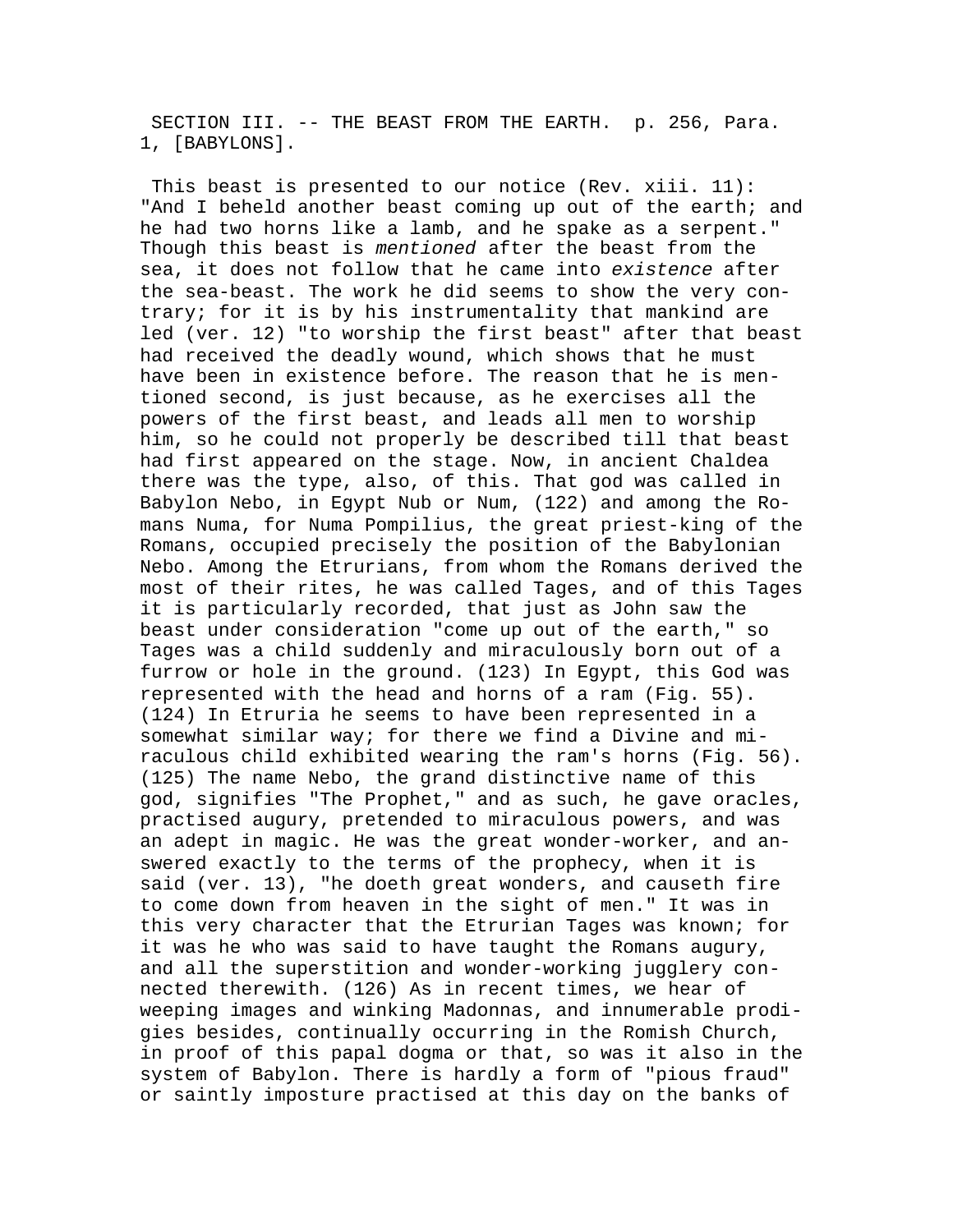the Tiber, that cannot be proved to have had it counterpart on the banks of the Euphrates, or in the systems that came from it. Has the image of the Virgin been seen to shed tears? Many a tear was shed by the Pagan images. To these tender-hearted idols Lucan alludes, when, speaking of the prodigies that occurred during the civil wars, he says:-- "Tears shed by gods, our country's patrons, And sweat from Laresk, told the city's woes." (127) Virgil also refers to the same, when he says:-- "The weeping statues did the wars foretell, And holy sweat from brazen idols fell." (128) When in the consulship of Appius Claudius, and Marcus Perpenna, Publius Crassus was slain in a battle with Aristonicus, Apollo's statue at Cumae shed tears for four days without intermission. (129) The gods had also their merry moods, as well as their weeping fits. If Rome counts it a divine accomplishment for the sacred image of her Madonna to "wink," it was surely not less becoming in the sacred images of Paganism to relax their features into an occasional grin. That they did so, we have abundant testimony. Psellus tells us that, when the priests put forth their magic powers. "then statues *laughed,* and lamps were spontaneously enkindled." (130) When the images made merry, however, they seemed to have inspired other feelings than those of merriment into the breasts of those who beheld them. "The Theurgists," says Salverte, "caused the appearance of the gods in the air, in the midst of gaseous vapour, disengaged from fire. The Theurgis Maximus undoubtedly made use of a secret analogous to this, when, in the fumes of the incense which he burned before the statue of Hecate, the image was seen to laugh so naturally *as to fill the spectators with terror."* (131) There were times, however, when different feelings were inspired. Has the image of the Madonna been made to look benignantly upon a favoured worshipper, and send him home assured that his prayer was heard? So did the statues of the Egyptian Isis. They were so framed, that the goddess could shake the silver serpent on her forehead, and nod assent to those who had preferred their petitions in such a way as pleased her. (132) We read of Romish saints that showed their miraculous powers by crossing rivers or the sea in most unlikely conveyances. Thus, of St. Raymond it is written that he was transported over the sea on his cloak. (133) Paganism is not a whit behind in this matter; for it is recorded of a Buddhist saint, Sura Acharya, that, when "he used to visit his flocks west of the Indus, he floated himself across the stream upon his mantle." (134) Nay, the gods and high priests of Paganism showed far more buoyancy than even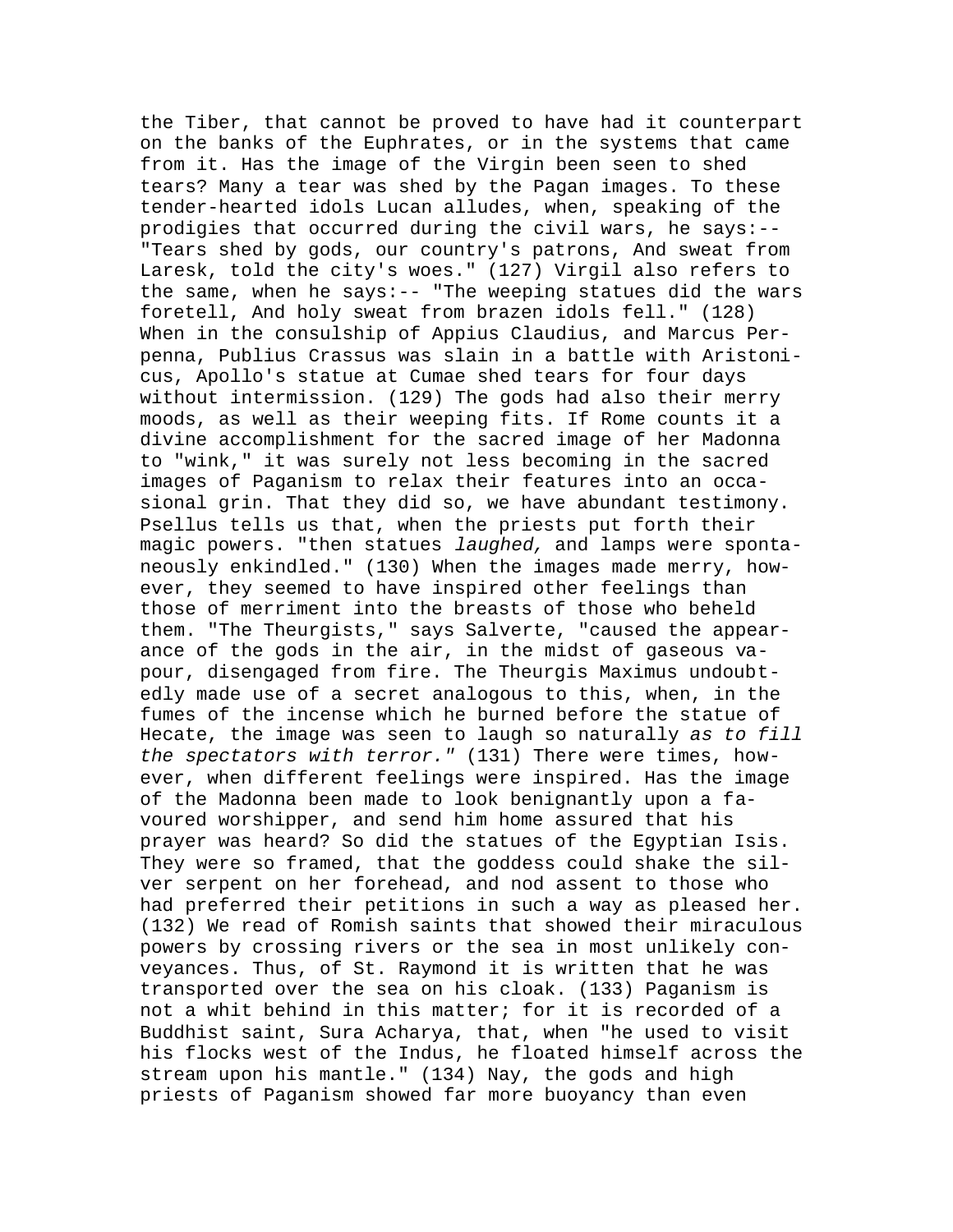this. There is a holy man, at this day, in the Church of Rome, somewhere on the Continent, who rejoices in the name of St. Cubertin, who so overflows with spirituality, that when he engages in his devotions there is no keeping his body down to the ground, but, spite of all the laws of gravity, it rises several feet into the air. So was it also with the renowned St. Francis of Assisi, (135) Petrus a Martina, [136] and Francis of Macerata, (137) some centuries ago. But both St. Cubertin and St. Francis and his fellows are far from being original in this superhuman devotion. The priests and magicians in the Chaldean Mysteries anticipated them not merely by centuries, but by thousands of years. Coelius Rhodiginus says, "that, according to the Chaldeans, luminous rays, emanating from the soul, do sometimes divinely penetrate the body, which is then of itself raised above the earth, and that this was the case with Zoroaster." (138) The disciples of Jamblishus asserted that they had often witnessed the same miracle in the case of their master, who, when he prayed was raised to the height of ten cubits from the earth. (139) The greatest miracle which Rome pretends to work, is when, by the repetition of five magic words, she professes to bring down the body, blood, soul, and divinity of our Lord Jesus Christ from heaven, to make Him really and corporeally present in the sacrament of the altar. The Chaldean priests pretended, by their magic spells, in like manner, to bring down their divinities into their statues, so that their "real presence" should be visibly manifested in them. This the called "the making of gods;" (140) and from this no doubt comes the blasphemous saying of the Popish priests, that they have power "to create their Creator." There is no evidence, so far as I have been able to find, that, in the Babylonian system, the thin round cake of wafer, the "unbloody sacrifice of the mass," was ever regarded in any other light than as a *symbol,* that ever it was held to be *changed into the god* whom it represented. But yet the doctrine of transubstantiation is clearly of the very essence of Magic, which pretended, on the pronunciation of a few potent words, to change one substance into another, or by a dexterous juggle, wholly to remove one substance, and to substitute another in its place. Further, the Pope, in the plenitude of his power, assumes the right of wielding the lightnings of Jehovah, and of blasting by his "fulminations" whoever offends him. Kings, and whole nations, believing in this power, have trembled and bowed before him, through fear of being scathed by his spiritual thunders. The priests of Paganism assumed the very same power; and,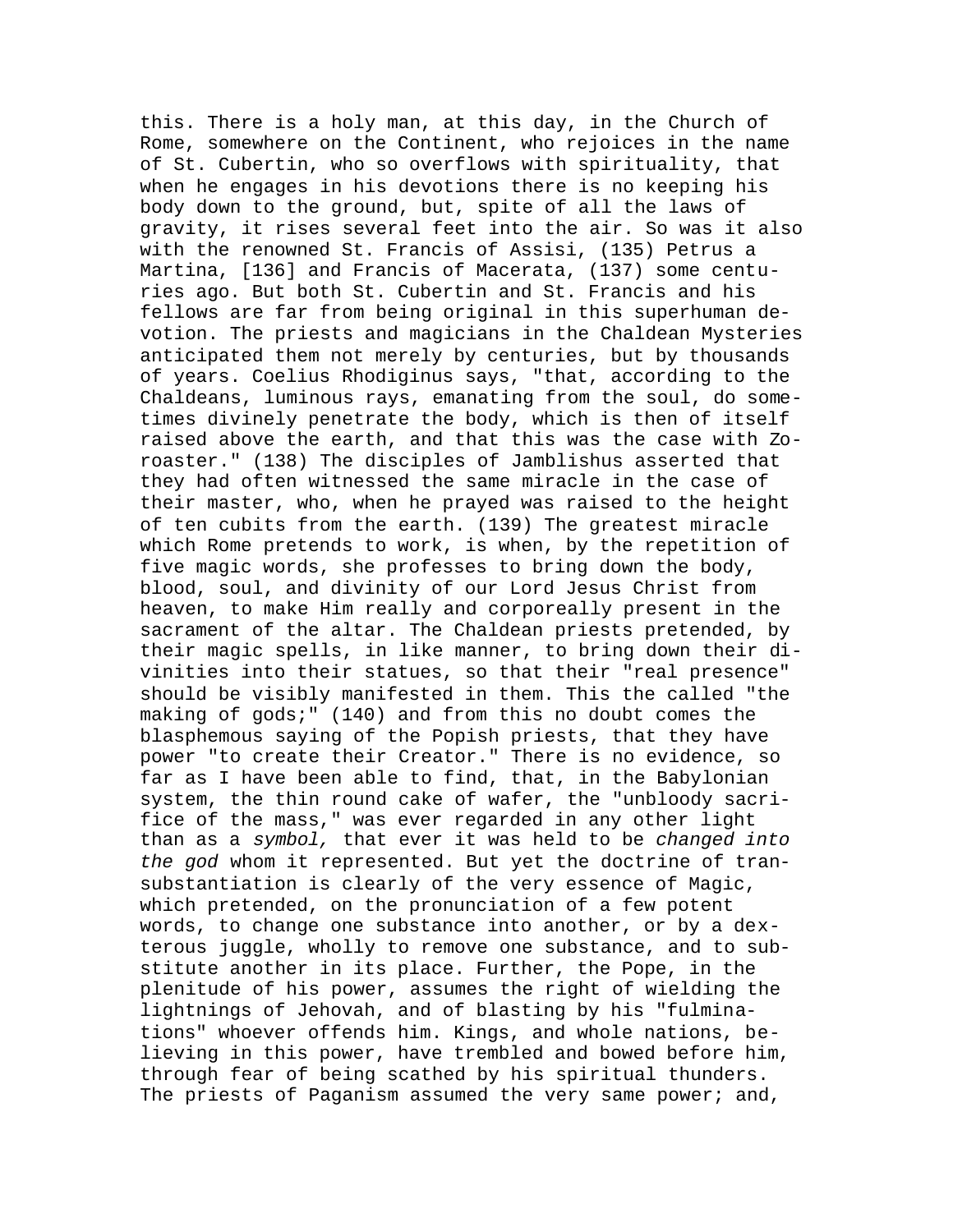to enforce the belief of their spiritual power, they even attempted to bring down the literal lightnings from heaven; yea, there seems some reason to believe that they actually succeeded, and anticipated the splendid discovery of Dr. Franklin. (141) Numa Pompilius is said to have done so with complete success. Tullus Hostilius, his successor, imitating his example, perished in the attempt, himself and his whole family being struck, like Professor Reichman in recent times, with the lightning he was endeavouring to draw down. (142) Such were the wonder-working powers attributed in the Divine Word to the beast that was to come up from the earth; and by the old Babylonian type these very powers were all pretended to be exercised. p. 256, Para. 2, [BABYLONS].

 Now, in remembrance of the birth of the god out of a "hole in the earth," the Mysteries were frequently celebrated in caves under ground. This was the case in Persia, where, just as Tages was said to be born out of the ground, Mithra was in like manner fabled to have been produced from a cave in the earth. (143) Numa of Rome himself pretended to get all his revelations from the Nymph Egeria, in a cave. (144) In these caves men were first initiated in the secret Mysteries, and by the signs and lying wonders there presented to them, they were led back, after the death of Nimrod, to the worship of that god in its new form. This Apocalyptic beast, then, that "comes up out of the earth," agrees in all respects with that ancient god born from a "hole in the ground;" for no words could more exactly describe his doing than the words of the prediction (ver. 13): "He doeth great wonders, and causeth fire to come down from heaven in the sight of men, .... and he causeth the earth and them that dwell therein to worship the first beast, called Nebo, or "the Prophet," as the prophet of idolatry, was, of course, the *"false* prophet." By comparing the passage before us with Rev. xix. 20, it will be manifest that this beast that "came up out of the earth" is expressly called by that very name: "And the beast was taken, and with him the *false prophet* that wrought miracles before him, with which he deceived them that received the mark of the beast, and them that worshipped his image." As it was the "beast from the earth" that "wrought miracles" before the first beast, this shows that "the beast from the earth" is the "false prophet;" in other words, is "Nebo." p. 260, Para. 1, [BABYLONS].

If we examine the history of the Roman empire, we shall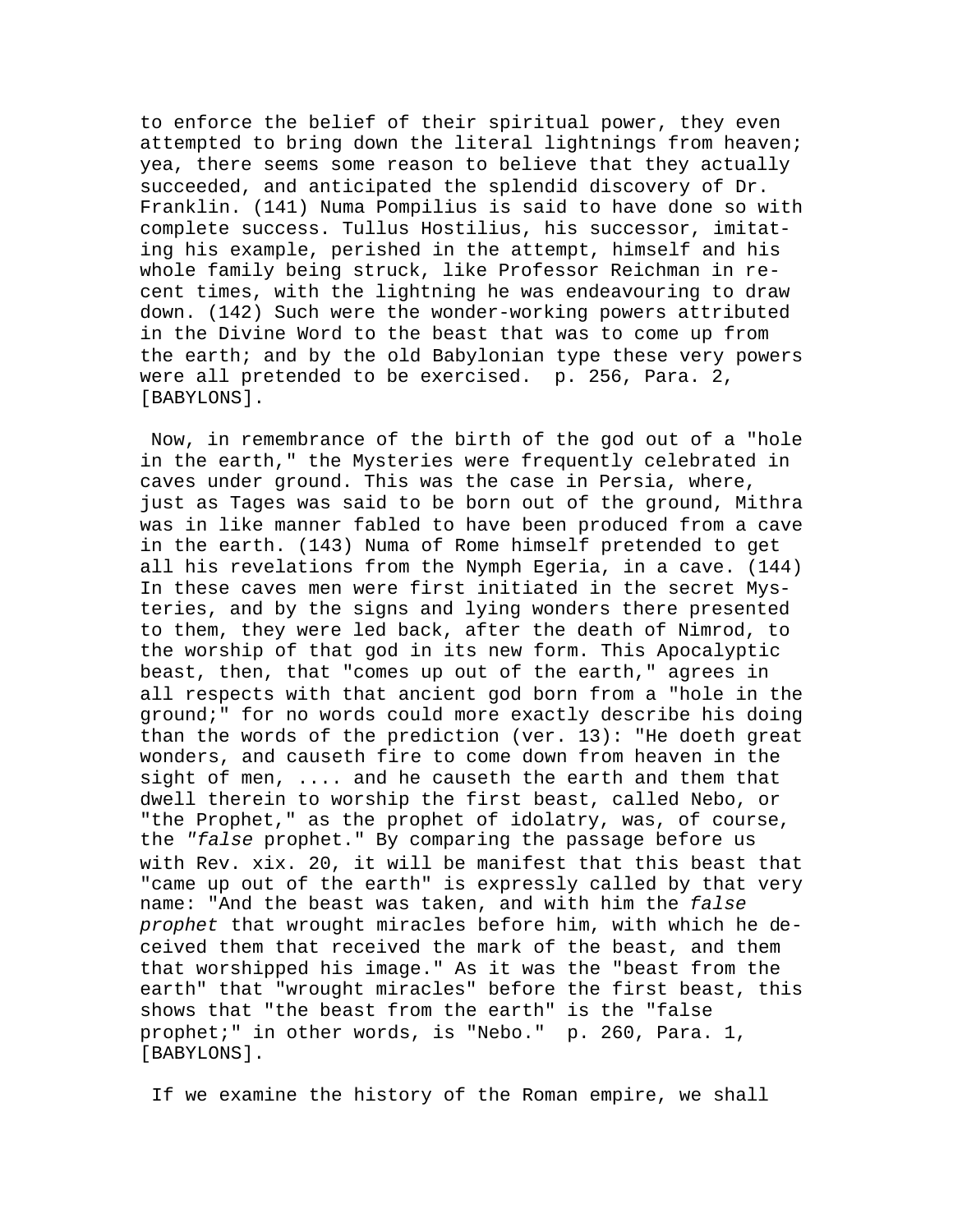find that here also there is a precise accordance between type and antitype. When the deadly wound of Paganism was healed, and the old Pagan title of Pontiff was restore, it was, through means of the corrupt clergy, symbolised, as is generally believed, and justly under the image of a beast with horns, like a lamb; according to the saying of our Lord, "Beware of false prophets, that shall come to you in sheep's clothing, but inwardly they are ravening wolves." The clergy, as a corporate body, consisted of two grand divisions -- the regular and secular clergy answering to the two horns or powers of the beast, and combining also, at a very early period, both temporal and spiritual powers. The bishops, as heads of these clergy, had large temporal powers, long before the Pope gained his temporal crown. We have the distinct evidence of both Guizot and Gibbon to this effect. After showing that before the fifth century, the clergy had not only become distinct from, but independent of the people, Guizot adds: "The Christian clergy had moreover another and very different source of influence. The bishops and priests became the *principal municipal magistrates.* .... If you open the code, either of Theodosius or Justinian, you will find numerous regulations which remit municipal affairs to the clergy and the bishops." Guizot makes several quotations. The following extract from the Justinian code is sufficient to show how ample was the civil power bestowed upon the bishops: "With respect to the yearly affairs of cities, whether they concern the ordinary revenues of the city, either from funds arising from the property of the city, or from private gifts or legacies, or from any other source; whether public works, or depots of provisions or aqueducts, or the maintenance of baths or ports, or the construction of walls or towers, or the repairing of bridges or roads, or trials, in which the city may be engaged in reference to public or private interests, we ordain as follows:-- The very pious bishop, and three notables, chosen from among the first men of the city, shall meet together; they shall each year examine the works done; they shall take care that those who conduct them, or who have conducted them, shall regulate them with precision, render their accounts, and show that they have duly performed their engagements in the administration, whether of the public monuments, or of the sums appointed for provisions or baths, or of expenses in the maintenance or roads, aqueducts, or any other work." (145) Here is a large list of functions laid on the spiritual shoulders of "the very pious bishop," not one of which is even hinted at in the Divine enumeration of the duties of a bishop, as con-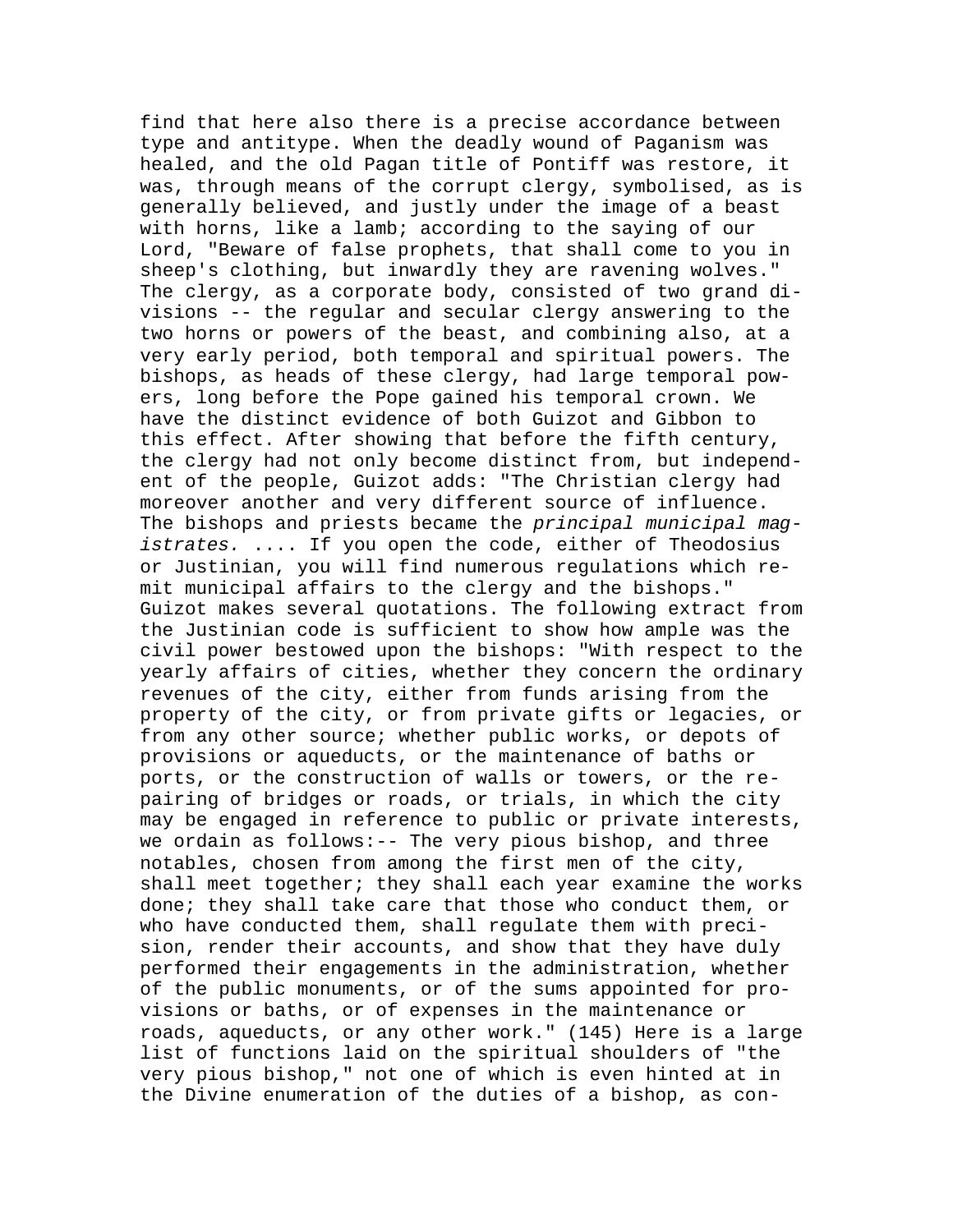tained in the Word of God. (See 1 Tim. iii. 1-7; and Tit. i. 5-9.) How did the bishops, who were originally appointed for purely spiritual objects, contrive to grasp at such a large amount of temporal authority? From Gibbon we get light as to the real origin of what Guizot calls this "prodigious power." The author of the *Decline and Fall* shows, that soon after Constantine's time, "the Church" [and consequently the bishops, especially when they assumed to be a separate order from the other clergy] gained great temporal power through the right of asylum, which had belonged to the Pagan temples, being transferred by the Emperors to the Christian churches. His words are: "The fugitive, and even the guilty, were permitted to implore either the justice or mercy of the Deity and His ministers." (146) Thus was the foundation laid of the invasion of the rights of the civil magistrate by ecclesiastics, and thus were they encouraged to grasp at all the powers of the State. Thus, also, as is justly observed by the authoress of *Rome in the 19th Century,* speaking of the right of asylum, were "the altars perverted into protection towards the very crimes they were raised to banish from the world." (147) This is a very striking thing, as showing how the temporal power of the Papacy, in its very first beginnings, was founded on "lawlessness," and is an additional proof to the many that might be alleged, that the Head of the Roman system, to whom all bishops are subject, is indeed *o anomos,* "The Lawless One" (2 Thess. ii. 8), predicted in Scripture as the recognised Head of the "Mystery of Iniquity." All this temporal power came into the hands of men, who, while professing to be ministers of Christ, and followers of the Lamb, were seeking simply their own aggrandisement, and, to secure that aggrandisement, did not hesitate to betray the cause which they professed to serve. The spiritual power which they wielded over the souls of men, and the secular power which they gained in the affairs of the world, were both alike used in opposition to the cause of pure religion and undefiled. At first these false prophets, in leading men astray, and seeking to unite Paganism and Christianity, *wrought under-ground,* mining like the mole in the dark, and secretly perverting the simple, according to the saying of Paul, "The *Mystery* of Iniquity doth already work." But byand-by, towards the end of the fourth century, when the minds of men had been pretty well prepared, and the aspect of things seemed to be favourable for it, the wolves in sheep's clothing appeared above ground, brought their secret doctrines and practices, by little and little, into the light of day, and century after century, as their power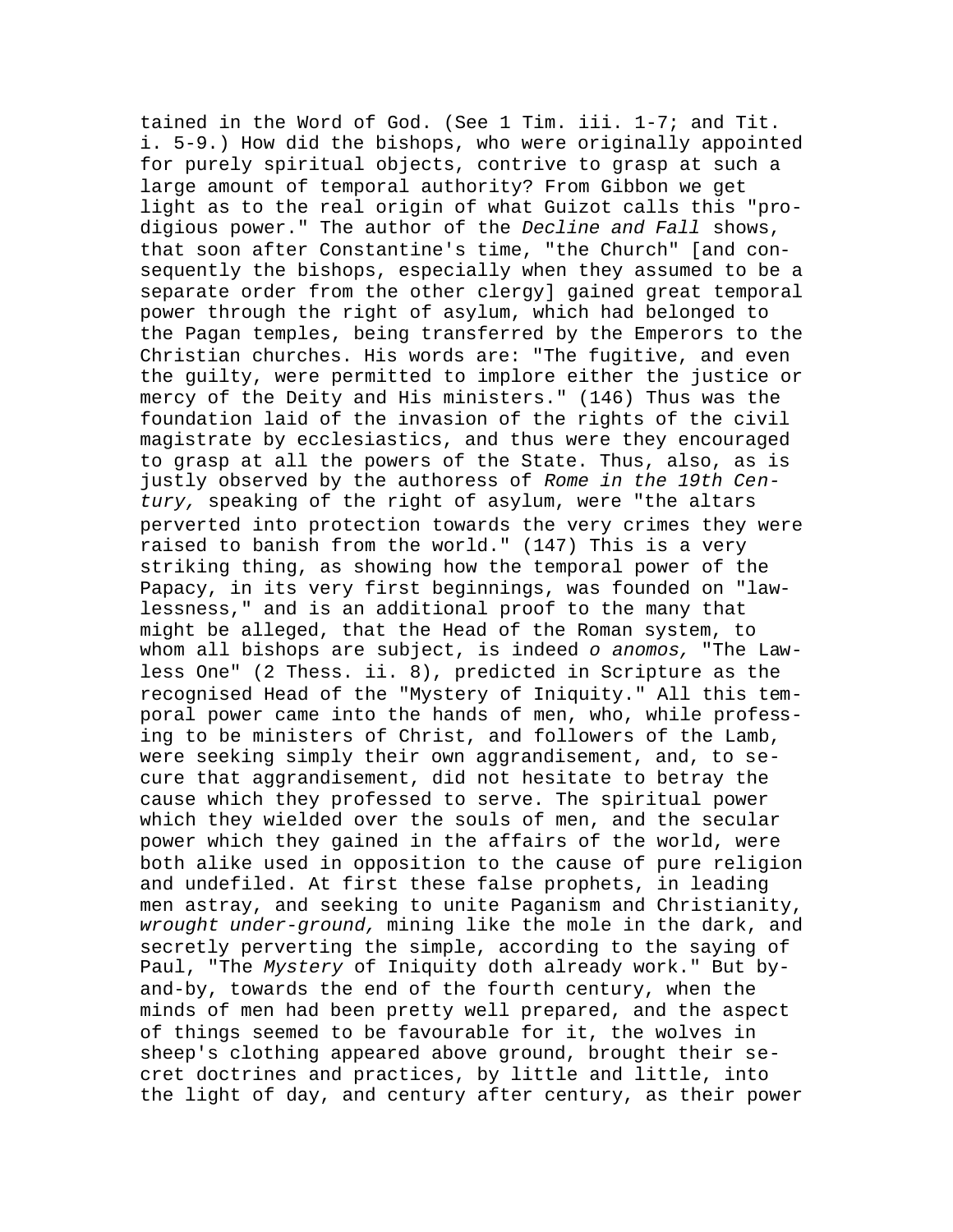increased, by means of all "deceivableness of unrighteousness," and "signs and lying wonders," deluded the minds of the worldly Christians, made them believe that their anathema was equivalent to the curse of God; in other words, that they could "bring down fire from heaven," and thus "caused the earth, and them that dwelt therein, to worship the beast whose deadly wound was healed." (148) When "the deadly wound" of the Pagan beast was healed, and the beast from the sea appeared, it is said that this beast from the earth became the recognised, accredited executor of the will of the great sea beast (v. 12), "And he exerciseth all the power of the first beast before him," literally "in his presence" -- under his inspection. Considering who the first beast is, there is great force in this expression "in his presence." The beast that comes up from the sea, is "the little horn," that "has eyes like the eyes of man" (Dan. vii. 8); it is Janus Tuens, "All-seeing Janus," in other words, the Universal Bishop or "Universal Overseer," who, from his throne on the seven hills, by means of the organised system of the confessional, *sees* and *knows* all that is done, to the utmost bounds of his wide dominion. Now, it was just exactly about the time that the Pope became universal bishop, that the custom began of systematically investing the chief bishops of the Western empire with the Papal livery, the pallium, "for the purpose," says Gieseler, "of symbolising and strengthening their connection with the Church of Rome." (149) That pallium, worn on the shoulders of the bishops, while on the one hand it was the livery of the Pope, and bound those who received it to act as the functionaries of Rome, deriving all their authority from him, and exercising it under his superintendence, as the "Bishop of bishops," on the other hand, was in reality the visible investiture of these wolves with the sheep's clothing. For what was the pallium of the Papal bishop? It was a dress made of wool, blessed by the Pope, taken from the holy lambs kept by the nuns of St. Agnes, and woven by their sacred hands, (150) that it might be bestowed on those whom the Popes delighted to honour, for the purpose, as one of themselves expressed it, of "joining them to our society in the one *pastoral sheepfold."* (151) Thus commissioned, thus ordained by the universal Bishop, they did their work effectually, and brought the earth and them that dwelt in it, "to worship the beast that received the wound by a sword and did live." This was a *part* of this beast's predicted work. But there was another, and not less important, which remains for consideration. p. 260, Para. 2, [BABYLONS].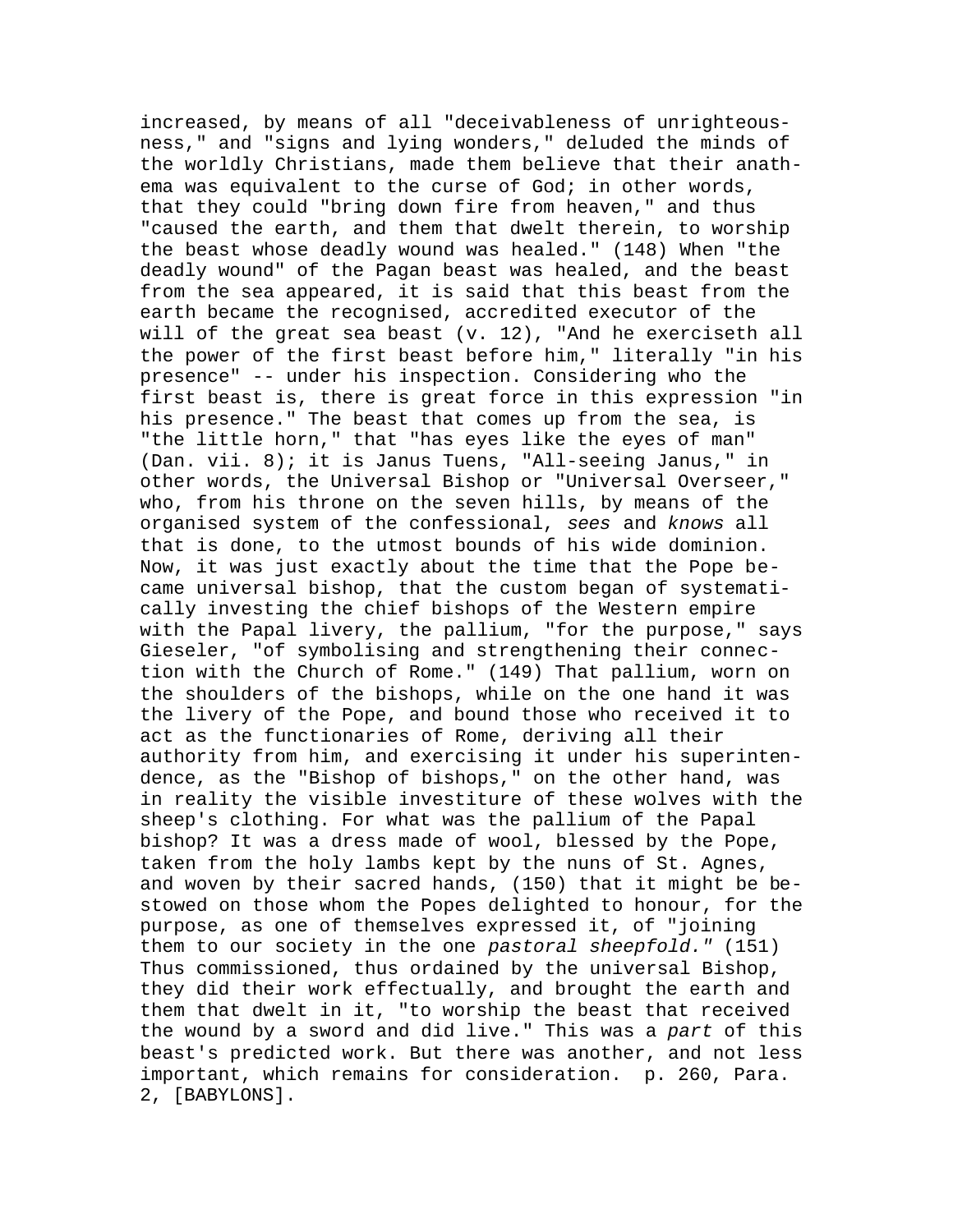SECTION IV. -- THE IMAGE OF THE BEAST. p. 263, Para. 1, [BABYLONS].

 Not merely does the beast from the earth lead the world to worship the first beast, but (ver. 14) he prevails on them that dwell on the earth to make "an IMAGE to the beast, which had the wound by a sword, and did live." In meditating for many years on what might be implied in "the image of the beast," I could never find the least satisfaction in all the theories that had ever been propounded, till I fell in with an unpretending but valuable work, which I have noticed already, entitled *An Original Interpretation of the Apocalypse.* That work, evidently the production of a penetrating mind deeply read in the history of the Papacy, furnished at once the solution of the difficulty. There the image of the beast is pronounced to be the Virgin Mother, or the Madonna. (152) This at first sight may appear a very unlikely solution; but when it is brought into comparison with the religious history of Chaldea, the unlikelihood entirely disappears. In the old Babylonian Paganism, there was an *image* of the Beast from the sea; and when it is known what that image was, the question will, I think, be fairly decided. When Dagon was first set up to be worshipped, while he was represented in many different ways, and exhibited in many different characters, the favourite form in which he was worshipped, as the reader well knows, was that of a child in his mother's arms. In the natural course of events, the mother came to be worshipped along with the child, yea, to be the favourite object of worship. To justify this worship, as we have already seen, that mother, of course, must be raised to divinity, and divine powers and prerogatives ascribed to her. Whatever dignity, therefore, the son was believed to possess a like dignity was ascribed to her. Whatever name of honour he bore, a similar name was bestowed upon her. He was called Belus, "the Lord;" she, Beltis, "My Lady." (153) He was called Dagon, (154) "the Merman;" she, Derketo, [155] "the Mermaid." He, as the World-king, wore the bull's horns; (156) she, as we have already seen, on the authority of Sanchuniathon, put on her own head a *bull's* head, as the ensign of royalty. (157) He, as the Sun-god, was called Beel-samen, "Lord of heaven;" (158) she, as the Moon-goddess, Melkatashemin, "Queen of heaven." (159) He was worshipped in Egypt as the "Revealer of goodness and truth;" (160) she, in Babylon, under the symbol of the Dove, as the goddess of gentleness and mercy, (161) the "Mother of gracious accep-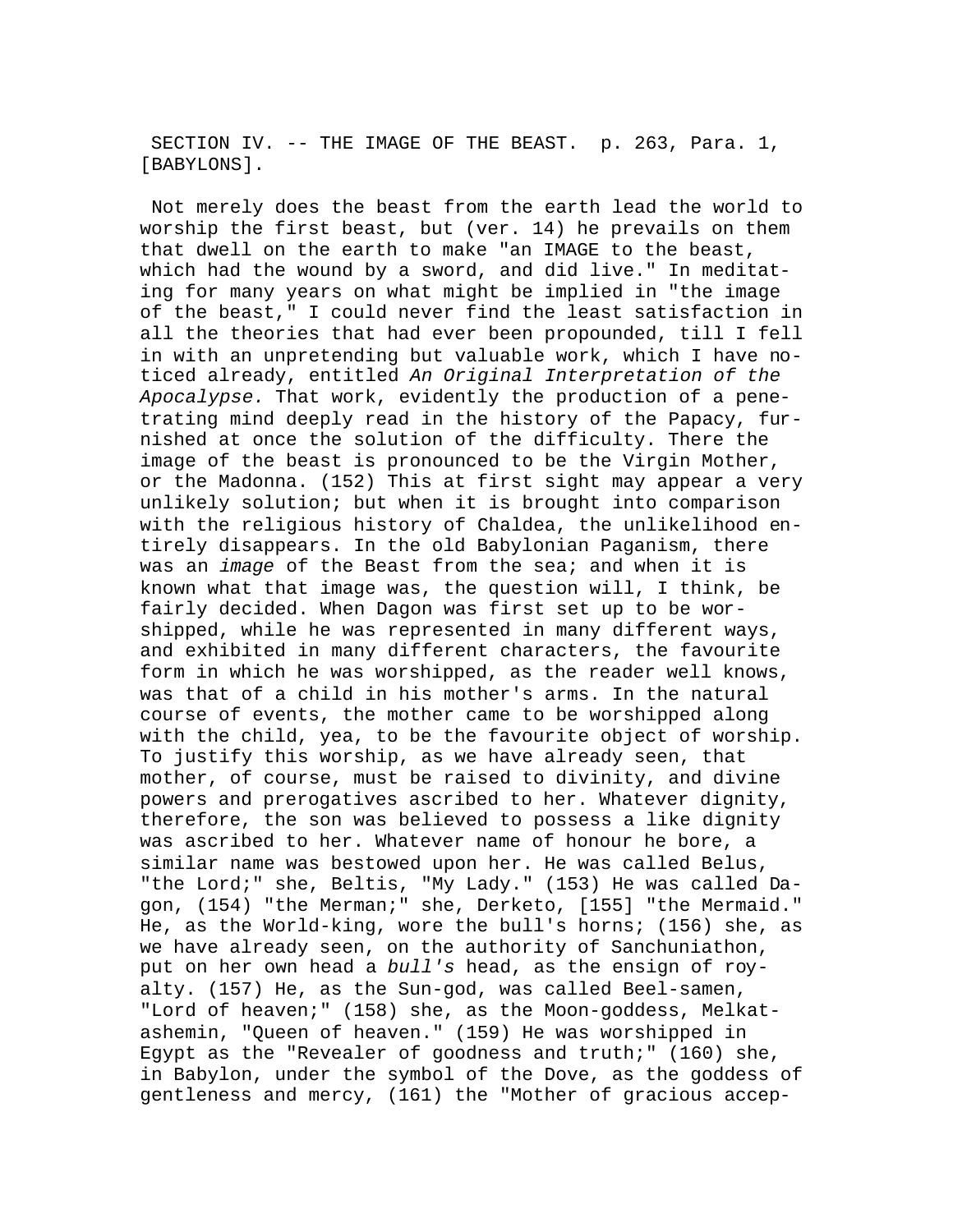tance," [162] "merciful and benignant to men." (163) He, under the name of Mithra, was worshipped as Mesites, (164) or "The Mediator;" she, as Aphrodite, or the "Wrathsubduer," was called Mylitta, "the Mediatrix." (165) He was represented as crushing the great serpent under his heel; (166) she, as bruising the serpent's head in her hand. (167) He, under the name Janus, bore a key, as the opener and shutter of the gates of the invisible world. (168) She, under the name of Cybele, was invested with a *like* key, as an emblem of the same power. (169) He, as the cleanser from sin, was called the "Unpolluted god;" (170) she, too had the power to wash away sin, and, though the mother of the seed, was called the "Virgin, pure and undefiled." (171) He was represented as "Judge of the dead;" she was represented as standing by his side, at the judgment-seat, in the unseen world. (172) He, after being killed by the sword, was fabled to have risen again, (173) and ascended up to heaven. (174) She, too, though history makes her to have been killed with the sword by one of her own sons, (175) was nevertheless, in the myth, said to have been carried by her son bodily to heaven, (176) and to have been made Pambasileia, "Queen of the universe." (177) Finally, to clench the whole, the name by which she was now known was Semele, which, in the Babylonian language, signifies "THE IMAGE." (178) Thus, in every respect, to the very least jot and tittle, she became the express image of the Babylonian "beast that had the wound by a sword, and did live." p. 263, Para. 2, [BABYLONS].

 After what the reader has already seen in a previous part of this work, it is hardly necessary to say that it is this very goddess that is now worshipped in the Church of Rome under the name of Mary. Though that goddess is called by the name of the mother of our Lord, all the attributes given to her are derived simply from the Babylonian Madonna, and *not* from the Virgin Mother of Christ. (179) There is not one line or one letter in all the Bible to countenance the idea that Mary should be worshipped, that she is the "refuge of sinners," that she was "immaculate," that she made atonement for sin when standing by the cross, and when, according to Simeon, "a sword pierced through her own soul also;" or that, after her death, she was raised from the dead and carried in glory to heaven. But in the Babylonian system all this was found; and all this is now incorporated in the system of Rome. The "sacred heart of Mary" is exhibited as pierced through with a sword, *in token,* as the apostate Church teaches, that her anguish at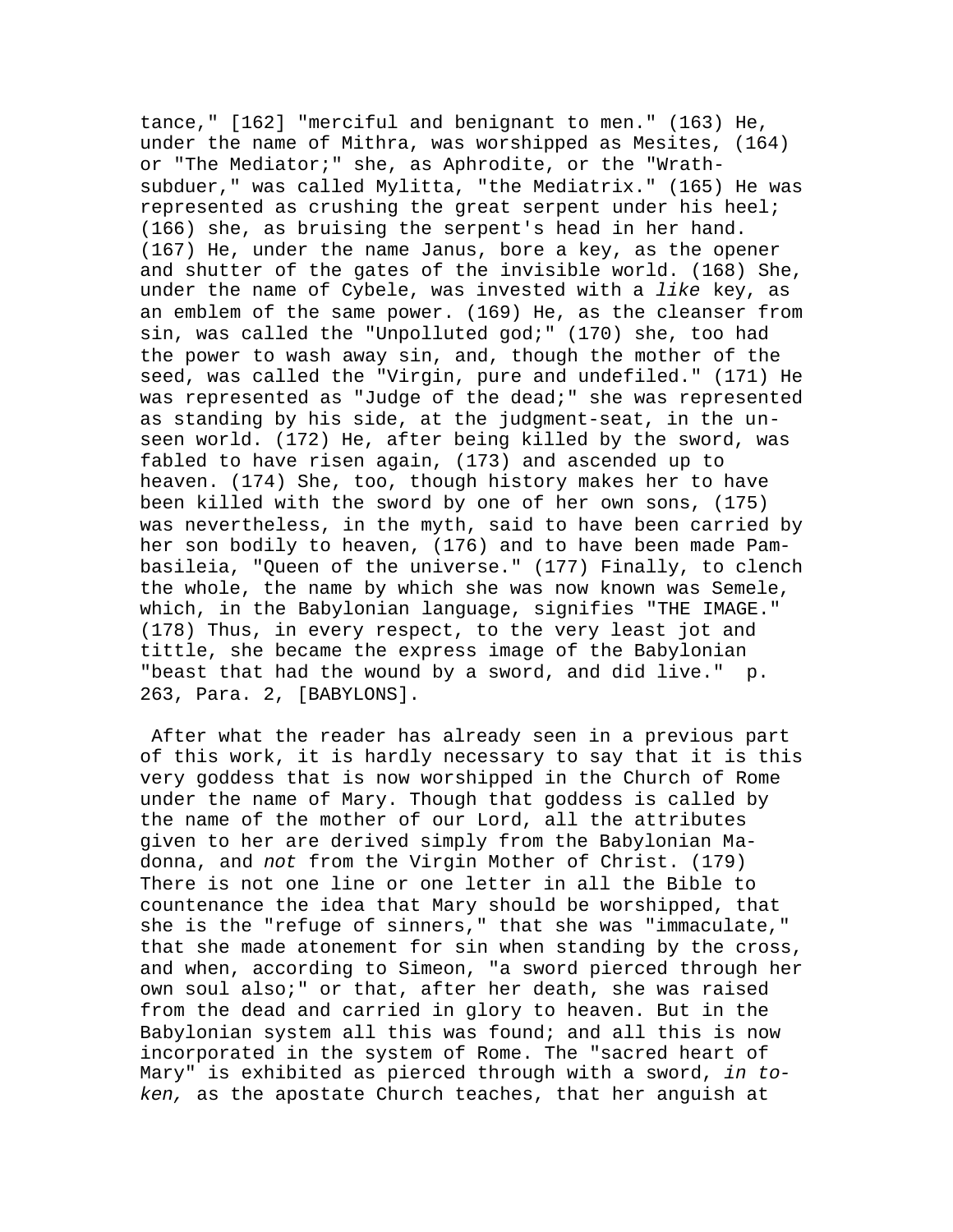the crucifixion was as true an atonement as the death of Christ; -- for we read in the Devotional office or Servicebook, adopted by the "Sodality of the sacred heart," such blasphemous words as these, "Go, then, devout client! go to the heart of Jesus, but let your way be through the heart of Mary; *the sword of grief which pierced her soul opens you a passage;* entered by the wound which love has made;" (180) -- again we hear one expounder of the new faith, like M. Genoude in France, say that "Mary was the repairer of the guilt of Eve, as our Lord was the repairer of the guilt of Adam;" (181) and another -- Professor Oswald of Paderbon -- affirm that Mary was not a human creature like us, that she is "the Woman, as Christ is the Man," that "Mary is copresent in the Eucharist, and that it is indisputable that, according to the Eucharistic doctrine of the Church, this presence of Mary in the Eucharist is *true and real,* not merely ideal or figurative;" (182) and further, we read in the Pope's decree of the Immaculate Conception, that that same Madonna, for this purpose "wounded with the sword," rose from the dead, and being assumed up on high, became Queen of Heaven. If all this be so, who can fail to see that in that apostate community is to be found what precisely answers to the making and setting up in the heart of Christendom, of an "Image to the beast that had the wound by a sword and did live"? p. 265, Para. 1, [BABYLONS].

 If the inspired terms be consulted, it will be seen that this was to be done by some public general act of apostate Christendom; (ver. 14), "Saying to them that dwell on the earth, that they should make an image to the beast;" and they made it. Now, here is the important fact to be observed, that this never *was* done, and this never could have been done, till eight years ago; for this plain reason, that till then the Madonna of Rome was never recognised as combining all the characters that belonged to the Babylonian "IMAGE of the beast." Till then it was not admitted even in Rome, though this evil leaven had been long working, and that strongly, that Mary was truly immaculate, and consequently she could not be the perfect counterpart of the Babylonian Image. What, however, had never been done before, was done in December, 1854. Then bishops from all parts of Christendom, and representatives from the ends of the earth, met in Rome; and with only four dissentient voices, it was decreed that Mary, the mother of God, who died, rose from the dead, and ascended into heaven, should henceforth be worshipped as the Immaculate Virgin, "conceived and born without sin." This was the formal setting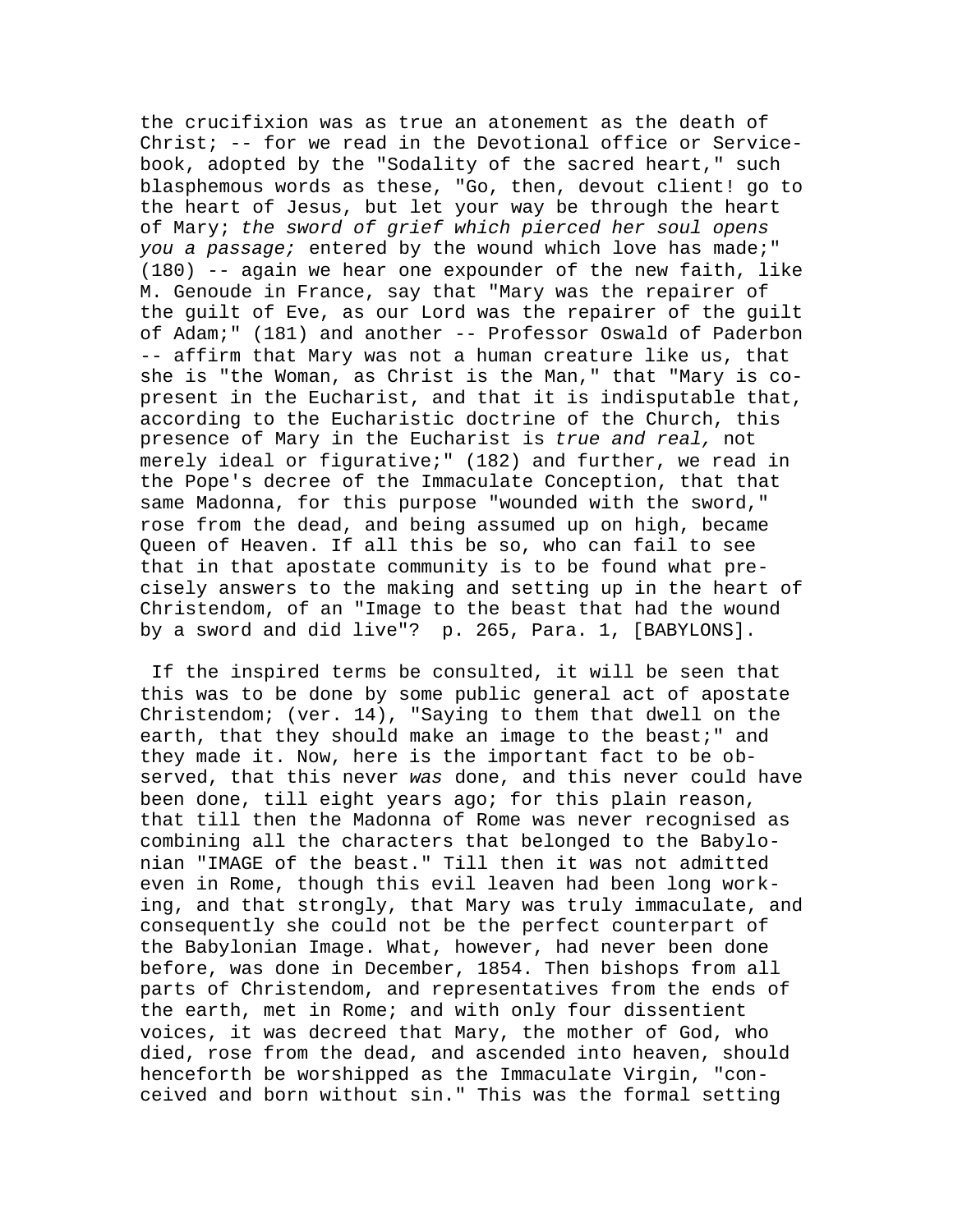up of the Image of the beast, and that by the general consent of "the men that dwell upon the earth." Now, this beast being set up, it is said, that the beast from the earth gives life and *speech* to the Image, implying, first, that it has neither life nor voice in itself; but that, nevertheless, through means of the beast from the earth, it is to have both life and voice, and to be an effective agent of the Papal clergy, who will make it speak exactly as they please. Since the Image has been set up, its voice has been everywhere heard throughout the Papacy. Formerly decrees ran less or more in the name of Christ. Now all things are pre-eminently done in the name of the Immaculate Virgin. Her voice is everywhere heard -- her voice is supreme. But, be it observed, when that voice is heard, it is not the voice of mercy and love, it is the voice of cruelty and terror. The decrees that come forth under the name of the Image, are to this effect (ver. 17), that "no man might buy or sell, save he that had the mark, or the name of the beast, or the number of his name." No sooner is the image set up than we see this very thing begun to be carried out. What was the Concordat in Austria, that so speedily followed, but this very thing? That concordat, through the force of unexpected events that have arisen, has not yet been carried into effect; but if it were, the results would just be what is predicted -- that no man in the Austrian dominions should "buy or sell" without the mark in some shape or other. And the very fact of such an intolerant concordat coming so speedily on the back of the Decree of the Immaculate Conception, shows what is the natural fruit of that decree. The events that soon thereafter took place in Spain showed the powerful working of the same persecuting spirit there also. During the last few years, the tide of spiritual despotism might have seemed to be effectually arrested; and many, no doubt, have indulged the persuasion that, crippled as the temporal sovereignty of the Papacy is, and tottering as it seems to be, that power, or its subordinates, could never persecute more. But there is an amazing vitality in the Mystery of Iniquity; and no one can ever tell beforehand what apparent impossibilities it may accomplish in the way of arresting the progress of truth and liberty, however promising the aspect of things may be. Whatever may become of the temporal sovereignty of the Roman states, it is by no means so evident this day, as to many it seemed only a short while ago, that the overthrow of the spiritual power of the Papacy is imminent, and that its power to persecute is finally gone. I doubt not but that many, constrained by the love and mercy of God, will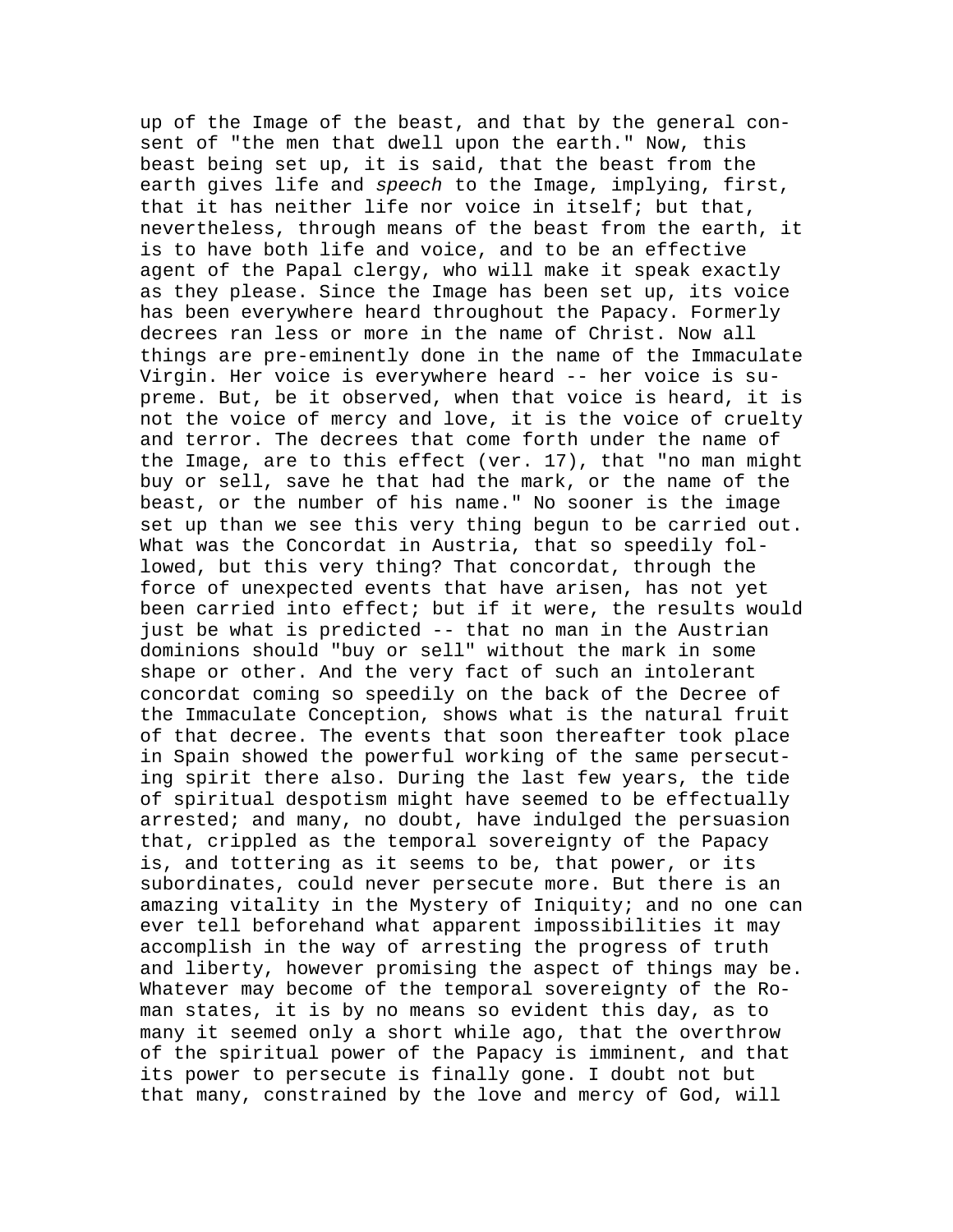yet obey the heavenly voice, and flee out of the doomed communion, before the vials of Divine wrath descend upon it. But if I have been right in the interpretation of this passage, then it follows that it must yet become more persecuting than ever it has been, and that that intolerance, which, immediately after the setting up of the Image, began to display itself in Austria and Spain, shall yet spread over all Europe; for it is not said that the Image of the beast should merely *decree,* but should *"cause* that as many as would not worship the Image of the beast should be killed" (ver. 15). When this takes place, that evidently is the time when the language of verse 8 is fulfilled, "And all that dwell on the earth shall worship the beast, whose names are not written in the book of life of the Lamb slain from the foundation of the world." It is impossible to get quit of this by saying, "This refers to the Dark Ages; this was fulfilled before Luther." I ask, had the men who dwelt on the earth set up the Image of the beast before Luther's days? Plainly not. The decree of the Immaculate Conception was the deed of yesterday. The prophecy, then, refers to our own times -- to the period on which the Church is now entering. In other words, the slaying of the witnesses, the grand trial of the saints, IS STILL TO COME. (183) [APPENDIX, Q, p.320.1] p. 267, Para. 1, [BABYLONS].

SECTION V. -- THE NAME OF THE BEAST, THE NUMBER OF HIS NAME, -- THE INVISIBLE HEAD OF THE PAPACY. p. 269, Para. 1, [BABYLONS].

 Dagon and the Pope being now identified, this brings us naturally and easily to the long-sought name and number of the beast, and confirms, by entirely new evidence, the old Protestant view of the subject. The name "Lateinos" has been generally accepted by Protestant writers, as having many elements of probability to recommend it. But yet there has been always found a certain deficiency, and it has been felt that something was wanting to put it beyond all possibility of doubt. Now, looking at the subject from the Babylonian point of view, we shall find both the name and number of the beast brought home to us in such a way as leaves nothing to be desired on the point of evidence. Osiris, or Nimrod, whom the Pope represents, was called by many different titles, and therefore, as Wilkinson remarks, (184) he was much in the same position as his wife, who was called "Myrionymus," the goddess with "ten thousand names." Among these innumerable names, how shall we ascertain *the* name at which the Spirit of God points in the enigmatical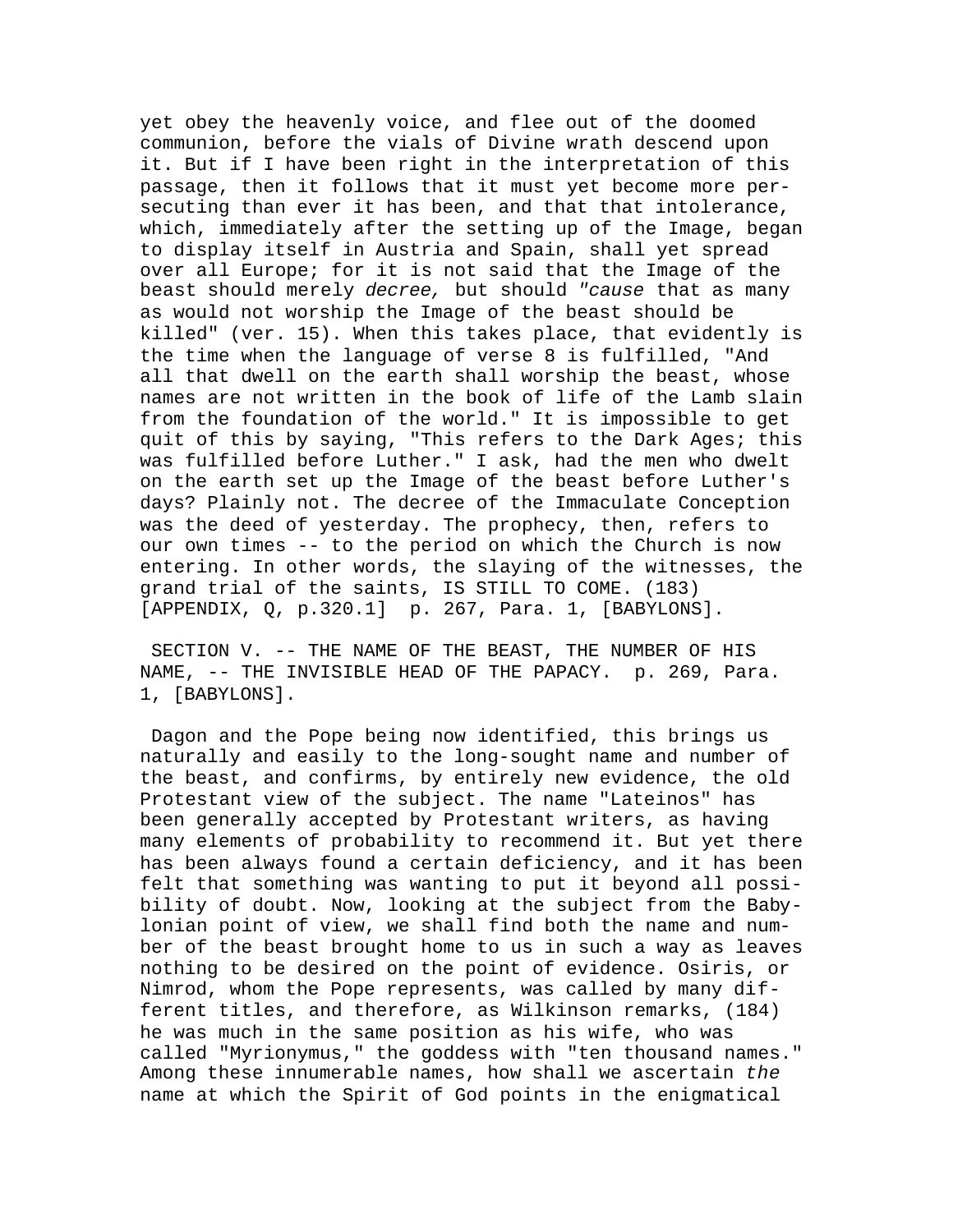language that speaks of the name of the beast, and the number of his name? If we know the Apocalyptic name of the *system,* that will lead us to the name of the *head* of the system. The name of the system is "Mystery" (Rev. xvii. 5) Here, then, we have the key that at once unlocks the enigma. We have now only to inquire what was the name by which Nimrod was known *as* the god of the Chaldean Mysteries. That name, as we have seen, was Saturn. Saturn and Mystery are both Chaldean words, and they are correlative terms. As Mystery signifies the Hidden system, so Saturn signifies the Hidden god. (185) To those who were initiated the god was revealed; to all else he was hidden. Now, the name Saturn in Chaldee is pronounced Satur; but, as every Chaldee scholar knows, consists only of four letters, thus -- Stur. This name contains exactly the Apocalyptic number 666:-- S=60; T=400; U=6; R=200 =====666, p. 269, Para. 2, [BABYLONS].

 If the Pope is, as we have seen, the legitimate representative of Saturn, the number of the Pope, as head of the Mystery of Iniquity, is just 666. But still further it turns out, as shown above, that the original name of Rome itself was Saturnia, "the city of Saturn." This is vouched alike by Ovid, (186) and by Pliny, [187] and by Aurelius Victor. (188) Thus, then, the Pope has a double claim to the name and number of the beast. He is the *only* legitimate representative of the original Saturn at this day in existence, and he reigns in the very city of the seven hills where the Roman Saturn formerly reigned; and, from his residence in which, the whole of Italy was "long after called by his name," being commonly named "the Saturnian land." But what bearing, it may be said, has this upon the name Lateinos, which is commonly believed to be the "name of the beast"? Much. It proves that the common opinion is thoroughly well-founded. Saturn and Lateinos are just synonymous, having precisely the same meaning, and belonging equally to the same god. The reader cannot have forgotten the lines of Virgil, which showed that Lateinos, to whom the Romans or Latin race traced back their lineage, was represented with a *glory* around his head, to show that he was a "child of the Sun." (189) Thus, then, it is evident that, in popular opinion, the *original* Lateinos had occupied the very same position as Saturn did in the Mysteries, who was equally worshipped as the "offspring of the Sun." Moreover, it is evident that the Romans knew that the name "Lateinos" signified the "Hidden One," for their antiquarians invariably affirm that Latium received its name from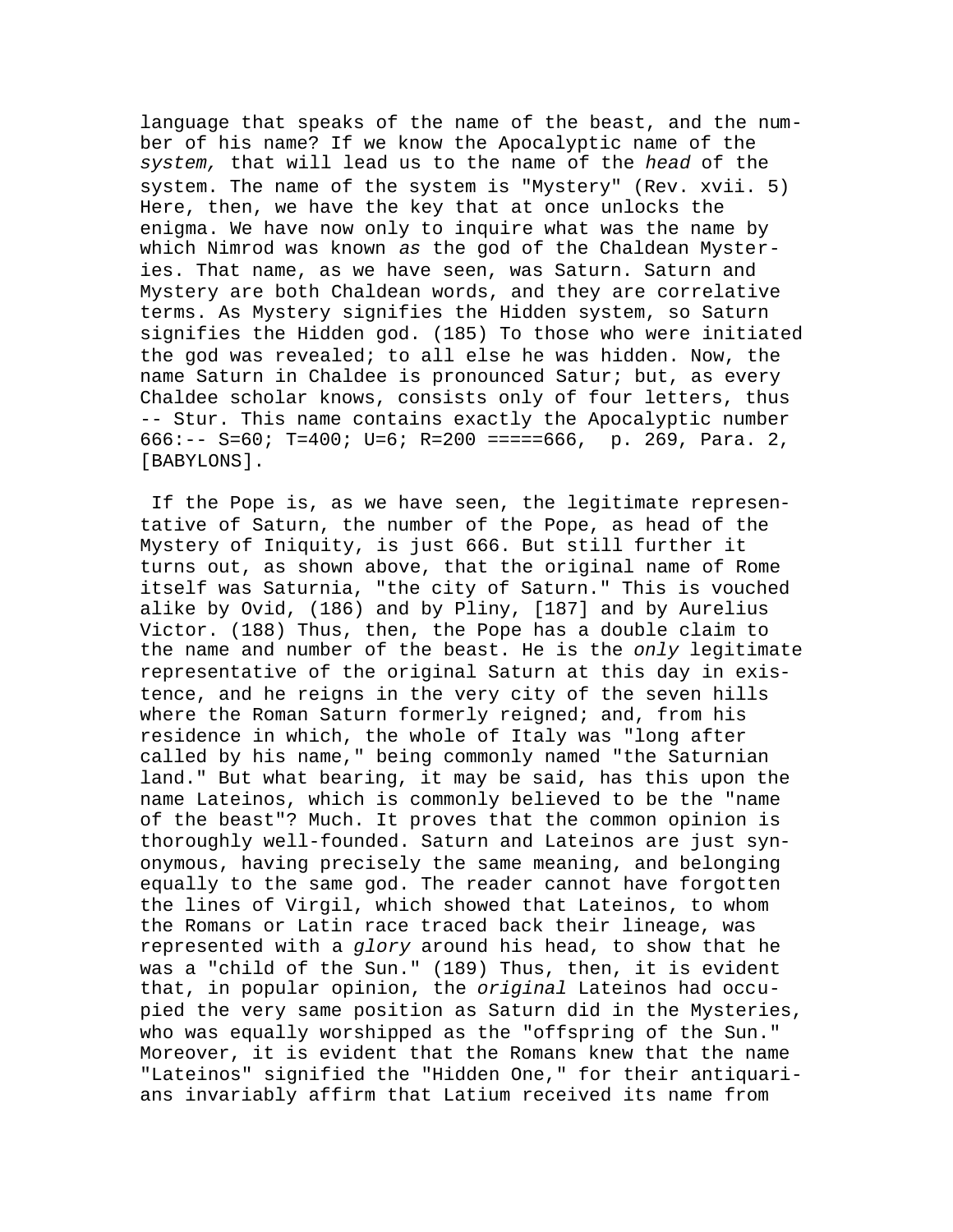Saturn "lying *hid"* there. (190) On etymological grounds, then, even on the testimony of the Romans, Lateinos is equivalent to the "Hidden One;" that is, to Saturn, the "god of Mystery." (191) While Saturn, therefore, is the name of the beast, and contains the mystic number, Lateinos, which contains the same number, is just as peculiar and distinctive an appellation of the same beast. The Pope, then, as the head of the beast, is equally Lateinos or Saturn, that is, the head of the Babylonian "Mystery." When, therefore, the Pope requires all his services to be performed in the *"Latin* tongue," that is as much as to say that they must be performed in the language of "Mystery"; when he calls his Church the *Latin* Church, that is equivalent to a declaration that it is the Church of "Mystery." Thus, by this very name of the Pope's own choosing, he has with his own hands written upon the very forehead of his apostate communion its divine Apocalyptic designation, "MYSTERY -- Babylon the great." Thus, also, by a process of the purest induction, we have been led on from step to step, till we find the mystic number 666 unmistakably and "indelibly marked" on his own forehead, and that he who has his seat on the seven hills of Rome has exclusive and indefeasible claims to be regarded as the *Visible* head of the beast. p. 270, Para. 1, [BABYLONS].

 The reader, however, who has carefully considered the language that speaks of the name and number of the Apocalyptic beast, must have observed that, in the terms that describe that name and number, there is still an enigma that ought not to be overlooked. The words are these: "Let him that hath understanding count the number of the beast -- for it is the number of a *man"* (Rev. xiii. 18). What means the saying, that the "number of the beast is the number of a *man"?* Does it merely mean that he has been called by a name that has been borne by some individual man before? This is the sense in which the words have been generally understood. But surely this would be nothing very distinctive - nothing that might not equally apply to innumerable names. But view this language in connection with the ascertained facts of the case, and what a Divine light at once beams from the expression. Saturn, the hidden god, -- the god of the Mysteries, whom the Pope represents, whose secrets were revealed only to the initiated, -- was identical with Janus, who was publicly known to all Rome, to the uninitiated and initiated alike, as the grand Mediator, the opener and the shutter, who had the key of the invisible world. Now, what means the name Janus? That name, as Cornificius in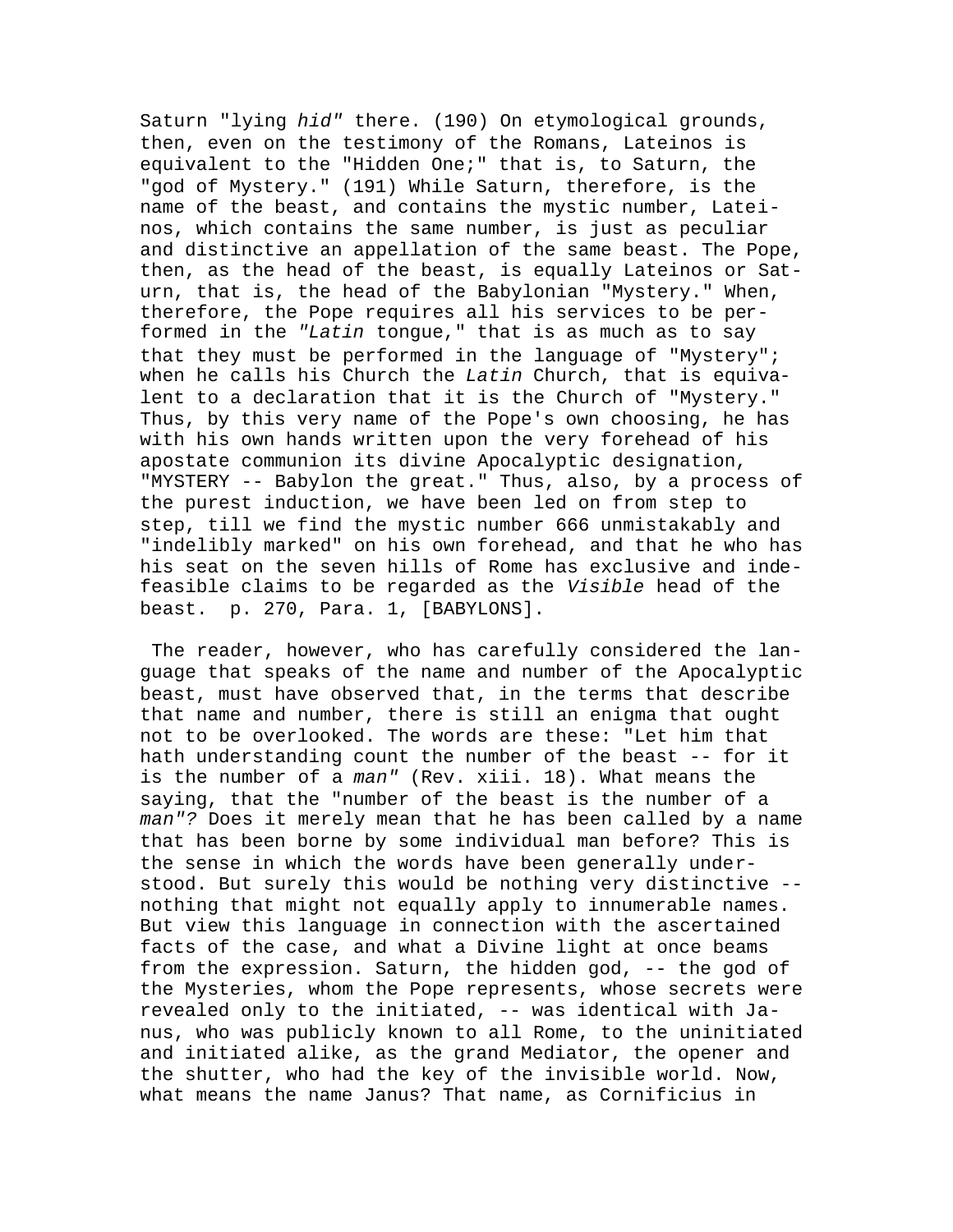Macrobius shows, was properly Eanus; (192) and in ancient Chaldee, E-anush signifies "the Man." By that very name was the Babylonian beast from the sea called, when it first made its appearance. (193) The name E-anush, or "the Man," was applied to the Babylonian Messiah, as identifying him with the promised seed of the Woman. The name of "the Man," as applied to a *god,* was intended to designate him as the *"god-man."* We have seen that in India the Hindoo Shasters bear witness, that in order to enable the gods to overcome their enemies, it was needful that the Sun, the supreme divinity, should be incarnate, and born of a Woman. (194) The classical nations had a legend of precisely the same nature. "There was a current tradition in heaven," says Apollodorus, "that the giants could never be conquered except by the help of a *man."* (195) That man, who was believed to have conquered the adversaries of the gods, was Janus, the god-man. In consequence of his assumed character and exploits, Janus was invested with high powers, made the keeper of the gates of heaven, and arbiter of men's eternal destinies. Of this Janus, this Babylonian "man," the Pope, as we have seen, is the legitimate representative; his key, therefore, he bears, with that of Cybele, his mother-wife; and to all his blasphemous pretensions he at this hour lays claim. The very fact, then, that the Pope founds his claim to universal homage on the possession of the keys of heaven, and that in a sense which empowers him, in defiance of every principle of Christianity, to open and shut the gates of glory, according to his mere sovereign will and pleasure, is a striking and additional proof that he is that head of the beast from the sea, whose number, as identified with Janus, is the number of a *man,* and amounts exactly to 666. p. 271, Para. 1, [BABYLONS].

 But there is something further still in the name of Janus or Eanus, not to be passed over. Janus, while manifestly worshipped as the Messiah or god-man, was also celebrated as "Principium Deorum," (196) the source and fountain of all the Pagan gods. We have already in this character traced him backward through Cush to Noah; but to make out his claim to this high character, in its proper completeness, he must be traced even further still. The Pagans knew, and could not but know, at the time the Mysteries were concocted, in the days of Shem and his brethren, who, through the Flood, had passed from the old world to the new, the whole story of Adam, and therefore it was necessary, if a deification of mankind there was to be, that his pre-eminent dignity, as the *human* "Father of gods and *men,"*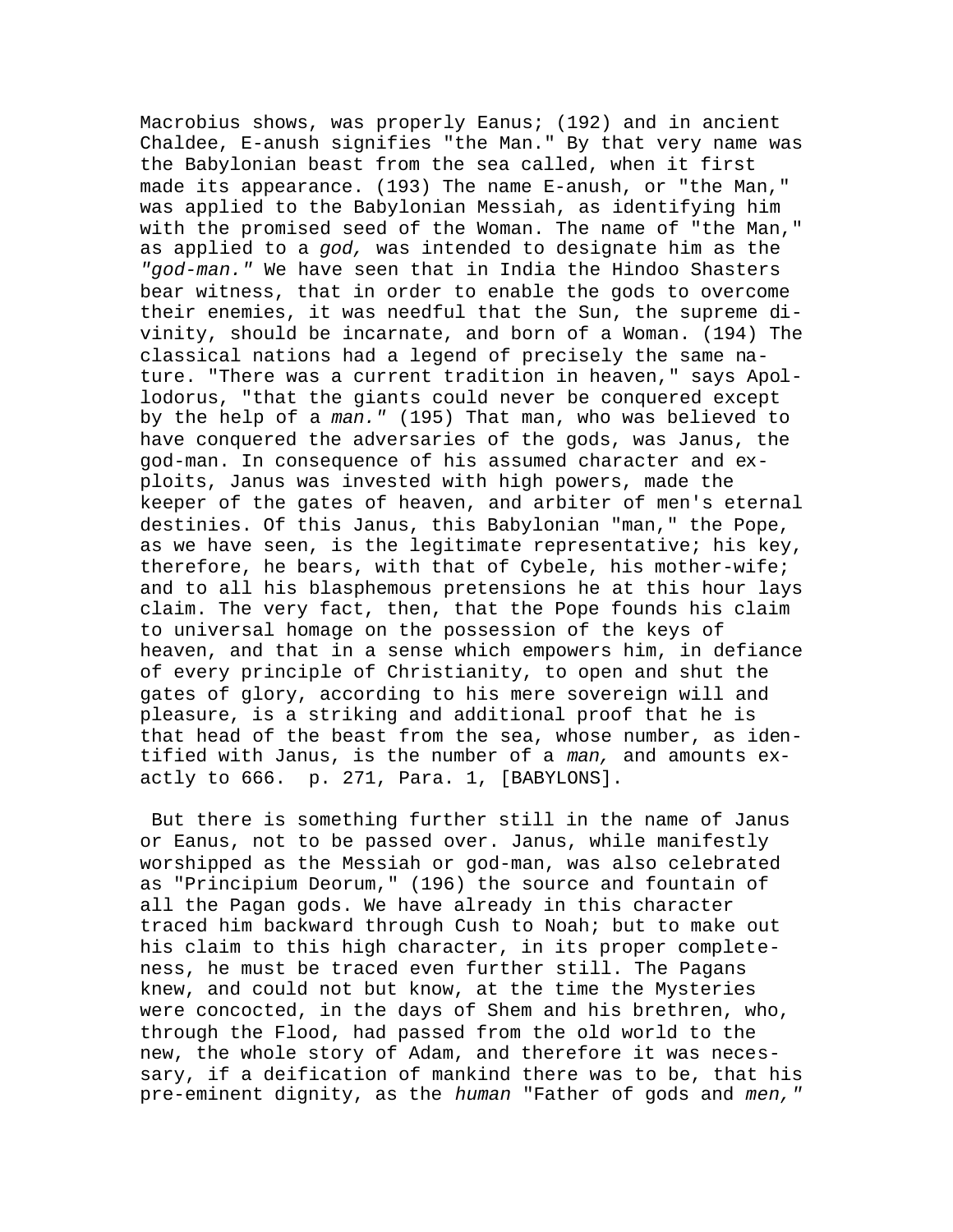should not be ignored. Nor was it. The Mysteries were full of what he did, and what befell him; and the name E-anush, or, as it appeared in the Egyptian form, "Ph'anesh, (197) "The man," was only another name for that of our great progenitor. The name of Adam in the Hebrew of Genesis almost always occurs with the article before it, implying "The Adam," or "The man." There is this difference, however - to "fallen man." E-anush, then, as 'Principium deorum," "The fountain and father of the gods," is "FALLEN Adam." (198) The principle of Pagan idolatry went directly to exalt *fallen* humanity, to consecrate its lusts, to give men license to live after the flesh, and yet, after such a life, to make them sure of eternal felicity. E-anus, the "fallen man," was set up as the human Head of this system of corruption -- this "Mystery of Iniquity." Now, from this we come to see the real meaning of the name, applied to the divinity commonly worshipped in Phrygia along with Cybele in the very same character as this same Janus, who was at once the Father of the gods, and the Mediatorial divinity. That name was Atys, or Attis, or Attes, (199) and the meaning will evidently appear from the meaning of the wellknown Greek word Ate, which signifies "error of sin," and is obviously derived from the Chaldean Hata, "to sin." Atys or Attes, formed from the same verb, and in a similar way, signifies "The Sinner." The reader will remember that Rhea or Cybele was worshipped in Phrygia under the name of Idaia Mater, "The mother of knowledge," and that she bore in her hand, as her symbol, the pomegranate, which we have seen reason to conclude to have been in Pagan estimation the fruit of the "forbidden tree." (200) Who, then, so likely to have been the contemplar divinity of that "Mother of knowledge" as Attes, "The sinner," even her own husband, whom she induced to share with her in her sin, and partake of her fatal knowledge, and who thereby became in true and proper sense, "The man of sin," -- "the man by whom sin entered the world, and death by sin, and so death passed upon all, because all have sinned." (201) Now to Attes, this "Man of sin," after passing through those sorrows and sufferings, which his worshippers yearly commemorated, the distinguishing characteristics and glories of the Messiah were given. He was identified with the sun, (202) the one only god; he was identified with Adonis; and to him as thus identified, the language of the Sixteenth Psalm, predicting the triumph of our Saviour Christ over death and the grave, was in all its greatness applied: "Thou wilt not leave my soul in hell, nor suffer thine Holy One to see corruption." It is sufficiently known that the first part of this state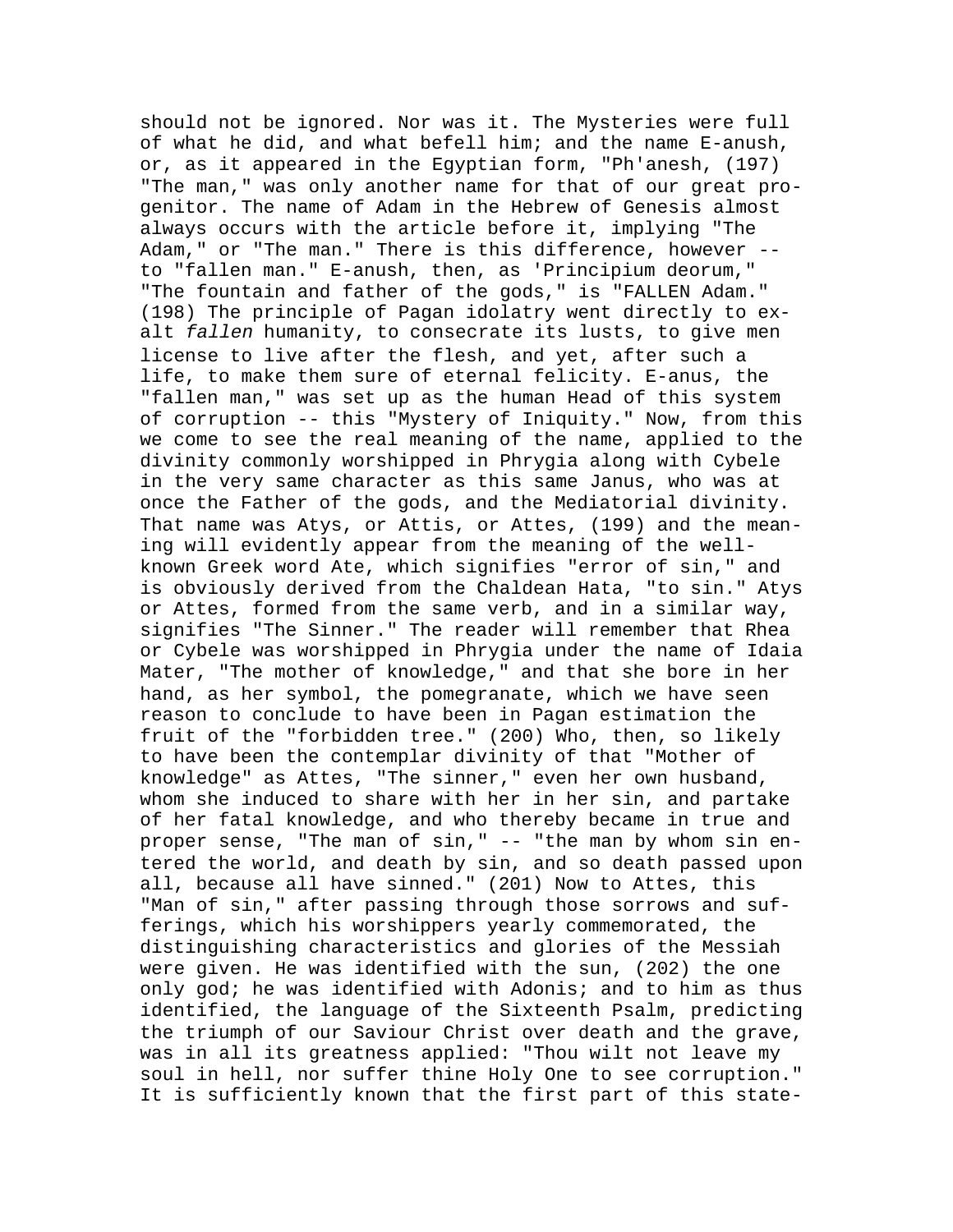ment was applied to Adonis; for the annual weeping of the women for Tammuz was speedily turned into rejoicings, on account of his fabled return from Hades, or the infernal regions. But it is not so well known that Paganism applied to its mediatorial god the predicted incorruption of the *body* of the Messiah. But that this was the fact, we learn from the distinct testimony of Pausanias. "Agdistis," that is Cybele, says he, "obtained from Jupiter, that no part of the body of Attes should either *become putrid or waste away."* (203) Thus did Paganism apply to Attes "the sinner," the incommunicable honour of Christ, who came to "save His people from their sins" -- as contained in the Divine language uttered by the "sweet psalmist of Israel," a thousand years before the Christian era. If, therefore, the Pope occupies, as we have seen, the very place of Janus "the man," how clear is it, that he equally occupies the place of Attes, "the sinner," and then how striking in this point of view the name "Man of sin," as divinely given by prophecy (2 Thess. ii. 3) to him who was to be the head of the Christian apostacy, and who was to concentrate in that apostacy all the corruption of Babylonian Paganism? p. 272, Para. 1, [BABYLONS].

 The Pope is thus on every ground demonstrated to be the *visible* head of the beast. But the beast has not only a visible, but an invisible head that governs it. That invisible head is none other than Satan, the head of the first grand apostacy that began in heaven itself. This is put beyond doubt by the language of Rev. xiii. 4: "And they worshipped the Dragon which gave power unto the beast, saying, Who is like unto the beast? Who is able to make war with him?" This language shows that the worship of the dragon is commensurate with the worship of the beast. That the dragon is primarily Satan, the arch-fiend himself, is plain from the statement of the previous chapter (Rev. xii. 9): "And the Dragon was cast out, that old serpent, called the Devil, and Satan, which deceiveth the whole world." If, then, the Pope be, as we have seen, the visible head of the beast, the adherents of Rome, in worshipping the Pope, of necessity worship the Devil. With the Divine statement before us, there is no possibility of escaping from this. And this is exactly what we might expect on other ground. Let it be remembered that the Pope, as the head of the Mystery of Iniquity, is "the son of perdition," Iscariot, the false apostle, the traitor. Now, it is expressly stated, that before Judas committed his treason, "Satan," the prince of the Devils, "entered into him," took complete and entire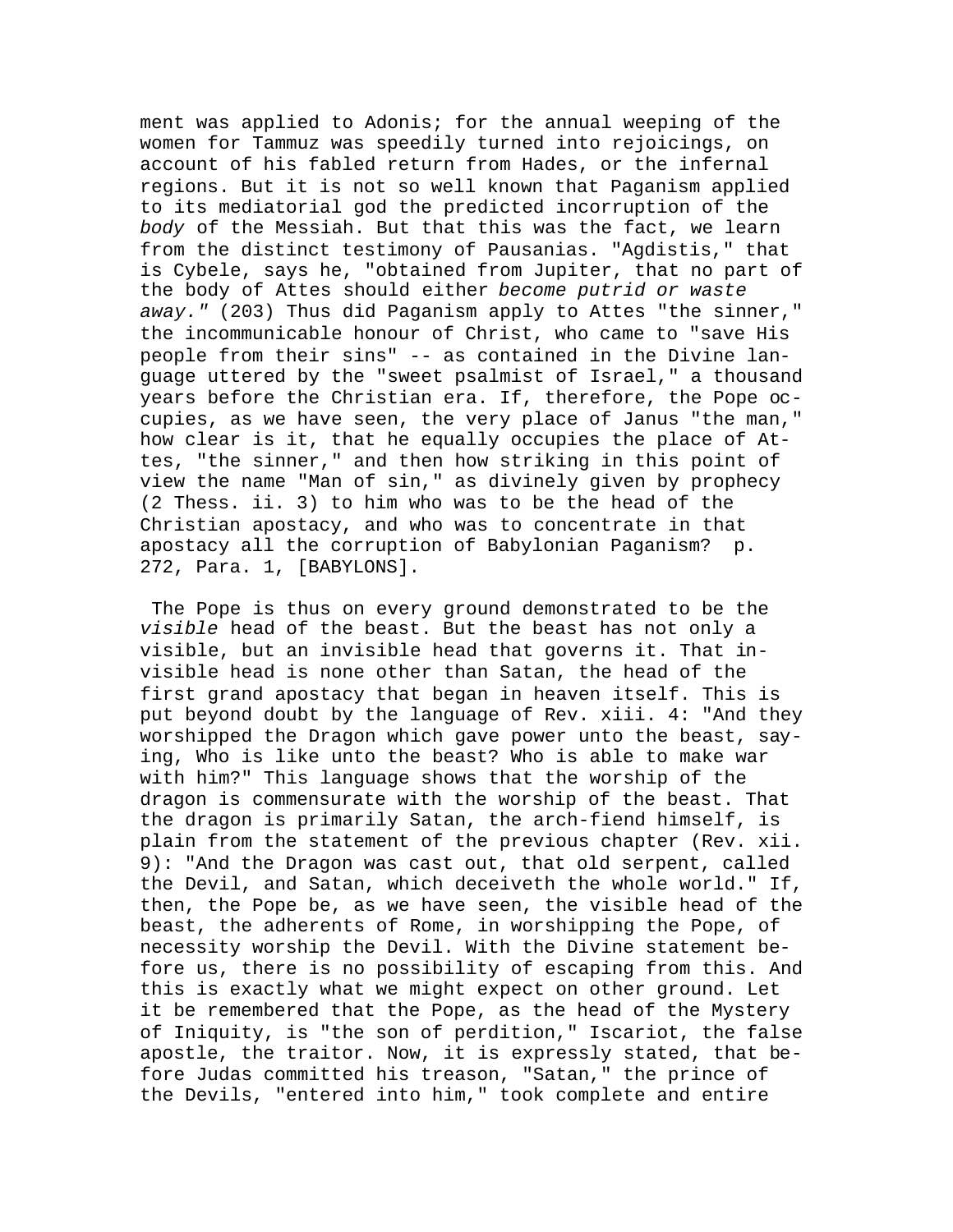possession of him. From analogy, we may except the same to have been the case here. Before the Pope could even conceive such a scheme of complicated treachery to the cause of his Lord, as has been proved against him, before he could be qualified for successfully carrying that treacherous scheme into effect, Satan himself must enter into him. The Mystery of Iniquity was to practise and prosper according "to the working" -- i.e., literally, "according to the *energy* or mighty power of Satan" 2 Thess ii. 9). (204) Therefore Satan himself, and not any subordinate spirit of hell, must preside over the whole vast system of consecrated wickedness; he must personally take possession of him who is its visible head, that the system may be guided by his diabolical subtlety, and "energised" by his superhuman power. Keeping this in view, we see at once how it is that, when the followers of the Pope worship the beast, They worship also the "dragon that gave power to the beast. [APPENDIX, NOTE R, p.322.1] p. 274, Para. 1, [BABYLONS].

 Thus, altogether independent of historical evidence on this point, we are brought to the irresistible conclusion that the worship of Rome is one vast system of Devilworship. If it be once admitted that the Pope is the head of the beast from the sea, we are bound, on the mere testimony of God, without any other evidence whatever, to receive this as a fact, that, consciously or unconsciously, those who worship the Pope are *actually* worshipping the Devil. But, in truth, we have historical evidence, and that of a very remarkable kind, that the Pope, as head of the Chaldean Mysteries, is as directly the representative of Satan, as he is of the false Messiah of Babylon. It was long ago noticed by Irenaeus, about the end of the second century, that the name Teitan contained the Mystic number 666; and he gave it as his opinion that Teitan was "by far the most probable name" of the beast from the sea. (205) The grounds of his opinion, as stated by him, do not carry much weight; but the opinion itself he may have derived from others who had better and more valid reasons for their belief on this subject. Now, on inquiry, it will actually be found, that while Saturn was the name of the *visible* head, Teitan was the name of the *invisible* head of the beast. Teitan is just the Chaldean form of Sheitan, (206) the very name by which Satan has been called from time immemorial by the Devil-worshippers of Kurdistan; (207) and from Armenia or Kurdistan, this Devil-worship embodied in the Chaldean Mysteries came westward to Asia Minor, and thence to Etruria and Rome. That Teitan was actually known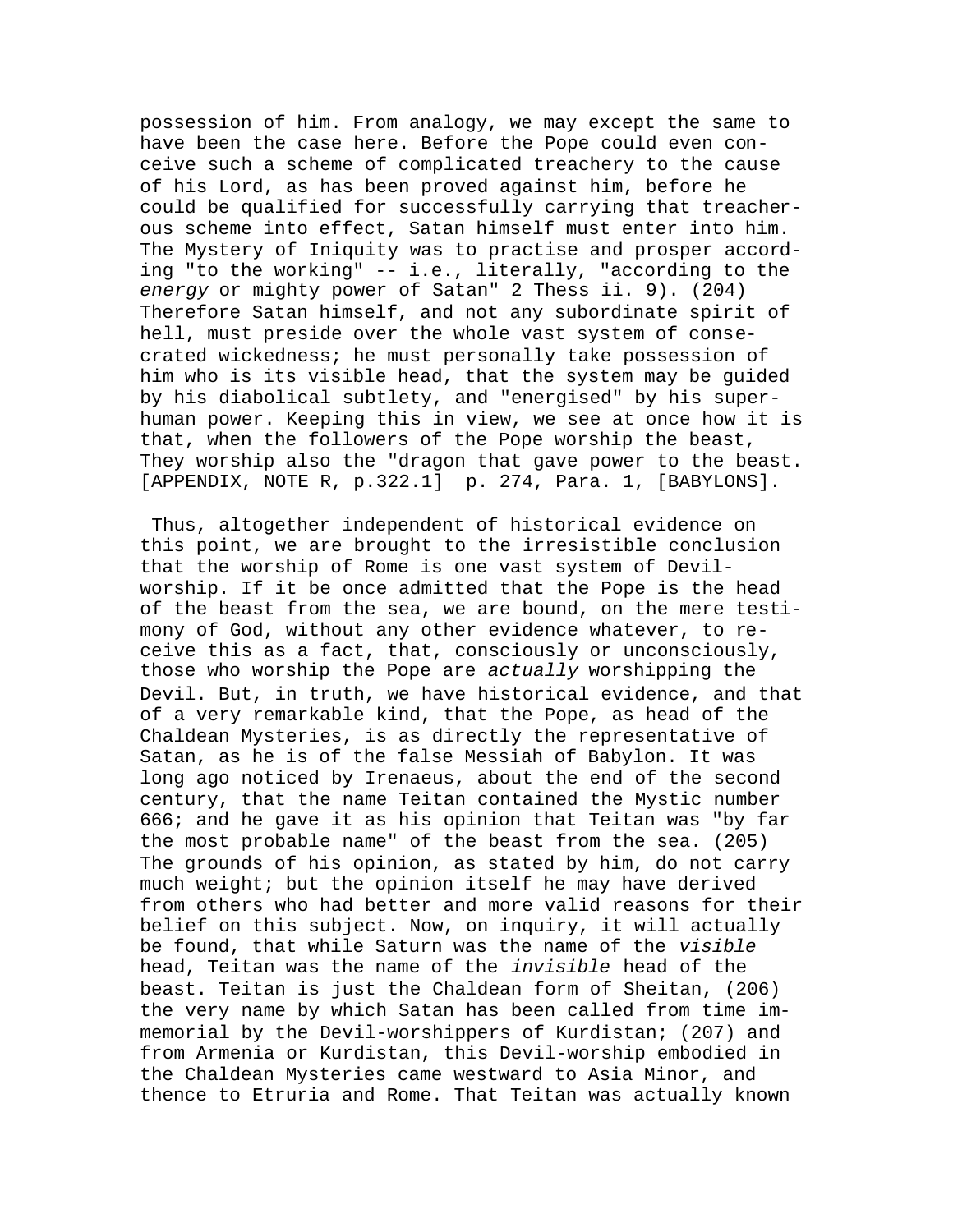by the classic nations of antiquity to be Satan, or the spirit of wickedness, and originator of moral evil, we have the following proofs: The history of Teitan and his *brethren,* as given in Homer and Hesiod, the two earliest of all the Greek writers, although later legends are obviously mixed up with it, is evidently the exact counterpart of the Scriptural account of Satan and his angels. Homer says, that "all the gods of Tartarus," or Hell, "were called Teitans." (208) Hesiod tells us how these Teitans, or "gods of hell," came to have their dwelling there. The chief of them having committed a certain act of wickedness against his father, the supreme god of heaven, with the sympathy of many others of the "sons of heaven," that father "called them all by an opprobrious name, Teitans," (209) pronounced a curse upon them, and then, in consequence of that curse, they were "cast down to hell," and "bound in chains of darkness" in the abyss. (210) While this is the earliest account of Teitan and his followers among the Greeks, we find that, in the Chaldean system, Teitan was just a synonym for Typhon, the malignant Serpent or Dragon, who was universally regarded as the Devil, or author of all wickedness. It was Typhon, according to the Pagan version of the story, that killed Tammuz, and cut him in pieces; but Lactantius, who was thoroughly acquainted with the subject, upbraids his Pagan countrymen for "worshipping a child torn in pieces by the Teitans." (211) It is undeniable, then, that Teitan, in Pagan belief, was identical with the Dragon, or Satan. (212) p. 275, Para. 1, [BABYLONS].

 In the Mysteries, as formerly hinted, an important change took place as soon as the way was paved for it. First, Tammuz was worshipped as the bruiser of the serpent's head, meaning thereby that he was the appointed destroyer of Satan's kingdom. Then the dragon himself, or Satan, came to receive a certain measure of worship, to "console him," as the Pagans said, "for the loss of his power," and to prevent him from hurting them; (213) and last of all the dragon, or Teitan or Satan, became the supreme object of worship, the Titania, or rites of Teitan, occupying a prominent place in the Egyptian Mysteries, (214) and also in those of Greece. [215] How vitally important was the place that these rites of Teitan or Satan occupied, may be judged of from the fact that Pluto, the god of Hell (who, in his *ultimate* character, was just the grand Adversary), was looked up to with awe and dread as the great god on whom the destinies of mankind in the eternal world did mainly depend; for it was said that to Pluto it belonged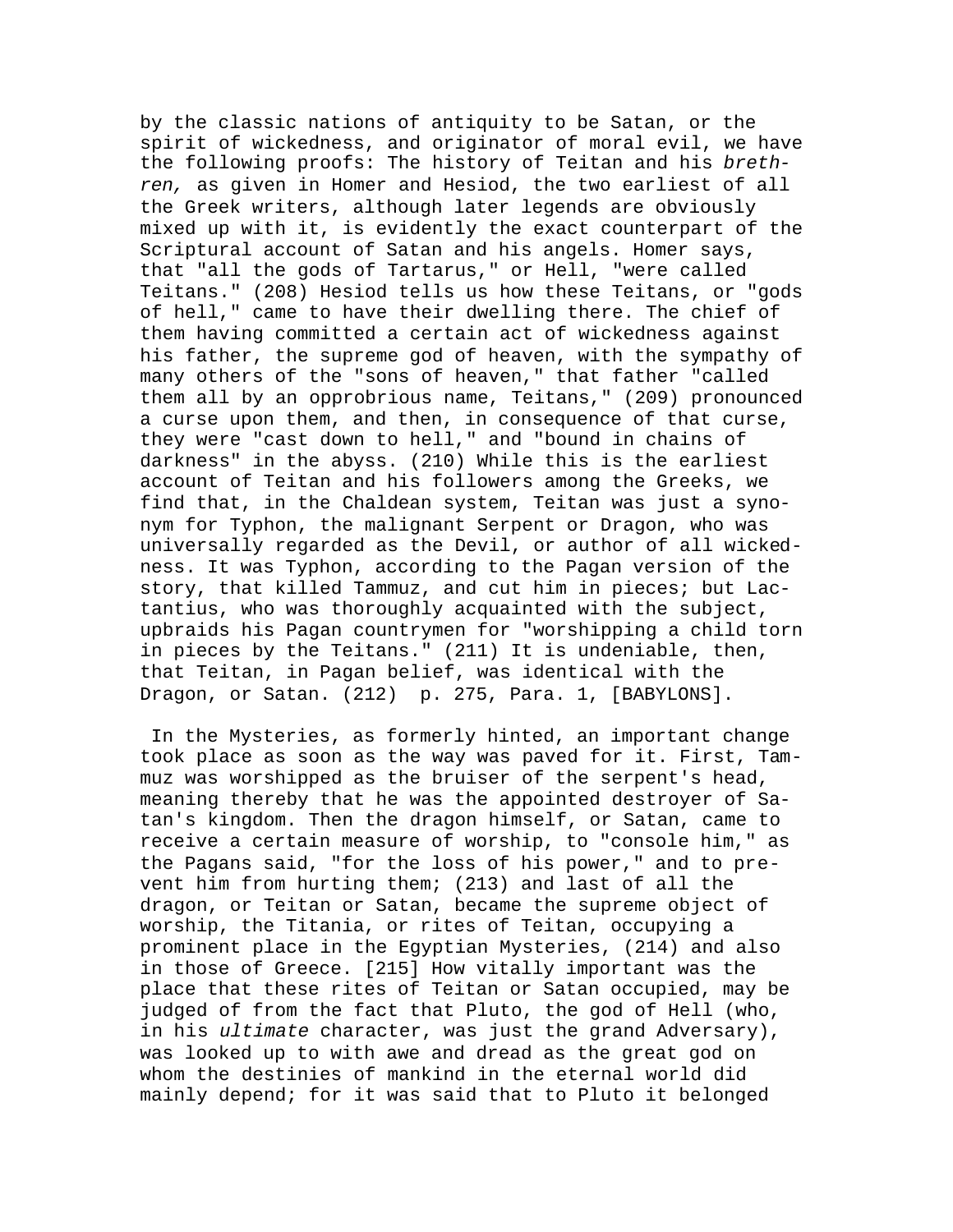"to purify souls after death." (216) Purgatory having been in Paganism, as it is in Popery, the grand hinge of priestcraft and superstition, what a power did this opinion attribute to the "god of Hell'! No wonder that the serpent, the Devil's grand instrument in seducing mankind, was in all the earth worshipped with such extraordinary reverence, it being laid down in the Octateuch of Ostanes, that "serpents were the supreme of all gods and the princes of the Universe." (217) No wonder that it came at last to be firmly believed that the Messiah, on whom the hopes of the world depended, was *Himself* the "seed of the serpent"! This was manifestly the case in Greece; for the current story there came to be, that the first Bacchus was brought forth in consequence of a connexion on the part of his mother with the father of the gods, in the form of a "speckled snake." (218) That "father of the gods' was manifestly "the god of hell;" for Proserpine, the mother of Bacchus, that miraculously conceived and brought forth the wondrous child -- whose rape by Pluto occupied such a place in the Mysteries -- was worshipped *as* the wife of the god of Hell, as we have already seen, under the name of the "Holy Virgin." (219) The story of the seduction of Eve (220) by the serpent is plainly imported into this legend, as Julius Firmicus and the early Christian apologists did with great force cast in the teeth of the Pagans of their day; but very different is the colouring given to it in the Pagan legend from that which it has in the Divine Word. Thus the grand Thimblerigger, by dexterously shifting the peas, through means of men who began with great professions of abhorrence of his character, got himself almost everywhere recognised as in very deed "the god of this world.' So deep and so strong was the hold that Satan had contrived to get of the ancient world in this character, that even when Christianity had been proclaimed to man, and the true light had shone from Heaven, the very doctrine we have been considering raised its head among the professed disciples of Christ. Those who held this doctrine were called Ophiani or Ophites, that is, serpent-worshippers. "These heretics," says Tertullian, "magnify the serpent to such a degree as to prefer him even to Christ Himself; for he, say they, gave us the first knowledge of good and evil. It was from a perception of his power and majesty that Moses was induced to erect the brazen serpent, to which whosoever looked was healed. Christ Himself, they affirm, in the Gospel imitates the sacred power of the serpent, when He says that, 'As Moses lifted up.' (221) They introduce it when they bless the Eucharist." These wicked heretics avowedly worshipped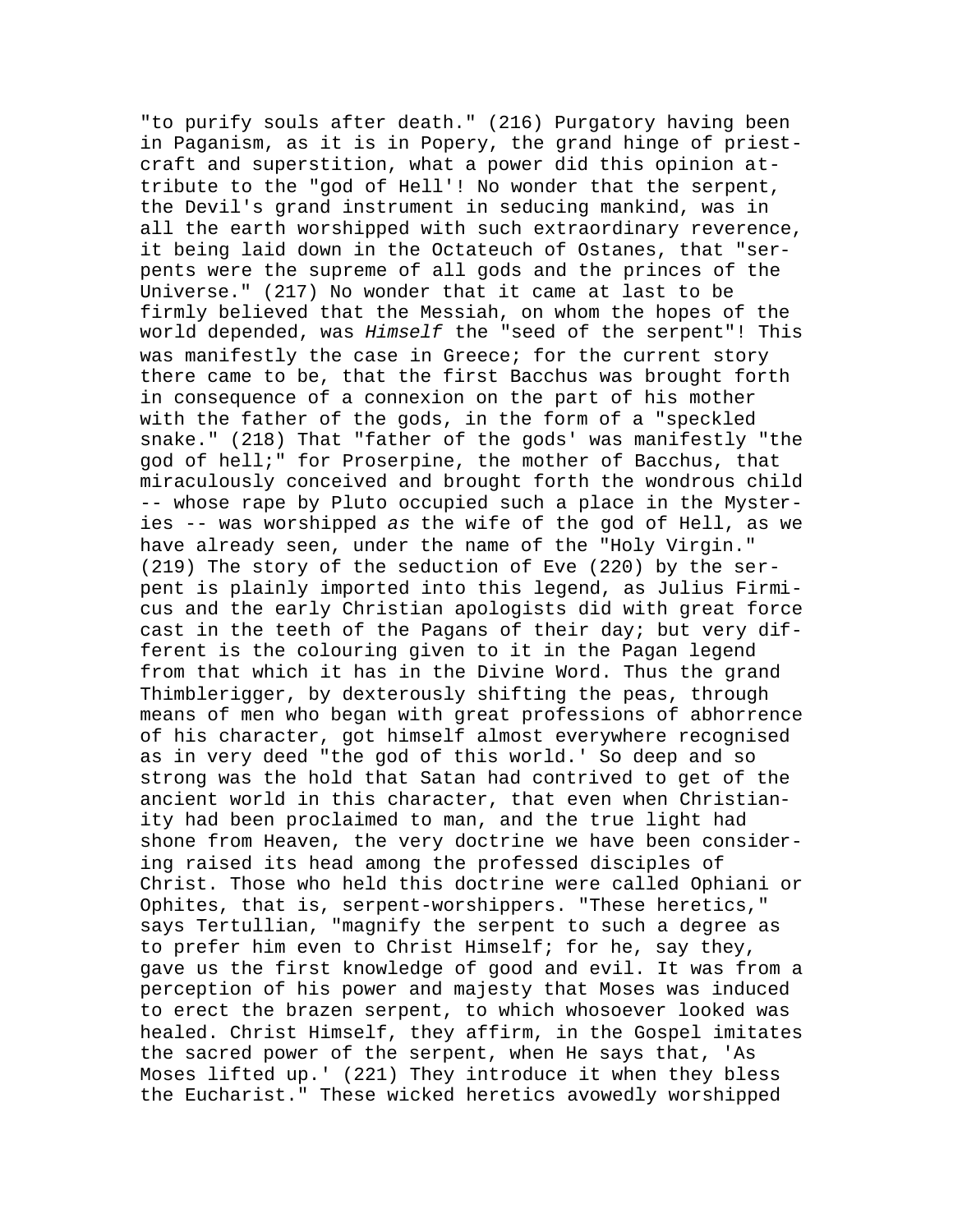the old serpent, or Satan, as the grand benefactor of mankind, for revealing to them the knowledge of good and evil. But this doctrine they had just brought along with them from the Pagan world, from which they had come, or from the Mysteries, as they came to be received and celebrated in Rome. Though Teitan, in the days of Hesiod and in early Greece, was an "opprobrious name," yet in Rome, in the days of the empire and before, it had become the very reverse. "The splendid or glorious Teitan" was the way in which Teitan was spoken of at Rome. This was the title commonly given to the Sun, both as the orb of day and viewed as a divinity. Now, the reader has seen already that another form of the sun-divinity, or Teitan, at Rome, was the Epidaurian snake, worshipped under the name of "AESCULAPIUS," that is, "the man-instructing serpent." (222) Here, then, in Rome was Teitan, or Satan, identified with the "serpent that taught mankind," that opened their eyes (when, of course, they were blind), and gave them "the knowledge of good and evil." In Pergamos, and in all Asia Minor, from which directly Rome derived its knowledge of the Mysteries, the case was the same. In Pergamos, especially, where preeminently *"Satan's* seat was," the sun-divinity, as is well known, was worshipped under the form of a serpent and under the name of AESCULAPIUS, "the man-instructing serpent." According to the fundamental doctrine of the Mysteries, as brought from Pergamos to Rome, the sun was the one only god. (223) Teitan, or Satan, then, was thus recognised as the one only god; and of that only god, Tammuz or Janus, in his character as the Son, or the woman's seed, was just an incarnation. Here, then, the grand secret of the Roman Empire is at last brought to light -- viz., the real name of the tutelar divinity of Rome. That secret was most jealously guarded; insomuch that when Valerius Soranus, a man of the highest rank, and, as Cicero declares, "the most learned of the Romans," had incautiously divulged it, he was remorselessly put to death for his revelation. Now, however, it stands plainly revealed. A symbolical representation of the worship of the Roman people, from *Pompeii,* strikingly confirms this deduction by evidence that appeals to the very senses. Let the reader cast his eyes on the woodcut herewith given (Fig. 59). (224) We have seen already that it is admitted by the author of *Pompeii,* in regard to a former representation, that the serpents in the under compartment are only another way of exhibiting the dark divinities represented in the upper compartment. Let the same principle be admitted here, and it follows that the swallows, or birds pursuing the flies, represent the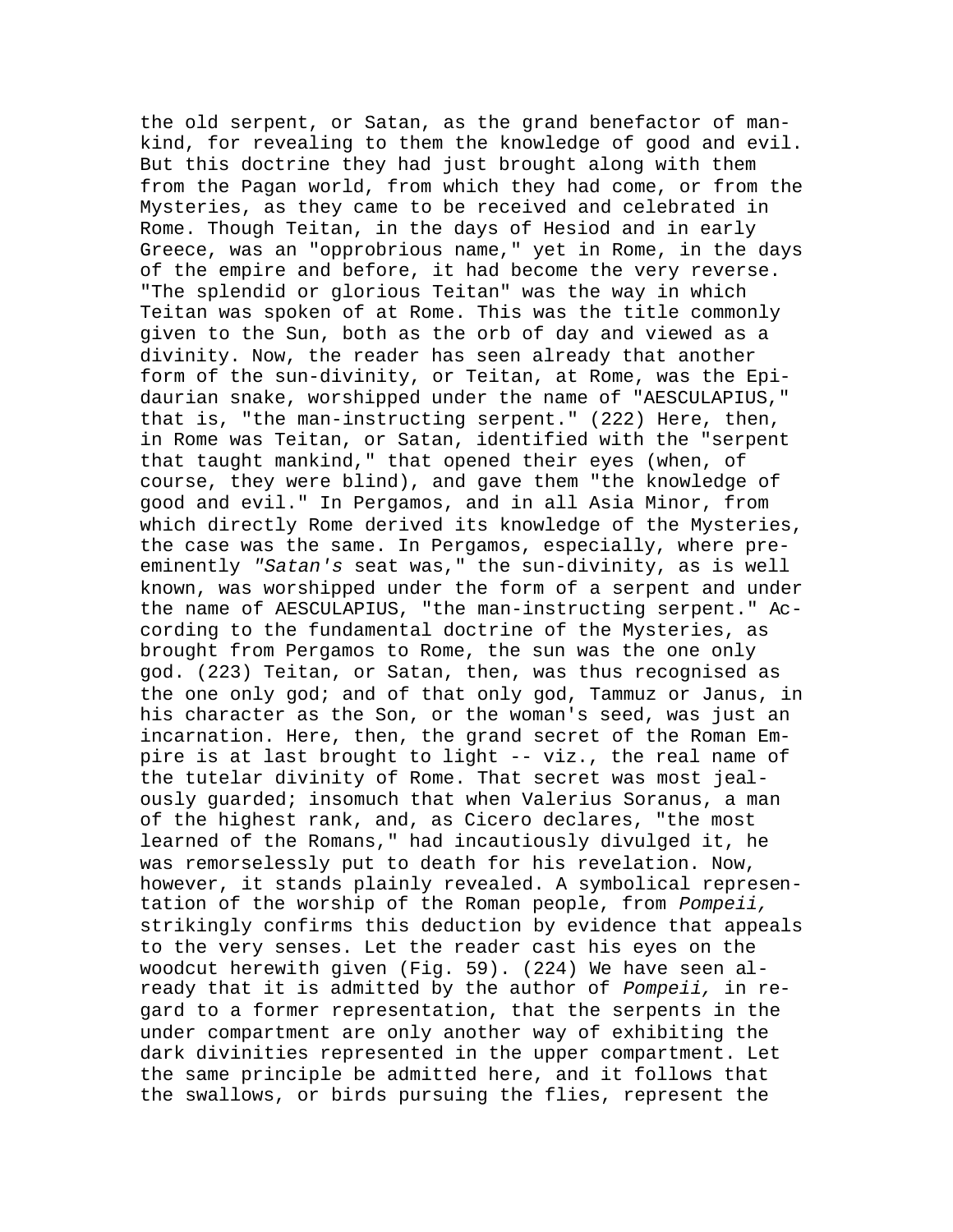same thing as the serpents do below. But the serpent, of which there is a double representation, is unquestionably the serpent of AESCULAPIUS. The fly-destroying swallow, therefore, must represent the same divinity. Now, every one knows what was the name by which "the Lord of the fly," or fly-destroying god of the Oriental world was called. It was Beel-zebub. (225) This name, as signifying "Lord of the Fly," to the profane meant only the power that destroyed the swarms of flies when these became, as they often did in hot countries, a source of torment to the people whom they invaded. But this name, as identified with the serpent, clearly reveals itself as one of the distinctive names of Satan. And how appropriate is this name, when its mystic or esoteric meaning is penetrated. What is the real meaning of this familiar name? Baal-zebub just means "The restless Lord," (226) even that unhappy one who "goeth to and fro in the earth, and walketh up and down in it," who "goeth through dry places seeking rest, and finding none." From all this, the inference is unavoidable that Satan, in his own proper name, *must* have been the great god of their secret and mysterious worship, and this accounts for the extraordinary mystery observed on the subject. (227) When, therefore, Gratian abolished the legal provision for the support of the fire-worship and serpent-worship of Rome, we see how exactly the Divine prediction was fulfilled (Rev. xii. 9): "And the great dragon was cast out, that old serpent called the DEVIL, and SATAN, which deceiveth the whole world: he was cast out into the earth, and his angels were cast out with him." (228) Now, as the Pagan Pontifex, to whose powers and prerogatives the Pope had served himself heir, was thus the High-priest of Satan, so, when the Pope entered into a league and alliance with that system of Devil-worship, and consented to occupy the very position of that Pontifex, and to bring all its abominations into the Church, as he has done, he necessarily became the Prime Minister of the Devil, and, of course, came as thoroughly under his power as ever the previous Pontiff had been. (229) How exact the fulfilment of the Divine statement that the coming of the Man of Sin was to be "after the working or energy of Satan." Here, then, is the grand conclusion to which we are compelled, both on historical and Scriptural grounds, to come: As the mystery of godliness is God manifest in the flesh, so the mystery of iniquity is -- so far as such a thing is possible -- the Devil incarnate. p. 277, Para. 1, [BABYLONS].

CONCLUSION. p. 282, Para. 1, [BABYLONS].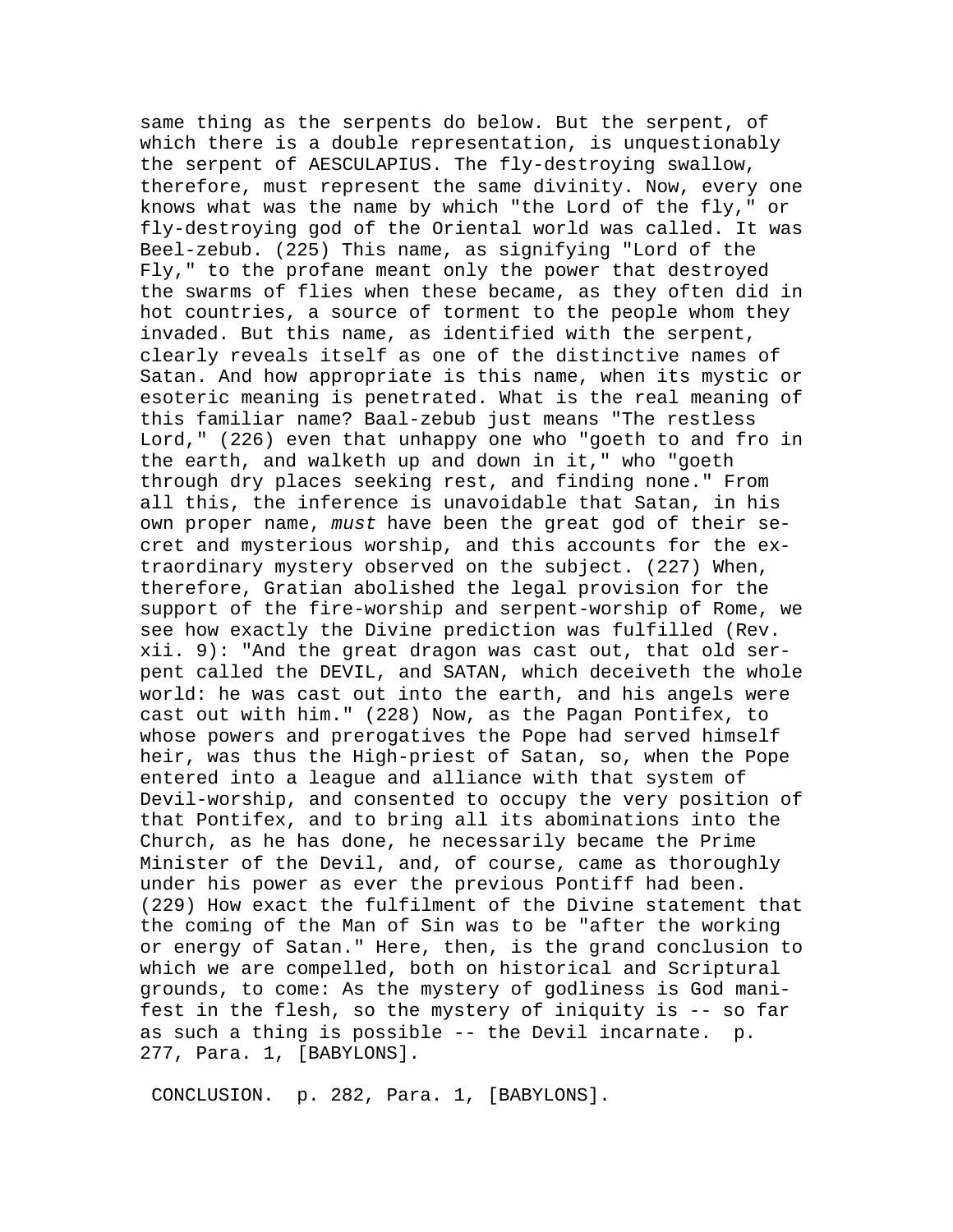I have now finished the task I proposed to myself. Even yet the evidence is not nearly exhausted; but, upon the evidence which has been adduced, I appeal to the reader if I have not proved every point which I engaged to demonstrate. Is there one, who has candidly considered the proof that has been led, that now doubts that Rome is the Apocalyptic Babylon? Is there one who will venture to deny that, from the foundation to the topmost stone, it is essentially a system of Paganism? What, then, is to be the practical conclusion from all this? p. 282, Para. 2, [BABYLONS].

 1. Let every Christian henceforth and for ever treat it as an outcast from the pale of Christianity. Instead of speaking of it as a Christian Church, let it be recognised and regarded as the Mystery of Iniquity, yea, as the very Synagogue of Satan. With such overwhelming evidence of its real character, it would be folly -- it would be worse -- it would be treachery to the cause of Christ -- to stand merely on the defensive, to parley with its priests about the lawfulness of Protestant orders, the validity of Protestant sacraments, or the possibility of salvation apart from its communion. If Rome is now to be admitted to form a portion of the Church of Christ, where is the system of Paganism that has ever existed, or that now exists, that could not put in an equal claim? On what grounds could the worshippers of the original Madonna and child in the days of old be excluded "from the commonwealth of Israel," or shown to be "strangers to the covenants of promise"? On what grounds could the worshippers of Vishnu at this day be put beyond the bounds of such wide catholicity? The ancient Babylonians held, the modern Hindoos still hold, clear and distinct traditions of the Trinity, the Incarnation, the Atonement. Yet, who will venture to say that such nominal recognition of the cardinal articles of Divine revelation could relieve the character of either the one system or the other from the brand of the most deadly and Goddishonouring heathenism? And so also in regard to Rome. True, it nominally admits Christian terms and Christian names; but all that is apparently Christian in its system is *more* than neutralised by the malignant Paganism that it embodies. Grant that the bread the Papacy presents to its votaries can be proved to have been originally made of the finest of the wheat; but what then, if every particle of that bread is combined with prussic acid or strychnine? Can the excellence of the bread overcome the virus of the poison? Can there be anything but death, spiritual and eternal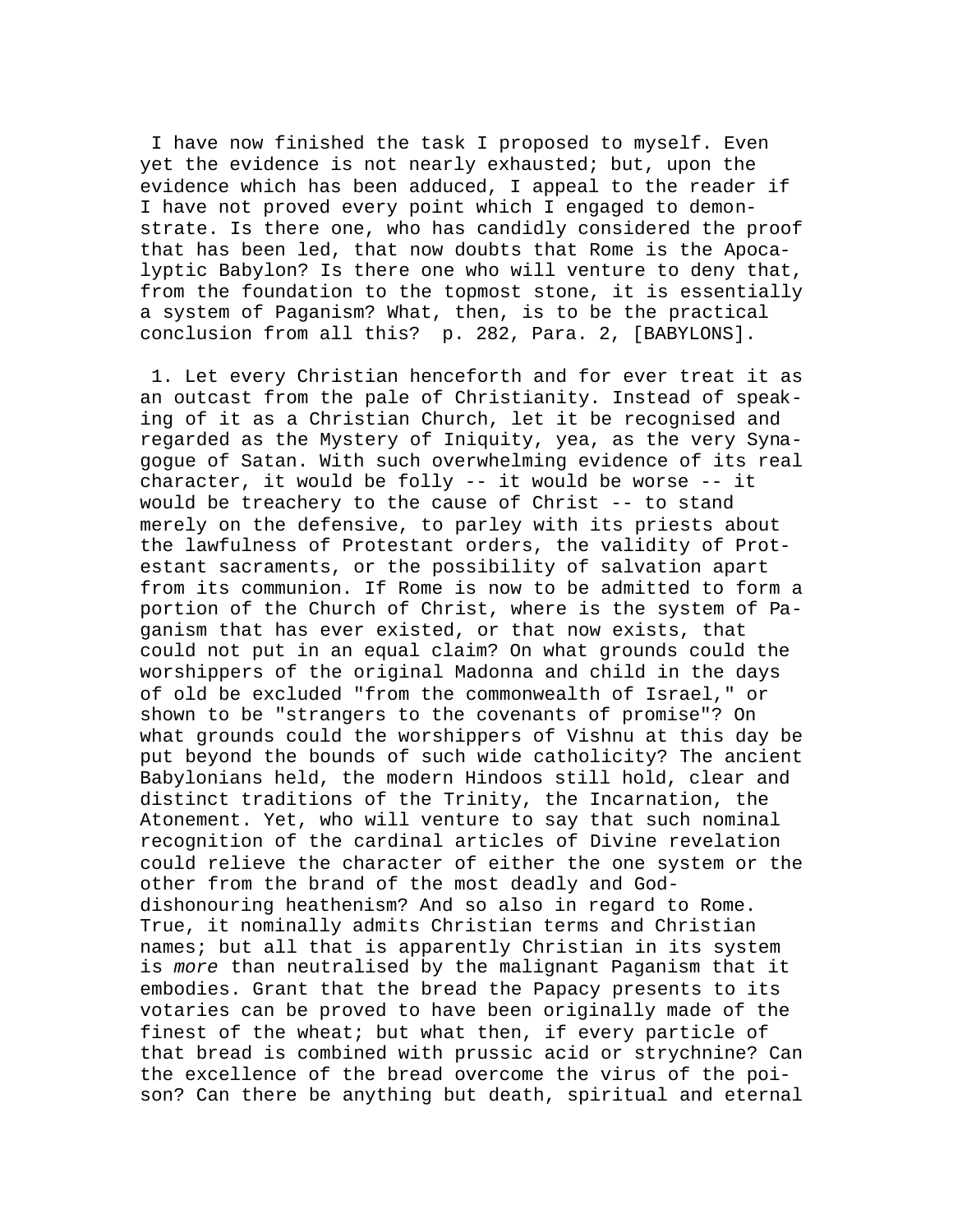death, to those who continue to feed upon the poisoned food that it offers? Yes, here is the question, and let it be fairly faced. Can there be salvation in a communion in which it is declared to be a fundamental principle, that the Madonna is "our greatest hope; yea, the SOLE GROUND OF OUR HOPE"? (1) The time is come when charity to the perishing souls of men, hoodwinked by a Pagan priesthood, abusing the name of Christ, requires that the truth in this matter should be clearly, loudly, unflinchingly proclaimed. The beast and the image of the beast alike stand revealed in the face of all Christendom; and now the tremendous threatening of the Divine Word in regard to their worship fully applies (Rev. xiv. 9, 10): "And the third angel followed them, saying, 'If any man worship the beast and his image, and receive his mark in his forehead, or in his hand, the same shall drink of the wine of the wrath of God, poured without mixture into the cup of His indignation; and he shall be tormented with fire and brimstone in the presence of the holy angels, and in the presence of the Lamb.'" These words are words of awful import; and woe to the man who is found finally under the guilt which they imply. These words, as has already been admitted by Elliott, contain a "chronological prophecy," a prophecy not referring to the Dark Ages, but to a period not far distant from the consummation, when the Gospel should be widely diffused, and when bright light should be cast on the character and doom of the apostate Church of Rome (ver. 6-8). They come, in the Divine chronology of events, immediately after an angel has proclaimed, "BABYLON IS FALLEN, IS FALLEN." We have, as it were, with our own ears heard this predicted "Fall of Babylon" announced from the high places of Rome itself, when the seven hills of the "Eternal City" reverberated with the guns that proclaimed, not merely to the citizens of the Roman republic, but to the wide world, that "PAPACY HAD FALLEN, *de facto* and *de jure,* from the temporal throne of the Roman State." (2) Now, it is in the order of the prophecy, *after* this fall of Babylon, that this fearful threatening comes. Can there, then, be a doubt that this threatening specially and peculiarly applies to this very time? Never till now was the real nature of the Papacy fully revealed; never till now was the Image of the beast set up. Till the Image of the beast was erected, till the blasphemous decree of the Immaculate Conception was promulgated, no such apostacy had taken place, even in Rome, no such guilt had been contracted, as now lies at the door of the great Babylon. This, then, is a subject of infinite importance to every one within the pale of the Church of Rome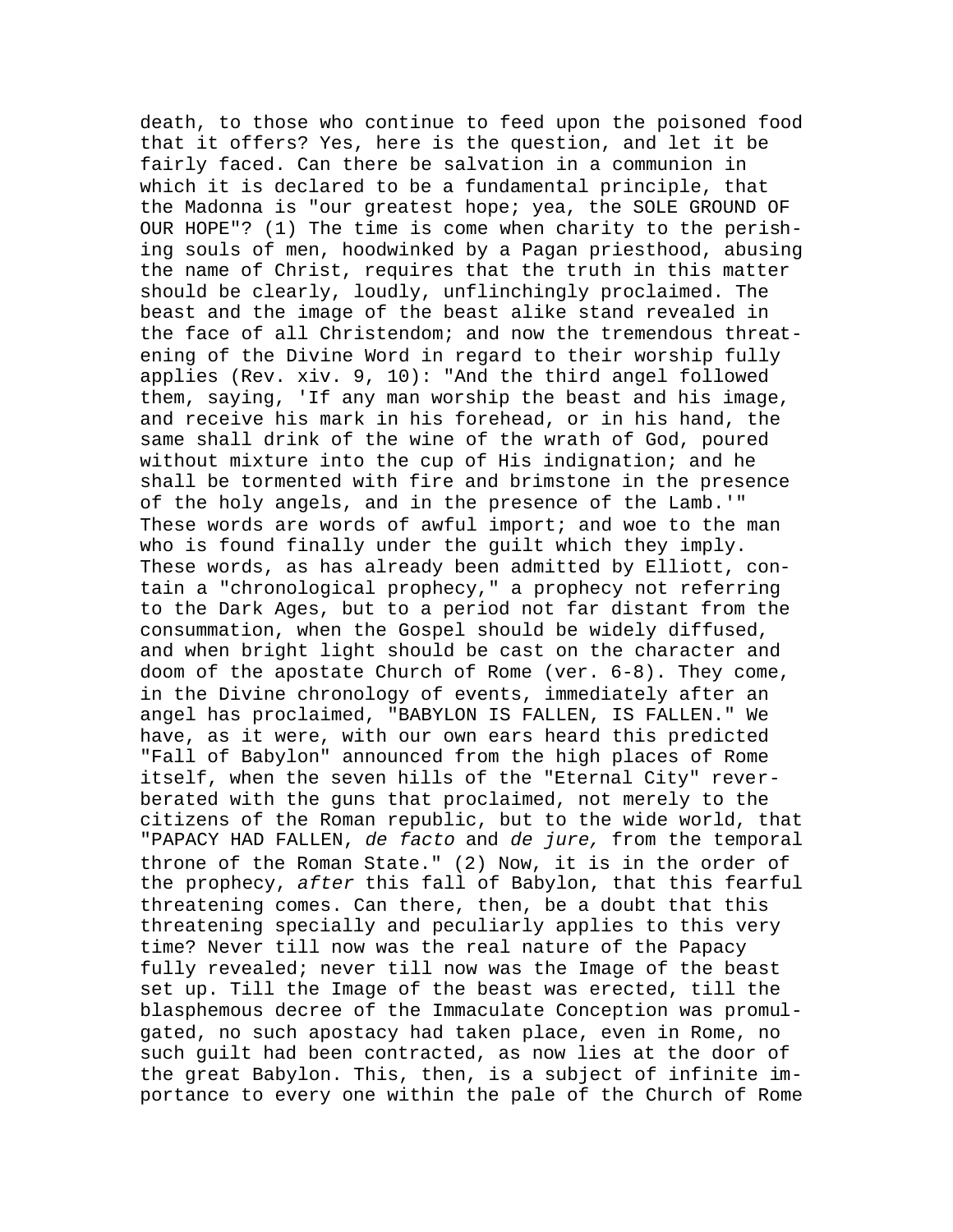-- to every one also who is looking, as so many at present are doing, towards the City of the Seven Hills. If any one can prove that the Pope does not assume all the prerogatives and bear substantially all the blasphemous titles of that Babylonian beast that "had the wound by a sword, and did live," and if it can be shown that the Madonna, that has so recently with one consent been set up, is not in every essential respect the same as the Chaldean "Image" of the beast, they may indeed afford to despise the threatening contained in these words. But if neither the one nor the other can be proved (and I challenge the strictest scrutiny in regard to both), then every one within the pale of the Papacy may well tremble at such a threatening. Now, then, as never before, may the voice Divine, and that a voice of the tenderest love, he heard sounding from the Eternal throne to every adherent of the Mystic Babylon, "Come out of her, My people, that ye be not partakers of her sins, and that ye receive not of her plagues." p. 282, Para. 3, [BABYLONS].

 2. But if the guilt and danger of those who adhere to the Roman Church, believing it to be the only Church where salvation can be found, be so great, what must be the guilt of those who, with a Protestant profession, nevertheless uphold the doomed Babylon? The constitution of this land requires our Queen to *swear,* before the crown can be put on her head, before she can take her seat on the throne, that "she *believes"* that the essential doctrines of Rome are *idolatrous."* All the Churches of Britain, endowed and unendowed, alike with one voice declare the very same. They all proclaim that the system of Rome is a system of blasphemous idolatry. .... And yet the members of these Churches can endow and uphold, with Protestant money, the schools, the colleges, the chaplains of that idolatrous system. If the guilt of Romanists, then, be great, the guilt of Protestants who uphold such a system must be tenfold greater. That guilt has been greatly accumulating during the last three or four years. While the King of Italy, in the very States of the Church -- what but lately were the Pope's own dominions -- has been suppressing the monasteries (and in the space of two years no less than fifty-four were suppressed, and their property confiscated), the British Government has been acting on a policy the very reverse, has not only been conniving at the erection of monasteries, which are prohibited by the law of the land, but has actually been bestowing endowment on these illegal institutions under the name of Reformatories. It was only a short while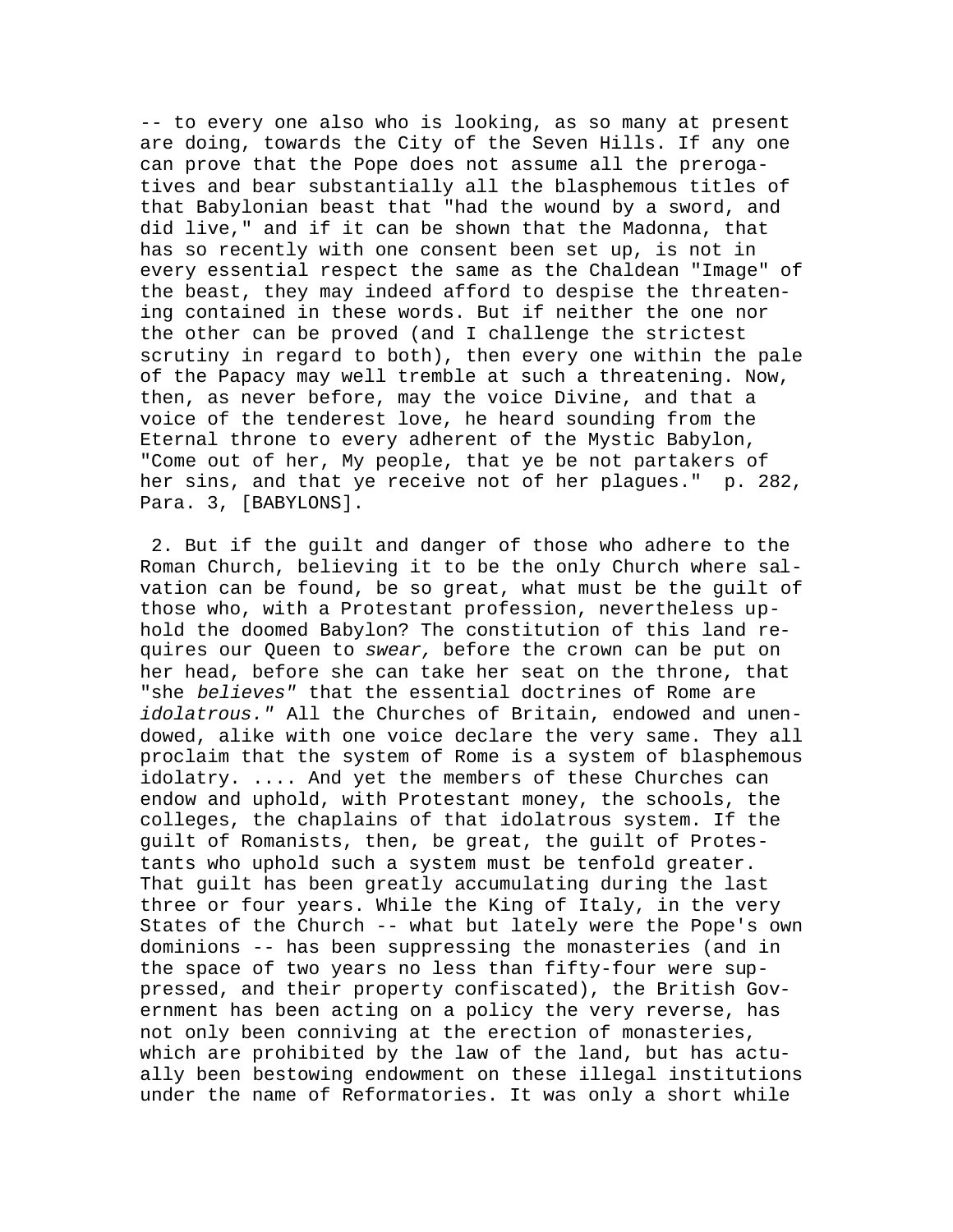ago, that it was stated, on authority of the *Catholic Directory,* that in the space of three years, fifty-two new convents were *added* to the monastic system of Great Britain, (3) almost the very number that the Italians had confiscated, yet Christian men and Christian Churches look on with indifference. Now, if ever there was an excuse for thinking lightly of the guilt contracted by our national support of idolatry, that excuse will no longer avail. The God of Providence, in India, has been demonstrating that He is the God of Revelation. He has been proving, to an awestruck world, by events that made every ear to tingle, that every word of wrath, written three thousand years ago against idolatry, is in as full force at this day as when He desolated the covenanted people of Israel for their idols, and sold them into the hands of their enemies. If men begin to see that it is a dangerous thing for professing Christians to uphold the pagan idolatry of India, they must be blind indeed if they do not equally see that it must be as dangerous to uphold the Pagan idolatry of Rome. Wherein does the Paganism of Rome differ from that of Hindooism? Only in this, that the Roman Paganism is the more complete, more finished, more dangerous, more insidious Paganism of the two. p. 284, Para. 1, [BABYLONS].

 I am afraid, that after all that has been said, not a few will revolt from the above comparative estimate of Popery and undisguised Paganism. Let me, therefore, fortify my opinion by the testimonies of two distinguished writers, well qualified to pronounce on this subject. They will, at least, show that I am not singular in the estimate which I have formed. The writers to whom I refer, are Sir George Sinclair of Ulbster, and Dr. Bonar of Kelso. Few men have studied the system of Rome more thoroughly than Sir George, and in his *Letters to the Protestants of Scotland* he has brought all the fertility of his genius, the *curiosa felicitas* of his style, and the stores of his highly cultivated mind, to bear upon the elucidation of his theme. Now, the testimony of Sir George is this: "Romanism is a refined system of Christianised heathenism, and chiefly differs from its prototype in being *more* treacherous, *more* cruel, *more* dangerous, *more* intolerant." (4) The mature opinion of Dr. Bonar is the very same, and that, too, expressed with the Cawnpore massacre particularly in view: "We are doing for Popery at home." says he, "what we have done for idolaters abroad, and in the end the results will be the same; *nay, worse;* for Popish cruelty, and thirst for the blood of the innocent, have been the most savage and merciless that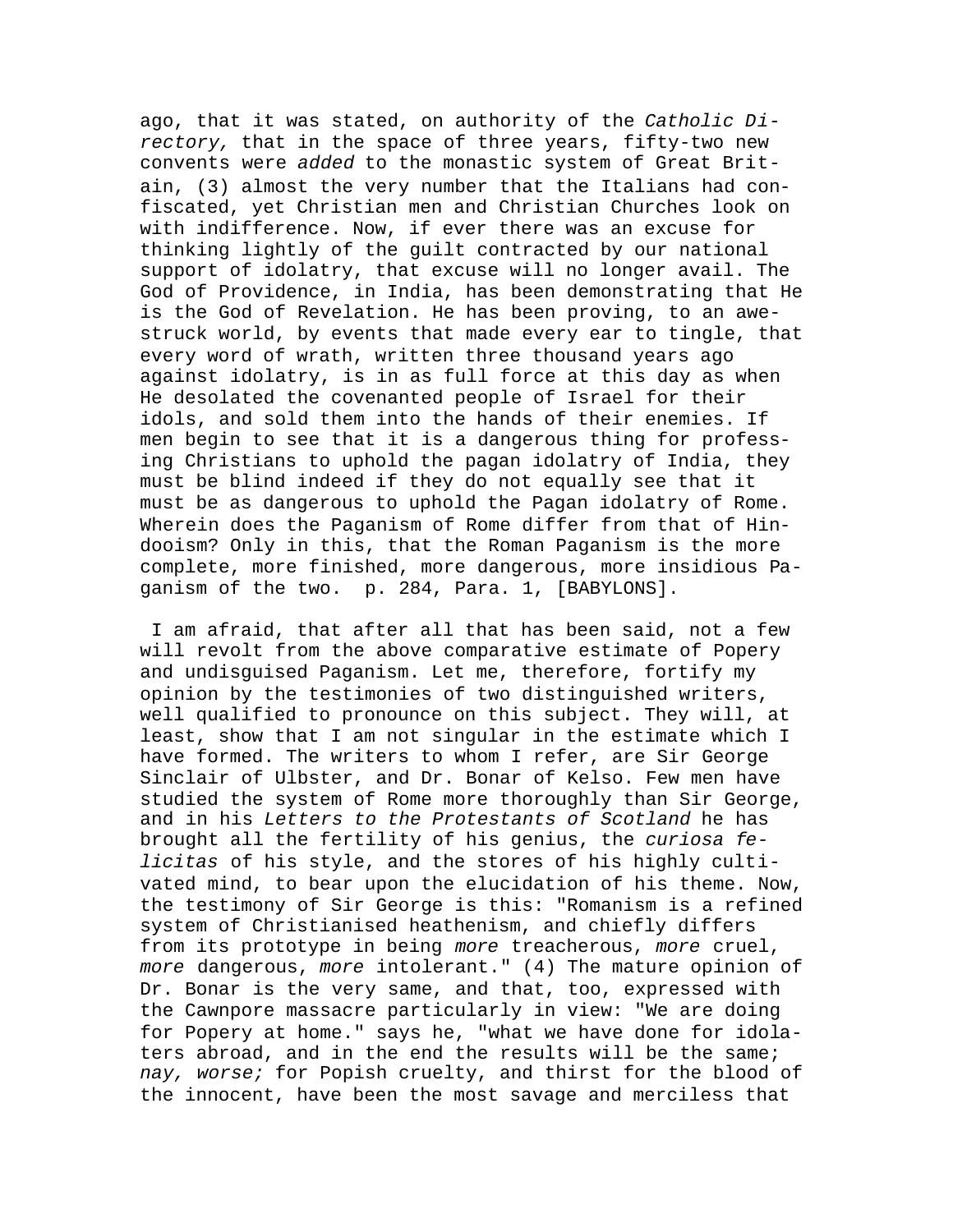the earth has seen. Cawnpore, Delhi, and Bareilly, are but dust in comparison with the *demoniacal brutalities* perpetrated by the Inquisition, and by the armies of Popish fanaticism." (5) These are the words of truth and soberness, that no man acquainted with the history of modern Europe can dispute. There is great danger of their being overlooked at this moment. It will be a fatal error if they be. Let not the pregnant fact be overlooked, that, while the Apocalyptic history runs down to the consummation of all things, in that Divine foreshadowing all the other Paganisms of the world are in a manner cast into the shade by the Paganism of Papal Rome. It is against Babylon that sits on the seven hills that the saints are forewarned; it is for worshipping the beast and his image pre-eminently, that "the vials of the wrath of God, that liveth and abideth for ever," are destined to be outpoured upon the nations. Now, if the voice of God has been heard in the late Indian calamities, the Protestantism of Britain will rouse itself to sweep away at once and for ever all national support, alike from the idolatry of Hindostan and the still more malignant idolatry of Rome. Then, indeed, there would be a lengthening of our tranquillity, then there would be hope that Britain would be exalted, and that its power would rest on a firm and stable foundation. But if we will not "hear the voice, if we receive not correction, if we refuse to return," if we persist in maintaining, at the national charge, "that image of jealousy provoking to jealousy," then, after the repeated and ever-INCREASING strokes that the justice of God has laid on us, we have every reason to fear that the calamities that have fallen so heavily upon our countrymen in India, may fall still more heavily upon ourselves, within our own borders at home; for it was when "the image of jealousy" was set up in Jerusalem by the elders of Judah, that the Lord said, "Therefore will I also deal in fury; mine eye shall not spare, neither will I have pity; and though they cry in mine ears with a loud voice, yet will I not hear them." He who let loose the Sepoys, to whose idolatrous feelings and antisocial propensities we have pandered so much, to punish us for the guilty homage we had paid to their idolatry, can just as easily let loose the Papal Powers of Europe, to take vengeance upon us for our criminal fawning upon the Papacy. p. 285, Para. 1, [BABYLONS].

 3. But, further, if the views established in this work be correct, it is time that the Church of God were aroused. Are the witnesses still to be slain, and has the Image of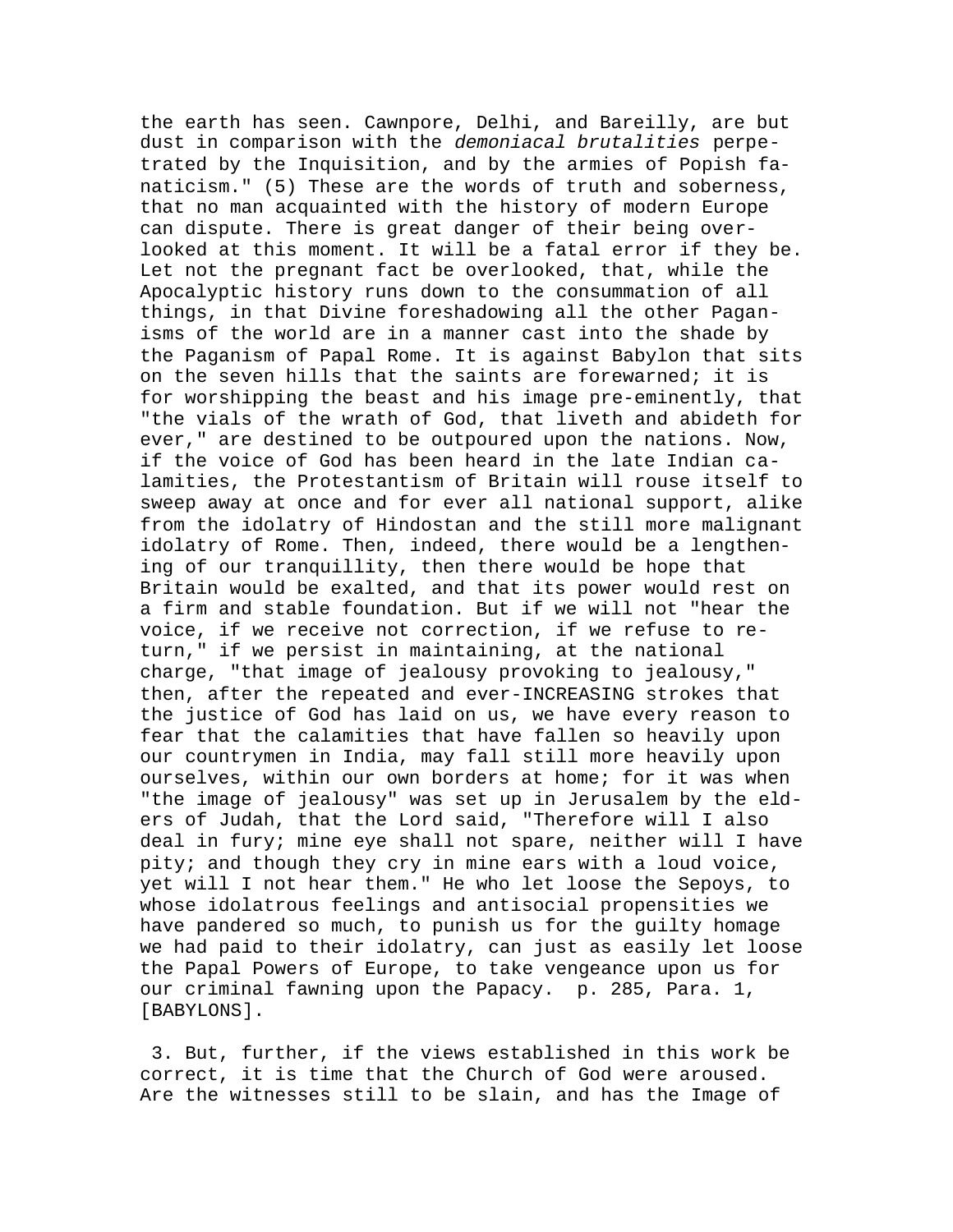the Beast only within the last year or two been set up, at whose instigation the bloody work is to be done? Is this, then, the time for indifference, for sloth, for lukewarmness in religion? Yet, alas! how few are they who are lifting up their voice like a trumpet, who are sounding the alarm in God's holy mountain -- who are bestirring themselves according to the greatness of the emergency -- to gather the embattled hosts of the Lord to the coming conflict? The emissaries of Rome for years have been labouring unceasingly night and day, in season and out of season, in every conceivable way, to advance their Master's cause, and largely have they succeeded. But "the children of light" have allowed themselves to be lulled into a fatal security; they have folded their hands; they have got to sleep as soundly as if Rome had actually disappeared from the face of the earth -- as if Satan himself had been bound and cast into the bottomless pit, and the pit had shut its mouth upon him, to keep him fast for a thousand years. How long shall this state of things continue? Oh, Church of God, awake, awake! Open your eyes, and see if there be not dark and lowering clouds on the horizon that indicate an approaching tempest. Search the Scriptures for yourselves; compare them with the facts of history, and say, if there be not reason after all to suspect that there are sterner prospects before the saints than most seem to wot of. If it may turn out that the views opened up in these pages are Scriptural and well-founded, they are at least worthy of being made the subjects of earnest and prayerful inquiry. It never can tend to good to indulge an uninquiring and delusive feeling of safety, when, if they *be* true, the only safety is to be found in a timely knowledge of the danger and due preparation, by all activity, all zeal, all spirituality of mind, to meet it. On the supposition that peculiar dangers are at hand, and that God in His prophetic Word has revealed them, His goodness is manifest. He has made known the danger, that, being forewarned, we may be forearmed; that, knowing our own weakness, we may cast ourselves on His Almighty grace; that we may feel the necessity of a fresh baptism of the Holy Ghost; that the joy of the Lord being our strength, we may be thorough and decided for the Lord, and for the Lord alone, that we may work, every one in his own sphere, with increased energy and diligence, in the Lord's vineyard, and save all the souls we can, while yet opportunity lasts, and the dark predicted night has not come, wherein no man can work. Though there be dark prospects before us, there is no room for despondency; no ground for any one to say that, with such pros-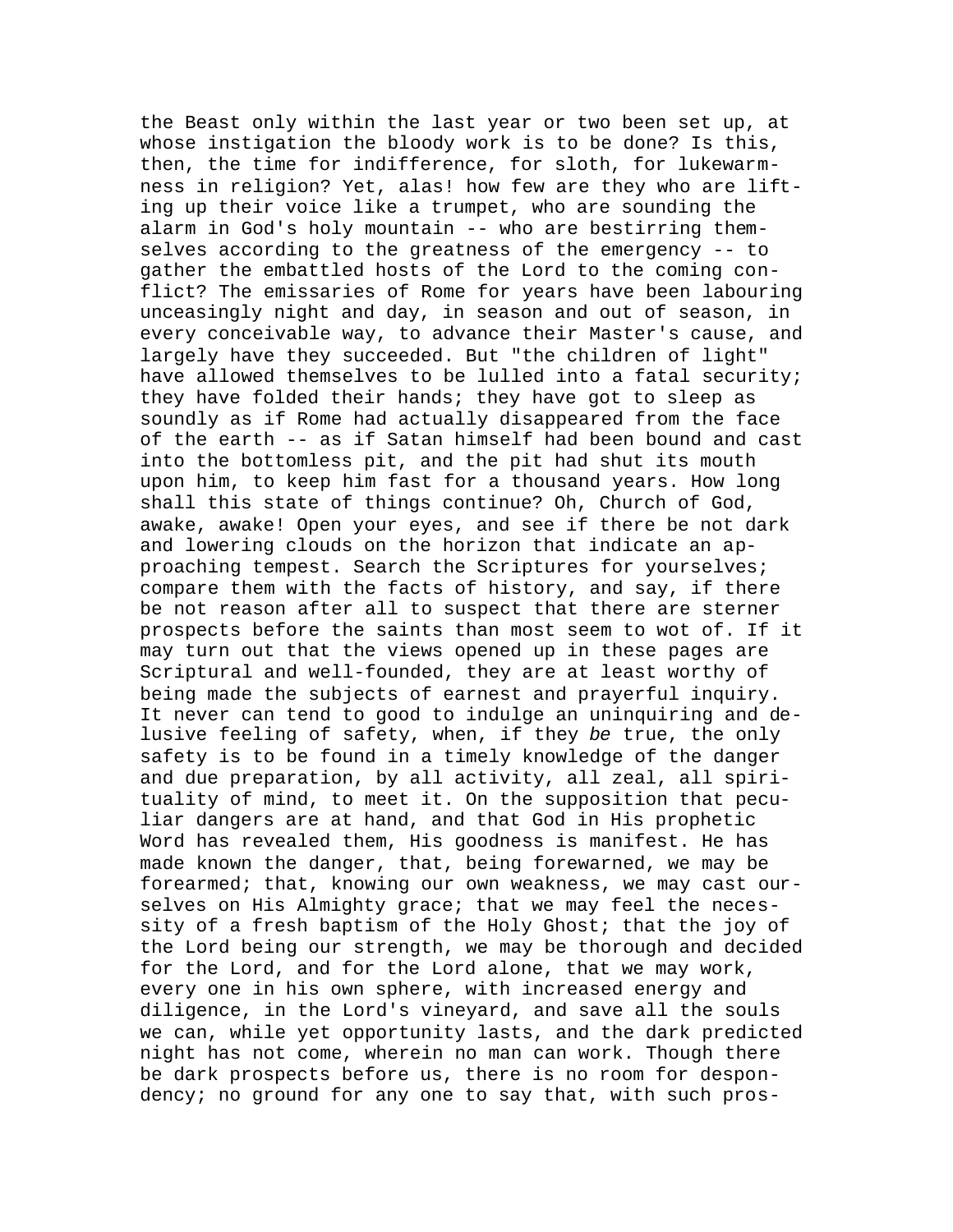pects, effort is vain. The Lord can bless and prosper to His own glory, the efforts of those who truly gird themselves to fight His battles in the most hopeless circumstances; and, at the very time when the enemy cometh in like a flood, He can, by His Spirit, lift up a standard against him. nay, not only is this a possible thing, there is reason, from the prophetic word, to believe that so it shall actually be; that the last triumph of the Man of Sin shall not be achieved without a glorious struggle first, on the part of those who are leal-hearted to Zion's King. But if we would really wish to do anything effectual in this warfare, it is indispensable that we know, and continually keep before our eyes, the stupendous character of that Mystery of Iniquity embodied in the Papacy that we have to grapple with. Popery boasts of being the "old religion;" and truly, from what we have seen, it appears that it is ancient indeed. It can trace its lineage far beyond the era of Christianity, back over 4000 years, to near the period of the Flood and the building of the Tower of Babel. During all that period its essential elements have been nearly the same, and these elements have a peculiar adaptation to the corruption of human nature. Most seem to think that Popery is a system merely to be scouted and laughed at; but the Spirit of God everywhere characterises it in quite a different way. Every statement in the Scripture shows that it was truly described when it was characterised as "Satan's Masterpiece" -- the perfection of his policy for deluding and ensnaring the world. It is not the state-craft of politicians, the wisdom of philosophers, or the resources of human science, that can cope with the wiles and subtleties of the papacy. Satan, who inspires it, has triumphed over all these again and again. Why, the very nations where the worship of the Queen of Heaven, with all its attendant abominations, has flourished most in all ages, have been precisely the most civilised, the most polished, the most distinguished for arts and sciences. Babylon, where it took its rise, was the cradle of astronomy. Egypt, that nursed it in its bosom, was the mother of all the arts; the Greek cities of Asia Minor, where it found a refuge when expelled from Chaldea, were famed for their poets and philosophers, among the former Homer himself being numbered; and the nations of the European Continent, where literature has long been cultivated, are now prostrate before it. Physical force, no doubt, is at present employed in its behalf; but the question arises, How comes it that this system, of all others, can so prevail as to get that physical force to obey its behests? No answer can be given but this, that Sa-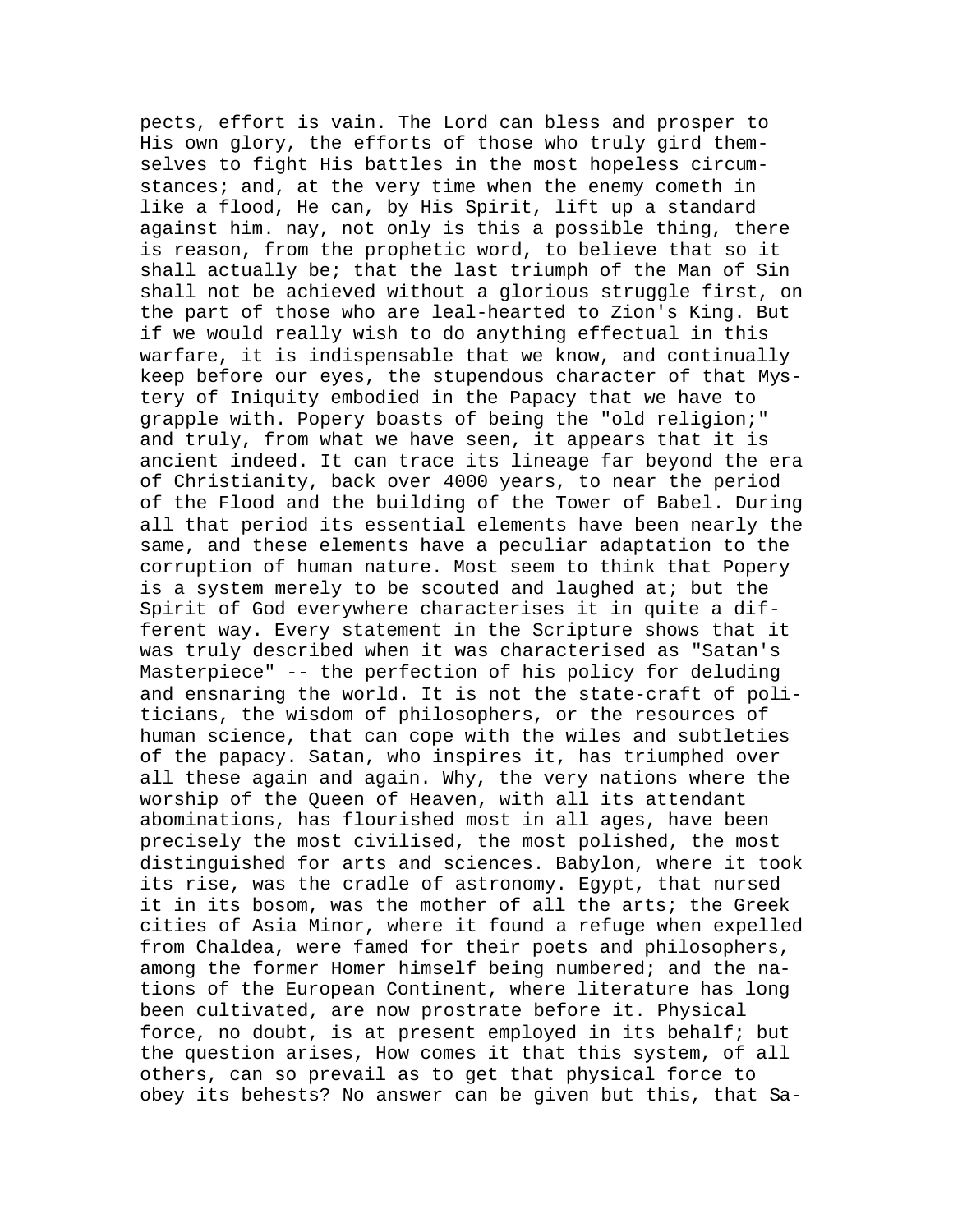tan, the god of this world, exerts his highest power in its behalf. Physical force has not always been on the side of the Chaldean worship of the Queen of Heaven. Again and again has power been arrayed against it; but hitherto every obstacle it has surmounted, every difficulty it has overcome. Cyrus, Xerxes, and many of the Medo-Persian kings, banished its priests from Babylon, and laboured to root it out of their empire; but then it found a secure retreat in Pergamos, and "Satan's seat" was erected there. The glory of Pergamos and the cities of Asia Minor departed; but the worship of the Queen of Heaven did not wane. It took a higher flight, and seated itself on the throne of Imperial Rome. That throne was subverted. The Arian Goths came burning with fury against the worshippers of the Virgin Queen; but still that worship rose buoyant above all attempts to put it down, and the Arian Goths themselves were soon prostrate at the feet of the Babylonian goddess, seated in glory on the seven hills of Rome. In more modern times, the temporal powers of all the kingdoms of Europe have expelled the Jesuits, the chief promoters of this idolatrous worship, from their dominions. France, Spain, Portugal, Naples, Rome itself have all adopted the same measures, and yet what do we see at this hour? The same Jesuitism and the worship of the Virgin exalted above almost every throne on the Continent. When we look over the history of the last 4000 years, what a meaning in the words of inspiration, that "the coming of the Man of Sin" is with the energy, "the mighty power of Satan." Now, is this the system that, year by year, has been rising into power in our own empire? And is it for a moment to be imagined that lukewarm, temporising, half-hearted Protestants can make any head against such a system? No; the time is come when Gideon's proclamation must be made throughout the camp of the Lord: "Whosoever is fearful and afraid, let him return and depart early from Mount Gilead." Of the old martyrs it is said, "They overcame by the blood of the Lamb and the word of their testimony, and they loved not their lives unto the death." The same self-denying, the same determined spirit, is needed now as much as ever it was. Are there none who are prepared to stand up, and in that very spirit to gird themselves for the great conflict that *must* come, before Satan shall be bound and cast into his prison-house? Can any one believe that such an event can take place without a tremendous struggle -- that "the god of this world" shall quietly consent to resign the power that for thousands of years he has wielded, without stirring up all his wrath, and putting forth all his energy and skill to prevent such a catastro-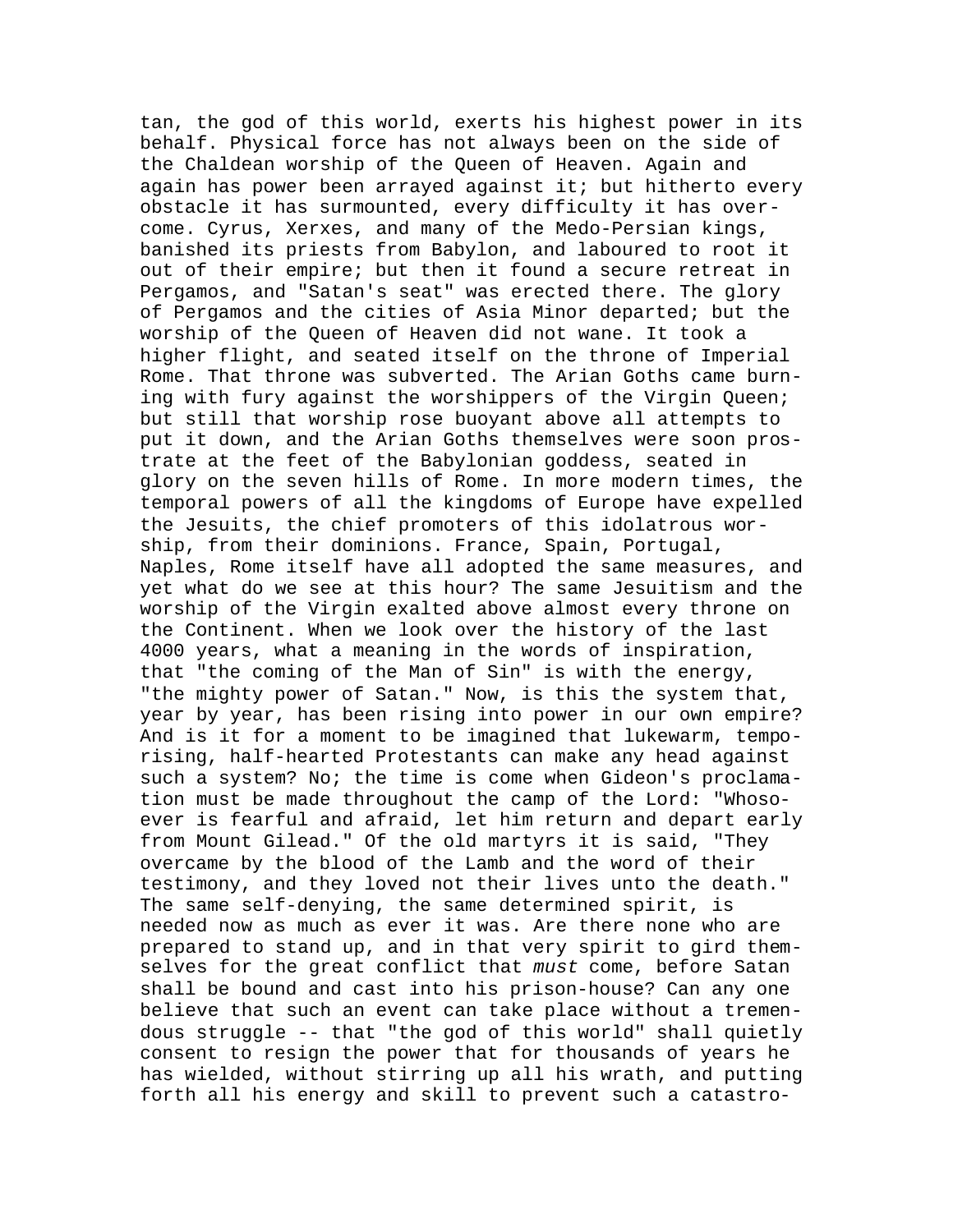phe. Who, then, is on the Lord's side? If there be those who, within the last few years, have been revived and quickened -- stirred up, not by mere human excitement, but by the Almighty grace of God's Spirit, what is the gracious design of this? Is it merely that they themselves may be delivered from the wrath to come? No; it is that, zealous for the glory of their Lord, they may act the parts of true witnesses, contend earnestly for the faith once delivered to the saints, and maintain the honour of Christ in opposition to him who blasphemously usurps his prerogatives. If the servants of Antichrist are faithful to their master, and unwearied in promoting his cause, shall it be said that the servants of Christ are less faithful to theirs? If none else will bestir themselves, surely to the generous hearts of the young and rising ministry of Christ, in the kindness of their youth, and the love of their espousals, the appeal shall not be made in vain, when the appeal is made in the name of Him whom their souls love, that in this grand crisis of the Church and of the world, they should "come to the help of the Lord -- the help of the Lord against the mighty," that they should do what in them lies to strengthen the hands and encourage the hearts of those who are seeking to stem the tide of apostacy, and to resist the efforts of the men who are labouring with such zeal, and with so much of infatuated patronage on the part of "the powers that be," to bring this land back again under the power of the Man of Sin. To take such a part, and steadily and perseveringly to pursue it, amid so much growing lukewarmness, it is indispensable that the servants of Christ set their faces as a flint. But if they have grace so to do, they shall not do so without a rich reward at last; and in time they have the firm and faithful promise that "as their day is, so shall their strength be." For all who wish truly to perform their part as good soldiers of Jesus Christ, there is the strongest and richest encouragement. With the blood of Christ on the conscience, with the Spirit of Christ warm and working in the heart, with our Father's name on our forehead, and our life, as well as our lips, consistently bearing "testimony" for God, we shall be prepared for every event. But it is not common grace that will do for uncommon times. If there be indeed such prospects before us, as I have endeavoured to prove there are, then we must live, and feel, and act as if we heard every day resounding in our ears the words of the great Captain of our Salvation, "To him that overcometh will I grant to sit with Me on My throne, even as I also overcame, and am set down with My Father on His throne. Be thou faithful unto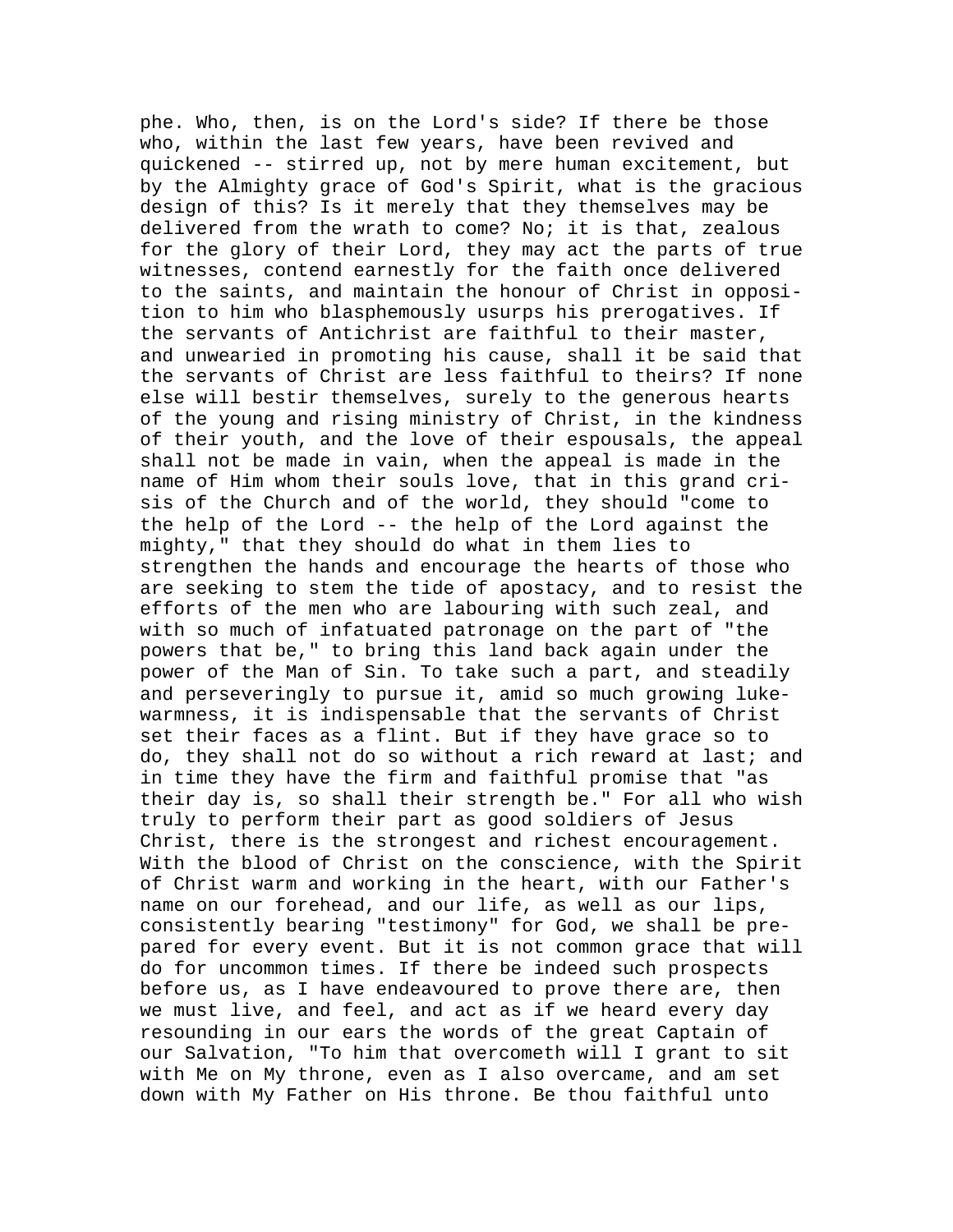death, and I will give thee a crown of life." p. 286, Para. 1, [BABYLONS].

 Lastly, I appeal to every reader of this work, if it does not contain an argument for the divinity of the Scriptures, as well as an exposure of the impostures of Rome. Surely, if one thing more than another by proved in the previous pages, it is this, that the Bible is no cunningly devised fable, but that holy men of God of old spake and wrote as they were moved by the Holy Ghost. What can account for the marvellous unity in all the idolatrous systems of the world, but that the facts recorded in the early chapters of Genesis were real transactions, in which, as all mankind were involved, so all mankind have preserved in their various systems, distinct and undeniable memorials of them, though those who have preserved them have long lost the true key to their meaning? What, too, but Omniscience could have foreseen that a system, such as that of the Papacy, could ever effect an entrance into the Christian Church, and practise and prosper as it has done? How could it ever have entered into the heart of John, the solitary exile of Patmos, to imagine, that any of the professed disciples of that Saviour whom he loved, and who said, "My kingdom is not of this world," should gather up and systematise all the idolatry and superstition and immorality of the Babylon of Belshazzar, introduce it into the bosom of the Church, and, by help of it, seat themselves on the throne of the Caesars, and there, as the high-priests of the Queen of Heaven, and gods upon earth, for 1200 years, rule the nations with a rod of iron? Human foresight could never have done this; but all this the exile of Patmos has done. His pen, then, must have been guided by Him who sees the end from the beginning, and who calleth the things that be not as though they were. And if the wisdom of God now shines forth so brightly from the Divine expression "Babylon the Great," into which such an immensity of meaning has been condensed, ought not that to lead us the more to reverence and adore the same wisdom that is in reality stamped on every page of the inspired Word? Ought it not to lead us to say with the Psalmist, "Therefore, I esteem *all* Thy commandments concerning all things to be right"? The commandments of god, to our corrupt and perverse minds, may sometimes seem to be hard. They may require us to do what is painful, they may require us to forego what is pleasing to flesh and blood. But, whether we know the reason of these commandments or no, if we only know that they come from "the only wise God, our Saviour," we may be sure that in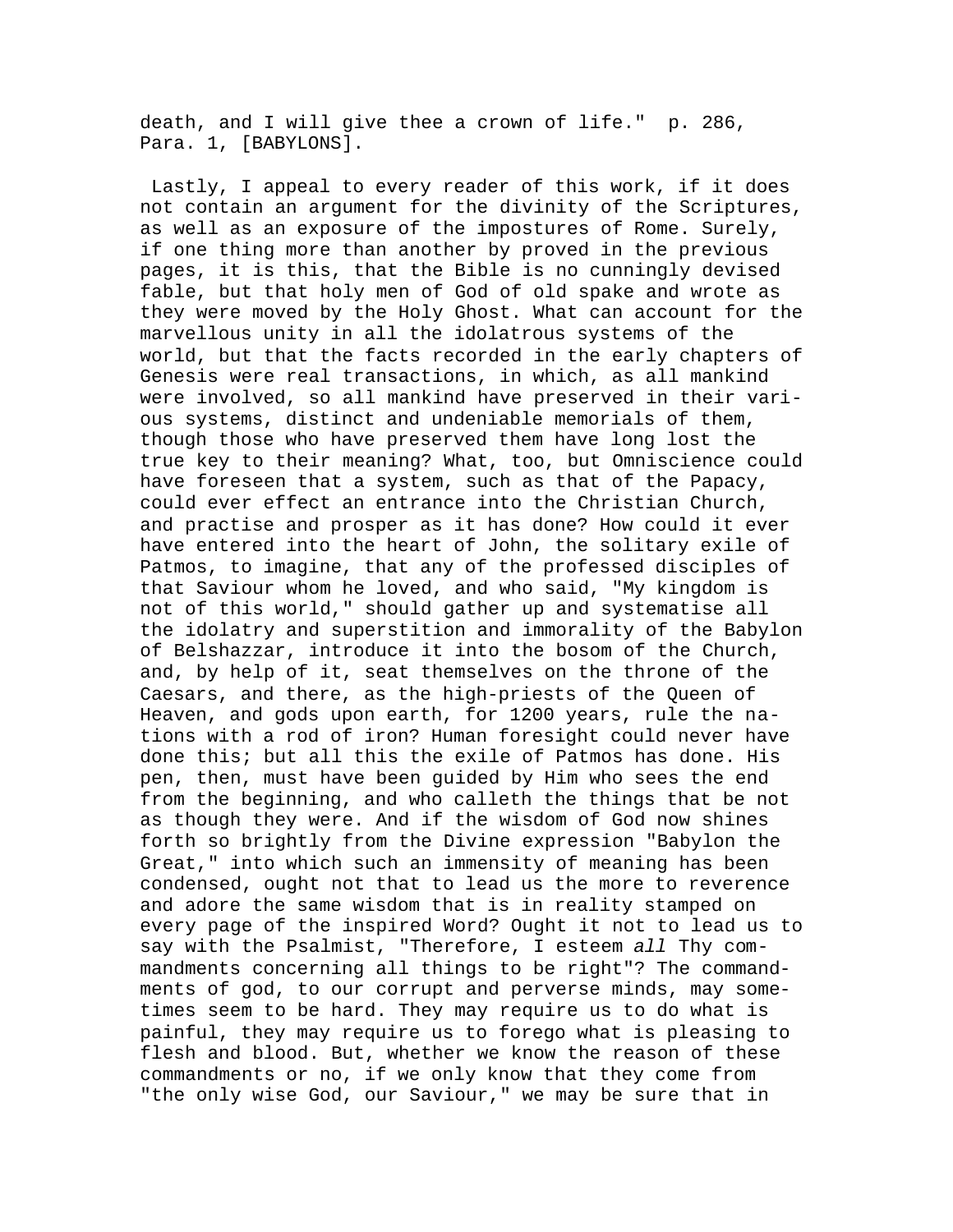the keeping of them there is great reward; we may go blindfold wherever the Word of God may lead us, and rest in the firm conviction that, in so doing, we are pursuing the very path of safety and peace. Human wisdom at the best is but a blind guide; human policy is a meteor that dazzles and leads astray; and they who follow it walk in darkness, and know not whither they are going; but he "that walketh uprightly," that walks by the rule of God's infallible Word, will ever find that "he walketh surely," and that whatever duty he has to perform, whatever danger he has to face, "great peace have all they that love God's law, and nothing shall offend them." p. 289, Para. 1, [BABYLONS].

 APPENDIX. NOTE A, p. 4.2, Woman with Golden Cup. p. 291, Para. 1, [BABYLONS].

 In Pausanias we find an account of a goddess represented in the very attitude of the apocalyptic "Woman." "But of this stone [Parian marble] Phidias," says he, "made a statue of Nemesis; and the head of the goddess there is a crown adorned with stages, and images of victory of no great magnitude. In her left hand, too, she holds a branch of an ash tree, and in her right A CUP, in which AETHIOPIANS are carved." -- (Pausanias, lib. i., *Attica,* cap. 33, p. 81.) Pausanias declares himself unable to assign any reason why "the *AETHIOPIANS"* were carved on the cup; but the meaning of the AETHIOPIANS and the stages too will be apparent to all who read pp. 48, 49, and 50, &c., *ante.* We find, however, from statements made in the same chapter, that though Nemesis is commonly represented as the goddess of revenge, she must have been also known in quite a different character. Thus Pausanias proceeds, commenting on the statue: "But neither has this statue of the goddess wings. Among the Smyrneans, however, who possess the most holy images of Nemesis, I perceived afterwards that these statues had wings. for, as *this goddess principally pertains to lovers,* on this account they may be supposed to have given wings to Nemesis, the goddess who "principally pertained to lovers," because Cupid, the *god* of love, bore them, implies that, in the opinion of Pausanias, she was the *counterpart* of Cupid, or the *goddess* of love -- that is, Venus. While this is the inference naturally to be deduced from the words of Pausanias, we find it confirmed by an express statement of Photius, speaking of the statue of Rhamnusian Nemesis: "She was at first erected in the form of Venus, and therefore bore also the branch of an apple tree." -- (Photii, Lexicon, pars. ii. p. 482.) Though a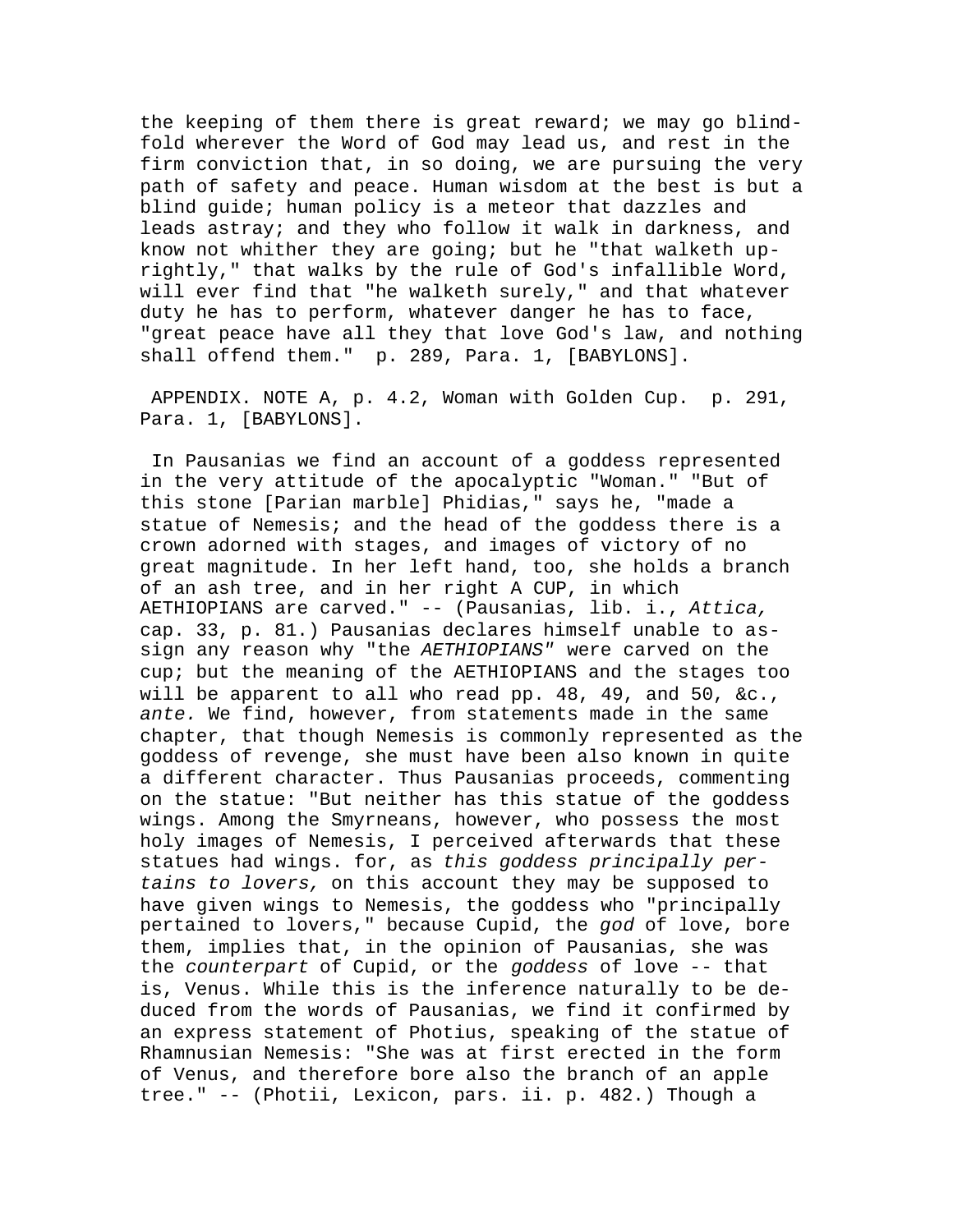goddess of love and a goddess of revenge might seem very remote in their characters from one another, yet it is not difficult to see how this must have come about. The goddess who was revealed to the initiated in the Mysteries, in the most alluring manner, was also known to be most unmerciful and unrelenting in taking vengeance upon those who revealed these Mysteries; for every such one who was discovered was unsparingly put to death. -- (Potter's Antiquities, vol. i., "Eleusinia," p. 354.) Thus, then, the cup-bearing goddess was at once Venus, the goddess of licentiousness, and Nemesis, the stern and unmerciful one to all who rebelled against her authority. How remarkable a type of the woman, whom John saw, described in one aspect as the "Mother of harlots," and in another as "Drunken with the blood of the saints"! p. 291, Para. 2, [BABYLONS].

 NOTE B, p. 4.2, Hebrew Chronology. p. 292, Para. 1, [BABYLONS].

 Dr. Hales has attempted to substitute the longer chronology of the Septuagint for the Hebrew chronology. But this implies that the Hebrew Church, as a body, was not faithful to the trust committed to it in respect to the keeping of the Scriptures, which seems distinctly opposed to the testimony of our Lord in reference to these Scriptures (John v. 39; x. 35), and also to that of Paul (Rom. iii. 2), where there is not the least hint of unfaithfulness. Then we can find a reason that might induce the translators of the Septuagint in Alexandria to *lengthen* out the period of the ancient history of the world; we can find no reason to induce the Jews in Palestine to *shorten* it. The Egyptians had long, fabulous eras in their history go as far back as they could, and the addition of just one hundred years in each case, as in the Septuagint, to the ages of the patriarchs, looks wonderfully like an ancient forgery; whereas we cannot imagine why the Palestine Jews should make any change in regard to this matter at all. It is well known that the Septuagint contains innumerable gross errors and interpolations. p. 292, Para. 2, [BABYLONS].

 Bunsen casts overboard *all* Scriptural chronology whatever, whether Hebrew, Samaritan, or Greek, and sets up the unsupported dynasties of Manetho, as if they were sufficient to over-ride the Divine word as to a question of historical fact. But, if the Scriptures are not historically true, we can have no assurance of their truth at all. Now it is worthy of notice that, though Herodotus vouches for the fact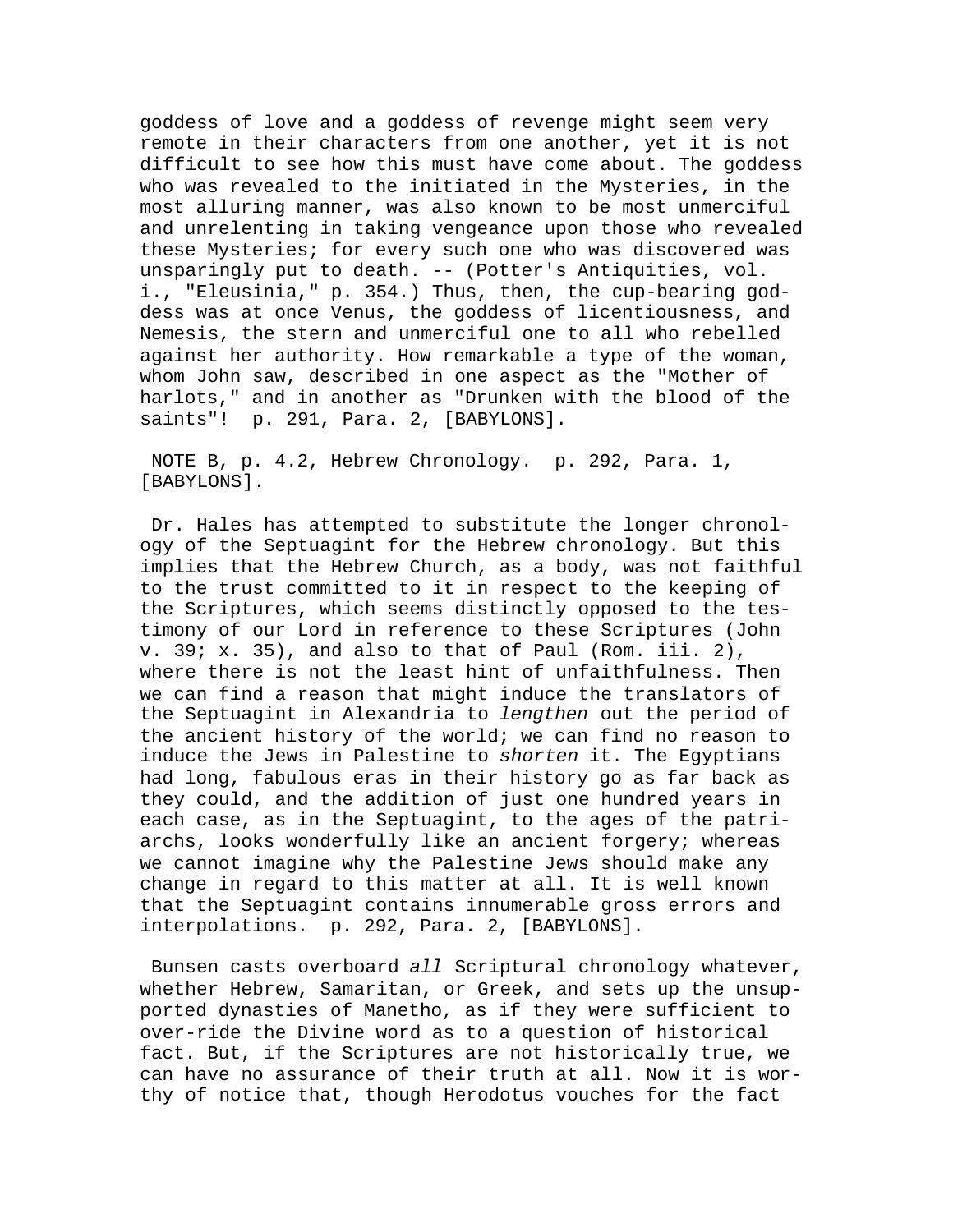that at one time there were no fewer than twelve contemporaneous kings in Egypt, Manetho, as observed by Wilkinson (vol. i. p. 148), had made no allusion to this, but has made his Thinite, Memphite, and Diospolitan dynasties of kings, and a long etcetera of other dynasties, all successive! p. 292, Para. 3, [BABYLONS].

 The period over which the dynasties of Manetho extend, beginning with Menes, the first king of these dynasties, is in itself a very lengthened period, and surpassing all rational belief. But Bunsen, not content with this, expresses his very confident persuasion that there had been long lines of powerful monarchs in Upper and Lower Egypt, "during a period of from two to four thousand years" (vol. i. p 72), even before the reign of Menes. In coming to such a conclusion, he plainly goes upon the supposition that the name Mizraim, which is the Scriptural name of the land of Egypt, and is evidently derived from the name of the son of Ham, and grandson of Noah, is not, after all, the name of a *person,* but the name of the united *kingdom* formed under Menes out of "the two Misr," "Upper and Lower Egypt' (Ibid. p. 73), which had previously existed as separate kingdoms, the name *Misrim,* according to him, being a plural word, infallibly leaves the impression that Mizraim is a plural word, or that it became the name of "the land of Ham," from any other reason than because that land was also the land of Ham's son. Mizraim, as it stands in the Hebrew of Genesis, without the points, is Metzrim; and Metzr-im signifies "The encloser or embanker of the *sea"* (the word being derived from *Im,* the same as *Yam,* "the sea," and *Tzr,* "to enclose," with the formative *M* prefixed). p. 292, Para. 4, [BABYLONS].

 If the accounts which ancient history has handed down to us of the original state of Egypt be correct, the first man who formed a settlement there *must* have done the very thing implied in this name. Diodorus Siculus tells us that, in primitive times, that which, when he wrote, "was Egypt, was said to have been not a country, but *one universal sea."* -- (Diod., lib. iii. p. 106.) Plutarch also says *(De Iside,* vol. ii. p. 367) that Egypt was sea. From Herodotus, too, we have very striking evidence to the same effect. He excepts the province of Thebes from his statement; but when it is seen that "the province of Thebes" did not belong to Mizraim, or Egypt proper, which, says the author of the article "Mizraim" in *Biblical Cyclopoedia,* p. 598, "properly denotes Lower Egypt;" (1) the testimony of Herodotus will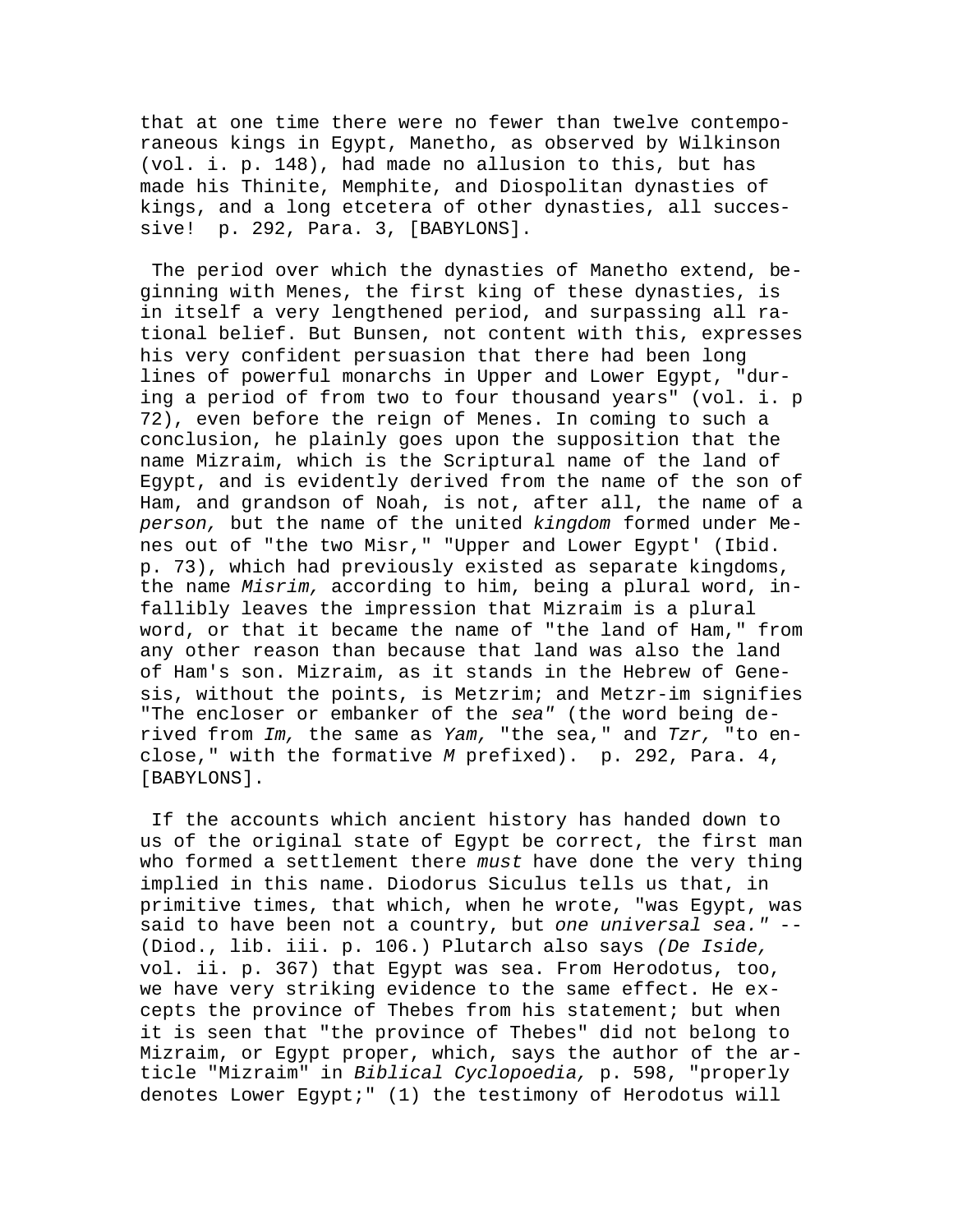be seen entirely to agree with that of Diodorus and Plutarch. His statement is, that in the reign of the first king, "the whole of Egypt (except the province of Thebes) was an extended marsh. No part of that which is now situate beyond the lake Moeris was to be seen, the distance between which lake and the sea is a journey of seven days." --(Herodot., lib. ii. cap. 4.) Thus all Mizraim or Lower Egypt was under water. p. 292, Para. 5, [BABYLONS].

 This state of the country arose from the unrestrained overflowing of the Nile, which, to adopt the language of Wilkinson (vol. i. p. 89), "formerly washed the foot of the sandy mountains of the Lybian chain." Now, before Egypt could be fit for being a suitable place for human abode - before it could become what it afterwards did become, one of the most fertile of all lands, it was indispensable that bounds should be set to the overflowings of the *sea* (for by the very name of the Ocean, or Sea, the Nile was anciently called, -- Diodorus, lib. i. p. 8), and that for this purpose great embankments should *enclose* or *confine* its waters. If Ham's son, then, led a colony into Lower Egypt and settled it there, this very work he must have done. And what more natural than that a name should be given him in memory of his great achievement? and what name so exactly descriptive as Metzr-im, "The embanker of the sea," or as the name is found at this day applied to *all* Egypt (Wilkinson, vol. i. p. 2), Musr or Misr? Names always tend to abbreviation in the mouths of a people, and, therefore, "The land of Misr" is evidently just "The land of the embanker." From this statement it follows that the "embanking of the sea" -- the "enclosing" of it within certain bounds, was the *making* of it as a *river,* so far as Lower Egypt was concerned. Viewing the matter in this light, what a meaning is there in the Divine language in Ezekiel xxix, 3, where judgments are denounced against the king of Egypt, the representative of Metzr-im, "The embanker of the sea," for his pride: "Behold, I am against thee, Pharaoh, king of Egypt, the great dragon that lieth in the midst of his rivers, which saith, My river is mine own, I have *made* it for myself." p. 293, Para. 1, [BABYLONS].

 When we turn to what is recorded of the doings of Menes, who, by Herodotus, Manetho, and Diodorus alike, is made the first historical king of Egypt, and compare what is said of *him,* with this simple explanation of the meaning of the name of Mizraim, how does the one cast light on the other? Thus does Wilkinson describe the great work which entailed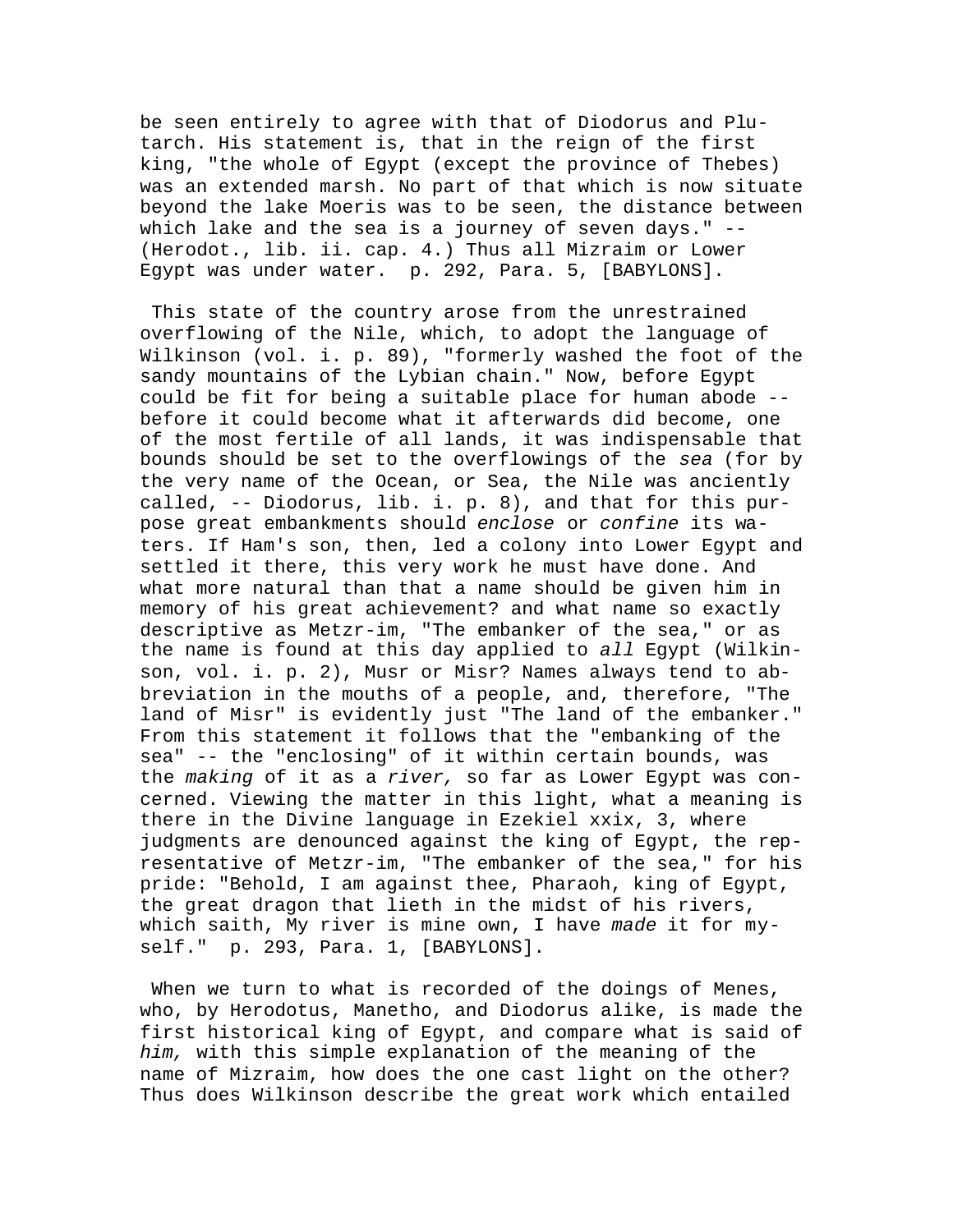fame on Menes, "who," says he, "is allowed by universal consent to have been the first sovereign of the country." "Having diverted the course of the Nile, which formerly washed the foot of the sandy mountains of the Lybian chain, he obliged it to run in the centre of the valley, nearly at an equal distance between the two parallel ridges of mountains which border it on the east and west; and built the city of Memphis in the bed of the ancient channel. This change was effected by constructing a dyke about a hundred stadia above the site of the projected city, whose lofty mounds and strong EMBANKMENTS turned the water to the eastward, and effectually CONFINED the river to its new bed. The dyke was carefully kept in repair by succeeding kings; and, even as late as the Persian invasion, a guard was always maintained there, to overlook the necessary repairs, and to watch over the state of the embankments." -- *(Egyptians,* vol. i. p. 89.) p. 293, Para. 2, [BABYLONS].

 When we see that Menes, the first of the acknowledged historical kings of Egypt, accomplished that very achievement which is implied in the name of Mizraim, who can resist the conclusion that Menes and Mizraim are only two different names for the same person? And if so, what becomes of Bunsen's vision of powerful dynasties of sovereigns "during a period of from two to four thousand years" before the reign of Menes, by which all Scriptural chronology respecting Noah and his sons was to be upset, when it turns out that Menes must have been Mizraim, the grandson of Noah himself? Thus does Scripture contain, within its own bosom, the means of vindicating itself; and thus do its minutest statements, even in regard to matters of fact, when thoroughly understood, shed surprising light on the dark parts of the history of the world. p. 294, Para. 1, [BABYLONS].

 NOTE C, p. 21.3, Shing Moo and Ma Tsoopo of China. p. 294, Para. 2, [BABYLONS].

 The name of Shing Moo, applied by the Chinese to their "Holy Mother," compared with another name of the same goddess in another province of China, strongly favours the conclusion that Shing Moo is just a synonym for one of the well-known names of the goddess-mother of Babylon. Gillespie (in his Land of Sinim, p. 64) states that the Chinese goddess-mother, or "Queen of Heaven," in the province of Fuh-kien, is worshipped by seafaring people under the name of Ma Tsoopo. Now, "Ama Tzupah" signifies the "Gazing Mother;" and there is much reason to believe that Shing Moo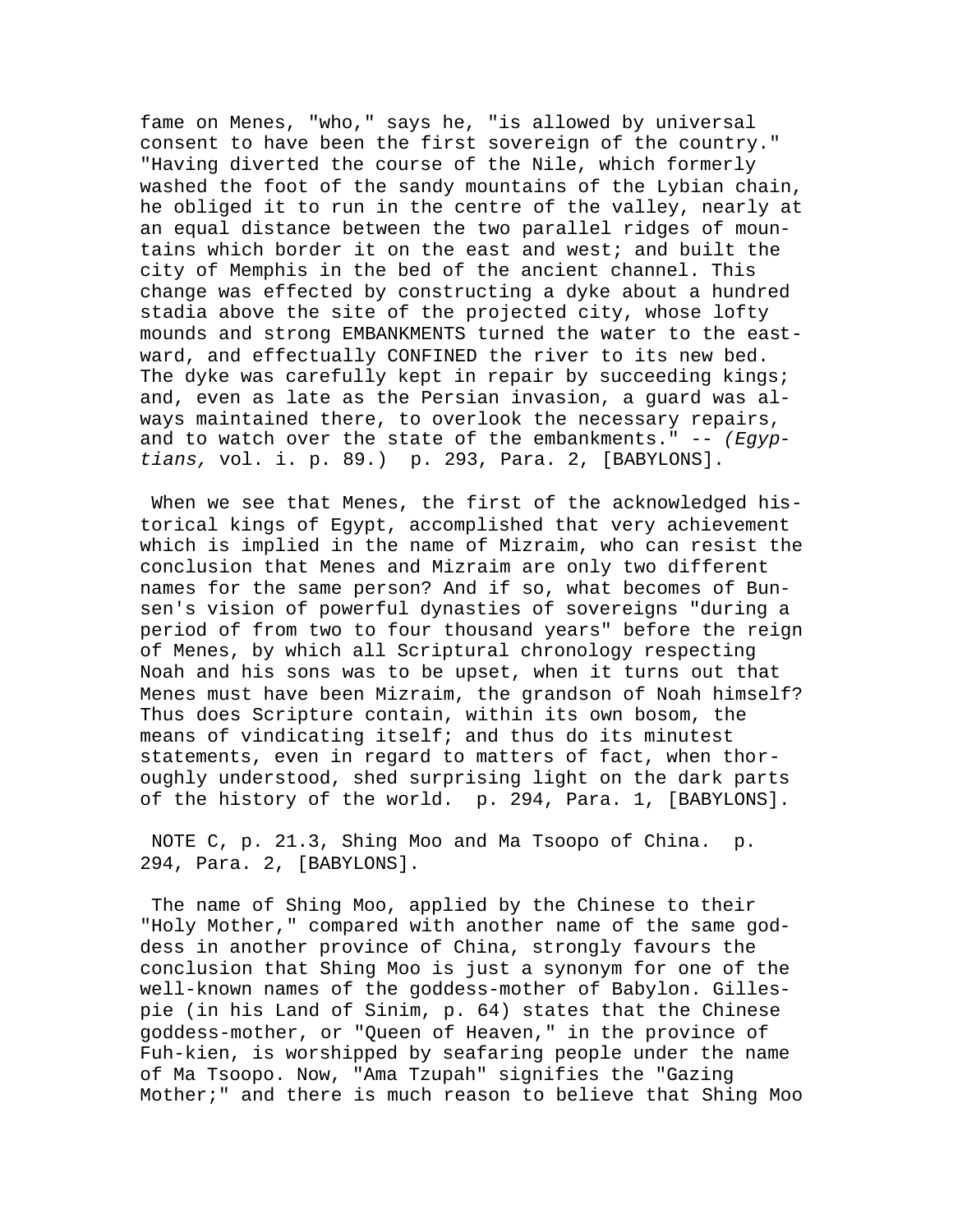signifies the same; for Mu was one of the forms in which Mut or Maut, the name of the great mother, appeared in Egypt (Bunsen's Vocabulary, vol. i. p. 471); and Shngh, in Chaldee, signifies "to look" or "gaze." The Egyptian Mu or Maut was symbolised either by a vulture, or an *eye* surrounded by a vulture's wings (Wilkinson, vol. v. p. 203.) The symbolic meaning of the vulture may be learned from the Scriptural expression: "There is a path which no fowl knoweth, and which the vulture's eye hath not seen" (Job xxviii. 7). The vulture was noted for its sharp sight, and hence, the *eye* surrounded by the vulture's wings showed that, for some reason or other, the great mother of the gods in Egypt had been known as "The gazer." But the idea contained in the Egyptian symbol had evidently been borrowed from Chaldea; for Rheia, one of the most noted names of the Babylonian mother of the gods, is just the Chaldee form of the Hebrew Rhaah, which signifies at once "a gazing woman' and a "vulture." The Hebrew Rhaah, itself is also, according to a dialectical variation, legitimately pronounced Rheah; and hence the name of the great goddessmother of Assyria was sometimes Rhea, and sometimes Rheia. In Greece, the same idea was evidently attached to Athena or Minerva, whom we have seen to have been by some regarded as the Mother of the children of the sun (see *ante,* p. 20, Note). For one of her distinguishing titles was Ophthalmitis (Smith's Classical Dictionary, "Athena," p. 101), thereby pointing her out as the goddess of "the *eye."* It was no doubt to indicate the same thing that, as the Egyptian Maut wore a vulture on her head, so the Athenian Minerva was represented as wearing a helmet with two eyes, or eye-holes, in the front of the helmet. -- (Vaux's Antiquities, p. 186.) p. 294, Para. 3, [BABYLONS].

 Having thus traced the gazing mother over the earth, is it asked, What can have given origin to such a name as applied to the mother of the gods? A fragment of Sanchuniathon (pp. 16-19), in regard to the Phenician mythology, furnishes us with a satisfactory reply. There it is said that Rheia conceived by Kronos, who was her own brother, and yet was known as the father of the gods, and in consequence brought forth a son who was called Muth, that is, as Phil-Byblius correctly interprets the word, "Death." As Sanchuniathon expressly distinguishes this "father of the gods" from "Hypsistos," The most High, (2) we naturally recall what Hesoid says in regard to his Kronos, the father of the gods, who, for a certain wicked deed, was called Titan, and cast down to hell. -- (Theoginia, l. 207, p. 18.) The Kro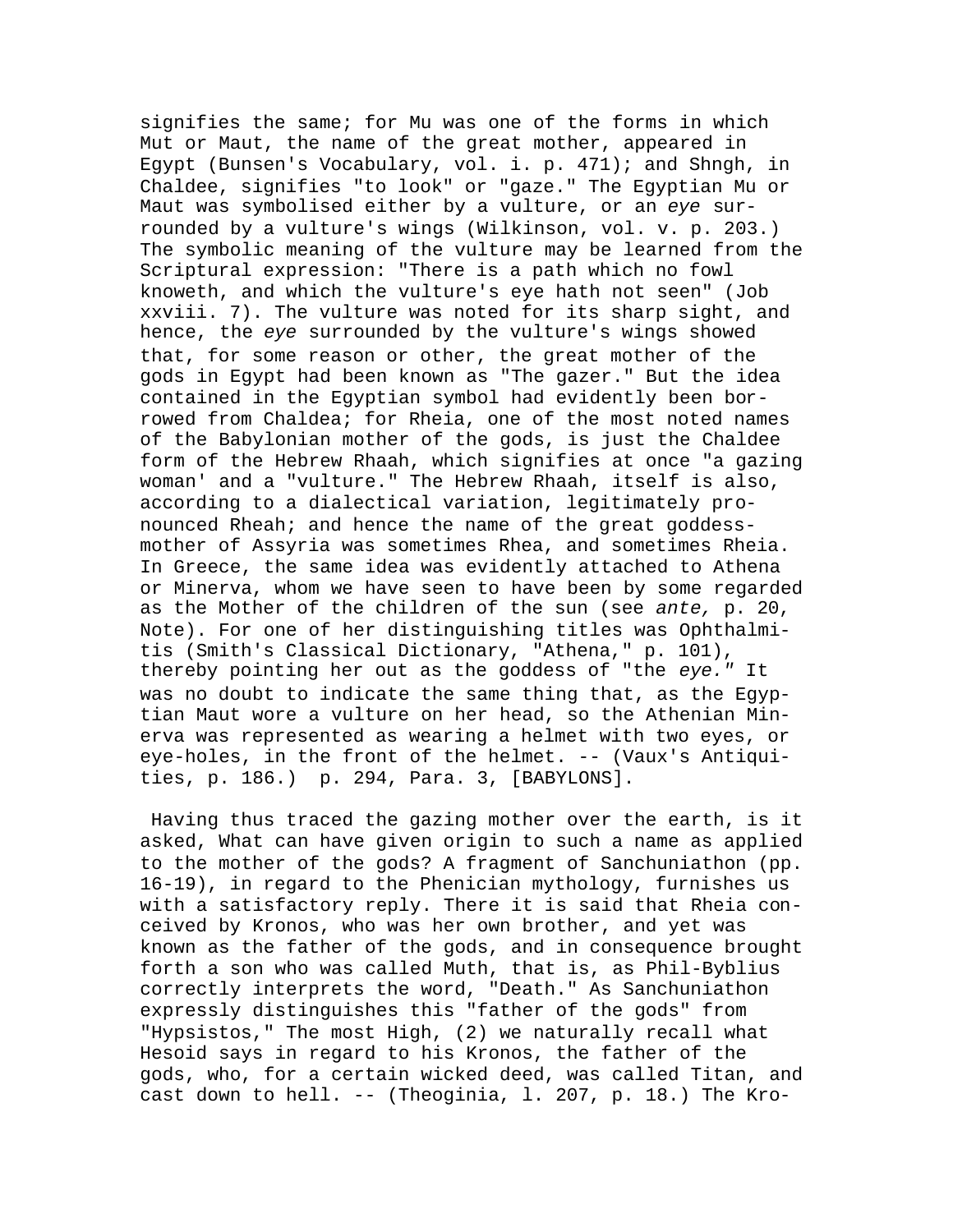nos to whom Hesiod refers is evidently at bottom a different Kronos from the human father of the gods, or Nimrod, whose history occupies so large a place in this work. He is plainly none other than Satan himself; the name Titan, or Teitan, as it is sometimes given, being, as we have elsewhere concluded (pp. 275, 276), only the Chaldee form of Sheitan, the common name of the grand Adversary among the Arabs, in the very region where the Chaldean Mysteries were originally concocted, -- that Adversary who was ultimately the real father of all the Pagan gods, -- and who (to make the title of Kronos, "the Horned One," appropriate to *him* also) was symbolised by the Kerastes, or *Horned* serpent. All "the brethren" of this father of the gods, who were implicated in his rebellion against his own father, the "God of Heaven," were equally called by the "reproachful" name "Titans"; but, inasmuch as he was the ringleader in the rebellion, *he* was, of course, Titan by way of eminence. In this rebellion of Titan, the goddess of the earth was concerned, and the result was that (removing the figure under which Hesiod has hid the fact) it became naturally impossible that the God of Heaven should have children upon earth -- a plain illusion to the Fall. p. 294, Para. 4, [BABYLONS].

 Now, assuming that this is the "father of the gods," by whom Rhea, whose common title is that of the Mother of the gods, and who is also identified with Ge, or the Earthgoddess, had the child called Muth, or Death, who could this "Mother of the gods" be, but just our Mother Eve? And the name Rhea, or 'The Gazer," bestowed on her, is wondrously significant. It was as "the gazer" that the mother of mankind conceived by Satan, and brought forth that deadly birth, under which the world has hitherto groaned. It was through her *eyes* that the fatal connection was first formed between her and the grand Adversary, under the form of a serpent, whose name, Nahash, or Nachash, as it stands in the Hebrew of the Old Testament, also signifies "to view attentively," or "to gaze." (Gen. iii. 6) "And when the woman *saw* that the tree was good for food, and *pleasant to the eyes,"* &c., "she took of the fruit thereof, and did eat; and gave also unto her husband with her, and he did eat." Here, then, we have the pedigree of sin and death; "Lust, when it had conceived, brought forth sin; and sin, when it was finished, brought forth death" (James i. 15). Though Muth, or Death, was the son of Rhea, this progeny of hers came to be regarded, not as Death in the abstract, but as the *god* of death; therefore, says Philo-Bybliius, Muth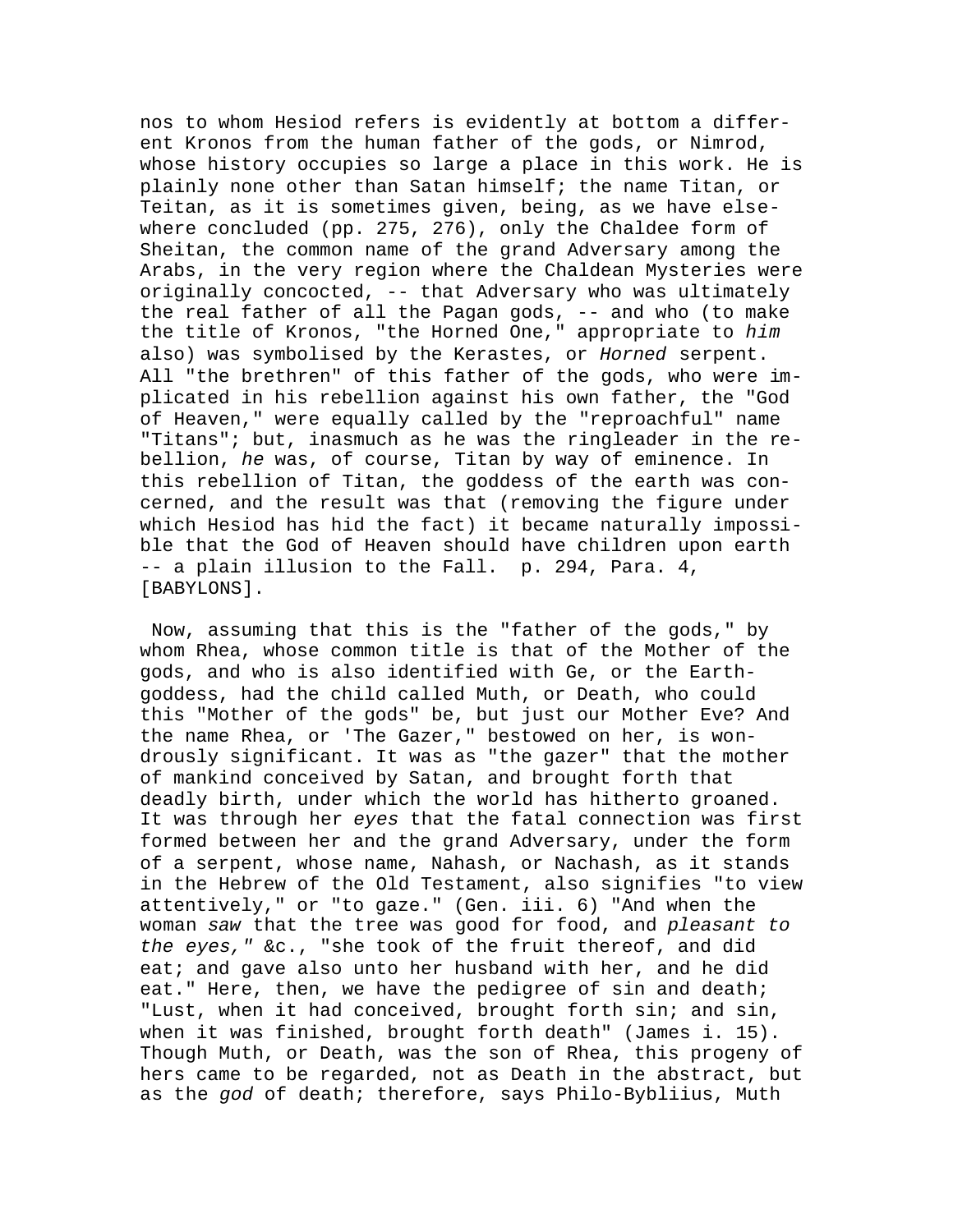was interpreted not only as death, but as Pluto. -- (Sanchun., p. 24.) In the Roman mythology, Pluto was regarded as on a level, for honour, with Jupiter (Ovid, Fasti, lib. vii. 578); and in Egypt, we have evidence that Osiris, "the seed of the woman," was the "Lord of heaven," and king of hell, or "Pluto" (Wilkinson, vol. iv. p. 63; Bunsen, vol. i. pp. 431, 432); and it can be shown by a large induction of particulars (and the reader has somewhat of the evidence presented in this volume), that he was none other than the Devil himself, supposed to have become incarnate; who, though through the first transgression, and his connection with the woman, he had brought sin and death into the world, had, nevertheless, by means of them, brought innumerable benefits to mankind. As the name Pluto has the very same meaning as Saturn, "The hidden one," so, whatever other aspect this name had, as applied to the father of the gods, it is to Satan, the Hidden Lord of hell, ultimately that all came at last to be traced back; for the different myths about Saturn, when carefully examined, show that he was at once the Devil, the father of all sin and idolatry, who *hid* himself among the trees of the garden, -- and Noah, who lay *hid* for a whole year in the ark, -- and Nimrod, who was *hid* in the secrecy of the Babylonian Mysteries. It was to glorify Nimrod that the whole Chaldean system of iniquity was formed. He was known as Nin, "the son," and his wife as Rhea, who was called Ammas, "The Mother." The name Rhea, as applied to Semiramis, had another meaning from what it had when applied to her, who was really the primeval goddess, the "mother of gods and *men."* But yet, to make out the full majesty of her character, it was necessary that she should be identified with that primeval goddess; and, therefore, although the son she bore in her arms was represented as he who was born to destroy death, yet she was often represented with the very symbols of her who brought death into the world. And so was it also in the different countries where the Babylonian system spread. p. 295, Para. 1, [BABYLONS].

 NOTE D, p. 32.1, Ala-Mahozim. p. 296, Para. 1, [BABYLONS].

 The name "Ala-Mahozim" is never, as far as I know, found in any ancient uninspired author, and in the Scripture itself it is found only in a prophecy. Considering that the design of prophecy itself is always to leave a certain obscurity before the event, though giving enough of light for the practical guidance of the upright, it is not to be won-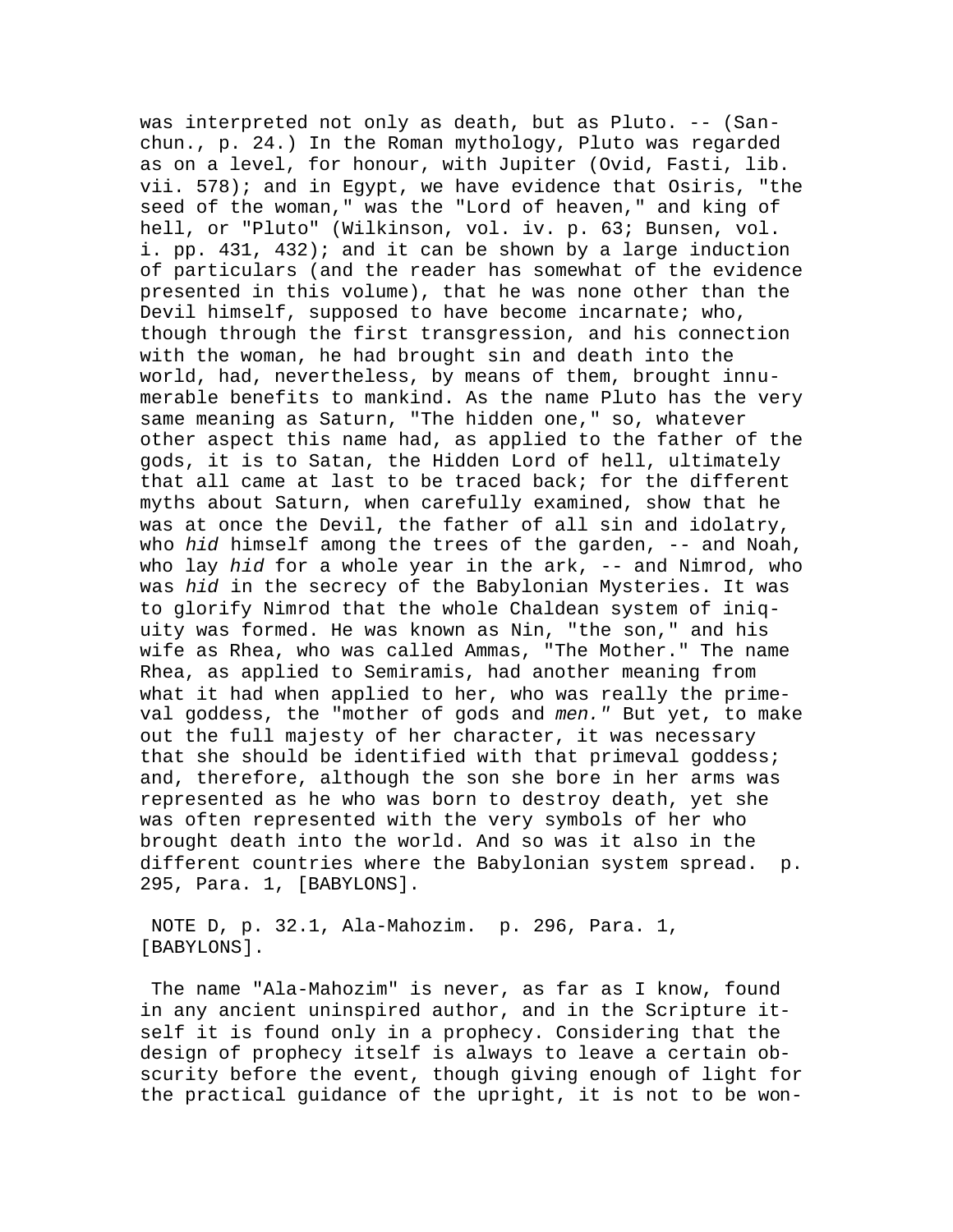dered at that an unusual word should be employed to describe the divinity in question. But, though this precise name be not found, we have a synonym that can be traced home to Nimrod. In SANCHUNIATHON, pp. 24, 25, "Astarte, travelling about the habitable world," is said to have found "a star falling through the air, which she took up and consecrated in the holy island Tyre." Now what is this story of the falling star but just another version of the fall of Mulciber from heaven (see *ante,* p. 233), or of Nimrod from his high estate? for as we have already seen, Macrobius shows (Saturn., lib. i. cap. 21, p. 70) that the story of Adonis -- the lamented one -- so favourite a theme in Phenicia, originally came from Assyria. The name of the great god in the holy island of Tyre, as is well known, was Melkart (Kitto's Illus. Comment., vol. ii. p. 300), but this name, as brought from Tyre to Carthage, and from thence to Malta (which was colonised from Carthage), where it is found on a monument at this day, casts no little light on the subject. The name Melkart is thought by some to have been derived from Melek-eretz, or "king of the earth" (Wilkinson, vol. v. p. 18); but the way in which it is sculptured in Malta shows that it was really Melek-kart, "king of the walled city." -- (See Wilkinson's Errata prefixed to vol. v.) Kir, the same as the Welsh Caer, found in Caer-narvon, &c., signifies "an encompassing wall," or a "city completely walled round;" and Kart was the feminine form of the same word, as may be seen in the different forms of the name of Carthage, which is sometimes Carchedon, and sometimes Cart-hada or Cart-hago. In the Book of Proverbs we find a slight variety of the feminine form of Kart, which seems evidently used in the sense of a bulwark or a fortification. Thus (Prov. x. 15) we read: "A rich man's wealth is his strong *city"* (Karit), that is, his strong *bulwark or defence.* Melk-kart, then, "king of the walled city," conveys the very same idea as Ala-Mahozim. In GRUTER'S *Inscriptions,* as quoted by Bryant, we find a title also given to Mars was Nimrod (p. 44, Note). The title to which I refer confirms this conclusion, and is contained in the following Roman inscription on an ancient temple in Spain:-- "Malacae Hispaniae MARTI CIRADINO Templum communi voto Erectum." (See Bryant, vol. ii. p. 454.) This title shows that the temple was dedicated to "Mars Kir-aden," the lord of "The Kir," or "walled city." The Roman C, as is well known, is hard, like K; and Adon, "Lord," is also Aden. Now, with this clue to guide us, we can unravel at once what has hither to greatly puzzled mythologists in regard to the name of *Mars Quirinus* as distinguished from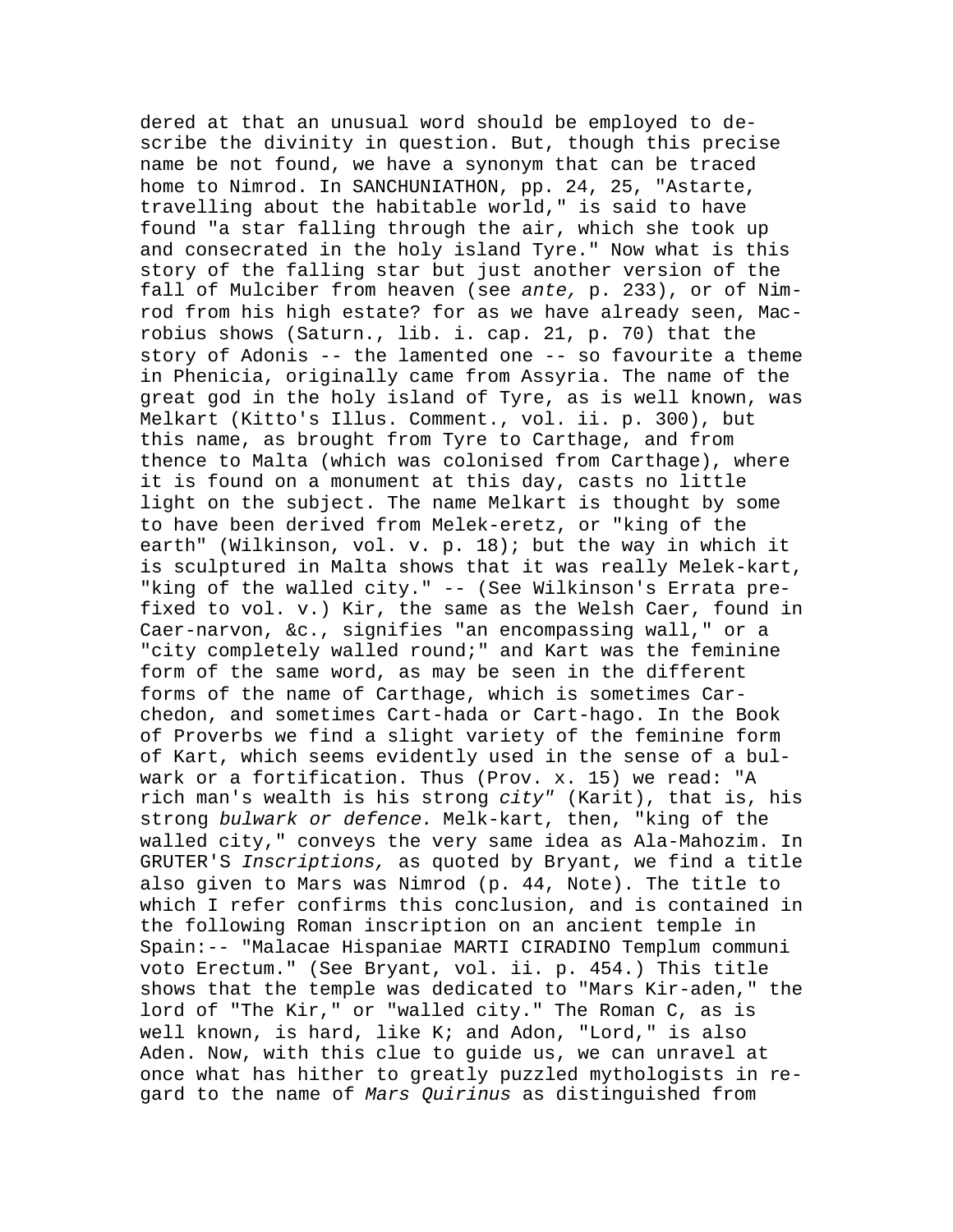*Mars Gradivus.* The K in Kir is what in Hebrew or Chaldee is called Koph, a different letter from Kape, and is frequently pronounced as a Q. Quir-inus, therefore, signifies "belonging to the walled city," and refers to the security which was given to cities by encompassing walls. Gradivus, on the other hand, comes from "Grah," "conflict," and "divus," "god" -- a different form of *Deus,* which has been already shown to be a Chaldee term; and therefore signifies "God of battle." Both these titles exactly answer to the two characters of Nimrod as the great city builder and the great warrior, and that both these distinctive evidence in Fuss's *Antiquities,* chap. iv. p. 348. "The Romans," says he, "worshipped two idols of the kind [that is, gods under the name of Mars], the one called Quirinus, the *guardian of the city and its peace;* the other called Gradivus, *greedy of war and slaughter,* whose temple stood beyond the city's boundaries." p. 296, Para. 2, [BABYLONS].

 NOTE E, p. 42.1, Meaning of the name Centaurus. p. 297, Para. 1, [BABYLONS].

 The ordinary classical derivation of this name gives little satisfaction; for, even though it could be derived from words that signify "Bull-killers" (and the derivation itself is but lame), such a meaning casts no light at all on the history of the Centaurs. Take it as a Chaldee word, and it will be seen at once that the whole history of the primitive Kentaurus entirely agrees with the history of Nimrod, with whom we have already identified him. Kentaurus is evidently derived from Kehn, "a priest," and Tor, "to go round." "Kehn-Tor," therefore, is "Priest of the revolver," that is, of the sun, which, to appearance, makes a daily revolution round the earth. The name for a priest, as written, is just Khn, and the vowel is supplied according to the different dialects of those who pronounce it, so as to make it either Kohn, Kahn, or Kehu. Tor, "the revolver," as applied to the sun, is evidently just another name for the Greek Zen or Zan applied to Jupiter, as identified with the sun, which signifies the "Encircler" or "Encompasser," - the very word from which comes our own word "Sun," which, in Anglo-Saxon, was Sunn (Mallet, Glossary, p. 565, London, 1847), and of which distinct traces in Egypt in the term *snnu* (Bunsen's Vocab., vol. i. p. 546), as applied to the sun's orbit. The Hebrew Zon or Zawon, to "encircle," from which these words come, in Chaldee becomes Don or Dawon, and thus we penetrate the meaning of the name given by the Boeotians to the "Mighty hunter," Orion. That name was Kan-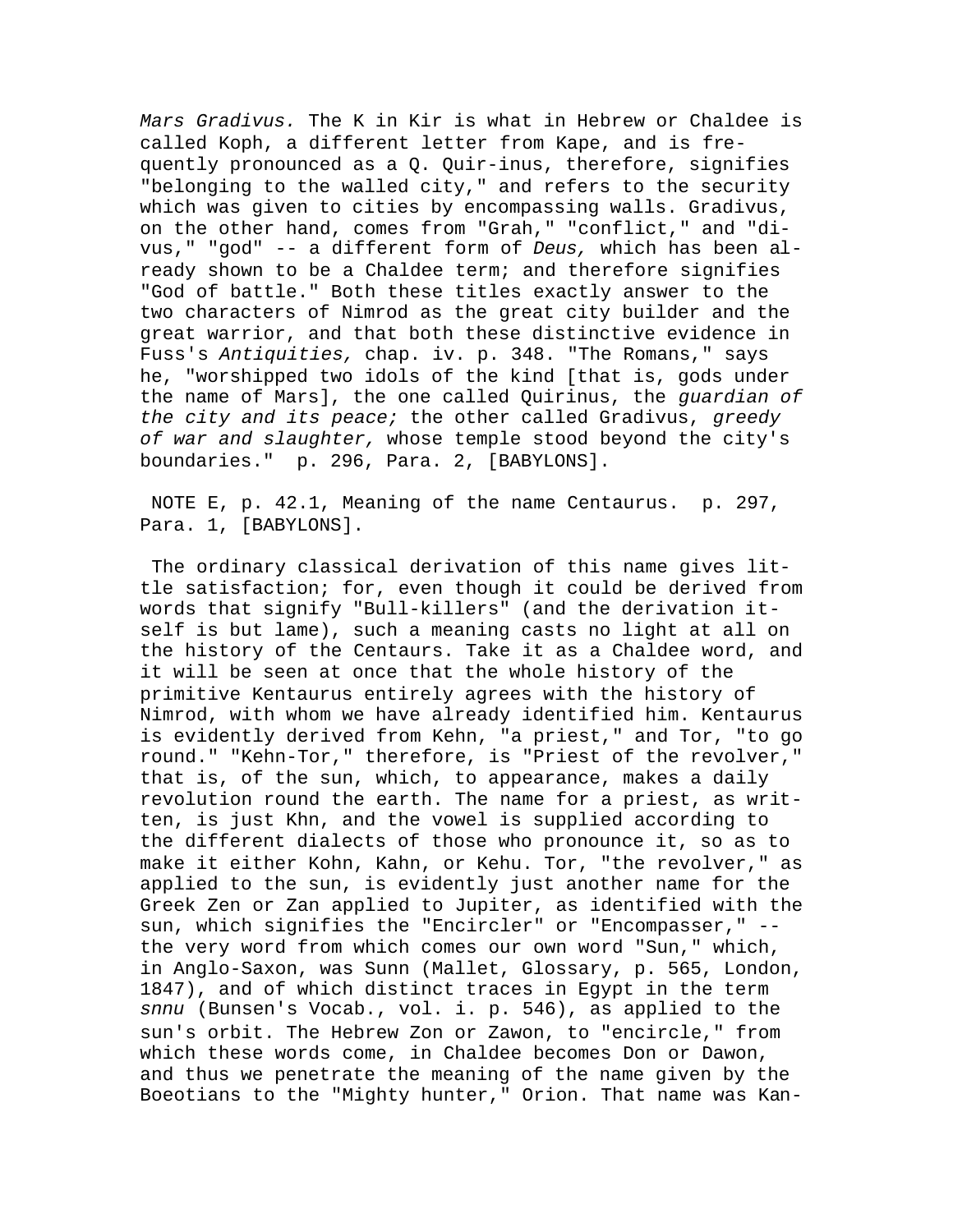daon, as appears from the following words of the Scholiast on Lycophron, quoted in Bryant, vol. iv. p. 154: "Orion. whom the Boeotians call also Kandaon." Kahn-daon, then, and Kehn-tor, were just different names for the same office - the one meaning "Priest of the Encircler," the other, "Priest of Baal, or the Sun," which, there can be no doubt, was the distinguishing title of Nimrod. as the title of Centaurus thus exactly agrees with the known position of Nimrod, so the history of the father of the Centaurs does the same. We have seen already that, though Ixion was, by the Greeks, made the father of that mythical race, even they themselves admitted that the Centaurs had a much higher origin, and consequently that Ixion, which seems to be a Grecian name, had taken the place of an earlier name, according to that propensity particularly noticed by Salverte, which has often led mankind "to apply to personages known in one time and one country, myths which they have borrowed from another country and an earlier epoch" *(Des Sciences,* Appendix, p. 483). Let this only be admitted to be the case here -- let only the name of Ixion be removed, and it will be seen that all that is said of the father of the Centaurs, or Horsemen-archers, applies exactly to Nimrod, as represented by the different myths that refer to the first progenitor of these Centaurs. First, then, Centaurus is represented as having been taken up to heaven (Dymock, *sub voce* "Ision"), that is, as having been highly exalted through special favour of heaven; then, in that state of exaltation, he is said to have fallen in love with Nephele, who passed under the name of Juno, the "Queen of Heaven." The story here is intentionally confused, to mystify the vulgar, and the order of events seems changed, which can easily be accounted for. As Nephele in Greek signifies "a cloud," so the offspring of Centaurus are said to have been produced by a "cloud." But Nephele, in the language of the country where the fable was originally framed, signified "A fallen woman," and it is from that "fallen woman," therefore, that the Centaurs are really said to have sprung. Now, the story of Nimrod, as Ninus, is, that he fell in love with Simiramis when she was another man's wife, and took her for his own wife, whereby she became doubly fallen -- fallen as a woman (3) -- and fallen from the primitive faith in which she must have been brought up; and it is well known that this "fallen woman" was, under the name of Juno, or the Dove, after her death, worshipped among the Babylonians. Centaurus, for his presumption and pride, was smitten with lightening by the supreme God, and cast down to hell (Dymock, *sub voce* "Ision"). This, then,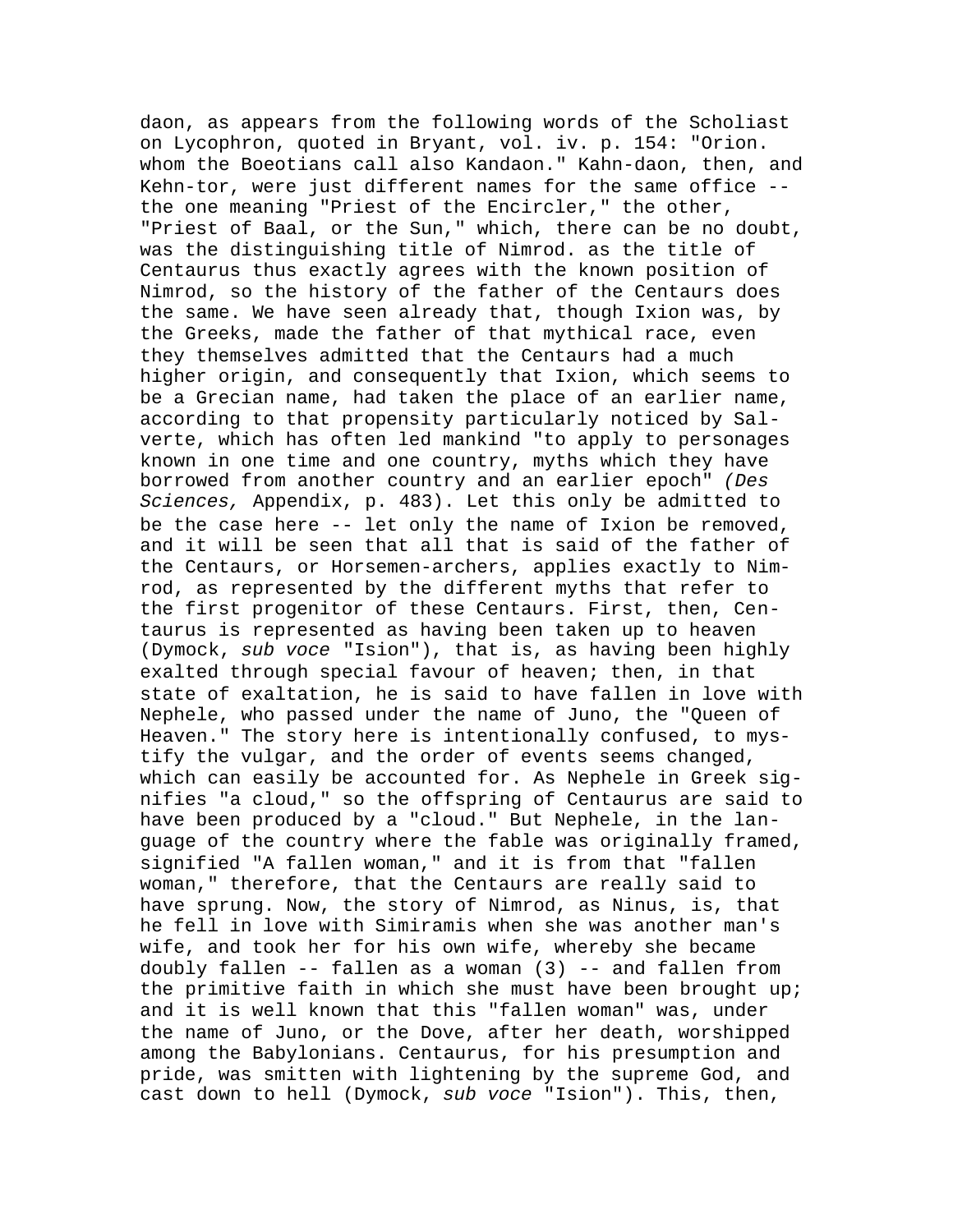is just another version of the story of Phaethon, AESCULAPIUS, and Orpheus, who were all smitten in like manner and for a similar cause. In the infernal world, the father of the Centaurs is represented as tied by serpents to a wheel which perpetually revolves, and thus makes his punishment eternal (Dymock, Ibid.). In the serpents there is evidently reference to one of the two emblems of the fireworship of Nimrod. If *he* introduced the worship of the serpent, as I have endeavoured to show (p. 228), there was poetical justice in making the serpent an instrument of his punishment. Then the revolving wheel very clearly points to the name Centaurus itself, as denoting the "Priest of the revolving sun." To the worship of the sun in the character of the "Revolver," there was a very distinct allusion not only in the circle which, among the Pagans, was the emblem of the sun-god, and the blazing wheel with which he was so frequently represented (Wilson's Parsi Religion, p. 31), but in the *circular* dances of the Bacchanalians. Hence the phrase, "Bassaridum *rotator* Evan" -- "The *wheeling* Evan of the Bacchantes" (Statius, Sylv., lib. ii., s. 7, v. 7, p. 118). Hence, also, the circular dances of the Druids as referred to in the following quotation from a Druidic song:-- "Ruddy was the sea beach whilst the *circular revolution* was performed by the attendants and the white bands in graceful extravagance" (Davies's Druids, p. 172). That this circular dance among the Pagan idolators really had reference to the circuit of the sun, we find from the distinct statement of Lucian in his treatise *On Dancing,* where, speaking of the circular dance of the ancient Eastern nations, he says, with express reference to the sun-god, "it consisted in a dance imitating this god" (Lucian, vol. ii. p. 278). We see then, here, a very specific reason for the circular dance of the Bacchae, and for the ever-revolving wheel of the great Centaurus in the infernal regions. p. 297, Para. 2, [BABYLONS].

 NOTE F, p. 72.1, Olenos, the Sin-Bearer. p. 299, Para. 1, [BABYLONS].

 In different portions of this work evidence has been brought to show that Saturn, "the father of gods and *men,"* was in one aspect just our first parent Adam. Now, of Saturn it is said that he devoured all his children. (4) In the exoteric story, among those who knew not the actual fact referred to, this naturally appeared in the myth, in the shape in which we commonly find it -- viz., that he devoured them all as soon as they were born. But that which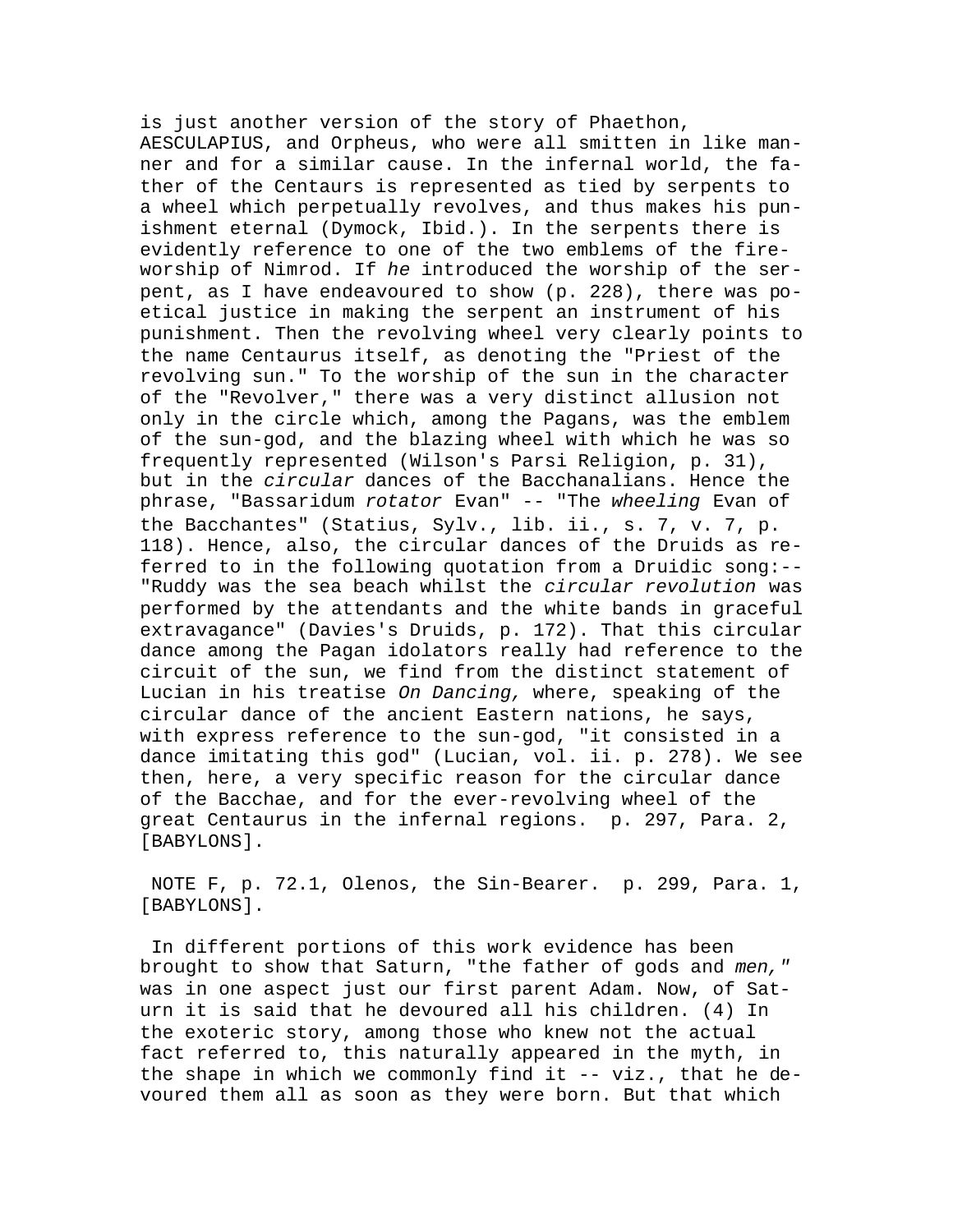was really couched under the statement, in regard to his devouring his children, was just the Scriptural fact of the Fall -- viz., that *he destroyed them by eating* -- not by eating *them,* but by eating the *forbidden fruit.* When this was the sad and dismal state of matters, the Pagan story goes on to say that the destruction of the children of the father of the gods and men was arrested by means of his wife, Rhea. Rhea, as we have already seen, had really as much to do with the devouring of Saturn's children, as Saturn himself; but, in the progress of idolatry and apostacy, Rhea, or Eve, came to get glory at Saturn's expense. Saturn, or Adam, was represented as a morose divinity; Rhea, or Eve, exceedingly benignant; and, in her benignity, she presented to her husband a stone bound in swaddling bands, which he greedily devoured, and henceforth the children of the cannibal father were safe. (5) The Stone bound in swaddling bands is, in the sacred language, "Ebn Hatul;" but Ebn-Hat-tul (6) also signifies "A sin-bearing son." This does not necessarily mean that Eve, or the mother of mankind, herself actually brought forth the promised seed (although there are many myths also to that effect), but that, having received the glad tidings herself, and embraced it, she presented it to her husband, who received it by faith from *her,* and that this laid the foundation of his own salvation and that of his posterity. The devouring on the part of Saturn of the swaddled stone is just the symbolical expression of the eagerness with which Adam by faith, both in the Old Testament and in the New, is symbolised by *eating.* Thus Jeremiah says, "Thy words were found of me, and I did eat them, and thy word was unto me the joy and rejoicing of my heart" (Jer. xv. 16). This also is strongly shown by our Lord Jesus Christ Himself, who, while setting before the Jews the indispensable necessity of eating His flesh, and feeding on Him, did at the same time say: "It is the Spirit that quickeneth; the flesh profiteth nothing: the words that I speak unto you, they are spirit, and they are life" (John vi. 63). That Adam eagerly received the good news about the promised seed, and treasured it up in his heart as the life of his soul, is evident from the name which he gave to his wife immediately after hearing it: "And Adam called his wife's name Eve, because she was the mother of all *living ones"* (Gen. iii. 20. See Dr. Candlish's *Genesis,* p. 108). p. 299, Para. 2, [BABYLONS].

 The story of the swaddled stone does not end with the swallowing of it, and the arresting of the ruin of the children of Saturn. This swaddled stone was said to be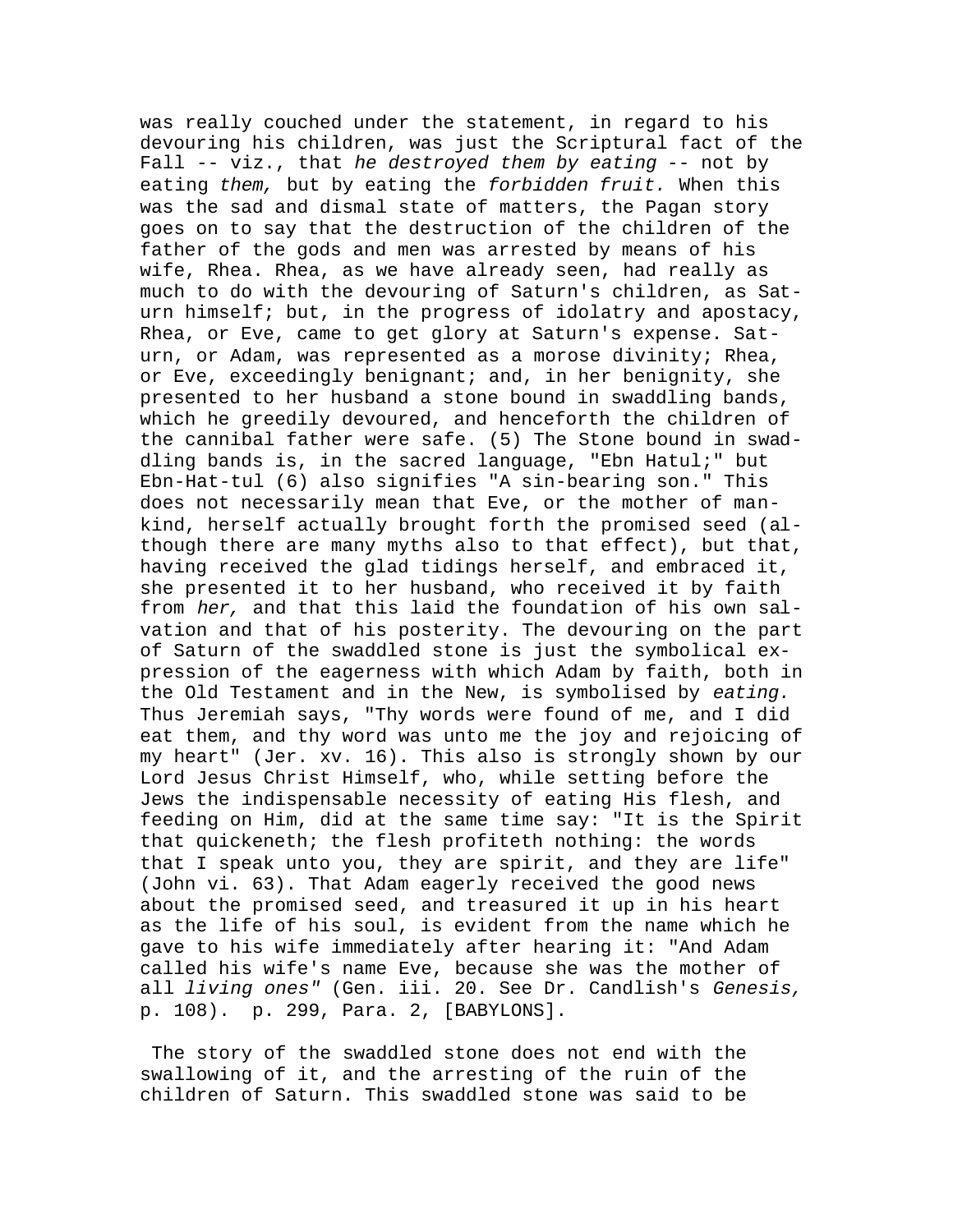"preserved near the temple of Delphi, where care was taken to anoint it daily with oil, and to cover it with wool" (Maurice's *Indian Antiquities,* vol. ii. p. 348). If this stone symbolised the "sin-bearing son," it of course symbolised also the Lamb of God, slain from the foundation of the world, in whose symbolic covering our first parents were invested when God clothed them in the coats of skins. Therefore, though represented to the eye as a stone, he must have the appropriate covering of wool. When represented as a branch, the branch of God, the branch also was wrapped in *wool* (Potter, vol. i., *Religion of Greece,* chap. v. p. 208). The *daily* anointing with oil is very significant. If the stone represented the "sin-bearing son," what could the anointing of that "sin-bearing son" daily with oil mean, but just to point him out as the "Lord's Anointed," or the "messiah," whom the idolators worshipped in opposition to the *true* Messiah yet to be revealed? p. 300, Para. 1, [BABYLONS].

 One of the names by which this swaddled and anointed stone was called is very strikingly confirmatory of the above conclusion. That name is Baitulos. This we find from Priscian (Lib. v., vol. i. p. 180, Note, and to have devoured for Jupiter," adds, *"quem Groeci baitulon vocant,"* whom the Greeks called "Baitulos." Now, "B'hai-tuloh" (7) signifies the "Life-restoring child." (8) The father of gods and men had destroyed his children by eating; but the reception of "the swaddled stone" is said to have "restored them to life' (Hesiod, Theogon., l. 495, p. 41). Hence the name Baitulos; and this meaning of the name is entirely in accordance with what is said in Sanchuniathon (lib. i., cap. 6, p. 22) about the Baithulia made by the Phenician god Ouranos: "It was the god Ouranos who devised Baithulia, contriving stones that moved *as having life."* If the stone Baitulos represented the "life-restoring child," it was natural that that stone should be made, if possible, to appear as having "life" in *itself.* p. 300, Para. 2, [BABYLONS].

 Now, there is a great analogy between this swaddled stone that represented the "sin-bearing son," and that Olenos mentioned by Ovid, who took on him guilt not his own, and in consequence was changed into a stone. We have seen already that Olenos, when changed into a stone, was set up in Phrygia on the holy mountain of Ida. We have reason to believe that the stone which was fabled to have done so much for the children of Saturn, and was set up near the temple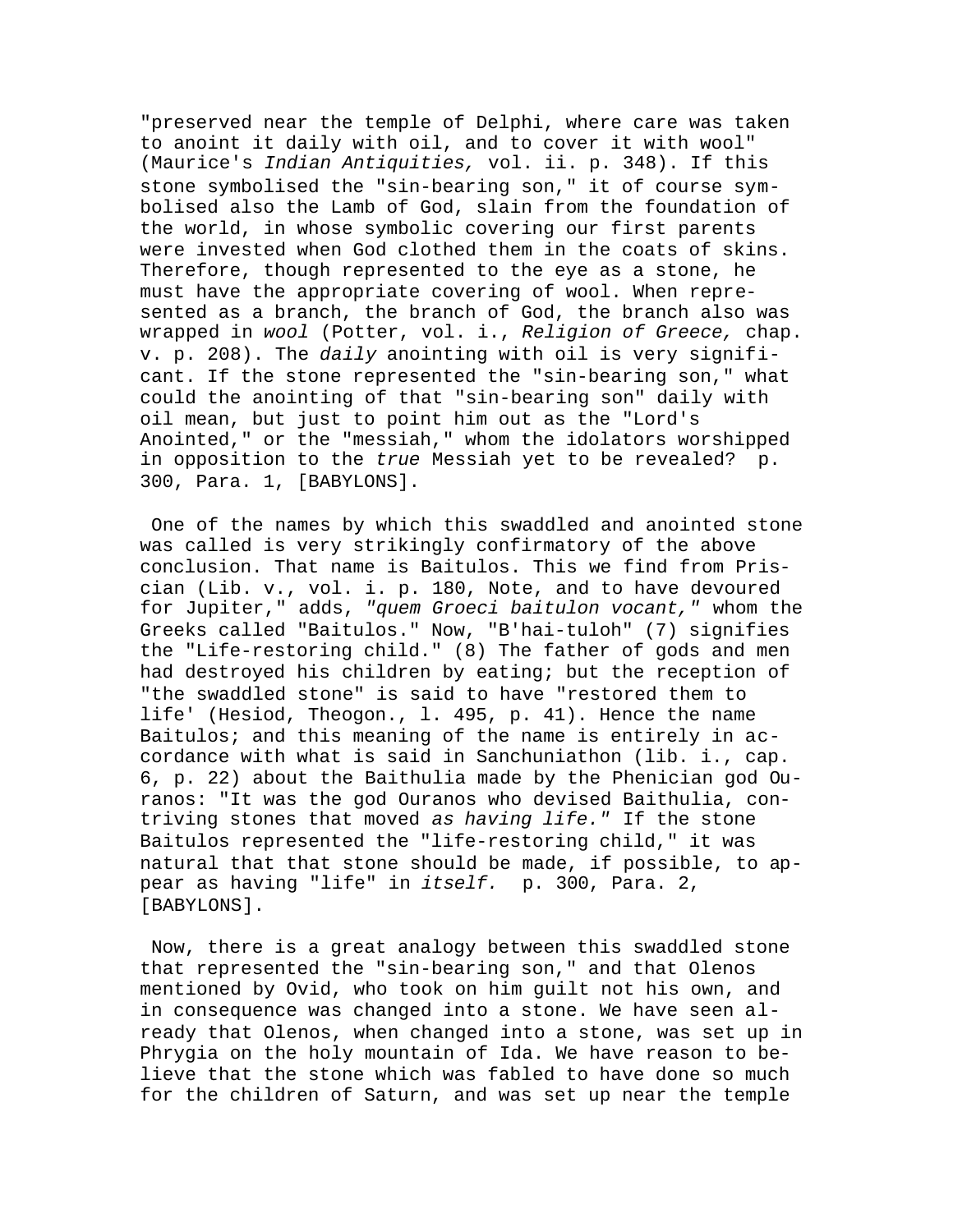of Delphi, was just a representation of this same Olenos. We find that Oen was the first prophet at Delphi, who founded the first temple there (Pausa Ias, lib. x., Phocica, cap. 5, p. 321). As the prophets and priests generally bore the names of the gods whom they represented (Hesychius expressly tells us that the priest who represented the great god under the name of Bacchus, p. 179), this indicates one of the ancient names of the god of Delphi. If, then, there was a sacred stone on Mount Ida called the stone of Olenos, and a sacred stone in the precincts of the temple of Delphi, which Olen founded, can there be a doubt that the sacred stone of Delphi represented the same as was represented by the sacred stone of Ida? The swaddled stone set up at Delphi is expressly called by Priscian, in the place already cited, "a god." This god, then, that in symbol was divinely anointed, and was celebrated as having restored to life the children of Saturn, father of gods and men, as identified with the Idaean Olenos, is proved to have been regarded as occupying the very place of the Messiah, the great Sin-bearer, who came to bear the sins of men, and took their place and suffered in their room and stead; for Olenos, as we have seen, voluntarily took on him guilt of which he was personally free. p. 300, Para. 3, [BABYLONS].

 While thus we have seen how much of the patriarchal faith was hid under the mystical symbols of Paganism, there is yet a circumstance to be noted in regard to the swaddled stone, that shows how the Mystery of Iniquity in Rome has contrived to import this swaddled stone of Paganism into what is called Christian symbolism. The Baitulos, or swaddled stone, was *stroggulos* (Bryant, vol. ii. p. 20, Note), a round or globular stone. This globular stone is frequently represented swathed and bound, sometimes with more, sometimes with fewer bandages. In Bryant, vol. iii. p. 246, where the goddess Cybele is represented as "Spes Divina," or Divine hope, we see the foundation of this divine hope held out to the world in the representation of the swaddled stone at her right hand, bound with four different swathes. In David's *Antiquites Etrusques,* vol. iv. plate 27, we find a goddess represented with Pandora's box, the source of all ill, in her extended hand, and the swaddled globe depending from it; and in this case that globe has only two bandages, the one crossing the other. And what is this bandaged globe of paganism but just the counterpart of that globe, with a band around it, and the mystic *Tau,* or cross, on the top of it, that is called "the type of dominion," and is fre-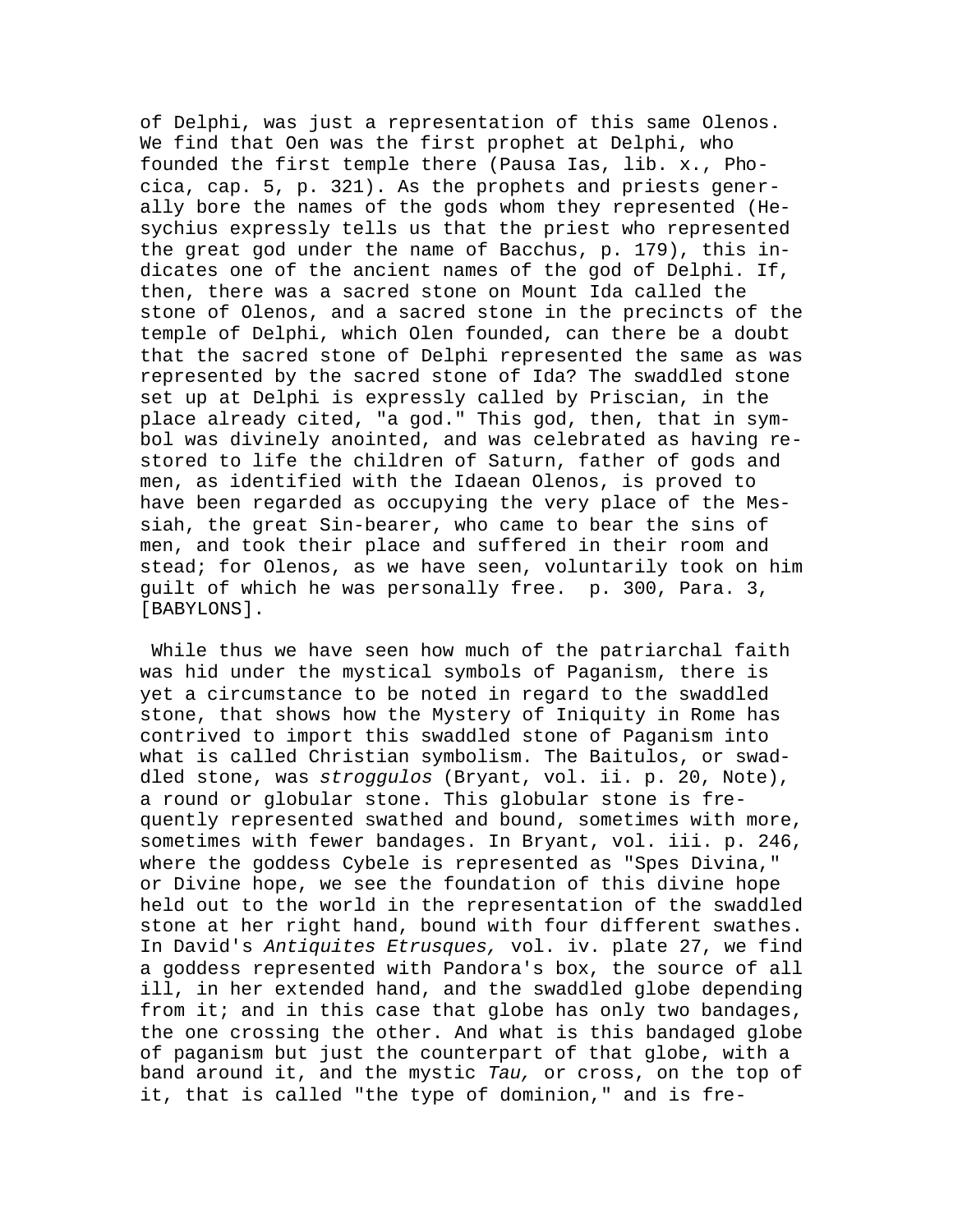quently represented, as in the accompanying woodcut (Fig. 60), (9) in the hands of the profane representations of God the Father. The reader does not now need to be told that the cross is the chosen sign and *mark of that very God whom the swaddled stone represented; and that when that God was born, it was said, "The Lord of all the earth is born" (Wilkinson, vol. iv. p. 310). As the god symbolised by the swaddled stone not only restored the children of Saturn to life, but restored the lordship of the earth to Saturn himself, which by transgression he had lost, it is not to be wondered at that it is said of "these consecrated stones," that while "some were dedicated to Jupiter, and others to the sun," "they were considered in a more particular manner sacred to Saturn," the Father of the gods (Maurice, vol. ii. p. 348), and that Rome, in consequence, has put the round stone into the hand of the image, bearing the profaned name of God the Father attached to it, and that from this source the bandaged globe, surmounted with the mark of Tammuz, has become the symbol of dominion throughout all Papal Europe. p. 301, Para. 1, [BABYLONS].*

 NOTE G, p. 75.1, The Identification of Rhea or Cybele and Venus. p. 302, Para. 1, [BABYLONS].

 In the exoteric doctrine of Greece and Rome, the characters of Cybele, the mother of the gods, and of Venus, the goddess of love, are generally very distinct, insomuch that some minds may perhaps find no slight difficulty in regard to the identification of these two divinities. But that difficulty will disappear, if the fundamental principle of the Mysteries be borne in mind -- viz., that at bottom they recognised only Adad, "The One God" (see *ante,* pp. 14, 15, 16, Note). Adad being Triune, this left room, when the Babylonian Mystery of Iniquity took shape, for three different FORMS of divinity -- the father, the mother, and the son; but all the multiform divinities with which the Pagan world abounded, whatever diversities there were among them, were resolved substantially into so many manifestations of one or other of these divine persons, or rather of two, for the first person was generally in the background. We have distinct evidence that this was the case. Apuleius tells us (vol. i. pp. 995, 996), that when he was initiated, the goddess Isis revealed herself to him as "The first of the celestials, and the uniform manifestation of the gods and goddesses .... WHOSE ONE SOLE DIVINITY the whole orb of the earth venerated, and under a manifold form, with different rites, and under a variety of appellations;" and going over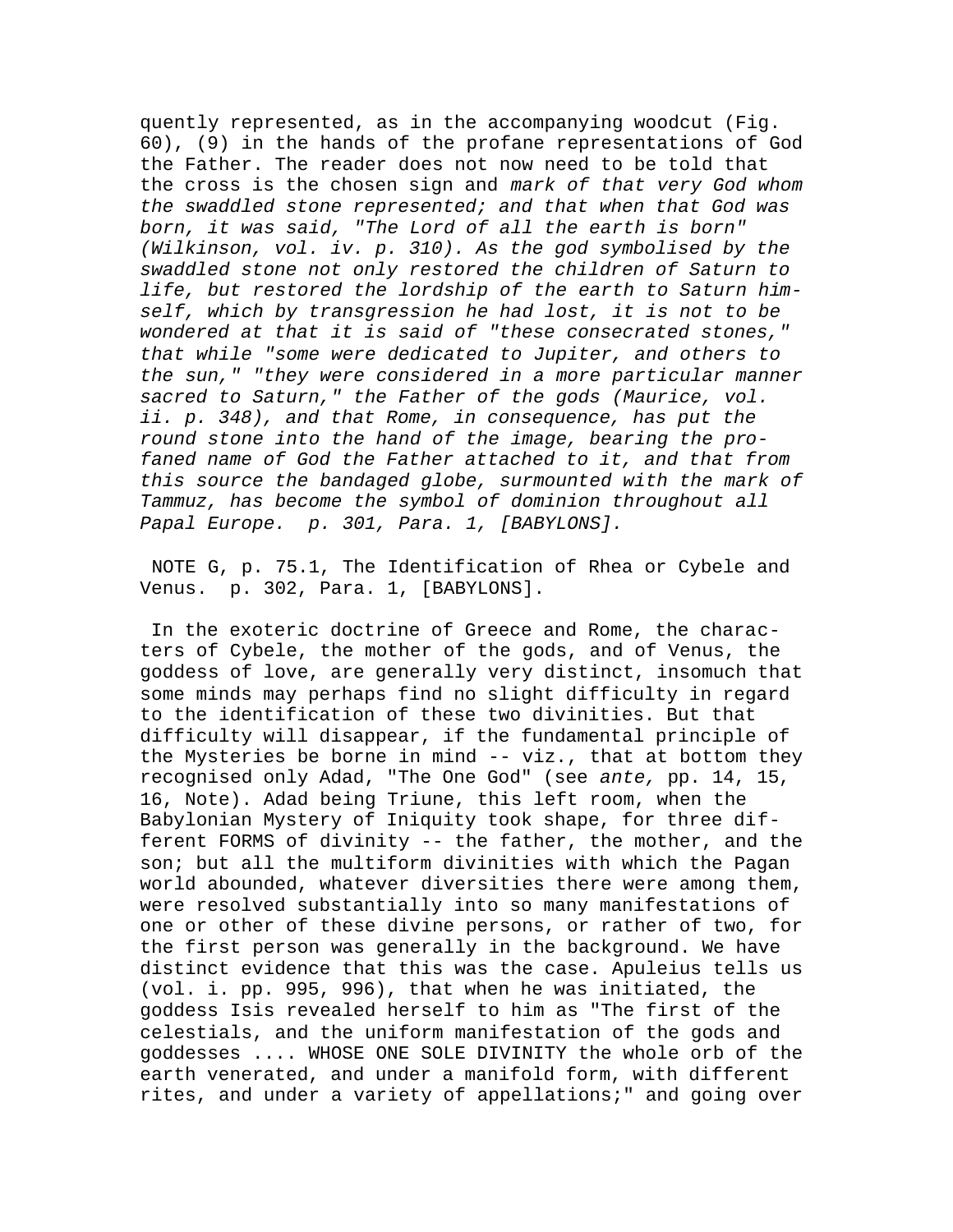many of these appellations, she declares herself to be at once "Pessinutica, the mother of the gods [i.e. Cybele], and Paphian Venus" (Ibid. p. 997). Now, as this was the case in the later ages of the Mysteries, so it must have been the case from the very beginning; because they SET OUT, and necessarily set out, with the doctrine of the UNITY of the Godhead. This, of course, would give rise to no little absurdity and inconsistency in the very nature of the case. Both Wilkinson and Bunsen, to get rid of the inconsistencies they have met with in the Egyptian system, have found it necessary to have recourse to substantially the same explanation as I have done. Thus we find Wilkinson saying: "I have stated that Amun-re and other gods took the form of different deities, which, though it appears at first sight to present some difficulty, may readily be accounted for when we consider that each of those whose figures or emblems were adopted, was only an EMANATION, or deified attribute of the SAME GREAT BEING to whom they ascribed various characters, according to the several offices he was supposed to perform" (Wilkinson, vol. iv. p. 245). The statement of Bunsen is to the same effect, and it is this: "Upon these premises, we think ourselves justified in concluding that the two series of gods were originally identical, and that, in the GREAT PAIR of gods, all these attributes were concentrated, from the development of which, in various personifications, that mythological system sprang up which we have been already considering" (Bunsen, vol. i. p. 418). p. 302, Para. 2, [BABYLONS].

 The bearing of all this upon the question of the identification of Cybele and Astarte, or Venus, is important. Fundamentally, there was but one goddess -- the Holy Spirit, represented as female, when the distinction of sex was wickedly ascribed to the Godhead, through a perversion of the great Scripture idea, that all the children of God are at once begotten of the Father, and born of the Spirit; and under this idea, the Spirit of God, as Mother, was represented under the form of a dove, in memory of the fact that that Spirit, at the creation, "fluttered" -- for so, as I have observed, is the exact meaning of the term in Gen. i. 2 -- "on the face of the waters." This goddess, then, was called *Ops,* "the flutterer," or *Juno,* "The Dove," or *Khubele,* "The binder with cords," (called in Hosea xi. 4, *"Khubeli Adam"),* with which not only does God continually, by His providential goodness, *draw* men unto Himself, but with which our first parent Adam, through the Spirit's indwelling, while the covenant of Eden was unbroken, was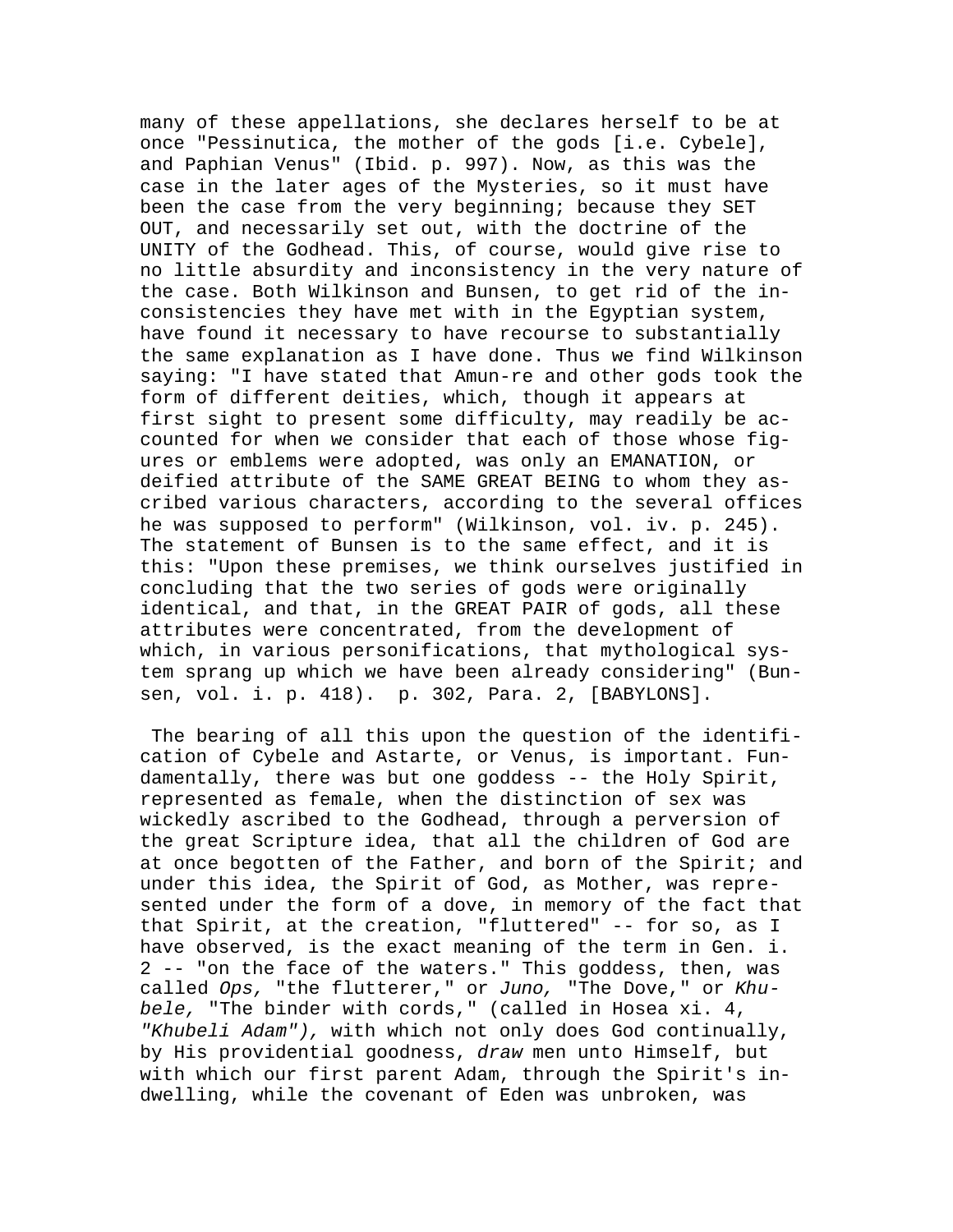sweetly bound to God. This theme is minutely dwelt on in Pagan story, and the evidence is very abundant; but I cannot enter upon it here. Let this only be noticed, however, that the Romans joined the two terms Juno and Khubele - or, as it is commonly pronounced, Cybele -- together; and on certain occasions invoked their supreme goddess, under the name of Juno Covella -- (see Stanley's Philosophy, p. 1055) -- that is, "The dove that binds with cords." In Statius (lib. v. Sylv. 1, v. 222, apud Bryant, vol. iii. p. 325), the name of the great goddess occurs as Cybele -- "Italo gemitus Almone Cybele Ponit, et Idaeos jam non reminiscitur manes." p. 303, Para. 1, [BABYLONS].

 If the reader looks, in Layard, at the triune emblem of the supreme Assyrian divinity, he will see this very idea visibly embodied. There the wings and tail of the dove have *two bands* associated with them instead of feet (Layard's Nineveh and its Remains, vol. ii. p. 418; see also accompanying woodcut (Fig. 61), from Bryant, vol. ii. p. 216; and Kitto's *Bib. Cyclop.,* vol. i. p. 425). p. 303, Para. 2, [BABYLONS].

 In reference to events *after* the Fall, Cybele got a new idea attached to her name. Khubel signifies not only to "bind with cords," but also "to travail in birth;" and therefore Cybele appeared as the "Mother of the gods," by whom all God's children must be born anew or regenerated. But, for this purpose, it was held indispensable that there should be a union in the first instance with Rheia, "The gazer," the *human* "mother of gods and men," that the ruin she had introduced might be remedied. Hence the identification of Cybele and Rheia, which in all the Pantheons are declared to be only two different names of the same goddess (see Lempriere's Classical Dictionary, sub voce), though, as we have seen, these goddesses were in reality entirely distinct. This same principle was applied to all the other deified mothers. They were deified only through the supposed miraculous identification with them of Juno or Cybele -- in other words, of the Holy Spirit of God. Each of these mothers had her own legend, and had special worship suited thereto; but, as in all cases, she was held to be an incarnation of the one spirit of God, as the great Mother of all, the attributes of that one Spirit were always presupposed as belonging to her. This, then, was the case with the goddess recognised as Astarte or Venus, as well as with Rhea. Though there were points of difference between Cybele or Rhea, and Astarte or Mylitta, the Assyrian Venus, Layard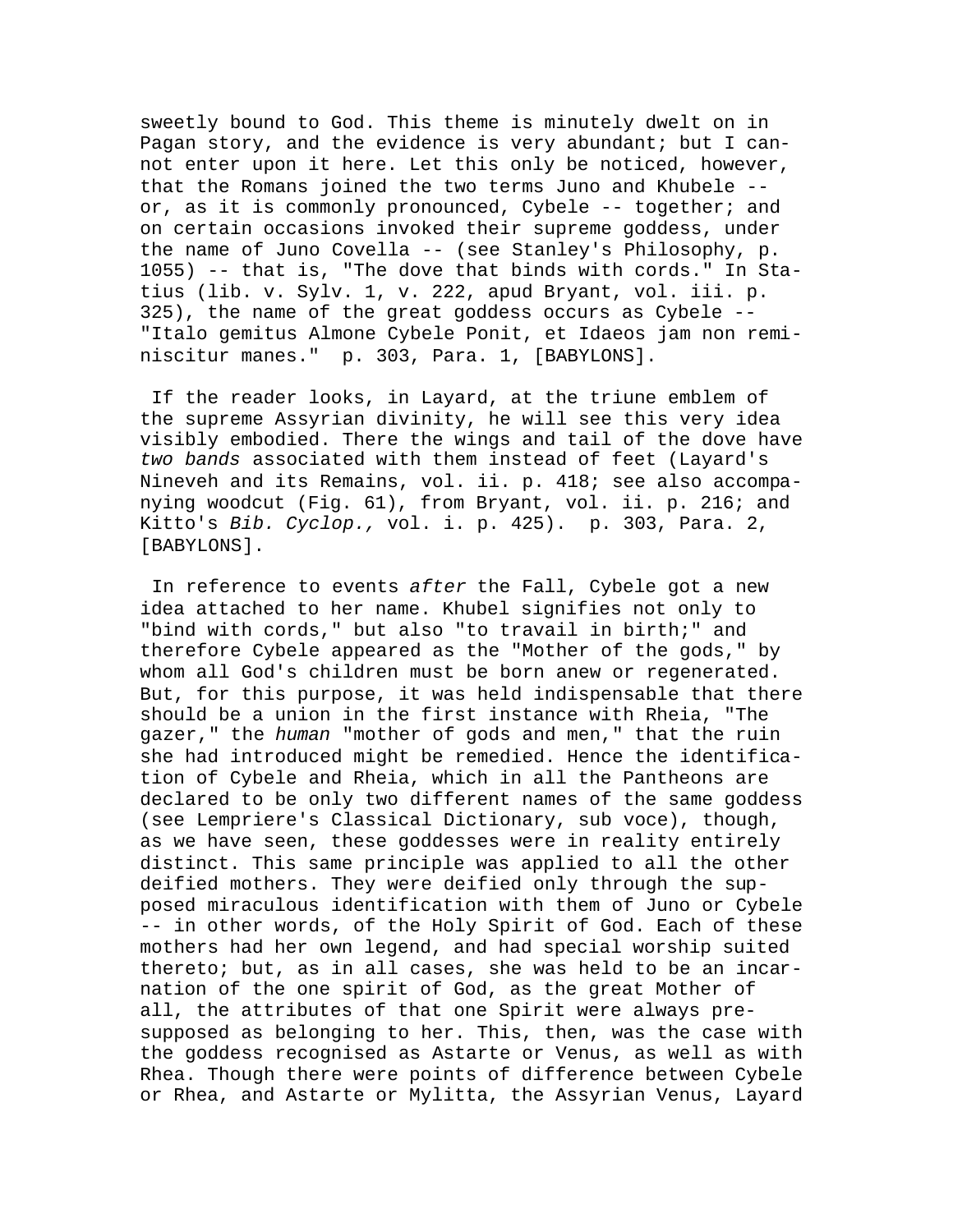shows that there were also distinct points of contact between them. Cybele or Rhea was remarkable for her turreted crown. Mylitta, or Astarte, was represented with a similar crown (Layard's Nineveh, vol. ii. p. 456). Cybele, or Rhea, was drawn by lions; Mylitta, or Astarte, was represented as standing on a lion (Ibid.). The worship of Mylitta, or Astarte, was a mass of moral pollution (Herodot., lib. i. cap. 199, p. 92). The worship of Cybele, under the name of Terra, was the same (Augustine, De Civitate, lib. vi. cap. 8, tom. ix., p. 203). p. 303, Para. 3, [BABYLONS].

 The first deified woman was no doubt Semiramis, as the first deified man was her husband. but it is evident that it was some time after the Mysteries began that this deification took place; for it was not till after Semiramis was dead that she was exalted to divinity, and worshiped under the form of a dove. When, however, the Mysteries were originally concocted, the deeds of Eve, who, through her connection with the serpent, brought forth *death,* must necessarily have occupied a place; for the Mystery of sin and death lies at the very foundation of all religion, and in the age of Semiramis and Nimrod, and Shem and Ham, all men must have been well acquainted with the facts of the Fall. At first the sin of Eve may have been admitted in all its sinfulness (otherwise men generally would have been shocked, especially when the general conscience had been quickened through the zeal of Shem); but when a woman was to be deified, the shape that the mystic story came to assume shows that that sin was softened, yea, that it changed its very character, and that by a perversion of the name given to Eve, as "the mother of all living ones," that is, all the regenerate (see Note I), she was glorified as the authoress of spiritual life, and, under they very name Rhea, was recognised as the mother of the gods. Now, those who had the working of the Mystery of Iniquity did not find it very difficult to show that this name Rhea, originally appropriate to the mother of *mankind,* was hardly less appropriate for her who was the *actual* mother of the *gods,* that is, of all the deified mortals. Rhea, in the active sense, signifies "the Gazing woman," but in the passive it signifies "The woman gazed at," that is, "The beauty," (10) and thus, under one and that is, Semiramis, were amalgamate; insomuch, that now, as is well known, Rhea is currently recognised as the "Mother of gods and *men"* (Hesiod, Theogon., v. 453, p. 36). It is not wonderful, therefore, that the name Rhea is found applied to her, who, by the Assyrians, was worshipped in the very character of Astarte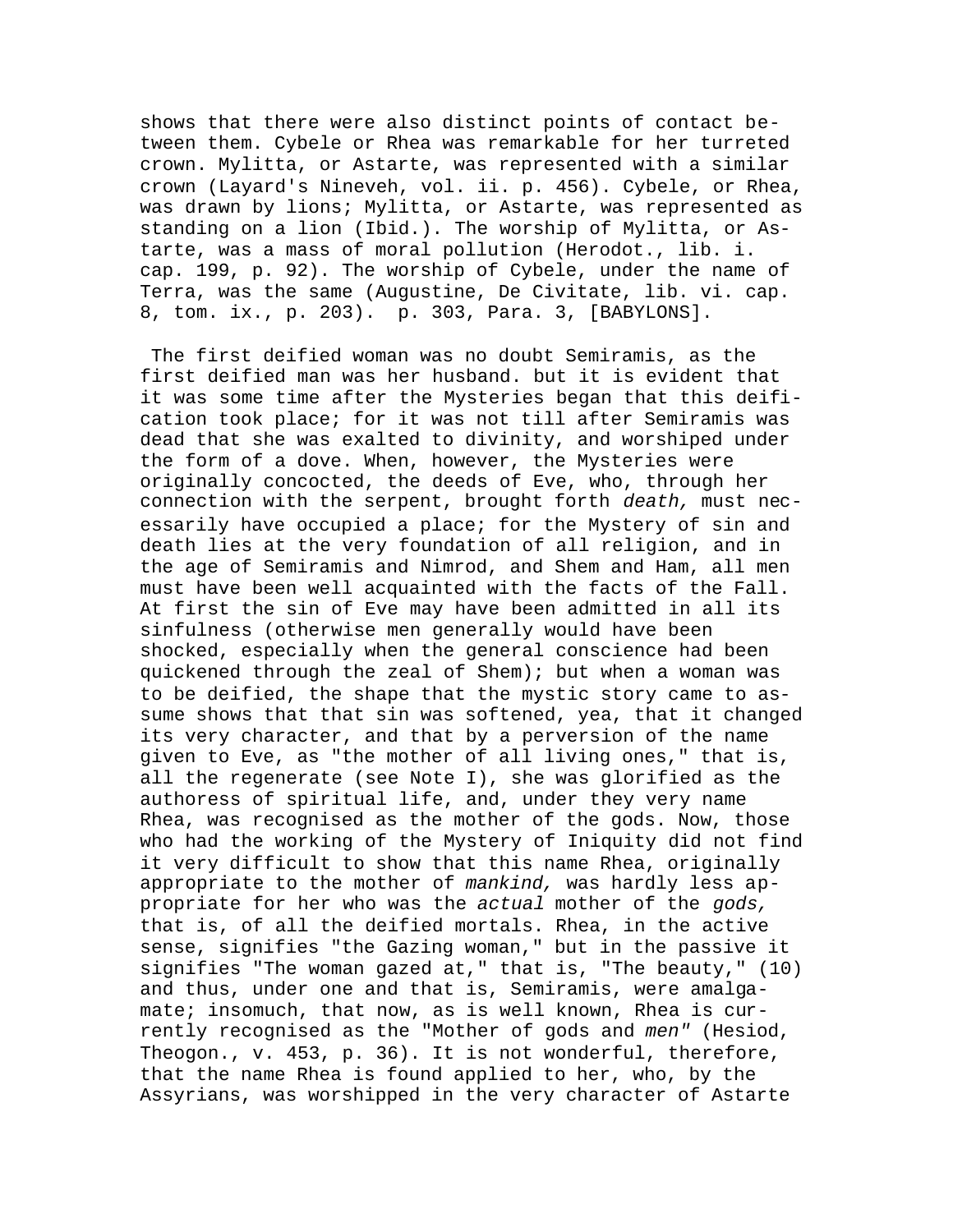or Venus. p. 304, Para. 1, [BABYLONS].

 NOTE H, p. 75.1., The Virgin Mother of Paganism. p. 305, Para. 1, [BABYLONS].

"Almost all the Tartar princes," says Salverte (Des Sciences Occultes, Appendix, Note A, sect. xii. p. 490), "trace their genealogy to a celestial virgin, impregnated by a sun-beam, or some equally miraculous means." In India, the mother of Surya, the sun-god, who was *born* to destroy the enemies of the gods (see *ante,* p. 96), is said to have become pregnant in this way, a beam of the sun having entered her womb, in consequence of which she brought forth the sun-god. Now the knowledge of this widely diffused myth casts light on the *secret* meaning of the name Aurora, given to the wife of Orion, to whose marriage with that "mighty hunter" Homer refers (Odyssey, lib. v. ll. 120, 121). While the name Aur-ora, in the physical sense, signifies also "pregnant with light;" and from "ohra," "to conceive" or be "pregnant," we have in Greek, the word *hoar* for a wife. As Orion, according to Persian accounts, was Nimrod; and Nimrod, under the name of Ninus, was worshipped as the *son* of his wife, when he came to be deified as the sun-god, that name Aurora, as applied to his wife, is evidently intended to convey the very same idea as prevails in Tartary and India. These myths of the Tartars and Hindoos clearly prove that the Pagan idea of the miraculous conception had not come from any inter-mixture of Christianity with that superstition, but directly from the promise of "the seed of the woman." But how, it may be asked, could the idea of being pregnant with a sunbeam arise? There is reason to believe that it came from one of the natural names of the sun. From the Chaldean *shr,* "to shine," comes, in the participle active, *zuhro or zuhre,* "the Shiner;" and hence, no doubt, from *zuhro,* "the Shiner," under the prompting of a designing priesthood, men would slide into the idea of *zuro,* "the seed," -- "the Shiner" and "the seed," according to the genius of Paganism, being thus identified. This was manifestly the case in Persia, where the sun was the great divinity; for the "Persians," says Maurice, "called God Sure" (Antiquities, vol. v. p. 22). p. 305, Para. 2, [BABYLONS].

 NOTE I, p. 75.1, The Goddess Mother as a Habitation. p. 305, Para. 3, [BABYLONS].

What could ever have induced mankind to think of calling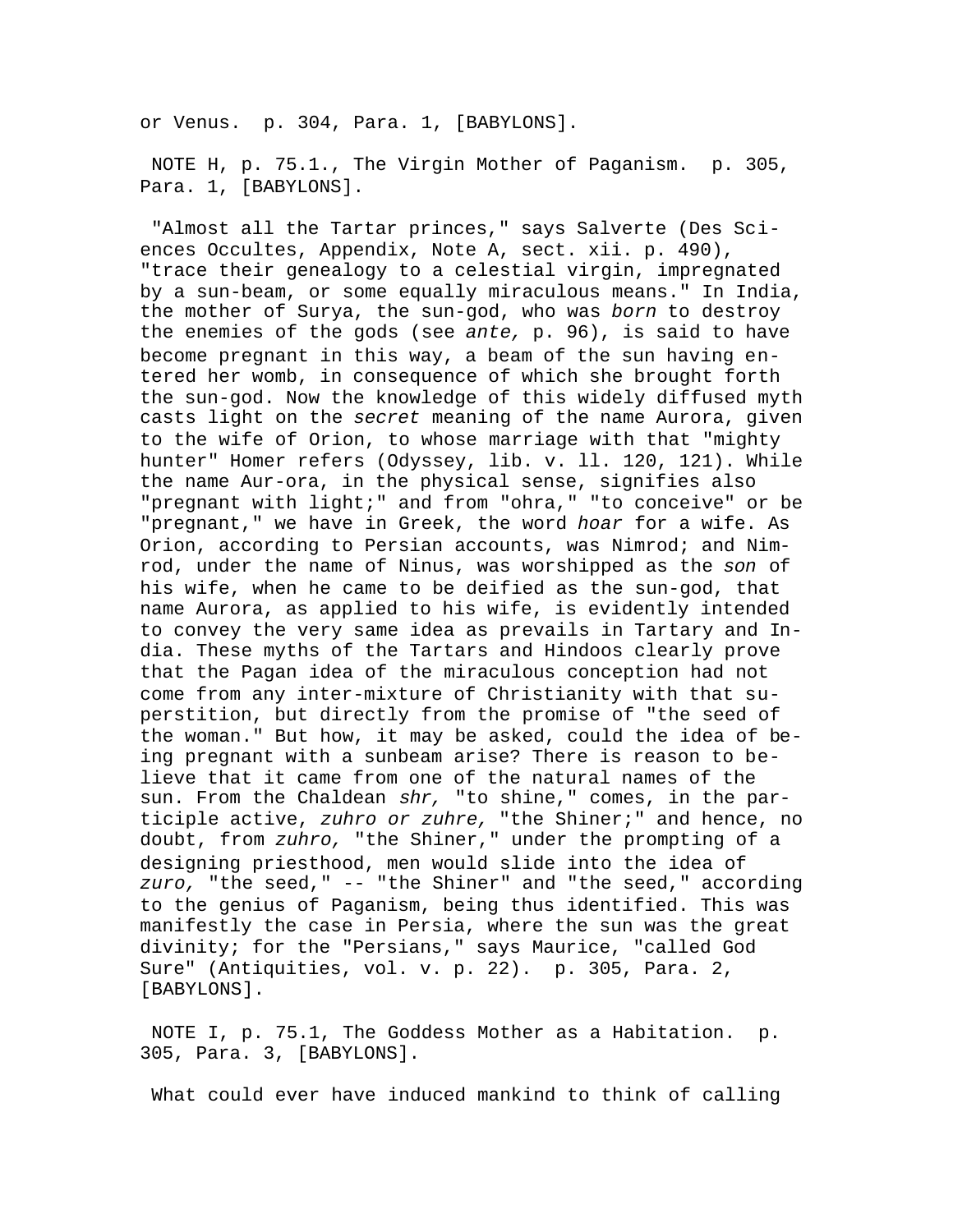the great Goddess mother, or mother of gods and *men,* a House or Habitation? The answer is evidently to be found in a statement made in Gen. ii. 21, in regard to the formation of the mother of *mankind:* "And the Lord caused a deep sleep to fall upon Adam, and he slept, and he took one of his ribs, and closed up the flesh instead thereof. And the *rib* which the Lord God had taken from man, made (margin, literally BUILDED) he into a woman." That this history of the rib was well known to the Babylonians, is manifest from one of the names given to their primeval goddess, as found in Berosus (lib. i. p. 50). That name is Thalatth. But Thalatth is just the Chaldean form of the Hebrew Tzalaa, in the feminine, -- the very word used in Genesis for the rib, of which Eve was formed; and the other name which Berosus couples with Thalatth, does much to confirm this; for that name, which is Omorka, (11) just signifies "The Mother of the world." When we have thus deciphered the meaning of the name Thalatth, as applied to the "mother of the world," that leads us at once to the understanding, of the name Thalasius, (12) applied by the Romans to the god of marriage, the origin of which name has hitherto been sought in vain. Thalatthi signifies "belonging to the rib," and, with the Roman termination, becomes Thalatthius or "Thalasius, the man of the rib." And what name more appropriate than this for Adam, as the god of marriage, who, when the rib was brought to him, said. "This is now bone of my bones, and flesh of my flesh: she shall be called Woman, because she was taken out of man." At first, when Thalatth, the rib, was *builded* into a woman, that "woman" was, in a very important sense, the "Habitation" or "Temple of God;" and had not the Fall intervened, all her children would, in consequence of mere natural generation, have been the children of God. The entrance of sin into the world subverted the original constitution of things. Still, when the promise of a Saviour was given too, *not* that *she* might thereby have any power in herself to bring forth children unto God, but *only* that she might duly act the part of a mother to a spiritually living offspring -- to those whom God of his free grace should quicken, and bring from death unto life. Now, Paganism willingly overlooked all this; and taught, as soon as its votaries were prepared for receiving it, that his renewed indwelling of the spirit of God in the woman, was identification, and so it deified her. Then Rhea, "the gazer," the mother of mankind, was identified with Cybele "the binder with cores," or Juno, "the Dove," that is, the Holy spirit. Then, in the blasphemous Pagan sense, she became Athor, "the Habitation of God," or Sacca, or Sacta,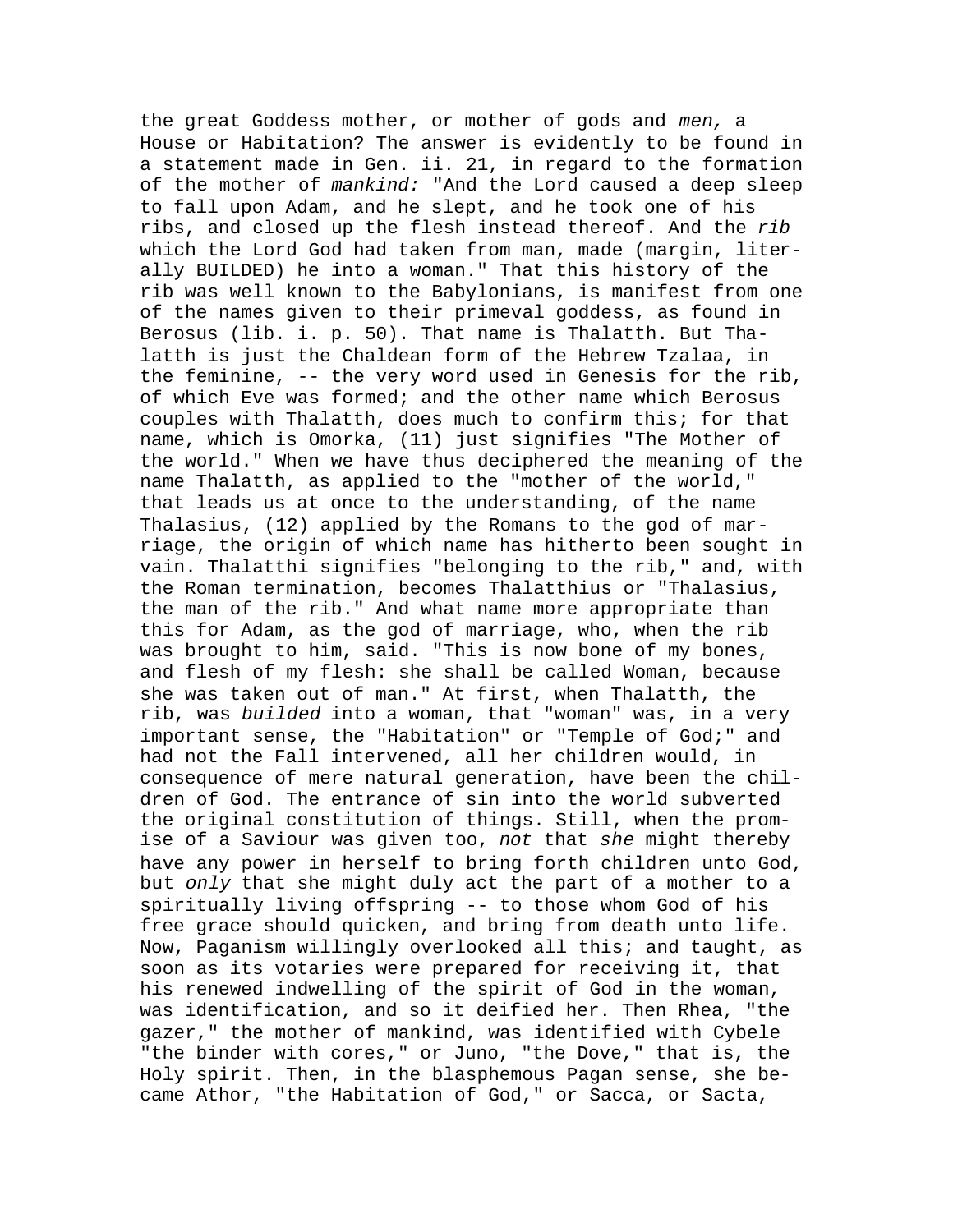"the tabernacle' or "temple," in whom dwelt "all the fulness of the Godhead bodily." Thus she became Heva, "The Living One;" not in the sense in which Adam gave that name to his wife after the Fall, when the hope of life out of the midst of death was so unexpectedly presented to her as well as to himself; but in the sense of the *communicator* of spiritual and eternal life to men; for Rhea was called the *"fountain* of the blessed ones." (13) The agency, then, of this deified woman was held to be indispensable for the begetting of spiritual children to God, in this, as it was admitted, fallen world. Looked at from this point of view, the meaning of the name given to the Babylonian goddess in 2 Kings xvii. 30, will be at once apparent. The name Succoth-benoth has very frequently been supposed to be a plural word, and to refer to booths or tabernacles used in Babylon for infamous purposes. But, as observed by Clericus (lib. i. De Chaldoeis, sect. 2, cap. 37), who refers to the Rabbins as being of the same opinion, the context clearly show that the name must be the name of an idol: (ver. 29, 30), "Howbeit every nation *made gods* of their own, and put them in the houses of the high places which the Samaritans had made, every nation in their cities wherein they dwelt. And the men of Babylon made Succoth-benoth." It is here evidently an idol that is spoken of; and as the name is feminine, that idol must have been the image of a goddess. Taken in this sense, then, and in the light of the Chaldean system as not unfolded, the meaning of "Succoth-benoth," as applied to the Babylonian goddess, is just "The tabernacle of child-bearing." (14) When the Babylonian system was developed, Eve was represented as the first that occupied this place, and the very name Benoth, that signifies "child-bearing," explains also how it came about that the Woman, who, as Hestia or Vesta, was herself called the "Habitation," got the credit of "having *invented the art of building houses"* (Smith, sub voce, "Hestia"). Benah, the verb, from which Benoth comes, signifies at once to "bring forth children" and "to build houses;" the bringing forth of children being metaphorically regarded as the "building up of the house," that is, of the family. p. 305, Para. 4, [BABYLONS].

 While the Pagan system, so far as a Goddess-mother was concerned, was founded on this *identification* of the Celestial and Terrestial mothers of the "blessed" immortals, each of these two divinities was still celebrated as having, in some sense, a distinct individuality; and, in consequence, all the different incarnations of the Saviour-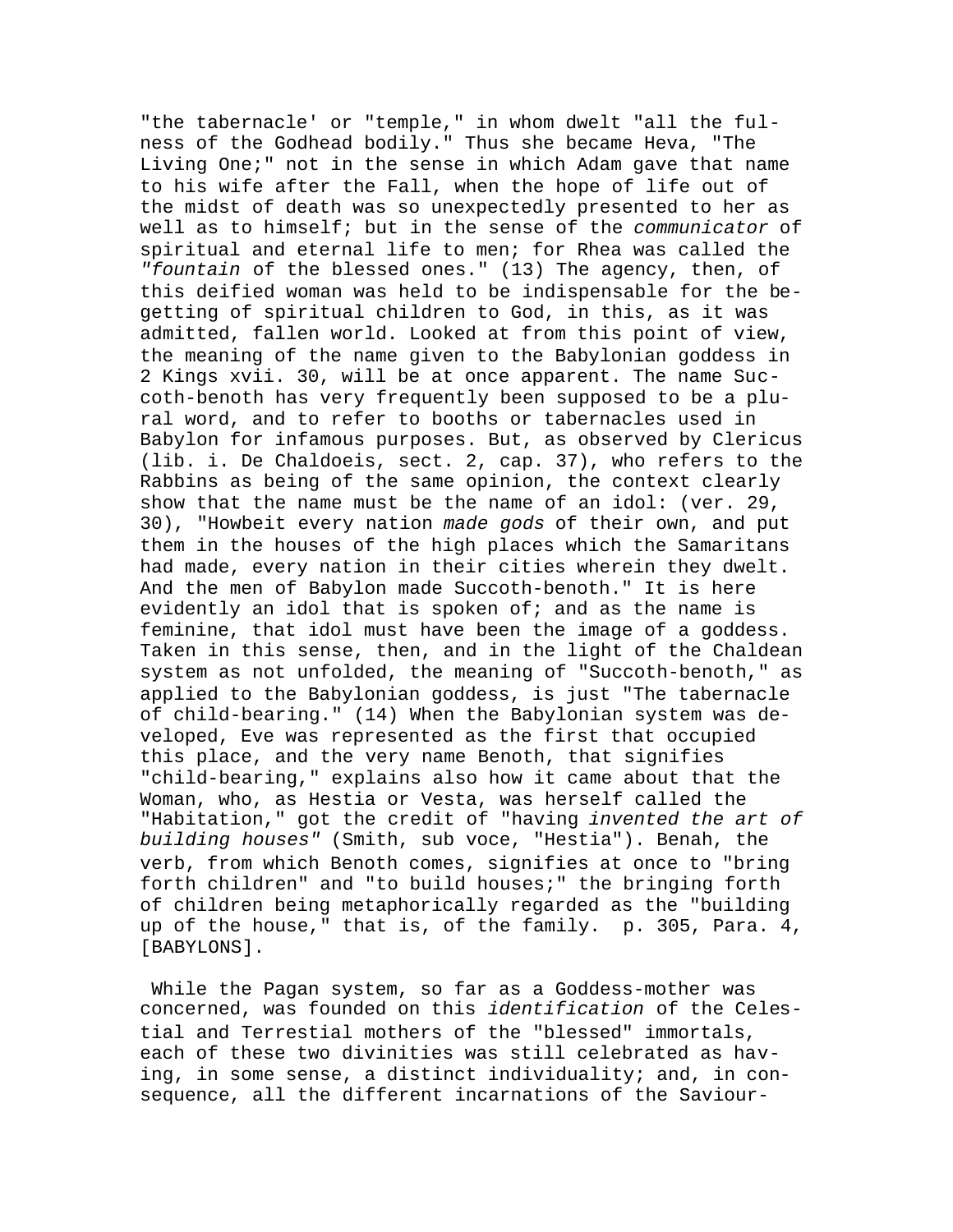seed were represented as born of two mothers. It is well known that Bimater, or Two-mothered, is one of the distinguishing epithet applied to Bacchus. Ovid makes the reason of the application of this epithet to him to have arisen from the myth, that when in embryo, he was rescued from the flames in which his mother died, was sewed up in Jupiter's thigh, and then brought forth at the due time. Without inquiring into the secret meaning of this, it is sufficient to state that Bacchus had two goddess-mothers; for, not only was he conceived by Semele, but he was brought into the world by the goddess Ippa (Proclus in *Timoeum,* lib. ii. sec. 124, pp. 292, 293). This is the very same thing, no doubt, that is referred to, when it is said that after his mother Semele's death, his aunt Ino acted the part of a mother and nurse unto him. The same thing appears in the mythology of Egypt, for there we read that Osiris, under the form of Anubis, having been brought forth by Nepthys, was adopted and brought up by the goddess Isis as her own son. In consequence of this, the favourite Triad came everywhere to be the two mothers and the son. In Wilkinson, vol. vi., plate 35, the reader will find a divine Triad, consisting of Isis and Nepthys, and the child of Horus between them. In Babylon, the statement of Diodorus (lib. ii. p. 69) shows that the Triad there at one period was two goddesses and the son -- Hera, Rhea, and Zeus; and in the Capitol at Rome, in like manner, the Triad was Juno, Minerva, and Jupiter; while, when Jupiter was worshipped by the Roman matrons as "Jupiter puer," or "Jupiter the child," it was in company with Juno and the goddess Fortuna (Cicero, De Divinatione, lib. ii. cap. 41, vol. iii. p. 77). This kind of divine Triad seems to be traced up to very ancient times among the Romans; for it is stated both by Dionysius Halicarnassius and by Livy, that soon after the expulsion of the Tarquins, there was at Rome a temple in which were worshipped Ceres, Liber, and Libera (Dion. Halicarn., vol. i. pp. 25, 26; and Livy, vol. i. p. 233). p. 307, Para. 1, [BABYLONS].

 NOTE J, p. 109.1, The Meaning of the name Astarte. p. 307, Para. 2, [BABYLONS].

 That Semiramis, under the name of Astarte, was worshipped not only as an incarnation of the Spirit of God, but as the mother of mankind, we have very clear and satisfactory evidence. There is no doubt that "the Syrian goddess" was Astarte (Layard's Nineveh and its Remains, vol. ii. p. 456). Now, the Assyrian goddess, or Astarte, is identified with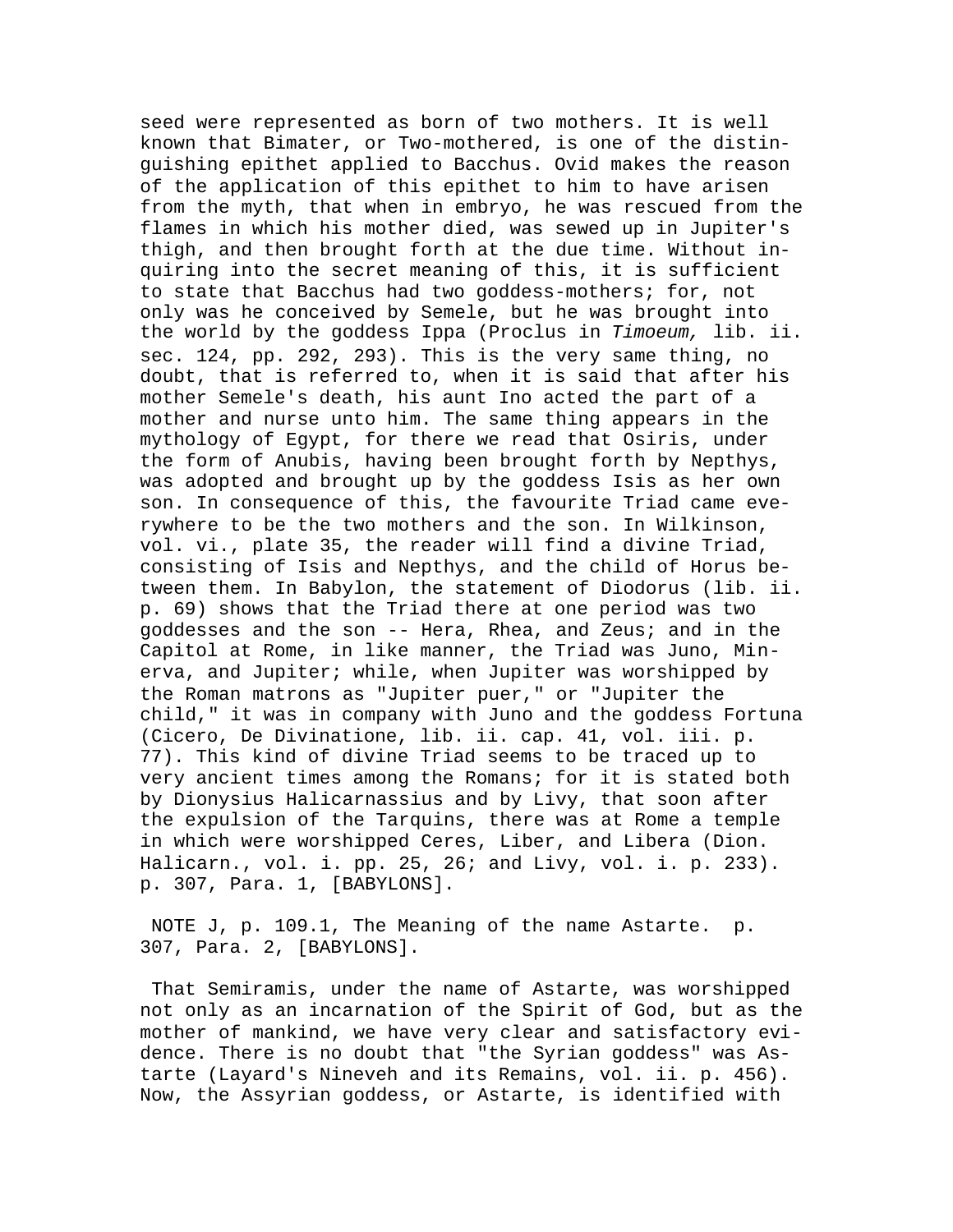Semiramis by Athenagoras (Legatio, vol. ii. p. 179), and by Lucian (De Dea Syria, vol. iii. p. 382). These testimonies in regard to Astarte, or the Syrian goddess, being, in one aspect, Semiramis, are quite decisive. 1. The name Astarte, as applied to *her,* has reference to her as being Rhea or Cybele, the tower-bearing goddess, the first, as Ovid says (Opera, vol. iii., Fasti, lib. iv. ll. 219, 220), that "made (towers) in cities;" for we find from Layard, at the page above referred to, that in the Syrian temple of Hierapolis, "she [Dea Syria or Astarte] was represented standing on a lion *crowned with towers."* Now, no name could more exactly picture forth the character of Semiramis, as queen of Babylon, than the name of "Asht-tart," for that just means "The woman that made towers." It is admitted on all hands that the last syllable "tart" comes from the Hebrew verb "Tr." It has been always taken for granted, however, that "Tr" signifies only "to *go* round." But we have evidence that, in nouns derived from it, it also signifies "to *be* round," "to surround," or "encompass." In the masculine, we find "Tor" used for "a border or row of jewels round the head" (see Parkhurst, *sub voce* No. ii., and also Gesenius). And in the feminine, as given in Hesychius (Lexicon, p. 925), we find the meaning much more decisively brought out: *Turis ho peribolos tou teichous.* Turis is just the Greek form of Turit, the final *t,* according to the genius of the Greek language, being converted into *s.* Ashturit, then, which is obviously the same as the Hebrew "Ashtoreth," is just "The woman that made the *encompassing wall."* Considering how commonly the glory of that achievement, as regards Babylon, was given to Semiramis, not only by Ovid (Opera Metam., lib. iv. fab. 4, l. 58, vol. ii. p. 177), but by Justin, Dionysius, Afer, and others, both the name and mural crown on the head of that goddess were surely very appropriate. In confirmation of this interpretation of the meaning of the name Astarte, I may adduce an epithet applied to the Greek Diana, who at Ephesus bore a turreted crown on her head, and was identified with Semiramis, which is not a little striking. It is contained in the following extract from Livy (lib. xliv. cap. 44, vol. vi. pp. 57, 58): "When the news of the battle [near Pydna] reached Amphipolis, the matrons ran together to the temple of Diana, whom they style Tauropolos, to implore her aid." Tauropolos, from Tor, "a tower," or "surrounding fortification," and Pol, "to make," plainly means the "tower-maker," or "maker of surrounding fortifications;" and to her as the goddess of fortifications, they would naturally apply when they dreaded an attack upon their city. p. 307, Para. 3,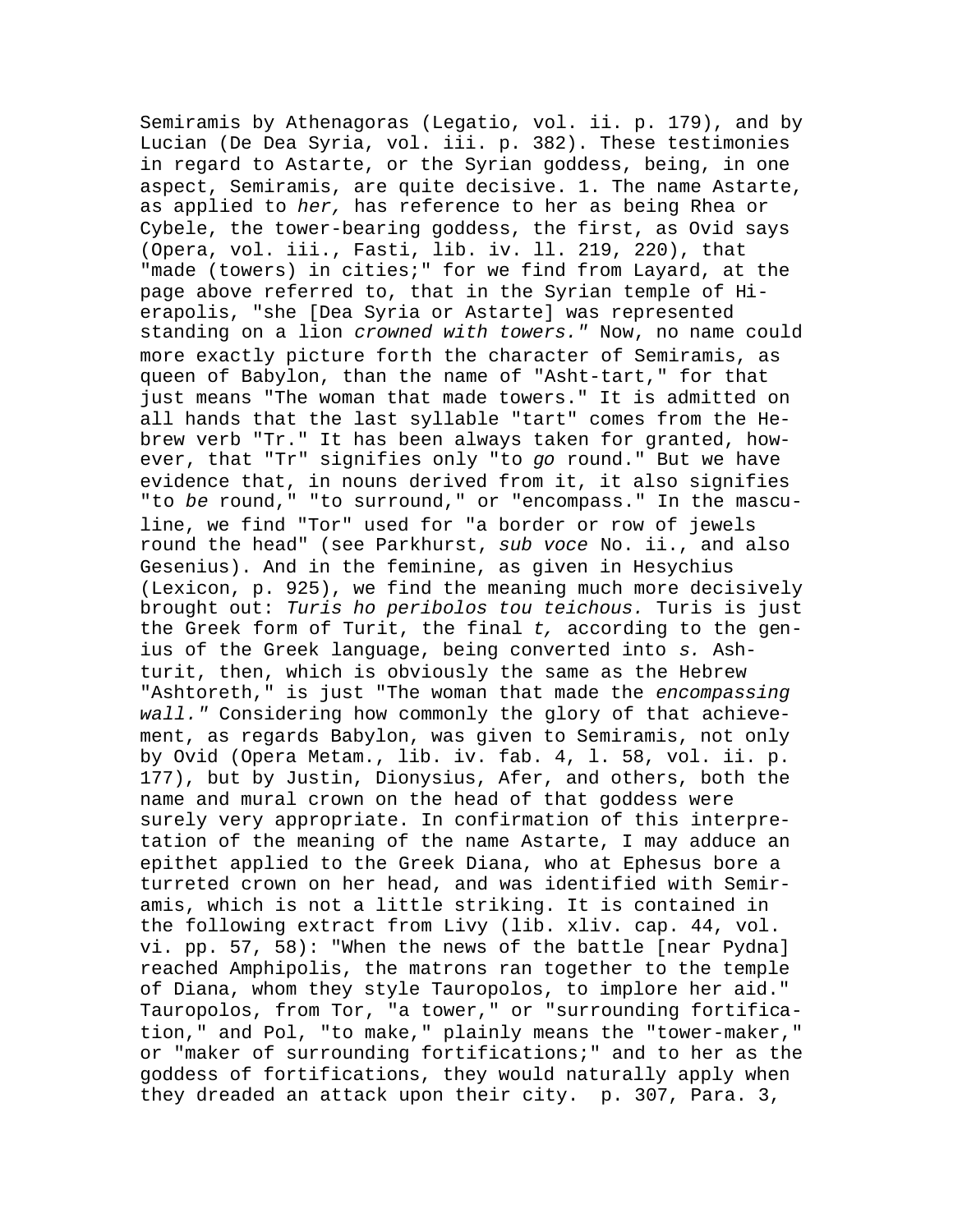## [BABYLONS].

 Semiramis, being deified as Astarte, came to be raised to the highest honours; and her change into a dove, as has been already shown (p. 79, *ante),* was evidently intended, when the distinction of sex had been blasphemously attributed to the Godhead, to identify her, under the name of the *Mother* of the gods, with that Divine Spirit, without whose agency no one can be born a child of God, and whose emblem, in the symbolical language of Scripture, was the Dove, as that of the Messiah was the Lamb. Since the Spirit of God is the source of all wisdom, natural as well as spiritual, arts and inventions and skill of every kind being attributed to Him (Exod. xxxi. 3, and xxxv. 31), so the Mother of the gods, in whom that Spirit was feigned to be incarnate, was celebrated as the originator of some of the useful arts and sciences (Diodorus Siculus, lib. iii. p. 134). Hence, also, the character attributed to the Grecian Minerva, whose name Athena, as we have seen reason to conclude, is only a synonym for Beltis, the well-known name of the Assyrian goddess (see *ante,* pp. 20, 21, Note). Athena, the Minerva of Athens, in universally known as the "goddess of wisdom," the inventress of arts and sciences. 2. The name Astarte signifies also the "Maker of *investigations;"* and in this respect was applicable to Cybele or Semiramis, as symbolised by the Dove. That this is one of the meanings of the name Astarte may be seen from comparing it with the cognate names Asterie and Astraea (in Greek Astraia), which are formed by taking the last member of the compound word in the masculine, instead of the feminine, Teri, or Tri (the latter being pronounced Trai or Trae), being the same in sense as Tart. Now, Asterie was the wife of Perseus, the Assyrian (Herodotus, lib. vi. p. 400), and who was the founder of Mysteries (Bryant, vol. iii. pp. 267, 268). As Asterie was further represented as the daughter of Bel, this implies a position similar to that of Semiramis. Astraea, again, was the goddess of justice, who is identified with the heavenly virgin Themis, the name Themis signifying "the perfect one," who gave oracles (Ovid, Metam., lib. i. fab. 7, vol. ii. p. 30), and who, having lived on earth before the Flood, forsook it just before that catastrophe came on (Ibid. Note). Themis and Astraea are sometimes distinguished and sometimes identified; but both have the same character as goddesses of *justice* (see Gradus ad Panassum, sub voce "Justita"). The explanation of the discrepancy obviously is, that the Spirit has sometimes been viewed as incarnate and sometimes not. When incarnate, Astraea is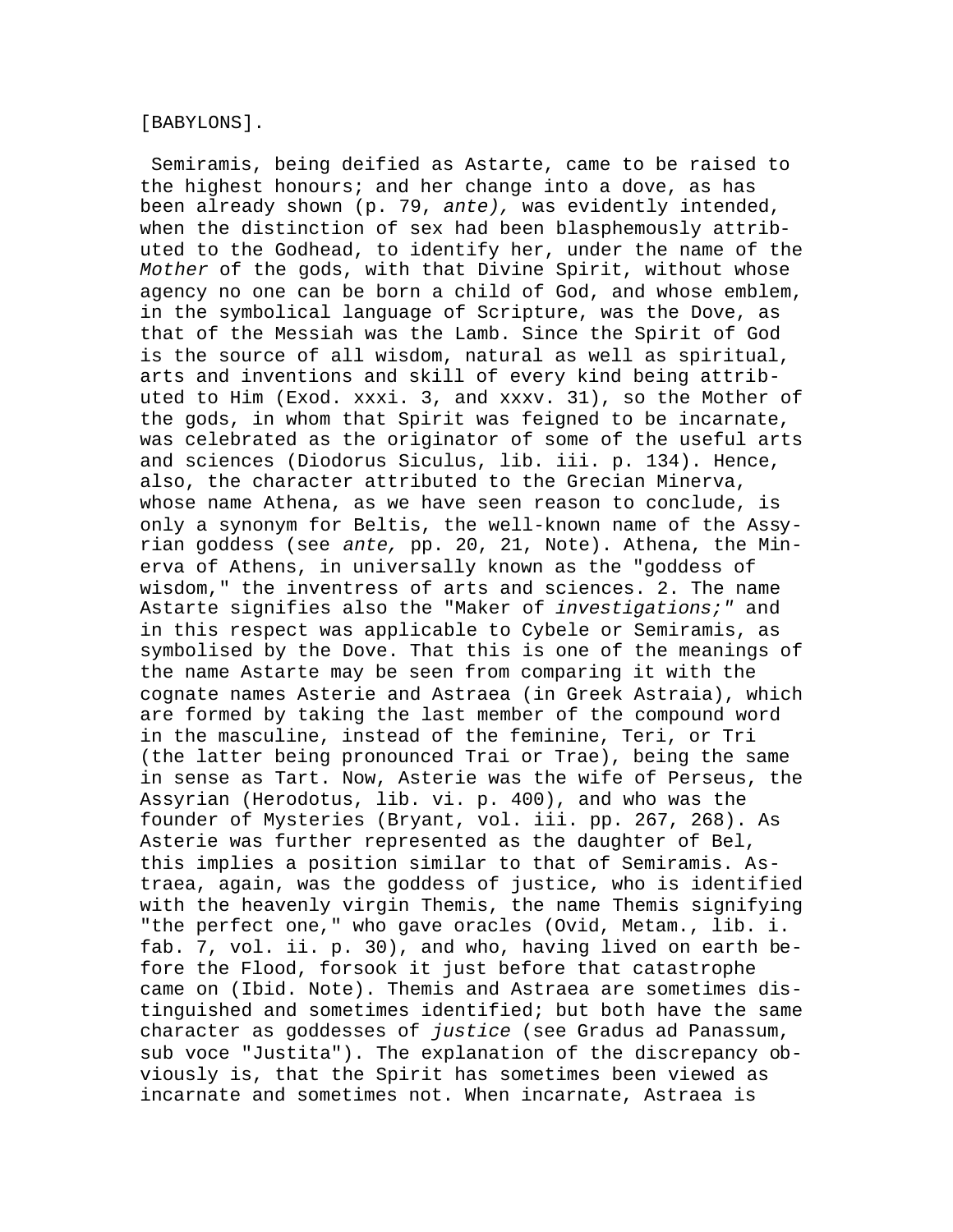daughter of Themis. What name could more exactly agree with the character of a goddess of justice, than Ash-trai-a, "The maker of *investigations,"* and what name could more appropriately shadow forth one of the characters of that Divine Spirit, who *"searcheth* all things, yea, the deep things of God"? As Astraea, or Themis, was "Fatidica Themis," "Themis the prophetic," this also was another characteristic of the Spirit; for whence can any true oracle, or prophetic inspiration, come, but from the inspiring Spirit of God? Then, lastly, what can more exactly agree with the Divine statement in Genesis in regard to the Spirit of God, than the statement of Ovid, that Astraea was the last of the celestials who remained on earth, and that her forsaking it was the signal for the downpouring of the destroying deluge? The announcement of the coming Flood is in Scripture ushered in with these words: (Gen. vi. 3), "And the Lord said, My Spirit shall not always strive with man, for that he also is flesh: yet his days shall be an hundred and twenty years." All these 120 years, the Spirit was striving; when they came to an end, the Spirit strove no longer, forsook the earth, and left the world to its fate. But though the Spirit of God forsook the earth, it did not forsake the family of righteous Noah. It entered with the patriarch into the ark; and when that patriarch came forth from his long imprisonment, it came forth along with him. Thus the pagans had an historical foundation for their myth of the dove resting on the symbol of the ark in the Babylonian waters, and the Syrian goddess, or Astarte - - the same as Astraea -- coming forth from it. Semiramis, then, as Astarte, worshipped as the dove, was regarded as the incarnation of the Spirit of God. 3. As Baal, Lord of Heaven, had his visible emblem, the *sun,* so she, as Beltis, Queen of Heaven, must have hers also -- the *moon,* which in another sense was Asht-tart-e, "The maker of *revolutions;"* for there is no doubt that Tart very commonly signifies "going round." But, 4th, the whole system must be dovetailed together. As the mother of the *gods* was equally the mother of *mankind,* Semiramis, or Astarte, must also be identified with Eve. As applied to the common mother of the human race, the name Astarte is singularly appropriate; for, as she was *Idaia mater,* "The mother of knowledge," the question is, "How did she come by that knowledge?" To this the answer can only be: "By the fatal *investigations* she made." It was a tremendous experiment she made, when, in opposition to the Divine command, and in spite of the threatened penalty, she venture to *"search"* into that forbidden knowledge which her Maker in his goodness had kept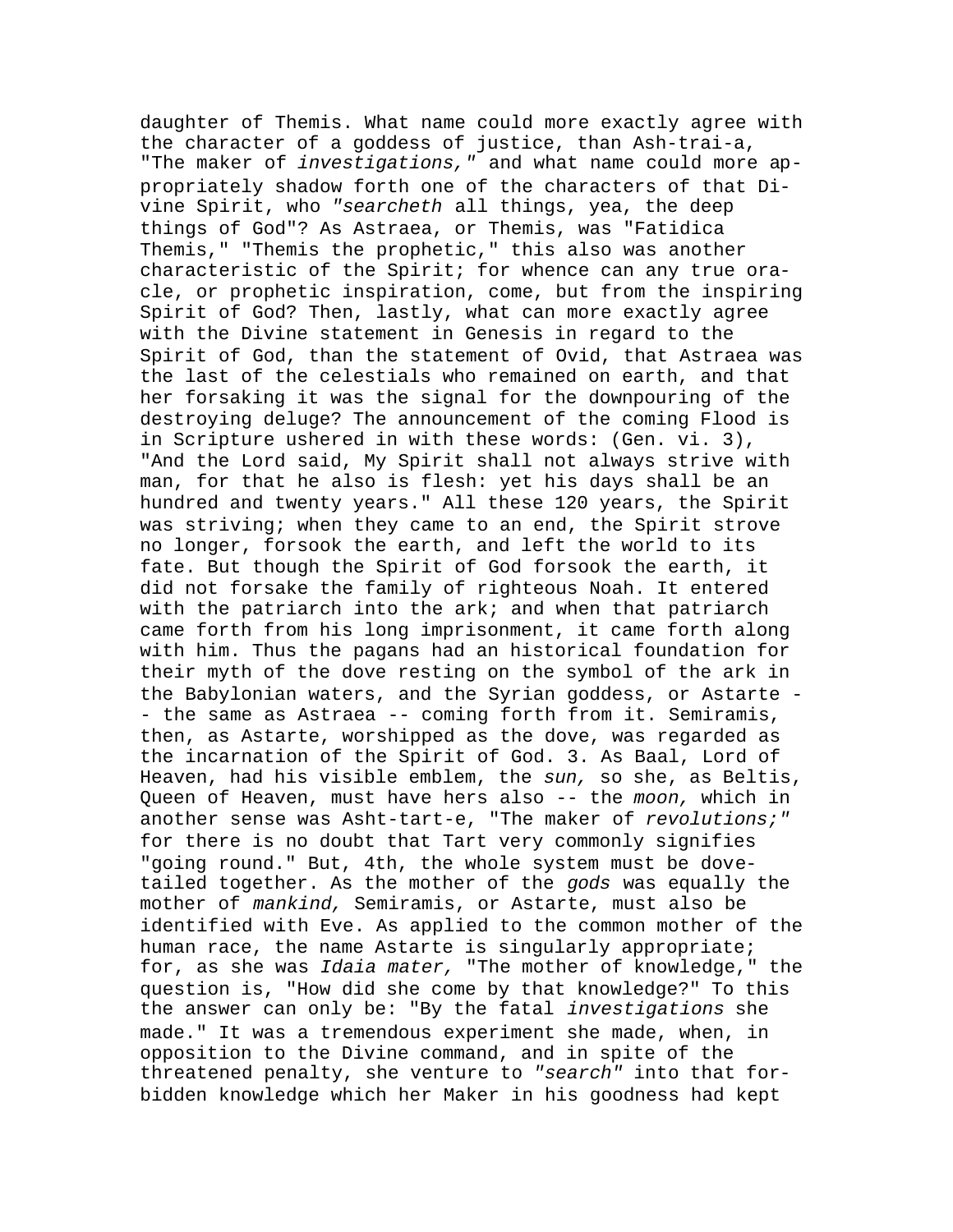from her. Thus she took the lead in that unhappy course of which the Scripture speaks -- "God made man upright, but they have SOUGHT out many inventions" (Eccles. vii. 29). Now Semiramis, deified as the Dove, was Astarte in the most gracious and benignant form. Lucius Ampelius (in *Libro ad Macrinum apud* Bryant, vol. iii. p. 161) calls her *"Deam benignam et misericordem hominibus ad vitam bonam,"* "The goddess benignant and merciful to men" (bring them) "to a good and happy life." In reference to this benignity of her character, both the titles, Aphrodite and Mylitta, are evidently attributed to her. The first I have elsewhere explained as "The wrath-subduer" (ante; p. 158), and the second is in exact accordance with it. Mylitta, or, as it is in Greek, Mulitta, signifies "The Mediatrix." The Hebrew Melitz, which in Chaldee becomes Melitt, is evidently used in Job xxxiii. 23, in the sense of a Mediator; "the messenger, the *interpreter"* (Melitz), who is "gracious" to a man, and saith, "Deliver from going down to the pit: I have found a ransom," being really "The Messenger, the MEDIATOR." Parkhurst takes the word in this sense, and derives it from "Mltz," "to be sweet." Now, the feminine of Melitz is Melitza, from which comes Melissa, a "bee" (the *sweetener,* or [producer of *sweetness),* and Melissa, a common name of the priestesses of Cybele, and as we may infer of Cybele, as Astarte, or Queen of Heaven, herself; for, after Porphyry, has stated that "the ancients called the priestesses of Demeter, Melissae," he adds, that they also "called the Moon Melissa" (De antro Nympharum, p. 18). We have evidence, further, that goes far to identify this title as a title of Semiramis. Melissa or Melitta (Apollodorus, vol. i. lib. ii. p. 110) -- for the name is given in both ways -- is said to have been the mother of Phoroneus, *the first that reigned,* in whose days the dispersion of mankind occurred, divisions having come in among them, whereas before, all had been in harmony and spoke one language (Hyginus, fab. 143, p. 114). There is no other to whom this can be applied but Nimrod; and as Nimrod came to be worshipped as Nin, the son of his own wife, the identification is exact. Melitta, then, the mother of Phoroneus, is the same as Mylitta, the well-known name of the Babylonian Venus; and the name, as being the feminine of Melitz, the Mediator, consequently signifies the *Mediatrix.* Another name also given to the mother of Phoroneus, "the first that reigned," is Archia (Lampriere; see also Smith, p. 572). Now Archia signifies *"Spiritual"* (from "Rkh," Heb. "Spirit," which in Egyptian also is "Rkh" (Bunsen, vol. i. p. 516, No. 292); and in Chaldee, with the prosthetic *a*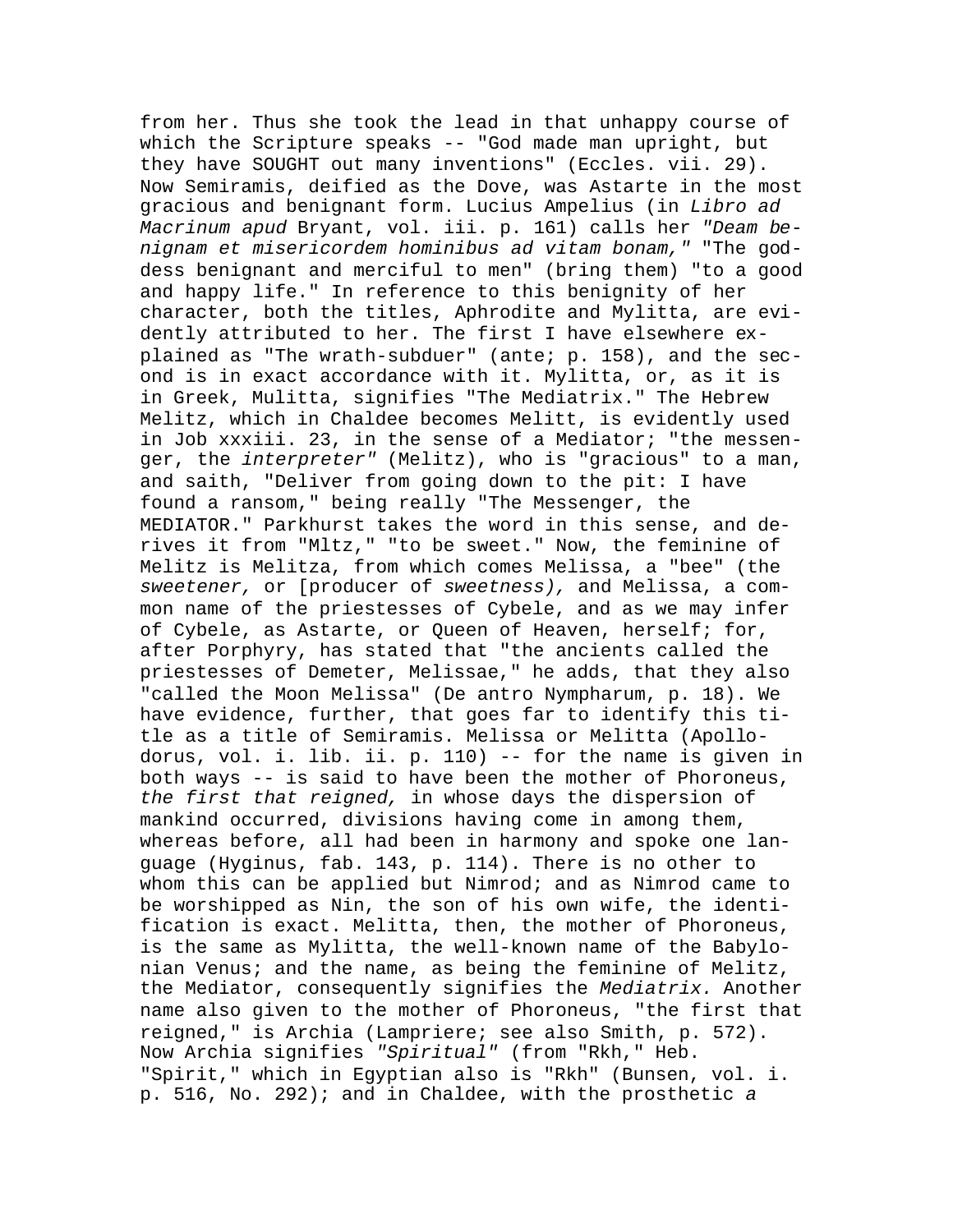prefixed becomes Arkh). (14) From the same root also evidently comes the epithet Architis, as applied to the Venus that wept for Adonis. (15) Venus Architis is the spiritual Venus. (16) Thus, then, the mother-wife of the first king that reigned was known as Archia and Melitta, in other words, as the woman in whom the "Spirit of God" was incarnate; and thus appeared as the "Dea Benigna," "The *Mediatrix"* for sinful mortals. The first form of Astarte, as Eve, brought sin into the world; the second form before the Flood, was *avenging* as the goddess of justice. This form was "Benignant and Merciful." Thus, also, Semiramis, or Astarte, as Venus the goddess of love and beauty, became "The HOPE of the whole world," and men gladly had recourse to the *"mediation"* of one so tolerant of sin. p. 308, Para. 1, [BABYLONS].

 NOTE K, p. 124.1, Oannes and Souro. p. 310, Para. 1, [BABYLONS].

 The reason for believing that Oannes, that was said to have been the first of the fabulous creatures that came up out of the sea and instructed the Babylonians, was represented as the goat-horned fish, is as follows: First, the name Oannes, as elsewhere shown, is just the Greek form of He-anesh, or "The man," which is a synonym for the name of our first parent, Adam. Now, Adam can be proved to be the original of Pan, who was also called Inuus (see Dymock, sub voce "Inuus"), which is just another pronunciation of Anosh without the article, which, in our translation of Gen. v. 7, is made Enos. This name, as universally admitted, is the generic name for *man* after the Fall, as weak and diseased. The *o* in Enos is what is called the *vau,* which sometimes is pronounced *o,* sometimes *u,* and sometimes *v* or *w.* A legitimate pronunciation of Enos, therefore, is just Enus or Enws, the same in sound as Inuus, the Ancient Roman name of Pan. The name Pan itself signifies "He who turned aside." As the Hebrew word for "uprightness" signifies "walking straight in the way," so every deviation from the *straight line* of duty was *Sin;* Hata, the word for sin, signifying generically "to go aside from the straight line." Pan, it is admitted, was the Head of the Satyrs -- that is, "the first of the Hidden Ones," for Satyr and Satur, "the Hidden One," are evidently just the same word; and Adam was the first of mankind that *hid* himself. Pan is said to have loved a nymph called Pitho, or, as it is given in another form, Pitys (Smith, sub voce "Pan"); and what is Pitho or Pitys but just the name of the beguiling woman, who, having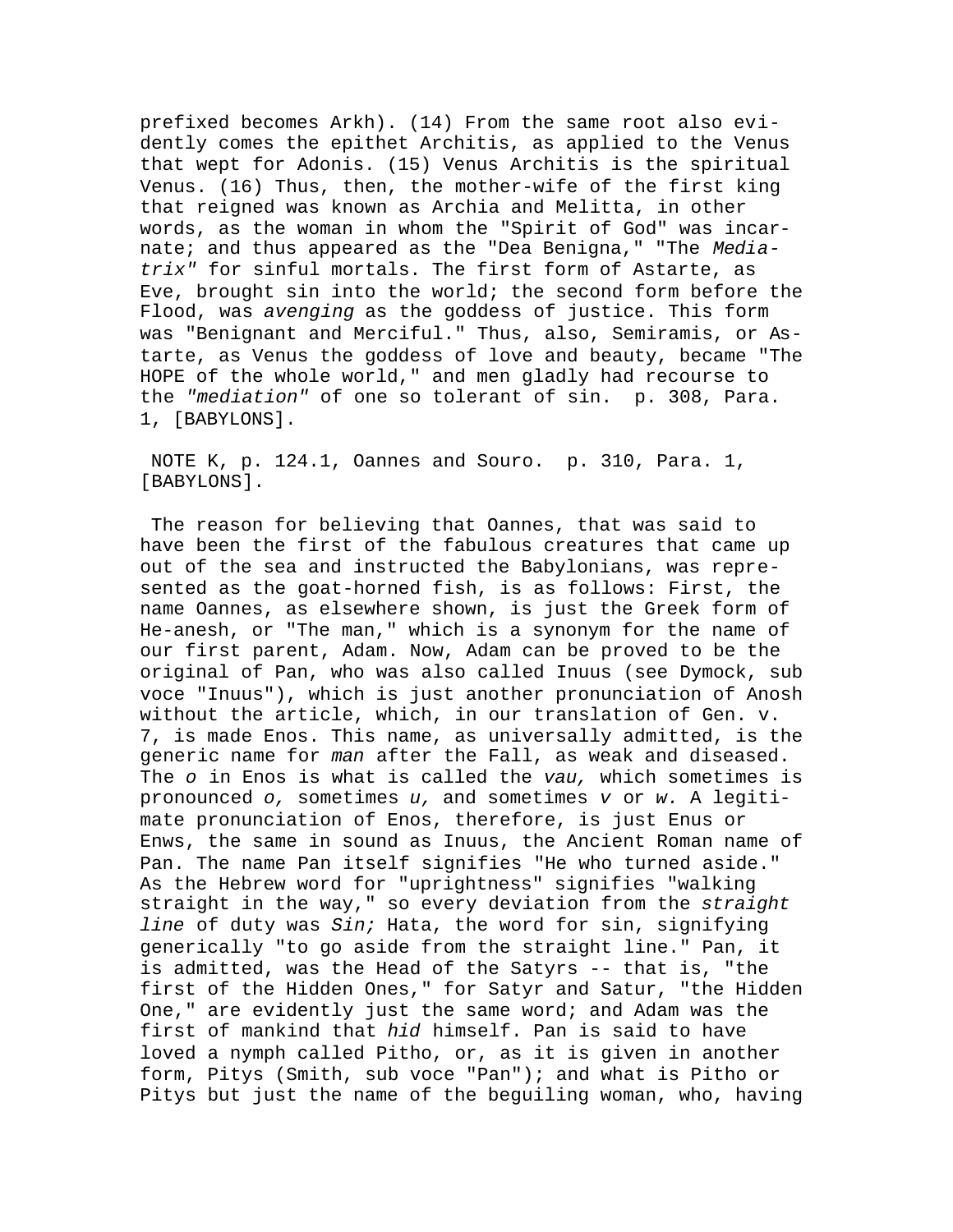been *beguiled* herself, acted the part of a *beguiler* to her husband, and induced him to take the step, in consequence of which he earned the name Pan, "The man that turned aside." Pitho or Pitys evidently come from Peth or Pet, "to beguile," from which verb also the famous serpent Python derived its name. This conclusion in regard to the personal identity of Pan and Pitho is greatly confirmed by the titles given to the wife of Faunus. Faunus, says Smith (Ibid.), is "merely another name for Pan." (17) Now, the wife of Faunus was called Oma, Fauna, and Fatua ( *Ibid., sub voce* "Bona Dea"), which names plainly mean "The mother that turned aside, being beguiled." (18) This beguiled mother is also called indifferently "the sister, wife, or daughter" of her husband; and how this agrees with the relations of Eve to Adam, the reader does not need to be told. p. 310, Para. 2, [BABYLONS].

 Now, a title of Pan was Capricornus, or "The goat-horned" (Dymock, *sub voce* "Pan"), and the origin of this title must be traced to what took place when our first parent became the Head of the Satyrs, -- the "first of the Hidden ones." He *fled* to hide himself; and Berkha, "a fugitive," signifies also "a he-goat." Hence the origin of the epithet Capricornus, or "goat-horned," as applied to Pan. But as Capricornus in the sphere is generally represented as the "Goat-fish," if Capricornus represents Pan, or Adam, or Oannes, that shows that it must be Adam, after, through virtue of the metempsychosis, he had passed through the waters of the deluge; the goat, as the symbol of Pan, representing Adam, the *first* father of mankind, combined with the fish, the symbol of Noah, the *second* father of the human race; of both whom Nimrod, as at once Kronos, "the father of the gods," and Souro, "the seed," was a new incarnation. Among the idols of Babylon, as represented in Kitto's *Illust. Commentary,* vol. iv. p. 31, we find a representation of this very Capricornus, or goat-horned fish; and Berosus tells us ("Berosiana," in Bunsen, vol. i. p. 708), that the well-known representations of Pan, of which Capricornus is a modification, were found in Babylon in the most ancient times. A great deal more of evidence might be adduced on this subject; but I submit to the reader if the above statement does not sufficiently account for the origin of the remarkable figure in the Zodiac, "The goathorned fish." p. 311, Para. 1, [BABYLONS].

 NOTE L, p. 131.1, The Identity of the Scandinavian Odin and Adon of Babylon. p. 312, Para. 1, [BABYLONS].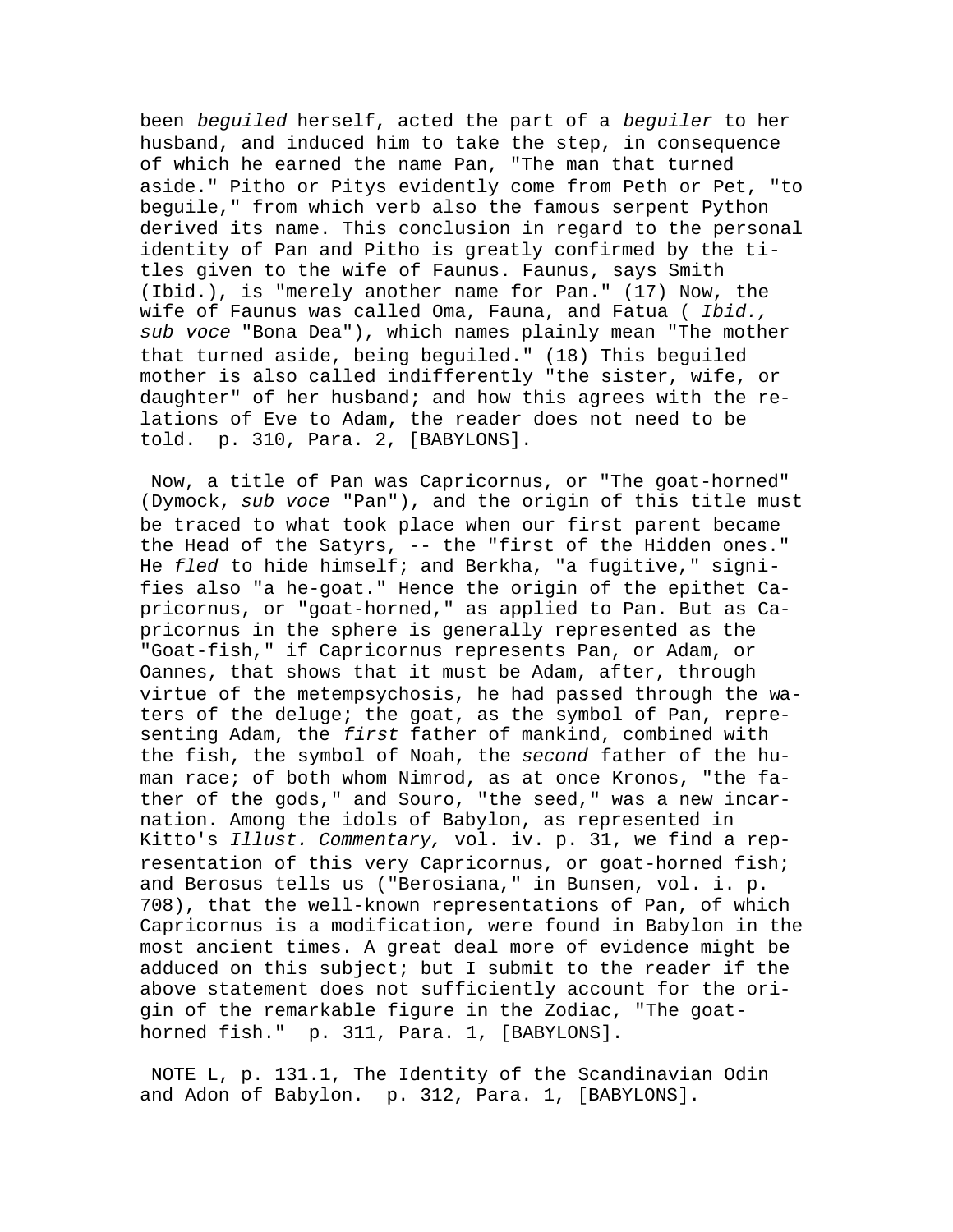1. Nimrod, or Adon, or Adonis, of Babylon, was the great war-god. Odin, as is well known, was the same. 2. Nimrod, in the character of Bacchus, was regarded as the god of wine; Odin is represented as taking no food but wine. For thus we read in the *Edda:* "As to himself he [Odin] stands in no need of food; wine is to him instead of every other aliment, according to what is said in these verses: The illustrious father of armies, with his own hand, fattens his two wolves; but the victorious Odin takes no other nourishment to himself than what arises from the unintermitted quaffing of wine" (Mallet, 20th Fable, vol. ii. p. 106). 3. The name of one of Odin's sons indicates the meaning of Odin's own name. Balder, for whose death such lamentations were made, seems evidently just the Chaldee form of Baalzer, "The seed of Baal;" for the Hebrew *z,* as is well known, frequently, in the later Chaldee, becomes *d.* Now, Baal and Adon both alike signify "Lord"; and, therefore, if Balder be admitted to be the seed or son of Baal, that is as much as to say that he is the son of Adon; and, consequently, Adon and Odin must be the same. This, of course, puts Odin a step back; makes his son to be the object of lamentation and not himself; but the same was the case also in Egypt; for there Horus the *child* was sometimes represented as torn in pieces, as Osiris had been. Clemens Alexandrinus says (Cohortatio, vol. i. p. 30), "they lament an infant torn in pieces by the Titans." The lamentations for Balder are very plainly the counterpart of the lamentations for Adonis; and, of course, if Balder was, as the lamentations prove him to have been, the favourite form of the Scandinavian Messiah, he was Adon, or "Lord," as well as his father. 4. The, lastly, the name of the other son of Odin, the mighty and warlike Thor, strengthens all the foregoing conclusions. Ninyas, the son of Ninus or Nimrod, on his father's death, when idolatry rose again, was, of course, from the nature of the mystic system, set up as Adon, "the Lord." Now, as Odin had a son called Thor, so the second Assyrian Adon had a son called Thouros (Cedrenus, vol. i. p. 29). The name Thouros seems just to be another form of Zoro, or Doro, "the seed;" for Photius tells us that among the Greeks Thoros signified "Seed" (Lexicon, pars. i. p. 93). The D is often pronounced as Th, -- Adon, in the pointed Hebrew, being pronounced Athon. p. 312, Para. 2, [BABYLONS].

 NOTE M, p. 181.2, The Stripping of the Clothes of the Initiated in the Mysteries. p. 312, Para. 3, [BABYLONS].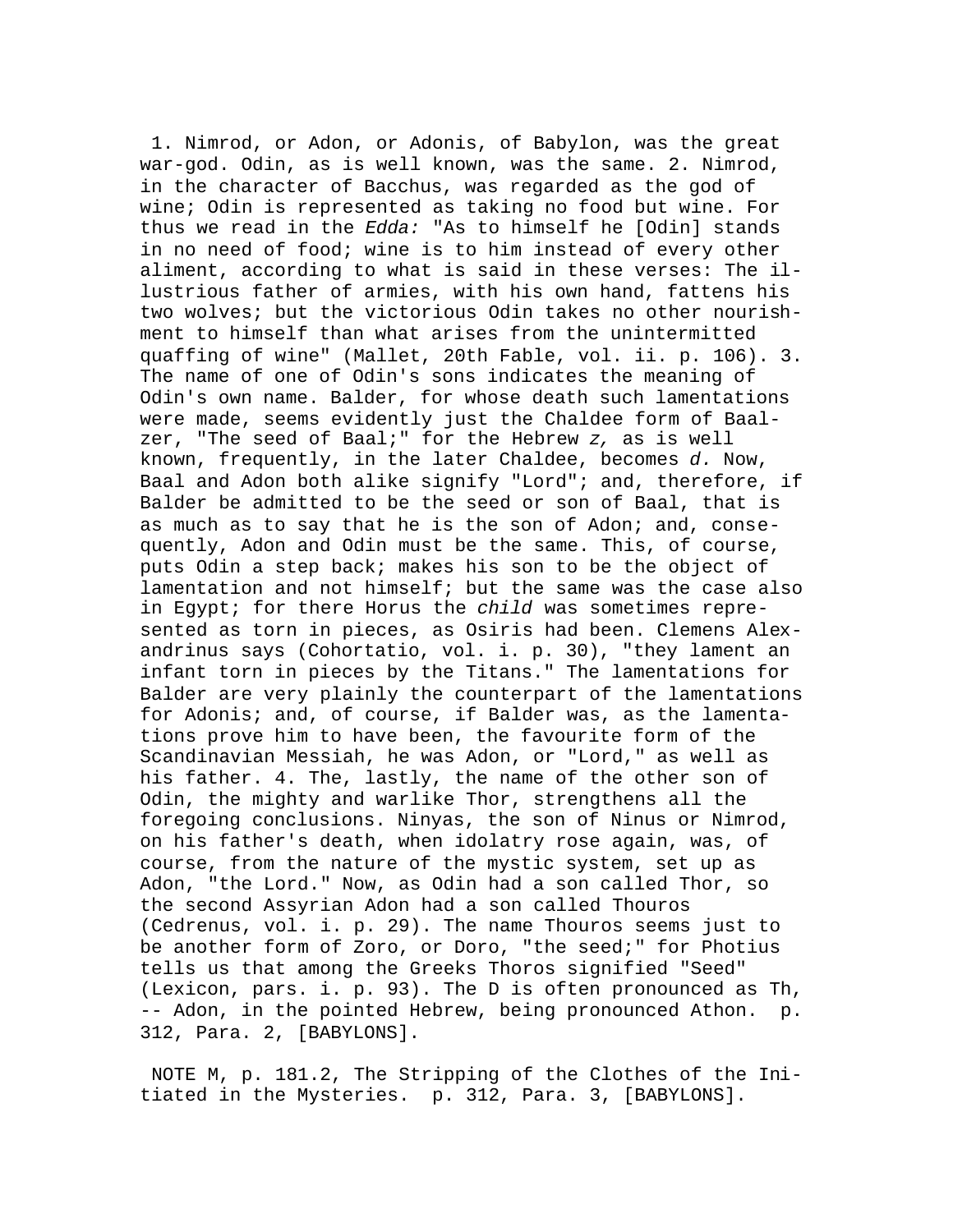The passage given at the above page from Proclus is differently rendered by different translators. As I have quoted it, it is nearly the same as rendered by Taylor in his translation of Proclus. Taylor departs from the rendering of the Latin translator of the edition of Hamburgi, 1618, in regard to the word rendered "divested of their garments." That translator renders the word, which, in the original, is *gumnitas,* by "velites," or "light armed soldiers." But, on a careful examination of the passage, it will be found that Taylor's version, in regard to the meaning and application of this word, is perfectly correct, and that to interpret it as "light armed soldiers' entirely confounds the sense. In Donnegan's *Greek Lexicon, gumnites* is made synonymous with *gumnes,* which in its primary signification is said to mean *naked.* In Liddell and Scott's *Lexicon, gumnites* is not given, but *gumnetes;* and there *gumnetes* is said, when a *noun,* to mean a *light armed soldier,* but when and *adjective,* to signify *naked.* Now, the context shows that *gumnitas* or *gumnetas,* must be use as an *adjective.* Further, the contest, before and after, makes it evident that it must mean "stripped" or "divested of garments." The sentence itself states a comparison. I give the words of the comparison from the Latin version already referred to: "Et *quemadmodum. ...* [and then here come in the words I have quoted in the text] *eodem modo* puto et in ipsa rerum universarum contemplatione rem se habere." Now, in the sentence before, the soul or person who properly gives himself to the contemplation of the universe and God, is said to do so thus: "Contrahens se totam in sui ipsius unionem, et in ipsum centrum universae vitae, it *multitudinem et varietatem* omnigenarum in ea comprehensarum facultatem AMOVENS, in ipsam summam ipsorum Entium speculam ascendit." Then, in the passage following the sentence in question, the same idea of the *removing* of everything that may hinder perfect union of soul is represented, "et omnibus OMISSIS atque NEGLECTIS," &c. Here the argument is, that *as* the initiated, *so* the soul needs to *divest* itself of everything that may hinder it from rising to the contemplation of things as they really are. p. 312, Para. 4, [BABYLONS].

 There is only one other thing to be noticed, and that is the doubt that may arise in regard to the parenthetic words, "as they would say," whether, as they stand in the original, and as they are given by Taylor, they qualify the words preceding, or that follow after. As given in Taylor's translation, the words appear thus: "divested of their gar-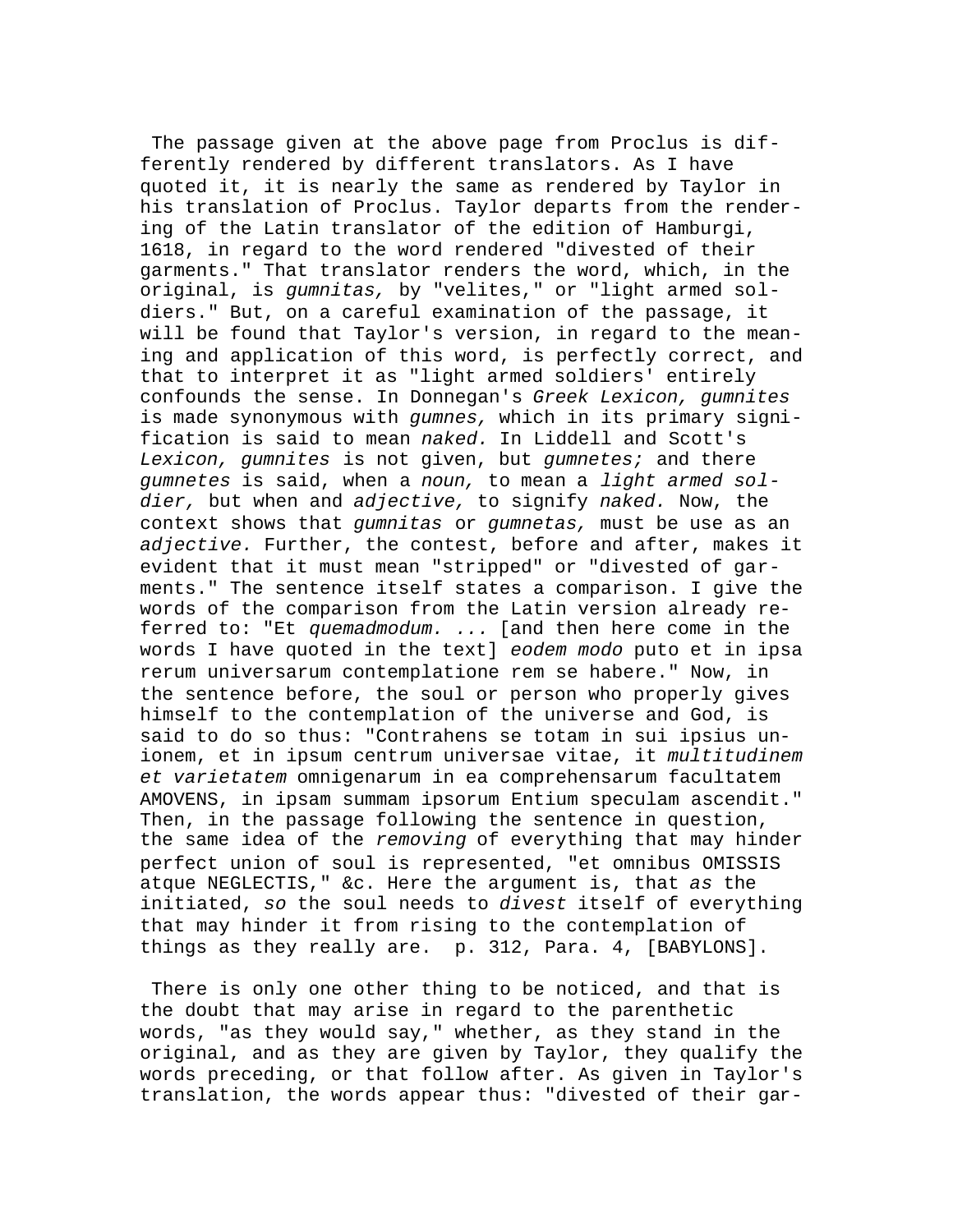ments, as they would say, participate of divine nature." Here it is not clear which clause they must be held to affect. This can be ascertained only from the *usus loquendi.* Now, the *usus loquendi* in Proclus is very decisive in showing that they qualify *what follows.* Thus, in lib. i. cap. 3, p. 6, we find the following, *ten hakroteta tou, kai (hos fasi) to anthos* -- "The summit of the soul, and as (they say) the flower;" and again *(Ibid.* cap. 7, p. 16), *kai pantes (hos eipein) tes evtheou sofias meteilefasi* -- "and all (so to speak) have partaken of the inspired wisdom." From these passages the usage of Proclus is clear, and, therefore, while keeping the *words* of Taylor's translation, I have arranged the last clause so as to bring out more clearly the real meaning of the original author. p. 313, Para. 1, [BABYLONS].

 NOTE N, p. 228.1, Zoroaster, the Head of the Fire-Worshippers. p. 313, Para. 2, [BABYLONS].

 That Zoroaster was head of the fire-worshippers, the following, among other evidence, may prove. Not to mention that the name Zoroaster is almost a synonym for a fireworshipper, the testimony of Plutarch is of weight: "Plutachus agnoscit Zoroastrem apud Chaldaeos Magos instituisse, *as quorum imitationem* Persae teiam sus habuerunt. (19) Arabica quoque Historia (ab Erpenio edita) tradit Zaradussit non *primum instituisse,* sed reformasse religionem Persarum et Magorum, qui divisi erant in plures sectas" (Clericus, lib. i. *De Chaldaeis,* sect. i. cap. 2, vol. ii. p. 195); "Plutarch acknowledges that Zoroaster among the Chaldeans instituted the Magi, *in imitation of whom* the Persians also had their (Magi). The Arabian History also (edited by Erpenius) relates that Zaradusseit, or Zerdusht, did not for the first time institute, but (only) reform the religion of the Persians and Magi, who had been divided into many sects." The testimony of Agathias is to the same effect. He gives it as his opinion that the worship of fire came from the Chaldeans to the Persians were the guardians of "the sacred and eternal fire" may be assumed from Curtius (lib. iii. cap. 3, pp. 41, 42), who says that fire was carried before them "on silver altars;" from the statement of Strabo *(Geograph.,* lib. xv. p. 696), that "the Magi kept upon the altar a quantity of ashes and an immortal fire," and of Herodotus (lib. i. p. 63), that "without them, no sacrifice could be offered." The fire-worship was an essential part of the system of the Persian Magi (Wilson, *Parsee Religion,* pp. 228-235). This fire-worship the Persian Magi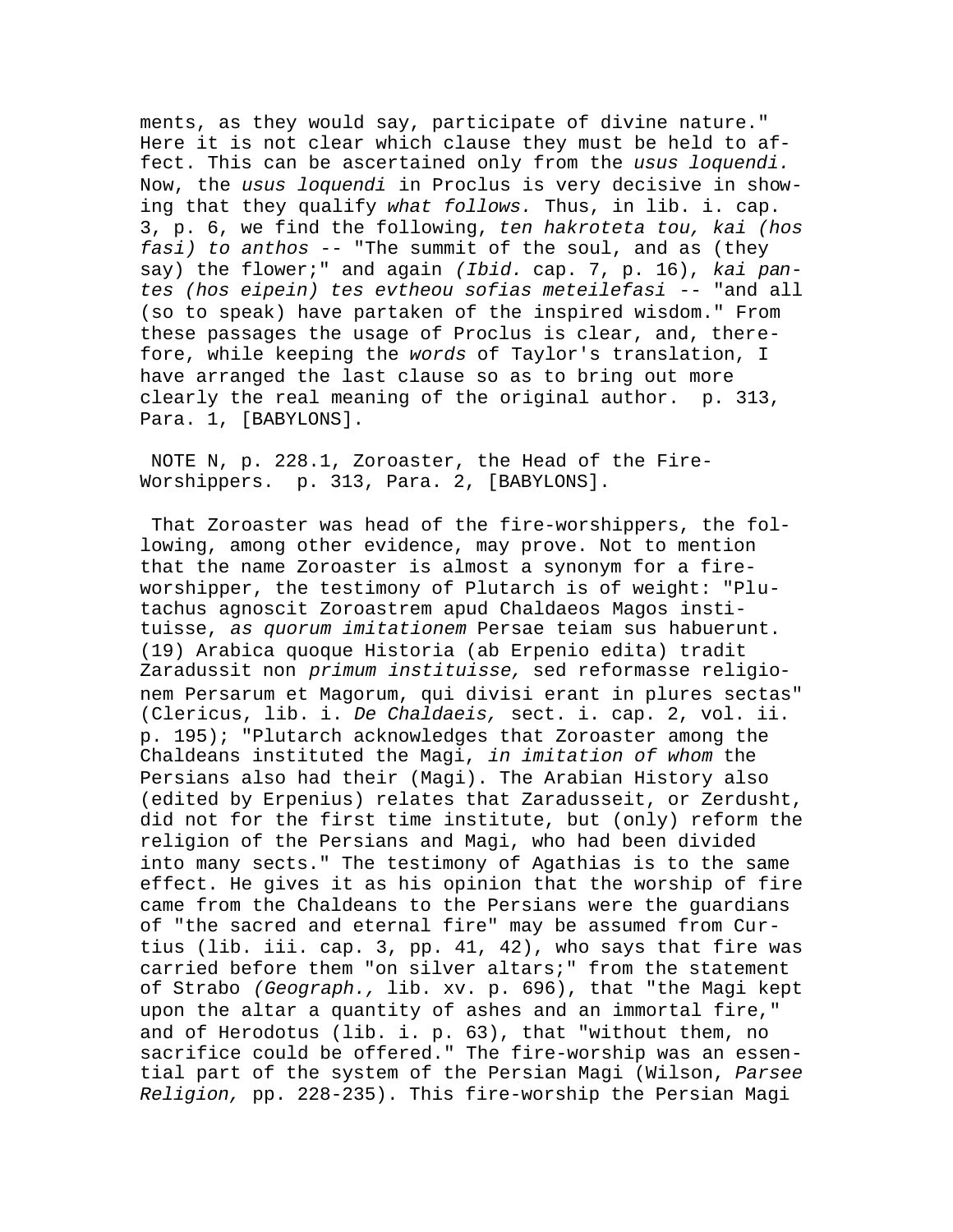did not pretend to have invented; but their popular story carried the origin of it up to the days of Hoshang, the father of Tahmurs, who founded Babylon (Wilson, pp. 202, 203, and 579) -- i.e., the time of Nimrod. In confirmation of this, we have seen that a fragment of Apollodorus (Muller, 68) makes Ninus the head of the fire-worshippers. Zoroaster (Nineveh and its Remains, vol. ii. p. 443, Note); but it can be proved, that though many others bore the name of Zoroaster, the lines of evidence all converge, so as to demonstrate that Ninus and Nimrod and Zoroaster were one. The legends of Zoroaster show that he was known not only as a Magus, but as a Warrior (Arnobius, lib. i. p. 327). Plato says that Eros Armenius (whom Clericus, De Chaldaeis, states, vol. ii. p. 195, to have been the same as the fourth Zoroaster) died and rose again after ten days, having been killed in battle; and that what he pretended to have learned in Hades, he communicated to men in his new life (Plato, De Republica, lib. x. vol. ii. p. 614). We have seen the death of Nimrod, the original Zoroaster, was not that of a warrior slain in battle; but yet this legend of the warrior Zoroaster is entirely in favour of the supposition that the original Zoroaster, the original Head of the Magi, was not a priest merely, but a warrior-king. Everywhere are the Zoroastrians, or fire-worshippers, called Guebres or Gabrs. Now, Gen. x. 8 proves that Nimrod was the *first* of the "Gabrs." p. 313, Para. 3, [BABYLONS].

 As Zoroaster was head of the fire-worshippers, so Tammuz was evidently the same. We have seen evidence already that sufficiently proves the identity of Tammuz and Nimrod; but a few words may still more decisively prove it, and cast further light on the primitive fire-worship. 1. In the first place, Tammuz and Adonis are proved to be the same divinity. Jerome, who lived in Palestine when the rites of Tammuz were observed, up to the very time when he wrote, expressly identifies Tammuz and Adonis (vol. ii. p. 353), in his *Commentary on Ezekiel,* viii. 14, where the Jewish women are represented as weeping for Tammuz; and the testimony of Jerome on this subject is universally admitted. Then the mode in which the rites of Tammuz or Adonis were celebrated in Syria was essentially the same as the rites of Osiris. The statement of Lucian ( *De Dea Syria,* vol. iii. p. 454) strikingly shows this, and Bunsen (vol. i. p. 443) distinctly admits it. The identity of Osiris and Nimrod has been largely proved in the body of this work. When, therefore, Tammuz or Adonis is identified with Osiris, the identification of Tammuz with Nimrod follows of course. And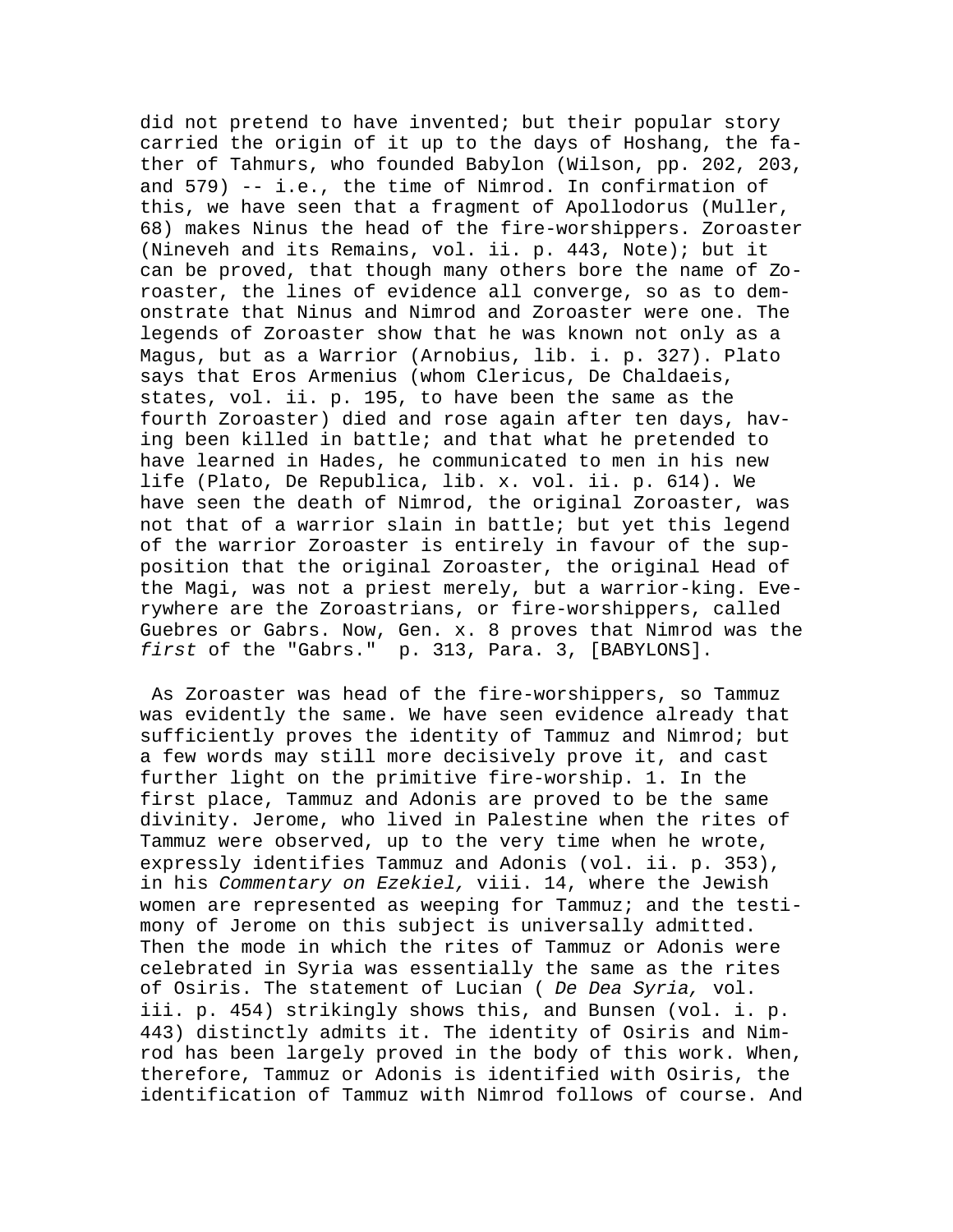then this entirely agrees with the language of Bion, in his *Lament for Adonis,* where he represents Venus as going in a frenzy of grief, like a Bacchant, after the death of Adonis, through the woods and valleys, and "calling upon her Assyrian husband" (Bion, Idyll, Id. i. v. 24, in *Poetae Minores Graeci,* p. 304). It equally agrees with the statement of Maimonides, that when Tammuz was put to death, the grand scene of weeping for that death was in the temple of Babylon (see *ante.* p. 62). 2. Now, if Tammuz was Nimrod, the examination of the meaning of the name confirms the connection of Nimrod with the first fire-worship. After what has already been advanced, there needs no argument to show that, as the Chaldeans were the *first* who introduced the name and power of kings (Syncellus, vol. i. p. 169), and as Nimrod was unquestionably the first of these kings, and the first, consequently, that bore the title of Moloch, or king, so it was in honour of him that the "children were made to pass through the fire to Moloch." But the intention of that passing through the fire was undoubtedly to purify. The name Tammuz has evidently reference to this, for it signifies "to perfect," that is, "to purify" (20) "by fire;" and if Nimrod was, as the *Paschal Chronicle* (vol. i. pp. 50, 51), and the general voice of antiquity, represent him to have been, the originator of fire-worship, this name very exactly expresses his character in that respect. It is evident, however, from the Zoroastrian verse, elsewhere quoted *(ante,* p. 245), that fire itself was worshipped as Tammuz, for *it* is called the "Father that perfected all things." In one respect this represented fire as the Creative god; but in another, there can be no doubt that it had reference to the "perfecting" of men by "purifying" them. And especially it perfected those whom it consumed. This was the very idea that, from time immemorial until very recently, led so many widows in India to immolate themselves on the funeral piles of their husbands, the woman who thus burned herself being counted blessed, because she became *Sutte* (21) -- i.e., "Pure by burning." And this also, no doubt, reconciled the parents who actually sacrificed their children to Moloch, to the cruel sacrifice, the belief being cherished that the fire that consumed them also *"perfected"* them, and made them meet for eternal happiness. As both the passing *through* the fire, and the burning *in* the fire, were essential rites in the worship of Moloch or Nimrod, this is an argument that Nimrod was Tammuz. As the priest and representative of the perfecting or purifying by fire, and so he was called by its name. p. 314, Para. 1, [BABYLONS].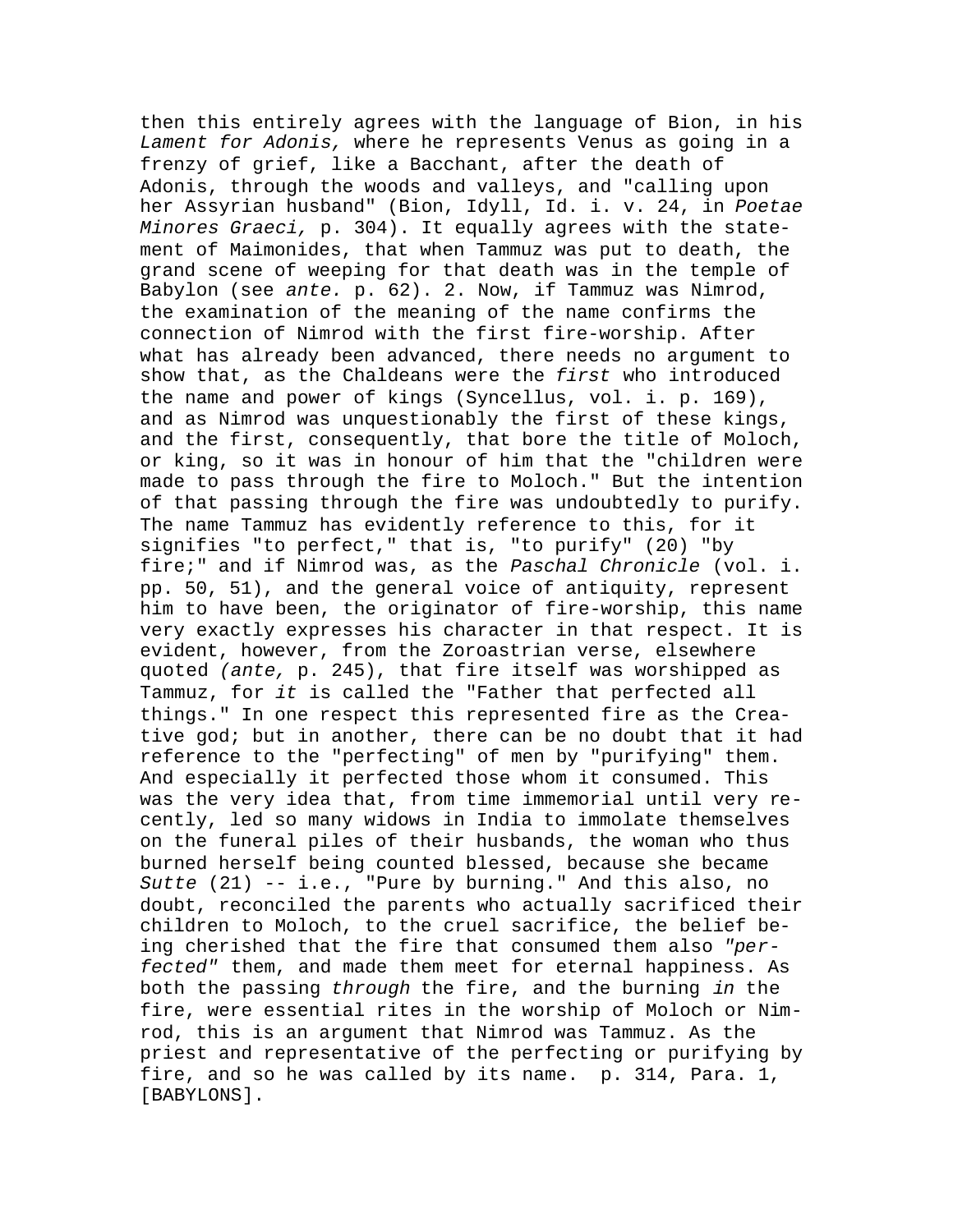When we turn to the legends of India, we find evidence to the very same effect as that which we have seen with regard to Zoroaster and Tammuz as head of the fire-worshippers. The fifth head of Brahma, that was cut off for inflicting distress on the three worlds, by the "effulgence of its dazzling beams," referred to in the text of this work, identifies itself with Nimrod. The fact that that fifth head was represented as having read the Vedas, or sacred books produced by the other four heads, shows, I think, a succession. (22) Now, coming down from Noah, what would that succession be? We have evidence from Berosus, that, in the days of Belus -- that is, Nimrod -- the custom of making representations like that of two-headed Janus, had begun. (23) Assume, then, that Noah, as having lived in two worlds, has his two heads. Ham is the third, Cush the fourth, and Nimrod is, of course, the fifth. And this fifth head was cut off for doing the very thing for which Nimrod actually was cut off. I suspect that this Indian myth is the key to open up the meaning of a statement of Plutarch, which, according to the terms of it, as it stands, is visibly absurd. It is as follows: Plutarch (in the fourth book of his *Symposiaca,* Quaest. 5, vol. ii. p. 670, B) says that "the Egyptians were of the opinion that darkness was prior to light, and that the latter [viz., light] was produced from *mice,* in the fifth generation, at the time of the *new moon."* In India, we find that "a *new* moon" was produced in a different sense from the ordinary meaning of that term, and that the production of that new moon was not only important in Indian mythology, but evidently agreed in time with the period when the fifth head of Brahma scorched the world with its insufferable splendour. The account of its production runs thus: that the gods and mankind were entirely discontented with the moon which they had got, *"because it gave no light,"* and besides the plants were poor and the fruits of no use, and that therefore "they churned the ocean"], when all things were mingled  $- - i.e.,$  were thrown into confusion, and that then a new moon, with a new regent, was appointed, which brought in an entirely new system of things *(Asiatic Researches,* vol. ix. p. 98). From Maurice's *Indian Antiquities* (vol. ii. sect. 6, pp. 264- 266), we learn that at this very time of the churning of the ocean, the earth was set on fire, and a great conflagration was the result. But the name of the moon in India is Soma, or Som (for the final *a* is only a breathing, and the word is found in the name of the famous temple of *Som* naut, which name signifies "Lord of the Moon"), and the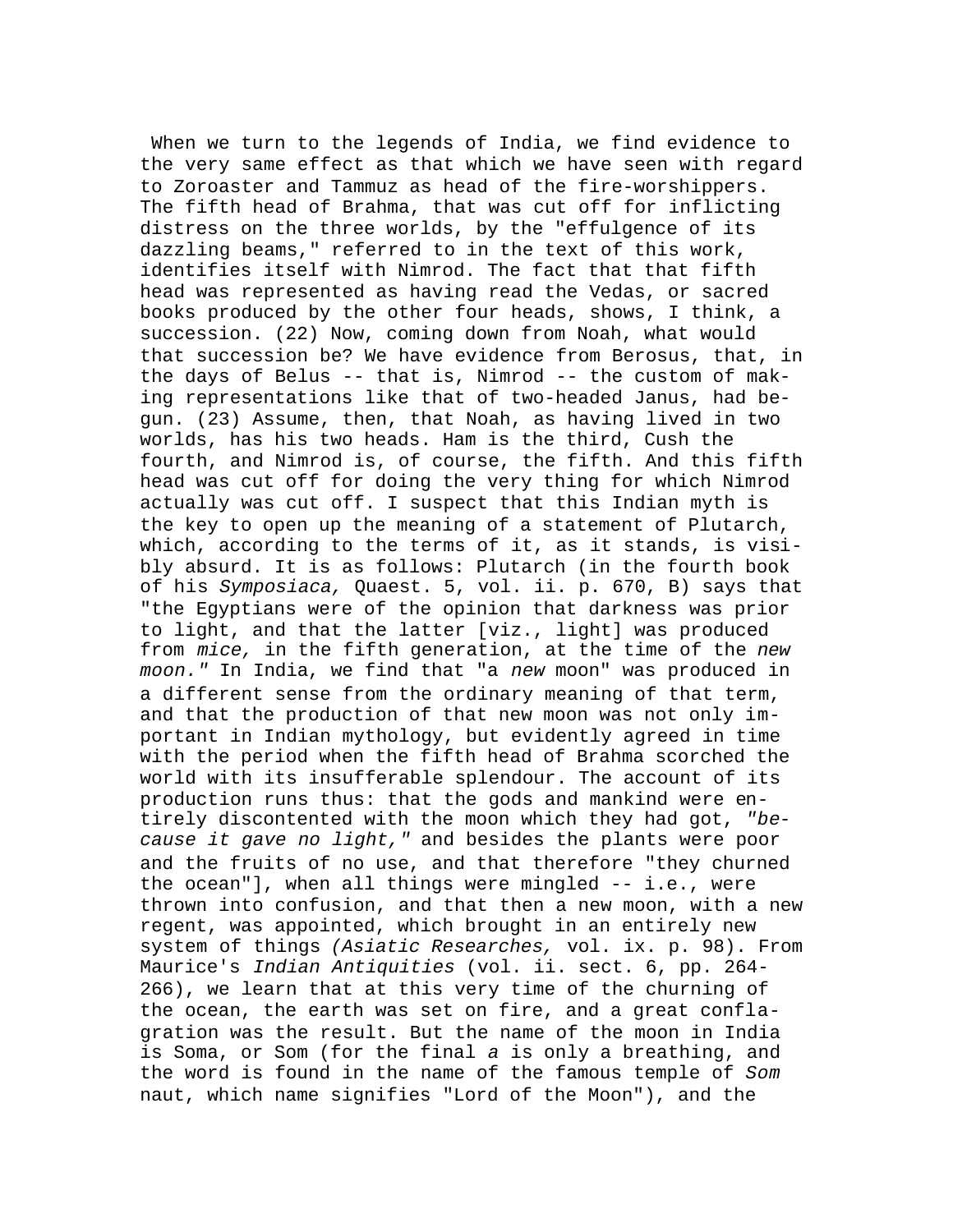moon in India is male. As this transaction is symbolical, the question naturally arises, who could be meant by the moon, or regent of the moon, who was cast off in the fifth generation of the world? The name Som shows at once who he must have been. Som is just the name of Shem; for Shem's name comes from Shom, "to appoint," and is legitimately represented either by the name Som, or Sem, as it is in Greek; and it was precisely to get rid of Shem (either after his father's death, or when the infirmities of old age were coming upon him) as the great instructor of the world, that is, as the great diffuser of spiritual light, that in the fifth generation the world was thrown into confusion and the earth set on fire. The propriety of Shem's being compared to the *moon* will appear if we consider the way in which his father Noah was evidently symbolised. The head of a family is divinely compared to the *sun,* as in the dream of Joseph (Genesis xxxvii. 9), and it may be easily conceived how Noah would, by his posterity in general, be looked up to as occupying the paramount place as the Sun of the world; and accordingly Bryant, Davies, Faber, and others, have agreed in recognising Noah as so symbolised by Paganism. When, however, his younger son -- for Shem was younger than Japhet -- (Genesis x. 21) was *substituted* for his father, to whom the world had looked up in comparison of the "greater light," Shem would naturally, especially by those who disliked him and rebelled against him, be compared to "the lesser light," or the moon. (24) Now, the production of light by *mice* at this period, comes in exactly to confirm this deduction. A mouse in Chaldee is "Aakbar"; and Gheber, or Kheber, in Arabic, Turkish, and some of the other eastern dialects, becomes 'Akbar," as in the well-known Moslem saying, "Allah Akbar," "God is Great." So that the whole statement of Plutarch, when stripped of its nonsensical garb, just amounts to this, that light was produced by the Guebres or fire-worshippers, when Nimrod was set up in opposition to Shem, as the representative of Noah, and the great enlightener of the world. p. 315, Para. 1, [BABYLONS].

 NOTE O, p. 230.1, The Story of Phaethon. p. 317, Para. 1, [BABYLONS].

 The identity of Phaethon and Nimrod has much to support it besides the *prima facie* evidence arising from the statement that Phaethon was an Ethiopian or Cushite, and the resemblance of his fate, in being cast down from heaven while driving the chariot of the sun, as "the child of the Sun,"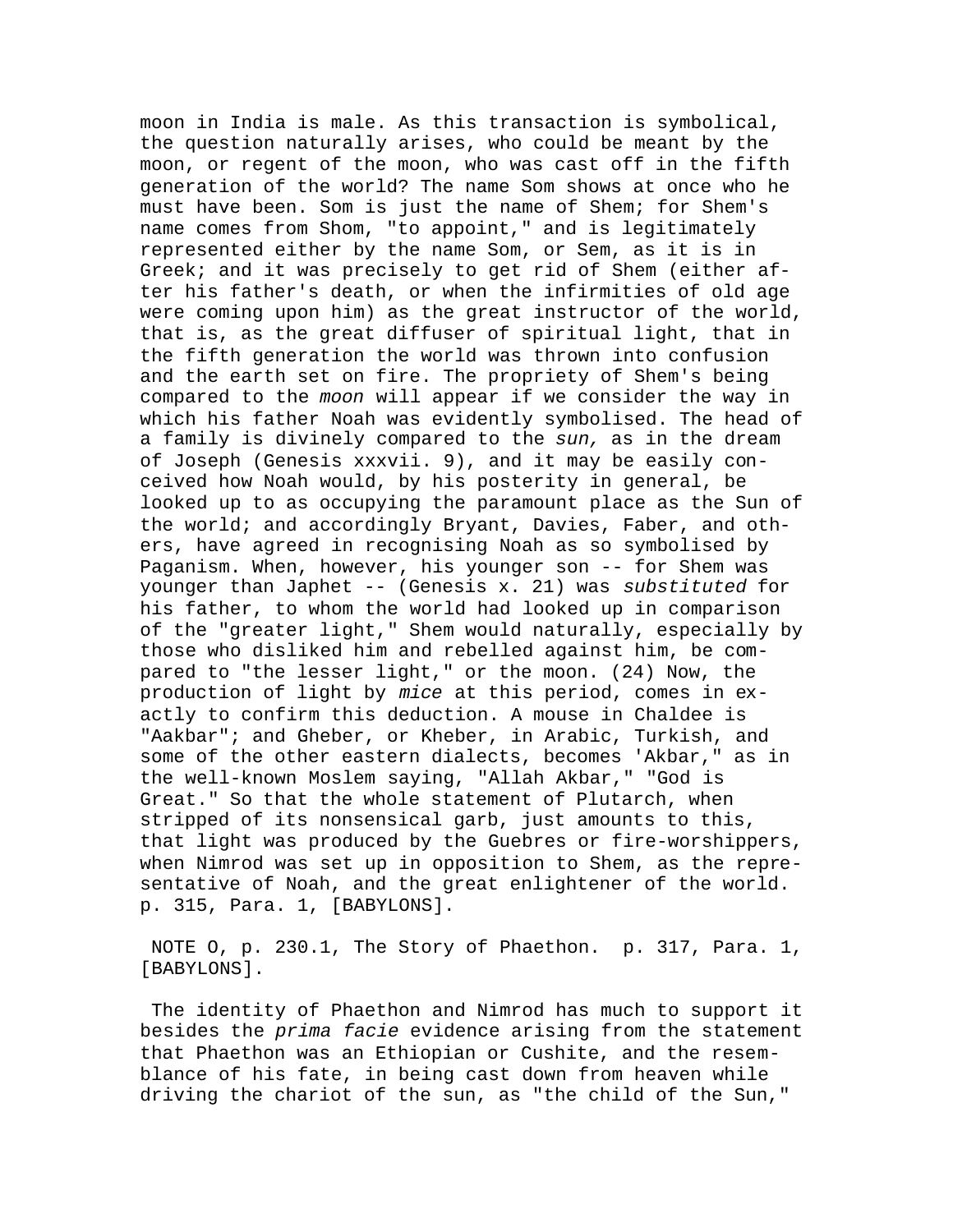to the casting down of Molk Gheber, whose very name, as the god of fire, identifies him with Nimrod. 1. Phaethon is said by Appollodorus (vol. i. p. 354) to have been the son of Tithonus; but if the meaning of the name Tithonus be examined, it will be evident that he was Tithonus himself. Tithonus was the husband of Aurora (Dymock, *sub voce).* In the physical sense, as we have already seen, Aur-ora signifies "The awakener of the light;" to correspond with this Tithonus signifies "The kindler of light," or "setter on fire." (25) Now "Phaethon, the son of Tithonus," is in Chaldee "Phaethon Bar Tithon." But this also signifies "Phaethon, the son that set on fire." Assuming, then, the identity of Phaethon and Tithonus, this goes far to identify Phaethon with Nimrod; for Homer, as we have seen (Odyssey, lib. v. l. 121, p. 127), mentions the marriage of Aurora with Orion, the mighty Hunter, whose identity with Nimrod is established. Then the name of the celebrated son that sprang from the union between Aurora and Tithonus, shows that Tithonus, in his original character, must have been indeed the same as "the mighty hunter" of Scripture, for the name of that son was Memnon (Martial, lib. viii., s. 21, p. 440, and Ovid, Metam. lib. xiii. l. 517, vol. ii. p. 467), which signifies "The son of the spotted one," (26) thereby identifying the father] with Nimrod, whose emblem was the spotted leopard's skin. As Ninus or Nimrod, was worshipped as the *son* of his own wife, and that wife Aurora, the goddess of the dawn, we see how exact is the reference to Phaethon, when Isaiah, speaking of the King of Babylon, who was his representative, says "How art thou fallen from heaven, O Lucifer, son of the morning" (Isa. xiv. 12). The marriage of Orion with Aurora; in other words, his setting up as "The kindler of light," or becoming the "author of fire-worship," is said by Homer to have been the *cause* of his death, he having in consequence perished under the wrath of the gods (Odyss. lib. v. l. 124, p. 127). 2. That Phaethon was currently represented as the son of Aurora, the common story, as related by Ovid, sufficiently proves. While Phaethon claimed to be the son of Phoebus, or the sun, he was reproached with being only the son of Merops -- i.e., of the mortal husband of his mother Clymene (Ovid, Metam. lib. ii. ll. 179-184, and Note). The story implies that that mother gave herself out to be Aurora, not in the physical sense of that term, but in its mystical sense; as "The woman pregnant with light;" and, consequently, her son was held up as the great "Lightbringer" who was to enlighten the world, -- "Lucifer, the son of the morning," who was the pretended enlightner of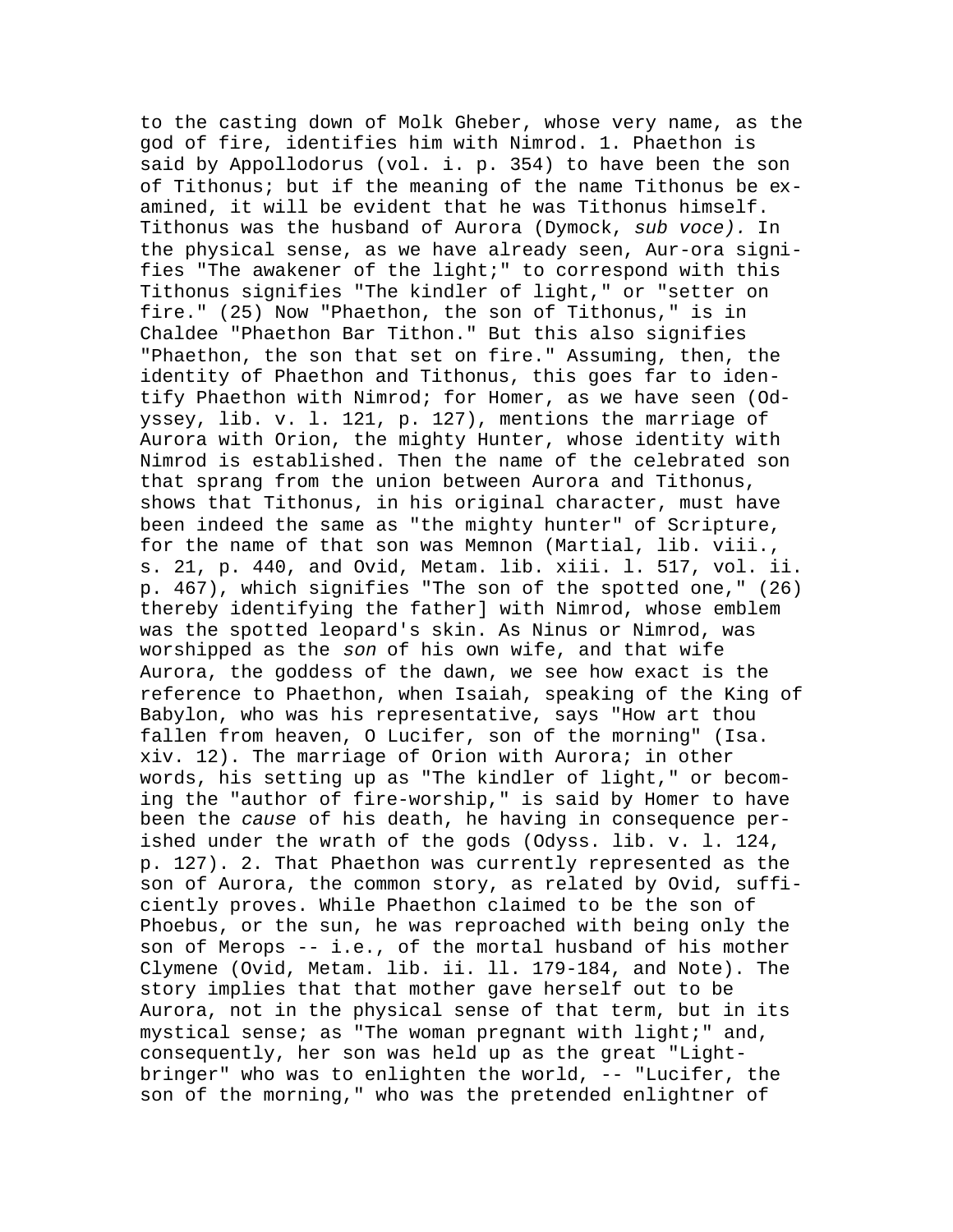the *souls* of men. (27) The name Lucifer, in Isaiah, is the very word from which Eleleus, one of the names of Bacchus, evidently comes. It comes from "Helel," which signifies "to irradiate" or "to bring light," and is equivalent to the name Tithon. Now we have evidence that Lucifer, the son of Aurora, or the morning, was worshipped in the very same character as Nimrod, when he appeared in his new character as a little child; for there is an inscription extant in these words:-- "Bono Deo *Puero* Phosphoro." (See Wilkinson, vol. iv. p. 410.) p. 317, Para. 2, [BABYLONS].

 This Phaethon, or Lucifer, who was cast down is further proved to be Janus; for Janus is called "Pater Matutinus" (Horace, Sat. ii. 6, 20, p. 674); and the meaning of this name will appear in one of its aspects when the meaning of the name of the *Dea Matuta* is ascertained. Dea Matuta signifies "The kindling or Light-bringing goddess," (28) and accordingly, by Priscian, she is identified with Aurora: *"Matuta, quoe significat Aurorame"* (Priscian, ii. p. 591, apud Sir William Gertham's Etruria, vol. ii. p. 53). Matutinus is evidently just the correlate of Matuta, goddess of the morning; Janus, therefore, as Matutinus, is "Lucifer, son of the morning." But further, Matuta is identified with Ino, after she had plunged into the sea, and had, along with her son Melikerta, been changed into a sea-divinity *(Gradus ad Parnassum, sub voce* "Ino"). Consequently her son Melikerta, "king of the walled city," is the same as Janus Matutinus, or Lucifer, Phaethon, or Nimrod. p. 318, Para. 1, [BABYLONS].

 There is still another link by which Meliderta, the seadivinity, or Janus Matutinus, is identified with the primitive god of the fire-worshippers. The most common name of Ino, or Matuta, after she had passed through the waters, was Leukothe (Ovid, Metam. lib. iv. ll. 541, 542). Now, Leukothoe or Leukothea has a double meaning, as it is derived either from "Lukhoth," which signifies "to light," or "set on fire," (29) or from Lukoth "to glean." In the Maltese medal given (ante, p. 160), the reader will see both of these senses exemplified. The ear of corn, at the side of the goddess, which is more commonly held in her hand, while really referring in its hidden meaning to her being the Mother of Bar, "the son," to the uninitiated exhibits her as Spicilega, or "The Gleaner," -- "the popular name," says Hyde (De Religione, Vet. Pers., p. 392), "or the female with the ear of wheat represented in the constellation *Virgo."* In Bryant (vol. iii. p. 245), Cybele is represented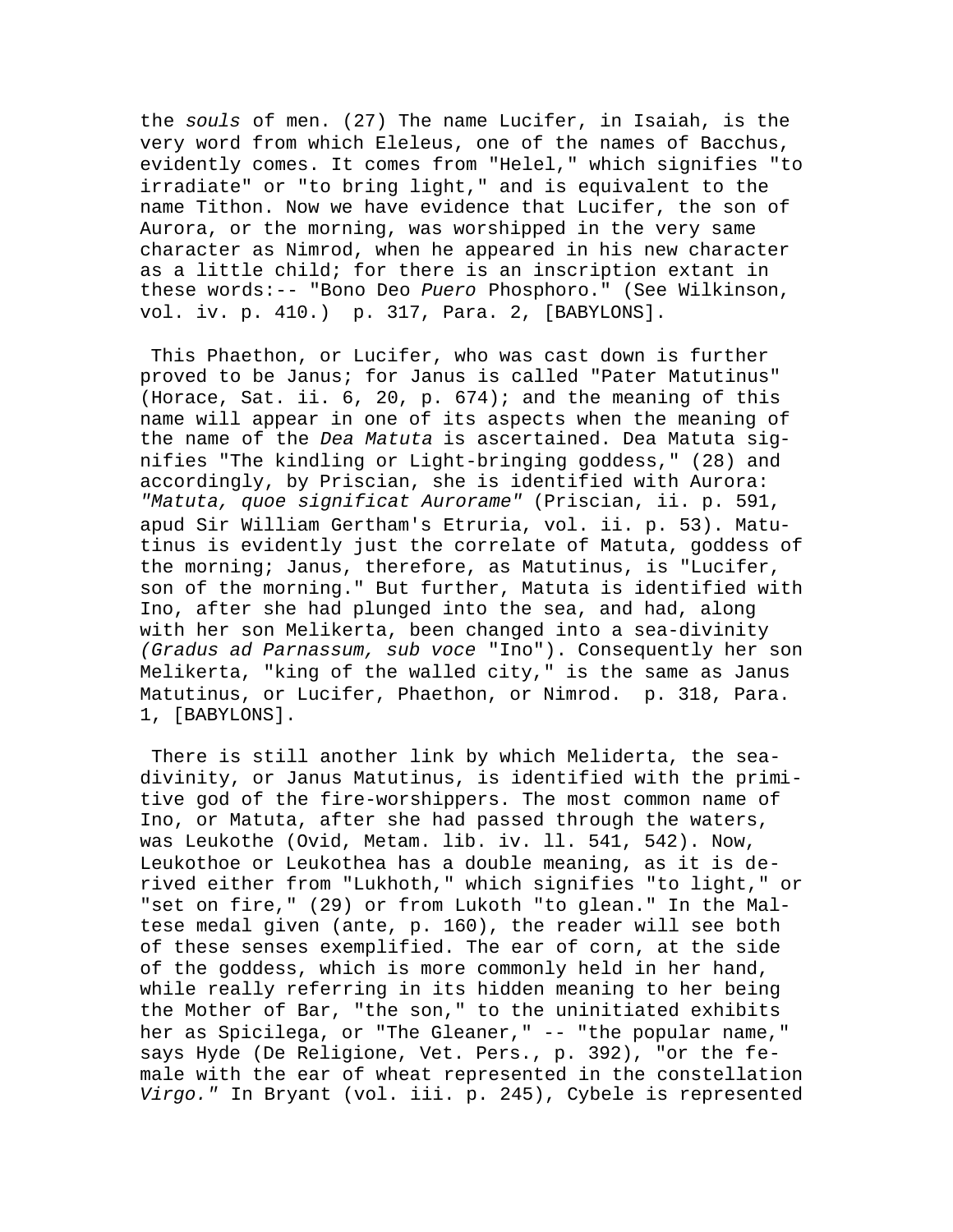with two or three ears of corn in her hand; for, as there were *three* peculiarly distinguished Bacchuses, there were consequently as many "Bars," and she might therefore be represented with one, two, or three ears in her hand. But to revert to the Maltese medal just referred to, the *flames* coming out of the head of Lukothea, the "Gleaner," show that, though she has passed through the waters, she is still Lukhothea, "the Burner," or "Light-giver." And the rays around the mitre of the god on the reverse entirely agree with the character of that god as Eleleus, or Phaethon -- in other words, as "The Shining Bar." Now, this "Shining Bar," as Meliderta, "king of the walled city," occupies the very place of "Ala-Mahozim," whose representative the Pope is elsewhere (ante, p. 252) proved to be. But he is equally the Sea-divinity, who in that capacity wears the mitre of Dagon (compare woodcuts, pp. 160, and 216, where different forms of the same Maltese divinity are given). The fish-head mitre which the pope wears shows that, in this character also, as the "Beast from the sea," he is the unquestionable representative of Melikerta. p. 318, Para. 2, [BABYLONS].

 NOTE P, p. 238.1, The Roman Imperial Standard of the Dragon a Symbol of Fire-worship. p. 319, Para. 1, [BABYLONS].

 The passage of Ammianus Marcellinus, that speaks of that standard, calls it "purpureum signum draconis" (lib. xvi. cap. 12, p. 145). On this may be raised the question, Has the epithet *purpureum,* as describing the colour of the dragon, any reference to fire? The following extract from Salverte may cast some light upon it: "The dragon figured among the military ensigns of the Assyrians. Cyrus caused it to be adopted by the Persians and Medes. Under the Roman emperors, and under the emperors of Byzantium, each cohort or centuria bore for an ensign a dragon" (Des Sciences Occultes, Appendix, Note A, p. 486). There is no doubt that the dragon or serpent standard of the Assyrians and Persians had reference to fire-worship, the worship of fire and the serpent being mixed up together in both these countries (see Layard's Nineveh and its remains, vol. ii. pp. 468, 469). As the Romans, therefore, borrowed these standards evidently from these sources, it is to be presumed that they viewed them in the very same light as those from whom they borrowed them, especially as that light was so exactly in harmony with their own system of fire-worship. The epithet *purpureus* or "purple" does not indeed naturally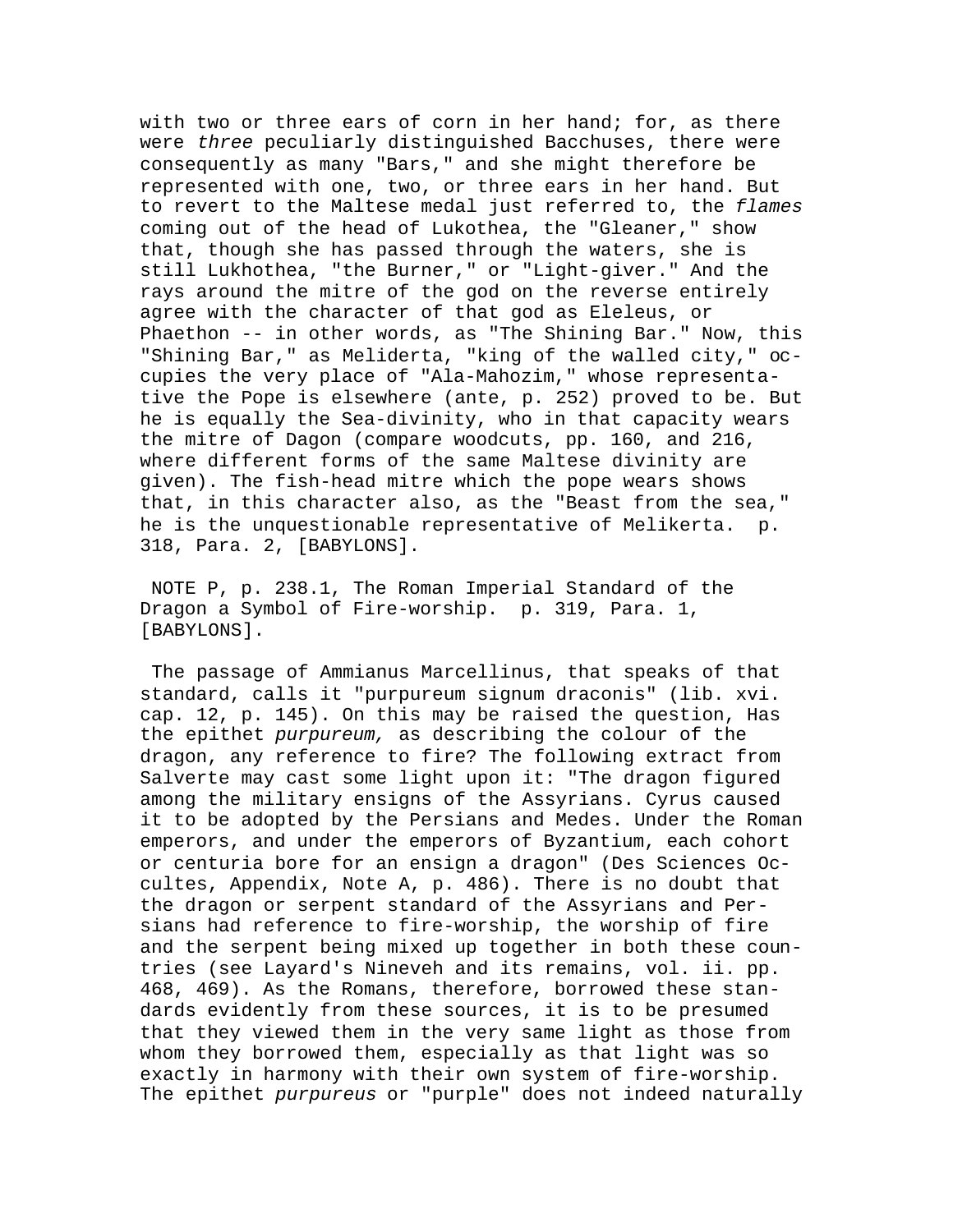convey the idea of *fire-colour* to *us.* But it does convey the idea of *red;* and *red* in one shade or another, among idolatrous nations, has almost with one consent been used to represent *fire.* The Egyptians (Bunsen, vol. i. p. 290), the Hindoos (Moor's Pantheon, "Brahma," p. 6), the Assyrians (Layrad's Nineveh, &c., vol. ii. chap. 3, p. 312, Note), all represented *fire* by *red.* The Persians evidently did the same, for when Quintius describes the Magi as following "the sacred and eternal fire," he describes the 365 youths, who formed the train of these Magi, as clad "puniceis amiculis," in "scarlet garments" (lib. iii. cap. 3, p. 42), the colour of these garments, no doubt, having reference to the *fire* whose ministers they were. *Puniceus* is equivalent to *purpureus,* for it was in Phenicia that the purpura, or purple-fish, was originally found. The colour derived from that purple-fish was *scarlet* (see Kitto's *Illustrated Commentary on Exodus* xxxv. 35, vol. i. p. 215), and it is the very name of that Phenician purple-fish, "arguna," that is used in Daniel v. 16 and 19, where it is said that he should interpret the handwriting on the wall should "be clothed in *scarlet."* The Tyrians had the art of making true purples, as well as scarlet; and there seems no doubt that *purpureus* is frequently used in the ordinary sense attached to our word purple. But the original meaning of the epithet is scarlet; and as bright scarlet colour is a natural colour to represent *fire,* so we have reason to believe that that colour, when used for robes of state among the Tyrians, had special reference to fire; for the Tyrian Hercules, who was regarded as the inventor of purple (Bryant, vol. iii. p. 485), was regarded as "King of Fire," *anaz puros* (Nonnus, Dionysiea, lib. xl. l. 369, vol. ii. p. 223). Now, when we find that the *purpura* of Tyre produced the scarlet colour which naturally represented fire, and that *puniceus,* which is equivalent to *purpureus,* is evidently used for scarlet, there is nothing that forbids us to understand *purpureus* in the same sense here, but rather requires it. But even though it were admitted that the tinge was deeper, and *purpureus* meant the true purple, as *red,* of which it is a shade, is the established colour of fire, and as the serpent was the universally acknowledged symbol of fire-worship, the probability is strong that the use of a *red* dragon as the Imperial standard of Rome was designed as an emblem of that system of fire-worship on which the safety of the empire was believed so vitally to hinge. p. 319, Para. 2, [BABYLONS].

NOTE Q, p. 267.1, The Slaying of the Witnesses. p. 320,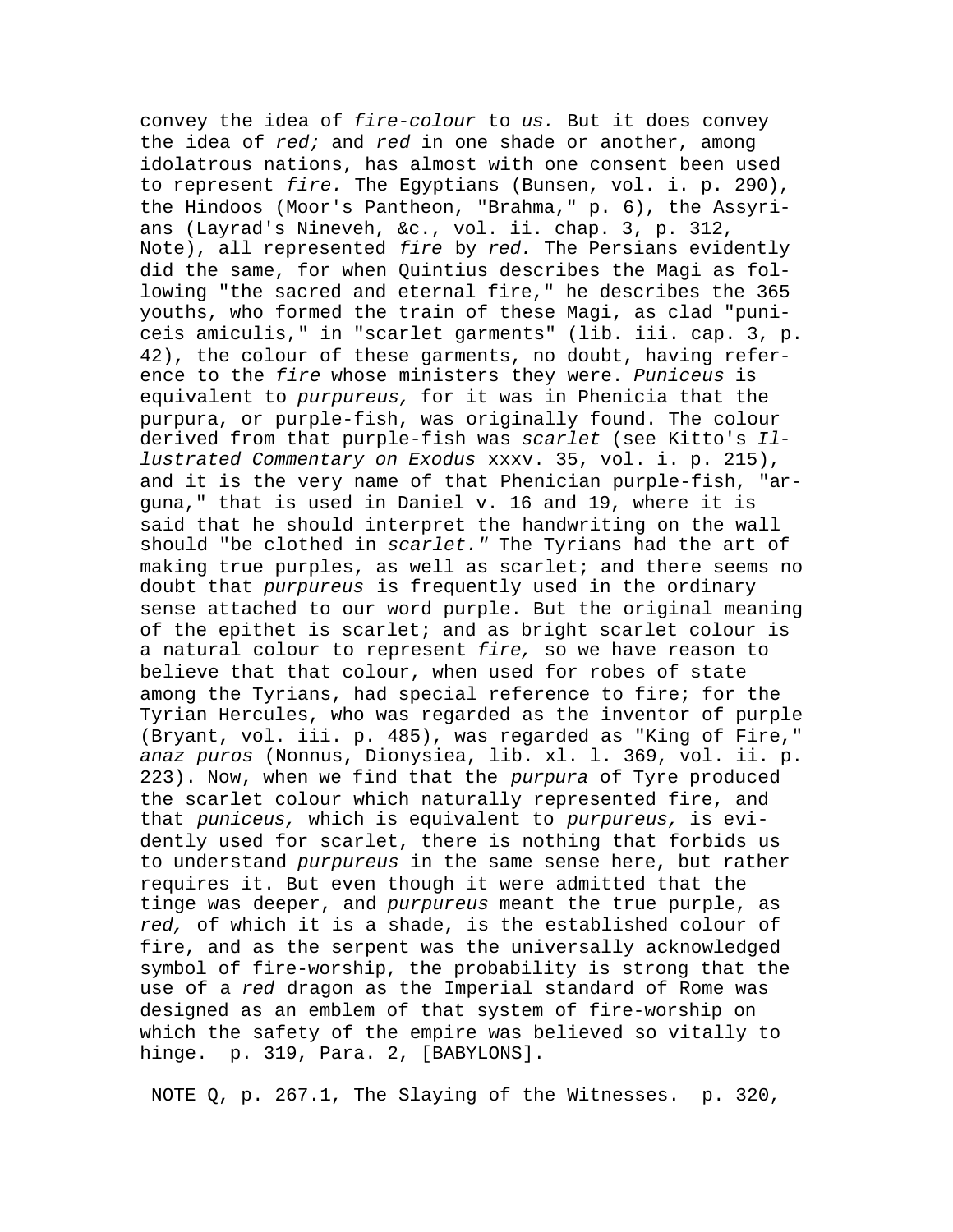## Para. 1, [BABYLONS].

 Is it past, or is it still to come? This is a vital question. The favourite doctrine at this moment is, that it is past centuries ago, and that no such dark night of suffering to the saints of God can ever come again, as happened just before the era of the Reformation. This is the cardinal principle of a work that has just appeared, under the title of *The Great Exodus,* which implies, that however much the truth may be assailed, however much the saints of God may be threatened, however their fears may be aroused, they have no real reason to fear, for that the Red Sea will divide, the tribes of the Lord will pass through dry shod, and all their enemies, like Pharaoh and his host, shall sink in overwhelming ruin. If the doctrine maintained by many of the soberest interpreters of Scripture for a century past, including such names as Brown of Haddington, Thomas Scott, and others, be well founded -- viz., that the putting down of the testimony of the witnesses is still to come, this theory must not only be a delusion, but a delusion of most fatal tendency -- a delusion that by throwing professors off their guard, and giving them an excuse for taking their ease, rather than standing in the high places of the field, and bearing bold and unflinching testimony which is predicted. I enter not into any historical disquisition as to the question, whether, as a matter of fact, it was true that the witnesses were slain before Luther appeared. Those who wish to see an historical argument on the subject may see it in the *Red Republic,* which I venture to think has not yet been answered. Neither do I think it worth while particularly to examine the assumption of Dr. Wylie, and I hold it to be a pure and gratuitous assumption, that the 1260 days during which the saints of God in Gospel times were to suffer for righteousness' sake, has any relation whatever, as a half period, to a *whole,* symbolised by the "Seven time" that passes over Nebuchadnezzar when he was suffering and chastened for his pride and blasphemy, as the representative of the "world power." (30) But to this only I call the reader's attention, that even on the theory of Dr. Wylie himself, the witnesses of Christ could not possibly have finished their testimony before the Decree of the Immaculate Conception came forth. The theory of Dr. Wylie, and those who take the same general view as he, is, that the "finishing of the testimony," means "completing the elements" of the testimony, bearing a full and complete testimony against the errors of Rome. Dr. Wylie himself admits that "the dogma of the 'Immaculate Concep-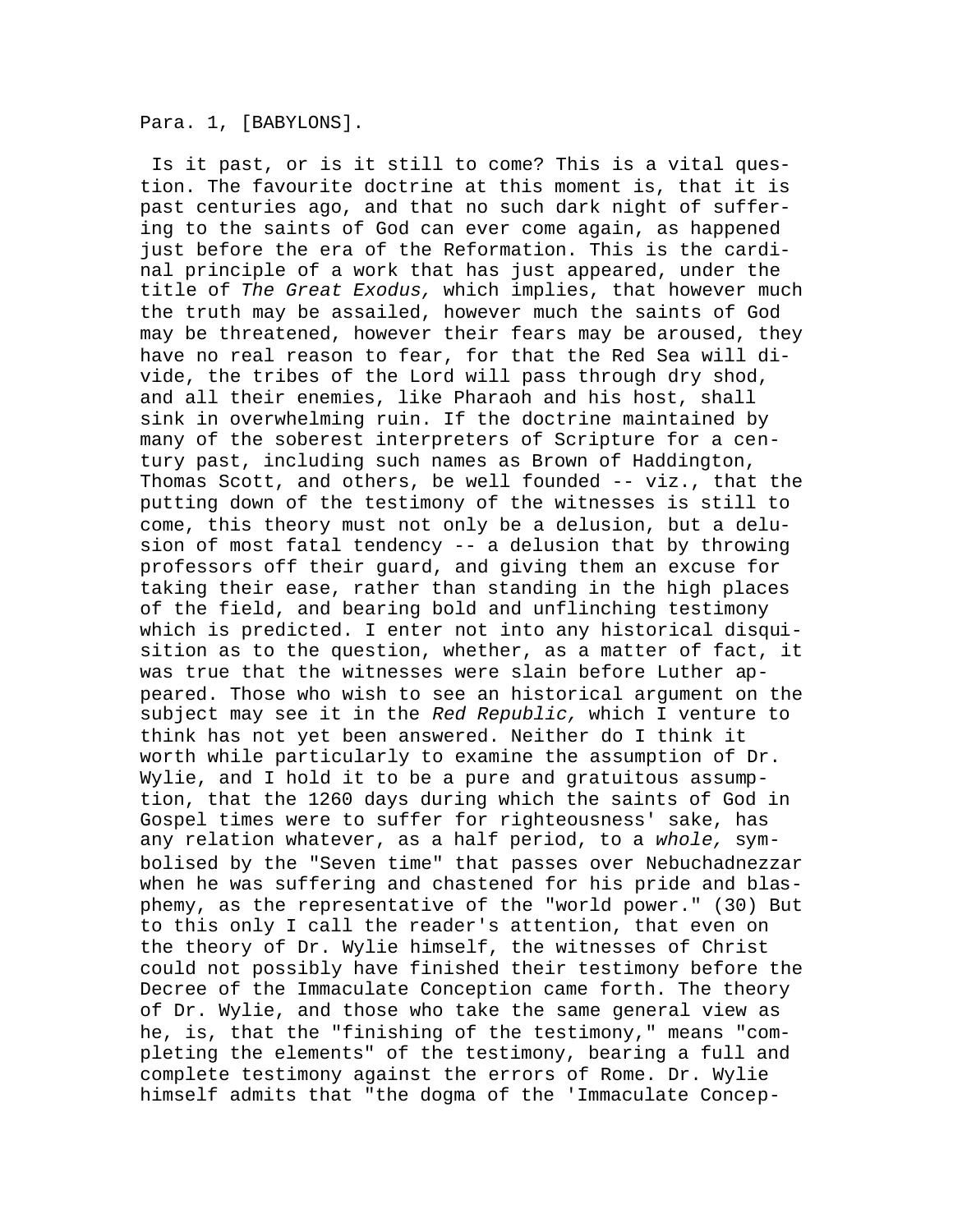tion' [which was given forth only during the last few years] declares Mary truly 'divine,' and places her upon the altars of Rome as practically the sole and supreme object of worship" (The Great Exodus, p. 109) This was NEVER done before, and therefore the errors and blasphemies of Rome were not complete until that decree had gone forth, if even then. Now, if the corruption and blasphemy of Rome were "incomplete" up to our own day, and if they have risen to a height which was never witnessed before, as all men instinctively felt and declared, when that decree was issued, how could the testimony of the witnesses be *"complete"* before Luther's day! It is nothing to say that the principle and the germ of this decree were in operation long before. The same thing may be said of all the leading errors of Rome long before Luther's day. They were all in essence and substance very broadly developed, from near the time when Gregory the Great commanded the image of the Virgin to be carried forth in the processions that supplicated the Most High to remove the pestilence from Rome, when it was committing such havoc among its citizens. But that does in no wise prove that they were "complete," or that the witnesses of Christ could then "finish their testimony" by bearing a full and "complete testimony" against the errors and corruptions of the Papacy. I submit this view of the matter to every intelligent reader for his prayerful consideration. If we have not "understanding of the times," it is vain to expect that we "shall know what Israel ought to do." If we are saying "Peace and safety," when trouble is at hand, or underrating the nature of that trouble, we cannot be prepared for the grand struggle when that struggle shall come. p. 320, Para. 2, [BABYLONS].

 NOTE R, p. 274.1, Attes, the Sinner. p. 322, Para. 1, [BABYLONS].

We have seen that the name Pan signifies "to turn aside," and have concluded that as it is a synonym for Hata, "to sin," the proper generic meaning of which is "to turn aside from the straight line," that name was the name of our first parent, Adam. One of the names of Eve, as the primeval goddess, worshipped in ancient Babylon, while it gives confirmation to this conclusion, elucidates also another classical myth in a somewhat unexpected way. The name of that primeval goddess, as given by Berosus, is Thalatth, which, as we have seen, signifies "the rib." Adam's name, as her *husband,* would be "Baal-Thalatth," "Husband of the rib:" for Baal signifies Lord in the sense frequently of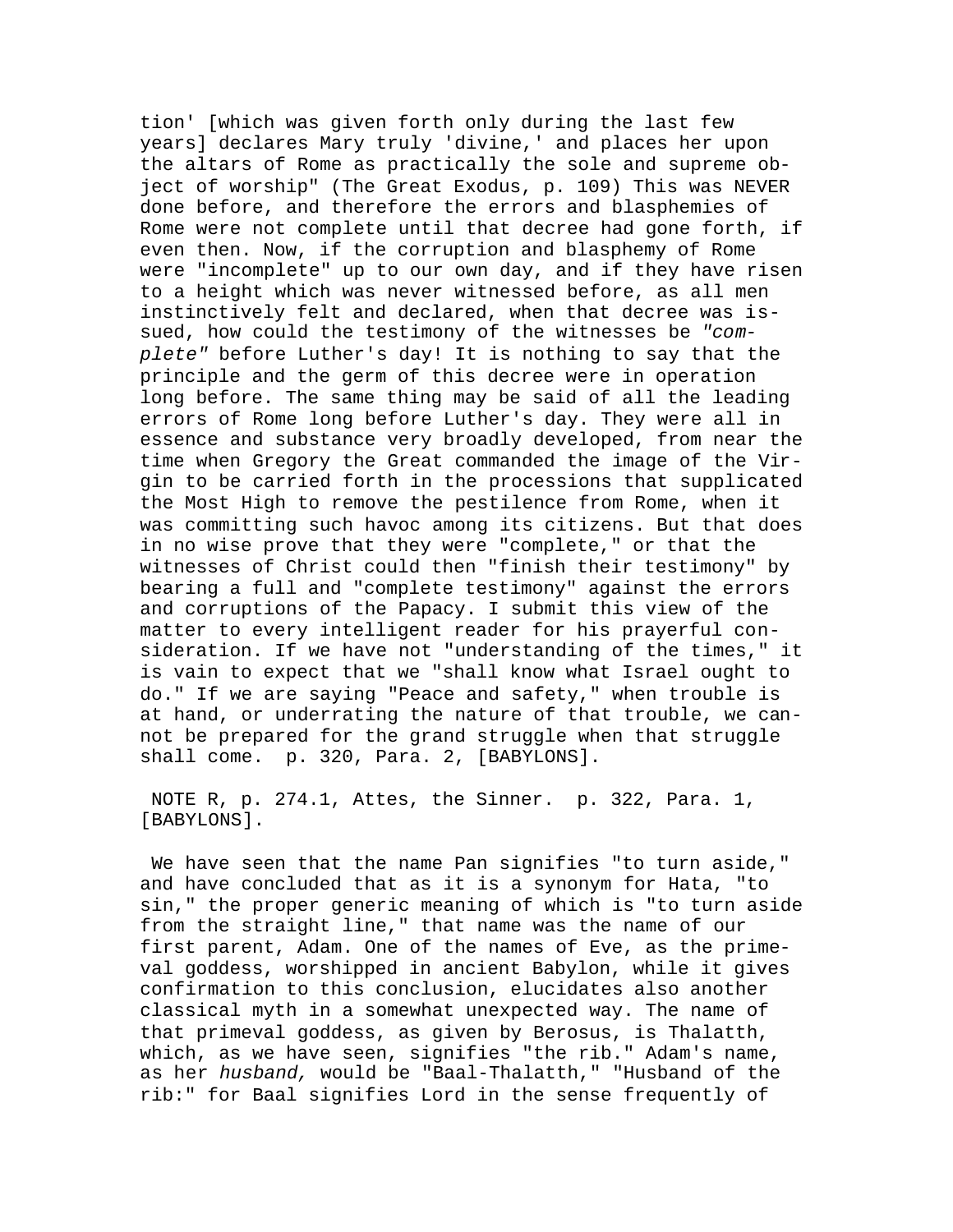*"Husband."* But "Baal-Thalatth," according to a peculiar Hebrew idiom already noticed (p. 38, Note), signifies also "He that halted or went sideways." (31) This is the remote origin of Vulcan's lameness; for Vulcan, as the "Father of the gods," (32) needed to be identified with Adam, as well as the other "fathers of the gods," to whom we have already traced him. Now Adam, in consequence of his sin and departure from the straight line of duty, was, all his life after, in a double sense "Baal-Thalatth," not only the "Husband of the rib," but "The man that halted or walked sideways." In memory of this turning aside, no doubt it was that the priests of Baal (1 Kings xviii. 26) *"limped* at the altar," when supplicating their god to hear them (for that is the exact meaning in the original of the word rendered *"leaped"* -- see Kitto's Bib. Cyclop, vol. i. p. 261), and that the Druidic priests went *sideways* in performing some of their sacred rites, as appears from the following passage of Davies:-- "The dance is performed with solemn festivity about the lakes, round which and the sanctuary the priests *mover sideways,* whilst the sanctuary is earnestly invoking the gliding king, before whom the fair one retreats upon the veil that covers the huge stones" (Druids, p. 171). This Davies regards as connected with the story of Jupiter, the father of the gods, violating his own daughter in the form of a serpent (p. 561). Now, let the reader look at what is on the breast of the Ephesian Diana, as the *Mother* of the gods (ante, p. 29), and he will see a reference to *her* share in the same act of going aside; for there is the crab, and how does a crab go but *sideways?* This, then, shows the meaning of another of the signs of the Zodiac. Cancer commemorates the fatal turning aside of our first parent from the paths of righteousness, when the covenant of Eden was broken. p. 322, Para. 2, [BABYLONS].

 The Pagans knew that this turning aside or going sideways, implied death -- the death of the soul -- ("In the *day* thou eatest thereof, thou shalt surely die"); and, therefore, while at the spring festival of Cybele and Attes, there were great lamentations for the death of Attes, so on the Hilaria or rejoicing festival of the 25th of March -- that is, Lady-day, the last day of the festival -- the mourning was turned into joy, "on occasion of the dead god being restored to life again" (Dupuis, Origine de tous les Cultes, tom. iv. pt. 1, p. 253, Paris, L'an iii. de la Republique (1794)). If Attes was he that by "his turning aside" brought sin and death into the world, what could the life be to which he was so speedily restored, but just that new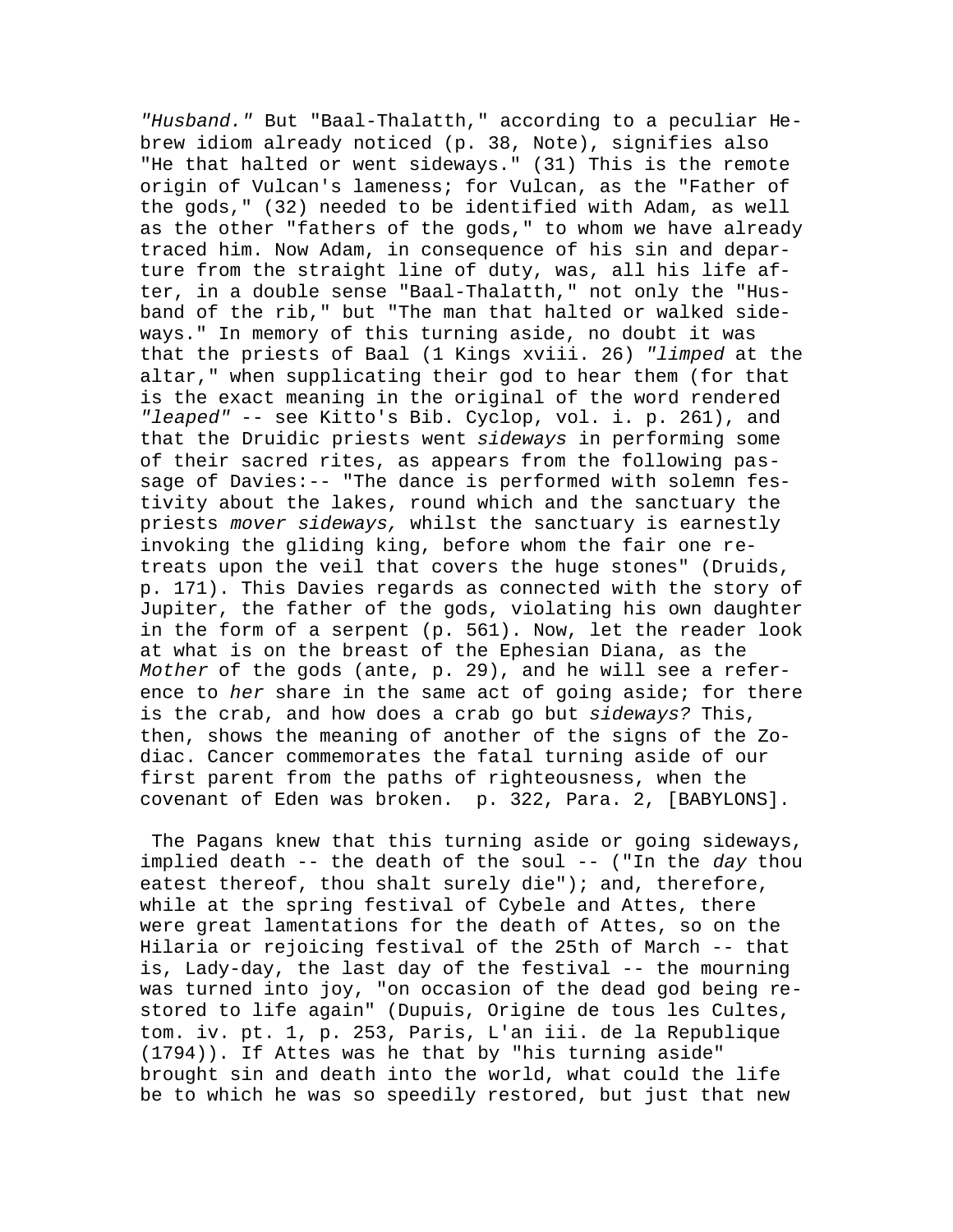and divine life which enters every soul when it is *born again,"* and so "passes from death unto life." When the promise was given that the seed of the woman should bruise the serpent's head, and Adam grasped it by faith, that, there can be no doubt, was evidence that the divine life was *restored,* and that he was *born again.* And thus do the very Mysteries of Attes, which were guarded with special jealousy, and the secret meaning of which Pausanias declares that he found it impossible, notwithstanding all his efforts, to discover (Lib. vii., Achaica, cap. 17), bear their distinct testimony, when once the meaning of the name of Attes is deciphered, to the knowledge which Paganism itself had of the real nature of the Fall, and of the essential character of that *death,* which was threatened in the primeval covenant. p. 323, Para. 1, [BABYLONS].

 This new *birth* of Attes laid the foundation for his being represented as a little child, and so being identified with Adonis, who, though he died a full-grown man, was represented in that very way. In the Eleusinian Mysteries, that commemorated the rape of Proserpine, that is, the seduction of Eve, the lamented god, or Bacchus, was represented as a babe, at the breast of the great Mother, who by Sophocles is called Eeo (Antigone, v. 1121, Oxon. 1808). As Deo or Demete, applied to the Great Mother, is evidently just another form of Idaia Mater, "The Mother of Knowledge" (the verb "to know" being either *Daa or Idaa),* this little child, in one of his aspects, was no doubt the same as Attes, and thus also Deoius, as his name is given (ante, p. 20). The Hilaria, or rejoicing festival of the 25th of March, or Lady-day, owed its gladness to the Annunciation of a birth yet to come, even the birth of the woman's seed; but, at the same time, the joy of that festival was enhanced by the immediate new birth that very day of Attes, "The sinner," or Adam, who, in consequence of his breach of the covenant, had become dead in "trespasses and sins." p. 323, Para. 2, [BABYLONS].

 Below.you.will.find.the.crossreference.for.the.NOTES..You.will.be able.to.crossreference.the.NOTES.between.the.BOOK.and.the.APPENDIX.  $\text{NOTE} \dots \dots \dots \dots \dots \text{BOOK} \cdot \text{PAGE} \dots \dots \dots \dots \dots \dots \dots \dots \dots \text{APP}$ ENDIX.PAGE ..A...................p...4.2.............................. .p.291.1 ..B...................p...4.2.............................. .p.292.1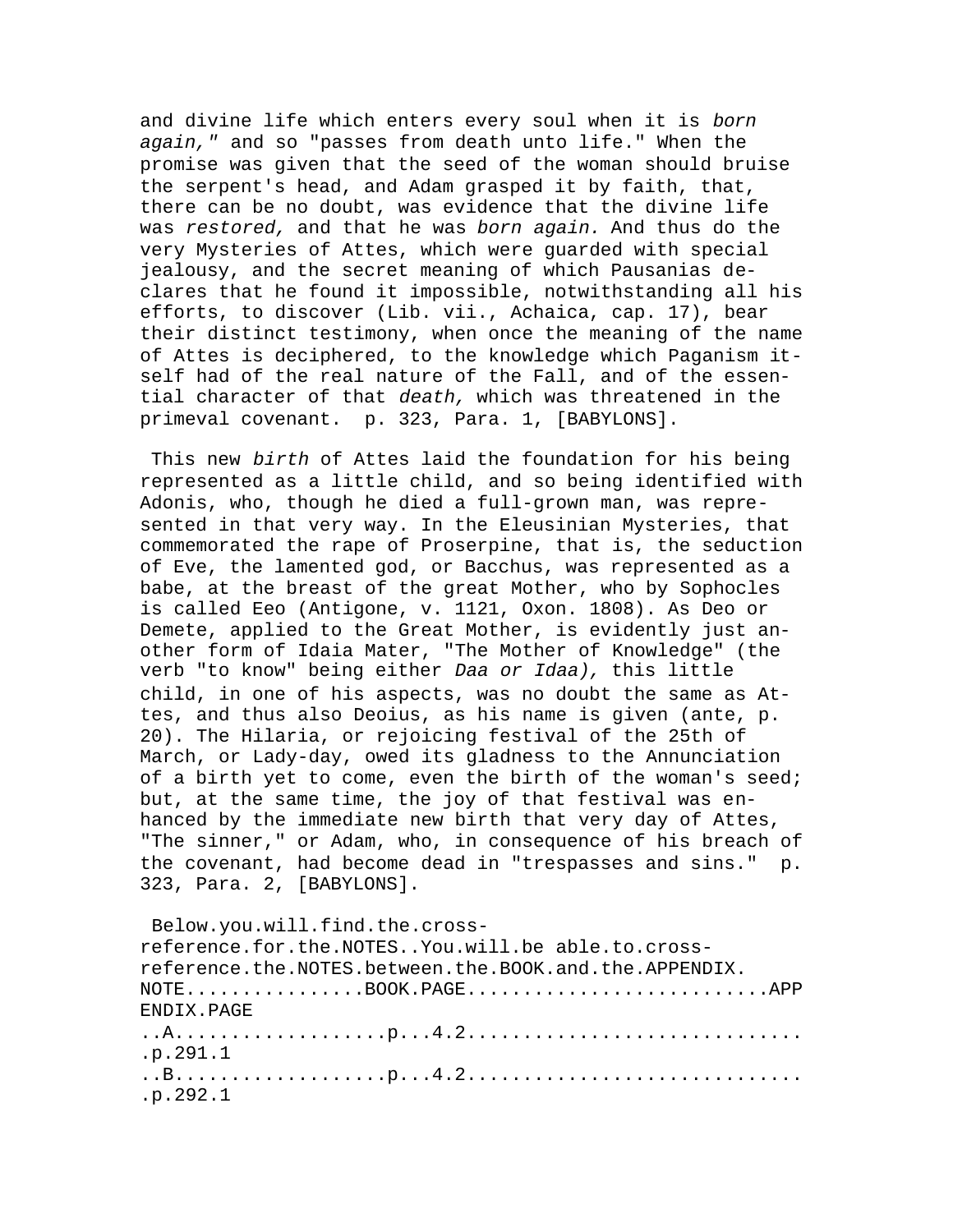..C...................p..21.3.............................. .p.294.2 ..D...................p..32.1.............................. .p.296.1 ..E...................p..42.1.............................. .p.297.1 ..F...................p..72.1.............................. .p.299.1 ..G...................p..75.1.............................. .p.302.1 ..H...................p..75.1.............................. .p.305.1 ..I...................p..75.1.............................. .p.305.3 ..J...................p.1O9.1.............................. .p.307.2 ..K...................p.124.1.............................. .p.310.1 ..L...................p.131.1.............................. .p.312.1 ..M...................p.181.2.............................. .p.312.3 ..N...................p.228.1.............................. .p.313.2 ..O...................p.230.1.............................. .p.317.1 ..P...................p.238.1.............................. .p.319.1 ..Q...................p.267.1.............................. .p.320.1 ..R...................p.274.1.............................. .p.322.1 p. 323, Para. 3, [BABYLONS]. FOOTNOTES. -- INTRODUCTION. p. 324, Para. 1, [BABYLONS].

 (1) Scilicet et rerum facta est pulcherrima Roma Septemqueuna sibi muro circumdedit arces. -- Georg., lib. ii. v. 534, 535. p. 324, Para. 2, [BABYLONS].

 (2) Septem urba alta jugis toto quae praesidet orbi. -- Lib. iii. Eleg. 9, p. 721. p. 324, Para. 3, [BABYLONS].

 (3) Diis, quibus septem placuere colles. -- Carmen Seculare, v. 7, p. 497. p. 324, Para. 4, [BABYLONS].

 (4) Septem dominos montes. -- Lib. iv. Ep. 64, p. 254. p. 324, Para. 5, [BABYLONS].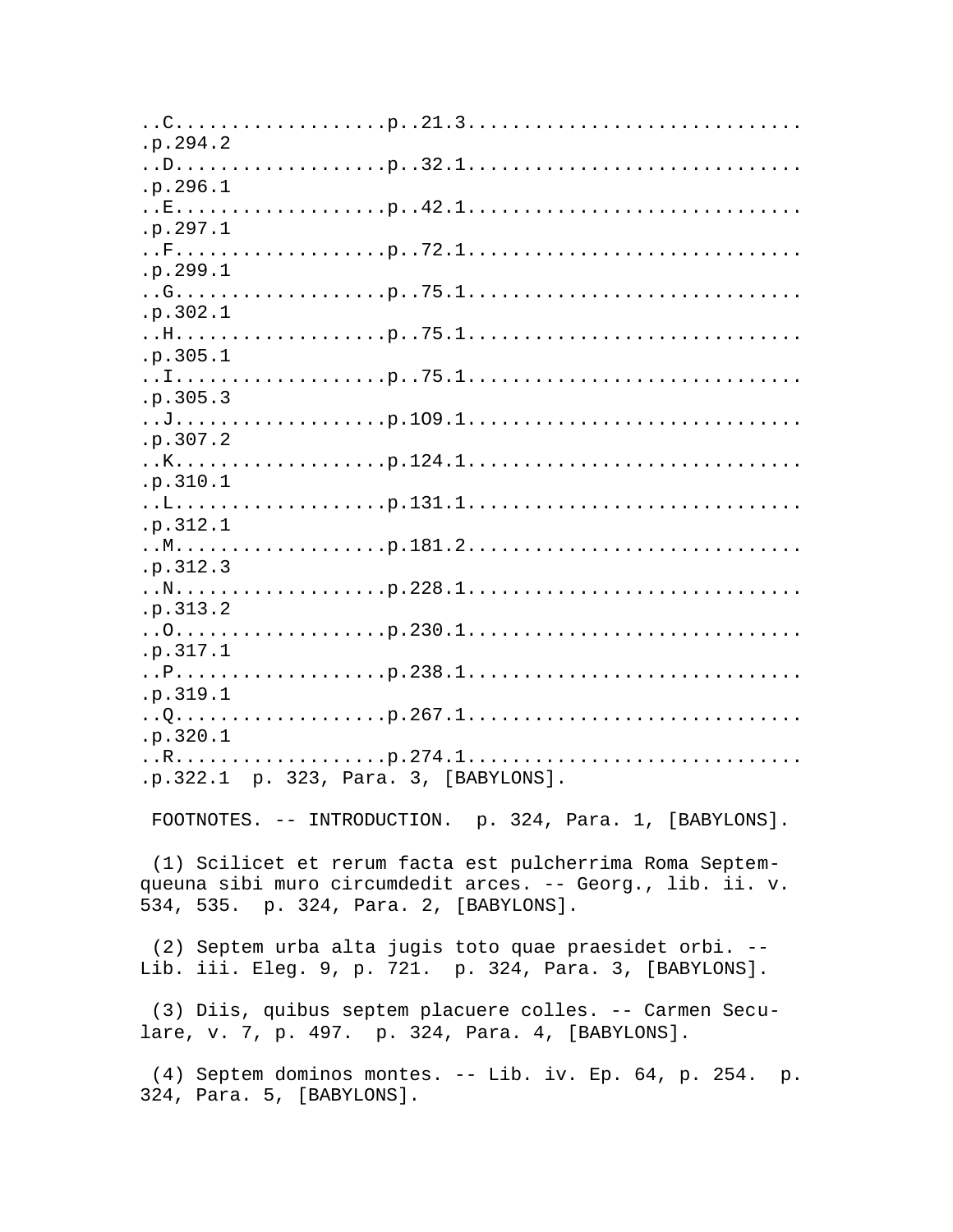(5) Symmachus, lib. ii. Epis. 9, Note, p. 63. p. 324, Para. 6, [BABYLONS].

FOOTNOTES. Chapter One. p. 324, Para. 7, [BABYLONS].

 (1) Eusebe Salverte, Des Sciences Qccultes, p. 259. p. 324, Para. 8, [BABYLONS].

 (2) Gebelin, Monde Primitif, vol. iv. p. 319. p. 324, Para. 9, [BABYLONS].

 (3) See Salverte, pp. 258, 259. p. 324, Para. 10, [BABYLONS].

 (4) Ammianus Marcellinus, lib. xiv. cap. 6, p. ad. 26, and lib. xxiii. cap. 6, pp. 371, 374, compared with Justinus, Historia, lib. i. cap. 1, p. 615, and Eusebius's Chronicle, vol. i. pp. 40, 70, &c. Eusebius says that Ninus and Semiramis reigned in the time of Abraham. See vol. i. p. 41, and vol. ii. p. 65. In regard to the age of Semiramia, see further in note on next page. p. 324, Para. 11, [BABYLONS].

 (5) Chronicon Paschale, vol. i. p. 65. p. 324, Para. 12, [BABYLONS].

 (6) Hesiod, Theogonia, v. 453, p. 36. p. 324, Para. 13, [BABYLONS].

 (7) The shape of the cup in the woman's hand is the same as that of the cup held in the hand of the Assyrian kings; and it is held also in the very same manner. -- See Vaux, pp. 243, 284. [A correspondent has pointed out a reference by Pliny to the cup of Semiramis, which fell into the hands of the victorious Cyrus. Its gigantic proportions must have made it famous among the Babylonians and the nations with whom they had intercourse, It weighed fifteen talents, or 1200 pounds. -- Plinni, Hist. Nat., lib. xxiii. cap. 15.] p. 324, Para. 14, [BABYLONS].

 (8) Herodotus, Histori, lib. i. cap. 199, p. 92; Quintus Curtis, v. 1. p. 324, Para. 15, [BABYLONS].

 (9) For evidence on this subject, see Appendix, Note A. p. 324, Para. 16, [BABYLONS].

(10) Elliott's Horae, vol. iv. p. 30. p. 324, Para. 17,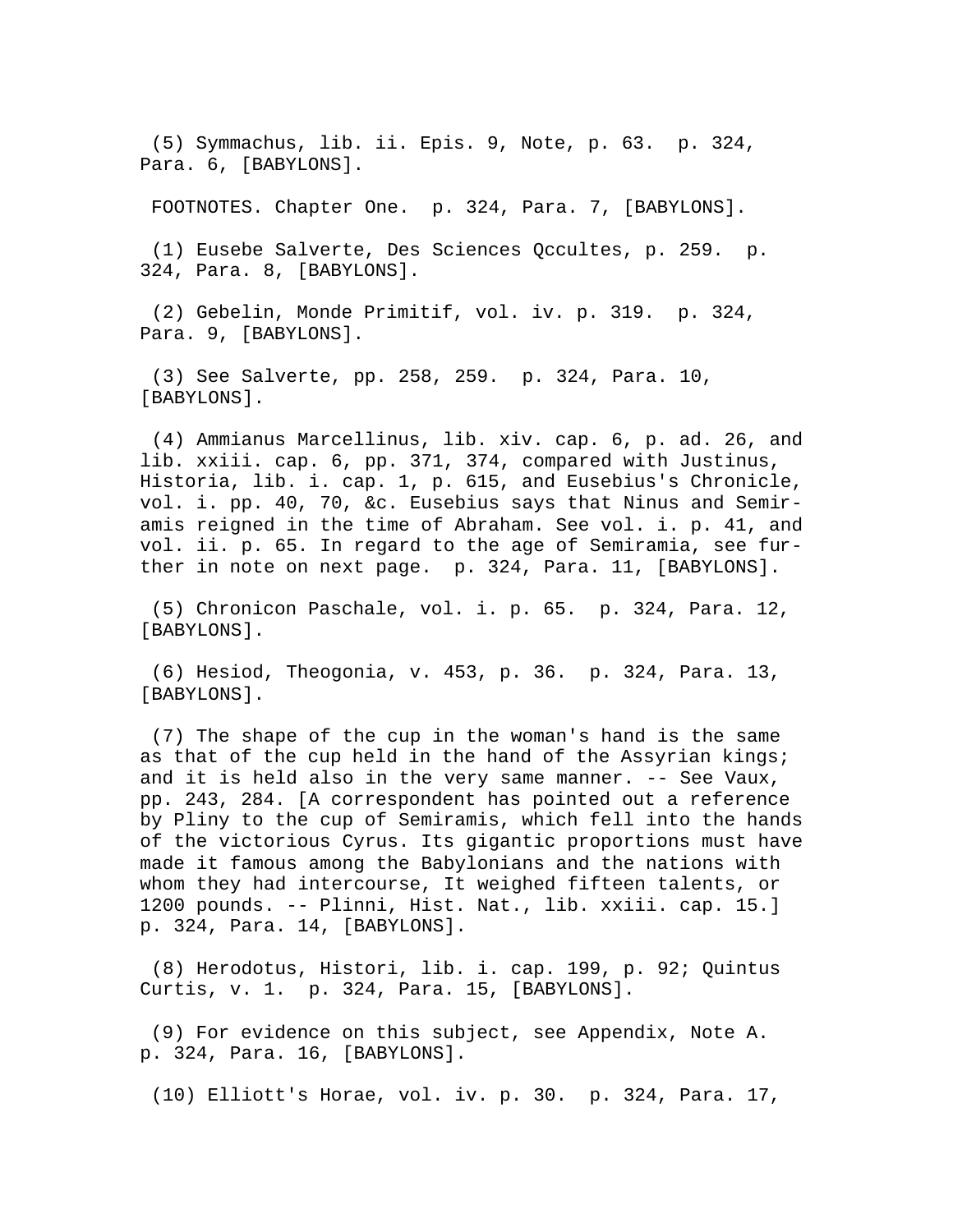[BABYLONS].

 (11) For the age of Shem see Genesis xi. 10, 11. According to this, Shem lived 502 years after the flood, that is, according to the Hebrew chronology, till B.C. 1846. The age of Ninus, the husband of Semiramis, as stated in a former note, according to Eusebius, synchronised with that of Abraham, who was born B.C. 1996. It was only about nine years, however, before the end of the reign of Ninus, that the birth of Abraham is said to have taken place. -- (Syncellus, p. 170. Paris, 1652.) Consequently, on this view, the reign of Ninus must have terminated, according to the usual chronology, about B.C. 1987. Clinton, who is of high authority in chronology, places the reign of Ninus somewhat earlier. In his "Fasti" Hellenici (vol. i. p. 263) he makes his age to have been B.C. 2182. Layard (in his Nineveh and its Remains, vol. ii. p. 217) subscribes to this opinion. Semiramis is said to have survived her husband forty-two years. -- Syncell., p. 96) Whatever view, therefore, be adopted in regard to the age of Ninus, whether that of Eusebius, or that at which Clinton and Layard have arrived, it is evident that Shem long survived both Ninus and his wife. Of course, this argument proceeds on the supposition of the correctness of the Hebrew chronology. For conclusive evidence on that subject, see Appendix, Note B. p. 324, Para. 18, [BABYLONS].

 (12) That which I have rendered "and" is in the authorised version "or," but there is no reason for such a rendering, for the word in the original is the very same as that which connects the previous clause, "and my heart," &c. p. 324, Para. 19, [BABYLONS].

 (13) It will be seen by-and-by what cogent reason there was, in point of fact, for the profoundest secrecy in the matter. -- See Chapter II. p. 324, Para. 20, [BABYLONS].

 (14) Eusebe Salverte, Des Sciences Occultes, passim. p. 324, Para. 21, [BABYLONS].

 (15) Dr. Maitland's Church in the Catacombs, pp. 191, 192.] p. 324, Para. 22, [BABYLONS].

 (16) For Babylonian origin of these Mysteries, see next chapter, first two sections. p. 324, Para. 23, [BABYLONS].

(17) Eusebe Salverte, Des Sciences Occultes, chap. xxvi,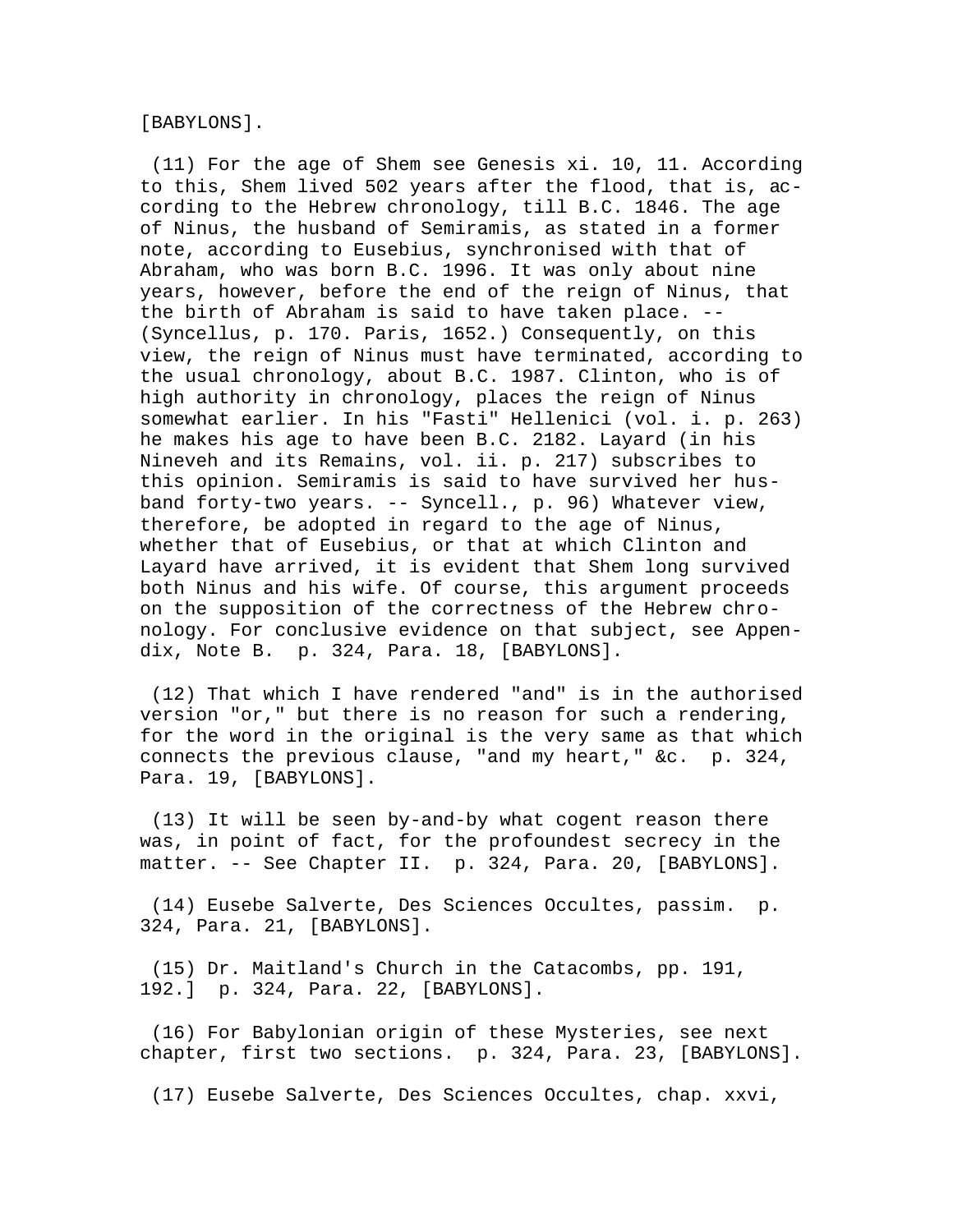p. 428. p. 324, Para. 24, [BABYLONS].

 (18) Potter, vol. i. Eleusinia, p. 356.] p. 324, Para. 25, [BABYLONS].

 (19) For the arbitrary prohibitions, in consequence of which guilt might be contracted, see Potter, vol. i. p. 356, a few sentences before the last quotation. p. 324, Para. 26, [BABYLONS].

 (20) Dupuis, De tous les Cultes, vol. iv. Part I. p. 312. Paris. L'an III. de la Repblique. p. 324, Para. 27, [BABYLONS].

 (21)See particularly Juvenal, Satire, vi. 535, p. 129. p. 325, Para. 1, [BABYLONS].

 (22) Wilkinson's Egyptians, vol. v. pp. 335, 336. p. 325, Para. 2, [BABYLONS].

 (23) Bishop Hay's Sincere Christian, vol. ii. p. 68. In this work, the following question and answer occur:  $--$  "Q. Is this confession of our sins necessary for obtaining absolution? A. It is ordained by Jesus Christ as *absolutely necessary* for this purpose." See also Poor Man's Manual, a work in use in Ireland, pp. 109, 110. p. 325, Para. 3, [BABYLONS].

 (24) Light of Prophecy, Appendix, Note C. p. 325, Para. 4, [BABYLONS].

 (25) Even among the initiated there was a difference. Some were admitted only to the "Lesser Mysteries;" the "Greater" were for a favoured few. -- Wilkinson's Ancient Egyptians, vol. i. pp. 266, 267. p. 325, Para. 5, [BABYLONS].

 (26) Romans i. 18. The best interpreters render the passage as given above, It will be observed Paul is expressly speaking of the heathen. p. 325, Para. 6, [BABYLONS].

FOOTNOTES. Chapter Two. p. 326, Para. 1, [BABYLONS].

 (1) See Herodotus, lib. ii. cap. 109, and Diogenes Laertius, Proem. p. 2. p. 326, Para. 2, [BABYLONS].

(2) Lib. i. 6, p. 34. p. 326, Para. 3, [BABYLONS].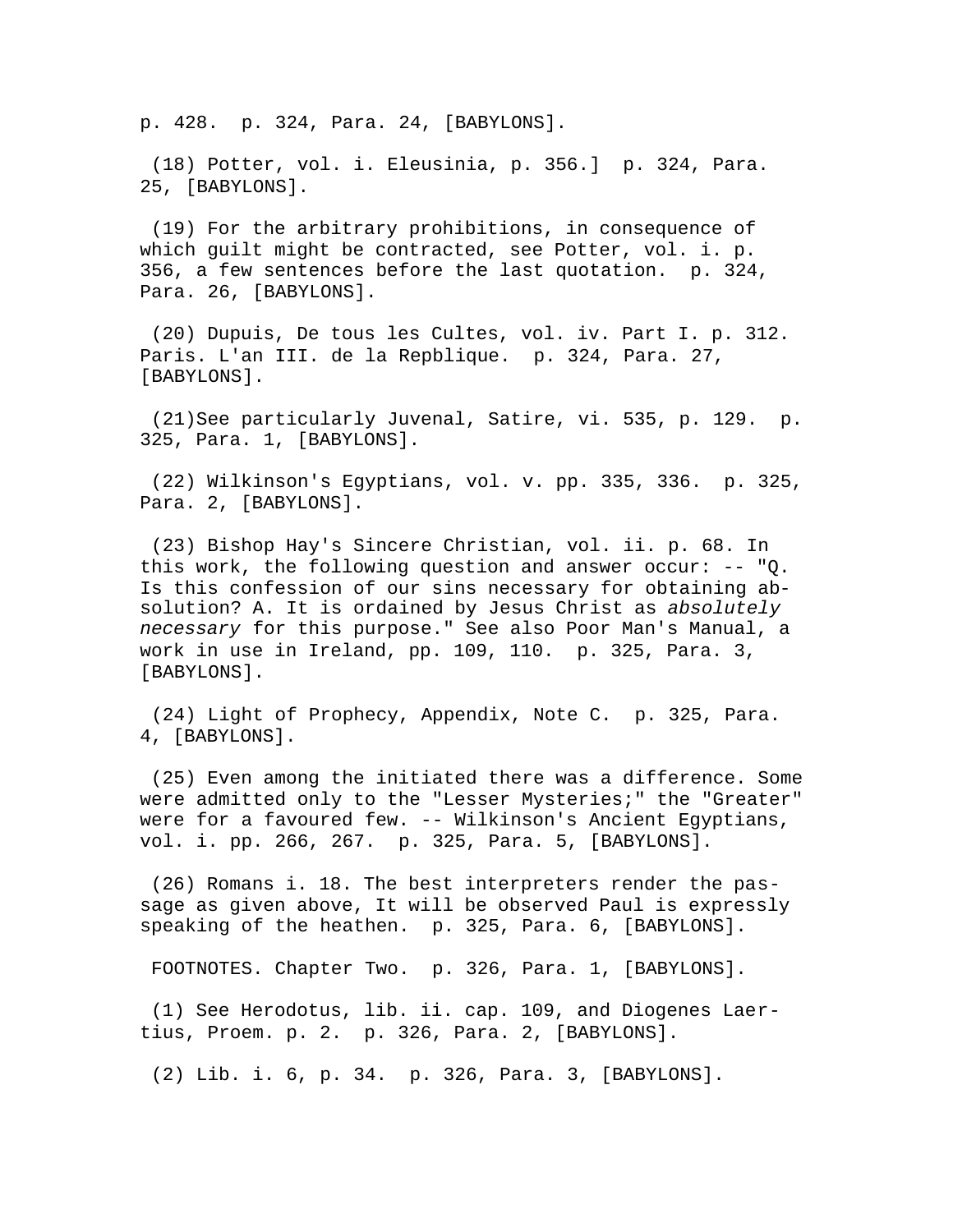(3) Bunsen's Egypt, vol. i. p. 444. p. 326, Para. 4, [BABYLONS]. (4) Layard's Nineveh and its Remains, vol. ii. p. 440. p. 326, Para. 5, [BABYLONS]. (5) Ibid. pp. 439, 440. p. 326, Para. 6, [BABYLONS]. (6) Ouvaroff's Eleusinian Mysteries, sect. ii. p. 20. p. 326, Para. 7, [BABYLONS]. (7) Saturnalia, lib. i. cap. 21, p. 79. p. 326, Para. 8, [BABYLONS]. (8) Jamblichus, sect. viii. chap. ii. Macrobius, Saturnalia, p. 65. p. 326, Para. 9, [BABYLONS]. (9) Wilkinson, vol. iv. p. 176. p. 326, Para. 10, [BABYLONS]. (10) Mallet's Northern Antiquities, vol. i. pp. 78, 79. p. 326, Para. 11, [BABYLONS]. (11) Moor's Pantheon, p. 4. p. 326, Para. 12, [BABYLONS]. (12) Col. Vans Kennedy's Hindoo Mythology, p. 270. p. 326, Para. 13, [BABYLONS]. (13) See Parkhurst's Hebrew Lexicon, "sub voce", No. V. p. 326, Para. 14, [BABYLONS]. (14) Ibid. No. II. p. 326, Para. 15, [BABYLONS]. (15) Ibid. No IV. p. 326, Para. 16, [BABYLONS]. (16) Moon's Pantheon, "Crisha," p. 211. p. 326, Para. 17, [BABYLONS]. (17) Gita, p. 86, "apud" Moor. p. 326, Para. 18, [BABYLONS]. (18) For further evidence as to Hindu knowledge on this subject, see near the end of next section. p. 326, Para. 19, [BABYLONS].

 (19) Asiatic Researches, vol. vii. p. 294. London, 1807. p. 326, Para. 20, [BABYLONS].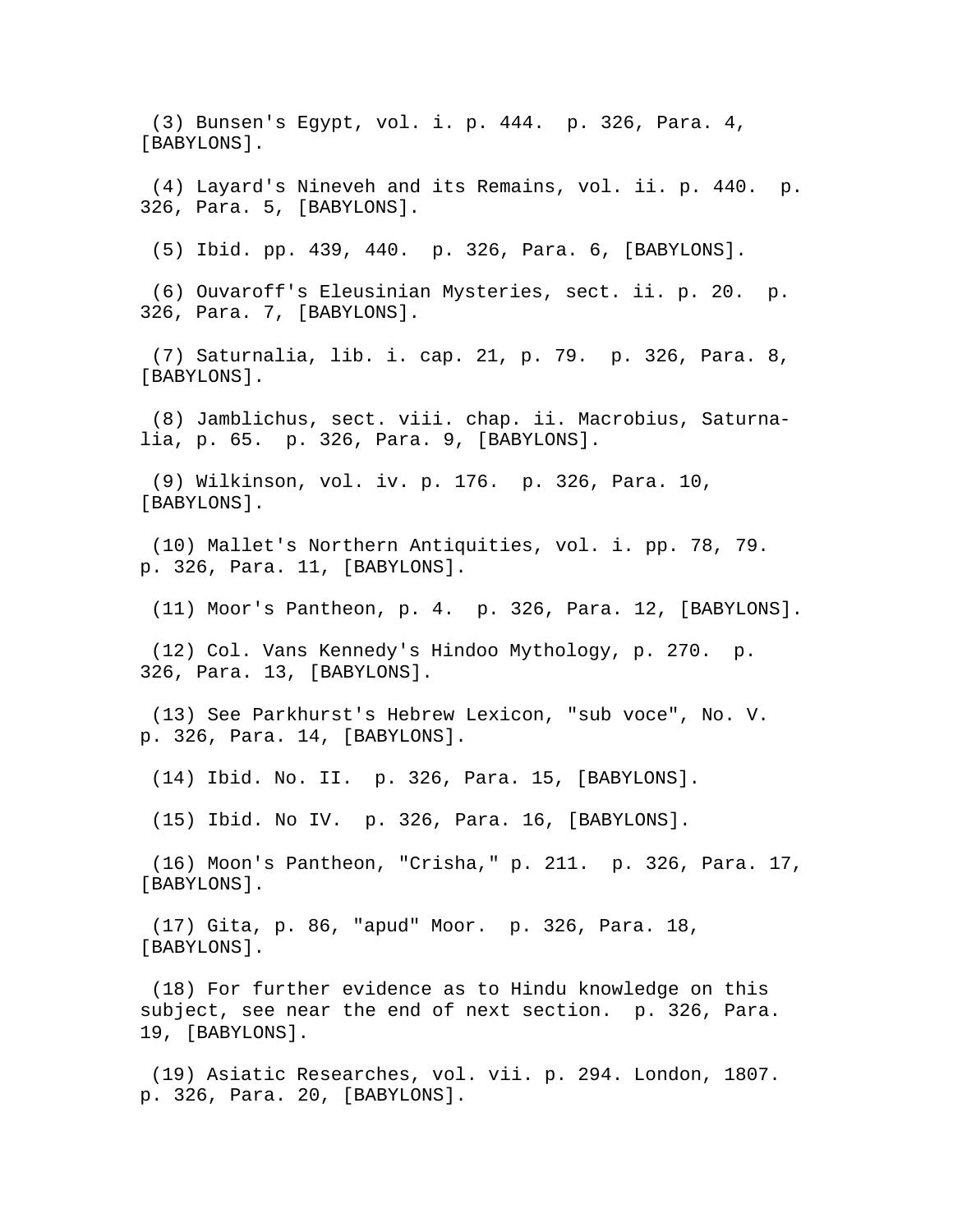(20) The word in the original of Exodus is the very same as *rahm,* only in a participial form. p. 326, Para. 21, [BABYLONS].

 (21) While such is the meaning of brahm, the meaning of Deva, the generic name for "God" in India, is near akin to it. That name is commonly derived from the Sansorit, Div, "to shine," -- only a different form of Shiv, which has the same meaning, which again comes from the Chaldee Ziv, "brightness or splendour" (Dan. ii. 31); and, no doubt, when sun-worship was engrafted on the Patriarchal faith, the visible splendour of the deified luminary might be suggested by the name. But there is reason to believe that "Deva" has a much more honourable origin, and that it really came originally from the Chaldee, Thav, "good," which is also legitimately pronounced Thev, and in the emphatic form is Theva or Thevo, "The Good." The first letter, represented by Th, as shown by Donaldson in his New Cratylus, is frequently pronounced Dh. Hence, from Dheva or Theva, "The Good," naturally comes the Sanscrit, Deva, or, without the digamma, as it frequently is, Deo, "God," the Latin, Deus, and the Greek, Theos, the digamma in the original Thevo-s being also dropped, as novus in Latin is neos in Greek. This view of the matter gives an emphasis to the saying of our Lord (Matt. xix. 17): "There is none good but One, that is (Theos) God" -- "The Good." p. 327, Para. 1, [BABYLONS].

 (22) The words in our translation are, "behind one tree," but there is no word in the original for "tree"; and it is admitted by Lowth, and the best orientalists, that the rendering should be, "after the rites of Achad," i.e., "The Only One." I am aware that some object to making "Achad" signify, "The Only One." on the ground that it wants the article. But how little weight is in this, may be seen from the fact that it is this very term, "Achad," and that without the article, that is used in Deuteronomy, when the Unity of the Godhead in the strongest possible manner, the Babylonians used the term "Adad." -- Macrobii Saturnalia, lib. i. cap. 23, p. 73. p. 327, Para. 2, [BABYLONS].

 (23) Layard's Babylon and Nineveh, p. 605. The Egyptians also used the triangle as a symbol of their "triform divinity." See Maurice's Indian Antiquities, vol. iv. p. 445. London, 1794. p. 327, Para. 3, [BABYLONS].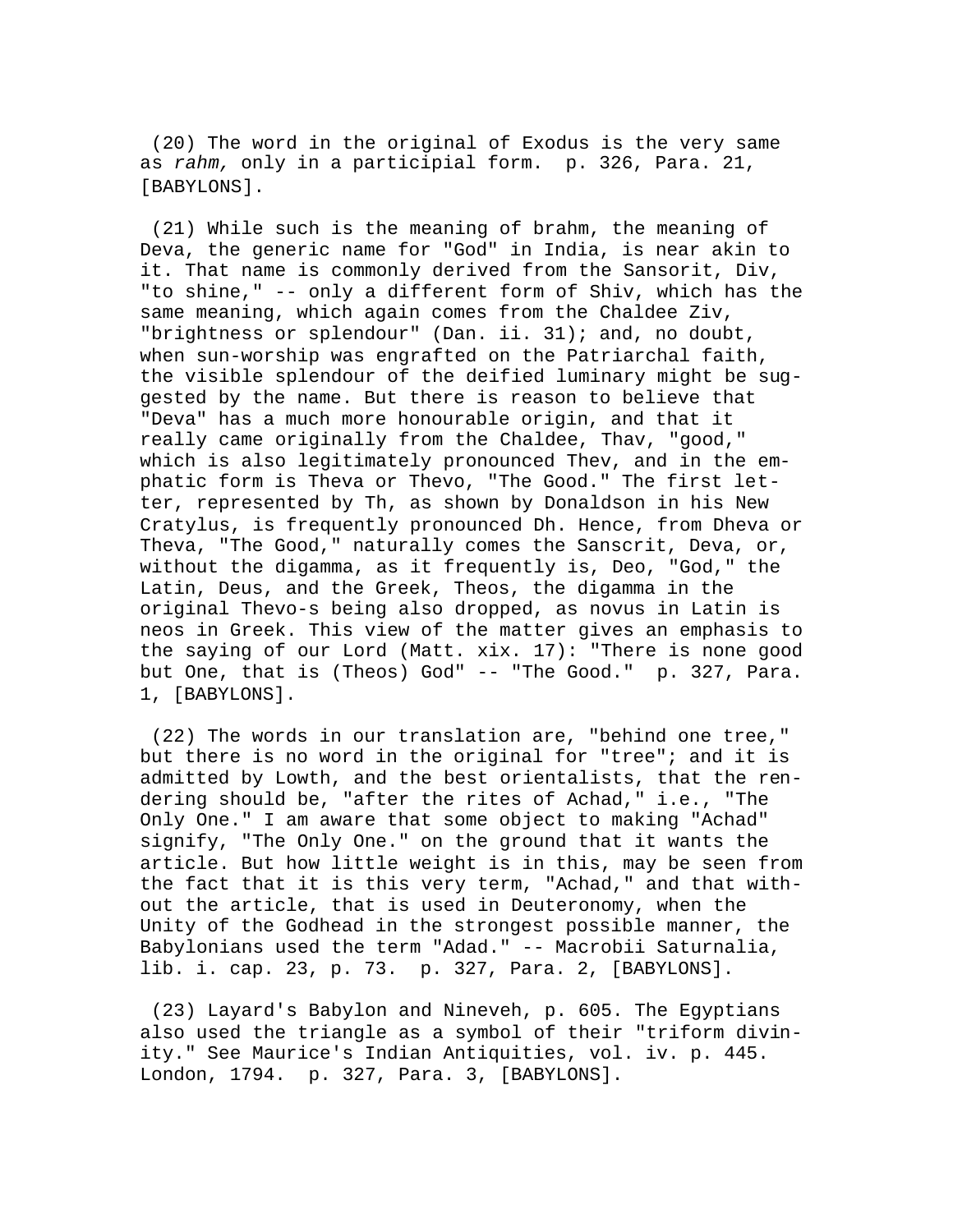(24) Parkhurst's Hebrew Lexicon, "sub voce", "Cherbim." From the following extract from the Dublin Catholic Layman, a very able Protestant paper, describing a Popish picture of the Trinity, recently published in that city, it will be seen that something akin to this mode of representing the Godhead is appearing nearer home: -- "At the top of the picture is a representation of the Holy Trinity. We beg to speak of it with due reverence. God the Father and God the Son are represented as a MAN with two heads, one body, and two arms. One of the heads is like the ordinary pictures of our Saviour. The other is the head of an old man, surmounted by a triangle. Out of the middle of this figure is proceeding the Holy Ghost in the form of a dove. We think it must be painful to any Christian mind, and repugnant to Christian feeling, to look at this figure." -- Catholic Layman, 17th July, 1856. p. 327, Para. 4, [BABYLONS].

 (25) Babylon and Nineveh, p. 160. Some have said that the plural form of the name of God, in the Hebrew of Genesis, affords no argument for the doctrine of plurality of persons in the Godhead, because the same word in the plural is applied to heathen divinities. But if the supreme divinity in almost all ancient heathen nations was triune, the futility of this objection must be manifest. p. 327, Para. 5, [BABYLONS].

(26) Japhet, p. 184. p. 327, Para. 6, [BABYLONS].

 (27) Col. Kennedy's Hindoo Mythology, p. 211. Col. Kennedy objects to the application of the name "Eko Deva" to the triform image in the cave-temple at Elephanta, on the ground that that name belongs only to the supreme Brahm. But in so doing he is entirely inconsistent, for he admits that Brahma, the first person in that triform image, is identified with the supreme Brahm; and further, that a curse is pronounced upon all who distinguish between Brahma, Vishnu, and Seva, the three divinities represented by that image. p. 327, Para. 7, [BABYLONS].

 (28) Gillespie's Sinim, p. 60. p. 327, Para. 8, [BABYLONS].

 (29) The threefold invocation of the sacred name in the blessing of Jacob bestowed on the sons of Joseph is very striking: 'And he blessed Joseph, and said, God before whom my fathers Abraham and Isaac did walk, the God which fed me all my life long unto this day, the Angel which redeemed me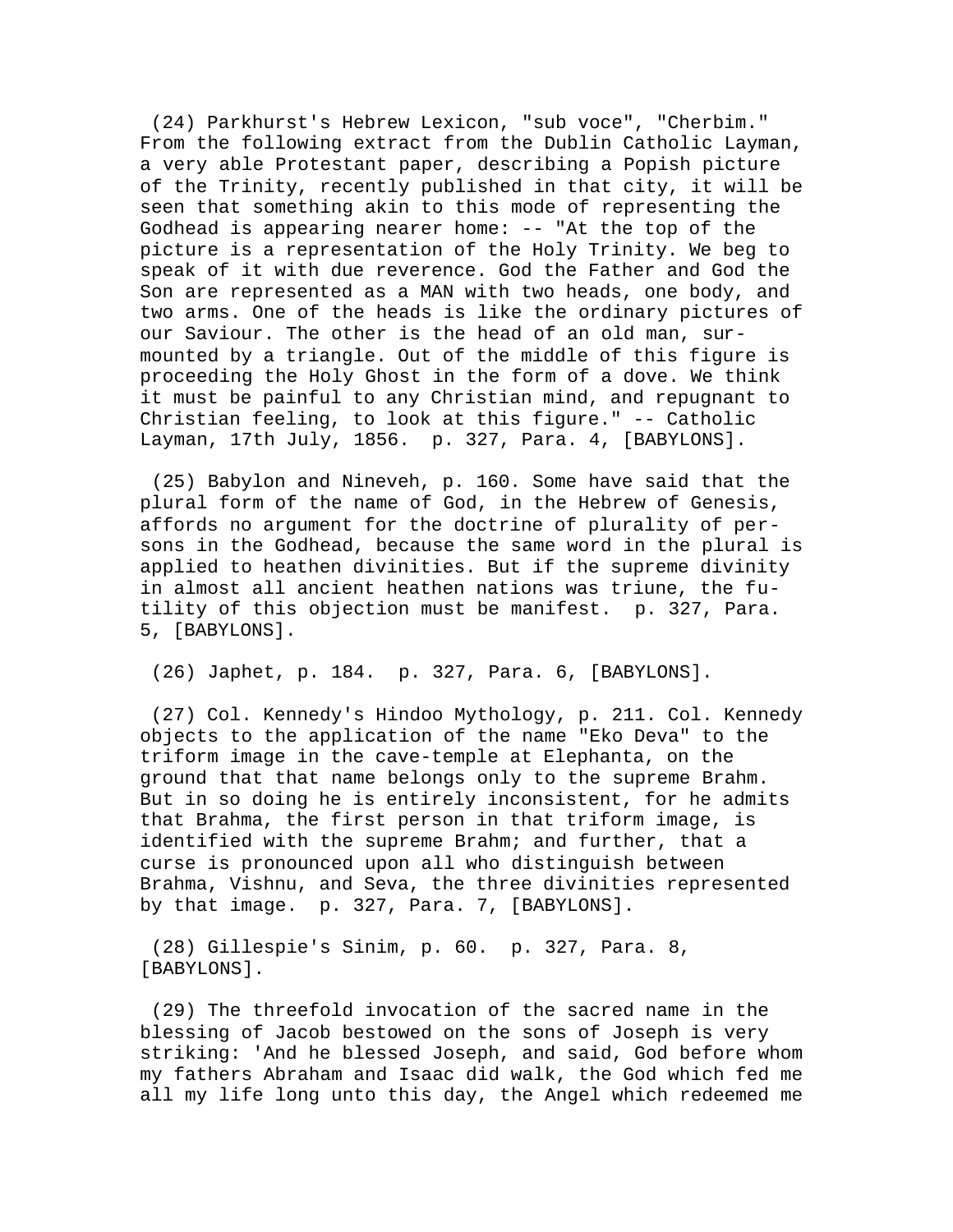from all evil, bless the lads" (Gen. xlviii. 15, 16). If the angel here referred to had not been God, Jacob could never have invoked him as on an equality with God. In Hosea xii. 3-5, "The Angel who redeemed" Jacob is expressly called God: "He (Jacob) had power with God: yea, he had power over the Angel, and prevailed; he wept and made supplication unto him: he found him in Bethel, and there he spake with us; even the Lord God of Hosts; The Lord is his memorial." p. 327, Para. 9, [BABYLONS].

 (30) In our own language we have evidence that Zero had signified a circle among the Chaldeans; for what is Zero, the name of the cypher, but just a circle? And whence can we have derived this term but from the Arabians, as they, without doubt, had themselves derived it from the Chaldees, the grand original cultivators at once of arithmetic, geometry, and idolatry? Zero, in this sense, had evidently come from the Chaldee, zer, "to encompass," from which, also, no doubt, was derived the Babylonian name for a great cycle of time, called a "saros." -- Bunsen,, vol. i. pp. 711, 712.) As he, who by the Chaldeans was regarded as the great "Seed," was looked upon as the sun incarnate (see chap. iii, sect i.), and as the emblem of the sun was a circle (Bunsen, vol. i. p. 335, No. 4), the hieroglyphical relation between zero, "the circle,' and zero, "the seed," was easily established. p. 327, Para. 10, [BABYLONS].

 (31) From the statement in Gen. i. 2, that "the spirit of God *fluttered* on the face of the deep" (for that is the expression in the original), it is evident that the dove had very early been a Divine emblem for the Holy spirit. p. 327, Para. 11, [BABYLONS].

 (32) From Kitto's *Illustrated Commentary,* vol. iv. p. 31. p. 327, Para. 12, [BABYLONS].

 (33) Indrani, the wife of the Indian god Indra, from Asiatic Researches, vol. vi. p. 393. p. 327, Para. 13, [BABYLONS].

 (34) Jamblichus, On the Mysteries, sect viii. chap. iii. p. 327, Para. 14, [BABYLONS].

 (35) Ward's View of the Hindus, "apud" Kennedy's Researches into Ancient and Modern Mythology, p. 196. p. 327, Para. 15, [BABYLONS].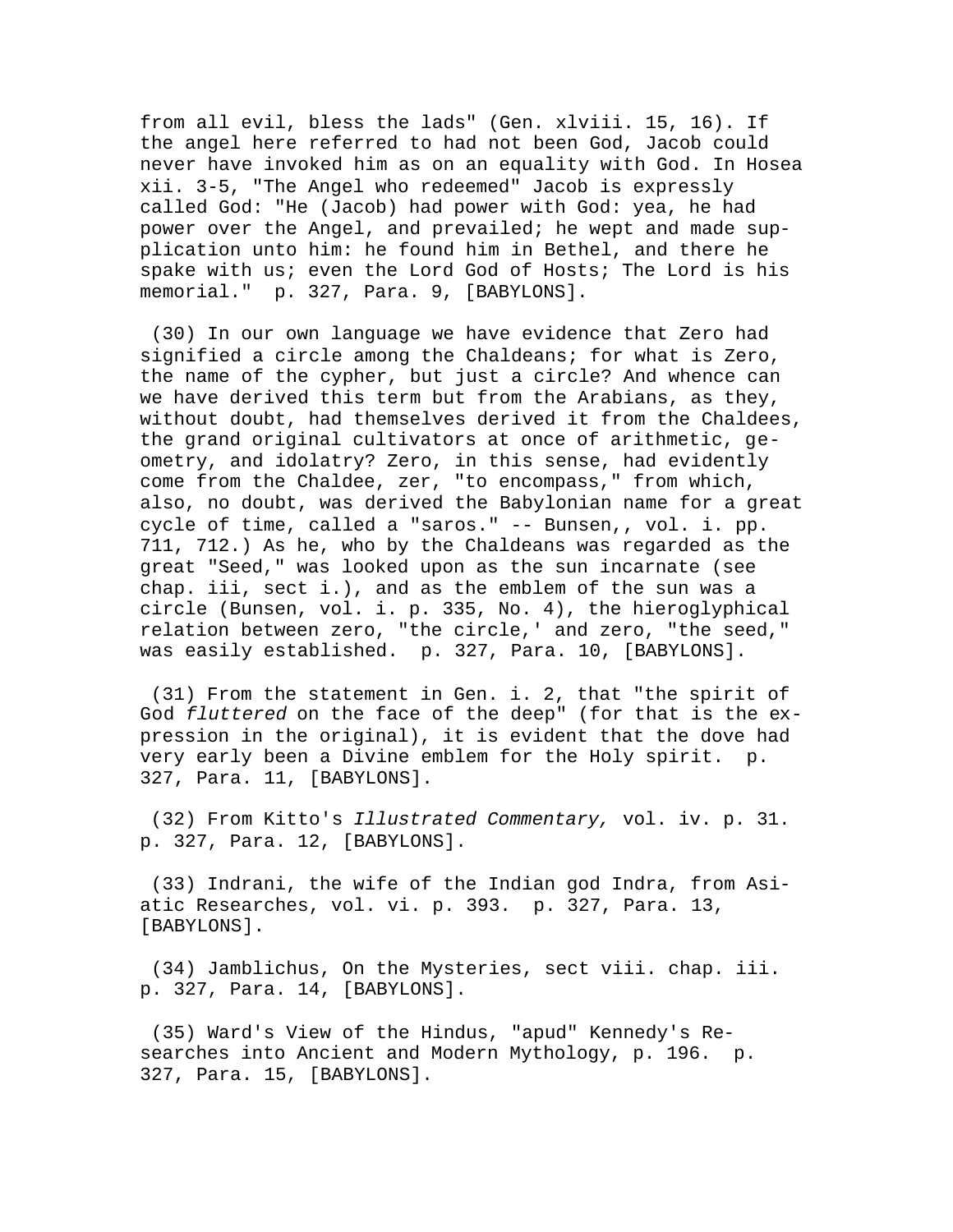(36) Osiris, as the child called most frequently Horus. Bunsen, vol. i. p. 438, compared with pp. 433, 434. p. 327, Para. 16, [BABYLONS].

 (37) Kennedy's Hindoo Mythology, p. 49. Though Iswara is the husband of Isis, he is also represented as an infant at her breast. Ibid. p. 338, Note. p. 327, Para. 17, [BABYLONS].

 (38) Dymock's Classical Dictionary, "Cybele" and "Deoius." p. 327, Para. 18, [BABYLONS].

 (39) Cicero's Works, De Divinatione, lib. ii. cap. 41, vol. iii. p. 77. p. 327, Para. 19, [BABYLONS].

 (40) Sophocles, Antigone, v. 1133. p. 327, Para. 20, [BABYLONS].

 (41) Pausanias, lib. i. Attica, cap. 8. p. 327, Para. 21, [BABYLONS].

 (42) The very name by which the Italians commonly designate the Virgin, is just the translation of one of the titles of the Babylonian, so the female divinity was called Beltis. -- (Hesychius, Lexicon, p. 188.) This name has been found in Nineveh applied to the "Mother of gods" -- (Vaux's Nineveh and Persepolis, p. 459); and in a speech attributed to Nebuchadnezzar, preserved in Eusebii Proaeparotio Evangelii, lib. ix. cap. 41, both titles "Belus and Beltis" are conjoined as the titles of the great Babylonian god and goddess. The Greek Belus, as representing the highest title of the Babylonian god, was undoubtedly Baal, "The Lord." Beltis, therefore, as the title of the female divinity, was equivalent to "Baalti," which, in English, is "My Lady," in Latin, "Mea Domina," and, in Italian, is corrupted into the well-known "Madonna." In connection with this, it may be observed, that the name of Juno, the classical "Queen of Heaven," which, in Greek, was Hera, also signified "The Lady;" and that the peculiar title of Cybele or Rhea at Rome, was Domina or "The Lady." -- Ovid, "Fasti", lib. iv. v. 340.) Further, there is strong reason to believe, that Athena, the well-known name of Minerva at Athens, had the very same meaning. The Hebrew Adon, "The Lord," is, with the points, pronounced Athon. We have evidence that this name was known to the Asiatic Greeks, from whom idolatry, in a large measure, came into European Greece, as a name of God under the form of "Athan." Eustathius, in a note on the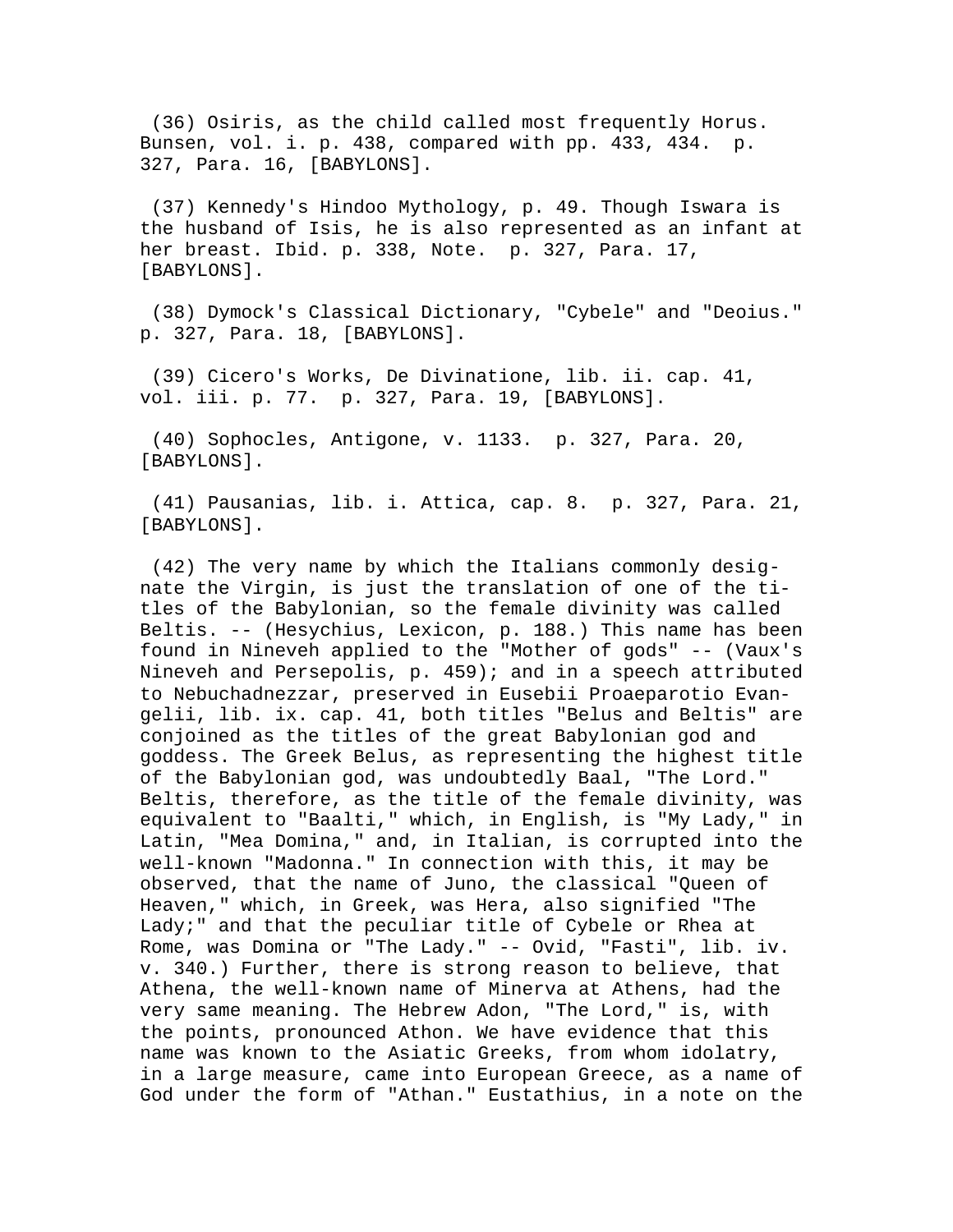Periergesis of Dionysius (v. 915, "apud" Bryant, vol. iii. p. 140), speaking of local names in the district of Laodicea, says that "Athan is god." The feminine of Athan. "The Lord," is Athana, "The Lady," which in the Attic dialect, is Athena. No doubt, Minerva is commonly represented as a virgin; but, for all that, we learn from Strabo (Lib. x. cap. 3, p. 405. Paris, 1853), that at Hierapytna in Crete (the coins of which city, says Muller, Dorians, vol. i. p. 413, have the Athenian symbols of Minerva upon them), she was said to be the mother of the Corybantes by Helius, or "The Sun." It is certain that the Egyptian Minerva, who was the prototype of the Athenian goddess, was a mother, and was styled "Goddess Mother," or "Mother of the Gods." - - See Wilkinson, vol. iv. p. 285. p. 328, Para. 1, [BABYLONS].

 (43) Crabb's Mythology, p. 150. Gutzlaff thought that Shing Moo must have been borrowed from a Popish source; and there can be no doubt, that in the individual case to which he refers, the Pagan and the Christian stories had been amalgamated. But Sir J. F. Davis shows that the Chinese of Canton find such an analogy between their own Pagan goddess Kuanyin and the Popish Madonna, that, in conversing with Europeans, they frequently call either of them indifferently by the same title. -- Davis's China, vol. ii. p. 56. The first Jesuit missionaries to China also wrote home to Europe, that they found mention in the Chinese sacred books -- books unequivocally Pagan -- of a mother and child, very similar to their own Madonna and child at home. -- see Le Pere Lafitan, Les Maeurs des Sauvages Ameriquains, vol. i. p. 235, Note. p. 328, Para. 2, [BABYLONS].

 One of names of the Chinese Holy Mother is Ma Tsoopo; in regard to which, see Appendix, Note C. p. 328, Para. 3, [BABYLONS].

 (44) Sir H. Rawlinson having found evidence at Nineveh, of the existence of a Semiramis about six or seven centuries before the Christian era, seems inclined to regard her as the only Semiramis that ever existed. But this is subversive of all history. The fact that there was a Semiramis in the primeval ages of the world, is beyond all doubt (see Justin, Historia, p. 615, and the historian Castor in Cory's Fragments, p. 65), although some of the exploits of the latter queen have evidently been attributed to her predecessor. Mr. Layard dissents from Sir H. Rawlinson's opinion. p. 328, Para. 4, [BABYLONS].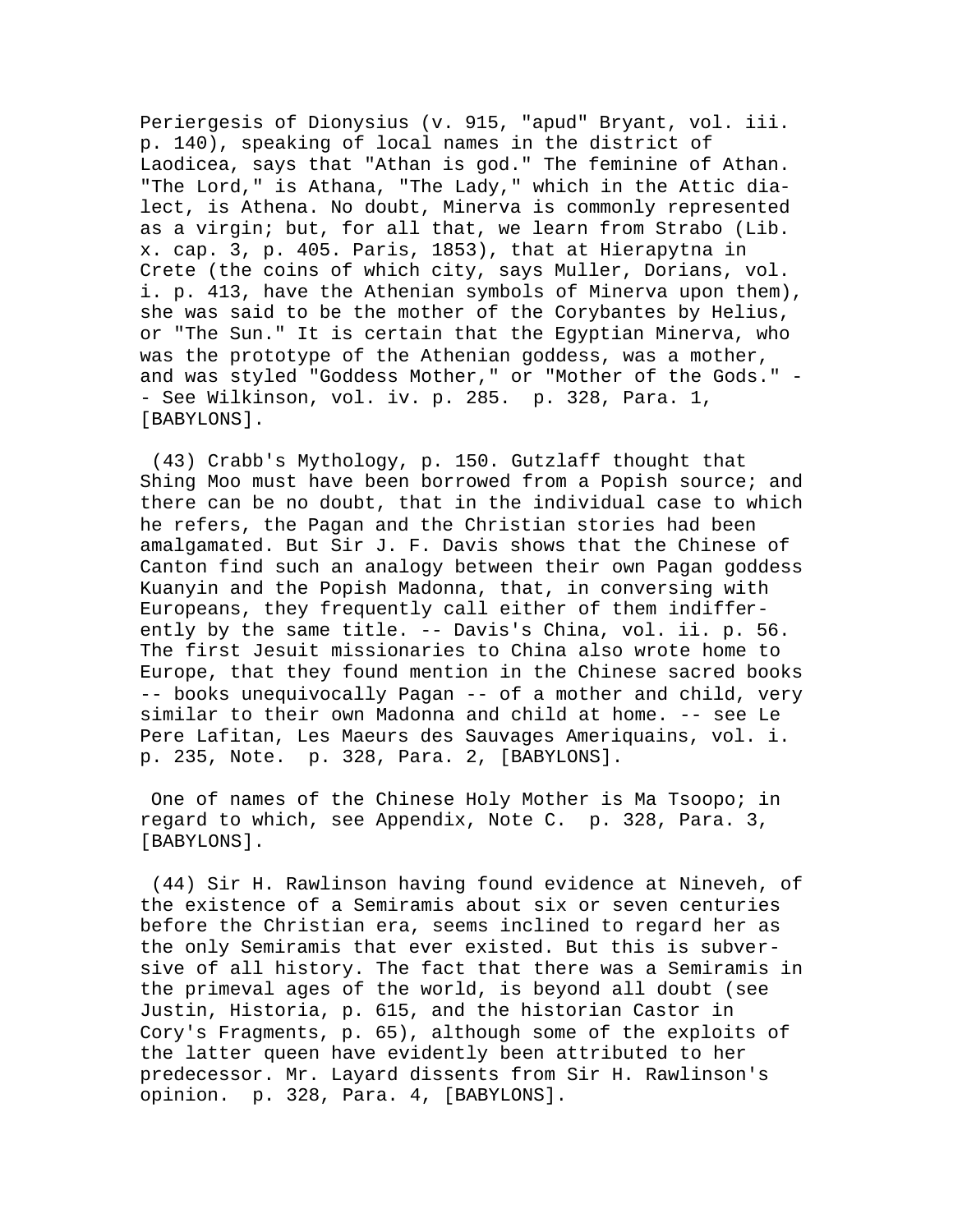(45) See Diodorus Siculus, lib. ii. p. 76. p. 328, Para. 5, [BABYLONS].

 (46) Athenagoras, Legatio, pp. 178, 179. p. 328, Para. 6, [BABYLONS].

 (47) Paschal, Chronicle, vol. i. p. 65. p. 328, Para. 7, [BABYLONS].

 (48) From Bakkan "to weep" or "lament." Among the Phenicians, says Hesychius, "Bacchos means weeping," p. 179. As the women wept for Tammuz, so did they for Bacchus. p. 328, Para. 8, [BABYLONS].

 (49) Servius, in Georg., lib. i. vol. ii. p. 197, and in AENIED, lib. vi. vol. i. p. 400. p. 328, Para. 9, [BABYLONS].

 (50) From Nin. in Hebrew, "A Son." p. 328, Para. 10, [BABYLONS].

 (51) As such Rhea was called by the Greeks, Ammas; see Hesychius, "sub voce" "Ammas." Ammas is evidently the Greek form of the Chaldee Ama, "Mother." p. 328, Para. 11, [BABYLONS].

 (52) Layard's Nineveh and its Remains, vol. ii. p. 480. p. 328, Para. 12, [BABYLONS].

 (53) Bunsen, vol. i. pp. 438, 439. It may be observed that this very name "Husband of the Mother," given to Osiris, seems even at this day to be in common use among ourselves, although there is not the least suspicion of the meaning of the term, or whence it has come. Herodotus mentions that when in Egypt, he was astonished to hear the very same mournful but ravishing "Song of Linus," sung by the Egyptians (although under another name), which he had been accustomed to hear in his own native land of Greece (Herod., liv. ii. cap. 79). Linus was the same god as the Bacchus of Greece, or Osiris of Egypt; for Homer introduces a boy singing the song of Linus, while the vintage is going on (Ilias, lib. xviii. v. 569-571, pp. 725, 726), and the Scholiast says that this song was sung in memory of Linus, who was torn in pieces by dogs. The epithet "dogs," applied to those who tore Linus in pieces, is evidently used in a mystical sense, and it will afterwards be seen how thor-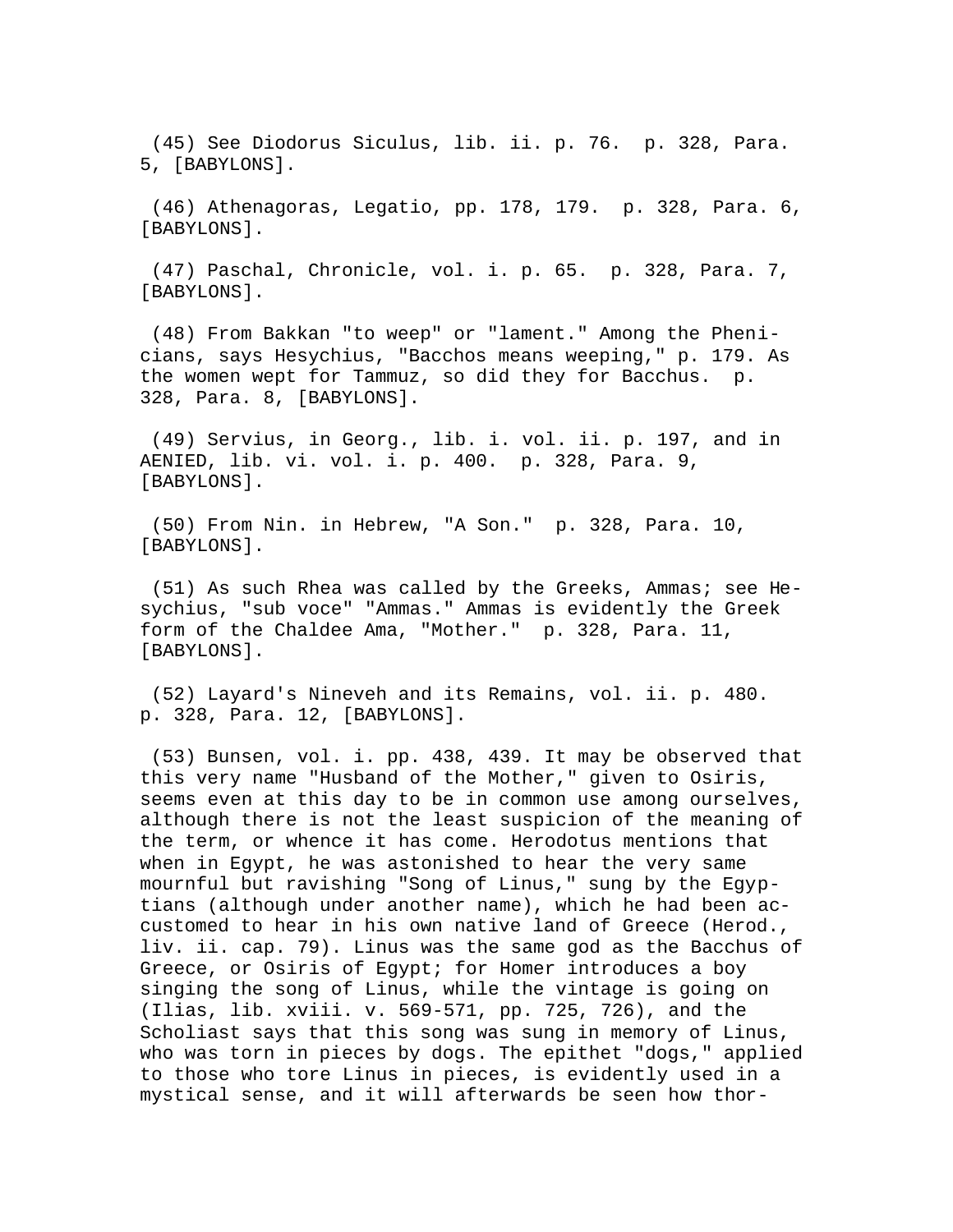oughly the other name by which he is known -- Narcissus - identifies him with the Greek Bacchus and Egyptian Osiris. In some places in Egypt, for the song of Linus or Osiris, a peculiar melody seems to have been used. Savary says that, in the temple of Abydos, "the priest repeated the seven vowels in the form of hymns, and that musicians were forbid to enter it." -- Letters, p. 566. Strabo, whom Savary refers to, calls the god of that temple Memnon, but we learn from Wilkinson, vol. iv. pp. 344, 345, that Osiris were only different names of the same divinity. Now the name of Linus or Osiris, as the "husband of his mother," in Egypt; was Kamut (Bunsen, vol. i. pp. 373, 374). When Gregory the Great introduced into the Church of Rome what are now called the Gregorian Chants, he got them from the Chaldean mysteries, which had long been established in Rome; for the Roman Catholic priest, Eustace, admits that these chants were largely composed of "Lydian and Phrygian tunes" (Classical Tour, vol. i. p. 379), Lydia and Phrgia being among the chief seats in later times of those mysteries, of which the Egyptian mysteries were only a branch. These tunes were sacred -- the music of the great god, and in introducing them Gregory introduced the music of Kamut. And thus, to all appearance, has it come to pass, that the name of Osiris or Kamut, "the husband of the mother," is in everyday use among ourselves as the name of the musical scale; for what is the melody of Osiris, consisting of the "seven vowels" formed into a hymn, but -- the Gamut? p. 329, Para. 1, [BABYLONS].

 (54) The name, "Assyrians," as has already been noticed, has a wide latitude of meaning among the classic authors, taking in the Babylonians as well as the Assyrians proper. p. 329, Para. 2, [BABYLONS].

 (55) Justin's Trogus Pompeius, Hist. Rom., vol. ii. p. 615. p. 329, Para. 3, [BABYLONS].

 (56) Diodorus, Bibliotheca, lib. ii. p. 63. p. 329, Para. 4, [BABYLONS].

 (57) See Chaldee Lexicon in Clavis Stockii, where the verb "asher" is rendered "firmavit roboravit." Ashur, the passive participle, is consequently "firmatus, roboratus." Even in Hebrew this sense seems to be inherent in the verb, as may be concluded from the noun te-ashur, the name of the box-tree (Isaiah ix. 13), the wood of the tree being remarkable for its firmness and compactness. Even in the or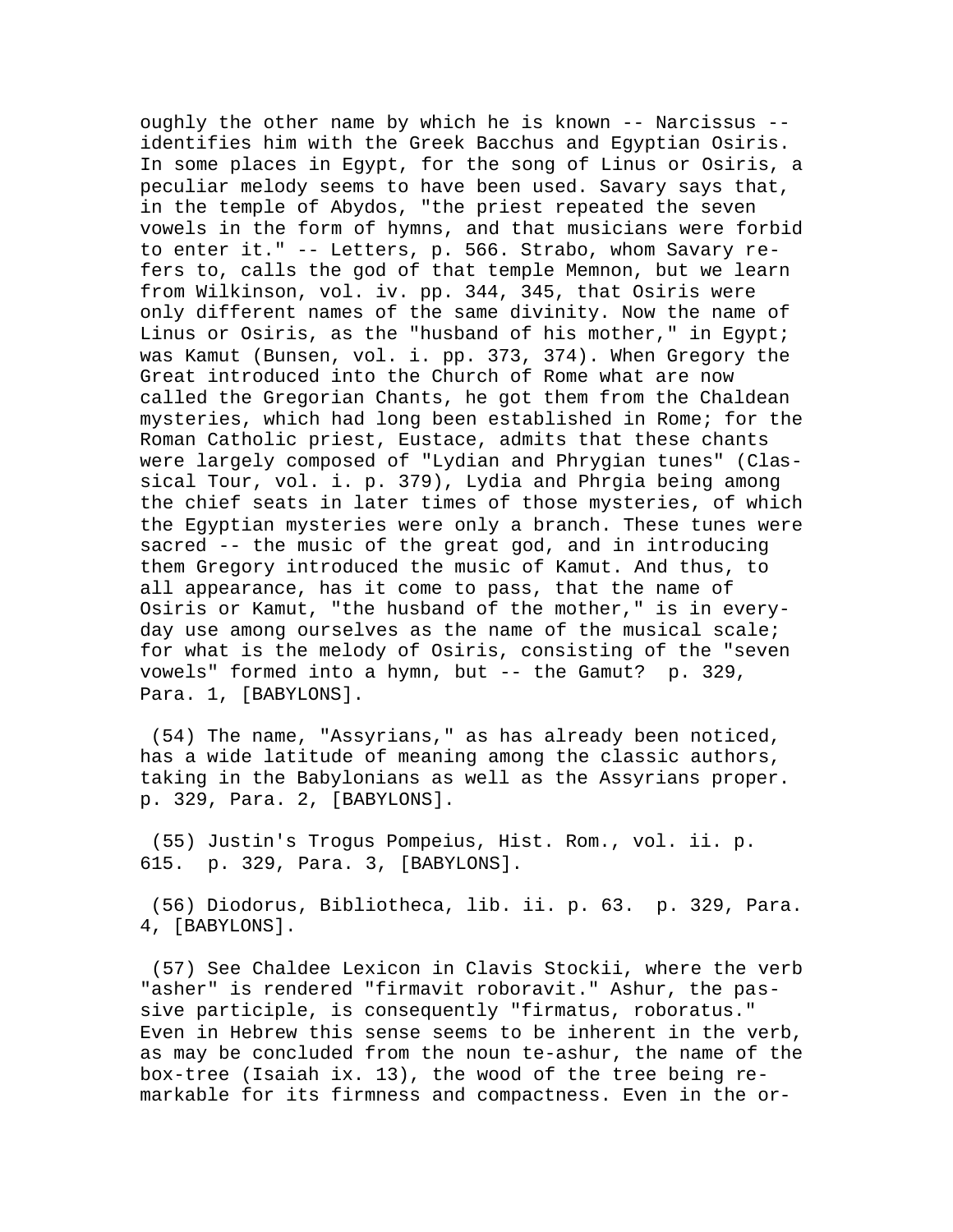dinary Hebrew sense, the meaning is substantially the same; for as Asher means "to prosper," or "make prosperous," Ashur, in the participle passive, must signify "prospered," or "made prosperous." p. 329, Para. 5, [BABYLONS].

 (58) Justin, Hist. Rom. Script., vol. ii. p. 615. The words of the original are the following:-- "Ninus magnitudinem quaesitae dominationis continus possessione firmavit. Cum accessione virum fortior, ad alios transiret, et proxima quaeque victoria instrumentum sequentis esset totius Orientis populos subegit." p. 329, Para. 6, [BABYLONS].

 (59) Nin-neveh, "The habitation of Ninus." p. 329, Para. 7, [BABYLONS].

 (60) Layard's Nineveh and its Remains, vol. i. p. 7, et passim. p. 329, Para. 8, [BABYLONS].

 (61) See Gregorius Turonensis, De rerum Franc., lib. i., "apud", Bryant, vol. ii. pp. 403, 404. Gregory attributes to Cush what was said more generally to have befallen his son; but his statement shows the belief in his day, which is amply confirmed from other sources, that Cush had a preeminent share in leading mankind away from the true worship of God. p. 329, Para. 9, [BABYLONS].

 (62) The composition of Her-mes is, first, from 'Her," which, in Chaldee, is synonymous with Ham, or Khem, "The burnt one." As "Her" also, like Ham, signified "The hot or burning one," this name formed a foundation for covertly identifying Ham with the "Sun," and so deifying the great patriarch, after whose name the land of Egypt was called, in connection with the sun. Khem, or Ham, in his own name was openly worshipped in later ages in the land of Ham (Bunsen, vol. i. p. 373); but this would have been too daring at first. By means of "Her," the synonym, however, the way was paved for this. "Her: is the name of Horus, who is identified with the sun (Bunsen, vol. i. p. 507), which shows the real etymology of the name to be from the verb to which I have traced it. Then, secondly, "Mes," is from Mesheh (or, without the last radical, which is omissible, see Parkhurst, "sub voce", p. 416), Mesh, "to draw forth." In Egyptian, we have *Ms* in the sense of "to bring forth" (Bunsen, vol. i., Hieroglyphical Signs, Append., b. 43, p. 540), which is evidently a different form of the same word. In the passive sense, also, we find *Ms* used (Bunsen, Vocabulary, Appendix i. p. 470, at bottom, &c., *MS ....*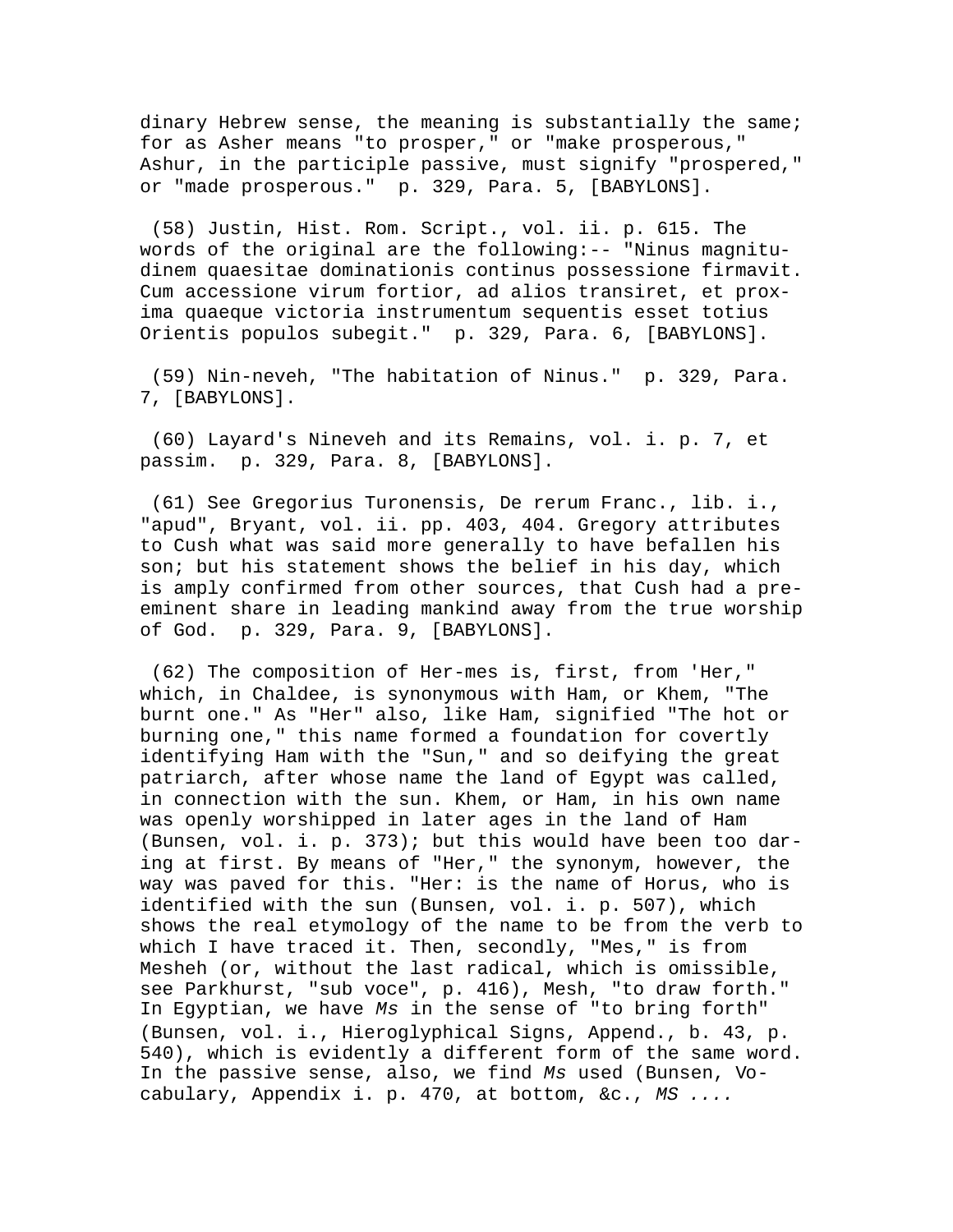*born").* The radical meaning of Mesheh in Stockii Lexicon, is given in Latin "Extraxit," and our English word "extraction," as applied to birth or descent, shows that there is a connection between the generic meaning of this word and *birth.* This derivation will be found to explain the meaning of the names of the Egyptian kings, Ramesses and Thothmes, the former evidently being "The son of Ra," or the Sun; for Ramesses is *helion pais* (Ammianus Marcellinus, lib. 17, cap. 4, p. 162); the latter in like manner, being "The son of Thoth." For the very same reason Hor-mes is the "Son of Her, or Ham," the burnt one -- that is, Cush. p. 330, Para. 1, [BABYLONS].

 (63) Hyginus, Fab. 143, p. 114. Phoroneus is represented as king at this time. p. 330, Para. 2, [BABYLONS].

 (64) Janus was so called in the most ancient hymns of the Salii. -- Macrob., Saturn., lib. i. cap. 9, p. 54, col. 2, H. p. 330, Para. 3, [BABYLONS].

 (65) By Terentianus Maurus he is called "Principium Deorum." -- Bryant, vol. iii, p. 82. p. 330, Para. 4, [BABYLONS].

 (66) Me Chaos antiqui nam res sum prisca vocabant. -- "Fasti", lib. i. v. 104, vol. iii. p. 19. p. 330, Para. 5, [BABYLONS].

 (67) The name of Cush is also Khus, for *sh* frequently passes in Chaldee into *s;* and Khus, in pronunciation, legitimately becomes Khawos, or, without the digamma, Khaos. p. 330, Para. 6, [BABYLONS].

 (68) From Sir Wm. Betham's Etruscan Literature and Antiquities Investigated, Plate II., vol. ii. p. 120. 1842. The Etruscan name on the reverse of the above medal Bel-athri, "Lord of spies," is probably given to Janus, in allusion to his well-known title 'Janus Tuens," which may be rendered "Janus the Seer," or "All-seeing Janus." p. 330, Para. 7, [BABYLONS].

 (69) In Prov. xxv. 18, a maul or club is 'Mephaitz." In Jer. li. 20, the same word, without the Jod, is evidently used for a *club* (though, in our version, it is rendered *battle-axe);* for the use of it is not to cut asunder, but to "break in pieces." See the whole passage. p. 330, Para. 8, [BABYLONS].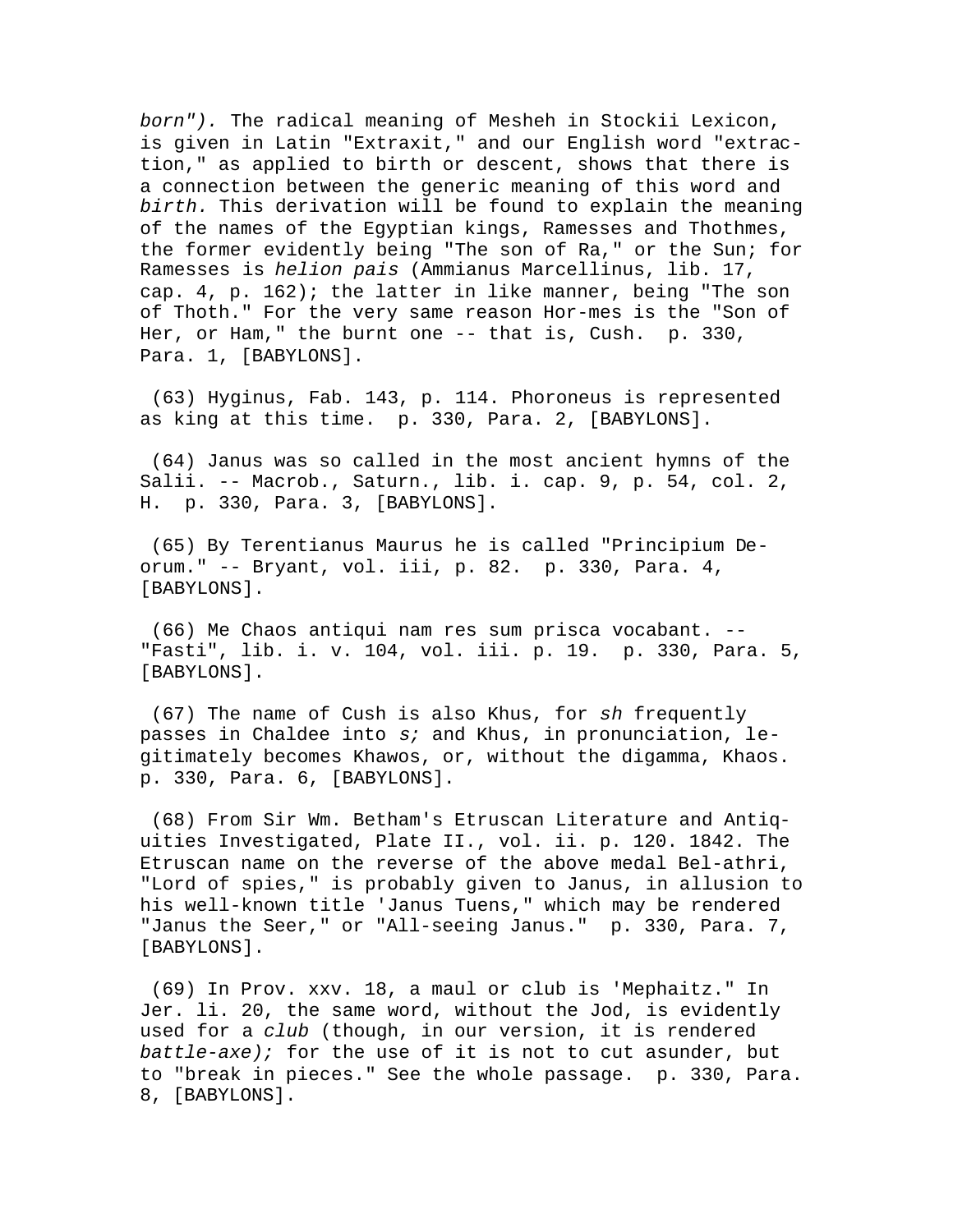(70) Genesis xi. 9. p. 330, Para. 9, [BABYLONS].

 (71) There are many instances of a similar change. thus Botzra becomes in Greek, Bostra; and Mitzraim, Mestraim. For last, see Bunsen, vol. i. pp. 606-609. p. 330, Para. 10, [BABYLONS].

 (72) Vulcan, in the classical Pantheon, had not commonly so high a place, but in Egypt Hephaistos, or Vulcan, was called "Father of the gods." -- Ammianus Marcellinus, lib. xvii. p. 331, Para. 1, [BABYLONS].

 (73) Merodach comes from *Mered,* to rebel; and *Dakh,* the demonstrative pronoun affixed, which makes it emphatic, signifying "That" or "The Great." p. 331, Para. 2, [BABYLONS].

 (74) While the names Bel and Hephaistos had the origin above referred to, they were not inappropriate names also, though in a different sense, for the war-gods descending from Cush, from whom Babylon derived its glory among the nations. The warlike deified kings of the line of Cush gloried in their power to carry *confusion* among their enemies, to *scatter* their armies, and to "break *the earth in pieces"* by their resistless power. To this, no doubt, as well as to the aots of the primeval Bel, there is allusion in the inspired denunciations of Jeremiah on Babylon. The physical sense also of these names was embodied in the club given to the Grecian Hercules -- the very club of Janus -- when, in a character quite different from that of the original Hercules, he was set up as the great reformer of the world, by mere physical force. When two-headed Janus with the club is represented, the two-fold representation was probably intended to represent old Cush, and young Cush or Nimrod, as combined. But the two-fold representation with other attributes, had reference also to another. "Father of the gods," afterwards to be noticed, who had specially to do with water. p. 331, Para. 3, [BABYLONS].

 (75) In our version, Ala Mahozim is rendered alternatively "god of forces," or "gods protectors." To the latter interpretation, there is this insuperable objection, that Ala is in the singular. Neither can the former be admitted; for Mahozim, or Mauzzim, does not signify "forces," or "armies," but "munitions," as it is also given in the margin - - that is "fortifications." Stockius, in his Lexicon, gives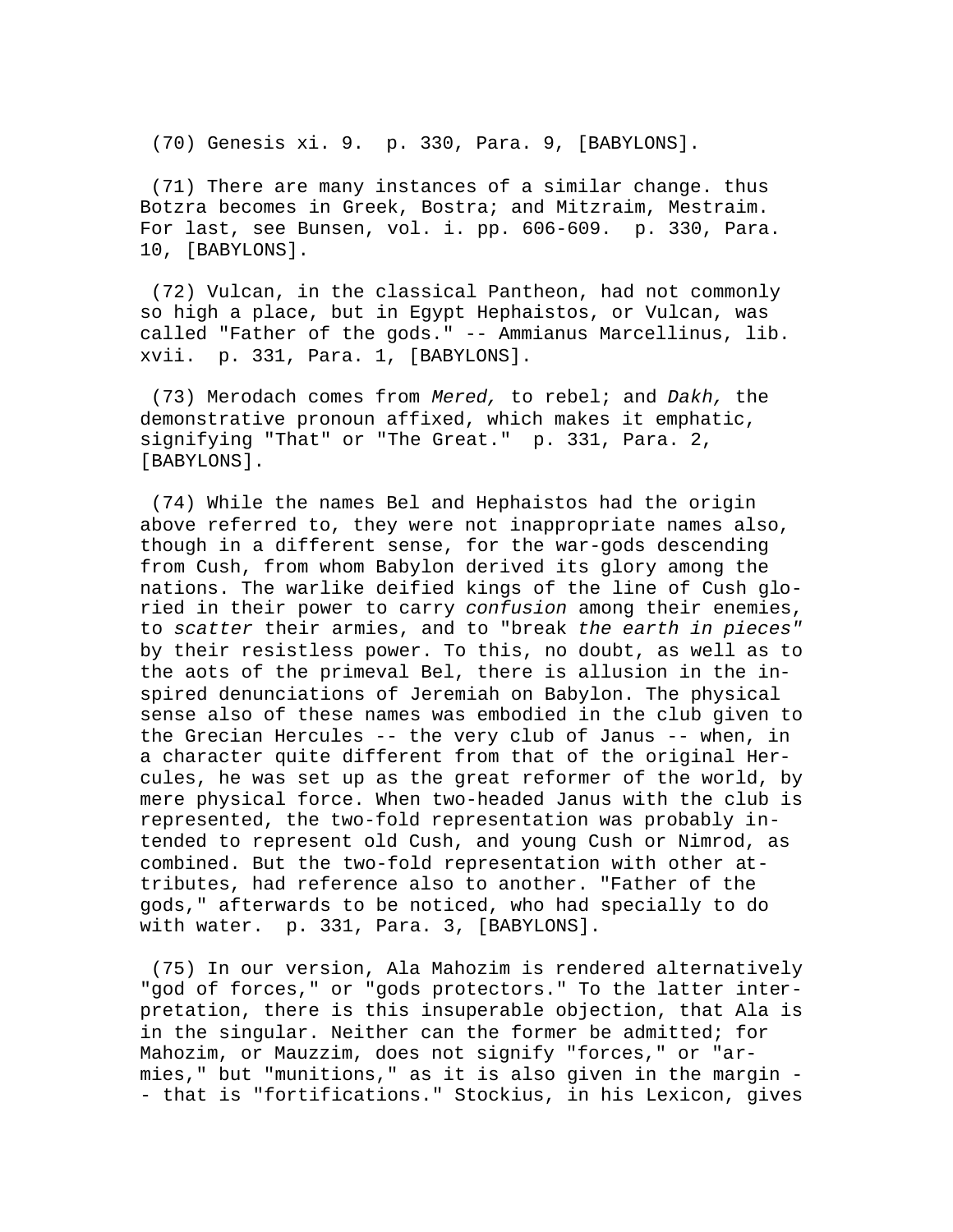us the definition, the following examples:-- Judges vi. 26, "And build an altar to the Lord thy God upon the top of this rock" (Mahoz, in the margin "strong place"); and Dan. xi. 19, "Then shall he turn his face to the fort (Mahoz) of his own land." See also Gesenius, Lexicon, p. 533. p. 331, Para. 4, [BABYLONS].

 (76) Ovid, Opera, vol. iii.; "Fasti", iv. 219-221. p. 331, Para. 5, [BABYLONS].

 (77) Ibid. vol. ii., Metam., lib. iv., Fab. Pyramus and Thisbe. p. 331, Para. 6, [BABYLONS].

 (78) A scholiast on the Periergesis of Dionysius, says Layard (Nineveh and its Remains, vol. ii. p. 480, Note), makes Semiramis the same as the goddess Artemis or Despoina. Now, Artemis was Diana, and the title of Despoina given to her, shows that it was in the character of the Ephesian Diana she was identified with Semiramis; for Despoina is the Greek for Domina, "The Lady," the peculiar title Rhea or Cybele, the tower-bearing goddess, in ancient Rome. -- Ovid, "Fasti", lib. iv. 340. p. 331, Para. 7, [BABYLONS].

 (79) See Layard's Nineveh, &c., vol. ii. pp. 451, 457. p. 331, Para. 8, [BABYLONS].

(80) See *ante,* p. 21. p. 331, Para. 9, [BABYLONS].

 (81) Cory's *Fragments,* pp. 45, 46. p. 331, Para. 10, [BABYLONS].

 (82) Layard's *Nineveh and its Remains,* vol. ii. pp. 456, 457. p. 331, Para. 11, [BABYLONS].

 (83) In the Greek mythology, Kronos and Rhea are commonly brother and sister. Ninus and Semiramis, according to history, are not represented as standing in any such relation to one another; but this is no objection to the real identity of Ninus and Kronos; for, 1st, the relationships of the divinities, in most countries, are peculiarly conflicting -- Osiris, in Egypt, is represented at different times, not only as the son and husband of Isis, but also as her father and brother (Bunsen, vol. i. p. 438); then, secondly, whatever the deified mortals might be before deification, on being deified they came into new relationships. On the *apotheosis* of husband and wife, it was necessary for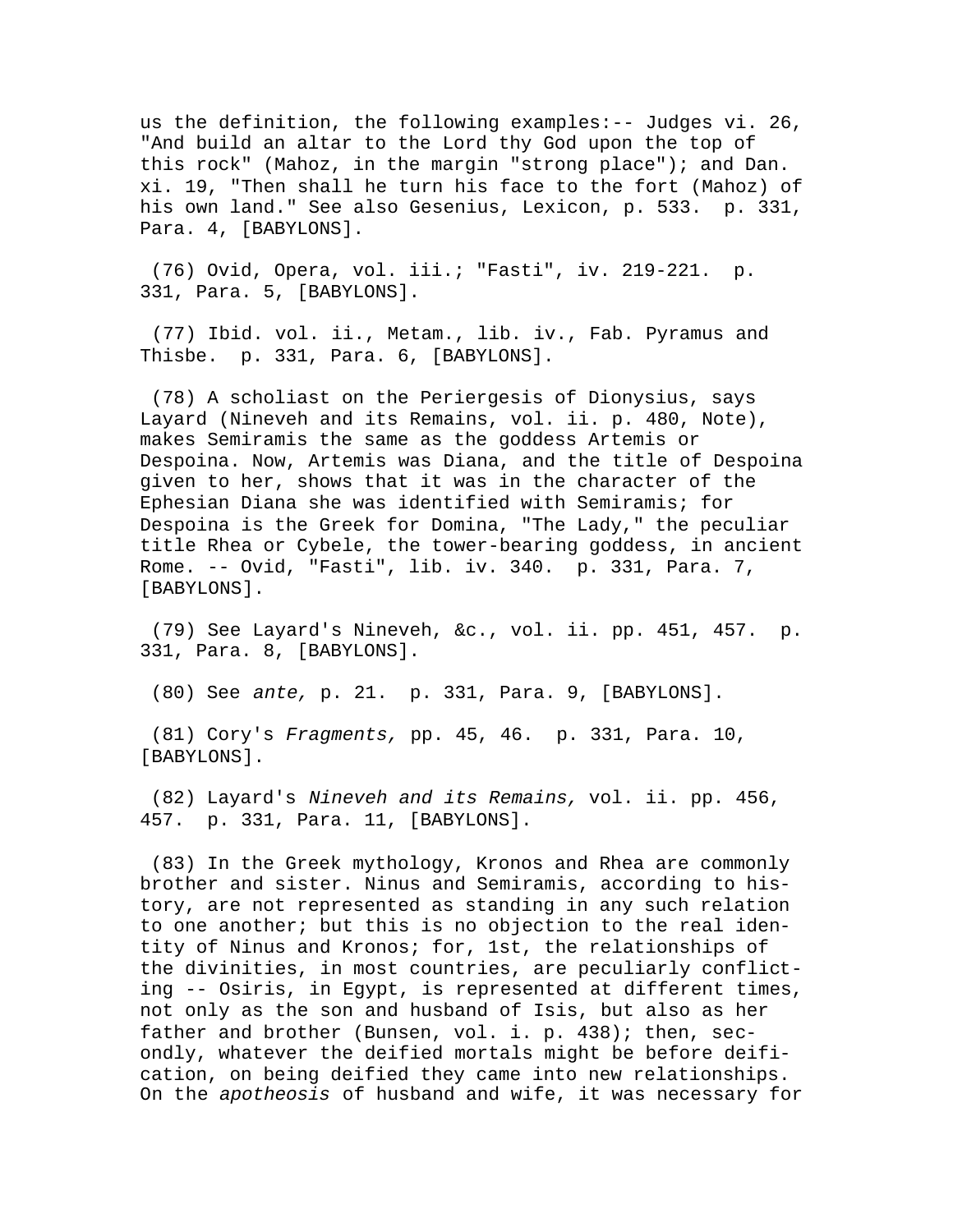the dignity of both alike should be represented as of the same celestial origin -- as both supernaturally the children of God. Before the flood, the great sin that brought ruin on the human race was, that the "Sons of God" married others than the *daughters of God,* -- in other words, those who were not spiritually their "sisters." -- (Gen. vi. 2, 3.) In the new world, while the influence of Noah prevailed, the opposite practice must have been strongly inculcated; for a "son of God" to marry any one but a daughter of God, or his own *"sister"* in the faith, must have been a *mesalliance* and a disgrace. Hence, from a perversion of a spiritual idea, came, doubtless, the notion of the dignity and purity of the royal line being preserved the more intact through the marriage of royal brothers and sisters. This was the case in Peru (Prescott, vol. i. p. 18), in India (Hardy, p. 133), and in Egypt (Wilkinson, vol. iv. p. 385). Hence the relation of Jupiter to Juno, who gloried that she as *"soror et conjux"* -- "sister and wife" -- of her husband. Hence the same relation between Isis and her husband Osiris, the former of whom is represented as "lamenting her *brother* Osiris." -- (Bunsen, vol. i. p. 419.) For the same reason, no doubt, was Rhea, made the *sister* of her husband Kronos, to show her divine dignity and equality. p. 331, Para. 12, [BABYLONS].

 (84) Clericus, De Philosophia Orientali, lib. i. sect. ii. cap. 37. p. 332, Para. 1, [BABYLONS].

 (85) Eusebii, Chronicon, p. 6. p. 332, Para. 2, [BABYLONS].

 (86) The scholiast upon Euripides, Orest., v. 963, p. 85, says that "the Cyclops were so called from Cyclops their king." By this scholiast the Cyclops are regarded as a Thracian nation, for the Thracians had localised the tradition, and applied it to themselves; but the following statement of the scholiast on the *Prometheus of AESCHYLUS,* p. 56, shows that they stood in such a relation to Kronos, as proves that he was their king: "The Cyclops .... were the brethren of Kronos, the father of Jupiter." p. 332, Para. 3, [BABYLONS].

 (87) *"Turres ut Aristoteles, Cyclopes* (invenerunt)." -- Pliny, lib. vii., cap. 56, p. 171. p. 332, Para. 4, [BABYLONS].

(88) For further evidence in regard to the "God of forti-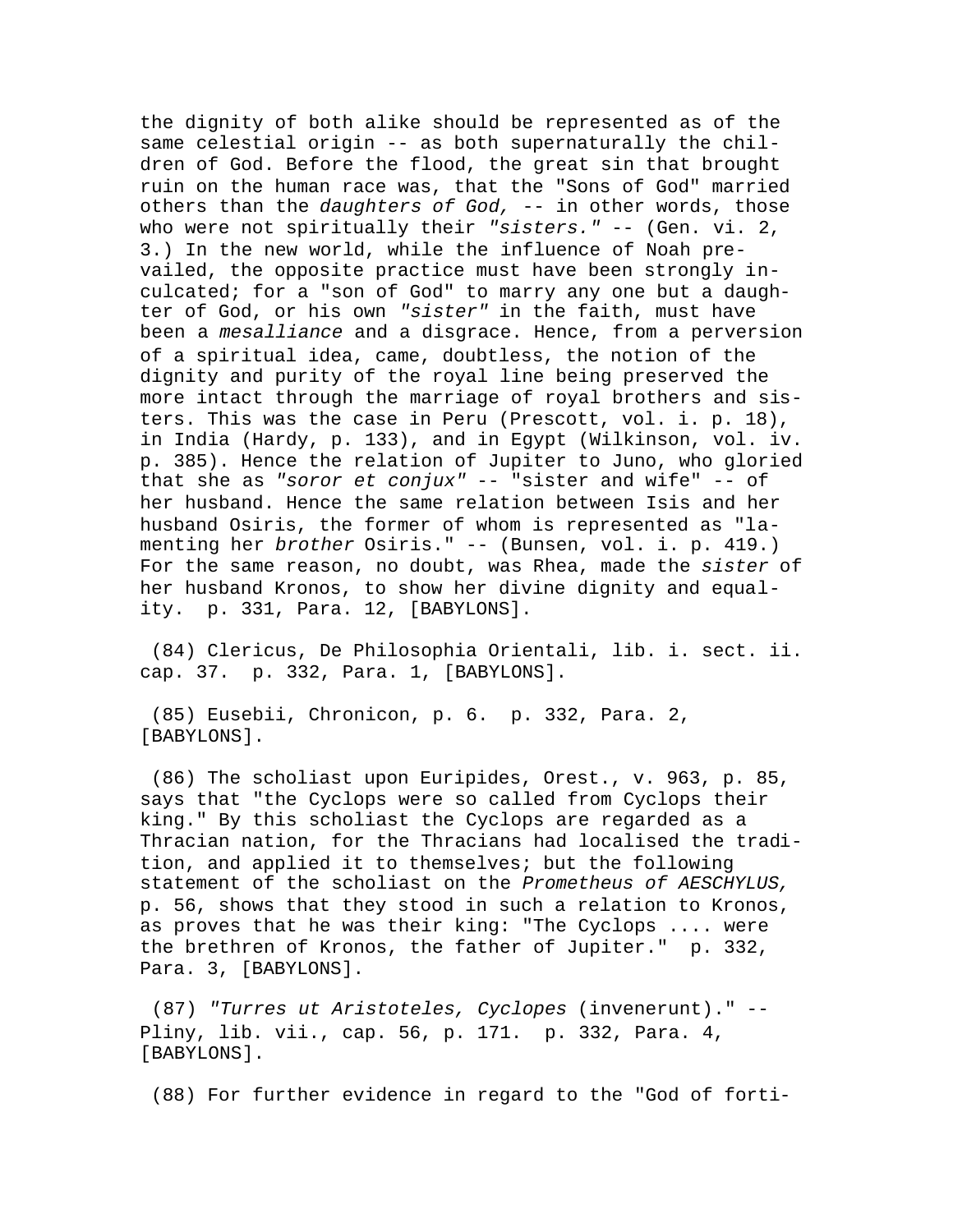fications," see Appendix, Note D. p. 332, Para. 5, [BABYLONS].

 (89) From *Krn,* a horn. The epithet Carneus applied to Apollo (Pausanias, lib. iii., Laconica, cap. 13), is just a different form of the same word. In the Orphic Hymns, Apollo is addressed as the "Two-horned god" (Hymn to Apollo). p. 332, Para. 6, [BABYLONS].

(90) See *ante,* p. 28. p. 332, Para. 7, [BABYLONS].

 (91) The name for a bull or ruler, is in Hebrew without points, Shur, which in Chaldee becomes Tur. From Tur, in the sense of a bull, comes the Latin Taurus; and from the same word, in the sense of a ruler, Turannus, which originally had no evil meaning. Thus, in these well-known classical words, we have evidence of the operation of the very principle which caused the deified Assyrian kings to be represented under the form of the man-bull. p. 332, Para. 8, [BABYLONS].

 (92) Orphic Hymns: Hymn li., To Trietericus, Greek, p. 117. p. 332, Para. 9, [BABYLONS].

 (93) From Hyde's Religio Veterum Persarum, cap. 4, p. 116. p. 332, Para. 10, [BABYLONS].

 (94) Sharon Turner's Anglo-Saxons, vol. i. p. 217. p. 332, Para. 11, [BABYLONS].

 (95) Layard's Nineveh and Babylon, p. 605. p. 332, Para. 12, [BABYLONS].

 (96) Kitto's Illustrated Commentary, vol. iv. p. 53. p. 332, Para. 13, [BABYLONS].

 (97) In Lares and Penates of Cilicia, p. 151, Barker identifies the Assyrian Hercules with "Dayyad the Hunter," that is evidently Nimrod. p. 332, Para. 14, [BABYLONS].

 (98) "Saturnum Pherecydes ante omnes refert coronatum." -- Tertullian, De Corona Militis, cap. 7, vol. ii. p. 85. p. 332, Para. 15, [BABYLONS].

 (99) See Kitto's "Illustrated Commentary," vol. iv. pp. 280-282. In Fig. 11, the two male figures are Abyssinian Chiefs. The two females, whom Kitto has grouped along with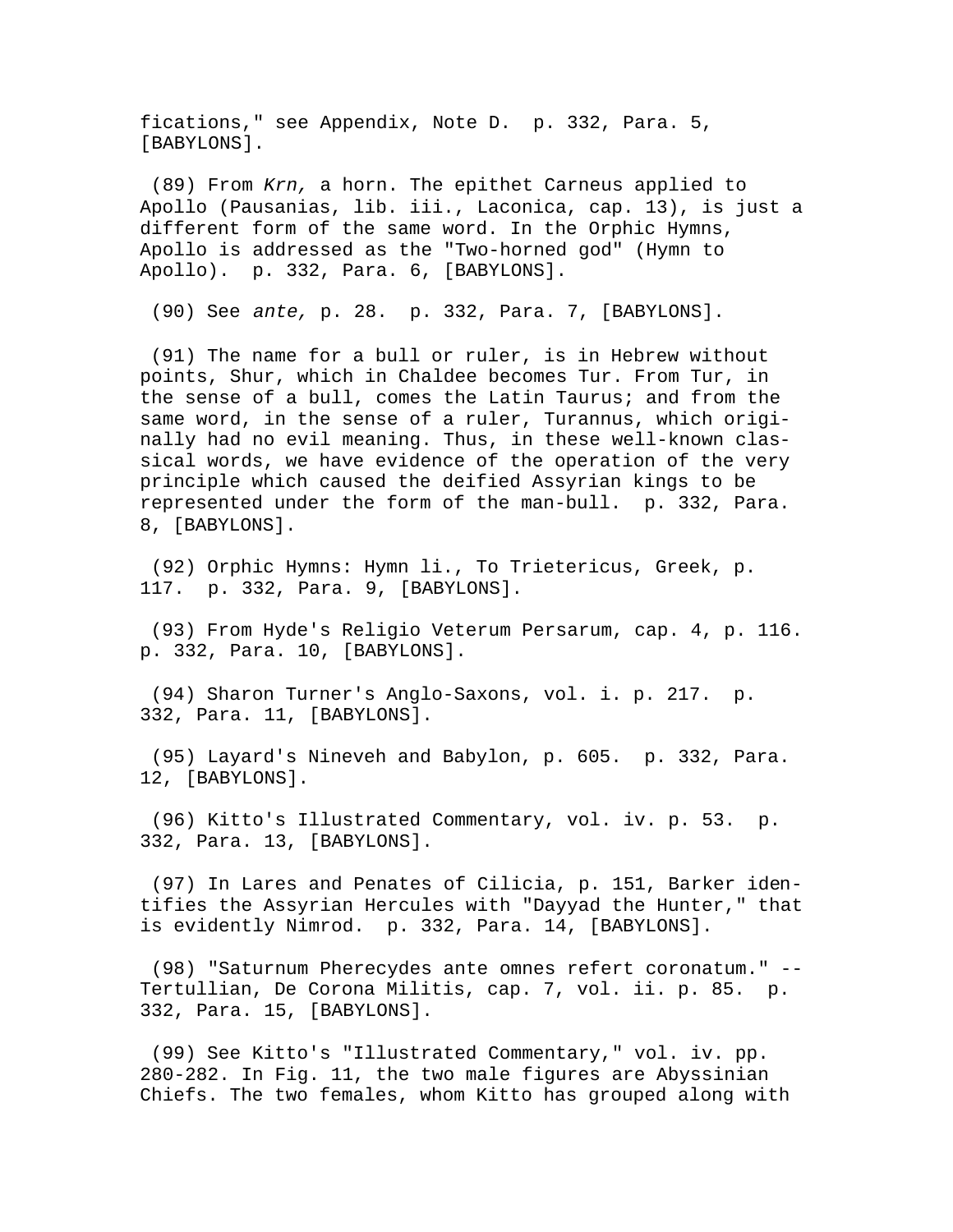them, are ladies of Mount Lebanon, whose horned headdresses Walpole regards as relics of the ancient worship of Astarte. (See above and Walpole's "Ansayri," vol. iii. p. 16.) p. 332, Para. 16, [BABYLONS].

 (100) Eusebius, Praeparatio Evangelii, lib. i. cap. 10, vol. i. p. 45. p. 332, Para. 17, [BABYLONS].

 (101) Layards Nineveh, vol. ii. p. 446. p. 332, Para. 18, [BABYLONS].

 (102) Maurice, vol. iii. p. 353. London, 1793. p. 332, Para. 19, [BABYLONS].

 (103) Asiatic Researches, vol. i. p. 260. p. 332, Para. 20, [BABYLONS].

 (104) Ibid. "Agni," Plate 80. p. 332, Para. 21, [BABYLONS].

 (105) Layard's Nineveh, &c., vol. ii. p. 451. p. 332, Para. 22, [BABYLONS].

 (106) From Kitto's Illust. Com., vol. ii. p. 301. The groove in the middle of the central prominence seems to prove that it is not really a horn, but a leaf. p. 332, Para. 23, [BABYLONS].

 (107) Catlin's North American Indians, vol. ii. p. 128. p. 333, Para. 1, [BABYLONS].

 (108) Bryant, vol. iv. p. 250. The Satyrs were the companions of Cacchus, and "danced along with him." (AELIAN Hist., p. 22). When it is considered who Bacchus was, and that his distinguishing epithet was "Bull-horned," the horns of the "Satyrs" will appear in their true light. For a particular mystic reason the Satyr's horn was commonly a goat's horn, but originally it must have been the same as Bacchus's. p. 333, Para. 2, [BABYLONS].

 (109) This is according to a peculiar Oriental idiom, of which there are many examples. Thus, *Baal-aph,* "Lord of wrath," signifies "an angry man;" Baal-lashon, "lord of tongue," "an eloquent man;" Baal-hatzim, "lord of arrows," "an archer;" and in like manner, Baal-aberin, "lord of wings," signifies a winged one." p. 333, Para. 3, [BABYLONS].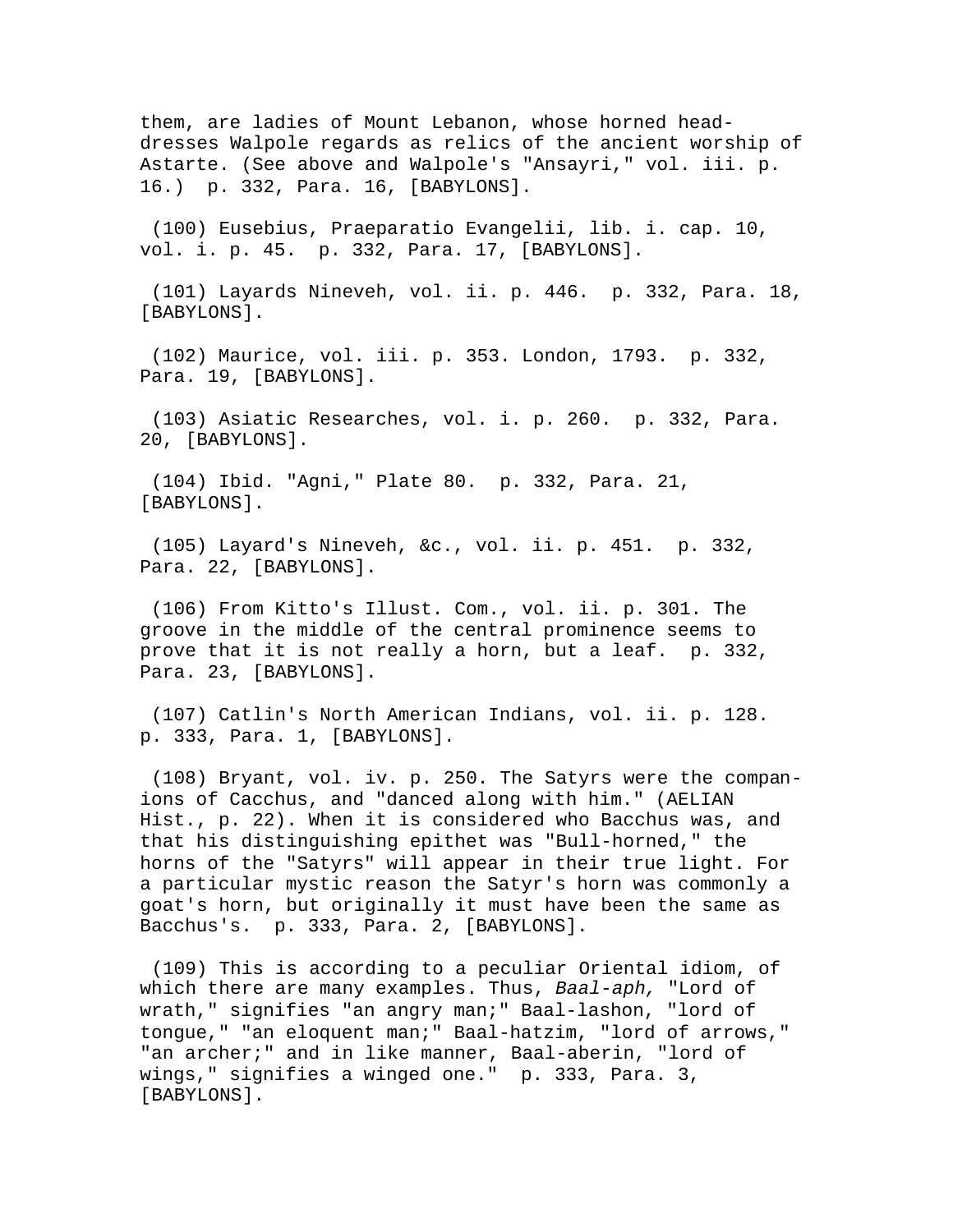(110) Herodotus, lib. i. cap. 209, p. 96. p. 333, Para. 4, [BABYLONS].

 (111) Aristophanes Aves, v. 695-705, p. 404. p. 333, Para. 5, [BABYLONS].

 (112) Aristophanes says that Eros or Cupid produced the "birds" and "gods" by "mingling all things." This evidently points to the meaning of the name Bel, which signifies at once "the mingler" and "the confounder." This name properly belonged to the father of Nimrod, but, as the son was represented as identified with the father, we have evidence that the name descended to the son and others by inheritance. p. 333, Para. 6, [BABYLONS].

(113) See Chap. V. Sect. IV. p. 333, Para. 7, [BABYLONS].

 (114) Apollodori, Fragm. 68, in Muller, vol. i. p. 440. p. 333, Para. 8, [BABYLONS].

 (115) Diodorus, lib. ii. p. 69. p. 333, Para. 9, [BABYLONS].

 (116) See Bryant, vol. ii. p. 377. p. 333, Para. 10, [BABYLONS].

 (117) Bunsen, vol. i. p. 392, and Vocabulary, p. 488. The Coptic for "to hunt" is *konc, c* being pronounced as *s.* p. 333, Para. 11, [BABYLONS].

 (118) The distinguishing decoration of Maut was the vulture head-dress. Now the name of Rhea, in one of its meanings, signifies a vulture. For the *mystic* meaning of this name, see Appendix, Note C. p. 333, Para. 12, [BABYLONS].

 (119) How Nimrod came to be regarded as the god of the sea will afterwards appear. See Chap. IV. Sect. I. p. 333, Para. 13, [BABYLONS].

 (120) Fuss's Roman Antiquities, chap. iv. p. 347. p. 333, Para. 14, [BABYLONS].

 (121) The meaning which the Romans attached to the name Saturn is evident from the account they give of the origin of the name of Latium. It was given, they said, because "Saturn had safely lain hid in its coasts." Virgil, AENEID,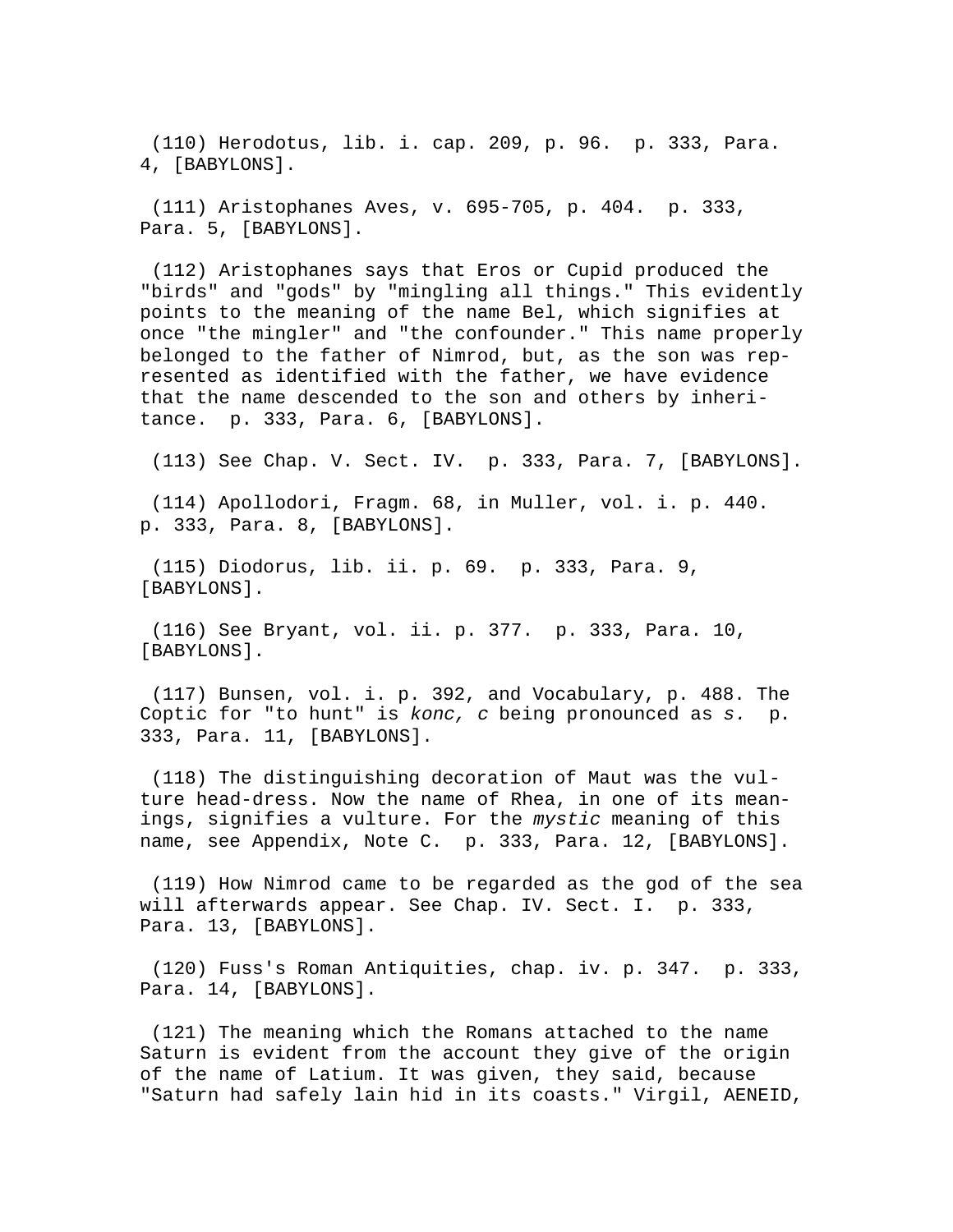lib. viii. See also Ovid, "Fasti", lib. i. p. 333, Para. 15, [BABYLONS].

 (122) Plutarch, De Iside et Osiride, vol. ii. p. 354. p. 333, Para. 16, [BABYLONS].

 (123) In illustration of the principle that led to the making of the image of the Centaur, the following passage may be give from Prescott's Mexico, vol. i. p. 259, as showing the feelings of the Mexicans on first seeing a man on horseback: "He [Cortes] ordered his men [who were cavalry] to direct their lances at the faces of the opponents, who, terrified at the monstrous apparition -- for they supposed the rider and the horse, which they had never before seen, to be one and the same -- were seized with a panic." p. 333, Para. 17, [BABYLONS].

 (124) See Nineveh and Babylon, p. 250, and Bryant, vol. iii. Plate, p. 245. p. 333, Para. 18, [BABYLONS].

 (125) Nineveh and its Remains, vol. ii. p. 440, Note. The name there given is Sagittarius. See Note below. p. 333, Para. 19, [BABYLONS].

 (126) Berosus "apud" Bunsen, p. 708. p. 334, Para. 1, [BABYLONS].

 (127) Scholiast in Lycophron, v. 1200, "apud" Bryant, vol. iii. p. 315. The Scholiast says that Chiron was the son of "Centaurus, that is, Kronos." If any one objects that, as Chiron is said to have lived in the time of the Trojan war, this shows that his father Kronos could not be the father of gods and men, Xenophon answers by saying "that Kronos was the brother of Jupiter." -- De Venatione, p. 973. p. 334, Para. 2, [BABYLONS].

 (128) See coins already referred to, also the figure in the Zodiac. See also Manilius, i. 270, where he describes Sagittarius as "mixtus equo." Hence, says Smith, in his Classical Dictionary, Sagittarius is "frequently termed Centaurus." p. 334, Para. 3, [BABYLONS].

 (129) Layard's Nineveh and its Remains, vol. ii. p. 448. For the meaning of the name Centaurus, see Appendix, Note E. p. 334, Para. 4, [BABYLONS].

(130) See Wilkinson, vol. vi. Plate 20. p. 334, Para. 5,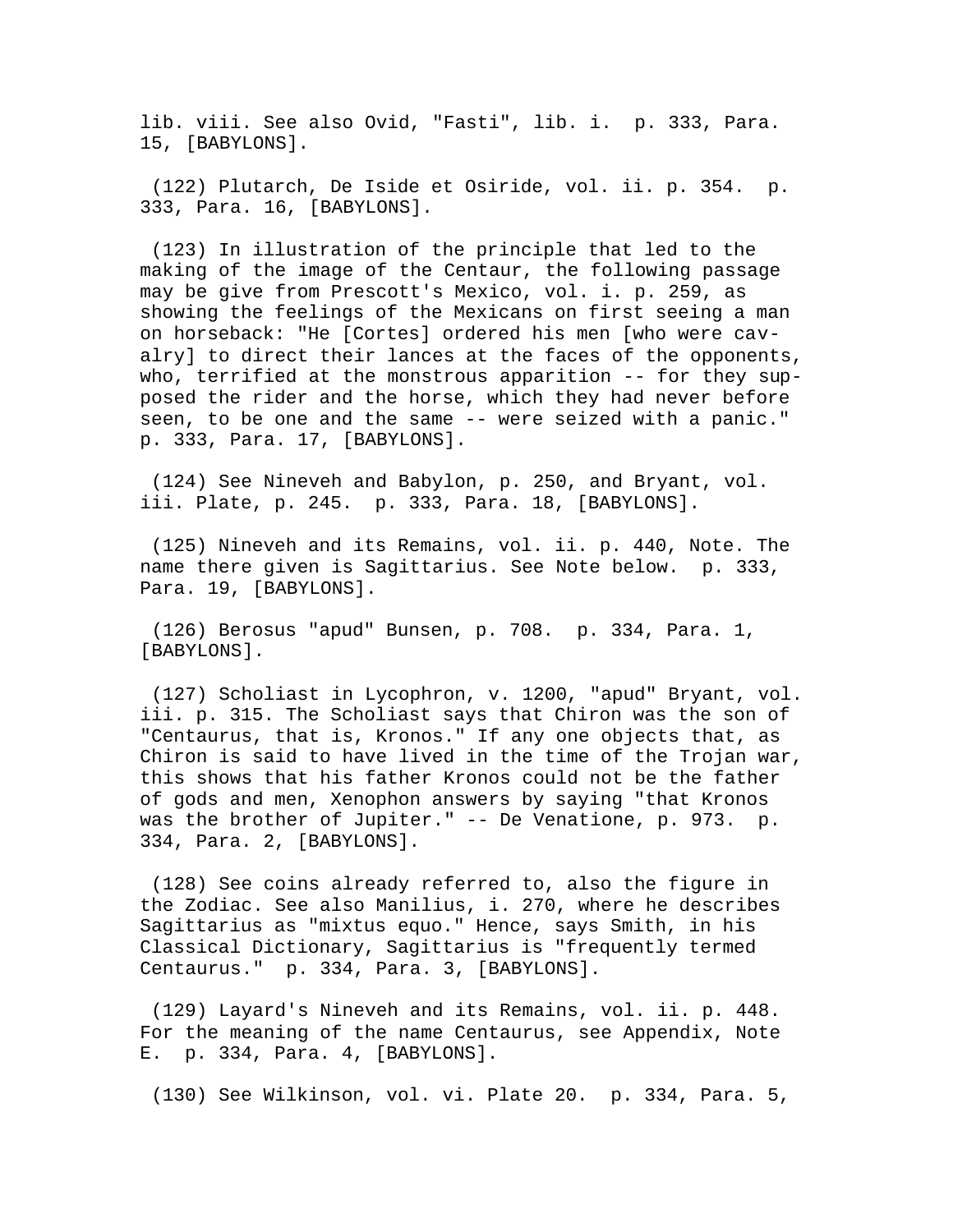[BABYLONS].

 (131) One of the symbols with which Khonso was represented, shows that even he was identified with the childgod; "for," says Wilkinson, "at the side of his head fell the plaited lock of Harpocrates, or childhood." Vol. v. p. 19. p. 334, Para. 6, [BABYLONS].

 (132) The above is the Hindoo Sagittarius, as found in the Indian Zodiac, which is proved by Sir William Jones to be substantially the same as the Zodiac of the Greeks. See Asiatic Researches, vol. ii. p. 303. p. 334, Para. 7, [BABYLONS].

 (133) Bunsen, vol. i. p. 425. p. 334, Para. 8, [BABYLONS].

 (134) Plutarch, De Isid. et Os., vol. ii. p. 359. p. 334, Para. 9, [BABYLONS].

(135) Ibid.] p. 334, Para. 10, [BABYLONS].

 (136) Wilkinson, vol. vi. Plate 33.] p. 334, Para. 11, [BABYLONS].

 (137) "Nimr-rod"; from Nimr, a "leopard," and rada or rad "to subdue." According to invariable custom in Hebrew, when two consonants come together as the two *rs* in Nimr-rod, one of them is sunk. Thus Nin-neveh, "The habitation of Ninus," becomes Nineveh. The name Nimrod is commonly derived from Mered, "to rebel;" but a difficulty has always been found in regard to this derivation, as that would make the name Nimrod properly passive not "the rebel," but "he who was rebelled against." There is not doubt that Nimrod was a rebel, and that his rebellion was celebrated in ancient myths; but his name in that character was not Nimrod, but Merodach, or, as among the Romans, Mars, "the rebel;" or among the Oscans of Italy, Mamers (Smith, sub voce), "The causer of rebellion." That the Roman Mars was really, in his original, the Babylonian god, is evident from the name given to the goddess, who was recognized sometimes as his "sister," and sometimes as his "wife -- i. e., Bellona (see Ibid., "sub voce"), which, in Chaldee, signifies and wife of Osiris, is in like manner represented, as we have seen as "lamenting her brother Osiris." -- Bunsen, vol. i. p. 419. Note. p. 334, Para. 12, [BABYLONS].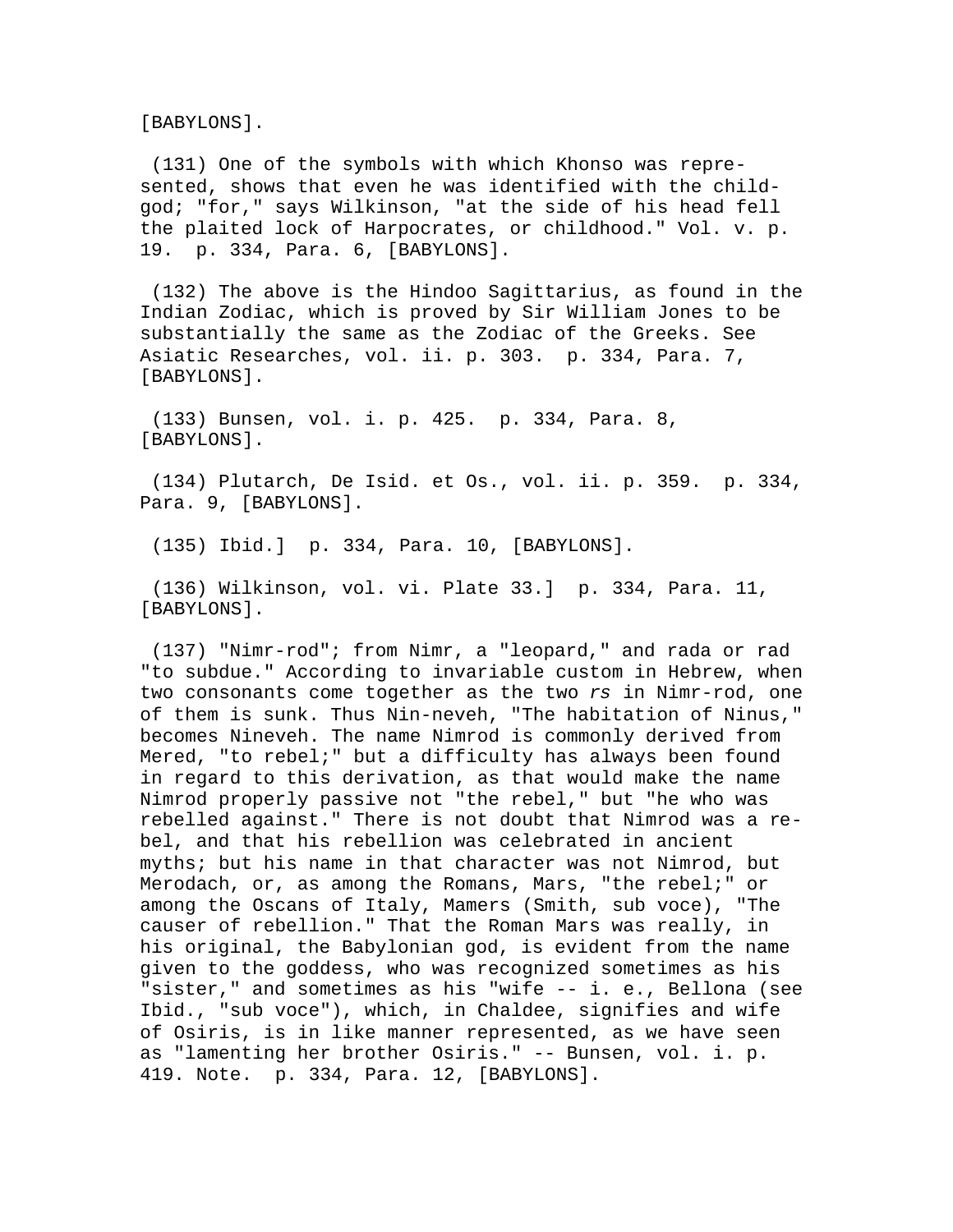(138) Wilkinson, vol. iii. p. 17. p. 334, Para. 13, [BABYLONS].

 (139) Kitto's Illustrated Commentary, vol. iv. pp. 271, 272. p. 334, Para. 14, [BABYLONS].

 (140) Works, vol. xii. p. 400. p. 334, Para. 15, [BABYLONS].

 (141) Wilkinson, vol. iv. pp. 341, 353. p. 334, Para. 16, [BABYLONS].

 (142) The name of Apis in Egyptian is Hepi or Hapi, which is evidently from the Chaldee "Hap," "to cover." In Egyptian, Hap signifies" to conceal." -- Bunsen, vol. i. vocab. p. 462. p. 334, Para. 17, [BABYLONS].

 (143) Wilkinson, Vol. iv. p. 387, and vol. vi. Plate 36. p. 334, Para. 18, [BABYLONS].

 (144) Davis's Druids. p. 121. p. 335, Para. 1, [BABYLONS].

 (145) Biblical Cyclopaedia, vol. i. p. 368. The flagellum or lash -- the emblem of the great Egyptian god -- suspended to the yoke about the neck of the calf, shows that this calf represented that god in one of his different forms. p. 335, Para. 2, [BABYLONS].

 (146) Herodotus, lib. ii. cap. 42. p. 335, Para. 3, [BABYLONS].

 (147) Bibliotheca, lib. i. p. 9. p. 335, Para. 4, [BABYLONS].

 (148) Vaux's Nineveh and Persepolis, chap. viii. p. 233. p. 335, Para. 5, [BABYLONS].

 (149) Damascius, in Cory's Fragments, p. 318. p. 335, Para. 6, [BABYLONS].

 (150) In the Greek Septuagint, translated in Egypt, the name of Nimrod is "Nebrod." -- (P. 17.) p. 335, Para. 7, [BABYLONS].

 (151) Nebros, the name of the fawn, signifies "the spotted one." Nmr, in Egypt, would also become Nbr; for Bunsen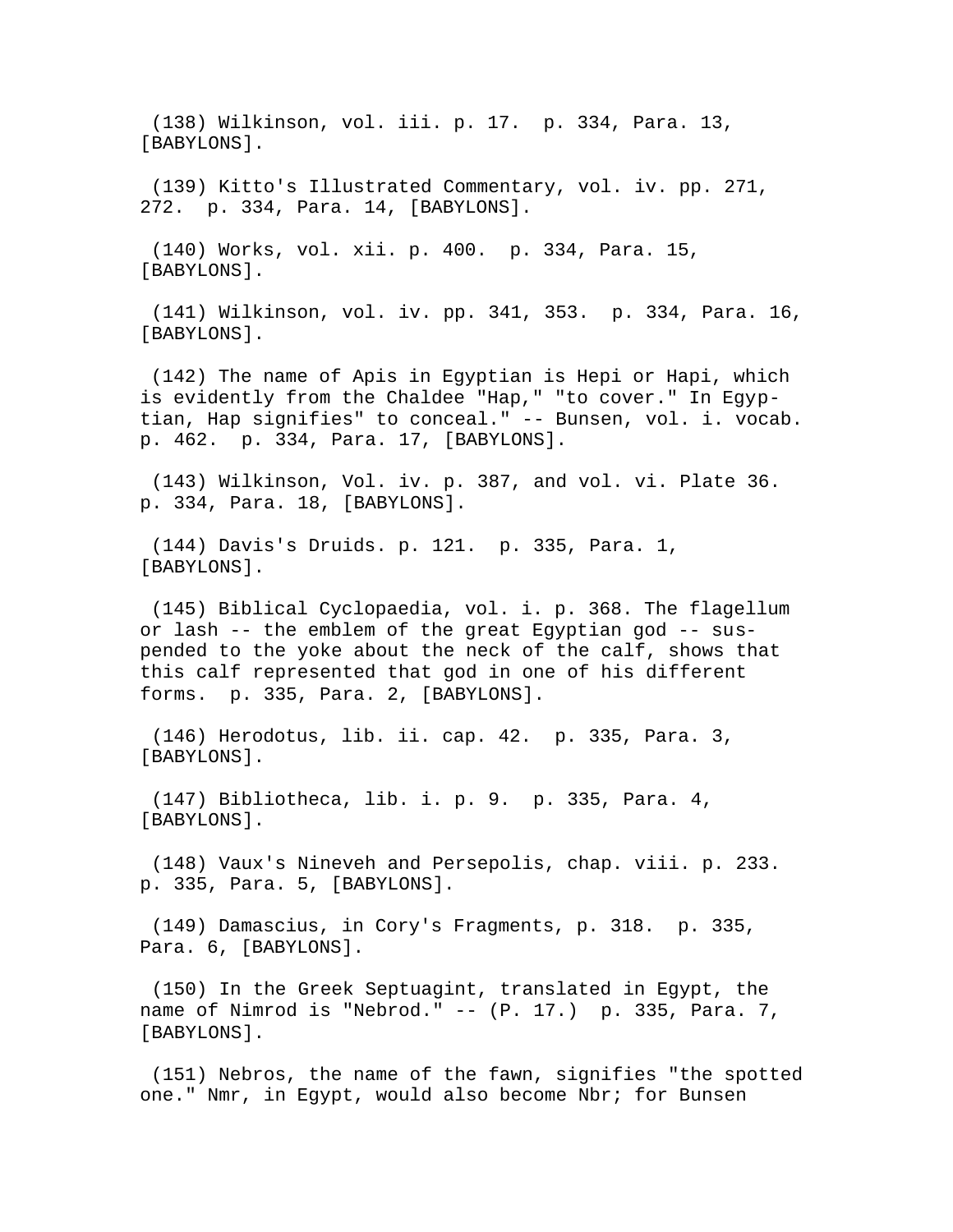shows that *m* and *b* in that land were often convertible. See vol. i. p. 449. p. 335, Para. 8, [BABYLONS].

 (152) Anacreon, p. 296. The words of Anacreon are *Dionusun haithuioaida.* p. 335, Para. 9, [BABYLONS].

 (153) Eusebius, Chronicon, vol. i. p. 109. p. 335, Para. 10, [BABYLONS].

 (154) Epiphanius, lib. i. vol. i. p. 7. p. 335, Para. 11, [BABYLONS].

 (155) From Smith's Classical Dictionary, p. 208. p. 335, Para. 12, [BABYLONS].

 (156) Everyone knows that Homer's *odzos Areos,* or "Branch of Mars," is the same as a "Son of Mars." The hieroglyphic above was evidently formed on the same principle. That the *cup* alone in the hand of the *youthful* Bacchus was intended to designate him "as the young Chus," or "the boy Chus," we may fairly conclude from a statement of Pausanias, in which he represents "the boy Kuathos' as acting the part of a cup-bearer, and presenting a cup to Hercules. -- (Pausanias, lib. ii.; Corinthiaca, cap. 13, p. 142.) Kuathos is the Greek for a "cup," and is evidently derived from the Hebrew Khus, "a cup," which, in one of its Chaldee forms, becomes Khuth or Khuath. Now, it is well known that the name of Cush is often found in the form of Cuth, and that name, in certain dialects, would be Cuath. The "boy Kuathos," then, is just the Greek form of the "boy Cush," or "the young Cush." The reader will not fail to notice the *spots* on the robe of the figure on opposite page. p. 335, Para. 13, [BABYLONS].

 [The berries or unopened flower-buds at the end of the twigs (Fig. 22), may indicate the Ivy plant. This, however, would not invalidate, but rather strengthen the general argument.] p. 335, Para. 14, [BABYLONS].

 (157) Smith's Classical Dictionary, "Dionysus," p. 227. p. 335, Para. 15, [BABYLONS].

 (158) Euripid., in Strabo, lib. x. p. 452. p. 335, Para. 16, [BABYLONS].

 (159) Kitto's Illust. Com., vol. iv. p. 144. -- Potter, vol. i. p. 75. Edin. 1808. p. 335, Para. 17, [BABYLONS].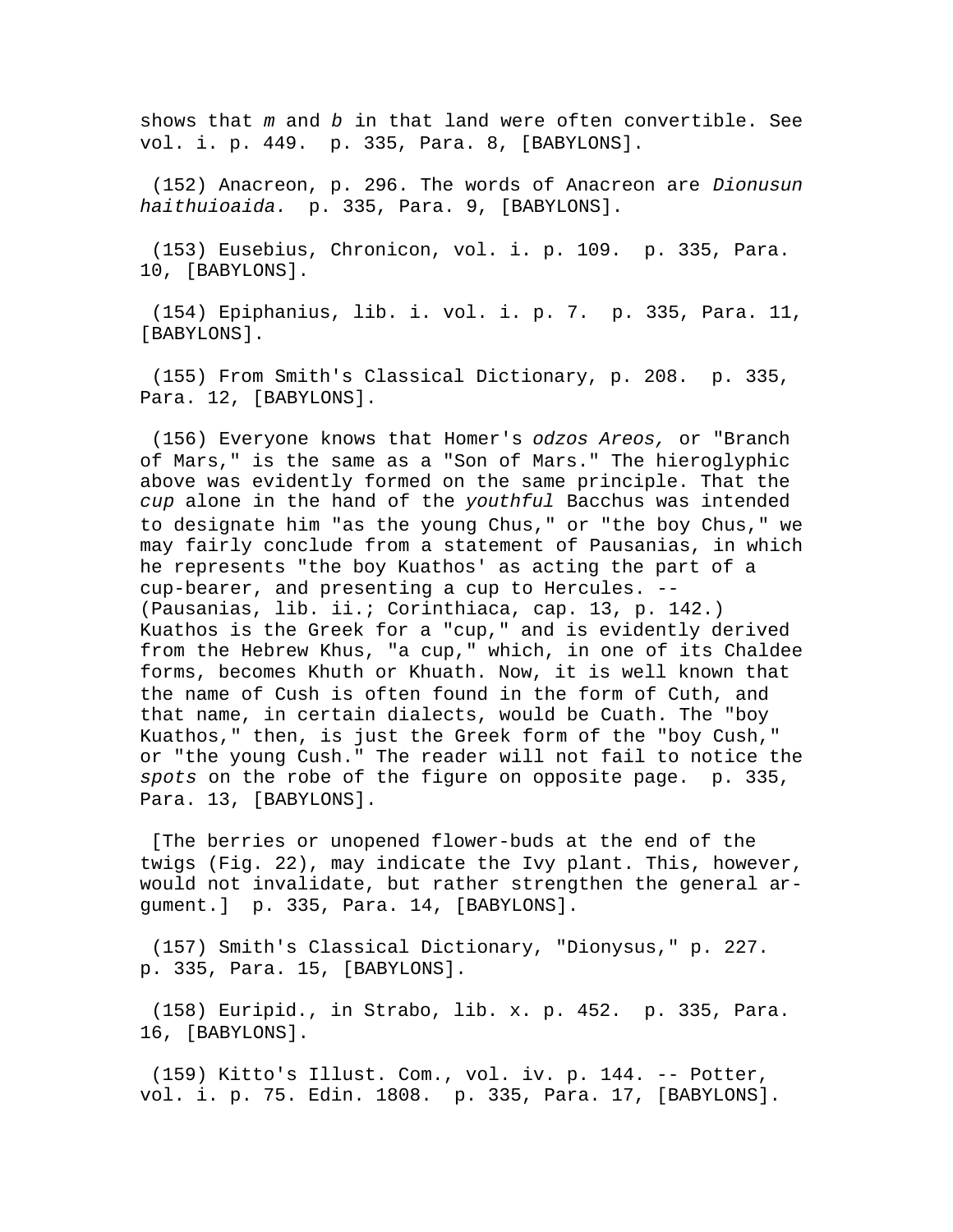(160) Pausanias, Attica, cap. 31. p. 78. p. 335, Para. 18, [BABYLONS].

 (161) Strabo, lib. xv. p. 691. In Hesychius, the name is Kissaioi, p. 531. The epithet applied to the land of Cush in AESCHYLUS is Kissinos -- AESCHYL., Pers. v. 16. The above accounts for one of the unexplained titles of Apollo. 'Kisseus Apollon" is plainly "The Cushite Apollo." p. 335, Para. 19, [BABYLONS].

 (162) Hesychius, p. 179. p. 335, Para. 20, [BABYLONS]. (163) See *ante,* for what is said of Janus, Note, p. 28. p. 335, Para. 21, [BABYLONS].

 (164) The chaplet, or head-band of Ivy, had evidently a similar hieroglyphical meaning to the above, for the Greek "Zeira Kissou" is either a "band or circlet of Ivy," or "The seed of Cush." The formation of the Greek "Zeira," a zone or enclosing band, from the Chaldee Zer, to encompass, shows that Zero "the seed," which was also pronounced Zeraa, would, in like manner, in some Greek dialects, become Zeira. Kissos, "Ivy," in Greek, retains the radical idea of the Chaldee Khesha or Khea, "to cover or hide," from which there is reason to believe the name of Cush is derived, for Ivy is characteristically "The coverer or hider." In connection with this, it may be stated that the second person of the Phenician trinity was Chusorus (Wilkinson, vol. iv. p. 191), which evidently is Chus-zoro, "The seed of Cush." We have already seen (p. 13) that the Phenicians derived their mythology from Assyria. p. 336, Para. 1, [BABYLONS].

 (165) Bassareus is evidently from the Chaldee Batzar, to which both Gesenius, pp. 150, 151, and Parkhurst, p. 77, give the two-fold meaning of "gathering in grapes," and "fortifying." Batzar is softened into Bazzar in the very same way as Nebuchadnetzar is pronounced Nebuchadnezzar. In the sense of "rendering a defence inaccessible," Gesenius adduces Jeremiah li. 53, "Though Babylon should *mount up to heaven,* and though she should *fortify* (tabatzar) the height of her strength, yet from me shall spoilers come unto her, saith the Lord." Here is evident reference to the two great elements in Babylon's strength, first her tower; secondly, her massive fortifications, or encompassing walls. In making the meaning of Batzar to be, "to render *inaccessible,"* Gesenius seems to have missed the proper generic meaning of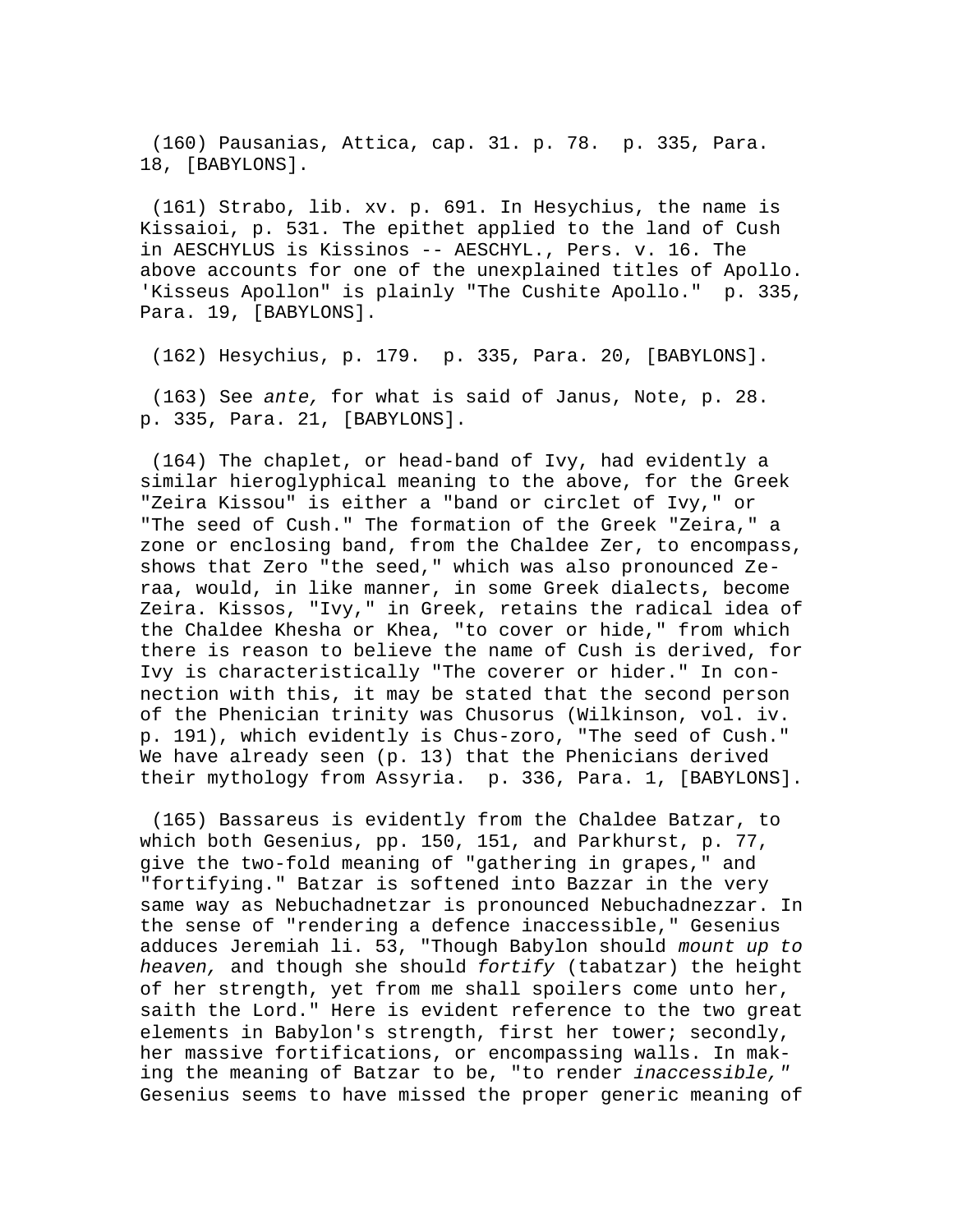the term. Batzar is a compound verb, from Ba, "in," and Tsar, "to compass," exactly equivalent to our English word "en-compass." p. 336, Para. 2, [BABYLONS].

 (166) See *ante,* p. 25, and Note. p. 336, Para. 3, [BABYLONS].

 (167) Pausanias, lib. ii.; Corinthiaca, cap. 15, p. 145. p. 336, Para. 4, [BABYLONS].

 (168) Hyginus, Fab. 143, p. 114. p. 336, Para. 5, [BABYLONS].

 (169) Lutatius Placidus, in Stat. Theb., lib. iv. v. 589, "apud" Bryant, vol. iii. p. 65, Note. The words are "Primus Junoni sacrificasse dicitur." The meaning of this probably is, that he first set up the dove (Iune) as a material and visible symbol of the Holy Spirit. See next Section. p. 336, Para. 6, [BABYLONS].

 (170) From Pharo, also pronounced Pharang, or Pharong, "to cast off, to make naked, to apostatise, to set free." These meanings are not commonly given in this *order,* but as the sense of "casting off" is the generic sense of the word. Now *"apostacy"* is very near akin to this sense, and therefore is one of the most natural. p. 336, Para. 7, [BABYLONS].

 (171) The Sabine goddess Feronia had evidently a relation to Phoroneus, as the "Emancipator." She was believed to be the "goddess of liberty," because at Terracina (or Anxus) slaves were emancipated in her temple (Servius, in AENEID, viii. v. 564, vol. i. p. 490), and because the freedmen of Rome are recorded on one occasion to have collected a sum of money for the purpose of offering it in her temple. -- Smith's Classical Dictionary (the larger one), "sub voce" "Feronia." p. 336, Para. 8, [BABYLONS].

 The Chaldee meaning of the name "Feronia," strikingly confirms this conclusion. Her contemplar divinity, who was worshipped along with her in a grove, was, like Ninus, a youthful divinity. He was regarded as a "youthful Jupiter." -- Smith's Classical Dictionary, "sub voce" "Anxurus," p. 60. p. 336, Para. 9, [BABYLONS].

 (172) Thus we read of "Zeus Aphesio' (Pausanias, lib. i. Attica, cap 44), that is "Jupiter Liberator' (see also Ar-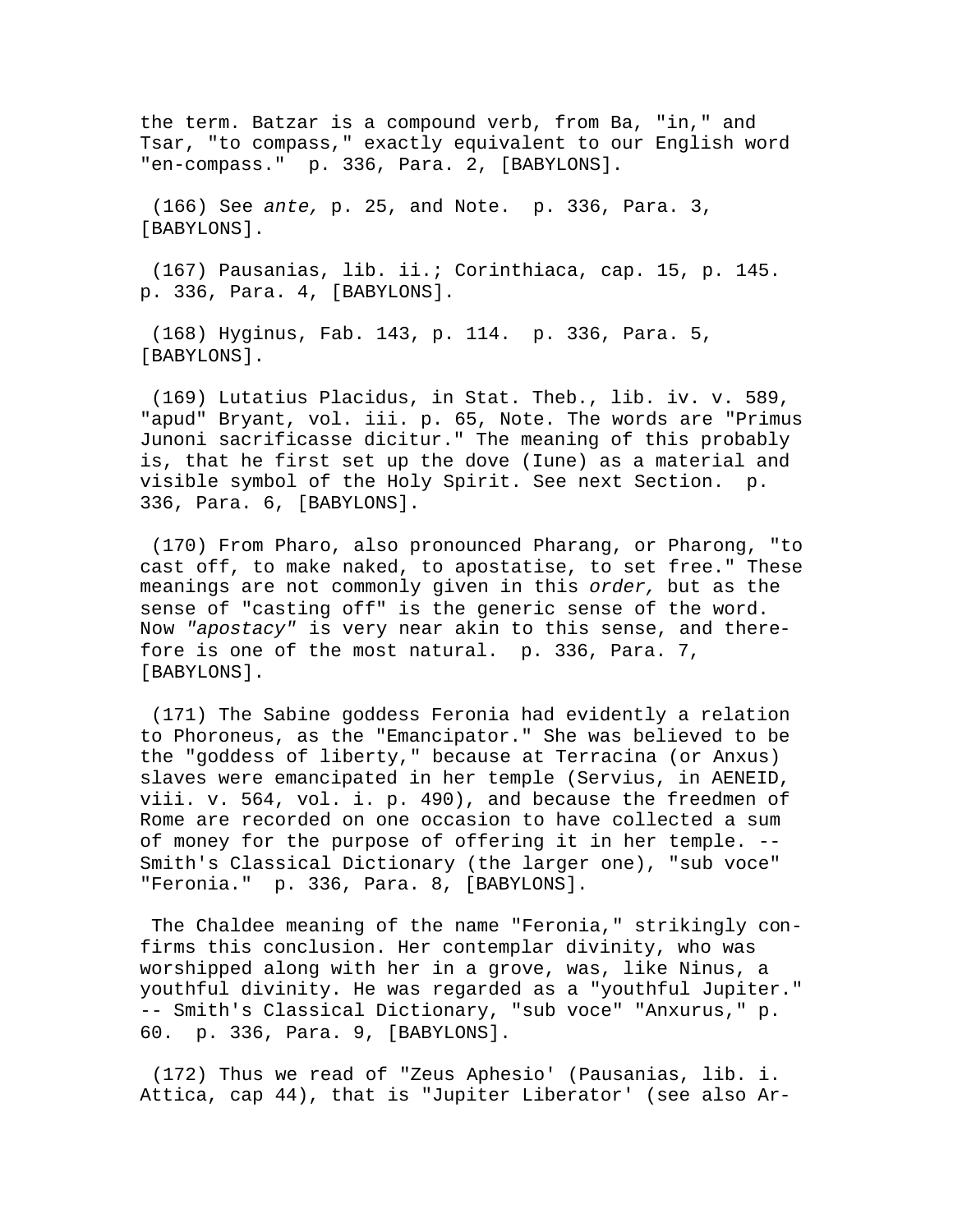rian, who speaks of "Jovi Aphesio Liberatori scilicet," "apud" Bryant, vol. v. p. 25), and of "Dionysus Eleuthereus' (Pausanian, Attica, cap. 20, p. 46), or 'Bacchus the Deliverer." The name of Theseus seems to have had the same origin, from *nthes* "to loosen," and so to set free (the n being omissible). "The temple of Theseus" [at Athens] says Potter (vol. i. p. 36) .... 'was allowed the privilege of being a Sanctuary for slaves, and all those of mean condition that fed from the persecution of men in power, in memory that Theseus, while he lived, *was an assister and protector of the distressed."* p. 336, Para. 10, [BABYLONS].

 (173) Williams' Narrative of Missionary Enterprises, chap. xxxi. p. 142. p. 336, Para. 11, [BABYLONS].

 (174) The bearing of this name, Phoroneus, "The Emancipator," will be seen in Chap. III. Sect. I., "Christmas," where it is shown that slaves had a temporary *emancipation* at his birthday. p. 336, Para. 12, [BABYLONS].

 (175) In the Polynesian story the heavens and earth are said to have been "bound together with cords," and the *"severing"* of these cords is said to have been effected by myriads of "dragon-flies," which, with their "wings," bore an important share in the great work. -- (Williams, p. 142.) Is there not here a reference to Nimrod's "mighties" or "winged ones"? The deified "mighty ones" were often represented as winged serpents. See Wilkinson, vol. iv. p. 232, where the god Agathodaemon is represented as a "winged asp." Among a rude people the memory of such a representation as a "winged asp." Among a rude people the memory of such a representation might very naturally be kept up in connection with the "dragon-fly"; and as *all* the mighty or winged ones of Nimrod's age, the real golden age of paganism, when "dead, became daemons" (Hesiod, Works and Days, v. 120, 121), they would of course all alike be symbolised in the same way. If any be stumbled at the thought of such a connection between the mythology of Tahiti and of Babel, let it not be overlooked that the name of the Tahitian god of war was Oro (Williams, Ibid.), while "Horus (or Orus)," as Wilkinson calls the son of Osiris, in Egypt, which unquestionably borrowed its system from Babylon, appeared in that very character. -- (Wilkinson, vol. iv. p. 402.) Then what could the severing of the "cords" that bound heaven and earth together be, but just the breaking of the bands of the covenant by which God bound the earth to Himself,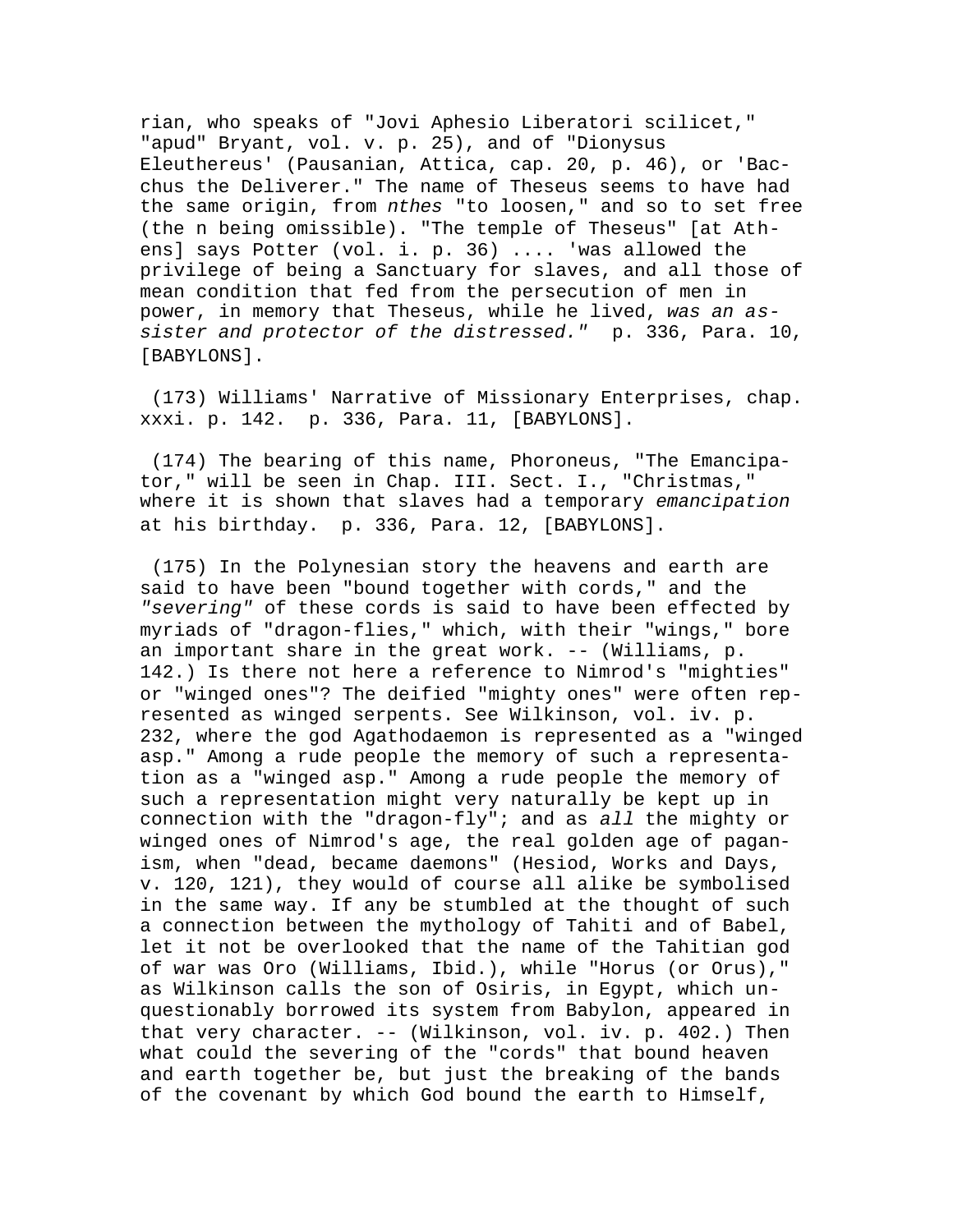when on smelling a sweet savour in Noah's sacrifice, He renewed His covenant with him as head of the human race. This covenant did not merely respect the promise to the earth securing it against another universal deluge, but contained in its bosom a promise of all spiritual blessings to those who adhere to it. The smelling of the sweet savour in Noah's sacrifice had respect to his *faith in Christ.* When, therefore, in consequence of smelling that sweet savour, "God blessed Noah and his sons" (Gen. ix. 1), that had reference not merely to temporal but to spiritual and eternal blessings, Every one, therefore, of the sons of Noah, who had Noah's faith, and who walked as Noah walked, was divinely assured of an interest in "the everlasting covenant, ordered in all things and sure." Blessed were those bands by which God bound the believing children of men to Himself -- by which heaven and earth were so closely joined together. Those, on the other hand, who joined in the apostacy of Nimrod broke the covenant, and in casting off the authority of God, did in effect say, "Let us break his bands asunder, and cast his cords from us." To this very act of *severing* the covenant connection between earth and heaven there is very distinct allusion, though veiled, in the Babylonian history of Berosus. There Belus, that is Nimrod, after having dispelled the primeval darkness, is said to have *separated* heaven and earth from one another, and to have orderly arranged the world.-- (Berosus, in Bunsen, vol. i. p. 709.) These words were intended to represent Belus as the *"Former* of the world." But then it is a *new* world that he forms; for there are creatures in existence before his Demiurgic power is exerted. The new world that Belus or Nimrod formed, was just the *new order of things* which he introduced when, setting at nought all Divine appointments, he rebelled against Heaven. The rebellion of the Giants is represented as peculiarly a rebellion against Heaven. To this ancient quarrel between the Babylonian potentates and Heaven, there is plainly an allusion in the words of Daniel to Nebuchadnezzar, when announcing that sovereign's humiliation and subsequent restoration, he says (Daniel iv. 26), "Thy kingdom shall be sure unto thee, when thou hast know that the HEAVENS do rule." p. 336, Para. 13, [BABYLONS].

 (176) Smith's Lesser Dictionary, "Gigantes," pp. 282, 283. p. 336, Para. 14, [BABYLONS].

 (177) In the Greek Septuagint, translated in Egypt, the term "mighty" as applied in Gen. x. 8, to Nimrod, is ren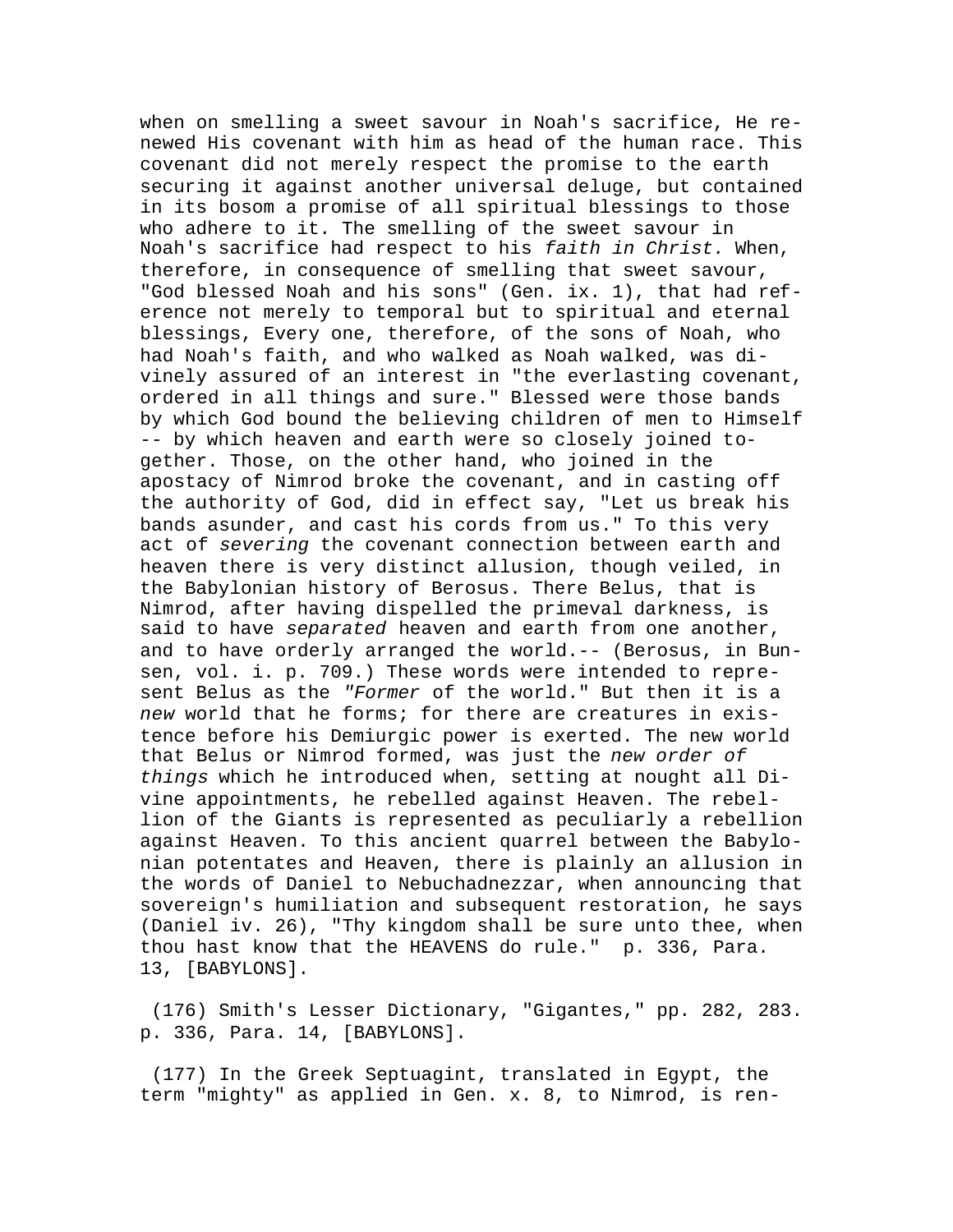dered *gigas,* the ordinary name of a "Giant." p. 336, Para. 15, [BABYLONS].

 (178) Ivan and Kallery, in their account of Japan, show that a similar story to that of Atlas was known there, for they say that once a day the Emperor "sits on his throne upholding the world and the empire." Now something like this came to be added to the story of Atlas, for Pausanias shows (lib. v. cap. 18, p. 423) that Atlas also was represented as upholding both *earth* and heaven. p. 337, Para. 1, [BABYLONS].

 (179) Bryant, vol. iv. pp. 61, 62. p. 337, Para. 2, [BABYLONS].

 (180) Hyginus, Fab. 184, p. 138. p. 337, Para. 3, [BABYLONS].

 (181) Ibid. Fab. 132, p. 109. Lycurgus, who is commonly made the enemy of Bacchus, was, by the Thracians and Phrygians, identified with Bacchus, who it is well known, was torn in pieces. See Strabo, lib. x. p. 453. p. 337, Para. 4, [BABYLONS].

 (182) Apollodorus, Bibliotheca, lib. i. cap. 3 and 7, p. 17. p. 337, Para. 5, [BABYLONS].

 (183) Ludovicus Vives, Commentary on Augustine, lib. vi. chap. ix. Note, p.] 239. Ninus as referred to by Vives is called "King of India." The word "India" in classical writers, though not always, yet commonly means AETHIOPIA, or the land of Cush. Thus the Choaspes in the land of the eastern Cushites is called an "Indian River" (Dionysius Afer, Periergesis, v. 1073-4, p. 32); and the Nile is said by Virgil to come from the "coloured Indians" (Georg., lib. iv. v., 293, p. 230) -- i.e., from the Cushites, or AETHIOPIANS of Africa. Osiris also is by Diodorus Siculus (Bibliotheca, lib. i. p. 16), called "an Indian by extraction." There can be no doubt, then, that "Ninus, king of India," is the Cushite or AETHIOPIAN Ninus. p. 337, Para. 6, [BABYLONS].

 (184) See Wilkinson's Egyptians, vol. v. p. 3. The statement of Plato amounts to this, that the famous Thoth was a counsellor of Thamus, king of Egypt. Now Thoth is universally known as the "counsellor' of Osiris. (Wilkinson, vol. v. c. xiii. p. 10.) Hence it may be concluded that Thamus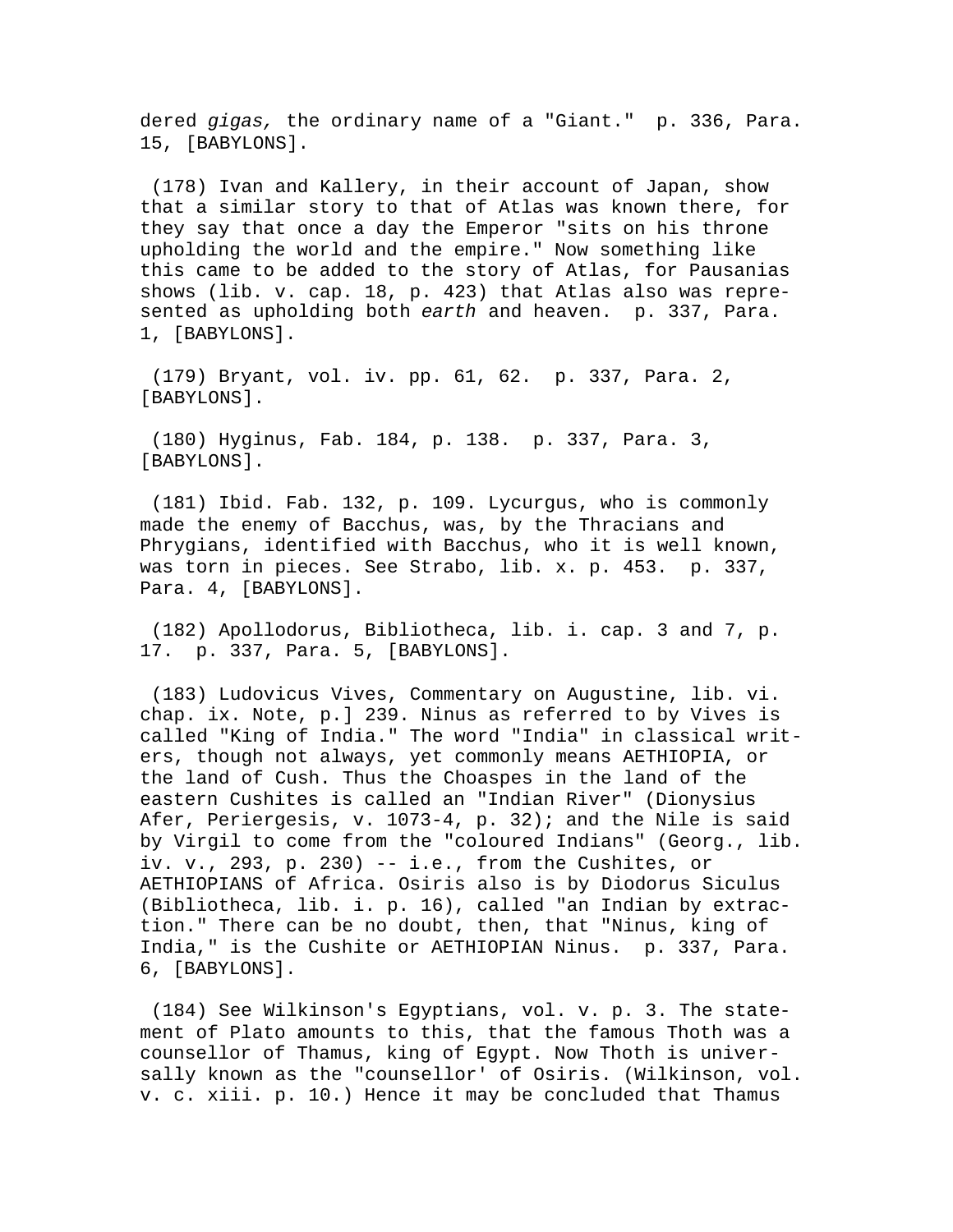and Osiris are the same. p. 337, Para. 7, [BABYLONS].

 (185) Kitto's Illustrated Commentary, vol. iv. p. 141. p. 337, Para. 8, [BABYLONS].

 (186) Photius, under the head "Nebridzion" quotes Demosthenes as saying that "spotted fawns (or nebroi) were torn in pieces for a certain mystic or mysteries reason;" and he himself tells us that "the tearing in pieces of the nebroi (or spotted fawns) was in imitation of the suffering in the case of Dionysus" or Bacchus. -- Photius, Lexicon, Pars. i. p. 291. p. 337, Para. 9, [BABYLONS].

 (187) See Ovid's "Fasti", lib. v. lines 540-544. Ovid represents Orion as so puffed up with pride on account of his great strength, as vain-gloriously to boast that no creature on earth could cope with him, whereupon a scorpion appeared, "and," says the post, "he was added to the stars." The name of a scorpion in Chaldee is Akrab; but Ak-rab, thus divided, signifies "The Great Oppressor," and this is the hidden meaning of the Scorpion as represented in the Zodiac. That sign typifies him who cut off the Babylonian god, and *suppressed* the system he set up. It was while the sun was in Scorpio that Osiris in Egypt "disappeared" (Wilkinson, vol. iv. p. 331), and great lamentations were made for his disappearance. Another subject was mixed up with the death of the Egyptian god; but it is specially to be noticed that, as it was in consequence of a conflict with a *scorpion* that Orion was "added to the stars," so it was when the *scorpion* was in the ascendant that Osiris *"disappeared."* p. 337, Para. 10, [BABYLONS].

 (188) See Paschal Chronicle, tom. i. p. 64. p. 337, Para. 11, [BABYLONS].

 (189) Gillespie's Sinim, p. 71. p. 337, Para. 12, [BABYLONS].

 (190) In Theocritus, also, the boar that killed Adonis is represented as having done so accidentally. See next section. p. 337, Para. 13, [BABYLONS].

 (191) Scandinavia, vol. i. pp. 93, 94. p. 337, Para. 14, [BABYLONS].

 (192) Zero -- in Chaldee, "the seed" -- though we have seen reason to conclude that in Greek it sometimes appeared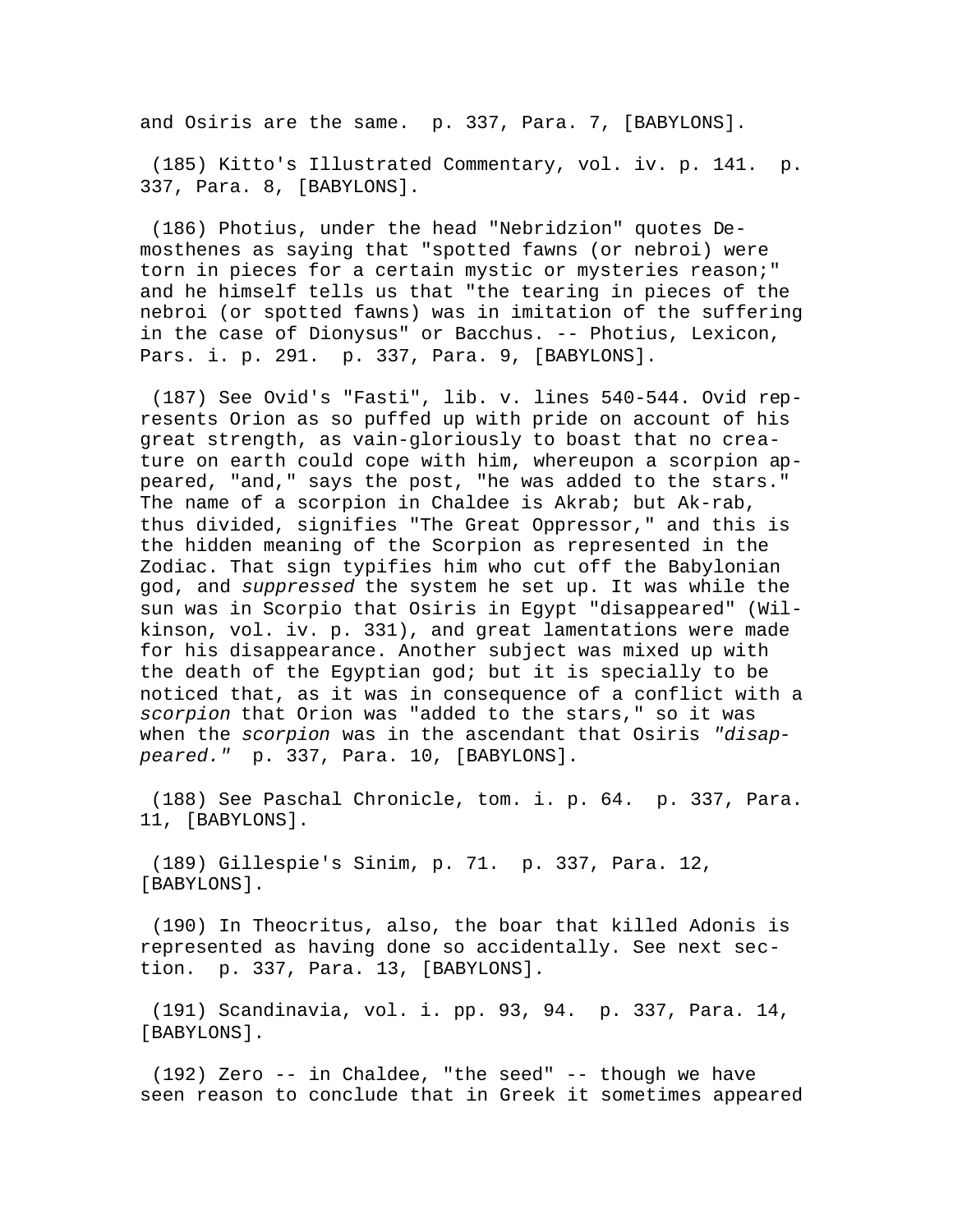as Zeira, quite naturally passed also into Zoro, as may be seen from the change of Zerubbabel in the Greek Septuagint to Zors-babel; and hence Zuro-ashta, "the seed of the woman" became Zoroaster, the well-known name of the head of the fire-worshippers. Zoroaster's name is also found as Zeroastes (Johannes Clericus, tom. ii., De Chaldzeis, sect. i. cap. 2, p. 194). The reader who consults the able and very learned work of Dr. Wilson of Bombay, on the Parsi Religion, will find that there was a Zoroaster long before that Zoroaster who lived in the reign of Darius Hystaspes. -- (See note to Wilson's Parsi Religion, p. 398.) In general history, the Zoroaster of Bactria is most frequently referred to; but the voice of antiquity is clear and distinct to the effect that the first and great Zoroaster was an Assyrian or Chaldean (Suidas, tom. i. p. 1133), and that he was the founder of the idolatrous system of Babylon, and therefore Nimrod. It is equally clear also in stating that he perished by a violent death, even as was the case with Nimrod, Tammuz, or Bacchus. The identity of Bacchus and Zoroaster is still further proved by the epithet Pyrisporus, bestowed on Bacchus in the Orphic Hymns (Hymn xliv. 1). When the primeval promise of Eden began to be forgotten, the meaning of the name Zero-ashta was lost to all who knew only the *exoteric* doctrine of Paganism; and as "ashta" signified "fire" in Chaldee, as well as "the woman," and the rites of Bacchus had much to do with fire-worship, "Zeroashta" came to be rendered "the seed of fire;" and hence the epithet Pyrisporus, or Ignigena, "fire-born," as applied to Bacchus. From this misunderstanding of the meaning of the name Zero-asha, or rather from its wilful perversion by the priests, who wished to establish one doctrine for the initiate, and another for the profane vulgar, came the whole story about the unborn infant Bacchus having been rescued from the flames that consumed his mother Semele, when Jupiter came in his glory to visit her. -- (Note to Ovid's Metam., lib. iii. v. 254, tom. ii. p. 139.) p. 337, Para. 15, [BABYLONS].

 There was another name by which Zoroaster was known, and which is not a little instructive, and that is Zar-adas, "The only seed." -- (Johannes Clericus, tom. ii. De Chaldaeis, sect. i. cap. 2, p. 191.) In Wilson's Parsi Religion the name is given either Zoroadus, or Zarades (p. 400). The ancient Pagans, while they recognized supremely one only God, knew also that there was one only *seed,* on whom the hopes of the world were founded. In almost all nations, not only was a great god known under the name of Zero or Zer,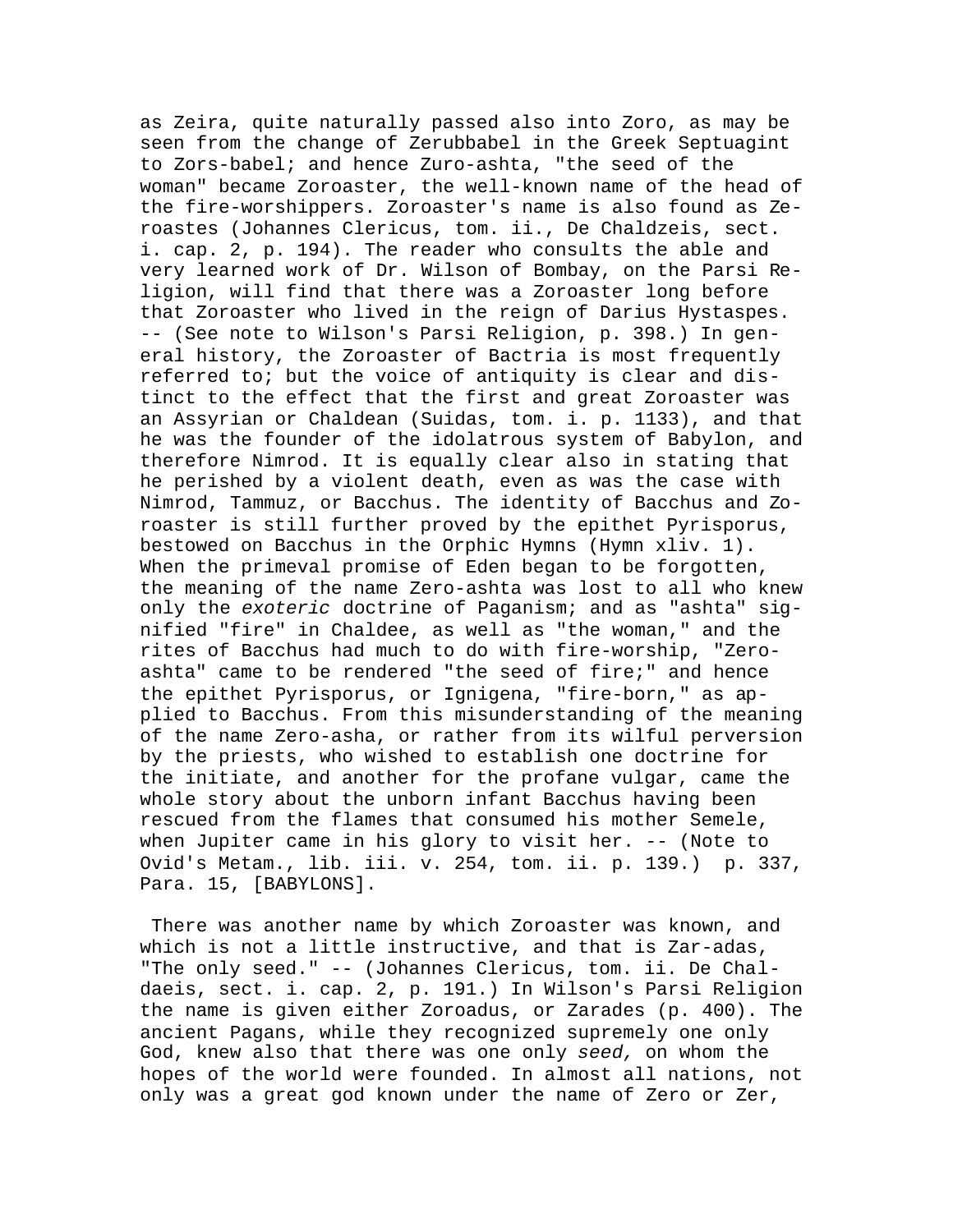"the seed," and a great goddess under the name of Ashta or Isha, "the woman;" but the great god Zero is frequently characterised by some epithet which implies that he is "The only One." Now what can account for such names or epithets? Genesis iii. 15 can account for them; nothing else can. The name Zar-ades, or Zoro-adus, also strikingly illustrates the saying of Paul: "He saith not, And to seeds, as of many; but as of one, and to thy seed, which is Christ." p. 337, Para. 16, [BABYLONS].

 It is worthy of notice, that the modern system of Parseeism, which dates from the reform of the old fire-worship in the time of Darius Hystaspes, having rejected the worship of the goddess-mother, cast out also from the name of their Zoroaster the name of the "woman"; and therefore in the Zend, the sacred language of the Parsees, the name of their great reformer is Zarathustra (see Wilson, p. 201, and *passim)* -- i.e., "The Delivering Seed," the last member of the name coming from Thusht (the root being -- Chaldee - - nthsh, which drops the initial *n),* "to loosen or set loose," and so to free. Thusht is the infinitive, and *ra* appended to it is, in Sanscrit, with which the Zend has much affinity, the well-known sign of the door of an action, just as *er* is in English. The Zend Zarathushtra, then, seems just the equivalent of Phoroneus, "The Emancipator." p. 337, Para. 17, [BABYLONS].

 (193) Wilkinson, vol. iv. p. 395. p. 338, Para. 1, [BABYLONS].

 (194) Humboldt's Mexican Researches, vol. i. p. 228. p. 338, Para. 2, [BABYLONS].

 (195) Mallet's Northern Antiquities, Fab. li. p. 453. p. 338, Para. 3, [BABYLONS].

 (196) Landseer's Sabean Researches, pp. 132-134. p. 338, Para. 4, [BABYLONS].

 (197) From *E,* "the," *nko,* "to crush and *nahash,* "a serpent," -- "Einko-nabash." The Arabic name of the constellation, "the Kneeler," is "Al-Gthrn" which in like manner, signifies "The Crusher." p. 338, Para. 5, [BABYLONS].

 (198) Coleman's Indian Mythology, Plate xii. p. 34. See *ante.* p. 60. p. 338, Para. 6, [BABYLONS].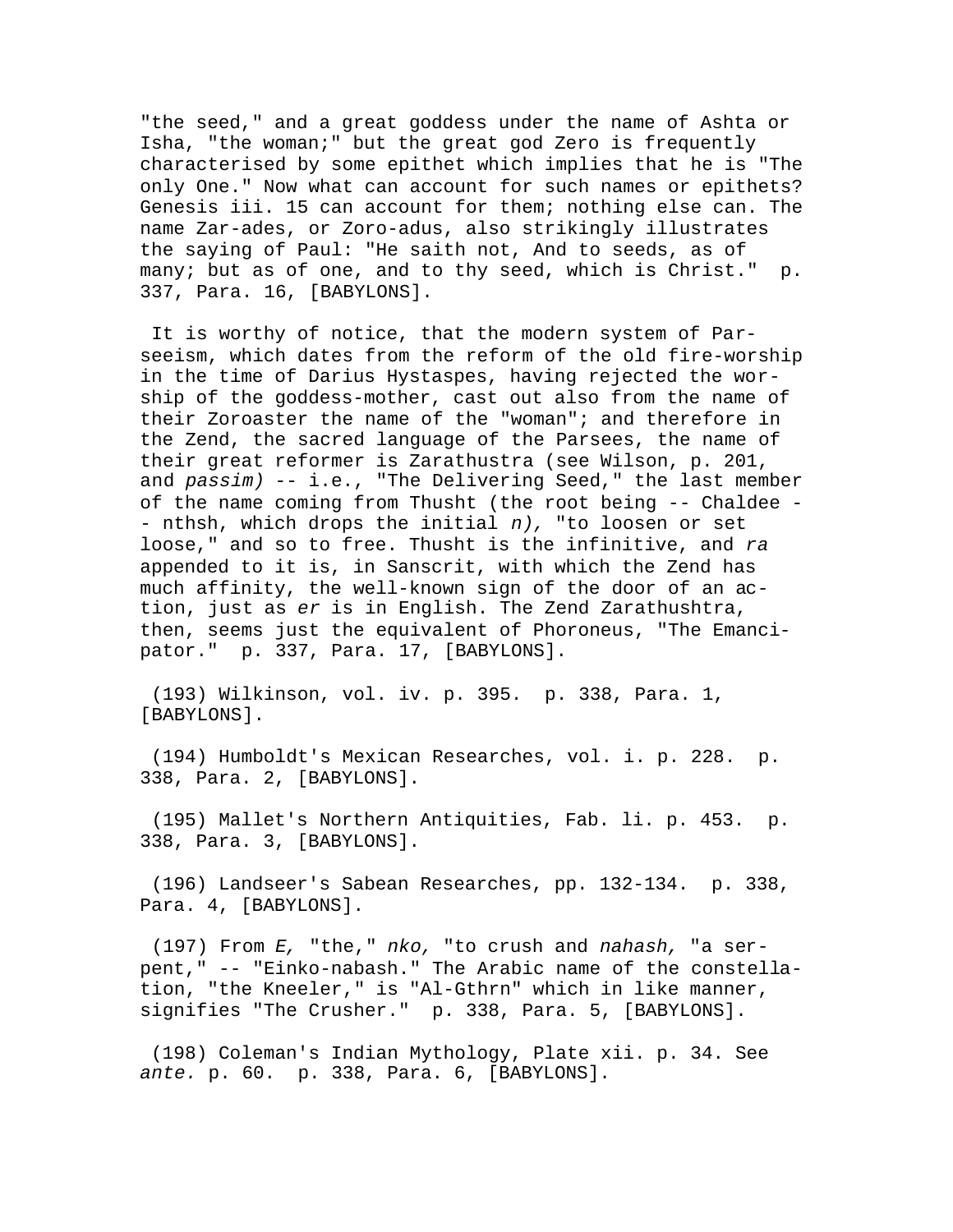(199) Pococke's India in Greece, p. 300. p. 338, Para. 7, [BABYLONS].

 (200) Suidas, tom i. pp. 1133. 1134. p. 338, Para. 8, [BABYLONS].

 (201) Berosus, "apud" Bunsen, vol. i. p. 709. p. 338, Para. 9, [BABYLONS].

 (202) More Nevochim, p. 426. p. 338, Para. 10, [BABYLONS].

 (203) The name of the true God (Elohim) is plural. Therefore, "the power of the gods," and "of God," is expressed by the same term. p. 338, Para. 11, [BABYLONS].

 (204) Wilkinson, vol. v. p. 17. p. 338, Para. 12, [BABYLONS].

 (205) Ibid. vol. iv. pp. 330-332. p. 338, Para. 13, [BABYLONS].

 (206) Diodorus. lib. i. p. 48. p. 338, Para. 14, [BABYLONS].

 (207) Diodorus, lib. i. p. 58. The words of Diodorus, as printed in the ordinary editions, make the number of the judges simply "more than forty," without specifying how many more. In the *Codex Coislianus,* the number is stated to be *"two* more than forty." The earthly judges, who tried the question of burial, are admitted both by Wilkinson (vol. v. p. 75) and Bunsen)vol. i. p. 27), to have corresponded in number to the judges of the infernal regions. Now, these judges, over and above their president, are proved from the monuments to have been forty-two. In reference to this number as applying equally to the judges of this world and the world of spirits, Bunsen, speaking of the judgment on a deceased person in the world unseen, uses these words in the passage above referred to: "Forty-two gods *(the number composing the earthly tribunal of the dead)* occupy the judgment seat." Diodorus himself, whether he actually wrote "two more than forty," or simply "more than forty," gives reason to believe that forty-two was the number he had present to his mind; for he says, that "the whole of the fable of the shades below," as brought by Orpheus from Egypt, was "copied from the ceremonies of the Egyptian funerals," which he had witnessed at the judgment before the burial of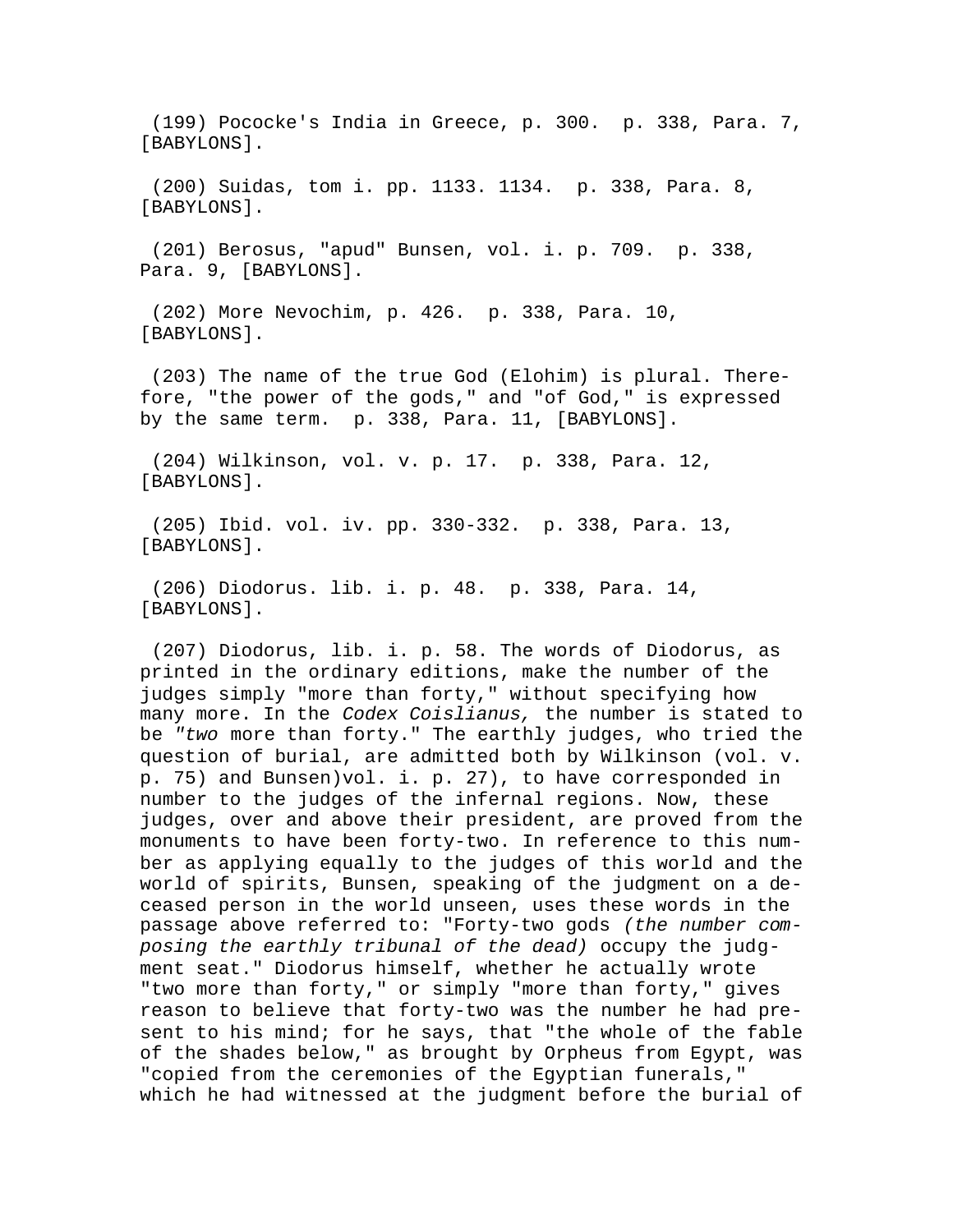the dead. -- Diodorus, lib. i. p. 58.) If, therefore, there were just forty-two judges in "the shades below," that even, on the showing of Diodorus, whatever reading of his words be preferred, proves that the number of the judges in the *earthly* judgment must have been the same. p. 338, Para. 15, [BABYLONS].

 (208) Wilkinson admits that different individuals at different times bore this hated name in Egypt. One of the most noted names by which Typho, or the Evil One, was called, was Seth (Epiphanius, Adv. Haeres., lib. iii.). Now Seth and Shem are synonymous, both alike signifying "the appointed one." As Shem was a younger son of Noah, being "the brother of Japhet the *elder"* (Gen. x. 21), and as the preeminence was divinely destined to him, the name Shem, "the appointed one," had doubtless been given him by Divine direction, either at his birth of afterwards, to mark him out as Seth had been previously marked out as the "child of promise." Shem, however, seems to have been known in Egypt as Typho, not only under the name of Seth, but under his own name; for Wilkinson tells us that Typho was characterised by a name that signified "to destroy and render desert." -- (Egyptians, vol. iv. p. 434.) Now the name of Shem also in one of its meanings signifies "to desolate" or lay waste. So Shem, the appointed one, was by his enemies made Shem, the Desolator or Destroyer -- i.e., the Devil. p. 338, Para. 16, [BABYLONS].

 (209) In India, a demon with a "boar's face" is said to have gained such power through his *devotion,* that he oppressed the *"devotees"* or worshippers of the gods, who had to hide themselves. -- Moor's Pantheon, p. 19.) Even in Japan there seems to be a similar myth. For Japanese boar, see Illustrate News, 15th Dec., 1860. p. 338, Para. 17, [BABYLONS].

 (210) Ezek. xxvii. 15: "They brought thee for a present *horns* of ivory." p. 339, Para. 1, [BABYLONS].

 (211) Pausanias admits that some in his day regarded tusks as teeth; but he argues strongly, and, I think, conclusively, for their being considered as *"horns."* -- See Pausanias, lib. v. *Eliaca,* cap. 12. p. 404; also, Varro, De Lingua Latina, lib. vi. "apud" Parkhurst, "sub voce" "Krn." p. 339, Para. 2, [BABYLONS].

(212) The Celtic scholars derive the name Ogmius from the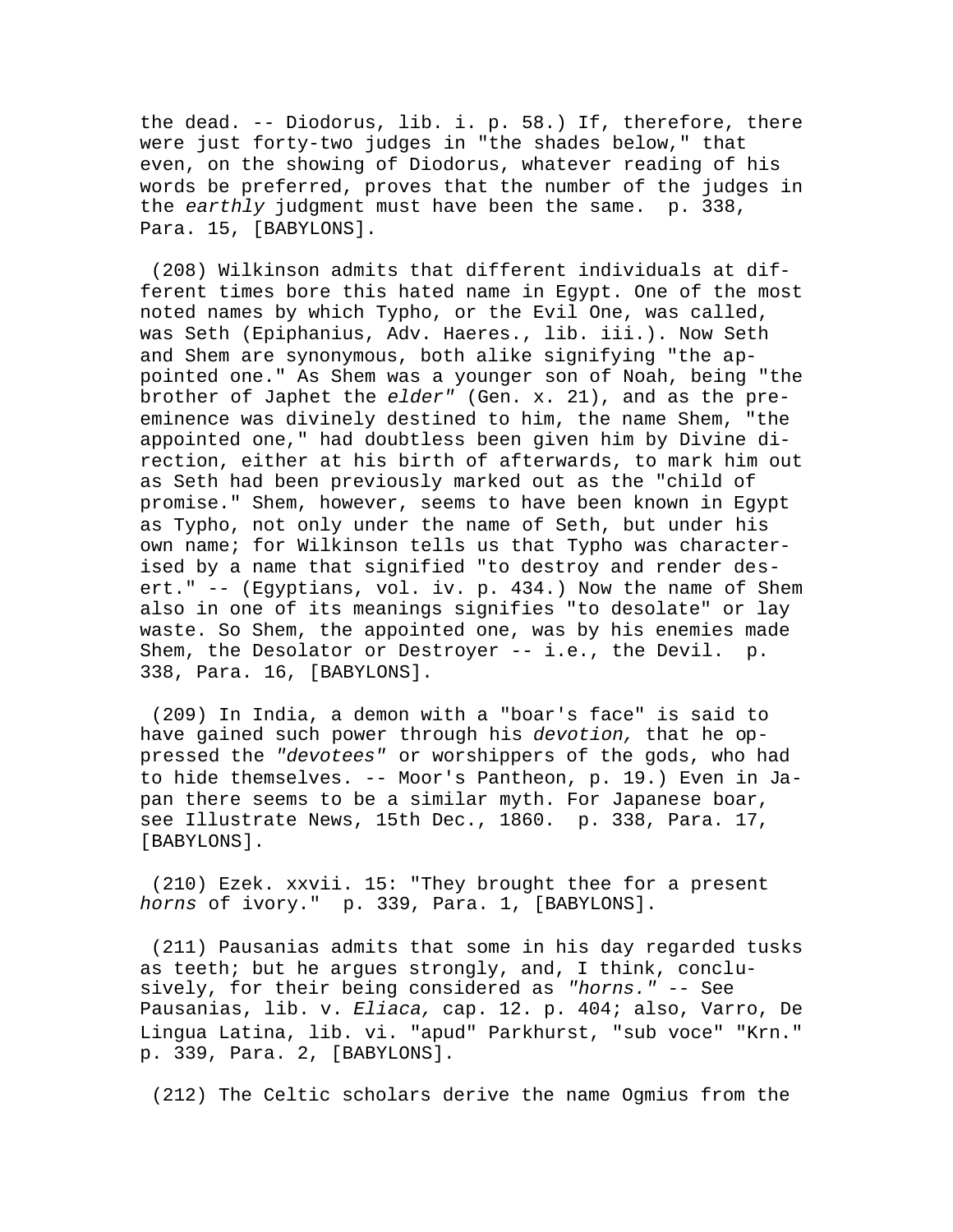Celtic word Ogum, which is said to denote "the secret of writing;' by Ogum is much more likely to be derived from the name of the god, than the name of the god to be derived from it. p. 339, Para. 3, [BABYLONS].

 (213) Sir W. Betham's Gael and Cymbri, pp. 90-93. In connection with this Ogmius, one of the names of "Sem," the great Egyptian Hercules who overcame the Giants, is worthy of notice. That name is Chron. In the *Etymologicum Magnum, "apud"* Bryant, vol. ii. p. 33, we thus read: "They say that in the Egyptian dialect Hercules is called Chon." Compare this with Wilkinson, vol. v. p. 17, where Chon is called "Sem." Now Khon signifies "to lament" in Chaldee, and as Shem was Khon -- i.e., "Priest" of the Most High God, his character and peculiar circumstances as Khon "the lamenter" would form an additional reason why he should be distinguished by that name by which the Egyptian Hercules was known. And it is not to be overlooked, that on the part of those who seek to turn sinners from the error of their ways, there is an eloquence in tears that is very impressive. The tears of Whitefield formed one great part of his power; and, in like manner, the tears of Khon, "the lamenting" Hercules, would aid him mightily in overcoming the Giants. p. 339, Para. 4, [BABYLONS].

 (214) Justinus, Historia, lib. i. cap. 1, vol. ii. p. 615. p. 339, Para. 5, [BABYLONS].

 (215) Stanley, p. 1031, col. 1. p. 339, Para. 6, [BABYLONS].

 (216) Epiphanius, Adv. Hoeres., lib. i. tom. i., vol. i. 7 c. p. 339, Para. 7, [BABYLONS].

 (217) Wilkinson's Manners and Customs of Egyptians, vol. v. p. 326. p. 339, Para. 8, [BABYLONS].

 (218) Damascius, "apud" Photium, Bibliotheca, cod. 242, p. 343. p. 339, Para. 9, [BABYLONS].

 (219) One of the statements to which I refer is contained in the following words of Moses of Chorene in his *Armenian History,* referring to the answer made by Semiramis to the friends of Araeus, who had been slain in battle by her: "Diis inquit [Semiramis] meis mendata dedi, u Araei vulnera lamberent, et ad vitam revocarunt;" "I have given commands, says Sermiranmis, to my gods to lick the wounds of Araeus,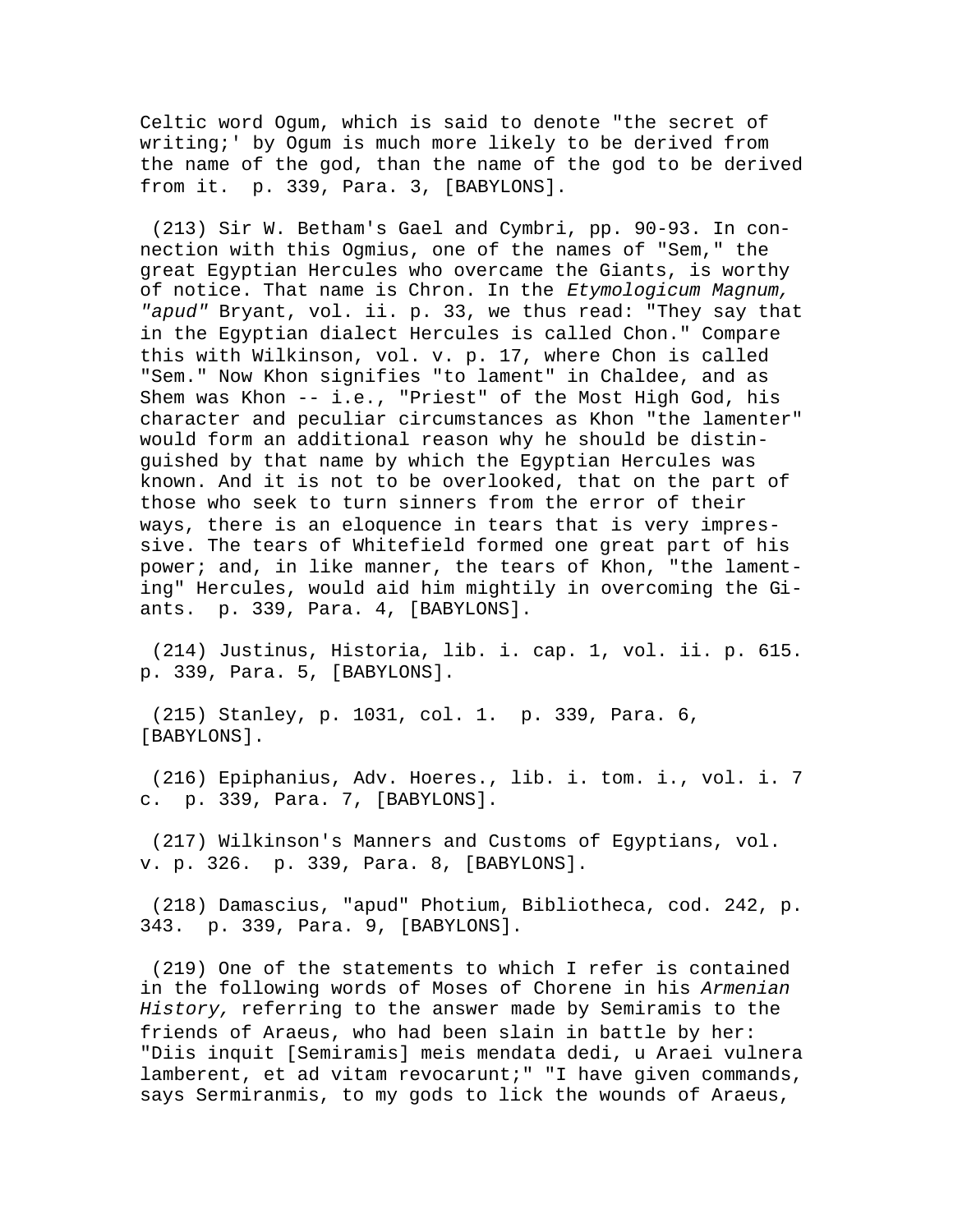and to raise him from the dead. The gods, says she, *have* licked Araeus, and recalled him to life." -- (Moses Choronen, lib. i. cap. 14, p. 42.) If Semiramis had really done what she said she had done, it would have been a miracle. The effects of magic were *sham* miracles; and Justin and Epiphanius show that sham miracles came in at the very birth of idolatry. Now, unless the sham miracle of raising the dead by magical arts had already been known to be practised in the days of Semiramis, it is not likely that she would have given such an answer to those whom she wished to propitiate; for, on the one hand, how could she ever have thought of such an answer, and on the other, how could she expect that it would have the intended effect, if there was no current belief in the practices of necromancy? We find that in Egypt, about the same age, such magic arts must have been practised, if Manetho is to be believed. "Manetho says," according to Josephus, "that he [the elder Horus, evidently spoken as a human and mortal king] was admitted to *the sight of the gods,* and that Amenophis desired the same privilege." *THEON genesthai theaten osper;* so it stood in the old copies. -- (Josephus, *contra* Apion, lib. i. p. 932.) This pretended admission to *the sight of the gods* evidently implies the use of the magic art referred to in the text. p. 339, Para. 10, [BABYLONS].

 (220) It would seem that no *public* idolatry was ventured upon till the reign of the grandson of Semiramis, Arioch or Arius. -- Cedreni Compendium, vol. i. pp. 29, 30. p. 339, Para. 11, [BABYLONS].

 (221) Plutarchi Opera, vol. ii. p. 366. p. 339, Para. 12, [BABYLONS].

 (222) These are the words of the *Gradus ad Parnassum,* referring to the cause of the downfall of Vulcan, whose identity with Nimrod is shown in Chapter VII. Section I. p. 340, Para. 1, [BABYLONS].

 (223) Plutarch, De Iside, vol. ii. p. 369. p. 340, Para. 2, [BABYLONS].

 (224) Thevenot, Voyages, Partie ii., chap. vii. p. 514. p. 340, Para. 3, [BABYLONS].

 (225) Col. Kennedy's Hindoo Mythology, pp. 221 and 247, with Note. p. 340, Para. 4, [BABYLONS].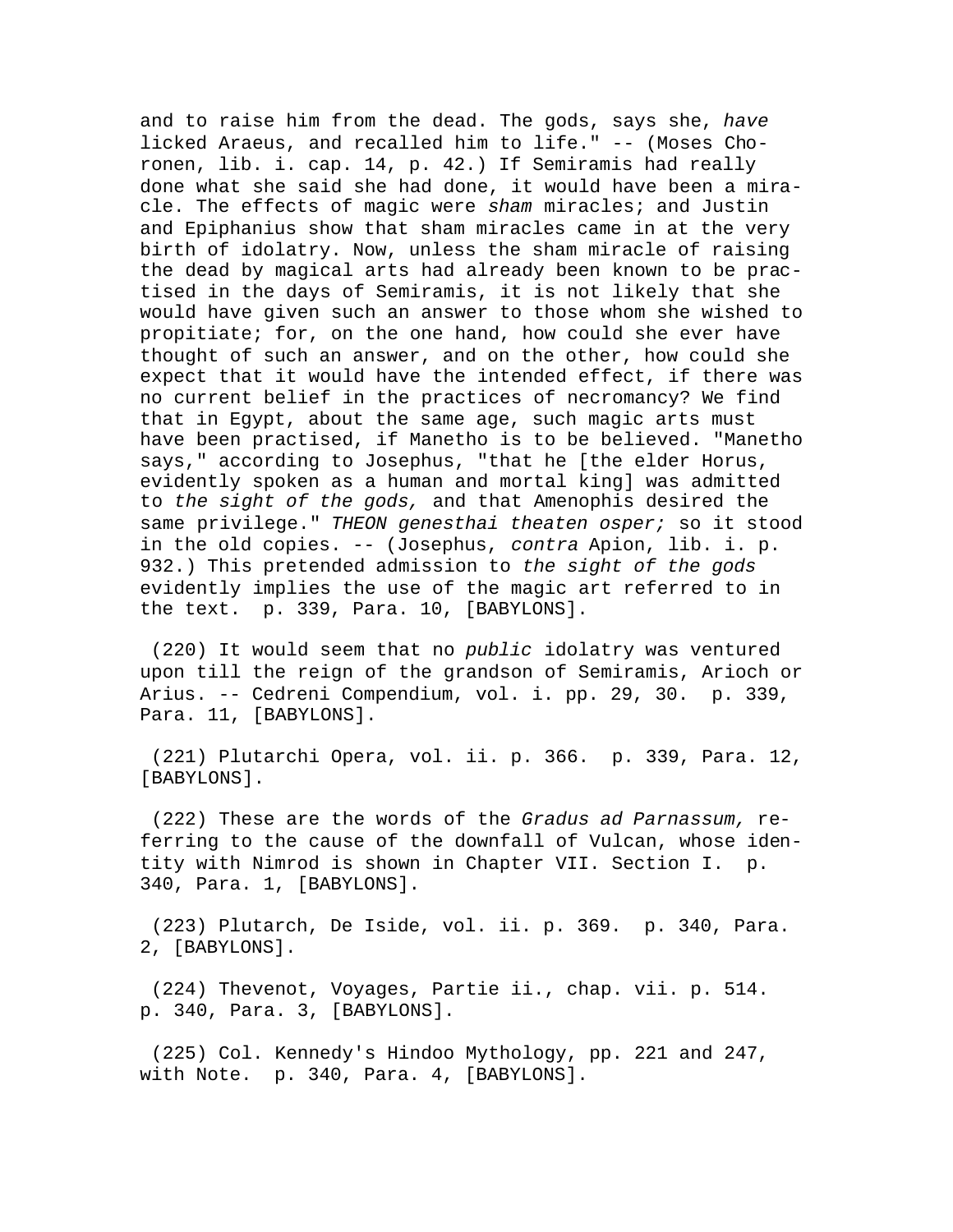(226) Ibid. pp. 200, 204, 205. In the exercise of his office as the *Remedial* god, Vishnu is said to 'extract the thorns of the three worlds." -- Moor's Pantheon, p. 12. 'Thorns" were a symbol of the curse. -- (Gen. iii. 18.) p. 340, Para. 5, [BABYLONS].

 (227) Pope's Homer, corrected by Parkhurst. See the original in *Iliad,* lib. v. li. 339, 340, pp. 198, 199. p. 340, Para. 6, [BABYLONS].

(228) See *ante,* p. 22. p. 340, Para. 7, [BABYLONS].

 (229) The expression used in Exodus xxviii. 38, for "bearing iniquity" or sin in a vicarious manner is *"nsha eon"* (the first letter *eon* being *ayn).* A synonym for *son,* "iniquity," is *aon* (the first letter being aleph). -- (See Parkhurst *"sub voce"* "An," No. IV.) In Chaldee the first letter *a* becomes *i,* and therefore *anon,* "iniquity," is *ion.* Then nsha "to bear," in the participle active is "nusha." As the Greeks had no *sh,* that became *nusa. De,* or *Da,* is the demonstrative pronoun signifying "That" or "The great." And thus *"D'ion-nusa"* is exactly "The great sin-bearer." That the classic Pagans had the very idea of the imputation of sin, and of vicarious suffering, is proved by what Ovid says in regard to Olenos. Olenos is said to have taken upon him and willingly to have borne the blame of guilt of which he was innocent:-- *Quique in se crimen traxit, voluitque videri, Olenos esse nocens."* (Ovid, Metam., vol. ii. p. 486.) Under the load of this imputed guilt. voluntarily taken upon himself, Olenos is represented as having suffered such horror as to have perished, being petrified or turned into stone. As the stone into which Olenos was changed was erected on the *holy* mountain of Ida, that shows that Olenos must have been regarded as a *sacred* person. The real character of Olenos, as the "sin-bearer," can be very fully established. See Appendix, Note F. p. 340, Para. 8, [BABYLONS].

 (230) Mahawanso, xxxi. *apud* Pococke's India in Greece. p. 185. p. 340, Para. 9, [BABYLONS].

 (231) Athenaeus, liv. xv. p. 675. p. 340, Para. 10, [BABYLONS].

 (232) Wilkinson's Egyptians, vol. iv. p. 189. p. 340, Para. 11, [BABYLONS].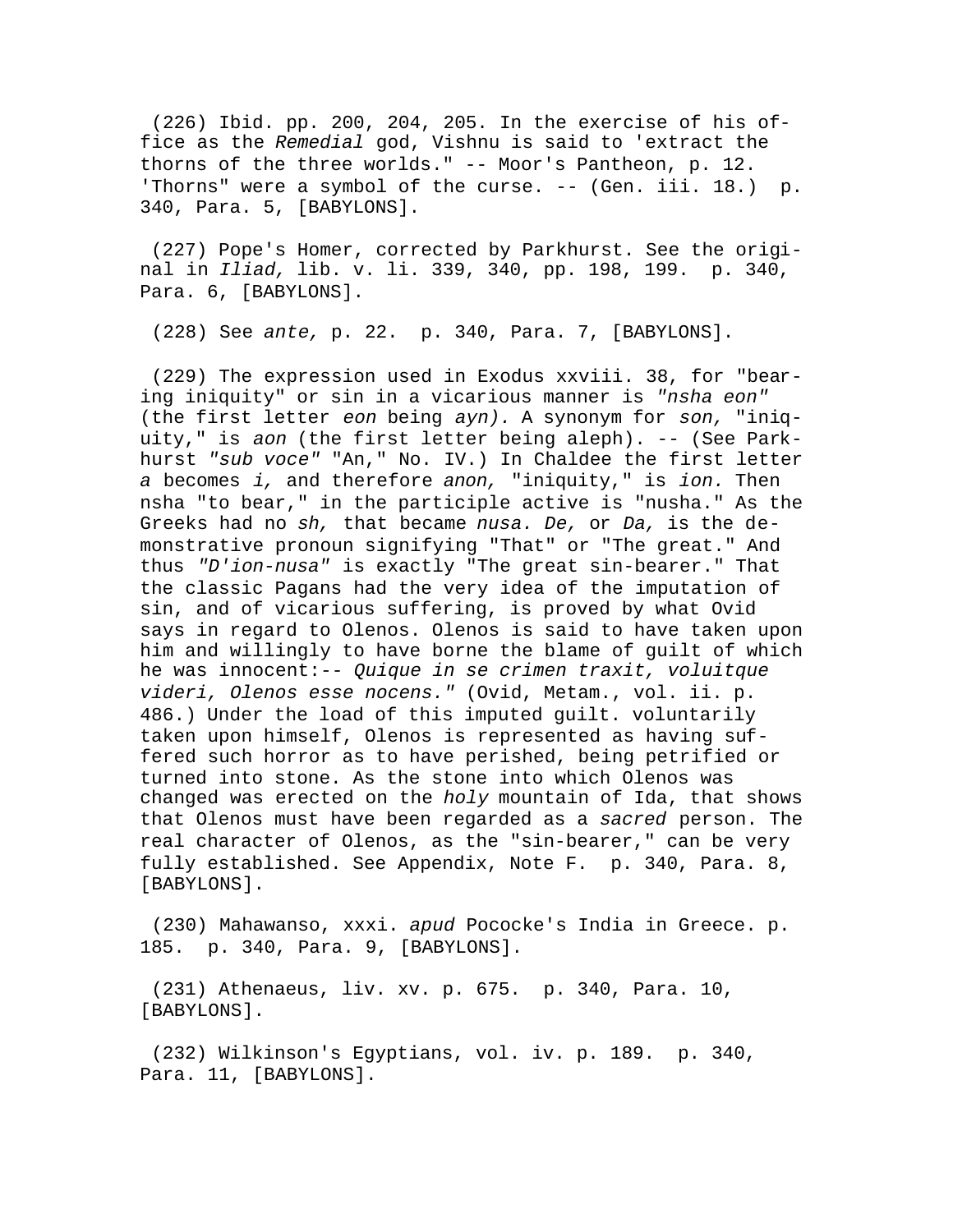(233) Ibid. p. 310. p. 340, Para. 12, [BABYLONS].

 (234) Russell's Egypt, p. 79. p. 340, Para. 13, [BABYLONS].

 (235) Wilkinson, vol. iv. pp. 310, 314. p. 340, Para. 14, [BABYLONS].

 (236) This is the esoteric meaning of Virgil's "Golden Branch," and of the Misletoe Branch of the Druids. The proof of this must be reserved to the *Apocalypse of the Past.* I may remark, however, in passing, on the wide extent of the worship of a sacred branch. Not only do the Negroes in Africa in the worship of the Fetiche, on certain occasions, make use of a sacred branch (Hurd's Rites and Ceremonies, p. 375), but even in India there are traces of the same practice. My brother, S. Hislop, Free Church Missionary at Nagpore, informs me that the late Rajah of Nagpore used every year, on a certain day, to go in state to worship the branch of a particular species of tree, called Apta, which had been planted for the occasion, and which, after receiving divine honours, was plucked up, and its leaves distributed by the native Prince among his nobles. In the streets of the city numerous boughs of the same kind of tree were sold, and the leaves presented to friends under the name of *sona,* or "gold." p. 340, Para. 15, [BABYLONS].

 (237) Berosus, in Bunsen's Egypt, vol. i. p. 710, Note 5. The name "El-Bar" is given above in the Hebrew form, as being more familiar to the common reader of the English Bible. The Chaldee form of the name is Ala-Bar, which in the Greek of Berosus, is Ala-Par, with the ordinary Greek termination *os* affixed to it. The change of Bar into Par in Greek is just on the same principle as *Ab,* "father," in Greek becomes *Appa,* and *Bard,* the "spotted one," becomes Pardos, &c. This name, ala-Bar, was probably given by Berosus to Ninyas as the legitimate son and successor of Nimrod. That Ala-Par-os was really intended to designate the sovereign referred to, as "God the Son," or "the Son of God," is confirmed by another reading of the same name as given in Greek (in p. 712 of Bunsen, Note). There the name is Alasparos. Now Pyrisporus, as applied to Bacchus, means Ignigena, or the "Seed of Fire;" and Ala-sporos, the "Seed of God," is just a similar expression formed in the same way, the name being Grecised. It is well known that the Greek *speiro* comes from the Hebrew Zero, both signifying as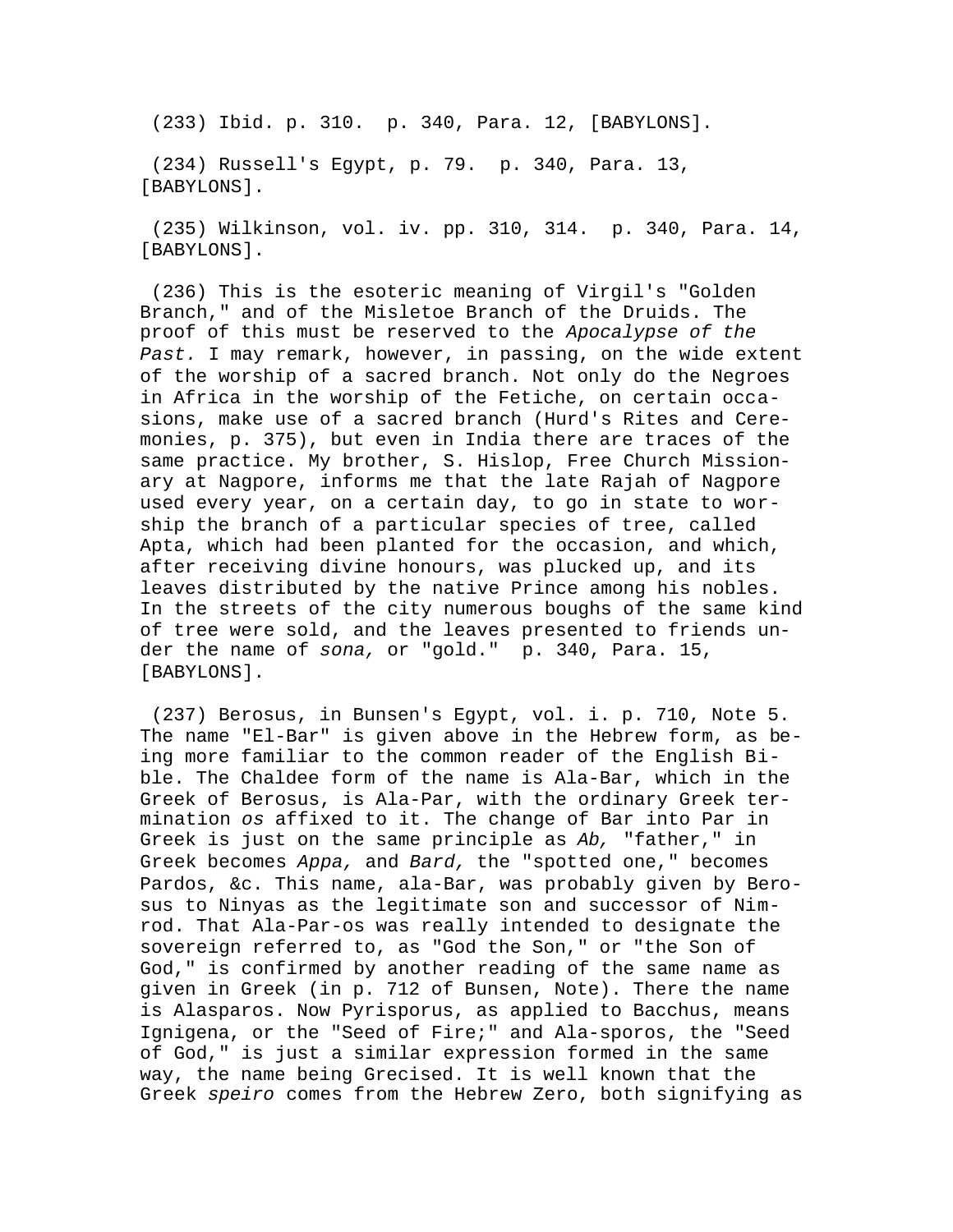verbs *to sow.* The formation of *speiro* comes thus; The active participle of Zero is Zuro, which, used as a verb, becomes Zwero, Zvero, and Zpero. "Ala-sparos," then, naturally signifies, "The Seed of God" -- a mere variation of Ala-Par-os, "God the Son," or "the Son of God." p. 340, Para. 16, [BABYLONS].

 (238) Nineveh and Babylon, p. 629. p. 341, Para. 1, [BABYLONS].

 (239) Vaux's Nineveh. p. 457. p. 341, Para. 2, [BABYLONS].

 (240) Bunsen, vol. i. p. 426. Though Bunsen does not *mention* the degradation of the god Bar, yet by making him Typhon he *implies* his degradation. See Epiphanius, Adv. Haereses, lib. iii. tom. ii., vol. i. p. 1093. p. 341, Para. 3, [BABYLONS].

 (241) To understand the true meaning of the above expression, reference must be had to a remarkable form of oath among the Romans. In Rome the most sacred form of an oath was (as we learn from Aulus Gellius, i. 21, p. 192), "Per Joven Lapidem," "By Jupitor the Stone," This, as it stands, is nonsense. But translate *lapidem* back into the sacred tongue, or Chaldee, and the oath stands, "By Jove, the Son," or "By the son of Jove." *Ben.* which in Hebrew is Son, in Chaldee becomes *Eben,* which also signifies a *stone,* as may be seen in "Ebenezer," "The *stone* of help." Now as the most learned inquirers into antiquity (Sir G. Wilkinson evidently being included among them, see *Egyptians,* vol. iv. p. 186), have admitted that the Roman Jovis, which was anciently the nominative, is just a form of the Hebrew Jehovah, it is evident that the oath had originally been, "by the son of Jehovah." This explains how the most solemn and binding oath had been taken in the form above referred to; and, it shows, also, what was really meant when Bacchus, "the son of Jovis," was called "The Eternal Boy." -- Ovid, Metam., iv. 17, 18. p. 341, Para. 4, [BABYLONS].

 (242) Valerius Maximus, lib. ix., cap. 3, leaf 193, p. 2. Valerius Maximus does not mention anything about the representation of Semiramis with the child in her arms; but as Semiramis was deified as Rhea, whose distinguishing character was that of goddess *Mother,* and as we have evidence that the name, "Seed of the *Woman,"* or Zoroastes, goes back to the earliest times -- viz., her own day (Clericus, De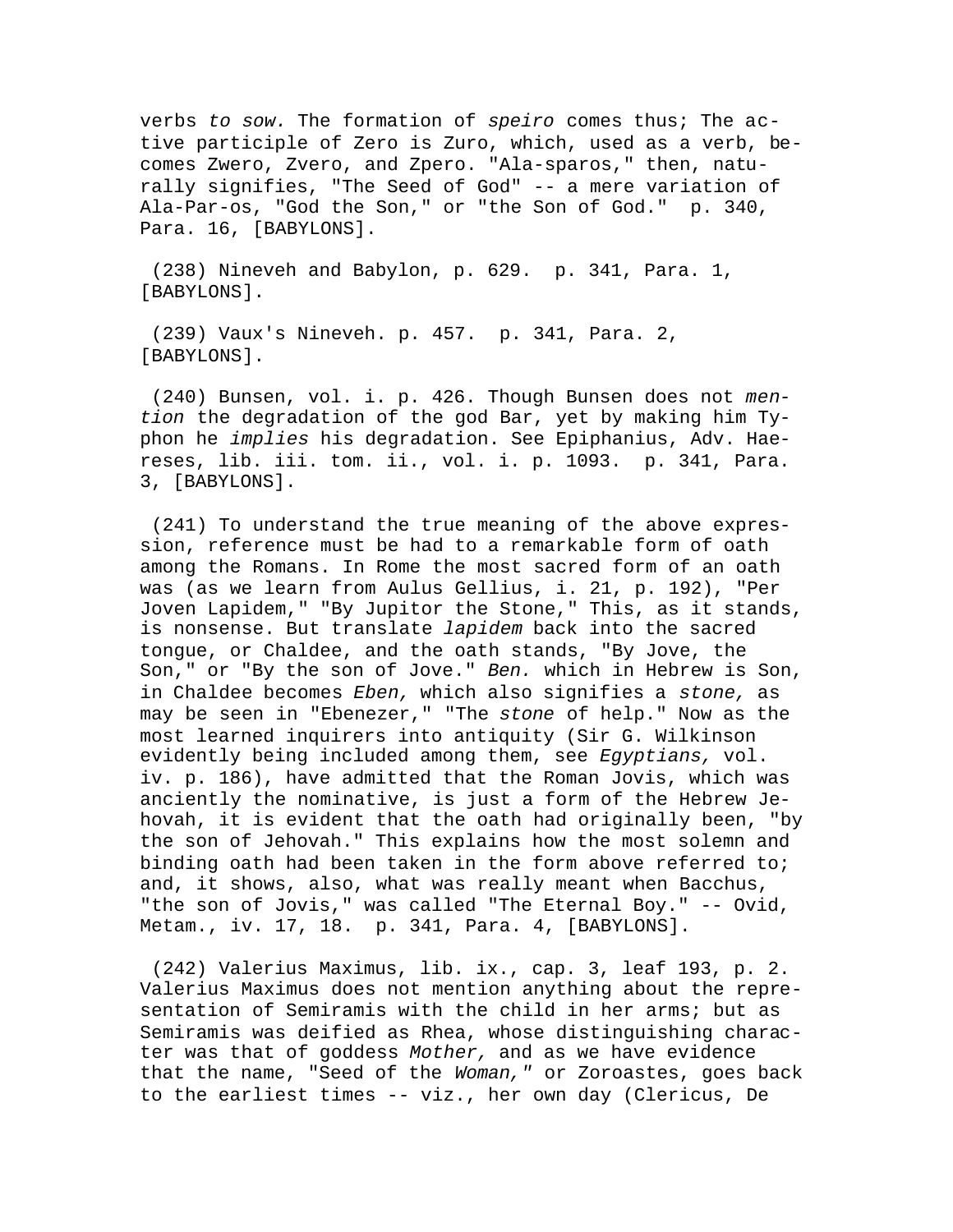Chaldaeis, lib. i. sect. i., cap. 3, tom. ii. p. 199), this implies that if there was any image-worship in these times, that "Seed of the *Woman"* must have occupied a prominent place in it. As over all the world the Mother and the child appear in some shape or other, and are found on the early Egyptian monuments, that shows that this worship must have had its roots in the primeval ages of the world. If, therefore, the mother was represented in so fascinating a form when singly represented, we may be sure that the same beauty for which she was celebrated would be given to her when exhibited with the child in her arms. p. 341, Para. 5, [BABYLONS].

(243) Sanchuniathon, p. 25. p. 341, Para. 6, [BABYLONS].

 (244) From Asht-trt. See Appendix, "on the meaning of the name Astarte." p. 341, Para. 7, [BABYLONS].

 (245) How extraordinary, yea, frantic, was the devotion in the minds of the Babylonians to this goddess queen, is sufficiently proved by the statement of Herodotus, lib. i. cap. 199, as to the way in which she required to be propitiated. That a whole people should ever have consented to such a custom as is there describe, show the amazing hold her worship must have gained over them. Nonnus, speaking of the same goddess, calls her "The hope of the whole world," -- *Elpis holou kosmoio. --* (Dionusiaca, lib. xli., in Bryant, vol. iii. p. 226.) It was the same goddess, as we have seen (pp. 29, 30), who was worshipped at Ephesus, whom Demetrius the silversmith characterised as the goddess "whom all Asia and the world worshipped" (Acts xix. 27). So great was the devotion to this goddess queen, not of the Babylonians only, but of the ancient world in general, that the fame of the exploits of Semiramis has, in history, cast the exploits of her husband Ninus or Nimrod, entirely into the shade. p. 341, Para. 8, [BABYLONS].

 In regard to the indentification of Rhea or Cybele and Venus, see Appendix Note G. p. 341, Para. 9, [BABYLONS].

 (246) Diodorus, Bibliotheca, lib. ii. p. 70. See Fig. 23, p. 60, *ante,* where an Egyptian goddess, in imitation of Horus, pierces a serpent's head. p. 341, Para. 10, [BABYLONS].

(247) See *ante,* pp. 29, 30. p. 341, Para. 11, [BABYLONS].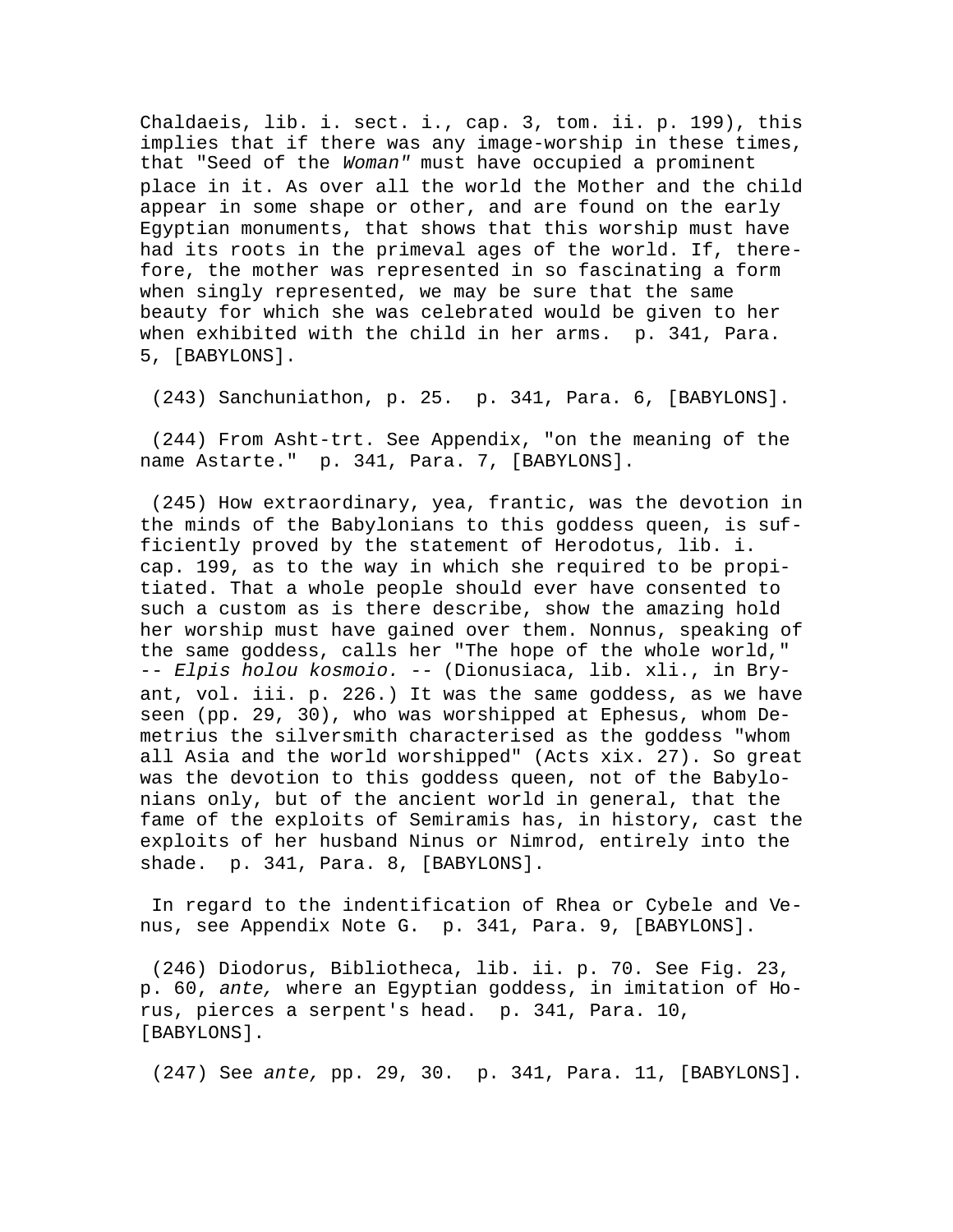(248) See Smith's Classical Dictionary, p. 320. p. 341, Para. 12, [BABYLONS].

 (249) The term *Alma* is the precise term used by Isaiah in the Hebrew of the Old Testament, when announcing, 700 years before the event, that Christ should be born of a Virgin. If the question should be asked, how this Hebrew term *Alma* (not in a Roman, but a Hebrew sense) could find its way to Rome, the answer is, Through Etruria, which had an intimate connection with Assyria (see Layard, Nineveh and Babylon, p. 190). The word 'mater' itself, from which comes our own "mother," is originally Hebrew. It comes from Heb. *Msh,* "to draw forth," in Egyptian *MS,* "to bring forth" (Bunsen, vol. i. p. 540), which in the Chaldee form becomes *MT,* whence the Egyptian *Maut,* "mother." *Erh* or *Er,* as in English (and a similar form is found in Sanscrit), is, "The doer." So that Mater or Mother signifies "The bringer forth." p. 342, Para. 1, [BABYLONS].

 It may be thought an objection to the above account of the epithet Alma, that this term is often applied to Venus, who certainly was no virgin. But this objection is more apparent than real. On the testimony of Augustine, himself an eye-witness, we know that the rites of Vesta, emphatically "the *virgin* goddess of Rome," under the name of Terra, were exactly the same as those of Venus, the goddess of impurity and licentiousness (Aug. De Civitate Dei, lib. ii. cap. 26). Augustine elsewhere says that Vesta, the virgin goddess, "was by some called Venus' (Ibid. lib. iv. cap. 10). p. 342, Para. 2, [BABYLONS].

 Even in the mythology of our own Scandinavian ancestors, we have a remarkable evidence that *Alma* Mater, or the Virgin Mother, had been originally known to them. One of their gods called Heimdal, who is described in the most exalted terms, as having such quick perceptions as that he could hear the grass growing on the ground, or the wool on the sheep's back, and whose trumpet, when it blew, could be heard through all the worlds, is called by the paradoxical name, "the son of nine virgins." -- (Mallet, p. 95.) Now this obviously contains an enigma. Let the language in which the religion of Odin was originally delivered - viz., the Chaldee "the son of nine virgins" is Ben-Almut-Teshaah. But in pronunciation this is identical with "Ben-Almet-Ishaa," "the son of the virgin of salvation." That son was everywhere known as the "saviour seed." "Zerahosha" in (Zend, "cra-osha"), and his virgin mother conse-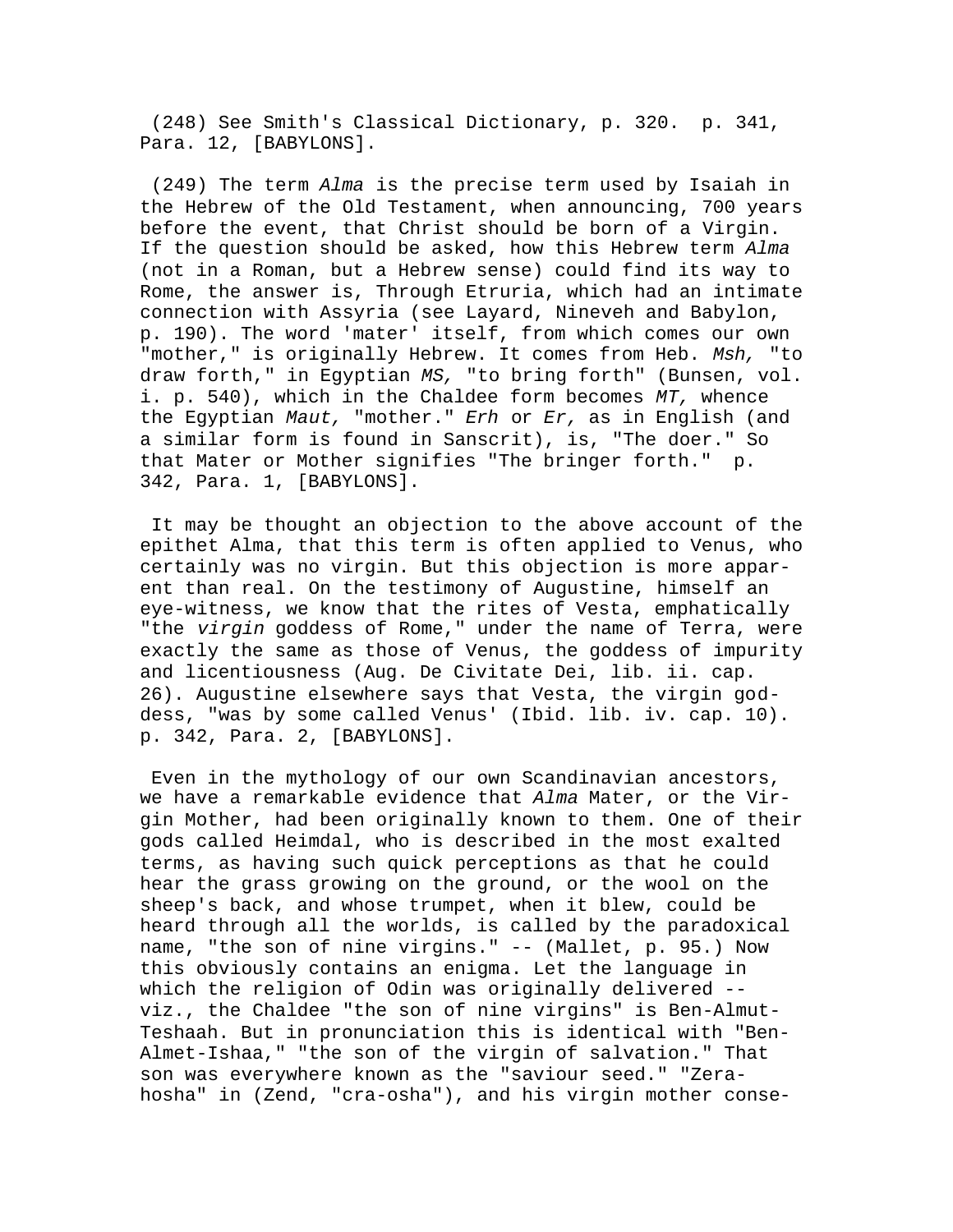quently claimed to be "the virgin of salvation." Even in the very heavens the God of Providence has constrained His enemies to inscribe a testimony to the great Scriptural truth proclaimed by the Hebrew prophet, that a "virgin should bring forth a son, whose name should be called Immanuel." The constellation Virgo, as admitted by the most learned astronomers, was dedicated to Ceres (Dr. John Hill, in his Urania, and Mr. A. Jamieson, in his Celestial Atlas, see Landseer's Sabean Researches, p. 201), who is the same as the great goddess of Babylon, for Ceres was worshipped with the babe at her breast (Sophocles, Antigone, v. 1133), even as the Babylonian goddess was. Virgo was originally the Assyrian Venus, the *mother* of Bacchus or Tammuz. Virgo then, was the Virgin *Mother.* Isaiah's prophecy was carried by the Jewish captives to Babylon, and hence the *new* title bestowed upon the Babylonian goddess. p. 342, Para. 3, [BABYLONS].

 (250) Asiatic Researches, vol. x. p. 27. p. 342, Para. 4, [BABYLONS].

 (251) See Sir J. F. Davis's China, vol. ii. p. 56, and Lafitan, who says that the accounts sent home by the Popish missionaries bore that the sacred books of the Chinese spoke not merely of a Holy Mother, but of a *Virgin* Mother (vol. i. p. 235, Note). See also Salverte, De Sciences Occultes, Appendix, Note A, sect. 12, p. 490. The reader may find addition testimonies to the very same effect in Prescott's Conquest of Mexico, vol. i. pp. 53, 54, Note. For further evidence on this subject, see Appendix, Note H. p. 342, Para. 5, [BABYLONS].

 (252) Parson's Japhet, pp. 205, 206. p. 342, Para. 6, [BABYLONS].

 (253) When Ashta, or "the woman," came to be called the "queen of heaven," the name "woman" became the highest title of honour applied to a female. This accounts for what we find so common among the ancient nations of the East, that queens and the most exalted personages were addressed by the name of "woman." "Woman" is not a complimentary title in our language; but formerly it had been applied by our ancestors in the very same way as among the Orientals; for our word "Queen" is derived from Cwino, which in the ancient Gothic just signified a woman. p. 342, Para. 7, [BABYLONS].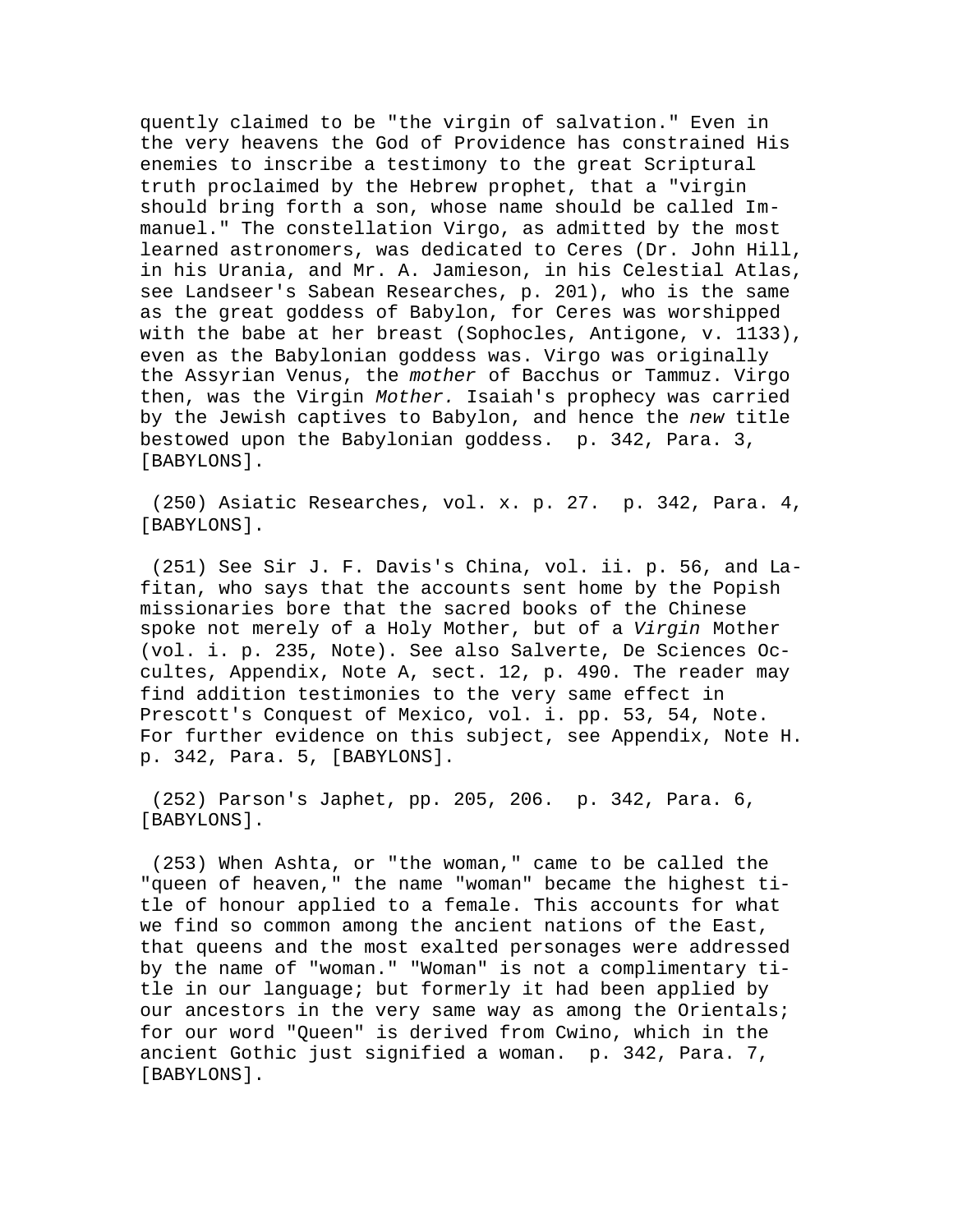(254) Bunsen, vol. i. p. 401. p. 342, Para. 8, [BABYLONS].

 (255) Ibid. vol. i. pp. 386, 387. p. 342, Para. 9, [BABYLONS].

 (256) Hestia, in Greek, signifies "a house" or "dwelling." -- See Schrevelius and Photius, *sub voce.)* This is usually thought to be a secondary meaning of the word, its proper meaning being believed to be "fire." But the statements made in regard to Hestia, show that the name is derived from Hes or Hese, "to cover, to shelter," which is the very idea of a house, which "covers" or "shelters" from the inclemency of the weather. The verb "Hes" also signifies "to protect," to "show mercy," and from this evidently comes the character of Hestia as "the protectress of suppliants." -- (See Smith.) Taking Hestia as derived from Hes, "to cover," or "shelter," the following statement of Smith is easily accounted for:-- "Hestia was the goddess of domestic life, and the giver of all domestic happiness; as such she was believed to dwell in the inner part of every house, and *to have invented the art of building houses."* If "fire" be supposed to be the original idea of Hestia, how could "fire" ever have been supposed to be "the builder of houses:! But taking Hestia in the sense of the Habitation or Dwelling-place, though derived from Hwa, "to shelter," or "cover," it is easy to see how Hestia would come to be identified with "fire." The goddess who was regarded as the "Habitation of God" was known by the name of Ashta, "The Woman;" while "Ashta" also signified "The fire;" and thus Hestia or Vesta, as the Babylonian system was developed, would easily come to be regarded as "Fire," or "the goddess of fire." For the reason that suggested the idea of the Goddess-mother being a Habitation, see Appendix, Note I. p. 342, Para. 10, [BABYLONS].

 (257) Taylor's Orphic Hymns: Hymn to Vest, p. 175. Though Vesta is here called the *daughter* of Saturn, she is also identified in all the Pantheons with Cybele or Rhea, the wife of Saturn. p. 343, Para. 1, [BABYLONS].

 (258) Note to Taylors Orphic Hymns, p. 156. p. 343, Para. 2, [BABYLONS].

 (259) For the worship of Sacca, in the character of Anaitis -- i.e., Venus, see Chesney's Euphrates Expedition, vol. i. p. 381. p. 343, Para. 3, [BABYLONS].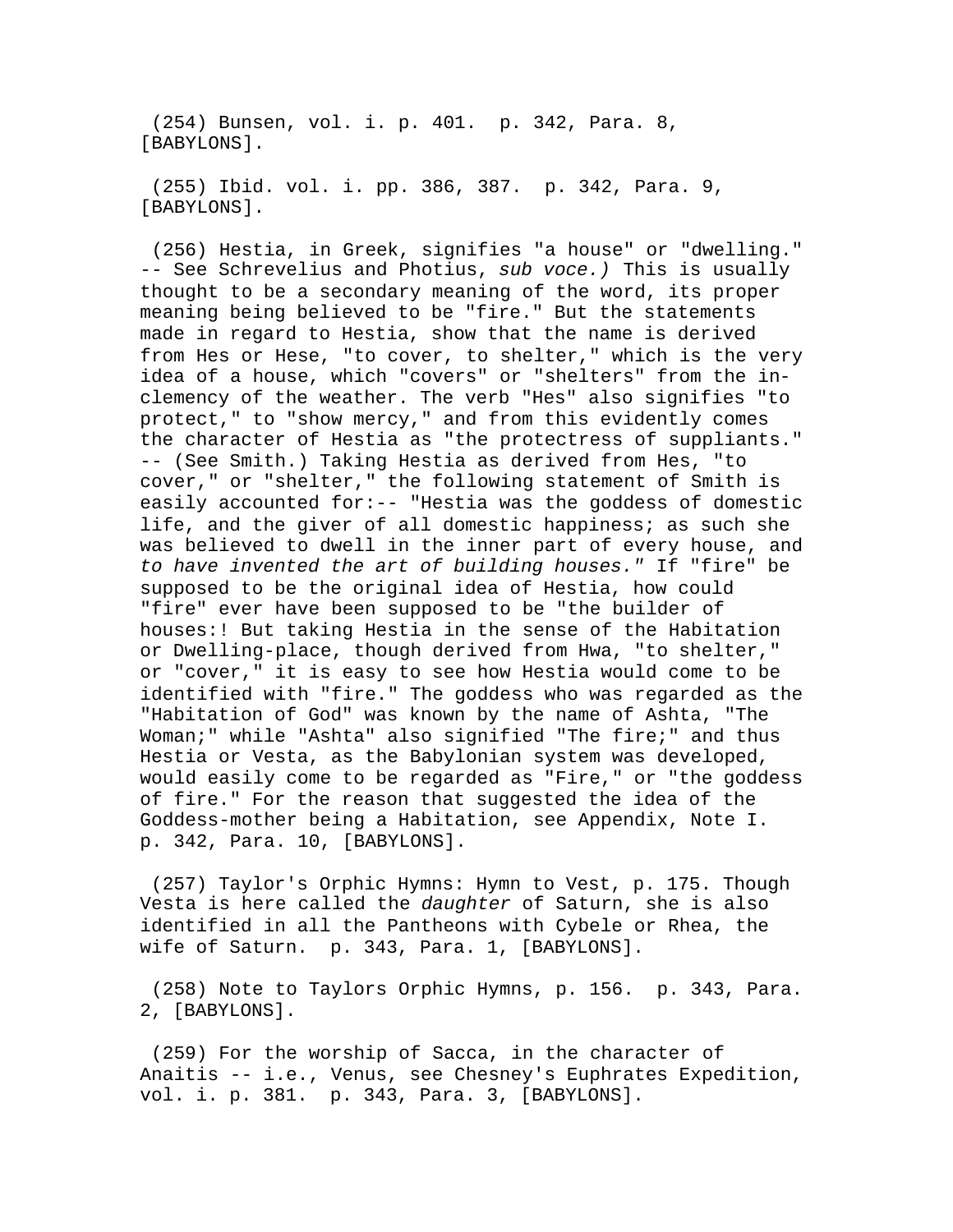(260) Kennedy and Moor, *passim.* A synonym for Sacca, "a tabernacle," is "Ahel," which, with the points, is pronounced "Ohel." From the first form of the word, the name of the wife of the god Buddha seems to be derived, which, in Kennedy, is Ahalya )pp. 246, 256), and in Moor's Pantheon, Ahilya (p. 264). From the second form, in like manner, seems to be derived the name of the wife of the Patriarch of the Peruvians used in the Oriental sense; Oello, in all likelihood, was used in the same sense. p. 343, Para. 4, [BABYLONS].

 (261) Diodorus Sic., liv. ii. p. 76. In connection with this the classical reader will remember the title of one of the fables in Ovid's Metamorphoses. "Semiramis in columbam" (Metam. iv.) "Semiramis into a pigeon." p. 343, Para. 5, [BABYLONS].

 (262) Dione, the name of the mother of Venus, and frequently applied to Venus herself, is evidently the same name as the above. Dione, as meaning Venus, is clearly applied by Ovid to the Babylonian goddess. "Fasti", lib. ii. 461-464, vol. iii. p. 113. p. 343, Para. 6, [BABYLONS].

 (263) Layard's Nineveh and Babylon, p. 250. p. 343, Para. 7, [BABYLONS].

 (264) From *Ze,* "the" or "that,' *emir,* "branch," and *amit,* "bearer," in the *feminine.* -- Hesychius, *sub voce,* says that Semiramis is a name for a "wild pigeon." The above explanation of the original meaning of the name Semiramis, as referring to Noah's wild pigeon (for it was evidently a wild one, as the tame one would not have suited the experiment), may account for its application by the Greeks to *any* wild pigeon. p. 343, Para. 8, [BABYLONS].

 (265) Bryant, vol. iii. p. 84. The branch in the hand of Cybele in the above cut is only a conventional branch; but in the figure given by Layard it is distinctly an olive branch. p. 343, Para. 9, [BABYLONS].

 (266) Firmicus, De Errore, cap. 4, p. 9. p. 343, Para. 10, [BABYLONS].

 (267) Proclus, lib. vi. cap. 22, vol. ii. p. 76. p. 343, Para. 11, [BABYLONS].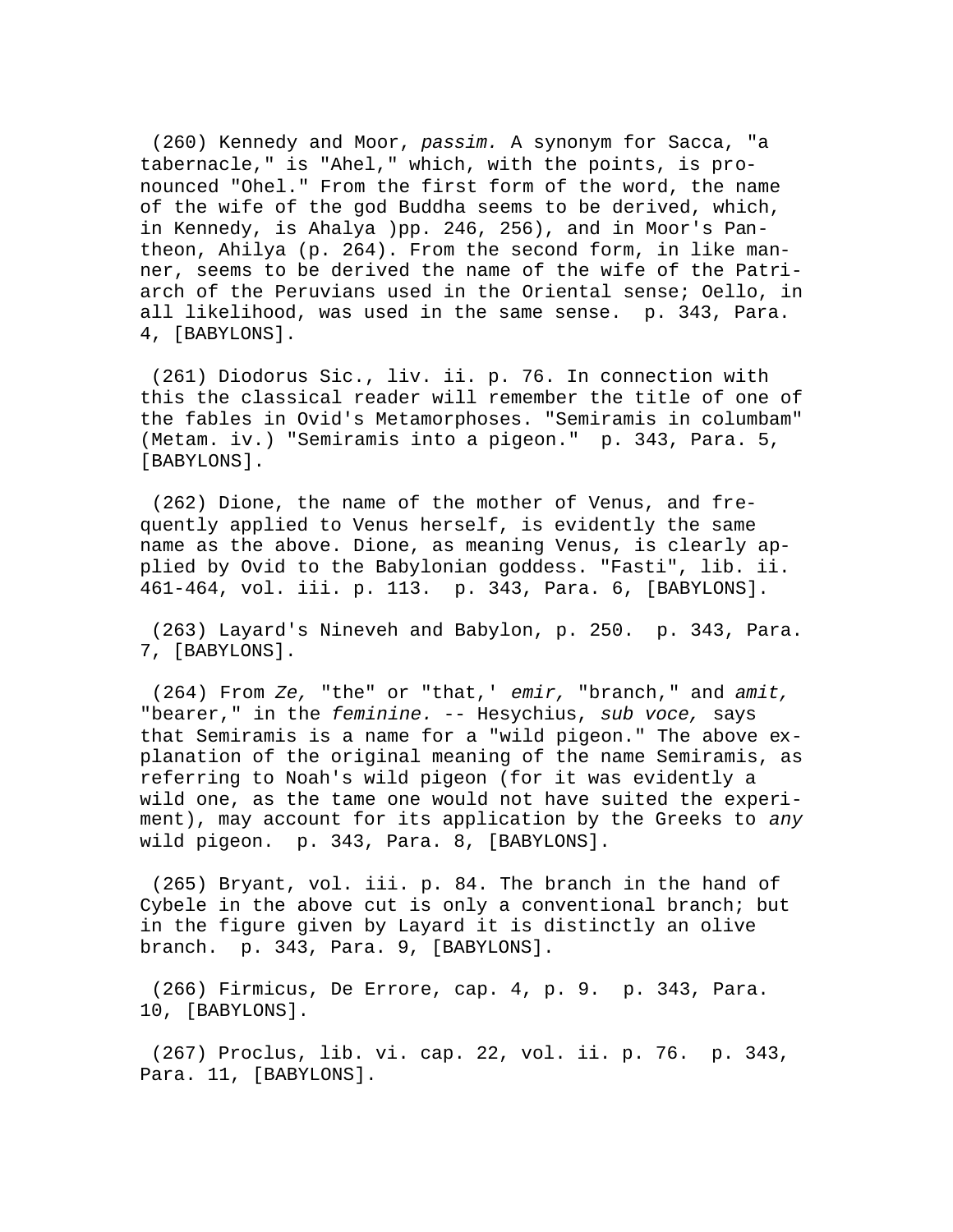(268) Taylor's Orphic Hymns, p. 50. Every classical reader must be aware of the identification of Juno with the *air.* The following, however, as still further illustrative of the subject from Proclus, may not be out of place:-- "The series of our sovereign mistress Juno, beginning from on high, pervades the last of things, and her allotment in the sublunary region is the air; for air is a symbol of soul, according to which also soul is called *a spirit, pneuma."* - - Proclus, Ibid. p. 197. p. 343, Para. 12, [BABYLONS].

 (269) Bryant, vol. iii. p. 145. p. 343, Para. 13, [BABYLONS].

 (270) From Ze, "that," or "the great," and "Maaon," or Maion, "a habitation," which, in the Ionic dialect, in which Lucian, the describer of the goddess, wrote, would naturally become Meion. p. 343, Para. 14, [BABYLONS].

 (271) Joannes Clericus, Philos. Orient., lib. ii., De Persis, cap. 9, vol. ii. p. 340. p. 343, Para. 15, [BABYLONS].

 (272) Tacitus, Germania, ix. tom. ii. p. 386. p. 343, Para. 16, [BABYLONS].

 (273) CAESAR, De Bello Gallico, liv. vi. cap. 13, p. 121. The name Druid has been thought to be derived from the Greek *Drus,* and oak tree, or the Celtic *Deru,* which has the same meaning; but this is obviously a mistake. In Ireland, the name for a Druid is Droi, and in Wales Dryw; and it will be found that the connection of the Druids with the oak was more from the mere similarity of their name to that of an oak, than because they derived their name from it. The Druidic system in all its parts was evidently the Babylonian system. Dionysius informs us, that the rites of Bacchus were duly celebrated in the British Islands -- (Periergesis, v. 565, p. 29) -- and Strabo cites Artemidorus to show that, in an island close to Britain, Ceres and Proserpine were venerated with rites similar to the orgies of Samoth-race. -- (Lib. iv. p. 190.) It will be seen from the account of the Druidic Ceridwen and her child, afterwards to be noticed -- (see Chap. IV. Sect. III.) -- that there was a great analogy between her character and that of the great goddess-mother of Babylon. Such was the system; and the name Dryw, or Droi, applied to the priests, is in exact accordance with that system. The name Zero, given in Hebrew or the early Chaldee, to the son of the great goddess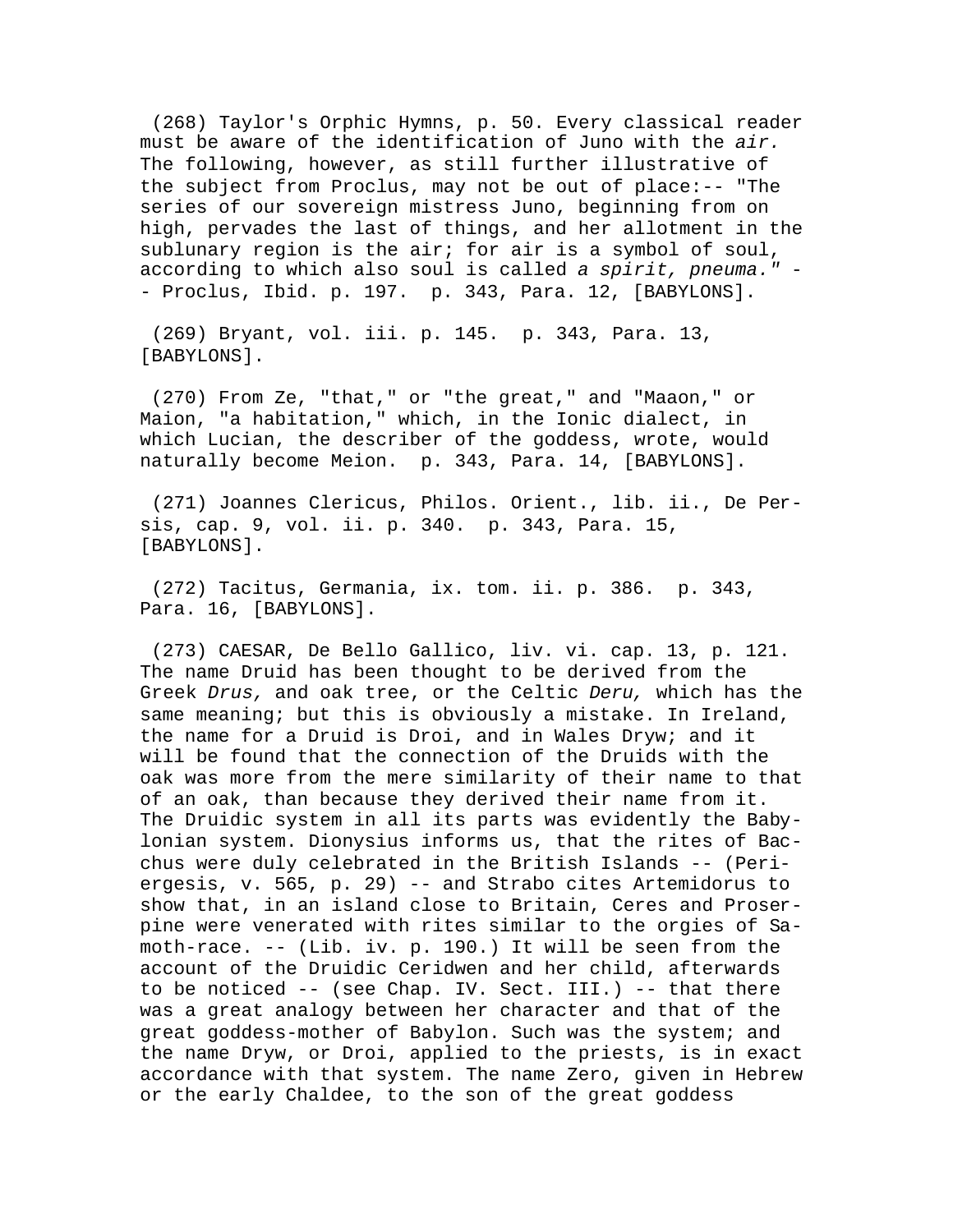queen, in later Chaldee became "Dero." The priest of Dero. "the seed," was called, as is the case in almost all religions, by the name of his god; and hence the familiar name "Druid" is thus proved to signify the priest of "Dero" - the woman's promised *"seed."* The classical Hamadryads were evidently in like manner priestesses of "Hamed-dero," -- "the *desired* seed" -- i.e., *"the desire of all nations."* p. 343, Para. 17, [BABYLONS].

 4) Herodotus, Historia, lib. ii. cap. 66, p. 117, D. p. 344, Para. 1, [BABYLONS].

 [275 Nimrod, iii. p. 329, quoted in *Quarterly Journal of Prophecy,* July, 1853, p. 244. p. 344, Para. 2, [BABYLONS].

 (276) Newman's Development, pp. 404, 406. The intelligent reader will see at a glance the absurdity of applying this vision of the "woman" of the Apocalypse to the Virgin Mary. John expressly declares that what he saw was a "sign" or "symbol" *(semeion).* If the woman here is a literal woman, the woman that sits on the seven hills must be the same. "The woman" in both cases is a "symbol." "The woman" on the seven hills is the symbol of the false church; the woman clothed with the sun, of the true church -- the Bride, the Lamb's wife. p. 344, Para. 3, [BABYLONS].

(277) Ibid. p. 344, Para. 4, [BABYLONS].

 (278) Journal of Professor Gibson, in Scottish Protestant, vol. i. p. 464. p. 344, Para. 5, [BABYLONS].

 (279) The Golden Manual, in Scottish Protestant, vol. ii. p. 271. The word here used for "Dwelling-place" in the Latin of this work is a pure Chaldee word -- "Zabulo," and is from the same verb as Zebulun (Gen. xxx. 20), the name which was given by Leah to her son, when she said "Now will my husband *dwell* with me." p. 344, Para. 6, [BABYLONS].

 (280) Pancarpium Mariae, p. 141. p. 344, Para. 7, [BABYLONS].

 (281) Garden of the Soul, p. 488. p. 344, Para. 8, [BABYLONS].

 (282) Golden Manual, in Scottish Protestant, vol. ii. p. 272. p. 344, Para. 9, [BABYLONS].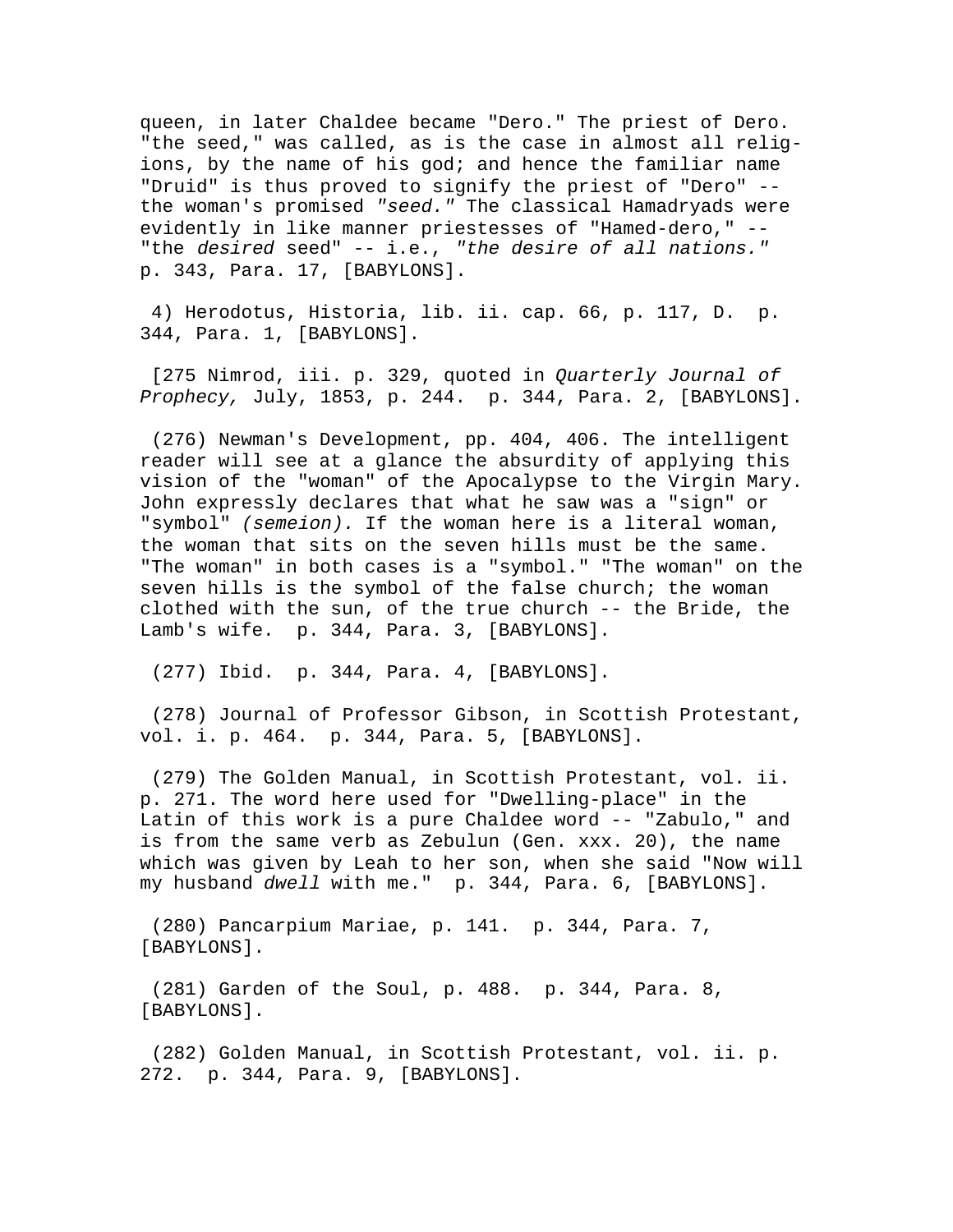(283) Pancarpium Marias, or Marianum, pp. 141, 142. p. 344, Para. 10, [BABYLONS].

(284) Ibid. p. 142. p. 344, Para. 11, [BABYLONS].

 (285) Golden Manual, p. 649. This work has the *imprimatur* of "Nicholas, Bishop of Melipotamus," now Cardinal Wiseman. p. 344, Para. 12, [BABYLONS].

 (286) Ovid, "Fasti", lib. l. 609, tom. iii. p. 330. p. 344, Para. 13, [BABYLONS].

 (287) Iliad, liv. v. v. 420, tom. i. p. 205. p. 344, Para. 14, [BABYLONS].

 (288) Ovid, Tristium, liv. i.; Elegia, p. 44; and "Fasti", liv. vi. v. 652, tom. iii. p. 387. p. 344, Para. 15, [BABYLONS].

 (289) Anacreon, Od. lx. p. 204. p. 344, Para. 16, [BABYLONS].

 (290) Idyll vii. v. 116, p. 157. p. 344, Para. 17, [BABYLONS].

 (291) Homer's Iliad, v. v. 427. p. 344, Para. 18, [BABYLONS].

 (292) Asiatic Researches, vol. xi. p. 134. p. 344, Para. 19, [BABYLONS].

 (293) Hesiod, Theogonia, v. 947, p. 74. p. 344, Para. 20, [BABYLONS].

 (294) Heathen Mythology Illustrate, p. 58. p. 344, Para. 21, [BABYLONS].

(295) Ibid. p. 90. p. 344, Para. 22, [BABYLONS].

 (296) Lucian de Dea Syria, vol. iii. pp. 460, 461. The name mentioned by Lucian is Derketo, but it is well known the Derketo and Atergatis are the same. p. 344, Para. 23, [BABYLONS].

 (297) Danish tales, p. 36. p. 344, Para. 24, [BABYLONS]. (298) Ibid. p. 37. p. 344, Para. 25, [BABYLONS].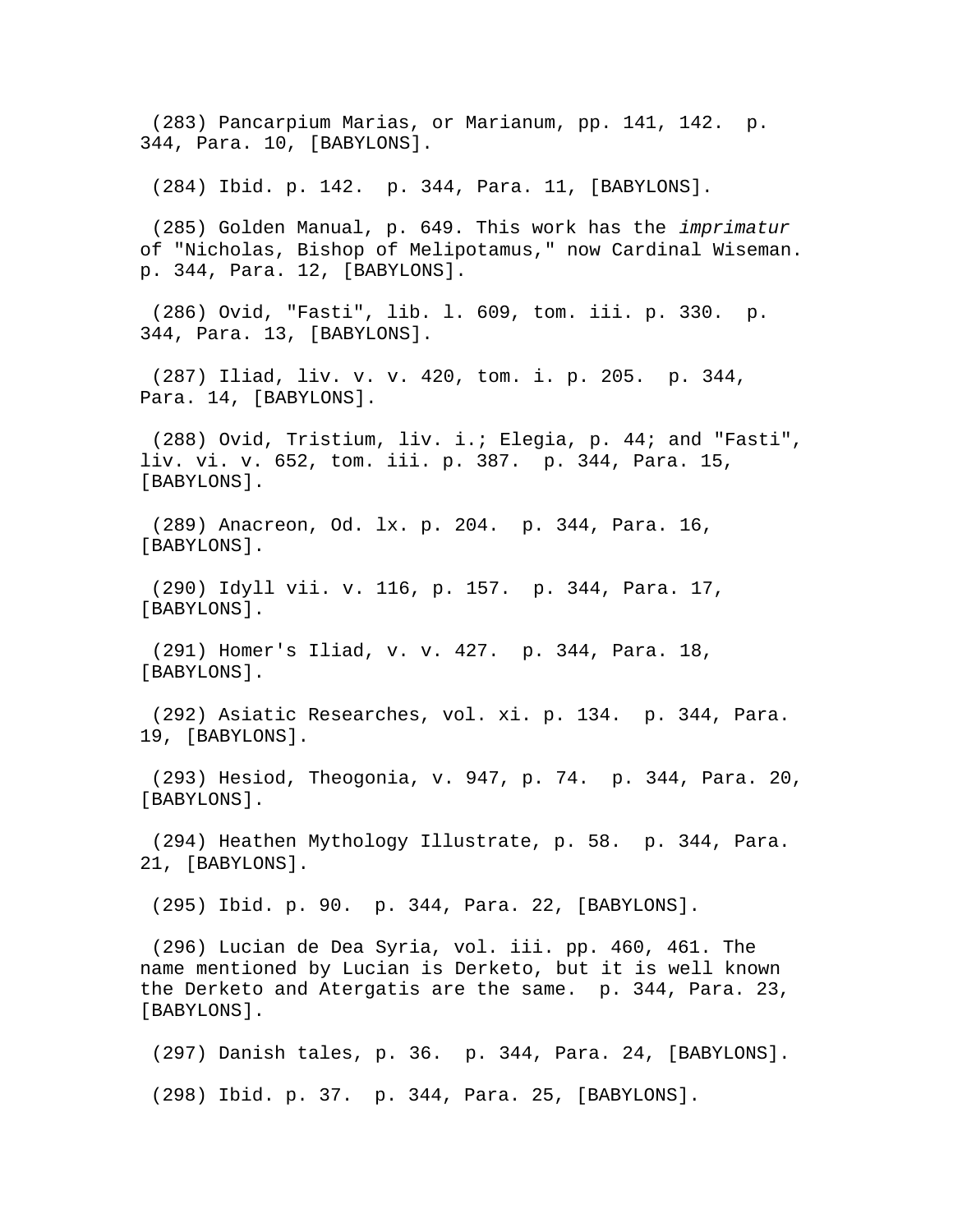(299) Herodotus, lib. ii. p. 158, and Wilkinson, vol. i., Note to p. 128. p. 344, Para. 26, [BABYLONS].

 (300) H. J. Jones, in *Quarterly Journal of Prophecy,* Ocober, 1852, p. 331. p. 344, Para. 27, [BABYLONS].

 (301) The explanation of the next woodcut is thus given in *Pompeii,* vol. ii. pp. 91, 92: "One of them [the paintings] is taken from the *Odyssey,* and represents Ulysses and Circe, at the moment when the hero, having drunk the charmed cup with impunity, by virtue of the antidote given him by Mercury [it is well known that Circe had a 'golden cup,' even as the Venus of Babylon had], draws his sword, and advances to avenge his companions," who, having drunk of her cup, had been changed into swine. The goddess, terrified, makes her submission at once, as described by Homer; Ulysses himself being the narrator:-- p. 345, Para. 1, [BABYLONS].

 "Hence, seek the sty, there wallow with thy friends," She spake, I drawing from beside my thigh My falchion keen, with death-denouncing looks, Rushed on her; she, with a shrill scream of fear, Ran under my raised arm, seized fast my knees, And in winged accents plaintive, thus began: 'Say, who art thou,'" &c. -- Cowper's Odyssey, x. 320. p. 345, Para. 2, [BABYLONS].

 "This picture," adds the author of *Pompeii,* "is remarkable, as teaching us the origin of that ugly and unmeaning glory by which the heads of saints are often surrounded. .... This glory was called nimbus, or aureola, and is defined by Servius to be 'the luminous fluid which encircles the heads of the gods.' (On AENEID, lib. ii. v. 616, vol. i. p. 165.) It belongs with peculiar propriety to Circe, as the daughter of the Sun. The emperors, with their usual modesty, assumed it as the mark of their divinity; and under this respectable patronage it passed like many other Pagan superstitions and customs, into the use of the Church." The emperors here get rather more than a fair share of the blame due to them. It was not the emperors that brought "Pagan superstition" into the Church, so much as the Bishop of Rome. See Chap. VII. Sect. II. p. 345, Para. 3, [BABYLONS].

 (302) Ezek. viii. 3. There have been many speculations about what this "image of jealousy" could be. But when it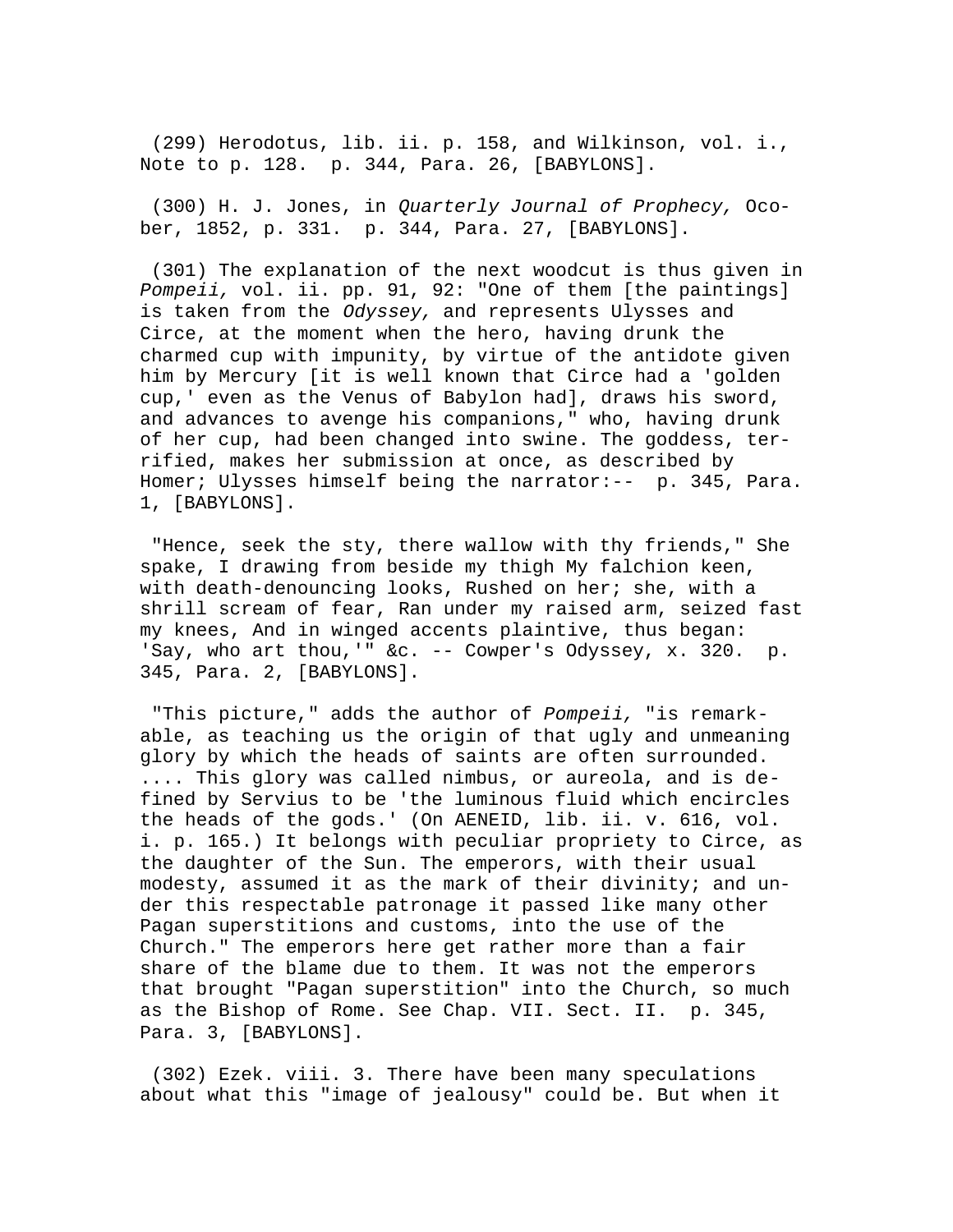is known that the grand feature of ancient idolatry was just the worship of the Mother and the child, and that child as the Son of God incarnate, all is plain. Compare verses 3 and 5 with verse 14, and it will be seen that the "women weeping for Tammuz" were weeping close beside the image of jealousy. p. 345, Para. 4, [BABYLONS].

 (303) Quarterly Journal of Prophecy, July, 1852, p. 244. p. 345, Para. 5, [BABYLONS].

 (304) *What every Christian must Know and Do.* By the Rev. J. Furniss. Published by James Duffy, Dublin. The edition of this Manual of Popery quoted above, besides the blasphemy it contains, contains most immoral principles, teaching distinctly the harmlessness of fraud, if only kept within due bounds. On this account, a great outcry having been raised against it, I believe this edition has been withdrawn from *general* circulation. The genuineness of the passage above is, however, beyond all dispute. I received myself from a friend in Liverpool a copy of the edition containing these words, which is now in my possession, having previously seen them in a copy in the possession of the Rev. Richard Smyth of Armagh. It is not in Ireland, however, only, that such a trinity is exhibited for the worship of Romanists. In a Card, or Fly-leaf, issued by the Popish priests of Sunderland, now lying before me, with the heading "Paschal Duty, St. Mary's Church, Bishopwearmouth, 1859," the following is the 4th admonition given to the "Dear Christians" to whom it is addressed:-- p. 345, Para. 6, [BABYLONS].

 "4. And never forget the acts of a good Christian, recommended to you so often during the renewal of the Mission. p. 345, Para. 7, [BABYLONS].

 Blessed be Jesus, Mary, and Joseph. Jesus, Mary, and Joseph, I give you my heart, my life, and my soul. Jesus, Mary, and Joseph, assist me always; and in my last agony, Jesus, Mary, and Joseph, receive my last breath. Amen." p. 345, Para. 8, [BABYLONS].

 To induce the adherents of Rome to perform this "act of a good Christian," a considerable bribe is held out. In p. 30 of Furniss's Manual above referred to, under the head "Rule of Life," the following passage occurs:-- "In the morning, before you get up, make the sign of the cross, and say, Jesus, Mary, and Joseph, I give you my heart and my soul.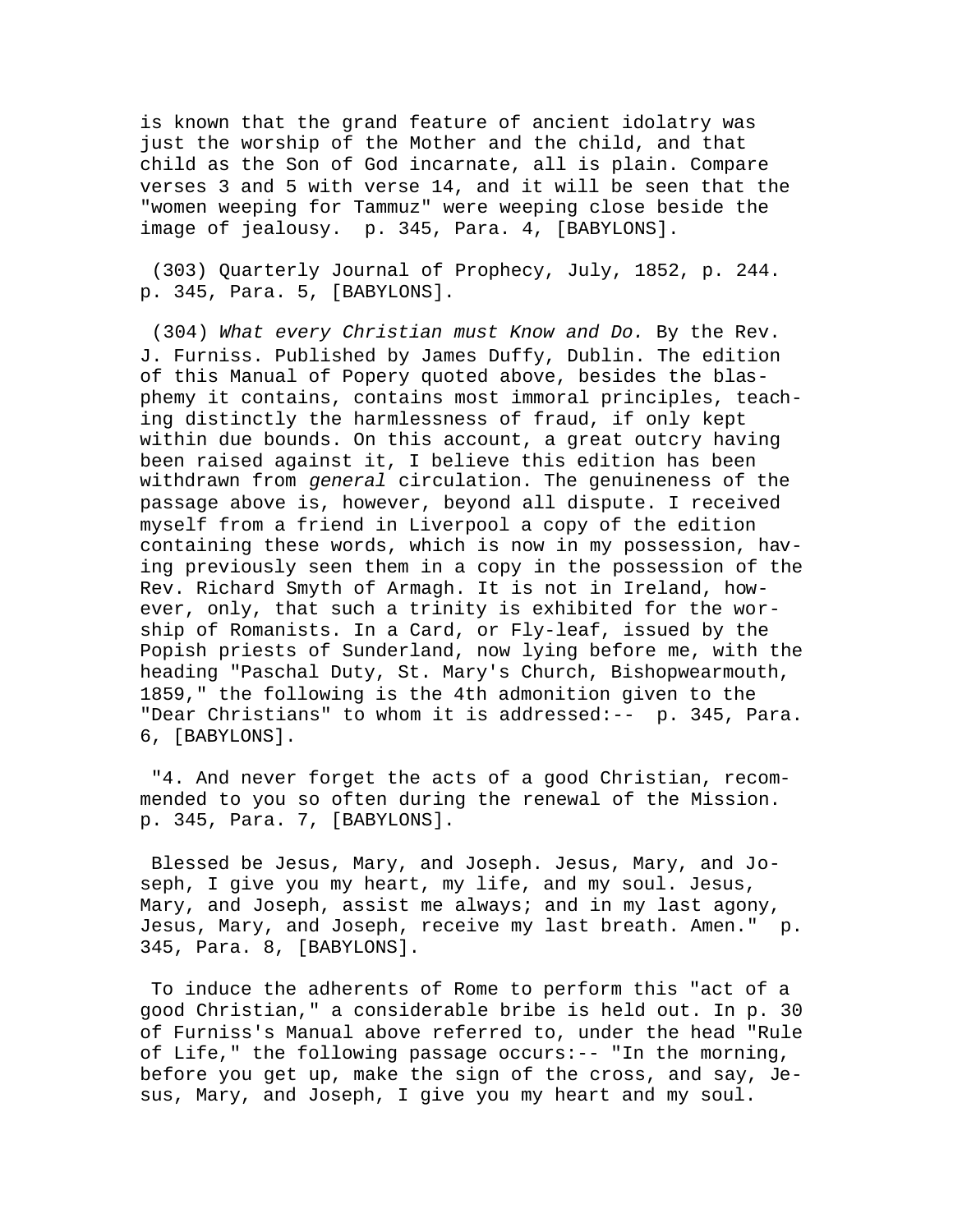(Each time you say this prayer, you get an indulgence of 100 days, which you can give to the souls in Purgatory)!" I must add that the title of Furniss's book, as given above, is the title of Mr. Smyth's copy. The title of the copy in my possession is *'What every Christian must Know."* London: Richardson & Son, 147 Strand. Both copies alike have the blasphemous words given in the text, and both have the "Imprimatur' of "Paulus Cullen." p. 345, Para. 9, [BABYLONS].

FOOTNOTES. Chapter Three. p. 346, Para. 1, [BABYLONS].

 (1) London Tract Society's Commentary, vol. i. p. 472. Alford's Greek Testament, vol. i. p. 412. Greswell, vol. i., Dissert. xii. pp. 381-437. p. 346, Para. 2, [BABYLONS].

 (2) Gill, in his Commentary on Luke ii. 8, has the following:-- "There are two sorts of cattle with the Jews .... there are the cattle of the house that lie in the city; the cattle of the wilderness are they that lie in the pastures. On which one of the commentators (Maimonides, *in Misn. Betza,* cap. 5, sect. 7), observes, 'These lie in the pastures, which are in the villages, all the days of the cold and heat, and to not go into the cities until the rains descend.' The first rain falls in the month Marchesvan, which answers to the latter part of our October and the former part of November. .... From whence it appears that Christ must be born before the middle of October, since the first rain was not yet come." Kitto, on Deut. xi. 14 *(Illustrated Commentary,* vol. i. p. 398), says that the "first rain," is in "autumn," "that is, in September of October." This would make the time of the removal of the flocks from the fields somewhat earlier than I have stated in the text; but there is no doubt that it could not be later than there state, according to the testimony of Maimonides, whose acquaintance with all that concerns Jewish customs is well known. p. 346, Para. 3, [BABYLONS].

 (3) Mede's Works, 1672. Discourse xlviii. The above argument of Mede goes on the supposition of the well-known reasonableness and consideration by which the Roman laws were distinguished. p. 346, Para. 4, [BABYLONS].

 (4) Archdeacon Wood, in Christian Annotator, vol. iii. p. 2. Lorimer's Manual of Presbytery, p. 130. Lorimer quotes Sir Peter King, who, in his Enquiry into the Worship of the Primitive Church, &c., infers that no such festival was observed in that Church, and adds -- "It seems improbable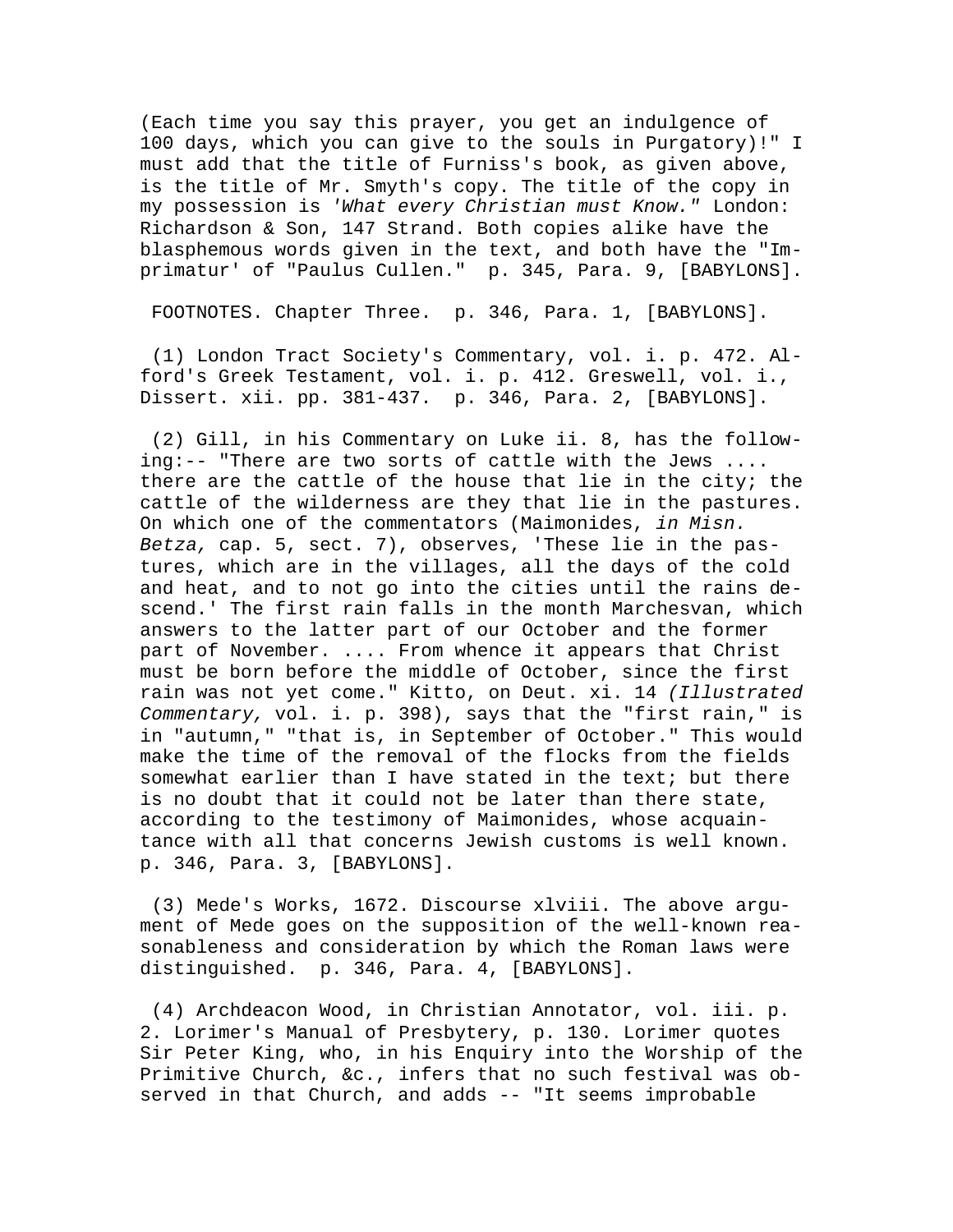that they should celebrate Christ's nativity when they disagreed about the month and the day when Christ was born." See also Rev. J. Ryle, in his Commentary on Luke, chap. ii., Note to verse 8, who admits that the time of Christ's birth is uncertain, although he opposes the idea that the flocks could have been in the open fields in December, by an appeal to Jacob's complaint to Laban, "By day the drought consumed me, and the frost by night." Now the whole force of Jacob's complaint against his churlish kinsman lay in this, that Laban made him do what no other man would have done, and, therefore, if he refers to the cold nights of winter (which, however, is not the common understanding of the expression), it proves just the opposite of what it is brought by Mr. Ryle to prove -- viz., that it was not the custom for shepherds to end their flocks in the fields by night in winter. p. 346, Para. 5, [BABYLONS].

 (5) Gieseler, vol. i. p. 54, and Note. Chrysostom (Monitum in Hom. de Natal. Christi), writing in Antioch about A.D. 380, says: "It is not yet *ten* years since this day was make known to us' (Vol. ii., p. 352). "What follows," adds Gieseler, "furnishes a remarkable illustration of the ease with which customs of recent date could assume the character of apostolic institutions." Thus proceeds Chrysostom: "Among those inhabiting the west, it was known before from ancient and primitive times, and to the dwellers from Thrace to Gadeira [Cadis] it was previously familiar and well-known," that is, the birth-day of our Lord, which was unknown at Antioch in the east, on the very borders of the Holy Land, where He was born, was perfectly well-known in all the European region of the west, from Thrace even to Spain! p. 346, Para. 6, [BABYLONS].

 (6) He is speaking of Jewish Sabbaths. p. 346, Para. 7, [BABYLONS].

 (7) Tertullian, De Idolatria, c. 14, vol. i. p. 682. For the excesses connected with the *Pagan* practice of the *first foot* on New Year's day, see Gieseler, vol. i. sect. 79, Note. p. 346, Para. 8, [BABYLONS].

 (8) Wilkinson's Egyptians, vol. iv. p. 405. Plutarch (De Iside, vol. ii. p. 377, B), states that the Egyptian priests pretended that the birth of the divine son of Isis, at the end of December, was premature. But this is evidently just the counterpart of the classic story of Bacchus, who, when his mother Semele was consumed by the fire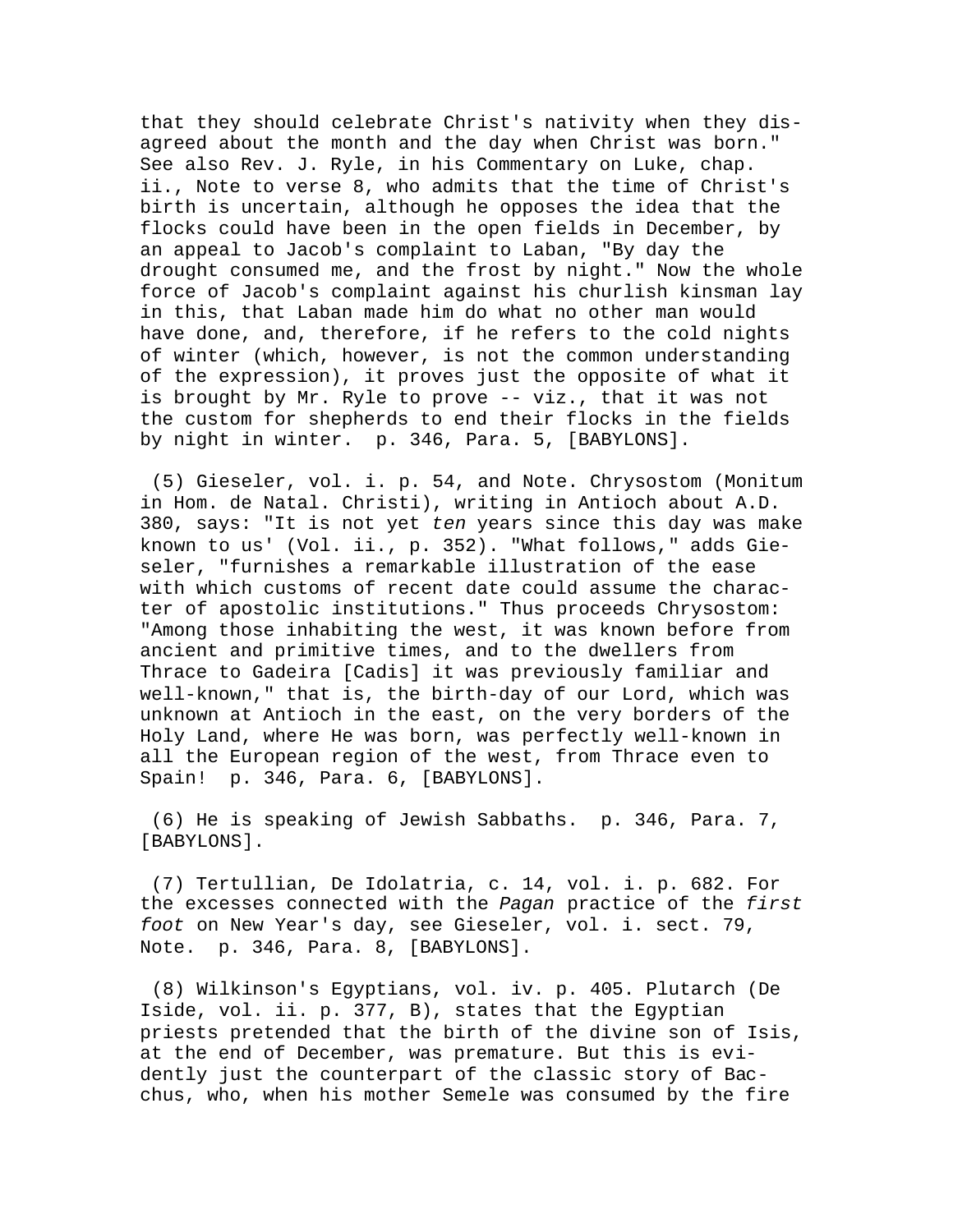of Jove, was said to have been rescued in his *embryo* state from the flames that consumed her. The foundation of the story being entirely taken away in a previous note (see p. 59), the superstructure of course falls to the ground. p. 346, Para. 9, [BABYLONS].

(9) Mallet, vol. i. p. 130. p. 346, Para. 10, [BABYLONS].

 (10) From Eol, an "infant." The pronunciation here is the same as in eon of Gideon. In Scotland, at least in the Lowlands, the Yule-cakes are also called Nur-cakes (the *u* being pronounced as the French *u).* Now in Chaldee Nour signifies "birth." Therefore, Nur-cakes are "birth-cakes." The Scandinavian goddesses, called "Norns," who appointed children their destinies at their *birth,* evidently derived their name from the cognate Chaldee word "Nor," a child. p. 346, Para. 11, [BABYLONS].

 (11) Sharon Turner's Anglo-Saxons, vol. i. p. 219. p. 346, Para. 12, [BABYLONS].

 (12) Salverte, Des Sciences Occultes, p. 491. p. 346, Para. 13, [BABYLONS].

 (13) Stanley, p. 1066, col. 1. p. 346, Para. 14, [BABYLONS].

 (14) Sharon Turner, vol. i. p. 213. Turner cites an Arabic poem which proves that a female sun and a masculine moon were recognized in Arabia as well as by the Anglo-Saxons. - - (Ibid.) p. 346, Para. 15, [BABYLONS].

 (15) In the authorised version *Gad* is rendered "that troop," and *Meni,* "that number;" but the most learned admit that this is incorrect, and that the words are proper names. p. 346, Para. 16, [BABYLONS].

 (16) See Kitto, vol. iv. p. 66, end of Note. The name Gad evidently refers, in the first instance, to the war-god, for it signifies to *assault,* but it also signifies "the assembler;" and under both ideas it is applicable to Nimrod, whose general character was that of the sun-god, for he was the first grand warrior; and, under the name of Phoroneus, he was celebrated for having first gathered mankind into social communities. (See *ante,* p. 51.) The name Meni, "the numberer," on the other hand, seems just a synonym for the name of Cush or Chus, which, while it signifies "to cover"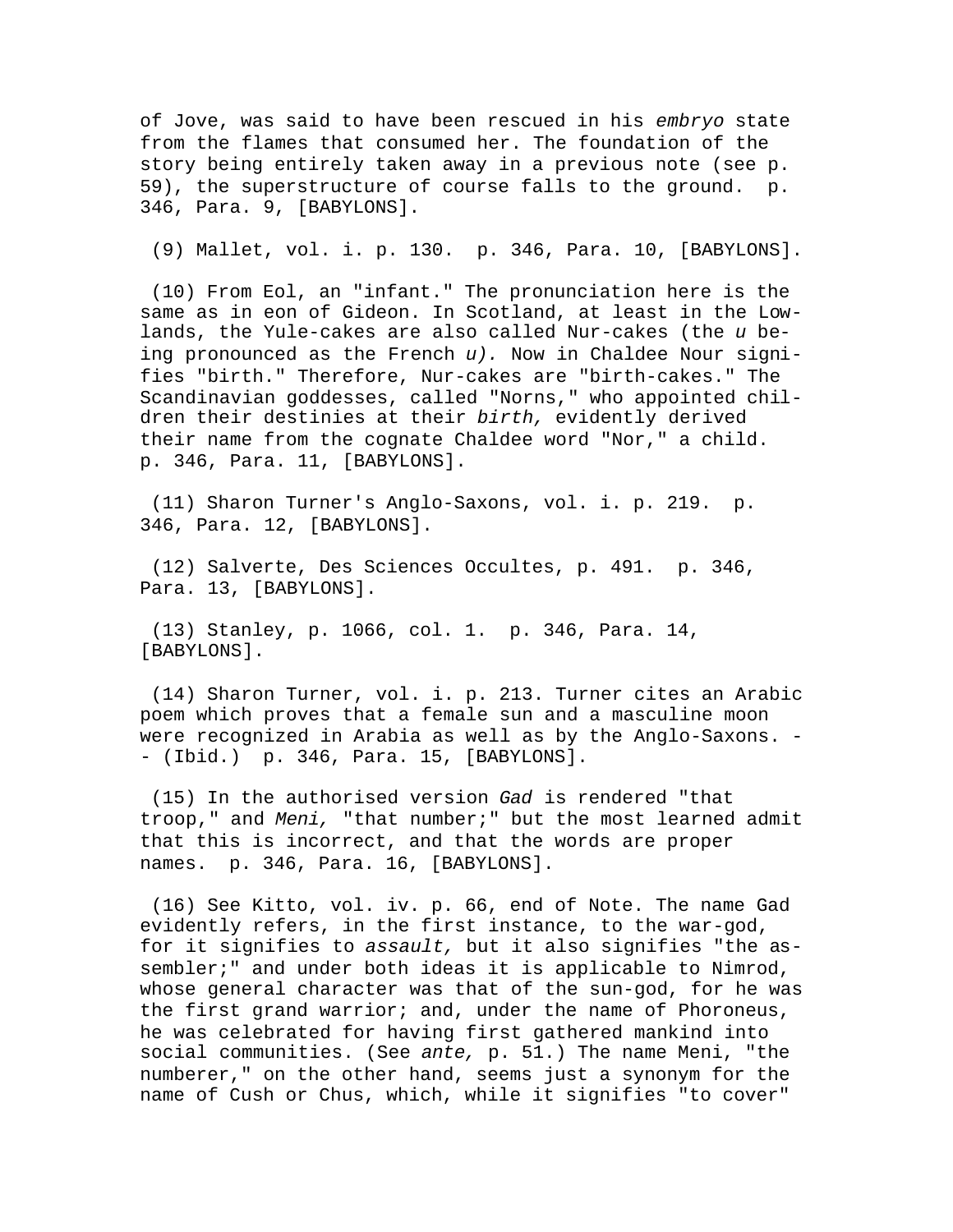or "hide," signifies also "to count or number." The true proper meaning of the name Cush is, I have no doubt, "The numberer" or "Arithmetician;" for while Nimrod his son, as the *"mighty"* one, was the grand propagator of the Babylonian system of idolatry, by force and power, he, as Hermes (see *ante,* pp. 25, 26), was the real concocter of that system, for he is said to have "taught men the proper mode of approaching the Deity with prayers and sacrifice" (Wilkinson, vol. v. p. 10); and seeing idolatry and astronomy were intimately combined, to enable him to do so with effect, it was indispensable that he should be pre-eminently skilled in the science of *numbers.* Now, Hermes (that is Cush) is said to have "first discovered numbers, and the art of reckoning, geometry, and astronomy, the games of chess and hazard" (Ibid. p. 3); and it is in all probability from reference to the meaning of the name of Cush, that some called "NUMBER the father of gods and men") Ibid. vol. iv. p. 196). The name Meni is just the Chaldee form of the Hebrew "Mene," the "numberer" for in Chaldee *i* often takes the place of the final *e.* As we have seen reason to conclude with Gesenius, that Nebo, the great prophetic god of Babylon, was just the same god as Hermes (see *ante,* p. 25), this shows the peculiar emphasis of the first words in the Divine sentence that sealed the doom of Belshazzar, as representing the primeval god -- "MENE, MENE, TEKEL, UPHARSIN," which is as much as covertly to say, "The numberer is numbered." As the *cup* was peculiarly the symbol of Cush (see *ante,* p. 49), hence the pouring out of the *drinkoffering* to him as the god of the *cup;* and as he was the great Diviner, hence the divinations as to the future year, which Jerome connects with the divinity referred to by Isaiah. Now Hermes, in Egypt as the "numberer," was identified with the moon" (Bunsen, vol. i. p. 394); and as the "dispenser of time" (Wilkinson, vol. v. p. 11), he held a "palm branch, emblematic of a year" (Ibid. p. 2). Thus, then, if Gad was the "sun-divinity," Meni was very naturally regarded as "The Lord Moon." p. 347, Para. 1, [BABYLONS].

 (17) Mallet, vol. ii. p. 24. Edin. 1809. p. 347, Para. 2, [BABYLONS].

 (18) Supplement to Ida Pfeiffer's Iceland, pp. 322, 323. p. 347, Para. 3, [BABYLONS].

 (19) See Jamieson's Scottish Dictionary, "sub voce". Jamieson gives a good many speculations from different authors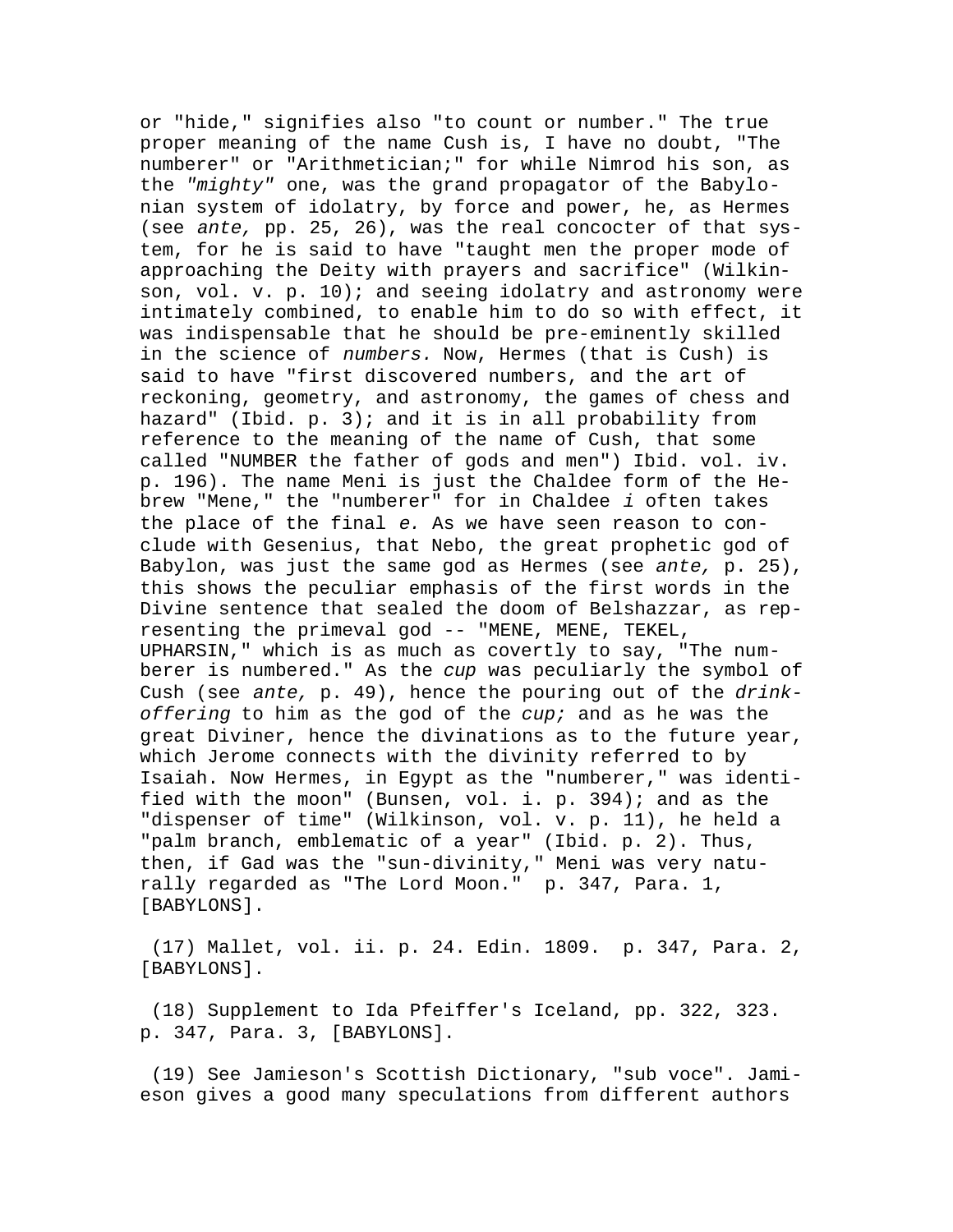in regard to the meaning of the term "Hogmanay"; but the following extract is all that it seems necessary to quote:- - "Hogmanay, the name appropriated by the vulgar to the last day in the year. Sibb thinks that the term may be .... allied to the Scandinavian Hoeg-tid, a term applied to Christmas, *and various other festivals of the Church."* As the Scandinavian "tid" means "time," and "hoeg-tid" is applied to festivals of the Church in general, the meaning of this expression is evidently "festival-time;" but that shows that "hoeg" has just the meaning which I have attached to Hog -- the Chaldee meaning. p. 347, Para. 4, [BABYLONS].

 (20) Hieronym, vol. ii. p. 217. p. 347, Para. 5, [BABYLONS].

 (21) Plutarch, De Iside, vol. ii. sect. 52, p. 372; D. Macrob. Saturn., lib. i. cap. 21, p. 71. p. 347, Para. 6, [BABYLONS].

 (22) Macrobius, Sat., lib. i. cap, 23, p. 72, E. p. 347, Para. 7, [BABYLONS].

 (23) See the *Sanscrit Researches* of Col. Vans Kennedy, p. 438. Col. K., a most distinguished Sanscrit scholar, brings the Brahmins from Babylon (Ibid. p. 157). Be it observed, the very name Surya, given to the sun over all India, is connected with this birth. Though the word had originally a different meaning, it was evidently identified by the priests with the Chaldee "Zero," and made to countenance the idea of the *birth* of the "Sun-god." The Pracrit name is still nearer the Scriptural name of the promised "seed." It is "Suro." It has been seen, in a previous Chapter (p. 77), that in Egypt also the *Sun* was represented as *born* of a goddess. p. 347, Para. 8, [BABYLONS].

 (24) Subsequently the number of the days of the Saturnalia was increased to seven. See Justus Litsius, Opera, tom. ii., Saturnal, lib. i. cap. 4. p. 347, Para. 9, [BABYLONS].

 (25) If Saturn, or Kronos, was, as we have seen reason to believe, *Phoroneus,* "The emancipator" (see "ante", pp. 51, 52), the "temporary emancipation" of the slaves at his festival was exactly in keeping with his supposed character. p. 347, Para. 10, [BABYLONS].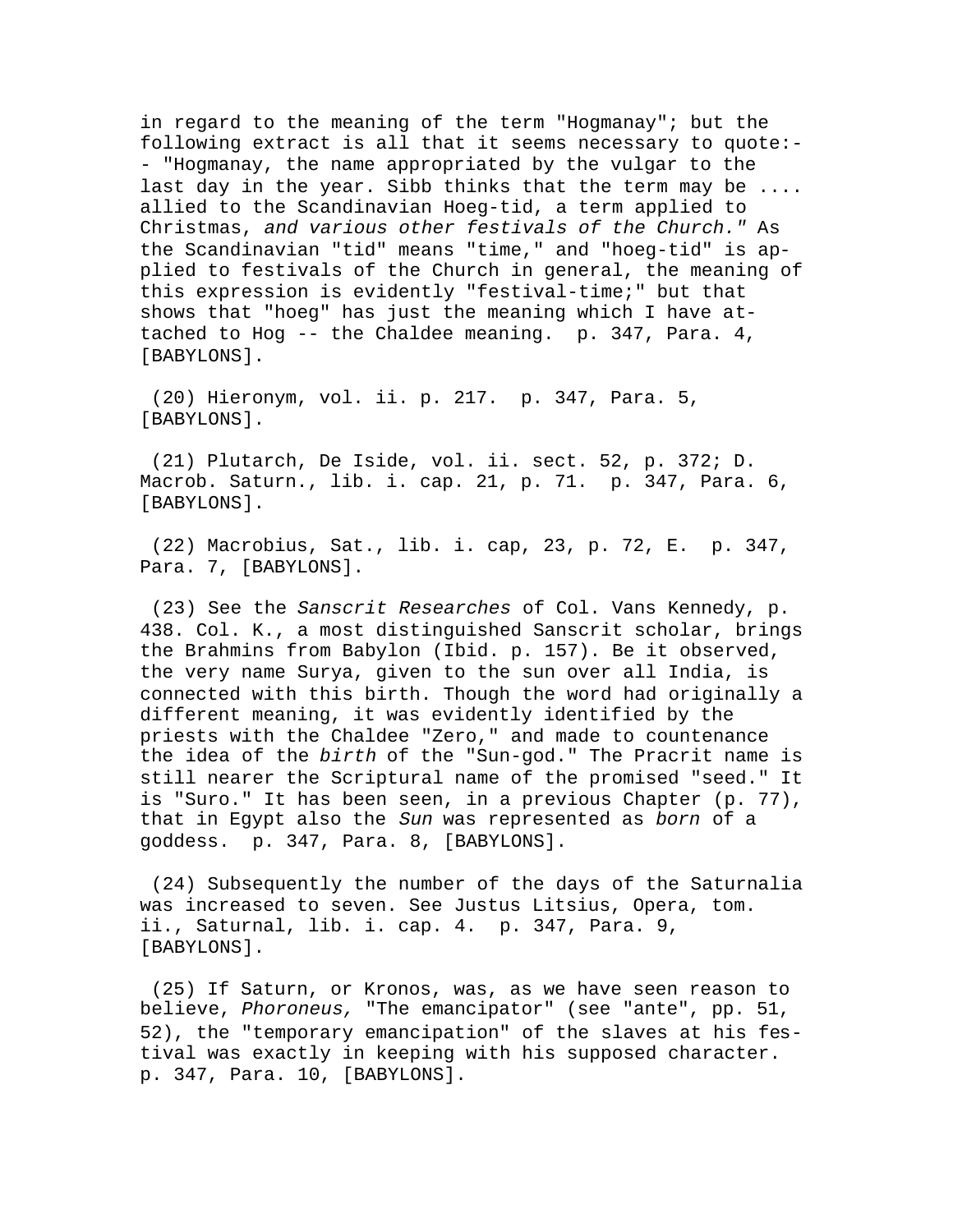(26) Adam's Roman Antiquities, "Religion, Saturn." See Statius, Sylv., lib. i. c. vi. v. 4, pp. 65, 66. The words of Statius are:-- "Saturnus mihi compede exoluta Et multo gravidus mero December Et ridens jocus, et sales protervi Adsint." p. 347, Para. 11, [BABYLONS].

 (27) In Athenaeus, xiv. p. 639, C. p. 347, Para. 12, [BABYLONS].

 (28) From "Tzohkh," "to sport and wanton," and "anesh," "man," or perhaps "anes' may only be a termination signifying "the doer," from *an* "to act upon." To the initiated, it had another meaning. p. 347, Para. 13, [BABYLONS].

 (29) Crabb's Mythology, "Saturn," p. 12. p. 347, Para. 14, [BABYLONS].

 (30) Berlin Correspondent of London Times, December 23, 1853. p. 347, Para. 15, [BABYLONS].

 (31) Ovid, Metam., lib. x. v. 500-513. p. 347, Para. 16, [BABYLONS].

(32) See *ante,* p. 69. p. 347, Para. 17, [BABYLONS].

 (33) "Ail," or "Il," a synonym for Gheber, the "mighty" one (Exodus xv. 15), signifies also a wide-spreading tree, or a stag with branching horns (see Parkhurst, "sub voce"). Therefore, at different times, the great god is symbolised by a stately tree, or by a stag. In the accompanying woodcut, the cutting off of the mighty one is symbolised by the cutting down of the tree. On an Ephesian coin (Smith, p. 289), he is symbolised by a stag cut asunder; and there a palm-tree is represented as spring up at the side of the stag, just as here it springs up at the side of the dead trunk. In SANCHUNIATHON, Kronis is expressly called "Ilos" -- i.e., "The mighty one." The great god being cut off, the cornucopia at the left of the tree is empty; but the palmtree repairs all. p. 347, Para. 18, [BABYLONS].

 (34) The reader will remember that AESCULAPIUS is generally represented with a stick or a stock of a tree at his side, and a serpent twining around it. The figure in the text evidently explains the origin of this representation. For his character as the life-restorer, see Pausanias, lib. ii., Corinthiaca, cap. 26; and Virgil, AENEID, lib. vii. ll. 769-773, pp. 364, 365. p. 347, Para. 19, [BABYLONS].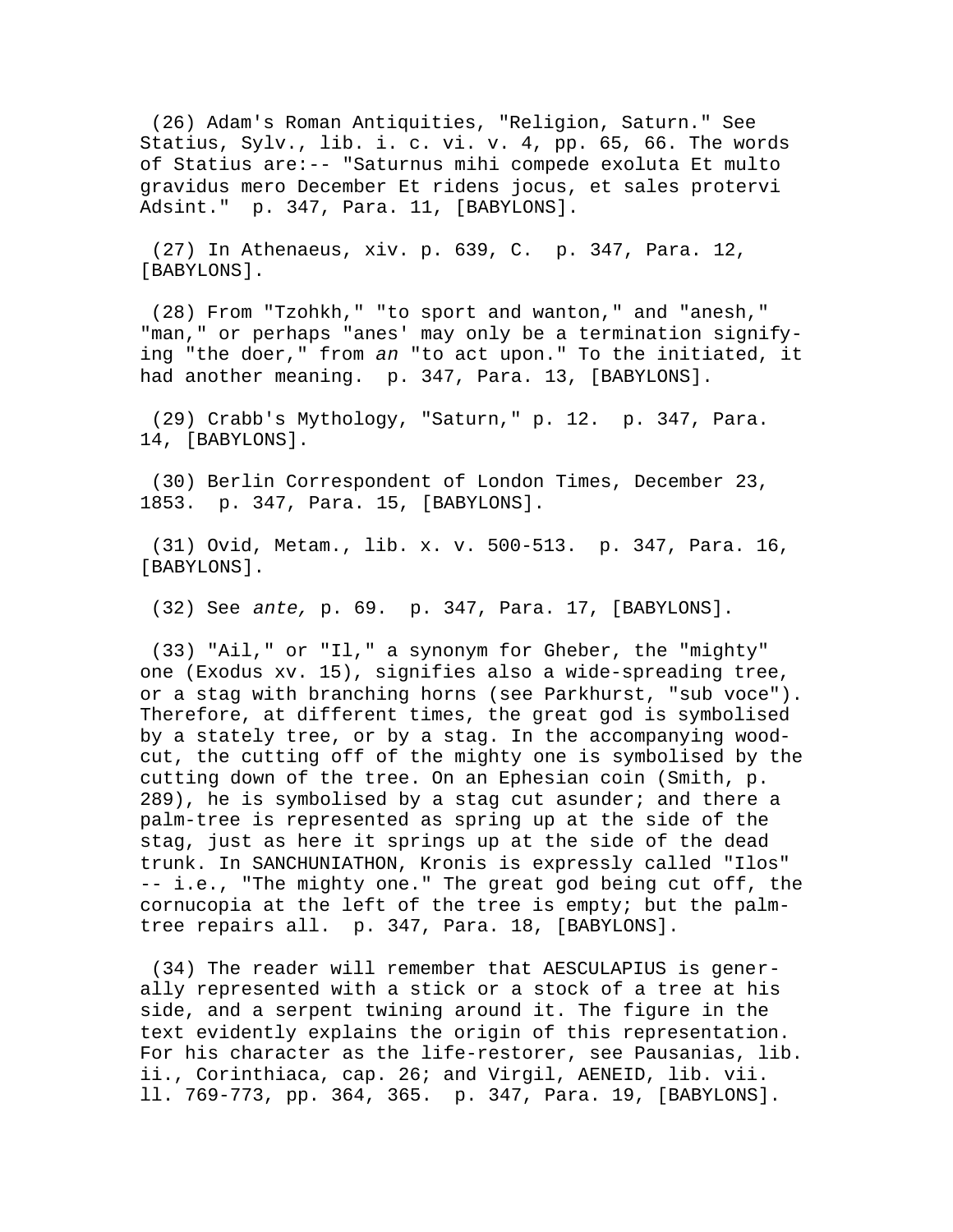(35) From Maurice's Indian Antiquities, vol. vi. p. 368. 1796. p. 347, Para. 20, [BABYLONS].

 (36) Baal-bereth, which differs only in one letter from Baal-berith, "Lord of the Covenant," signifies" Lord of the fir-tree." p. 347, Para. 21, [BABYLONS].

(37) Gieseler, p. 42, Note. p. 347, Para. 22, [BABYLONS].

 (38) In the Scandinavian story of Balder (see "ante", p. 57), the misletoe branch is *distinguished* from the lamented god. The Druidic and Scandinavian myths somewhat differed; but yet, even in the Scandinavian story, it is evident that some marvellous power was attributed to the misletoe branch; for it was able to do what nothing else in the compass of creation could accomplish; it slew the divinity on whom the Anglo-Saxons regarded "the empire" of the "heaven" as "depending." Now, all that is necessary to unravel this apparent inconsistency, is just to understand "the branch" that had such power, as a symbolical expression for the *true* Messiah. The Bacchus of the Greeks came evidently to be recognized as the *"seed of the serpent;"* for he is said to have been brought forth by his mother in consequence of intercourse with Jupiter, when that god had appeared in the form of a serpent. -- (See Dymock's Classical Dictionary, "sub voce" "Deois.") If the character of Balder was the same, the story of his death just amounted to this, that the "seed of the serpent" had been slain by the "seed of the woman." This story, of course, must have originated with his enemies. But the idolators took up what they could not altogether deny, evidently with the view of explaining it away. p. 347, Para. 23, [BABYLONS].

 (39) For the mystic meaning of the story of the boar, see *ante,* p. 65. p. 347, Para. 24, [BABYLONS].

 (40) Pausanias, lib. vii., Achaica, cap. 7. p. 347, Para. 25, [BABYLONS].

(41) See *ante,* pp. 29, 30. p. 348, Para. 1, [BABYLONS].

 (42) Theocritus, Idyll xxx. v. 21, 45. p. 348, Para. 2, [BABYLONS].

 (43) Smith's Class. Dict., p. 112. p. 348, Para. 3, [BABYLONS].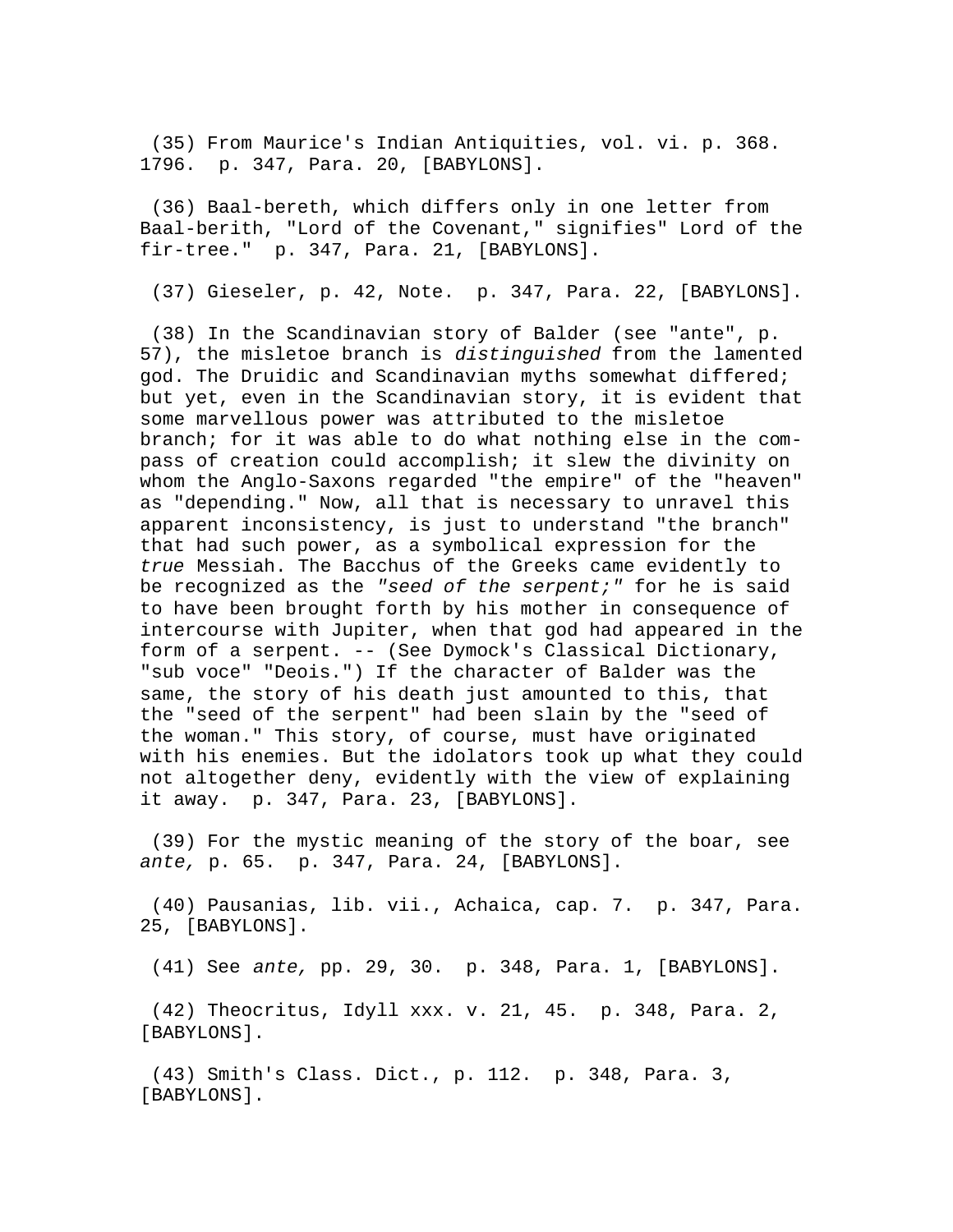(44) From Kitto's Illustrated Commentary, vol. iv. p. 137. p. 348, Para. 4, [BABYLONS].

 (45) Times' Berlin Correspondent, December 23, 1853. p. 348, Para. 5, [BABYLONS].

 (46) The reader will remember the Sun *was a goddess.* Mallet says, "They offered the largest hog they could get to Frigga" -- i.e., the mother of Balder the lamented one. -- (Vol. i. p. 132.) In Egypt swine were offered *once a-year,* at the feast of the Moon, to the Moon, and Bacchus or Osiris; and to them only it was lawful to make such an offering. -- AELIAN, c. 16, p. 562. p. 348, Para. 6, [BABYLONS].

 (47) "Iste tibi faciet bona Saturnalia porcus." -- Martial, p. 754. p. 348, Para. 7, [BABYLONS].

 (48) Wilkinson, vol. v. p. 353. p. 348, Para. 8, [BABYLONS].

(49) Ibid. vol. ii. p. 380. p. 348, Para. 9, [BABYLONS].

 (50) Juvenal, Satires, vi. 539, 540, p. 129. p. 348, Para. 10, [BABYLONS].

 (51) Livius, Historia, lib. v. cap. 47, vol. i. p. 388. p. 348, Para. 11, [BABYLONS].

 (52) From Barker and Ainsworth's Lares and Penates of Cilicia, chap. iv. p. 220. p. 348, Para. 12, [BABYLONS].

 (53) Moor's Pantheon, p. 10. p. 348, Para. 13, [BABYLONS].

 (54) Kitto's Illustrated Commentary, vol. iv. p. 31. p. 348, Para. 14, [BABYLONS].

 (55) The symbolic meaning of the offering of the goose is worthy of notice. "The goose," says Wilkinson, "signified in hieroglyphics a *child or son;"* and Horapollo says (i. 53, p. 276), "It was chosen to denote a *son,* from its love to its young, being always *ready to give itself up to the chasseur, in order that they might be preserved;* for which reason the Egyptians thought it right to revere this animal." -- Wilkinson's Egyptians, vol. v. p. 227. Here, then,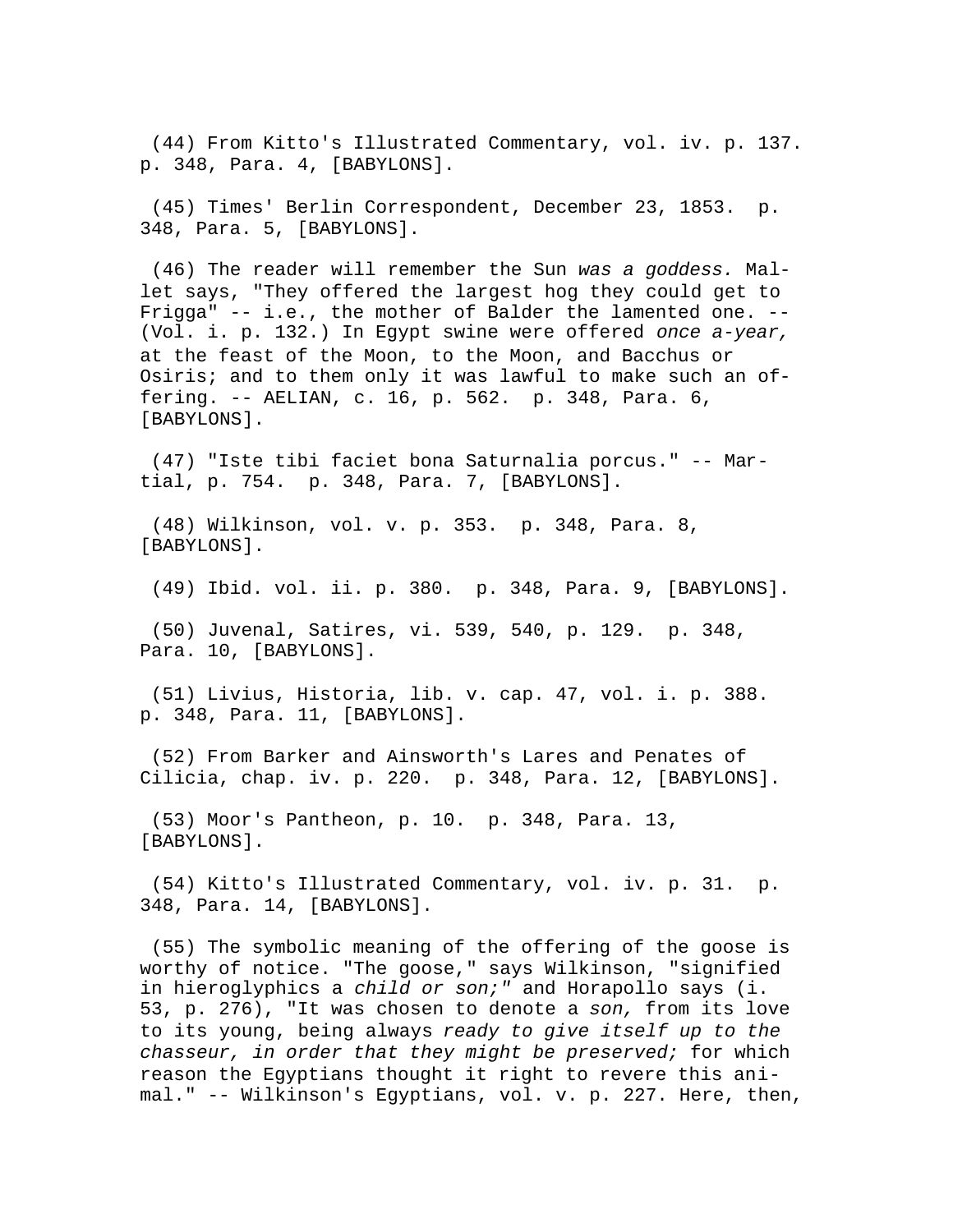the true meaning of the symbol is a *son,* who voluntarily gives himself up as a sacrifice for those whom he loves - viz., the Pagan Messiah. p. 348, Para. 15, [BABYLONS].

 (56) Ammianus Marcellinus, lib. xxiii. cap. 3, p. 355, and Macrob., Sat., lib. i. cap. 3, p. 47, G, H. The fact stated in the paragraph above casts light on a festival held in Egypt, of which no satisfactory account has yet been given. That festival was held in commemoration of "the entrance of Osiris into the moon." Now, Osiris, like Surya in India, was just the Sun. -- (Plutarch, De Iside et Osiride, sect. 52, vol. ii. p. 372, D. The moon, on the other hand, though most frequently the symbol of the god Hermes or Thoth, was also the symbol of the goddess Isis, the queen of heaven. The learned Bunsen seems to dispute this; but his own admissions show that he does so without reason. -- (Vol. i. pp. 414, 416.) And Jeremiah xliv. 17 seems decisive on the subject. The entrance of Osiris into the moon, then, was just the *sun's* being *conceived* by Isis, the queen of heaven, that, like the Indian Surya, he might in due time be born as grand deliverer. (See note, p. 96.) Hence the very name Osiris; for, as Isis is the Greek form of H'isha, "the woman," so Osiris, as read at this day on the Egyptian monuments, is He-siri, "the seed." It is no objection to this to say that Osiris is commonly represented as the husband of Isis; for, as we have seen already (p. 22), Osiris is at once the *son* and *husband* of his mother. Now, this festival took place in Egypt generally in March, just as Lady-day, or the first great festival of Cybele, was held in the same month in Pagan Rome. We have seen that the common title of Cybele at Rome was Domina, or "the Lady" (Ovid, "Fasti", lib. iv. 340), as in Babylon it was Beltis (Euseb. Praep. Evang., lib. ix. cap. 41, vol. ii. p. 58), and from this, no doubt, comes the name "Lady-day" as it has descended to us. p. 348, Para. 16, [BABYLONS].

 (57) Layard's Nineveh and Babylon, p. 629. p. 348, Para. 17, [BABYLONS].

 (58) See Oliver & Boyd's Edinburgh Almanac, 1860. p. 348, Para. 18, [BABYLONS].

 (59) The Right Hon. Lord John Scott. p. 349, Para. 1, [BABYLONS].

 (60) The name Easter is peculiar to the British Islands. p. 349, Para. 2, [BABYLONS].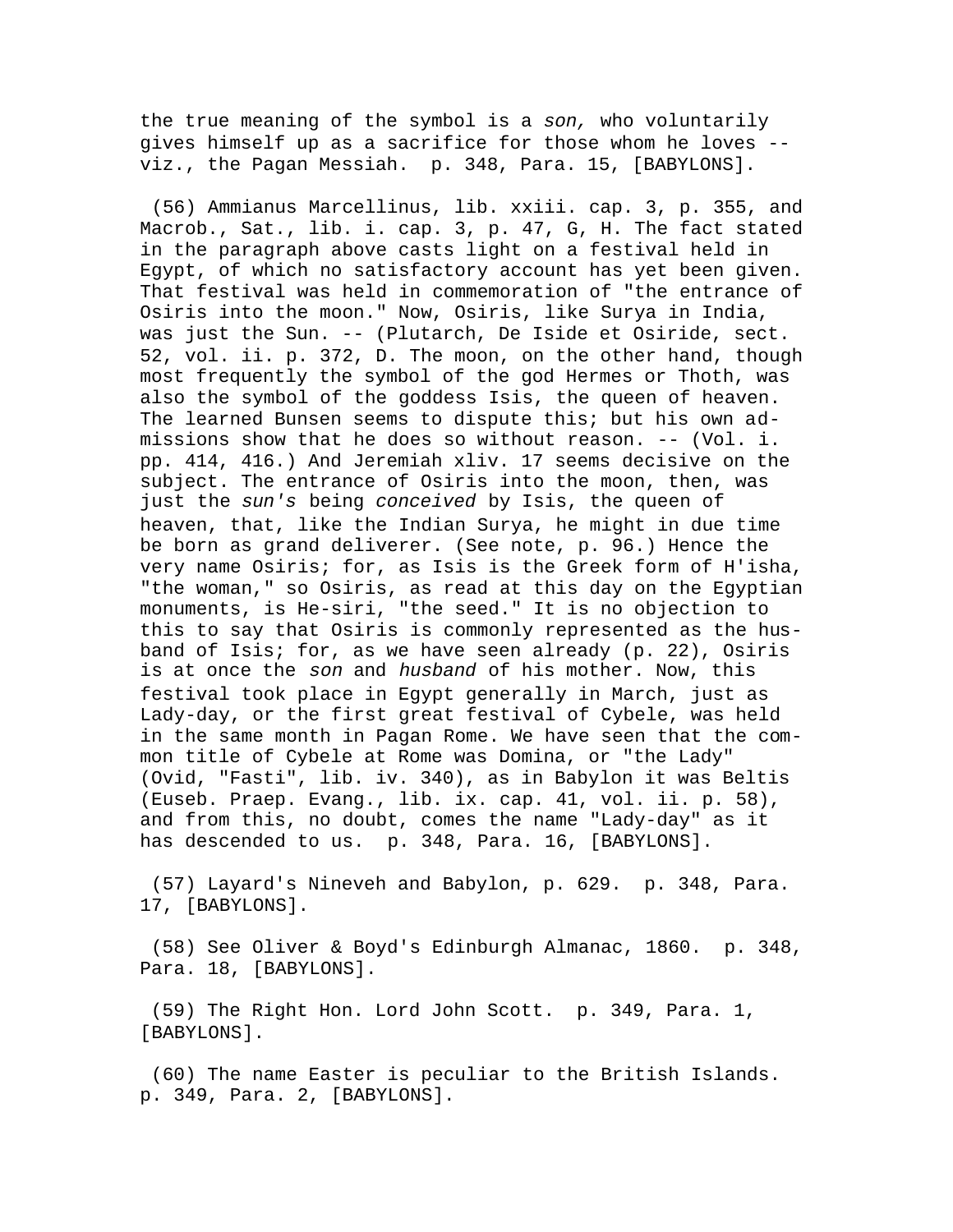(61) Socrates, the ancient ecclesiastical historian, after a lengthened account of the different ways in which Easter was observed in different countries in his time -- i.e., the fifth century -- sums up in these words:-- "Thus much already laid down may seem a sufficient treatise to prove that the celebration of the feast of Easter began everywhere more of custom than by any commandment either of Christ or any Apostle." -- (Hist. Ecclesiast., lib. v. cap. 22.) Every one knows that the name "Easter," used in our translation of Acts xii. 4, refers not to any Christian festival, but to the Jewish Passover. This is one of the few places in our version where the translators show an undue bias. p. 349, Para. 3, [BABYLONS].

 (62) Gieseler, vol. i. p. 55, Note. In Gieseler the time is printed "25th of March," but the Latin quotation accompanying it shows that this is a typographical mistake for "23rd." p. 349, Para. 4, [BABYLONS].

 (63) Ibid. vol. ii. p. 42, Note. p. 349, Para. 5, [BABYLONS].

 (64) Layard's Nineveh and Babylon, p. 93. p. 349, Para. 6, [BABYLONS].

 (65) Humboldt's Mexican Researches, v. i. p. 404. p. 349, Para. 7, [BABYLONS].

 (66) Wilkinson's Egyptian Antiquities, vol. i. p. 278. p. 349, Para. 8, [BABYLONS].

 (67) Landseer's Sabean Researches, p. 112. p. 349, Para. 9, [BABYLONS].

(68) De Errors, p. 70. p. 349, Para. 10, [BABYLONS].

 (69) Arnobius, Adversus Gentes, lib. v. p. 403. See also what precedes in the same book in regard to Proserpine. p. 349, Para. 11, [BABYLONS].

 (70) Ovid, "Fasti", lib iii. l. 512, vol. iii. p. 184. p. 349, Para. 12, [BABYLONS].

 (71) Smith's Classical Dictionary, "Liber and Libera," p. 381. p. 349, Para. 13, [BABYLONS].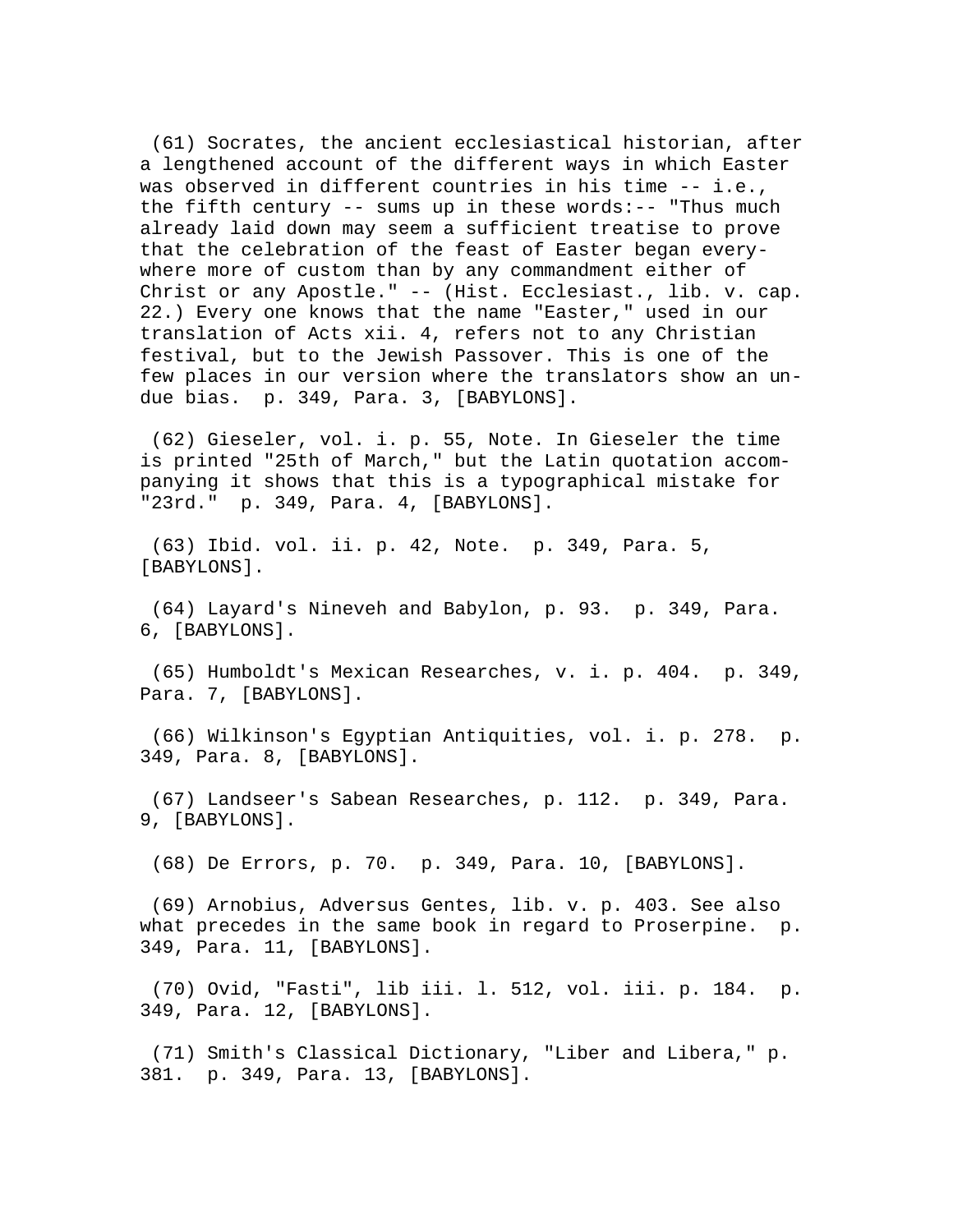(72) About A.D. 525. p. 349, Para. 14, [BABYLONS].

 (73) Gieseler, vol. i. p. 54. Gieseler adduces as authorities for the statement in the text, G. A. Hamberger, De Epochae Christianae ortu it auctore (in Martini Thesaur, dissertat., T. iii., P. i. p. 241); Jo. G. Jani, Historia AEROAE Dionysianae, Viteb., 1715, 4, and Ideler's Chronolocie, ii. 366 ff. This is the statement also commonly made in all the standard English Chronologies. p. 349, Para. 15, [BABYLONS].

 (74) Clemens Alexandrinus, Protrepticos, p. 13. p. 349, Para. 16, [BABYLONS].

 (75) Gieseler, speaking of the Eastern Church in the second century, in regard to Paschal observances, says: "In it [the Paschal festival in commemoration of the death of Christ] they [the Eastern Christians] eat unleavened bread, probably like the Jews, eight days throughout. .... There is no trace of a yearly festival of a *resurrection* among them, for this was kept every Sunday" *(Catholic Church,* sect. 53, p. 178, Note 35). In regard to the Western Church, at a somewhat later period -- the age of Constantine -- fifteen days seem to have been observed in religious exercises in connection with the Christian Paschal feast, as appears from the following extracts from Bingham, kindly furnished to me by a friend, although the period of *fasting* is not stated. Bingham (Origin. Eccles., vol. ix. p. 94) says: "The solemnities of Pasch [are] the week before and the week after Easter Sunday -- one week of the Cross, the other of the resurrection. The ancients speak of the Passion and Resurrection Pasch as a fifteen days' solemnity. Fifteen days was enforced by *law* by the Empire, and commanded to the universal Church. .... Scaliger mentions a law of Constantine, ordering two weeks for Easter, and a vacation of all legal processes" (Bingham, ix. p. 95). p. 349, Para. 17, [BABYLONS].

 (76) Socrates, Hist. Eccles., lib. v. cap. 22, p. 234. p. 349, Para. 18, [BABYLONS].

 (77) Dr. Meredith Hanmer's Chronographia, subjoined to his translation of Eusebius, p. 592. London, 1636. p. 349, Para. 19, [BABYLONS].

 (78) Gieseler, vol. i. p. 54. p. 349, Para. 20, [BABYLONS].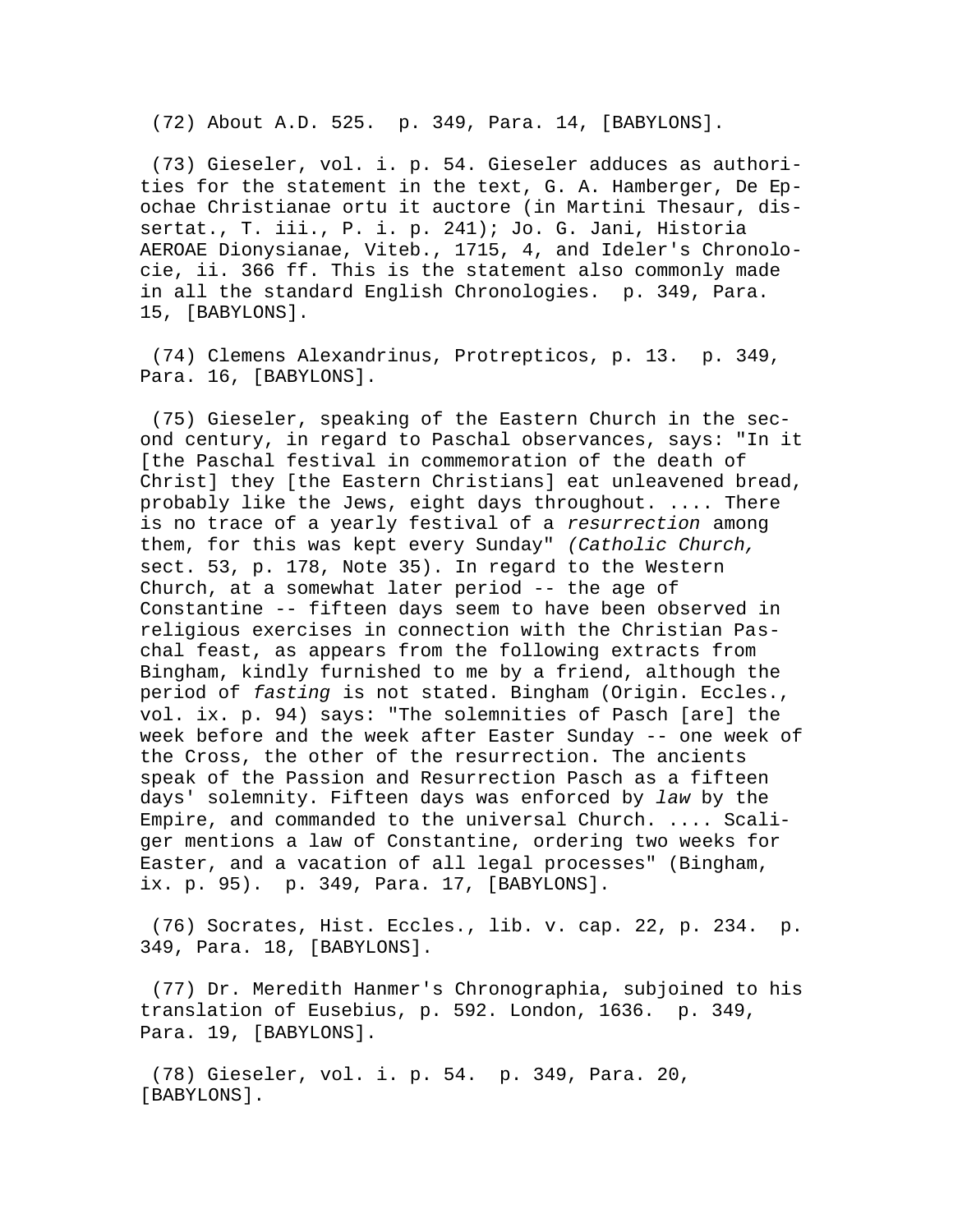(79) Cummianus, quoted by Archbishop Ussher, Sylloge, p. 34. Those who have been brought up in the observance of Christmas and Easter, and who yet abhor from their hearts all Papal and Pagan idolatry alike, may perhaps feel as if there were something "untoward" in the revelations given above in regard to the origin of these festivals. But a moment's reflection will suffice entirely to banish such a feeling. They will see, that if the account I have given be true, it is of no use to ignore it. A few of the facts stated in these pages are already known to Infidel and Socinian writers of no mean mark, both in this country and on the Continent, and these are using them in such a way as to undermine the faith of the young and uninformed in regard to the very vitals of the Christian faith. Surely, then, it must be of the last consequence, that the truth should be set forth in its own native light, even though it may somewhat run counter to preconceived opinions, especially when that truth, justly considered, tends so much at once to strengthen the rising youth against the seductions of Popery, and to confirm them in the faith once delivered to the Saints. If a heathen could say, "Socrates I love, and Plato I love, but I love truth more," surely a truly Christian mind will not display less magnanimity. Is there no much, even in the aspect of the times, that ought to prompt the earnest inquiry, if the occasion has not arisen, when efforts, and strenuous efforts, should be made to purge out of the National Establishment in the south those observances, and everything else that has flowed in upon it from Babylon's golden cup? There are men of noble minds in the Church of Cranmer, Latimer, and Ridley, who love our Lord Jesus Christ in sincerity, who have felt the power of His blood, and known the comfort of His Spirit. Let them, in their closets, and on their knees, ask the question, at their God and at their own consciences, if they ought not to bestir themselves in right earnest, and labour with all their might till such a consummation be effected. Then, indeed, would England's Church be the grand bulwark of the Reformation -- then would her sons speak with her enemies in the gate -- then would she appear in the face of all Christendom, "clear as the sun, fair as the moon, and terrible as an army with banners." If, however, nothing effectual shall be done to stay the plague that is spreading in her, the result must be disastrous, not only to herself, but to the whole empire. p. 349, Para. 21, [BABYLONS].

(80) Mythology, vol. i. p. 373. p. 350, Para. 1,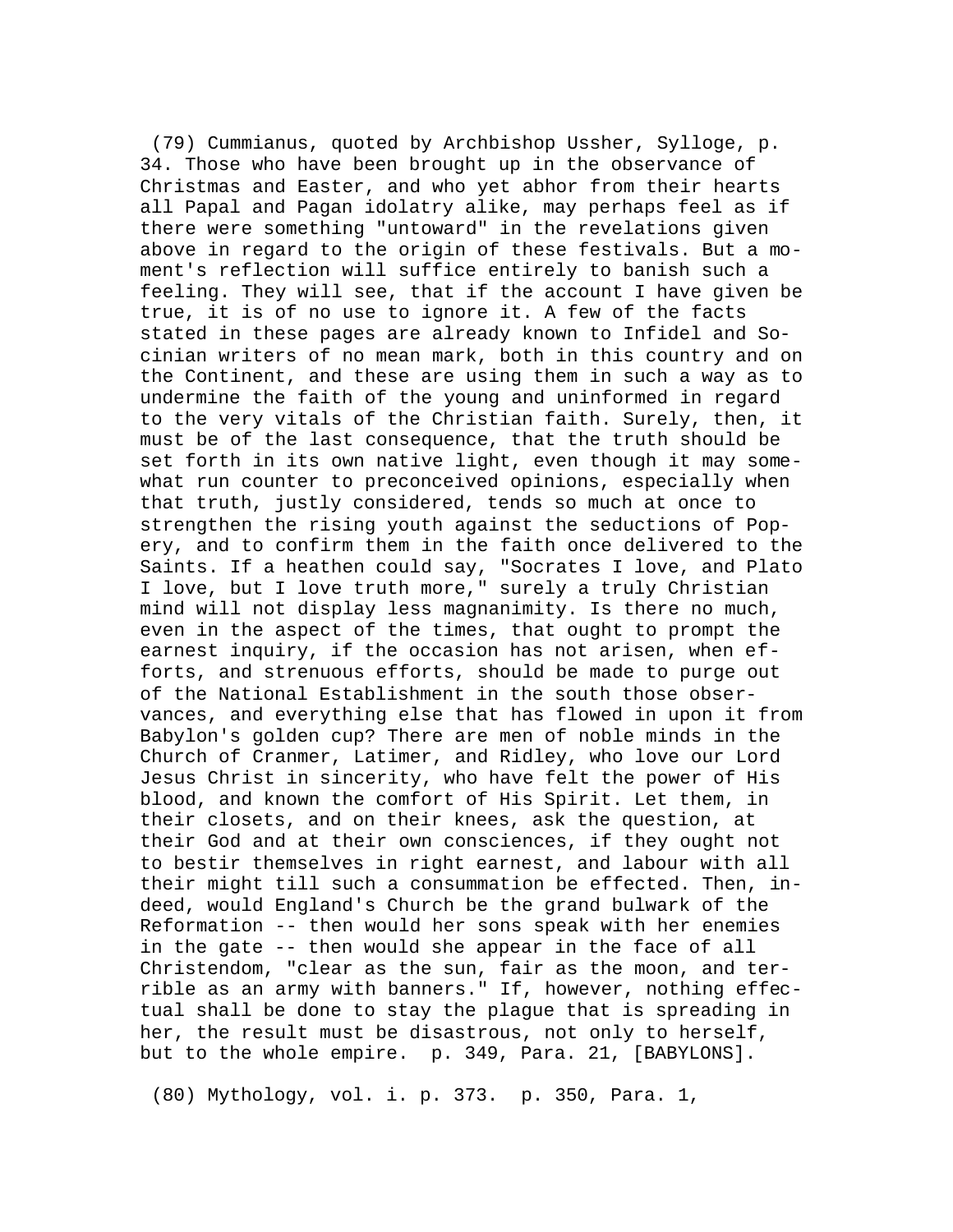[BABYLONS].

(81) Laertius, p. 227, B. p. 350, Para. 2, [BABYLONS].

 (82) Jeremiah vii. 18. It is from the very word here used by the prophet that the word *"bun'* seems to be derived. The Hebrew word, with the points, was pronounced Khavan, which in Greek became sometimes Kapan-os (Photius, Lexeon Syttoge, Part i. p. 130); and, at other times, Khabon (Neander, in Kitto's Biblical Cyclopaedia, vol. i. p. 237). The first shows how Khvan, pronounced as one syllable, would pass into the Latin *panis,* "bread," and the second how, in like manner, Khvon would become Bon or Gun. It is not to be overlooked that our common English word Loaf has passed through a similar process of formation. In Anglo-Saxon it was Hlaf. p. 350, Para. 3, [BABYLONS].

 (83) Davies's Druids, p. 208. p. 350, Para. 4, [BABYLONS].

(84) Ibid. p. 207. p. 350, Para. 5, [BABYLONS].

(85) Col. Kennedy, p. 223. p. 350, Para. 6, [BABYLONS].

(86) Coleman, p. 340. p. 350, Para. 7, [BABYLONS].

 (87) My authority for the above statement is the Rev. James Johnston, of Glasgow, formerly missionary at Amoy, in China. p. 350, Para. 8, [BABYLONS].

 (88) Wilkinson, vol. iii. p. 20, and Pausanias. lib. iii., Laconica. cap. 16. p. 350, Para. 9, [BABYLONS].

 (89) Hyginus, Fabulae, pp. 148, 149. p. 350, Para. 10, [BABYLONS].

 (90) From Landseer's Sabean Researches, p. 80. London 1823. p. 350, Para. 11, [BABYLONS].

 (91) Bryant, vol. iii. p. 161. p. 350, Para. 12, [BABYLONS].

 (92) In the later Chaldee, the name of an egg is commonly Baiaa, or Baietha in the emphatic form; but Baith is also formed exactly according to rule from Baitz, just as Kaitz, "summer," in Chaldee, becomes Kaith, and many other words. p. 350, Para. 13, [BABYLONS].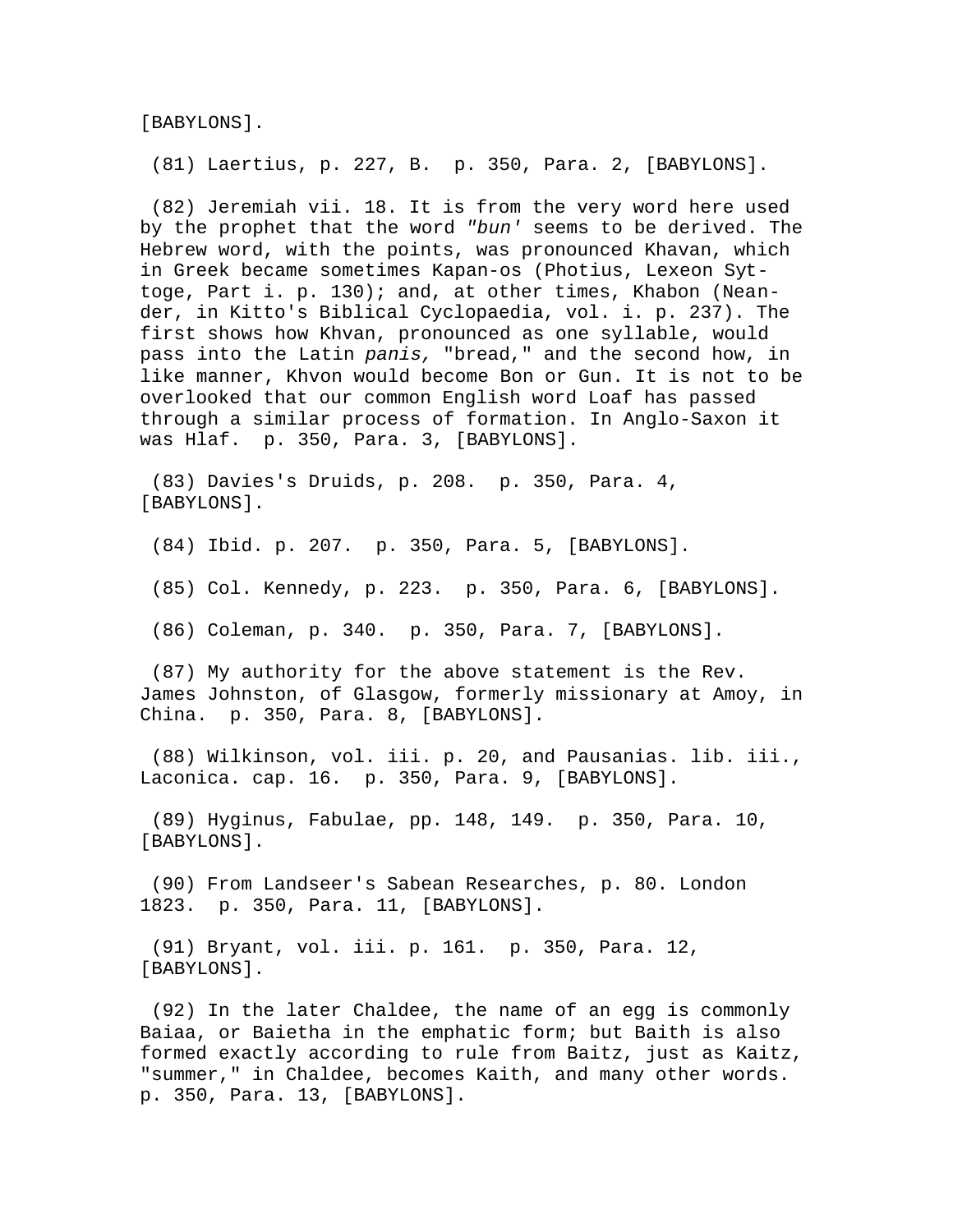(93) The common word "Beth," "house," in the Bible without the points, is "Baith," as may be seen in the name of Bethel, as given in Genesis xxxv. i. of the Greek Septuagint, where it is "Baith-el." p. 350, Para. 14, [BABYLONS].

 (94) Bunsen, vol. i. p. 377. p. 350, Para. 15, [BABYLONS].

 (95) Scottish Guardian, April, 1844. p. 350, Para. 16, [BABYLONS].

 (96) Dymock's Classical Dictionary, "sub voce". p. 350, Para. 17, [BABYLONS].

 (97) For proof on this subject, see Appendix, Note J. p. 350, Para. 18, [BABYLONS].

 (98) From Bryant, vol. iii. p. 276. Bryant gives the title of the above figure as "Juno, Columbia, and Rhoia;" but from Pausanias we learn that the bird on the sceptre of Hera, or Juno, when she represented with the pomegranate, was not the Columba or Dove, but the Cuckoo (Pausan., lib. ii. Corinthiaca, cap. 17); from which it appears, that when Hera or Juno was this represented, it was not as the incarnation of the Spirit of God, but as the mother of *mankind,* that she was represented. But into the story of the cuckoo I cannot enter here. p. 350, Para. 19, [BABYLONS].

 (99) Merle D'Aubigne's Reformation, vol. i. p. 179. p. 350, Para. 20, [BABYLONS].

 (100) Stanley's Sabaean Philosophy, p. 1065. In Egypt the month corresponding to Tammuz -- viz., Epep -- began June 25. -- Wilkinson, vol. iv. p. 14. p. 350, Para. 21, [BABYLONS].

 (101) Bower's Lives of the Popes, vol. ii. p. 523. p. 350, Para. 22, [BABYLONS].

 (102) Berosus, *apud* Bunsen's Egypt, vol. i. p. 707. To identify Nimrod with Oannes, mentioned by Berosus as appearing out of the sea, it will be remembered that Nimrod has been proved to be Bacchus. Then, for proof that Nimrod or Bacchus, on being overcome by his enemies, was fabled to have taken refuge in the sea, see Chap. IV. Sect. I. When,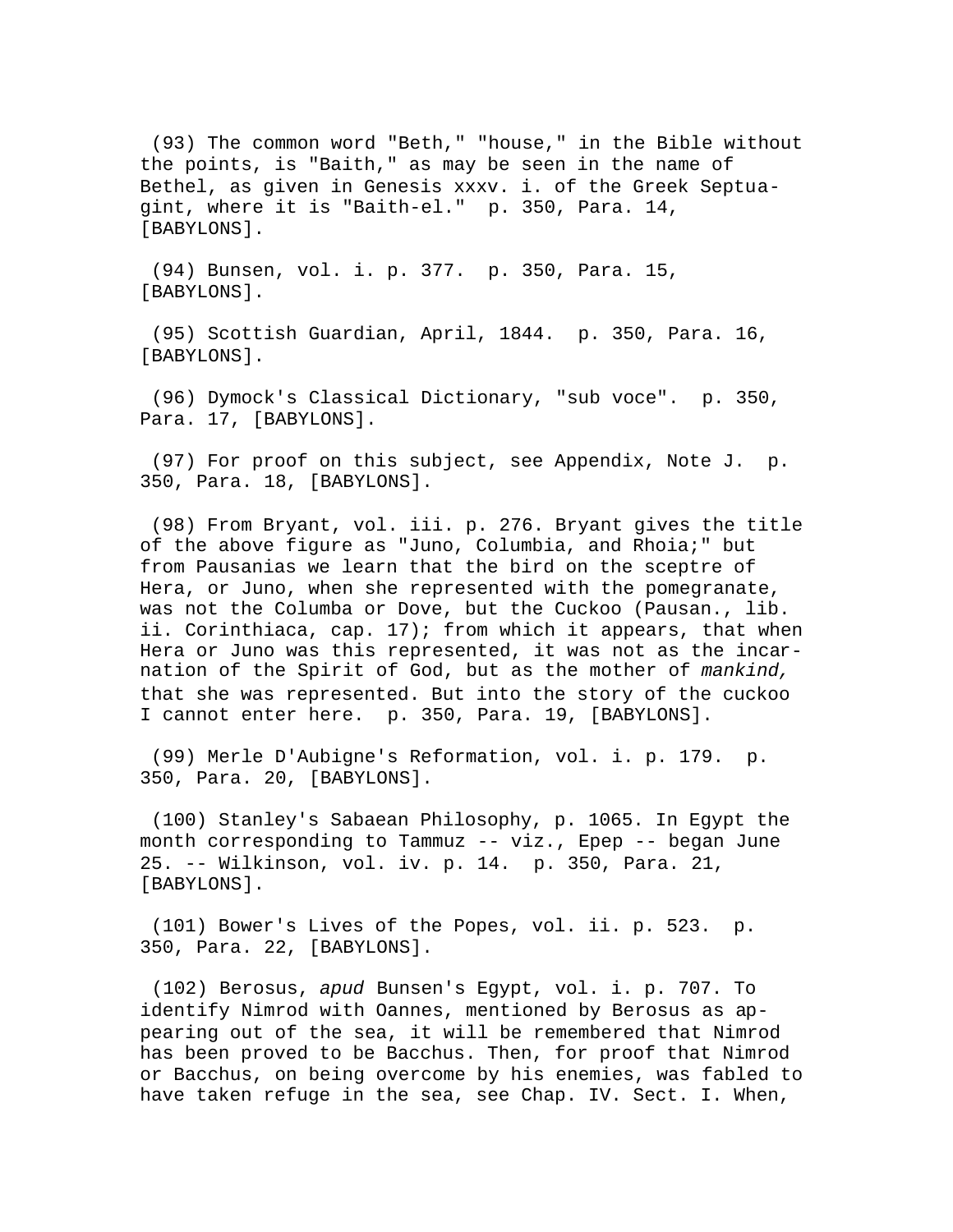therefore, he was represented as reappearing, it was natural that he should reappear in the very character of Oannes as a Fish-god. Now, Jerome calls Dagon, the well-known Fish-god, *Piscem maeroris* (Bryant, vol. iii. p. 179), "the fish of *sorrow,"* which goes far to identify that Fish-god with Bacchus, the "Lamented one;" and the identification is complete when Hesychius tells us that some called Bacchus Ichthys, or "The fish" *(sub voce* "Bacchos," p. 179). p. 350, Para. 23, [BABYLONS].

 (103) Wayside Pictures, p. 225. p. 350, Para. 24, [BABYLONS].

 (104) Personal Recollections, pp. 112-115. p. 350, Para. 25, [BABYLONS].

 (105) Toland's Druids, p. 107. p. 350, Para. 26, [BABYLONS].

(106) Ibid. p. 112. p. 350, Para. 27, [BABYLONS].

 (107) Pausan., lib. ii., Corinthiaca, cap. 19. p. 350, Para. 28, [BABYLONS].

(108) Ibid. cap. 15. p. 350, Para. 29, [BABYLONS].

(109) Ibid. cap. 20. p. 350, Para. 30, [BABYLONS].

 (110) Bryant, vol. i. p. 237. p. 350, Para. 31, [BABYLONS].

 (111) Dryden's Virgil, AENEID, Book xi. ll. 1153-1158. "The young Apollo," when "born to introduce law and order among the Greeks," was said to have made his appearance at Delphi *"exactly in the middle of summer."* -- (Muller's Dorians, vol. i. pp. 295, 296.) p. 350, Para. 32, [BABYLONS].

 (112) Hurd's Rites and Ceremonies, p. 346, col. i. The time here given by Hurd would not in itself be decisive as a proof of agreement with the period of the original festival of Tammuz; for a friend who has lived for three years in Constantinople informs me that, in consequence of the disagreement between the Turkish and the solar year, the fast of Ramazan ranges in succession through all the different months in the year. The fact of a yearly illumination in connection with religious observances, however, is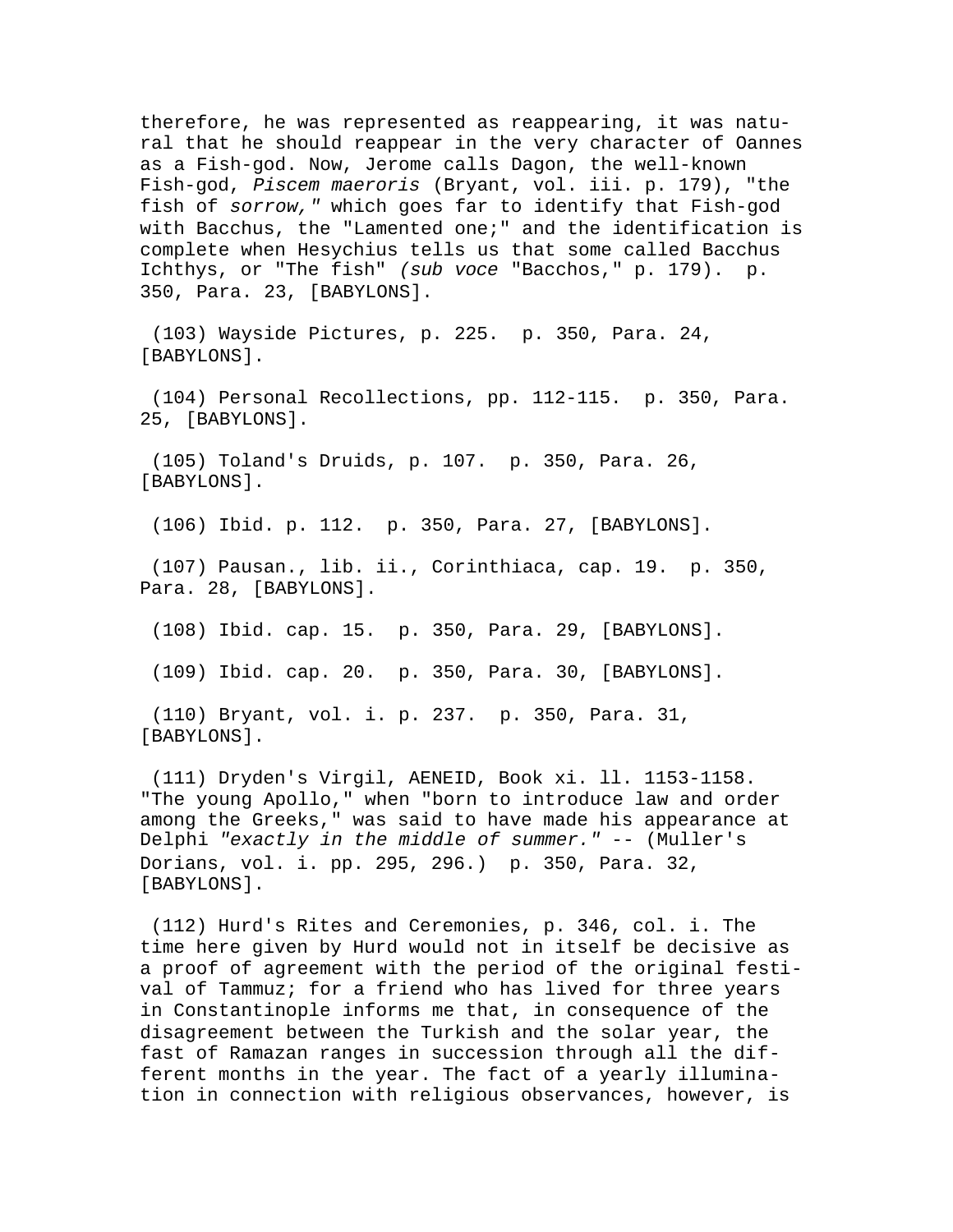undoubted. p. 350, Para. 33, [BABYLONS].

(113) See *ante,* p. 57. p. 350, Para. 34, [BABYLONS].

 (114) Prescott's Conquest of Peru, vol. i. p. 69. p. 350, Para. 35, [BABYLONS].

 (115) Historia, lib. ii. p. 176. p. 350, Para. 36, [BABYLONS].

(116) Ibid. p. 350, Para. 37, [BABYLONS].

 (117) Herodotus, lib. ii. c. 62, p. 127. p. 350, Para. 38, [BABYLONS].

 (118) Wilkinson, vol. v. p. 308. p. 350, Para. 39, [BABYLONS].

 (119) Layard's Nineveh and its Remains, vol. i. pp. 290- 294. p. 351, Para. 1, [BABYLONS].

 (120) Taylor's Jamblichus, p. 247. p. 351, Para. 2, [BABYLONS].

 (121) Proclus, in Timaeo, p. 805. p. 351, Para. 3, [BABYLONS].

 (122) Ovid, "Fasti", lib. iv. 785-794 inclusive. p. 351, Para. 4, [BABYLONS].

 (123) Colebrooke's "Religious Ceremonies of Hindus," in Asiatic Researches, vol. vii. p. 260. p. 351, Para. 5, [BABYLONS].

 (124) Colebrooke's "Religious Ceremonies of Hindus" in Asiatic Researches, vol. vii. p. 273. p. 351, Para. 6, [BABYLONS].

 (125) Davies's Druids, "Song to the Sun," pp. 369, 370. p. 351, Para. 7, [BABYLONS].

 (126) "I have seen parents," said the late Lord J. Scott in a letter to me, "force their children to go through the Baal-fires." p. 351, Para. 8, [BABYLONS].

 (127) See extracts from Legend of St. Peter's Chair, by Anthony Rich, Esq., in Dr. Begg's admirable Handbook of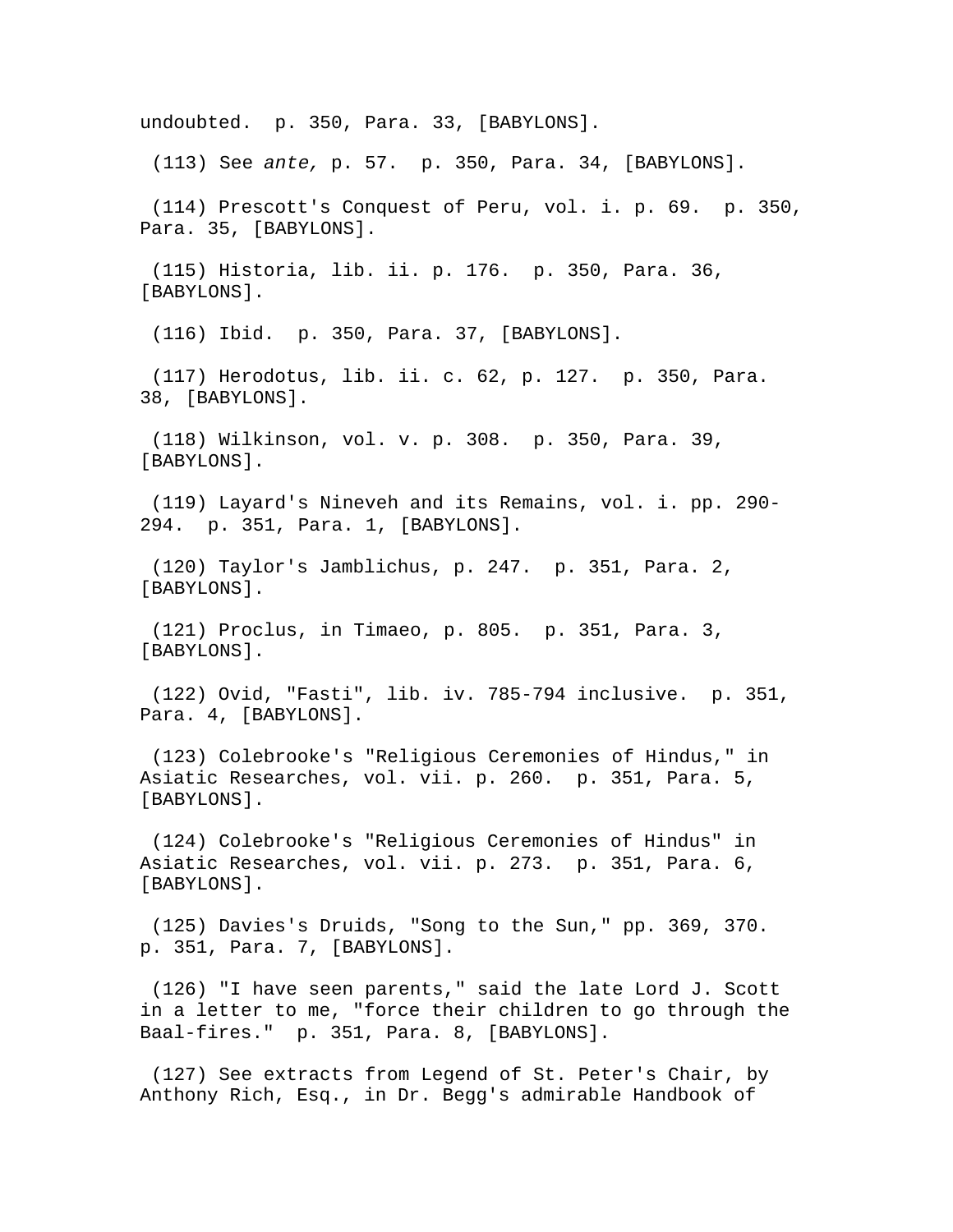Popery, pp. 114, 115. See also Salverte, Essai sur Noms, tom. ii. p. 54. p. 351, Para. 9, [BABYLONS].

 (128) Dionysus, as is well known, is the Latin form of the Greek Dionusos. p. 351, Para. 10, [BABYLONS].

 (129) Pausanias, Attica, p. 46, and Tooke's Pantheon, p. 58. p. 351, Para. 11, [BABYLONS].

 (130) Begg's Handbook of Popery, p. 115. p. 351, Para. 12, [BABYLONS].

 (131) Though Dionysus was the proper classic name of the *god,* yet in Post-classical, or Low Latin, his name is found Dionysius, just as in the case of the Romish saint. p. 351, Para. 13, [BABYLONS].

 (132) See Calendar in Missale Romanum, Oct. 9th: "Dionysii, Rustici et Eleutherii mart." and Oct. 7th, "Sergii, Bacchi, Marcelli et Apuleii Mart." p. 351, Para. 14, [BABYLONS].

 (133) "The corpse immediately arose; the trunk bore away the dissevered head, guide on its way be a legion of angels" (Salverte, Des Sciences Occultes, Note, p. 48). In Salverte, the first word of the third line of the above Latin verse is "Quo," but as this does not make sense, and is evidently an error, I have corrected it into "Quem." p. 351, Para. 15, [BABYLONS].

 (134) The statement in the last clause of the above sentence referred to the position of matters five years ago. Probably by this time the rebuilding of the Cathedral of St. Denys is finished. p. 351, Para. 16, [BABYLONS].

 (135) Salverte, Des Sciences Occultes, pp. 47, 48. p. 351, Para. 17, [BABYLONS].

 (136) Humboldt's Mexico, vol. i. pp. 339, 340. For Oannes and Souro, see further in Appendix, Note K. p. 351, Para. 18, [BABYLONS].

 (137) Note to Salverte, Des Sciences Occultes, p. 47. p. 351, Para. 19, [BABYLONS].

 (138) Bryant, vol. ii. pp. 419-423. The very name Orpheus is just a synonym for Bel, the name of the great Babylonian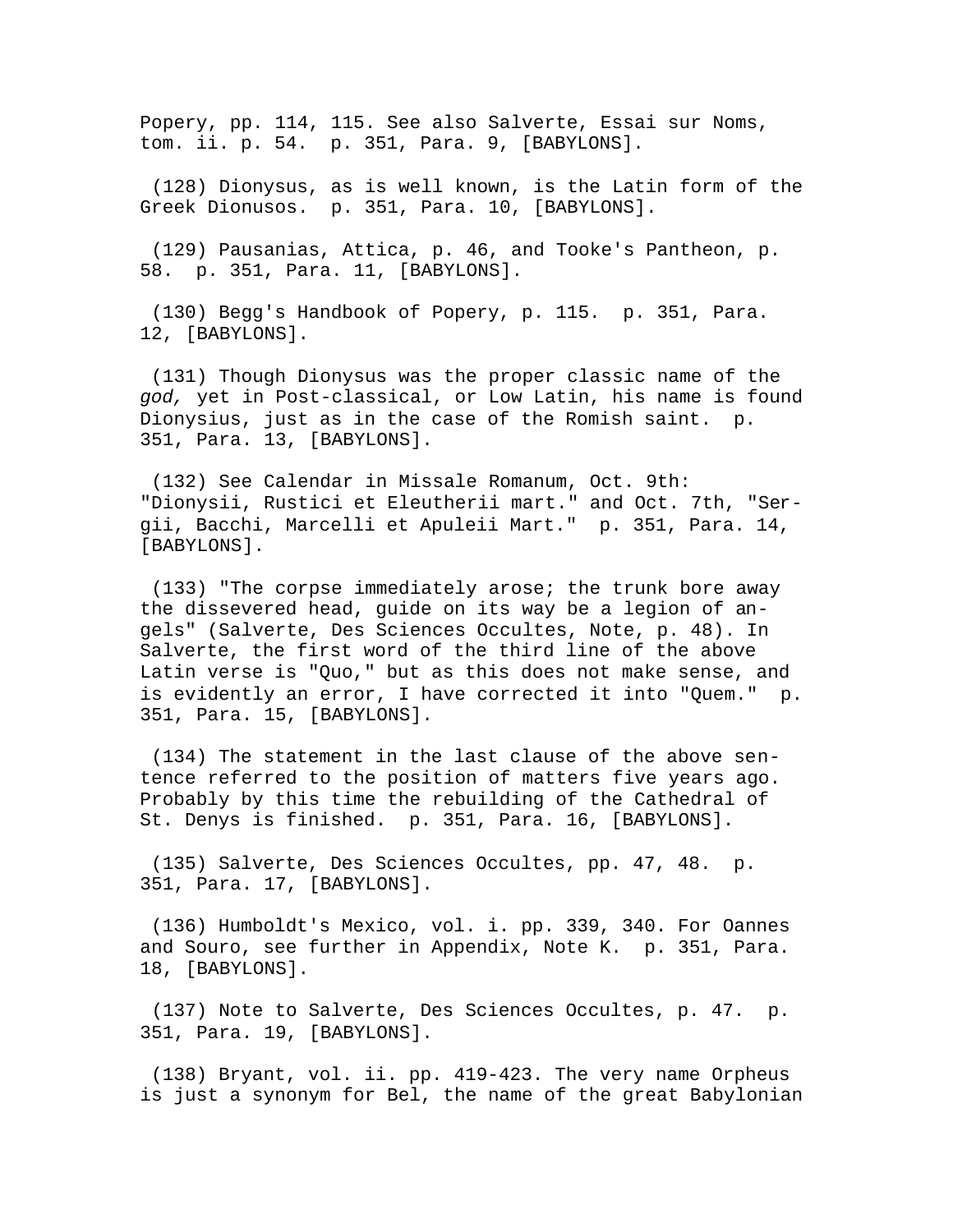god, which, while originally given to Cush, became hereditary in the line of his deified descendants. Bel signifies "to mix," as well as "to confound," and "Orv" in Hebrew, which in Chaldee becomes Orph (see Parkhurst's Chaldee Grammar in Lexicon, p. 40), signifies "to mix," But "Orv," or "Orph," signifies besides "a willow-tree;" and therefore, in exact accordance with the mystic system, we find the symbol of Orpheus among the Greeks to have been a willow-tree. Thus, Pausanias, after referring to a representation of Actaeon, says, "If again you look to the lower parts of the picture, you will see after Patroclus, Orpheus sitting on a hill, with a harp in his left hand, and in his right hand the *leaves of a willow-tree"* (Pausanias, lib. x., Phocica, cap. 30); and again, a little further on, he says: "He is represented leaning on the trunk of this tree." The willow-leaves in the right hand of Orpheus, and the willow-tree on which he leans sufficiently show the meaning of his name. p. 351, Para. 20, [BABYLONS].

 (139) Georgics. book iv. vol. i. ll. 759-766, and in original, ll. 523-527. The edition of Dryden, which I commonly quote, has in the first line, "Then with;" but as this does not agree with the construction of the sentence, I have given the passage as it stands in Baxter's London edition of 1807, which is evidently the correct reading. p. 351, Para. 21, [BABYLONS].

 (140) Aplooldorus, lib. iii. cap. 5, p. 266. We have seen that the great goddess, who was worshipped in Babylon as "The Mother," was in reality the *wife* of Ninus, the great god, the prototype of Bacchus. In conformity with this, we find a somewhat similar story told of Ariadne, the wife of Bacchus, as is fabled "contained a description of some notable achievements in the first ages; and a particular account of the apotheosis, of Ariadne, who is described, whatever may be the meaning of it, as *carried by Bacchus to heaven."* A similar story is told of Alcmene, the mother of the Grecian Hercules, who was quite distinct, as we have seen, from the primitive Hercules, and was just one of the forms of Bacchus, for he was a "great tippler;" and the "Herculean goblets" are proverbial. -- (Mullre's Dorians, vol. i. p. 462.) Now the mother of this Hercules is said to have had had a resurrection. "Jupiter" [the father of Hercules], says Muller, "raised Alcmene from the dead, and conducted her to the islands of the blest, as the wife of Rhadamanthus." (Ibid. p. 443.) p. 351, Para. 22, [BABYLONS].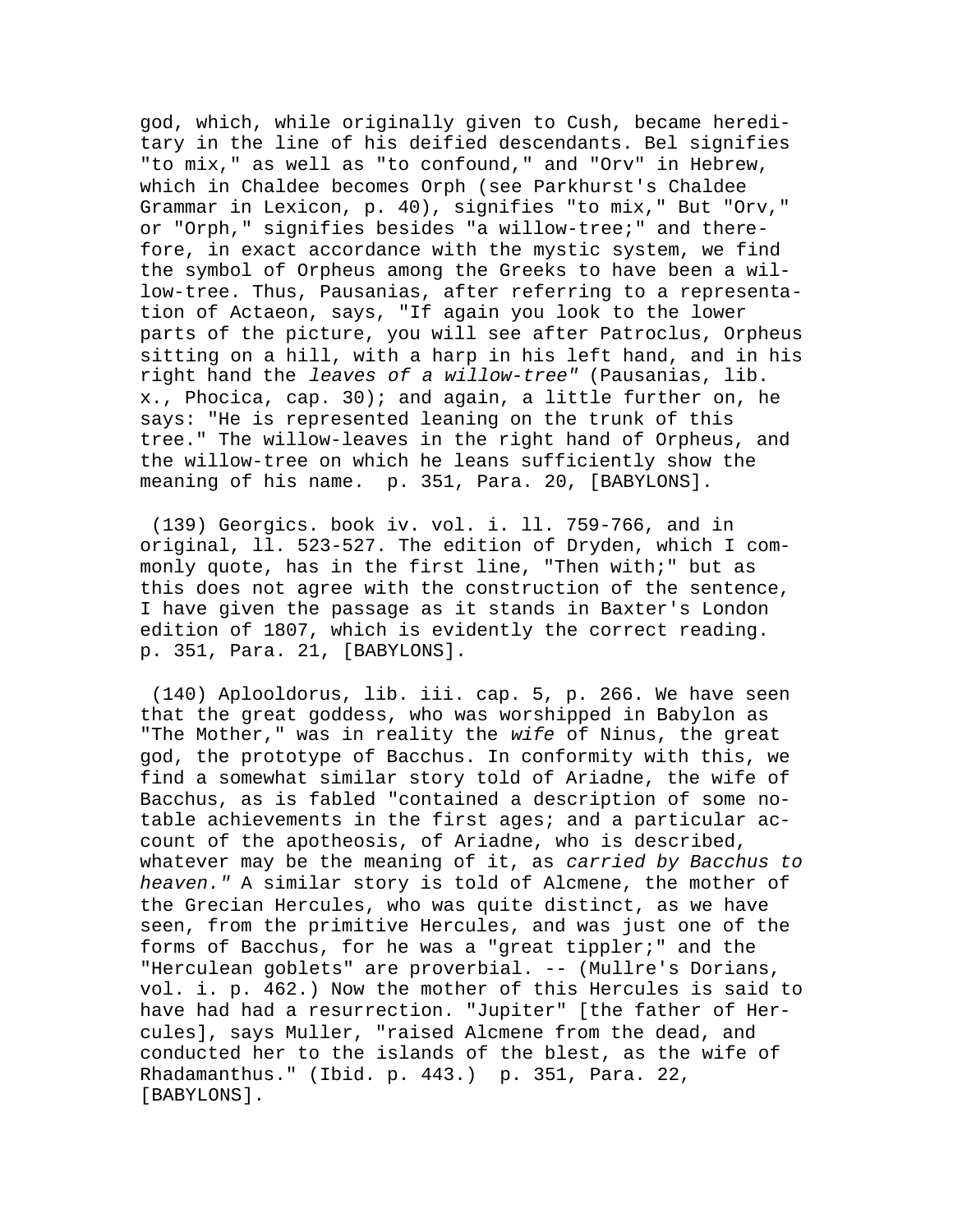(141) China, vol. i. pp. 354, 355. p. 351, Para. 23, [BABYLONS].

(142) See *ante,* p. 79. p. 351, Para. 24, [BABYLONS].

 (143) Proclus, in Taylor's Note upon Jamblichus, p. 136. p. 351, Para. 25, [BABYLONS].

 (144) Orphic Hymns, 28th, p. 109. These hymns are thought by some to have been composed by Neo-Platonists after the Christians era, who are said to have corrupted the true doctrine of their predecessors. I doubt this. At any rate, I allege nothing from them that is not amply borne out by authority of the highest kind. p. 351, Para. 26, [BABYLONS].

 (145) Pausan., lib. iv., Messenica, cap. 33, p. 362. p. 351, Para. 27, [BABYLONS].

 (146) Proclus, in additional note to Taylor's Orphic Hymns, p. 198. p. 351, Para. 28, [BABYLONS].

 (147) It is to be lamented that Christians in general seem to have so little sense either of the gravity of the present crisis of the Church and the world, or of the duty lying upon them as Christ's witnesses, to testify, and that *practically,* against the public sins of the nation. If they would wish to be stimulated to a more vigorous discharge of duty in this respect, let them read an excellent and welltimed little work recently issued from the press, entitle *An Original Interpretation of the Apocalypse,* where the Apocalyptic statements in regard to the character, life, death, and resurrection of the Two Witnesses, are briefly but forcibly handled. p. 351, Para. 29, [BABYLONS].

 (148) The above paragraph first appeared in the spring of 1855, when the empire had for months been looking on in amazement at the "horrible and heart-rending" disasters in the Crimea, caused simply by the fact, that official men in that distant region "could not find their hands," and when at last a day of humiliation had been appointed. The reader can judge whether or not the events that have *since* occurred have made the above reasoning out of date. The few years of impunity that have elapsed since the Indian Mutiny, with all its horrors, was suppressed, show the longsuffering of God. But if that long-suffering is despised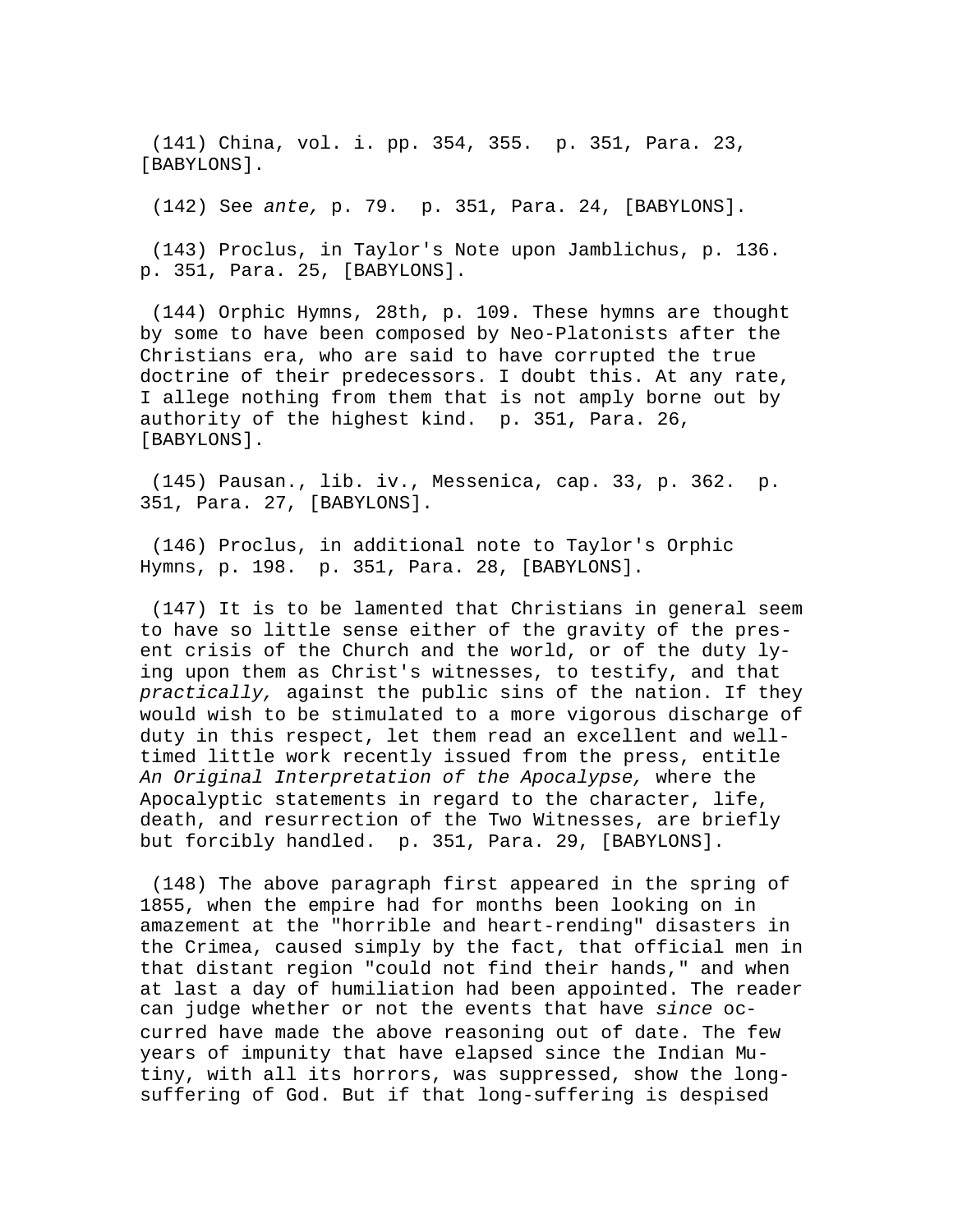(which it manifestly is, while the guilt is daily increasing), the ultimate issue must just be so much the more terrible. p. 351, Para. 30, [BABYLONS].

FOOTNOTES. Chapter Four. p. 352, Para. 1, [BABYLONS].

 (1) Bishop Hay's Sincere Christian, vol. i. p. 363. There are two exceptions to this statement; the case of an infidel converted in a heathen land, where it is impossible to get baptism, and the case of a martyr "baptised," as it is called, "in his own blood;" but in all other cases, whether of young or old, the necessity is *"absolute."* p. 352, Para. 2, [BABYLONS].

 (2) Bishop Hay's Sincere Christian, vol. i. p. 356. p. 352, Para. 3, [BABYLONS].

(3) Ibid. p. 358. p. 352, Para. 4, [BABYLONS].

(4) Ibid. vol. i. p. 362. p. 352, Para. 5, [BABYLONS].

 (5) AENEID, Book vi. ll. 576-578, Dryden. -- In Original, ll. 427-429. p. 352, Para. 6, [BABYLONS].

 (6) Virgil, Book vi. 586-589, Dryden's Translation. -- Original, ll. 434-436. Between the infants and the suicides one other class is interposed, -- that is, those who on earth have been unjustly condemned to die. Hope is held out for these, but no hope is held out for the babes. p. 352, Para. 7, [BABYLONS].

 (7) See Asiatic Researches, vol. vii. p. 271. p. 352, Para. 8, [BABYLONS].

 (8) Tertull., De Baptismo, vol. i. p. 1204. p. 352, Para. 9, [BABYLONS].

 (9) Eliae Comment. in S. Greg. Naz., Orat. iv.; Gregorii Nazianzeni Opera, p. 245. p. 352, Para. 10, [BABYLONS].

 (10) Tertull., De Baptismo, vol. i. p. 1205. p. 352, Para. 11, [BABYLONS].

 (11) See Mallet on Anglo-Saxon Baptism, Antiquities, vol. i. p. 335. p. 352, Para. 12, [BABYLONS].

(12) Humboldt's Mexican Researches, vol. i. p. 185. p.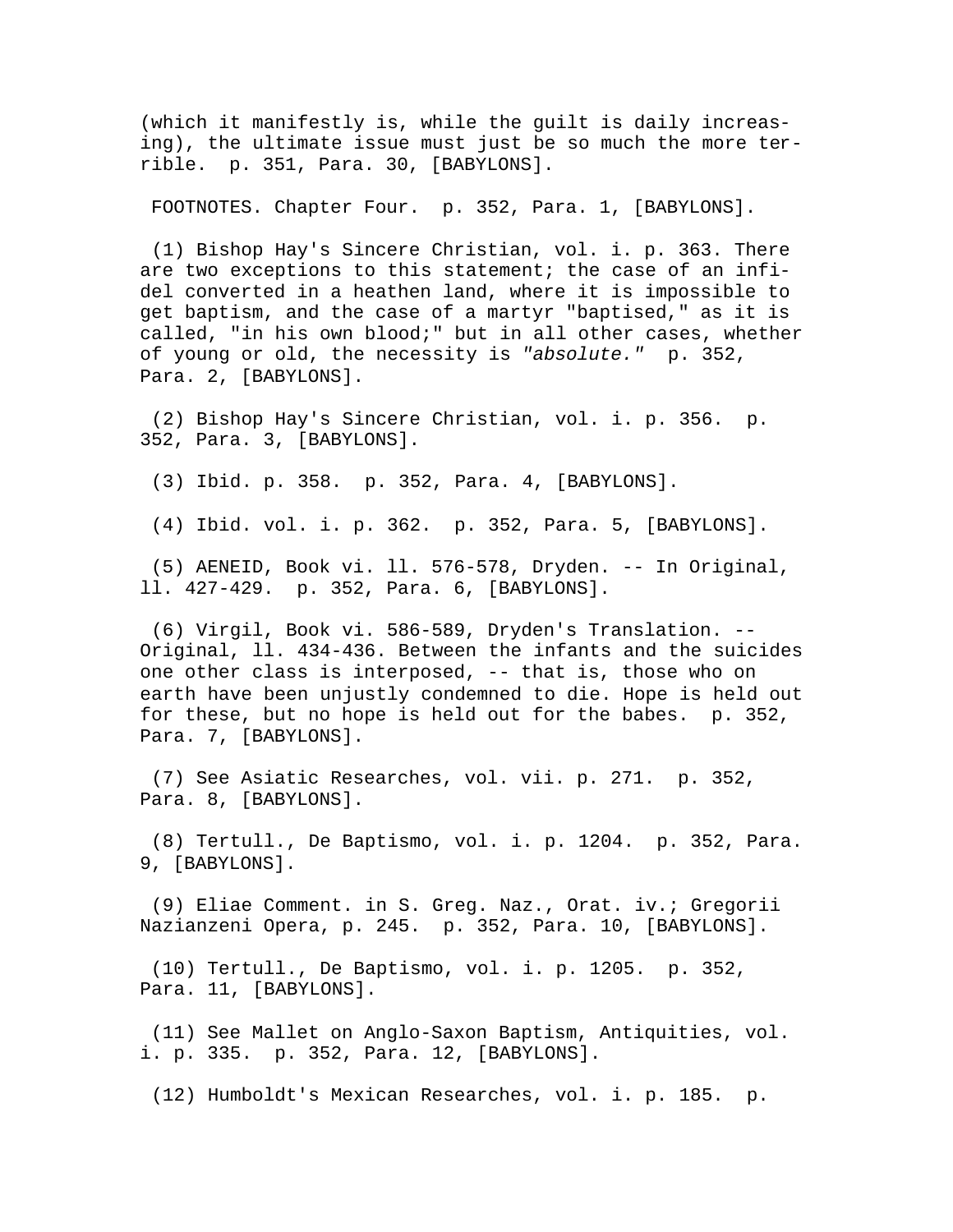352, Para. 13, [BABYLONS].

 (13) As baptism is absolutely necessary to salvation, Rome also authorises midwives to administer baptism. In Mexico the midwife seems to have been a "priestess." p. 352, Para. 14, [BABYLONS].

 (14) Prescott's Mexico, vol. iii. pp. 339, 340. p. 352, Para. 15, [BABYLONS].

 (15) In the Romish ceremony of baptism, the first thing the priest does is to exorcise the devil out of the child to be baptised in these words, "Depart from him, thou unclean spirit, and give place to the Holy Ghost the Comforter." -- (Sincere Christian, vol. i. p. 365.) In the New Testament there is not the slightest hint of any such exorcism accompanying Christian Baptism. It is purely Pagan. p. 352, Para. 16, [BABYLONS].

 (16) For proof, see Appendix, Note L. p. 352, Para. 17, [BABYLONS].

 (17) Humboldt's Researches, vol. i. p. 320. p. 352, Para. 18, [BABYLONS].

(18) Ibid. vol. i. p. 319. p. 352, Para. 19, [BABYLONS].

 (19) Bryant, vol. iii. p. 21. p. 352, Para. 20, [BABYLONS].

(20) Ibid. p. 84. p. 352, Para. 21, [BABYLONS].

 (21) Bryant, vol. iii. p. 78. p. 352, Para. 22, [BABYLONS].

 (22) We find the very word "Ish," "man," used in Sanscrit with the digamma prefixed: Thus Vishampati, "Lord of men." -- See Wilson's India Three Thousand Years Ago, p. 59. p. 352, Para. 23, [BABYLONS].

 (23) Col. Kennedy's Hindoo Mythology, p. 228. p. 352, Para. 24, [BABYLONS].

 (24) Bryant, vol. iii. p. 75. p. 352, Para. 25, [BABYLONS].

(25) Wilkinson, vol. iv. p. 340. p. 352, Para. 26,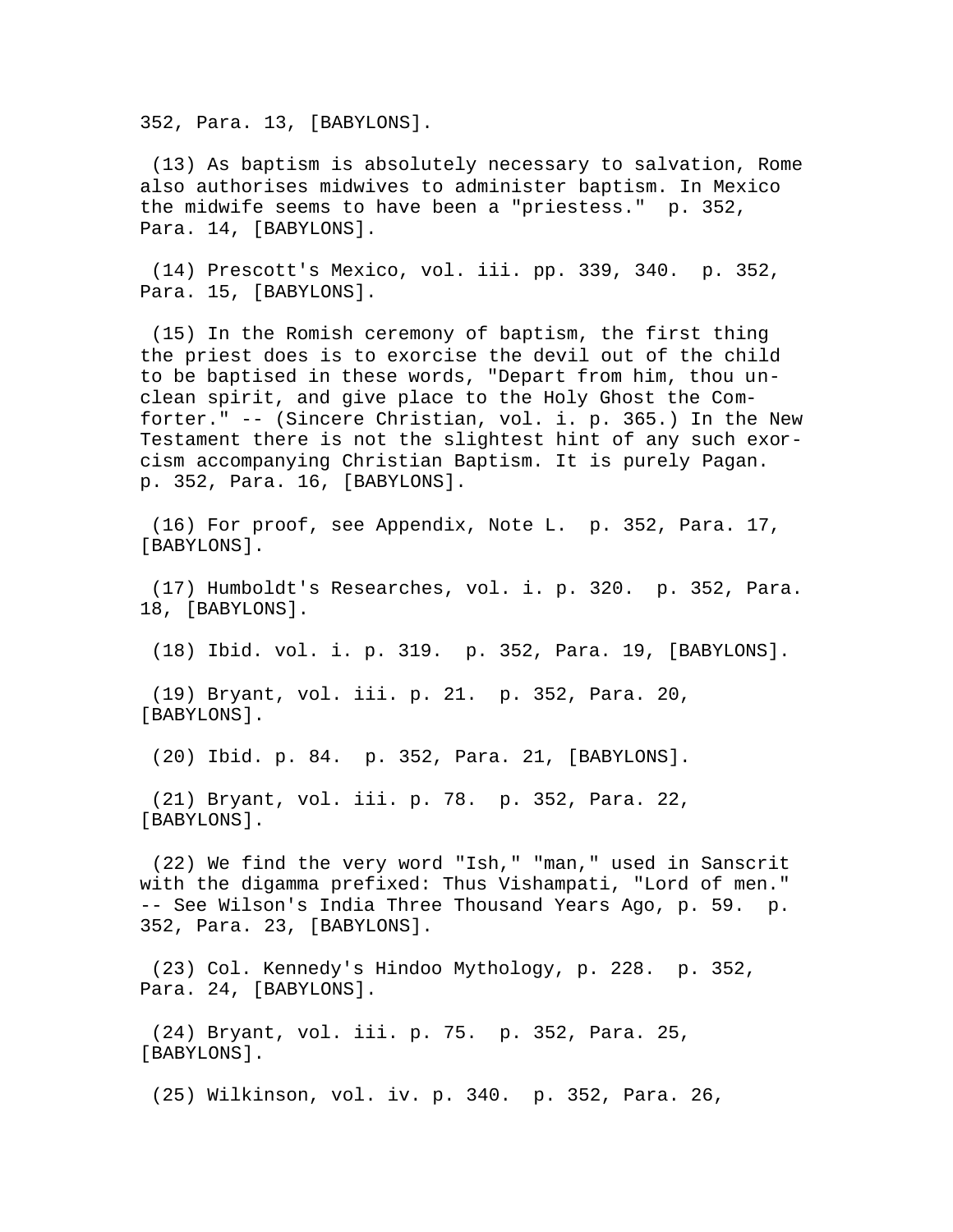[BABYLONS].

 (26) Plutarch, De Iside et Osiride, vol. ii. p. 336, D. p. 352, Para. 27, [BABYLONS].

 (27) Apollodorus, lib. iii. c. xiv., vol. i. pp. 356, 357. Theocritus, Idyll xv., ll. 103, 104, pp. 190, 191, Poetae Graeci Minores. Theocritus is speaking of Adonis as delivered by Venus from Acheron, or the infernal regions, after being there for a year; but as the scene is laid in Egypt, it is evident that it is Osiris he refers to, as he was the Adonis of the Egyptians. p. 352, Para. 28, [BABYLONS].

 (28) Plutarch, De Iside et Osiride, vol. ii. pp. 356-367, et quae sequuntur. It was in the character of Pthah-Sokari-Osiris that he was represented as having been thus "buried" in the waters. (See Wilkinson, vol. iv. p. 256.) In his own character, simply as Osiris, he had another burial altogether. p. 352, Para. 29, [BABYLONS].

 (29) Plutarch, De Iside, vol. ii. p. 364, F. p. 352, Para. 30, [BABYLONS].

 (30) There have been considerable speculations about the meaning of the name Shinar, as applied to the region of which Babylon was the capital. Do not the facts above stated cast light on it? What so likely a derivation of this name as to derive it from "shene," "to repeat," and "naar," "childhood." The land of "Shinar," then, according to this view, is just the land of the "Regenerator." p. 352, Para. 31, [BABYLONS].

 (31) Review of Epistle of Dr. Gentianus Harvet, p. 19 B, and 20 A. p. 352, Para. 32, [BABYLONS].

 (32) Newman's Development, pp. 359, 360. p. 352, Para. 33, [BABYLONS].

 (33) Sincere Christian, vol. i. p. 368. p. 352, Para. 34, [BABYLONS].

 (34) Servius, vol. ii. p. 197. p. 352, Para. 35, [BABYLONS].

 (35) There is an evident allusion to the "mystic fan" of the Babylonian god, in the doom of Babylon, as pronounced by Jeremiah li. 1, 2:-- "Thus saith the Lord, Behold, I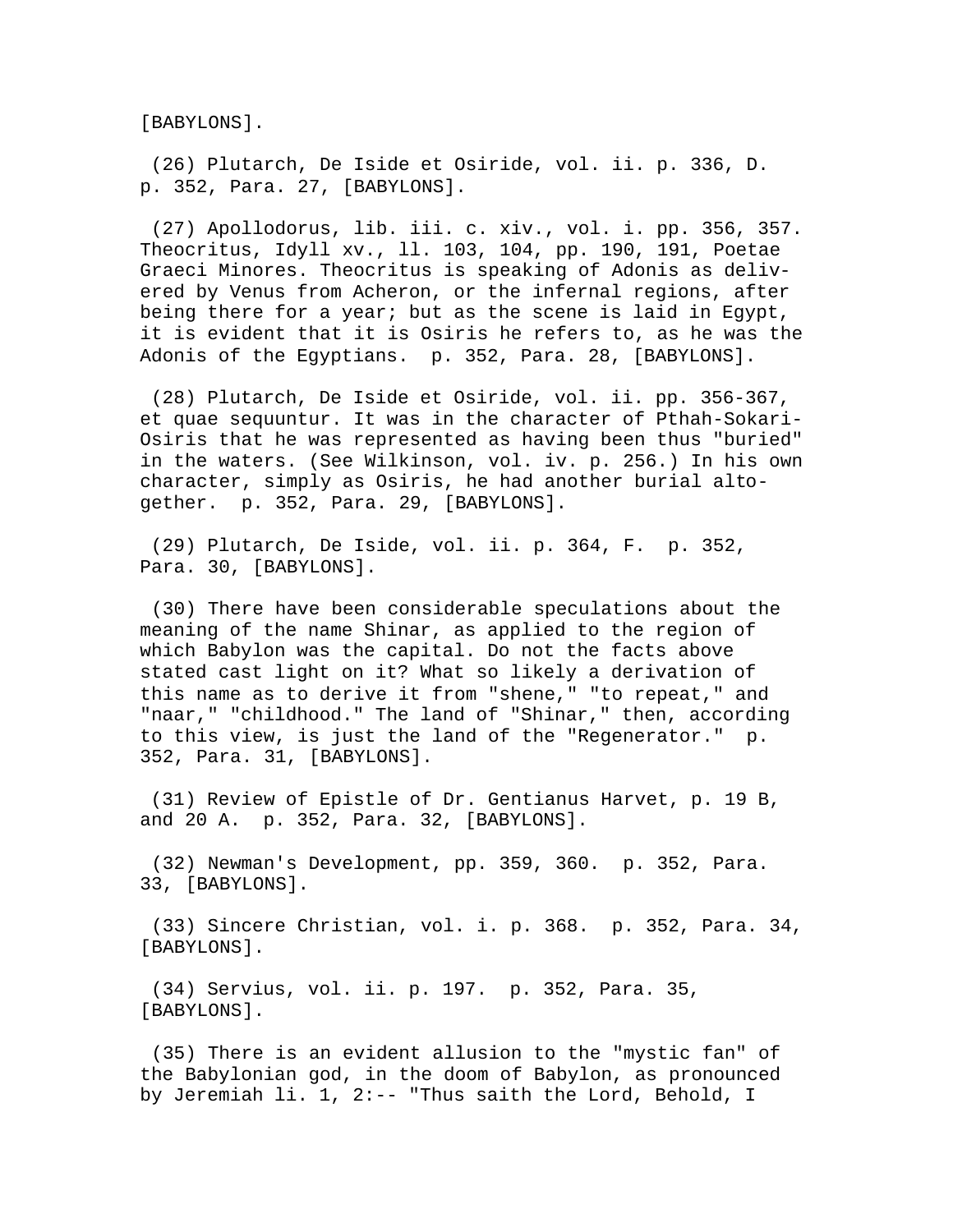will raise up against Babylon, and against them that dwell in the midst of them that rise up against me, a destroying "wind:" and will send unto Babylon "fanners," that shall "fan" her, and shall empty her land." p. 352, Para. 36, [BABYLONS].

 (36) Dryden's Virgil, AENEID, Book vi. vs. 1002, 1003; in Original, ll. 739-741. p. 352, Para. 37, [BABYLONS].

 (37) From "Flo," "I breathe." p. 352, Para. 38, [BABYLONS].

 (38) Bunsen, vol. i. pp. 475, 476, and 516. p. 352, Para. 39, [BABYLONS].

 (39) Parkhurst's Lexicon, p. 703. p. 352, Para. 40, [BABYLONS].

 (40) Sincere Christian, vol. i. p. 368. p. 352, Para. 41, [BABYLONS].

 (41) From Pompeii, vol. ii. p. 150. The reader will remember that Jupiter, as "Jupiter puer," or "Jupiter the boy," was worshipped in the arms of the goddess Fortuna, just as Ninus was worshipped in the arms of the Babylonian goddess, or Horus in the arms of Isis (see "ante", p. 20). Moreover, Cupid, who, as being the son of Jupiter, is Vejovis -- that is, as we learn from Ovid (vol. iii. p. 179, in a Note to "Fasti", lib. iii. v. 408), "Jupiter" -- is represented, as in the above cut, not only with the wine-cup of Bacchus, but with the Ivy garland, the distinctive mark of the same divinity, around him. p. 352, Para. 42, [BABYLONS].

 (42) Theocritus, Idyll, ii. 61, pp. 126, 127. p. 352, Para. 43, [BABYLONS].

 (43) Persius, Satires, ii. v. 30-34, in Original. p. 352, Para. 44, [BABYLONS].

 (44) The above is from the curse fulminated against Mr. Hogan of Philadelphia for leaving the Church of Rome, and assigning his reasons for doing so. -- See Begg's Handbook, p. 152. See also Blakeney's Popery in its Social Aspect, p. 126, and Note to p. 127. p. 352, Para. 45, [BABYLONS].

 (45) From Bryant: the first figure, the divided bull, is from vol. iii. p. 303; the second, the god on the fish,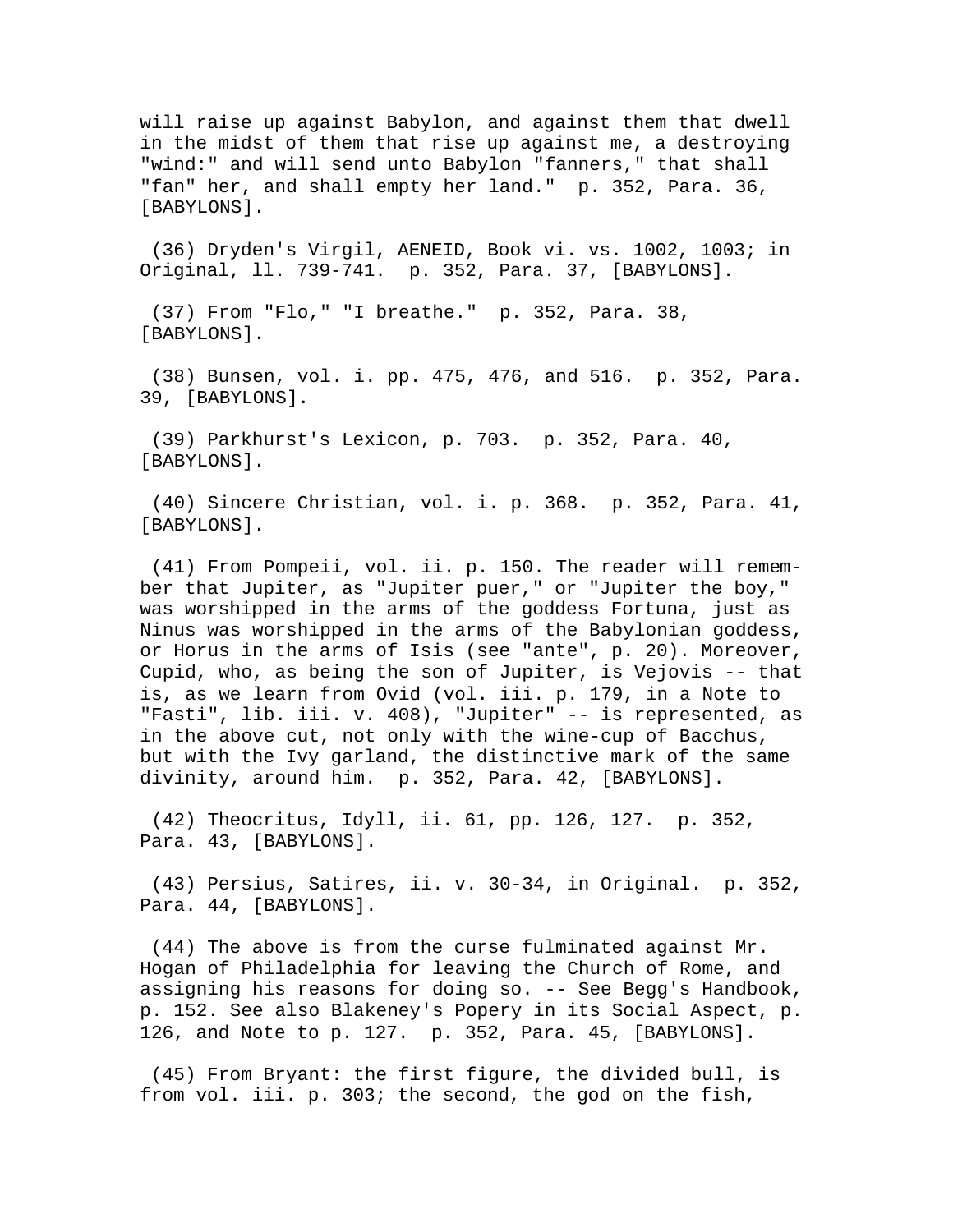from the same vol., p. 338. The former is just another symbol of that which is represented by the mighty tree cut asunder (see "ante", p. 87). That tree represented Nimrod as "the mighty one" cut in pieces in the midst of his power and glory. The divided man-bull symbolises him as "The prince" who was cut asunder in like manner; for the name for a prince and a bull is the same. The fish over the bull shows the transformation he was supposed to undergo when put to death by his enemies; for the story of Melikerta, who with his mother Ino was cast into the sea, and became a sea-god (Smith's Class. Dict., "Athamas," p. 100), is just another version of the story of Bacchus, for Ino was the foster-mother of Bacchus (Smith, "sub voce" 'Dionysus," p. 226). Now, on the second medal, Melikerta, under the name of Palaemon, is represented as triumphantly riding on the fish, his sorrows being over, with the fir-tree, or pine, the emblem of Baal-berith, "Lord of the Covenant," as his ensign. This, compared with what is stated in p. 98 about the Christmas-tree, shows how the Ghelas above the divided bull and the fish is equivocal. As applied to the fish, it comes from Ghela, "to exult or leap for joy," as dolphins and such like fishes do in the sea; as applied to the divinity, whom both the fish and the bull represented, it comes from Ghela, "to reveal," for that divinity was the "revealer of goodness and truth" (Wilkinson, vol. iv. p. 189). p. 352, Para. 46, [BABYLONS].

 (46) Homer, Iliad, vi. v. 133. See Bryant's Mythology, vol. iv. p. 57. p. 352, Para. 47, [BABYLONS].

 (47) Manilus, Astronom., lib. iv. v. 579-582, p. 146. p. 352, Para. 48, [BABYLONS].

 (48) Ovid, "Fasti", lib. ii. 461. p. 352, Para. 49, [BABYLONS].

 (49) Potter's Antiquities, vol. i. p. 195. p. 352, Para. 50, [BABYLONS].

 (50) Athenaeus, lib. ix. p. 409. p. 352, Para. 51, [BABYLONS].

 (51) "All human ills," says Euripides, in a well-known passage, "are washed away by the sea." p. 353, Para. 1, [BABYLONS].

(52) Hay's Sincere Christian, vol. i. p. 365. p. 353,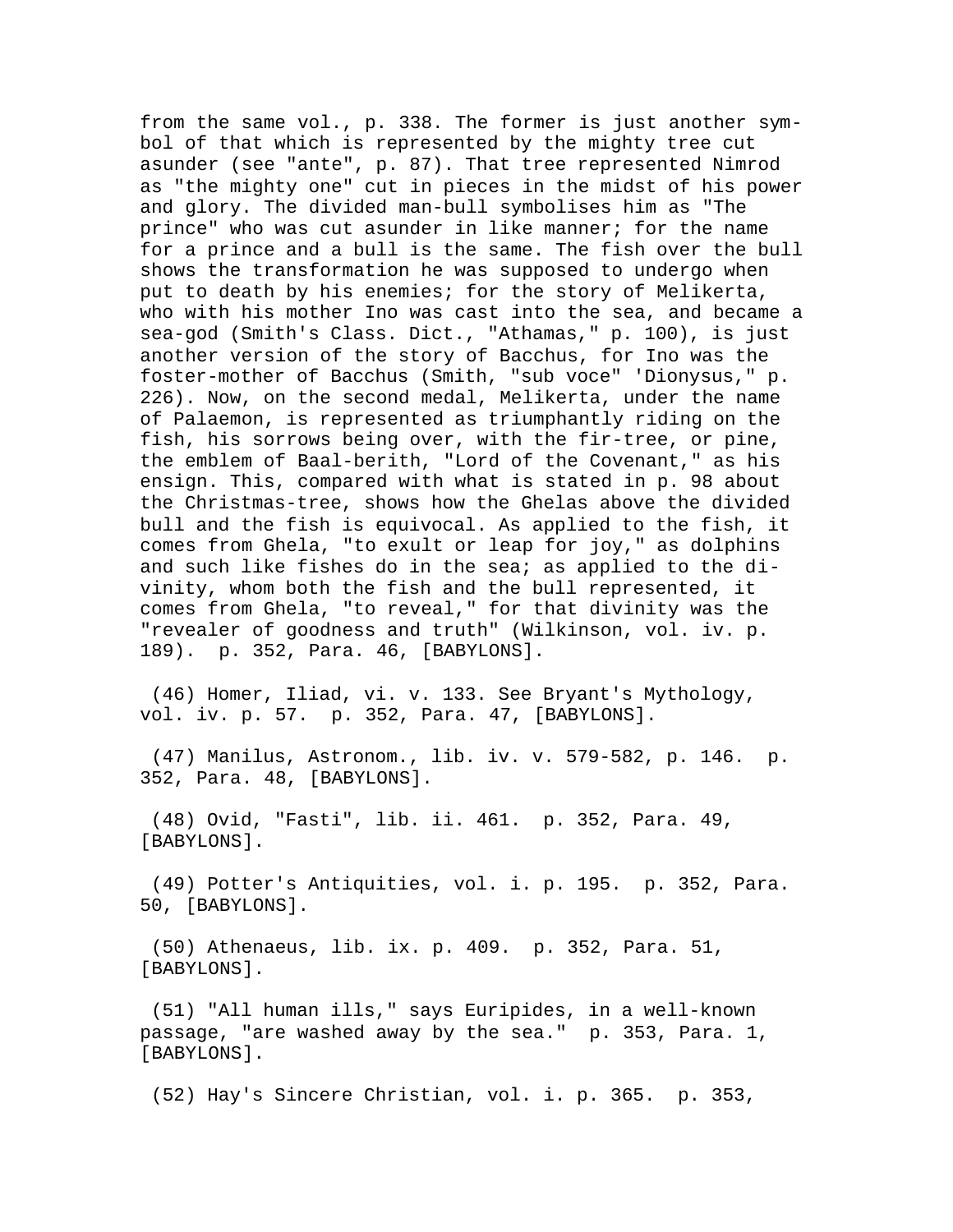Para. 2, [BABYLONS].

(53) Ibid. p. 353, Para. 3, [BABYLONS].

(54) See "ante", p. 133. p. 353, Para. 4, [BABYLONS].

(55) Ouvaroff, pp. 183, 184. p. 353, Para. 5, [BABYLONS].

(56) Metam., cap. 11. p. 353, Para. 6, [BABYLONS].

(57) Ibid. p. 353, Para. 7, [BABYLONS].

 (58) Wilkinson, vol. v. pp. 463, 464. p. 353, Para. 8, [BABYLONS].

 (59) Review of Epistle of Dr. Gentianus Harvey, Book II. chap. xiv. p. 353, Para. 9, [BABYLONS].

 (60) Wilkinson's Egyptians, vol. v. p. p. 447. p. 353, Para. 10, [BABYLONS].

(61) Vaux, p. 113. p. 353, Para. 11, [BABYLONS].

 (62) Hurd's Rites and Ceremonies, p. 64, col. i. p. 353, Para. 12, [BABYLONS].

 (63) Davis's China, vol. ii. chap. "Religion -- Buddhism." p. 353, Para. 13, [BABYLONS].

 (64) Quoted in Edinburgh Review, January, 1839. p. 353, Para. 14, [BABYLONS].

 (65) Concilium Tridentinum. Decretum de Justificatione. Articulus ix. See Sarpi's History of Council of Trent, translated into French by Courayer, vol. i. p. 353. p. 353, Para. 15, [BABYLONS].

 (66) Macgavin's Protestant, p. 841, col. 2. p. 353, Para. 16, [BABYLONS].

 (67) Wilkinson's Egyptians, vol. v. pp. 9, 10. p. 353, Para. 17, [BABYLONS].

 (68) See what is said about Penance in connection with the Confessional, in Chapter I. pp. 9, 10. p. 353, Para. 18, [BABYLONS].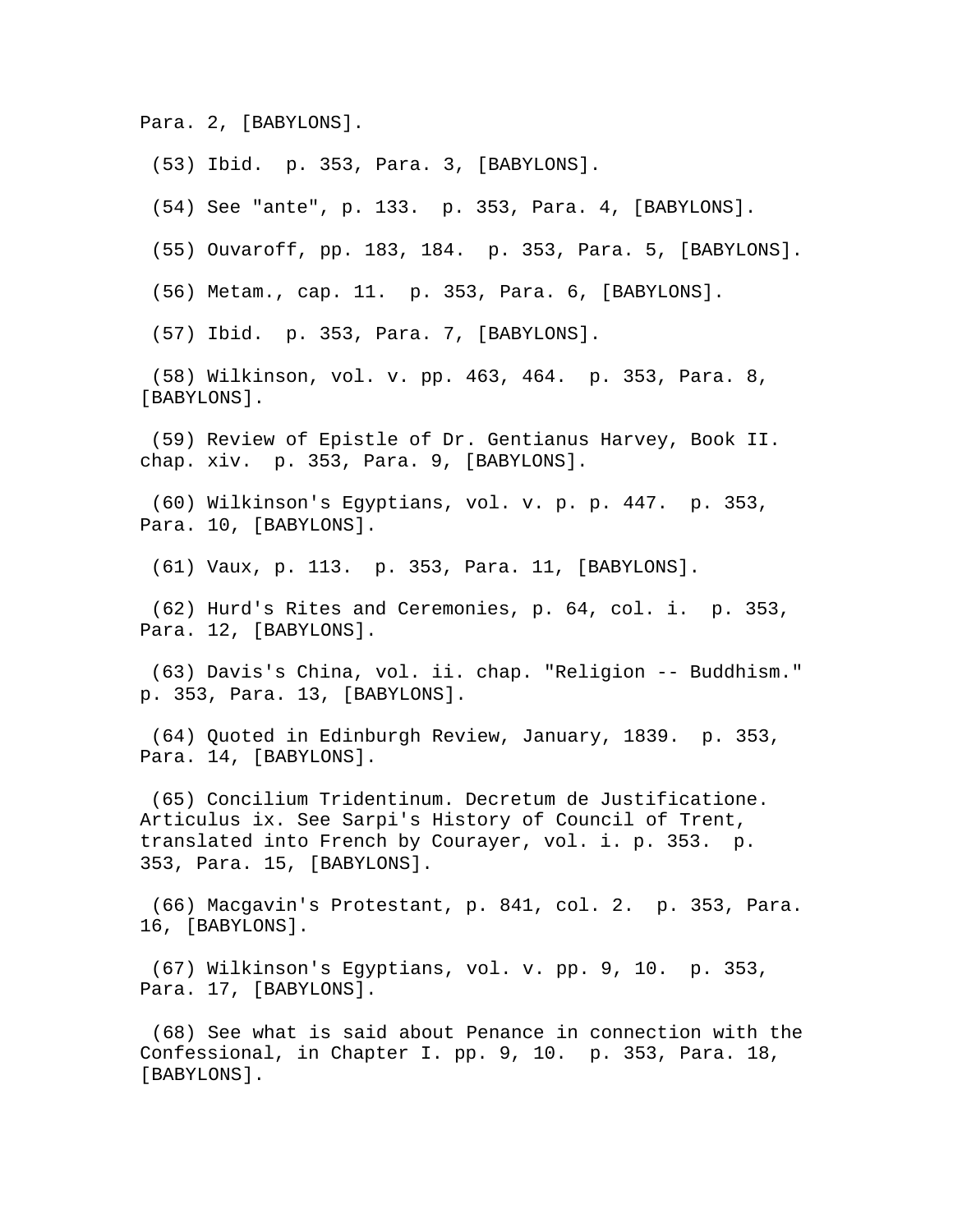(69) Bishop Hay's Sincere Christian, vol. i. p. 279. The words of Bishop Hay are: "But He absolutely demands that, by penitential works, we PUNISH ourselves for our shocking ingratitude, and satisfy the Divine justice for the abuse of His mercy." The established modes of "punishment," as is well known, are just such as are described in the text. p. 353, Para. 19, [BABYLONS].

 (70) "Paradise Lost," Book I. ll. 392-396, p. 13. p. 353, Para. 20, [BABYLONS].

 (71) See woodcut of Osiris, p. 44. p. 353, Para. 21, [BABYLONS].

 (72) Herodotus, lib. ii. cap. 61, p. 127, A. p. 353, Para. 22, [BABYLONS].

 (73) We have seen already (p. 69), that the Egyptian Horus was just a new incarnation of Osiris or Nimrod. Now, Herodotus calls Horus by the name of Apollo (lib. ii. p. 171, C). Diodorus Siculus, also (lib. i. p. 15), says that "Horus, the son of Isis, is interpreted to be Apollo." Wilkinson seems, on one occasion, to call this identity of Horus and Apollo in question; but he elsewhere admits that the story of Apollo's "combat with the serpent Pytho is evidently derived from the Egyptian mythology" (vol. iv. p. 395), where the allusion is to the representation of Horus piercing the snake with a spear. From divers considerations, it may be shown that this conclusion is correct:-- 1. Horus, or Osiris, was the sun-god, so was Apollo. 2. Osiris, whom Horus represented, was the great Revealer; the Pythian Apollo was the god of oracles. 3. Osiris, in the character of Horus, was born when his mother was said to be persecuted by the malice of her enemies. Latona, the mother of Apollo, was a fugitive for a similar reason when Apollo was born. 4. Horus, according to one version of the myth, was said, like Osiris, to have been cut in pieces (Plutarch, vol. ii., De Iside, p. 358, E). In the classic story of Greece, this part of the myth of Apollo was generally kept in the background; and he was represented as victor in the conflict with the serpent; but even there it was sometimes admitted that he had suffered a violent death, for by Porphyry he is said to have been slain by the serpent, and Pythagoras affirmed that he had seen his tomb at Tripos in Delphi (Bryant, vol. ii. p. 187). 5. Horus was the war-god. Apollo was represented in the same way as the great god represented in Layard, with the bow and arrow, who was evi-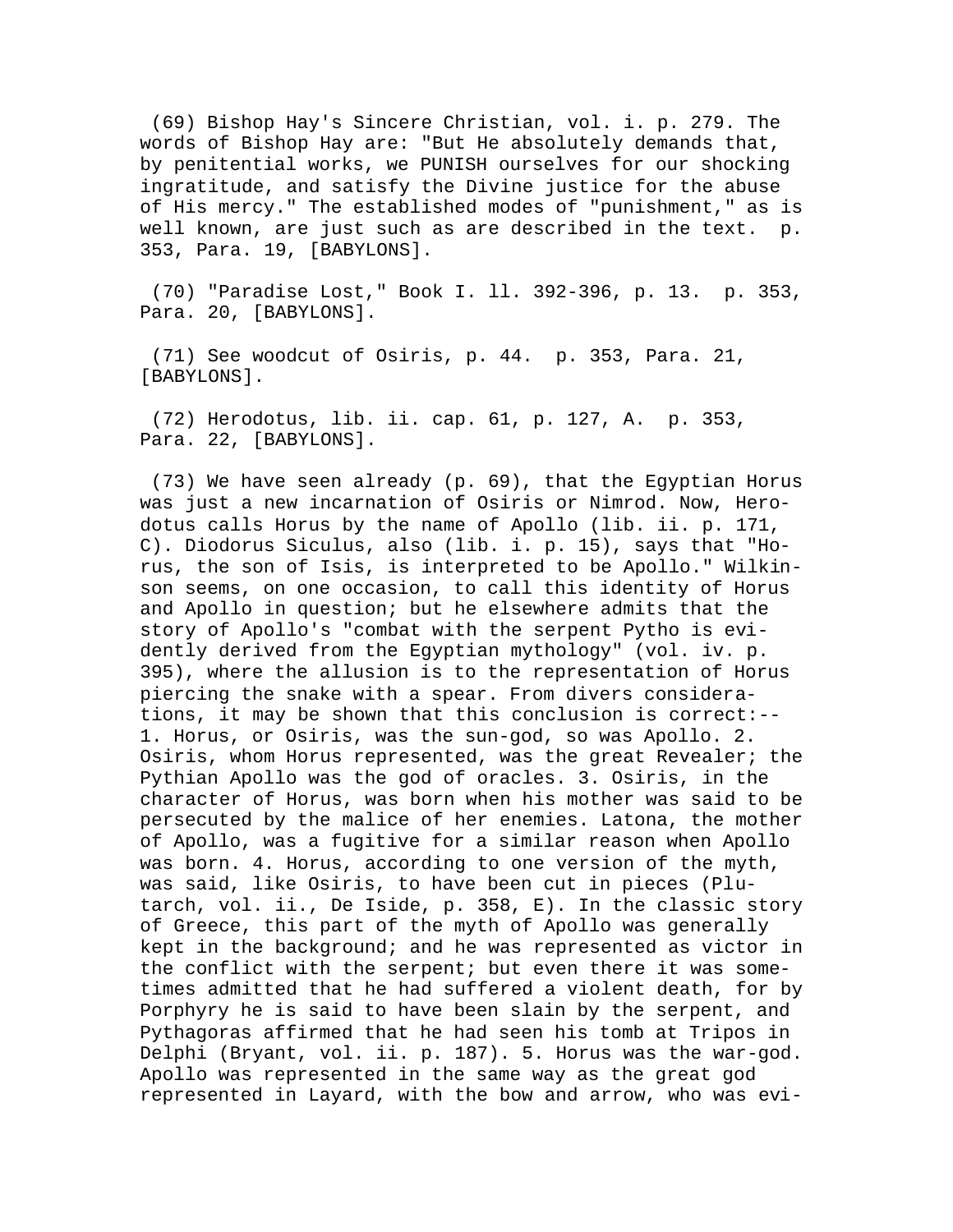dently the Babylonian war-god. Apollo was represented in the same way as the great god represented in Layard, with the bow and arrow, who was evidently the Babylonian wargod, Apollo's well-known title of "Arcitenens," -- "The bearer of the bow," having evidently been borrowed from that source. Fuss tells us (pp. 354, 355) that Apollo was regarded as the inventor of the art of shooting with the bow, which identifies him with Sagittarius, whose origin we have already seen. 6. Lastly, from Ovid (Metam., lib. i. fab. 8, l. 442, vol. ii, p. 39) we learn that, before engaging with Python, Apollo had used his arrows only on fallow-deers, stags, &c. All which sufficiently proves his substantial identification with the mighty "Hunter of Babel." p. 353, Para. 23, [BABYLONS].

 (74) Callimachus, in Original, v. 318-321, vol. i. p. 134. p. 354, Para. 1, [BABYLONS].

(75) Julius Firmicus, p. 18. p. 354, Para. 2, [BABYLONS].

(76) 1 Kings xviii. 28. p. 354, Para. 3, [BABYLONS].

 (77) Herodotus, lib. ii. cap. 61, p. 127, A and B. p. 354, Para. 4, [BABYLONS].

 (78) Leviticus xix. 28. Every person who died in the faith was believed to be identified with Osiris, and called by his name. -- Wilkinson, vol. iv. p. 167, Note. p. 354, Para. 5, [BABYLONS].

 (79) "The priests of Bellona," says Lactantius, "sacrificed not with any other men's blood but their own, their shoulders being lanced, and with both hands brandishing naked swords, they ran and leaped up and down like mad men." -- Lib. i. cap. 2, p. 52. p. 354, Para. 6, [BABYLONS].

 (80) Roman Antiquities, p. 359. p. 354, Para. 7, [BABYLONS].

 (81) Ausonius, Eclog. i. p. 156. p. 354, Para. 8, [BABYLONS].

 (82) Lipsius, tom. ii. Saturnal., lib. i. cap. 5. p. 354, Para. 9, [BABYLONS].

 (83) Plutarch, vol. ii. p. 266. p. 354, Para. 10, [BABYLONS].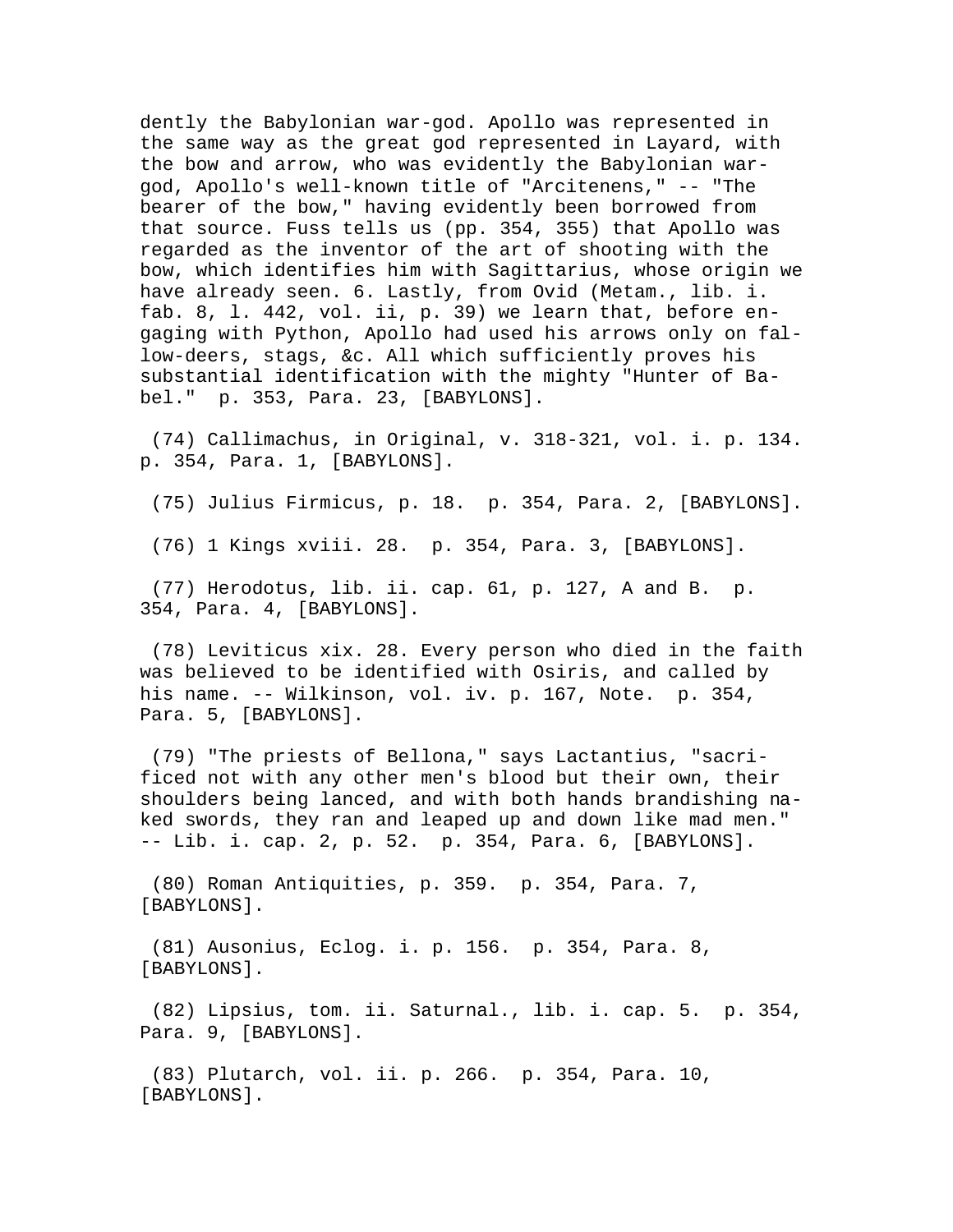(84) The name Pluto is evidently from "Lut," to hide, which, with the Egyptian definite article prefixed, becomes "P'lut." The Greek *ploutos,* "wealth," "the *hidden* thing," is obviously formed in the same way. Hades is just another synonym of the same name. p. 354, Para. 11, [BABYLONS].

 (85) Athenagoras, "Legatio pro Christ.," s. 14, p. 134. p. 354, Para. 12, [BABYLONS].

 (86) Hurd's "Rites and Ceremonies," p. 175; and "Rome in the 19th Century," vol. iii. p. 161. p. 354, Para. 13, [BABYLONS].

 (87) The priests of Cybele at Rome observed the same practice. -- Ibid. p. 251, Note. p. 354, Para. 14, [BABYLONS].

 (88) Wilkinson, vol. iv. p. 328. p. 354, Para. 15, [BABYLONS].

 (89) "Rome in the 19th Century," vol. iii. pp. 145, 150. p. 354, Para. 16, [BABYLONS].

 (90) "A vanis Cretensibus adhue mortui Jovis tumulus adoratur." -- Firmicus, lib. ii. p. 23. p. 354, Para. 17, [BABYLONS].

 (91) "Rome in the 19th Century," vol. iii. p. 145. p. 354, Para. 18, [BABYLONS].

 (92) Ibid. pp. 148, 149. We shall yet see that the "cross" is the express symbol of Tammuz, the sun-god and god of fire. See Sect VI. of the next Chapter. p. 354, Para. 19, [BABYLONS].

(93) Ibid. pp. 144, 145. p. 354, Para. 20, [BABYLONS].

 (94) The above account referred to the ceremonies as witnessed by the authoress in 1817 and 1818. It would seem that some change has taken place since then, caused probably by the very attention called by her to the gross anomaly mentioned above; for Count Vlodaisky, formerly a Roman Catholic priest, who visited Rome in 1845, has informed me that in that year the resurrection took place, not at midday, but at nine o'clock on the evening of Saturday. This may have been intended to make the inconsistency between Roman practice and Scriptural fact appear somewhat less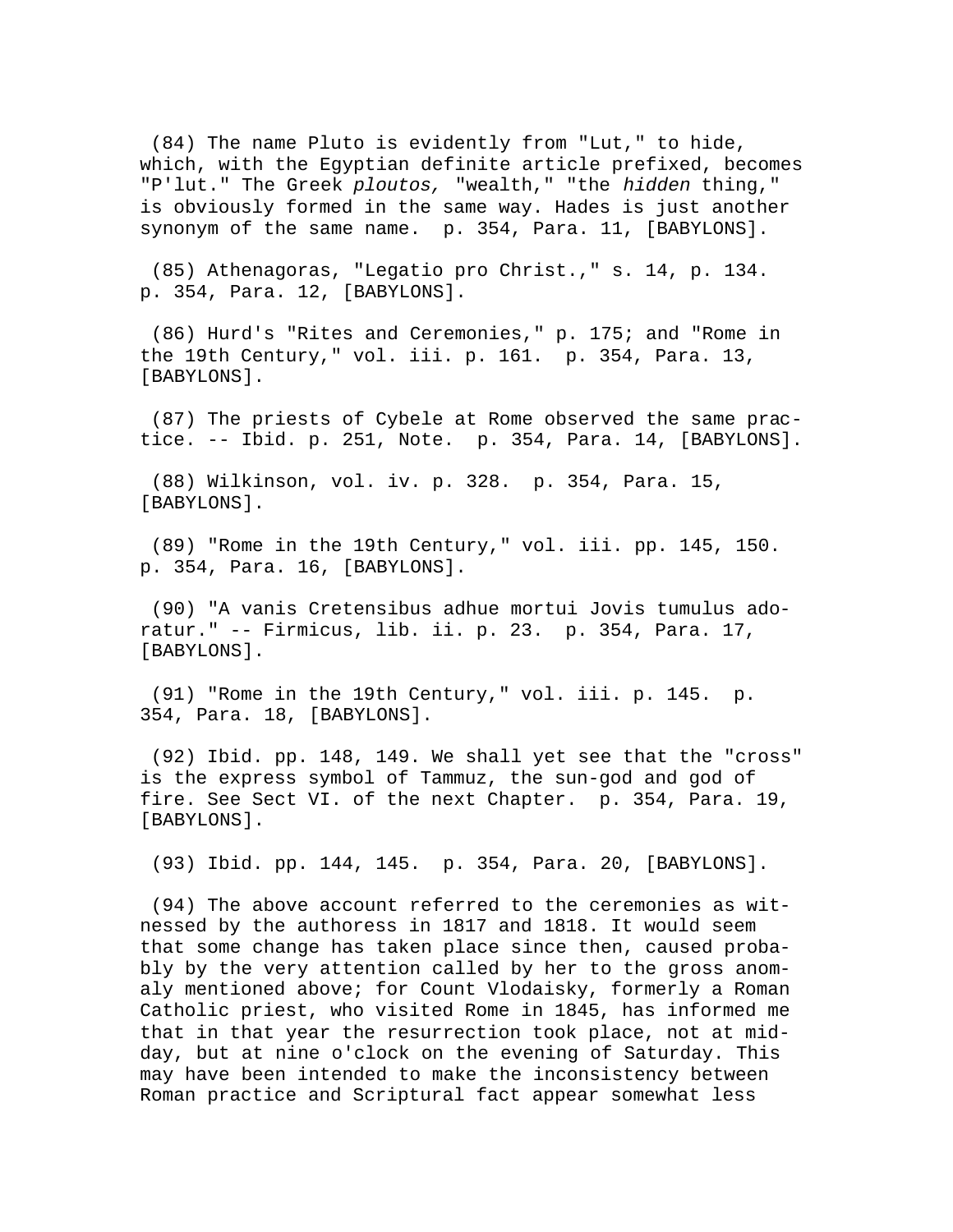glaring. Still the fact remains, that the resurrection of Christ, as celebrated at Rome, takes place, not on His own day -- "The Lord's day" -- but -- on the day of Saturn, the god of fire! p. 354, Para. 21, [BABYLONS].

 (95) A surname of one of the three Linuses was Narcissus (in Greek, Narkissos). -- (Clinton's "Fasti" Hellenici, Appendix, vol. i. p. 343.) Now 'Naar" signifies "child," and "Kissos," as we have seen (49), is Cush, so that Nar-kissos is "The child of Cush." p. 354, Para. 22, [BABYLONS].

 (96) Ammianus Marcellinus, lib. xiv. cap. 6, p. xxv. p. 354, Para. 23, [BABYLONS].

 (97) Historia, lib. ii. cap. 3, vol. iii. p. 106. p. 354, Para. 24, [BABYLONS].

 (98) Bunsen, vol. i. p. 718. p. 354, Para. 25, [BABYLONS].

 (99) Herod., Historia, lib. i. cap. 14. p. 354, Para. 26, [BABYLONS].

 (100) Pausanias, lib. i., "Attica," cap. 14. p. 354, Para. 27, [BABYLONS].

 (101) Nonni Dionysiaca, in Bryant, vol. iii. p. 226. p. 354, Para. 28, [BABYLONS].

 (102) Herodot., lib. i. cap. 199. p. 354, Para. 29, [BABYLONS].

 (103) Mylitta is the same as Melitta, the feminine of Melitz, "a mediator," which in Chaldee becomes Melitt. Melitz is the word used in Job xxxiii. 23, 24: "If there be a messenger with him, an "interpreter" (Heb. Melitz, "a mediator"), one among a thousand, to show unto man his uprightness, then he is gracious unto him, and saith, Deliver him from going down to the pit; I have found a ransom." For further evidence on this point, see Appendix, Note J. p. 354, Para. 30, [BABYLONS].

 (104) From Chaldee "aph," "wrath," and "radah," "to subdue;" "radite" is the feminine emphatic. p. 354, Para. 31, [BABYLONS].

(105) Pausanias, lib. i., "Attica," cap. 31, p. 72. p.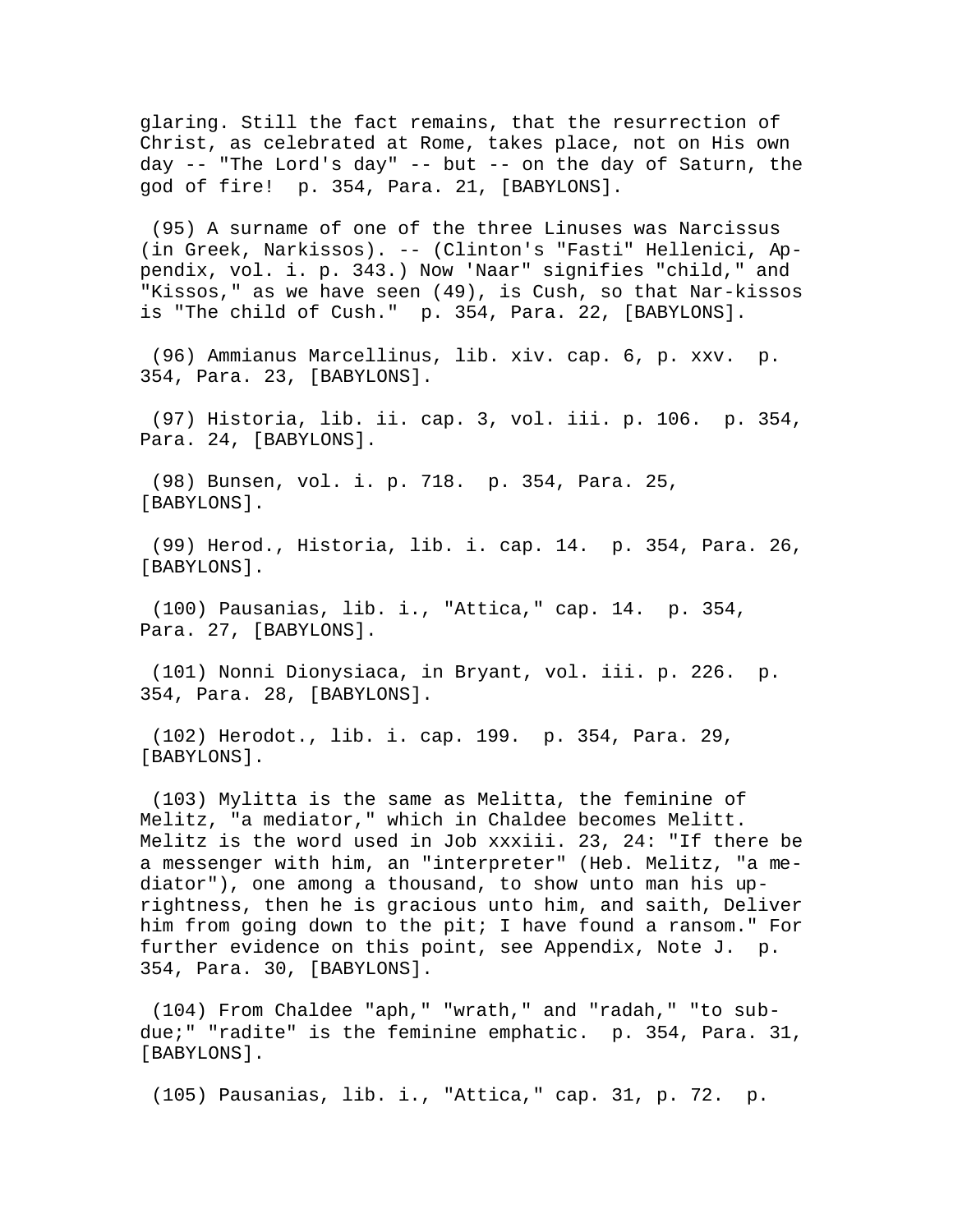354, Para. 32, [BABYLONS].

 (106) From "Ama," "mother," and "Retza," "to accept graciously," which in the participle active is "Rutza." Pausanias expresses his perplexity as to the meaning of the name Amarusia as applied to Diana, saying, "Concerning which appellation I never could find any one able to give a satisfactory account." The sacred tongue plainly shows the meaning of it. p. 354, Para. 33, [BABYLONS].

 (107) Hindoo Mythology. p. 61. p. 354, Para. 34, [BABYLONS].

 (108) Sir J. F. Davis, vol. ii. p. 67. p. 354, Para. 35, [BABYLONS].

(109) Ibid. vol. ii. p. 61. p. 354, Para. 36, [BABYLONS].

 (110) Sermon of an Italian Priest, in "Evangelical Christendom," May, 1853. p. 354, Para. 37, [BABYLONS].

 (111) British Reformers, "Jewell," p. 209. p. 354, Para. 38, [BABYLONS].

 (112) Catholic Layman, July, 1856. p. 354, Para. 39, [BABYLONS].

 (113) Lainga Puran, "apud" Kennedy's "Ancient and Hindoo Mythology," p. 338, Note. p. 354, Para. 40, [BABYLONS].

 (114) Epiphanius, Adversus Haereses, vol. i. p. 1054. p. 354, Para. 41, [BABYLONS].

 (115) Begg's Handbook of Popery, p. 259. p. 354, Para. 42, [BABYLONS].

 (116) Wilkinson's Egyptians, vol. v. p. 353. p. 354, Para. 43, [BABYLONS].

 (117) See "ante," p. 102, Note, in regard to the symbolical meaning of the goose. p. 354, Para. 44, [BABYLONS].

 (118) "Genitrix, or Mater frugum." See Pyper's "Gradus ad Parnassum," Ceres"; also Ovid, Metam., lib. vi. v. 117, 118. p. 354, Para. 45, [BABYLONS].

(119) The ear of corn in the above medal from Bryant (vol.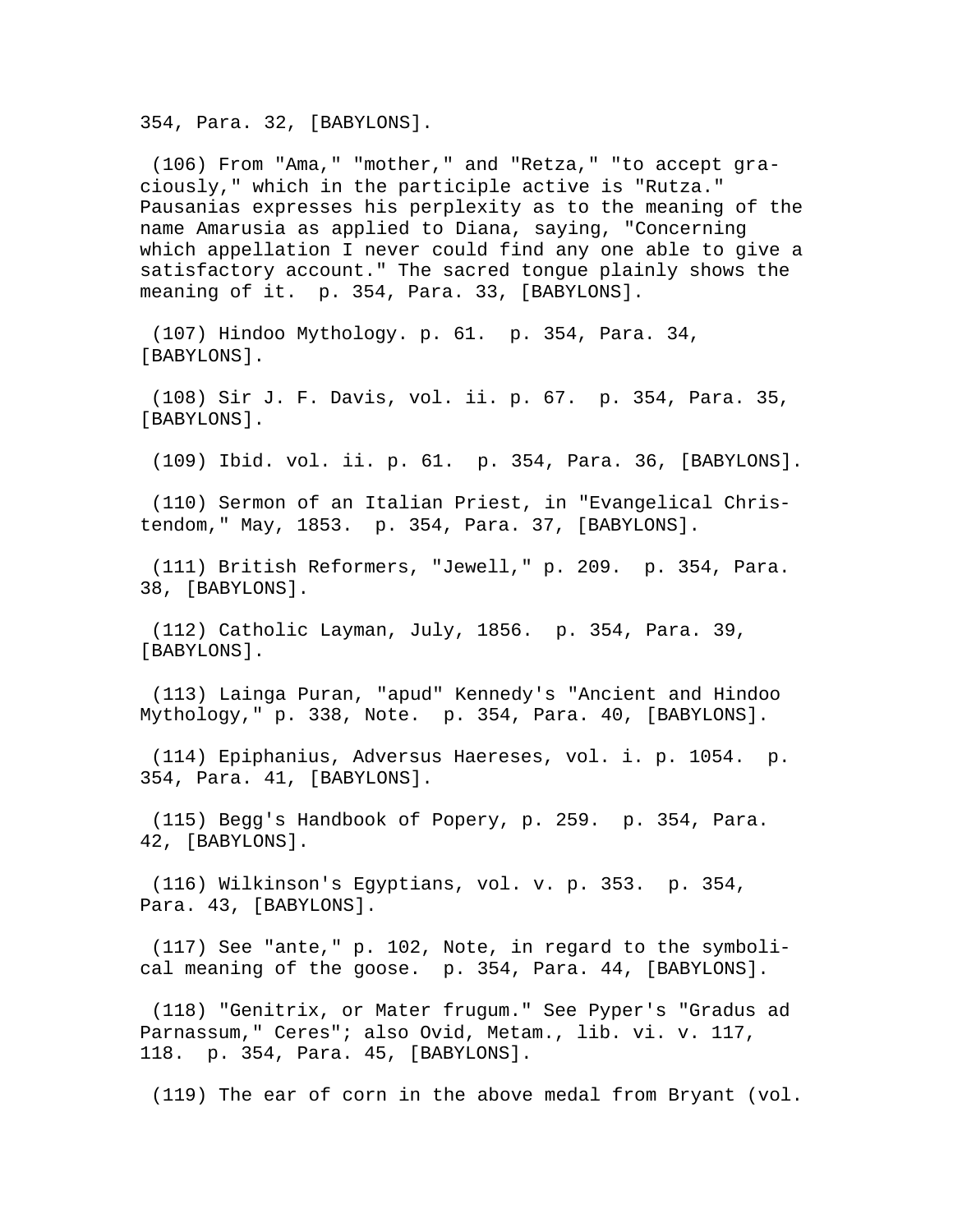v. p. 384), is alongside of Ceres; but usually it is held in her hand. The god on the reverse is the same as that ear. See page 73, in regard to "Beltis and the "Shining " Bar." p. 354, Para. 46, [BABYLONS].

 (120) Clemens Alexandrinus, Stromata, v. 7, vol. iii. p. 56. p. 354, Para. 47, [BABYLONS].

 (121) Davies's British Druids, p. 504. p. 354, Para. 48, [BABYLONS].

 (122) "Song of Taliesin," Davies's British Druids, p. 230. p. 354, Para. 49, [BABYLONS].

 (123) Bunsen's Egypt, vol. i. pp. 386, 387. p. 354, Para. 50, [BABYLONS].

 (124) Hurd's Rites and Ceremonies, p. 196, col. i. p. 354, Para. 51, [BABYLONS].

 (125) From Maurice's Indian Antiquities, vol. iii. p. 309. 1793. p. 354, Para. 52, [BABYLONS].

(126) See "ante", p. 62. p. 354, Para. 53, [BABYLONS].

 (127) Prescott's Peru, vol. i. p. 64. p. 354, Para. 54, [BABYLONS].

 (128) Bryant, vol. i. p. 259. p. 354, Para. 55, [BABYLONS].

 (129) Quoted by Translator of Savary's Letters, vol. ii. pp. 562, 563, Note. p. 354, Para. 56, [BABYLONS].

 (130) Protestant, p. 269, col. 2. p. 354, Para. 57, [BABYLONS].

 (131) Sincere Christian, vol. ii. sect. iii. p. 34. p. 354, Para. 58, [BABYLONS].

 (132) Potter, vol. i., Eleusiania, p. 356. p. 354, Para. 59, [BABYLONS].

 (133) "Lord of Heaven" is properly "Beel-shemin," but in Sanchuniathon it is given exactly as the name of the "Lord of Oil" (pp. 12, 13). -- Euses., Prasp. Evang., lib. i. cap. 10, p. 39. p. 354, Para. 60, [BABYLONS].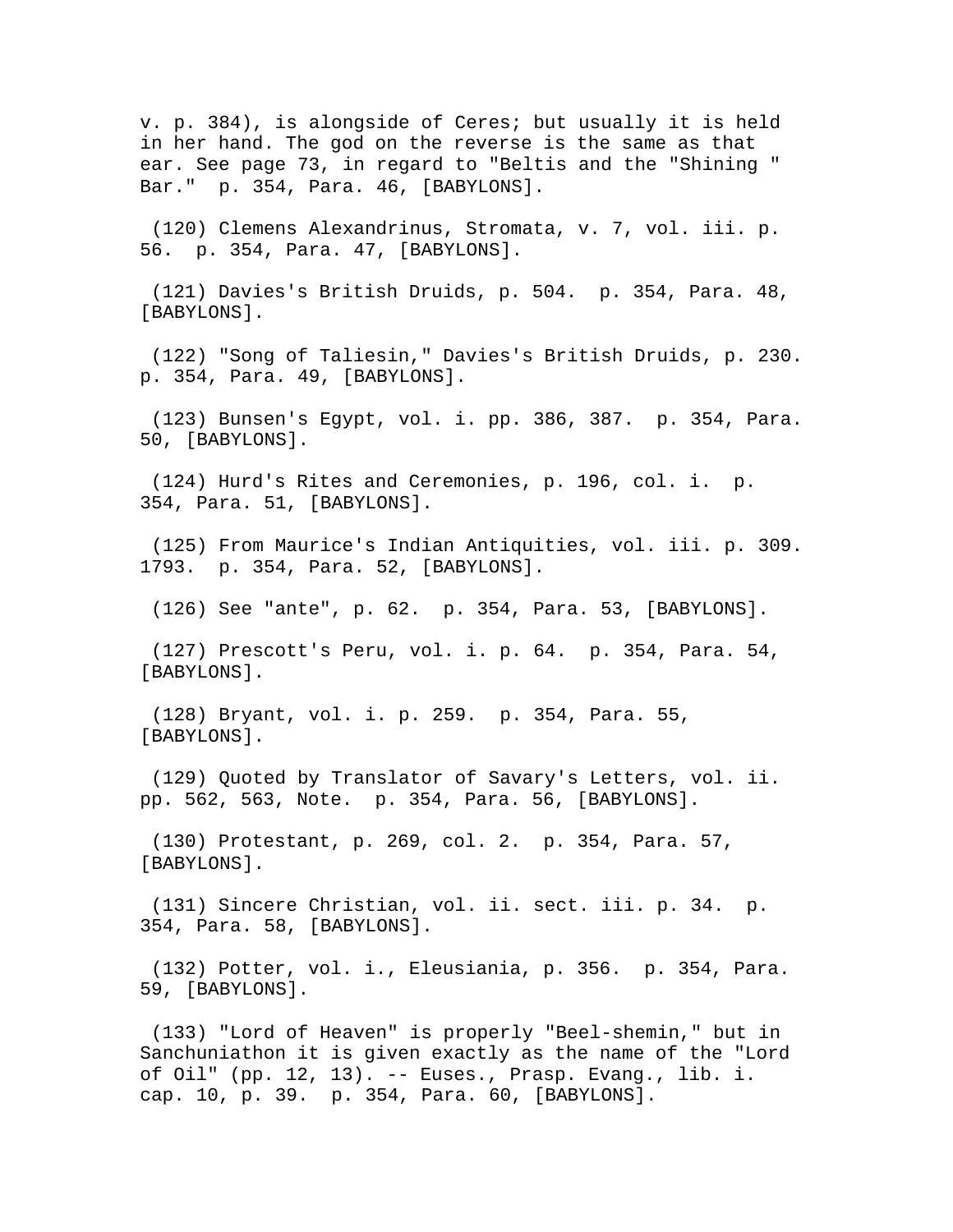(134) Herodotus, lib. iii. cap. 124. p. 354, Para. 61, [BABYLONS].

 (135) Clericus, Philosoph. Orient., lib. i., De Chaldaeis, sect. i. cap. 4. p. 354, Para. 62, [BABYLONS].

 (136) Smith's Classical Dictionary, p. 679. p. 354, Para. 63, [BABYLONS].

 (137) Salverte, Des Sciences Occultes, p. 282. p. 354, Para. 64, [BABYLONS].

 (138) Quarterly Journal of Prophecy, p. 6, January, 1853. p. 354, Para. 65, [BABYLONS].

 (139) Bishop Gibbon says that it was not known in the Church for a thousand years. -- Preservative against Popery, vol. viii. p. 255. p. 354, Para. 66, [BABYLONS].

 (140) Plato, Phaedrus, p. 249, A, B. p. 354, Para. 67, [BABYLONS].

 (141) Dryden's Virgil, Book vi. ll. 995-1012, vol. ii. p. 536; in Original, ll. 730-747. p. 354, Para. 68, [BABYLONS].

 (142) Dorians, vol. ii. p. 405. Muller states that the Argives sacrificed also immediately after death. p. 354, Para. 69, [BABYLONS].

 (143) Asiatic Researches, vol. vii. pp. 239, 240. p. 354, Para. 70, [BABYLONS].

 (144) Asiatic Journal, vol. xvii. p. 143. p. 354, Para. 71, [BABYLONS].

 (145) Suidas, vol. ii. p. 879, B. p. 354, Para. 72, [BABYLONS].

 (146) Plato, vol. ii. pp. 364, 365. p. 354, Para. 73, [BABYLONS].

 (147) Wilkinson, vol. ii. p. 94. p. 354, Para. 74, [BABYLONS].

(148) Ibid. vol. v. pp. 383, 384. p. 354, Para. 75,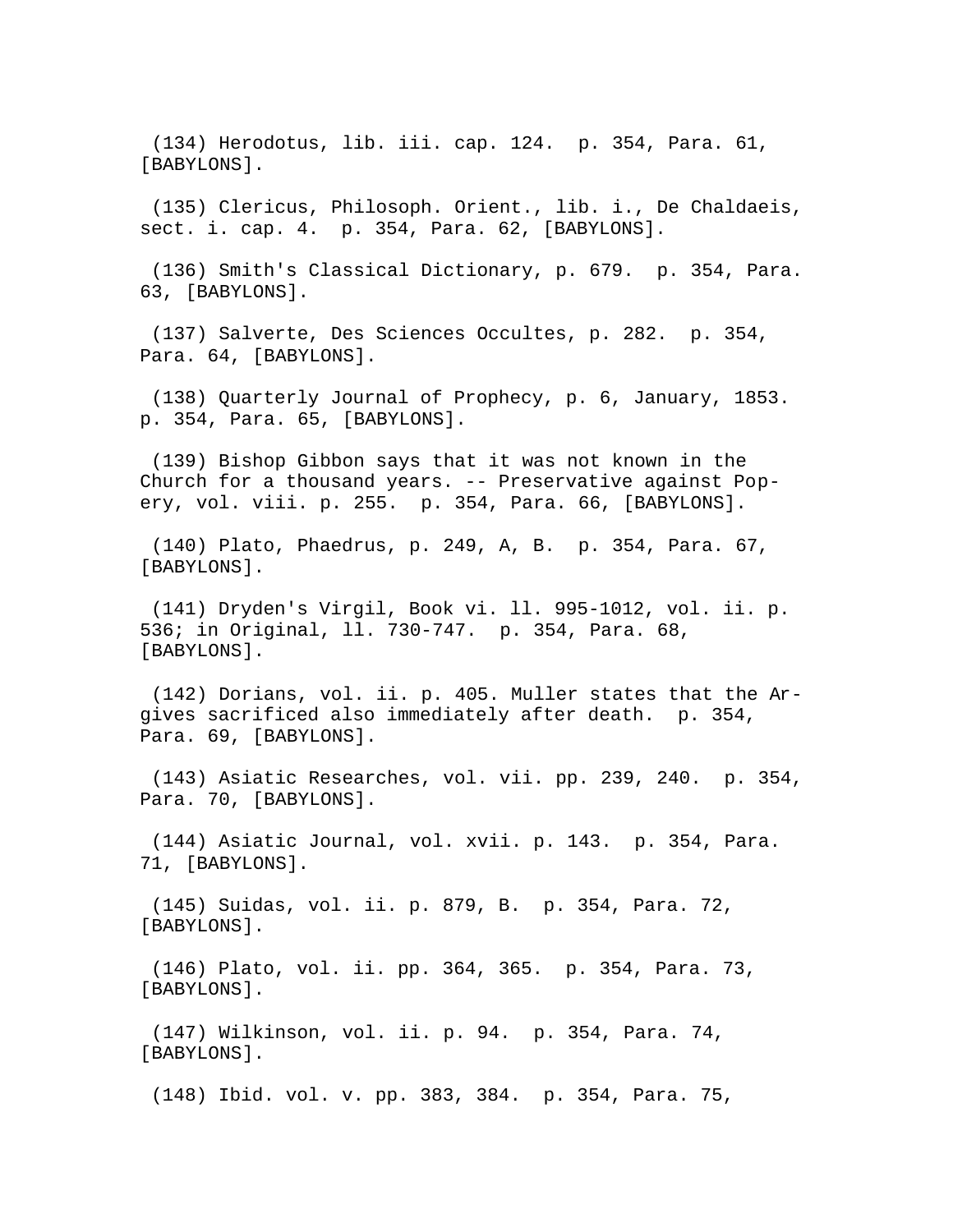[BABYLONS].

 (149) See "ante", p. 167. p. 354, Para. 76, [BABYLONS]. (150) Catechismus Romanus, par. i., art. 5, p. 50. p. 354, Para. 77, [BABYLONS]. FOOTNOTES. Chapter Five. p. 355, Para. 1, [BABYLONS]. (1) Knox, vol. i. p. 256. p. 355, Para. 2, [BABYLONS]. (2) Ibid. vol. i. p. 258. p. 355, Para. 3, [BABYLONS]. (3) Ibid. vol. i. p. 259. p. 355, Para. 4, [BABYLONS]. (4) Knocking. p. 355, Para. 5, [BABYLONS]. (5) Pavement. p. 355, Para. 6, [BABYLONS]. (6) Abode or withstood. p. 355, Para. 7, [BABYLONS]. (7) Knox, vol. i. p. 260. p. 355, Para. 8, [BABYLONS]. (8) This is the origin of what is called Litania Septemplex, or, "The Sevenfold Litany." p. 355, Para. 9, [BABYLONS]. (9) Baronius, Annales, 590, tom. viii. pp. 6, 7. p. 355, Para. 10, [BABYLONS]. (10) Baronius, Annales, 590, tom. viii. p. 7. p. 355, Para. 11, [BABYLONS]. (11) Iliad, Book vi. Pope's Translation. vol. ii. pp. 455- 468. p. 355, Para. 12, [BABYLONS]. (12) Layard's Nineveh and its Remains, vol. ii. p. 451. p. 355, Para. 13, [BABYLONS]. (13) Wilkinson, vol. v. p. 273. p. 355, Para. 14, [BABYLONS]. (14) Ibid. vol. v. p. 274. p. 355, Para. 15, [BABYLONS]. (15) Diodorus, lib. i. sect. 97, p. 62. p. 355, Para. 16, [BABYLONS].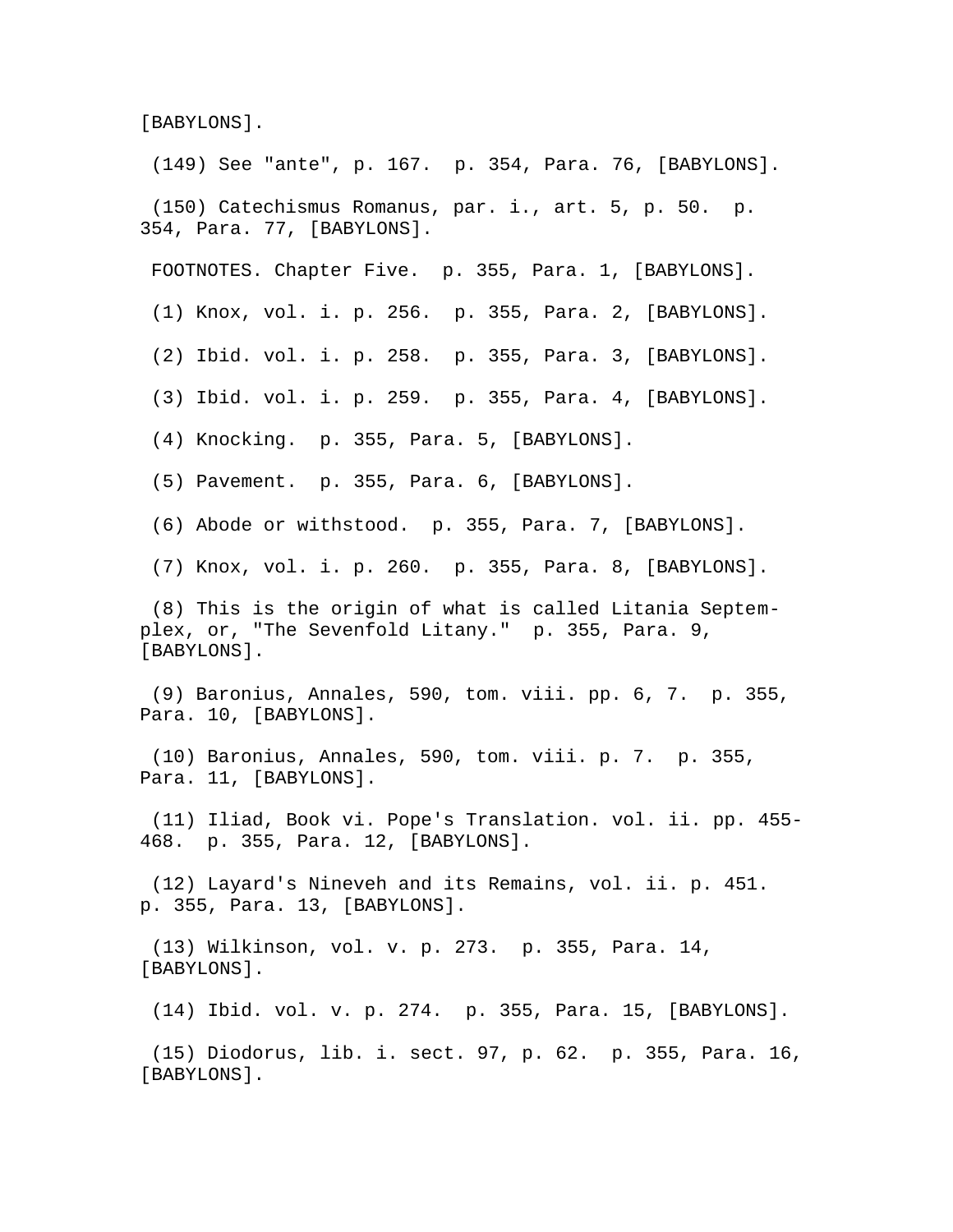(16) Eustathius on Homer's Iliad, lib. i. ll. 423-425, quoted in Smith's (larger) Classical Dictionary, "sub voce" "Ethiopia." p. 355, Para. 17, [BABYLONS].

(17) See "ante", pp. 63-65. p. 355, Para. 18, [BABYLONS].

 (18) Humboldt, vol. i. pp. 381, 382. p. 355, Para. 19, [BABYLONS].

 (19) Potter, vol. i. p. 360. p. 355, Para. 20, [BABYLONS].

(20) Ibid. p. 334. p. 355, Para. 21, [BABYLONS].

 (21) In regard to "the flight of the gods," see also Chapter VII. p. 355, Para. 22, [BABYLONS].

 (22) De Civitate, lib. xxii. cap. 8, vol. ix. p. 875, B and C. p. 355, Para. 23, [BABYLONS].

 (23) De Civitate, lib. xxii., cap. 8, vol. ix. pp. 874, 875. The story of the fish and the ring is an old Egyptian story. -- (Wilkinson, vol. i. pp. 186, 187.0 Catosus, "the good Christian," was evidently a tool of the priests, who could "afford" to give him a ring to put into the fish's belly. The miracle would draw worshippers to the shrine of the Twenty Martyrs, and thus bring grist to their mill, and amply repay them. p. 355, Para. 24, [BABYLONS].

 (24) Pausanius, lib. v., Prior Eliaca, cap. 13, p. 408. p. 355, Para. 25, [BABYLONS].

 (25) Ibid. lib. ix., Baeotica, cap. 18, p. 746. p. 355, Para. 26, [BABYLONS].

 (26) Pococke's India in Greece. p. 307. p. 355, Para. 27, [BABYLONS].

(27) Ibid. pp. 307, 308. p. 355, Para. 28, [BABYLONS].

 (28) Original Interpretation of the Apocalypse, p. 72. p. 355, Para. 29, [BABYLONS].

(29) Pococke, p. 321. p. 355, Para. 30, [BABYLONS].

 (30) Ibid. p. 321, and Note. p. 355, Para. 31, [BABYLONS].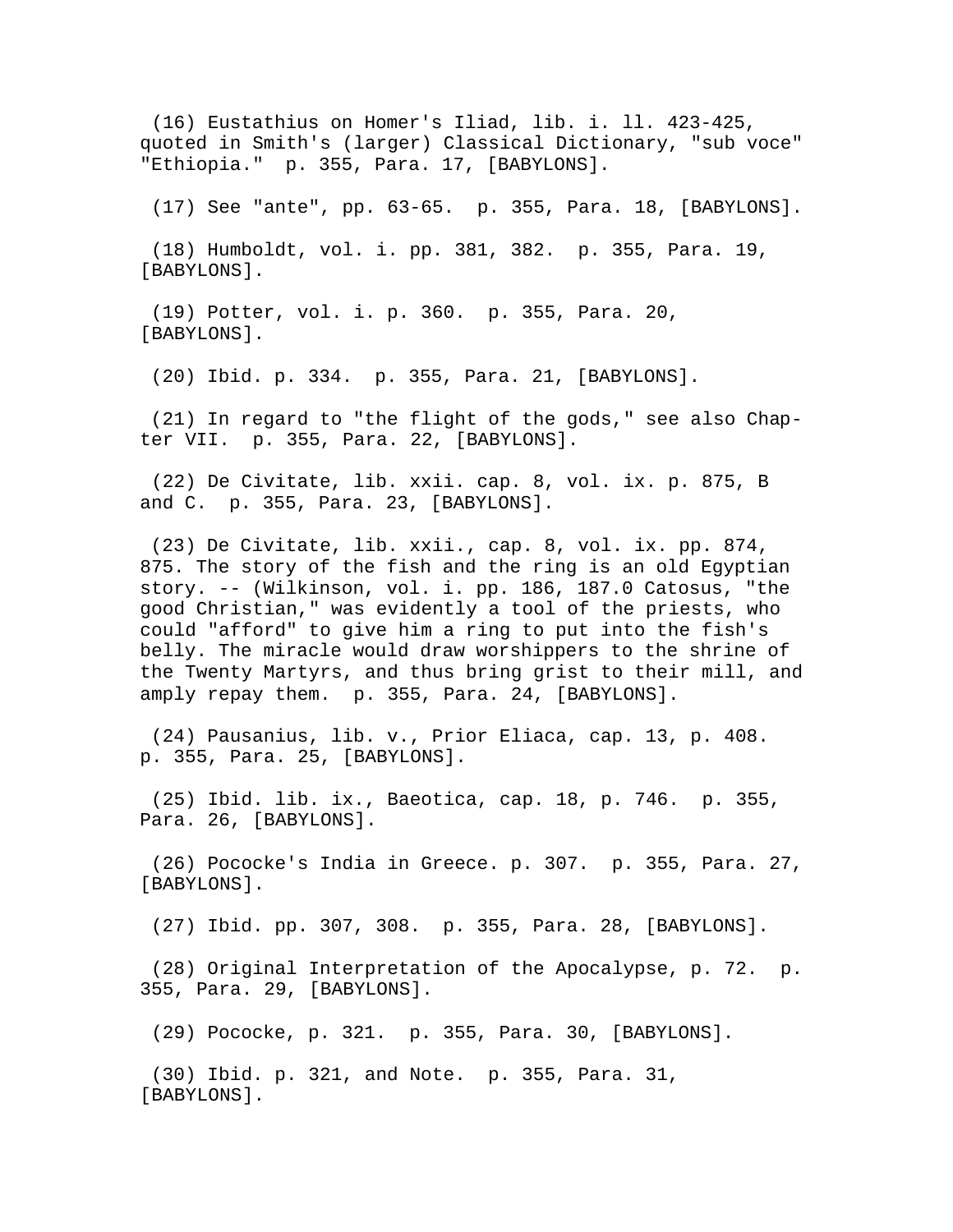(31) Asiatic Researches, vol. x. pp. 128, 129. p. 355, Para. 32, [BABYLONS].

 (32) Plutarch, vol. ii. p. 358, A. p. 355, Para. 33, [BABYLONS].

 (33) Ibid. sect. 20, vol. ii. p. 359, a. p. 355, Para. 34, [BABYLONS].

 (34) Wilkinson, vol. iv. p. 346. p. 355, Para. 35, [BABYLONS].

 (35) Evangelical Christendom, Ann. 1855, vol. ix. p. 201. p. 355, Para. 36, [BABYLONS].

 (36) Herodotus, Historia, lib. ii. cap. 60, pp. 126, 127. p. 355, Para. 37, [BABYLONS].

 (37) Plutarch, vol. ii. p. 359, B. p. 355, Para. 38, [BABYLONS].

 (38) Wilkinson's Egyptians, vol. iv. p. 346. p. 355, Para. 39, [BABYLONS].

 (39) Diodorus, lib. i. p. 13. p. 355, Para. 40, [BABYLONS].

 (40) Suidas, in Zoroastres, vol. i. pp. 1133, 1134. See further on this subject in Chap. VII. Sect I., in connection with what is said about Phaethon. p. 355, Para. 41, [BABYLONS].

 (41) Metamorphoses, lib. iv. l. 88, vol. ii. p. 278. p. 355, Para. 42, [BABYLONS].

 (42) Begg's Handbook, pp. 272, 273. p. 355, Para. 43, [BABYLONS].

 (43) Line vi. "apud" Wilkinson, vol. i. p. 265, Note. p. 355, Para. 44, [BABYLONS].

 (44) Pausanias, lib. viii., Arcadica, cap. 5, p. 607. p. 355, Para. 45, [BABYLONS].

 (45) Homer's Iliad. Book vi., Pope's Translation, pp. 466- 468. p. 355, Para. 46, [BABYLONS].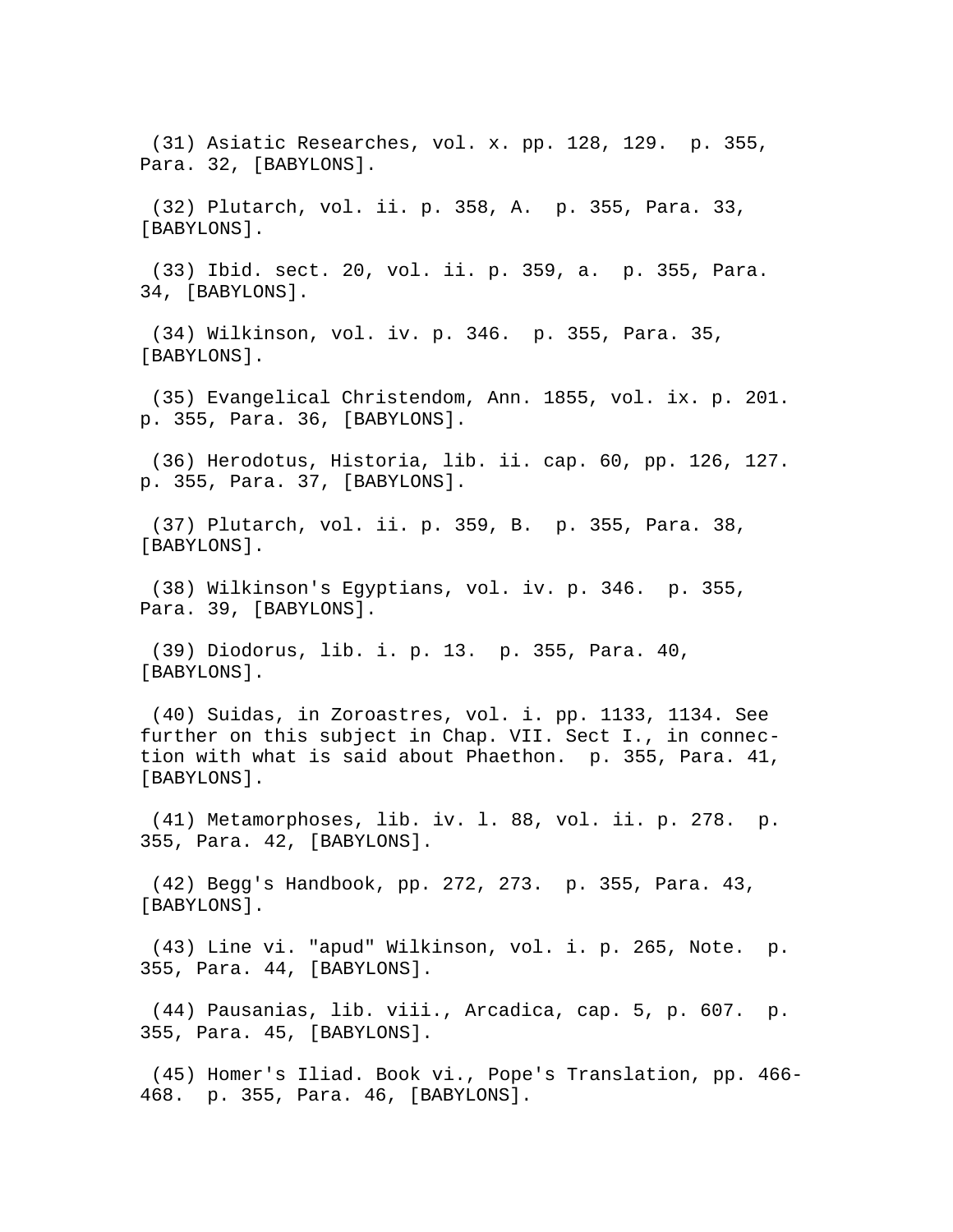(46) Herodotus, Historia, lib. ii. cap. 42, p. 119, A and B. p. 355, Para. 47, [BABYLONS].

 (47) Firmicus, De Errore, p. 18. p. 355, Para. 48, [BABYLONS].

 (48) Taylor's Jamblichus, Note, p. 148. see Appendix, Note M. p. 355, Para. 49, [BABYLONS].

 (49) Potter's Greek Antiquities, vol. i. p. 356. p. 355, Para. 50, [BABYLONS].

 (50) Herodotus, lib. ii. cap. 81, p. 134, B. p. 355, Para. 51, [BABYLONS].

 (51) Wilson's Parsee Religion, pp. 164, 441, and 442. p. 355, Para. 52, [BABYLONS].

 (52) British Reformers, "Bilney," p. 258, Note. p. 355, Para. 53, [BABYLONS].

(53) Ibid. p. 355, Para. 54, [BABYLONS].

 (54) Bulwark, 1852-53, pp. 154-157. p. 355, Para. 55, [BABYLONS].

 (55) Pliny, Hist. Nat., lib. xvi. p. 377. Under the name of Saturn, also, the same thing was attributed to Nimrod. See "ante", p. 35, Note. p. 355, Para. 56, [BABYLONS].

 (56) Plutarch, De Iside, vol. ii. p. 356, E. p. 355, Para. 57, [BABYLONS].

 (57) From Didron's Iconography, vol. i. p. 296. p. 355, Para. 58, [BABYLONS].

 (58) Historia, lib. i. cap. 132, pp. 62, 63. p. 355, Para. 59, [BABYLONS].

 (59) Homer, Hymn to Mercury, ll. 526, 527. p. 355, Para. 60, [BABYLONS].

 (60) Davies's Druids, p. 448. p. 355, Para. 61, [BABYLONS].

(61) Ovid, "Fasti", lib. iii. l. 513, vol. iii. p. 184.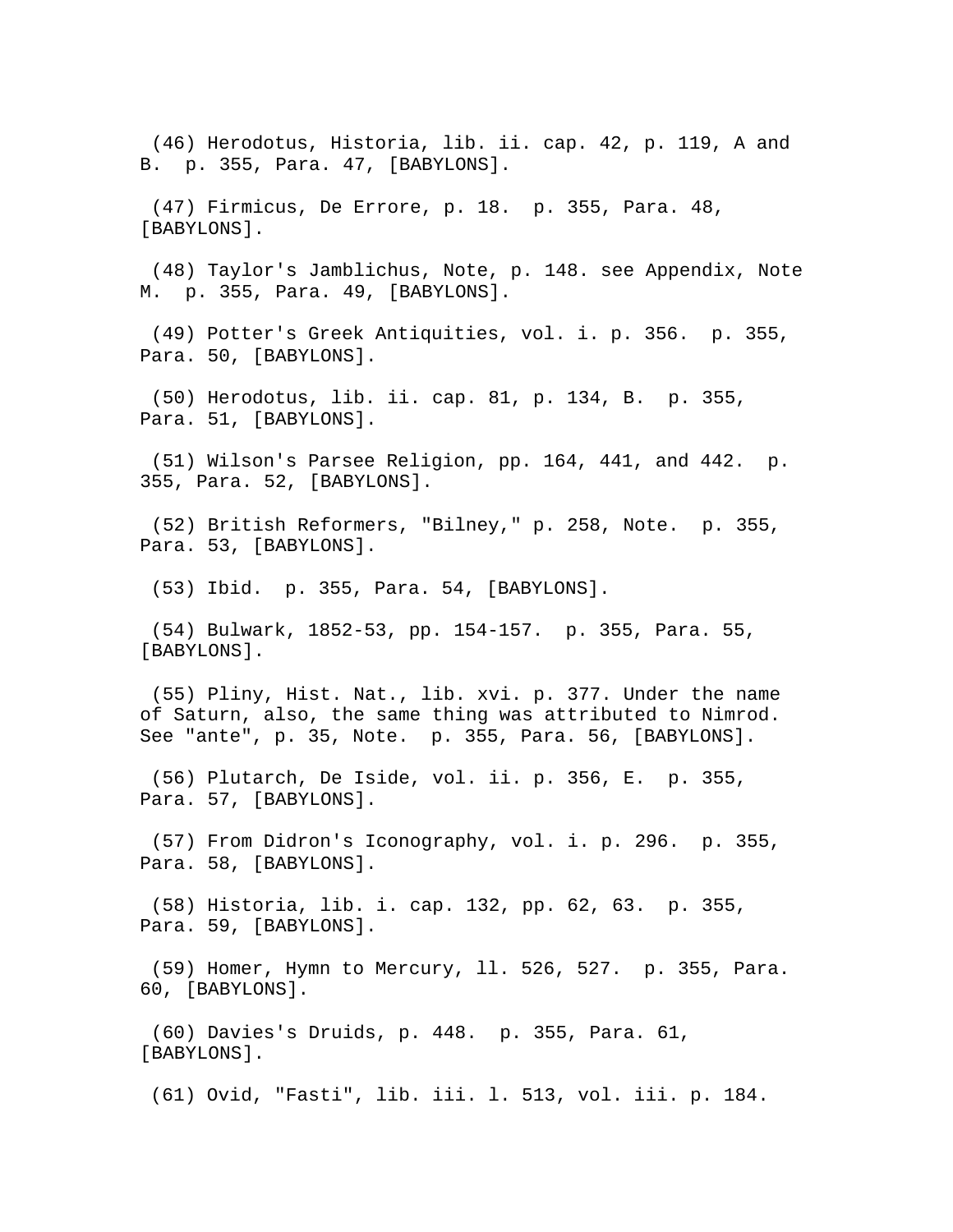p. 355, Para. 62, [BABYLONS].

 (62) Manilius, lib. v. v. 21, p. 164. p. 355, Para. 63, [BABYLONS].

 (63) Wilkinson, vol. iv. p. 345. p. 355, Para. 64, [BABYLONS].

(64) Ibid. vol. v. p. 368. p. 355, Para. 65, [BABYLONS].

 (65) Ovid, Metamorphoses, lib. v. fab. ll. 391-395, and fab. 8, ll. 468-473. Ovid speaks of the tears which Proserpine shed when, on her robe being torn from top to bottom, all the flowers which she had been gathering up in it fell to the ground, as showing only the simplicity of a girlish mind. But this is evidently only for the uninitiated. The lamentations of Ceres, which were intimately connected with the fall of these flowers, and the "curse" upon the ground that immediately followed, indicated something entirely different. But on that I cannot enter here. p. 355, Para. 66, [BABYLONS].

 (66) Lucretius, addressing Venus, says, "Tibi suaveis daedala tellus summittit flores." -- Lib. i. v. 6, 7, p. 2. p. 355, Para. 67, [BABYLONS].

 (67) It is evident that this expression does not mean merely that they should worship Him in sincerity, but in simplicity, as opposed to the Jewish symbolical worship. p. 355, Para. 68, [BABYLONS].

 (68) Humboldt, vol. ii. p. 20. p. 355, Para. 69, [BABYLONS].

 (69) Vaivashi Puran, Kennedy, p. 332. p. 355, Para. 70, [BABYLONS].

(70) China, vol. i. p. 39. p. 355, Para. 71, [BABYLONS].

 (71) See Woodcut, Fig. 8, p. 29. p. 355, Para. 72, [BABYLONS].

 (72) "Dat "longa" monilia cool." -- Ovid. Metam., lib. x. l. 264, vol. ii. p. 498. p. 355, Para. 73, [BABYLONS].

 (73) "Rosary" itself seems to be from the Chaldee "Ro," "thought," and "Shareh," "director." p. 355, Para. 74,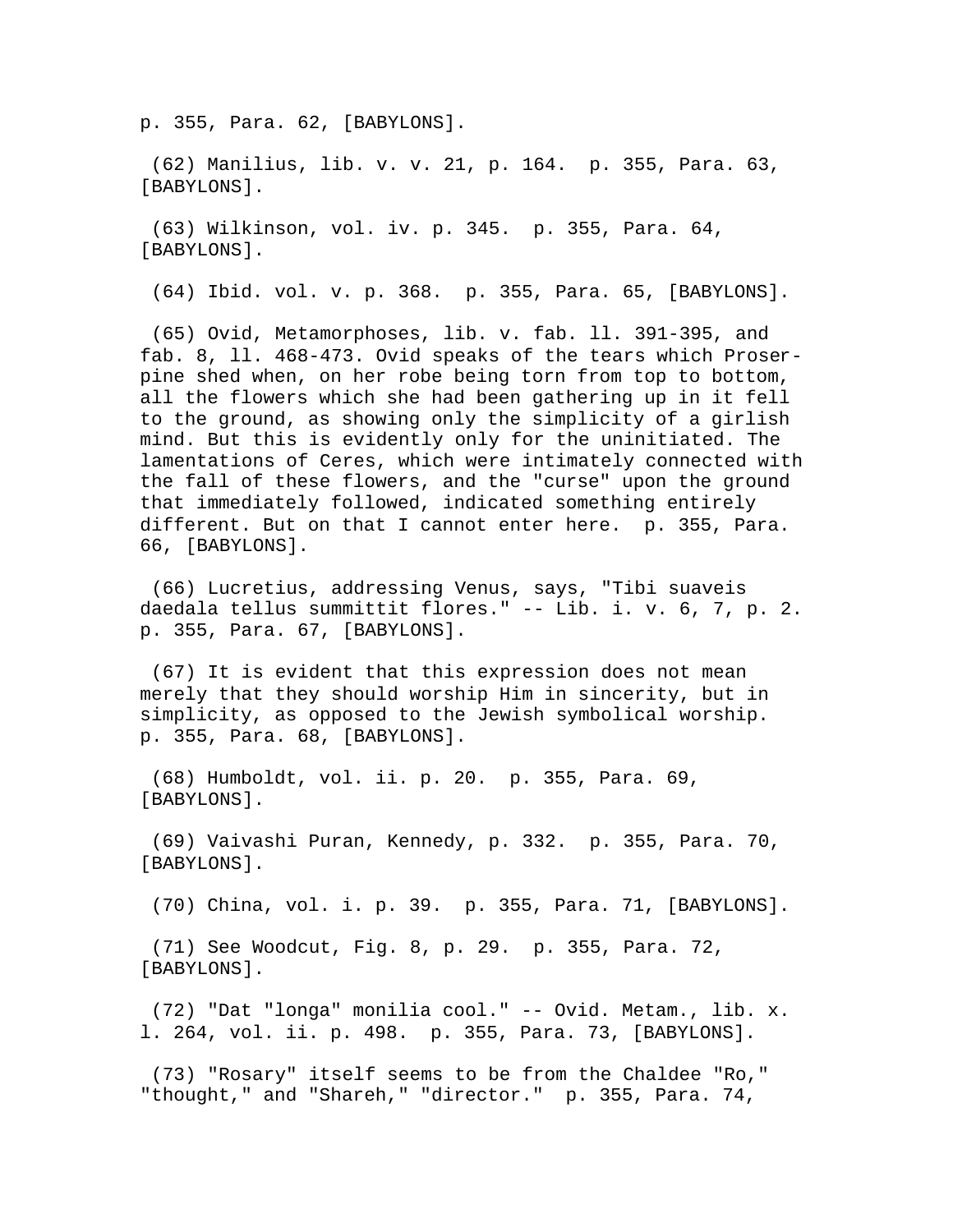[BABYLONS].

 (74) The name Harpocrates, as shown by Bunsen, signifies "Horus, the 'child.'" p. 355, Para. 75, [BABYLONS].

 (75) Plutarch, De Iside, vol. ii. p. 378, C. p. 355, Para. 76, [BABYLONS].

 (76) Pompeii, vol. ii. p. 177. p. 355, Para. 77, [BABYLONS].

 (77) John Bell's Italy, p. 269. Edinburgh, 1825. p. 356, Para. 1, [BABYLONS].

 (78) The following lines of Ovid will show that "he" distinctly identified Venus and Cupid with the Babylonian "Mother and Child:" p. 356, Para. 2, [BABYLONS].

 "Terribilem quondam fugiens Typhona Dione Tunc cum pro caelo Jupiter arma tulit, Venit ad 'Euphraten," comitata Cupidine parvo, Inque Palaestinae margine sedit aquae." "Fasti", lib. ii. 461-464, vol. iii. p. 113. p. 356, Para. 3, [BABYLONS].

 (79) AENEID, Book i. 937-940. Dryden's Translation, vol. ii. p. 335; in Original ll. 668-670. p. 356, Para. 4, [BABYLONS].

(80) Pp. 300, 301. p. 356, Para. 5, [BABYLONS].

 (81) Lares and Penates of Cilicia, p. 147. p. 356, Para. 6, [BABYLONS].

(82) Ibid. p. 166. p. 356, Para. 7, [BABYLONS].

 (83) See "ante", in regard to the death of Crishna, one of the forms of Vishnu, p. 61. p. 356, Para. 8, [BABYLONS].

 (84) From Moor's Pantheon, Plate 11, Fig. 6. p. 356, Para. 9, [BABYLONS].

(85) See "ante", p. 69. p. 356, Para. 10, [BABYLONS].

 (86) Taylor's Mystic Hymns of Orpheus. Note, p. 88. p. 356, Para. 11, [BABYLONS].

(87) See Fig. 4, p. 17, with flaming heart in one of the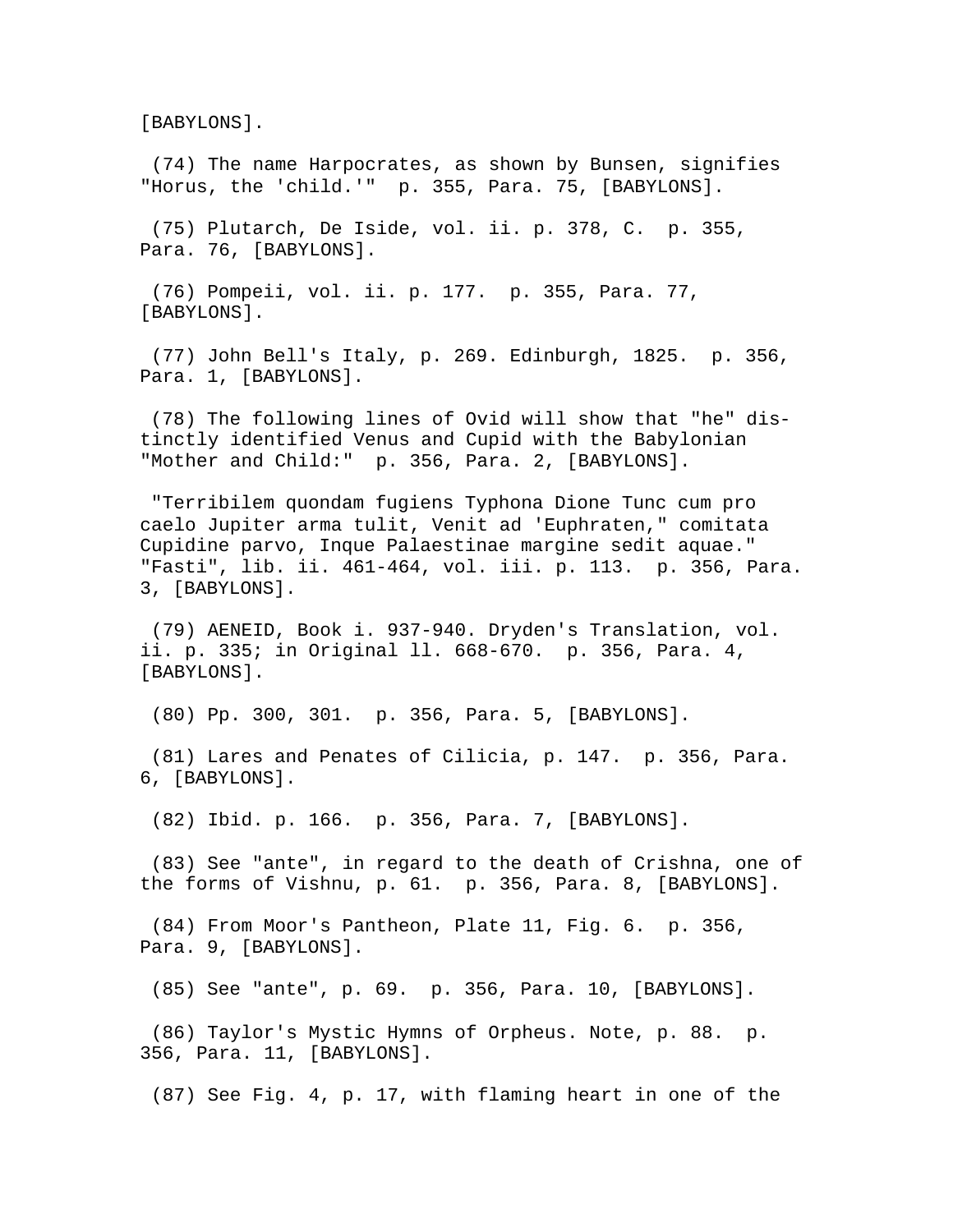hands. p. 356, Para. 12, [BABYLONS].

(88) See third Note. p. 356, Para. 13, [BABYLONS].

(89) See "ante", p. 118. p. 356, Para. 14, [BABYLONS].

 (90) Identified with Sheik Adi. See Nineveh and Babylon, p. 81, and Nineveh and its Remains, vol. i. pp. 289, 290. p. 356, Para. 15, [BABYLONS].

 (91) Baruch, vi. 19, 20. The above is from Diodati's Translation. The common English version, so far as the point in hand is concerned, is substantially the same. p. 356, Para. 16, [BABYLONS].

 (92) Eusebius, Vita Constantini, lib. ii. 5, p. 183. p. 356, Para. 17, [BABYLONS].

 (93) Middleton's Letter from Rome, p. 189. Apuleius, vol. i., Metam., cap. ix. pp. 1014-1016, and cap. x. pp. 1019- 1021. p. 356, Para. 18, [BABYLONS].

 (94) Lactantius, Institut., lib. vi. cap. 2, p. 289. p. 356, Para. 19, [BABYLONS].

 (95) "Office for Easter Eve," in Review of Epistle of Dr. Gentianus Harvet of Louvaine, p. 229, B, and 230, A. p. 356, Para. 20, [BABYLONS].

 (96) Asiatic Journal, vol. xvii. pp. 593, 596. p. 356, Para. 21, [BABYLONS].

 (97) Rites and Ceremonies, p. 91, col. 1. p. 356, Para. 22, [BABYLONS].

(98) Ibid. p. 95, col. 2. p. 356, Para. 23, [BABYLONS].

 (99) From "Aor" or "our," "light," and "an," "to act upon" or produce, the same as our English particle "en," "to make." "Ouranos," the, is "The Enlightener." This Ouranos is, by Sanchuniathon, the Phoenician, called the son of Elioun -- i.e., as he himself, or Philo-Byblius, interprets the name, "The Most High." -- (Sanch., pp. 16-19.) Ouranos, in the physical sense, is "The Shiner;" and by Hesychius ("sub voce" "Akmon") it is made equivalent to "Kronos," which also has the same meaning, for "Krn," the verb from which it comes, signifies either "to put forth horns," or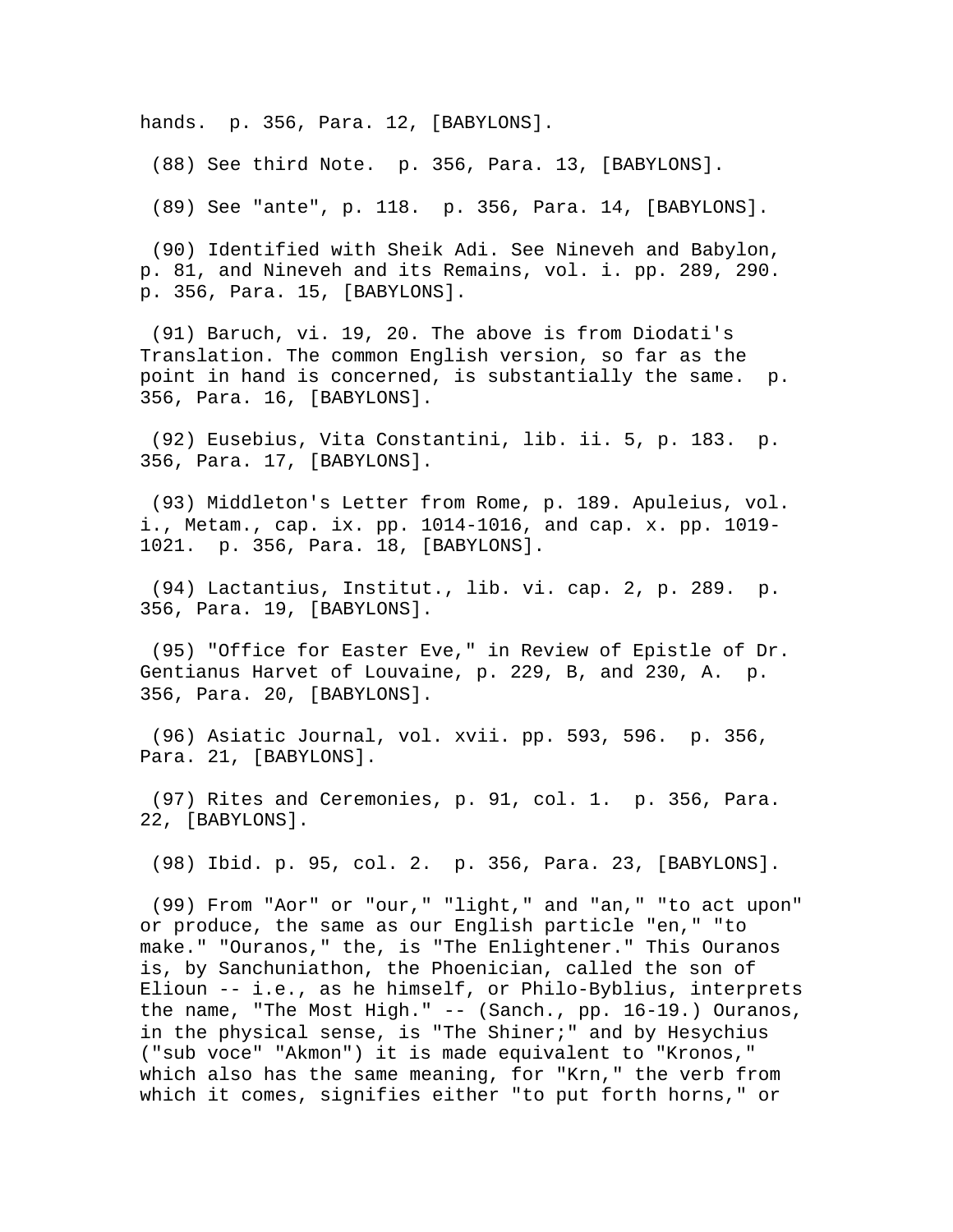"to send forth rays of light;" and, therefore, while the epithet Kronos, or "The Horned One," had primarily reference to the physical power of Nimrod as a "mighty" king; when that king was deified, and made "Lord of Heaven," that name, Kronos, was still applied to him in his new character as "The Shiner or Lightgiver." The distinction made by Hesiod between Ouranos and Kronos, is not argument against the real substantial identity of these divinities originally as "Pagan" divinities; for Herodotus (Hist., lib. ii. cap. 53) states that Hesiod had a hand in "'inventing' a theogony" for the Greeks, which implies that some at least of the details of that theogony must have come from his own fancy; and, on examination, it will be found, when the veil of allegory is removed, that Hesiod's "Ouranos," though introduced as one of the Pagan gods, was really at bottom the "God of Heaven," the living and true God. See what is said in regard to Hesiod's 'Titan" in Chap. VII. Sect. V. p. 356, Para. 24, [BABYLONS].

 (100) Wilkinson, vol. iv. p. 189. p. 356, Para. 25, [BABYLONS].

 (101) Dupuis, De l'origine des tous les cultes, vol. iv. p. 194. The above figure is from Hyde, De Vetere Religione Persarum, p. 113. p. 356, Para. 26, [BABYLONS].

 (102) Plutarch, De Iside, col. ii. p. 369. p. 356, Para. 27, [BABYLONS].

 (103) After the Babylonish captivity, as the Chaldee Targums or Paraphrases of the Old Testament show, Christ was commonly called by the title, "The Word of the Lord." In these Targums of later Chaldee, the term for "The Word" is "Mimra"; but this word, though a synonym for that which is used in the Hebrew Scriptures, is never used there. Dabar is the word employed. This is so well recognised that, in the Hebrew translation of John's Gospel in Bagster's Polyglott, the first verse runs thus: "In the beginning was the Word (Dabar)." p. 356, Para. 28, [BABYLONS].

 (104) Platonis Opera, vol. i. p. 85, E. p. 356, Para. 29, [BABYLONS].

 (105) Crabb's Mythology, p. 12. p. 356, Para. 30, [BABYLONS].

(106) Muller's Dorians, vol. i. pp. 403, 404. Oxford,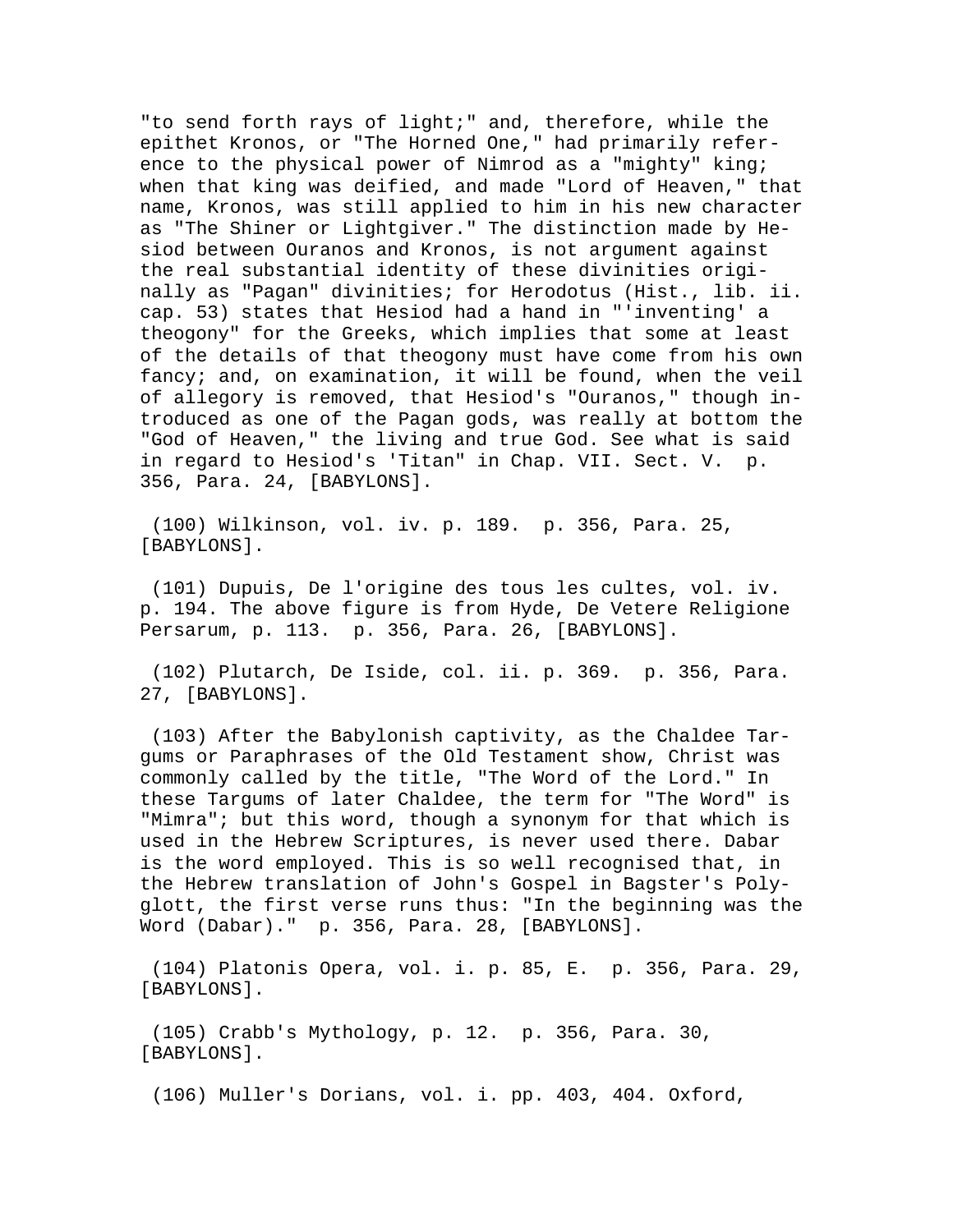1830. p. 356, Para. 31, [BABYLONS].

 (107) Review of Epistle of Dr. Gentianus Harvet of Louvaine, pp. 349, B, and 350, A. This work, which is commonly called "The Beehive of the Roman Church", contains the original Latin of the passage translated above. The passage in question is to be found in at least two Roman Missals, which, however, are now very rare -- viz., one printed at Vienna in 1506, fol. 75, p. 2, with which the quotation in the text has been compared and verified; and one printed at Venice in 1522. These dates are antecedent to the establishment of the Reformation; and it appears that this passage was expunged from subsequent editions, as being unfit to stand the searching scrutiny to which everything in regard to religion was subjected in consequence of that great event. The ceremonial of blessing the candles, however, which has no place in the Pontificale Romanum in the Edinburgh Advocates' Library, is to be found in the Pontificale Romanum, Venice, 1543, p. 195, and in "Pontificale Romanum, Venice, 1572, p. 183. In the ceremony of blessing the candles, given in the "Roman Missal," printed at Paris, 1677, at p. 181 and following pages, there is great praise of the Bee, strongly resembling the passage quoted in the text. The introduction of such an extraordinary formula into a religious ceremony is of very ancient date, and is distinctly traced to an Italian source; for, in the works of the Popish Bishop Ennodius, who occupied an Italian diocese in the sixth century, we find the counterpart of that under consideration. This, in a prayer in regard to the "Easter Candle," the reason for offering up the wax-candle is expressly declared to be, because that through means of the bees that produce the wax of which it is made, "earth has an image of what is PECULIAR TO HEAVEN" "(meretur habere terra quod coeli est)" (ENNOD. Opera, p. 456), and that in regard to the very subject of GENERATION; the bees being able, "through the virtue of herbs, to pour forth their young through their MOUTHS with less waste of time than all other creatures do in the ordinary way" ("prolem .... quam herbarum lucro, diligentius possunt ore profligare quam 'semine'"). (Ibid.) This prayer contains the precise idea of the prayer in the text; and there is only one way of  $ac$ counting for the origin of such an idea. It must have come from a Chaldean Liturgy. p. 356, Para. 32, [BABYLONS].

 For discovering this first link in the chain of evidence on this important point, now happily brought to perfection by another hand, I am indebted to my brother, Mr. Hislop,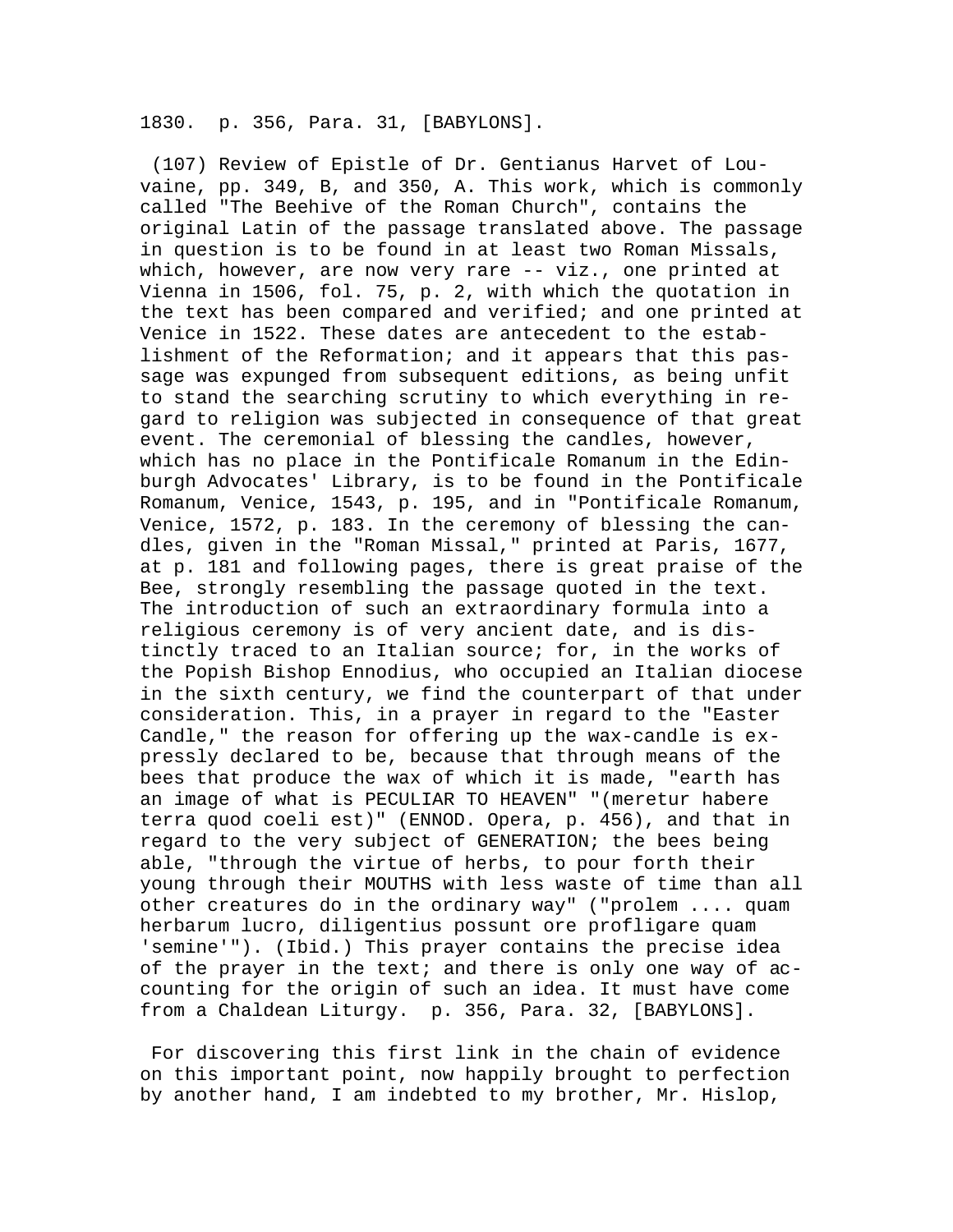of Blair Lodge, from whose zealous and recondite researches on many other points this work has derived no slight advantage. p. 356, Para. 33, [BABYLONS].

 (108) Pancarpium, cap. 29, p. 122. p. 356, Para. 34, [BABYLONS].

 (109) From Kitto's Biblical Cyclopoedia, vol. i. p. 495. p. 356, Para. 35, [BABYLONS].

 (110) From Sir W. Betham's Etruria, vol. i. p. 54. p. 356, Para. 36, [BABYLONS].

 (111) From Bunsen, vol. i. p. 450. p. 356, Para. 37, [BABYLONS].

 (112) Tertullian, De Proescript. Hoeret. cap. 40, vol. ii. p. 54, and Note. The language of Tertullian implies that those who were initiated by baptism in the Mysteries were marked on the forehead in the same way, as his Christian countrymen in Africa, who had begun by this time to be marked in baptism with the sign of the cross. p. 356, Para. 38, [BABYLONS].

 (113) Stephen's Central America, vol. ii. p. 344, Plate 2. p. 356, Para. 39, [BABYLONS].

 (114) Layard's Nineveh and Babylon, p. 211; Nineveh and its Remains, vol. ii. p. 446. p. 356, Para. 40, [BABYLONS].

 (115) Wilkinson, vol. i. p. 365, Plate. p. 356, Para. 41, [BABYLONS].

 (116) See Woodcut of King in next Chapter, p. 214. p. 356, Para. 42, [BABYLONS].

 (117) Pere Lafitan, Moeurs des Sauvages' Ameriquaine, vol. i. p. 442. p. 356, Para. 43, [BABYLONS].

 (118) Wilkinson, vol. i. p. 376. p. 356, Para. 44, [BABYLONS].

 (119) Crabb's Mythology, p. 163. p. 356, Para. 45, [BABYLONS].

(120) Maurice's Indian Antiquities, vol. vi. p. 49. p.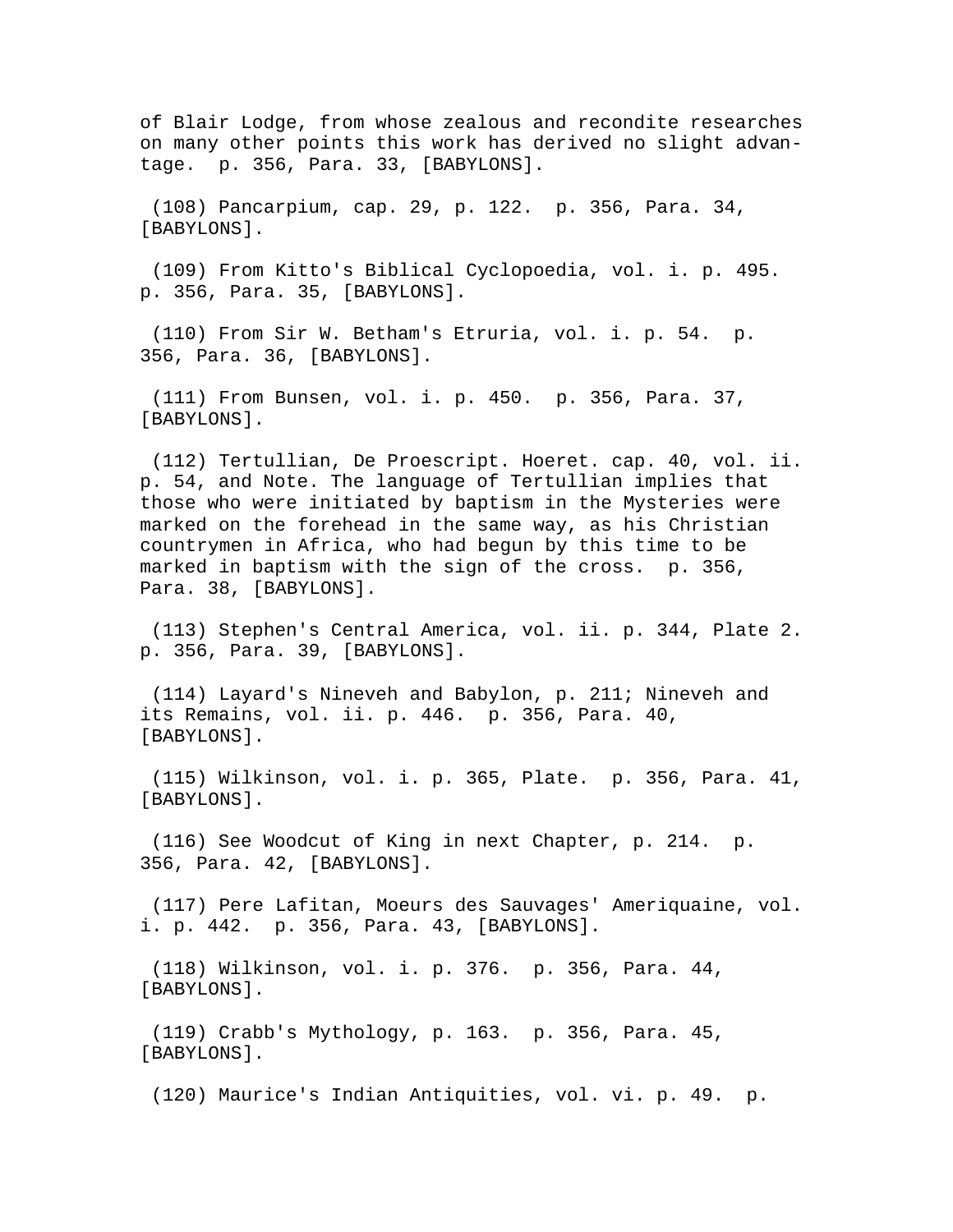356, Para. 46, [BABYLONS].

 (121) Prescott's Conquest of Mexico, vol. i. p. 242. p. 356, Para. 47, [BABYLONS].

 (122) The above figure is the head of that which is given in p. 48, "ante," only magnified, that the crosses may be more distinctly visible. Let the reader turn back from this point, and read over again what is said in p. 154 about the worship at Rome on Good Friday of the "cross of fire," and the full significance of that worship will now appear. p. 356, Para. 48, [BABYLONS].

 (123) Asiatic Researches, vol. x. p. 124. p. 356, Para. 49, [BABYLONS].

 (124) The two at the top are Standards of Pagan barbarous nations of the East, from Bryant's Mythology, vol. iii. p. 327. The 'black' one in the middle, "The sacred Egyptian Tau or Sign of Life," from Wilkinson, vol. v. p. 283. The two lowest are Buddhist Crosses, from 'Asiatic Researches,' vol. x. p. 124. p. 356, Para. 50, [BABYLONS].

 (125) Review of Epistle of Dr. Gentianus Harvet of Louvaine, p. 251, A. The following is one of the stanzas of the above hymn in the original:-- p. 356, Para. 51, [BABYLONS].

 "O crux, lignum triumphale Mundi vera salus, vale, Inter ligna nullum tale Fronde, flore, germine." p. 356, Para. 52, [BABYLONS].

 The above was actually versified by the Romanisers in the Church of England, and published along with much besides from the same source, some years ago, in a volume entitled 'Devotions on the Passion.' The 'London Record,' of April, 1842, gave the following as a specimen of the "Devotions' provided by these "wolves in sheep's clothing" for members of the Church of England:-- p. 356, Para. 53, [BABYLONS].

 "O faithful cross, thou peerless tree, No forest yields the like of thee, Leaf, flower, and bud; Sweet is the wood, and sweet the weight, And sweet the nails that penetrate Thee, thou sweet wood." p. 356, Para. 54, [BABYLONS].

 (126) From hymn already quoted. p. 356, Para. 55, [BABYLONS].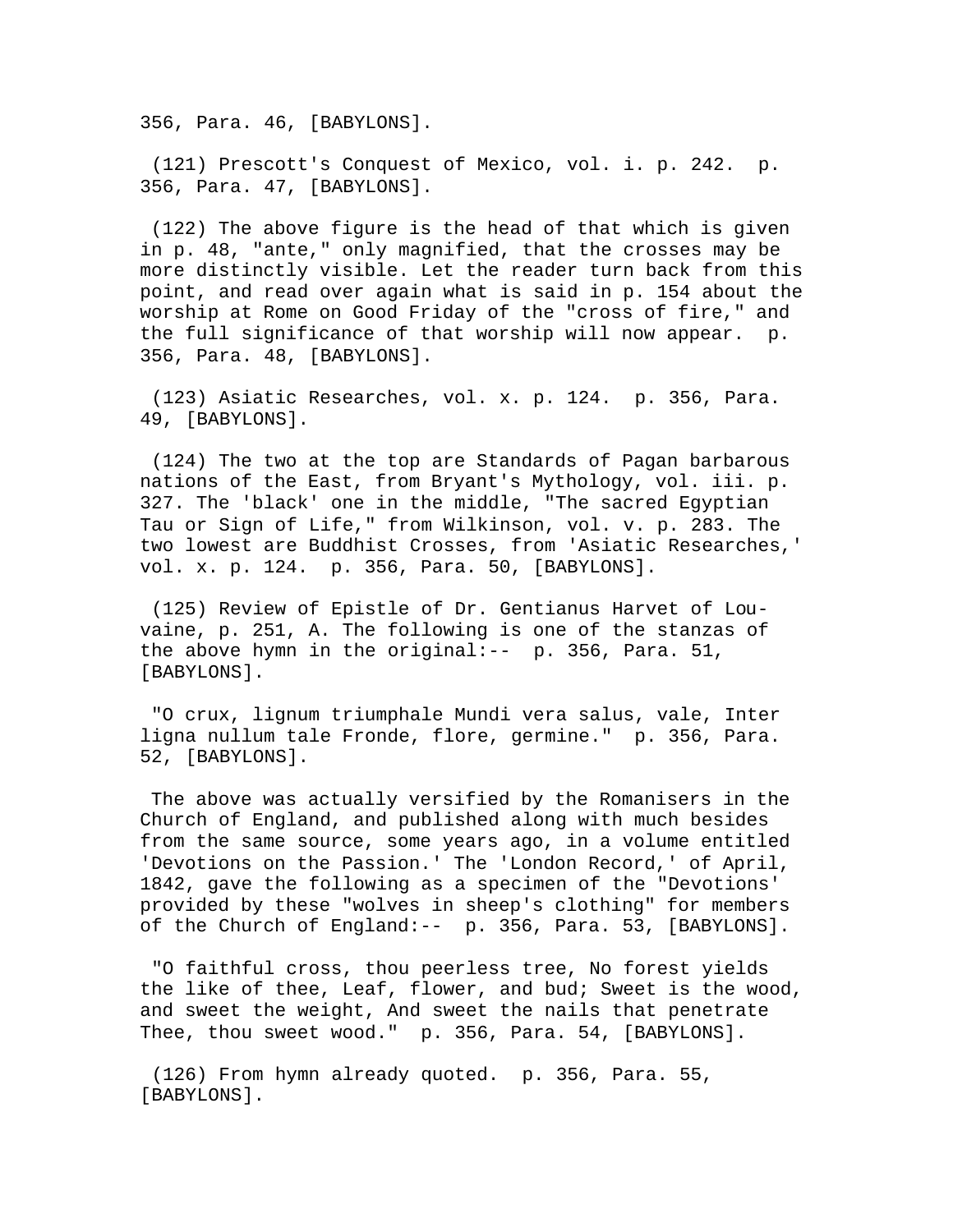(127) Tertullian, De Corona Militis, cap. iii,, vol. ii. p. 80. p. 356, Para. 56, [BABYLONS].

 (128) Wilkinson, vol. v. pp. 283, 284. p. 356, Para. 57, [BABYLONS].

 (129) Church History, vol. ii. p. 41. Milner refers to Euseb. Constant. xvii. But this is an error; it is De Vita Constant. lib. i. cap. 28, 29, p. 173. p. 356, Para. 58, [BABYLONS].

 (130) Lactantius, De mortibus Persecutorum, 44, pp. 565, 566. The exact words of Lactantius are as follows:-- "Commonitus est in quiete Constantinus, ut coeleste signum Dei notaret in scutis, atque ita prowlium committeret. Fecit ut jussus est et transversa X ligera summon capite circumflexo, Christum scutis notat. Quo signo armatus exercitus capit ferrum." p. 356, Para. 59, [BABYLONS].

 (131) Ambrosii Opera, vol. iv. p. 327. p. 356, Para. 60, [BABYLONS].

 (132) Epistle of Ambrose to the Emperor Theodosius about the proposal to restore the Pagan altar of Victory in the Roman Senate. The subject of the Labarum has been much confused through ignorance of the meaning of the word. Bryant "assumes" (and I was myself formerly led away by the assumption) that it was applied to the standard bearing the crescent and the cross, but he produces no evidence for the assumption; and I am now satisfied that none can be produced. The name Labarum, which is generally believed to have come from the East, treated as an Oriental word, gives forth it meaning at once. It evidently comes from "Lab," "to vibrate," or "move to and fro," and "are" "to be active." Interpreted thus, Labarum signifies simply a banner or flag, "waving to and fro' in the wind, and this entirely agrees with the language of Ambrose "an 'ensign' consecrated by the "name" of Christ," which implies a banner. p. 356, Para. 61, [BABYLONS].

 (133) "In this thou shalt overcome." p. 356, Para. 62, [BABYLONS].

 (134) Dr. Maitland's Church in the Catacombs," p. 169. p. 356, Para. 63, [BABYLONS].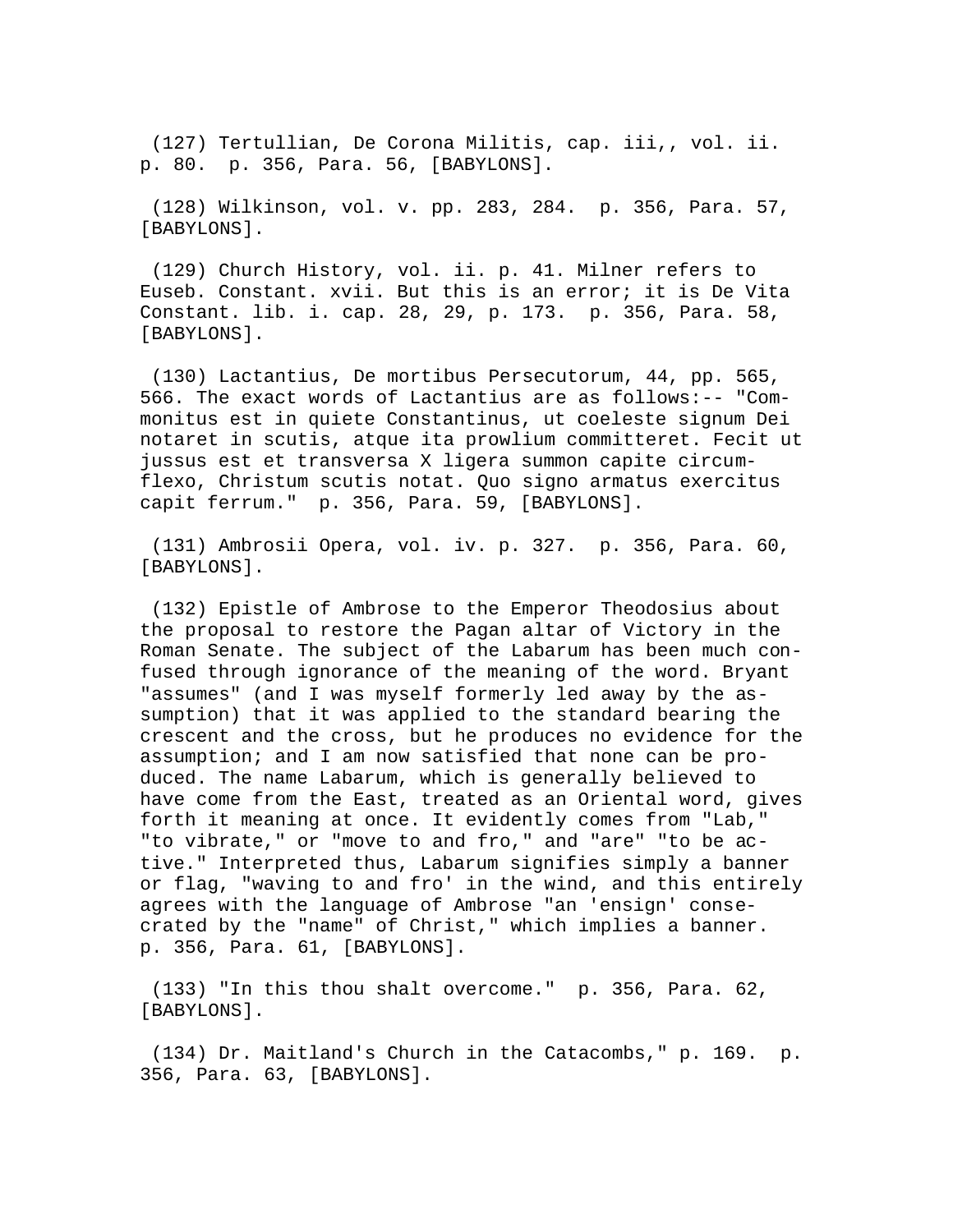(135) Apologeticus Adv. Gentes, cap. 16, vol. i. pp. 368, 369. p. 356, Para. 64, [BABYLONS].

 (136) Horoe, vol. i. pp. 226, 240. p. 356, Para. 65, [BABYLONS].

 (137) By Gavazzi, in his publication entitled "The Free Word." p. 356, Para. 66, [BABYLONS].

 (138) See Wilkinson, vol. vi., "Khem." p. 356, Para. 67, [BABYLONS].

 (139) If the above remarks be well founded, surely it cannot be right that this sign of the Cross, or emblem of Tammuz, should be used in Christian baptism. At the period of the Revolution, a Royal Commission, appointed to inquire into the Rites and Ceremonies of the Church of England, numbering among its members "eight" or "ten" bishops, strongly recommended that the use of the cross, as tending to superstition, should be laid aside. If such a recommendation was given then, and that by such authority as members of the Church of England must respect, how much ought that recommendation to be enforced by the new light which Providence has cast on the subject! p. 356, Para. 68, [BABYLONS].

FOOTNOTES. Chapter Six. p. 357, Para. 1, [BABYLONS].

 (1) It was only in the second century before the Christian era that the worship of Cybele, "under that name," was introduced into Rome; but the same goddess, under the name of Cardea, with the "power of the key," was worshipped in Rome, along with Janus, ages before. -- Ovid's "Fasti", vol. iii. l. 101, p. 346. p. 357, Para. 2, [BABYLONS].

 (2) Ovid's "Fasti", lib. i. ll. 95, 99, vol. iii. p. 18. p. 357, Para. 3, [BABYLONS].

 (3) Tooke's Pantheon, "Cybele," p. 153. p. 357, Para. 4, [BABYLONS].

 (4) In proof of the fact that this claim was first made in 431, see Elliot's Horoe, vol. iii. p. 139. In 429 he gave a hint at it, but it was only in 431 that this claim was broadly and distinctly made. p. 357, Para. 5, [BABYLONS].

(5) Gieseler, vol. i. pp. 206-208. p. 357, Para. 6,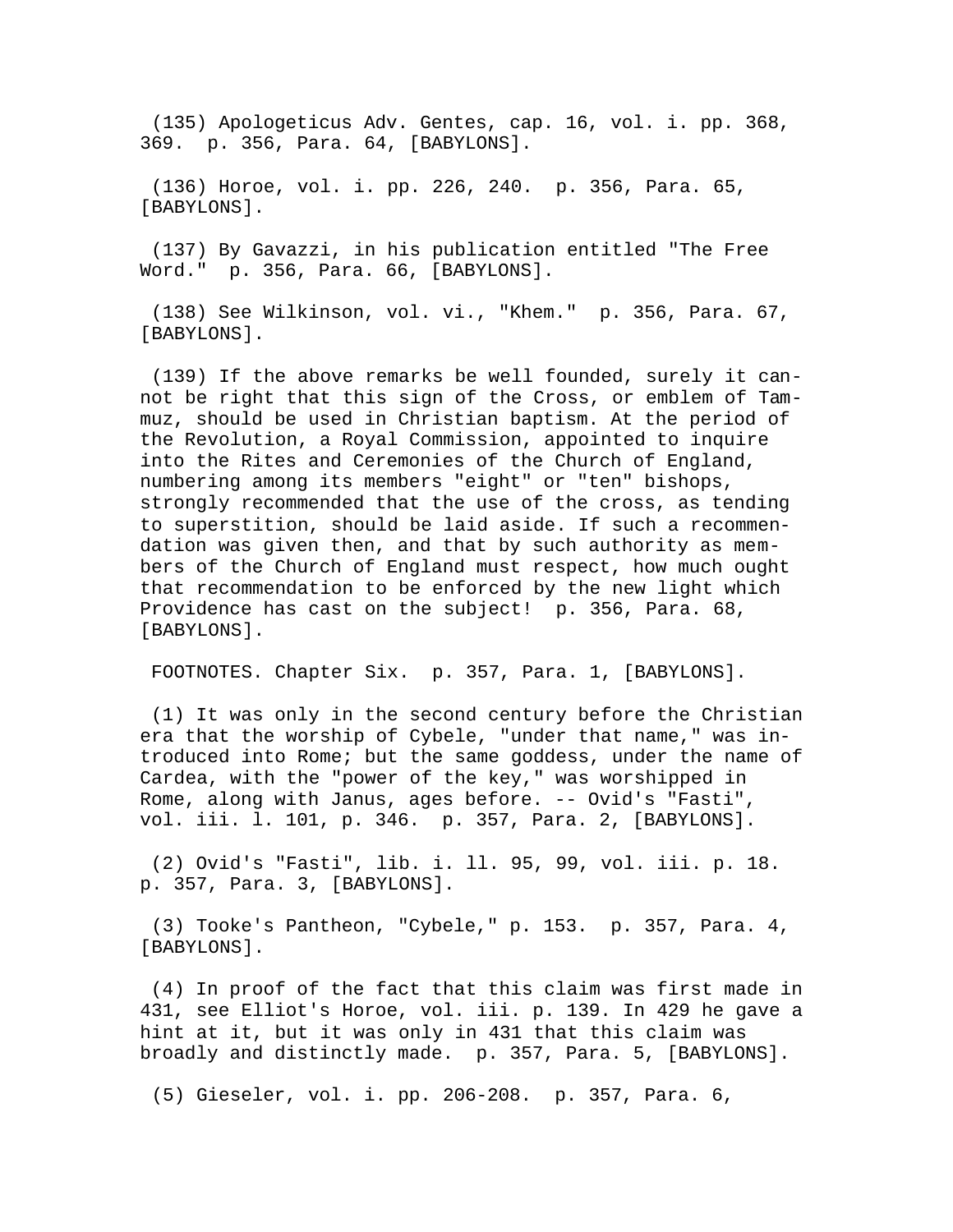[BABYLONS].

 (6) See Bower, vol. i. pp. 1, 2. p. 357, Para. 7, [BABYLONS].

 (7) Parkhurst's Hebrew Lexicon, p. 602. p. 357, Para. 8, [BABYLONS].

 (8) The Turkish Muftis, or 'interpreters" of the "Koran," derive that name from the very same verb as that from which comes "Miftah," a key. p. 357, Para. 9, [BABYLONS].

 (9) Potter's Antiquities, vol. i. Mysteries, p. 356. p. 357, Para. 10, [BABYLONS].

 (10) The following are the authorities for the statement in the text:-- "Jamblichus says that Hermes [i.e., the Egyptian] was the god of all celestial knowledge, which, being communicated by him to his priests, authorised them to inscribe their commentaries with the name of Hermes" (Wilkinson, vol. v., chap. xiii. p. 10). Hermes Trismegistus seems to have been regarded as a new incarnation of Thoth, and possessed of higher honours. The principal books of this Hermes, according to Clemens of Alexandria, were by the Egyptians with the most profound respect, and carried in their religious processions (Clem., Alex., Strom., lib. vi., vol. iii. pp. 214-219). p. 357, Para. 11, [BABYLONS].

 (11) In Egypt, "Petr" was used in this very sense. See Bunsen, vol. i. Hieroglyph, p. 545, where "Ptr" is said to signify "to show." The interpreter was called Hierophantes, which has the very idea of "showing" in it. p. 357, Para. 12, [BABYLONS].

 (12) The Athenian or Grecian Hermes is celebrated as "The source of invention. Jupiter, and this he accomplishes as the angel or messenger of Jupiter. .... He is the guardian of disciplines, because the invention of geometry, reasoning, and language is referred to this god. He presides, therefore. over every species of erudition, leading us to an intelligible essence from this mortal abode, governing the different herds of souls" (Proclus in Commentary on First Alcibiades, in the Notes on Taylor's Orphic Hymns, pp. 64, 65). The Grecian Hermes was so essentially the revealer or interpreter of divine things, that Hermeneutes, an interpreter, was currently said to come from his name (Hyginus, Note to page 114). p. 357, Para. 13, [BABYLONS].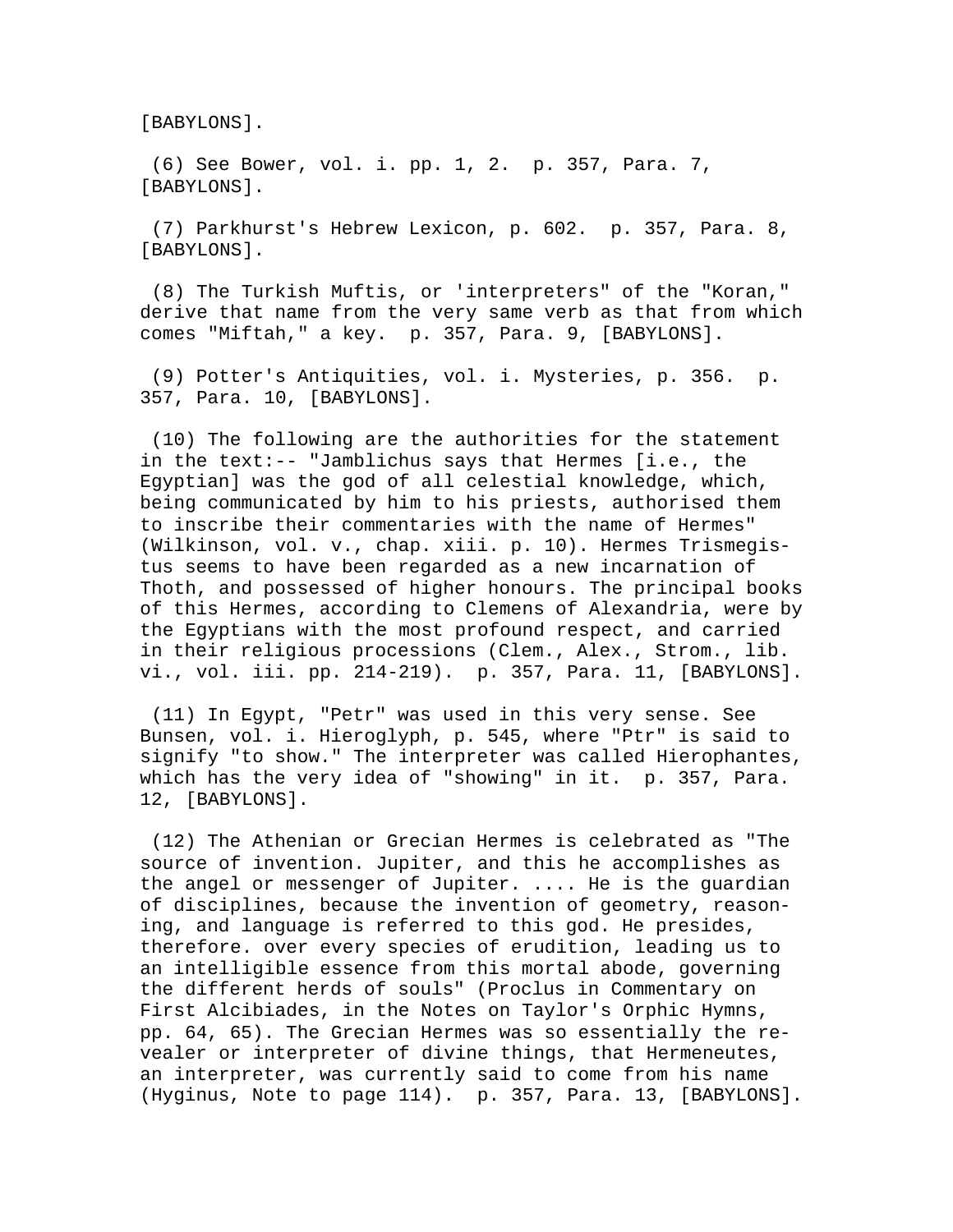(13) For evidence in regard to the "title" of the interpreter of the Mysteries, see Bryant's Mythology, vol. i. pp. 308-311, 356, 359-362. p. 357, Para. 14, [BABYLONS].

(14) Lempriere, "sub voce." p. 357, Para. 15, [BABYLONS].

 (15) Ovid, "Fasti", lib. i. ll. 171, 172, vol. iii. p. 24. p. 357, Para. 16, [BABYLONS].

 (16) So called in the Hymns of the Salii, Macrob., Sat., lib. i. c. 9, p. 54, col. 2, H. p. 357, Para. 17, [BABYLONS].

 (17) See "ante", pp. 28 (Note) and 134. p. 357, Para. 18, [BABYLONS].

 (18) Ovid, "Fasti", lib. i. ll. 117-121. p. 357, Para. 19, [BABYLONS].

 (19) Ibid. lib. i. ll. 117, 120, 125. p. 357, Para. 20, [BABYLONS].

 (20) Parkhurst, "Lexicon, p. 627. p. 357, Para. 21, [BABYLONS].

 (21) Wilkinson shows that the king had the right of enacting laws, and of managing all the affairs of "religion" and the State (vol. ii. p. 22), which proves him to have been Sovereign Pontiff. p. 357, Para. 22, [BABYLONS].

 (22) Wilkinson's Egyptians, vol. ii. p. 68. p. 357, Para. 23, [BABYLONS].

 (23) Wilkinson's Egyptians. "The Infallibility" was a natural result of the popular belief in regard to the relation in which the Sovereign stood to the gods: for, says Diodorus Siculus, speaking of Egypt, the king was believed to be "a partaker of the divine nature" (lib. i. cap. 7, p. 57), p. 357, Para. 24, [BABYLONS].

 (24) From the statements of Layard (Nineveh and its Remains, vol. ii. pp. 472-474, and Nineveh and Babylon, p. 361), it appears that as the king of Egypt was the "Head of the religion and the state," so was the king of Assyria, which included Babylon. Then we have evidence that he was worshipped. The sacred images are represented as adoring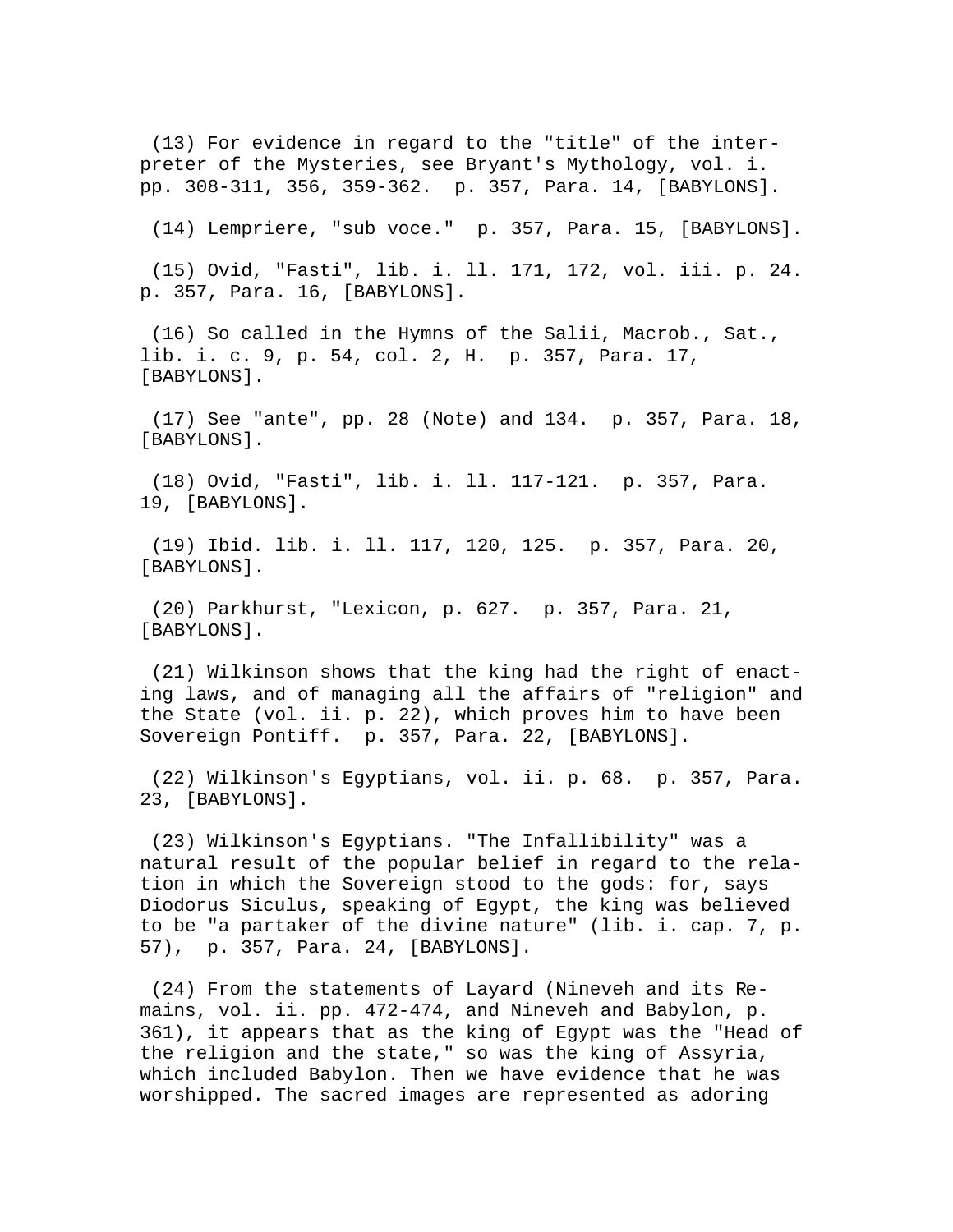him (Layard, Nineveh and its Remains, vol. ii. p. 464), which could not have been the case if his own subjects did not pay their homage in that way. Then the adoration claimed by Alexander the Great evidently came from this source. It was directly in imitation of the adoration paid to the Persian kings that he required such homage. Quint. Curtius says (lib. viii. cap. 5, pp. 592, 593), "Volebat .... itaque "more Persarum" Macedonnas venerabundos ipsum salutare prosterentes humi corpora." From Xenophon we have evidence that this Persian custom came from Babylon. It was when Cyrus had entered Babylon that the Persians, for the "first time," testified their homage to him by adoration; for, "before this," says Xenophon (Cyrofoed., lib. viii. p. 215. C), "none of the Persians had given adoration to Cyrus." p. 357, Para. 25, [BABYLONS].

 (25) Gaussen on Daniel, vol. i. p. 114. p. 357, Para. 26, [BABYLONS].

 (26) Symmachus, Epistoloe, lib. vi. 31, p. 240. p. 357, Para. 27, [BABYLONS].

 (27) Bower's History of the Popes, vol. i. p. 7. p. 357, Para. 28, [BABYLONS].

 (28) Bartolini, Antichila Sacre di Roma, p. 32, Ibid. p. 357, Para. 29, [BABYLONS].

 (29) Lady Morgan's Italy, vol. iii. p. 81. Dr. Wiseman tried to dispute this; but, as "The Times," I think, remarked, "the lady had evidently the best of the argument." p. 357, Para. 30, [BABYLONS].

 (30) Begg's Handbook of Popery, p. 24. p. 357, Para. 31, [BABYLONS].

 (31) Wilkinson, vol. v. pp. 285, 286. p. 357, Para. 32, [BABYLONS].

 (32) From Ibid. vol. vi. Plate 76. p. 357, Para. 33, [BABYLONS].

 (33) Layard's Babylon and Nineveh, p. 343. p. 357, Para. 34, [BABYLONS].

 (34) 4th Edit., vol. iii. pt. 4, Plate 27. p. 357, Para. 35, [BABYLONS].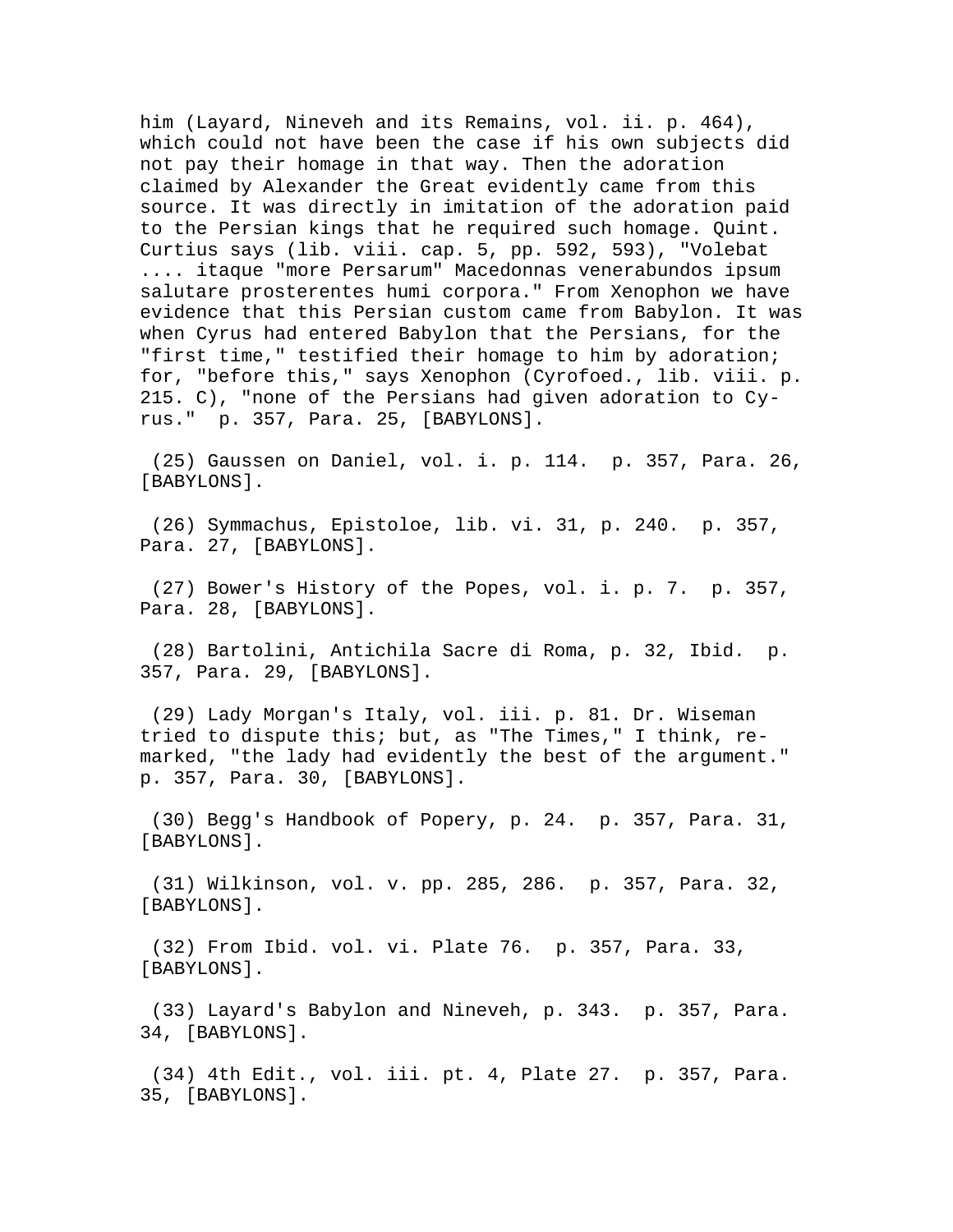(35) Wilkinson, vol. v. p. 253. p. 357, Para. 36, [BABYLONS].

 (36) From Bryant, vol. v. p. 384. See also woodcut of Ceres and the ear of corn, Fig. 37, p. 160, of this vol. p. 358, Para. 1, [BABYLONS].

 (37) A Trimen, Esq., the distinguished architect, London, author of "Church and Chapel Architecture." p. 358, Para. 2, [BABYLONS].

 (38) From Hager, on 'Chinese Hieroglyphics,' B xxxv. in British Museum, copied for me by Mr. Trimen's son, Mr. L. B. Trimen. The words of Hager, are:-- In like manner the sacrificial mitre of the Chinese Emperor (the Pontifex Maximus of his nation), which was of old represented under this form [and then the above figure is given] (-- Philos. Transact. at tab.  $41 - -$ ), bearing a strong resemblance to the Roman Episcopal Mitre," &c., &c. p. 358, Para. 3, [BABYLONS].

 (39) Kempfer's "Japan," in Pinkerton's "Collection," vol. vii. p. 776. p. 358, Para. 4, [BABYLONS].

 (40) See Gradus ad Parnassum, compiled by G. Pyper, a member of the Society of Jesus, "sub vocibus Lituus Episcopus et Pedum, pp. 372, 464. p. 358, Para. 5, [BABYLONS].

 (41) Berosus "apud" Abydenus, in Cory's "Fragments," p. 32. See also Euseb., Chron., Pars. i. pp. 46, 47. p. 358, Para. 6, [BABYLONS].

 (42) From Kitto's 'Biblical Cyclopoedia,' vol. i. p. 272. -- See also Kitto's "Illustrated Commentary," vol. iv. p. 31, where another figure from Babylon is given with a similar crosier. p. 358, Para. 7, [BABYLONS].

 (43) Nineveh and Babylon, p. 361. Layard seems to think the instrument referred to, which is borne by the king, "attired as high priest in his sacrificial robes," a sickle; but any one who attentively examines it will see that it is a crosier, adorned with studs, as is commonly the case even now with the Roman crosiers, only, that instead of being held erect, it is held downwards. p. 358, Para. 8, [BABYLONS].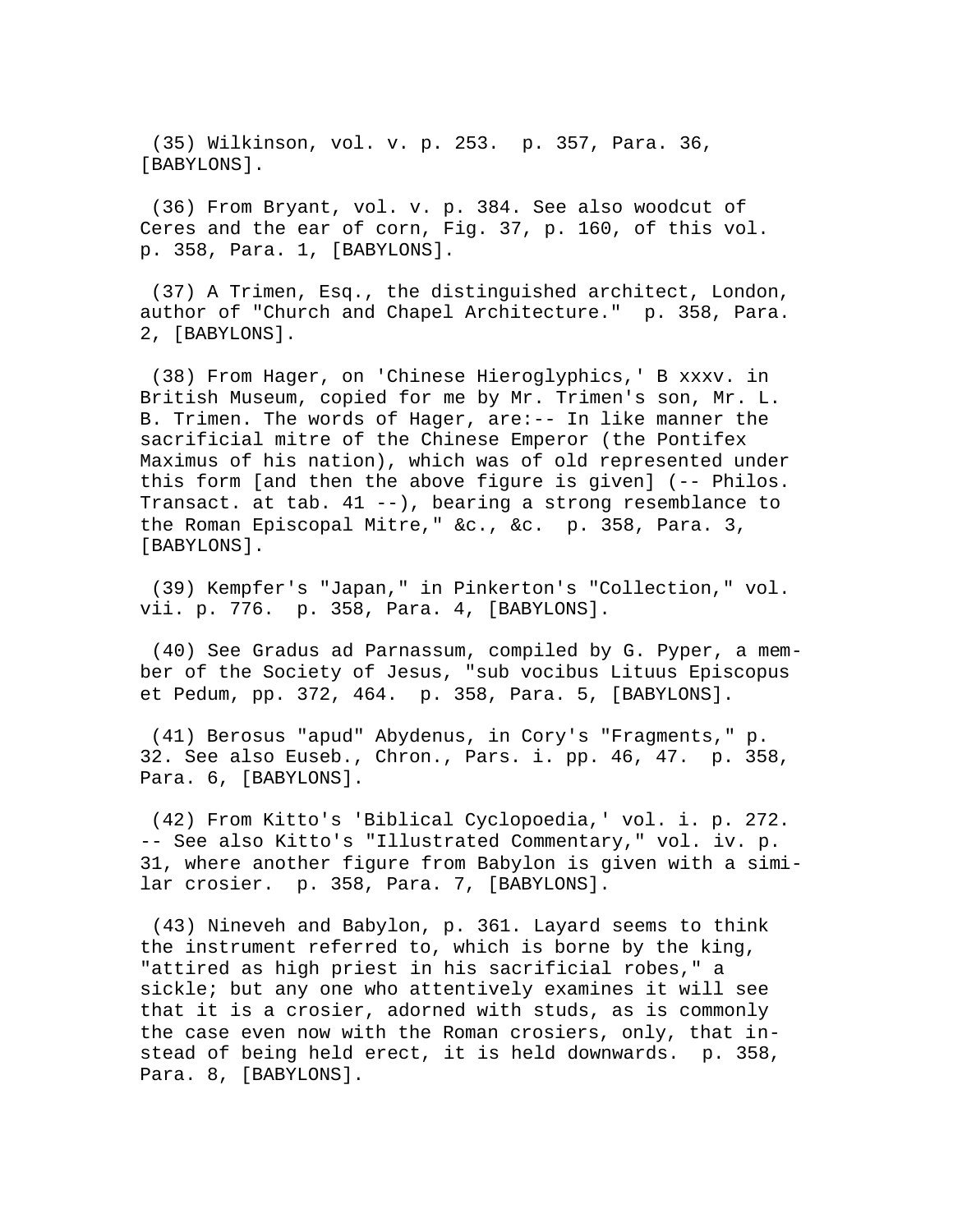(44) The well-known name Pharaoh, the title of the Pontiff-kings of Egypt, is just the Egyptian form of the Hebrew He-Roe. Pharaoh in Genesis, without the points, is "Phe-Roe." Phe is the Egyptian definite article. It was not shepherd-kings that the Egyptians abhorred, but Roi-Tzan, "shepherds of 'cattle'" (Gen. xlvi. 34). Without the article Roe, a "shepherd," is manifestly the original of the French Roi, a king, whence the adjective royal; and from Ro, which signifies to 'act the shepherd," which is frequently pronounced Reg -- (with "Sh," which signifies "He who is," or "who does," affixed) -- comes Regah, "He who acts the shepherd," whence the Latin Rex, and Regal. p. 358, Para. 9, [BABYLONS].

 (45) Plutarch, vol. ii. p. 354, F. p. 358, Para. 10, [BABYLONS].

(46) Hurd, p. 374, col. 2. p. 358, Para. 11, [BABYLONS].

(47) Ibid. p. 104, col. 2. p. 358, Para. 12, [BABYLONS].

 (48) D'Aubigne's Reformation, vol. i. G. ii. cap. 4, p. 171. p. 358, Para. 13, [BABYLONS].

(49) Ibid. vol. i. p. 171. p. 358, Para. 14, [BABYLONS].

 (50) Ammianus Marcellinus. "Semiramis teneros mares castravit omnium prima," lib. xiv. cap. 6, p. xxvi. p. 358, Para. 15, [BABYLONS].

 (51) Pausanias, lib. vii. cap. 17, p. 566; and Kennett, Book ii. chap. vii., "Of the Duumviri," &c. p. 358, Para. 16, [BABYLONS].

 (52) See "Light of Prophecy," chapters i. p. 28, and iv. p. 114; and British Reformers, "Jewell," p. 228. p. 358, Para. 17, [BABYLONS].

 (53) Hamel's Travels in Corea, in Pinkerton's Collection, vol. vii. pp. 536, 537. See also "Description of Tibet" in same Collection, p. 554; Caron's Japan, Ibid. p. 630; and Kempfer's Japan, Ibid. p. 747. p. 358, Para. 18, [BABYLONS].

 (54) Livy, lib. xxxix. 8 and 18, vol. v. pp. 195-207. p. 358, Para. 19, [BABYLONS].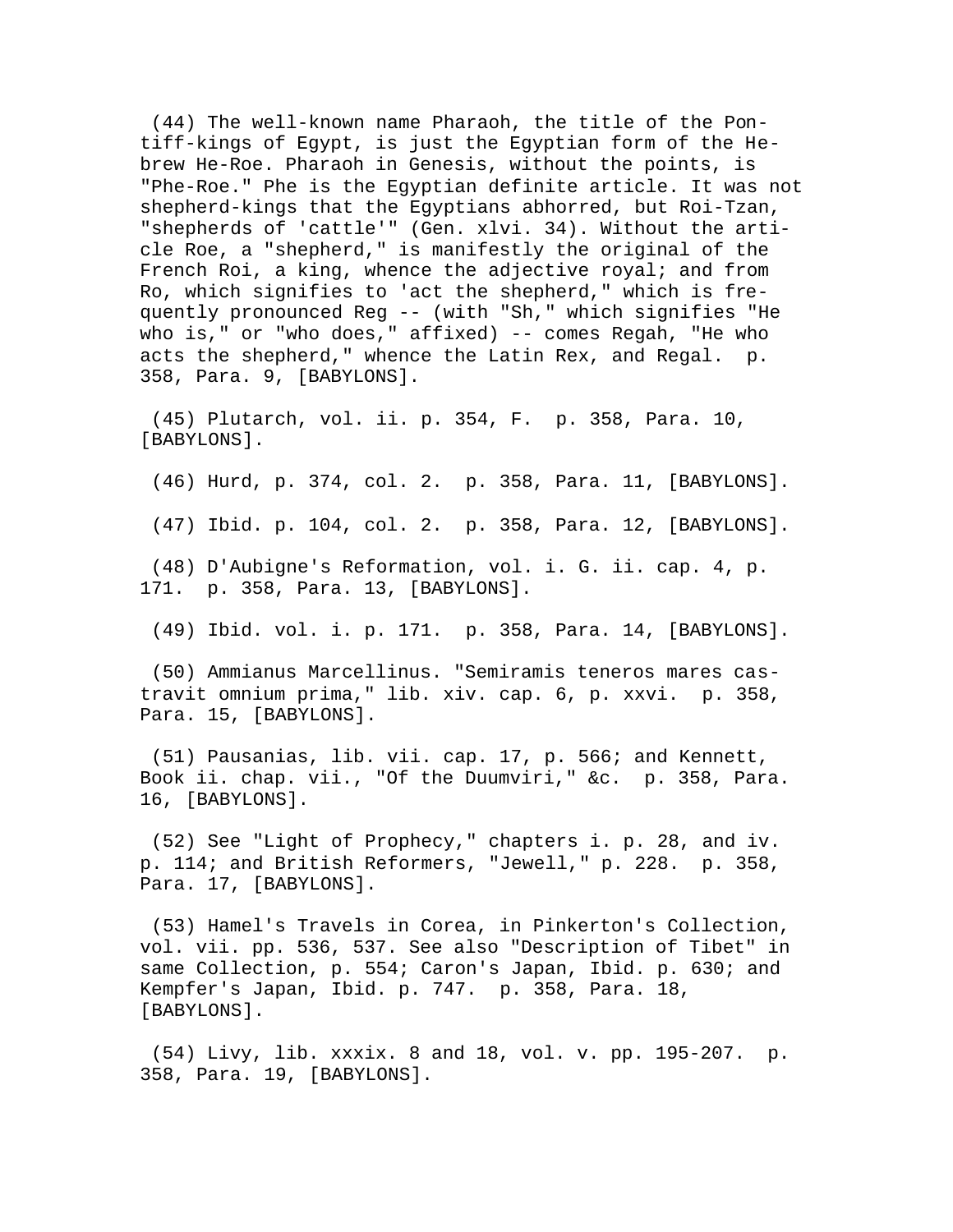(55) Rev. xvii. 5. The Rev. M. H. Seymour shows that in 1836 the whole number of births in Rome was 4373, while of these no fewer than 3160 were foundlings! What enormous profligacy does this reveal! -- "Moral Results of the Romish System," p. xlix. in "Evenings with Romanists." p. 358, Para. 20, [BABYLONS].

 (56) Thuanus, Historia, lib. xxxix. cap. 3, vol. ii. p. 483. p. 358, Para. 21, [BABYLONS].

 (57) Bede, lib. v. c. 21, p. 216. p. 358, Para. 22, [BABYLONS].

(58) Ibid. p. 358, Para. 23, [BABYLONS].

 (59) D'Aubigne, vol. v. p. 55. p. 358, Para. 24, [BABYLONS].

 (60) Hermodotus, lib. iii. cap. 8, p. 185, C. p. 358, Para. 25, [BABYLONS].

 (61) Gheza signifies either "shearing" or "shaving." p. 358, Para. 26, [BABYLONS].

 (62) Macrobius, lib. i. c. 23, p. 189. p. 358, Para. 27, [BABYLONS].

 (63) Tertullian, vol. ii., Carmina, pp. 1105, 1106. p. 358, Para. 28, [BABYLONS].

 (64) Col. Kennedy, 'Buddha," in Hindoo Mythology, pp. 263, 264. p. 358, Para. 29, [BABYLONS].

 (65) It has been already shown (p. 18, Note) that among the Chaldeans the one term "Zero" signified at once "a circle" and "the seed." "Suro," "the seed," in India, as we have seen, was the sun-divinity incarnate. When that seed was represented in human form, to identify him with the sun, he was represented with the circle, the well-known emblem of the sun's annual course, on some part of his person. Thus our own god Thor was represented with a blazing circle on his breast. -- (Wilson's Parsi Religion, p. 31.) In Persia and Assyria the circle was represented sometimes on the breast, sometimes round the waist, and sometimes in the hand of the sun-divinity. -- (Bryant, vol. ii., Plates, pp. 216, 406, 409; and Layard's Nineveh and Babylon, p. 160.) In India it is represented at the tip of the finger.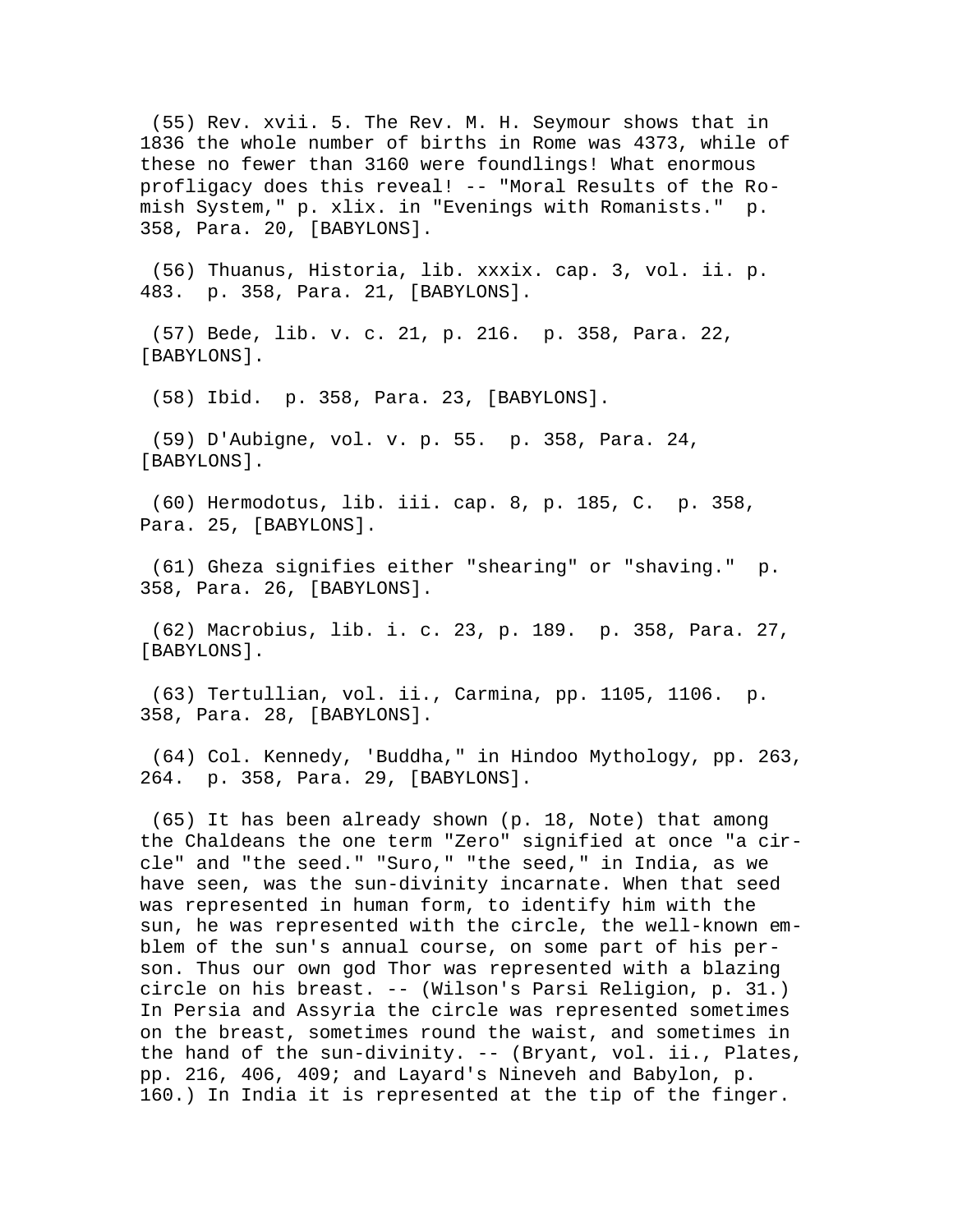-- (Moor's Pantheon, Plate 13, "Vishnu.") Hence the circle became the emblem of Tammuz born again, or "the seed." The circular tonsure of Bacchus was doubtless intended to point him out as "Zero," or "the seed," the grand deliverer. And the "circle" of light around the head of the so-called pictures of Christ was evidently just a different form of the very same thing, and borrowed from the very same source. The ceremony of tonsure, says Maurice, referring to the practice of that ceremony in India, "was an old practice of the priests of Mithra, who 'in their tonsures imitated the solar disk.'" -- (Antiquities, vol. vii. p. 851. London, 1800.) As the sun-god was the great "lamented" god, and had his hair cut in a circular form, and the priests who lamented him had their hair cut in a similar manner, so in different countries those who lamented the dead and cut off their hair in honour of them, cut it in a circle form. There were traces of that in Greece, as appears for the "Electra" of Sophocles (line 52, pp. 108, 109); and Herodotus particularly refers to it as practised among the Scythians when giving an account of a royal funeral among that people. 'The body,' says he, "is enclosed in wax. They then place it on a carriage, and remove it to another district, where the persons who receive it, like the Royal Scythians, cut off a part of their ear, 'shave their heads in a circular form,'" &c. -- (Hist. lib. iv. cap. 71, p. 279.) Now, while the Pope, as the grand representative of the false Messiah, received the circular tonsure himself, so all his priests to identify them with the same system are required to submit to the same "circular" tonsure, to mark them in their measure and their own sphere as representatives of that same false Messiah. p. 358, Para. 30, [BABYLONS].

 (66) See "ante", Notes to p. 220, and also "History of Tonquin," in Pinkerton, vol. ix. p. 766. There are some, and Protestants, too, who begin to speak of what they call benefits of monasteries in rude times, as if they were hurtful only when they fall into "decrepitude and corruption"! Enforced celibacy, which lies at the foundation of the monastic system, is of the very "essence" of the Apostacy, which is divinely characterised as the "Mystery of Iniquity." Let such Protestants read 1 Tim. iv. 1-3, and surely they will never speak more of the abominations of the monasteries as coming only from their "decrepitude"! p. 358, Para. 31, [BABYLONS].

 (67) Mallet, vol. i. p. 141. p. 358, Para. 32, [BABYLONS].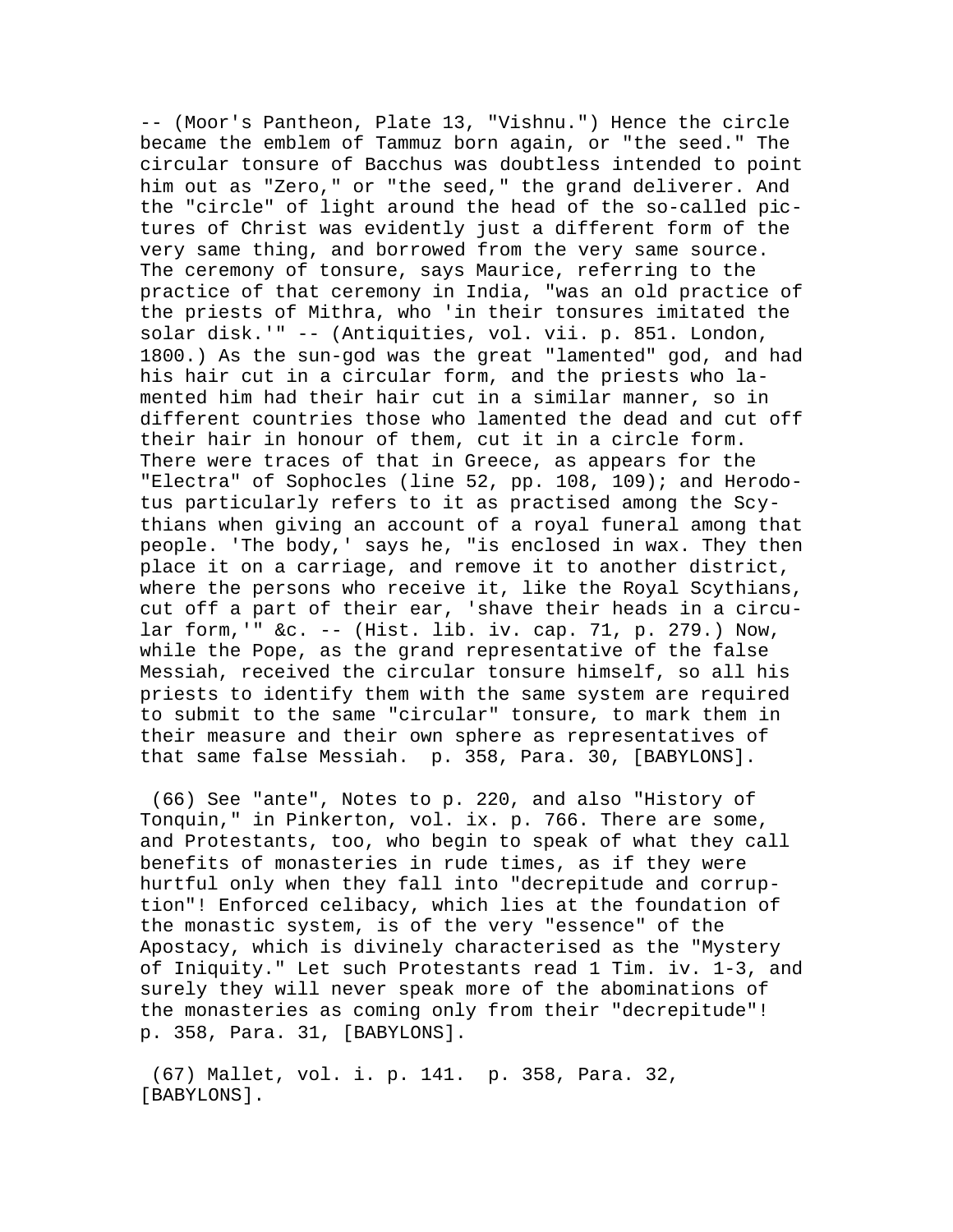(68) Potter's Antiquities, vol. i. p. 369. p. 358, Para. 33, [BABYLONS].

 (69) Mamacona, 'Mother Priestess," is almost pure Hebrew, being derived from "Am" a "mother," and "Cohn," "a priest," only with the feminine termination. Our own Mamma, as well as that of Peru, is just the Hebrew "Am" reduplicated. It is singular that the usual style and title of the Lady Abbess in Ireland is the "Reverend Mother." The term Nun itself is a Chaldean word. Ninus, the son in Chaldee is either Nin or Non. Now, the feminine of Non, a "son," is Nonna, a "daughter," which is just the Popish canonical name for a "Nun," and Nonnus, in like manner, was in early times the designation for a monk in the East. -- (Gieseler, vol. ii. p. 14, Note.) p. 358, Para. 34, [BABYLONS].

 (70) Prescott's Peru, vol. p. 103. p. 358, Para. 35, [BABYLONS].

FOOTNOTES. Chapter Seven. p. 359, Para. 1, [BABYLONS].

 (1) I purposely omit the consideration of the "Beast from the bottomless pit" (Rev. xvii. 8). The reader will find an argument on that subject in the "Red Republic." p. 359, Para. 2, [BABYLONS].

 (2) Pausanias, lib. ii., Corinthiaca, cap. 28. p. 175. p. 359, Para. 3, [BABYLONS].

 (3) Johann. Clericus, tom. ii. p. 199, and Vaux, p. 8. p. 359, Para. 4, [BABYLONS].

 (4) Muller, Frag., 68, vol. i. p. 440. p. 359, Para. 5, [BABYLONS].

 (5) Vitruvius, lib. ii. cap. l, vol. ii. p. 36, &c. p. 359, Para. 6, [BABYLONS].

 (6) From Phoenician Coin, in Maurice's "Indian Antiquities," vol. vi. p. 368. London, 1796. p. 359, Para. 7, [BABYLONS].

 (7) Owen, "apud" Davies's Druids, in Note, p. 437. p. 359, Para. 8, [BABYLONS].

(8) Bunsen, Hieroglyphics, vol. i. p. 497. p. 359, Para.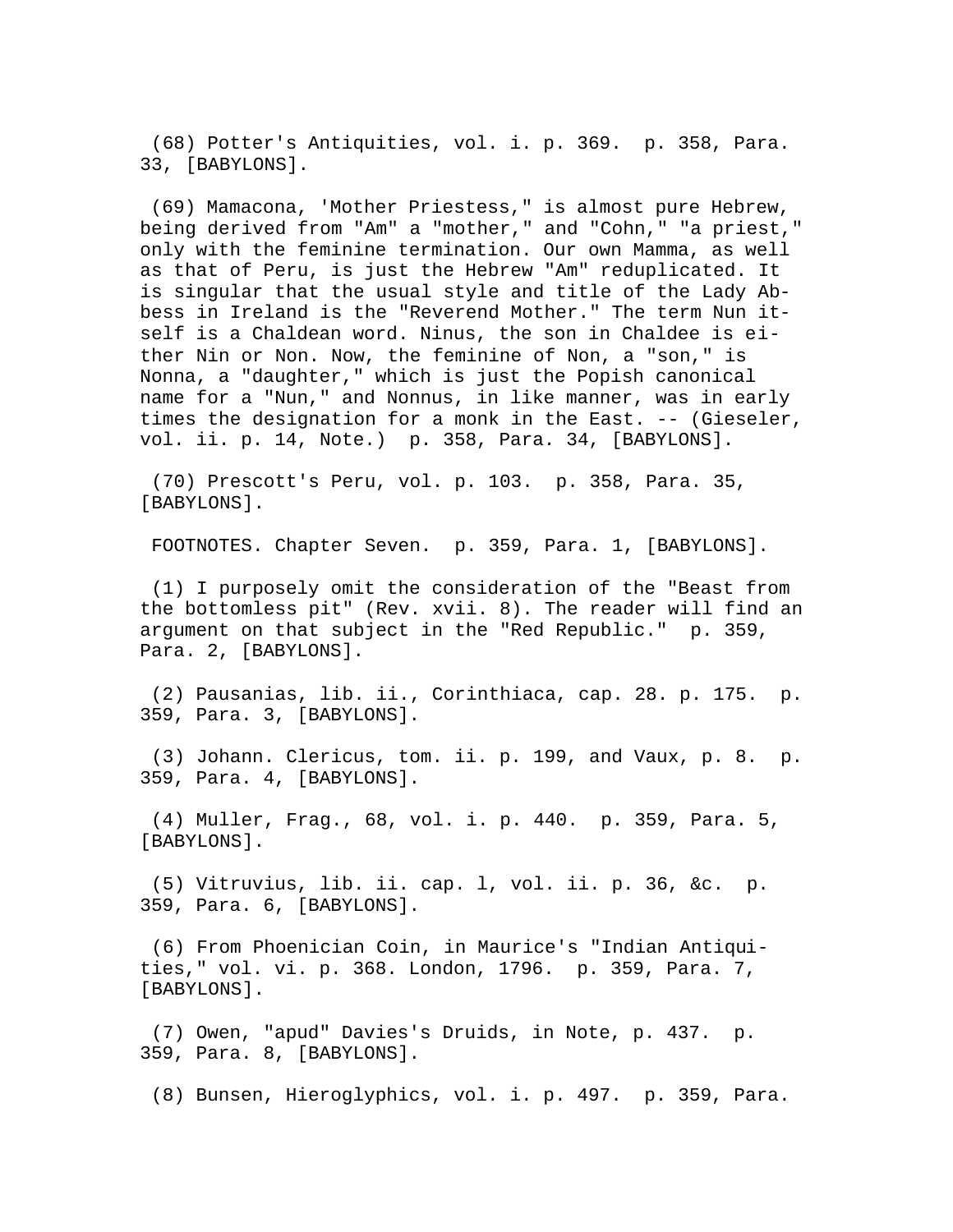9, [BABYLONS].

 (9) Sanchuniathon, lib. i. pp. 46-49. p. 359, Para. 10, [BABYLONS].

(10) See page 56. p. 359, Para. 11, [BABYLONS].

(11) Vol. ii. p. 114. p. 359, Para. 12, [BABYLONS].

 (12) Dryden's Virgil, book v. ll. 111-116, vol. ii. pp. 460, 461; in Original, ll. 84-88. p. 359, Para. 13, [BABYLONS].

 (13) Wilkinson, vol. iv. p. 239. p. 359, Para. 14, [BABYLONS].

 (14) Implied in Ibid. vol. iv. p. 239. p. 359, Para. 15, [BABYLONS].

 (15) Bunsen, vol. i. pp. 407, 457. p. 359, Para. 16, [BABYLONS].

 (16) The word Purros in the text does not "exclude" the idea of "Red," for the sun-god was painted "red" to identify him with Moloch, at once the god of "fire" and god of "blood." -- (Wilkinson, vol. iv. pp. 288-296.) The primary leading idea, however, is that of "Fire." p. 359, Para. 17, [BABYLONS].

 (17) In regard to Zoroaster as head of the fireworshippers, see Appendix, Note N. p. 359, Para. 18, [BABYLONS].

 (18) Bunsen, vol. i. p. 710. p. 359, Para. 19, [BABYLONS].

 (19) Bryant, vol. i. p. 10, and vol. iv. p. 152. Bryant derives the name Alorus from Al-Aur, "god of fire." I incline to think that, from the analogy of the name that succeeds it, it comes from Al-Hor, "The burning god;" but the meaning is the same either way. p. 359, Para. 20, [BABYLONS].

 (20) Commonly spelled Muleiber (Ovid, Art. am., lib. ii. l. 562, vol. i. p. 535); but the Roman "c" was hard. From the epithet "Gheber," the Parsees, or fire-worshippers of India, are still called "Guebres." p. 359, Para. 21,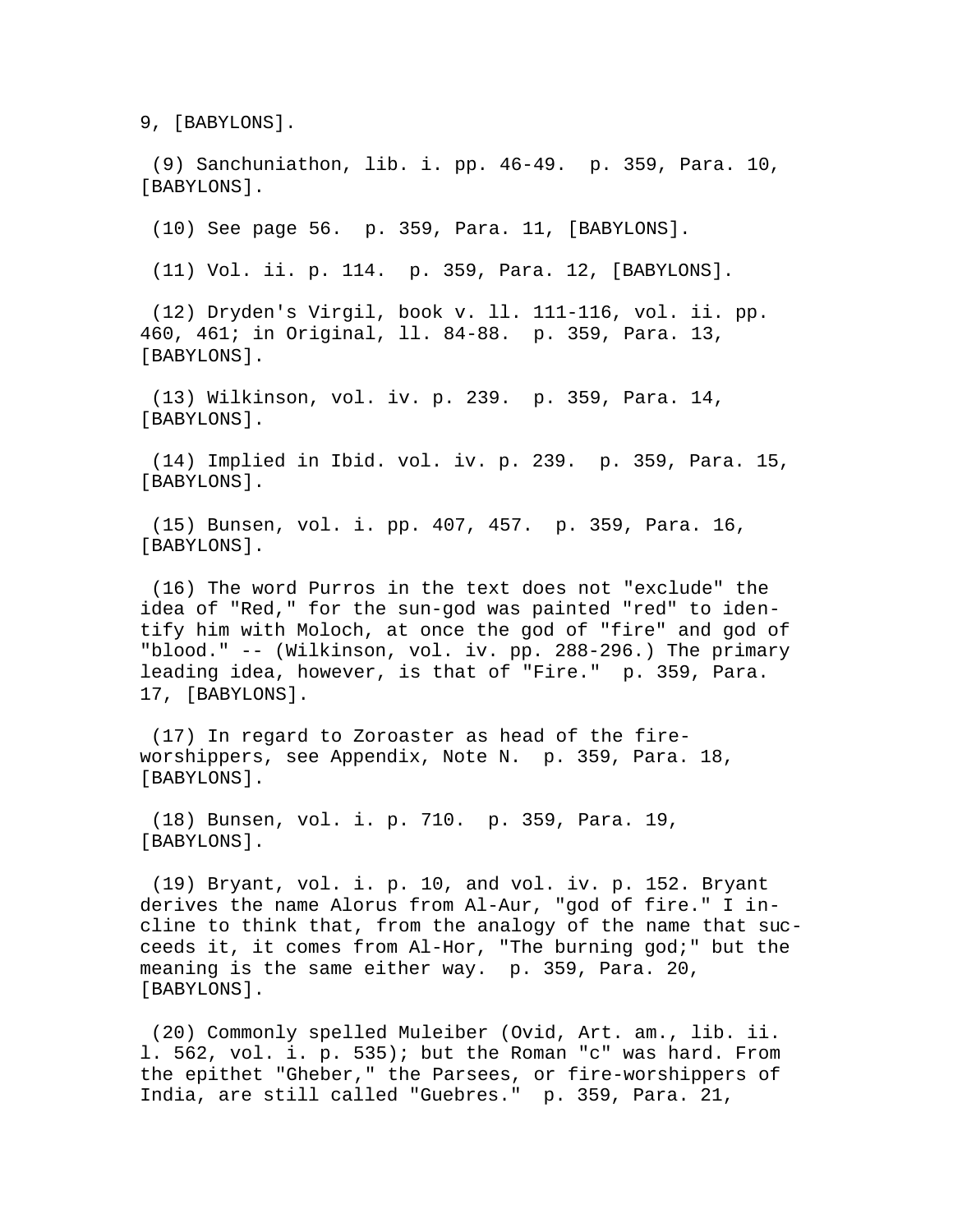[BABYLONS].

 (21) Ovid, De Art. Am., Ibid., Nota. p. 359, Para. 22, [BABYLONS].

 (22) "Heathen Mythology Illustrated," p. 66. p. 359, Para. 23, [BABYLONS].

(23) Ibid. p. 75. p. 359, Para. 24, [BABYLONS].

 (24) Nimrod, as universal king, was Khuk-hold, "King of the world." As such, the emblem of his power was the bull's horns. Hence the origin of the Cuckhold's horns. p. 359, Para. 25, [BABYLONS].

 (25) Kuclops, from Khuk, "king," and Lohb, "flame." The image of the great god was represented with "three" eyes - one in the forehead; hence the story of the Cyclops with the one eye in the forehead. p. 359, Para. 26, [BABYLONS].

 (26) Arnobius, lib. i. p. 327, col. 1. p. 360, Para. 1, [BABYLONS].

 (27) Eusebius, Chronicon. Armenian Translation, Pars. i. p. 81. p. 360, Para. 2, [BABYLONS].

(28) See "ante", p. 139. p. 360, Para. 3, [BABYLONS].

 (29) Salverte, Des Sciences Occultes, p. 415. p. 360, Para. 4, [BABYLONS].

 (30) Phaethon is called an Ethiopian 00 i.e., a Cushite. For explanation of his story, see Appendix, Note O. p. 360, Para. 5, [BABYLONS].

 (31) Humboldt's Mexico, vol. ii. pp. 21, 22. p. 360, Para. 6, [BABYLONS].

 (32) Skanda Puran, and Padma Puran, "apud" Kennedy's Hindoo Mythology, p. 275. In the myth, this divinity is represented as the fifth head of Brahma; but as this head is represented as having gained the knowledge that made him so insufferably proud by perusing the Vedas produced by the other four heads of Brahma, that shows that he must have been regarded as having a distinct individuality. p. 360, Para. 7, [BABYLONS].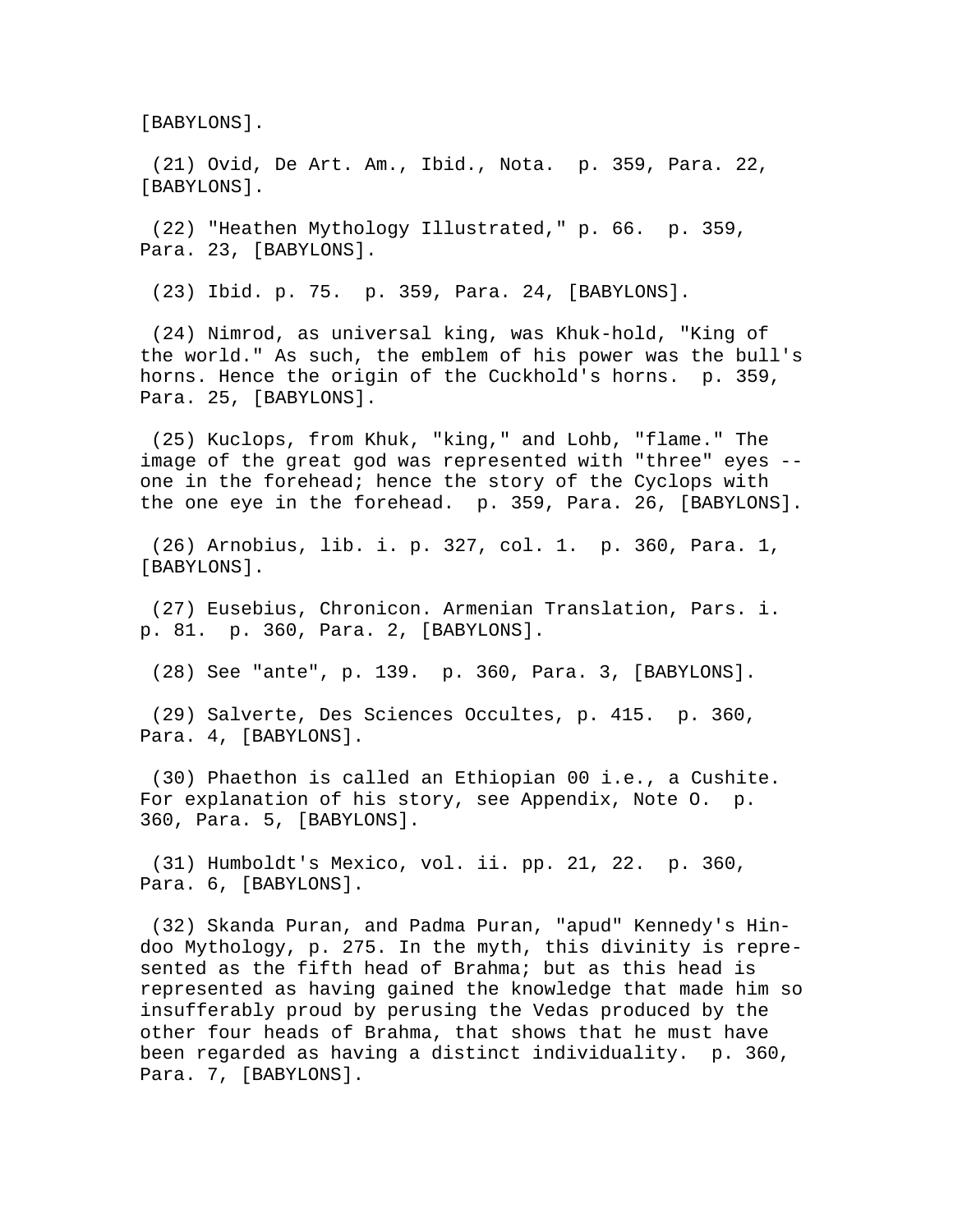(33) Davies's Druids, p. 226. p. 360, Para. 8, [BABYLONS].

 (34) Phaethon, though the child of the sun, is also called the Father of the gods. -- Lactantius, De Falsa Religione, lib. i. cap. 5, p. 10.) In Egypt, too, Vulcan was the Father of the gods. -- (Ammianus Marcellinus, lib. xvii. cap. 4, p. 163.) p. 360, Para. 9, [BABYLONS].

(35) Lempriere, "Saturn." p. 360, Para. 10, [BABYLONS].

 (36) See Woodcut, Fig. 10, p. 33. p. 360, Para. 11, [BABYLONS].

 (37) Euseb., De Laud. Constantini, cap. xiii. p. 267, A, C. p. 360, Para. 12, [BABYLONS].

 (38) Diodorus, lib. xx. pp. 739, 740. p. 360, Para. 13, [BABYLONS].

 (39) The word Cahna is the emphatic form of Cahn. Cahn is "a priest," Cahna is "the priest." p. 360, Para. 14, [BABYLONS].

 (40) From the historian Castor (in Armenian translation of Eusebius, par. i. p. 81) we learn that it was under Bel, or Belus, that is Baal, that the Cyclops lived; and the Scholiast of AESCHYLUS (p. 32, "ante," Note) states that these Cyclops were the brethren of Kronos, who was also Bel or Bal, as we have elsewhere seen (p. 32). The eye in their forehead shows that originally this name was a name of the great god; for that eye in India and Greece is found the characteristic of the supreme divinity. The Cycolps, then, had been representatives of that God -- in other words, priests, and priests of Bel or Baal. Now, we find that the Cyclops were well-known as cannibals, "Referre ritus Cyclopum," "to bring back the rites of the Cyclops," meaning to revive the practice of eating human flesh. -- (Ovid, Metam., xv. 93, vol. ii. p. 132.) p. 360, Para. 15, [BABYLONS].

 (41) The wars of the "giants" against "heaven," referred to in ancient heathen writers, had primary reference to this war against the "saints;" for men cannot make war upon God except by attacking the people of God. The ancient writer Eupolemus, as quoted by Eusebius (Proeparatio Evang., lib. i. cap. 17, vol. ii. p. 19), states that the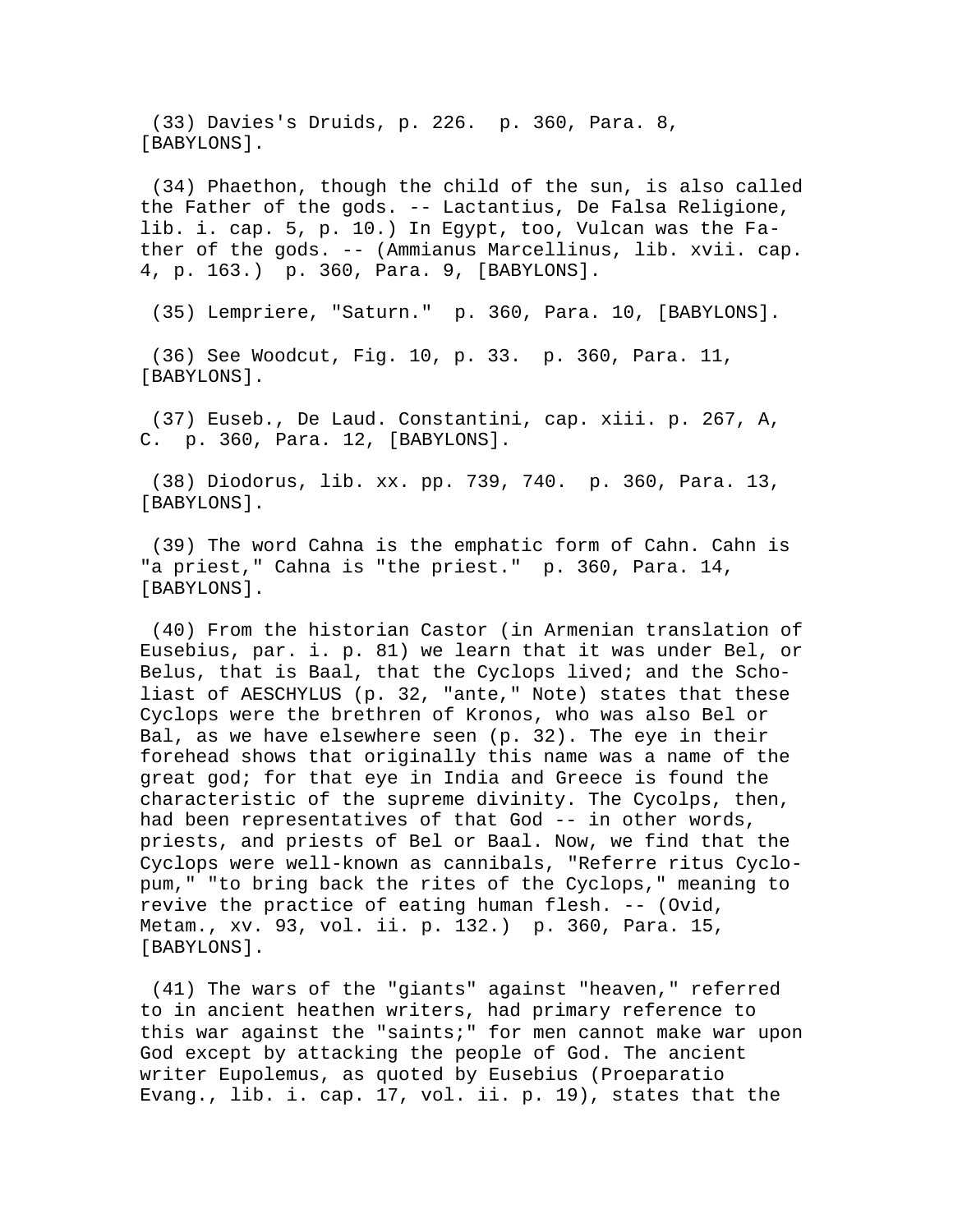builders of the tower of Babel were these "giants;" which statement amounts nearly to the same thing as the conclusion to which we have already come, for we have seen that the "mighty ones" of Nimrod were "the giants" of antiquity (see "ante", p. 54, Notes). Epiphanius records (lib. i., vol. i. p. 7) that Nimrod was a ringleader among these giants, and that "conspiracy, sedition, and tyranny were carried on under him." From the very necessity of the case, the faithful must have suffered most, as being most opposed to his ambitious and sacrilegious schemes. That Nimrod's reign terminated in some very signal catastrophe, we have seen abundant reason already to conclude. The following statement of Syncellus confirms the conclusions to which we have already come as to the nature of that catastrophe; referring to the arresting of the tower-building scheme, Syncellus (Chronographia, vol. i. p. 77) proceeds thus: "But Nimrod would still obstinately stay (when most of the other tower-builders were dispersed), and reside upon the spot; nor could he be withdrawn from the tower, still having the command over no contemptible body of men. Upon this, we are informed, that the tower, being beat upon by violent winds, gave way, and by the just judgment of God, crushed him to pieces." Though this could not be literally true, for the tower stood for many ages, yet there is a considerable amount of tradition to the effect that the tower in which Nimrod gloried was overthrown by "wind," which gives reason to suspect that this story, when "properly understood," had a real meaning in it. Take it figuratively, and remembering that the same word which signifies the "wind" signifies also the "Spirit of God," it becomes highly probable that the meaning is, that his lofty and ambitious scheme, by which, in Scriptural language, he was seeking to "mount up to heaven," and "set his nest among the stars," was overthrown for a time by the Spirit of God, as we have already concluded, and that, in that overthrow he himself perished. p. 360, Para. 16, [BABYLONS].

 (42) Ovid, Metamorphoses, lib. v., fab. 5, ll. 321-323. p. 360, Para. 17, [BABYLONS].

 (43) Kennedy's Hindoo Mythology, p. 336. p. 360, Para. 18, [BABYLONS].

(44) Coleman, p. 89. p. 360, Para. 19, [BABYLONS].

 (45) Kennedy's Hindoo Mythology, p. 350. p. 360, Para. 20, [BABYLONS].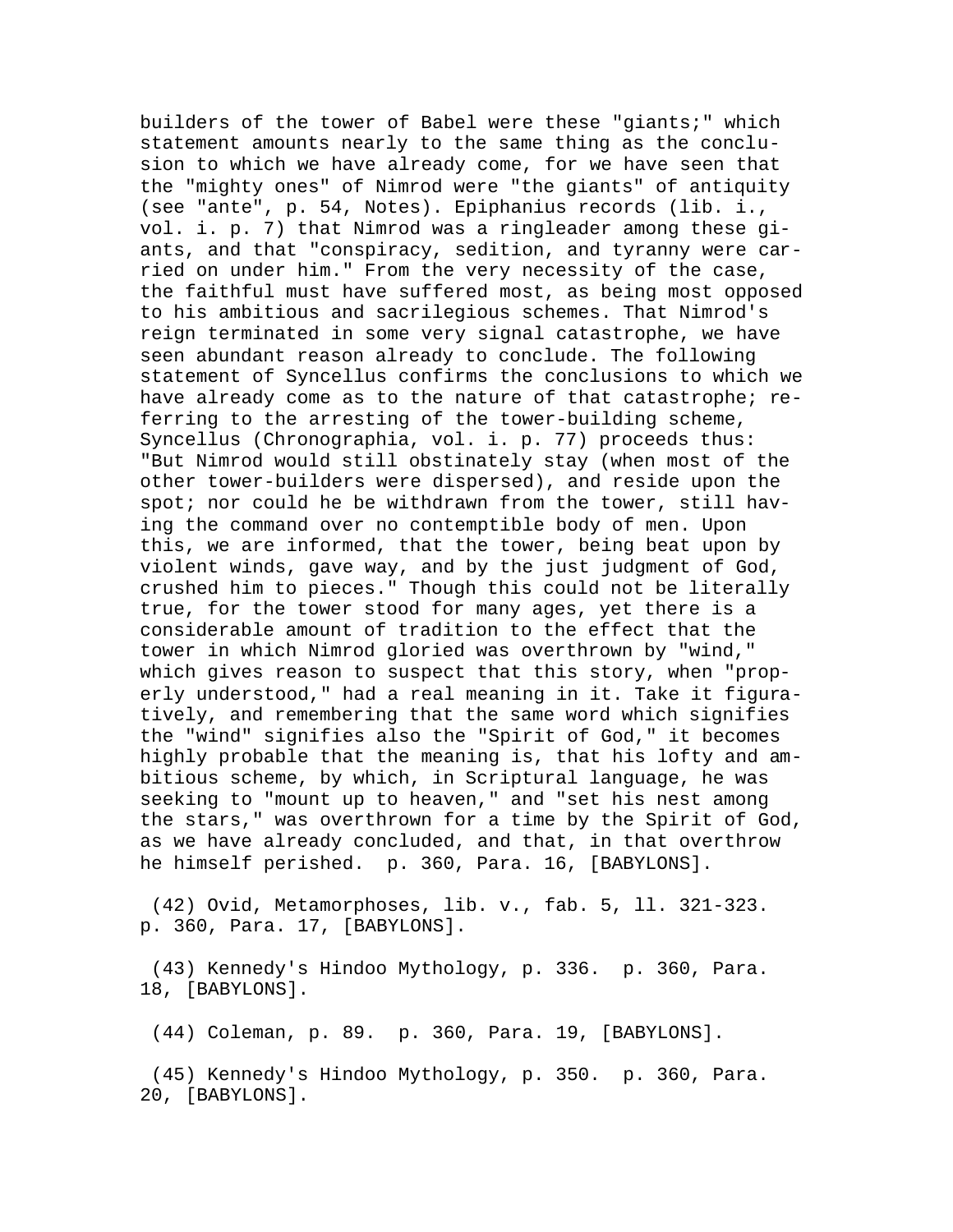(46) Pope's Homer, Iliad, Book i. ll. 750-765, vol. i. p. 39. p. 360, Para. 21, [BABYLONS].

 (47) Paradise Lost, lib. i. ll. 738-745. p. 360, Para. 22, [BABYLONS].

 (48) The Greek poets speak of two downfalls of Vulcan. In the one case he was cast down by Jupiter, in the other by Juno. When Jupiter cast him down, it was for rebellion; when Juno did so, one of the reasons specially singled out for doing so was his "malformation," that is, his ugliness. -- (Homer's Hymn to Apollo, ll. 316-318, p. 37 of Hymn.) How exactly does this agree with the story of Nimrod: First he was personally cast down, when his image was degraded from the arms of the Queen of Heaven, to make way for the fairer child. -- See "ante". p. 69. p. 360, Para. 23, [BABYLONS].

 (49) See pages 62-65. Though Orpheus was commonly represented as having been "torn in pieces," he too was fabled to have been killed by lightning. -- (Pausanias, Boeotica, cap. xxx. p. 768.) When Zoroaster died, he also is said in the myth to have perished by lightning (Suidas, vol. i. pp. 1133, 1134); and therefore, in accordance with that myth, he is represented as charging his countrymen to preserve not his body, but his "ashes." The death by lightning, however, is evidently a mere figure. p. 360, Para. 24, [BABYLONS].

 (50) The birth of the Man-child, as given above, is different from that usually given: but let the reader consider if the view which I have taken does not meet all the requirements of the case. I think there will be but few who will assent to the opinion of Mr. Elliot, which in substance amounts to this, that the Man-child was Constantine the Great, and that when Christianity, in his person sat down on the throne of Imperial Rome, that was the fulfillment of the saying, that the child brought forth by the woman, amid such pangs of travail, was "caught up to God and His throne." When Constantine came to the empire, the Church indeed, as foretold in Daniel xi. 34, "was holpen with a little help;" but that was all. The Christianity of Constantine was but of a very doubtful kind, the Pagans seeing nothing in it to hinder but that when he died, he should be enrolled among their gods. -- (Eutropius, x. pp. 131-133.) But even though it had been better, the descrip-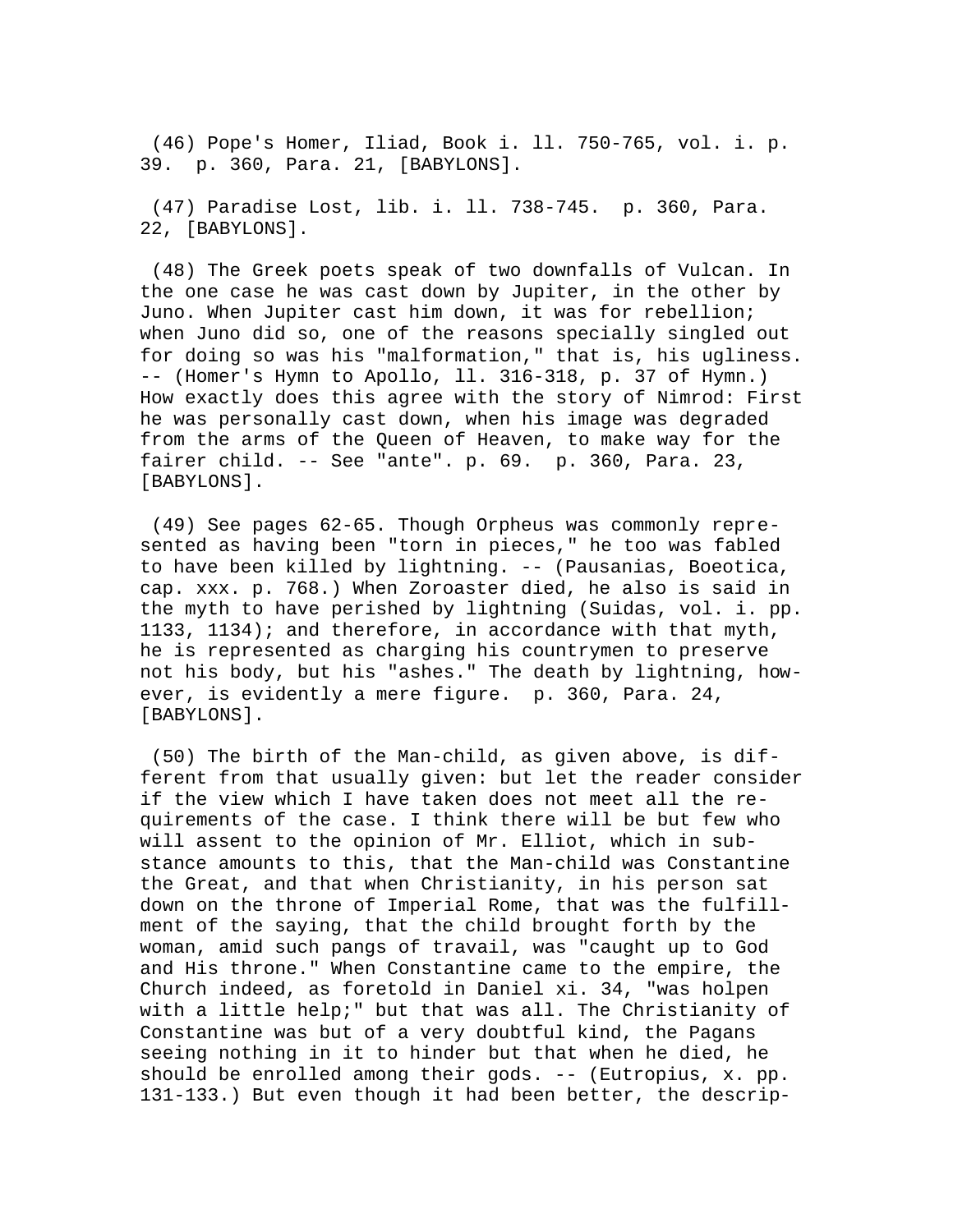tion of the woman's child is far too high for Constantine, or any Christian emperor that succeeded him on the imperial throne. "The Man-child, born to rule all nations with a rod of iron," is unequivocally Christ (see Psalms ii. 9; Rev. xix. 15). True believers, as one with Him in a subordinate sense, share in that honour (Rev. ii. 27); but to Christ alone, "properly," does that prerogative belong; and I think it must be evident that it is "His" birth that is here referred to. But those who have contended for this view have done injustice to their cause by representing this passage as referring to His "literal" birth in Bethlehem. When Christ was born in Bethlehem, no doubt Herod endeavoured to cut Him off, and Herod was a subject of the Roman Empire. But it was not from any respect to Caesar that he did so, but simply from fear of danger to his own dignity as King of Judea. So little did Caesar sympathise with the slaughter of the children of Bethlehem, that it is recorded that Augustus, on hearing of it, remarked that it was "better to be Herod's hog than to be his child." -- (Macrobius, Saturnalia, lib. ii. cap. 4, p. 77, B.) Then, even if it were admitted that Herod's bloody attempt to cut off the infant Saviour was symbolised by the Roman dragon, "standing ready to devour the child as soon as it should be born," where was there anything that could correspond to the statement that the child, to save it from that dragon, "was caught up to God and His throne"? The flight of Joseph and Mary with the Child into Egypt could never answer to such language. Moreover, it is worthy of special note, that when the Lord Jesus was born in Bethlehem, He was born, in a very important sense "only" as "King of the 'Jews.'" "Where is He that is born King of the Jews." Now, this was no accidental thing. Paul tells us (Rom. xv. 8) that "Jesus Christ was a minister of the "circumcision" for the truth of God, to confirm the promises made unto the fathers." Our Lord Himself plainly declared the same thing. "I am not sent," said he to the Syrophoenician woman, "save to the lost sheep of the house of Israel;" and, in sending out His disciples during His personal ministry, this was the charge which He gave them: "Go not in the way of the Gentiles, and into any city of the Samaritans enter ye not." It was "only" when He was "begotten from the dead," and "declared to be the Son of God with power," by His victory over the grave, that He was revealed as "the Man-child, born to rule all nations." Then said He to His disciples, when He had risen, and was about to ascend on high: "All power is given unto Me in heaven and in earth: go ye therefore, and teach "all" nations." To this glorious "birth" from the tomb, and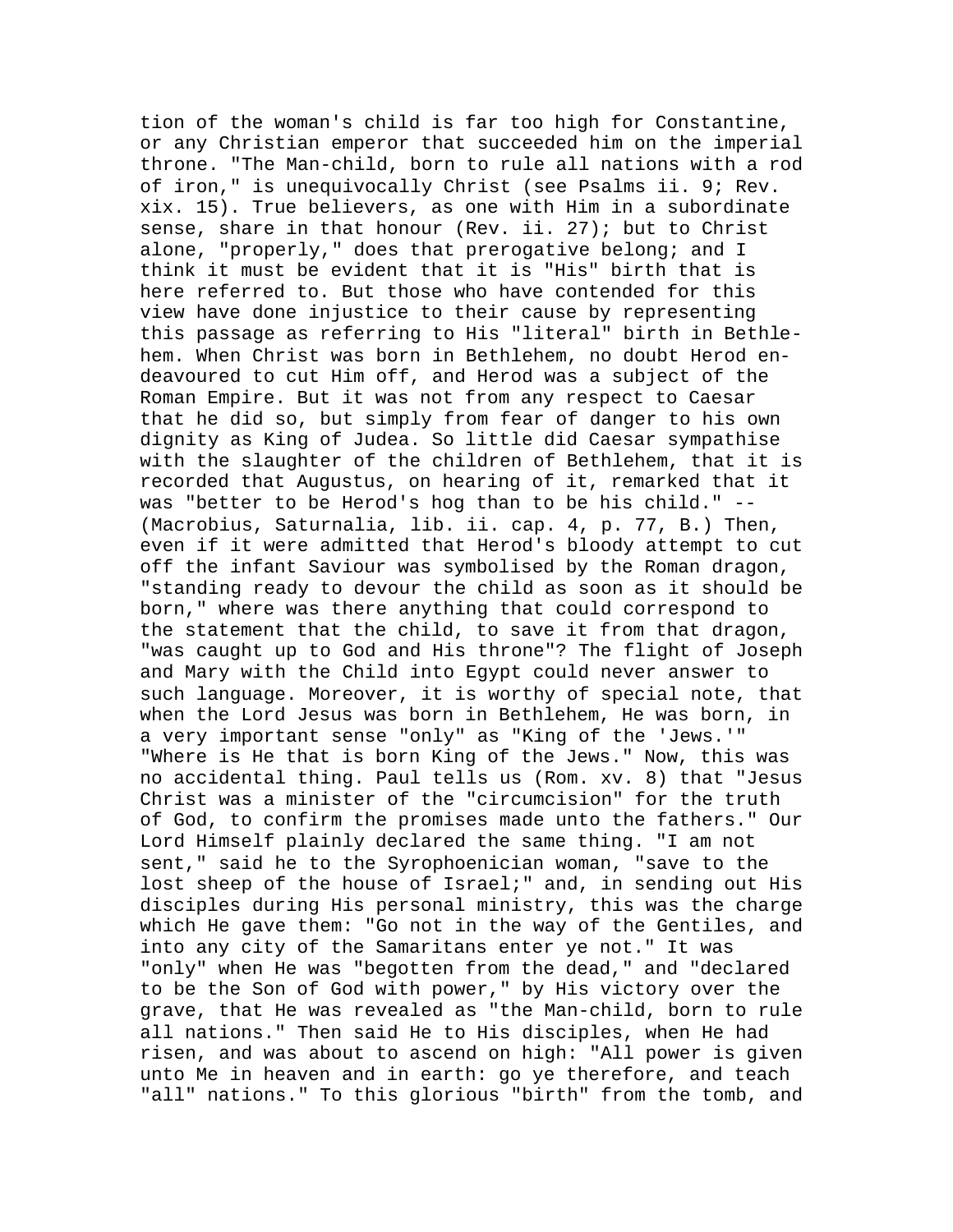to the birth-pangs of His Church that preceded it, our Lord Himself made distinct allusion on the night before He was betrayed (John xvi. 20-22). "Verily, verily, I say unto you, That ye shall weep and lament, but the world shall rejoice; and ye shall be sorrowful, but your sorrow shall be turned into joy. "A woman when she is in travail hath sorrow, because her hour is come;" but as soon as she is delivered of the child, she remembereth no more the anguish, for joy that a MAN is born into the world. "And ye now therefore have sorrow;" but I will see you again, and your heart shall rejoice." Here the grief of the apostles, and, of course, all the true Church that sympathised with them during the hour and power of darkness, is compared to the pangs of a travailing woman; and their joy, when the Saviour should see them again after His resurrection, to the joy of a mother when safely delivered of a "Man-child." Can there be a doubt, then, what the symbol before us means, when the woman is represented as travailing in pain to be delivered of a "Man-child," that was to rule all nations," and when it is said that that "Man-child was caught up to God and His throne"? p. 360, Para. 25, [BABYLONS].

 (51) Virgil's AENEID, Book. ii. ll. 296, 297, p. 78. p. 361, Para. 1, [BABYLONS].

 (52) De Civitate, lib. iii. cap. 28, vol. ix. p. 110. p. 361, Para. 2, [BABYLONS].

 (53) Ovid, "Fasti", lib. iv. ll. 722-743. p. 361, Para. 3, [BABYLONS].

 (54) Ibid. Metam., lib. xv. ll. 736-745. p. 361, Para. 4, [BABYLONS].

 (55) Ibid. and AENEID, lib. vii. ll. 769-773, pp. 364, 365. p. 361, Para. 5, [BABYLONS].

 (56) Wilkinson, vol. i. p. 267, and Apleius, Metam., cap. xi. p. 361, Para. 6, [BABYLONS].

 (57) The birth of AESCULAPIUS in the myth was just the same as that of Bacchus. His mother was consumed by lightning, and the infant was rescued from the lightning that consumed her, as Bacchus was snatched from the flames that burnt up his mother. -- Lempriere. p. 361, Para. 7, [BABYLONS].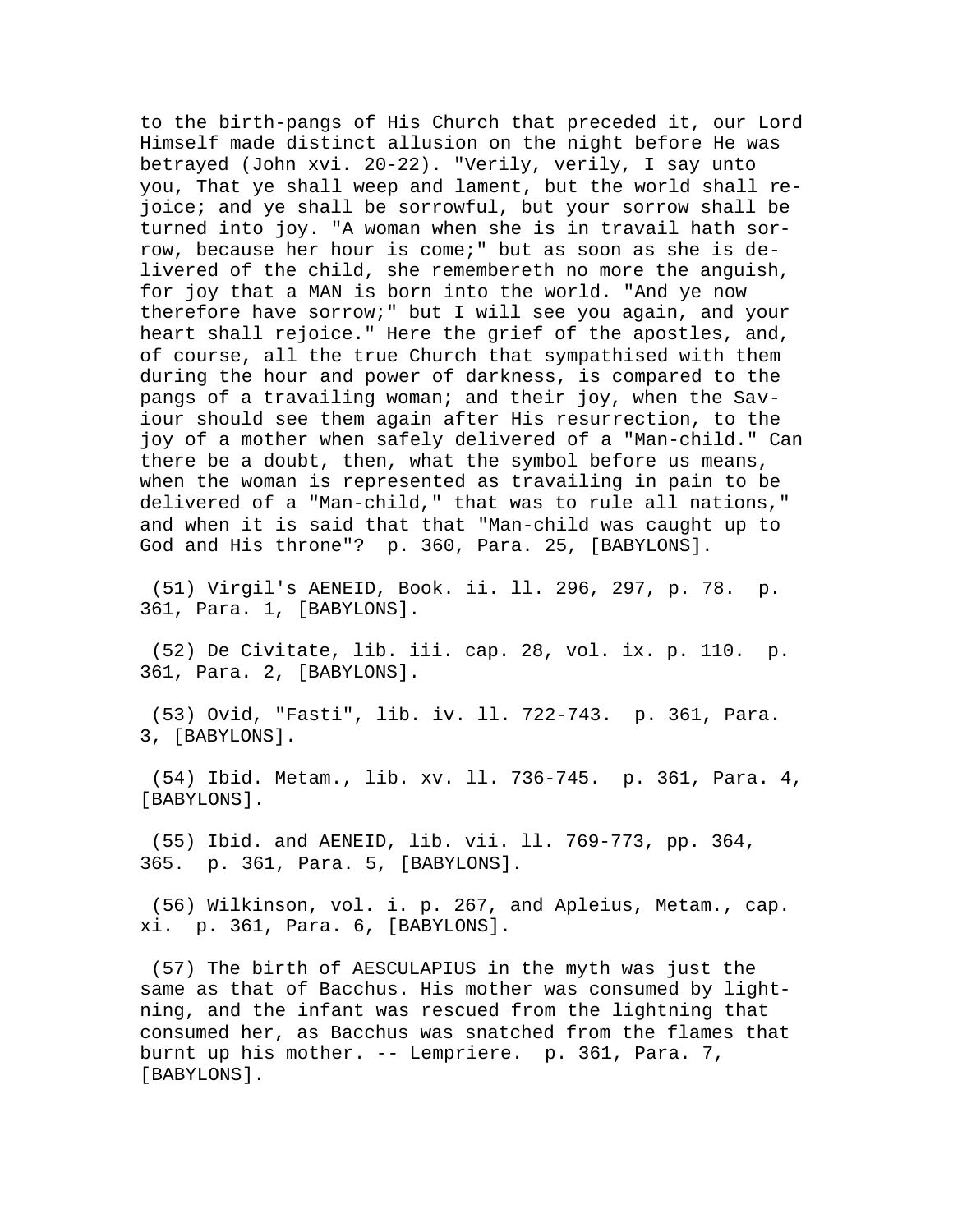(58) Dymock, "sub voce". p. 361, Para. 8, [BABYLONS].

 (59) Dryden's Virgil, Book xii. ll. 245-248, vol. iii. p. 775; in Original, ll. 161-164. p. 361, Para. 9, [BABYLONS].

 (60) Lactantius, De Origine Erroris, p. 82. p. 361, Para. 10, [BABYLONS].

 (61) Pompeii, vol. ii. pp. 114, 115. p. 361, Para. 11, [BABYLONS].

(62) Ibid. vol. ii. p. 105. p. 361, Para. 12, [BABYLONS].

 (63) "All the faces in his (Mazois's) engraving are quite black." -- (Pompeii, vol. ii. p. 106.) In India, the infant Chrishna (emphatically the "black" god), in the arms of the goddess Devaki, is represented with the woolly hair and marked features of the Negro or African race (see Fig. 54; from Moor, Plate 59). p. 361, Para. 13, [BABYLONS].

 (64) Ammianus Marcellinus, lib. xvi. cap. 12, p. 145. (See Appendix, Note P.) p. 361, Para. 14, [BABYLONS].

 (65) Zosimi, Hist., lib. iv. p. 761. p. 361, Para. 15, [BABYLONS].

 (66) Aurelius Victor, Origo Gent. Roman., cap. 3. p. 361, Para. 16, [BABYLONS].

 (67) Plutarch (in Hist. Numoe, vol. i. p. 65) states, that Numa forbade the making of images, and that for 170 years after the founding of Rome, no images were allowed in the Roman temples. p. 361, Para. 17, [BABYLONS].

 (68) AENEID, lib. viii. ll. 467-470, vol. iii. p. 608. p. 361, Para. 18, [BABYLONS].

 (69) Dionysius Halicarn., vol. i. p. 22, Sir W. Betham (Etruria Celtica, vol. i. p. 47) opposes the Lydian origin of the Etrurians; but Layard (Nineveh and Babylon, chap. xxiv. p. 563) seems to have set the question at rest in favour of their Oriental extraction, or at least their close connection with the East. p. 361, Para. 19, [BABYLONS].

 (70) Kennett's Antiquities, Part ii., Book ii. chap. 3, p. 67, and Adam's Antiquities, "Ministers of Religion," p.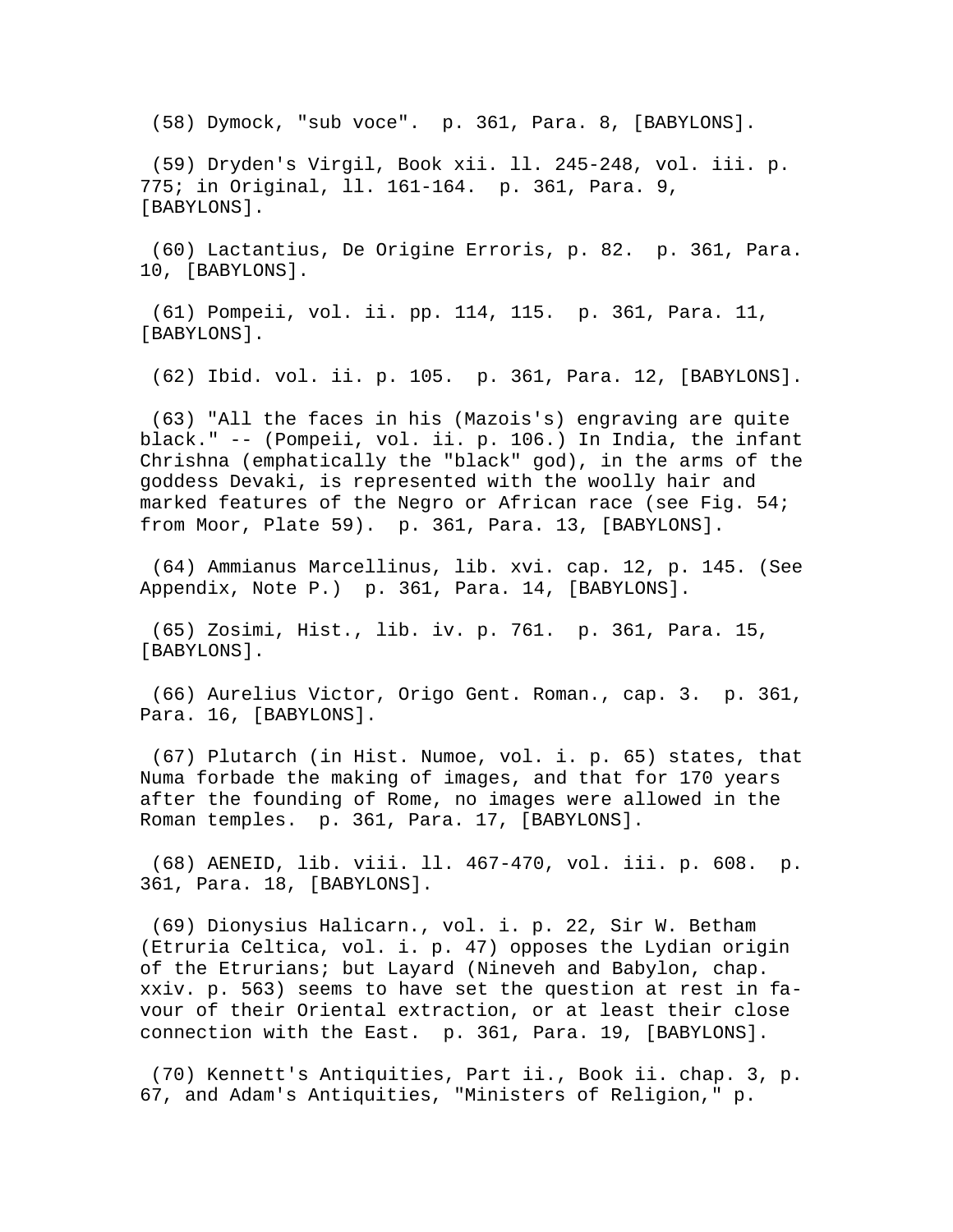255. p. 361, Para. 20, [BABYLONS].

 (71) Kennett's Antiquities, Book ii. chap. 4, p. 69. p. 361, Para. 21, [BABYLONS].

 (72) Cicero, De Divinatione, lib. i. cap. 41, vol. iii. pp. 34, 35. p. 361, Para. 22, [BABYLONS].

 (73) Livy, lib. iv. cap. 4, vol. i. p. 260. p. 361, Para. 23, [BABYLONS].

 (74) Barker and Ainsworth's Lares and Penates of Cilicia, chap. viii. p. 232. Barker says, "The defeated Chaldeans fled to Asia Minor, and fixed their central college at Pergamos." Phrygia, that was so remarkable for the worship of Cybele and Atys, formed part of the Kingdom of Pergamos. Mysia also was another, and the Mysians, in the "Paschal Chronicle," are said to be descended from Nimrod. The words are, "Nebrod, the huntsman and giant -- from whence came the Mysians." -- (Pasch. Chron. vol. i. p. 50.) Lydia, also, from which Livy and Herodotus say the Etrurians came, formed part of the same kingdom. For the fact that Mysia, Lydia, and Phrygia were constituent parts of the kingdom of Pergamos, see Smith's Classical Dictionary, p. 542. p. 361, Para. 24, [BABYLONS].

 (75) The kings of Pergamos, in whose dominions the Chaldean Magi found an asylum, were evidently by them, and by the general voice of Paganism that sympathised with them, put into the vacant place which Belshazzar and his predecessors had occupied. They were hailed as the representatives of the old Babylonian god. This is evident from the statements of Pausanias. First, he quotes the following words from the oracle of a prophetess called Phaennis, in reference to the Gauls: "But divinity will still more seriously afflict those that dwell near the sea. However, in a short time after, Jupiter will send them a defender, the beloved son of a Jove-nourished bull, who will bring destruction on all the Gauls." -- (Lib. x., Phocica. cap. xv. p. 833.) Then on this he comments as follows: "Phaennis, in this oracle, means by the son of a bull, Attalus, king of Pergamos, whom the oracle of Apollo called Taurokeron," or bull-horned. -- (Ibid.) This title given by the Delphian god, proves that Attalus, in whose dominions the Magi had their chief seat, had been set up and recognised in the very character of Bacchus, the Head of the Magi. Thus the vacant seat of Belshazzar was filled, and the broken chain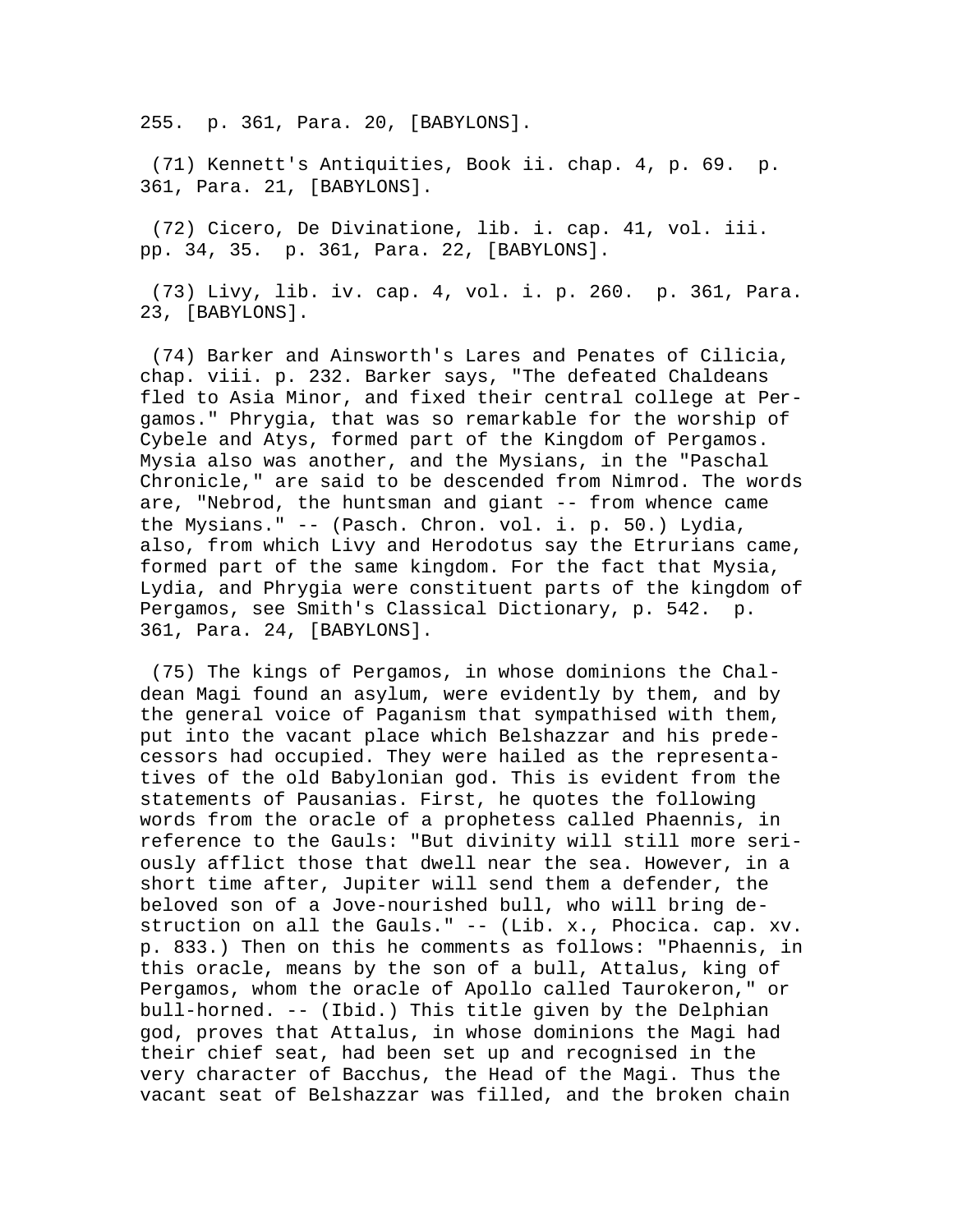of the Chaldean succession renewed. p. 361, Para. 25, [BABYLONS].

 (76) Smith's Classical Dictionary, p. 542. p. 361, Para. 26, [BABYLONS].

 (77) Niebuhr, vol. iii. p. 27. p. 361, Para. 27, [BABYLONS].

 (78) Dymock, "sub voce" "Julius Caesar," p. 460, col. 1. p. 361, Para. 28, [BABYLONS].

 (79) The deification of the emperors that continued in succession from the days of Divus Julius, or the Deified Julius," can be graced to no cause so likely as their representing the "Bull-horned" Attalus both as Pontiff and Sovereign. p. 361, Para. 29, [BABYLONS].

 (80) That "scarlet" was the robe of honour in Belshazzar's time, see Dan. v. 7, 29. p. 361, Para. 30, [BABYLONS].

 (81) That the "key" was one of the symbols used in the Mysteries, the reader will find on consulting Taylor's "Note on Orphic Hymn to Pluto," where that divinity is spoken of as 'keeper of the keys." Now the Pontifex, as "Hierophant," was "arrayed in the habit and adorned with the symbols of the great Creator of the world, of whom in these Mysteries he was supposed to be the substitute." -- (Maurice's Antiquities, vol. iii. p. 356.) The Primeval or Creative god was mystically represented as Androgyne, as combining in his own person both sexes (Ibid. vol. v. p. 933), being therefore, of this mysterious divinity, it was natural that the Pontifex should bear the key of both these divinities. Janus himself, however, as well as Pluto, was often represented with more than one key. The edition of Maurice above referred to is London, 1793-94. p. 361, Para. 31, [BABYLONS].

 (82) The original authority of Zosimus has already been given for this statement. The reader may find the same fact stated in Gibbon, vol. iii. p. 397, Note. p. 361, Para. 32, [BABYLONS].

 (83) Humboldt's Researches, vol. ii. pp. 21, 23. p. 361, Para. 33, [BABYLONS].

(84) Davies's Druids, Note at p. 555, compared with p.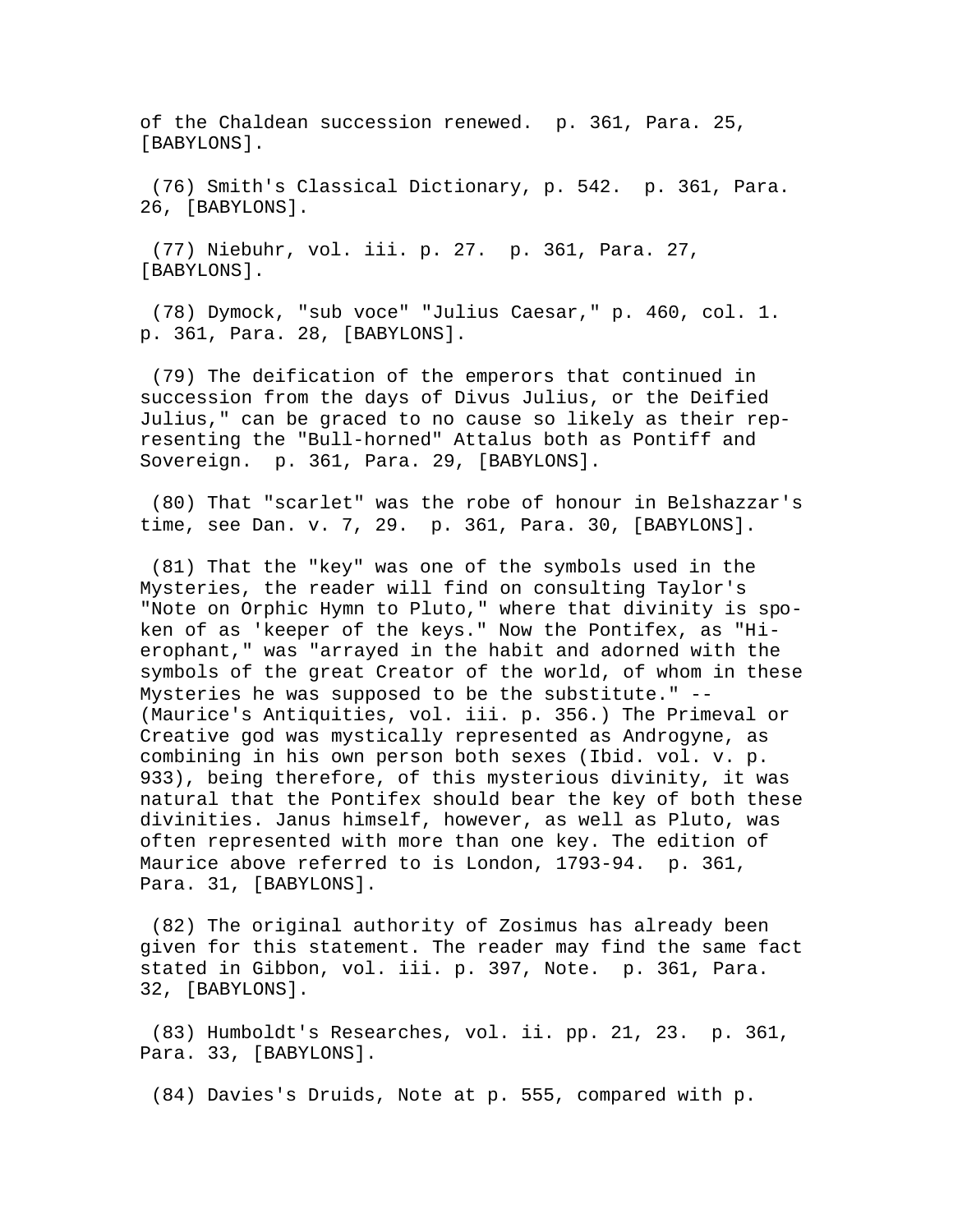142. p. 361, Para. 34, [BABYLONS].

 (85) Diodorus, lib. iii., cap. 4, p. 142. p. 361, Para. 35, [BABYLONS].

 (86) Ille relicto . . . . . . . . Imperio, ripas virides, amnemque querelis Eridanum implerat, silvamque sororibus auctam, . . . . nec se coeloque Jovique Credit, ut injuste missi memor ignis ab illo, Stagna petit, patulosque lacus; ignemque perssus, Quae "colat," elegit contraria flumina flammis. "Metam.," lib. v. 369-380, vol. ii. pp. 88, 89. The reader will notice the ambiguity of "colat," as signifying either "to worship" or "to inhabit." p. 361, Para. 36, [BABYLONS].

 (87) Coleman's Hindu Mythology, p. 89. p. 361, Para. 37, [BABYLONS].

 (88) Berosus, lib. i. p. 48. p. 361, Para. 38, [BABYLONS].

 (89) Wilkinson, vol. iv. pp. 239 and 412. In Egypt, the Uraeus, or the Cerastes, was the good serpent, the Apophis the evil one. -- (Wilkinson, vol. v. p. 243.) p. 361, Para. 39, [BABYLONS].

 (90) Davies's Druids, p. 180. Davies identifies Noah with Bacchus. p. 361, Para. 40, [BABYLONS].

 (91) Wilson's Parsi Religion, pp. 192, 251, 252, 262, 305. p. 361, Para. 41, [BABYLONS].

 (92) The name Tammuz, as applied to Nimrod or Osiris, was equivalent to Alorusor the "god of fire," and seems to have been given to him as the great purifier by fire. Tammuz is derived from "tam," "to make perfect," and "muz," "fire," and signifies "Fire the perfecter," or "the perfecting fire." To this meaning of the name, as well as to the character of Nimrod as the "Father" of the gods, the Zoroastrian verse alludes when it says: "All things are the progeny of ONE FIRE. The FATHER perfected all things, and delivered them to the second mind, whom all nations of men call the first." -- (Cory's Fragments, p. 242.) Here Fire is declared to be the "Father" of all; for all things are said to be its "progeny," and it is also called the "'perfector' of all things." The second mind is evidently the child who displaced Nimrod's image as an object of worship;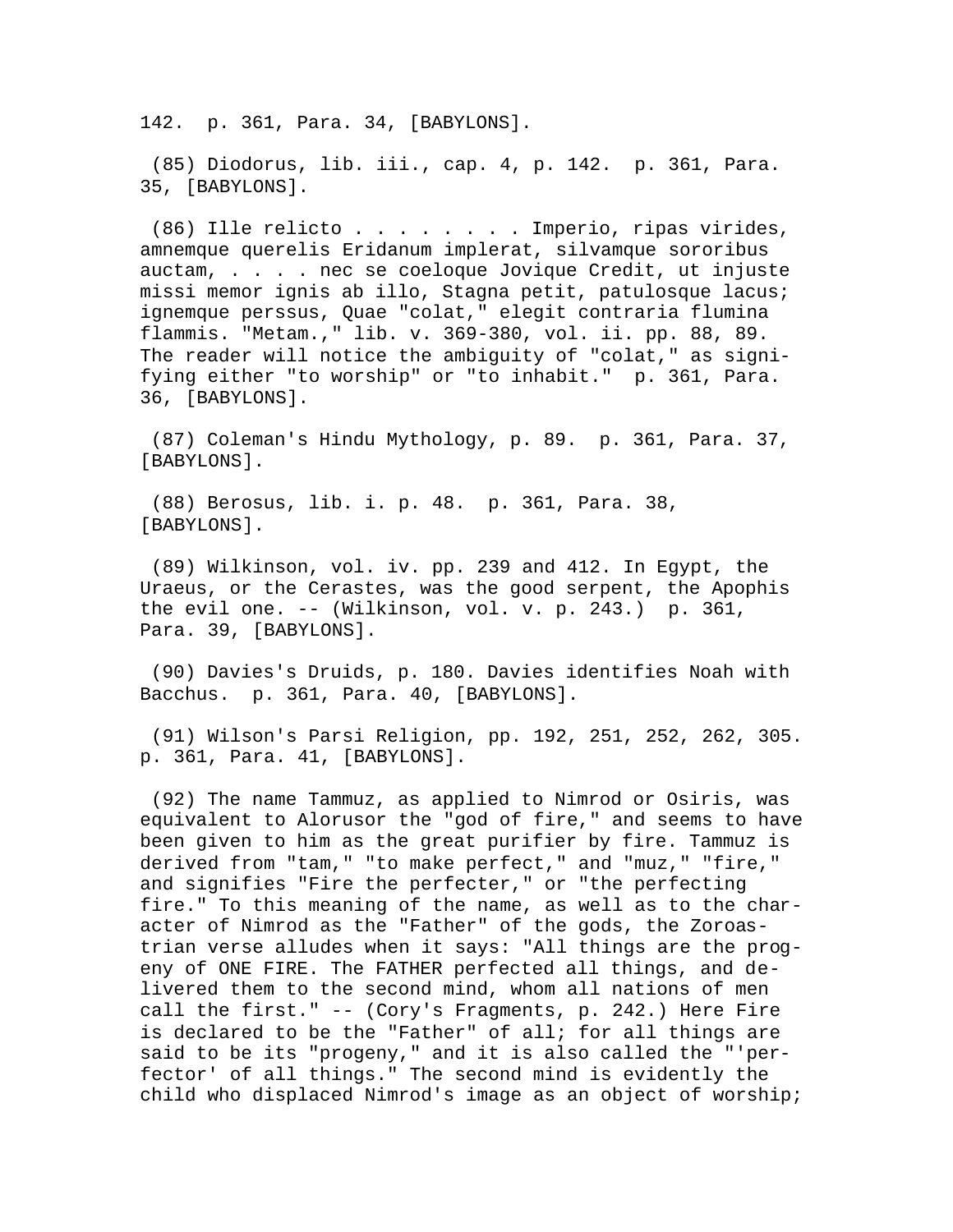but yet the agency of Nimrod, as the first of the gods, and the fire-god, was held indispensable for "perfecting" men. And hence, too, no doubt, the necessity of the fire of Purgatory to "perfect" men's souls at last, and to purge away all the sins that they have carried with them into the unseen world. p. 361, Para. 42, [BABYLONS].

 (93) Humboldt's Researches, vol. i. p. 185. p. 361, Para. 43, [BABYLONS].

 (94) Ovid, "Fasti", lib. iv. ll. 794, 795, vol. iii. p. 274. It was not a little interesting to me, after being led by strict induction from circumstantial evidence to the conclusion that the purgation by fire was derived from the fire-worship of Adon or Tammuz, and that by water had reference to Noah's Flood, to find an express statement in Ovid, that such was the actual belief at Rome in his day. After mentioning, in the passage to which the above citation refers, various fanciful reasons for the twofold purgation by fire and water, he concludes thus: "For my part, I do not believe them; there are some (however) who say that the one is intended to commemorate Phaethon, and the other the flood of Deucalion." p. 361, Para. 44, [BABYLONS].

 If, however, any one should still think it unlikely that the worship of Noah should be mingled in the ancient world with the worship of the Queen of Heaven and her son, let him open his eyes to what is taking place in Italy at this hour [in 1856] in regard to the worship of that patriarch and the Roman Queen of Heaven. The following, kindly sent me by Lord John Scott, as confirmatory of the views propounded in these pages, appeared in the "Morning Herald," Oct. 26, 1855: "AN ARCHBISHOP'S PRAYER TO THE PATRIARCH NOAH. -- POPERY IN TURIN. -- For several consecutive years the vintage has been almost entirely destroyed in Tuscany, in consequence of the prevalent disease. The Archbishop of Florence has conceived the idea of arresting this plague by directing prayers to be offered, not to God, but to the patriarch Noah; and he has just published a collection, containing eight forms of supplication, addressed to this distinguished personage of the ancient covenant. 'Most holy patriarch Noah!' is the language of one of these prayers, 'who didst employ thyself in thy long career in cultivating the vine, and gratifying the human race with that precious beverage, which allays the thirst, restores the strength, and enlivens the spirits of us all, deign to regard our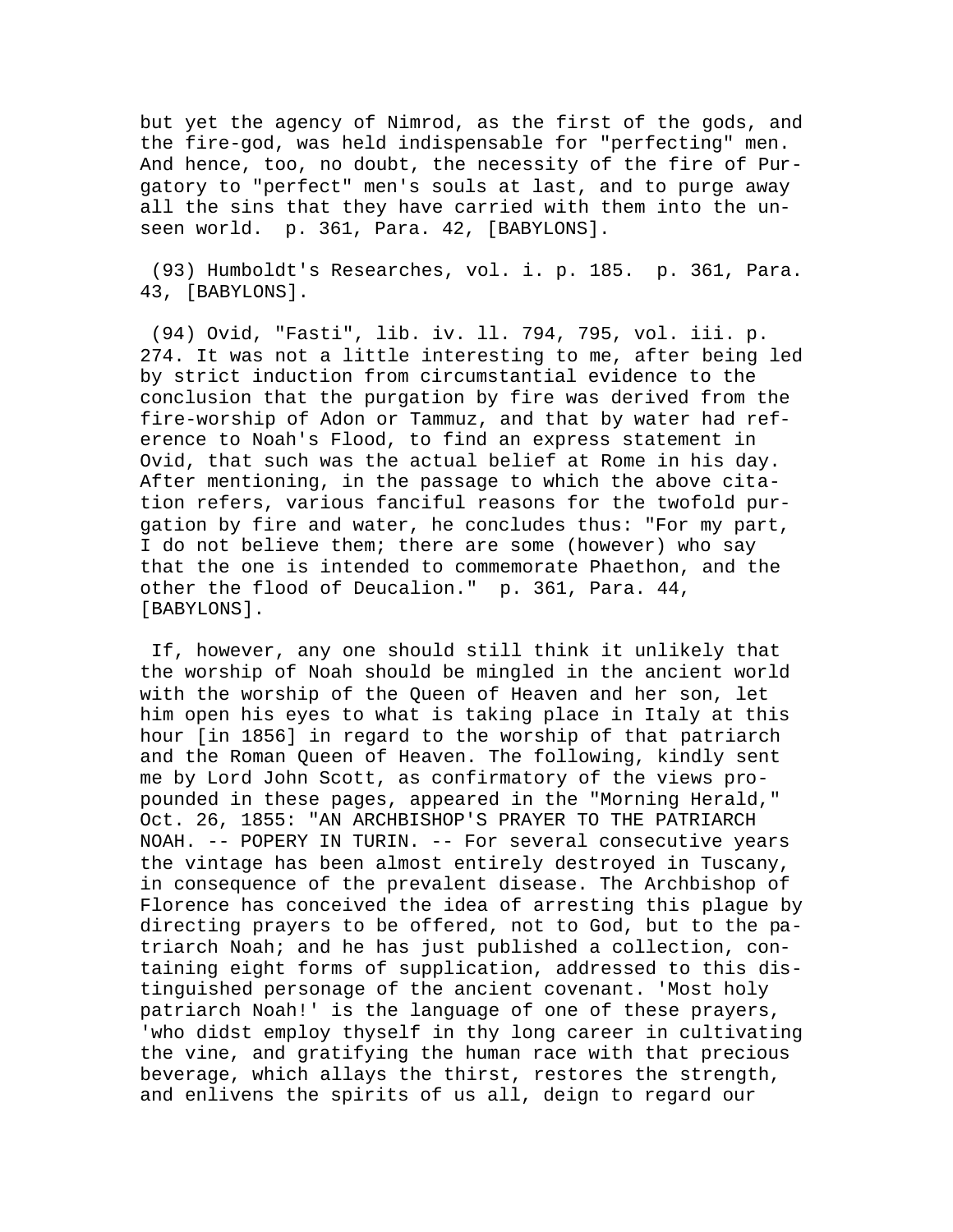vines, which, following thine example, we have cultivated hitherto; and, while thou beholdest them languishing and blighted by that disastrous visitation, which, before the vintage, destroys the fruit (in severe punishment for many blasphemies and other enormous sins we have committed), have compassion on us, and, prostrate before the lofty throne of God, who has promised to His children the fruits of the earth, and an abundance of corn and wine, entreat Him on our behalf; promise Him in our name, that, with the aid of Divine grace, we will forsake the ways of vice and sin, that we will no longer abuse His sacred gifts, and will scrupulously observe His holy law, and that of our holy Mother, the Catholic Church,' &c. The collection concludes with a new prayer, addressed to the Virgin Mary, who in invoked in these words: 'O immaculate Mary, behold our fields and vineyards! and, should it seem to thee that we merit so great a favour, stay, we beseech thee, this terrible plague, which, inflicted for our sins, renders our fields unfruitful, and deprives our vines of the honours of the vintage,' &c. The work contains a vignette, representing the patriarch Noah presiding over the operations of the vintage, as well as a notification from the Archbishop, granting an indulgence of forty days to all who shall devoutly recite the prayers in question. -- "Christian Times." In view of such rank Paganism as this, well may the noble Lord already referred to remark, that surely here is the world turned backwards, and the worship of the old god Bacchus unmistakably restored! p. 361, Para. 45, [BABYLONS].

 (95) Gieseler, vol. ii. p. 42. Note. p. 361, Para. 46, [BABYLONS].

 (96) The Greeks chose as their war-god Arioch or Arius, the "grandson" of Nimrod. -- (Cedrenus, vol. i. pp. 28, 29.) p. 361, Para. 47, [BABYLONS].

 (97) From about A.D. 360, to the time of the Emperor Justinian, about 550, we have evidence both of the promulgation of this doctrine, and also of the deep hold it came at last to take of professing Christians. See Gieseler, vol. ii., Second Period, "Public Worship," p. 145. p. 361, Para. 48, [BABYLONS].

 (98) Augustine, De Civitate, lib. xviii. cap. 23, vol. ix. p. 665. p. 361, Para. 49, [BABYLONS].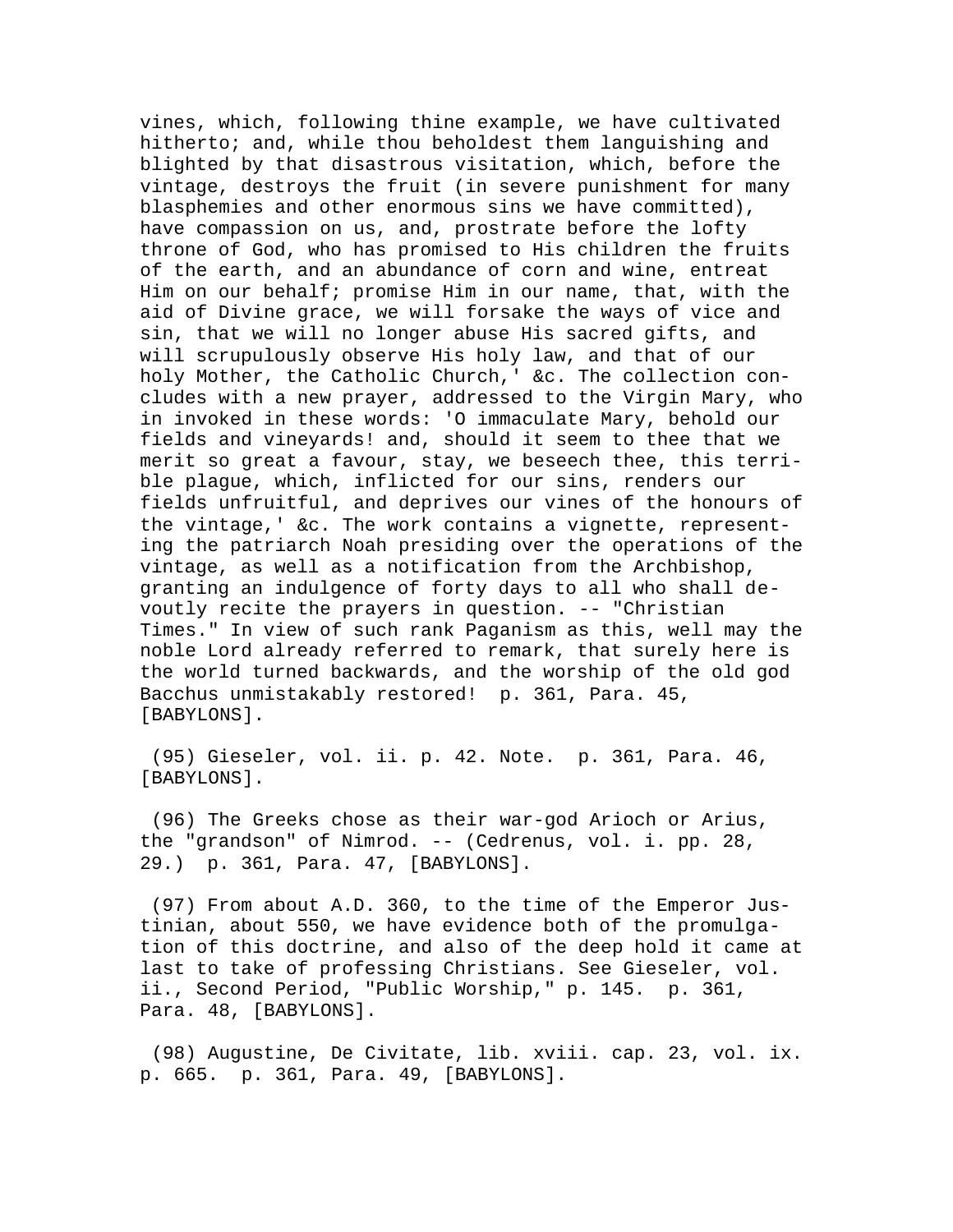(99) Codex Theodosianus, lib. xvi. tit. l, leg. 2. See also leg. 3. The reader will notice, that while the Bishop of Rome alone is called Pontifex, the heads of the other churches referred to are simply "Episcopi." p. 361, Para. 50, [BABYLONS].

 (100) "Rescript of Gratian in answer to application of Roman Council," in Gieseler, vol. i. Second Period, div. i. chap. 3, "Hierarchy in the West," p. 434, Note 12. See also Bower, 'Damasus," A.D. 378. For the demands of the Roman Council, see Ibid. vol. i. p. 209. This rescript was prior to the decree in the Codex above referred to, which decree runs in the name of Valentinian and Theodosius, as well as of Gratian, who had associated them with himself. p. 361, Para. 51, [BABYLONS].

 (101) The celibacy of the clergy was enacted by Syricius, Bishop of Rome, A.D. 385. -- Gieseler, vol. i., Second Period, div. i. chap. 4, "Monachism," vol. ii. p. 20; and Bower's "Lives of the Popes," vol. i. p. 235.) p. 361, Para. 52, [BABYLONS].

 (102) Against the use of flesh and wine, see what is said at the same period by Jerome, the great advocate of the Papacy. -- (Hieronymus, Adv. Jovin., lib. ii., throughout the book, vol. i. pp. 360-380.) p. 361, Para. 53, [BABYLONS].

 (103) See Bower, "Syricius," vol. i. p. 256. p. 361, Para. 54, [BABYLONS].

 (104) Bower, vol. ii. p. 14. p. 361, Para. 55, [BABYLONS].

 (105) Gieseler, vol. ii., Second Period, div. ii. c. 6, "German Nations," p. 157. p. 361, Para. 56, [BABYLONS].

 (106) Comment. in Epist. ad Galat., iv. 3, tom. iii. p. 138, col. 1. p. 361, Para. 57, [BABYLONS].

 (107) Decline and Fall, chap. xxviii., vol. v. p. 87. p. 361, Para. 58, [BABYLONS].

 (108) Codex Theodosianus, xvi. 10, 22, p. 1625. p. 361, Para. 59, [BABYLONS].

 (109) Decline and Fall, chap. xxviii., vol. v. pp. 90-93, and p. 112. p. 361, Para. 60, [BABYLONS].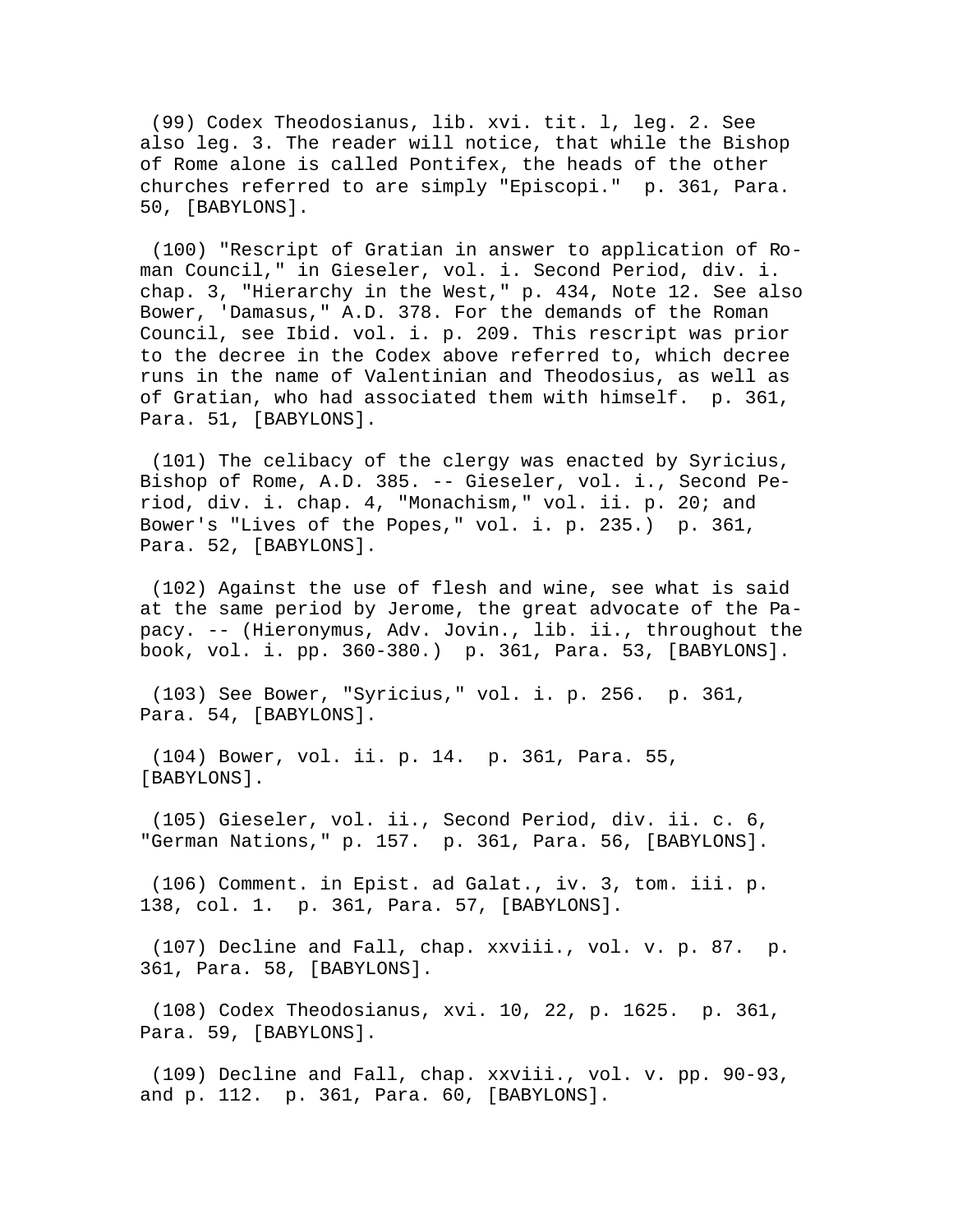(110) Gieseler, vol. ii. pp. 40, 45. p. 361, Para. 61, [BABYLONS].

 (111) Decline and Fall, chap. xxviii., vol. v. pp. 121, &c. p. 361, Para. 62, [BABYLONS].

 (112) Gibbon distinctly admits this. "It must ingenuously be confessed," says he, "that the ministers of the Catholic Church imitated the profane model they were so impatient to destroy. p. 361, Para. 63, [BABYLONS].

 (113) Bower's "Lives of the Popes," vol. i., "Damasus," pp. 180-183 inclusive. p. 361, Para. 64, [BABYLONS].

 (114) See Chapter IV, p. 154. p. 361, Para. 65, [BABYLONS].

 (115) Bacchus himself was called by the very name "Ichthys." -- (Hesychius, p. 179.) p. 361, Para. 66, [BABYLONS].

 (116) The reader who has seen the first edition of this work, will perceive that, in the above reasoning, I found nothing upon the formal appointment by Gratian of the Pope as Pontifex, with direct authority over the "Pagans," as was done in that edition. That is not because I do not believe that such an appointment was made, but because, at the present moment, some obscurity rests on the subject. The Rev. Barcroft Boake, a very learned minister of the Church of England in Ceylon, when in this country, communicated to me his researches on the subject, which have made me hesitate to assert that there was any formal authority given to the Bishop of Rome over the "Pagans" by Gratian. At the same time, I am still convinced that the original statement was substantially true. The late Mr. Jones, in the "Journal of Prophecy," not only referred to the "Appendix to the Codex Theodosianus," in proof of such an appointment, but, in elucidation of the words of "Codex," asserted in express terms that there was a contest for the office of Pontifex, and that there were two candidates, the one a Pagan, Symmachus, who had previously been Valentinian's deputy, and the other the Bishop of Rome. -- ("Quarterly Journal of Prophecy," Oct. 1852, p. 328.) I have not been able to find Mr. Jones's authority for this statement; but the statement is so circumstantial, that it cannot easily be called in question without impugning the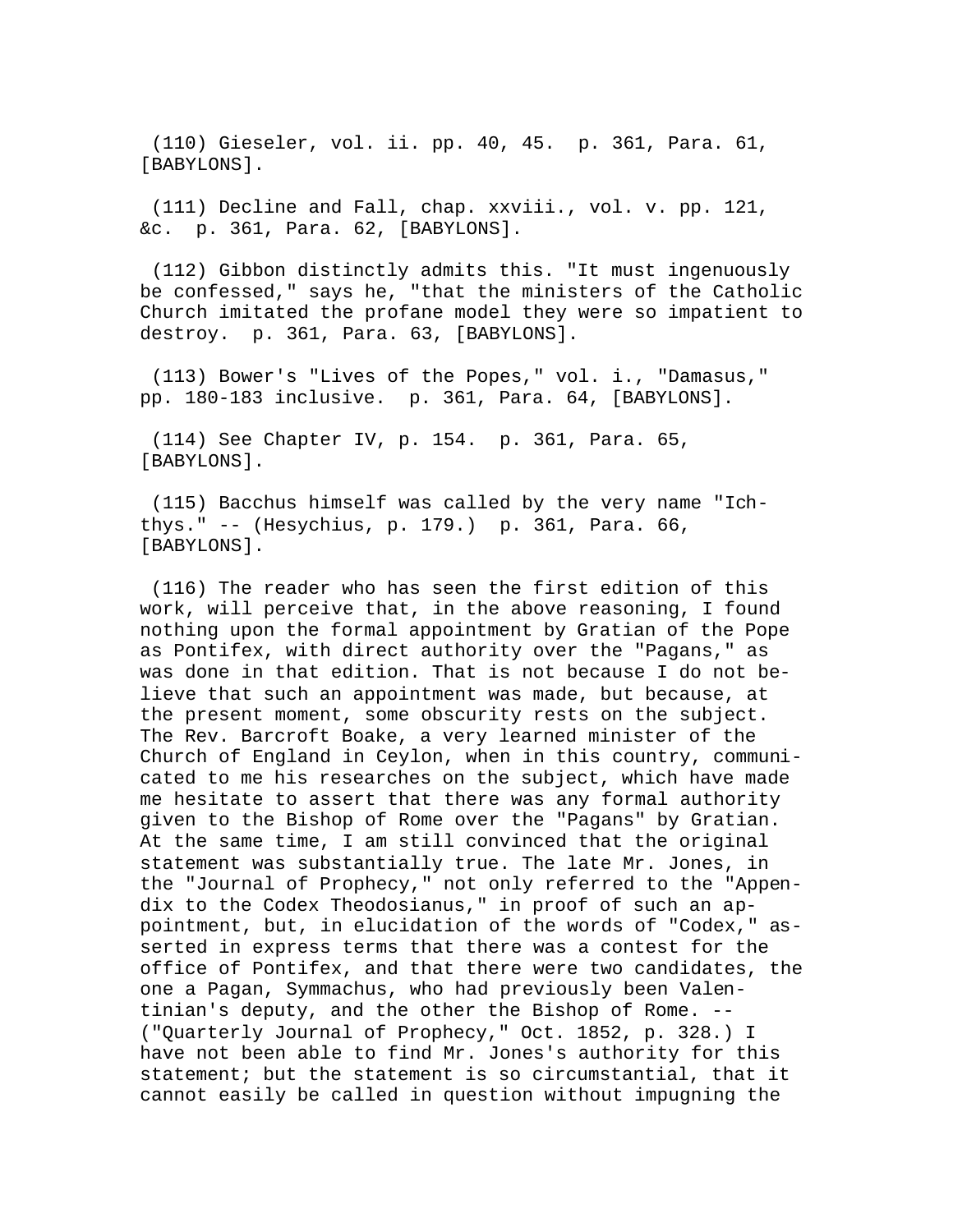veracity of him that made it. I have found Mr. Jones in error on divers points, but in no error of such a nature as this; and the character of the man forbids such a supposition. Moreover, the language of the "Appendix" cannot easily admit of any other interpretation. But, even though there were no formal appointment of Bishop Damasus to a pontificate extending over the Pagans, yet it is clear that, by the rescript of Gratian (the authenticity of which is fully admitted by the accurate Gieseler), he was made the supreme spiritual authority in the "Western" Empire "in all religious questions." When, therefore, in the year 400, Pagan "priest" were, by the Christian Emperor of the West, from political motives, "acknowledged 'as public officers'" (Cod. Theod., xii. l. ad Pompejanum, Procons. Africoe, p. 1262), these Pagan priests necessarily came under the jurisdiction of the Bishop of Rome, as there was then no other tribunal but his for determining all matters affecting religion. In the text, however I have made no allusion to this. The argument, as I think the reader will admit, is sufficiently decisive without it. p. 361, Para. 67, [BABYLONS].

 (117) The reader will observe, it is not said he shall not "worship" any god; the reverse is evident; but that he shall not "regard" any, that his own glory is his highest end. p. 361, Para. 68, [BABYLONS].

 (118) The word here is the same as above rendered "fortifications." p. 361, Para. 69, [BABYLONS].

 (119) Gibbon, vol. v. p. 176, states that he was persecuted and exiled, and that as the enemy of celibacy and fasts, that is, such fasts as Rome enforced. See also in regard to his excommunication, Bower, vol. i. p. 256; and Milner, Church History, cent. 5th, cap. 10, vol. ii., Note, p. 476. p. 361, Para. 70, [BABYLONS].

 (120) Cicero, De Natura Deorum, lib. iii. cap. 16, vol. ii. p. 500. p. 361, Para. 71, [BABYLONS].

 (121) It is from this period only that the well-known 1260 days can begin to be counted; for not before did the Pope appear as Head of the ten-horned beast, and head of the Universal Church. The reader will observe that though the beast above referred to has passed through the sea, it still retains its primitive characteristic. The head of the apostacy at first was Kronos, "The 'Horned' One." The head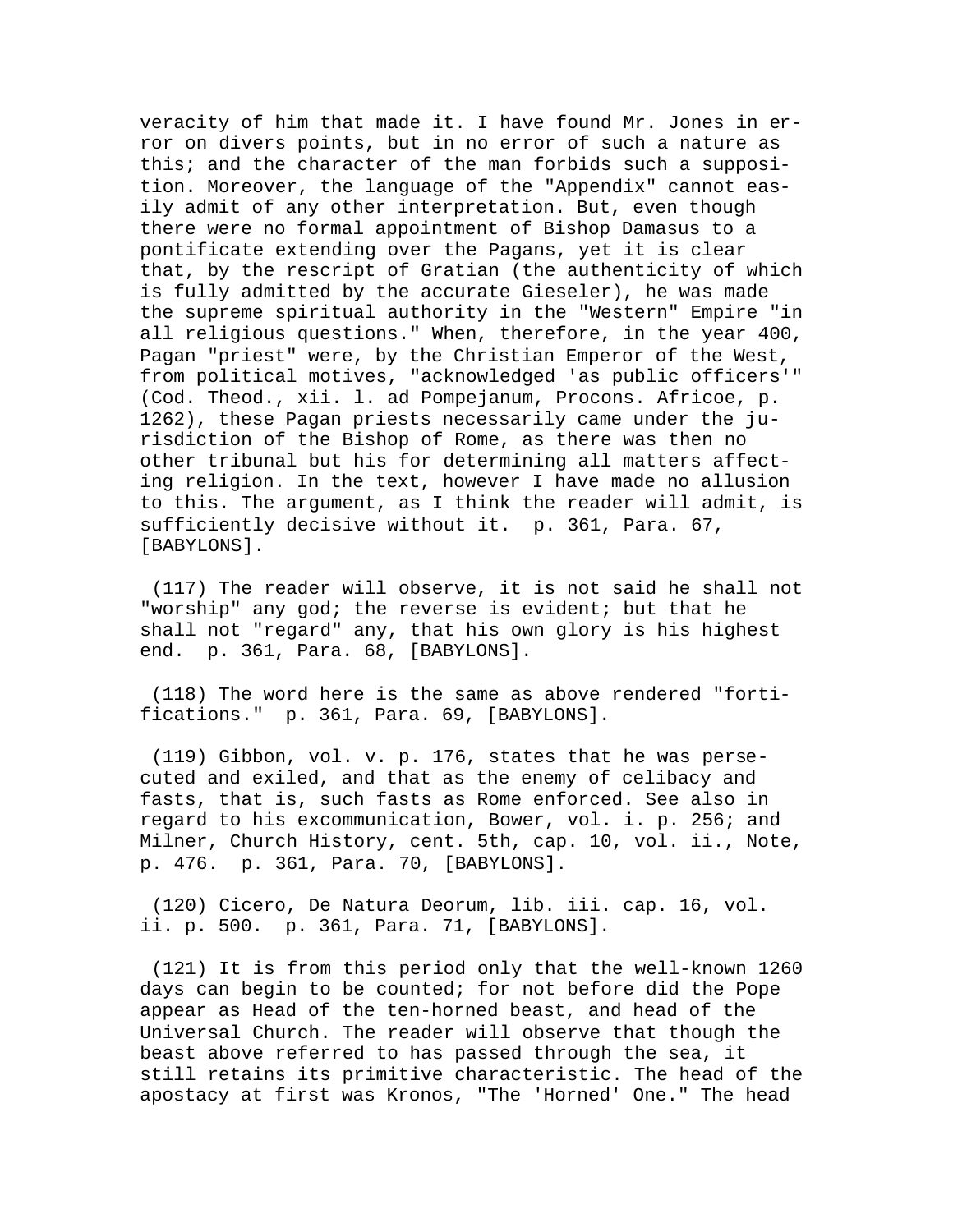of the apostacy is Kronos still, for he is the beast "with seven heads and 'ten horns.'" p. 361, Para. 72, [BABYLONS].

 (122) In Egypt, especially among the Greek-speaking population, the Egyptian "b" frequently passed into an "m." -- See Bunsen, vol. i. pp. 273, 472. p. 361, Para. 73, [BABYLONS].

 (123) Ammianus Marcellinus, lib. xxi. cap. l, p. 264. p. 361, Para. 74, [BABYLONS].

 (124) From Wilkinson, Plate 22, "Amun." By comparing this figure with what is said in Wilkinson, vol. iv. pp. 235, 238, it will be seen, that though the above figure is called by the name of "Amun," the "ram's head" makes it out as having the attributes of Noub. p. 361, Para. 75, [BABYLONS].

 (125) From "Antiquities Etrusques." Par. F. A. David. Vol. v. Plate 57. I am indebted for the above, and many other things that have helped to elucidate this work, to my friend and neighbour, the Rev. A. Peebles, of Colliston. p. 361, Para. 76, [BABYLONS].

 (126) Ovid, Metam., lib. xv. ll. 558, 559, p. 760. p. 361, Para. 77, [BABYLONS].

 (127) Lucan, Civ. Bell., lib. i. v. 356, 357, p. 41. p. 361, Para. 78, [BABYLONS].

 (128) Georgics, Book i. l. 480, p. 129. p. 361, Para. 79, [BABYLONS].

 (129) Augustine, De Civitate, lib. iii. cap. ll, vol. ix. p. 86. p. 361, Para. 80, [BABYLONS].

 (130) Psellus on Demons, pp. 40, 41. p. 361, Para. 81, [BABYLONS].

(131) Eunapius, p. 73. p. 361, Para. 82, [BABYLONS].

 (132) Juvenal's Satires, vi. l. 537. p. 361, Para. 83, [BABYLONS].

 (133) Newman's Lectures, 285-287, "apud" Begg's Handbook of Popery, p. 93. p. 361, Para. 84, [BABYLONS].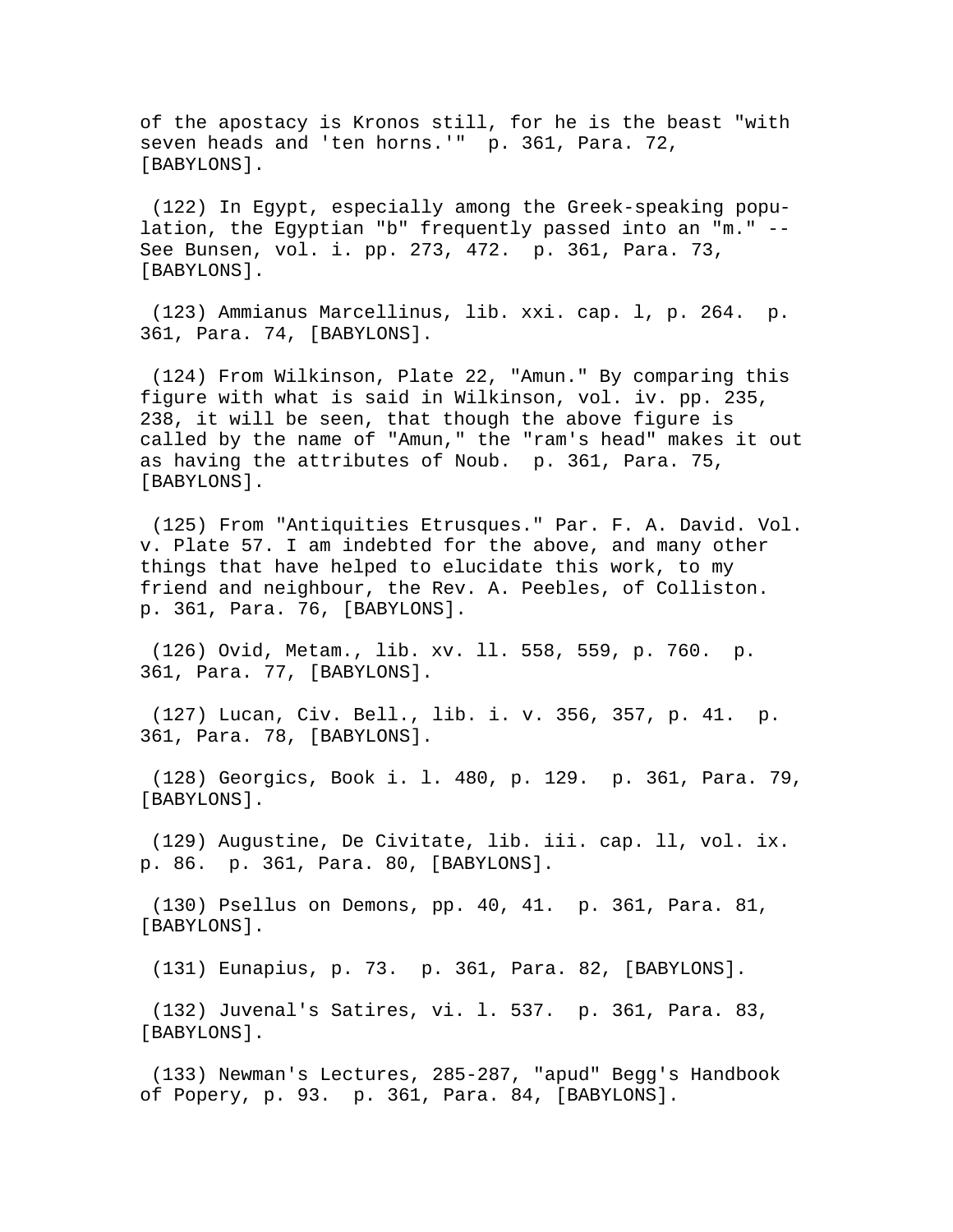(134) Todd's Western India, p. 277. p. 361, Para. 85, [BABYLONS].

 (135) Eusebe Salverte, p. 37. p. 361, Para. 86, [BABYLONS].

 (136) Flores Seraphici, p. 158. p. 361, Para. 87, [BABYLONS].

(137) Ibid. p. 391. p. 361, Para. 88, [BABYLONS].

 (138) Salverte, p. 37. The story of the above-mentioned Francis of Macerata, is the exact counterpart of the story of Zoroaster; for not only was he raised aloft in prayer, but his body became luminous at the same time, "flammamque capiti insidentem," a "flame resting on his head" (Flores Ser. p. 391). p. 361, Para. 89, [BABYLONS].

(139) Ibid. p. 361, Para. 90, [BABYLONS].

 (140) Augustine, De Civitate, lib. viii. cap. 26, vol. ix. p. 284, col. 2. p. 361, Para. 91, [BABYLONS].

(141) See Salverte, p. 382. p. 361, Para. 92, [BABYLONS].

 (142) Ibid. p. 383; Livy, Historia, lib. i. cap. 31, vol. i. p. 46; Pliny, lib. xxviii. p. 684. The means appointed for drawing down the lightning were described in the books of the Etrurian Tages. Numa had copied from these books, and had left commentaries behind him on the subject, which Tallus had misunderstood, and hence the catastrophe. p. 361, Para. 93, [BABYLONS].

 (143) Justin Martyr, vol. ii. p. 193. It is remarkable that, as Mithra was "born" out of a "cave," so the idolatrous nominal Christians of the East represent our Saviour as having in like manner been born in a cave. -- (See Kitto's Cyclopoedia, "Bethlehem," vol. i. p. 327.) There is not the least hint of such a thing in the Scripture. p. 362, Para. 1, [BABYLONS].

(144) Lempriere. p. 362, Para. 2, [BABYLONS].

 (145) Guizot, History of Civilisation, vol. i. sect. ii. pp. 36, 37. p. 362, Para. 3, [BABYLONS].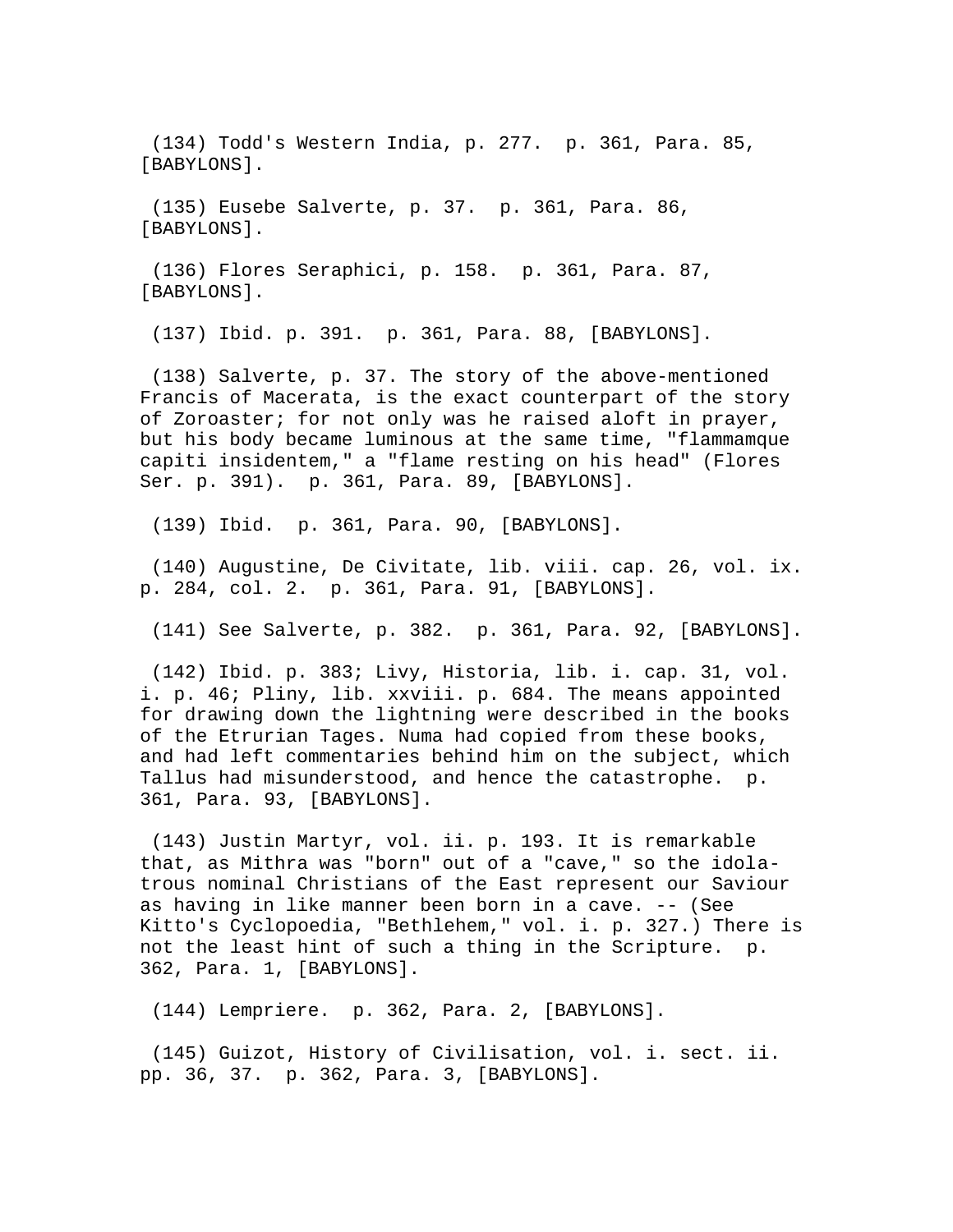(146) Gibbon, vol. iii. chap. xx. p. 287. p. 362, Para. 4, [BABYLONS].

 (147) "Rome in the 19th Century," vol. i. pp. 246, 247. p. 362, Para. 5, [BABYLONS].

 (148) Though the Pope be the great Jupiter Tonans of the Papacy, and "fulminates" from the Vatican, as his predecessor was formerly believed to do from the Capitol, yet it is not "he" in realty that brings down the fire from heaven, but his clergy. But for the influence of the clergy in everywhere blinding the minds of the people, the Papal thunders would be but "bruta fulmina" after all. The symbol, therefore, is most exact, when it attributes the "bringing down of the fire from heaven," to the beast from the earth, rather than to the beast from the sea. p. 362, Para. 6, [BABYLONS].

 (149) Gieseler, vol. ii., 2nd Period, Division 2nd, Sect. 117. From Gieseler we learn that so early as 501, the Bishop of Rome had laid the "foundation" of the "corporation" of bishops by the bestowal of the pallium; but, at the same time, he expressly states that it was only about 602, at the ascent of Phocas to the imperial throne -- that Phocas that made the Pope Universal Bishop -- that the Popes began to bestow the pallium, that is, of course, systematically, and on a large scale. p. 362, Para. 7, [BABYLONS].

 (150) "Rome in the 19th Century," vol. iii. p. 214. In the present day, the pallium is given only to the Archbishops; Gieseler, in passage already quoted, shows that it was given to simple bishops as well. p. 362, Para. 8, [BABYLONS].

 (151) Gieseler, vol. ii., "Papacy," p. 255. The reader who peruses the early letters of the Popes in bestowing the pallium, will not fail to observe the wide difference of meaning between "the one pastoral sheepfold" ("uno pastorali ovili"), above referred to, and "The one sheepfold" of our Lord. The former really means a sheepfold consisting of pastors or shepherds. The papal letters unequivocally imply the organisation of the bishops, as a distinct corporation, altogether independent of the Church, and dependent only on the Papacy, which seems remarkably to agree with the terms of the prediction in regard to the beast from the earth. p. 362, Para. 9, [BABYLONS].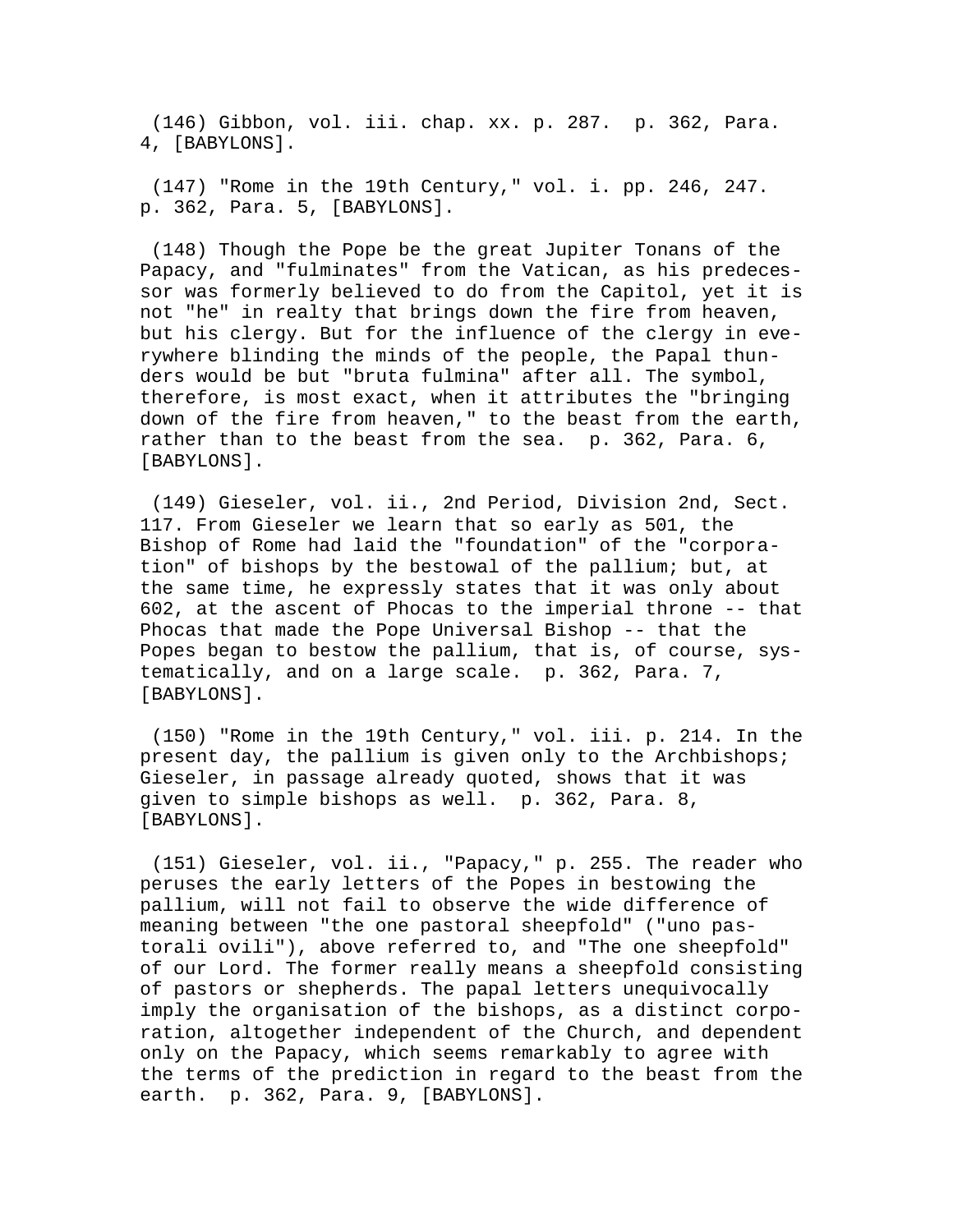(152) Original Interpretation of the Apocalypse, p. 123. p. 362, Para. 10, [BABYLONS].

 (153) See "ante," p. 20, Note. p. 362, Para. 11, [BABYLONS].

 (154) See "ante," p. 144, Note. p. 362, Para. 12, [BABYLONS].

 (155) Kitto's Cyclopoedia, vol. i. pp. 251, 252. p. 362, Para. 13, [BABYLONS].

 (156) See "ante," pp. 32-36. p. 362, Para. 14, [BABYLONS].

 (157) Eusebius, Proeparation Evangelii, lib. i. cap. 10, vol. i. p. 45. This statement is remarkable, as showing that the horns which the great goddess wore were really intended to exhibit her as the express image of Ninus, or "the Son." Had she worn merely the cow's horns, it might have been supposed that these horns were intended only to identify her with the moon. But the "bull's" horns show that the intention was to represent her as equal in her sovereignty with Nimrod, or Kronos, the "Horned one." p. 362, Para. 15, [BABYLONS].

(158) See "ante," p. 165. p. 362, Para. 16, [BABYLONS].

 (159) Jeremiah vii. 18, and Parkhurst's Hebrew Lexicon, pp. 402, 403. p. 362, Para. 17, [BABYLONS].

(160) See "ante," p. 72. p. 362, Para. 18, [BABYLONS].

(161) Ibid. p. 78. p. 362, Para. 19, [BABYLONS].

 (162) Ibid. p. 158. The Chaldean meaning of the nem Amarusia, signifying "Mother of gracious acceptance," shows it to have come from Babylon. p. 362, Para. 20, [BABYLONS].

 (163) Lucius Ampelius, in Bryant, vol. iii. p. 161. p. 362, Para. 21, [BABYLONS].

(164) See "ante," p. 194. p. 362, Para. 22, [BABYLONS].

(165) Ibid., p. 158. p. 362, Para. 23, [BABYLONS].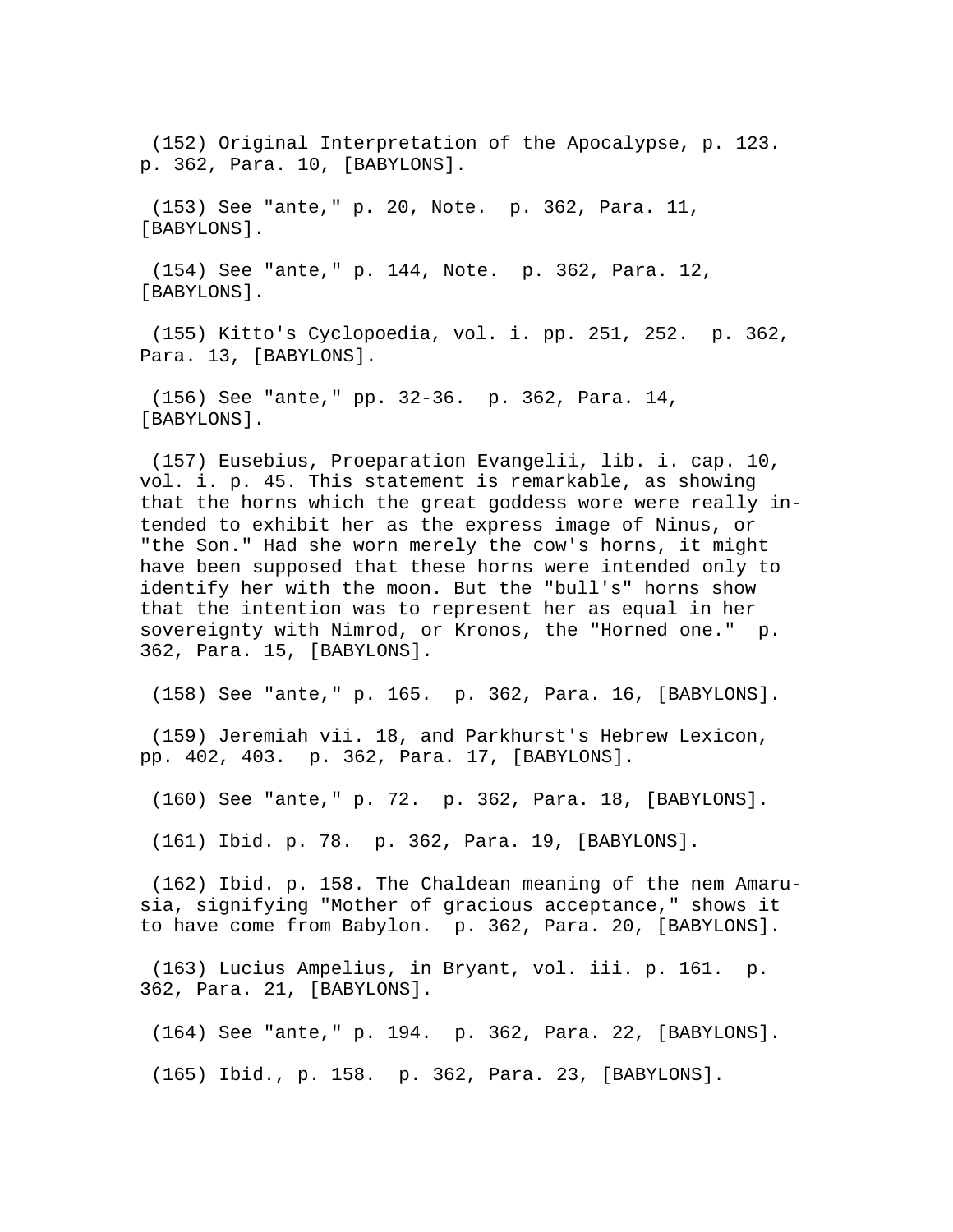(166) Ibid., p. 60. p. 362, Para. 24, [BABYLONS].

(167) Ibid., p. 75. p. 362, Para. 25, [BABYLONS].

(168) Ibid., p. 210. p. 362, Para. 26, [BABYLONS].

 (169) Tooke's Pantheion, p. 153. That the key of Cybele, in the esoteric story, had a corresponding meaning to that of Janus, will appear from the character above assigned to her as the Mediatrix. p. 362, Para. 27, [BABYLONS].

 (170) Proclus, speaking of Saturn, says, "Purity therefore indicates this .... transcendency of Saturn, his undefiled union with the intelligible. This "purity" and the "undefiled," which he possesses," &c., in Notes to Taylor's Orphic Hymns, p. 176. p. 362, Para. 28, [BABYLONS].

(171) See "ante," p. 125. p. 362, Para. 29, [BABYLONS].

 (172) Wilkinson, vol. iv. pp. 314, 315. p. 362, Para. 30, [BABYLONS].

 (173) Ibid. vol. iv. p. 190. p. 362, Para. 31, [BABYLONS].

 (174) Ibid. p. 256. See also "ante," p. 57. p. 362, Para. 32, [BABYLONS].

 (175) Moses of Chorene, lib. i. cap. 16, p. 48. "Ninyas enim occasionem nactus matrem (Semiramida) necavit." In like manner, Horus, in Egypt, is said to have cut off his mother's head, as Bel in Babylon also cut asunder the great primeval goddess of the Babylonians. -- (Bunsen, vol. i. pp. 436, 708.) p. 362, Para. 33, [BABYLONS].

(176) See "ante," p. 125. p. 362, Para. 34, [BABYLONS].

 (177) Orphic Hymns, "Hymn to Semele," No. 43. p. 362, Para. 35, [BABYLONS].

 (178) Apollodorus states the Bacchus, on carrying his mother to heaven, called her Thuone (Apollodorus, lib. iii. cap. 5, p. 266), which was just the feminine of his own name, Thuoneus -- in Latin Thyoneus. -- (Ovid, Metam., lib. iv. l. 13.) Thuoneus is evidently from the passive participle of "Thn," "to lament," a synonym for "Bacchus," "The lamented 'god'." Thuone, in like manner, is "The lamented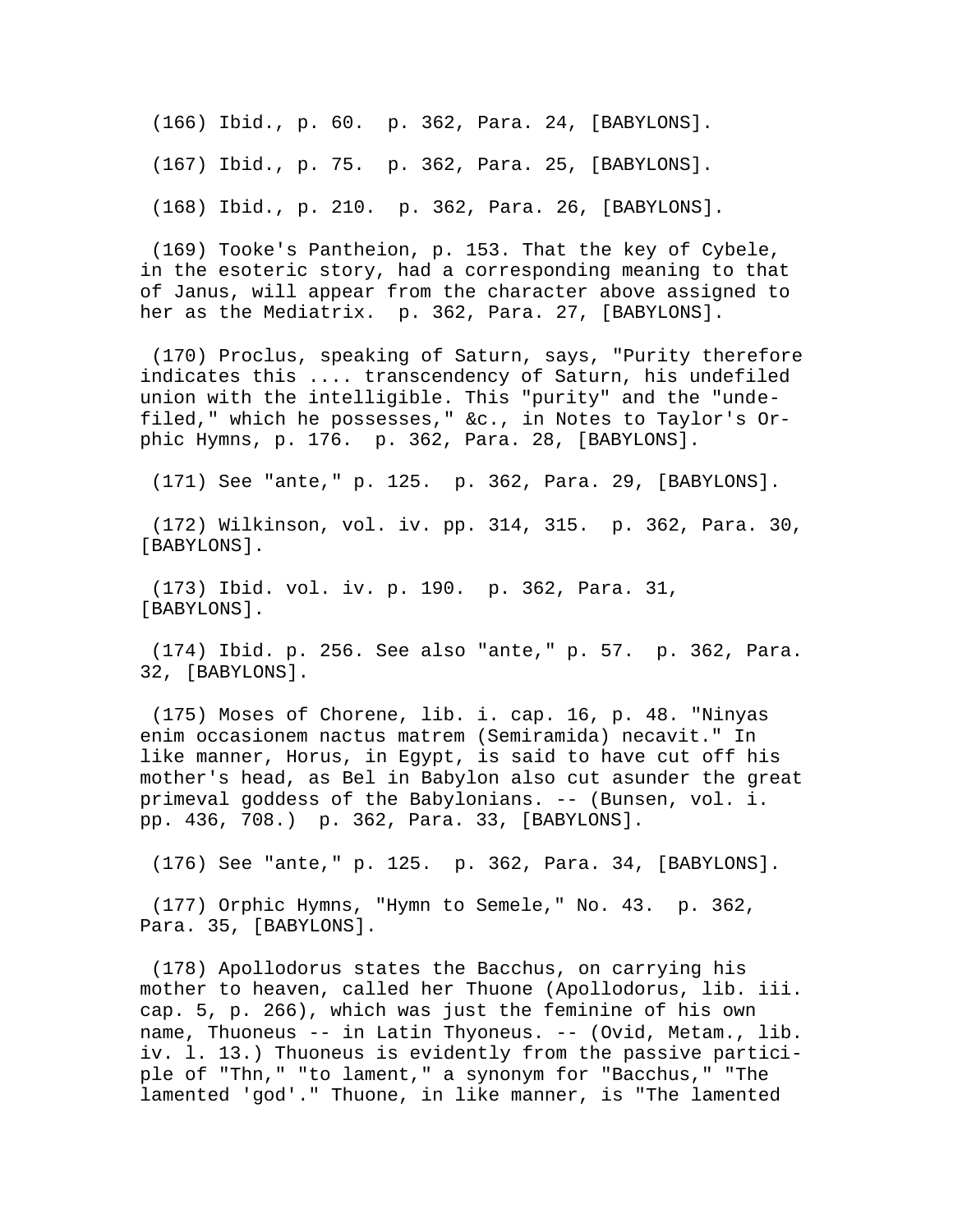'goddess'." The Roman Juno was evidently known in this very character of the "Image": for there was a temple erected to her in Rome, on the Capitoline hill, under the name of "Juno Moneta." Moneta is the emphatic form of one of the Chaldee words for an "image"; and that this was the real meaning of the name, will appear from the fact that the Mint was contained in the precincts of that temple. -- (See Smith's "Juno," p. 358.) What is the use of a mint but just to stamp "images"? Hence the connection between Juno and the Mint. p. 362, Para. 36, [BABYLONS].

 (179) The very way in which the Popish Madonna is represented is plainly copied from the idolatrous representations of the Pagan goddess. The great god used to be represented as sitting or standing in the cup of a Lotus-flower. (See Bryant, vol. iii. p. 180, where Harpocrates is thus represented; and Vaux's Handbook of British Museum, p. 429, where Cupid is sitting on a flower.) In India, the very same mode of representation is common; Brahma being often seen seated on a Lotus-flower, said to have sprung from the navel of Vishnu. The great goddess, in like manner, must have a similar couch; and, therefore, in India, we find Lakshmi, the "Mother of the Universe," sitting on a Lotus, borne by a tortoise (see Fig. 57; from Coleman's Mythology, plate 23). Now, in this very thing, also, Popery has copied from its Pagan model; for, in the "Pancarpium Marianum," p. 88, the Virgin and child are represented sitting in the cup of a tulip (see Fig. 58). p. 362, Para. 37, [BABYLONS].

 (180) Memoir of Rev. Godfrey Massy, pp. 91, 92. In the "Paradisus sponsi et sponsoe," by the author of "Pancarpium Marianum," the following words, addressed to the Virgin, occur in illustration of a plate representing the crucifixion, and Mary, at the foot of the Cross with the "sword in her breast," "Dilectus tuus filius carnem fu vero animam immolasti: immo corpus et animam" (p. 181); "Thy beloved son did sacrifice his flesh; thou thy soul -- yea, both body and soul." This does much more than put the sacrifice of the Virgin on a level with that of the Lord Jesus, it makes it greater far. This, in 1617, was the creed only of Jesuitism; "now" there is reason to believe it to be the general creed of the Papacy. p. 362, Para. 38, [BABYLONS].

 (181) Missionary Record of the Free Church, 1855. p. 362, Para. 39, [BABYLONS].

(182) Ibid. p. 362, Para. 40, [BABYLONS].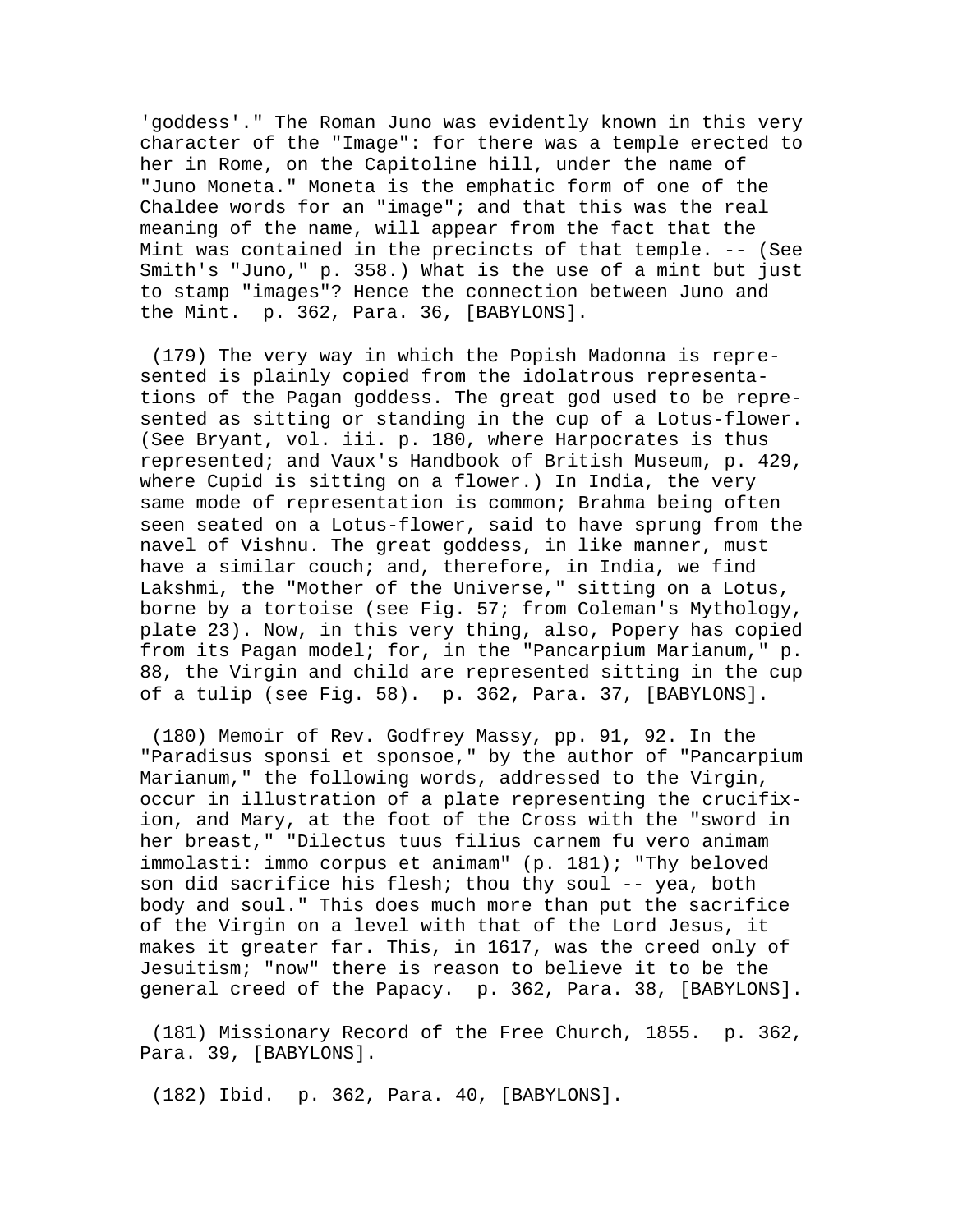(183) See Appendix, Note Q. p. 362, Para. 41, [BABYLONS]. (184) Vol. iv. p. 179. p. 362, Para. 42, [BABYLONS].

 (185) In the Litany of the Mass, the worshippers are taught thus to pray: "God Hidden, and my Saviour, have mercy upon us." -- (M'gavin's "Protestant," vol. ii. p. 79, 1837.) Whence can this invocation of the "God Hidden" have come, but from the ancient worship of Saturn, the "Hidden God"? As the Papacy has canonised the Babylonian god by the name of St. Dionysius, and St. Bacchus, the "martyr," so by this very name of 'Satur' is he also enrolled in the calendar; for March 29th is the festival of "St. Satur," the martyr. 00 (Chambers's Book of Days. p. 435.) p. 362, Para. 43, [BABYLONS].

 (186) "Fasti", lib. vi. ll. 31-34, vol. iii. p. 342. p. 362, Para. 44, [BABYLONS].

 (187) Hist. Nat., lib. iii. 5, p. 55. p. 362, Para. 45, [BABYLONS].

 (188) Aurel. Vict., Origo Gent. Roman, cap. iii. p. 362, Para. 46, [BABYLONS].

(189) See "ante," p. 236. p. 362, Para. 47, [BABYLONS].

 (190) Ovid, "Fasti", lib. i. l. 238, vol. iii. p. 29; also Virgil, AENEID, lib. viii. l. 319, &c., p. 384. p. 362, Para. 48, [BABYLONS].

 (191) Latium Latinus (the Roman form of the Greek Lateinos), and Lateo, "to lie hid," all alike come from the Chaldee "Lat," which has the same meaning. The name "Lat," or the hidden one, had evidently been given, as well as Saturn, to the Great Babylonina god. This is evident from the name of the fish Latus, which was worshipped along with the Egyptian Minerva, in the city of Latopolis in Egypt, now Esneh (Wilkinson, vol. iv. p. 284, and vol. v. p. 253), that fish Latus evidently just being another name for the fish-god Dagon. We have seen that Ichthys, or the Fish, was one of the names of Bacchus; and the Assyrian goddess Atergatis, with her son Ichthys is said to have been cast into the lake of Ascalon. -- (Vossius de Idololotria, lib. i. cap. xxiii. p. 89, also Athenaeus, lib. viii. cap. viii. p. 346, E.) That the sun-god Apollo had been known under the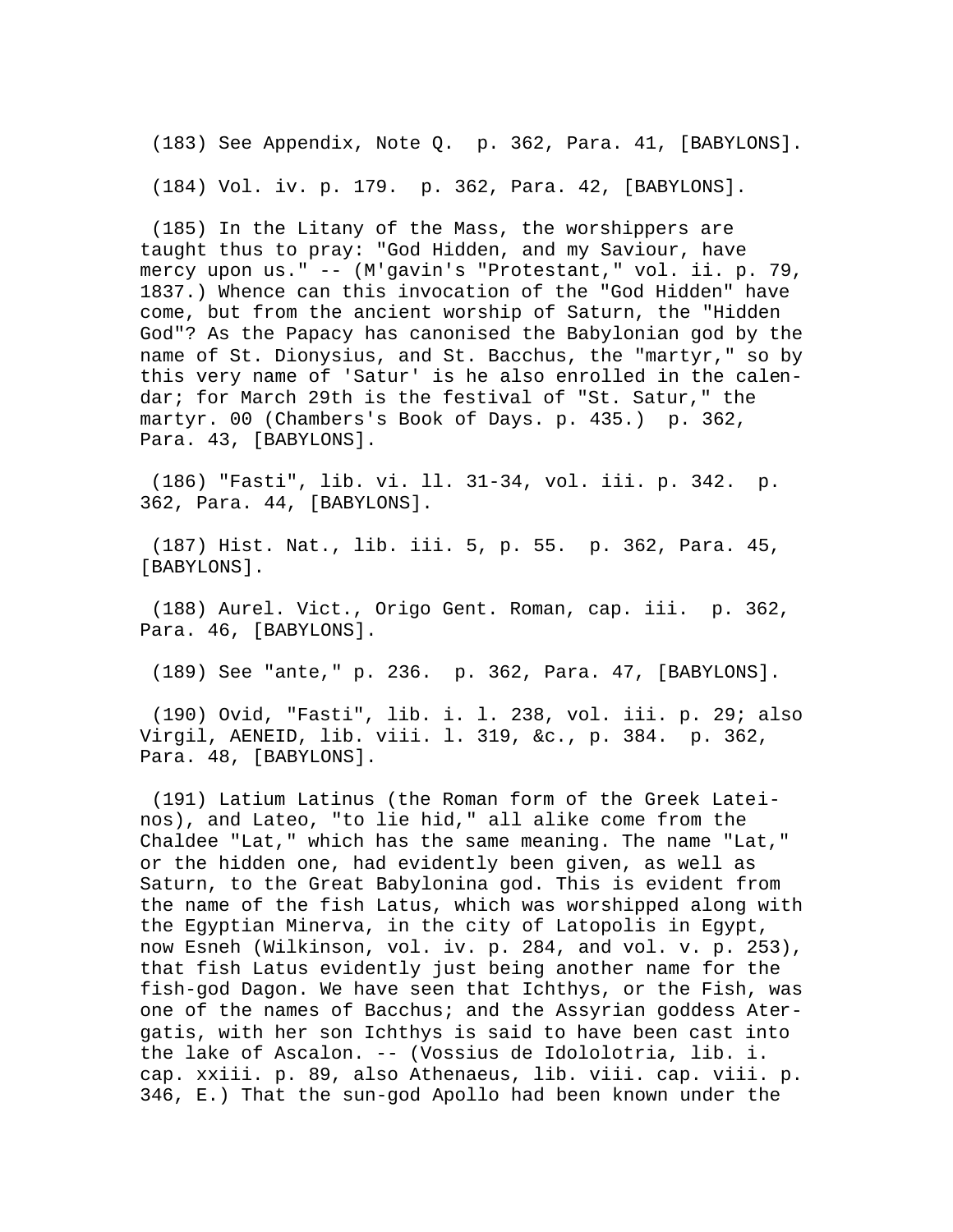name of Lat, may be inferred from the Greek name of his mother-wife Leto, or in Doric, Lato, which is just the feminine of Lat. The Roman name Latona confirms this, for it signifies "The lamenter of Lat," as Bellona signifies "The lamenter of Bel." The Indian god Siva, who, as we have seen, is sometimes represented as a child at the breast of its mother, and has the same bloody character as Moloch, or the Roman Saturn, is called by this very name, as may be seen from the following verse made in reference to the image found in his celebrated temple at Somnaut: "This image grim, whose name was LAUT, Bold Mahmoud found when he took Aumnant." -- BORROW'S "Gypsies in Spain, or Zincali," vol. ii. p. 113. As Lat was used as a synonym for Saturn, there can be little doubt that Latinus was used in the same sense. Virgil makes the Latinus, who was the contemporary of AENEAS, third in descent from Saturn: "Rex arva Latinus et urbes Jam senior longa placidus in pace regebat. Hunc Fauno et Mympha genitum Laurente Marica Accipimus. Fauno Picus pater, isque parentem Te, Saturne, refert." -- AENEID, lib. vii. ll. 45-49, p. 323. p. 362, Para. 49, [BABYLONS].

 The deified kings were called after the gods from whom they profess to spring, and "not" after their territories. The same, we may be sure, was the case with Latinus. p. 362, Para. 50, [BABYLONS].

 (192) Saturnalina, lib. i. cap. 9, p. 54, G. p. 362, Para. 51, [BABYLONS].

 (193) The name, as given in Greek by Berosus, is O-annes (p. 48); but this is just the very way we might expect "Heanesh," "the man," to appear in Greek. He-siri, in Greek, becomes Osiris; and He-sarsiphon, Osarsiphon; and, in like manner, He-anesh naturally becomes Oannes. In the sense of a "Man-god," the name Oannes is taken by Barker (Lares and Penates, p. 224). We find the conversion of the H' into O' among our own immediate neighbours, the Irish; what is now O'brien and O'connell was originally H'brien and H'connell. -- (Sketches of Irish History, p. 72.) p. 362, Para. 52, [BABYLONS].

 (194) See "ante," Chapter III. p. 96. p. 362, Para. 53, [BABYLONS].

 (195) Bibliotheca, lib. i. in Parkhurst, 'sub voce' "aaz," No. v.; see also Macrobius, Saturnalia, lib. i. cap. 20, in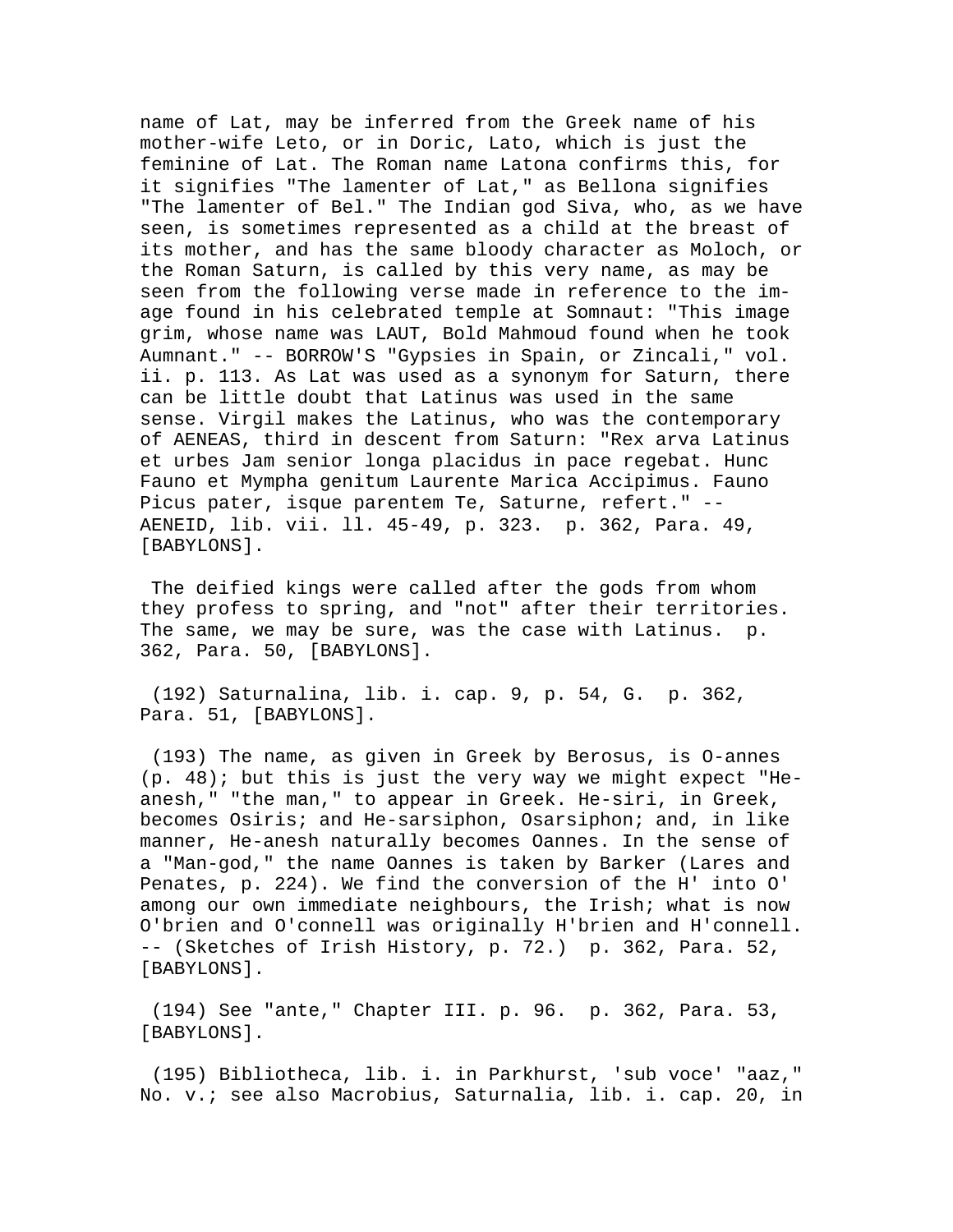regard to "Hercules the 'man.'" p. 362, Para. 54, [BABYLONS].

 (196) Terentianus Maurus in Bryant, vol. iii. p. 82. p. 362, Para. 55, [BABYLONS].

 (197) Wilkinson, vol. iv. p. 191. p. 363, Para. 1, [BABYLONS].

 (198) Anesh "properly" signifies only the "weakness" or "frailty" of fallen humanity; but any one who consults Ovid, "Fasti," "Kal. Jun.," ll. 100, &c., vol. iii. p. 346, as to the character of Janus, will see that when E-anush was deified, it was not simply as Fallen man with his "weakness," but Fallen man with his "corruption." p. 363, Para. 2, [BABYLONS].

 (199) Smith's "Classical Dictionary," "Atys," p. 107. The identification of Attes with Bacchus or Adonis, who was at once the Father of the gods, and the Mediator, is proved from divers considerations. -- 1. While it is certain that the favourite god of the Phrygian Cybele was Attes, whence he was called "Cybelius Attes," from Strabo, lib. x. p. 452, we learn that the divinity worshipped along with Cybele in Phrygia, was called by the very name Dionusos or Bacchus. 2. Attes was "represented" in the very same way as Bacchus. In Bryant there is an inscription to him along with the Idaean goddess, that is Cybele, under the name of "Attis the Minotaur' (Mythol., vol. ii. p. 109, Note). Bacchus was bull-horned; it is well known that the Minotaur, in like manner, was half-man, half-bull. 3. He was represented in the "exoteric" story, as perishing in the same way as Adonis by a wild boar (Pausan., lib. vii., 'Achaica," cap. 17). 4. In the rites of Magna Mater or Cybele, the priests invoked him as the "Deus propitius, Deus sanctus," "the merciful God, the holy God" (Arnobius, lib. i. in "Maxima Biblioth. Patrum," in Ed. Adv. Lib., tom. p. 435, Lugd., 1677), the very character which Bacchus or Adonis sustained as the mediatorial god. p. 363, Para. 3, [BABYLONS].

(200) See "ante," p. 111. p. 363, Para. 4, [BABYLONS].

 (201) The whole story of Attes can be proved in detail to be the story of the Fall. Suffice it here only to state that, even on the surface, his sin was said to be connected with undue love for "a nymph, whose fate depended on a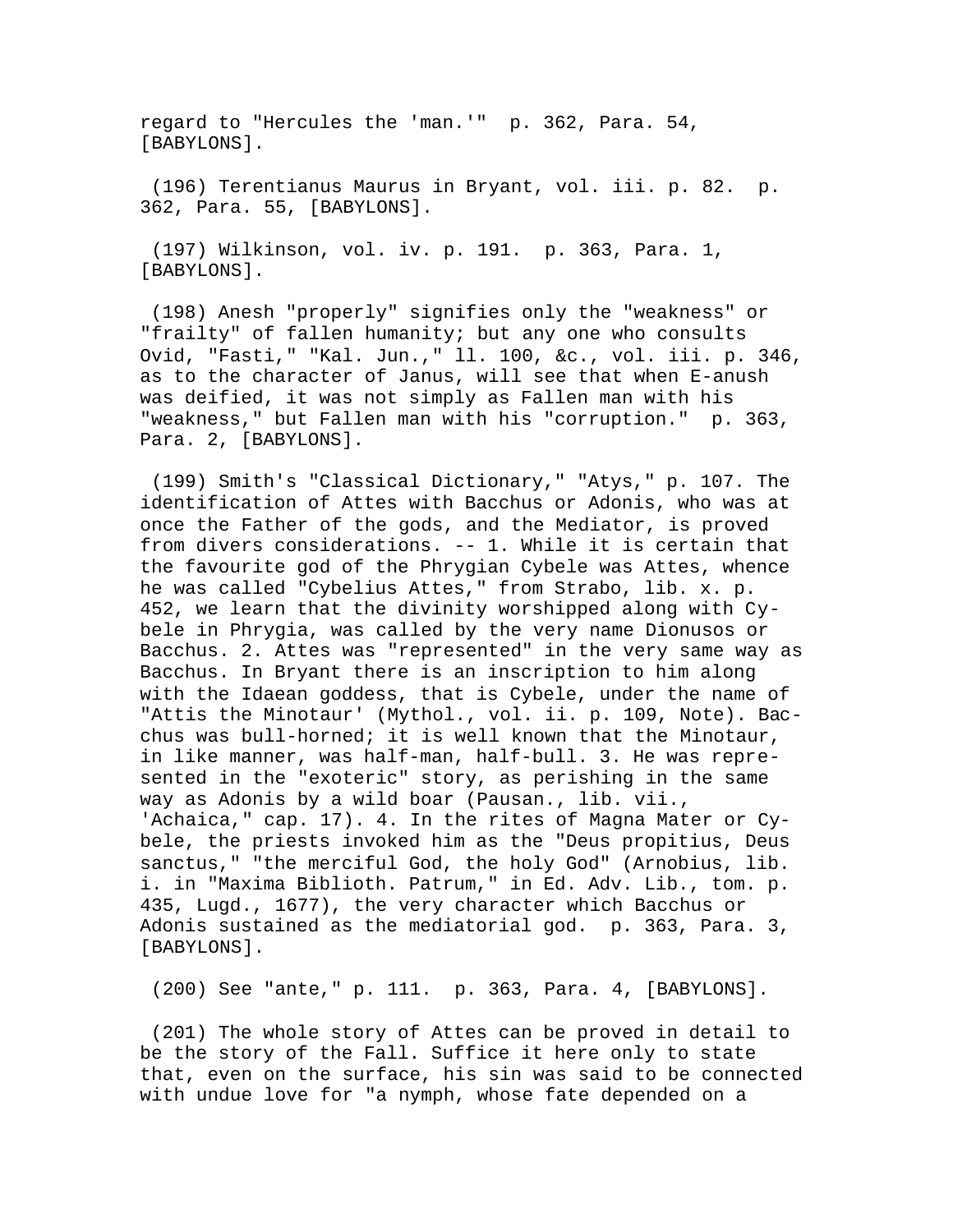'tree'" (Ovid, "Fasti", lib. iv., Ludi Megalenses.) The love of Attes for this nymph was in one aspect an "offence" to Cybele, but, in another, it was the love of Cybele herself; for Cybele has two distinct fundamental characters -that of the Holy Spirit, and also that of our mother Eve (see Appendix, Note G). "The nymph whose fate depended on a 'tree'" was evidently Rhea, the mother of mankind. p. 363, Para. 5, [BABYLONS].

 (202) Bryant, vol. i. p. 387, Note. The ground of the identification of Attis with the sun evidently was, that as Hata signifies "to sin," so Hatah, which signifies "to burn," is in pronunciation nearly the same. In illustration of the name Attes, or Attis, as "The Sinner," see Appendix, Note R. p. 363, Para. 6, [BABYLONS].

 (203) Pausan., lib. vii., "Achaica," cap. 17. p. 363, Para. 7, [BABYLONS].

 (204) The very term "energy" here employed, is the term continually used in the Chaldean books describing the inspiration coming from the gods and demons to their worshippers. -- (Taylor's Jamblichus, p. 163, "et passim.") p. 363, Para. 8, [BABYLONS].

 (205) Irenaeus, lib. v. cap. 30, p. 802. Though the name Teitan was originally derived from Chaldee, yet it became thoroughly naturalised in the Greek language. Therefore, to give the more abundant evidence on this important subject, the Spirit of God seems to have ordered it, that the number of Teitan should be found according to the Greek computation, while that of Satur is found by the Chaldee. p. 363, Para. 9, [BABYLONS].

 (206) The learned reader has no need of examples in proof of this frequent Chaldean transformation of the "Sh" or "S" into "T"; but for the common reader, the following may be adduced: Hebrew, Shekel, to weigh, becomes Tekel in Chaldee; Hebrew, Shabar, to break -- Chaldee, Tabar; Hebrew, Seraphim-- Chaldee, Teraphim, the Babylonian counterfeit of the Divine Cherubim or Seraphim; Hebrew, Asar, to be rich - - Chaldee, Atar; Hebrew, Shani, second -- Chaldee, Tanin, &c. p. 363, Para. 10, [BABYLONS].

 (207) Walpole's Ansayri, vol. i. p. 397. Layard's Nineveh, vol. i. pp. 287, 288. See also Redhouse's Turkish Dictionary, "sub voce" "Satan," p. 303. The Turks came from the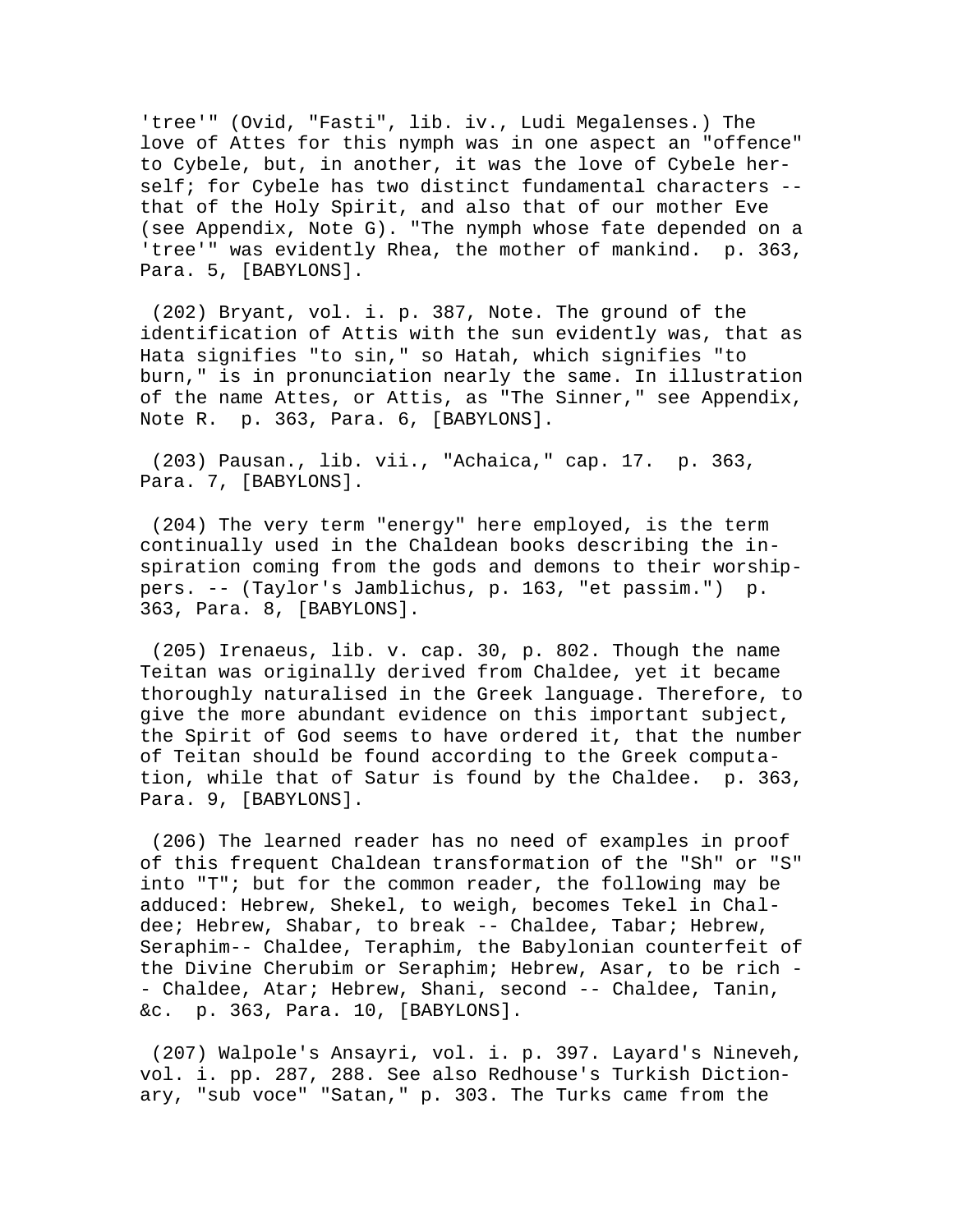Euphrates. p. 363, Para. 11, [BABYLONS].

 (208) Homer, Iliad, lib. xiv. l. 279, p. 549. p. 363, Para. 12, [BABYLONS].

 (209) Hesiod, Theogonia, l. 207, pp. 18, 19. p. 363, Para. 13, [BABYLONS].

 (210) Ibid. ll. 717, 729, pp. 56-69. I think the reader will see that Ouranos, or Heaven, against whom the Titans rebelled, was just God. p. 363, Para. 14, [BABYLONS].

 (211) Lactantius, De Falsa Religione, p. 221; CLEMENS ALEXANDRINUS also, vol. i. p. 30. p. 363, Para. 15, [BABYLONS].

 (212) We have seen that Shem was the "actual" slayer of Tammuz. As the grand adversary of the Pagan Messiah, those who hated him for his deed called him for that very deed by the name of the Grand Adversary of all, Typhon, or the Devil. "If they called the Master of the house Beelzebub," no wonder that his servant was called by similar name. p. 363, Para. 16, [BABYLONS].

 (213) Plutarch, De Iside, vol. ii. p. 362. p. 364, Para. 1, [BABYLONS].

(214) Ibid. vol. ii. p. 364. p. 364, Para. 2, [BABYLONS].

 (215) Potter's Antiquities, vol. i., "sub voce" "Titania," p. 400. p. 364, Para. 3, [BABYLONS].

 (216) Taylor's Pausanias, vol. iii. p. 321, Note. p. 364, Para. 4, [BABYLONS].

 (217) Eusebius, Proeparatio Evang., lib. i. vol. i. p. 50. p. 364, Para. 5, [BABYLONS].

 (218) Ovid, Metam., lib. vi. l. 114. So deeply was the idea of "the seed of the serpent" being the great Worldking imprinted on the Pagan mind, that when a man set up to be a god upon earth, it was held essential to establish his title to that character, that he prove himself to be the "serpent's seed." Thus, when Alexander the Great claimed divine honours, it is well known that his mother Olympias, declared that he was not sprung from King Philip, her husband, but from Jupiter, in the form of a serpent. In like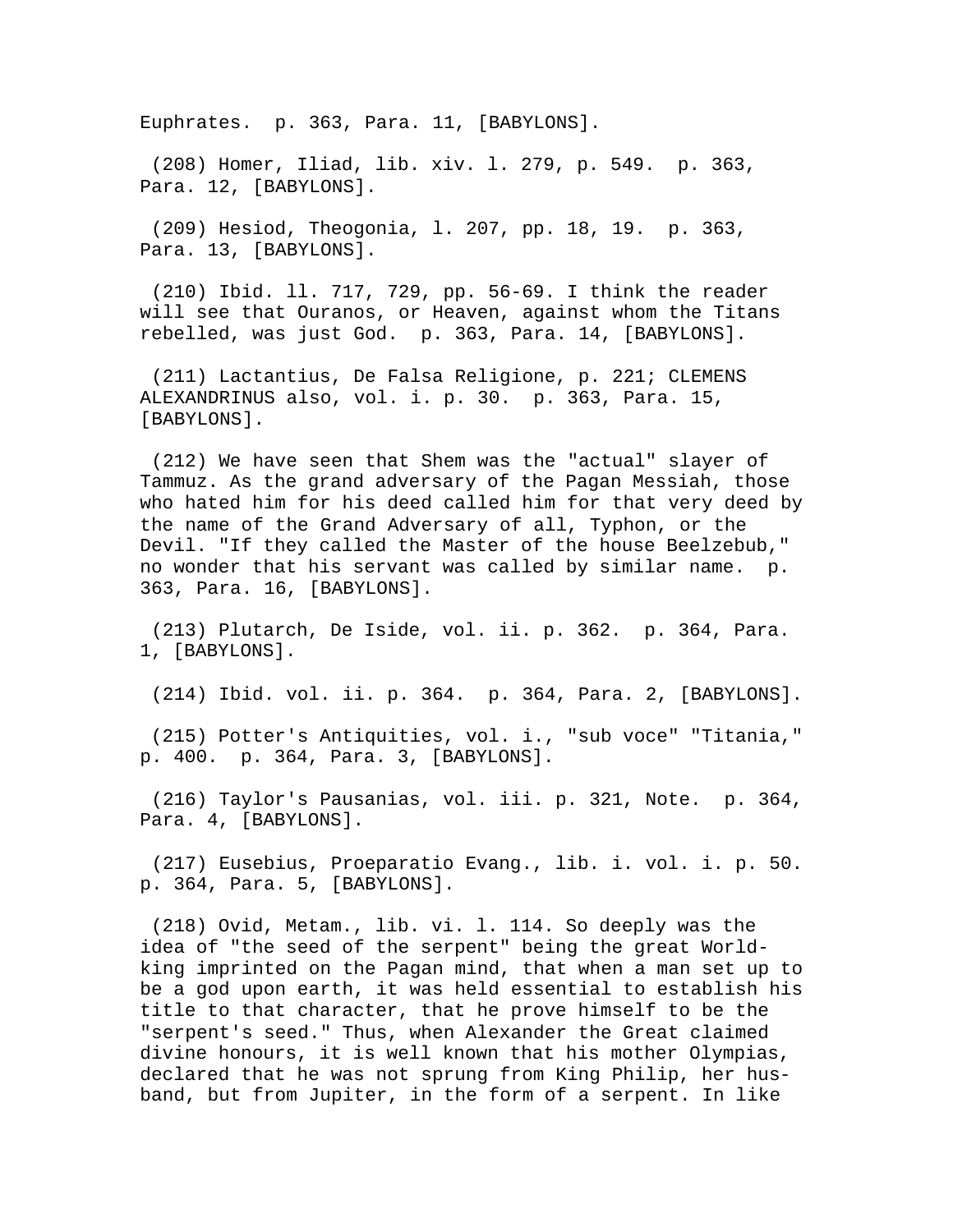manner, says the authoress of "Rome in the 19th Century," vol. i. p. 388, the Roman emperor. "Augustus, pretended that he was the son of Apollo, and that the god had assumed the form of a serpent for the purpose of giving him birth." -- Vid. Suet. Augustus. p. 364, Para. 6, [BABYLONS].

(219) See "ante," p. 126. p. 364, Para. 7, [BABYLONS].

 (220) We find that Semele, the mother of the Grecian Bacchus, had been identified with Eve; for the name of Eve had been given to her, as Photius tells us that "Pherecydes called Semele, Hue." -- (Phot. Lex., pars. ii. p. 616.) Hue is just the Hebrew name for Eve, without the points. p. 364, Para. 8, [BABYLONS].

 (221) Tertullian, De Proescript. adv. Hoereticos, cap. 47, vol. ii. pp. 63, 64. p. 364, Para. 9, [BABYLONS].

 (222) Aish-shkul-ape, from "Aish," 'man"; "shkul," "to instruct;" and "Aphe," or "Ape," "a serpent." The Greek form of this name, Asklepios, signifies simply "the instructing snake," and comes from "A," " the," "skl," "to teach," and "hefi," "a snake," the Chaldean words being thus modified in Egypt. The name Ascelipios, however, is capable of another sense, as derived from "Aaz," "strength," and "Khlep," "to renew;" and, therefore, in the exoteric doctrine, Asclepios was known simply as "the strengthrestorer," or the Healing God. But, as identified with the serpent, the true meaning of the name seems to be that which is first stated. Macrobius, giving an account of the mystic doctrine of the ancients, says that AESCULAPIUS was that beneficent influence of the sun which pervaded the souls of men. -- (Sat., lib. i. cap. 23.) Now the "Serpent" was the symbol of the enlightening sun. p. 364, Para. 10, [BABYLONS].

 (223) Macrobius, Saturnalia, lib. i. cap. 17, 23, pp. 65, C, and 72, 1, 2. p. 364, Para. 11, [BABYLONS].

 (224) From Pompeii, vol. ii. p. 141. p. 364, Para. 12, [BABYLONS].

 (225) Kitto's Illustrated Commentary, vol. ii. p. 317. p. 364, Para. 13, [BABYLONS].

 (226) See Clavis Stockii, "sub voce" "Zebub," where it is stated that the word zebub, as applied to the fly, comes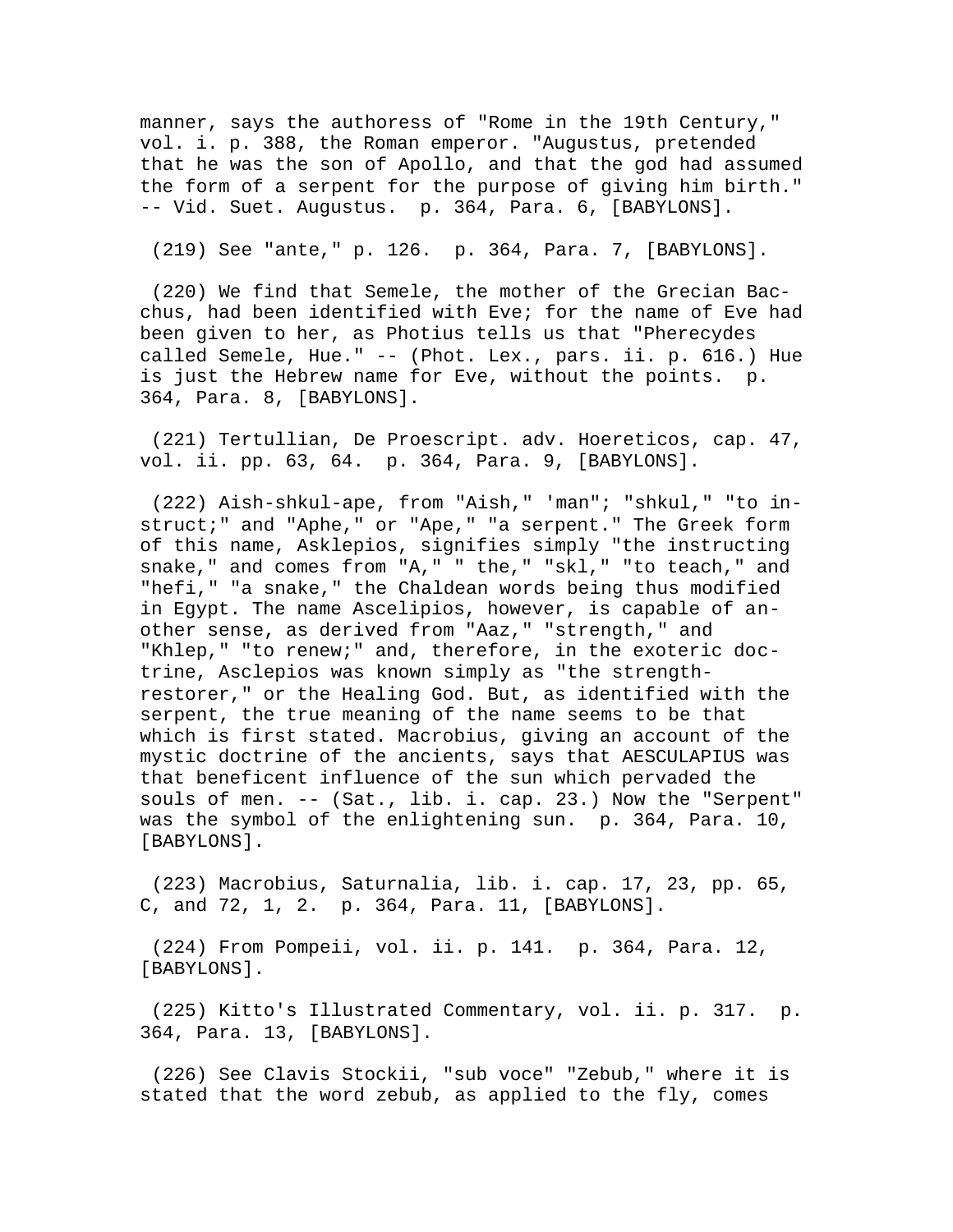from an Arabic root, which signifies to move from place to place, as flies do, without settling anywhere. Baal-zebub, therefore, in its secret meaning, signifies, "Lord of restless and unsettled motion." p. 364, Para. 14, [BABYLONS].

 (227) I find Lactantius was led to the conclusion that the AESCULAPIAN serpent was the express symbol of Satan, for, giving an account of the bringing of the Epidaurian snake to Rome, he says: "Thither [i.e., to Rome] the Demoniarches [or Prince of Devils] in his own shape, without disguise, was brought; for those who were sent on that business brought back with them a dragon of amazing size." -- (De Origine Erroris, lib. ii. cap. 16, p. 108.) p. 364, Para. 15, [BABYLONS].

 (228) The facts stated above cast a very singular light on a well-known superstition among ourselves. Everybody has heard of St. Swithin's day, on which, if it rain, the current belief is, that it will rain uninterrupted succession for six weeks. And who or what was St. Swithin that "his" day should be connected with forty days' uninterrupted rain? for six weeks is just the round number of weeks equivalent to forty days. It is evident, in the first place, that he was no Christian saint, though an Archbishop of Canterbury in the tenth century is said to have been called by his name. The patron saint of the forty days' rain was just Tammuz or Odin, who was worshipped among our ancestors as the incarnation of Noah, in whose time it rained forty days and forty nights without intermission. Tammuz and St. Swithin, then, must have been one and the same. But, as in Egypt, and Rome, and Greece, and almost everywhere else, long before the Christian era, Tammuz had come to be recognised as an incarnation of the Devil, we need not be surprised to find that St. Swithin is no other than St. Satan. One of the current forms of the grand adversary's name among the Pagans was just Sytan or Sythan. This name, as applied to the Evil Being, is found as far to the east as the kingdom of Siam. It had evidently been known to the Druids, and that in connection with the flood; for they say that it was the son of Seithin that, under the influence of drink, let in the sea over the country so as to overwhelm a large and populous district. -- (Davies's Druids, p. 198.) The Anglo-Saxons, when they received that name, in the very same way as they made Odin into Wodin, would naturally change Sythan into Swythan; and thus, in St. Swithin's day and the superstition therewith connected, we have at once a striking proof of the wide extent of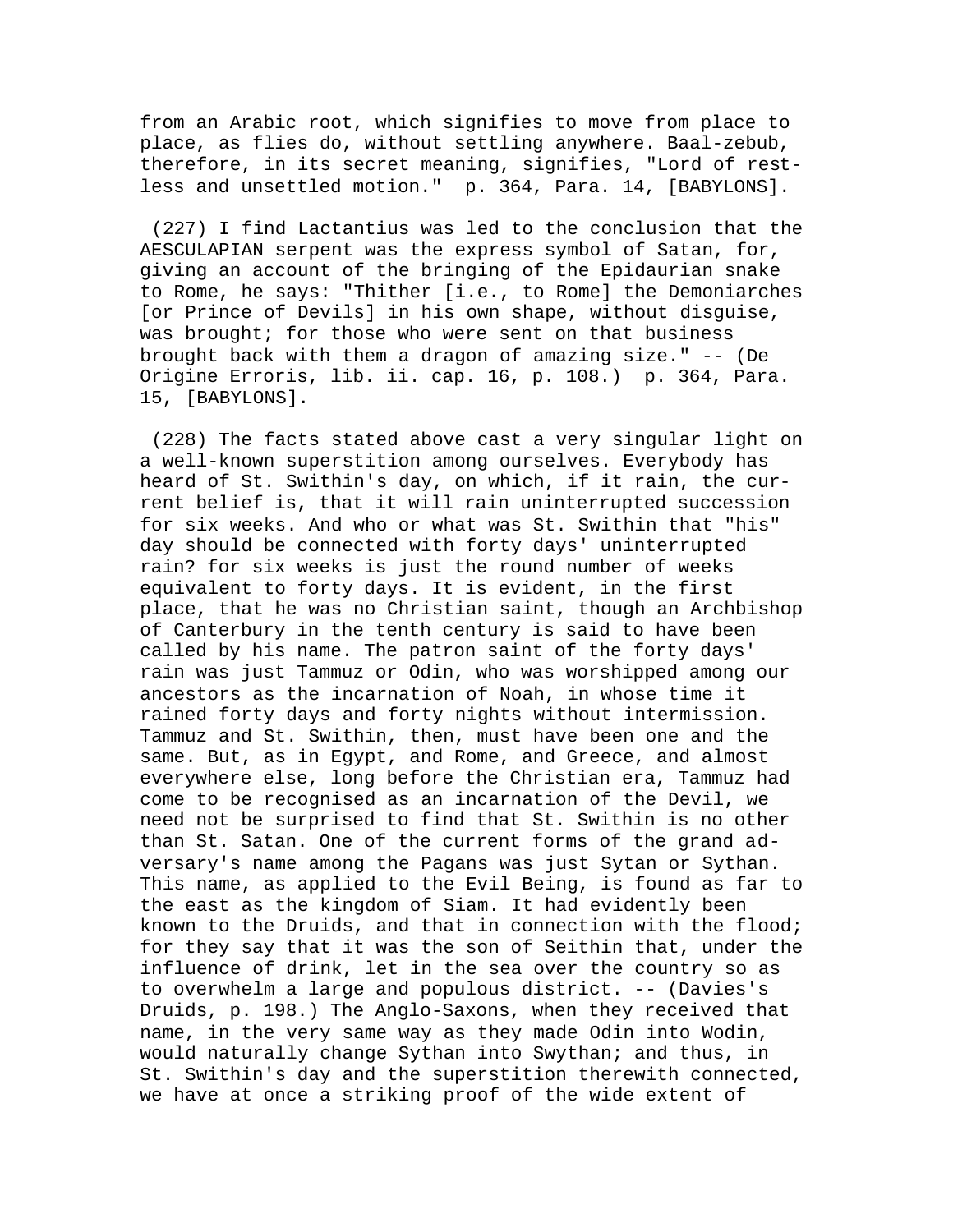Devil-worship in the heathen world, and of the thorough acquaintance of our Pagan ancestors with the great Scriptural fact of the forty days' incessant rain at the Deluge. p. 364, Para. 16, [BABYLONS].

 If any one thinks it incredible that Satan should thus be canonised by the Papacy in the Dark Ages, let me call attention to the pregnant fact that, even in comparatively recent times, the Dragon -- the Devil's universally recognised symbol -- was worshipped by the Romanists of Poictiers under the name of "the good St. Vermine"!! -- (Notes of the Society of the Antiquaries of France, vol. i. p. 464, "apud" Salverte, p. 475.) p. 364, Para. 17, [BABYLONS].

 (229) This gives a new and darker significance to the mystic Tau, or sign of the cross. At first it was the emblem of Tammuz, at last it became the emblem of Teitan, or Satan himself. p. 364, Para. 18, [BABYLONS].

FOOTNOTES. Conclusion. p. 365, Para. 1, [BABYLONS].

 (1) The language of the late Pope Gregory, substantially indorsed by the present Pontiff. p. 365, Para. 2, [BABYLONS].

 (2) The Apocalypse announces two "falls" of Babylon. The referred to above is evidently only the "first". The prophecy clearly implies, that "after" the first fall it rises to a greater height than before; and therefore the necessity of the warning. p. 365, Para. 3, [BABYLONS].

 (3) Quoted in "Irish Covenanter", February, 1862, p. 52. p. 365, Para. 4, [BABYLONS].

(4) "First Series", p. 121. p. 365, Para. 5, [BABYLONS].

 (5) "British Messenger", Dec., 1857. p. 365, Para. 6, [BABYLONS].

FOOTNOTES. APPENDIX. p. 366, Para. 1, [BABYLONS].

 (1) The same view of the extent of Mizraim is taken by the Rev. R. Jamieson in Paxton's "Illustrations of Scripture," vol. i. p. 198; and in Kitto's "Illustrated Comment.," vol. iv. p. 110. p. 366, Para. 2, [BABYLONS].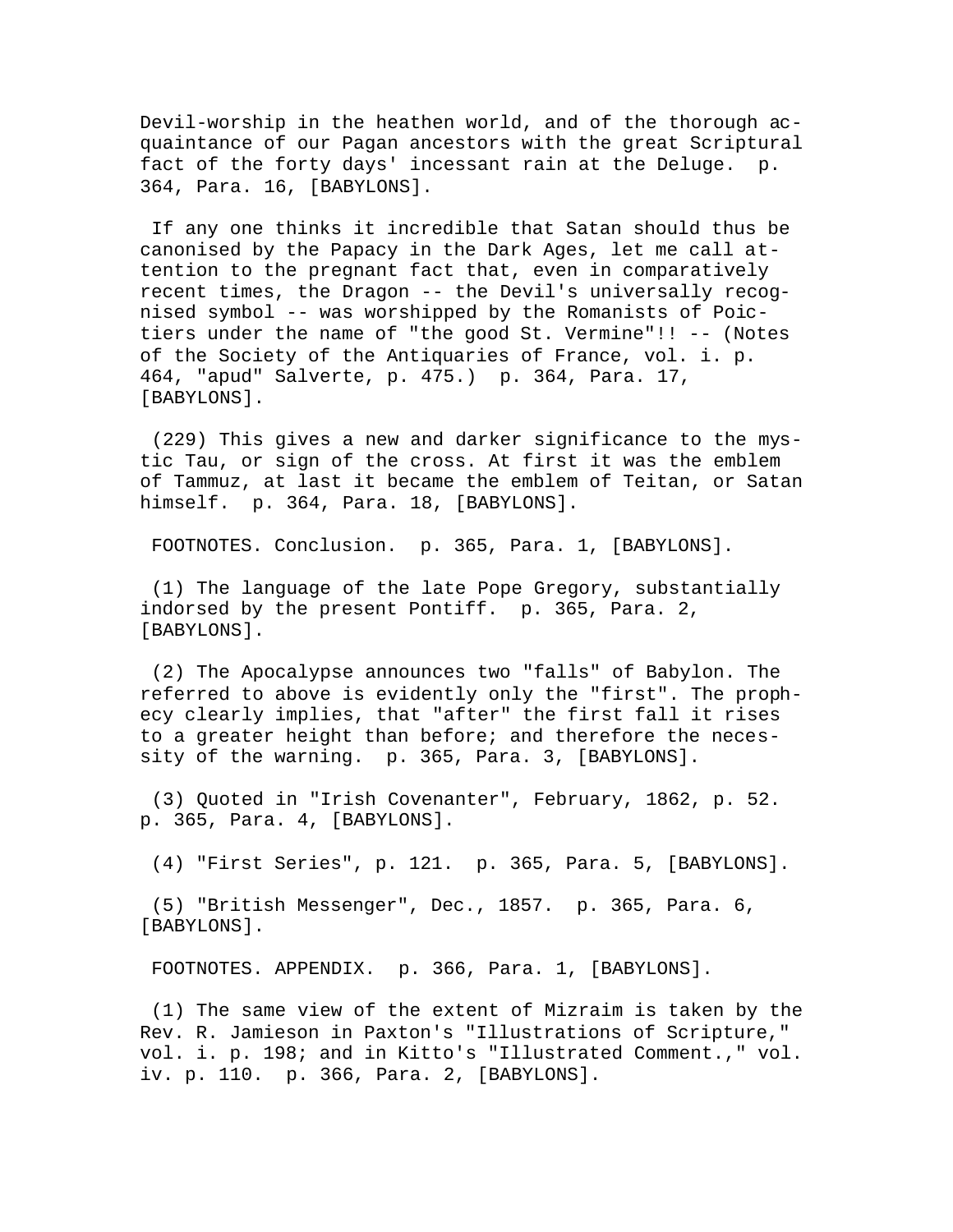(2) In reading Sanchuniathon, it is necessary to bear in mind what Philo-Byblius,, his translator, states at the end of the "Phenician History" -- viz., that history and mythology were mingled together in that work. p. 366, Para. 3, [BABYLONS].

 (3) Nephele was used, even in Greece, as the name of a woman, the "degraded" wife of Athamas being so called. -- (Smite's Class. Dict. "sub voce" "Athamas," p. 110.) p. 366, Para. 4, [BABYLONS].

 (4) Sometimes he is said to have devoured only his male children; but see Smith's (Larger) Classical Dictionary, "sub voce" "Hera," where it will be found that the female as well as the male were devoured. p. 366, Para. 5, [BABYLONS].

 (5) Hesiod, Theogonia, ll. 485, &c., pp. 38-41. p. 366, Para. 6, [BABYLONS].

 (6) Hata, "sin," is found also in Chaldee, Hat. -- (See Clavis Stockii, p. 1329.) Tul is from Ntl, "to support." If the reader will look at Horus with his swathes (Bryant, vol. iii. plate 22); Diana with the bandages round her legs (see "ante," p. 29); the symbolic bull of the Persians swathed in like manner (Bryant, vol. i. plate 5, p. 367); and even the shapeless log of the Tahitians, used as a god and bound about with ropes (Williams, p. 31); he will see, I think, that there must be some important mystery in this swathing. p. 366, Para. 7, [BABYLONS].

 (7) From Tli, Tieh, or Tioh, "Infans puer" (Clavis Stockii, Chald., p. 1342), and Hia, or Haya, "to live, to restore life." -- (Gesenius, p. 310.) From Hia, "to live," with digamma prefixed, comes the Greek bios, life. That Hia, when adopted into Greek, was also pronounced Haya, we have evidence in the noun Hilm, "life," pronounced Hayyim, which in Greek is represented by *haima,* "blood." The Mosaic principle, that "the blood was the life," is thus proved to have been known by others besides the Jews. Now Haya, "to live or restore life," with the digamma prefixed, becomes B'havya: and so in Egypt, we find that Bai signified "soul," or "spirit" (Bunsen, vol. i. p. 375), which is the "living" principle. B'haitulos, then, is the "Liferestoring child." P'haya-n "is" the same god. p. 366, Para. 8, [BABYLONS].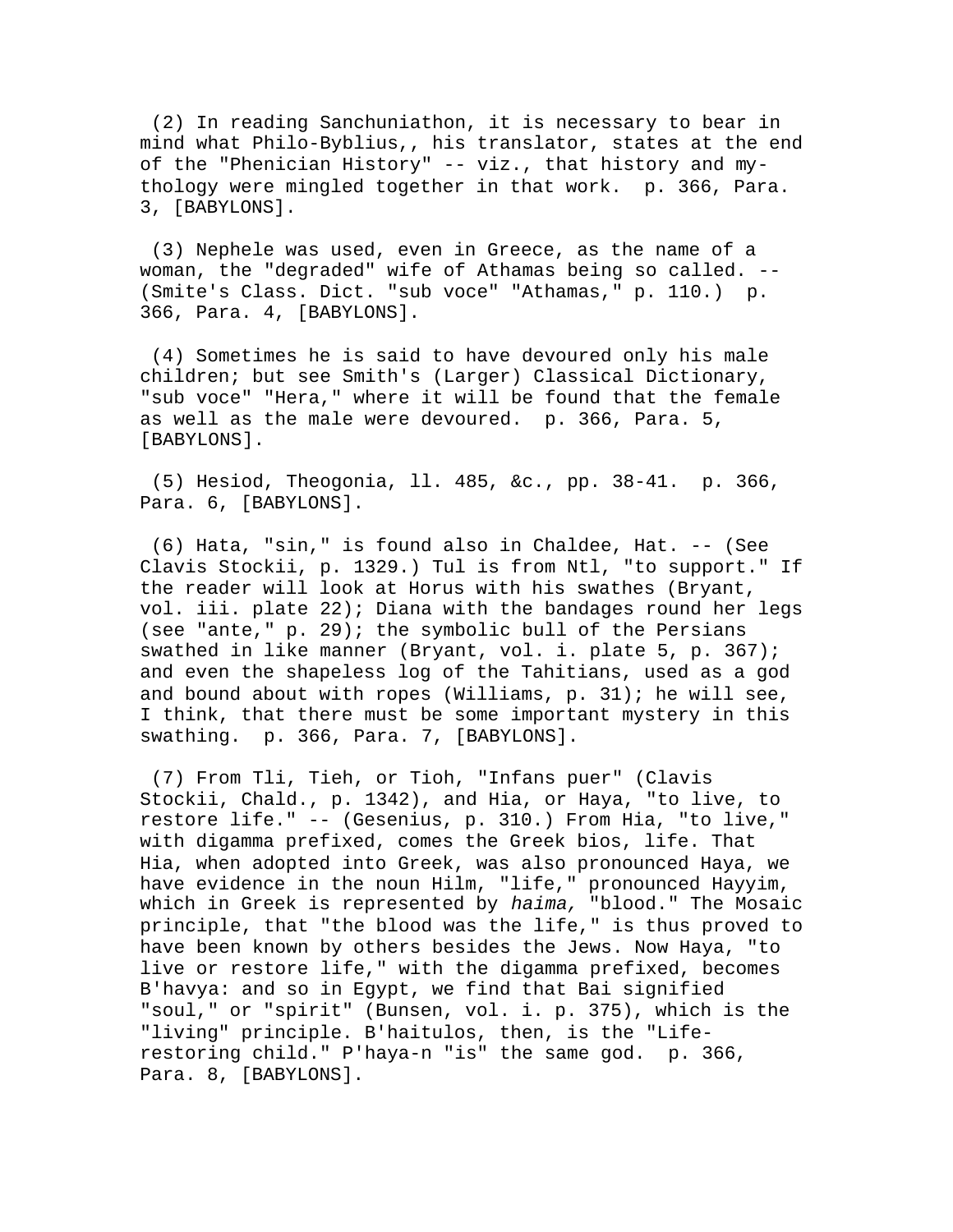(8) From Didron's Iconography, vol. i. p. 301. p. 366, Para. 9, [BABYLONS].

 (9) In Esther ii. 9, we find the plural of Rhea evidently used in the sense of "beautiful." As applied to the "maidens" given to Esther, the Vulgate renders it "speciosissimas," and Parkhurst, "sub voce," does the same. p. 366, Para. 10, [BABYLONS].

 (10) From "Am," "mother," and "arka," "earth." The first letter "aleph" in both of these words is often pronounced as "o." Thus the pronunciation of "a" in Am, "mother," is seen in the Greek *omos,* a "shoulder." Am, "mother," comes from "am," "to support," and from "am," pronounced "om" comes *omos,* the shoulder that "bears" burdens. Hence also the name Oma, as one of the names of Bona Dea. Oma is evidently the "Mother." See Note K. p. 366, Para. 11, [BABYLONS].

 (11) Catullus, Epithalamium, p. 98. p. 366, Para. 12, [BABYLONS].

 (12) Orphic Fragment, in Bryant, vol. iii. p. 238. p. 366, Para. 13, [BABYLONS].

 (13) That is, the Habitation in which the Spirit of God dwelt, for the purpose of begetting spiritual children. p. 366, Para. 14, [BABYLONS].

 (14) The Hebrew Dem, "blood," in Chaldee becomes Adem; and, in like manner, Rkh becomes Arkh. p. 366, Para. 15, [BABYLONS].

 (15) Macrobius, Saturnal., lib. i. cap. 21. p. 70. F. p. 366, Para. 16, [BABYLONS].

 (16) From Ouvaroff (Sect. 6, p. 102, Note) we learn that the mother of the third Bacchus was Aura, and Phaethon is said by Orpheus to have been the son *perimekeos aeros* of the "wide extended air" (Lactantius, lib, i. cap. 5, p. 10). The connection in the sacred language between the wind, the air, and the spirit, sufficiently accounts for these statements, and show their real meaning. p. 366, Para. 17, [BABYLONS].

 (17) In Chaldee the same letter that is pronounced P is also pronounced Ph, that is F, therefore Pan is just Faun.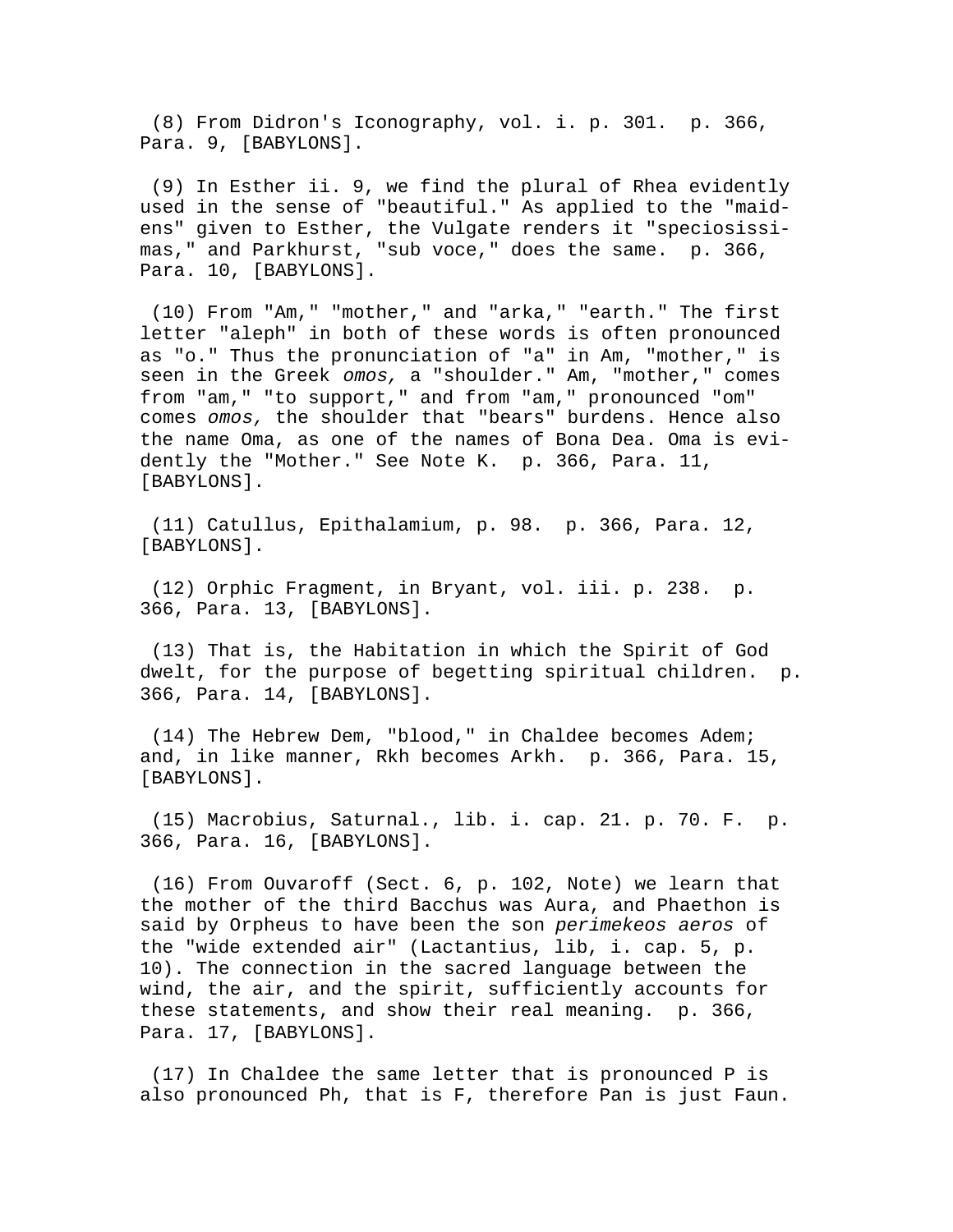p. 366, Para. 18, [BABYLONS].

 (18) The name Fatua evidently comes from the same verb as Pitho or Pitys, that is Pet, or Phet. Is the active sense we find Fatuus in common use in the well-known expression *Ignis fatuus.* In the passive sense it is seen in the phrase "A fatuous person." p. 366, Para. 19, [BABYLONS].

 (19) The great antiquity of the institution of the Magi is proved from the statement of Aristotle already referred to, as preserved in Theopompus, which makes them to have been "more ancient than the Egyptians," whose antiquity is well known. -- (Theopompi Fragmenta in Muller, vol. i. p. 280.) p. 366, Para. 20, [BABYLONS].

 (20) From "tam," "to perfect," and "muz", "to burn." To be "pure in heart" in Scripture is just the same as to be "perfect in heart." The well-known name Deucalion, as connected with the flood, seems to be a correlative term of the water-worshippers. Dukh-kaleh signifies "to purify by washing," from Dukh, "to wash" (Clavis Stockii, p. 233), and Khaleh, "to complete," or "perfect." The noun from the latter verb, found in 2 Chron. iv. 21, shows that the root means "to purify," "perfect gold" being in the Septuagint justly rendered "pure gold." There is a name sometimes applied to the king of the gods that has some bearing on this subject. That name is "Akmon." What is the meaning of it? It is evidently just the Chaldee form of the Hebrew Khmn, "the burner," which becomes Akmon in the same way as the Hebrew Dem, "blood," in Chaldee becomes "Adem." Hesychius says that Akmon is Kronos, "sub voce" "Akmon." In Virgil (AENEID, lib. viii. l. 425) we find this name compounded so as to be an exact synonym for Tammuz, Pyracmon being the name of one of the three famous Cyclops whom the poet introduces. We have seen that the original Cyclops were Kronos and his brethren, and deriving the name from "Pur," the Chaldee form of Bur, "to purify," and "Admon," it just signifies "The purifying burner." p. 366, Para. 21, [BABYLONS].

 (21) Moor's Pantheon, "Siva," p. 43. The epithet for a woman that burns herself is "spelled" "Sati," but is "pronounced" "Suttee," as above. p. 366, Para. 22, [BABYLONS].

 (22) The Indian Vedas that now exist do not seem to be of very great antiquity as written documents; but the legend goes much further back than anything that took place in In-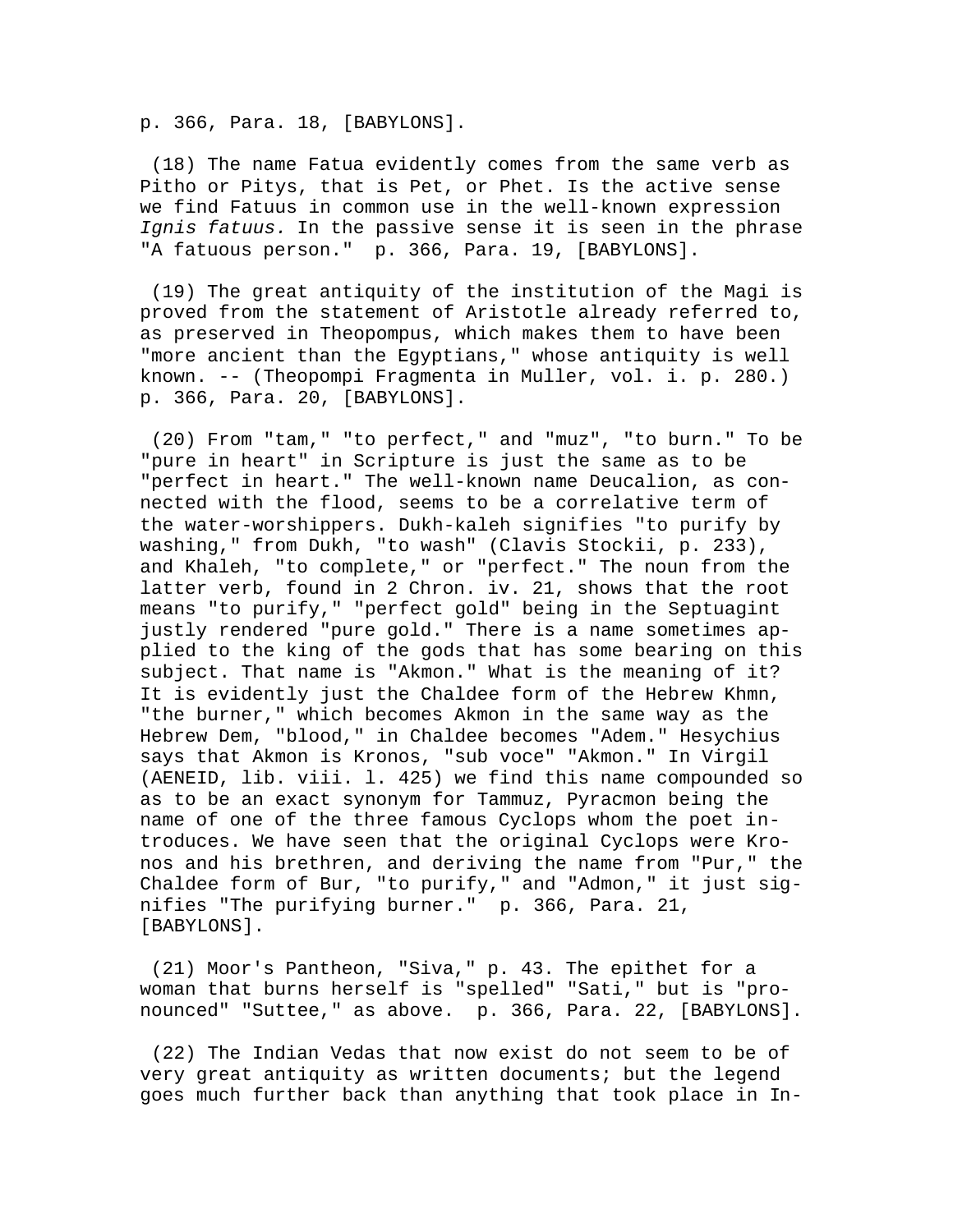dia. The antiquity of writing seems to be very great, but whether or not there was any written religious document in Nimrod's day, a Veda there must have been; for what is the meaning of the word "Veda"? I is evidently just the same as the Anglo-Saxon Edda with the digamma prefixed, and both alike evidently come from "Ed" a "Testimony," a "Religious Record," or "Confession of Faith." Such a "Record" or "Confession," either "oral" or "written," must have existed from the beginning. p. 366, Para. 23, [BABYLONS].

 (23) Berosiana in Bunsen, vol. i. p. 708. p. 366, Para. 24, [BABYLONS].

 (24) "As to a kingdom, the "Oriental Oneirocritics, chap. 167, jointly say, that the sun is the symbol of the king, and the moon of the next to him in power." This sentence, extracted from Daubuz's 'Symbolical Dictionary" (p. 115), illustrated with judicious notes by my learned friend, the Rev. A. Forbes, London, shows that the conclusion to which I had come before seeing it, in regard to the symbolical meaning of the "moon," is entirely in harmony with Oriental modes of thinking. For some excellent remarks in regard to Babylon, see the same work, p. 38. p. 366, Para. 25, [BABYLONS].

 (25) From Tzet or Tzit, "to kindle," or "set on fire," which in Chaldee becomes Tit, and Thon, "to give.' p. 366, Para. 26, [BABYLONS].

 (26) From Mem or Mom, "spotted,' and non, "a son." p. 366, Para. 27, [BABYLONS].

 (27) The reader will see, from the following extracts from the "Pancarpium Marianum" that the Virgin of Rome is not only called by the name of Aurora, but that that name is evidently applied to her in two distinct senses specified in the text: "OP Aurora Maria, quae a lumine incepisti, crevisti cum lumine, et nunquam lumine privaris. Sicut lux meridiana clara es. Dominum concepisti, qui dixit, Lux sum mundi, operamini, dum dies est? Nuniquid hanc solis aeterni lampadem aurora Maria consurgens invexit; surgite soporati?" (Ibid., p. 171.) These words contain both of the ideas in the name of the Pagan Aurora. p. 366, Para. 28, [BABYLONS].

 (28) Matuta comes from the same word as Tithonus -- i.e., Tzet, Tzit, or Tzut, which in Chaldee becomes Tet, Tit, or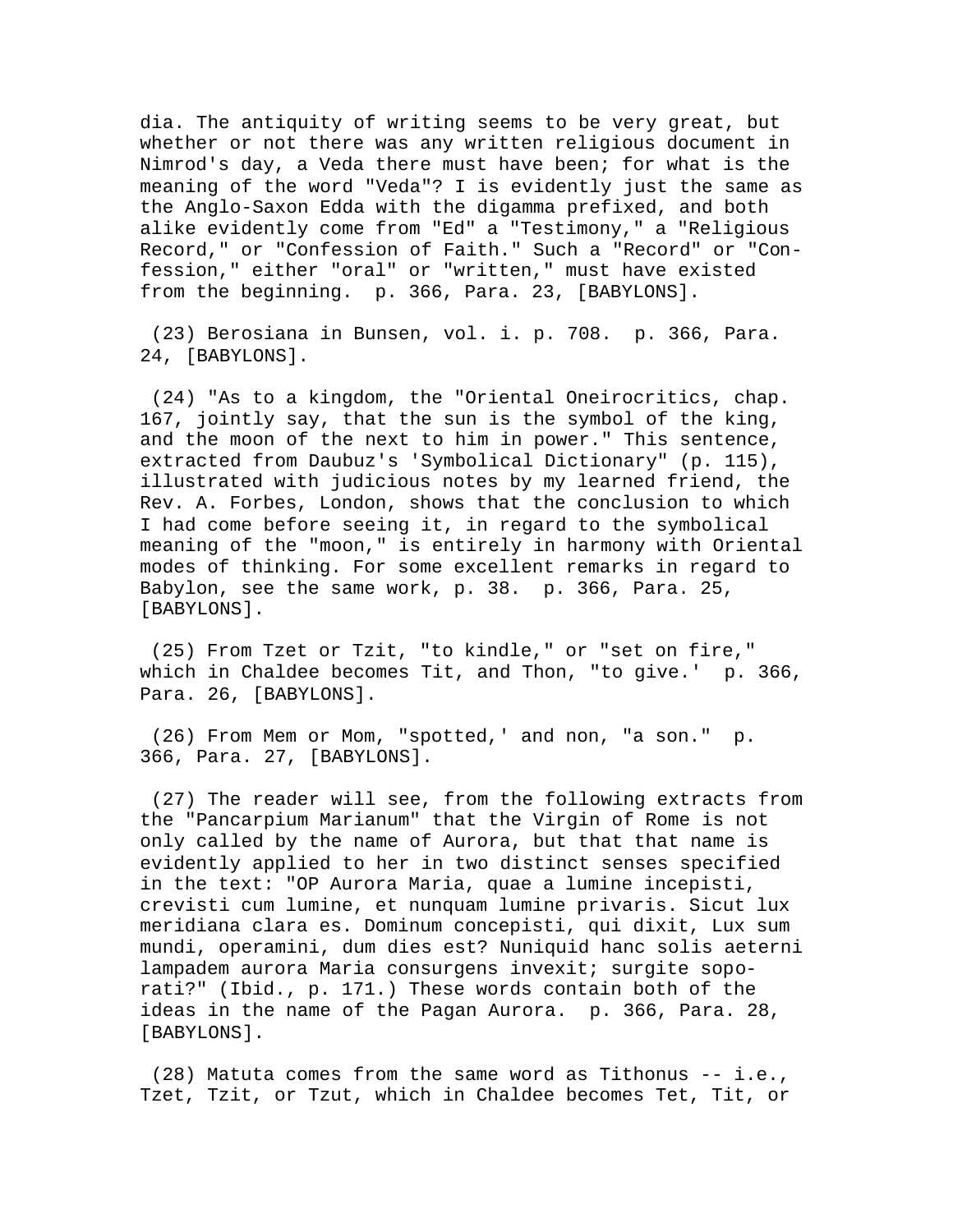Tut, "to light" or "set on fire." From Tit, "to set on fire," comes the Latin Titio, "a firebrand;" and from Tut, with the formative M prefixed, comes Matuta -- just as from Nasseh, "to forget," with the same formative prefixed, comes Manasseh, "forgetting," the name of the eldest son of Joseph (Gen. xli. 51). The root of this verb is commonly given as "Itzt"; but see Baker's Lexicon (p. 176), where it is also given as "Tzt." It is evidently from this root that the Sanscrit "Suttee" already referred to comes. p. 366, Para. 29, [BABYLONS].

 (29) In Hebrew, the verb is Lhth, but the Hebrew letter "he" frequently becomes in Chaldee Heth, with the power of "Kh". p. 366, Para. 30, [BABYLONS].

 (30) The author does not himself make the humiliation of the Babylonian king a type of the humiliation of the Church. How then can he establish any typical relation between the "seven times" in the one case, and the "seven times" in the other? He seems to think it quite enough to establish that relation, if he can find one point of resemblance between Nebuchadnezzar, the humbled despot, and the "world-power" that "oppresses" the Church during the two periods of "seven times" respectively. That one point is the "madness" of the one and the other. It might be asked, Was, then, the "world-power" in its right mind "before" "the seven times" began? But waiving that, here is the vital objection to this view: The madness in the case of Nebuchadnezzar was simply an "affliction;" in the other it was "sin." The madness of Nebuchadnezzar did not, so far as we know, lead him to oppress a single individual; the madness of the "world-power," according to the theory, is essentially characterised by the oppression of the saints. Where, then, can there be the least analogy between the two cases? The "seven times" of the Babylonian king were seven times of "humiliation," and "humiliation alone." The suffering monarch cannot be a type of the suffering Church; and still less can his "seven times" of deepest humiliation, when all power and glory were taken from him, be a type of the "seven times" of the "world-power," when that "world power" was to concentrate in itself all the glory and grandeur of the earth. This is one fatal objection to this theory. Then let the reader only look at the following sentence from the work under consideration, and compare it with historical fact, and he will see still more how unfounded the theory is: "It follows undeniably," says the author (pp. 184, 185), "that as the Church is to be tyran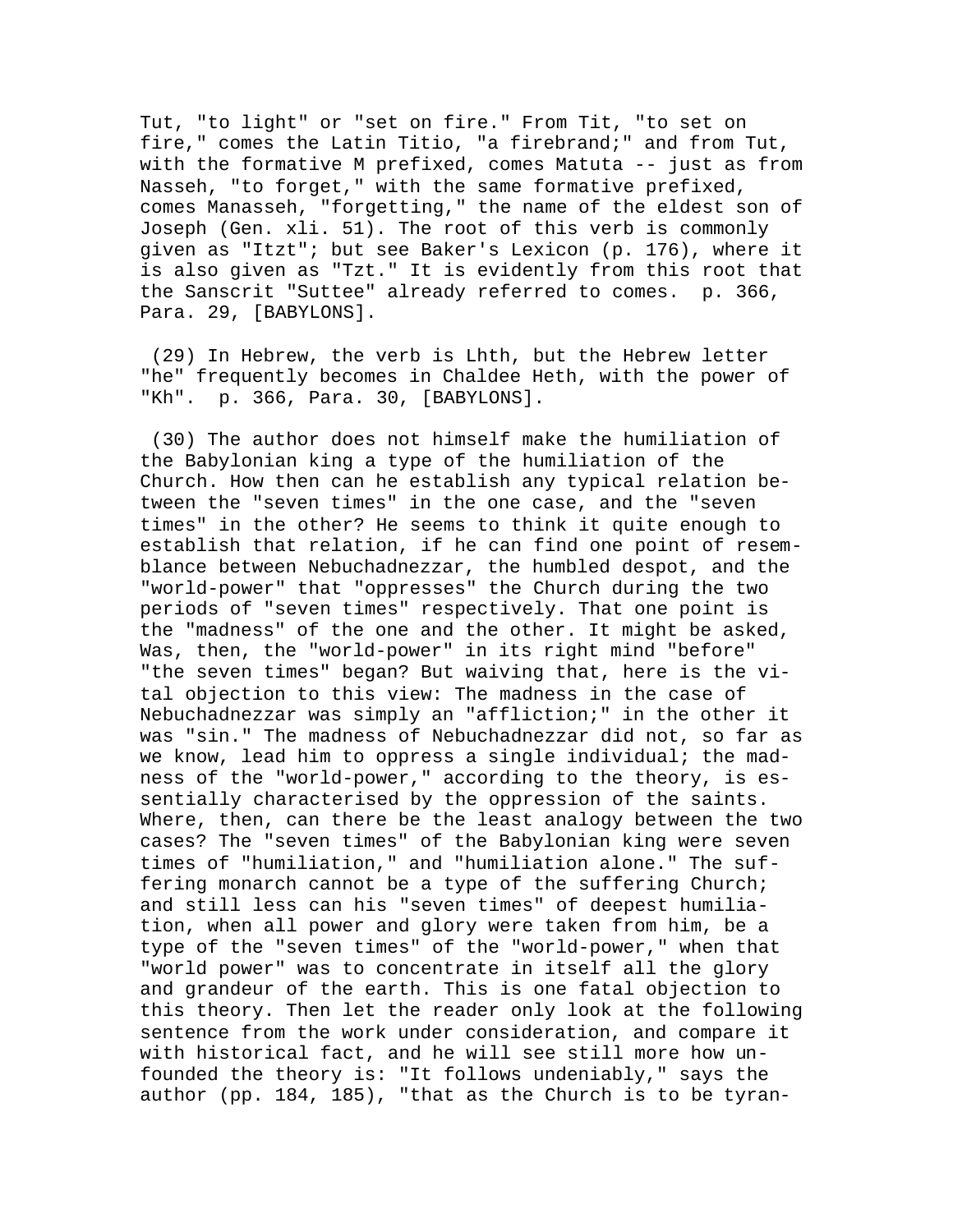nised over by the idolatrous power throughout the whole of the seven times, she will be oppressed during the first half of the 'seven times,' by idolatry in the form of Paganism, and during the last half by idolatry in the form of Popery." Now, the first half, or 1260 years, during which the Church was to be oppressed by "Pagan" idolatry, ran out exactly, it is said, in A.D. 530 or 532; when suddenly Justinian changed the scene, and brought the new oppressor on the stage. But I ask where was the "world-power" to be found up to 530, maintaining "idolatry in the form of "Paganism"? From the time of Gratian at least, who, about 376, formally abolished the worship of the gods, and confiscated their revenues, where was there any such "Pagan" power to persecute? There is certainly a very considerable interval between 376 and 532. The necessities of the theory require that Paganism, and that avowed Paganism, be it observed, shall be persecuting the Church straight away till 532; but for 156 years there was no such thing as a Pagan "worldpower" in existence to persecute the Church. "The legs of the lame," says Solomon, "are not equal;" and if the 1260 years of Pagan persecution lack no less than 156 years of the predicted period, surely it must be manifest that the theory halts very much on one side at least. But I ask, do the facts agree with the theory, even in regard to the running out of the second 1260 years in 1792, at the period of the French Revolution? If the 1260 years of Papal oppression terminated then, and if then the Ancient of days came to "begin" the final judgment on the beast. He came also to do something else. This will appear from the language of Daniel: Dan. vii. 21, 22, "I beheld, and the same horn made war with the saints, and prevailed against them; until the Ancient of days came, and judgment was given to the saints of the Most High; "and the time came that the saints possessed the kingdom." This language implies that the judgment on the little horn, and the putting of the saints in possession "of the kingdom" are contemporaneous events. Long has the rule of the kingdoms of this world been in the hands of worldly men, that knew not God nor obeyed Him; but now, when He to whom the kingdom belongs comes to inflict judgment on His enemies, He comes also to transfer the rule of the kingdoms of this world from the hands of those who have abused it, into the hands of those that fear god and govern their public conduct by His revealed will. This is evidently the meaning of the Divine statement. Now, on the supposition that 1792 was the predicted period of the coming of the Ancient of days, it follows that, ever since, the principles of God's Word must have been leavening the